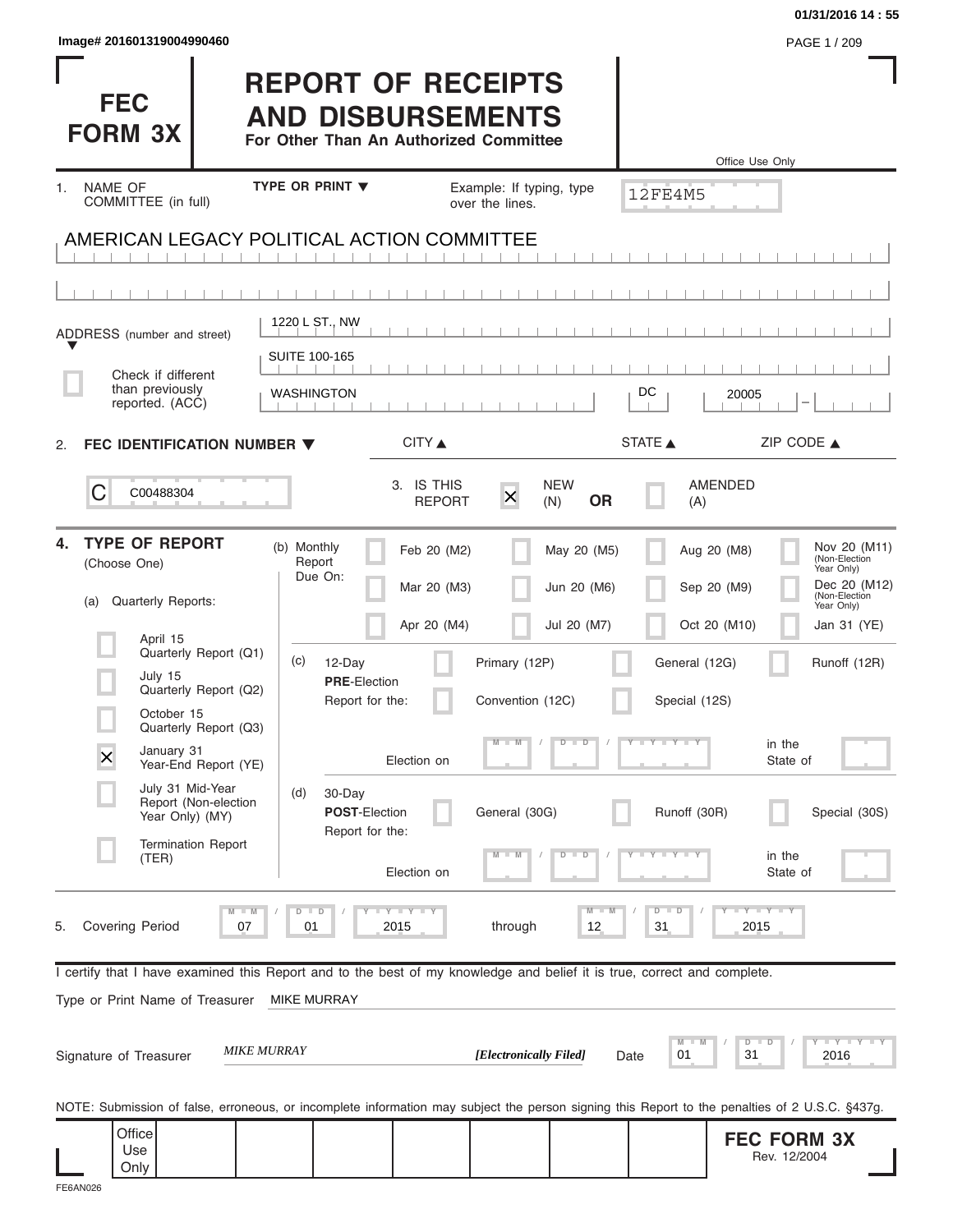# FEC **Form 3X** (Rev. 02/2003 ) Page **2 SUMMARY PAGE OF RECEIPTS AND DISBURSEMENTS**

|    | FEC Form 3X (Rev. 02/2003)                                                                          | <b>SUMMARY PAGE</b><br>OF RECEIPTS AND DISBURSEMENTS | Page 2                                          |
|----|-----------------------------------------------------------------------------------------------------|------------------------------------------------------|-------------------------------------------------|
|    | Write or Type Committee Name                                                                        |                                                      |                                                 |
|    | AMERICAN LEGACY POLITICAL ACTION COMMITTEE                                                          |                                                      |                                                 |
|    | $M - M$<br>07<br>Report Covering the Period:<br>From:                                               | Y TY<br>D<br>D<br>01<br>2015<br>To:                  | M<br>$-W$<br>$\overline{D}$<br>12<br>31<br>2015 |
|    |                                                                                                     | <b>COLUMN A</b><br><b>This Period</b>                | <b>COLUMN B</b><br><b>Calendar Year-to-Date</b> |
| 6. | Cash on Hand<br>(a)<br>$-1$ $Y - 1$ $Y$<br>$\overline{\mathbf{v}}$<br>January 1,<br>2015            |                                                      | 869605.42                                       |
|    | Cash on Hand at<br>(b)<br>Beginning of Reporting Period                                             | 706591.43                                            |                                                 |
|    | Total Receipts (from Line 19)<br>(c)                                                                | 131196.32                                            | 1386008.39                                      |
|    | Subtotal (add Lines 6(b) and<br>(d)<br>6(c) for Column A and Lines<br>6(a) and 6(c) for Column B)   | 837787.75                                            | 2255613.81                                      |
| 7. | Total Disbursements (from Line 31)                                                                  | 338857.85                                            | 1756683.91                                      |
| 8. | Cash on Hand at Close of<br><b>Reporting Period</b><br>(subtract Line $7$ from Line $6(d)$ )        | 498929.90                                            | 498929.90                                       |
| 9. | Debts and Obligations Owed TO<br>the Committee (Itemize all on<br>Schedule C and/or Schedule D)     | 0.00                                                 |                                                 |
|    | 10. Debts and Obligations Owed BY<br>the Committee (Itemize all on<br>Schedule C and/or Schedule D) | τ<br>0.00                                            |                                                 |

This committee has qualified as a multicandidate committee. (see FEC FORM 1M)

#### **For further information contact:**

Federal Election Commission 999 E Street, NW Washington, DC 20463

Toll Free 800-424-9530 Local 202-694-1100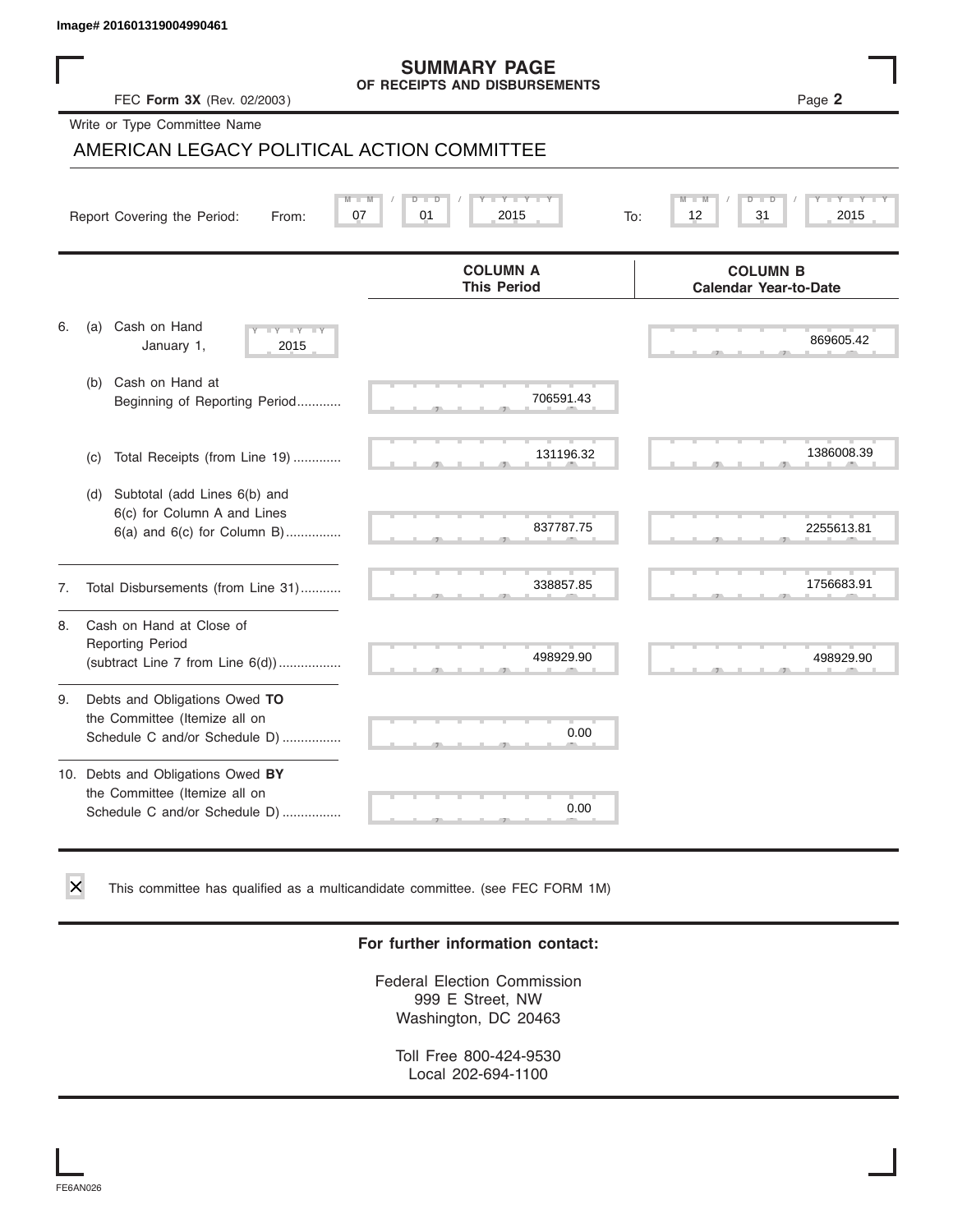#### **DETAILED SUMMARY PAGE**

|                                                                     | <b>DETAILED SUMMARY PAGE</b><br>of Receipts                                                        |                                                 |
|---------------------------------------------------------------------|----------------------------------------------------------------------------------------------------|-------------------------------------------------|
| FEC Form 3X (Rev. 06/2004)                                          |                                                                                                    | Page 3                                          |
| Write or Type Committee Name                                        |                                                                                                    |                                                 |
| AMERICAN LEGACY POLITICAL ACTION COMMITTEE                          |                                                                                                    |                                                 |
| Report Covering the Period:<br>07<br>From:                          | $\mathbf{I}$ $\mathbf{Y}$ $\mathbf{I}$ $\mathbf{Y}$ $\mathbf{I}$ $\mathbf{Y}$<br>01<br>2015<br>To: | Y TY<br>$M$ $-$<br>D<br>12<br>31<br>2015        |
| I. Receipts                                                         | <b>COLUMN A</b><br><b>Total This Period</b>                                                        | <b>COLUMN B</b><br><b>Calendar Year-to-Date</b> |
| 11. Contributions (other than loans) From:                          |                                                                                                    |                                                 |
| Individuals/Persons Other<br>(a)                                    |                                                                                                    |                                                 |
| <b>Than Political Committees</b>                                    |                                                                                                    |                                                 |
| (i) Itemized (use Schedule A)                                       | 41107.66                                                                                           | 259108.48                                       |
|                                                                     |                                                                                                    |                                                 |
|                                                                     | 86312.82                                                                                           | 1114981.10                                      |
| (iii) TOTAL (add                                                    |                                                                                                    |                                                 |
| Lines $11(a)(i)$ and $(ii)$                                         | 127420.48                                                                                          | 1374089.58                                      |
|                                                                     |                                                                                                    | 0.00                                            |
| Political Party Committees<br>(b)                                   | 0.00                                                                                               |                                                 |
| <b>Other Political Committees</b><br>(C)                            | 0.00                                                                                               | 0.00                                            |
|                                                                     |                                                                                                    |                                                 |
| Total Contributions (add Lines<br>(d)                               |                                                                                                    |                                                 |
| $11(a)(iii)$ , (b), and (c)) (Carry<br>Totals to Line 33, page 5) ▶ | 127420.48                                                                                          | 1374089.58                                      |
| 12. Transfers From Affiliated/Other                                 |                                                                                                    |                                                 |
|                                                                     | 0.00                                                                                               | 0.00                                            |
|                                                                     |                                                                                                    |                                                 |
|                                                                     | 0.00                                                                                               | 0.00                                            |
|                                                                     |                                                                                                    |                                                 |
| 14. Loan Repayments Received                                        | 0.00                                                                                               | 0.00                                            |
| 15. Offsets To Operating Expenditures                               |                                                                                                    |                                                 |
| (Refunds, Rebates, etc.)                                            |                                                                                                    |                                                 |
| (Carry Totals to Line 37, page 5)                                   | 0.00                                                                                               | 7527.97                                         |
| 16. Refunds of Contributions Made                                   |                                                                                                    |                                                 |
| to Federal Candidates and Other                                     |                                                                                                    |                                                 |
| Political Committees                                                | 0.00                                                                                               | 0.00                                            |
| 17. Other Federal Receipts                                          |                                                                                                    |                                                 |
|                                                                     | 3775.84                                                                                            | 4390.84                                         |
| 18. Transfers from Non-Federal and Levin Funds                      |                                                                                                    |                                                 |
| (a) Non-Federal Account                                             | 0.00                                                                                               |                                                 |
|                                                                     |                                                                                                    | 0.00                                            |
|                                                                     | 0.00                                                                                               |                                                 |
| (b) Levin Funds (from Schedule H5)                                  |                                                                                                    | 0.00                                            |
|                                                                     | 0.00                                                                                               |                                                 |
| (c) Total Transfers (add $18(a)$ and $18(b)$ )                      |                                                                                                    | 0.00                                            |
| 19. Total Receipts (add Lines 11(d),                                |                                                                                                    |                                                 |
| 12, 13, 14, 15, 16, 17, and 18(c)) ▶                                | 131196.32                                                                                          | 1386008.39                                      |
|                                                                     |                                                                                                    |                                                 |
| 20. Total Federal Receipts                                          |                                                                                                    |                                                 |
| (subtract Line 18(c) from Line 19)  ▶                               | 131196.32                                                                                          | 1386008.39                                      |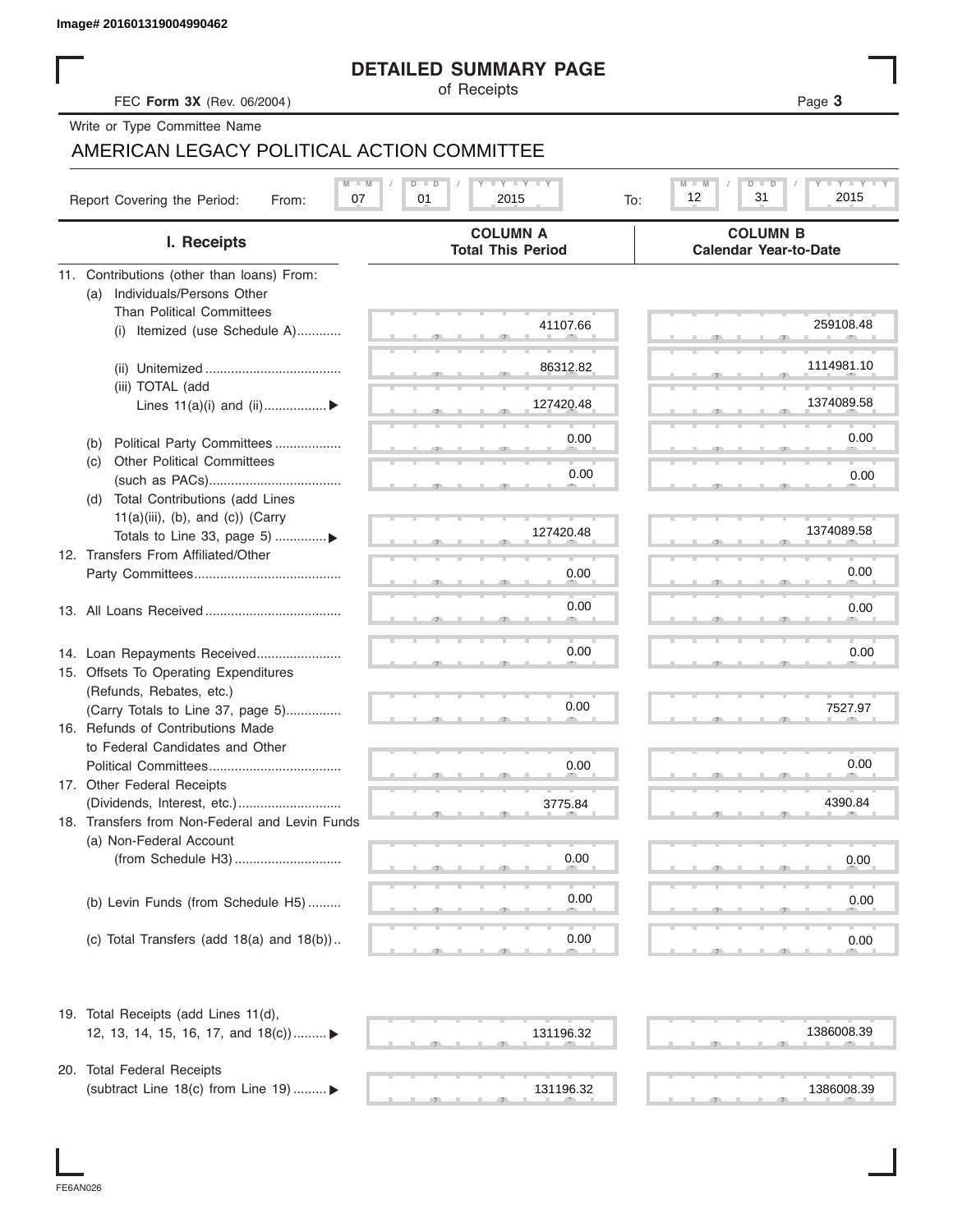#### **DETAILED SUMMARY PAGE**

|            |                                                                  | <b>DETAILED SUMMARY PAGE</b><br>of Disbursements |                                                 |
|------------|------------------------------------------------------------------|--------------------------------------------------|-------------------------------------------------|
|            | FEC Form 3X (Rev. 02/2003)                                       |                                                  | Page 4                                          |
|            | II. Disbursements                                                | <b>COLUMN A</b><br><b>Total This Period</b>      | <b>COLUMN B</b><br><b>Calendar Year-to-Date</b> |
|            | 21. Operating Expenditures:<br>(a) Allocated Federal/Non-Federal |                                                  |                                                 |
|            | Activity (from Schedule H4)                                      |                                                  |                                                 |
|            | Federal Share<br>(i)                                             | 0.00                                             | 0.00                                            |
|            | (ii) Non-Federal Share                                           | 0.00                                             | 0.00                                            |
|            | (b) Other Federal Operating                                      |                                                  |                                                 |
|            |                                                                  | 320872.85                                        | 1703008.32                                      |
|            | (c) Total Operating Expenditures                                 |                                                  |                                                 |
|            | (add 21(a)(i), (a)(ii), and (b))                                 | 320872.85                                        | 1703008.32                                      |
|            | 22. Transfers to Affiliated/Other Party                          |                                                  | 0.00                                            |
|            | 23. Contributions to                                             | 0.00                                             |                                                 |
|            | Federal Candidates/Committees<br>and Other Political Committees  | 17500.00                                         | 20000.00                                        |
|            | 24. Independent Expenditures                                     |                                                  |                                                 |
|            |                                                                  | 0.00                                             | 0.00                                            |
|            | 25. Coordinated Party Expenditures                               |                                                  |                                                 |
|            |                                                                  | 0.00                                             | 0.00                                            |
|            |                                                                  | 0.00                                             | 0.00                                            |
|            |                                                                  |                                                  |                                                 |
|            |                                                                  | 0.00                                             | 0.00                                            |
| (a)        | 28. Refunds of Contributions To:<br>Individuals/Persons Other    |                                                  |                                                 |
|            | Than Political Committees                                        | 485.00                                           | 18675.59                                        |
|            |                                                                  |                                                  | 0.00                                            |
| (b)<br>(c) | Political Party Committees<br><b>Other Political Committees</b>  | 0.00                                             |                                                 |
|            |                                                                  | 0.00                                             | 0.00                                            |
|            |                                                                  |                                                  |                                                 |
| (d)        | <b>Total Contribution Refunds</b>                                |                                                  |                                                 |
|            | (add Lines 28(a), (b), and (c))                                  | 485.00                                           | 18675.59                                        |
|            |                                                                  |                                                  | 15000.00                                        |
|            |                                                                  | 0.00                                             |                                                 |
|            | 30. Federal Election Activity (2 U.S.C. §431(20))                |                                                  |                                                 |
|            | (a) Allocated Federal Election Activity                          |                                                  |                                                 |
|            | (from Schedule H6)                                               |                                                  |                                                 |
|            |                                                                  | 0.00                                             | 0.00                                            |
|            |                                                                  | 0.00                                             | 0.00                                            |
| (b)        | <b>Federal Election Activity Paid Entirely</b>                   |                                                  |                                                 |
|            | With Federal Funds                                               | 0.00                                             | 0.00                                            |
| (C)        | Total Federal Election Activity (add                             |                                                  |                                                 |
|            | Lines $30(a)(i)$ , $30(a)(ii)$ and $30(b))$                      | 0.00                                             | 0.00                                            |
|            |                                                                  |                                                  |                                                 |
|            | 31. Total Disbursements (add Lines 21(c), 22,                    |                                                  |                                                 |
|            | 23, 24, 25, 26, 27, 28(d), 29 and 30(c))                         | 338857.85                                        | 1756683.91                                      |
|            | 32. Total Federal Disbursements                                  |                                                  |                                                 |
|            | (subtract Line 21(a)(ii) and Line 30(a)(ii)                      |                                                  |                                                 |
|            |                                                                  | 338857.85                                        | 1756683.91                                      |

FE6AN026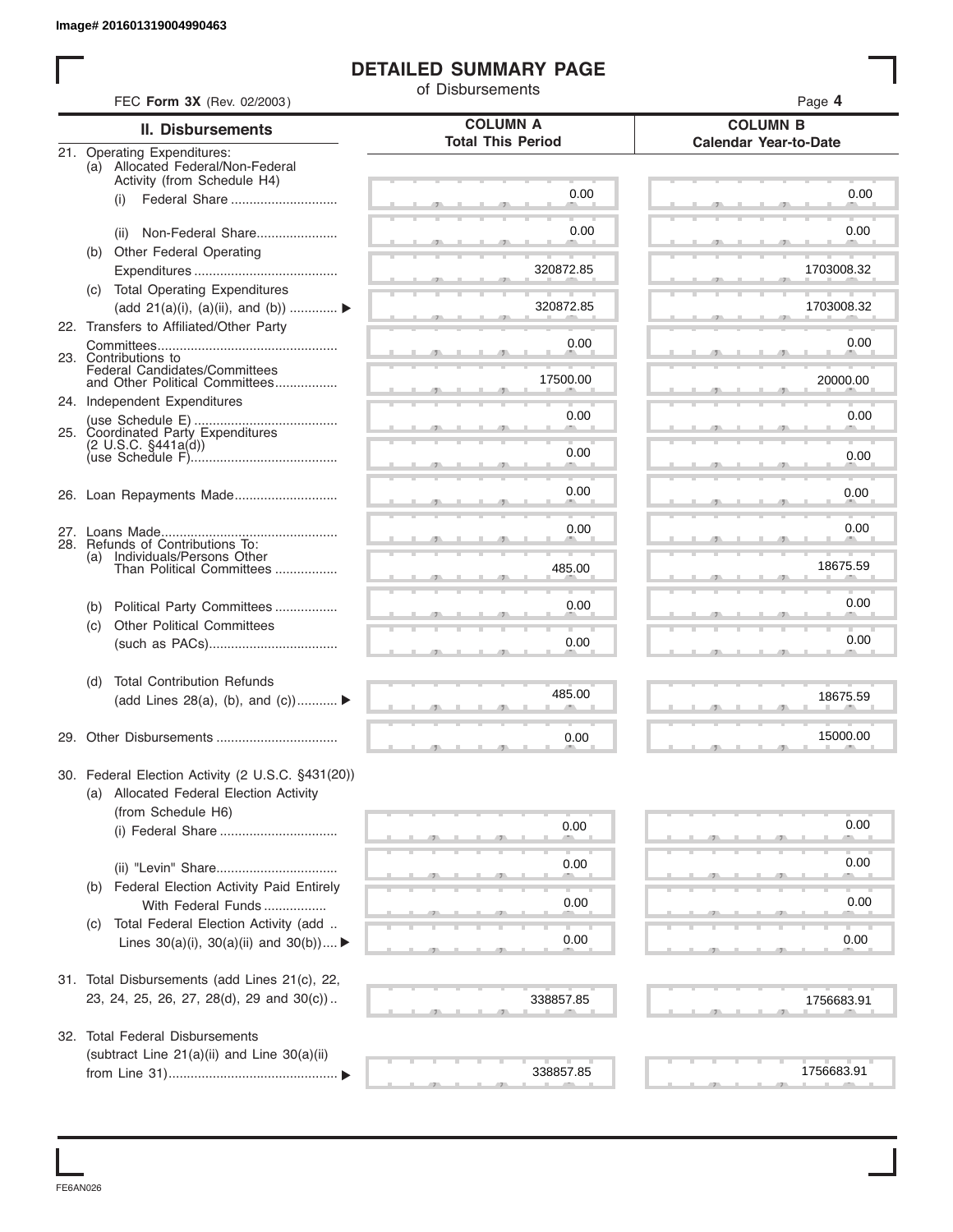#### **DETAILED SUMMARY PAGE**

| FEC Form 3X (Rev. 02/2003)                                                     | <b>DETAILED SUMMARY PAGE</b><br>of Disbursements | Page 5                                          |
|--------------------------------------------------------------------------------|--------------------------------------------------|-------------------------------------------------|
| III. Net Contributions/Operating Ex-<br>penditures                             | <b>COLUMN A</b><br><b>Total This Period</b>      | <b>COLUMN B</b><br><b>Calendar Year-to-Date</b> |
| Total Contributions (other than loans)<br>33.                                  | 127420.48                                        | 1374089.58                                      |
| 34. Total Contribution Refunds                                                 | 485.00                                           | 18675.59                                        |
| 35. Net Contributions (other than loans)<br>(subtract Line 34 from Line 33)    | 126935.48                                        | 1355413.99                                      |
| 36. Total Federal Operating Expenditures<br>(add Line 21(a)(i) and Line 21(b)) | 320872.85                                        | 1703008.32                                      |
| 37. Offsets to Operating Expenditures                                          | 0.00                                             | 7527.97                                         |
| Net Operating Expenditures<br>38.                                              | 320872.85                                        | 1695480.35                                      |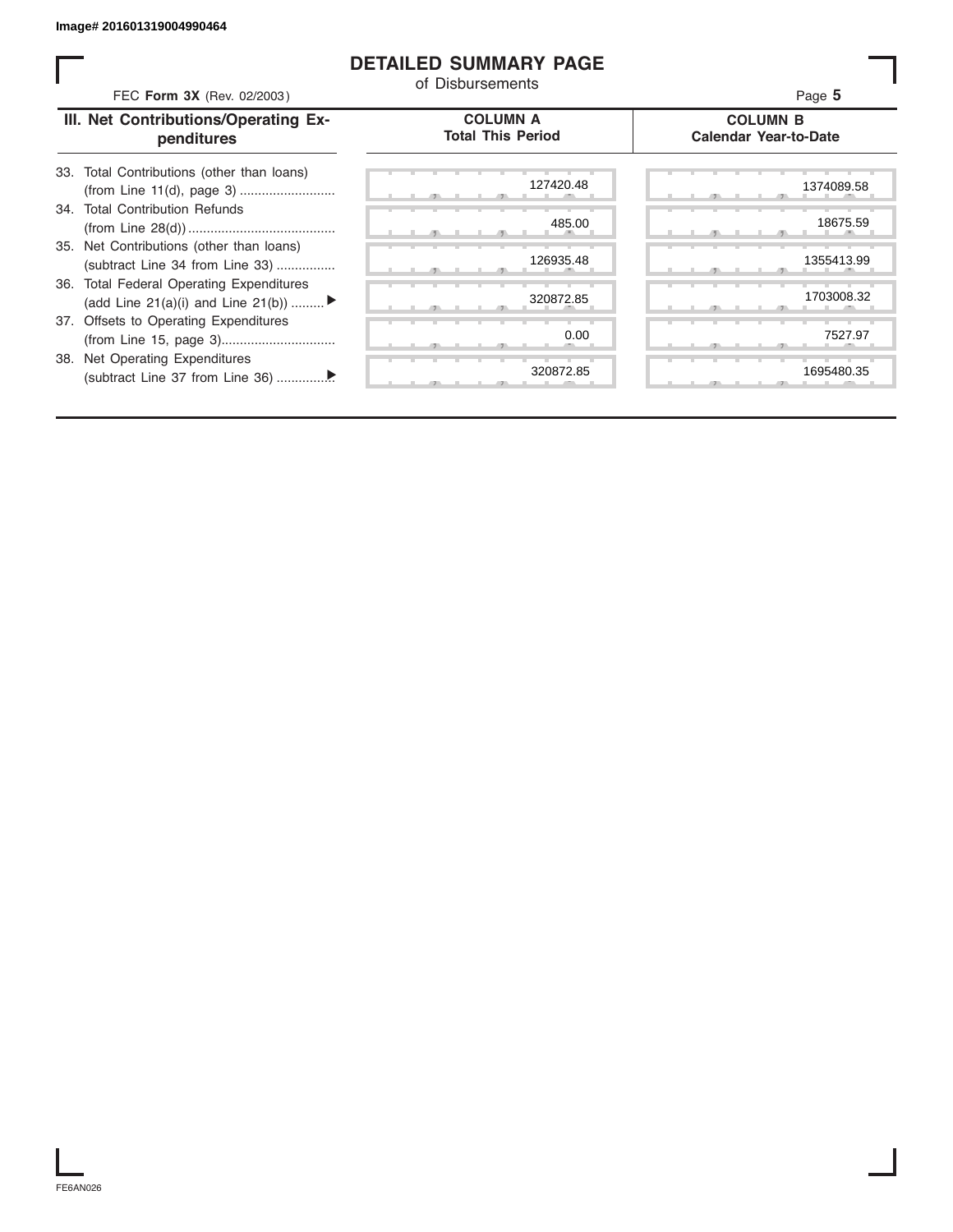| Any information copied from such Reports and Statements may not be sold or used by any person for the purpose of soliciting contributions<br>or for commercial purposes, other than using the name and address of any political committee to solicit contributions from such committee.<br>NAME OF COMMITTEE (In Full)<br>AMERICAN LEGACY POLITICAL ACTION COMMITTEE |                                                                                                         | 13<br>14<br>15<br>16<br>17                                                             |
|----------------------------------------------------------------------------------------------------------------------------------------------------------------------------------------------------------------------------------------------------------------------------------------------------------------------------------------------------------------------|---------------------------------------------------------------------------------------------------------|----------------------------------------------------------------------------------------|
|                                                                                                                                                                                                                                                                                                                                                                      |                                                                                                         |                                                                                        |
| Full Name (Last, First, Middle Initial)<br>MR. DOYLE L. ALEXANDER<br>А.<br>Mailing Address 2703 CAMMI COURT                                                                                                                                                                                                                                                          |                                                                                                         | Date of Receipt<br>$M - M$ /<br>$D$ $D$<br>$Y - Y - Y - Y - Y$<br>09<br>2015<br>14     |
| City<br><b>SILOAM SPRINGS</b>                                                                                                                                                                                                                                                                                                                                        | Zip Code<br>State<br>AR.<br>72761-4740                                                                  | Transaction ID: SA11.248336<br>Amount of Each Receipt this Period                      |
| FEC ID number of contributing<br>federal political committee.                                                                                                                                                                                                                                                                                                        | С                                                                                                       | 100.00<br><b>ALCOHOL:</b>                                                              |
| Name of Employer<br><b>RETIRED</b><br>Receipt For:<br>Primary<br>General<br>Other (specify) $\blacktriangledown$                                                                                                                                                                                                                                                     | Occupation<br><b>RETIRED</b><br>Aggregate Year-to-Date ▼<br>575.00<br><b>ALC: UNK</b><br>$-1$ $-1$ $-1$ | <b>CONTRIBUTION</b>                                                                    |
| Full Name (Last, First, Middle Initial)<br><b>B. MR. DOYLE L. ALEXANDER</b><br>Mailing Address 2703 CAMMI COURT                                                                                                                                                                                                                                                      |                                                                                                         | Date of Receipt<br>$M - M$<br>$D$ $\Box$ $D$<br>$+Y+Y+Y$<br>$\Box$<br>09<br>29<br>2015 |
| City<br><b>SILOAM SPRINGS</b>                                                                                                                                                                                                                                                                                                                                        | Zip Code<br>State<br>AR<br>72761-4740                                                                   | Transaction ID: SA11.248784<br>Amount of Each Receipt this Period                      |
| FEC ID number of contributing<br>federal political committee.                                                                                                                                                                                                                                                                                                        | С                                                                                                       | 100.00                                                                                 |
| Name of Employer<br><b>RETIRED</b>                                                                                                                                                                                                                                                                                                                                   | Occupation<br><b>RETIRED</b>                                                                            | <b>CONTRIBUTION</b>                                                                    |
| Receipt For:<br>Primary<br>General<br>Other (specify) $\blacktriangledown$                                                                                                                                                                                                                                                                                           | Aggregate Year-to-Date ▼<br>575.00                                                                      |                                                                                        |
| Full Name (Last, First, Middle Initial)<br>MR. DOYLE L. ALEXANDER<br>C.<br>Mailing Address 2703 CAMMI COURT                                                                                                                                                                                                                                                          |                                                                                                         | Date of Receipt<br>$M - M$<br>$D$ $D$<br>$Y - Y - Y - Y - Y$<br>11<br>02<br>2015       |
| City<br><b>SILOAM SPRINGS</b>                                                                                                                                                                                                                                                                                                                                        | Zip Code<br>State<br>AR<br>72761-4740                                                                   | Transaction ID: SA11.249127<br>Amount of Each Receipt this Period                      |
| FEC ID number of contributing<br>federal political committee.                                                                                                                                                                                                                                                                                                        | С                                                                                                       | 100.00<br><b>CONTRIBUTION</b>                                                          |
| Name of Employer<br><b>RETIRED</b>                                                                                                                                                                                                                                                                                                                                   | Occupation<br><b>RETIRED</b>                                                                            |                                                                                        |
| Receipt For:<br>Primary<br>General<br>Other (specify) $\blacktriangledown$                                                                                                                                                                                                                                                                                           | Aggregate Year-to-Date ▼<br>575.00<br>$-7$                                                              |                                                                                        |
|                                                                                                                                                                                                                                                                                                                                                                      |                                                                                                         | 300.00                                                                                 |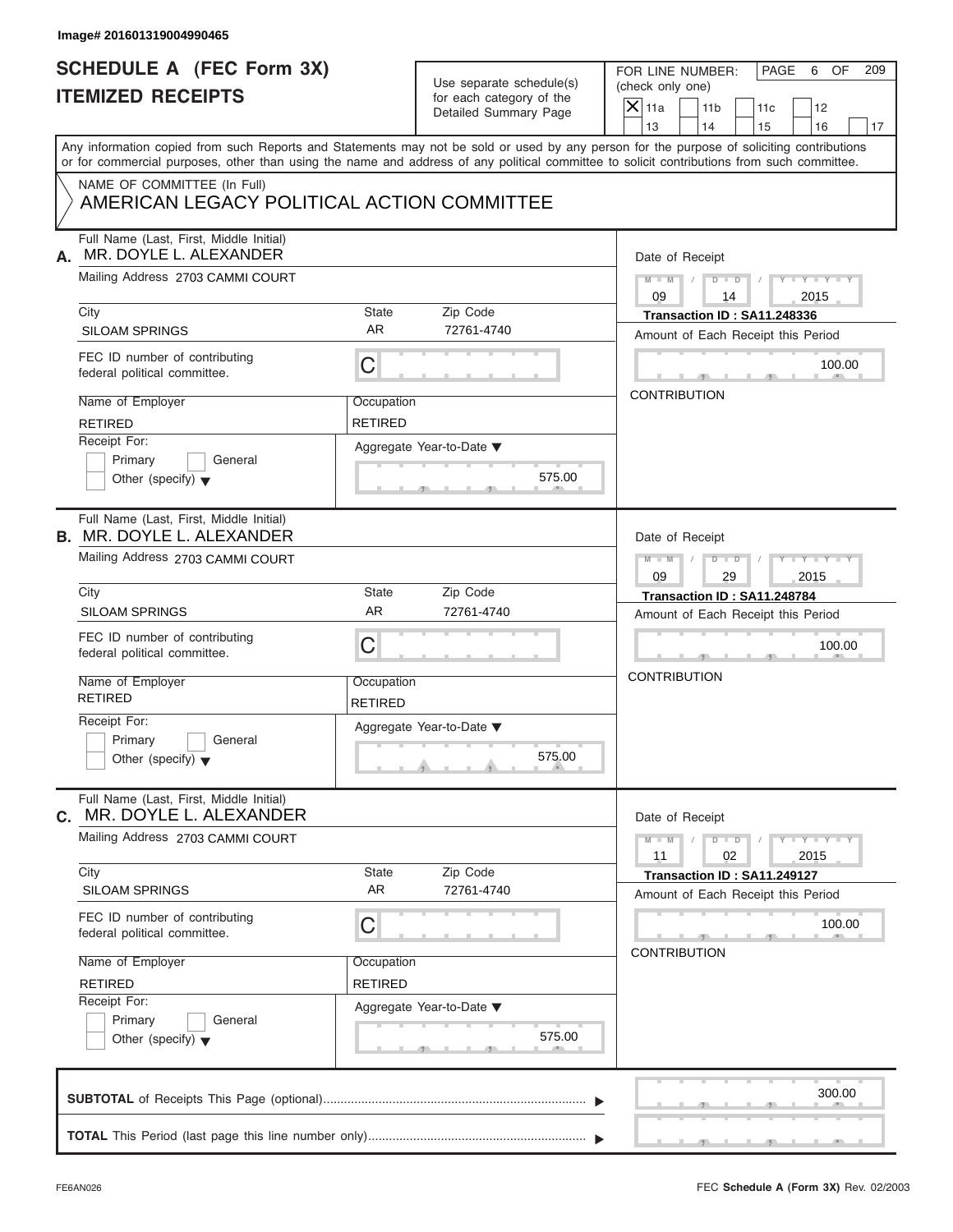| SCHEDULE A (FEC Form 3X)<br><b>ITEMIZED RECEIPTS</b>                                                                                                                                                          |                              | Use separate schedule(s)<br>for each category of the<br>Detailed Summary Page | FOR LINE NUMBER:<br>PAGE<br>OF<br>209<br>7<br>(check only one)<br>$\mathsf{X}$ 11a<br>11 <sub>b</sub><br>11c<br>12                                                                                                                                                                                                    |
|---------------------------------------------------------------------------------------------------------------------------------------------------------------------------------------------------------------|------------------------------|-------------------------------------------------------------------------------|-----------------------------------------------------------------------------------------------------------------------------------------------------------------------------------------------------------------------------------------------------------------------------------------------------------------------|
| NAME OF COMMITTEE (In Full)                                                                                                                                                                                   |                              |                                                                               | 13<br>14<br>15<br>16<br>17<br>Any information copied from such Reports and Statements may not be sold or used by any person for the purpose of soliciting contributions<br>or for commercial purposes, other than using the name and address of any political committee to solicit contributions from such committee. |
| AMERICAN LEGACY POLITICAL ACTION COMMITTEE                                                                                                                                                                    |                              |                                                                               |                                                                                                                                                                                                                                                                                                                       |
| Full Name (Last, First, Middle Initial)<br>MR. DOYLE L. ALEXANDER<br>А.<br>Mailing Address 2703 CAMMI COURT<br>City<br><b>SILOAM SPRINGS</b><br>FEC ID number of contributing<br>federal political committee. | State<br>AR.<br>С            | Zip Code<br>72761-4740                                                        | Date of Receipt<br>$M - M$ /<br>$D$ $D$<br>$Y - Y - Y - Y - Y$<br>12<br>23<br>2015<br>Transaction ID: SA11.249767<br>Amount of Each Receipt this Period<br>100.00<br><b>The Contract Contract Contract Contract Contract</b><br><b>ALCOHOL:</b><br><b>CONTRIBUTION</b>                                                |
| Name of Employer<br><b>RETIRED</b><br>Receipt For:<br>Primary<br>General<br>Other (specify) $\blacktriangledown$                                                                                              | Occupation<br><b>RETIRED</b> | Aggregate Year-to-Date ▼<br>575.00<br><b>ALC: UNK</b><br>____                 |                                                                                                                                                                                                                                                                                                                       |
| Full Name (Last, First, Middle Initial)<br><b>B. MRS. RUTH S. ANDRASCO</b><br>Mailing Address 2410 KEGWOOD LN                                                                                                 |                              |                                                                               | Date of Receipt<br>$M - M$<br>$D$ $\Box$ $D$<br>$+Y+Y+Y$<br>09<br>10<br>2015                                                                                                                                                                                                                                          |
| City<br><b>BOWIE</b>                                                                                                                                                                                          | State<br><b>MD</b>           | Zip Code<br>20715-2821                                                        | Transaction ID: SA11.248325<br>Amount of Each Receipt this Period                                                                                                                                                                                                                                                     |
| FEC ID number of contributing<br>federal political committee.                                                                                                                                                 | С                            |                                                                               | 90.00                                                                                                                                                                                                                                                                                                                 |
| Name of Employer<br><b>RETIRED</b>                                                                                                                                                                            | Occupation<br><b>RETIRED</b> |                                                                               | <b>CONTRIBUTION</b>                                                                                                                                                                                                                                                                                                   |
| Receipt For:<br>Primary<br>General<br>Other (specify) $\blacktriangledown$                                                                                                                                    |                              | Aggregate Year-to-Date ▼<br>230.00                                            |                                                                                                                                                                                                                                                                                                                       |
| Full Name (Last, First, Middle Initial)<br>MRS. RUTH S. ANDRASCO<br>C.                                                                                                                                        |                              |                                                                               | Date of Receipt                                                                                                                                                                                                                                                                                                       |
| Mailing Address 2410 KEGWOOD LN                                                                                                                                                                               |                              |                                                                               | $M - M$<br>$D$ $D$<br>Y = Y = Y = Y<br>10<br>07<br>2015                                                                                                                                                                                                                                                               |
| City<br><b>BOWIE</b>                                                                                                                                                                                          | State<br>MD                  | Zip Code<br>20715-2821                                                        | Transaction ID: SA11.248885<br>Amount of Each Receipt this Period                                                                                                                                                                                                                                                     |
| FEC ID number of contributing<br>federal political committee.                                                                                                                                                 | С                            |                                                                               | 90.00<br><b>CONTRIBUTION</b>                                                                                                                                                                                                                                                                                          |
| Name of Employer<br><b>RETIRED</b>                                                                                                                                                                            | Occupation<br><b>RETIRED</b> |                                                                               |                                                                                                                                                                                                                                                                                                                       |
| Receipt For:<br>Primary<br>General<br>Other (specify) $\blacktriangledown$                                                                                                                                    |                              | Aggregate Year-to-Date ▼<br>230.00<br>$-7$                                    |                                                                                                                                                                                                                                                                                                                       |
|                                                                                                                                                                                                               |                              |                                                                               | 280.00                                                                                                                                                                                                                                                                                                                |
|                                                                                                                                                                                                               |                              |                                                                               |                                                                                                                                                                                                                                                                                                                       |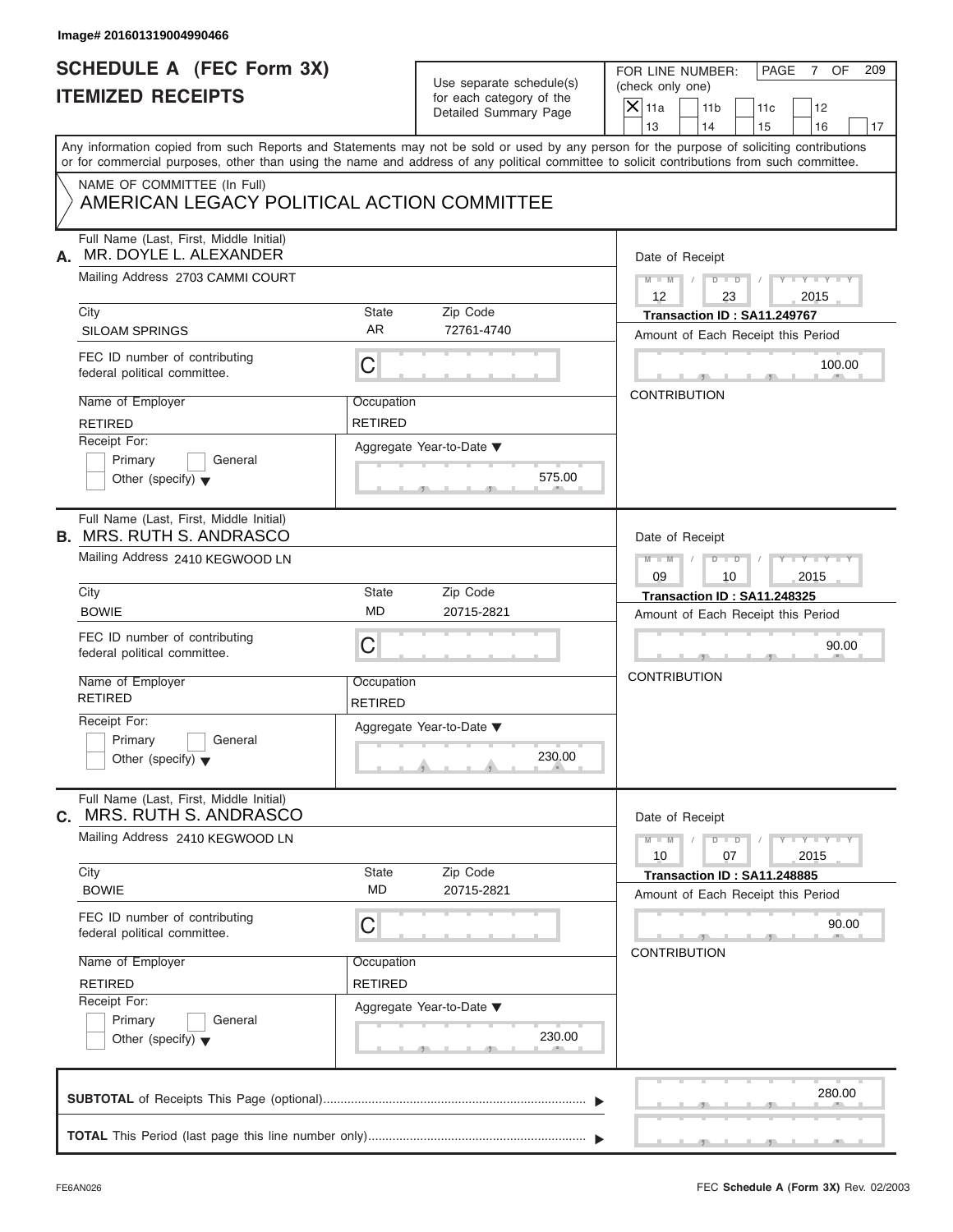#### **Image# 201601319004990467**

# **SCHEDULE A (FEC Form 3X) ITEMIZED RECEIPTS**

FOR LINE NUMBER: PAGE 8 OF<br>(check only one)

|    | SCHEDULE A (FEC FOrm 3X)<br><b>ITEMIZED RECEIPTS</b>                                                                                       |                              | Use separate schedule(s)<br>for each category of the<br>Detailed Summary Page | FOR LINE NUMBER:<br>PAGE<br>8<br>OF<br>209<br>(check only one)<br>$\overline{X}$ 11a<br>11 <sub>b</sub><br>12<br>11c                                                    |
|----|--------------------------------------------------------------------------------------------------------------------------------------------|------------------------------|-------------------------------------------------------------------------------|-------------------------------------------------------------------------------------------------------------------------------------------------------------------------|
|    |                                                                                                                                            |                              |                                                                               | 13<br>14<br>15<br>16<br>17<br>Any information copied from such Reports and Statements may not be sold or used by any person for the purpose of soliciting contributions |
|    | or for commercial purposes, other than using the name and address of any political committee to solicit contributions from such committee. |                              |                                                                               |                                                                                                                                                                         |
|    | NAME OF COMMITTEE (In Full)<br>AMERICAN LEGACY POLITICAL ACTION COMMITTEE                                                                  |                              |                                                                               |                                                                                                                                                                         |
| А. | Full Name (Last, First, Middle Initial)<br>MRS. RUTH S. ANDRASCO                                                                           |                              |                                                                               | Date of Receipt                                                                                                                                                         |
|    | Mailing Address 2410 KEGWOOD LN<br>City                                                                                                    |                              | Zip Code                                                                      | $M - M$ /<br>$D$ $D$<br>$Y = Y +$<br>12<br>2015<br>10                                                                                                                   |
|    | <b>BOWIE</b>                                                                                                                               | State<br>MD                  | 20715-2821                                                                    | Transaction ID: SA11.249427<br>Amount of Each Receipt this Period                                                                                                       |
|    | FEC ID number of contributing<br>federal political committee.                                                                              | С                            |                                                                               | 50.00                                                                                                                                                                   |
|    | Name of Employer<br><b>RETIRED</b>                                                                                                         | Occupation<br><b>RETIRED</b> |                                                                               | <b>CONTRIBUTION</b>                                                                                                                                                     |
|    | Receipt For:<br>General<br>Primary<br>Other (specify) $\blacktriangledown$                                                                 |                              | Aggregate Year-to-Date ▼<br>230.00                                            |                                                                                                                                                                         |
|    | Full Name (Last, First, Middle Initial)<br><b>B. MS. LINDA L. ARLEDGE</b>                                                                  |                              |                                                                               | Date of Receipt                                                                                                                                                         |
|    | Mailing Address P.O. BOX 7                                                                                                                 |                              |                                                                               | $M - M$<br>$D$ $D$<br>2015<br>11<br>30                                                                                                                                  |
|    | City<br><b>ROBERT LEE</b>                                                                                                                  | State<br>ТX                  | Zip Code<br>76945-0007                                                        | Transaction ID: SA11.249286<br>Amount of Each Receipt this Period                                                                                                       |
|    | FEC ID number of contributing<br>federal political committee.                                                                              | C                            |                                                                               | 230.00                                                                                                                                                                  |
|    | Name of Employer<br>INFORMATION REQUESTED PER BEST                                                                                         | Occupation                   | <b>INFORMATION REQUESTED PER BEST EFF</b>                                     | <b>CONTRIBUTION</b>                                                                                                                                                     |
|    | EFFORTS<br>Receipt For:<br>Primary<br>General                                                                                              |                              | Aggregate Year-to-Date ▼                                                      |                                                                                                                                                                         |
|    | Other (specify) $\blacktriangledown$                                                                                                       |                              | 660.00<br>$\overline{1}$                                                      |                                                                                                                                                                         |
| C. | Full Name (Last, First, Middle Initial)<br>MR. RONALD C. ARNER                                                                             |                              |                                                                               | Date of Receipt                                                                                                                                                         |
|    | Mailing Address 1960 WOODLAND RD                                                                                                           |                              |                                                                               | $M - M$<br>$T - Y = Y - T Y$<br>$\overline{D}$<br>$\overline{D}$<br>09<br>24<br>2015                                                                                    |
|    | City<br><b>MONTOURSVILLE</b>                                                                                                               | State<br>PA                  | Zip Code<br>17754-9637                                                        | Transaction ID: SA11.248584<br>Amount of Each Receipt this Period                                                                                                       |
|    | FEC ID number of contributing<br>federal political committee.                                                                              | С                            |                                                                               | 100.00                                                                                                                                                                  |
|    | Name of Employer                                                                                                                           | Occupation                   |                                                                               | <b>CONTRIBUTION</b>                                                                                                                                                     |
|    | <b>RETIRED</b><br>Receipt For:                                                                                                             | <b>RETIRED</b>               |                                                                               |                                                                                                                                                                         |
|    | Primary<br>General<br>Other (specify) $\bullet$                                                                                            |                              | Aggregate Year-to-Date ▼<br>400.00                                            |                                                                                                                                                                         |
|    |                                                                                                                                            |                              |                                                                               | 380.00                                                                                                                                                                  |
|    |                                                                                                                                            |                              |                                                                               |                                                                                                                                                                         |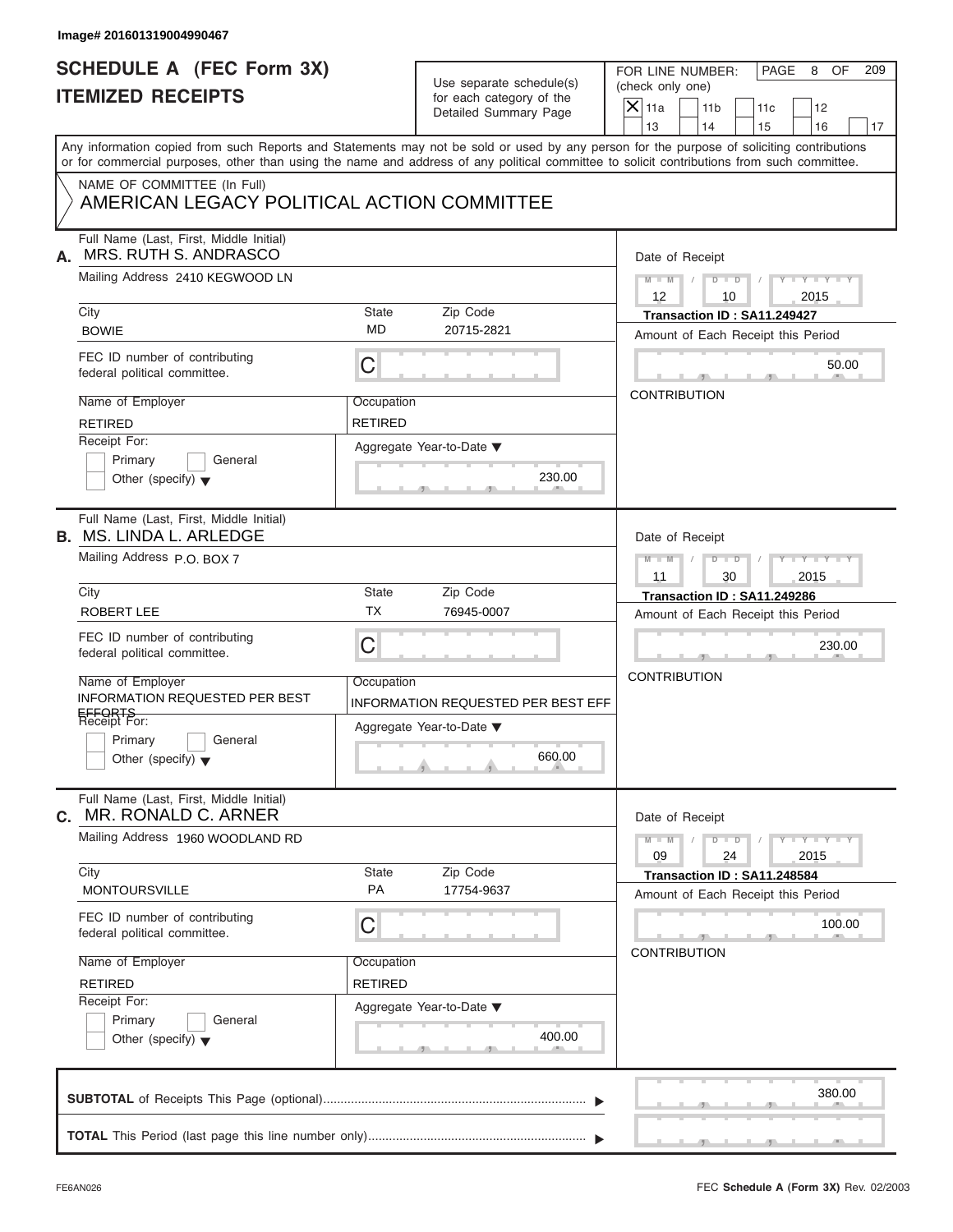#### **Image# 201601319004990468**

### **SCHEDULE A (FEC Form 3X) ITEMIZED RECEIPTS**

| Use separate schedule(s) |
|--------------------------|
| for each category of the |
| Detailed Summary Page    |

FOR LINE NUMBER: | PAGE 9 OF

| <b>ITEMIZED RECEIPTS</b>                                                                                                                                                                                                                                                                                                          | Use separate schedule(s)<br>for each category of the<br>Detailed Summary Page                                                                        | FOR LINE NUMBER:<br>PAGE<br>9<br>OF<br>209<br>(check only one)<br>$\mathsf{X}$ 11a<br>11 <sub>b</sub><br>12<br>11c<br>13<br>14<br>15<br>16<br>17                                                                                                                                        |
|-----------------------------------------------------------------------------------------------------------------------------------------------------------------------------------------------------------------------------------------------------------------------------------------------------------------------------------|------------------------------------------------------------------------------------------------------------------------------------------------------|-----------------------------------------------------------------------------------------------------------------------------------------------------------------------------------------------------------------------------------------------------------------------------------------|
| NAME OF COMMITTEE (In Full)<br>AMERICAN LEGACY POLITICAL ACTION COMMITTEE                                                                                                                                                                                                                                                         |                                                                                                                                                      | Any information copied from such Reports and Statements may not be sold or used by any person for the purpose of soliciting contributions<br>or for commercial purposes, other than using the name and address of any political committee to solicit contributions from such committee. |
| Full Name (Last, First, Middle Initial)<br>MR. JOSE BALLINA<br>А.<br>Mailing Address 203 N VERSHIRE CIR<br>City<br><b>MAGNOLIA</b><br>FEC ID number of contributing<br>federal political committee.<br>Name of Employer<br><b>DISTRADE INC.</b><br>Receipt For:<br>General<br>Primary<br>Other (specify) $\blacktriangledown$     | State<br>Zip Code<br><b>TX</b><br>77354-3310<br>С<br>Occupation<br><b>MANAGER</b><br>Aggregate Year-to-Date ▼<br>300.00                              | Date of Receipt<br>$Y = Y + Y + Y$<br>$M - M$ /<br>$D - D$<br>08<br>28<br>2015<br>Transaction ID: SA11.248242<br>Amount of Each Receipt this Period<br>150.00<br>- 91 -<br><b>CONTRIBUTION</b>                                                                                          |
| Full Name (Last, First, Middle Initial)<br><b>B. MR. JOSE BALLINA</b><br>Mailing Address 203 N VERSHIRE CIR<br>City<br><b>MAGNOLIA</b><br>FEC ID number of contributing<br>federal political committee.<br>Name of Employer<br><b>DISTRADE INC.</b><br>Receipt For:<br>General<br>Primary<br>Other (specify) $\blacktriangledown$ | Zip Code<br>State<br>ТX<br>77354-3310<br>C<br>Occupation<br><b>MANAGER</b><br>Aggregate Year-to-Date ▼<br>300.00<br>$\theta$ and the set of $\theta$ | Date of Receipt<br>$M - M$<br>$D$ $D$<br>$Y - Y$<br>09<br>2015<br>24<br>Transaction ID: SA11.248528<br>Amount of Each Receipt this Period<br>150.00<br><b>CONTRIBUTION</b>                                                                                                              |
| Full Name (Last, First, Middle Initial)<br>MS. JOANN T. BATESON<br>C. .<br>Mailing Address 40 BIDEFORD ROW<br>City<br><b>ASHEVILLE</b><br>FEC ID number of contributing<br>federal political committee.<br>Name of Employer<br><b>RETIRED</b><br>Receipt For:<br>Primary<br>General<br>Other (specify) $\blacktriangledown$       | Zip Code<br>State<br>NC.<br>28803-1953<br>C<br>Occupation<br><b>RETIRED</b><br>Aggregate Year-to-Date ▼<br>465.00                                    | Date of Receipt<br>$Y - Y - Y - Y - Y$<br>$M - M$<br>$D$ $D$<br>08<br>28<br>2015<br>Transaction ID: SA11.248240<br>Amount of Each Receipt this Period<br>75.00<br><b>CONTRIBUTION</b>                                                                                                   |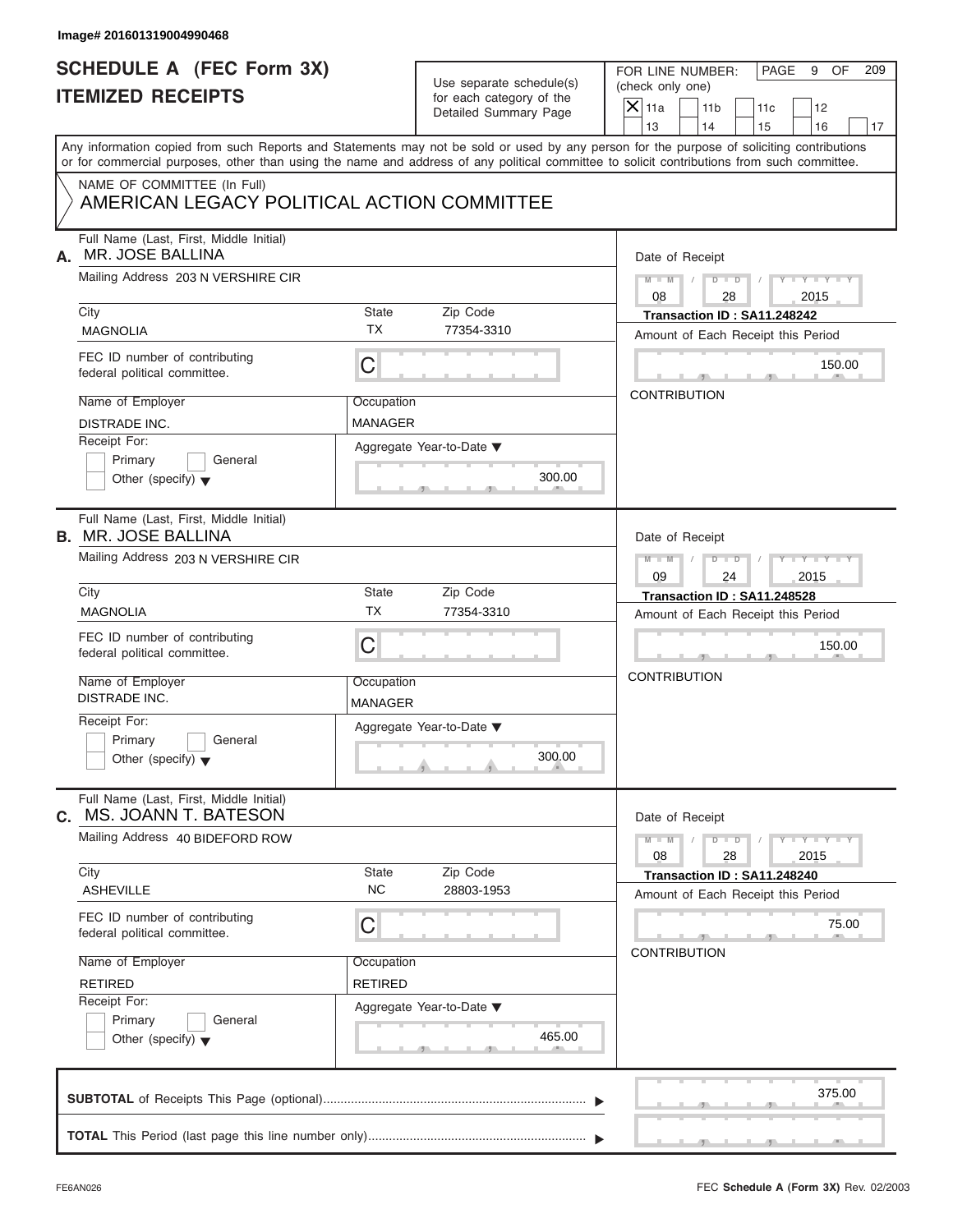| Image# 201601319004990469                                                  |                              |                                                      |                                                                                                                                                                                                                                                                                         |  |
|----------------------------------------------------------------------------|------------------------------|------------------------------------------------------|-----------------------------------------------------------------------------------------------------------------------------------------------------------------------------------------------------------------------------------------------------------------------------------------|--|
| <b>SCHEDULE A (FEC Form 3X)</b><br><b>ITEMIZED RECEIPTS</b>                |                              | Use separate schedule(s)<br>for each category of the | PAGE 10 OF<br>FOR LINE NUMBER:<br>209<br>(check only one)<br>$X$ 11a<br>11 <sub>b</sub><br>11c<br>12                                                                                                                                                                                    |  |
|                                                                            |                              | Detailed Summary Page                                | 13<br>14<br>15<br>16                                                                                                                                                                                                                                                                    |  |
|                                                                            |                              |                                                      | Any information copied from such Reports and Statements may not be sold or used by any person for the purpose of soliciting contributions<br>or for commercial purposes, other than using the name and address of any political committee to solicit contributions from such committee. |  |
| NAME OF COMMITTEE (In Full)<br>AMERICAN LEGACY POLITICAL ACTION COMMITTEE  |                              |                                                      |                                                                                                                                                                                                                                                                                         |  |
| Full Name (Last, First, Middle Initial)<br>MS. JOANN T. BATESON<br>А.      |                              |                                                      | Date of Receipt                                                                                                                                                                                                                                                                         |  |
| Mailing Address 40 BIDEFORD ROW                                            |                              |                                                      | $M - M$ / $D - D$<br>$Y - Y - Y - Y - Y$<br>$\sqrt{ }$<br>09<br>24<br>2015                                                                                                                                                                                                              |  |
| City<br><b>ASHEVILLE</b>                                                   | State<br><b>NC</b>           | Zip Code<br>28803-1953                               | Transaction ID: SA11.248654<br>Amount of Each Receipt this Period                                                                                                                                                                                                                       |  |
| FEC ID number of contributing<br>federal political committee.              | С                            |                                                      | 75.00                                                                                                                                                                                                                                                                                   |  |
| Name of Employer<br><b>RETIRED</b>                                         | Occupation<br><b>RETIRED</b> |                                                      | <b>CONTRIBUTION</b>                                                                                                                                                                                                                                                                     |  |
| Receipt For:<br>Primary<br>General<br>Other (specify) $\blacktriangledown$ |                              | Aggregate Year-to-Date ▼<br>465.00                   |                                                                                                                                                                                                                                                                                         |  |
| Full Name (Last, First, Middle Initial)<br><b>B.</b> MS. JOANN T. BATESON  |                              |                                                      | Date of Receipt                                                                                                                                                                                                                                                                         |  |
| Mailing Address 40 BIDEFORD ROW                                            |                              |                                                      | $M = M - 1$<br>$D - D$<br>$Y = Y = Y' - Y'$<br>$\sqrt{2}$<br>2015<br>10<br>21                                                                                                                                                                                                           |  |
| City                                                                       | State                        | Zip Code                                             | Transaction ID: SA11.249034                                                                                                                                                                                                                                                             |  |
| <b>ASHEVILLE</b>                                                           | <b>NC</b>                    | 28803-1953                                           | Amount of Each Receipt this Period                                                                                                                                                                                                                                                      |  |
| FEC ID number of contributing<br>federal political committee.              | С                            |                                                      | 45.00                                                                                                                                                                                                                                                                                   |  |
| Name of Employer<br><b>RETIRED</b>                                         | Occupation<br><b>RETIRED</b> |                                                      | <b>CONTRIBUTION</b>                                                                                                                                                                                                                                                                     |  |
| Receipt For:<br>Primary<br>General<br>Other (specify) $\blacktriangledown$ |                              | Aggregate Year-to-Date ▼<br>465.00                   |                                                                                                                                                                                                                                                                                         |  |
| Full Name (Last, First, Middle Initial)<br>C. MS. JOANN T. BATESON         |                              |                                                      | Date of Receipt                                                                                                                                                                                                                                                                         |  |
| Mailing Address 40 BIDEFORD ROW                                            |                              |                                                      | $Y - Y - Y - Y - Y$<br>$M - M$<br>$D - D$<br>11<br>30<br>2015                                                                                                                                                                                                                           |  |
| City<br><b>ASHEVILLE</b>                                                   | State<br><b>NC</b>           | Zip Code<br>28803-1953                               | Transaction ID: SA11.249296<br>Amount of Each Receipt this Period                                                                                                                                                                                                                       |  |
| FEC ID number of contributing<br>federal political committee.              | С                            |                                                      | 45.00<br><b>CONTRIBUTION</b>                                                                                                                                                                                                                                                            |  |
| Name of Employer<br><b>RETIRED</b>                                         | Occupation<br><b>RETIRED</b> |                                                      |                                                                                                                                                                                                                                                                                         |  |
| Receipt For:<br>Primary<br>General<br>Other (specify) $\blacktriangledown$ |                              | Aggregate Year-to-Date ▼<br>465.00                   |                                                                                                                                                                                                                                                                                         |  |
|                                                                            |                              |                                                      | 165.00                                                                                                                                                                                                                                                                                  |  |
|                                                                            |                              |                                                      |                                                                                                                                                                                                                                                                                         |  |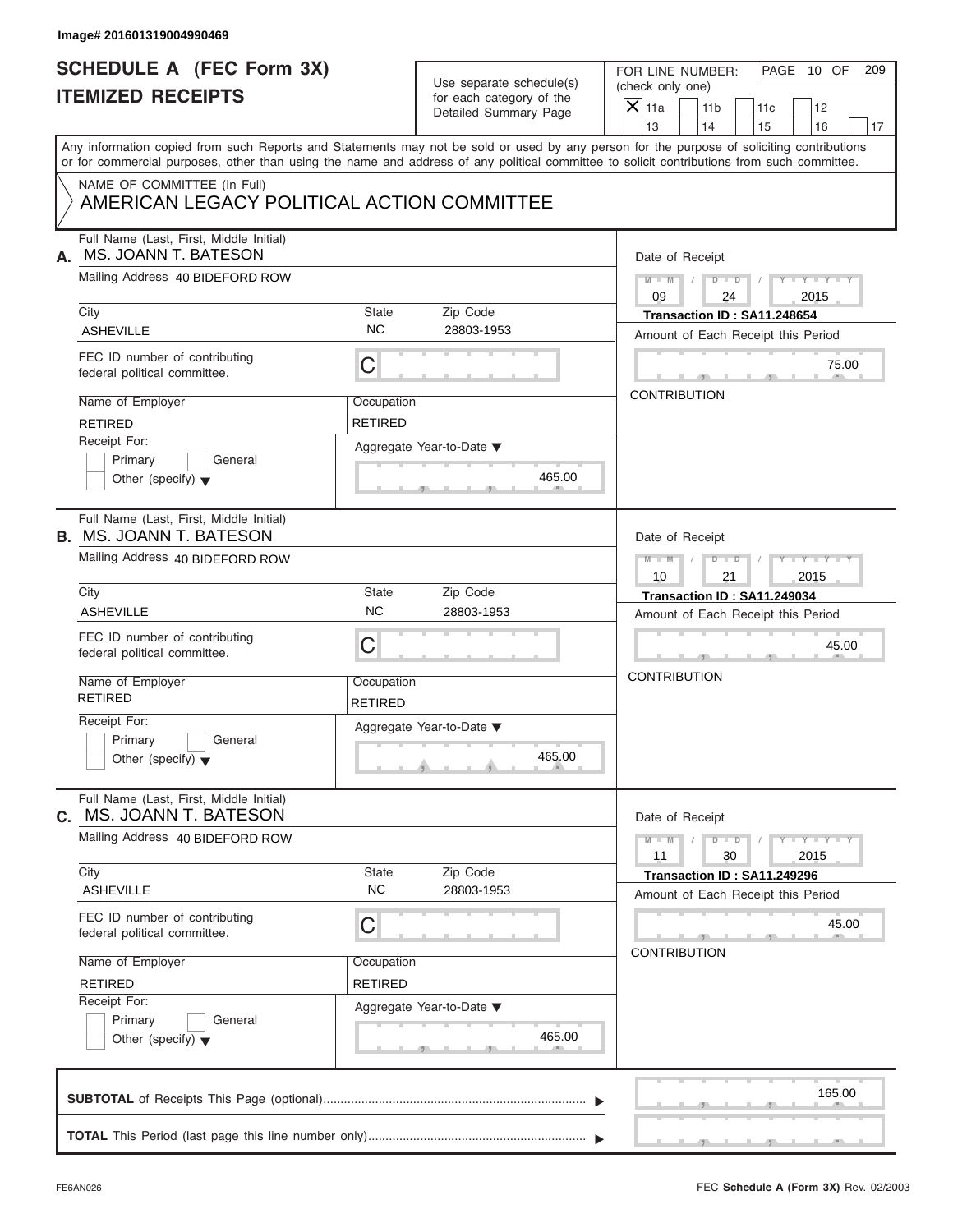| Image# 201601319004990470                                                 |                |                                                      |                                                                                                                                            |  |  |
|---------------------------------------------------------------------------|----------------|------------------------------------------------------|--------------------------------------------------------------------------------------------------------------------------------------------|--|--|
| <b>SCHEDULE A (FEC Form 3X)</b><br><b>ITEMIZED RECEIPTS</b>               |                | Use separate schedule(s)<br>for each category of the | PAGE 11 OF<br>FOR LINE NUMBER:<br>209<br>(check only one)                                                                                  |  |  |
|                                                                           |                |                                                      | $\mathsf{X}$ 11a<br>11 <sub>b</sub><br>12<br>11c                                                                                           |  |  |
|                                                                           |                | Detailed Summary Page                                | 13<br>14<br>15<br>16                                                                                                                       |  |  |
|                                                                           |                |                                                      | Any information copied from such Reports and Statements may not be sold or used by any person for the purpose of soliciting contributions  |  |  |
|                                                                           |                |                                                      | or for commercial purposes, other than using the name and address of any political committee to solicit contributions from such committee. |  |  |
| NAME OF COMMITTEE (In Full)<br>AMERICAN LEGACY POLITICAL ACTION COMMITTEE |                |                                                      |                                                                                                                                            |  |  |
| Full Name (Last, First, Middle Initial)<br>MS. JULIE BECKER<br>А.         |                |                                                      | Date of Receipt                                                                                                                            |  |  |
| Mailing Address P.O. BOX 5297                                             |                |                                                      | $D$ $\Box$ $D$<br>$Y - Y - Y - Y - Y$<br>$M - M$<br>09<br>24<br>2015                                                                       |  |  |
| City                                                                      | State          | Zip Code                                             | Transaction ID: SA11.248615                                                                                                                |  |  |
| VALLEJO                                                                   | CA             | 94591-0916                                           | Amount of Each Receipt this Period                                                                                                         |  |  |
| FEC ID number of contributing<br>federal political committee.             | С              |                                                      | 250.00                                                                                                                                     |  |  |
| Name of Employer                                                          | Occupation     |                                                      | <b>CONTRIBUTION</b>                                                                                                                        |  |  |
| <b>REALESTATE</b>                                                         | SALES          |                                                      |                                                                                                                                            |  |  |
| Receipt For:                                                              |                | Aggregate Year-to-Date ▼                             |                                                                                                                                            |  |  |
| Primary<br>General                                                        |                |                                                      |                                                                                                                                            |  |  |
| Other (specify) $\blacktriangledown$                                      |                | 250.00                                               |                                                                                                                                            |  |  |
| Full Name (Last, First, Middle Initial)<br><b>B. MR. RICHARD BENNETT</b>  |                |                                                      | Date of Receipt                                                                                                                            |  |  |
| Mailing Address 1694 E. HAYDEN AVE.                                       |                |                                                      | $M - M$<br>$D - D$<br>Y T Y T Y T                                                                                                          |  |  |
|                                                                           |                |                                                      | 07<br>14<br>2015                                                                                                                           |  |  |
| City                                                                      | State          | Zip Code                                             | Transaction ID: SA11.247827                                                                                                                |  |  |
| <b>HAYDEN LAKE</b>                                                        | ID             | 83835-9524                                           | Amount of Each Receipt this Period                                                                                                         |  |  |
| FEC ID number of contributing<br>federal political committee.             | C              |                                                      | 100.00                                                                                                                                     |  |  |
| Name of Employer                                                          | Occupation     |                                                      | <b>CONTRIBUTION</b>                                                                                                                        |  |  |
| N/A                                                                       | <b>RETIRED</b> |                                                      |                                                                                                                                            |  |  |
| Receipt For:                                                              |                | Aggregate Year-to-Date ▼                             |                                                                                                                                            |  |  |
| Primary<br>General<br>Other (specify) $\blacktriangledown$                |                | 980.00                                               |                                                                                                                                            |  |  |
| Full Name (Last, First, Middle Initial)<br>MR. RICHARD BENNETT<br>С.      |                |                                                      | Date of Receipt                                                                                                                            |  |  |
| Mailing Address 1694 E. HAYDEN AVE.                                       |                |                                                      | $M - M$<br>$D - D$<br>$-1 - Y - 1 - Y - 1$<br>07<br>14<br>2015                                                                             |  |  |
| City<br><b>HAYDEN LAKE</b>                                                | State<br>ID    | Zip Code<br>83835-9524                               | Transaction ID: SA11.247883                                                                                                                |  |  |
|                                                                           |                |                                                      | Amount of Each Receipt this Period                                                                                                         |  |  |
| FEC ID number of contributing<br>federal political committee.             | С              |                                                      | 100.00                                                                                                                                     |  |  |
| Name of Employer                                                          | Occupation     |                                                      | <b>CONTRIBUTION</b>                                                                                                                        |  |  |
| N/A                                                                       | <b>RETIRED</b> |                                                      |                                                                                                                                            |  |  |
| Receipt For:                                                              |                | Aggregate Year-to-Date ▼                             |                                                                                                                                            |  |  |
| Primary<br>General<br>Other (specify) $\blacktriangledown$                |                | 980.00                                               |                                                                                                                                            |  |  |
|                                                                           |                |                                                      | 450.00                                                                                                                                     |  |  |
|                                                                           |                |                                                      |                                                                                                                                            |  |  |
|                                                                           |                |                                                      |                                                                                                                                            |  |  |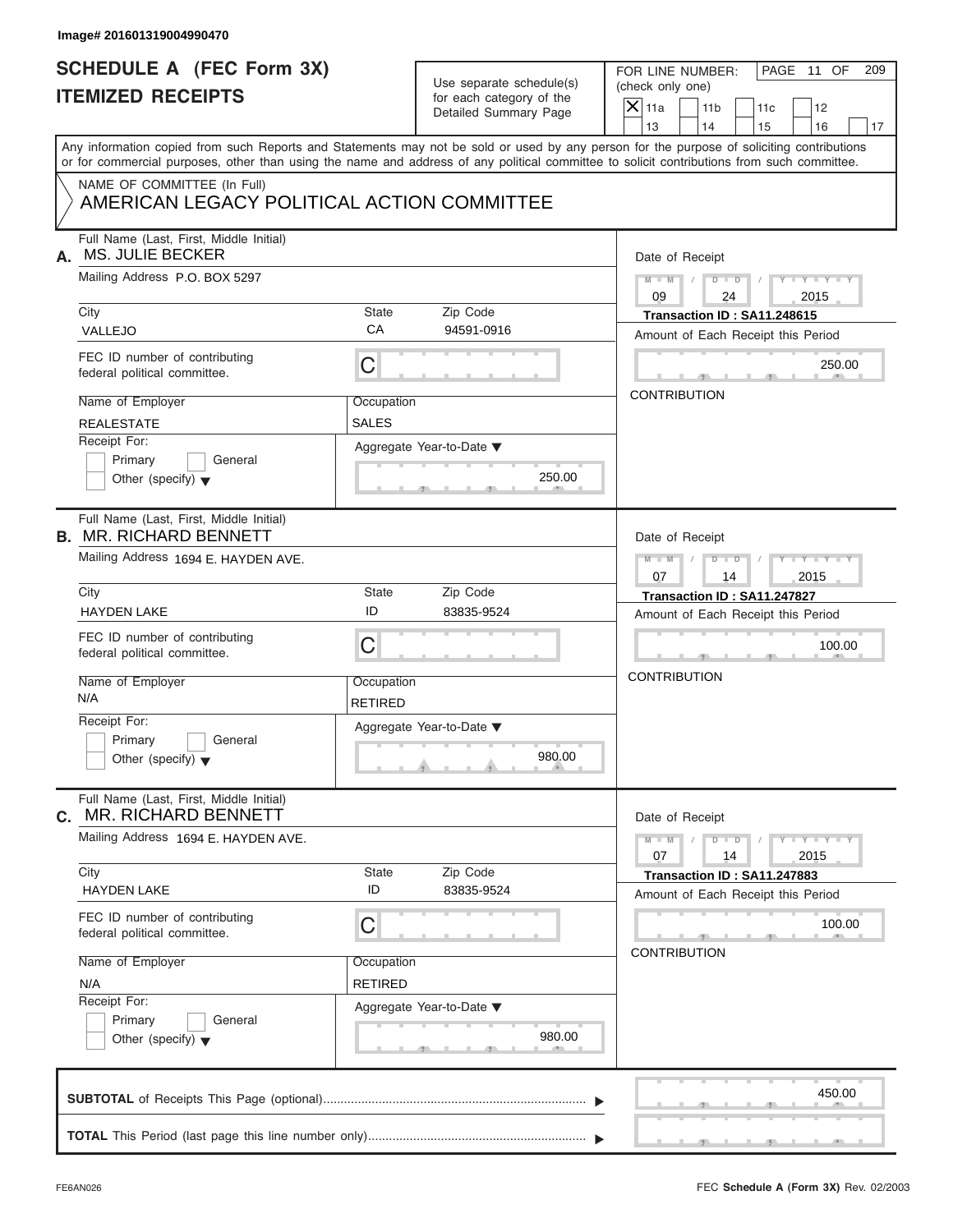| <b>SCHEDULE A (FEC Form 3X)</b>                                                                                                                                                                                                                                                         |                | Use separate schedule(s) | FOR LINE NUMBER:       |                      |                                    | PAGE 12 OF                  | 209 |
|-----------------------------------------------------------------------------------------------------------------------------------------------------------------------------------------------------------------------------------------------------------------------------------------|----------------|--------------------------|------------------------|----------------------|------------------------------------|-----------------------------|-----|
| <b>ITEMIZED RECEIPTS</b>                                                                                                                                                                                                                                                                |                | for each category of the | (check only one)       |                      |                                    |                             |     |
|                                                                                                                                                                                                                                                                                         |                | Detailed Summary Page    | $\mathsf{X}$ 11a<br>13 | 11 <sub>b</sub>      | 11c                                | 12                          |     |
|                                                                                                                                                                                                                                                                                         |                |                          |                        | 14                   | 15                                 | 16                          | 17  |
| Any information copied from such Reports and Statements may not be sold or used by any person for the purpose of soliciting contributions<br>or for commercial purposes, other than using the name and address of any political committee to solicit contributions from such committee. |                |                          |                        |                      |                                    |                             |     |
| NAME OF COMMITTEE (In Full)<br>AMERICAN LEGACY POLITICAL ACTION COMMITTEE                                                                                                                                                                                                               |                |                          |                        |                      |                                    |                             |     |
| Full Name (Last, First, Middle Initial)<br><b>MR. RICHARD BENNETT</b>                                                                                                                                                                                                                   |                |                          |                        | Date of Receipt      |                                    |                             |     |
| Mailing Address 1694 E. HAYDEN AVE.                                                                                                                                                                                                                                                     |                |                          | $M - M$<br>07          | $D$ $\Box$ $D$<br>14 |                                    | $Y - Y - Y - Y - Y$<br>2015 |     |
| City                                                                                                                                                                                                                                                                                    | State          | Zip Code                 |                        |                      | Transaction ID: SA11.247926        |                             |     |
| <b>HAYDEN LAKE</b>                                                                                                                                                                                                                                                                      | ID             | 83835-9524               |                        |                      | Amount of Each Receipt this Period |                             |     |
| FEC ID number of contributing<br>federal political committee.                                                                                                                                                                                                                           | C              |                          |                        |                      |                                    | 100.00                      |     |
| Name of Employer                                                                                                                                                                                                                                                                        | Occupation     |                          |                        | <b>CONTRIBUTION</b>  |                                    |                             |     |
|                                                                                                                                                                                                                                                                                         |                |                          |                        |                      |                                    |                             |     |
| N/A                                                                                                                                                                                                                                                                                     | <b>RETIRED</b> |                          |                        |                      |                                    |                             |     |
| Receipt For:                                                                                                                                                                                                                                                                            |                | Aggregate Year-to-Date ▼ |                        |                      |                                    |                             |     |
| Primary<br>General                                                                                                                                                                                                                                                                      |                | 980.00                   |                        |                      |                                    |                             |     |
| Other (specify) $\blacktriangledown$                                                                                                                                                                                                                                                    |                |                          |                        |                      |                                    |                             |     |
| Full Name (Last, First, Middle Initial)<br><b>B. MR. RICHARD BENNETT</b>                                                                                                                                                                                                                |                |                          |                        | Date of Receipt      |                                    |                             |     |
|                                                                                                                                                                                                                                                                                         |                |                          |                        |                      |                                    |                             |     |
| Mailing Address 1694 E. HAYDEN AVE.                                                                                                                                                                                                                                                     |                |                          | $M - M$<br>09          | $D - I - D$<br>24    |                                    | Y TYTTYTTY<br>2015          |     |
| City                                                                                                                                                                                                                                                                                    | State          | Zip Code                 |                        |                      | Transaction ID: SA11.248628        |                             |     |
| <b>HAYDEN LAKE</b>                                                                                                                                                                                                                                                                      | ID             | 83835-9524               |                        |                      | Amount of Each Receipt this Period |                             |     |
|                                                                                                                                                                                                                                                                                         |                |                          |                        |                      |                                    |                             |     |
| FEC ID number of contributing<br>federal political committee.                                                                                                                                                                                                                           | C              |                          |                        |                      |                                    | 180.00                      |     |
| Name of Employer                                                                                                                                                                                                                                                                        | Occupation     |                          | <b>CONTRIBUTION</b>    |                      |                                    |                             |     |
| N/A                                                                                                                                                                                                                                                                                     | <b>RETIRED</b> |                          |                        |                      |                                    |                             |     |
| Receipt For:                                                                                                                                                                                                                                                                            |                |                          |                        |                      |                                    |                             |     |
| Primary<br>General                                                                                                                                                                                                                                                                      |                | Aggregate Year-to-Date ▼ |                        |                      |                                    |                             |     |
| Other (specify) $\blacktriangledown$                                                                                                                                                                                                                                                    |                | 980.00                   |                        |                      |                                    |                             |     |
| Full Name (Last, First, Middle Initial)<br><b>MR. RICHARD BENNETT</b><br>С.                                                                                                                                                                                                             |                |                          |                        | Date of Receipt      |                                    |                             |     |
| Mailing Address 1694 E. HAYDEN AVE.                                                                                                                                                                                                                                                     |                |                          | $M - M$<br>12          | $D - D$<br>15        |                                    | $Y = Y = Y$<br>2015         |     |
| City                                                                                                                                                                                                                                                                                    | State          | Zip Code                 |                        |                      | Transaction ID: SA11.249569        |                             |     |
| <b>HAYDEN LAKE</b>                                                                                                                                                                                                                                                                      | ID             | 83835-9524               |                        |                      | Amount of Each Receipt this Period |                             |     |
| FEC ID number of contributing<br>federal political committee.                                                                                                                                                                                                                           | С              |                          |                        |                      |                                    | 100.00                      |     |
| Name of Employer                                                                                                                                                                                                                                                                        | Occupation     |                          |                        | <b>CONTRIBUTION</b>  |                                    |                             |     |
|                                                                                                                                                                                                                                                                                         | <b>RETIRED</b> |                          |                        |                      |                                    |                             |     |
| N/A<br>Receipt For:                                                                                                                                                                                                                                                                     |                |                          |                        |                      |                                    |                             |     |
|                                                                                                                                                                                                                                                                                         |                | Aggregate Year-to-Date ▼ |                        |                      |                                    |                             |     |
| Primary<br>General<br>Other (specify) $\blacktriangledown$                                                                                                                                                                                                                              |                | 980.00                   |                        |                      |                                    |                             |     |
|                                                                                                                                                                                                                                                                                         |                |                          |                        |                      |                                    | 380.00                      |     |
|                                                                                                                                                                                                                                                                                         |                |                          |                        |                      |                                    |                             |     |
|                                                                                                                                                                                                                                                                                         |                |                          |                        |                      |                                    |                             |     |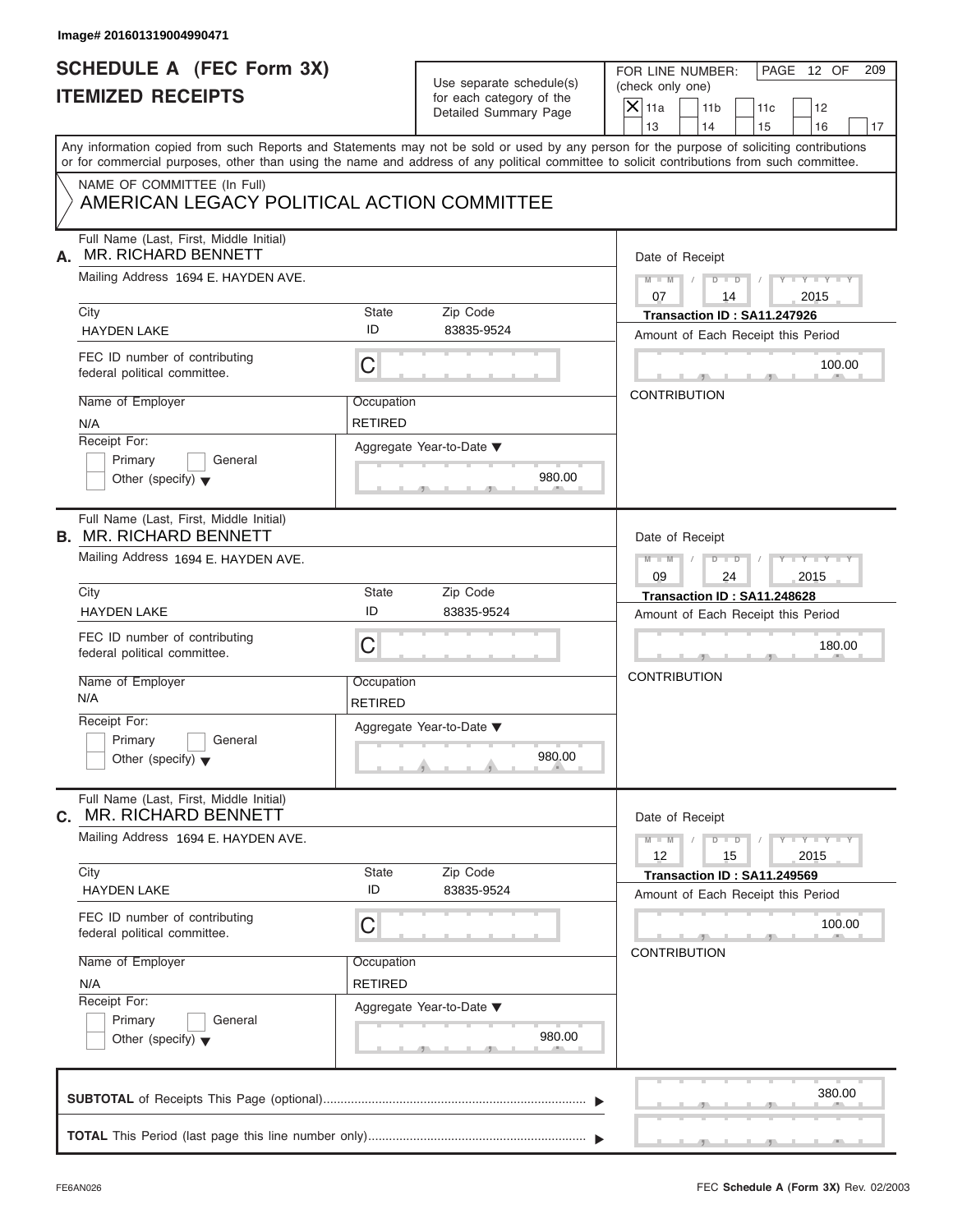| Image# 201601319004990472                                                  |                              |                                                                               |                                                                                                                                                                                                                                                                                                                       |
|----------------------------------------------------------------------------|------------------------------|-------------------------------------------------------------------------------|-----------------------------------------------------------------------------------------------------------------------------------------------------------------------------------------------------------------------------------------------------------------------------------------------------------------------|
| <b>SCHEDULE A (FEC Form 3X)</b><br><b>ITEMIZED RECEIPTS</b>                |                              | Use separate schedule(s)<br>for each category of the<br>Detailed Summary Page | PAGE 13 OF<br>FOR LINE NUMBER:<br>209<br>(check only one)<br>$\mathsf{X}$ 11a<br>11 <sub>b</sub><br>11c<br>12                                                                                                                                                                                                         |
|                                                                            |                              |                                                                               | 13<br>14<br>15<br>16<br>17<br>Any information copied from such Reports and Statements may not be sold or used by any person for the purpose of soliciting contributions<br>or for commercial purposes, other than using the name and address of any political committee to solicit contributions from such committee. |
| NAME OF COMMITTEE (In Full)<br>AMERICAN LEGACY POLITICAL ACTION COMMITTEE  |                              |                                                                               |                                                                                                                                                                                                                                                                                                                       |
| Full Name (Last, First, Middle Initial)<br>MR. RICHARD BENNETT<br>А.       |                              |                                                                               | Date of Receipt                                                                                                                                                                                                                                                                                                       |
| Mailing Address 1694 E. HAYDEN AVE.                                        |                              |                                                                               | $D - D$<br>$M - M$<br>$Y - Y - Y - Y - Y$<br>12<br>2015<br>15                                                                                                                                                                                                                                                         |
| City                                                                       | State                        | Zip Code                                                                      | Transaction ID: SA11.249601                                                                                                                                                                                                                                                                                           |
| <b>HAYDEN LAKE</b>                                                         | ID                           | 83835-9524                                                                    | Amount of Each Receipt this Period                                                                                                                                                                                                                                                                                    |
| FEC ID number of contributing<br>federal political committee.              | C                            |                                                                               | 100.00                                                                                                                                                                                                                                                                                                                |
| Name of Employer<br>N/A                                                    | Occupation<br><b>RETIRED</b> |                                                                               | <b>CONTRIBUTION</b>                                                                                                                                                                                                                                                                                                   |
| Receipt For:<br>Primary<br>General<br>Other (specify) $\blacktriangledown$ |                              | Aggregate Year-to-Date ▼<br>980.00                                            |                                                                                                                                                                                                                                                                                                                       |
| Full Name (Last, First, Middle Initial)<br><b>B. MR. RICHARD BENNETT</b>   |                              |                                                                               | Date of Receipt                                                                                                                                                                                                                                                                                                       |
| Mailing Address 1694 E. HAYDEN AVE.                                        |                              |                                                                               | $D - I$<br>Y T Y T Y T<br>$M - M$<br>$12 \overline{ }$<br>2015<br>15                                                                                                                                                                                                                                                  |
| City                                                                       | State                        | Zip Code                                                                      | Transaction ID: SA11.249631                                                                                                                                                                                                                                                                                           |
| <b>HAYDEN LAKE</b>                                                         | ID                           | 83835-9524                                                                    | Amount of Each Receipt this Period                                                                                                                                                                                                                                                                                    |
| FEC ID number of contributing<br>federal political committee.              | C                            |                                                                               | 100.00                                                                                                                                                                                                                                                                                                                |
| Name of Employer<br>N/A                                                    | Occupation<br><b>RETIRED</b> |                                                                               | <b>CONTRIBUTION</b>                                                                                                                                                                                                                                                                                                   |
| Receipt For:<br>Primary<br>General<br>Other (specify) $\blacktriangledown$ |                              | Aggregate Year-to-Date ▼<br>980.00                                            |                                                                                                                                                                                                                                                                                                                       |
| Full Name (Last, First, Middle Initial)<br>MR. RICHARD BENNETT<br>С.       |                              |                                                                               | Date of Receipt                                                                                                                                                                                                                                                                                                       |
| Mailing Address 1694 E. HAYDEN AVE.                                        |                              |                                                                               | $M - M$<br>$D$ $\Box$ $D$<br>$-1 - Y$ $-1 - Y$ $-1$<br>12<br>15<br>2015                                                                                                                                                                                                                                               |
| City<br><b>HAYDEN LAKE</b>                                                 | State<br>ID                  | Zip Code<br>83835-9524                                                        | Transaction ID: SA11.249666                                                                                                                                                                                                                                                                                           |
| FEC ID number of contributing<br>federal political committee.              | С                            |                                                                               | Amount of Each Receipt this Period<br>100.00                                                                                                                                                                                                                                                                          |
| Name of Employer                                                           | Occupation                   |                                                                               | <b>CONTRIBUTION</b>                                                                                                                                                                                                                                                                                                   |
| N/A<br>Receipt For:                                                        | <b>RETIRED</b>               |                                                                               |                                                                                                                                                                                                                                                                                                                       |
| Primary<br>General<br>Other (specify) $\blacktriangledown$                 |                              | Aggregate Year-to-Date ▼<br>980.00                                            |                                                                                                                                                                                                                                                                                                                       |
|                                                                            |                              |                                                                               | 300.00                                                                                                                                                                                                                                                                                                                |
|                                                                            |                              |                                                                               |                                                                                                                                                                                                                                                                                                                       |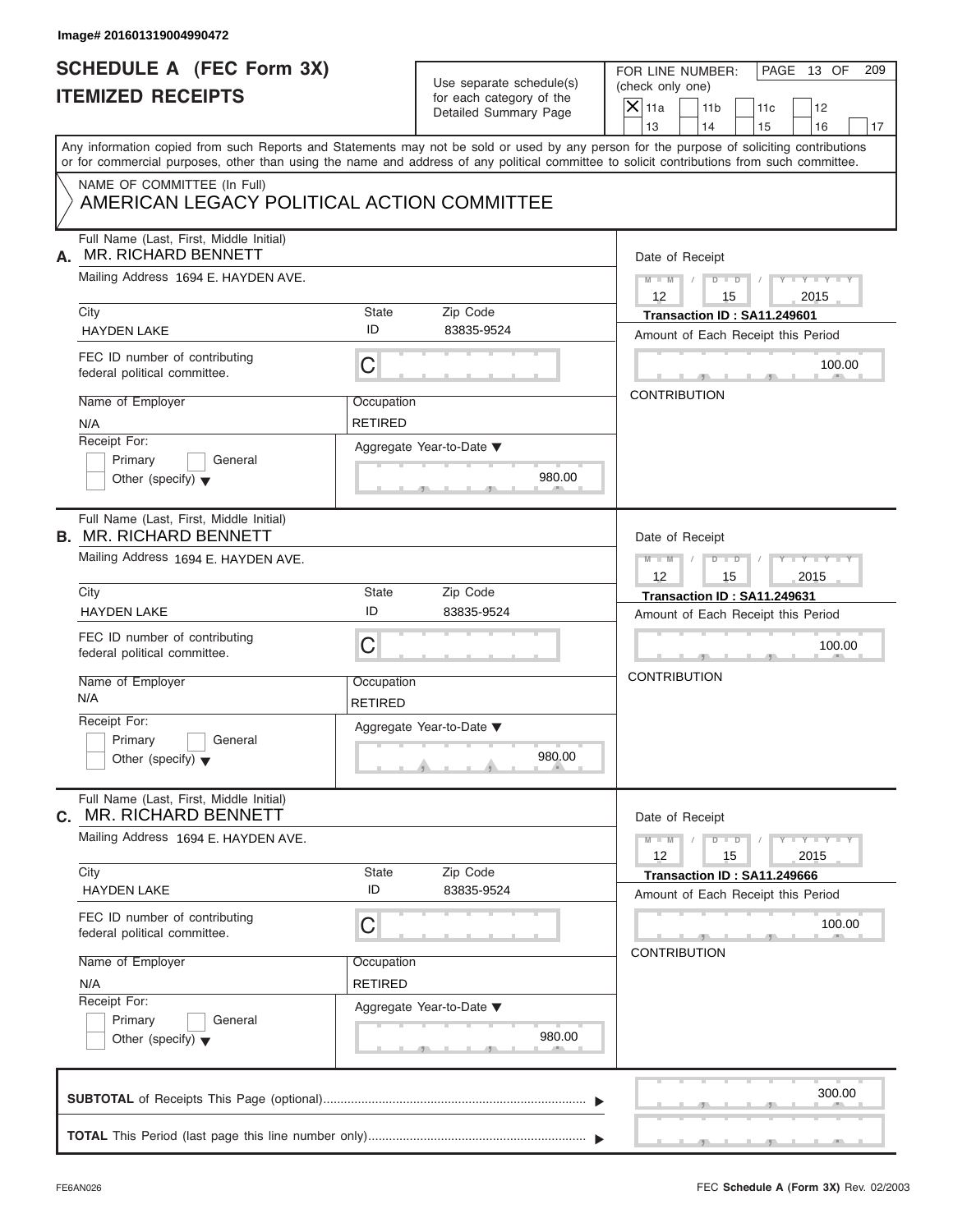| Image# 201601319004990473                                                  |                              |                                                                               |                                                                                                                                                                                                                                                                                                                       |  |  |  |  |
|----------------------------------------------------------------------------|------------------------------|-------------------------------------------------------------------------------|-----------------------------------------------------------------------------------------------------------------------------------------------------------------------------------------------------------------------------------------------------------------------------------------------------------------------|--|--|--|--|
| <b>SCHEDULE A (FEC Form 3X)</b><br><b>ITEMIZED RECEIPTS</b>                |                              | Use separate schedule(s)<br>for each category of the<br>Detailed Summary Page | FOR LINE NUMBER:<br>PAGE 14 OF<br>209<br>(check only one)<br>$\mathsf{X}$ 11a<br>11 <sub>b</sub><br>11c<br>12                                                                                                                                                                                                         |  |  |  |  |
|                                                                            |                              |                                                                               | 13<br>14<br>15<br>16<br>17<br>Any information copied from such Reports and Statements may not be sold or used by any person for the purpose of soliciting contributions<br>or for commercial purposes, other than using the name and address of any political committee to solicit contributions from such committee. |  |  |  |  |
| NAME OF COMMITTEE (In Full)<br>AMERICAN LEGACY POLITICAL ACTION COMMITTEE  |                              |                                                                               |                                                                                                                                                                                                                                                                                                                       |  |  |  |  |
| Full Name (Last, First, Middle Initial)<br>MR. RICHARD BENNETT<br>А.       |                              |                                                                               | Date of Receipt                                                                                                                                                                                                                                                                                                       |  |  |  |  |
| Mailing Address 1694 E. HAYDEN AVE.                                        |                              |                                                                               | $D - D$<br>$M - M$<br>$Y - Y - Y - Y - Y$<br>12<br>2015<br>15                                                                                                                                                                                                                                                         |  |  |  |  |
| City                                                                       | State                        | Zip Code                                                                      | Transaction ID: SA11.249707                                                                                                                                                                                                                                                                                           |  |  |  |  |
| <b>HAYDEN LAKE</b>                                                         | ID                           | 83835-9524                                                                    | Amount of Each Receipt this Period                                                                                                                                                                                                                                                                                    |  |  |  |  |
| FEC ID number of contributing<br>federal political committee.              | C                            |                                                                               | 100.00                                                                                                                                                                                                                                                                                                                |  |  |  |  |
| Name of Employer<br>N/A                                                    | Occupation<br><b>RETIRED</b> |                                                                               | <b>CONTRIBUTION</b>                                                                                                                                                                                                                                                                                                   |  |  |  |  |
| Receipt For:<br>Primary<br>General<br>Other (specify) $\blacktriangledown$ |                              | Aggregate Year-to-Date ▼<br>980.00                                            |                                                                                                                                                                                                                                                                                                                       |  |  |  |  |
| Full Name (Last, First, Middle Initial)<br><b>B. MS. YVONNE R. BERRY</b>   |                              |                                                                               | Date of Receipt                                                                                                                                                                                                                                                                                                       |  |  |  |  |
| Mailing Address 1019 VAN SICLEN AVE APT 5J                                 |                              |                                                                               | $D - I$<br>Y T Y T Y T<br>$M - M$<br>07<br>2015<br>02                                                                                                                                                                                                                                                                 |  |  |  |  |
| City                                                                       | State                        | Zip Code                                                                      | Transaction ID: SA11.247087                                                                                                                                                                                                                                                                                           |  |  |  |  |
| <b>BROOKLYN</b>                                                            | <b>NY</b>                    | 11207-9035                                                                    | Amount of Each Receipt this Period                                                                                                                                                                                                                                                                                    |  |  |  |  |
| FEC ID number of contributing<br>federal political committee.              | C                            |                                                                               | 180.00                                                                                                                                                                                                                                                                                                                |  |  |  |  |
| Name of Employer<br><b>RETIRED</b>                                         | Occupation<br><b>RETIRED</b> |                                                                               | <b>CONTRIBUTION</b>                                                                                                                                                                                                                                                                                                   |  |  |  |  |
| Receipt For:<br>Primary<br>General<br>Other (specify) $\blacktriangledown$ |                              | Aggregate Year-to-Date ▼<br>865.00                                            |                                                                                                                                                                                                                                                                                                                       |  |  |  |  |
| Full Name (Last, First, Middle Initial)<br>MS. YVONNE R. BERRY<br>С.       |                              |                                                                               | Date of Receipt                                                                                                                                                                                                                                                                                                       |  |  |  |  |
| Mailing Address 1019 VAN SICLEN AVE APT 5J                                 |                              |                                                                               | $M - M$<br>$D$ $\Box$ $D$<br>$-1 - Y$ $-1 - Y$ $-1$<br>09<br>24<br>2015                                                                                                                                                                                                                                               |  |  |  |  |
| City<br><b>BROOKLYN</b>                                                    | State<br><b>NY</b>           | Zip Code<br>11207-9035                                                        | Transaction ID: SA11.248670<br>Amount of Each Receipt this Period                                                                                                                                                                                                                                                     |  |  |  |  |
| FEC ID number of contributing<br>federal political committee.              | С                            |                                                                               | 155.00<br><b>CONTRIBUTION</b>                                                                                                                                                                                                                                                                                         |  |  |  |  |
| Name of Employer                                                           | Occupation                   |                                                                               |                                                                                                                                                                                                                                                                                                                       |  |  |  |  |
| <b>RETIRED</b>                                                             | <b>RETIRED</b>               |                                                                               |                                                                                                                                                                                                                                                                                                                       |  |  |  |  |
| Receipt For:<br>Primary<br>General<br>Other (specify) $\blacktriangledown$ |                              | Aggregate Year-to-Date ▼<br>865.00                                            |                                                                                                                                                                                                                                                                                                                       |  |  |  |  |
|                                                                            |                              |                                                                               | 435.00                                                                                                                                                                                                                                                                                                                |  |  |  |  |
|                                                                            |                              |                                                                               |                                                                                                                                                                                                                                                                                                                       |  |  |  |  |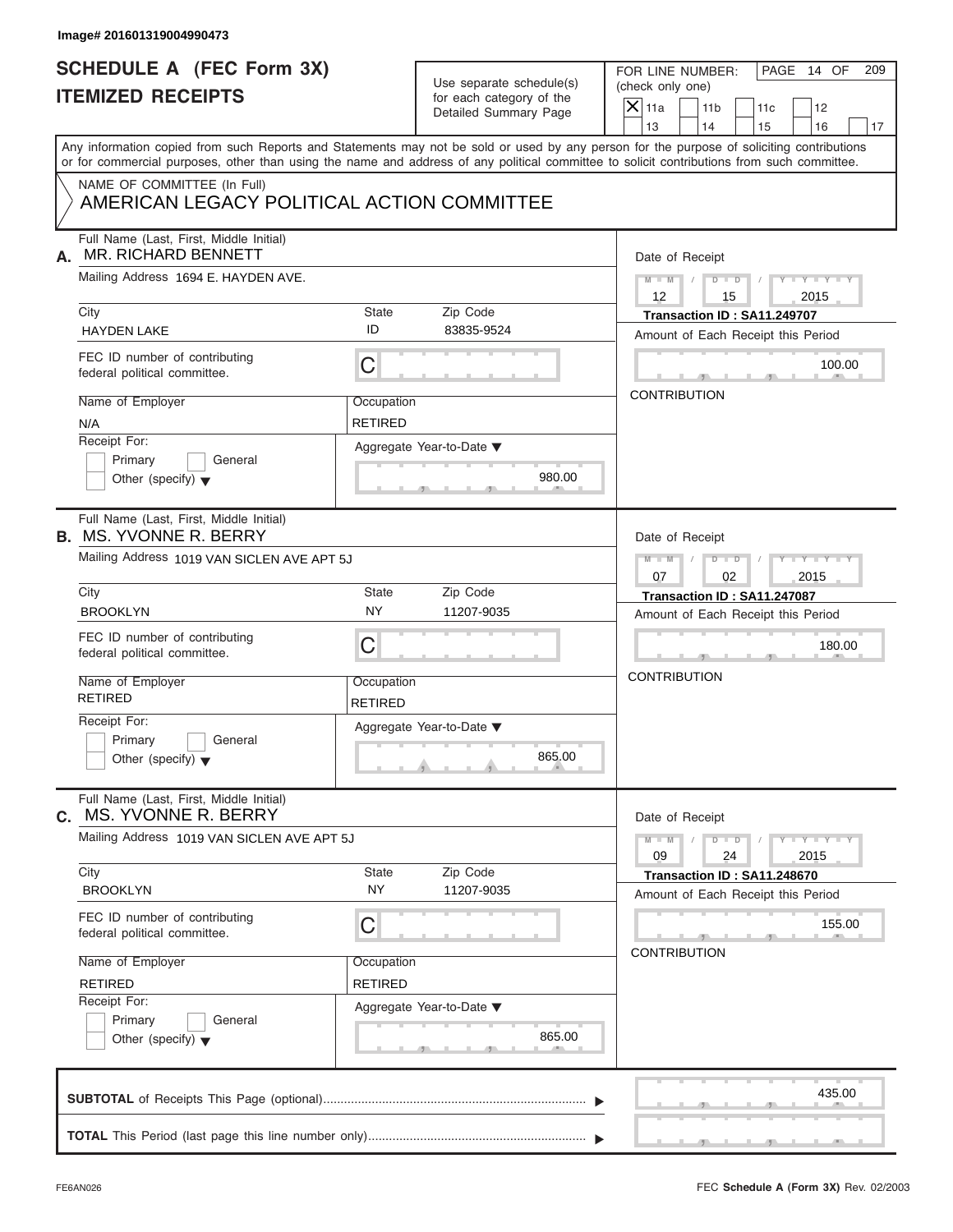| Image# 201601319004990474                                                 |                       |                          |                                                                                                                                                                                                                                                                                         |
|---------------------------------------------------------------------------|-----------------------|--------------------------|-----------------------------------------------------------------------------------------------------------------------------------------------------------------------------------------------------------------------------------------------------------------------------------------|
| <b>SCHEDULE A (FEC Form 3X)</b>                                           |                       | Use separate schedule(s) | PAGE 15 OF<br>FOR LINE NUMBER:<br>209<br>(check only one)                                                                                                                                                                                                                               |
| <b>ITEMIZED RECEIPTS</b>                                                  |                       | for each category of the | $X$ 11a<br>11 <sub>b</sub><br>11c<br>12                                                                                                                                                                                                                                                 |
|                                                                           |                       | Detailed Summary Page    | 13<br>14<br>15<br>16<br>17                                                                                                                                                                                                                                                              |
|                                                                           |                       |                          | Any information copied from such Reports and Statements may not be sold or used by any person for the purpose of soliciting contributions<br>or for commercial purposes, other than using the name and address of any political committee to solicit contributions from such committee. |
| NAME OF COMMITTEE (In Full)<br>AMERICAN LEGACY POLITICAL ACTION COMMITTEE |                       |                          |                                                                                                                                                                                                                                                                                         |
| Full Name (Last, First, Middle Initial)<br>MS. YVONNE R. BERRY<br>А.      |                       |                          | Date of Receipt                                                                                                                                                                                                                                                                         |
| Mailing Address 1019 VAN SICLEN AVE APT 5J                                |                       |                          | $D$ $D$ $I$<br>$Y - Y - Y - Y - Y$<br>$M - M$ /<br>10<br>2015<br>26                                                                                                                                                                                                                     |
| City                                                                      | State                 | Zip Code                 | Transaction ID: SA11.249093                                                                                                                                                                                                                                                             |
| <b>BROOKLYN</b>                                                           | <b>NY</b>             | 11207-9035               | Amount of Each Receipt this Period                                                                                                                                                                                                                                                      |
| FEC ID number of contributing<br>federal political committee.             | C                     |                          | 130.00                                                                                                                                                                                                                                                                                  |
| Name of Employer                                                          | Occupation            |                          | <b>CONTRIBUTION</b>                                                                                                                                                                                                                                                                     |
| <b>RETIRED</b>                                                            | <b>RETIRED</b>        |                          |                                                                                                                                                                                                                                                                                         |
| Receipt For:                                                              |                       | Aggregate Year-to-Date ▼ |                                                                                                                                                                                                                                                                                         |
| Primary<br>General                                                        |                       |                          |                                                                                                                                                                                                                                                                                         |
| Other (specify) $\blacktriangledown$                                      |                       | 865.00                   |                                                                                                                                                                                                                                                                                         |
| Full Name (Last, First, Middle Initial)<br><b>B. MS. YVONNE R. BERRY</b>  |                       |                          | Date of Receipt                                                                                                                                                                                                                                                                         |
| Mailing Address 1019 VAN SICLEN AVE APT 5J                                |                       |                          | $D - I - D$<br>$Y = Y = Y' - Y'$<br>$M - M$<br>$\sqrt{ }$                                                                                                                                                                                                                               |
|                                                                           |                       |                          | 11<br>30<br>2015                                                                                                                                                                                                                                                                        |
| City                                                                      | State                 | Zip Code                 | Transaction ID: SA11.249284                                                                                                                                                                                                                                                             |
| <b>BROOKLYN</b>                                                           | <b>NY</b>             | 11207-9035               | Amount of Each Receipt this Period                                                                                                                                                                                                                                                      |
| FEC ID number of contributing<br>federal political committee.             | C                     |                          | 145.00                                                                                                                                                                                                                                                                                  |
| Name of Employer<br><b>RETIRED</b>                                        | Occupation<br>RETIRED |                          | <b>CONTRIBUTION</b>                                                                                                                                                                                                                                                                     |
| Receipt For:                                                              |                       | Aggregate Year-to-Date ▼ |                                                                                                                                                                                                                                                                                         |
| Primary<br>General<br>Other (specify) $\blacktriangledown$                |                       | 865.00                   |                                                                                                                                                                                                                                                                                         |
| Full Name (Last, First, Middle Initial)                                   |                       |                          |                                                                                                                                                                                                                                                                                         |
| MS. YVONNE R. BERRY<br>С.                                                 |                       |                          | Date of Receipt                                                                                                                                                                                                                                                                         |
| Mailing Address 1019 VAN SICLEN AVE APT 5J                                |                       |                          | $Y - Y - Y - Y - Y$<br>$M - M$<br>$D$ $\Box$ $D$<br>12<br>30<br>2015                                                                                                                                                                                                                    |
| City<br><b>BROOKLYN</b>                                                   | State<br><b>NY</b>    | Zip Code<br>11207-9035   | Transaction ID: SA11.249853                                                                                                                                                                                                                                                             |
|                                                                           |                       |                          | Amount of Each Receipt this Period                                                                                                                                                                                                                                                      |
| FEC ID number of contributing<br>federal political committee.             | С                     |                          | 180.00                                                                                                                                                                                                                                                                                  |
| Name of Employer                                                          | Occupation            |                          | <b>CONTRIBUTION</b>                                                                                                                                                                                                                                                                     |
| <b>RETIRED</b>                                                            | <b>RETIRED</b>        |                          |                                                                                                                                                                                                                                                                                         |
| Receipt For:                                                              |                       | Aggregate Year-to-Date ▼ |                                                                                                                                                                                                                                                                                         |
| Primary<br>General<br>Other (specify) $\blacktriangledown$                |                       | 865.00                   |                                                                                                                                                                                                                                                                                         |
|                                                                           |                       |                          | 455.00                                                                                                                                                                                                                                                                                  |
|                                                                           |                       |                          |                                                                                                                                                                                                                                                                                         |
|                                                                           |                       |                          |                                                                                                                                                                                                                                                                                         |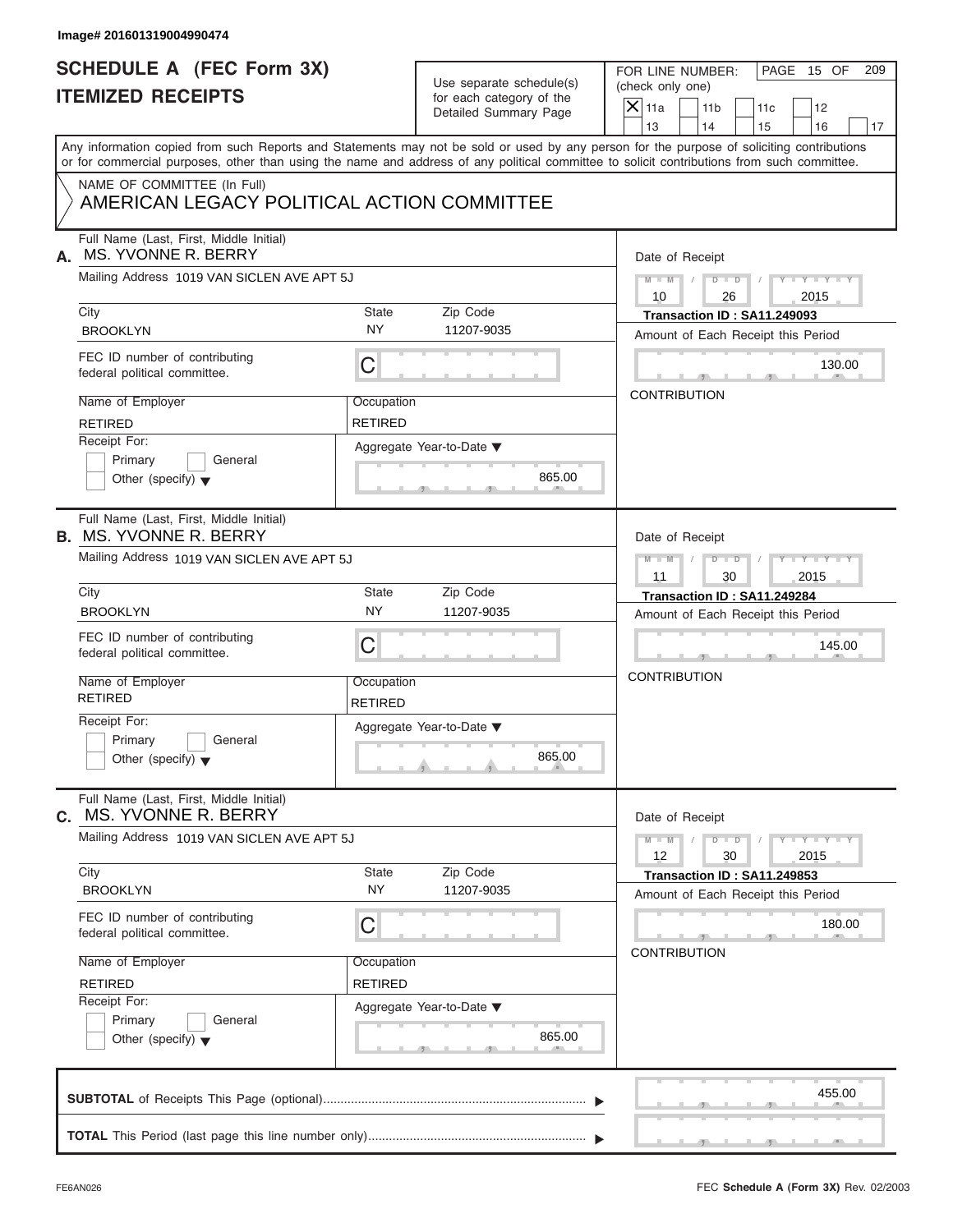|      | Image# 201601319004990475                                                                                                                                                                                                                                                               |                              |                                                       |                                      |                                     |     |                             |     |
|------|-----------------------------------------------------------------------------------------------------------------------------------------------------------------------------------------------------------------------------------------------------------------------------------------|------------------------------|-------------------------------------------------------|--------------------------------------|-------------------------------------|-----|-----------------------------|-----|
|      | <b>SCHEDULE A (FEC Form 3X)</b><br><b>ITEMIZED RECEIPTS</b>                                                                                                                                                                                                                             |                              | Use separate schedule(s)<br>for each category of the  | (check only one)<br>$\mathsf{X}$ 11a | FOR LINE NUMBER:<br>11 <sub>b</sub> | 11c | PAGE 16 OF<br>12            | 209 |
|      |                                                                                                                                                                                                                                                                                         |                              | Detailed Summary Page                                 | 13                                   | 14                                  | 15  | 16                          | 17  |
|      | Any information copied from such Reports and Statements may not be sold or used by any person for the purpose of soliciting contributions<br>or for commercial purposes, other than using the name and address of any political committee to solicit contributions from such committee. |                              |                                                       |                                      |                                     |     |                             |     |
|      | NAME OF COMMITTEE (In Full)<br>AMERICAN LEGACY POLITICAL ACTION COMMITTEE                                                                                                                                                                                                               |                              |                                                       |                                      |                                     |     |                             |     |
| А.   | Full Name (Last, First, Middle Initial)<br>MR. TERRY M. BEVILACQUA                                                                                                                                                                                                                      |                              |                                                       |                                      | Date of Receipt                     |     |                             |     |
|      | Mailing Address 4 CARRIAGE DR                                                                                                                                                                                                                                                           |                              |                                                       | $M - M$<br>09                        | $D$ $D$<br>24                       |     | $Y - Y - Y - Y$<br>2015     |     |
| City |                                                                                                                                                                                                                                                                                         | State                        | Zip Code                                              |                                      | Transaction ID: SA11.248588         |     |                             |     |
|      | <b>NORWALK</b>                                                                                                                                                                                                                                                                          | <b>CT</b>                    | 06850-2326                                            |                                      | Amount of Each Receipt this Period  |     |                             |     |
|      | FEC ID number of contributing<br>federal political committee.                                                                                                                                                                                                                           | $\mathsf C$                  |                                                       |                                      |                                     |     | 100.00                      |     |
|      | Name of Employer                                                                                                                                                                                                                                                                        | Occupation                   |                                                       |                                      | <b>CONTRIBUTION</b>                 |     |                             |     |
|      | <b>PRESIDENT</b>                                                                                                                                                                                                                                                                        | <b>PRESIDENT</b>             |                                                       |                                      |                                     |     |                             |     |
|      | Receipt For:<br>Primary<br>General                                                                                                                                                                                                                                                      |                              | Aggregate Year-to-Date ▼                              |                                      |                                     |     |                             |     |
|      | Other (specify) $\blacktriangledown$                                                                                                                                                                                                                                                    |                              | 230.00                                                |                                      |                                     |     |                             |     |
|      | Full Name (Last, First, Middle Initial)<br><b>B.</b> MS. NONA BINGHAM                                                                                                                                                                                                                   |                              |                                                       |                                      | Date of Receipt                     |     |                             |     |
|      | Mailing Address P.O. BOX 72                                                                                                                                                                                                                                                             |                              |                                                       | $M - M$<br>07                        | $D$ $D$<br>08                       |     | $Y = Y = Y + Y + Y$<br>2015 |     |
| City |                                                                                                                                                                                                                                                                                         | State                        | Zip Code                                              |                                      | Transaction ID: SA11.247355         |     |                             |     |
|      | <b>PETTUS</b>                                                                                                                                                                                                                                                                           | <b>TX</b>                    | 78146-0072                                            |                                      | Amount of Each Receipt this Period  |     |                             |     |
|      | FEC ID number of contributing<br>federal political committee.                                                                                                                                                                                                                           | C                            |                                                       |                                      |                                     |     | 25.00                       |     |
|      | Name of Employer<br><b>RETIRED</b>                                                                                                                                                                                                                                                      | Occupation<br><b>RETIRED</b> |                                                       | <b>CONTRIBUTION</b>                  |                                     |     |                             |     |
|      | Receipt For:<br>Primary<br>General<br>Other (specify) $\blacktriangledown$                                                                                                                                                                                                              |                              | Aggregate Year-to-Date $\blacktriangledown$<br>255.00 |                                      |                                     |     |                             |     |
| C.   | Full Name (Last, First, Middle Initial)<br><b>MS. NONA BINGHAM</b>                                                                                                                                                                                                                      |                              |                                                       |                                      | Date of Receipt                     |     |                             |     |
|      | Mailing Address P.O. BOX 72                                                                                                                                                                                                                                                             |                              |                                                       | $M - M$<br>09                        | $D - D$<br>24                       |     | $Y = Y$<br>2015             |     |
| City | <b>PETTUS</b>                                                                                                                                                                                                                                                                           | State<br><b>TX</b>           | Zip Code<br>78146-0072                                |                                      | Transaction ID: SA11.248649         |     |                             |     |
|      | FEC ID number of contributing<br>federal political committee.                                                                                                                                                                                                                           | C                            |                                                       |                                      | Amount of Each Receipt this Period  |     | 20.00                       |     |
|      | Name of Employer                                                                                                                                                                                                                                                                        | Occupation                   |                                                       |                                      | <b>CONTRIBUTION</b>                 |     |                             |     |
|      | <b>RETIRED</b>                                                                                                                                                                                                                                                                          | <b>RETIRED</b>               |                                                       |                                      |                                     |     |                             |     |
|      | Receipt For:                                                                                                                                                                                                                                                                            |                              | Aggregate Year-to-Date ▼                              |                                      |                                     |     |                             |     |
|      | Primary<br>General<br>Other (specify) $\blacktriangledown$                                                                                                                                                                                                                              |                              | 255.00                                                |                                      |                                     |     |                             |     |
|      |                                                                                                                                                                                                                                                                                         |                              |                                                       |                                      |                                     |     | 145.00                      |     |
|      |                                                                                                                                                                                                                                                                                         |                              |                                                       |                                      |                                     |     |                             |     |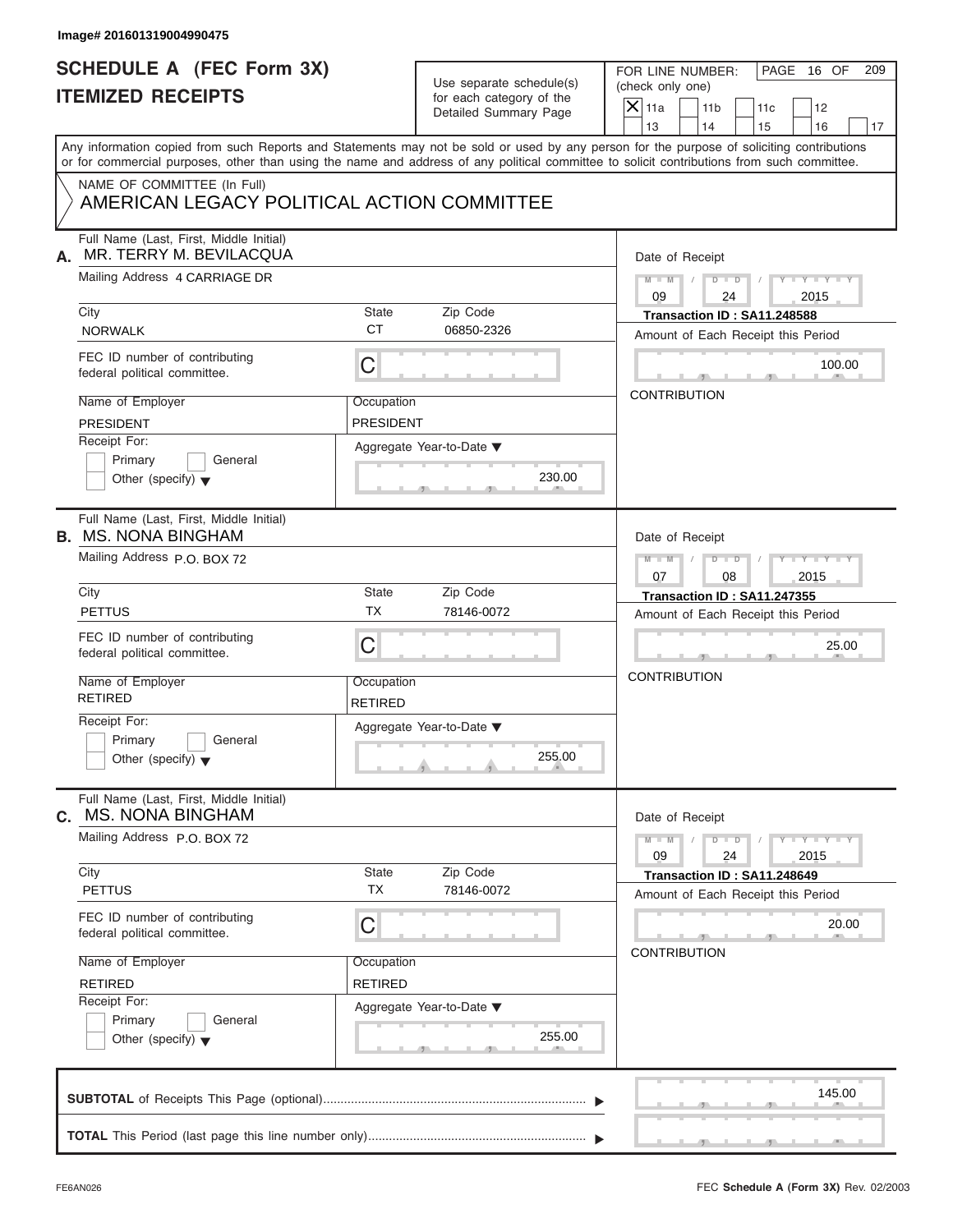| Image# 201601319004990476                                                  |                              |                                                      |                                                                                                                                                                                                                                                                                         |
|----------------------------------------------------------------------------|------------------------------|------------------------------------------------------|-----------------------------------------------------------------------------------------------------------------------------------------------------------------------------------------------------------------------------------------------------------------------------------------|
| <b>SCHEDULE A (FEC Form 3X)</b><br><b>ITEMIZED RECEIPTS</b>                |                              | Use separate schedule(s)<br>for each category of the | FOR LINE NUMBER:<br>PAGE 17 OF<br>209<br>(check only one)<br>$\mathsf{X}$ 11a                                                                                                                                                                                                           |
|                                                                            |                              | Detailed Summary Page                                | 11 <sub>b</sub><br>11c<br>12<br>13<br>14<br>15<br>16<br>17                                                                                                                                                                                                                              |
|                                                                            |                              |                                                      | Any information copied from such Reports and Statements may not be sold or used by any person for the purpose of soliciting contributions<br>or for commercial purposes, other than using the name and address of any political committee to solicit contributions from such committee. |
| NAME OF COMMITTEE (In Full)<br>AMERICAN LEGACY POLITICAL ACTION COMMITTEE  |                              |                                                      |                                                                                                                                                                                                                                                                                         |
| Full Name (Last, First, Middle Initial)<br><b>MS. NONA BINGHAM</b><br>А.   |                              |                                                      | Date of Receipt                                                                                                                                                                                                                                                                         |
| Mailing Address P.O. BOX 72                                                |                              |                                                      | $M - M$<br>$D$ $D$<br>$Y - Y - Y - Y$<br>11<br>30<br>2015                                                                                                                                                                                                                               |
| City                                                                       | State                        | Zip Code                                             | Transaction ID: SA11.249293                                                                                                                                                                                                                                                             |
| <b>PETTUS</b>                                                              | <b>TX</b>                    | 78146-0072                                           | Amount of Each Receipt this Period                                                                                                                                                                                                                                                      |
| FEC ID number of contributing<br>federal political committee.              | C                            |                                                      | 10.00                                                                                                                                                                                                                                                                                   |
| Name of Employer                                                           | Occupation                   |                                                      | <b>CONTRIBUTION</b>                                                                                                                                                                                                                                                                     |
| <b>RETIRED</b>                                                             | <b>RETIRED</b>               |                                                      |                                                                                                                                                                                                                                                                                         |
| Receipt For:<br>Primary<br>General<br>Other (specify) $\blacktriangledown$ |                              | Aggregate Year-to-Date ▼<br>255.00                   |                                                                                                                                                                                                                                                                                         |
| Full Name (Last, First, Middle Initial)<br><b>B. MS. GENEVIEVE BISHOP</b>  |                              |                                                      | Date of Receipt                                                                                                                                                                                                                                                                         |
| Mailing Address 10230 EDELWEISS CIR                                        |                              |                                                      | $D - I - D$<br>$Y = Y = Y + Y + Y$<br>$M - M$                                                                                                                                                                                                                                           |
|                                                                            |                              |                                                      | 2015<br>09<br>24                                                                                                                                                                                                                                                                        |
| City                                                                       | State                        | Zip Code                                             | Transaction ID: SA11.248590                                                                                                                                                                                                                                                             |
| <b>SHAWNEE</b>                                                             | KS                           | 66203-4611                                           | Amount of Each Receipt this Period                                                                                                                                                                                                                                                      |
| FEC ID number of contributing<br>federal political committee.              | C                            |                                                      | 60.00                                                                                                                                                                                                                                                                                   |
| Name of Employer<br>RET.                                                   | Occupation<br><b>RETIRED</b> |                                                      | <b>CONTRIBUTION</b>                                                                                                                                                                                                                                                                     |
| Receipt For:<br>Primary<br>General<br>Other (specify) $\blacktriangledown$ |                              | Aggregate Year-to-Date ▼<br>225.00                   |                                                                                                                                                                                                                                                                                         |
| Full Name (Last, First, Middle Initial)<br>MR. RONALD E. BISHOP<br>C.      |                              |                                                      | Date of Receipt                                                                                                                                                                                                                                                                         |
| Mailing Address 18700 LANTEEN BROOK COURT                                  |                              |                                                      | $M - M$<br>$D - D$<br>$Y + Y + Y + Y$<br>07<br>06<br>2015                                                                                                                                                                                                                               |
| City<br><b>CORNELIUS</b>                                                   | State<br><b>NC</b>           | Zip Code<br>28031-5529                               | Transaction ID: SA11.247325<br>Amount of Each Receipt this Period                                                                                                                                                                                                                       |
| FEC ID number of contributing<br>federal political committee.              | C                            |                                                      | 50.00<br><b>CONTRIBUTION</b>                                                                                                                                                                                                                                                            |
| Name of Employer                                                           | Occupation                   |                                                      |                                                                                                                                                                                                                                                                                         |
| <b>RETIRED</b>                                                             | <b>RETIRED</b>               |                                                      |                                                                                                                                                                                                                                                                                         |
| Receipt For:<br>Primary<br>General<br>Other (specify) $\blacktriangledown$ |                              | Aggregate Year-to-Date ▼<br>250.00                   |                                                                                                                                                                                                                                                                                         |
|                                                                            |                              |                                                      | 120.00                                                                                                                                                                                                                                                                                  |
|                                                                            |                              |                                                      |                                                                                                                                                                                                                                                                                         |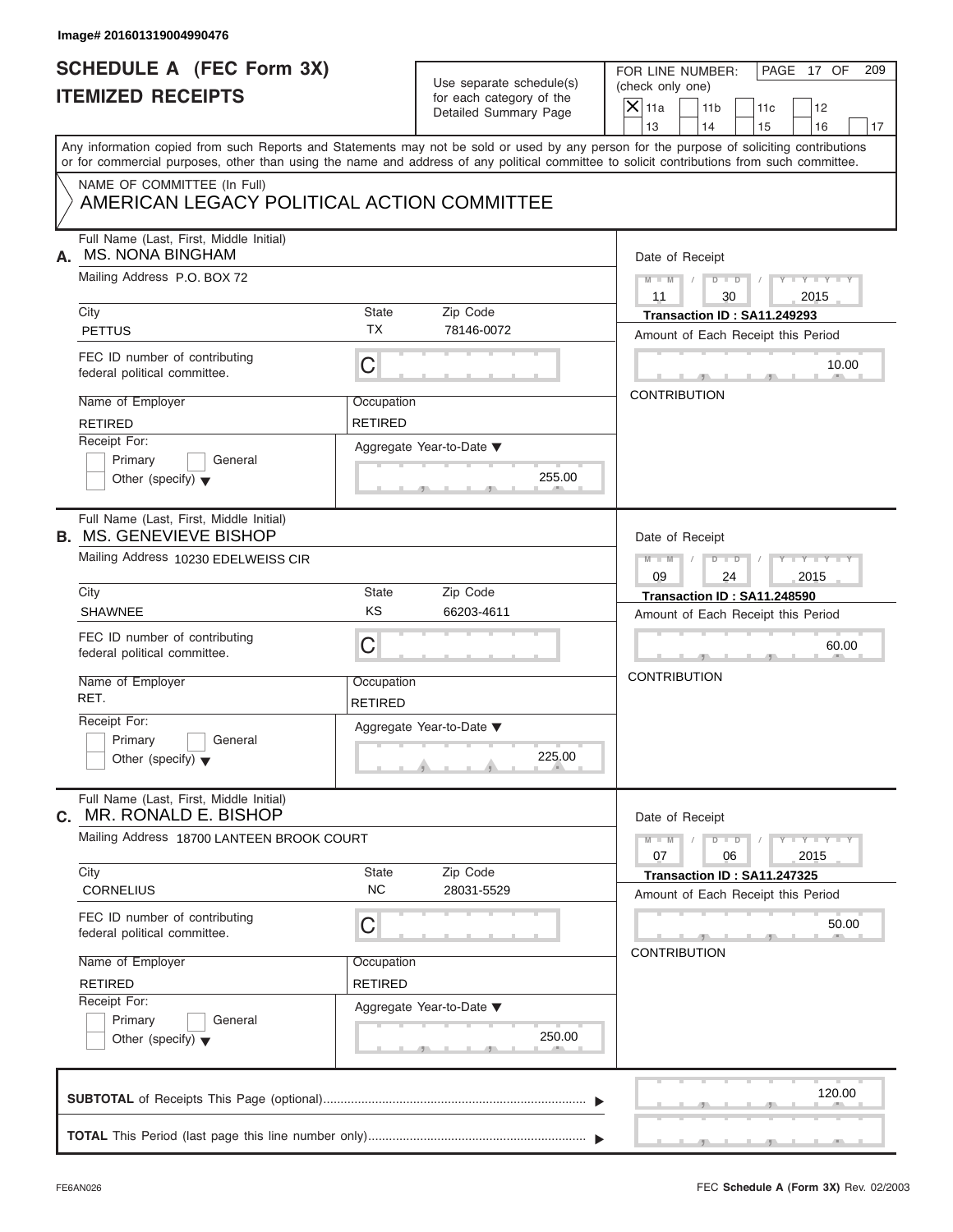| Image# 201601319004990477                                                  |                              |                                                                               |                                                                                                                                                                                                                                                                                         |
|----------------------------------------------------------------------------|------------------------------|-------------------------------------------------------------------------------|-----------------------------------------------------------------------------------------------------------------------------------------------------------------------------------------------------------------------------------------------------------------------------------------|
| <b>SCHEDULE A (FEC Form 3X)</b><br><b>ITEMIZED RECEIPTS</b>                |                              | Use separate schedule(s)<br>for each category of the<br>Detailed Summary Page | FOR LINE NUMBER:<br>PAGE 18 OF<br>209<br>(check only one)<br>$\overline{X}$ 11a<br>11 <sub>b</sub><br>11c<br>12<br>13<br>14<br>15<br>16<br>17                                                                                                                                           |
|                                                                            |                              |                                                                               | Any information copied from such Reports and Statements may not be sold or used by any person for the purpose of soliciting contributions<br>or for commercial purposes, other than using the name and address of any political committee to solicit contributions from such committee. |
| NAME OF COMMITTEE (In Full)<br>AMERICAN LEGACY POLITICAL ACTION COMMITTEE  |                              |                                                                               |                                                                                                                                                                                                                                                                                         |
| Full Name (Last, First, Middle Initial)<br>MR. RONALD E. BISHOP<br>А.      |                              |                                                                               | Date of Receipt                                                                                                                                                                                                                                                                         |
| Mailing Address 18700 LANTEEN BROOK COURT                                  |                              |                                                                               | $D$ $D$<br>$M - M$<br>$Y - Y - Y - Y - Y$<br>2015<br>11<br>10                                                                                                                                                                                                                           |
| City<br><b>CORNELIUS</b>                                                   | State<br><b>NC</b>           | Zip Code<br>28031-5529                                                        | Transaction ID: SA11.249183                                                                                                                                                                                                                                                             |
| FEC ID number of contributing<br>federal political committee.              | C                            |                                                                               | Amount of Each Receipt this Period<br>50.00                                                                                                                                                                                                                                             |
| Name of Employer<br><b>RETIRED</b>                                         | Occupation<br><b>RETIRED</b> |                                                                               | <b>CONTRIBUTION</b>                                                                                                                                                                                                                                                                     |
| Receipt For:<br>Primary<br>General<br>Other (specify) $\blacktriangledown$ |                              | Aggregate Year-to-Date ▼<br>250.00                                            |                                                                                                                                                                                                                                                                                         |
| Full Name (Last, First, Middle Initial)<br><b>B. MR. RONALD E. BISHOP</b>  |                              |                                                                               | Date of Receipt                                                                                                                                                                                                                                                                         |
| Mailing Address 18700 LANTEEN BROOK COURT                                  |                              |                                                                               | $D - I - D$<br>Y T Y T Y T<br>$M - M$<br>2015<br>12<br>14                                                                                                                                                                                                                               |
| City<br><b>CORNELIUS</b>                                                   | State<br><b>NC</b>           | Zip Code<br>28031-5529                                                        | Transaction ID: SA11.249496<br>Amount of Each Receipt this Period                                                                                                                                                                                                                       |
| FEC ID number of contributing<br>federal political committee.              | C                            |                                                                               | 50.00                                                                                                                                                                                                                                                                                   |
| Name of Employer<br><b>RETIRED</b>                                         | Occupation<br><b>RETIRED</b> |                                                                               | <b>CONTRIBUTION</b>                                                                                                                                                                                                                                                                     |
| Receipt For:<br>Primary<br>General<br>Other (specify) $\blacktriangledown$ |                              | Aggregate Year-to-Date ▼<br>250.00                                            |                                                                                                                                                                                                                                                                                         |
| Full Name (Last, First, Middle Initial)<br>MRS. PEARLIOUS M. BLEDSOE<br>С. |                              |                                                                               | Date of Receipt                                                                                                                                                                                                                                                                         |
| Mailing Address 511 LAUREL DR.<br>City                                     | State                        | Zip Code                                                                      | $M - M$<br>$D$ $\Box$ $D$<br>$-1 - Y - 1 - Y - 1$<br>09<br>08<br>2015                                                                                                                                                                                                                   |
| <b>GRANITEVILLE</b>                                                        | SC                           | 29829-2535                                                                    | Transaction ID: SA11.248284<br>Amount of Each Receipt this Period                                                                                                                                                                                                                       |
| FEC ID number of contributing<br>federal political committee.              | С                            |                                                                               | 25.00<br><b>CONTRIBUTION</b>                                                                                                                                                                                                                                                            |
| Name of Employer<br><b>RETIRED</b>                                         | Occupation<br><b>RETIRED</b> |                                                                               |                                                                                                                                                                                                                                                                                         |
| Receipt For:<br>Primary<br>General<br>Other (specify) $\blacktriangledown$ |                              | Aggregate Year-to-Date ▼<br>250.00                                            |                                                                                                                                                                                                                                                                                         |
|                                                                            |                              |                                                                               | 125.00                                                                                                                                                                                                                                                                                  |
|                                                                            |                              |                                                                               |                                                                                                                                                                                                                                                                                         |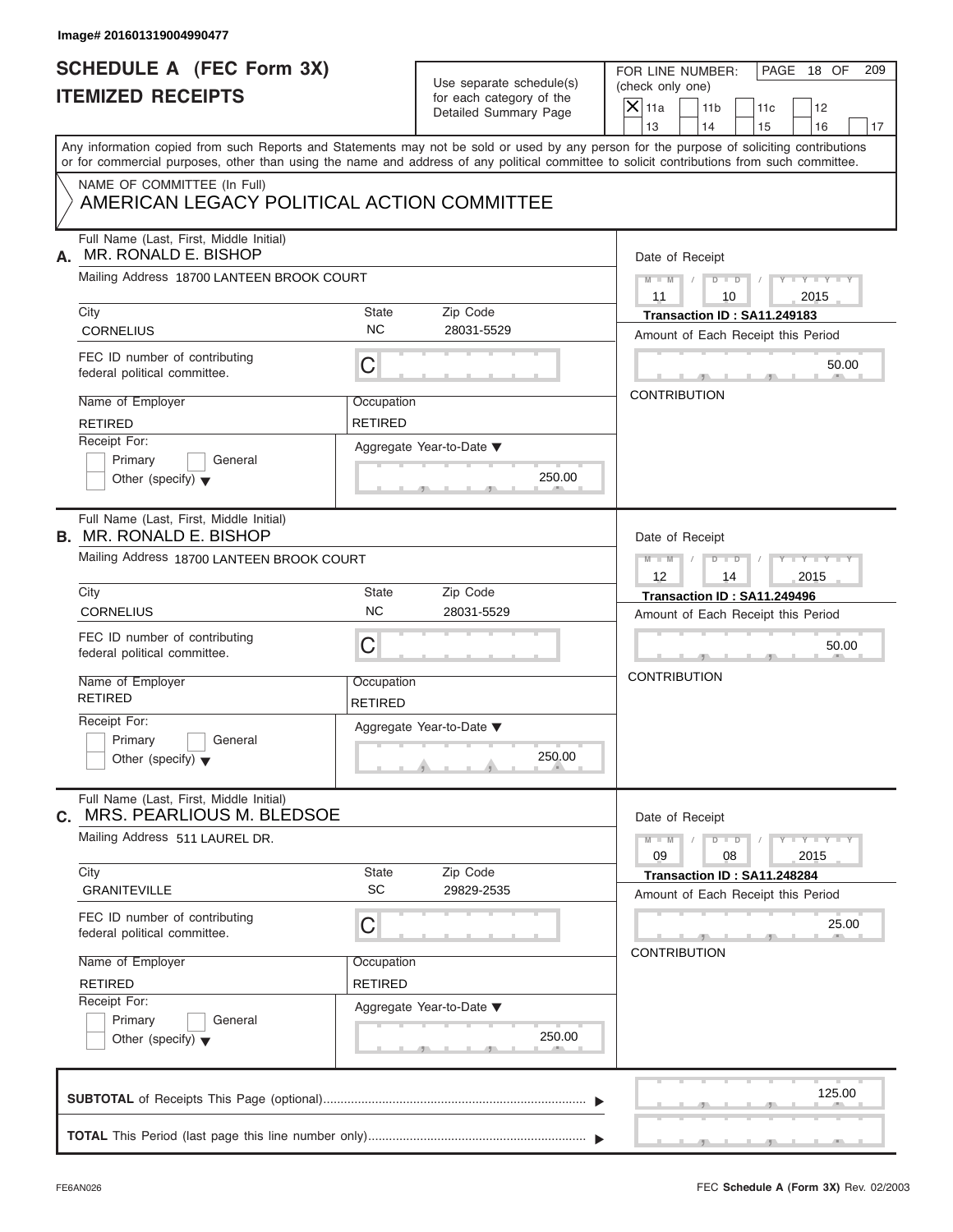| Image# 201601319004990478                                                      |                              |                                                      |                                                                                                                                                                                                                                                                                         |
|--------------------------------------------------------------------------------|------------------------------|------------------------------------------------------|-----------------------------------------------------------------------------------------------------------------------------------------------------------------------------------------------------------------------------------------------------------------------------------------|
| <b>SCHEDULE A (FEC Form 3X)</b><br><b>ITEMIZED RECEIPTS</b>                    |                              | Use separate schedule(s)<br>for each category of the | PAGE 19 OF<br>FOR LINE NUMBER:<br>209<br>(check only one)<br>$X$ 11a                                                                                                                                                                                                                    |
|                                                                                |                              | Detailed Summary Page                                | 11 <sub>b</sub><br>11c<br>12<br>13<br>14<br>15<br>16<br>17                                                                                                                                                                                                                              |
|                                                                                |                              |                                                      | Any information copied from such Reports and Statements may not be sold or used by any person for the purpose of soliciting contributions<br>or for commercial purposes, other than using the name and address of any political committee to solicit contributions from such committee. |
| NAME OF COMMITTEE (In Full)<br>AMERICAN LEGACY POLITICAL ACTION COMMITTEE      |                              |                                                      |                                                                                                                                                                                                                                                                                         |
| Full Name (Last, First, Middle Initial)<br>MRS. PEARLIOUS M. BLEDSOE<br>А.     |                              |                                                      | Date of Receipt                                                                                                                                                                                                                                                                         |
| Mailing Address 511 LAUREL DR.                                                 |                              |                                                      | $M - M$ / $D - D$ /<br>$Y - Y - Y - Y - Y$<br>10<br>2015<br>26                                                                                                                                                                                                                          |
| City<br><b>GRANITEVILLE</b>                                                    | State<br>SC                  | Zip Code<br>29829-2535                               | Transaction ID: SA11.249100<br>Amount of Each Receipt this Period                                                                                                                                                                                                                       |
| FEC ID number of contributing<br>federal political committee.                  | С                            |                                                      | 25.00                                                                                                                                                                                                                                                                                   |
| Name of Employer<br><b>RETIRED</b>                                             | Occupation<br><b>RETIRED</b> |                                                      | <b>CONTRIBUTION</b>                                                                                                                                                                                                                                                                     |
| Receipt For:<br>Primary<br>General<br>Other (specify) $\blacktriangledown$     |                              | Aggregate Year-to-Date ▼<br>250.00                   |                                                                                                                                                                                                                                                                                         |
| Full Name (Last, First, Middle Initial)<br><b>B. MRS. PEARLIOUS M. BLEDSOE</b> |                              |                                                      | Date of Receipt                                                                                                                                                                                                                                                                         |
| Mailing Address 511 LAUREL DR.                                                 |                              |                                                      | Y TY TY TY<br>$M$ $-M$ $/$<br>$D - D$<br>$\Box$<br>12<br>02<br>2015                                                                                                                                                                                                                     |
| City                                                                           | State                        | Zip Code                                             | Transaction ID: SA11.249342                                                                                                                                                                                                                                                             |
| <b>GRANITEVILLE</b>                                                            | SC                           | 29829-2535                                           | Amount of Each Receipt this Period                                                                                                                                                                                                                                                      |
| FEC ID number of contributing<br>federal political committee.                  | С                            |                                                      | 25.00                                                                                                                                                                                                                                                                                   |
| Name of Employer<br><b>RETIRED</b>                                             | Occupation<br><b>RETIRED</b> |                                                      | <b>CONTRIBUTION</b>                                                                                                                                                                                                                                                                     |
| Receipt For:<br>Primary<br>General<br>Other (specify) $\blacktriangledown$     |                              | Aggregate Year-to-Date ▼<br>250.00                   |                                                                                                                                                                                                                                                                                         |
| Full Name (Last, First, Middle Initial)<br>MRS. PEARLIOUS M. BLEDSOE<br>C.     |                              |                                                      | Date of Receipt                                                                                                                                                                                                                                                                         |
| Mailing Address 511 LAUREL DR.                                                 |                              |                                                      | $Y - Y - Y - Y - Y$<br>$M - M$<br>$D$ $\Box$ $D$<br>12<br>11<br>2015                                                                                                                                                                                                                    |
| City<br><b>GRANITEVILLE</b>                                                    | <b>State</b><br>SC           | Zip Code<br>29829-2535                               | Transaction ID: SA11.249452<br>Amount of Each Receipt this Period                                                                                                                                                                                                                       |
| FEC ID number of contributing<br>federal political committee.                  | С                            |                                                      | 25.00<br><b>CONTRIBUTION</b>                                                                                                                                                                                                                                                            |
| Name of Employer<br><b>RETIRED</b>                                             | Occupation<br><b>RETIRED</b> |                                                      |                                                                                                                                                                                                                                                                                         |
| Receipt For:<br>Primary<br>General<br>Other (specify) $\blacktriangledown$     |                              | Aggregate Year-to-Date ▼<br>250.00                   |                                                                                                                                                                                                                                                                                         |
|                                                                                |                              |                                                      | 75.00                                                                                                                                                                                                                                                                                   |
|                                                                                |                              |                                                      |                                                                                                                                                                                                                                                                                         |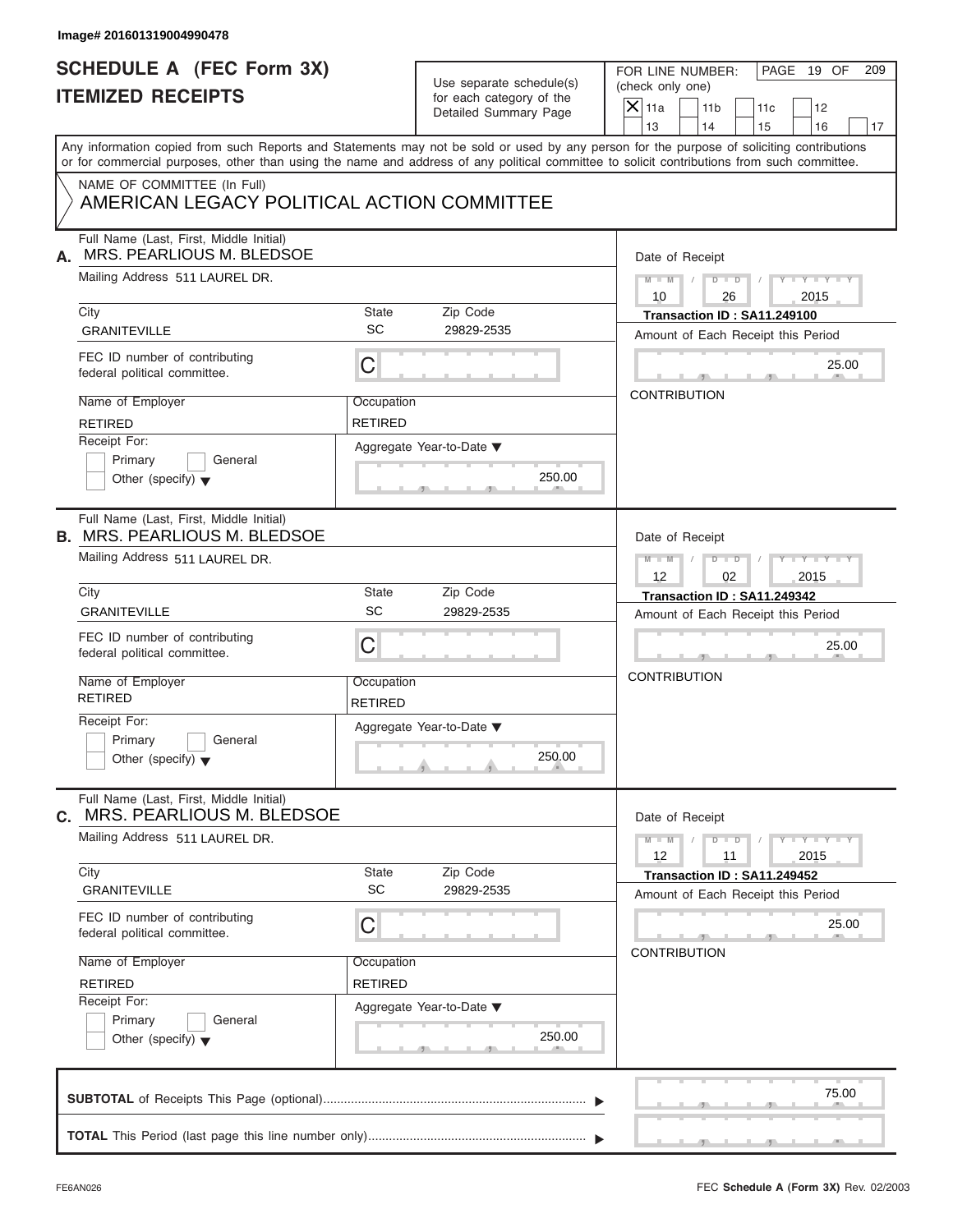| Use separate schedule(s) |
|--------------------------|
| for each category of the |
| Detailed Summary Page    |

| Image# 201601319004990479                                                     |                            |                                                      |                                                                                                                                                                                                                                                                                         |
|-------------------------------------------------------------------------------|----------------------------|------------------------------------------------------|-----------------------------------------------------------------------------------------------------------------------------------------------------------------------------------------------------------------------------------------------------------------------------------------|
| <b>SCHEDULE A (FEC Form 3X)</b><br><b>ITEMIZED RECEIPTS</b>                   |                            | Use separate schedule(s)<br>for each category of the | PAGE 20 OF<br>FOR LINE NUMBER:<br>209<br>(check only one)<br>$X$ 11a                                                                                                                                                                                                                    |
|                                                                               |                            | Detailed Summary Page                                | 11 <sub>b</sub><br>11c<br>12<br>13<br>14<br>15<br>16<br>17                                                                                                                                                                                                                              |
|                                                                               |                            |                                                      | Any information copied from such Reports and Statements may not be sold or used by any person for the purpose of soliciting contributions<br>or for commercial purposes, other than using the name and address of any political committee to solicit contributions from such committee. |
| NAME OF COMMITTEE (In Full)<br>AMERICAN LEGACY POLITICAL ACTION COMMITTEE     |                            |                                                      |                                                                                                                                                                                                                                                                                         |
| Full Name (Last, First, Middle Initial)<br>MR. RICHARD A. BLUESTONE<br>А.     |                            |                                                      | Date of Receipt                                                                                                                                                                                                                                                                         |
| Mailing Address 5986 ASHCROFT DR                                              |                            |                                                      | $M = M$ / $D = D$ /<br>$Y - Y - Y - Y - Y$<br>08<br>28<br>2015                                                                                                                                                                                                                          |
| City<br><b>CLEVELAND</b>                                                      | State<br>OH                | Zip Code<br>44124-3137                               | Transaction ID: SA11.248231<br>Amount of Each Receipt this Period                                                                                                                                                                                                                       |
| FEC ID number of contributing<br>federal political committee.                 | С                          |                                                      | 40.00<br>$\sqrt{10}$                                                                                                                                                                                                                                                                    |
| Name of Employer<br><b>SALES</b>                                              | Occupation<br>SALES        |                                                      | <b>CONTRIBUTION</b>                                                                                                                                                                                                                                                                     |
| Receipt For:<br>Primary<br>General<br>Other (specify) $\blacktriangledown$    |                            | Aggregate Year-to-Date ▼<br>466.00                   |                                                                                                                                                                                                                                                                                         |
| Full Name (Last, First, Middle Initial)<br><b>B. MR. RICHARD A. BLUESTONE</b> |                            |                                                      | Date of Receipt                                                                                                                                                                                                                                                                         |
| Mailing Address 5986 ASHCROFT DR                                              |                            |                                                      | $\begin{array}{c c c c c c} \hline \multicolumn{3}{ c }{\textbf{D} \quad \textbf{I} \quad \textbf{D} \quad \textbf{I} \quad \textbf{I}} \end{array}$<br>$Y = Y = Y - Y$<br>$M$ $M$ $/$<br>09<br>24<br>2015                                                                              |
| City                                                                          | State                      | Zip Code                                             | Transaction ID: SA11.248606                                                                                                                                                                                                                                                             |
| <b>CLEVELAND</b>                                                              | OH                         | 44124-3137                                           | Amount of Each Receipt this Period                                                                                                                                                                                                                                                      |
| FEC ID number of contributing<br>federal political committee.                 | C                          |                                                      | 40.00                                                                                                                                                                                                                                                                                   |
| Name of Employer<br><b>SALES</b>                                              | Occupation<br><b>SALES</b> |                                                      | <b>CONTRIBUTION</b>                                                                                                                                                                                                                                                                     |
| Receipt For:<br>Primary<br>General<br>Other (specify) $\blacktriangledown$    |                            | Aggregate Year-to-Date ▼<br>466.00                   |                                                                                                                                                                                                                                                                                         |
| Full Name (Last, First, Middle Initial)<br>MR. RICHARD A. BLUESTONE<br>C.     |                            |                                                      | Date of Receipt                                                                                                                                                                                                                                                                         |
| Mailing Address 5986 ASHCROFT DR                                              |                            |                                                      | $Y - Y - Y - Y - Y$<br>$M - M$<br>$D$ $D$<br>10<br>27<br>2015                                                                                                                                                                                                                           |
| City<br><b>CLEVELAND</b>                                                      | State<br>OH                | Zip Code<br>44124-3137                               | Transaction ID: SA11.249103<br>Amount of Each Receipt this Period                                                                                                                                                                                                                       |
| FEC ID number of contributing<br>federal political committee.                 | С                          |                                                      | 50.00<br><b>CONTRIBUTION</b>                                                                                                                                                                                                                                                            |
| Name of Employer<br><b>SALES</b>                                              | Occupation<br><b>SALES</b> |                                                      |                                                                                                                                                                                                                                                                                         |
| Receipt For:<br>Primary<br>General<br>Other (specify) $\blacktriangledown$    |                            | Aggregate Year-to-Date ▼<br>466.00                   |                                                                                                                                                                                                                                                                                         |
|                                                                               |                            |                                                      | 130.00                                                                                                                                                                                                                                                                                  |
|                                                                               |                            |                                                      |                                                                                                                                                                                                                                                                                         |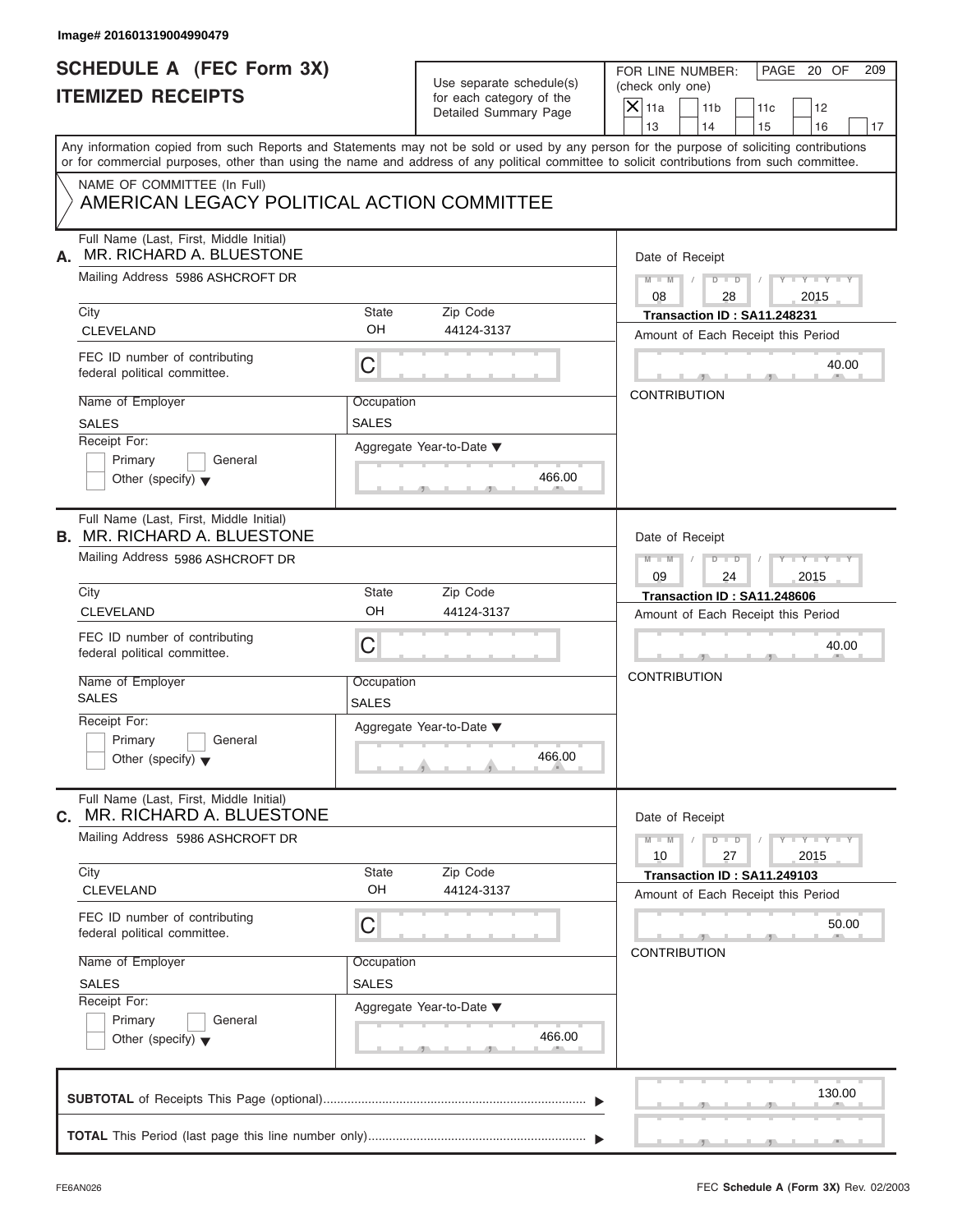| Image# 201601319004990480                                                  |                              |                                                      |                                                                                                                                                                                                                                                                                         |
|----------------------------------------------------------------------------|------------------------------|------------------------------------------------------|-----------------------------------------------------------------------------------------------------------------------------------------------------------------------------------------------------------------------------------------------------------------------------------------|
| <b>SCHEDULE A (FEC Form 3X)</b><br><b>ITEMIZED RECEIPTS</b>                |                              | Use separate schedule(s)<br>for each category of the | PAGE 21 OF<br>FOR LINE NUMBER:<br>209<br>(check only one)<br>$\overline{X}$ 11a<br>11 <sub>b</sub><br>11c<br>12                                                                                                                                                                         |
|                                                                            |                              | Detailed Summary Page                                | 13<br>14<br>15<br>16<br>17                                                                                                                                                                                                                                                              |
|                                                                            |                              |                                                      | Any information copied from such Reports and Statements may not be sold or used by any person for the purpose of soliciting contributions<br>or for commercial purposes, other than using the name and address of any political committee to solicit contributions from such committee. |
| NAME OF COMMITTEE (In Full)<br>AMERICAN LEGACY POLITICAL ACTION COMMITTEE  |                              |                                                      |                                                                                                                                                                                                                                                                                         |
| Full Name (Last, First, Middle Initial)<br>MR. RICHARD A. BLUESTONE<br>А.  |                              |                                                      | Date of Receipt                                                                                                                                                                                                                                                                         |
| Mailing Address 5986 ASHCROFT DR                                           |                              |                                                      | $M = M \qquad / \qquad D = D \qquad /$<br>$Y - Y - Y - Y - Y$<br>12<br>2015<br>11                                                                                                                                                                                                       |
| City<br><b>CLEVELAND</b>                                                   | State<br>OH                  | Zip Code<br>44124-3137                               | Transaction ID: SA11.249436<br>Amount of Each Receipt this Period                                                                                                                                                                                                                       |
| FEC ID number of contributing<br>federal political committee.              | $\mathsf C$                  |                                                      | 100.00                                                                                                                                                                                                                                                                                  |
| Name of Employer<br><b>SALES</b>                                           | Occupation<br>SALES          |                                                      | <b>CONTRIBUTION</b>                                                                                                                                                                                                                                                                     |
| Receipt For:<br>Primary<br>General<br>Other (specify) $\blacktriangledown$ | Aggregate Year-to-Date ▼     | 466.00                                               |                                                                                                                                                                                                                                                                                         |
| Full Name (Last, First, Middle Initial)<br><b>B. MS. ANNE L. BODER</b>     |                              |                                                      | Date of Receipt                                                                                                                                                                                                                                                                         |
| Mailing Address 414 GREEN ST.                                              |                              |                                                      | $D - D$<br>$Y = Y = Y' + Y' + Y$<br>$M$ $M$ $/$<br>$\Box$<br>07<br>2015<br>09                                                                                                                                                                                                           |
| City<br><b>FREELAND</b>                                                    | State<br>PA                  | Zip Code<br>18224-1708                               | Transaction ID: SA11.247443                                                                                                                                                                                                                                                             |
|                                                                            |                              |                                                      | Amount of Each Receipt this Period                                                                                                                                                                                                                                                      |
| FEC ID number of contributing<br>federal political committee.              | C                            |                                                      | 235.00                                                                                                                                                                                                                                                                                  |
| Name of Employer<br><b>RETIRED</b>                                         | Occupation<br><b>RETIRED</b> |                                                      | <b>CONTRIBUTION</b>                                                                                                                                                                                                                                                                     |
| Receipt For:<br>Primary<br>General<br>Other (specify) $\blacktriangledown$ | Aggregate Year-to-Date ▼     | 365.00                                               |                                                                                                                                                                                                                                                                                         |
| Full Name (Last, First, Middle Initial)<br>MS. BARBARA BOGGS<br>С.         |                              |                                                      | Date of Receipt                                                                                                                                                                                                                                                                         |
| Mailing Address 716 WALKER RD                                              |                              |                                                      | $Y - Y - Y - Y - Y$<br>$M - M$<br>$D$ $\Box$ $D$<br>08<br>28<br>2015                                                                                                                                                                                                                    |
| City<br><b>GREAT FALLS</b>                                                 | State<br>VA                  | Zip Code<br>22066-2802                               | Transaction ID: SA11.248219<br>Amount of Each Receipt this Period                                                                                                                                                                                                                       |
| FEC ID number of contributing<br>federal political committee.              | C                            |                                                      | 40.00<br><b>CONTRIBUTION</b>                                                                                                                                                                                                                                                            |
| Name of Employer<br><b>RETIRED</b>                                         | Occupation<br><b>RETIRED</b> |                                                      |                                                                                                                                                                                                                                                                                         |
| Receipt For:<br>Primary<br>General<br>Other (specify) $\blacktriangledown$ | Aggregate Year-to-Date ▼     | 220.00                                               |                                                                                                                                                                                                                                                                                         |
|                                                                            |                              |                                                      | 375.00                                                                                                                                                                                                                                                                                  |
|                                                                            |                              |                                                      |                                                                                                                                                                                                                                                                                         |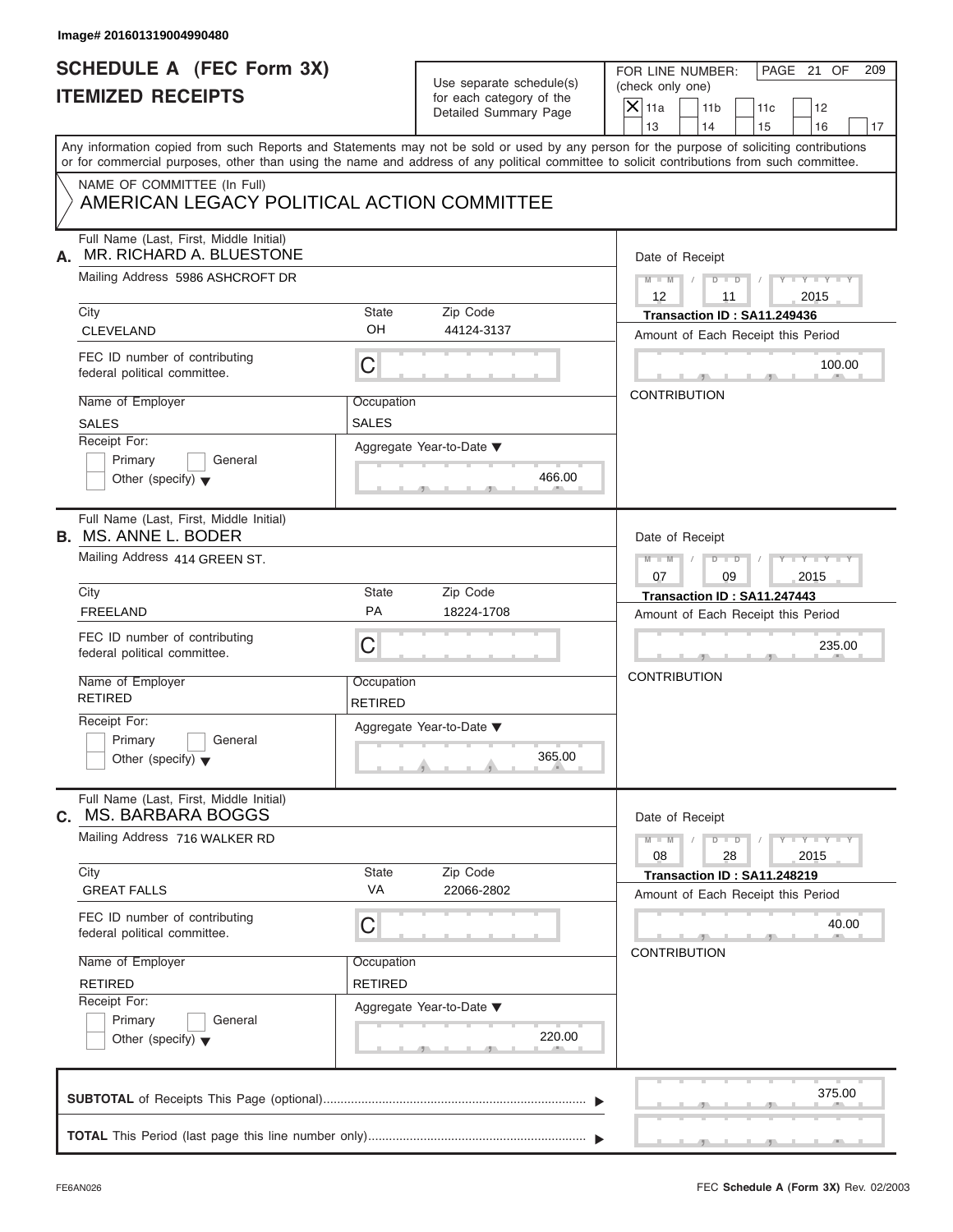| Image# 201601319004990481                                                                                                                                                                                                                                                               |                              |                                                      |                     |                                      |                                                                   |                             |     |
|-----------------------------------------------------------------------------------------------------------------------------------------------------------------------------------------------------------------------------------------------------------------------------------------|------------------------------|------------------------------------------------------|---------------------|--------------------------------------|-------------------------------------------------------------------|-----------------------------|-----|
| <b>SCHEDULE A (FEC Form 3X)</b><br><b>ITEMIZED RECEIPTS</b>                                                                                                                                                                                                                             |                              | Use separate schedule(s)<br>for each category of the |                     | FOR LINE NUMBER:<br>(check only one) |                                                                   | PAGE 22 OF                  | 209 |
|                                                                                                                                                                                                                                                                                         |                              | Detailed Summary Page                                | $X$ 11a<br>13       | 11 <sub>b</sub><br>14                | 11c<br>15                                                         | 12<br>16                    | 17  |
| Any information copied from such Reports and Statements may not be sold or used by any person for the purpose of soliciting contributions<br>or for commercial purposes, other than using the name and address of any political committee to solicit contributions from such committee. |                              |                                                      |                     |                                      |                                                                   |                             |     |
| NAME OF COMMITTEE (In Full)<br>AMERICAN LEGACY POLITICAL ACTION COMMITTEE                                                                                                                                                                                                               |                              |                                                      |                     |                                      |                                                                   |                             |     |
| Full Name (Last, First, Middle Initial)<br><b>MS. BARBARA BOGGS</b><br>А.                                                                                                                                                                                                               |                              |                                                      |                     | Date of Receipt                      |                                                                   |                             |     |
| Mailing Address 716 WALKER RD                                                                                                                                                                                                                                                           |                              |                                                      | $M = M$ /<br>09     | $D$ $D$<br>24                        | $\sqrt{ }$                                                        | $Y - Y - Y - Y - Y$<br>2015 |     |
| City<br><b>GREAT FALLS</b>                                                                                                                                                                                                                                                              | State<br><b>VA</b>           | Zip Code<br>22066-2802                               |                     |                                      | Transaction ID: SA11.248486<br>Amount of Each Receipt this Period |                             |     |
| FEC ID number of contributing<br>federal political committee.                                                                                                                                                                                                                           | C                            |                                                      |                     |                                      |                                                                   | 40.00<br>$\sqrt{10}$        |     |
| Name of Employer<br><b>RETIRED</b>                                                                                                                                                                                                                                                      | Occupation<br><b>RETIRED</b> |                                                      | <b>CONTRIBUTION</b> |                                      |                                                                   |                             |     |
| Receipt For:<br>Primary<br>General<br>Other (specify) $\blacktriangledown$                                                                                                                                                                                                              |                              | Aggregate Year-to-Date ▼<br>220.00                   |                     |                                      |                                                                   |                             |     |
| Full Name (Last, First, Middle Initial)<br><b>B. MS. BARBARA BOGGS</b>                                                                                                                                                                                                                  |                              |                                                      |                     | Date of Receipt                      |                                                                   |                             |     |
| Mailing Address 716 WALKER RD                                                                                                                                                                                                                                                           |                              |                                                      | $M = M - 1$<br>11   | $D - D$<br>30                        |                                                                   | Y T Y T Y T<br>2015         |     |
| City                                                                                                                                                                                                                                                                                    | State                        | Zip Code                                             |                     |                                      | Transaction ID: SA11.249285                                       |                             |     |
| <b>GREAT FALLS</b>                                                                                                                                                                                                                                                                      | VA                           | 22066-2802                                           |                     |                                      | Amount of Each Receipt this Period                                |                             |     |
| FEC ID number of contributing<br>federal political committee.                                                                                                                                                                                                                           | C                            |                                                      |                     |                                      |                                                                   | 40.00                       |     |
| Name of Employer<br><b>RETIRED</b>                                                                                                                                                                                                                                                      | Occupation<br><b>RETIRED</b> |                                                      | <b>CONTRIBUTION</b> |                                      |                                                                   |                             |     |
| Receipt For:<br>Primary<br>General<br>Other (specify) $\blacktriangledown$                                                                                                                                                                                                              |                              | Aggregate Year-to-Date ▼<br>220.00                   |                     |                                      |                                                                   |                             |     |
| Full Name (Last, First, Middle Initial)<br>MR. FRANK G. BOND<br>С.                                                                                                                                                                                                                      |                              |                                                      |                     | Date of Receipt                      |                                                                   |                             |     |
| Mailing Address 6339 BUNKER CIR                                                                                                                                                                                                                                                         |                              |                                                      | $M - M$<br>09       | $D$ $\Box$ $D$<br>24                 |                                                                   | $Y - Y - Y - Y - Y$<br>2015 |     |
| City<br><b>ROANOKE</b>                                                                                                                                                                                                                                                                  | State<br>VA                  | Zip Code<br>24019-6101                               |                     |                                      | Transaction ID: SA11.248511<br>Amount of Each Receipt this Period |                             |     |
| FEC ID number of contributing<br>federal political committee.                                                                                                                                                                                                                           | С                            |                                                      | <b>CONTRIBUTION</b> |                                      |                                                                   | 50.00                       |     |
| Name of Employer<br><b>RETIRED</b>                                                                                                                                                                                                                                                      | Occupation<br>RETIRED        |                                                      |                     |                                      |                                                                   |                             |     |
| Receipt For:<br>Primary<br>General<br>Other (specify) $\blacktriangledown$                                                                                                                                                                                                              |                              | Aggregate Year-to-Date ▼<br>340.00                   |                     |                                      |                                                                   |                             |     |
|                                                                                                                                                                                                                                                                                         |                              |                                                      |                     |                                      |                                                                   | 130.00                      |     |
|                                                                                                                                                                                                                                                                                         |                              |                                                      |                     |                                      |                                                                   |                             |     |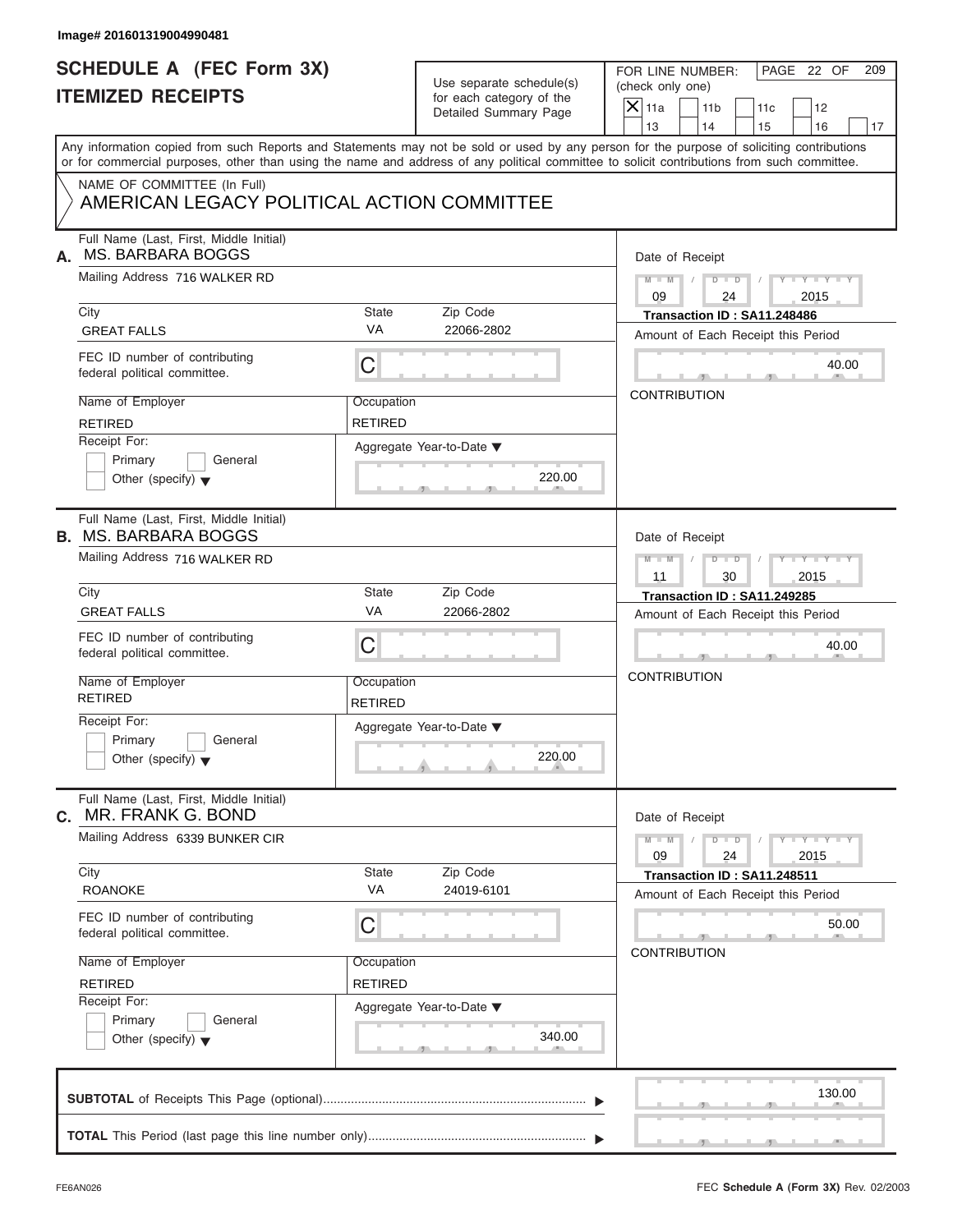| Use separate schedule(s) |
|--------------------------|
| for each category of the |
| Detailed Summary Page    |

| Image# 201601319004990482                                                  |                              |                                                       |                                                                                                                                                                                                                                                                                         |  |  |  |  |
|----------------------------------------------------------------------------|------------------------------|-------------------------------------------------------|-----------------------------------------------------------------------------------------------------------------------------------------------------------------------------------------------------------------------------------------------------------------------------------------|--|--|--|--|
| <b>SCHEDULE A (FEC Form 3X)</b><br><b>ITEMIZED RECEIPTS</b>                |                              | Use separate schedule(s)<br>for each category of the  | PAGE 23 OF<br>FOR LINE NUMBER:<br>209<br>(check only one)<br>$X$ 11a<br>11 <sub>b</sub><br>11c<br>12                                                                                                                                                                                    |  |  |  |  |
|                                                                            |                              | Detailed Summary Page                                 | 13<br>14<br>15<br>16<br>17                                                                                                                                                                                                                                                              |  |  |  |  |
|                                                                            |                              |                                                       | Any information copied from such Reports and Statements may not be sold or used by any person for the purpose of soliciting contributions<br>or for commercial purposes, other than using the name and address of any political committee to solicit contributions from such committee. |  |  |  |  |
| NAME OF COMMITTEE (In Full)<br>AMERICAN LEGACY POLITICAL ACTION COMMITTEE  |                              |                                                       |                                                                                                                                                                                                                                                                                         |  |  |  |  |
| Full Name (Last, First, Middle Initial)<br>MR. FRANK G. BOND<br>А.         |                              |                                                       | Date of Receipt                                                                                                                                                                                                                                                                         |  |  |  |  |
| Mailing Address 6339 BUNKER CIR                                            |                              |                                                       | $M = M$ / $D = D$ /<br>$Y - Y - Y - Y - Y$<br>10<br>20<br>2015                                                                                                                                                                                                                          |  |  |  |  |
| City<br><b>ROANOKE</b>                                                     | State<br><b>VA</b>           | Zip Code<br>24019-6101                                | Transaction ID: SA11.249012<br>Amount of Each Receipt this Period                                                                                                                                                                                                                       |  |  |  |  |
| FEC ID number of contributing<br>federal political committee.              | C                            |                                                       | 50.00                                                                                                                                                                                                                                                                                   |  |  |  |  |
| Name of Employer<br><b>RETIRED</b>                                         | Occupation<br><b>RETIRED</b> |                                                       | <b>CONTRIBUTION</b>                                                                                                                                                                                                                                                                     |  |  |  |  |
| Receipt For:<br>Primary<br>General<br>Other (specify) $\blacktriangledown$ |                              | Aggregate Year-to-Date ▼<br>340.00                    |                                                                                                                                                                                                                                                                                         |  |  |  |  |
| Full Name (Last, First, Middle Initial)<br><b>B. MS. NANCY W. BRADLEY</b>  |                              |                                                       | Date of Receipt                                                                                                                                                                                                                                                                         |  |  |  |  |
| Mailing Address 1330 MERCER LN                                             |                              |                                                       | Y TY TY TY<br>$M - M$ / $D - D$ /<br>10<br>07<br>2015                                                                                                                                                                                                                                   |  |  |  |  |
| City                                                                       | State                        | Zip Code                                              | Transaction ID: SA11.248883                                                                                                                                                                                                                                                             |  |  |  |  |
| <b>MCLEAN</b>                                                              | VA                           | 22101-3014                                            | Amount of Each Receipt this Period                                                                                                                                                                                                                                                      |  |  |  |  |
| FEC ID number of contributing<br>federal political committee.              | C                            |                                                       | 25.00                                                                                                                                                                                                                                                                                   |  |  |  |  |
| Name of Employer<br><b>SELF-EMPLOYED</b>                                   | Occupation<br>WRITER         |                                                       | <b>CONTRIBUTION</b>                                                                                                                                                                                                                                                                     |  |  |  |  |
| Receipt For:<br>Primary<br>General<br>Other (specify) $\blacktriangledown$ |                              | Aggregate Year-to-Date $\blacktriangledown$<br>580.00 |                                                                                                                                                                                                                                                                                         |  |  |  |  |
| Full Name (Last, First, Middle Initial)<br>MS. NANCY W. BRADLEY<br>C.      |                              |                                                       | Date of Receipt                                                                                                                                                                                                                                                                         |  |  |  |  |
| Mailing Address 1330 MERCER LN                                             |                              |                                                       | $M - M$<br>$Y - Y - Y - Y - Y$<br>$D$ $\Box$ $D$<br>20<br>10<br>2015                                                                                                                                                                                                                    |  |  |  |  |
| City<br><b>MCLEAN</b>                                                      | State<br>VA                  | Zip Code<br>22101-3014                                | Transaction ID: SA11.249019<br>Amount of Each Receipt this Period                                                                                                                                                                                                                       |  |  |  |  |
| FEC ID number of contributing<br>federal political committee.              | C                            |                                                       | 40.00<br><b>CONTRIBUTION</b>                                                                                                                                                                                                                                                            |  |  |  |  |
| Name of Employer                                                           | Occupation                   |                                                       |                                                                                                                                                                                                                                                                                         |  |  |  |  |
| SELF-EMPLOYED                                                              | <b>WRITER</b>                |                                                       |                                                                                                                                                                                                                                                                                         |  |  |  |  |
| Receipt For:<br>Primary<br>General<br>Other (specify) $\blacktriangledown$ |                              | Aggregate Year-to-Date ▼<br>580.00                    |                                                                                                                                                                                                                                                                                         |  |  |  |  |
|                                                                            |                              |                                                       | 115.00                                                                                                                                                                                                                                                                                  |  |  |  |  |
|                                                                            |                              |                                                       |                                                                                                                                                                                                                                                                                         |  |  |  |  |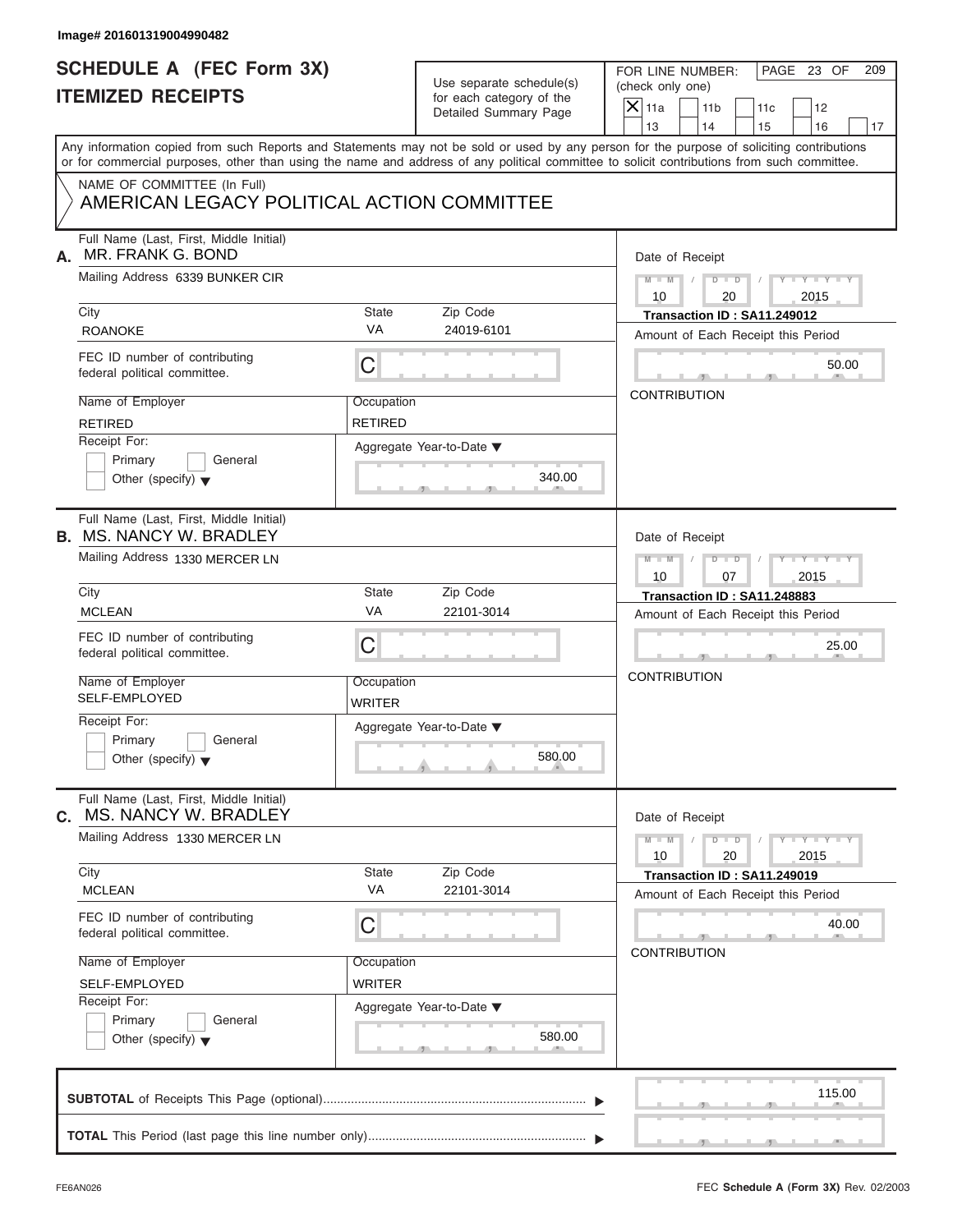| Image# 201601319004990483                                                       |                              |                                                                               |                                                                                                                                                                                                                                                                                         |
|---------------------------------------------------------------------------------|------------------------------|-------------------------------------------------------------------------------|-----------------------------------------------------------------------------------------------------------------------------------------------------------------------------------------------------------------------------------------------------------------------------------------|
| <b>SCHEDULE A (FEC Form 3X)</b><br><b>ITEMIZED RECEIPTS</b>                     |                              | Use separate schedule(s)<br>for each category of the<br>Detailed Summary Page | PAGE 24 OF<br>FOR LINE NUMBER:<br>209<br>(check only one)<br>$\overline{X}$ 11a<br>11 <sub>b</sub><br>12<br>11c<br>13<br>14<br>15<br>16<br>17                                                                                                                                           |
|                                                                                 |                              |                                                                               | Any information copied from such Reports and Statements may not be sold or used by any person for the purpose of soliciting contributions<br>or for commercial purposes, other than using the name and address of any political committee to solicit contributions from such committee. |
| NAME OF COMMITTEE (In Full)<br>AMERICAN LEGACY POLITICAL ACTION COMMITTEE       |                              |                                                                               |                                                                                                                                                                                                                                                                                         |
| Full Name (Last, First, Middle Initial)<br>MRS. WILLIAM LINDA BRODIE<br>А.      |                              |                                                                               | Date of Receipt                                                                                                                                                                                                                                                                         |
| Mailing Address P.O. BOX 940                                                    |                              |                                                                               | $D$ $\Box$ $D$<br>$Y - Y - Y - Y - Y$<br>$M - M$<br>09<br>24<br>2015                                                                                                                                                                                                                    |
| City                                                                            | State                        | Zip Code                                                                      | Transaction ID: SA11.248689                                                                                                                                                                                                                                                             |
| <b>JACKSONVILLE</b>                                                             | <b>OR</b>                    | 97530-0940                                                                    | Amount of Each Receipt this Period                                                                                                                                                                                                                                                      |
| FEC ID number of contributing<br>federal political committee.                   | С                            |                                                                               | 230.00                                                                                                                                                                                                                                                                                  |
| Name of Employer<br><b>RETIRED</b>                                              | Occupation<br><b>RETIRED</b> |                                                                               | <b>CONTRIBUTION</b>                                                                                                                                                                                                                                                                     |
| Receipt For:<br>Primary<br>General<br>Other (specify) $\blacktriangledown$      |                              | Aggregate Year-to-Date ▼<br>230.00                                            |                                                                                                                                                                                                                                                                                         |
| Full Name (Last, First, Middle Initial)<br><b>B. MS. MARTHA ANN BROOKS TTEE</b> |                              |                                                                               | Date of Receipt                                                                                                                                                                                                                                                                         |
| Mailing Address 2307 N BENTON WAY                                               |                              |                                                                               | $D - D$<br>Y T Y T Y T<br>$M - M$<br>09<br>24<br>2015                                                                                                                                                                                                                                   |
| City                                                                            | State                        | Zip Code                                                                      | Transaction ID: SA11.248567                                                                                                                                                                                                                                                             |
| <b>SANTA ANA</b>                                                                | CA                           | 92706-1601                                                                    | Amount of Each Receipt this Period                                                                                                                                                                                                                                                      |
| FEC ID number of contributing<br>federal political committee.                   | С                            |                                                                               | 150.00                                                                                                                                                                                                                                                                                  |
| Name of Employer<br><b>RETIRED</b>                                              | Occupation<br><b>RETIRED</b> |                                                                               | <b>CONTRIBUTION</b>                                                                                                                                                                                                                                                                     |
| Receipt For:<br>Primary<br>General<br>Other (specify) $\blacktriangledown$      |                              | Aggregate Year-to-Date ▼<br>300.00                                            |                                                                                                                                                                                                                                                                                         |
| Full Name (Last, First, Middle Initial)<br>MS. JANICE C. BROWN<br>C.            |                              |                                                                               | Date of Receipt                                                                                                                                                                                                                                                                         |
| Mailing Address 3916 KENT ST                                                    |                              |                                                                               | $Y - Y - Y - Y$<br>$M - M$<br>$D$ $\Box$ $D$<br>07<br>06<br>2015                                                                                                                                                                                                                        |
| City                                                                            | State                        | Zip Code                                                                      | Transaction ID: SA11.247168                                                                                                                                                                                                                                                             |
| <b>SLIDELL</b>                                                                  | LA                           | 70458-5230                                                                    | Amount of Each Receipt this Period                                                                                                                                                                                                                                                      |
| FEC ID number of contributing<br>federal political committee.                   | С                            |                                                                               | 180.00<br><b>CONTRIBUTION</b>                                                                                                                                                                                                                                                           |
| Name of Employer<br>R                                                           | Occupation<br><b>RETIRED</b> |                                                                               |                                                                                                                                                                                                                                                                                         |
| Receipt For:<br>Primary<br>General<br>Other (specify) $\blacktriangledown$      |                              | Aggregate Year-to-Date ▼<br>330.00                                            |                                                                                                                                                                                                                                                                                         |
|                                                                                 |                              |                                                                               | 560.00                                                                                                                                                                                                                                                                                  |
|                                                                                 |                              |                                                                               |                                                                                                                                                                                                                                                                                         |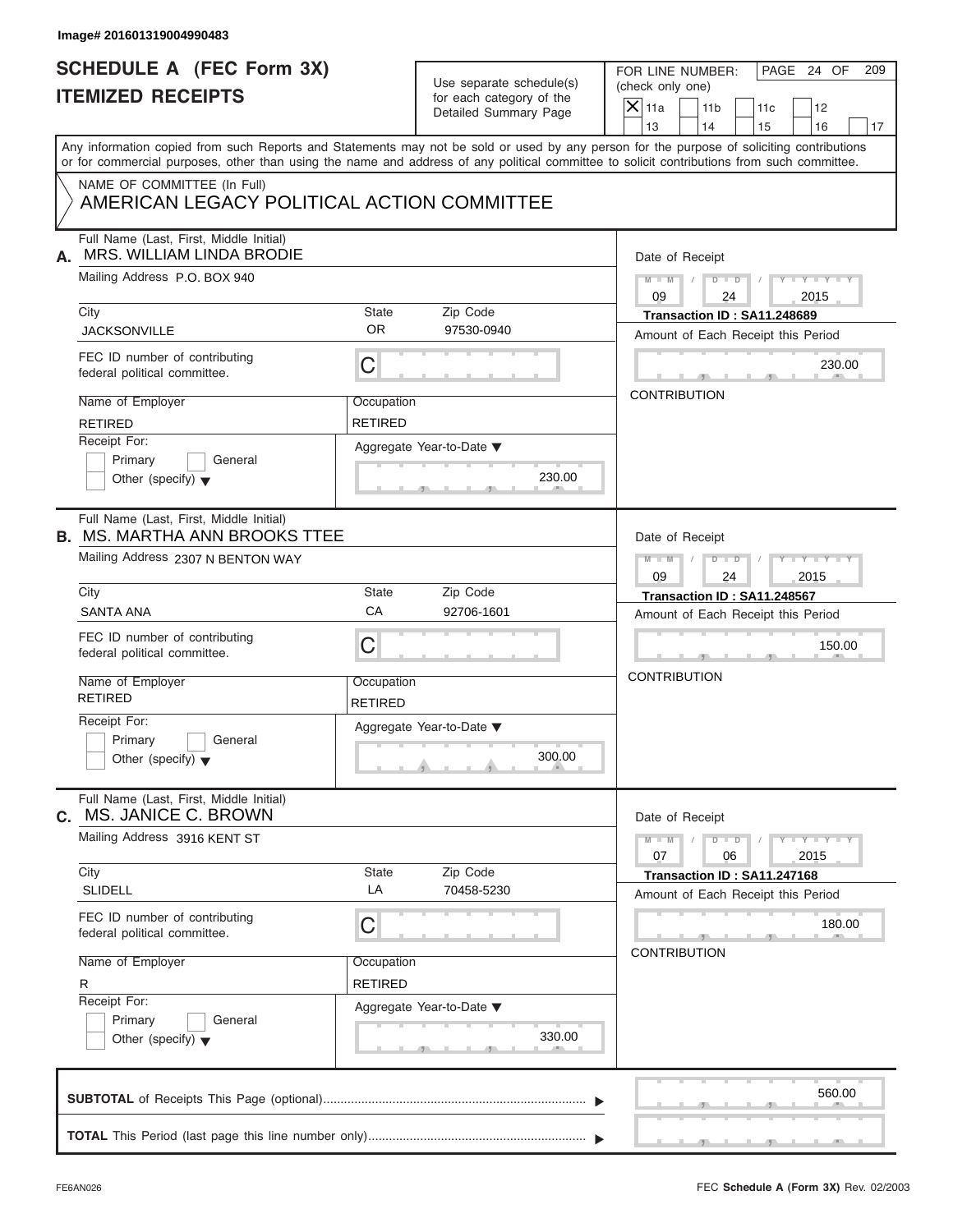| Image# 201601319004990484                                                   |                              |                                                      |                                                                                                                                                                                                                                                                                         |
|-----------------------------------------------------------------------------|------------------------------|------------------------------------------------------|-----------------------------------------------------------------------------------------------------------------------------------------------------------------------------------------------------------------------------------------------------------------------------------------|
| <b>SCHEDULE A (FEC Form 3X)</b><br><b>ITEMIZED RECEIPTS</b>                 |                              | Use separate schedule(s)<br>for each category of the | PAGE 25 OF<br>FOR LINE NUMBER:<br>209<br>(check only one)                                                                                                                                                                                                                               |
|                                                                             |                              | Detailed Summary Page                                | $X$ 11a<br>11 <sub>b</sub><br>11c<br>12<br>13<br>14<br>15<br>16<br>17                                                                                                                                                                                                                   |
|                                                                             |                              |                                                      | Any information copied from such Reports and Statements may not be sold or used by any person for the purpose of soliciting contributions<br>or for commercial purposes, other than using the name and address of any political committee to solicit contributions from such committee. |
| NAME OF COMMITTEE (In Full)<br>AMERICAN LEGACY POLITICAL ACTION COMMITTEE   |                              |                                                      |                                                                                                                                                                                                                                                                                         |
| Full Name (Last, First, Middle Initial)<br><b>MR. CHARLES BRUNIE</b><br>А.  |                              |                                                      | Date of Receipt                                                                                                                                                                                                                                                                         |
| Mailing Address 5 PARTRIDGE HOLLOW RD                                       |                              |                                                      | $M - M$ / $D - D$ /<br>$Y - Y - Y - Y - Y$<br>11<br>2015<br>25                                                                                                                                                                                                                          |
| City<br><b>GREENWICH</b>                                                    | State<br><b>CT</b>           | Zip Code<br>06831-2662                               | Transaction ID: SA11.249269<br>Amount of Each Receipt this Period                                                                                                                                                                                                                       |
| FEC ID number of contributing<br>federal political committee.               | C                            |                                                      | 230.00                                                                                                                                                                                                                                                                                  |
| Name of Employer<br>INFORMATION REQUESTED PER BEST EFF(                     | Occupation                   | <b>INFORMATION REQUESTED PER BEST EFF</b>            | <b>CONTRIBUTION</b>                                                                                                                                                                                                                                                                     |
| Receipt For:<br>Primary<br>General<br>Other (specify) $\bullet$             |                              | Aggregate Year-to-Date ▼<br>330.00                   |                                                                                                                                                                                                                                                                                         |
| Full Name (Last, First, Middle Initial)<br><b>B. MR. WAYNE B. BUMGARNER</b> |                              |                                                      | Date of Receipt                                                                                                                                                                                                                                                                         |
| Mailing Address 3751 N SPARKLEBROOK LN                                      |                              |                                                      | $M - M$<br>$D - D$<br>$Y = Y = Y - Y$<br>$\sqrt{2}$<br>09<br>24<br>2015                                                                                                                                                                                                                 |
| City<br><b>STRAFFORD</b>                                                    | State<br><b>MO</b>           | Zip Code<br>65757-8872                               | Transaction ID: SA11.248564                                                                                                                                                                                                                                                             |
| FEC ID number of contributing<br>federal political committee.               | С                            |                                                      | Amount of Each Receipt this Period<br>250.00                                                                                                                                                                                                                                            |
| Name of Employer<br><b>RETIRED</b>                                          | Occupation<br>RETIRED        |                                                      | <b>CONTRIBUTION</b>                                                                                                                                                                                                                                                                     |
| Receipt For:<br>Primary<br>General<br>Other (specify) $\blacktriangledown$  |                              | Aggregate Year-to-Date ▼<br>250.00                   |                                                                                                                                                                                                                                                                                         |
| Full Name (Last, First, Middle Initial)<br><b>MONDA S. BURLEY</b><br>C.     |                              |                                                      | Date of Receipt                                                                                                                                                                                                                                                                         |
| Mailing Address 607 GRANT RD                                                |                              |                                                      | $Y - Y - Y - Y - Y$<br>$M - M$<br>$D$ $\Box$ $D$<br>07<br>13<br>2015                                                                                                                                                                                                                    |
| City<br><b>BROOKS</b>                                                       | <b>State</b><br>GA           | Zip Code<br>30205-1719                               | Transaction ID: SA11.247523<br>Amount of Each Receipt this Period                                                                                                                                                                                                                       |
| FEC ID number of contributing<br>federal political committee.               | С                            |                                                      | 75.00<br><b>CONTRIBUTION</b>                                                                                                                                                                                                                                                            |
| Name of Employer<br><b>RETIRED</b>                                          | Occupation<br><b>RETIRED</b> |                                                      |                                                                                                                                                                                                                                                                                         |
| Receipt For:<br>Primary<br>General<br>Other (specify) $\blacktriangledown$  |                              | Aggregate Year-to-Date ▼<br>310.00                   |                                                                                                                                                                                                                                                                                         |
|                                                                             |                              |                                                      | 555.00                                                                                                                                                                                                                                                                                  |
|                                                                             |                              |                                                      |                                                                                                                                                                                                                                                                                         |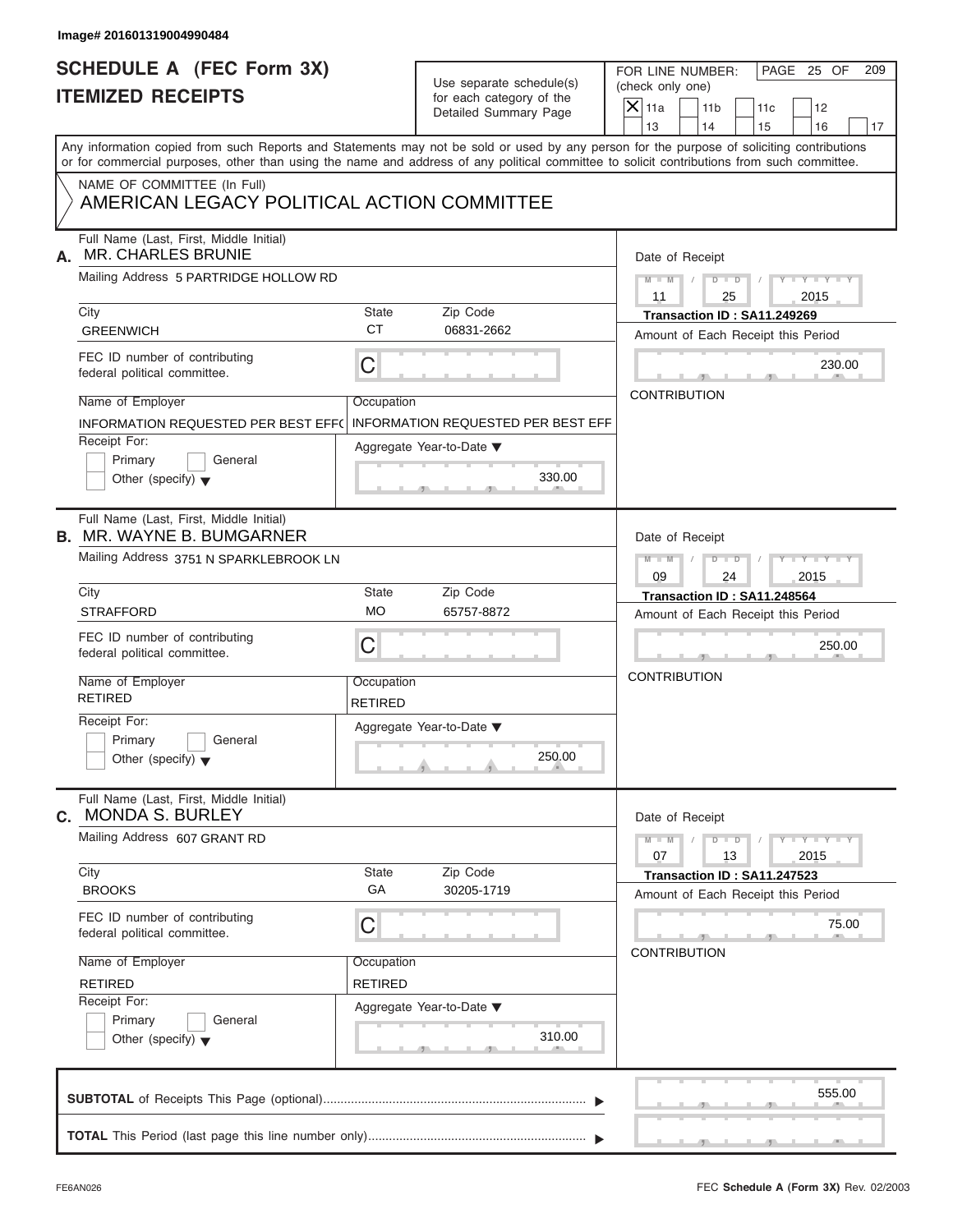| Image# 201601319004990485                                                     |                              |                                                                               |                                                                                                                                                                                                                                                                                         |  |  |  |
|-------------------------------------------------------------------------------|------------------------------|-------------------------------------------------------------------------------|-----------------------------------------------------------------------------------------------------------------------------------------------------------------------------------------------------------------------------------------------------------------------------------------|--|--|--|
| <b>SCHEDULE A (FEC Form 3X)</b><br><b>ITEMIZED RECEIPTS</b>                   |                              | Use separate schedule(s)<br>for each category of the<br>Detailed Summary Page | PAGE 26 OF<br>FOR LINE NUMBER:<br>(check only one)<br>$X$ 11a                                                                                                                                                                                                                           |  |  |  |
|                                                                               |                              |                                                                               | 11 <sub>b</sub><br>11c<br>12<br>13<br>14<br>15<br>16                                                                                                                                                                                                                                    |  |  |  |
|                                                                               |                              |                                                                               | Any information copied from such Reports and Statements may not be sold or used by any person for the purpose of soliciting contributions<br>or for commercial purposes, other than using the name and address of any political committee to solicit contributions from such committee. |  |  |  |
| NAME OF COMMITTEE (In Full)<br>AMERICAN LEGACY POLITICAL ACTION COMMITTEE     |                              |                                                                               |                                                                                                                                                                                                                                                                                         |  |  |  |
| Full Name (Last, First, Middle Initial)<br><b>MONDA S. BURLEY</b><br>А.       |                              |                                                                               | Date of Receipt                                                                                                                                                                                                                                                                         |  |  |  |
| Mailing Address 607 GRANT RD                                                  |                              |                                                                               | $M = M$ /<br>$D$ $D$ $/$<br>$Y - Y - Y - Y - Y$<br>$12 \overline{ }$<br>09<br>2015                                                                                                                                                                                                      |  |  |  |
| City                                                                          | State                        | Zip Code                                                                      | Transaction ID: SA11.249403                                                                                                                                                                                                                                                             |  |  |  |
| <b>BROOKS</b>                                                                 | GA                           | 30205-1719                                                                    | Amount of Each Receipt this Period                                                                                                                                                                                                                                                      |  |  |  |
| FEC ID number of contributing<br>federal political committee.                 | C                            |                                                                               | 50.00                                                                                                                                                                                                                                                                                   |  |  |  |
| Name of Employer                                                              | Occupation                   |                                                                               | <b>CONTRIBUTION</b>                                                                                                                                                                                                                                                                     |  |  |  |
| <b>RETIRED</b>                                                                | <b>RETIRED</b>               |                                                                               |                                                                                                                                                                                                                                                                                         |  |  |  |
| Receipt For:                                                                  |                              | Aggregate Year-to-Date $\blacktriangledown$                                   |                                                                                                                                                                                                                                                                                         |  |  |  |
| Primary<br>General                                                            |                              |                                                                               |                                                                                                                                                                                                                                                                                         |  |  |  |
| Other (specify) $\blacktriangledown$                                          |                              | 310.00                                                                        |                                                                                                                                                                                                                                                                                         |  |  |  |
| Full Name (Last, First, Middle Initial)<br><b>B. MR. WALTER C. BURMEISTER</b> |                              |                                                                               | Date of Receipt                                                                                                                                                                                                                                                                         |  |  |  |
| Mailing Address 5314 S SPRINGFIELD AVE                                        |                              |                                                                               | $M$ $M$<br>$D - D$<br>$Y - Y - Y - Y - Y$                                                                                                                                                                                                                                               |  |  |  |
|                                                                               |                              |                                                                               | 10<br>01<br>2015                                                                                                                                                                                                                                                                        |  |  |  |
| City                                                                          | State                        | Zip Code                                                                      | Transaction ID: SA11.248792                                                                                                                                                                                                                                                             |  |  |  |
| <b>CHICAGO</b>                                                                | IL                           | 60632-3729                                                                    | Amount of Each Receipt this Period                                                                                                                                                                                                                                                      |  |  |  |
| FEC ID number of contributing<br>federal political committee.                 | C                            |                                                                               | 100.00                                                                                                                                                                                                                                                                                  |  |  |  |
| Name of Employer<br><b>VETERANS ADMINISTRATION</b>                            | Occupation<br><b>RETIRED</b> |                                                                               | <b>CONTRIBUTION</b>                                                                                                                                                                                                                                                                     |  |  |  |
| Receipt For:                                                                  |                              | Aggregate Year-to-Date ▼                                                      |                                                                                                                                                                                                                                                                                         |  |  |  |
| Primary<br>General<br>Other (specify) $\blacktriangledown$                    |                              | 550.00                                                                        |                                                                                                                                                                                                                                                                                         |  |  |  |
| Full Name (Last, First, Middle Initial)<br>MR. WALTER C. BURMEISTER<br>С.     |                              |                                                                               | Date of Receipt                                                                                                                                                                                                                                                                         |  |  |  |
| Mailing Address 5314 S SPRINGFIELD AVE                                        |                              |                                                                               | $Y - Y - Y - Y - Y$<br>$M - M$<br>$D$ $\Box$ $D$<br>12<br>18<br>2015                                                                                                                                                                                                                    |  |  |  |
| City                                                                          | State                        | Zip Code                                                                      | Transaction ID: SA11.249541                                                                                                                                                                                                                                                             |  |  |  |
| <b>CHICAGO</b>                                                                | IL                           | 60632-3729                                                                    | Amount of Each Receipt this Period                                                                                                                                                                                                                                                      |  |  |  |
| FEC ID number of contributing<br>federal political committee.                 | С                            |                                                                               | 100.00                                                                                                                                                                                                                                                                                  |  |  |  |
| Name of Employer                                                              | Occupation                   |                                                                               | <b>CONTRIBUTION</b>                                                                                                                                                                                                                                                                     |  |  |  |
| <b>VETERANS ADMINISTRATION</b>                                                | RETIRED                      |                                                                               |                                                                                                                                                                                                                                                                                         |  |  |  |
| Receipt For:                                                                  |                              | Aggregate Year-to-Date ▼                                                      |                                                                                                                                                                                                                                                                                         |  |  |  |
| Primary<br>General<br>Other (specify) $\blacktriangledown$                    |                              | 550.00                                                                        |                                                                                                                                                                                                                                                                                         |  |  |  |
|                                                                               |                              |                                                                               | 250.00                                                                                                                                                                                                                                                                                  |  |  |  |
|                                                                               |                              |                                                                               |                                                                                                                                                                                                                                                                                         |  |  |  |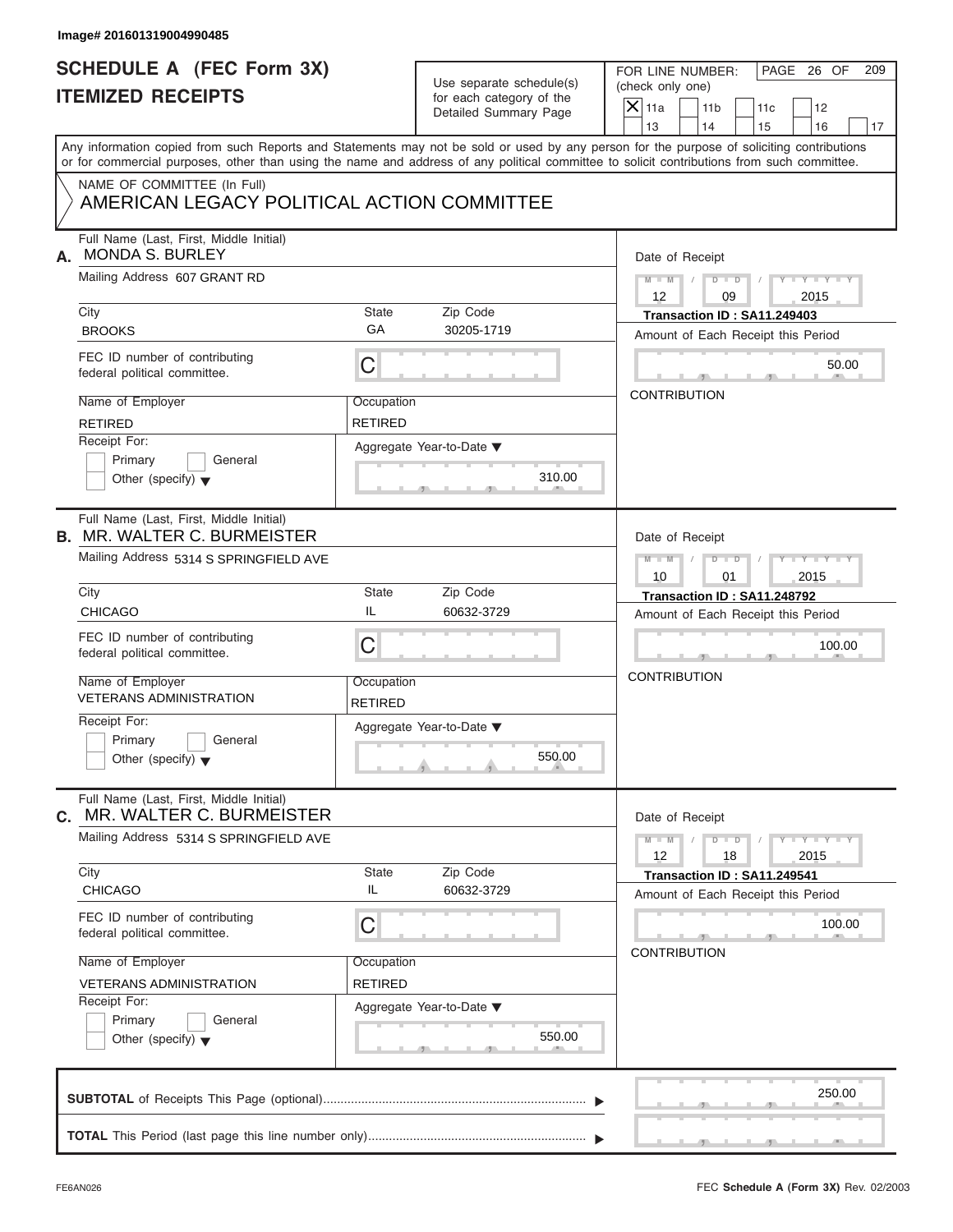| Image# 201601319004990486                                                   |                                |                                                                               |                                                                                                                                                                                                                                                                                         |
|-----------------------------------------------------------------------------|--------------------------------|-------------------------------------------------------------------------------|-----------------------------------------------------------------------------------------------------------------------------------------------------------------------------------------------------------------------------------------------------------------------------------------|
| <b>SCHEDULE A (FEC Form 3X)</b><br><b>ITEMIZED RECEIPTS</b>                 |                                | Use separate schedule(s)<br>for each category of the<br>Detailed Summary Page | PAGE 27 OF<br>FOR LINE NUMBER:<br>209<br>(check only one)<br>$X$ 11a<br>11 <sub>b</sub><br>11c<br>12<br>13<br>14<br>15<br>16<br>17                                                                                                                                                      |
|                                                                             |                                |                                                                               | Any information copied from such Reports and Statements may not be sold or used by any person for the purpose of soliciting contributions<br>or for commercial purposes, other than using the name and address of any political committee to solicit contributions from such committee. |
| NAME OF COMMITTEE (In Full)<br>AMERICAN LEGACY POLITICAL ACTION COMMITTEE   |                                |                                                                               |                                                                                                                                                                                                                                                                                         |
| Full Name (Last, First, Middle Initial)<br><b>MS. MARTHA BUTLER</b><br>А.   |                                |                                                                               | Date of Receipt                                                                                                                                                                                                                                                                         |
| Mailing Address 5231 VALLEY BLUFF LN                                        |                                |                                                                               | $M = M$ / $D = D$ /<br>$Y - Y - Y - Y - Y$<br>10<br>12<br>2015                                                                                                                                                                                                                          |
| City<br><b>KATY</b>                                                         | State<br><b>TX</b>             | Zip Code<br>77494-2966                                                        | Transaction ID: SA11.248919<br>Amount of Each Receipt this Period                                                                                                                                                                                                                       |
| FEC ID number of contributing<br>federal political committee.               | C                              |                                                                               | 100.00                                                                                                                                                                                                                                                                                  |
| Name of Employer<br><b>HOMEMAKER</b>                                        | Occupation<br><b>HOMEMAKER</b> |                                                                               | <b>CONTRIBUTION</b>                                                                                                                                                                                                                                                                     |
| Receipt For:<br>Primary<br>General<br>Other (specify) $\blacktriangledown$  |                                | Aggregate Year-to-Date ▼<br>225.00                                            |                                                                                                                                                                                                                                                                                         |
| Full Name (Last, First, Middle Initial)<br><b>B. MRS. GAIL A. CARPENTER</b> |                                |                                                                               | Date of Receipt                                                                                                                                                                                                                                                                         |
| Mailing Address P.O. BOX 231                                                |                                |                                                                               | Y TY TY TY<br>$M = M - 1$<br>$D - D$<br>$\Box$<br>07<br>07<br>2015                                                                                                                                                                                                                      |
| City<br><b>DELL CITY</b>                                                    | State<br><b>TX</b>             | Zip Code<br>79837-0231                                                        | Transaction ID: SA11.247236<br>Amount of Each Receipt this Period                                                                                                                                                                                                                       |
| FEC ID number of contributing<br>federal political committee.               | C                              |                                                                               | 180.00                                                                                                                                                                                                                                                                                  |
| Name of Employer<br><b>SELF</b>                                             | Occupation<br><b>BOOKEEPER</b> |                                                                               | <b>CONTRIBUTION</b>                                                                                                                                                                                                                                                                     |
| Receipt For:<br>Primary<br>General<br>Other (specify) $\blacktriangledown$  |                                | Aggregate Year-to-Date ▼<br>330.00                                            |                                                                                                                                                                                                                                                                                         |
| Full Name (Last, First, Middle Initial)<br>MRS. GAIL A. CARPENTER<br>C.     |                                |                                                                               | Date of Receipt                                                                                                                                                                                                                                                                         |
| Mailing Address P.O. BOX 231                                                |                                |                                                                               | $Y - Y - Y - Y - Y$<br>$M - M$<br>$D$ $\Box$ $D$<br>26<br>10<br>2015                                                                                                                                                                                                                    |
| City<br><b>DELL CITY</b>                                                    | <b>State</b><br><b>TX</b>      | Zip Code<br>79837-0231                                                        | Transaction ID: SA11.249080<br>Amount of Each Receipt this Period                                                                                                                                                                                                                       |
| FEC ID number of contributing<br>federal political committee.               | С                              |                                                                               | 50.00<br><b>CONTRIBUTION</b>                                                                                                                                                                                                                                                            |
| Name of Employer<br><b>SELF</b>                                             | Occupation<br>BOOKEEPER        |                                                                               |                                                                                                                                                                                                                                                                                         |
| Receipt For:<br>Primary<br>General<br>Other (specify) $\blacktriangledown$  |                                | Aggregate Year-to-Date ▼<br>330.00                                            |                                                                                                                                                                                                                                                                                         |
|                                                                             |                                |                                                                               |                                                                                                                                                                                                                                                                                         |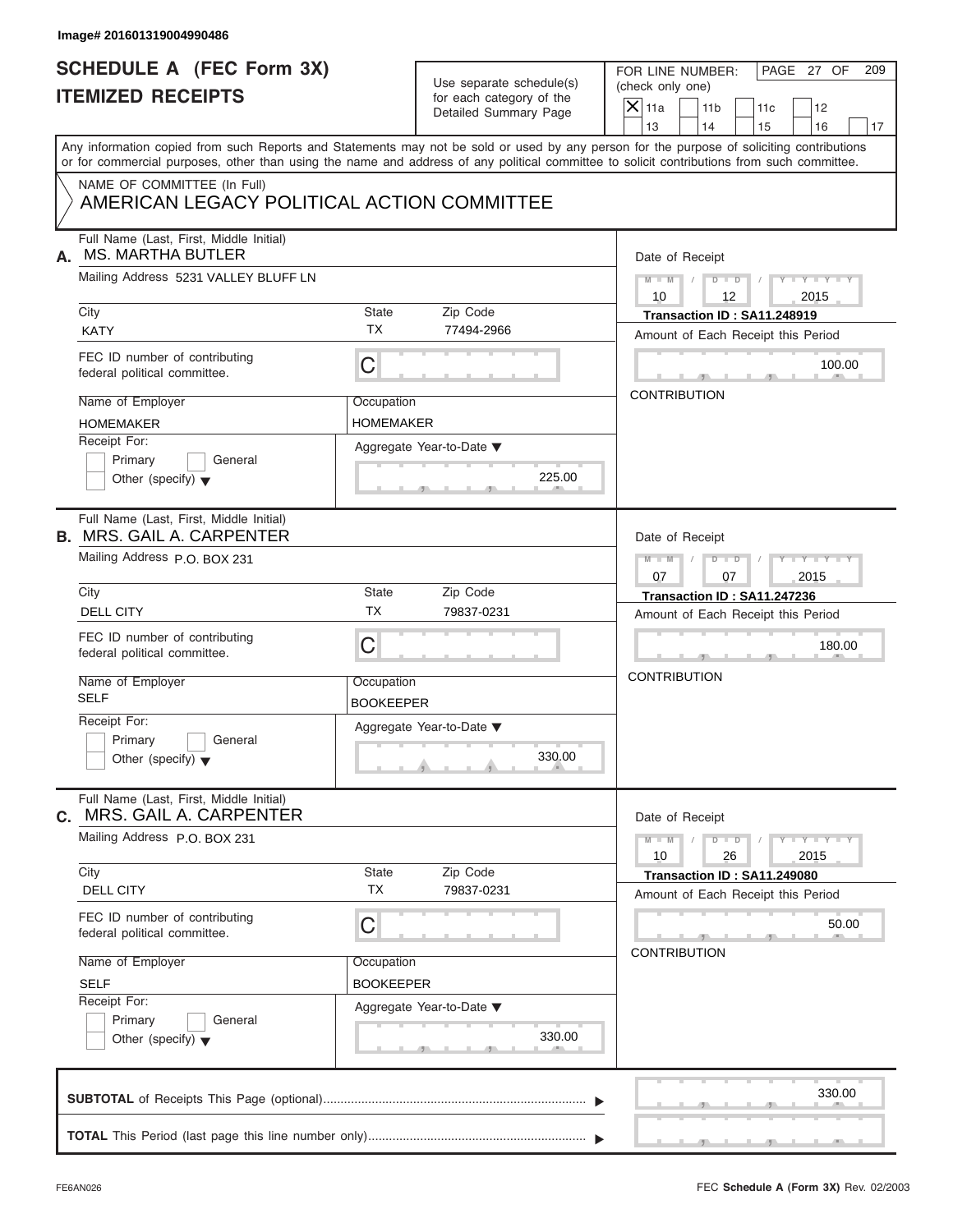| Image# 201601319004990487                                                  |                              |                                                      |                                                                                                                                                                                                                                                                                         |
|----------------------------------------------------------------------------|------------------------------|------------------------------------------------------|-----------------------------------------------------------------------------------------------------------------------------------------------------------------------------------------------------------------------------------------------------------------------------------------|
| <b>SCHEDULE A (FEC Form 3X)</b><br><b>ITEMIZED RECEIPTS</b>                |                              | Use separate schedule(s)<br>for each category of the | PAGE 28 OF<br>FOR LINE NUMBER:<br>209<br>(check only one)                                                                                                                                                                                                                               |
|                                                                            |                              | Detailed Summary Page                                | $\mathsf{X}$ 11a<br>11 <sub>b</sub><br>11c<br>12<br>13<br>14<br>15<br>16<br>17                                                                                                                                                                                                          |
|                                                                            |                              |                                                      | Any information copied from such Reports and Statements may not be sold or used by any person for the purpose of soliciting contributions<br>or for commercial purposes, other than using the name and address of any political committee to solicit contributions from such committee. |
| NAME OF COMMITTEE (In Full)<br>AMERICAN LEGACY POLITICAL ACTION COMMITTEE  |                              |                                                      |                                                                                                                                                                                                                                                                                         |
| Full Name (Last, First, Middle Initial)<br><b>MS. MARY CARROLL</b><br>А.   |                              |                                                      | Date of Receipt                                                                                                                                                                                                                                                                         |
| Mailing Address 3504 CRENSHAW LAKE RD                                      |                              |                                                      | $D$ $\Box$ $D$<br>$Y - Y - Y - Y - Y$<br>$M - M$ /<br>10<br>20<br>2015                                                                                                                                                                                                                  |
| City                                                                       | State                        | Zip Code                                             | Transaction ID: SA11.249016                                                                                                                                                                                                                                                             |
| LUTZ                                                                       | FL                           | 33548-4754                                           | Amount of Each Receipt this Period                                                                                                                                                                                                                                                      |
| FEC ID number of contributing<br>federal political committee.              | C                            |                                                      | 75.00                                                                                                                                                                                                                                                                                   |
| Name of Employer                                                           | Occupation                   |                                                      | <b>CONTRIBUTION</b>                                                                                                                                                                                                                                                                     |
| <b>RETIRED</b>                                                             | <b>RETIRED</b>               |                                                      |                                                                                                                                                                                                                                                                                         |
| Receipt For:                                                               |                              | Aggregate Year-to-Date ▼                             |                                                                                                                                                                                                                                                                                         |
| Primary<br>General                                                         |                              |                                                      |                                                                                                                                                                                                                                                                                         |
| Other (specify) $\blacktriangledown$                                       |                              | 225.00                                               |                                                                                                                                                                                                                                                                                         |
| Full Name (Last, First, Middle Initial)<br><b>B. MS. KITTIE H. CASSITY</b> |                              |                                                      | Date of Receipt                                                                                                                                                                                                                                                                         |
| Mailing Address P.O. BOX 1331                                              |                              |                                                      | $M - M$<br>$D - I - D$<br>Y T Y T Y T                                                                                                                                                                                                                                                   |
|                                                                            |                              |                                                      | 12<br>14<br>2015                                                                                                                                                                                                                                                                        |
| City                                                                       | State                        | Zip Code                                             | Transaction ID: SA11.249481                                                                                                                                                                                                                                                             |
| <b>MUSKOGEE</b>                                                            | OK                           | 74402-1331                                           | Amount of Each Receipt this Period                                                                                                                                                                                                                                                      |
| FEC ID number of contributing<br>federal political committee.              | C                            |                                                      | 75.00                                                                                                                                                                                                                                                                                   |
| Name of Employer<br>RET.                                                   | Occupation<br><b>RETIRED</b> |                                                      | <b>CONTRIBUTION</b>                                                                                                                                                                                                                                                                     |
| Receipt For:                                                               |                              | Aggregate Year-to-Date ▼                             |                                                                                                                                                                                                                                                                                         |
| Primary<br>General<br>Other (specify) $\blacktriangledown$                 |                              | 250.00                                               |                                                                                                                                                                                                                                                                                         |
| Full Name (Last, First, Middle Initial)<br>MS. MARILOU W. CHAPMAN<br>С.    |                              |                                                      | Date of Receipt                                                                                                                                                                                                                                                                         |
| Mailing Address 125 CEDAR RIDGE DR. APT S135                               |                              |                                                      | $Y - Y - Y - Y - I$<br>$M - M$<br>$D - D$<br>07<br>16<br>2015                                                                                                                                                                                                                           |
| City                                                                       | State<br>WI                  | Zip Code                                             | Transaction ID: SA11.247679                                                                                                                                                                                                                                                             |
| <b>WEST BEND</b>                                                           |                              | 53095-3673                                           | Amount of Each Receipt this Period                                                                                                                                                                                                                                                      |
| FEC ID number of contributing<br>federal political committee.              | С                            |                                                      | 100.00                                                                                                                                                                                                                                                                                  |
| Name of Employer                                                           | Occupation                   |                                                      | <b>CONTRIBUTION</b>                                                                                                                                                                                                                                                                     |
| INFORMATION REQUESTED PER BEST EFF(                                        |                              | <b>INFORMATION REQUESTED PER BEST EFF</b>            |                                                                                                                                                                                                                                                                                         |
| Receipt For:                                                               |                              | Aggregate Year-to-Date ▼                             |                                                                                                                                                                                                                                                                                         |
| Primary<br>General<br>Other (specify) $\blacktriangledown$                 |                              | 700.00                                               |                                                                                                                                                                                                                                                                                         |
|                                                                            |                              |                                                      | 250.00                                                                                                                                                                                                                                                                                  |
|                                                                            |                              |                                                      |                                                                                                                                                                                                                                                                                         |
|                                                                            |                              |                                                      |                                                                                                                                                                                                                                                                                         |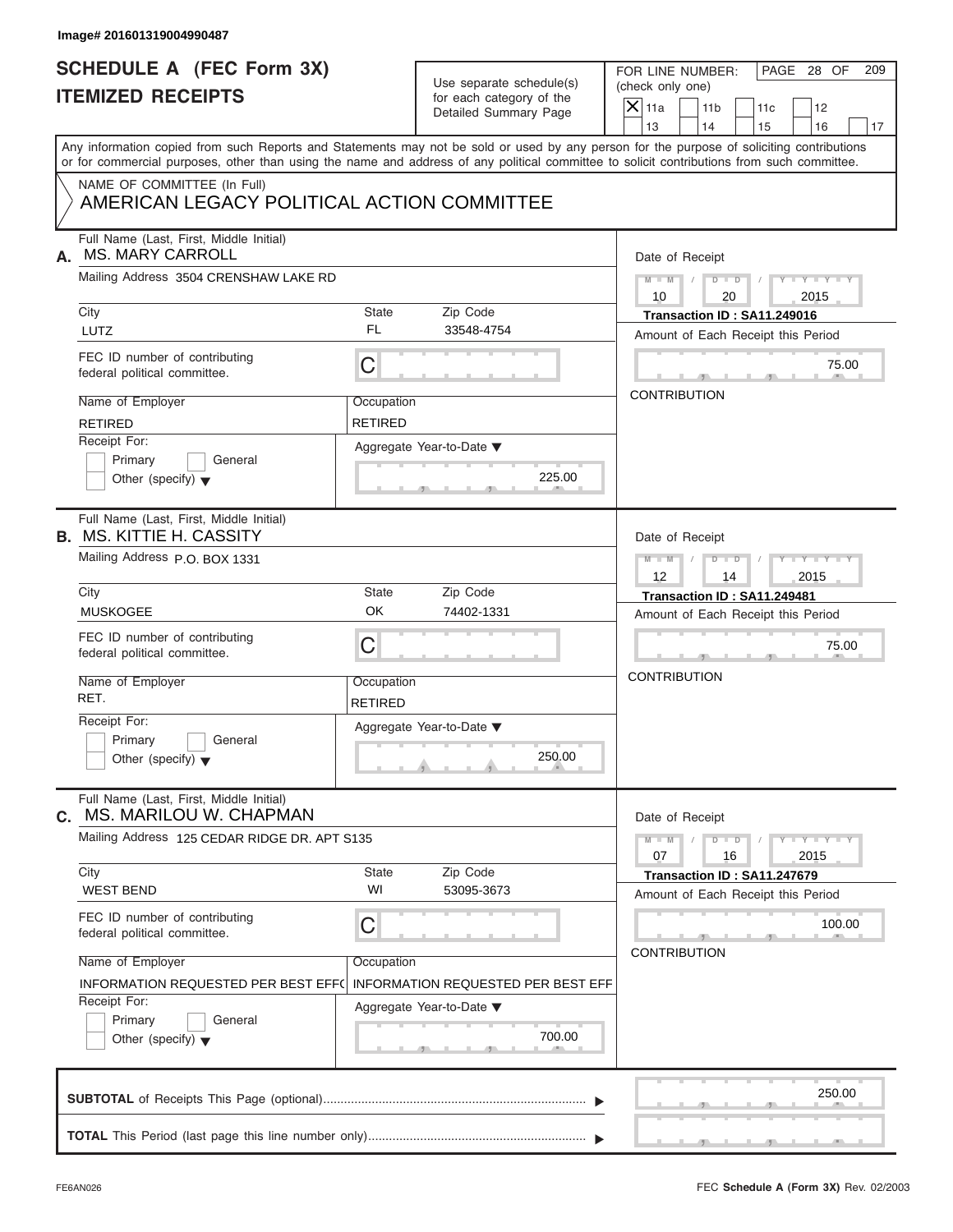| Image# 201601319004990488                                                                                                                  |                                |                                                      |                                                                                                                                           |
|--------------------------------------------------------------------------------------------------------------------------------------------|--------------------------------|------------------------------------------------------|-------------------------------------------------------------------------------------------------------------------------------------------|
| <b>SCHEDULE A (FEC Form 3X)</b><br><b>ITEMIZED RECEIPTS</b>                                                                                |                                | Use separate schedule(s)<br>for each category of the | PAGE 29 OF<br>FOR LINE NUMBER:<br>209<br>(check only one)<br>$X$ 11a<br>11 <sub>b</sub><br>11c<br>12                                      |
|                                                                                                                                            |                                | Detailed Summary Page                                | 13<br>14<br>15<br>16<br>17                                                                                                                |
| or for commercial purposes, other than using the name and address of any political committee to solicit contributions from such committee. |                                |                                                      | Any information copied from such Reports and Statements may not be sold or used by any person for the purpose of soliciting contributions |
| NAME OF COMMITTEE (In Full)<br>AMERICAN LEGACY POLITICAL ACTION COMMITTEE                                                                  |                                |                                                      |                                                                                                                                           |
| Full Name (Last, First, Middle Initial)<br>MS. MARILOU W. CHAPMAN<br>А.                                                                    |                                |                                                      | Date of Receipt                                                                                                                           |
| Mailing Address 125 CEDAR RIDGE DR. APT S135                                                                                               |                                |                                                      | $D$ $\Box$ $D$<br>$Y - Y - Y - Y - Y$<br>$M - M$ /<br>$\sqrt{ }$<br>$12 \overline{ }$<br>2015<br>29                                       |
| City<br><b>WEST BEND</b>                                                                                                                   | State<br>WI                    | Zip Code<br>53095-3673                               | Transaction ID: SA11.249796<br>Amount of Each Receipt this Period                                                                         |
| FEC ID number of contributing<br>federal political committee.                                                                              | С                              |                                                      | 200.00                                                                                                                                    |
| Name of Employer<br><b>INFORMATION REQUESTED PER BEST EFF(</b>                                                                             | Occupation                     | <b>INFORMATION REQUESTED PER BEST EFF</b>            | <b>CONTRIBUTION</b>                                                                                                                       |
| Receipt For:<br>Primary<br>General<br>Other (specify) $\bullet$                                                                            |                                | Aggregate Year-to-Date ▼<br>700.00                   |                                                                                                                                           |
| Full Name (Last, First, Middle Initial)<br><b>B. DR. THOMAS M. CHESNEY</b>                                                                 |                                |                                                      | Date of Receipt                                                                                                                           |
| Mailing Address 4820 FLEETGROVE AVE                                                                                                        |                                |                                                      | $M - M$<br>$D - I - D$<br>$Y = Y = Y' - Y'$<br>$\sqrt{ }$<br>08<br>18<br>2015                                                             |
| City                                                                                                                                       | State                          | Zip Code                                             | Transaction ID: SA11.248139                                                                                                               |
| <b>MEMPHIS</b>                                                                                                                             | <b>TN</b>                      | 38117-3223                                           | Amount of Each Receipt this Period                                                                                                        |
| FEC ID number of contributing<br>federal political committee.                                                                              | C                              |                                                      | 180.00                                                                                                                                    |
| Name of Employer<br>PATHOLOGY GROUP OF THE MIDSOUTH                                                                                        | Occupation<br><b>PHYSICIAN</b> |                                                      | <b>CONTRIBUTION</b>                                                                                                                       |
| Receipt For:<br>Primary<br>General<br>Other (specify) $\blacktriangledown$                                                                 |                                | Aggregate Year-to-Date ▼<br>360.00                   |                                                                                                                                           |
| Full Name (Last, First, Middle Initial)<br>C. DR. THOMAS M. CHESNEY                                                                        |                                |                                                      | Date of Receipt                                                                                                                           |
| Mailing Address 4820 FLEETGROVE AVE                                                                                                        |                                |                                                      | $M - M$<br>$D$ $\Box$ $D$<br>$Y - Y - Y - Y - I$<br>10<br>09<br>2015                                                                      |
| City<br><b>MEMPHIS</b>                                                                                                                     | <b>State</b><br><b>TN</b>      | Zip Code<br>38117-3223                               | Transaction ID: SA11.248907<br>Amount of Each Receipt this Period                                                                         |
| FEC ID number of contributing<br>federal political committee.                                                                              | С                              |                                                      | 180.00                                                                                                                                    |
| Name of Employer<br>PATHOLOGY GROUP OF THE MIDSOUTH                                                                                        | Occupation<br>PHYSICIAN        |                                                      | <b>CONTRIBUTION</b>                                                                                                                       |
| Receipt For:<br>Primary<br>General<br>Other (specify) $\blacktriangledown$                                                                 |                                | Aggregate Year-to-Date ▼<br>360.00                   |                                                                                                                                           |
|                                                                                                                                            |                                |                                                      | 560.00                                                                                                                                    |
|                                                                                                                                            |                                |                                                      |                                                                                                                                           |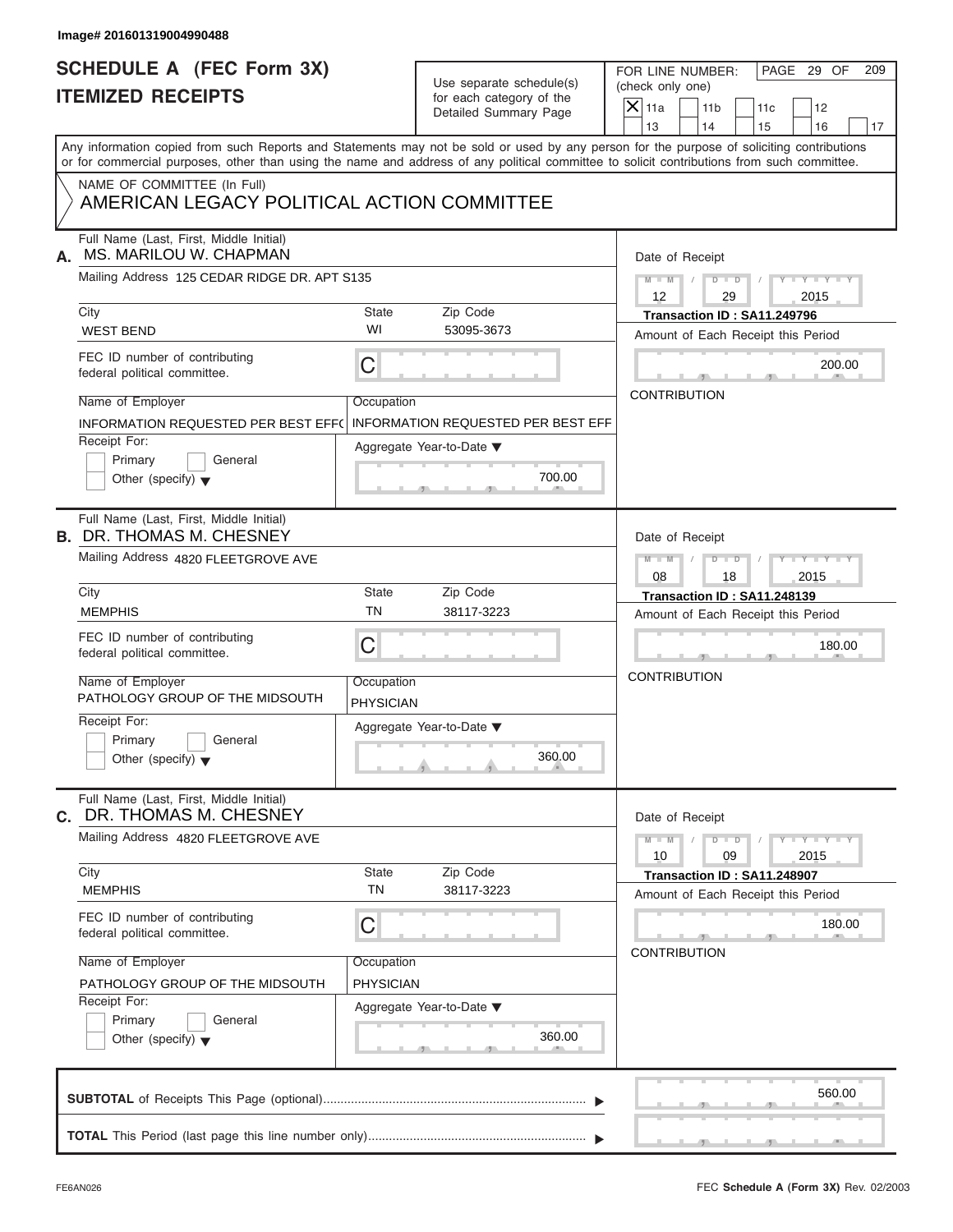| <b>ITEMIZED RECEIPTS</b><br>Any information copied from such Reports and Statements may not be sold or used by any person for the purpose of soliciting contributions<br>or for commercial purposes, other than using the name and address of any political committee to solicit contributions from such committee.<br>NAME OF COMMITTEE (In Full)<br>AMERICAN LEGACY POLITICAL ACTION COMMITTEE<br>Full Name (Last, First, Middle Initial)<br>MS. JOAN T. CHEW<br>Mailing Address 216 CENTER AVE<br>City<br><b>BUTLER</b><br>FEC ID number of contributing<br>federal political committee.<br>Name of Employer | State<br>Zip Code<br><b>PA</b><br>C<br>Occupation<br><b>RETIRED</b> | for each category of the<br>Detailed Summary Page<br>16001-7040 | $\overline{X}$ 11a<br>11 <sub>b</sub><br>11c<br>12<br>13<br>14<br>15<br>16<br>Date of Receipt<br>$D$ $D$<br>$Y - Y - Y - Y - Y$<br>$M - M$ /<br>$\sqrt{ }$<br>08<br>26<br>2015<br>Transaction ID: SA11.248195<br>Amount of Each Receipt this Period<br>60.00 |
|-----------------------------------------------------------------------------------------------------------------------------------------------------------------------------------------------------------------------------------------------------------------------------------------------------------------------------------------------------------------------------------------------------------------------------------------------------------------------------------------------------------------------------------------------------------------------------------------------------------------|---------------------------------------------------------------------|-----------------------------------------------------------------|--------------------------------------------------------------------------------------------------------------------------------------------------------------------------------------------------------------------------------------------------------------|
|                                                                                                                                                                                                                                                                                                                                                                                                                                                                                                                                                                                                                 |                                                                     |                                                                 |                                                                                                                                                                                                                                                              |
|                                                                                                                                                                                                                                                                                                                                                                                                                                                                                                                                                                                                                 |                                                                     |                                                                 |                                                                                                                                                                                                                                                              |
|                                                                                                                                                                                                                                                                                                                                                                                                                                                                                                                                                                                                                 |                                                                     |                                                                 |                                                                                                                                                                                                                                                              |
|                                                                                                                                                                                                                                                                                                                                                                                                                                                                                                                                                                                                                 |                                                                     |                                                                 |                                                                                                                                                                                                                                                              |
|                                                                                                                                                                                                                                                                                                                                                                                                                                                                                                                                                                                                                 |                                                                     |                                                                 |                                                                                                                                                                                                                                                              |
|                                                                                                                                                                                                                                                                                                                                                                                                                                                                                                                                                                                                                 |                                                                     |                                                                 |                                                                                                                                                                                                                                                              |
|                                                                                                                                                                                                                                                                                                                                                                                                                                                                                                                                                                                                                 |                                                                     |                                                                 |                                                                                                                                                                                                                                                              |
| <b>RETIRED</b>                                                                                                                                                                                                                                                                                                                                                                                                                                                                                                                                                                                                  |                                                                     |                                                                 | <b>CONTRIBUTION</b>                                                                                                                                                                                                                                          |
| Receipt For:<br>Primary<br>General<br>Other (specify) $\blacktriangledown$                                                                                                                                                                                                                                                                                                                                                                                                                                                                                                                                      | Aggregate Year-to-Date ▼                                            | 495.00                                                          |                                                                                                                                                                                                                                                              |
| Full Name (Last, First, Middle Initial)<br><b>B. MR. ANTHONY CILLUFFO</b>                                                                                                                                                                                                                                                                                                                                                                                                                                                                                                                                       |                                                                     |                                                                 | Date of Receipt                                                                                                                                                                                                                                              |
| Mailing Address 518 MEADOWLARK TER                                                                                                                                                                                                                                                                                                                                                                                                                                                                                                                                                                              |                                                                     |                                                                 | $M - M$<br>$D - I - D$<br>$Y - Y - Y - Y - Y$<br>10<br>02<br>2015                                                                                                                                                                                            |
| City<br><b>GLEN MILLS</b>                                                                                                                                                                                                                                                                                                                                                                                                                                                                                                                                                                                       | State<br>Zip Code<br>PA                                             | 19342-3341                                                      | Transaction ID: SA11.248810<br>Amount of Each Receipt this Period                                                                                                                                                                                            |
| FEC ID number of contributing<br>federal political committee.                                                                                                                                                                                                                                                                                                                                                                                                                                                                                                                                                   | C                                                                   |                                                                 | 50.00                                                                                                                                                                                                                                                        |
| Name of Employer<br><b>NA</b>                                                                                                                                                                                                                                                                                                                                                                                                                                                                                                                                                                                   | Occupation<br>HOMEMAKER                                             |                                                                 | <b>CONTRIBUTION</b>                                                                                                                                                                                                                                          |
| Receipt For:<br>Primary<br>General<br>Other (specify) $\blacktriangledown$                                                                                                                                                                                                                                                                                                                                                                                                                                                                                                                                      | Aggregate Year-to-Date ▼                                            | 255.00                                                          |                                                                                                                                                                                                                                                              |
| Full Name (Last, First, Middle Initial)<br>C. NORLENE S. CKODRE                                                                                                                                                                                                                                                                                                                                                                                                                                                                                                                                                 |                                                                     |                                                                 | Date of Receipt                                                                                                                                                                                                                                              |
| Mailing Address 105 DUNBAR DR                                                                                                                                                                                                                                                                                                                                                                                                                                                                                                                                                                                   |                                                                     |                                                                 | $Y - Y - Y - Y - Y$<br>$M - M$<br>$D$ $\Box$ $D$<br>07<br>15<br>2015                                                                                                                                                                                         |
| City<br><b>VICTORIA</b>                                                                                                                                                                                                                                                                                                                                                                                                                                                                                                                                                                                         | Zip Code<br>State<br><b>TX</b>                                      | 77904-3041                                                      | Transaction ID: SA11.247627<br>Amount of Each Receipt this Period                                                                                                                                                                                            |
| FEC ID number of contributing<br>federal political committee.                                                                                                                                                                                                                                                                                                                                                                                                                                                                                                                                                   | С                                                                   |                                                                 | 50.00<br><b>CONTRIBUTION</b>                                                                                                                                                                                                                                 |
| Name of Employer<br><b>RETIRED</b>                                                                                                                                                                                                                                                                                                                                                                                                                                                                                                                                                                              | Occupation<br><b>RETIRED</b>                                        |                                                                 |                                                                                                                                                                                                                                                              |
| Receipt For:<br>Primary<br>General<br>Other (specify) $\blacktriangledown$                                                                                                                                                                                                                                                                                                                                                                                                                                                                                                                                      | Aggregate Year-to-Date ▼                                            | 275.00                                                          |                                                                                                                                                                                                                                                              |
|                                                                                                                                                                                                                                                                                                                                                                                                                                                                                                                                                                                                                 |                                                                     |                                                                 | 160.00                                                                                                                                                                                                                                                       |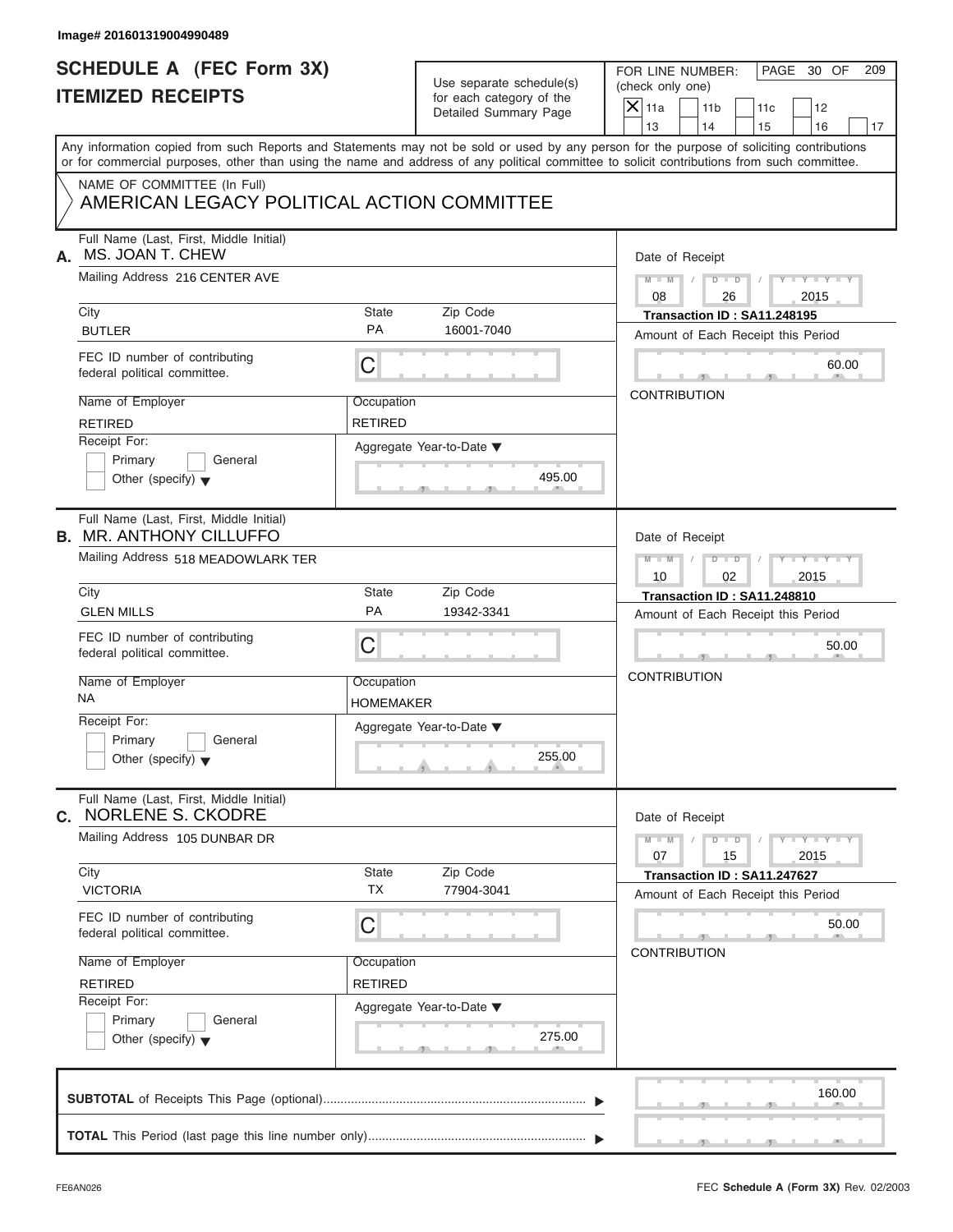| Use separate schedule(s) |
|--------------------------|
| for each category of the |
| Detailed Summary Page    |

| Image# 201601319004990490                                                     |                      |                                                                               |                                                                                                                                                                         |
|-------------------------------------------------------------------------------|----------------------|-------------------------------------------------------------------------------|-------------------------------------------------------------------------------------------------------------------------------------------------------------------------|
| <b>SCHEDULE A (FEC Form 3X)</b><br><b>ITEMIZED RECEIPTS</b>                   |                      | Use separate schedule(s)<br>for each category of the<br>Detailed Summary Page | PAGE 31 OF<br>FOR LINE NUMBER:<br>209<br>(check only one)<br>$\overline{X}$ 11a<br>11 <sub>b</sub><br>11c<br>12                                                         |
|                                                                               |                      |                                                                               | 13<br>14<br>15<br>16<br>17<br>Any information copied from such Reports and Statements may not be sold or used by any person for the purpose of soliciting contributions |
|                                                                               |                      |                                                                               | or for commercial purposes, other than using the name and address of any political committee to solicit contributions from such committee.                              |
| NAME OF COMMITTEE (In Full)<br>AMERICAN LEGACY POLITICAL ACTION COMMITTEE     |                      |                                                                               |                                                                                                                                                                         |
| Full Name (Last, First, Middle Initial)<br>MR. ALBERT CLARK<br>А.             |                      |                                                                               | Date of Receipt                                                                                                                                                         |
| Mailing Address P.O. BOX 245                                                  |                      |                                                                               | $M = M$ / $D = D$ /<br>$Y = Y = Y + Y$<br>07<br>08<br>2015                                                                                                              |
| City                                                                          | State<br>IN          | Zip Code                                                                      | Transaction ID: SA11.247365                                                                                                                                             |
| CAYUGA                                                                        |                      | 47928-0245                                                                    | Amount of Each Receipt this Period                                                                                                                                      |
| FEC ID number of contributing<br>federal political committee.                 | С                    |                                                                               | 180.00                                                                                                                                                                  |
| Name of Employer                                                              | Occupation           |                                                                               | <b>CONTRIBUTION</b>                                                                                                                                                     |
| <b>ALBERT CLARK ENTERPRISES</b>                                               | <b>OWNER</b>         |                                                                               |                                                                                                                                                                         |
| Receipt For:                                                                  |                      | Aggregate Year-to-Date ▼                                                      |                                                                                                                                                                         |
| Primary<br>General                                                            |                      | 310.00                                                                        |                                                                                                                                                                         |
| Other (specify) $\blacktriangledown$                                          |                      |                                                                               |                                                                                                                                                                         |
| Full Name (Last, First, Middle Initial)<br><b>B. MS. CATHERINE C. CLEMENT</b> |                      |                                                                               | Date of Receipt                                                                                                                                                         |
| Mailing Address 12785 DIANNE DR                                               |                      |                                                                               | $\begin{array}{ccccccccc}\nD & - & D & - & \end{array}$<br>$Y = Y = Y' = Y'$<br>$M$ $M$ $/$                                                                             |
|                                                                               |                      |                                                                               | 09<br>2015<br>24                                                                                                                                                        |
| City                                                                          | State                | Zip Code                                                                      | Transaction ID: SA11.248591                                                                                                                                             |
| LOS ALTOS HILLS                                                               | CA                   | 94022-4629                                                                    | Amount of Each Receipt this Period                                                                                                                                      |
| FEC ID number of contributing<br>federal political committee.                 | С                    |                                                                               | 360.00                                                                                                                                                                  |
| Name of Employer                                                              | Occupation           |                                                                               | <b>CONTRIBUTION</b>                                                                                                                                                     |
| <b>RETIRED</b>                                                                | <b>RETIRED</b>       |                                                                               |                                                                                                                                                                         |
| Receipt For:                                                                  |                      | Aggregate Year-to-Date ▼                                                      |                                                                                                                                                                         |
| Primary<br>General<br>Other (specify) $\blacktriangledown$                    |                      | 360.00                                                                        |                                                                                                                                                                         |
| Full Name (Last, First, Middle Initial)<br>MR. DOUGLAS COLLIER<br>C.          |                      |                                                                               | Date of Receipt                                                                                                                                                         |
| Mailing Address 1270 COLUMBIA ROAD 17                                         |                      |                                                                               | $Y - Y - Y - Y - Y$<br>$M - M$<br>$D$ $\Box$ $D$<br>23<br>07<br>2015                                                                                                    |
| City                                                                          | State                | Zip Code                                                                      | Transaction ID: SA11.247948                                                                                                                                             |
| <b>STAMPS</b>                                                                 | AR                   | 71860-9641                                                                    | Amount of Each Receipt this Period                                                                                                                                      |
| FEC ID number of contributing<br>federal political committee.                 | С                    |                                                                               | 150.00                                                                                                                                                                  |
| Name of Employer                                                              | Occupation           |                                                                               | <b>CONTRIBUTION</b>                                                                                                                                                     |
| COLLIER BLDG CONT. INC                                                        | <b>SELF EMPLOYED</b> |                                                                               |                                                                                                                                                                         |
| Receipt For:                                                                  |                      | Aggregate Year-to-Date ▼                                                      |                                                                                                                                                                         |
| Primary<br>General<br>Other (specify) $\blacktriangledown$                    |                      | 300.00                                                                        |                                                                                                                                                                         |
|                                                                               |                      |                                                                               | 690.00                                                                                                                                                                  |
|                                                                               |                      |                                                                               |                                                                                                                                                                         |
|                                                                               |                      |                                                                               |                                                                                                                                                                         |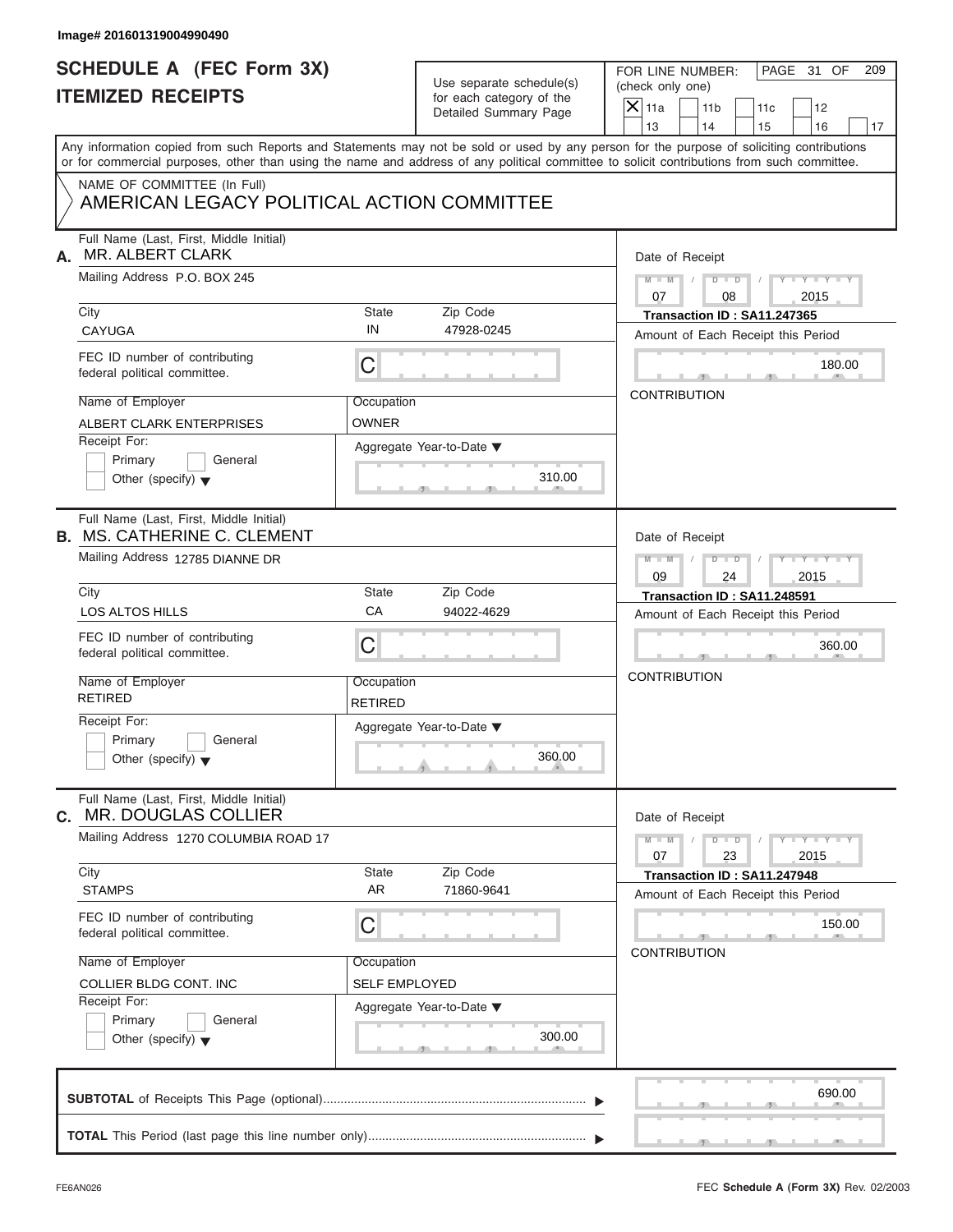| Image# 201601319004990491                                                                                                                                                                                                                                                               |                |                                                                               |                                |                                                           |                                    |                             |    |  |
|-----------------------------------------------------------------------------------------------------------------------------------------------------------------------------------------------------------------------------------------------------------------------------------------|----------------|-------------------------------------------------------------------------------|--------------------------------|-----------------------------------------------------------|------------------------------------|-----------------------------|----|--|
| <b>SCHEDULE A (FEC Form 3X)</b><br><b>ITEMIZED RECEIPTS</b>                                                                                                                                                                                                                             |                | Use separate schedule(s)<br>for each category of the<br>Detailed Summary Page |                                | PAGE 32 OF<br>FOR LINE NUMBER:<br>209<br>(check only one) |                                    |                             |    |  |
|                                                                                                                                                                                                                                                                                         |                |                                                                               | $X$ 11a<br>13                  | 11 <sub>b</sub><br>14                                     | 11c<br>15                          | 12<br>16                    | 17 |  |
| Any information copied from such Reports and Statements may not be sold or used by any person for the purpose of soliciting contributions<br>or for commercial purposes, other than using the name and address of any political committee to solicit contributions from such committee. |                |                                                                               |                                |                                                           |                                    |                             |    |  |
| NAME OF COMMITTEE (In Full)<br>AMERICAN LEGACY POLITICAL ACTION COMMITTEE                                                                                                                                                                                                               |                |                                                                               |                                |                                                           |                                    |                             |    |  |
| Full Name (Last, First, Middle Initial)<br>MS. JEAN E. COMEFORO<br>А.                                                                                                                                                                                                                   |                |                                                                               | Date of Receipt                |                                                           |                                    |                             |    |  |
| Mailing Address 315 CATCH PENNY LN                                                                                                                                                                                                                                                      |                |                                                                               | $M = M$ /<br>$12 \overline{ }$ | $D$ $D$<br>14                                             | $\sqrt{ }$                         | $Y - Y - Y - Y - Y$<br>2015 |    |  |
| City                                                                                                                                                                                                                                                                                    | State          | Zip Code                                                                      |                                |                                                           | Transaction ID: SA11.249478        |                             |    |  |
| <b>MEDIA</b>                                                                                                                                                                                                                                                                            | PA             | 19063-5420                                                                    |                                |                                                           | Amount of Each Receipt this Period |                             |    |  |
| FEC ID number of contributing<br>federal political committee.                                                                                                                                                                                                                           | C              |                                                                               |                                |                                                           |                                    | 130.00                      |    |  |
| Name of Employer                                                                                                                                                                                                                                                                        | Occupation     |                                                                               | <b>CONTRIBUTION</b>            |                                                           |                                    |                             |    |  |
| <b>RETIRED</b>                                                                                                                                                                                                                                                                          | <b>RETIRED</b> |                                                                               |                                |                                                           |                                    |                             |    |  |
| Receipt For:                                                                                                                                                                                                                                                                            |                | Aggregate Year-to-Date ▼                                                      |                                |                                                           |                                    |                             |    |  |
| Primary<br>General                                                                                                                                                                                                                                                                      |                |                                                                               |                                |                                                           |                                    |                             |    |  |
| Other (specify) $\bullet$                                                                                                                                                                                                                                                               |                | 360.00                                                                        |                                |                                                           |                                    |                             |    |  |
| Full Name (Last, First, Middle Initial)<br><b>B. MS. CAROL L. COOPER</b>                                                                                                                                                                                                                |                |                                                                               | Date of Receipt                |                                                           |                                    |                             |    |  |
| Mailing Address 585 S VALLEY DR                                                                                                                                                                                                                                                         |                |                                                                               | $M$ $M$<br>07                  | $D - D$<br>06                                             |                                    | Y T Y T Y T<br>2015         |    |  |
| City                                                                                                                                                                                                                                                                                    | State          | Zip Code                                                                      |                                |                                                           | Transaction ID: SA11.247157        |                             |    |  |
| <b>LAS CRUCES</b>                                                                                                                                                                                                                                                                       | <b>NM</b>      | 88005-2733                                                                    |                                |                                                           | Amount of Each Receipt this Period |                             |    |  |
| FEC ID number of contributing<br>federal political committee.                                                                                                                                                                                                                           | C              |                                                                               |                                |                                                           |                                    | 200.00                      |    |  |
| Name of Employer                                                                                                                                                                                                                                                                        | Occupation     |                                                                               | <b>CONTRIBUTION</b>            |                                                           |                                    |                             |    |  |
| <b>SELF</b>                                                                                                                                                                                                                                                                             |                | INFORMATION REQUESTED PER BEST EFF                                            |                                |                                                           |                                    |                             |    |  |
| Receipt For:                                                                                                                                                                                                                                                                            |                |                                                                               |                                |                                                           |                                    |                             |    |  |
| Primary<br>General                                                                                                                                                                                                                                                                      |                | Aggregate Year-to-Date ▼                                                      |                                |                                                           |                                    |                             |    |  |
| Other (specify) $\blacktriangledown$                                                                                                                                                                                                                                                    |                | 300.00                                                                        |                                |                                                           |                                    |                             |    |  |
| Full Name (Last, First, Middle Initial)<br><b>C. PUPPET CRIM</b>                                                                                                                                                                                                                        |                |                                                                               | Date of Receipt                |                                                           |                                    |                             |    |  |
| Mailing Address 21351 HIGHWAY 140 TRLR 20                                                                                                                                                                                                                                               |                |                                                                               | $M - M$<br>07                  | $D$ $\Box$ $D$<br>10                                      |                                    | $Y = Y = Y + Y$<br>2015     |    |  |
| City                                                                                                                                                                                                                                                                                    | State          | Zip Code                                                                      |                                |                                                           | Transaction ID: SA11.247454        |                             |    |  |
| <b>HESPERUS</b>                                                                                                                                                                                                                                                                         | CO             | 81326-9378                                                                    |                                |                                                           | Amount of Each Receipt this Period |                             |    |  |
| FEC ID number of contributing<br>federal political committee.                                                                                                                                                                                                                           | С              |                                                                               |                                |                                                           |                                    | 50.00                       |    |  |
| Name of Employer                                                                                                                                                                                                                                                                        | Occupation     |                                                                               | <b>CONTRIBUTION</b>            |                                                           |                                    |                             |    |  |
| INFORMATION REQUESTED PER BEST EFF(                                                                                                                                                                                                                                                     |                | <b>INFORMATION REQUESTED PER BEST EFF</b>                                     |                                |                                                           |                                    |                             |    |  |
| Receipt For:                                                                                                                                                                                                                                                                            |                | Aggregate Year-to-Date ▼                                                      |                                |                                                           |                                    |                             |    |  |
| Primary<br>General                                                                                                                                                                                                                                                                      |                |                                                                               |                                |                                                           |                                    |                             |    |  |
| Other (specify) $\blacktriangledown$                                                                                                                                                                                                                                                    |                | 250.00                                                                        |                                |                                                           |                                    |                             |    |  |
|                                                                                                                                                                                                                                                                                         |                |                                                                               |                                |                                                           |                                    | 380.00                      |    |  |
|                                                                                                                                                                                                                                                                                         |                |                                                                               |                                |                                                           |                                    |                             |    |  |
|                                                                                                                                                                                                                                                                                         |                |                                                                               |                                |                                                           |                                    |                             |    |  |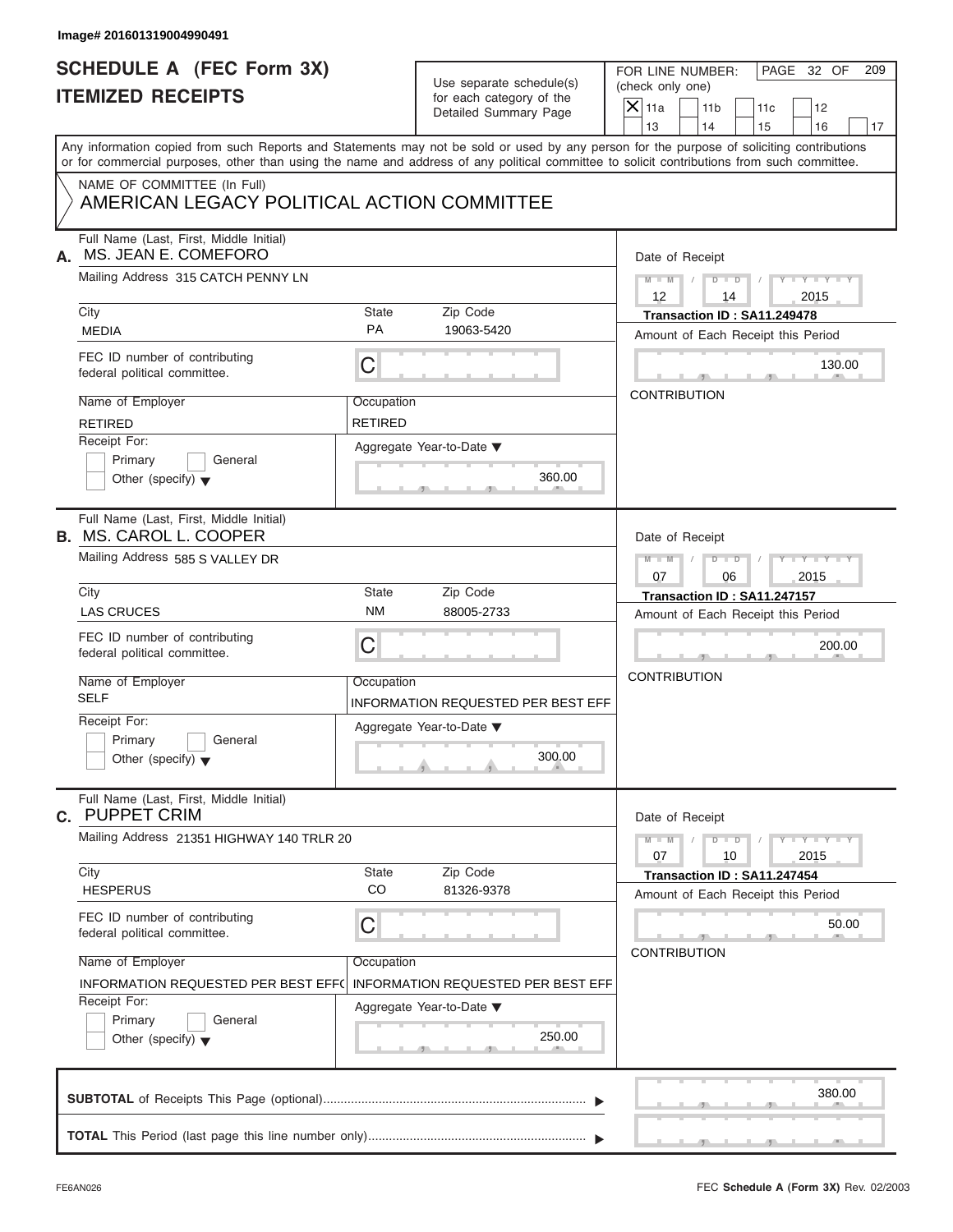| Use separate schedule(s) |
|--------------------------|
| for each category of the |
| Detailed Summary Page    |

| PAGE 33 OF<br>FOR LINE NUMBER:<br>209<br>(check only one)                                                                                                                                                                                                                               |
|-----------------------------------------------------------------------------------------------------------------------------------------------------------------------------------------------------------------------------------------------------------------------------------------|
| 11 <sub>b</sub><br>11c<br>12<br>14<br>15<br>16                                                                                                                                                                                                                                          |
| Any information copied from such Reports and Statements may not be sold or used by any person for the purpose of soliciting contributions<br>or for commercial purposes, other than using the name and address of any political committee to solicit contributions from such committee. |
|                                                                                                                                                                                                                                                                                         |
| Date of Receipt                                                                                                                                                                                                                                                                         |
| $M = M$ / $D = D$ /<br>$Y - Y - Y - Y - Y$<br>24<br>2015                                                                                                                                                                                                                                |
| Transaction ID: SA11.248619<br>Amount of Each Receipt this Period                                                                                                                                                                                                                       |
| 300.00                                                                                                                                                                                                                                                                                  |
| <b>CONTRIBUTION</b>                                                                                                                                                                                                                                                                     |
|                                                                                                                                                                                                                                                                                         |
| Date of Receipt                                                                                                                                                                                                                                                                         |
| Y TY TY TY<br>$M - M$<br>$\begin{array}{c c c c c c} \hline \multicolumn{3}{ c }{\textbf{D} \textbf{I} \textbf{I} \textbf{D} \textbf{I}} & \textbf{1} \end{array}$<br>$\sqrt{2}$<br>24<br>2015                                                                                          |
| Transaction ID: SA11.248587                                                                                                                                                                                                                                                             |
| Amount of Each Receipt this Period                                                                                                                                                                                                                                                      |
| 30.00                                                                                                                                                                                                                                                                                   |
| <b>CONTRIBUTION</b>                                                                                                                                                                                                                                                                     |
|                                                                                                                                                                                                                                                                                         |
| Date of Receipt                                                                                                                                                                                                                                                                         |
| $Y - Y - Y - Y - Y$<br>$M - M$<br>$D$ $\Box$ $D$<br>30<br>2015                                                                                                                                                                                                                          |
| Transaction ID: SA11.249287<br>Amount of Each Receipt this Period                                                                                                                                                                                                                       |
| 35.00<br><b>CONTRIBUTION</b>                                                                                                                                                                                                                                                            |
|                                                                                                                                                                                                                                                                                         |
|                                                                                                                                                                                                                                                                                         |
|                                                                                                                                                                                                                                                                                         |
| 365.00                                                                                                                                                                                                                                                                                  |
|                                                                                                                                                                                                                                                                                         |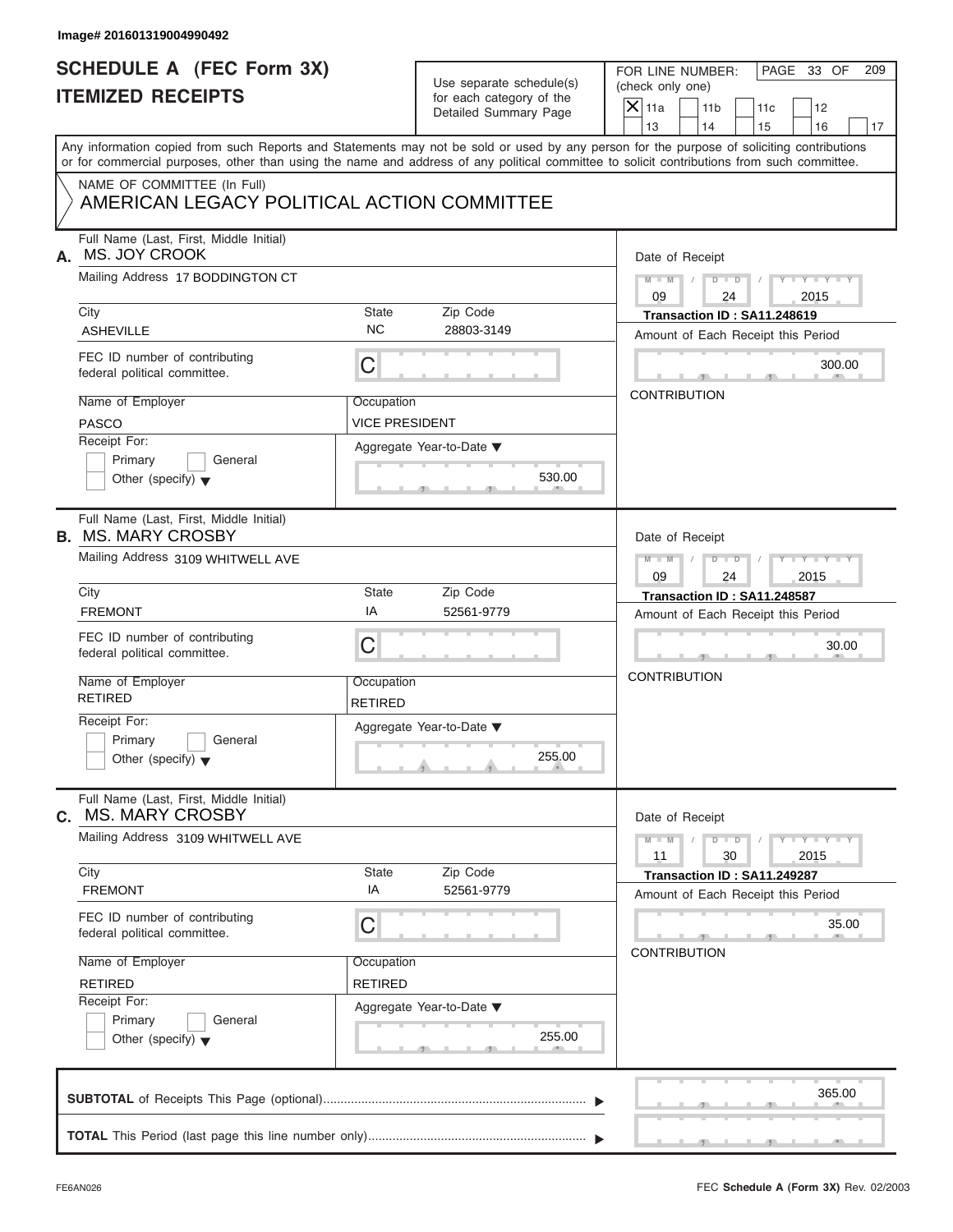| Image# 201601319004990493                                                 |                  |                                                                               |                                                                                                                                                                                                                                                                                         |
|---------------------------------------------------------------------------|------------------|-------------------------------------------------------------------------------|-----------------------------------------------------------------------------------------------------------------------------------------------------------------------------------------------------------------------------------------------------------------------------------------|
| <b>SCHEDULE A (FEC Form 3X)</b><br><b>ITEMIZED RECEIPTS</b>               |                  | Use separate schedule(s)<br>for each category of the<br>Detailed Summary Page | PAGE 34 OF<br>FOR LINE NUMBER:<br>209<br>(check only one)<br>$\mathsf{X}$ 11a<br>11 <sub>b</sub><br>11c<br>12                                                                                                                                                                           |
|                                                                           |                  |                                                                               | 13<br>14<br>15<br>16<br>17                                                                                                                                                                                                                                                              |
|                                                                           |                  |                                                                               | Any information copied from such Reports and Statements may not be sold or used by any person for the purpose of soliciting contributions<br>or for commercial purposes, other than using the name and address of any political committee to solicit contributions from such committee. |
| NAME OF COMMITTEE (In Full)<br>AMERICAN LEGACY POLITICAL ACTION COMMITTEE |                  |                                                                               |                                                                                                                                                                                                                                                                                         |
| Full Name (Last, First, Middle Initial)<br><b>MS. MARY CROSBY</b><br>А.   |                  |                                                                               | Date of Receipt                                                                                                                                                                                                                                                                         |
| Mailing Address 3109 WHITWELL AVE                                         |                  |                                                                               | $D - D$<br>$M - M$<br>$Y - Y - Y - Y - Y$<br>12<br>28<br>2015                                                                                                                                                                                                                           |
| City                                                                      | State            | Zip Code                                                                      | Transaction ID: SA11.249780                                                                                                                                                                                                                                                             |
| <b>FREMONT</b>                                                            | IA               | 52561-9779                                                                    | Amount of Each Receipt this Period                                                                                                                                                                                                                                                      |
| FEC ID number of contributing<br>federal political committee.             | C                |                                                                               | 30.00                                                                                                                                                                                                                                                                                   |
| Name of Employer                                                          | Occupation       |                                                                               | <b>CONTRIBUTION</b>                                                                                                                                                                                                                                                                     |
| <b>RETIRED</b>                                                            | <b>RETIRED</b>   |                                                                               |                                                                                                                                                                                                                                                                                         |
| Receipt For:                                                              |                  | Aggregate Year-to-Date ▼                                                      |                                                                                                                                                                                                                                                                                         |
| Primary<br>General                                                        |                  |                                                                               |                                                                                                                                                                                                                                                                                         |
| Other (specify) $\blacktriangledown$                                      |                  | 255.00                                                                        |                                                                                                                                                                                                                                                                                         |
| Full Name (Last, First, Middle Initial)<br><b>B. DR. JAMES C. CULVER</b>  |                  |                                                                               | Date of Receipt                                                                                                                                                                                                                                                                         |
| Mailing Address 6263 CANTER CREEK TRL                                     |                  |                                                                               | $M - M$<br>$D - D$<br>$Y - Y - Y - Y - Y$                                                                                                                                                                                                                                               |
|                                                                           |                  |                                                                               | 2015<br>10<br>19                                                                                                                                                                                                                                                                        |
| City                                                                      | State            | Zip Code                                                                      | Transaction ID: SA11.249003                                                                                                                                                                                                                                                             |
| <b>GRAND BLANC</b>                                                        | MI               | 48439-7440                                                                    | Amount of Each Receipt this Period                                                                                                                                                                                                                                                      |
| FEC ID number of contributing<br>federal political committee.             | C                |                                                                               | 100.00                                                                                                                                                                                                                                                                                  |
| Name of Employer                                                          | Occupation       |                                                                               | <b>CONTRIBUTION</b>                                                                                                                                                                                                                                                                     |
| SELF-EMPLOYED                                                             | <b>PHYSICIAN</b> |                                                                               |                                                                                                                                                                                                                                                                                         |
| Receipt For:                                                              |                  | Aggregate Year-to-Date ▼                                                      |                                                                                                                                                                                                                                                                                         |
| Primary<br>General<br>Other (specify) $\blacktriangledown$                |                  | 300.00                                                                        |                                                                                                                                                                                                                                                                                         |
| Full Name (Last, First, Middle Initial)<br>MR. KENNETH J. CUSTER<br>С.    |                  |                                                                               | Date of Receipt                                                                                                                                                                                                                                                                         |
| Mailing Address 766 GREEN LN                                              |                  |                                                                               | $M - M$<br>$D$ $\Box$ $D$<br>$\mathbf{I} = \mathbf{Y} + \mathbf{I} - \mathbf{Y}$<br>2015<br>08<br>28                                                                                                                                                                                    |
| City                                                                      | <b>State</b>     | Zip Code                                                                      | Transaction ID: SA11.248229                                                                                                                                                                                                                                                             |
| <b>BEDFORD</b>                                                            | PA               | 15522-1918                                                                    | Amount of Each Receipt this Period                                                                                                                                                                                                                                                      |
| FEC ID number of contributing<br>federal political committee.             | С                |                                                                               | 65.00                                                                                                                                                                                                                                                                                   |
| Name of Employer                                                          | Occupation       |                                                                               | <b>CONTRIBUTION</b>                                                                                                                                                                                                                                                                     |
| <b>RETIRED</b>                                                            | <b>RETIRED</b>   |                                                                               |                                                                                                                                                                                                                                                                                         |
| Receipt For:                                                              |                  | Aggregate Year-to-Date ▼                                                      |                                                                                                                                                                                                                                                                                         |
| Primary<br>General<br>Other (specify) $\blacktriangledown$                |                  | 345.00                                                                        |                                                                                                                                                                                                                                                                                         |
|                                                                           |                  |                                                                               | 195.00                                                                                                                                                                                                                                                                                  |
|                                                                           |                  |                                                                               |                                                                                                                                                                                                                                                                                         |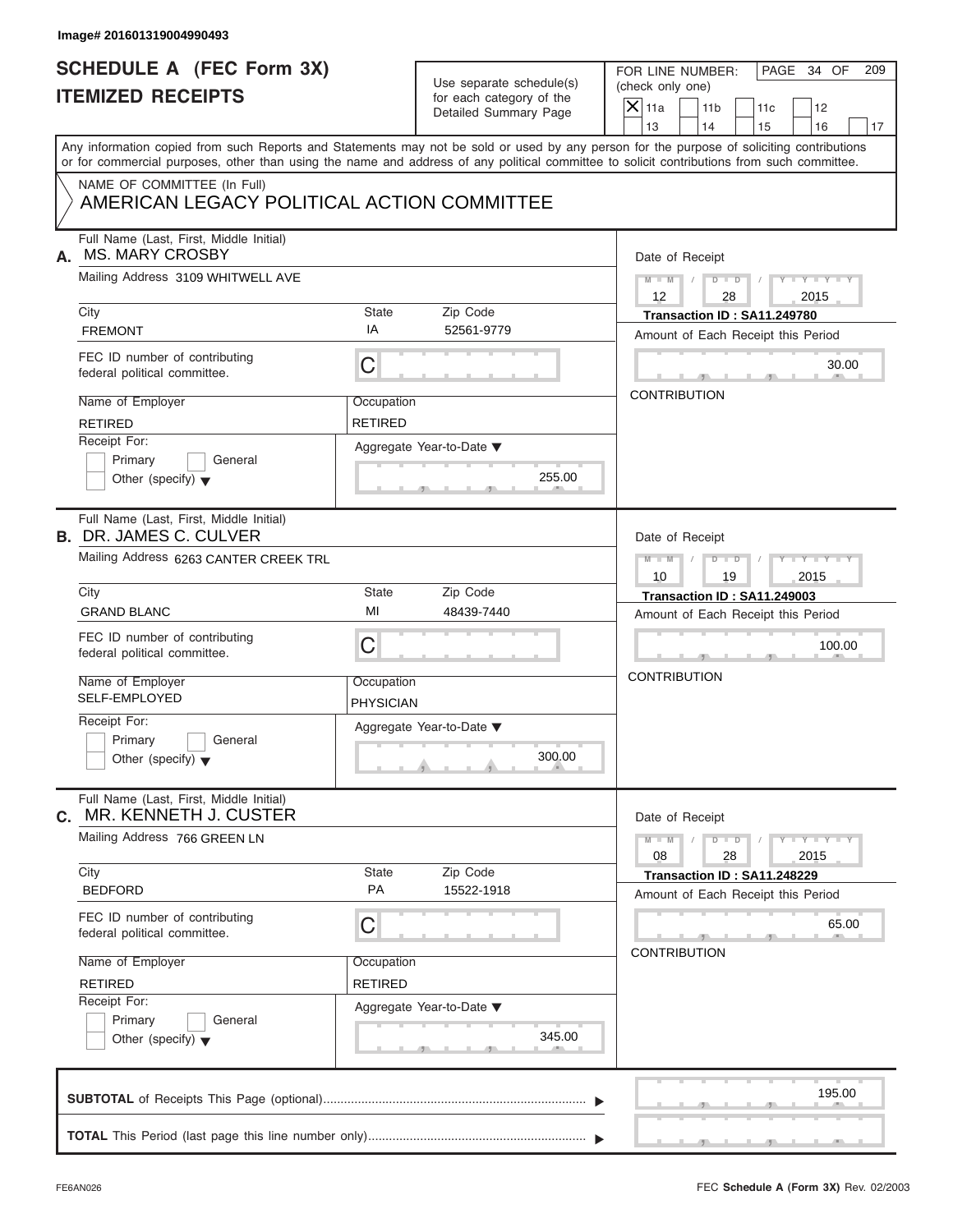| Image# 201601319004990494                                                  |                              |                                                      |                                                                                                                                                                                                                                                                                         |
|----------------------------------------------------------------------------|------------------------------|------------------------------------------------------|-----------------------------------------------------------------------------------------------------------------------------------------------------------------------------------------------------------------------------------------------------------------------------------------|
| <b>SCHEDULE A (FEC Form 3X)</b><br><b>ITEMIZED RECEIPTS</b>                |                              | Use separate schedule(s)<br>for each category of the | PAGE 35 OF<br>FOR LINE NUMBER:<br>209<br>(check only one)                                                                                                                                                                                                                               |
|                                                                            |                              | Detailed Summary Page                                | $X$ 11a<br>11 <sub>b</sub><br>11c<br>12<br>13<br>14<br>15<br>16<br>17                                                                                                                                                                                                                   |
|                                                                            |                              |                                                      | Any information copied from such Reports and Statements may not be sold or used by any person for the purpose of soliciting contributions<br>or for commercial purposes, other than using the name and address of any political committee to solicit contributions from such committee. |
| NAME OF COMMITTEE (In Full)<br>AMERICAN LEGACY POLITICAL ACTION COMMITTEE  |                              |                                                      |                                                                                                                                                                                                                                                                                         |
| Full Name (Last, First, Middle Initial)<br>MR. KENNETH J. CUSTER<br>А.     | Date of Receipt              |                                                      |                                                                                                                                                                                                                                                                                         |
| Mailing Address 766 GREEN LN                                               |                              |                                                      | $M = M$ /<br>$D$ $D$<br>$Y - Y - Y - Y - Y$<br>$\sqrt{ }$<br>09<br>24<br>2015                                                                                                                                                                                                           |
| City                                                                       | State                        | Zip Code                                             | Transaction ID: SA11.248621                                                                                                                                                                                                                                                             |
| <b>BEDFORD</b>                                                             | <b>PA</b>                    | 15522-1918                                           | Amount of Each Receipt this Period                                                                                                                                                                                                                                                      |
| FEC ID number of contributing<br>federal political committee.              | C                            |                                                      | 65.00                                                                                                                                                                                                                                                                                   |
| Name of Employer                                                           | Occupation                   |                                                      | <b>CONTRIBUTION</b>                                                                                                                                                                                                                                                                     |
| <b>RETIRED</b>                                                             | <b>RETIRED</b>               |                                                      |                                                                                                                                                                                                                                                                                         |
| Receipt For:                                                               |                              | Aggregate Year-to-Date ▼                             |                                                                                                                                                                                                                                                                                         |
| Primary<br>General<br>Other (specify) $\bullet$                            |                              | 345.00                                               |                                                                                                                                                                                                                                                                                         |
| Full Name (Last, First, Middle Initial)                                    |                              |                                                      |                                                                                                                                                                                                                                                                                         |
| <b>B. MR. KENNETH J. CUSTER</b>                                            |                              |                                                      | Date of Receipt                                                                                                                                                                                                                                                                         |
| Mailing Address 766 GREEN LN                                               |                              |                                                      | Y T Y T Y T<br>$M$ $M$ $/$<br>$D - D$<br>12<br>02<br>2015                                                                                                                                                                                                                               |
| City                                                                       | State                        | Zip Code                                             | Transaction ID: SA11.249336                                                                                                                                                                                                                                                             |
| <b>BEDFORD</b>                                                             | PA                           | 15522-1918                                           | Amount of Each Receipt this Period                                                                                                                                                                                                                                                      |
| FEC ID number of contributing<br>federal political committee.              | C                            |                                                      | 80.00                                                                                                                                                                                                                                                                                   |
| Name of Employer<br><b>RETIRED</b>                                         | Occupation<br><b>RETIRED</b> |                                                      | <b>CONTRIBUTION</b>                                                                                                                                                                                                                                                                     |
| Receipt For:                                                               |                              | Aggregate Year-to-Date ▼                             |                                                                                                                                                                                                                                                                                         |
| Primary<br>General<br>Other (specify) $\blacktriangledown$                 |                              | 345.00                                               |                                                                                                                                                                                                                                                                                         |
| Full Name (Last, First, Middle Initial)<br><b>MR. FRANK DANNOLFO</b><br>С. |                              |                                                      | Date of Receipt                                                                                                                                                                                                                                                                         |
| Mailing Address 5 PARKER CHASE RD APT 1                                    |                              |                                                      | $Y = Y = Y + Y$<br>$M - M$<br>$D$ $\Box$ $D$<br>07<br>07<br>2015                                                                                                                                                                                                                        |
| City                                                                       | State                        | Zip Code                                             | Transaction ID: SA11.247244                                                                                                                                                                                                                                                             |
| <b>STONEHAM</b>                                                            | MA                           | 02180-4541                                           | Amount of Each Receipt this Period                                                                                                                                                                                                                                                      |
| FEC ID number of contributing<br>federal political committee.              | С                            |                                                      | 130.00                                                                                                                                                                                                                                                                                  |
| Name of Employer                                                           | Occupation                   |                                                      | <b>CONTRIBUTION</b>                                                                                                                                                                                                                                                                     |
| <b>RETIRED</b>                                                             | RETIRED                      |                                                      |                                                                                                                                                                                                                                                                                         |
| Receipt For:                                                               |                              | Aggregate Year-to-Date ▼                             |                                                                                                                                                                                                                                                                                         |
| Primary<br>General<br>Other (specify) $\blacktriangledown$                 |                              | 230.00                                               |                                                                                                                                                                                                                                                                                         |
|                                                                            |                              |                                                      | 275.00                                                                                                                                                                                                                                                                                  |
|                                                                            |                              |                                                      |                                                                                                                                                                                                                                                                                         |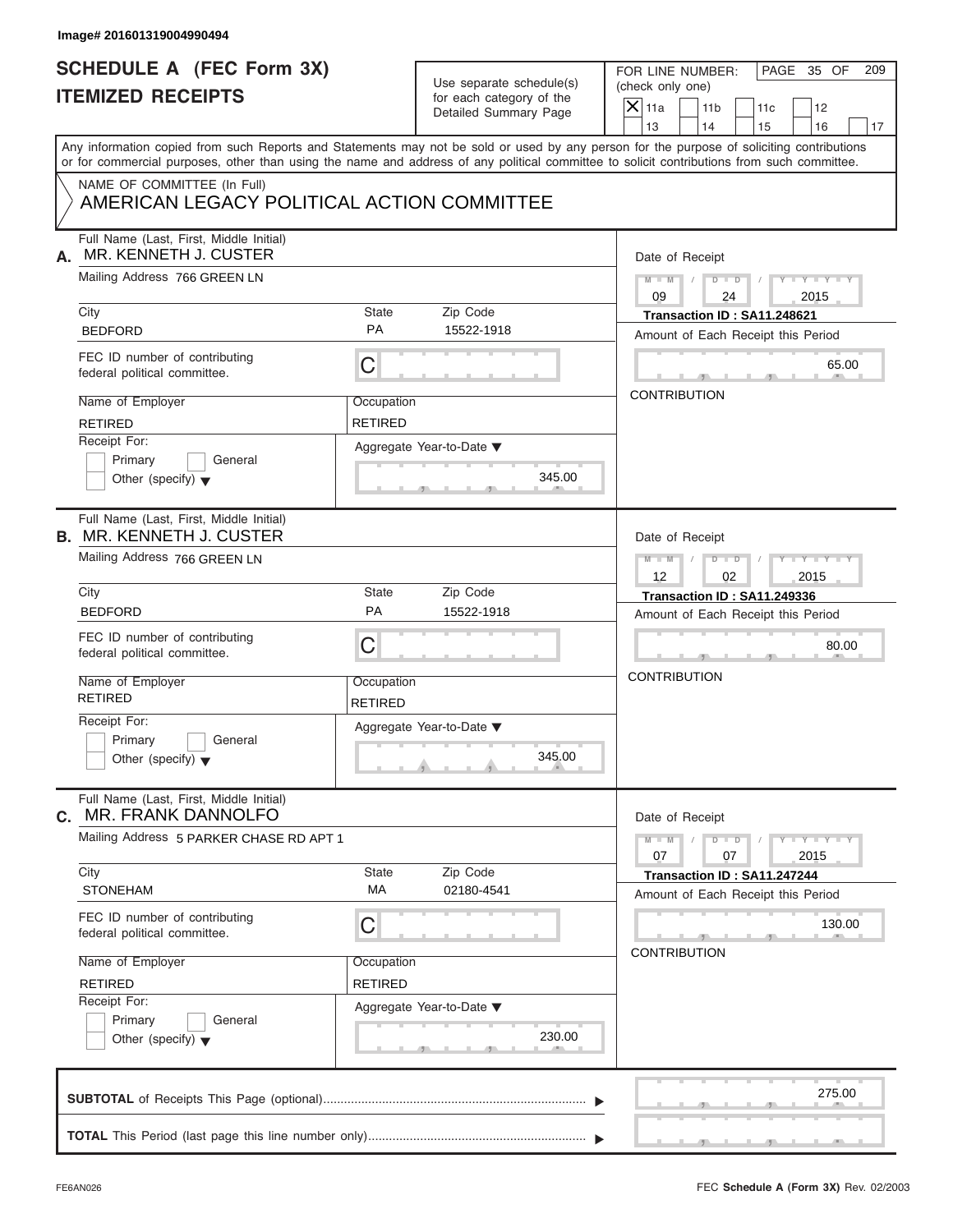| Image# 201601319004990495                                                    |                                                      |                                                                                                                                                                                                                                                                                         |
|------------------------------------------------------------------------------|------------------------------------------------------|-----------------------------------------------------------------------------------------------------------------------------------------------------------------------------------------------------------------------------------------------------------------------------------------|
| <b>SCHEDULE A (FEC Form 3X)</b><br><b>ITEMIZED RECEIPTS</b>                  | Use separate schedule(s)<br>for each category of the | PAGE 36 OF<br>FOR LINE NUMBER:<br>209<br>(check only one)                                                                                                                                                                                                                               |
|                                                                              | Detailed Summary Page                                | $X$ 11a<br>11 <sub>b</sub><br>11c<br>12<br>13<br>14<br>15<br>16<br>17                                                                                                                                                                                                                   |
|                                                                              |                                                      | Any information copied from such Reports and Statements may not be sold or used by any person for the purpose of soliciting contributions<br>or for commercial purposes, other than using the name and address of any political committee to solicit contributions from such committee. |
| NAME OF COMMITTEE (In Full)<br>AMERICAN LEGACY POLITICAL ACTION COMMITTEE    |                                                      |                                                                                                                                                                                                                                                                                         |
| Full Name (Last, First, Middle Initial)<br>DR. MICHAEL J. DAUGHETY<br>А.     | Date of Receipt                                      |                                                                                                                                                                                                                                                                                         |
| Mailing Address 4412 CAESAR LANE                                             |                                                      | $D$ $D$<br>$Y - Y - Y - Y - Y$<br>$M - M$<br>$\sqrt{ }$<br>07<br>14<br>2015                                                                                                                                                                                                             |
| City<br><b>IRVING</b>                                                        | State<br>Zip Code<br><b>TX</b><br>75038-6230         | Transaction ID: SA11.247869<br>Amount of Each Receipt this Period                                                                                                                                                                                                                       |
| FEC ID number of contributing<br>federal political committee.                | C                                                    | 50.00                                                                                                                                                                                                                                                                                   |
| Name of Employer<br>PINNACLE ANESTHESIA CONSULTANTS                          | Occupation<br>ANESTHESIOLOGIST                       | <b>CONTRIBUTION</b>                                                                                                                                                                                                                                                                     |
| Receipt For:<br>Primary<br>General<br>Other (specify) $\blacktriangledown$   | Aggregate Year-to-Date $\blacktriangledown$          | 450.00                                                                                                                                                                                                                                                                                  |
| Full Name (Last, First, Middle Initial)<br><b>B. DR. MICHAEL J. DAUGHETY</b> | Date of Receipt                                      |                                                                                                                                                                                                                                                                                         |
| Mailing Address 4412 CAESAR LANE                                             |                                                      | $M$ $M$<br>$D - D$<br>$Y - Y - Y - Y - Y$<br>07<br>14<br>2015                                                                                                                                                                                                                           |
| City                                                                         | State<br>Zip Code<br><b>TX</b>                       | Transaction ID: SA11.247917                                                                                                                                                                                                                                                             |
| <b>IRVING</b>                                                                | 75038-6230                                           | Amount of Each Receipt this Period                                                                                                                                                                                                                                                      |
| FEC ID number of contributing<br>federal political committee.                | C                                                    | 50.00                                                                                                                                                                                                                                                                                   |
| Name of Employer<br>PINNACLE ANESTHESIA CONSULTANTS                          | Occupation<br>ANESTHESIOLOGIST                       | <b>CONTRIBUTION</b>                                                                                                                                                                                                                                                                     |
| Receipt For:<br>Primary<br>General<br>Other (specify) $\blacktriangledown$   | Aggregate Year-to-Date ▼                             | 450.00                                                                                                                                                                                                                                                                                  |
| Full Name (Last, First, Middle Initial)<br>C. DR. MICHAEL J. DAUGHETY        |                                                      | Date of Receipt                                                                                                                                                                                                                                                                         |
| Mailing Address 4412 CAESAR LANE                                             |                                                      | $Y - Y - Y - Y - Y$<br>$M - M$<br>$D$ $\Box$ $D$<br>12<br>15<br>2015                                                                                                                                                                                                                    |
| City<br><b>IRVING</b>                                                        | State<br>Zip Code<br><b>TX</b><br>75038-6230         | Transaction ID: SA11.249674<br>Amount of Each Receipt this Period                                                                                                                                                                                                                       |
| FEC ID number of contributing<br>federal political committee.                | С                                                    | 50.00                                                                                                                                                                                                                                                                                   |
| Name of Employer<br>PINNACLE ANESTHESIA CONSULTANTS                          | Occupation<br>ANESTHESIOLOGIST                       | <b>CONTRIBUTION</b>                                                                                                                                                                                                                                                                     |
| Receipt For:<br>Primary<br>General<br>Other (specify) $\blacktriangledown$   | Aggregate Year-to-Date ▼                             | 450.00                                                                                                                                                                                                                                                                                  |
|                                                                              |                                                      | 150.00                                                                                                                                                                                                                                                                                  |
|                                                                              |                                                      |                                                                                                                                                                                                                                                                                         |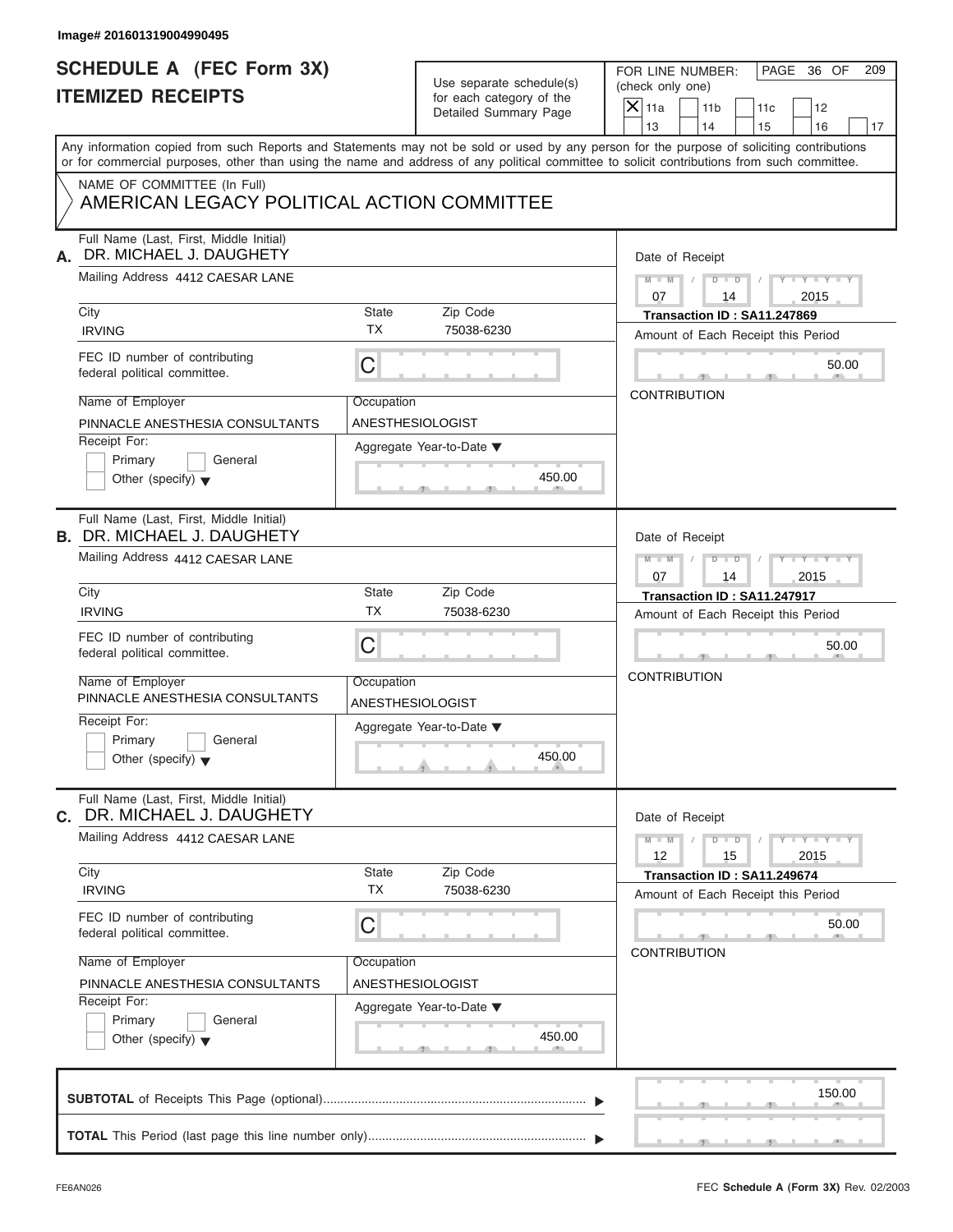| Image# 201601319004990496                                                                                                                                                                                                                                                               |                                |                                                                               |                                                                                                                                    |
|-----------------------------------------------------------------------------------------------------------------------------------------------------------------------------------------------------------------------------------------------------------------------------------------|--------------------------------|-------------------------------------------------------------------------------|------------------------------------------------------------------------------------------------------------------------------------|
| <b>SCHEDULE A (FEC Form 3X)</b><br><b>ITEMIZED RECEIPTS</b>                                                                                                                                                                                                                             |                                | Use separate schedule(s)<br>for each category of the<br>Detailed Summary Page | PAGE 37 OF<br>FOR LINE NUMBER:<br>209<br>(check only one)<br>$X$ 11a<br>11 <sub>b</sub><br>11c<br>12<br>13<br>14<br>15<br>16<br>17 |
| Any information copied from such Reports and Statements may not be sold or used by any person for the purpose of soliciting contributions<br>or for commercial purposes, other than using the name and address of any political committee to solicit contributions from such committee. |                                |                                                                               |                                                                                                                                    |
| NAME OF COMMITTEE (In Full)<br>AMERICAN LEGACY POLITICAL ACTION COMMITTEE                                                                                                                                                                                                               |                                |                                                                               |                                                                                                                                    |
| Full Name (Last, First, Middle Initial)<br>DR. MICHAEL J. DAUGHETY<br>А.                                                                                                                                                                                                                |                                |                                                                               | Date of Receipt                                                                                                                    |
| Mailing Address 4412 CAESAR LANE                                                                                                                                                                                                                                                        |                                |                                                                               | $M - M$ / $D - D$ /<br>$Y - Y - Y - Y - Y$<br>$12 \overline{ }$<br>2015<br>15                                                      |
| City<br><b>IRVING</b>                                                                                                                                                                                                                                                                   | State<br><b>TX</b>             | Zip Code<br>75038-6230                                                        | Transaction ID: SA11.249718<br>Amount of Each Receipt this Period                                                                  |
| FEC ID number of contributing<br>federal political committee.                                                                                                                                                                                                                           | C                              |                                                                               | 50.00                                                                                                                              |
| Name of Employer<br>PINNACLE ANESTHESIA CONSULTANTS                                                                                                                                                                                                                                     | Occupation<br>ANESTHESIOLOGIST |                                                                               | <b>CONTRIBUTION</b>                                                                                                                |
| Receipt For:<br>Primary<br>General<br>Other (specify) $\blacktriangledown$                                                                                                                                                                                                              |                                | Aggregate Year-to-Date ▼<br>450.00                                            |                                                                                                                                    |
| Full Name (Last, First, Middle Initial)<br><b>B. MS. JOANNA L. DILLERY</b>                                                                                                                                                                                                              |                                |                                                                               | Date of Receipt                                                                                                                    |
| Mailing Address 301 RED TAIL CT                                                                                                                                                                                                                                                         |                                |                                                                               | $M = M - 1$<br>$D - D$<br>$Y = Y = Y' - Y'$<br>$\Box$<br>09<br>30<br>2015                                                          |
| City<br><b>BASALT</b>                                                                                                                                                                                                                                                                   | State<br>CO                    | Zip Code<br>81621-9293                                                        | Transaction ID: SA11.248768                                                                                                        |
| FEC ID number of contributing<br>federal political committee.                                                                                                                                                                                                                           | C                              |                                                                               | Amount of Each Receipt this Period<br>25.00                                                                                        |
| Name of Employer<br>R                                                                                                                                                                                                                                                                   | Occupation<br><b>RETIRED</b>   |                                                                               | <b>CONTRIBUTION</b>                                                                                                                |
| Receipt For:<br>Primary<br>General<br>Other (specify) $\blacktriangledown$                                                                                                                                                                                                              |                                | Aggregate Year-to-Date ▼<br>225.00                                            |                                                                                                                                    |
| Full Name (Last, First, Middle Initial)<br>MS. JOANNA L. DILLERY<br>C.                                                                                                                                                                                                                  |                                |                                                                               | Date of Receipt                                                                                                                    |
| Mailing Address 301 RED TAIL CT                                                                                                                                                                                                                                                         |                                |                                                                               | $Y - Y - Y - Y - Y$<br>$M - M$<br>$D$ $\Box$ $D$<br>30<br>12<br>2015                                                               |
| City<br><b>BASALT</b>                                                                                                                                                                                                                                                                   | <b>State</b><br>CO             | Zip Code<br>81621-9293                                                        | Transaction ID: SA11.249838<br>Amount of Each Receipt this Period                                                                  |
| FEC ID number of contributing<br>federal political committee.                                                                                                                                                                                                                           | С                              |                                                                               | 50.00<br><b>CONTRIBUTION</b>                                                                                                       |
| Name of Employer<br>R                                                                                                                                                                                                                                                                   | Occupation<br><b>RETIRED</b>   |                                                                               |                                                                                                                                    |
| Receipt For:<br>Primary<br>General<br>Other (specify) $\blacktriangledown$                                                                                                                                                                                                              |                                | Aggregate Year-to-Date ▼<br>225.00                                            |                                                                                                                                    |
|                                                                                                                                                                                                                                                                                         |                                |                                                                               | 125.00                                                                                                                             |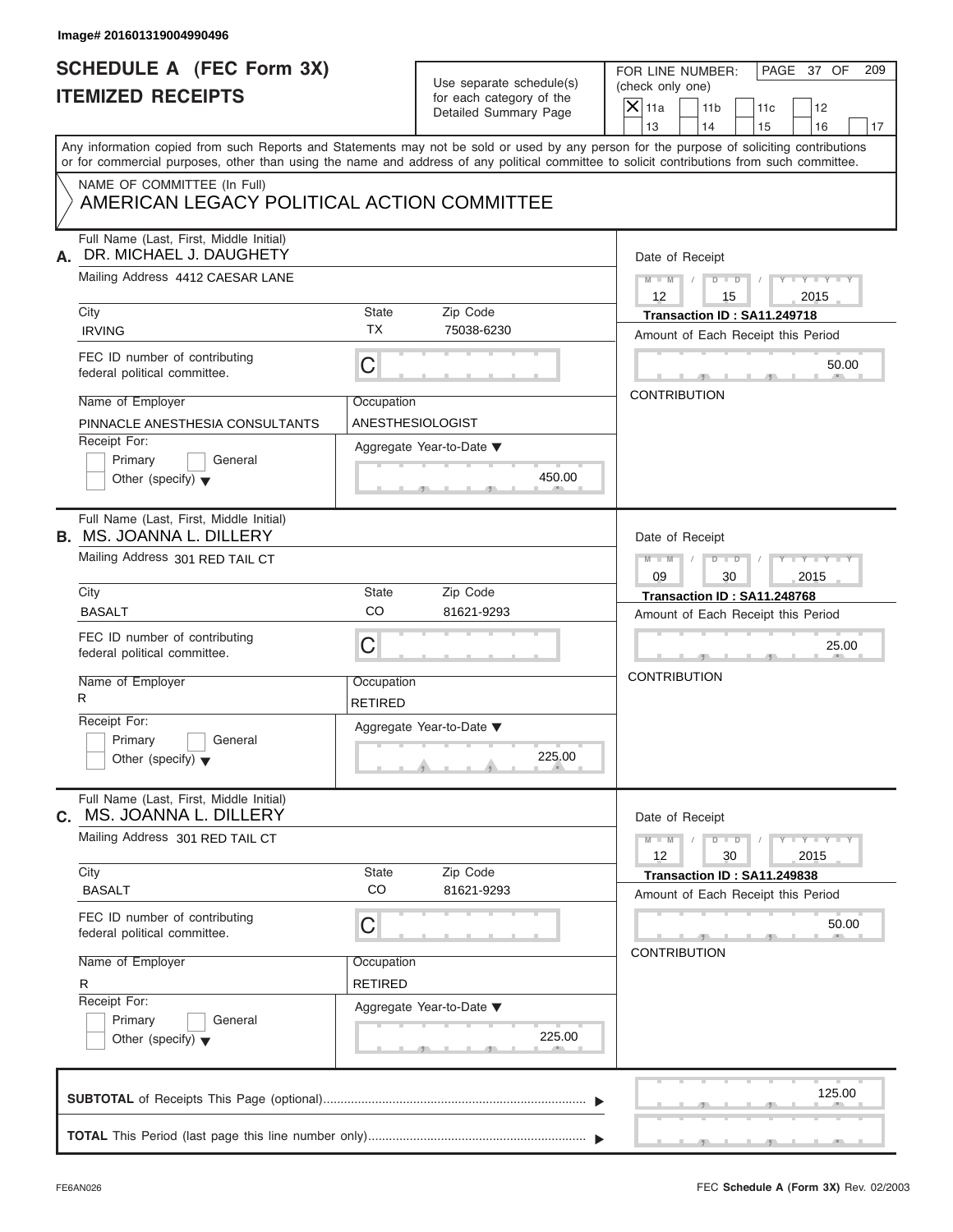| Image# 201601319004990497                                                                                                                                                                                                                                                               |                              |                                                      |                                      |                       |                                                                   |                             |     |
|-----------------------------------------------------------------------------------------------------------------------------------------------------------------------------------------------------------------------------------------------------------------------------------------|------------------------------|------------------------------------------------------|--------------------------------------|-----------------------|-------------------------------------------------------------------|-----------------------------|-----|
| <b>SCHEDULE A (FEC Form 3X)</b><br><b>ITEMIZED RECEIPTS</b>                                                                                                                                                                                                                             |                              | Use separate schedule(s)<br>for each category of the | FOR LINE NUMBER:<br>(check only one) |                       |                                                                   | PAGE 38 OF                  | 209 |
|                                                                                                                                                                                                                                                                                         |                              | Detailed Summary Page                                | $X$ 11a<br>13                        | 11 <sub>b</sub><br>14 | 11c<br>15                                                         | 12<br>16                    | 17  |
| Any information copied from such Reports and Statements may not be sold or used by any person for the purpose of soliciting contributions<br>or for commercial purposes, other than using the name and address of any political committee to solicit contributions from such committee. |                              |                                                      |                                      |                       |                                                                   |                             |     |
| NAME OF COMMITTEE (In Full)<br>AMERICAN LEGACY POLITICAL ACTION COMMITTEE                                                                                                                                                                                                               |                              |                                                      |                                      |                       |                                                                   |                             |     |
| Full Name (Last, First, Middle Initial)<br>MR. JERRY DILLINGHAM<br>А.                                                                                                                                                                                                                   |                              |                                                      |                                      | Date of Receipt       |                                                                   |                             |     |
| Mailing Address 826 STATE ROUTE 131 UNIT 10                                                                                                                                                                                                                                             |                              |                                                      | $12 \overline{ }$                    | $M = M - 1$<br>31     | $D$ $D$ $/$                                                       | $Y - Y - Y - Y - Y$<br>2015 |     |
| City<br><b>MILFORD</b>                                                                                                                                                                                                                                                                  | State<br>OH                  | Zip Code<br>45150-5000                               |                                      |                       | Transaction ID: SA11.249865<br>Amount of Each Receipt this Period |                             |     |
| FEC ID number of contributing<br>federal political committee.                                                                                                                                                                                                                           | C                            |                                                      |                                      |                       |                                                                   | 100.00                      |     |
| Name of Employer<br>ROYAL HILLS VILLAGE                                                                                                                                                                                                                                                 | Occupation<br>SALES          |                                                      |                                      | <b>CONTRIBUTION</b>   |                                                                   |                             |     |
| Receipt For:<br>Primary<br>General<br>Other (specify) $\blacktriangledown$                                                                                                                                                                                                              |                              | Aggregate Year-to-Date ▼<br>380.00                   |                                      |                       |                                                                   |                             |     |
| Full Name (Last, First, Middle Initial)<br><b>B. MS. DRUSCILLA DOEHRMAN</b>                                                                                                                                                                                                             |                              |                                                      |                                      | Date of Receipt       |                                                                   |                             |     |
| Mailing Address P.O. BOX 2165                                                                                                                                                                                                                                                           |                              |                                                      | $M$ $M$<br>08                        | $D - D$<br>27         |                                                                   | Y T Y T Y T<br>2015         |     |
| City                                                                                                                                                                                                                                                                                    | State                        | Zip Code                                             |                                      |                       | Transaction ID: SA11.248210                                       |                             |     |
| <b>NAPLES</b>                                                                                                                                                                                                                                                                           | <b>FL</b>                    | 34106-2165                                           |                                      |                       | Amount of Each Receipt this Period                                |                             |     |
| FEC ID number of contributing<br>federal political committee.                                                                                                                                                                                                                           | C                            |                                                      |                                      |                       |                                                                   | 330.00                      |     |
| Name of Employer<br><b>RETIRED</b>                                                                                                                                                                                                                                                      | Occupation<br><b>RETIRED</b> |                                                      | <b>CONTRIBUTION</b>                  |                       |                                                                   |                             |     |
| Receipt For:<br>Primary<br>General<br>Other (specify) $\blacktriangledown$                                                                                                                                                                                                              |                              | Aggregate Year-to-Date ▼<br>530.00                   |                                      |                       |                                                                   |                             |     |
| Full Name (Last, First, Middle Initial)<br>MS. ANNE DOODY<br>C.                                                                                                                                                                                                                         |                              |                                                      |                                      | Date of Receipt       |                                                                   |                             |     |
| Mailing Address 1510 OAK DALE RD                                                                                                                                                                                                                                                        |                              |                                                      | $M - M$<br>10                        | $D$ $\Box$ $D$<br>19  |                                                                   | $Y - Y - Y - Y - Y$<br>2015 |     |
| City<br><b>ARNOLD</b>                                                                                                                                                                                                                                                                   | State<br><b>MD</b>           | Zip Code<br>21012-2210                               |                                      |                       | Transaction ID: SA11.248987<br>Amount of Each Receipt this Period |                             |     |
| FEC ID number of contributing<br>federal political committee.                                                                                                                                                                                                                           | С                            |                                                      |                                      |                       |                                                                   | 230.00                      |     |
| Name of Employer<br><b>RETIRED</b>                                                                                                                                                                                                                                                      | Occupation<br>RETIRED        |                                                      |                                      | <b>CONTRIBUTION</b>   |                                                                   |                             |     |
| Receipt For:<br>Primary<br>General<br>Other (specify) $\blacktriangledown$                                                                                                                                                                                                              |                              | Aggregate Year-to-Date ▼<br>410.00                   |                                      |                       |                                                                   |                             |     |
|                                                                                                                                                                                                                                                                                         |                              |                                                      |                                      |                       |                                                                   | 660.00                      |     |
|                                                                                                                                                                                                                                                                                         |                              |                                                      |                                      |                       |                                                                   |                             |     |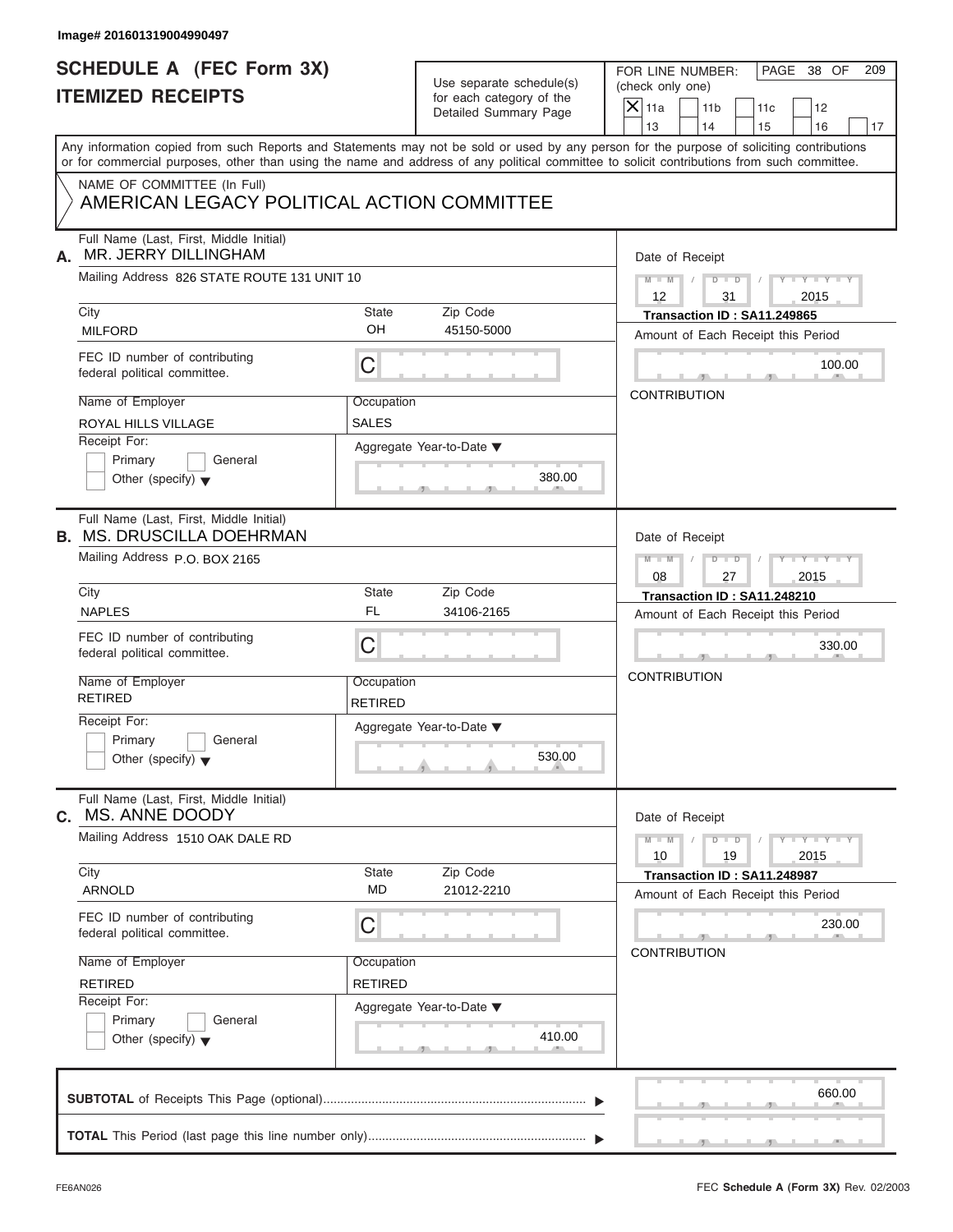| <b>SCHEDULE A (FEC Form 3X)</b><br><b>ITEMIZED RECEIPTS</b>                                                                                                                                                                                                                             |                              | Use separate schedule(s)<br>for each category of the | PAGE 39 OF<br>FOR LINE NUMBER:<br>(check only one) |                       |                                    |                             |    |
|-----------------------------------------------------------------------------------------------------------------------------------------------------------------------------------------------------------------------------------------------------------------------------------------|------------------------------|------------------------------------------------------|----------------------------------------------------|-----------------------|------------------------------------|-----------------------------|----|
|                                                                                                                                                                                                                                                                                         |                              | Detailed Summary Page                                | $\mathsf{X}$ 11a<br>13                             | 11 <sub>b</sub><br>14 | 11c<br>15                          | 12<br>16                    | 17 |
| Any information copied from such Reports and Statements may not be sold or used by any person for the purpose of soliciting contributions<br>or for commercial purposes, other than using the name and address of any political committee to solicit contributions from such committee. |                              |                                                      |                                                    |                       |                                    |                             |    |
| NAME OF COMMITTEE (In Full)<br>AMERICAN LEGACY POLITICAL ACTION COMMITTEE                                                                                                                                                                                                               |                              |                                                      |                                                    |                       |                                    |                             |    |
| Full Name (Last, First, Middle Initial)<br><b>MS. RUTH EARLY</b>                                                                                                                                                                                                                        |                              |                                                      | Date of Receipt                                    |                       |                                    |                             |    |
| Mailing Address 1801 MORA LN                                                                                                                                                                                                                                                            |                              |                                                      | $M$ $M$ $N$ $N$<br>09                              | $D$ $D$<br>24         | $\sqrt{ }$                         | $Y - Y - Y - Y - Y$<br>2015 |    |
| City                                                                                                                                                                                                                                                                                    | State                        | Zip Code                                             |                                                    |                       | Transaction ID: SA11.248607        |                             |    |
| <b>LAS VEGAS</b>                                                                                                                                                                                                                                                                        | <b>NV</b>                    | 89102-2040                                           |                                                    |                       | Amount of Each Receipt this Period |                             |    |
| FEC ID number of contributing<br>federal political committee.                                                                                                                                                                                                                           | C                            |                                                      |                                                    |                       |                                    | 125.00                      |    |
| Name of Employer                                                                                                                                                                                                                                                                        | Occupation                   |                                                      | <b>CONTRIBUTION</b>                                |                       |                                    |                             |    |
| <b>RETIRED</b>                                                                                                                                                                                                                                                                          | <b>RETIRED</b>               |                                                      |                                                    |                       |                                    |                             |    |
| Receipt For:                                                                                                                                                                                                                                                                            |                              | Aggregate Year-to-Date ▼                             |                                                    |                       |                                    |                             |    |
| Primary<br>General                                                                                                                                                                                                                                                                      |                              | 255.00                                               |                                                    |                       |                                    |                             |    |
| Other (specify) $\blacktriangledown$                                                                                                                                                                                                                                                    |                              |                                                      |                                                    |                       |                                    |                             |    |
| Full Name (Last, First, Middle Initial)<br><b>B. MS. RUTH EARLY</b>                                                                                                                                                                                                                     |                              |                                                      | Date of Receipt                                    |                       |                                    |                             |    |
| Mailing Address 1801 MORA LN                                                                                                                                                                                                                                                            |                              |                                                      | $M$ $M$ $/$                                        | $D - I - D$           |                                    | Y T Y T Y T                 |    |
|                                                                                                                                                                                                                                                                                         |                              |                                                      | 10                                                 | 23                    |                                    | 2015                        |    |
| City<br><b>LAS VEGAS</b>                                                                                                                                                                                                                                                                | State<br><b>NV</b>           | Zip Code                                             |                                                    |                       | Transaction ID: SA11.249070        |                             |    |
|                                                                                                                                                                                                                                                                                         |                              | 89102-2040                                           |                                                    |                       | Amount of Each Receipt this Period |                             |    |
| FEC ID number of contributing<br>federal political committee.                                                                                                                                                                                                                           | C                            |                                                      |                                                    |                       |                                    | 130.00                      |    |
| Name of Employer<br><b>RETIRED</b>                                                                                                                                                                                                                                                      | Occupation<br><b>RETIRED</b> |                                                      | <b>CONTRIBUTION</b>                                |                       |                                    |                             |    |
| Receipt For:                                                                                                                                                                                                                                                                            |                              | Aggregate Year-to-Date ▼                             |                                                    |                       |                                    |                             |    |
| Primary<br>General<br>Other (specify) $\blacktriangledown$                                                                                                                                                                                                                              |                              | 255.00                                               |                                                    |                       |                                    |                             |    |
| Full Name (Last, First, Middle Initial)<br>MR. SIMON C. ECKLUND                                                                                                                                                                                                                         |                              |                                                      | Date of Receipt                                    |                       |                                    |                             |    |
| Mailing Address 72 SKIPPING WATER DR                                                                                                                                                                                                                                                    |                              |                                                      | $M - M$<br>12                                      | $D - D$<br>30         |                                    | $Y - Y - Y - Y - I$<br>2015 |    |
| City<br><b>SPRING LAKE</b>                                                                                                                                                                                                                                                              | <b>State</b><br><b>NC</b>    | Zip Code<br>28390-7062                               |                                                    |                       | Transaction ID: SA11.249847        |                             |    |
|                                                                                                                                                                                                                                                                                         |                              |                                                      |                                                    |                       | Amount of Each Receipt this Period |                             |    |
| FEC ID number of contributing<br>federal political committee.                                                                                                                                                                                                                           | С                            |                                                      |                                                    |                       |                                    | 100.00                      |    |
|                                                                                                                                                                                                                                                                                         |                              |                                                      | <b>CONTRIBUTION</b>                                |                       |                                    |                             |    |
| Name of Employer                                                                                                                                                                                                                                                                        | Occupation                   |                                                      |                                                    |                       |                                    |                             |    |
| <b>RETIRED</b><br>Receipt For:                                                                                                                                                                                                                                                          | <b>RETIRED</b>               |                                                      |                                                    |                       |                                    |                             |    |
| Primary<br>General                                                                                                                                                                                                                                                                      |                              | Aggregate Year-to-Date ▼                             |                                                    |                       |                                    |                             |    |
| Other (specify) $\blacktriangledown$                                                                                                                                                                                                                                                    |                              | 250.00                                               |                                                    |                       |                                    |                             |    |
|                                                                                                                                                                                                                                                                                         |                              |                                                      |                                                    |                       |                                    |                             |    |
|                                                                                                                                                                                                                                                                                         |                              |                                                      |                                                    |                       |                                    | 355.00                      |    |
|                                                                                                                                                                                                                                                                                         |                              |                                                      |                                                    |                       |                                    |                             |    |
|                                                                                                                                                                                                                                                                                         |                              |                                                      |                                                    |                       |                                    |                             |    |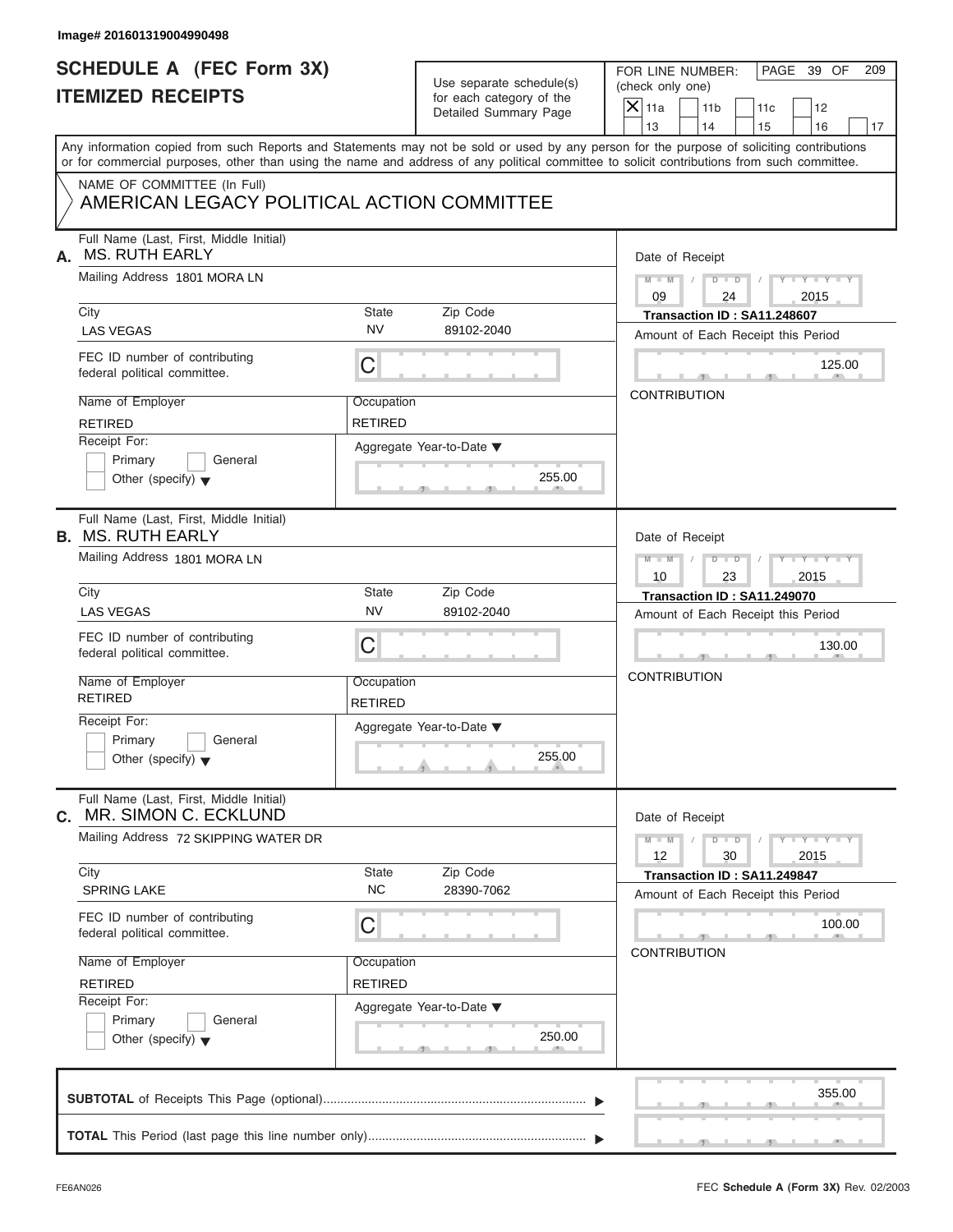| <b>SCHEDULE A (FEC Form 3X)</b>                                          |                | Use separate schedule(s) | PAGE 40 OF<br>FOR LINE NUMBER:<br>209                                                                                                                 |
|--------------------------------------------------------------------------|----------------|--------------------------|-------------------------------------------------------------------------------------------------------------------------------------------------------|
| <b>ITEMIZED RECEIPTS</b>                                                 |                | for each category of the | (check only one)                                                                                                                                      |
|                                                                          |                | Detailed Summary Page    | $X$ 11a<br>11 <sub>b</sub><br>11c<br>12<br>13<br>14<br>16                                                                                             |
|                                                                          |                |                          | 15<br>17<br>Any information copied from such Reports and Statements may not be sold or used by any person for the purpose of soliciting contributions |
|                                                                          |                |                          | or for commercial purposes, other than using the name and address of any political committee to solicit contributions from such committee.            |
| NAME OF COMMITTEE (In Full)                                              |                |                          |                                                                                                                                                       |
| AMERICAN LEGACY POLITICAL ACTION COMMITTEE                               |                |                          |                                                                                                                                                       |
| Full Name (Last, First, Middle Initial)<br><b>MS. LOIS EDGERLY</b><br>А. |                |                          | Date of Receipt                                                                                                                                       |
| Mailing Address 32 HIGHLAND ST                                           |                |                          | $M - M$ / $D - D$ /<br>$Y - Y - Y - Y - Y$<br>09<br>24<br>2015                                                                                        |
| City                                                                     | State          | Zip Code                 | Transaction ID: SA11.248442                                                                                                                           |
| <b>CAMBRIDGE</b>                                                         | MA             | 02138-2210               | Amount of Each Receipt this Period                                                                                                                    |
| FEC ID number of contributing<br>federal political committee.            | С              |                          | 25.00                                                                                                                                                 |
| Name of Employer                                                         | Occupation     |                          | <b>CONTRIBUTION</b>                                                                                                                                   |
| <b>RETIRED</b>                                                           | <b>RETIRED</b> |                          |                                                                                                                                                       |
| Receipt For:                                                             |                | Aggregate Year-to-Date ▼ |                                                                                                                                                       |
| Primary<br>General                                                       |                |                          |                                                                                                                                                       |
| Other (specify) $\blacktriangledown$                                     |                | 890.00                   |                                                                                                                                                       |
| Full Name (Last, First, Middle Initial)<br><b>B. MS. LOIS EDGERLY</b>    |                |                          | Date of Receipt                                                                                                                                       |
| Mailing Address 32 HIGHLAND ST                                           |                |                          | Y TY TY TY<br>$M - M$ / $D - D$<br>$\Box$<br>10<br>22<br>2015                                                                                         |
| City                                                                     | State          | Zip Code                 | Transaction ID: SA11.249056                                                                                                                           |
| <b>CAMBRIDGE</b>                                                         | MA             | 02138-2210               | Amount of Each Receipt this Period                                                                                                                    |
| FEC ID number of contributing<br>federal political committee.            | С              |                          | 75.00                                                                                                                                                 |
| Name of Employer                                                         | Occupation     |                          | <b>CONTRIBUTION</b>                                                                                                                                   |
| <b>RETIRED</b>                                                           | <b>RETIRED</b> |                          |                                                                                                                                                       |
| Receipt For:                                                             |                | Aggregate Year-to-Date ▼ |                                                                                                                                                       |
| Primary<br>General                                                       |                |                          |                                                                                                                                                       |
| Other (specify) $\blacktriangledown$                                     |                | 890.00                   |                                                                                                                                                       |
| Full Name (Last, First, Middle Initial)<br><b>MS. LOIS EDGERLY</b><br>C. |                |                          | Date of Receipt                                                                                                                                       |
| Mailing Address 32 HIGHLAND ST                                           |                |                          | $Y - Y - Y - Y - Y$<br>$M - M$<br>$D$ $\Box$ $D$<br>12<br>08<br>2015                                                                                  |
| City                                                                     | State          | Zip Code                 | Transaction ID: SA11.249392                                                                                                                           |
| CAMBRIDGE                                                                | МA             | 02138-2210               | Amount of Each Receipt this Period                                                                                                                    |
| FEC ID number of contributing<br>federal political committee.            | С              |                          | 75.00                                                                                                                                                 |
| Name of Employer                                                         | Occupation     |                          | <b>CONTRIBUTION</b>                                                                                                                                   |
| <b>RETIRED</b>                                                           | <b>RETIRED</b> |                          |                                                                                                                                                       |
| Receipt For:                                                             |                | Aggregate Year-to-Date ▼ |                                                                                                                                                       |
| Primary<br>General                                                       |                |                          |                                                                                                                                                       |
| Other (specify) $\blacktriangledown$                                     |                | 890.00                   |                                                                                                                                                       |
|                                                                          |                |                          | 175.00                                                                                                                                                |
|                                                                          |                |                          |                                                                                                                                                       |
|                                                                          |                |                          |                                                                                                                                                       |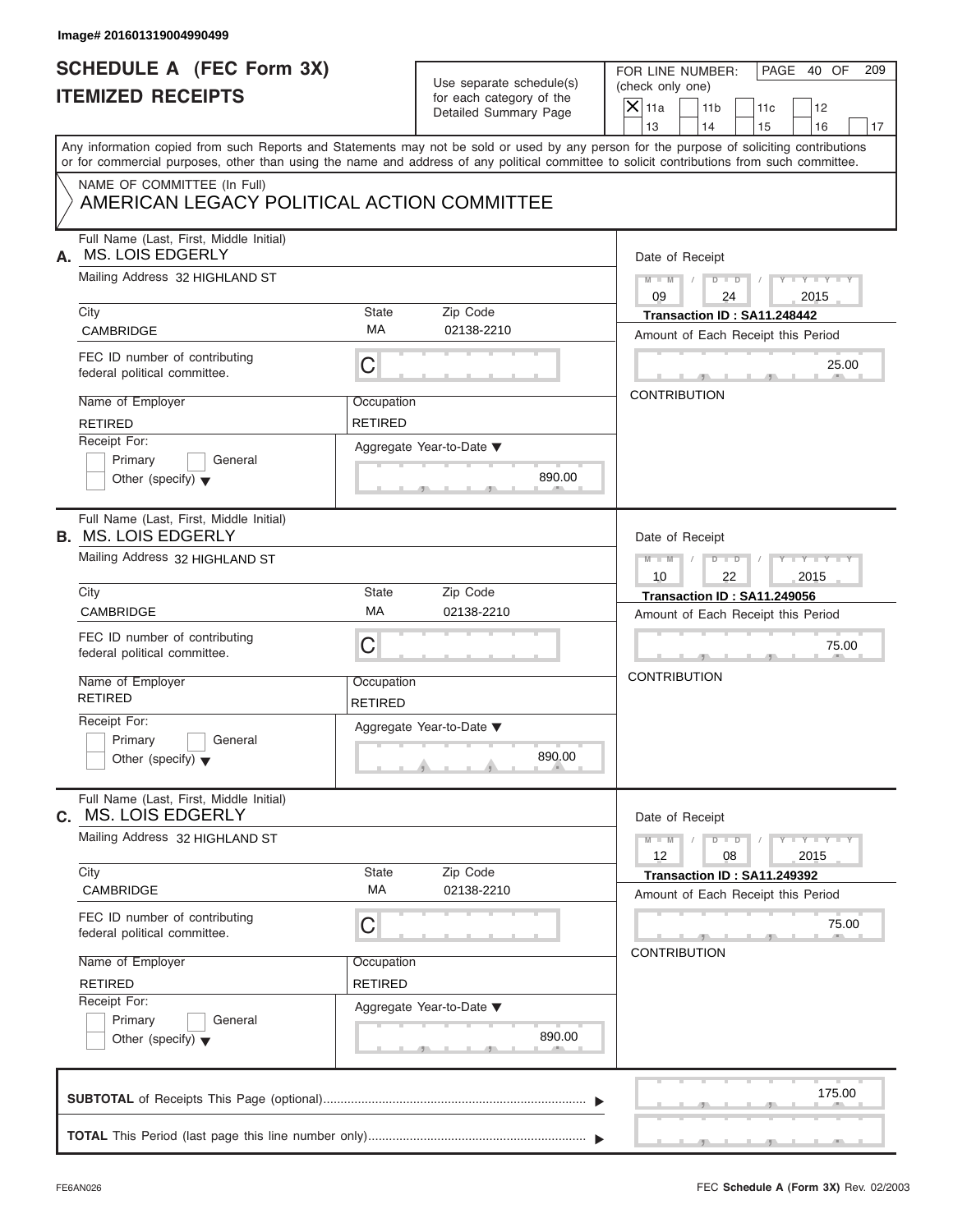| <b>SCHEDULE A (FEC Form 3X)</b>                                           |                              |                                                      | FOR LINE NUMBER:<br>PAGE 41 OF<br>209                                                                                                                                                                                                                                                   |
|---------------------------------------------------------------------------|------------------------------|------------------------------------------------------|-----------------------------------------------------------------------------------------------------------------------------------------------------------------------------------------------------------------------------------------------------------------------------------------|
| <b>ITEMIZED RECEIPTS</b>                                                  |                              | Use separate schedule(s)<br>for each category of the | (check only one)                                                                                                                                                                                                                                                                        |
|                                                                           |                              | Detailed Summary Page                                | $X$ 11a<br>11 <sub>b</sub><br>11c<br>12<br>13<br>14<br>15<br>16                                                                                                                                                                                                                         |
|                                                                           |                              |                                                      | Any information copied from such Reports and Statements may not be sold or used by any person for the purpose of soliciting contributions<br>or for commercial purposes, other than using the name and address of any political committee to solicit contributions from such committee. |
| NAME OF COMMITTEE (In Full)<br>AMERICAN LEGACY POLITICAL ACTION COMMITTEE |                              |                                                      |                                                                                                                                                                                                                                                                                         |
| Full Name (Last, First, Middle Initial)<br><b>MS. LOIS EDGERLY</b><br>А.  |                              |                                                      | Date of Receipt                                                                                                                                                                                                                                                                         |
| Mailing Address 32 HIGHLAND ST                                            |                              |                                                      | $M = M$ / $D = D$ /<br>$Y - Y - Y - Y - Y$<br>$12 \overline{ }$<br>31<br>2015                                                                                                                                                                                                           |
| City<br><b>CAMBRIDGE</b>                                                  | <b>State</b><br>MA           | Zip Code<br>02138-2210                               | Transaction ID: SA11.249871                                                                                                                                                                                                                                                             |
|                                                                           |                              |                                                      | Amount of Each Receipt this Period                                                                                                                                                                                                                                                      |
| FEC ID number of contributing<br>federal political committee.             | С                            |                                                      | 130.00                                                                                                                                                                                                                                                                                  |
| Name of Employer                                                          | Occupation                   |                                                      | <b>CONTRIBUTION</b>                                                                                                                                                                                                                                                                     |
| <b>RETIRED</b>                                                            | <b>RETIRED</b>               |                                                      |                                                                                                                                                                                                                                                                                         |
| Receipt For:<br>Primary<br>General                                        |                              | Aggregate Year-to-Date ▼                             |                                                                                                                                                                                                                                                                                         |
| Other (specify) $\blacktriangledown$                                      |                              | 890.00                                               |                                                                                                                                                                                                                                                                                         |
| Full Name (Last, First, Middle Initial)<br><b>B. MS. LETA J. EHRMAN</b>   |                              |                                                      | Date of Receipt                                                                                                                                                                                                                                                                         |
| Mailing Address 1501 INVERNESS DR APT 308                                 |                              |                                                      | $M$ $M$<br>$\begin{array}{c c c c c c} \hline \multicolumn{3}{ c }{\textbf{D} \quad \textbf{I} \quad \textbf{D} \quad \textbf{I} \quad \textbf{I}} \end{array}$<br>$Y = Y = Y' = Y'$                                                                                                    |
|                                                                           |                              |                                                      | 09<br>24<br>2015                                                                                                                                                                                                                                                                        |
| City                                                                      | <b>State</b>                 | Zip Code                                             | Transaction ID: SA11.248600                                                                                                                                                                                                                                                             |
| <b>LAWRENCE</b>                                                           | KS                           | 66047-1836                                           | Amount of Each Receipt this Period                                                                                                                                                                                                                                                      |
| FEC ID number of contributing<br>federal political committee.             | C                            |                                                      | 50.00                                                                                                                                                                                                                                                                                   |
| Name of Employer<br><b>RETIRED</b>                                        | Occupation<br><b>RETIRED</b> |                                                      | <b>CONTRIBUTION</b>                                                                                                                                                                                                                                                                     |
| Receipt For:                                                              |                              | Aggregate Year-to-Date ▼                             |                                                                                                                                                                                                                                                                                         |
| Primary<br>General<br>Other (specify) $\blacktriangledown$                |                              | 285.00                                               |                                                                                                                                                                                                                                                                                         |
| Full Name (Last, First, Middle Initial)<br>MS. LETA J. EHRMAN<br>С.       |                              |                                                      | Date of Receipt                                                                                                                                                                                                                                                                         |
| Mailing Address 1501 INVERNESS DR APT 308                                 |                              |                                                      | $Y - Y - Y - Y - Y$<br>$M - M$<br>$D$ $\Box$ $D$<br>12<br>29<br>2015                                                                                                                                                                                                                    |
| City                                                                      | <b>State</b><br>KS           | Zip Code                                             | Transaction ID: SA11.249807                                                                                                                                                                                                                                                             |
| LAWRENCE                                                                  |                              | 66047-1836                                           | Amount of Each Receipt this Period                                                                                                                                                                                                                                                      |
|                                                                           | С                            |                                                      | 75.00                                                                                                                                                                                                                                                                                   |
| FEC ID number of contributing<br>federal political committee.             |                              |                                                      | <b>CONTRIBUTION</b>                                                                                                                                                                                                                                                                     |
| Name of Employer                                                          | Occupation                   |                                                      |                                                                                                                                                                                                                                                                                         |
| <b>RETIRED</b>                                                            | <b>RETIRED</b>               |                                                      |                                                                                                                                                                                                                                                                                         |
| Receipt For:                                                              |                              | Aggregate Year-to-Date ▼                             |                                                                                                                                                                                                                                                                                         |
| Primary<br>General<br>Other (specify) $\blacktriangledown$                |                              | 285.00                                               |                                                                                                                                                                                                                                                                                         |
|                                                                           |                              |                                                      | 255.00                                                                                                                                                                                                                                                                                  |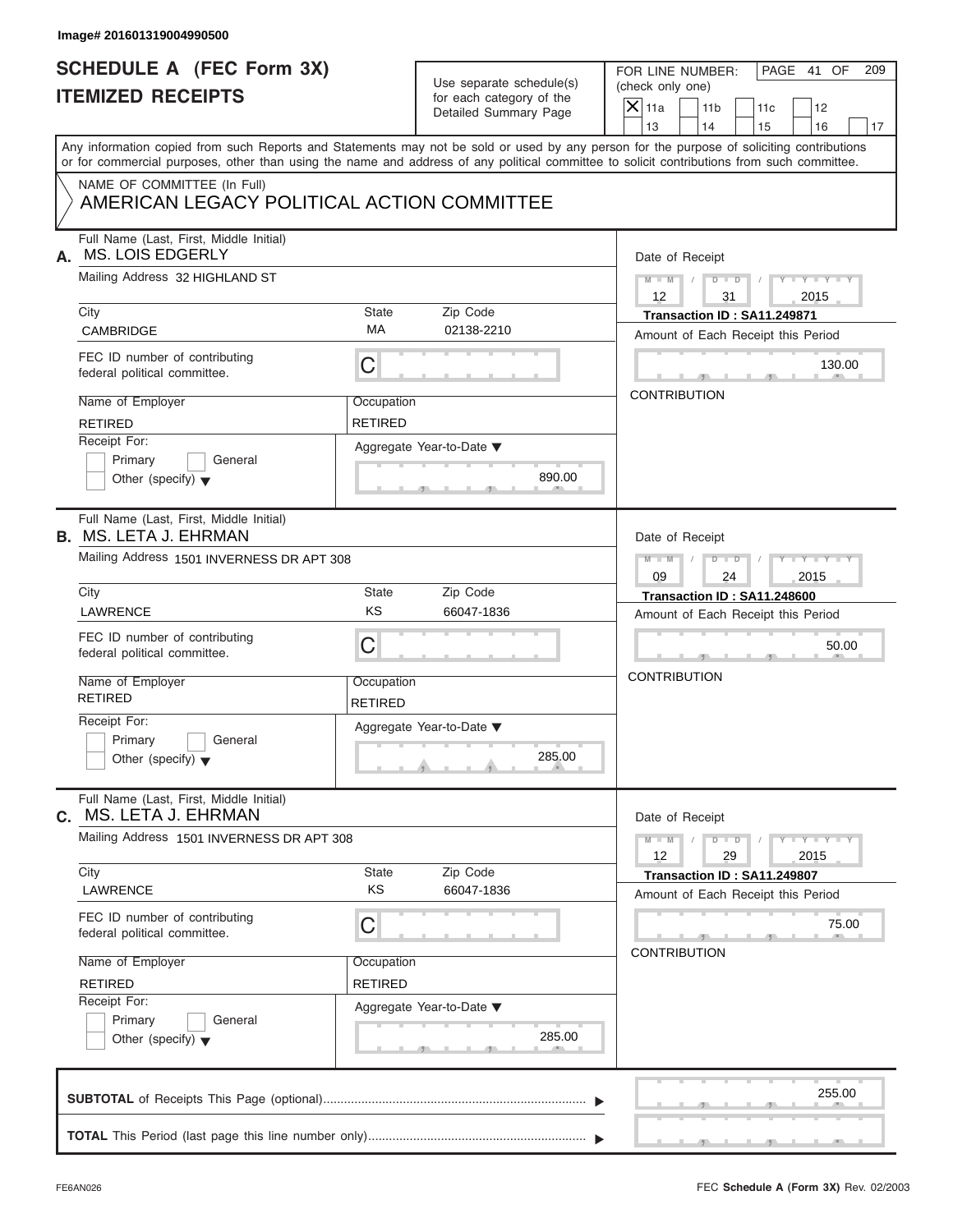| <b>SCHEDULE A (FEC Form 3X)</b><br><b>ITEMIZED RECEIPTS</b>                                                                                                                                                                                                                             |                                | Use separate schedule(s)<br>for each category of the | FOR LINE NUMBER:<br>(check only one) |                       |                                                                   | PAGE 42 OF                  | 209 |
|-----------------------------------------------------------------------------------------------------------------------------------------------------------------------------------------------------------------------------------------------------------------------------------------|--------------------------------|------------------------------------------------------|--------------------------------------|-----------------------|-------------------------------------------------------------------|-----------------------------|-----|
|                                                                                                                                                                                                                                                                                         |                                | Detailed Summary Page                                | $\mathsf{X}$ 11a<br>13               | 11 <sub>b</sub><br>14 | 11c<br>15                                                         | 12<br>16                    | 17  |
| Any information copied from such Reports and Statements may not be sold or used by any person for the purpose of soliciting contributions<br>or for commercial purposes, other than using the name and address of any political committee to solicit contributions from such committee. |                                |                                                      |                                      |                       |                                                                   |                             |     |
| NAME OF COMMITTEE (In Full)<br>AMERICAN LEGACY POLITICAL ACTION COMMITTEE                                                                                                                                                                                                               |                                |                                                      |                                      |                       |                                                                   |                             |     |
| Full Name (Last, First, Middle Initial)<br>MS. JOY ETIENNE<br>А.                                                                                                                                                                                                                        |                                |                                                      |                                      | Date of Receipt       |                                                                   |                             |     |
| Mailing Address 24724 142ND AVE SE                                                                                                                                                                                                                                                      |                                |                                                      | $M - M$ /<br>10                      | 05                    | $D$ $D$<br>$\sqrt{ }$                                             | $Y - Y - Y - Y - Y$<br>2015 |     |
| City<br><b>KENT</b>                                                                                                                                                                                                                                                                     | State<br><b>WA</b>             | Zip Code<br>98042-5152                               |                                      |                       | Transaction ID: SA11.248838<br>Amount of Each Receipt this Period |                             |     |
| FEC ID number of contributing<br>federal political committee.                                                                                                                                                                                                                           | C                              |                                                      |                                      |                       |                                                                   | 75.00                       |     |
| Name of Employer<br><b>HOMEMAKER</b>                                                                                                                                                                                                                                                    | Occupation<br><b>HOMEMAKER</b> |                                                      |                                      | <b>CONTRIBUTION</b>   |                                                                   |                             |     |
| Receipt For:<br>Primary<br>General<br>Other (specify) $\blacktriangledown$                                                                                                                                                                                                              |                                | Aggregate Year-to-Date ▼<br>255.00                   |                                      |                       |                                                                   |                             |     |
| Full Name (Last, First, Middle Initial)<br><b>B. MS. BETTY FARMER</b>                                                                                                                                                                                                                   |                                |                                                      |                                      | Date of Receipt       |                                                                   |                             |     |
| Mailing Address 399 LAUREL LN                                                                                                                                                                                                                                                           |                                |                                                      | $M - M$<br>08                        | $D - I - D$<br>28     |                                                                   | $Y - Y - Y - Y - Y$<br>2015 |     |
| City<br><b>LOOKOUT MOUNTAIN</b>                                                                                                                                                                                                                                                         | State<br><b>TN</b>             | Zip Code<br>37350-1147                               |                                      |                       | Transaction ID: SA11.248238<br>Amount of Each Receipt this Period |                             |     |
| FEC ID number of contributing<br>federal political committee.                                                                                                                                                                                                                           | C                              |                                                      |                                      |                       |                                                                   | 250.00                      |     |
| Name of Employer<br><b>RETIRED</b>                                                                                                                                                                                                                                                      | Occupation<br><b>RETIRED</b>   |                                                      | <b>CONTRIBUTION</b>                  |                       |                                                                   |                             |     |
| Receipt For:<br>Primary<br>General<br>Other (specify) $\blacktriangledown$                                                                                                                                                                                                              |                                | Aggregate Year-to-Date ▼<br>880.00                   |                                      |                       |                                                                   |                             |     |
| Full Name (Last, First, Middle Initial)<br><b>MS. BETTY FARMER</b><br>С.                                                                                                                                                                                                                |                                |                                                      |                                      | Date of Receipt       |                                                                   |                             |     |
| Mailing Address 399 LAUREL LN<br>City                                                                                                                                                                                                                                                   | State                          | Zip Code                                             | $M - M$<br>09                        | $D - D$<br>24         | Transaction ID: SA11.248661                                       | $Y - Y - Y - Y - Y$<br>2015 |     |
| <b>LOOKOUT MOUNTAIN</b>                                                                                                                                                                                                                                                                 | <b>TN</b>                      | 37350-1147                                           |                                      |                       | Amount of Each Receipt this Period                                |                             |     |
| FEC ID number of contributing<br>federal political committee.                                                                                                                                                                                                                           | С                              |                                                      |                                      |                       |                                                                   | 250.00                      |     |
| Name of Employer<br><b>RETIRED</b>                                                                                                                                                                                                                                                      | Occupation<br><b>RETIRED</b>   |                                                      |                                      | <b>CONTRIBUTION</b>   |                                                                   |                             |     |
| Receipt For:<br>Primary<br>General<br>Other (specify) $\blacktriangledown$                                                                                                                                                                                                              |                                | Aggregate Year-to-Date ▼<br>880.00                   |                                      |                       |                                                                   |                             |     |
|                                                                                                                                                                                                                                                                                         |                                |                                                      |                                      |                       |                                                                   | 575.00                      |     |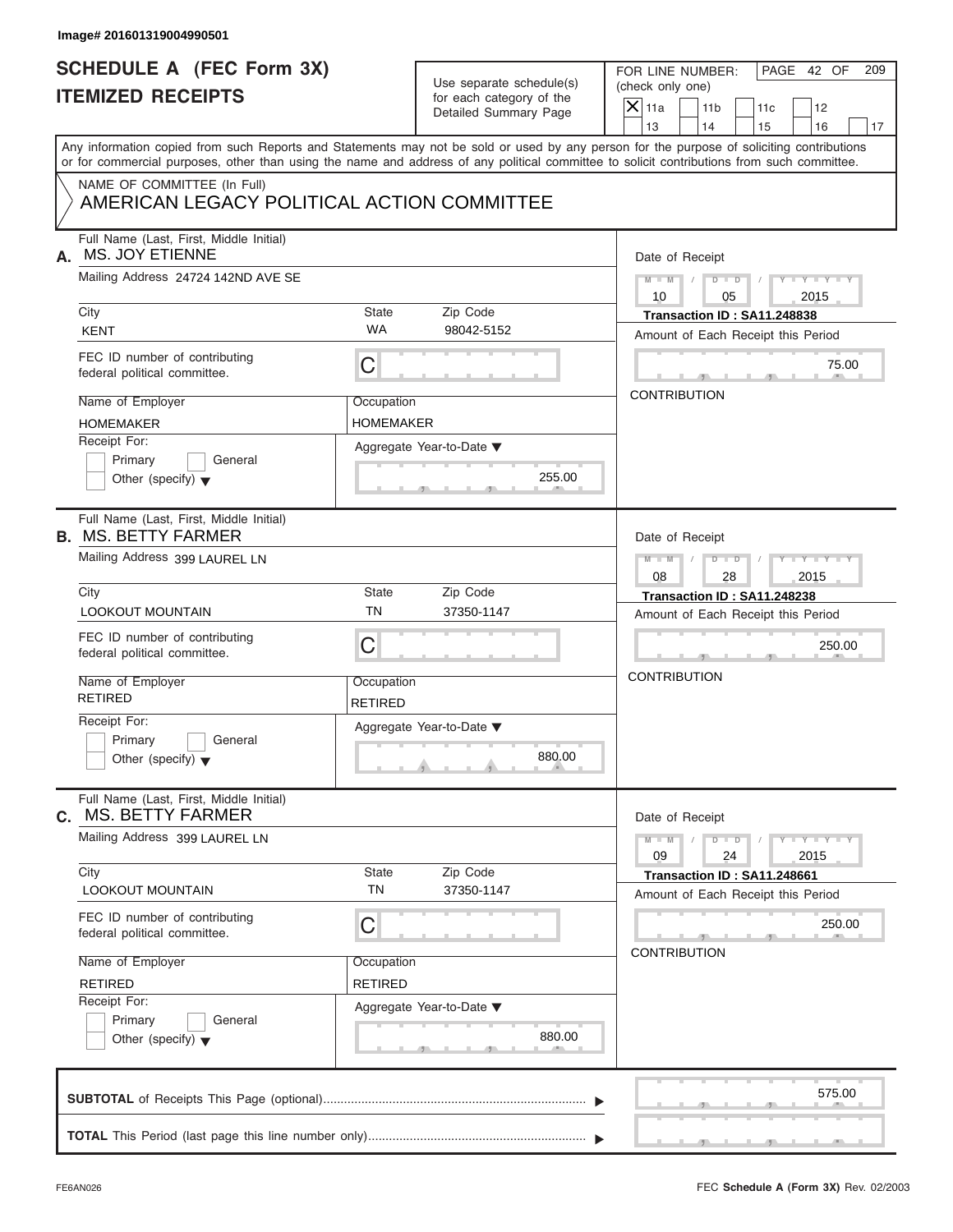| <b>SCHEDULE A (FEC Form 3X)</b><br>PAGE 43 OF<br>FOR LINE NUMBER:<br>Use separate schedule(s)<br>(check only one)<br><b>ITEMIZED RECEIPTS</b><br>for each category of the<br>$X$ 11a<br>11 <sub>b</sub><br>11c<br>12<br>Detailed Summary Page<br>13<br>14<br>15<br>16<br>NAME OF COMMITTEE (In Full)<br>AMERICAN LEGACY POLITICAL ACTION COMMITTEE<br>Full Name (Last, First, Middle Initial)<br>MR. RAYMOND N. FINK<br>Date of Receipt<br>Mailing Address P.O. BOX 134<br>$D$ $D$<br>$Y - Y - Y - Y - Y$<br>$M - M$<br>$\sqrt{ }$<br>09<br>24<br>2015<br>State<br>Zip Code<br>City<br>Transaction ID: SA11.248611<br>MI<br><b>WILLIAMSTON</b><br>48895-0134<br>Amount of Each Receipt this Period<br>FEC ID number of contributing<br>С<br>federal political committee.<br><b>CONTRIBUTION</b><br>Name of Employer<br>Occupation<br><b>REITRED</b><br>RETIRED<br>Receipt For:<br>Aggregate Year-to-Date ▼<br>Primary<br>General<br>1060.00<br>Other (specify) $\blacktriangledown$<br>Full Name (Last, First, Middle Initial)<br>Date of Receipt<br>Mailing Address P.O. BOX 134<br>Y T Y T Y T<br>$M$ $M$ $/$<br>$D - D$<br>10<br>21<br>2015<br>City<br>State<br>Zip Code<br>Transaction ID: SA11.249035<br>MI<br><b>WILLIAMSTON</b><br>48895-0134<br>Amount of Each Receipt this Period<br>FEC ID number of contributing<br>С<br>federal political committee.<br><b>CONTRIBUTION</b><br>Name of Employer<br>Occupation<br><b>REITRED</b><br><b>RETIRED</b><br>Receipt For:<br>Aggregate Year-to-Date ▼<br>Primary<br>General<br>1060.00<br>Other (specify) $\blacktriangledown$<br>Full Name (Last, First, Middle Initial)<br>MR. RAYMOND N. FINK<br>Date of Receipt<br>Mailing Address P.O. BOX 134<br>$Y - Y - Y - Y - Y$<br>$M - M$<br>$D$ $\Box$ $D$<br>12<br>2015<br>29<br>City<br>Zip Code<br>State<br>Transaction ID: SA11.249805<br>MI<br>48895-0134<br>WILLIAMSTON<br>Amount of Each Receipt this Period | 209<br>17<br>350.00 |
|----------------------------------------------------------------------------------------------------------------------------------------------------------------------------------------------------------------------------------------------------------------------------------------------------------------------------------------------------------------------------------------------------------------------------------------------------------------------------------------------------------------------------------------------------------------------------------------------------------------------------------------------------------------------------------------------------------------------------------------------------------------------------------------------------------------------------------------------------------------------------------------------------------------------------------------------------------------------------------------------------------------------------------------------------------------------------------------------------------------------------------------------------------------------------------------------------------------------------------------------------------------------------------------------------------------------------------------------------------------------------------------------------------------------------------------------------------------------------------------------------------------------------------------------------------------------------------------------------------------------------------------------------------------------------------------------------------------------------------------------------------------------------------------------------------------------------------------------------------------------------------------------------------------------|---------------------|
| Any information copied from such Reports and Statements may not be sold or used by any person for the purpose of soliciting contributions<br>or for commercial purposes, other than using the name and address of any political committee to solicit contributions from such committee.<br>А.<br><b>B. MR. RAYMOND N. FINK</b><br>C.                                                                                                                                                                                                                                                                                                                                                                                                                                                                                                                                                                                                                                                                                                                                                                                                                                                                                                                                                                                                                                                                                                                                                                                                                                                                                                                                                                                                                                                                                                                                                                                 |                     |
|                                                                                                                                                                                                                                                                                                                                                                                                                                                                                                                                                                                                                                                                                                                                                                                                                                                                                                                                                                                                                                                                                                                                                                                                                                                                                                                                                                                                                                                                                                                                                                                                                                                                                                                                                                                                                                                                                                                      |                     |
|                                                                                                                                                                                                                                                                                                                                                                                                                                                                                                                                                                                                                                                                                                                                                                                                                                                                                                                                                                                                                                                                                                                                                                                                                                                                                                                                                                                                                                                                                                                                                                                                                                                                                                                                                                                                                                                                                                                      |                     |
|                                                                                                                                                                                                                                                                                                                                                                                                                                                                                                                                                                                                                                                                                                                                                                                                                                                                                                                                                                                                                                                                                                                                                                                                                                                                                                                                                                                                                                                                                                                                                                                                                                                                                                                                                                                                                                                                                                                      |                     |
|                                                                                                                                                                                                                                                                                                                                                                                                                                                                                                                                                                                                                                                                                                                                                                                                                                                                                                                                                                                                                                                                                                                                                                                                                                                                                                                                                                                                                                                                                                                                                                                                                                                                                                                                                                                                                                                                                                                      |                     |
|                                                                                                                                                                                                                                                                                                                                                                                                                                                                                                                                                                                                                                                                                                                                                                                                                                                                                                                                                                                                                                                                                                                                                                                                                                                                                                                                                                                                                                                                                                                                                                                                                                                                                                                                                                                                                                                                                                                      |                     |
|                                                                                                                                                                                                                                                                                                                                                                                                                                                                                                                                                                                                                                                                                                                                                                                                                                                                                                                                                                                                                                                                                                                                                                                                                                                                                                                                                                                                                                                                                                                                                                                                                                                                                                                                                                                                                                                                                                                      |                     |
|                                                                                                                                                                                                                                                                                                                                                                                                                                                                                                                                                                                                                                                                                                                                                                                                                                                                                                                                                                                                                                                                                                                                                                                                                                                                                                                                                                                                                                                                                                                                                                                                                                                                                                                                                                                                                                                                                                                      |                     |
|                                                                                                                                                                                                                                                                                                                                                                                                                                                                                                                                                                                                                                                                                                                                                                                                                                                                                                                                                                                                                                                                                                                                                                                                                                                                                                                                                                                                                                                                                                                                                                                                                                                                                                                                                                                                                                                                                                                      |                     |
|                                                                                                                                                                                                                                                                                                                                                                                                                                                                                                                                                                                                                                                                                                                                                                                                                                                                                                                                                                                                                                                                                                                                                                                                                                                                                                                                                                                                                                                                                                                                                                                                                                                                                                                                                                                                                                                                                                                      |                     |
|                                                                                                                                                                                                                                                                                                                                                                                                                                                                                                                                                                                                                                                                                                                                                                                                                                                                                                                                                                                                                                                                                                                                                                                                                                                                                                                                                                                                                                                                                                                                                                                                                                                                                                                                                                                                                                                                                                                      |                     |
|                                                                                                                                                                                                                                                                                                                                                                                                                                                                                                                                                                                                                                                                                                                                                                                                                                                                                                                                                                                                                                                                                                                                                                                                                                                                                                                                                                                                                                                                                                                                                                                                                                                                                                                                                                                                                                                                                                                      |                     |
|                                                                                                                                                                                                                                                                                                                                                                                                                                                                                                                                                                                                                                                                                                                                                                                                                                                                                                                                                                                                                                                                                                                                                                                                                                                                                                                                                                                                                                                                                                                                                                                                                                                                                                                                                                                                                                                                                                                      |                     |
|                                                                                                                                                                                                                                                                                                                                                                                                                                                                                                                                                                                                                                                                                                                                                                                                                                                                                                                                                                                                                                                                                                                                                                                                                                                                                                                                                                                                                                                                                                                                                                                                                                                                                                                                                                                                                                                                                                                      |                     |
|                                                                                                                                                                                                                                                                                                                                                                                                                                                                                                                                                                                                                                                                                                                                                                                                                                                                                                                                                                                                                                                                                                                                                                                                                                                                                                                                                                                                                                                                                                                                                                                                                                                                                                                                                                                                                                                                                                                      |                     |
|                                                                                                                                                                                                                                                                                                                                                                                                                                                                                                                                                                                                                                                                                                                                                                                                                                                                                                                                                                                                                                                                                                                                                                                                                                                                                                                                                                                                                                                                                                                                                                                                                                                                                                                                                                                                                                                                                                                      |                     |
|                                                                                                                                                                                                                                                                                                                                                                                                                                                                                                                                                                                                                                                                                                                                                                                                                                                                                                                                                                                                                                                                                                                                                                                                                                                                                                                                                                                                                                                                                                                                                                                                                                                                                                                                                                                                                                                                                                                      |                     |
|                                                                                                                                                                                                                                                                                                                                                                                                                                                                                                                                                                                                                                                                                                                                                                                                                                                                                                                                                                                                                                                                                                                                                                                                                                                                                                                                                                                                                                                                                                                                                                                                                                                                                                                                                                                                                                                                                                                      |                     |
|                                                                                                                                                                                                                                                                                                                                                                                                                                                                                                                                                                                                                                                                                                                                                                                                                                                                                                                                                                                                                                                                                                                                                                                                                                                                                                                                                                                                                                                                                                                                                                                                                                                                                                                                                                                                                                                                                                                      |                     |
|                                                                                                                                                                                                                                                                                                                                                                                                                                                                                                                                                                                                                                                                                                                                                                                                                                                                                                                                                                                                                                                                                                                                                                                                                                                                                                                                                                                                                                                                                                                                                                                                                                                                                                                                                                                                                                                                                                                      | 100.00              |
|                                                                                                                                                                                                                                                                                                                                                                                                                                                                                                                                                                                                                                                                                                                                                                                                                                                                                                                                                                                                                                                                                                                                                                                                                                                                                                                                                                                                                                                                                                                                                                                                                                                                                                                                                                                                                                                                                                                      |                     |
|                                                                                                                                                                                                                                                                                                                                                                                                                                                                                                                                                                                                                                                                                                                                                                                                                                                                                                                                                                                                                                                                                                                                                                                                                                                                                                                                                                                                                                                                                                                                                                                                                                                                                                                                                                                                                                                                                                                      |                     |
|                                                                                                                                                                                                                                                                                                                                                                                                                                                                                                                                                                                                                                                                                                                                                                                                                                                                                                                                                                                                                                                                                                                                                                                                                                                                                                                                                                                                                                                                                                                                                                                                                                                                                                                                                                                                                                                                                                                      |                     |
|                                                                                                                                                                                                                                                                                                                                                                                                                                                                                                                                                                                                                                                                                                                                                                                                                                                                                                                                                                                                                                                                                                                                                                                                                                                                                                                                                                                                                                                                                                                                                                                                                                                                                                                                                                                                                                                                                                                      |                     |
|                                                                                                                                                                                                                                                                                                                                                                                                                                                                                                                                                                                                                                                                                                                                                                                                                                                                                                                                                                                                                                                                                                                                                                                                                                                                                                                                                                                                                                                                                                                                                                                                                                                                                                                                                                                                                                                                                                                      |                     |
|                                                                                                                                                                                                                                                                                                                                                                                                                                                                                                                                                                                                                                                                                                                                                                                                                                                                                                                                                                                                                                                                                                                                                                                                                                                                                                                                                                                                                                                                                                                                                                                                                                                                                                                                                                                                                                                                                                                      |                     |
|                                                                                                                                                                                                                                                                                                                                                                                                                                                                                                                                                                                                                                                                                                                                                                                                                                                                                                                                                                                                                                                                                                                                                                                                                                                                                                                                                                                                                                                                                                                                                                                                                                                                                                                                                                                                                                                                                                                      |                     |
| FEC ID number of contributing<br>С<br>federal political committee.                                                                                                                                                                                                                                                                                                                                                                                                                                                                                                                                                                                                                                                                                                                                                                                                                                                                                                                                                                                                                                                                                                                                                                                                                                                                                                                                                                                                                                                                                                                                                                                                                                                                                                                                                                                                                                                   | 100.00              |
| <b>CONTRIBUTION</b><br>Name of Employer<br>Occupation                                                                                                                                                                                                                                                                                                                                                                                                                                                                                                                                                                                                                                                                                                                                                                                                                                                                                                                                                                                                                                                                                                                                                                                                                                                                                                                                                                                                                                                                                                                                                                                                                                                                                                                                                                                                                                                                |                     |
| <b>RETIRED</b><br><b>REITRED</b>                                                                                                                                                                                                                                                                                                                                                                                                                                                                                                                                                                                                                                                                                                                                                                                                                                                                                                                                                                                                                                                                                                                                                                                                                                                                                                                                                                                                                                                                                                                                                                                                                                                                                                                                                                                                                                                                                     |                     |
| Receipt For:<br>Aggregate Year-to-Date ▼                                                                                                                                                                                                                                                                                                                                                                                                                                                                                                                                                                                                                                                                                                                                                                                                                                                                                                                                                                                                                                                                                                                                                                                                                                                                                                                                                                                                                                                                                                                                                                                                                                                                                                                                                                                                                                                                             |                     |
| Primary<br>General<br>1060.00<br>Other (specify) $\blacktriangledown$                                                                                                                                                                                                                                                                                                                                                                                                                                                                                                                                                                                                                                                                                                                                                                                                                                                                                                                                                                                                                                                                                                                                                                                                                                                                                                                                                                                                                                                                                                                                                                                                                                                                                                                                                                                                                                                |                     |
|                                                                                                                                                                                                                                                                                                                                                                                                                                                                                                                                                                                                                                                                                                                                                                                                                                                                                                                                                                                                                                                                                                                                                                                                                                                                                                                                                                                                                                                                                                                                                                                                                                                                                                                                                                                                                                                                                                                      |                     |
|                                                                                                                                                                                                                                                                                                                                                                                                                                                                                                                                                                                                                                                                                                                                                                                                                                                                                                                                                                                                                                                                                                                                                                                                                                                                                                                                                                                                                                                                                                                                                                                                                                                                                                                                                                                                                                                                                                                      | 550.00              |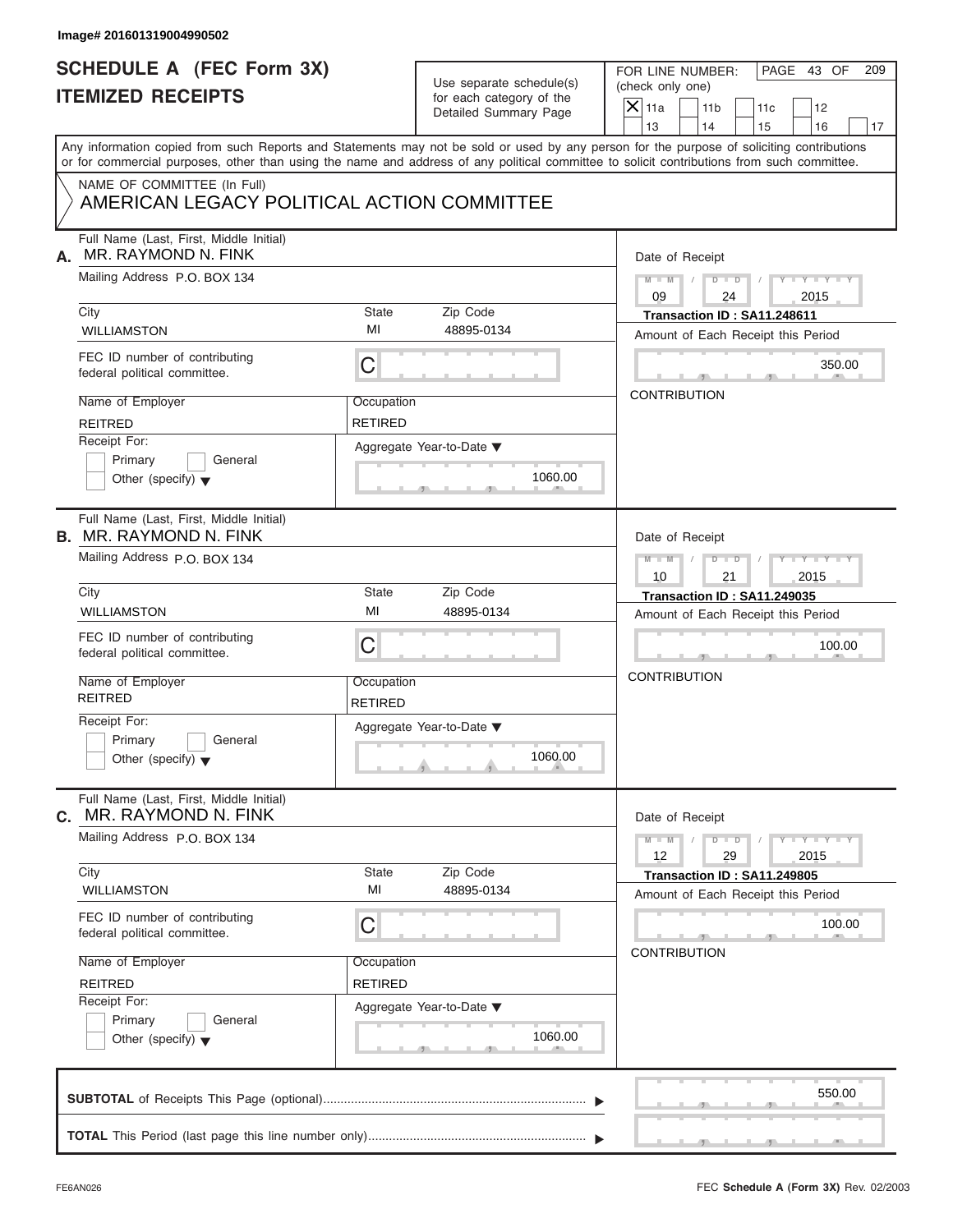| Image# 201601319004990503                                                                                                                  |                              |                                                                               |                                                                                                                                           |
|--------------------------------------------------------------------------------------------------------------------------------------------|------------------------------|-------------------------------------------------------------------------------|-------------------------------------------------------------------------------------------------------------------------------------------|
| <b>SCHEDULE A (FEC Form 3X)</b><br><b>ITEMIZED RECEIPTS</b>                                                                                |                              | Use separate schedule(s)<br>for each category of the<br>Detailed Summary Page | PAGE 44 OF<br>FOR LINE NUMBER:<br>209<br>(check only one)<br>$\overline{X}$ 11a<br>11 <sub>b</sub><br>11c<br>12                           |
|                                                                                                                                            |                              |                                                                               | 13<br>14<br>15<br>16<br>17                                                                                                                |
| or for commercial purposes, other than using the name and address of any political committee to solicit contributions from such committee. |                              |                                                                               | Any information copied from such Reports and Statements may not be sold or used by any person for the purpose of soliciting contributions |
| NAME OF COMMITTEE (In Full)<br>AMERICAN LEGACY POLITICAL ACTION COMMITTEE                                                                  |                              |                                                                               |                                                                                                                                           |
| Full Name (Last, First, Middle Initial)<br>MR. ROBERT S. FIRPO<br>А.                                                                       |                              |                                                                               | Date of Receipt                                                                                                                           |
| Mailing Address 4100 FOLSOM BLVD<br>UNIT 2A                                                                                                |                              |                                                                               | $D$ $D$ $I$<br>$Y - Y - Y - Y - Y$<br>$M - M$ /<br>10<br>23<br>2015                                                                       |
| City<br><b>SACRAMENTO</b>                                                                                                                  | State<br>CA                  | Zip Code<br>95819-4001                                                        | Transaction ID: SA11.249068<br>Amount of Each Receipt this Period                                                                         |
| FEC ID number of contributing<br>federal political committee.                                                                              | $\mathsf C$                  |                                                                               | 100.00                                                                                                                                    |
| Name of Employer<br>INFORMATION REQUESTED PER BEST EFF(                                                                                    | Occupation                   | <b>INFORMATION REQUESTED PER BEST EFF</b>                                     | <b>CONTRIBUTION</b>                                                                                                                       |
| Receipt For:<br>Primary<br>General<br>Other (specify) $\blacktriangledown$                                                                 |                              | Aggregate Year-to-Date ▼<br>300.00                                            |                                                                                                                                           |
| Full Name (Last, First, Middle Initial)<br><b>B.</b> MR. HAROLD C. FOLTS 3D                                                                |                              |                                                                               | Date of Receipt                                                                                                                           |
| Mailing Address 559 HOLLY CORNER RD                                                                                                        |                              |                                                                               | $D - D$<br>$Y = Y = Y' - Y'$<br>$M$ $M$<br>$\Box$<br>2015<br>08<br>28                                                                     |
| City                                                                                                                                       | State                        | Zip Code                                                                      | Transaction ID: SA11.248233                                                                                                               |
| <b>FREDERICKSBURG</b>                                                                                                                      | VA                           | 22406-5362                                                                    | Amount of Each Receipt this Period                                                                                                        |
| FEC ID number of contributing<br>federal political committee.                                                                              | C                            |                                                                               | 50.00                                                                                                                                     |
| Name of Employer<br>RET.                                                                                                                   | Occupation<br><b>RETIRED</b> |                                                                               | <b>CONTRIBUTION</b>                                                                                                                       |
| Receipt For:<br>Primary<br>General<br>Other (specify) $\blacktriangledown$                                                                 |                              | Aggregate Year-to-Date ▼<br>300.00                                            |                                                                                                                                           |
| Full Name (Last, First, Middle Initial)<br>MR. HAROLD C. FOLTS 3D<br>С.                                                                    |                              |                                                                               | Date of Receipt                                                                                                                           |
| Mailing Address 559 HOLLY CORNER RD                                                                                                        |                              |                                                                               | $Y - Y - Y - Y - Y$<br>$M - M$<br>$D$ $\Box$ $D$<br>09<br>24<br>2015                                                                      |
| City<br><b>FREDERICKSBURG</b>                                                                                                              | State<br>VA                  | Zip Code<br>22406-5362                                                        | Transaction ID: SA11.248570<br>Amount of Each Receipt this Period                                                                         |
| FEC ID number of contributing<br>federal political committee.                                                                              | C                            |                                                                               | 50.00<br><b>CONTRIBUTION</b>                                                                                                              |
| Name of Employer<br>RET.                                                                                                                   | Occupation<br><b>RETIRED</b> |                                                                               |                                                                                                                                           |
| Receipt For:<br>Primary<br>General<br>Other (specify) $\blacktriangledown$                                                                 |                              | Aggregate Year-to-Date ▼<br>300.00                                            |                                                                                                                                           |
|                                                                                                                                            |                              |                                                                               | 200.00                                                                                                                                    |
|                                                                                                                                            |                              |                                                                               |                                                                                                                                           |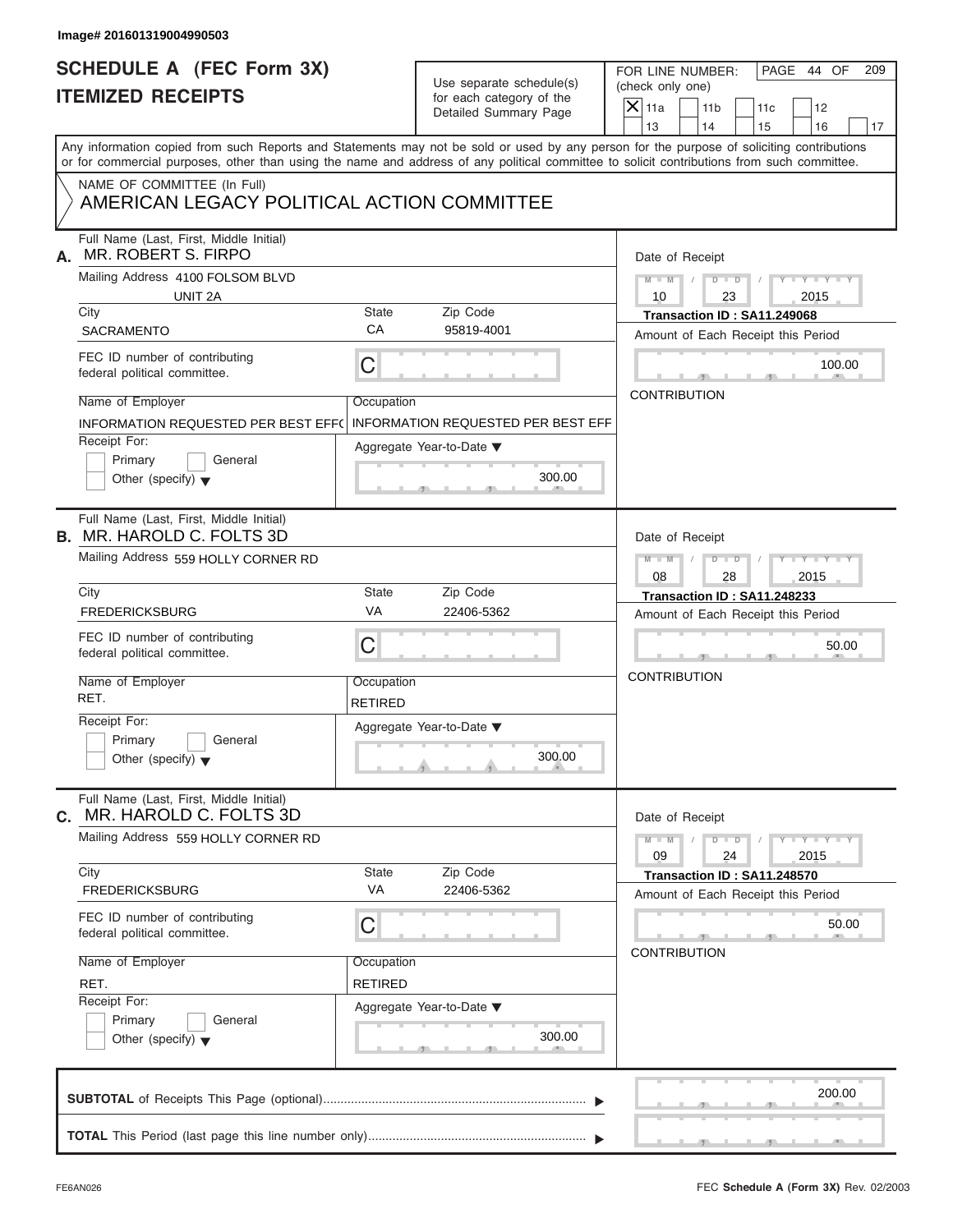| Image# 201601319004990504                                                  |                                                      |        |                                                                                                                                                                                                                                                                                         |
|----------------------------------------------------------------------------|------------------------------------------------------|--------|-----------------------------------------------------------------------------------------------------------------------------------------------------------------------------------------------------------------------------------------------------------------------------------------|
| <b>SCHEDULE A (FEC Form 3X)</b><br><b>ITEMIZED RECEIPTS</b>                | Use separate schedule(s)<br>for each category of the |        | PAGE 45 OF<br>FOR LINE NUMBER:<br>209<br>(check only one)                                                                                                                                                                                                                               |
|                                                                            | Detailed Summary Page                                |        | $X$ 11a<br>11 <sub>b</sub><br>11c<br>12<br>13<br>14<br>15<br>16<br>17                                                                                                                                                                                                                   |
|                                                                            |                                                      |        | Any information copied from such Reports and Statements may not be sold or used by any person for the purpose of soliciting contributions<br>or for commercial purposes, other than using the name and address of any political committee to solicit contributions from such committee. |
| NAME OF COMMITTEE (In Full)<br>AMERICAN LEGACY POLITICAL ACTION COMMITTEE  |                                                      |        |                                                                                                                                                                                                                                                                                         |
| Full Name (Last, First, Middle Initial)<br>DR. TWILAH A. FOX<br>А.         |                                                      |        | Date of Receipt                                                                                                                                                                                                                                                                         |
| Mailing Address 15015 S. SHERIDAN ROAD                                     |                                                      |        | $D$ $D$ $/$<br>$Y - Y - Y - Y - Y$<br>$M$ $M$ $I$<br>08<br>2015<br>14                                                                                                                                                                                                                   |
| City<br><b>BIXBY</b>                                                       | State<br>Zip Code<br><b>OK</b><br>74008-3740         |        | Transaction ID: SA11.248122<br>Amount of Each Receipt this Period                                                                                                                                                                                                                       |
| FEC ID number of contributing<br>federal political committee.              | С                                                    |        | 75.00                                                                                                                                                                                                                                                                                   |
| Name of Employer<br><b>AGENCIES</b>                                        | Occupation<br><b>DOCTOR</b>                          |        | <b>CONTRIBUTION</b>                                                                                                                                                                                                                                                                     |
| Receipt For:<br>Primary<br>General<br>Other (specify) $\blacktriangledown$ | Aggregate Year-to-Date ▼                             | 505.00 |                                                                                                                                                                                                                                                                                         |
| Full Name (Last, First, Middle Initial)<br><b>B. MR. ROBERT B. GAIN</b>    |                                                      |        | Date of Receipt                                                                                                                                                                                                                                                                         |
| Mailing Address 3 CARISSA CT                                               |                                                      |        | $M - M$<br>$D - I - D$<br>$Y = Y = Y' - Y'$<br>$\sqrt{2}$<br>07<br>09<br>2015                                                                                                                                                                                                           |
| City                                                                       | State<br>Zip Code                                    |        | Transaction ID: SA11.247403                                                                                                                                                                                                                                                             |
| <b>GREENSBORO</b>                                                          | <b>NC</b><br>27407-6366                              |        | Amount of Each Receipt this Period                                                                                                                                                                                                                                                      |
| FEC ID number of contributing<br>federal political committee.              | С                                                    |        | 40.00                                                                                                                                                                                                                                                                                   |
| Name of Employer<br>SAND HILLS CENTER LME-MCO                              | Occupation<br>ADMINISTRATOR                          |        | <b>CONTRIBUTION</b>                                                                                                                                                                                                                                                                     |
| Receipt For:<br>Primary<br>General<br>Other (specify) $\blacktriangledown$ | Aggregate Year-to-Date ▼                             | 205.00 |                                                                                                                                                                                                                                                                                         |
| Full Name (Last, First, Middle Initial)<br>MR. ROBERT B. GAIN<br>C.        |                                                      |        | Date of Receipt                                                                                                                                                                                                                                                                         |
| Mailing Address 3 CARISSA CT                                               |                                                      |        | $Y - Y - Y - Y - Y$<br>$M - M$<br>$D$ $\Box$ $D$<br>24<br>09<br>2015                                                                                                                                                                                                                    |
| City<br><b>GREENSBORO</b>                                                  | Zip Code<br>State<br><b>NC</b><br>27407-6366         |        | Transaction ID: SA11.248662<br>Amount of Each Receipt this Period                                                                                                                                                                                                                       |
| FEC ID number of contributing<br>federal political committee.              | С                                                    |        | 40.00<br><b>CONTRIBUTION</b>                                                                                                                                                                                                                                                            |
| Name of Employer                                                           | Occupation                                           |        |                                                                                                                                                                                                                                                                                         |
| SAND HILLS CENTER LME-MCO<br>Receipt For:                                  | ADMINISTRATOR                                        |        |                                                                                                                                                                                                                                                                                         |
| Primary<br>General<br>Other (specify) $\blacktriangledown$                 | Aggregate Year-to-Date ▼                             | 205.00 |                                                                                                                                                                                                                                                                                         |
|                                                                            |                                                      |        | 155.00                                                                                                                                                                                                                                                                                  |
|                                                                            |                                                      |        |                                                                                                                                                                                                                                                                                         |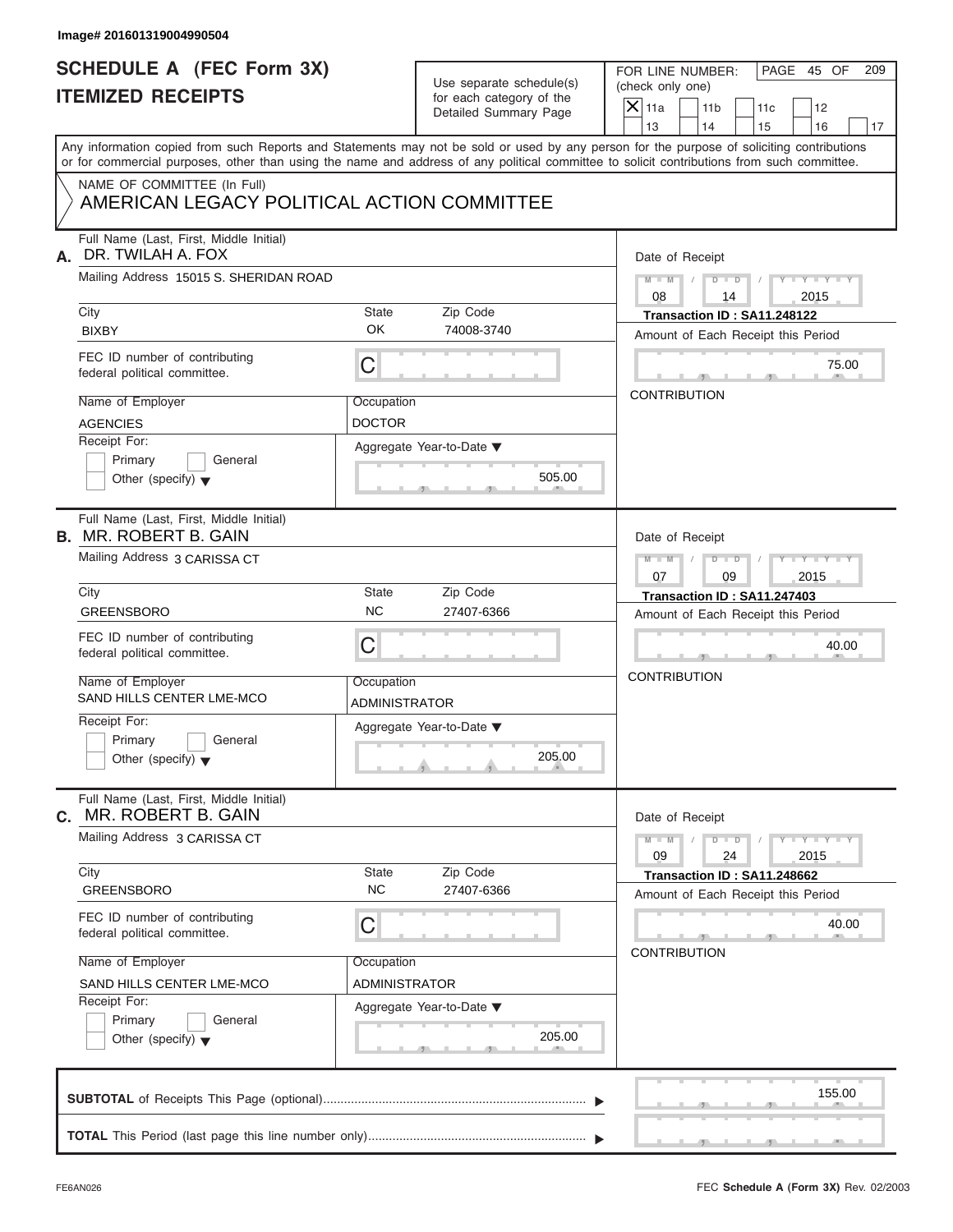| Image# 201601319004990505                                                                                                                                                                                                                                                               |                              |                                                                               |                                                                             |                                |
|-----------------------------------------------------------------------------------------------------------------------------------------------------------------------------------------------------------------------------------------------------------------------------------------|------------------------------|-------------------------------------------------------------------------------|-----------------------------------------------------------------------------|--------------------------------|
| <b>SCHEDULE A (FEC Form 3X)</b><br><b>ITEMIZED RECEIPTS</b>                                                                                                                                                                                                                             |                              | Use separate schedule(s)<br>for each category of the<br>Detailed Summary Page | FOR LINE NUMBER:<br>(check only one)<br>$\mathsf{X}$ 11a<br>11 <sub>b</sub> | PAGE 46 OF<br>209<br>11c<br>12 |
|                                                                                                                                                                                                                                                                                         |                              |                                                                               | 13<br>14                                                                    | 15<br>16<br>17                 |
| Any information copied from such Reports and Statements may not be sold or used by any person for the purpose of soliciting contributions<br>or for commercial purposes, other than using the name and address of any political committee to solicit contributions from such committee. |                              |                                                                               |                                                                             |                                |
| NAME OF COMMITTEE (In Full)<br>AMERICAN LEGACY POLITICAL ACTION COMMITTEE                                                                                                                                                                                                               |                              |                                                                               |                                                                             |                                |
| Full Name (Last, First, Middle Initial)<br>MR. ROBERT B. GAIN<br>А.                                                                                                                                                                                                                     |                              |                                                                               | Date of Receipt                                                             |                                |
| Mailing Address 3 CARISSA CT                                                                                                                                                                                                                                                            |                              |                                                                               | $D - D$<br>$M - M$<br>10<br>20                                              | $Y - Y - Y - Y - Y$<br>2015    |
| City                                                                                                                                                                                                                                                                                    | State                        | Zip Code                                                                      | Transaction ID: SA11.249010                                                 |                                |
| <b>GREENSBORO</b>                                                                                                                                                                                                                                                                       | <b>NC</b>                    | 27407-6366                                                                    | Amount of Each Receipt this Period                                          |                                |
| FEC ID number of contributing<br>federal political committee.                                                                                                                                                                                                                           | C                            |                                                                               |                                                                             | 50.00                          |
| Name of Employer                                                                                                                                                                                                                                                                        | Occupation                   |                                                                               | <b>CONTRIBUTION</b>                                                         |                                |
| SAND HILLS CENTER LME-MCO                                                                                                                                                                                                                                                               | <b>ADMINISTRATOR</b>         |                                                                               |                                                                             |                                |
| Receipt For:<br>Primary<br>General<br>Other (specify) $\blacktriangledown$                                                                                                                                                                                                              |                              | Aggregate Year-to-Date ▼<br>205.00                                            |                                                                             |                                |
| Full Name (Last, First, Middle Initial)<br><b>B. LYNNE GALE</b>                                                                                                                                                                                                                         |                              |                                                                               | Date of Receipt                                                             |                                |
| Mailing Address 203 S 2ND ST                                                                                                                                                                                                                                                            |                              |                                                                               | $M - M$<br>$D - D$<br>12<br>15                                              | Y T Y T Y T<br>2015            |
| City                                                                                                                                                                                                                                                                                    | State                        | Zip Code                                                                      | Transaction ID: SA11.249581                                                 |                                |
| LEWISBURG                                                                                                                                                                                                                                                                               | PA                           | 17837-1905                                                                    | Amount of Each Receipt this Period                                          |                                |
| FEC ID number of contributing<br>federal political committee.                                                                                                                                                                                                                           | C                            |                                                                               |                                                                             | 30.00                          |
| Name of Employer<br>N/A                                                                                                                                                                                                                                                                 | Occupation<br>RETIRED        |                                                                               | <b>CONTRIBUTION</b>                                                         |                                |
| Receipt For:<br>Primary<br>General<br>Other (specify) $\blacktriangledown$                                                                                                                                                                                                              |                              | Aggregate Year-to-Date ▼<br>210.00                                            |                                                                             |                                |
| Full Name (Last, First, Middle Initial)<br>C. LYNNE GALE                                                                                                                                                                                                                                |                              |                                                                               | Date of Receipt                                                             |                                |
| Mailing Address 203 S 2ND ST                                                                                                                                                                                                                                                            |                              |                                                                               | $M - M$<br>$D$ $D$<br>12<br>15                                              | $-1 - Y$ $-1 - Y$ $-1$<br>2015 |
| City<br><b>LEWISBURG</b>                                                                                                                                                                                                                                                                | State<br>PA                  | Zip Code<br>17837-1905                                                        | Transaction ID: SA11.249611<br>Amount of Each Receipt this Period           |                                |
| FEC ID number of contributing<br>federal political committee.                                                                                                                                                                                                                           | С                            |                                                                               | <b>CONTRIBUTION</b>                                                         | 30.00                          |
| Name of Employer<br>N/A                                                                                                                                                                                                                                                                 | Occupation<br><b>RETIRED</b> |                                                                               |                                                                             |                                |
| Receipt For:<br>Primary<br>General<br>Other (specify) $\blacktriangledown$                                                                                                                                                                                                              |                              | Aggregate Year-to-Date ▼<br>210.00                                            |                                                                             |                                |
|                                                                                                                                                                                                                                                                                         |                              |                                                                               |                                                                             | 110.00                         |
|                                                                                                                                                                                                                                                                                         |                              |                                                                               |                                                                             |                                |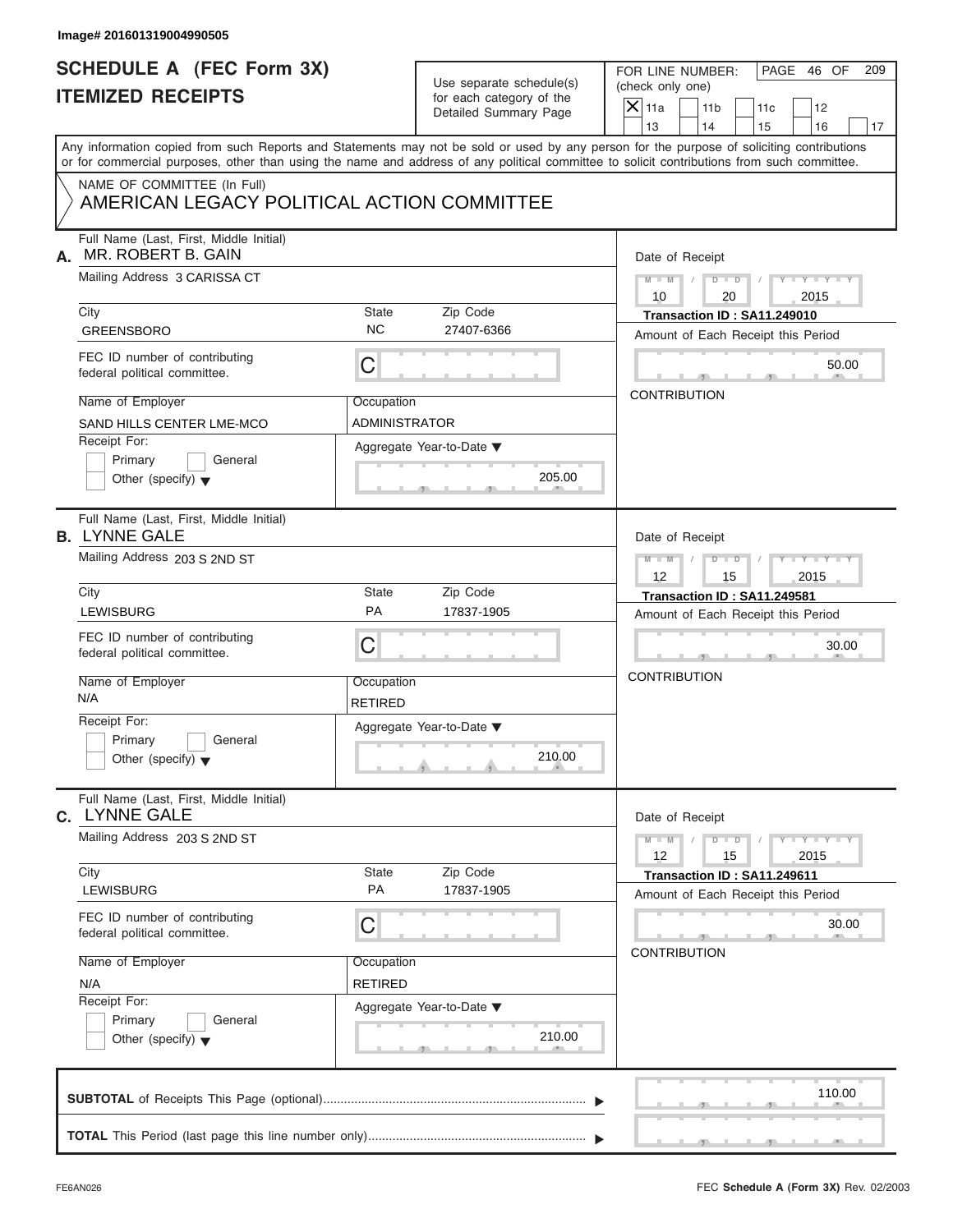| Use separate schedule(s) |
|--------------------------|
| for each category of the |
| Detailed Summary Page    |

| Image# 201601319004990506                                                  |                              |                                                      |                                                                                                                                                                                                                                                                                         |
|----------------------------------------------------------------------------|------------------------------|------------------------------------------------------|-----------------------------------------------------------------------------------------------------------------------------------------------------------------------------------------------------------------------------------------------------------------------------------------|
| <b>SCHEDULE A (FEC Form 3X)</b><br><b>ITEMIZED RECEIPTS</b>                |                              | Use separate schedule(s)<br>for each category of the | PAGE 47 OF<br>FOR LINE NUMBER:<br>209<br>(check only one)                                                                                                                                                                                                                               |
|                                                                            |                              | Detailed Summary Page                                | $X$ 11a<br>11 <sub>b</sub><br>11c<br>12<br>13<br>14<br>15<br>16<br>17                                                                                                                                                                                                                   |
|                                                                            |                              |                                                      | Any information copied from such Reports and Statements may not be sold or used by any person for the purpose of soliciting contributions<br>or for commercial purposes, other than using the name and address of any political committee to solicit contributions from such committee. |
| NAME OF COMMITTEE (In Full)<br>AMERICAN LEGACY POLITICAL ACTION COMMITTEE  |                              |                                                      |                                                                                                                                                                                                                                                                                         |
| Full Name (Last, First, Middle Initial)<br><b>LYNNE GALE</b><br>А.         |                              |                                                      | Date of Receipt                                                                                                                                                                                                                                                                         |
| Mailing Address 203 S 2ND ST                                               |                              |                                                      | $M - M$ / $D - D$ /<br>$Y - Y - Y - Y - Y$<br>$12 \overline{ }$<br>15<br>2015                                                                                                                                                                                                           |
| City<br><b>LEWISBURG</b>                                                   | State<br><b>PA</b>           | Zip Code<br>17837-1905                               | Transaction ID: SA11.249643<br>Amount of Each Receipt this Period                                                                                                                                                                                                                       |
| FEC ID number of contributing<br>federal political committee.              | С                            |                                                      | 30.00                                                                                                                                                                                                                                                                                   |
| Name of Employer<br>N/A                                                    | Occupation<br><b>RETIRED</b> |                                                      | <b>CONTRIBUTION</b>                                                                                                                                                                                                                                                                     |
| Receipt For:<br>Primary<br>General<br>Other (specify) $\blacktriangledown$ |                              | Aggregate Year-to-Date ▼<br>210.00                   |                                                                                                                                                                                                                                                                                         |
| Full Name (Last, First, Middle Initial)<br><b>B. LYNNE GALE</b>            |                              |                                                      | Date of Receipt                                                                                                                                                                                                                                                                         |
| Mailing Address 203 S 2ND ST                                               |                              |                                                      | Y TY TY TY<br>$M - M$ / $D - D$ /<br>12<br>15<br>2015                                                                                                                                                                                                                                   |
| City                                                                       | State                        | Zip Code                                             | Transaction ID: SA11.249683                                                                                                                                                                                                                                                             |
| <b>LEWISBURG</b>                                                           | PA                           | 17837-1905                                           | Amount of Each Receipt this Period                                                                                                                                                                                                                                                      |
| FEC ID number of contributing<br>federal political committee.              | C                            |                                                      | 30.00                                                                                                                                                                                                                                                                                   |
| Name of Employer<br>N/A                                                    | Occupation<br><b>RETIRED</b> |                                                      | <b>CONTRIBUTION</b>                                                                                                                                                                                                                                                                     |
| Receipt For:<br>Primary<br>General<br>Other (specify) $\blacktriangledown$ |                              | Aggregate Year-to-Date ▼<br>210.00                   |                                                                                                                                                                                                                                                                                         |
| Full Name (Last, First, Middle Initial)<br>c. LYNNE GALE                   |                              |                                                      | Date of Receipt                                                                                                                                                                                                                                                                         |
| Mailing Address 203 S 2ND ST                                               |                              |                                                      | $Y - Y - Y - Y - Y$<br>$M - M$<br>$D$ $D$<br>12<br>15<br>2015                                                                                                                                                                                                                           |
| City<br><b>LEWISBURG</b>                                                   | State<br>PA                  | Zip Code<br>17837-1905                               | Transaction ID: SA11.249724<br>Amount of Each Receipt this Period                                                                                                                                                                                                                       |
| FEC ID number of contributing<br>federal political committee.              | С                            |                                                      | 30.00<br><b>CONTRIBUTION</b>                                                                                                                                                                                                                                                            |
| Name of Employer<br>N/A                                                    | Occupation<br><b>RETIRED</b> |                                                      |                                                                                                                                                                                                                                                                                         |
| Receipt For:<br>Primary<br>General<br>Other (specify) $\blacktriangledown$ |                              | Aggregate Year-to-Date ▼<br>210.00                   |                                                                                                                                                                                                                                                                                         |
|                                                                            |                              |                                                      | 90.00                                                                                                                                                                                                                                                                                   |
|                                                                            |                              |                                                      |                                                                                                                                                                                                                                                                                         |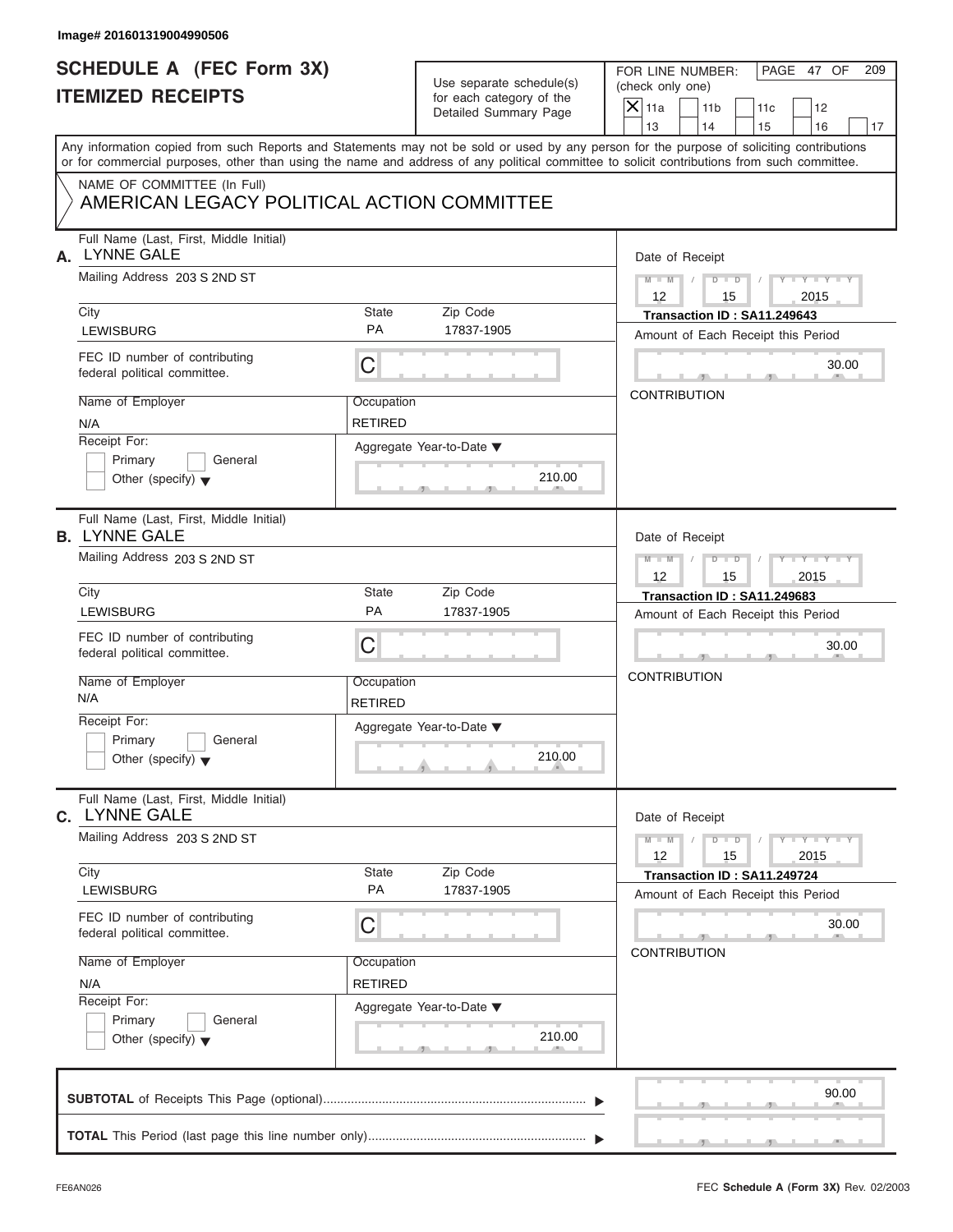| Image# 201601319004990507                                                                                                                  |                                         |                                                                               |                                                                                                                                           |
|--------------------------------------------------------------------------------------------------------------------------------------------|-----------------------------------------|-------------------------------------------------------------------------------|-------------------------------------------------------------------------------------------------------------------------------------------|
| <b>SCHEDULE A (FEC Form 3X)</b><br><b>ITEMIZED RECEIPTS</b>                                                                                |                                         | Use separate schedule(s)<br>for each category of the<br>Detailed Summary Page | FOR LINE NUMBER:<br>PAGE 48 OF<br>209<br>(check only one)<br>$X$ 11a<br>11 <sub>b</sub><br>11c<br>12<br>13<br>14<br>15<br>16<br>17        |
| or for commercial purposes, other than using the name and address of any political committee to solicit contributions from such committee. |                                         |                                                                               | Any information copied from such Reports and Statements may not be sold or used by any person for the purpose of soliciting contributions |
| NAME OF COMMITTEE (In Full)<br>AMERICAN LEGACY POLITICAL ACTION COMMITTEE                                                                  |                                         |                                                                               |                                                                                                                                           |
| Full Name (Last, First, Middle Initial)<br>MR. MARK T. GAY<br>А.                                                                           |                                         |                                                                               | Date of Receipt                                                                                                                           |
| Mailing Address 6706 MELLON CT                                                                                                             |                                         |                                                                               | $D$ $D$<br>$Y - Y - Y - Y - Y$<br>$M - M$ /<br>$\sqrt{ }$<br>11<br>2015<br>13                                                             |
| City<br><b>BAKERSFIELD</b>                                                                                                                 | State<br>CA                             | Zip Code<br>93308-1971                                                        | Transaction ID: SA11.249216<br>Amount of Each Receipt this Period                                                                         |
| FEC ID number of contributing<br>federal political committee.                                                                              | С                                       |                                                                               | 100.00                                                                                                                                    |
| Name of Employer<br><b>MARK GAY</b>                                                                                                        | Occupation<br><b>REAL ESTATE BROKER</b> |                                                                               | <b>CONTRIBUTION</b>                                                                                                                       |
| Receipt For:<br>Primary<br>General<br>Other (specify) $\blacktriangledown$                                                                 |                                         | Aggregate Year-to-Date ▼<br>300.00                                            |                                                                                                                                           |
| Full Name (Last, First, Middle Initial)<br><b>B. MS. LINDA GILLESPIE</b>                                                                   |                                         |                                                                               | Date of Receipt                                                                                                                           |
| Mailing Address 606 WINHALL WAY                                                                                                            |                                         |                                                                               | $M - M$<br>$D - I$<br>$Y = Y = Y' - Y'$<br>$\sqrt{2}$<br>2015<br>09<br>24                                                                 |
| City<br><b>SILVER SPRING</b>                                                                                                               | State<br><b>MD</b>                      | Zip Code<br>20904-2069                                                        | Transaction ID: SA11.248519<br>Amount of Each Receipt this Period                                                                         |
| FEC ID number of contributing<br>federal political committee.                                                                              | С                                       |                                                                               | 25.00                                                                                                                                     |
| Name of Employer<br>MONTGOMERY COUNTY PUBLIC SCHOOLS                                                                                       | Occupation<br><b>TEACHER</b>            |                                                                               | <b>CONTRIBUTION</b>                                                                                                                       |
| Receipt For:<br>Primary<br>General<br>Other (specify) $\blacktriangledown$                                                                 |                                         | Aggregate Year-to-Date ▼<br>250.00                                            |                                                                                                                                           |
| Full Name (Last, First, Middle Initial)<br><b>c.</b> MR. DENNIS GOMER                                                                      |                                         |                                                                               | Date of Receipt                                                                                                                           |
| Mailing Address 1855 LIVE OAK RD                                                                                                           |                                         |                                                                               | $Y - Y - Y - Y - Y$<br>$M - M$<br>$D - D$<br>24<br>09<br>2015                                                                             |
| City<br><b>PASO ROBLES</b>                                                                                                                 | State<br>CA                             | Zip Code<br>93446-8695                                                        | Transaction ID: SA11.248719<br>Amount of Each Receipt this Period                                                                         |
| FEC ID number of contributing<br>federal political committee.                                                                              | С                                       |                                                                               | 250.00                                                                                                                                    |
| Name of Employer<br><b>RETIRED</b>                                                                                                         | Occupation<br><b>RETIRED</b>            |                                                                               | <b>CONTRIBUTION</b>                                                                                                                       |
| Receipt For:<br>Primary<br>General<br>Other (specify) $\blacktriangledown$                                                                 |                                         | Aggregate Year-to-Date ▼<br>660.00                                            |                                                                                                                                           |
|                                                                                                                                            |                                         |                                                                               | 375.00                                                                                                                                    |
|                                                                                                                                            |                                         |                                                                               |                                                                                                                                           |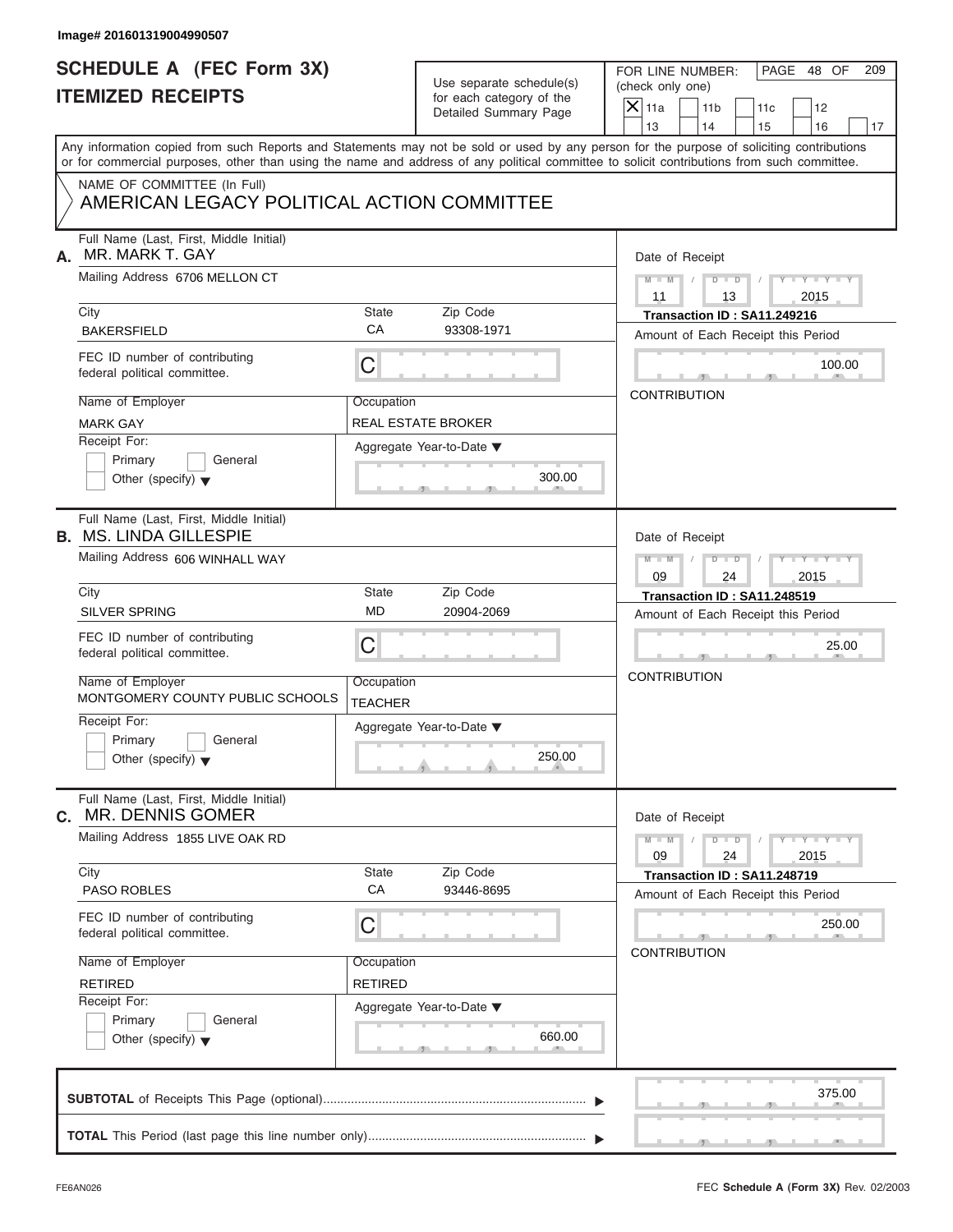| Image# 201601319004990508                                                                                                                  |                              |                                                                               |                                                                                                                                           |
|--------------------------------------------------------------------------------------------------------------------------------------------|------------------------------|-------------------------------------------------------------------------------|-------------------------------------------------------------------------------------------------------------------------------------------|
| <b>SCHEDULE A (FEC Form 3X)</b><br><b>ITEMIZED RECEIPTS</b>                                                                                |                              | Use separate schedule(s)<br>for each category of the<br>Detailed Summary Page | PAGE 49 OF<br>FOR LINE NUMBER:<br>209<br>(check only one)<br>$X$ 11a<br>11 <sub>b</sub><br>11c<br>12<br>13<br>14<br>15<br>16<br>17        |
| or for commercial purposes, other than using the name and address of any political committee to solicit contributions from such committee. |                              |                                                                               | Any information copied from such Reports and Statements may not be sold or used by any person for the purpose of soliciting contributions |
| NAME OF COMMITTEE (In Full)<br>AMERICAN LEGACY POLITICAL ACTION COMMITTEE                                                                  |                              |                                                                               |                                                                                                                                           |
| Full Name (Last, First, Middle Initial)<br>MS. SHEILA GORDON<br>А.                                                                         |                              |                                                                               | Date of Receipt                                                                                                                           |
| Mailing Address 578 L S U AVENUE                                                                                                           |                              |                                                                               | $M - M$ / $D - D$ /<br>$Y - Y - Y - Y - Y$<br>08<br>2015<br>27                                                                            |
| City<br><b>BATON ROUGE</b>                                                                                                                 | State<br>LA                  | Zip Code<br>70808-4642                                                        | Transaction ID: SA11.248213<br>Amount of Each Receipt this Period                                                                         |
| FEC ID number of contributing<br>federal political committee.                                                                              | C                            |                                                                               | 30.00                                                                                                                                     |
| Name of Employer<br><b>NA</b>                                                                                                              | Occupation<br><b>RETIRED</b> |                                                                               | <b>CONTRIBUTION</b>                                                                                                                       |
| Receipt For:<br>Primary<br>General<br>Other (specify) $\blacktriangledown$                                                                 |                              | Aggregate Year-to-Date ▼<br>205.00                                            |                                                                                                                                           |
| Full Name (Last, First, Middle Initial)<br><b>B. MS. MARIANN GRAMI</b>                                                                     |                              |                                                                               | Date of Receipt                                                                                                                           |
| Mailing Address 10783 WILKINS AVE                                                                                                          |                              |                                                                               | Y T Y T Y T<br>$M - M$<br>$D - I$<br>$\sqrt{2}$<br>09<br>24<br>2015                                                                       |
| City<br><b>LOS ANGELES</b>                                                                                                                 | State<br>CA                  | Zip Code<br>90024-5064                                                        | Transaction ID: SA11.248612<br>Amount of Each Receipt this Period                                                                         |
| FEC ID number of contributing<br>federal political committee.                                                                              | С                            |                                                                               | 100.00                                                                                                                                    |
| Name of Employer<br><b>SELF EMPLOYED</b>                                                                                                   | Occupation<br><b>RETIRED</b> |                                                                               | <b>CONTRIBUTION</b>                                                                                                                       |
| Receipt For:<br>Primary<br>General<br>Other (specify) $\blacktriangledown$                                                                 |                              | Aggregate Year-to-Date ▼<br>350.00                                            |                                                                                                                                           |
| Full Name (Last, First, Middle Initial)<br>MRS. MILDRED L. GREBING<br>C.                                                                   |                              |                                                                               | Date of Receipt                                                                                                                           |
| Mailing Address 398 P.C.R. 428                                                                                                             |                              |                                                                               | $Y - Y - Y - Y - Y$<br>$M - M$<br>$D$ $\Box$ $D$<br>29<br>09<br>2015                                                                      |
| City<br><b>FROHNA</b>                                                                                                                      | State<br><b>MO</b>           | Zip Code<br>63748-                                                            | Transaction ID: SA11.248787<br>Amount of Each Receipt this Period                                                                         |
| FEC ID number of contributing<br>federal political committee.                                                                              | С                            |                                                                               | 40.00                                                                                                                                     |
| Name of Employer<br>SELF-EMPLOYED                                                                                                          | Occupation<br><b>FARMER</b>  |                                                                               | <b>CONTRIBUTION</b>                                                                                                                       |
| Receipt For:<br>Primary<br>General<br>Other (specify) $\blacktriangledown$                                                                 |                              | Aggregate Year-to-Date ▼<br>315.00                                            |                                                                                                                                           |
|                                                                                                                                            |                              |                                                                               | 170.00                                                                                                                                    |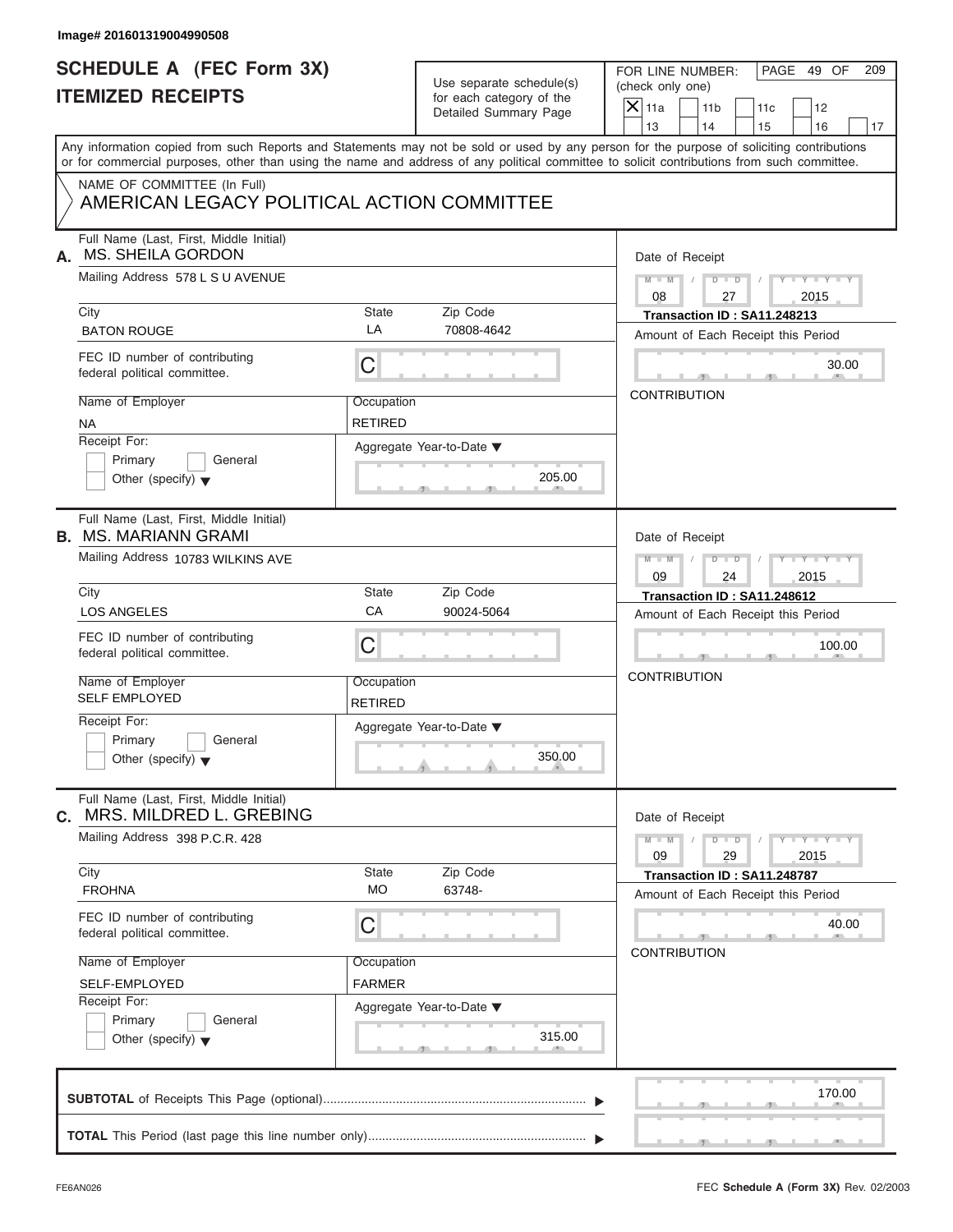| Image# 201601319004990509                                                                                                                                                                                                                                                               |                             |                                                       |                                                                                                                    |  |
|-----------------------------------------------------------------------------------------------------------------------------------------------------------------------------------------------------------------------------------------------------------------------------------------|-----------------------------|-------------------------------------------------------|--------------------------------------------------------------------------------------------------------------------|--|
| <b>SCHEDULE A (FEC Form 3X)</b><br><b>ITEMIZED RECEIPTS</b>                                                                                                                                                                                                                             |                             | Use separate schedule(s)<br>for each category of the  | PAGE 50 OF<br>FOR LINE NUMBER:<br>209<br>(check only one)<br>$\overline{X} _{11a}$<br>11 <sub>b</sub><br>11c<br>12 |  |
|                                                                                                                                                                                                                                                                                         |                             | Detailed Summary Page                                 | 13<br>14<br>15<br>16                                                                                               |  |
| Any information copied from such Reports and Statements may not be sold or used by any person for the purpose of soliciting contributions<br>or for commercial purposes, other than using the name and address of any political committee to solicit contributions from such committee. |                             |                                                       |                                                                                                                    |  |
| NAME OF COMMITTEE (In Full)<br>AMERICAN LEGACY POLITICAL ACTION COMMITTEE                                                                                                                                                                                                               |                             |                                                       |                                                                                                                    |  |
| Full Name (Last, First, Middle Initial)<br>MRS. MILDRED L. GREBING<br>А.                                                                                                                                                                                                                |                             |                                                       | Date of Receipt                                                                                                    |  |
| Mailing Address 398 P.C.R. 428                                                                                                                                                                                                                                                          |                             |                                                       | $D$ $\Box$ $D$<br>$M - M$ /<br>$Y - Y - Y - Y - Y$<br>$\sqrt{ }$<br>10<br>08<br>2015                               |  |
| City<br><b>FROHNA</b>                                                                                                                                                                                                                                                                   | State<br><b>MO</b>          | Zip Code<br>63748-                                    | Transaction ID: SA11.248898<br>Amount of Each Receipt this Period                                                  |  |
| FEC ID number of contributing<br>federal political committee.                                                                                                                                                                                                                           | С                           |                                                       | 40.00<br>$\sqrt{10}$                                                                                               |  |
| Name of Employer<br><b>SELF-EMPLOYED</b>                                                                                                                                                                                                                                                | Occupation<br><b>FARMER</b> |                                                       | <b>CONTRIBUTION</b>                                                                                                |  |
| Receipt For:<br>Primary<br>General<br>Other (specify) $\blacktriangledown$                                                                                                                                                                                                              |                             | Aggregate Year-to-Date $\blacktriangledown$<br>315.00 |                                                                                                                    |  |
| Full Name (Last, First, Middle Initial)<br><b>B. MR. EDWARD B. GREENE</b>                                                                                                                                                                                                               |                             |                                                       | Date of Receipt                                                                                                    |  |
| Mailing Address 574 LAKESHORE DR                                                                                                                                                                                                                                                        |                             |                                                       | $D$ $D$<br>$Y = Y = Y' = Y'$<br>$M - M$<br>$\sqrt{2}$<br>07<br>07<br>2015                                          |  |
| City                                                                                                                                                                                                                                                                                    | State                       | Zip Code                                              | Transaction ID: SA11.247241                                                                                        |  |
| <b>DULUTH</b>                                                                                                                                                                                                                                                                           | GA                          | 30096-3036                                            | Amount of Each Receipt this Period                                                                                 |  |
| FEC ID number of contributing<br>federal political committee.                                                                                                                                                                                                                           | С                           |                                                       | 50.00                                                                                                              |  |
| Name of Employer<br><b>INFORMATION REQUESTED PER BEST</b>                                                                                                                                                                                                                               | Occupation                  | INFORMATION REQUESTED PER BEST EFF                    | <b>CONTRIBUTION</b>                                                                                                |  |
| EFFORTS<br>Receipt For:<br>Primary<br>General<br>Other (specify) $\blacktriangledown$                                                                                                                                                                                                   |                             | Aggregate Year-to-Date ▼<br>325.00                    |                                                                                                                    |  |
| Full Name (Last, First, Middle Initial)<br>C. MR. EDWARD B. GREENE                                                                                                                                                                                                                      |                             |                                                       | Date of Receipt                                                                                                    |  |
| Mailing Address 574 LAKESHORE DR                                                                                                                                                                                                                                                        |                             |                                                       | $Y - Y - Y - Y - Y$<br>$M - M$<br>$D$ $\Box$ $D$<br>12<br>07<br>2015                                               |  |
| City<br><b>DULUTH</b>                                                                                                                                                                                                                                                                   | State<br>GA                 | Zip Code<br>30096-3036                                | Transaction ID: SA11.249384<br>Amount of Each Receipt this Period                                                  |  |
| FEC ID number of contributing<br>federal political committee.                                                                                                                                                                                                                           | С                           |                                                       | 100.00<br><b>CONTRIBUTION</b>                                                                                      |  |
| Name of Employer<br>INFORMATION REQUESTED PER BEST EFF(                                                                                                                                                                                                                                 | Occupation                  | <b>INFORMATION REQUESTED PER BEST EFF</b>             |                                                                                                                    |  |
| Receipt For:<br>Primary<br>General<br>Other (specify) $\blacktriangledown$                                                                                                                                                                                                              |                             | Aggregate Year-to-Date ▼<br>325.00                    |                                                                                                                    |  |
|                                                                                                                                                                                                                                                                                         |                             |                                                       | 190.00                                                                                                             |  |
|                                                                                                                                                                                                                                                                                         |                             |                                                       |                                                                                                                    |  |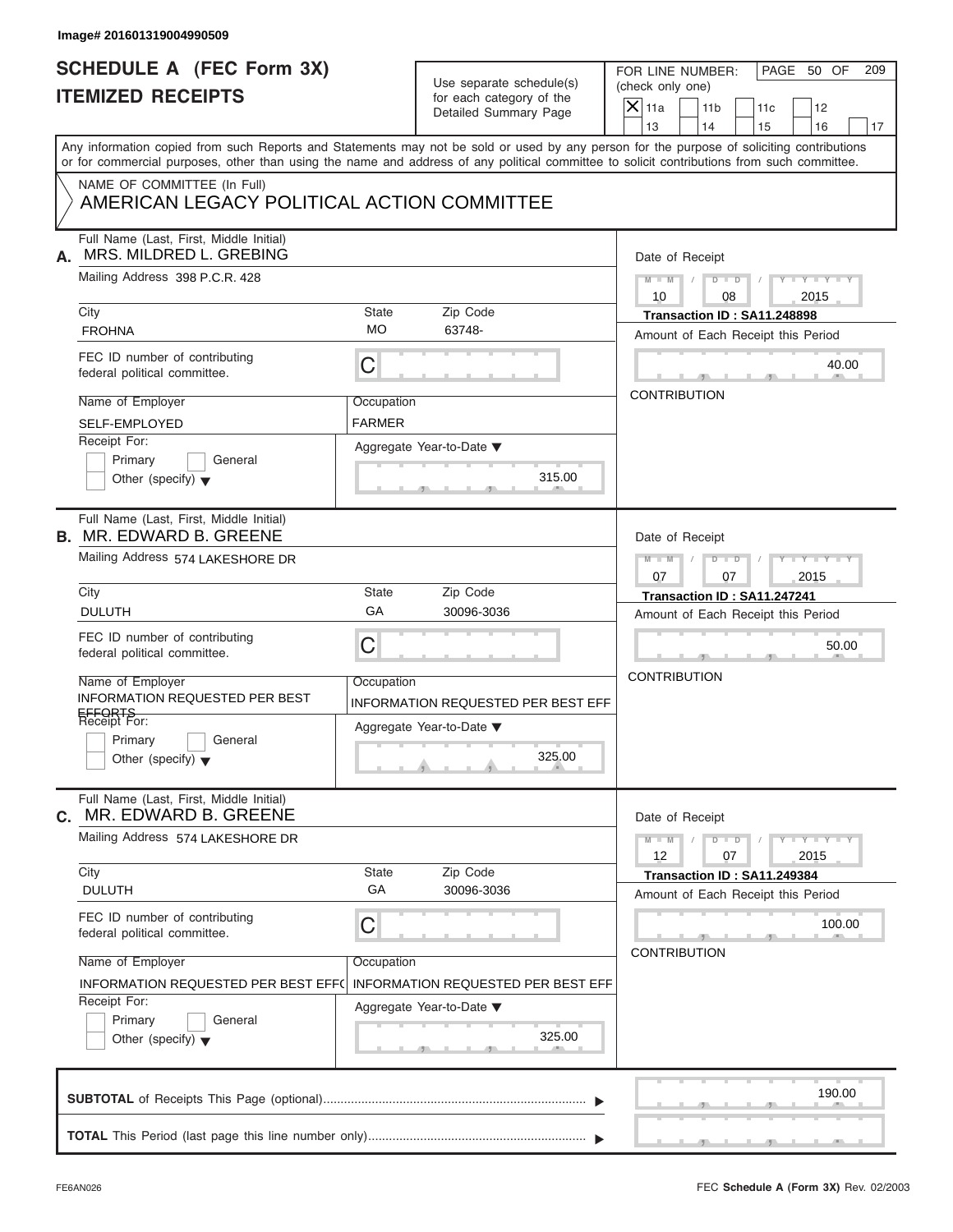| <b>SCHEDULE A (FEC Form 3X)</b><br>FOR LINE NUMBER:<br>Use separate schedule(s)<br>(check only one)<br><b>ITEMIZED RECEIPTS</b><br>for each category of the<br>$X$ 11a<br>Detailed Summary Page<br>13<br>Any information copied from such Reports and Statements may not be sold or used by any person for the purpose of soliciting contributions<br>or for commercial purposes, other than using the name and address of any political committee to solicit contributions from such committee.<br>NAME OF COMMITTEE (In Full)<br>AMERICAN LEGACY POLITICAL ACTION COMMITTEE<br>Full Name (Last, First, Middle Initial)<br>MR. RICHARD S. GRIFFITH<br>А.<br>Mailing Address 3417 MILAM ST<br>$M$ $M$ $I$<br>09<br>City<br>State<br>Zip Code<br><b>TX</b><br>77002-9531<br><b>HOUSTON</b><br>FEC ID number of contributing<br>C<br>federal political committee.<br><b>CONTRIBUTION</b><br>Name of Employer<br>Occupation<br><b>INVESTER</b><br>RICHARD S. GRIFFITH<br>Receipt For:<br>Aggregate Year-to-Date ▼<br>Primary<br>General<br>1000.00<br>Other (specify) $\blacktriangledown$<br>Full Name (Last, First, Middle Initial)<br><b>B. MS. VIRGINIA HARDAM</b><br>Mailing Address P.O. BOX 2046<br>$M - M$<br>09<br>City<br>State<br>Zip Code<br>AK<br><b>PALMER</b><br>99645-2046<br>FEC ID number of contributing<br>С<br>federal political committee.<br><b>CONTRIBUTION</b><br>Name of Employer<br>Occupation<br>NA<br><b>RETIRED</b><br>Receipt For:<br>Aggregate Year-to-Date ▼<br>Primary<br>General<br>295.00<br>Other (specify) $\blacktriangledown$<br>Full Name (Last, First, Middle Initial)<br>MRS. PATRICIA A. HARGEST<br>C.<br>Mailing Address 724 W PADONIA ROAD<br>$M - M$<br>07<br>Zip Code<br>City<br><b>State</b><br><b>MD</b><br><b>CCKEYSVILLE</b><br>21030-1723<br>FEC ID number of contributing<br>С<br>federal political committee.<br><b>CONTRIBUTION</b><br>Name of Employer<br>Occupation<br><b>SALES</b><br><b>ENABLEDWARE LLC</b><br>Receipt For:<br>Aggregate Year-to-Date ▼ |                                                                   |            |                             |     |
|------------------------------------------------------------------------------------------------------------------------------------------------------------------------------------------------------------------------------------------------------------------------------------------------------------------------------------------------------------------------------------------------------------------------------------------------------------------------------------------------------------------------------------------------------------------------------------------------------------------------------------------------------------------------------------------------------------------------------------------------------------------------------------------------------------------------------------------------------------------------------------------------------------------------------------------------------------------------------------------------------------------------------------------------------------------------------------------------------------------------------------------------------------------------------------------------------------------------------------------------------------------------------------------------------------------------------------------------------------------------------------------------------------------------------------------------------------------------------------------------------------------------------------------------------------------------------------------------------------------------------------------------------------------------------------------------------------------------------------------------------------------------------------------------------------------------------------------------------------------------------------------------------------------------------------------------------------------------------------------------------------------|-------------------------------------------------------------------|------------|-----------------------------|-----|
|                                                                                                                                                                                                                                                                                                                                                                                                                                                                                                                                                                                                                                                                                                                                                                                                                                                                                                                                                                                                                                                                                                                                                                                                                                                                                                                                                                                                                                                                                                                                                                                                                                                                                                                                                                                                                                                                                                                                                                                                                  |                                                                   |            | PAGE 51 OF                  | 209 |
|                                                                                                                                                                                                                                                                                                                                                                                                                                                                                                                                                                                                                                                                                                                                                                                                                                                                                                                                                                                                                                                                                                                                                                                                                                                                                                                                                                                                                                                                                                                                                                                                                                                                                                                                                                                                                                                                                                                                                                                                                  | 11 <sub>b</sub><br>14                                             | 11c<br>15  | 12<br>16                    | 17  |
|                                                                                                                                                                                                                                                                                                                                                                                                                                                                                                                                                                                                                                                                                                                                                                                                                                                                                                                                                                                                                                                                                                                                                                                                                                                                                                                                                                                                                                                                                                                                                                                                                                                                                                                                                                                                                                                                                                                                                                                                                  |                                                                   |            |                             |     |
|                                                                                                                                                                                                                                                                                                                                                                                                                                                                                                                                                                                                                                                                                                                                                                                                                                                                                                                                                                                                                                                                                                                                                                                                                                                                                                                                                                                                                                                                                                                                                                                                                                                                                                                                                                                                                                                                                                                                                                                                                  |                                                                   |            |                             |     |
|                                                                                                                                                                                                                                                                                                                                                                                                                                                                                                                                                                                                                                                                                                                                                                                                                                                                                                                                                                                                                                                                                                                                                                                                                                                                                                                                                                                                                                                                                                                                                                                                                                                                                                                                                                                                                                                                                                                                                                                                                  | Date of Receipt                                                   |            |                             |     |
|                                                                                                                                                                                                                                                                                                                                                                                                                                                                                                                                                                                                                                                                                                                                                                                                                                                                                                                                                                                                                                                                                                                                                                                                                                                                                                                                                                                                                                                                                                                                                                                                                                                                                                                                                                                                                                                                                                                                                                                                                  | $D$ $D$ $I$<br>18                                                 |            | $Y - Y - Y - Y - Y$<br>2015 |     |
|                                                                                                                                                                                                                                                                                                                                                                                                                                                                                                                                                                                                                                                                                                                                                                                                                                                                                                                                                                                                                                                                                                                                                                                                                                                                                                                                                                                                                                                                                                                                                                                                                                                                                                                                                                                                                                                                                                                                                                                                                  | Transaction ID: SA11.248393<br>Amount of Each Receipt this Period |            |                             |     |
|                                                                                                                                                                                                                                                                                                                                                                                                                                                                                                                                                                                                                                                                                                                                                                                                                                                                                                                                                                                                                                                                                                                                                                                                                                                                                                                                                                                                                                                                                                                                                                                                                                                                                                                                                                                                                                                                                                                                                                                                                  |                                                                   |            | 1000.00                     |     |
|                                                                                                                                                                                                                                                                                                                                                                                                                                                                                                                                                                                                                                                                                                                                                                                                                                                                                                                                                                                                                                                                                                                                                                                                                                                                                                                                                                                                                                                                                                                                                                                                                                                                                                                                                                                                                                                                                                                                                                                                                  |                                                                   |            |                             |     |
|                                                                                                                                                                                                                                                                                                                                                                                                                                                                                                                                                                                                                                                                                                                                                                                                                                                                                                                                                                                                                                                                                                                                                                                                                                                                                                                                                                                                                                                                                                                                                                                                                                                                                                                                                                                                                                                                                                                                                                                                                  |                                                                   |            |                             |     |
|                                                                                                                                                                                                                                                                                                                                                                                                                                                                                                                                                                                                                                                                                                                                                                                                                                                                                                                                                                                                                                                                                                                                                                                                                                                                                                                                                                                                                                                                                                                                                                                                                                                                                                                                                                                                                                                                                                                                                                                                                  | Date of Receipt                                                   |            |                             |     |
|                                                                                                                                                                                                                                                                                                                                                                                                                                                                                                                                                                                                                                                                                                                                                                                                                                                                                                                                                                                                                                                                                                                                                                                                                                                                                                                                                                                                                                                                                                                                                                                                                                                                                                                                                                                                                                                                                                                                                                                                                  | $D - I - D$<br>24                                                 | $\sqrt{ }$ | Y T Y T Y T<br>2015         |     |
|                                                                                                                                                                                                                                                                                                                                                                                                                                                                                                                                                                                                                                                                                                                                                                                                                                                                                                                                                                                                                                                                                                                                                                                                                                                                                                                                                                                                                                                                                                                                                                                                                                                                                                                                                                                                                                                                                                                                                                                                                  | Transaction ID: SA11.248636                                       |            |                             |     |
|                                                                                                                                                                                                                                                                                                                                                                                                                                                                                                                                                                                                                                                                                                                                                                                                                                                                                                                                                                                                                                                                                                                                                                                                                                                                                                                                                                                                                                                                                                                                                                                                                                                                                                                                                                                                                                                                                                                                                                                                                  | Amount of Each Receipt this Period                                |            |                             |     |
|                                                                                                                                                                                                                                                                                                                                                                                                                                                                                                                                                                                                                                                                                                                                                                                                                                                                                                                                                                                                                                                                                                                                                                                                                                                                                                                                                                                                                                                                                                                                                                                                                                                                                                                                                                                                                                                                                                                                                                                                                  |                                                                   |            | 40.00                       |     |
|                                                                                                                                                                                                                                                                                                                                                                                                                                                                                                                                                                                                                                                                                                                                                                                                                                                                                                                                                                                                                                                                                                                                                                                                                                                                                                                                                                                                                                                                                                                                                                                                                                                                                                                                                                                                                                                                                                                                                                                                                  |                                                                   |            |                             |     |
|                                                                                                                                                                                                                                                                                                                                                                                                                                                                                                                                                                                                                                                                                                                                                                                                                                                                                                                                                                                                                                                                                                                                                                                                                                                                                                                                                                                                                                                                                                                                                                                                                                                                                                                                                                                                                                                                                                                                                                                                                  |                                                                   |            |                             |     |
|                                                                                                                                                                                                                                                                                                                                                                                                                                                                                                                                                                                                                                                                                                                                                                                                                                                                                                                                                                                                                                                                                                                                                                                                                                                                                                                                                                                                                                                                                                                                                                                                                                                                                                                                                                                                                                                                                                                                                                                                                  | Date of Receipt                                                   |            |                             |     |
|                                                                                                                                                                                                                                                                                                                                                                                                                                                                                                                                                                                                                                                                                                                                                                                                                                                                                                                                                                                                                                                                                                                                                                                                                                                                                                                                                                                                                                                                                                                                                                                                                                                                                                                                                                                                                                                                                                                                                                                                                  | $D$ $\Box$ $D$<br>14                                              |            | $Y - Y - Y - Y - Y$<br>2015 |     |
|                                                                                                                                                                                                                                                                                                                                                                                                                                                                                                                                                                                                                                                                                                                                                                                                                                                                                                                                                                                                                                                                                                                                                                                                                                                                                                                                                                                                                                                                                                                                                                                                                                                                                                                                                                                                                                                                                                                                                                                                                  | Transaction ID: SA11.247851<br>Amount of Each Receipt this Period |            |                             |     |
|                                                                                                                                                                                                                                                                                                                                                                                                                                                                                                                                                                                                                                                                                                                                                                                                                                                                                                                                                                                                                                                                                                                                                                                                                                                                                                                                                                                                                                                                                                                                                                                                                                                                                                                                                                                                                                                                                                                                                                                                                  |                                                                   |            | 50.00                       |     |
|                                                                                                                                                                                                                                                                                                                                                                                                                                                                                                                                                                                                                                                                                                                                                                                                                                                                                                                                                                                                                                                                                                                                                                                                                                                                                                                                                                                                                                                                                                                                                                                                                                                                                                                                                                                                                                                                                                                                                                                                                  |                                                                   |            |                             |     |
|                                                                                                                                                                                                                                                                                                                                                                                                                                                                                                                                                                                                                                                                                                                                                                                                                                                                                                                                                                                                                                                                                                                                                                                                                                                                                                                                                                                                                                                                                                                                                                                                                                                                                                                                                                                                                                                                                                                                                                                                                  |                                                                   |            |                             |     |
| Primary<br>General<br>500.00<br>Other (specify) $\blacktriangledown$                                                                                                                                                                                                                                                                                                                                                                                                                                                                                                                                                                                                                                                                                                                                                                                                                                                                                                                                                                                                                                                                                                                                                                                                                                                                                                                                                                                                                                                                                                                                                                                                                                                                                                                                                                                                                                                                                                                                             |                                                                   |            |                             |     |
|                                                                                                                                                                                                                                                                                                                                                                                                                                                                                                                                                                                                                                                                                                                                                                                                                                                                                                                                                                                                                                                                                                                                                                                                                                                                                                                                                                                                                                                                                                                                                                                                                                                                                                                                                                                                                                                                                                                                                                                                                  |                                                                   |            | 1090.00                     |     |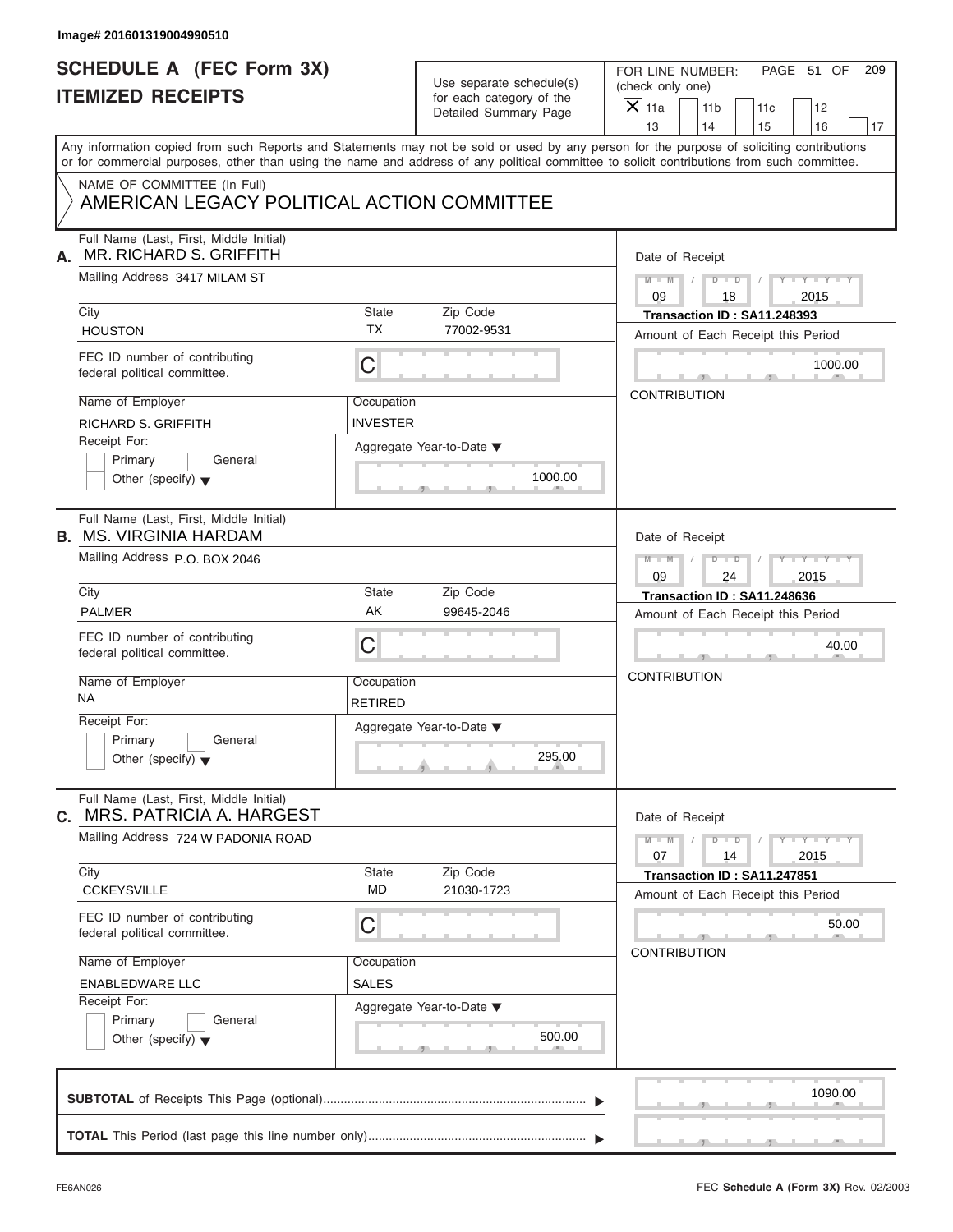| Image# 201601319004990511                                                        |                            |                                                                               |                                                                                                                                                                                                                                                                                         |
|----------------------------------------------------------------------------------|----------------------------|-------------------------------------------------------------------------------|-----------------------------------------------------------------------------------------------------------------------------------------------------------------------------------------------------------------------------------------------------------------------------------------|
| <b>SCHEDULE A (FEC Form 3X)</b><br><b>ITEMIZED RECEIPTS</b>                      |                            | Use separate schedule(s)<br>for each category of the<br>Detailed Summary Page | PAGE 52 OF<br>FOR LINE NUMBER:<br>209<br>(check only one)<br>$\overline{X}$ 11a<br>11 <sub>b</sub><br>11c<br>12                                                                                                                                                                         |
|                                                                                  |                            |                                                                               | 13<br>14<br>15<br>16<br>17                                                                                                                                                                                                                                                              |
|                                                                                  |                            |                                                                               | Any information copied from such Reports and Statements may not be sold or used by any person for the purpose of soliciting contributions<br>or for commercial purposes, other than using the name and address of any political committee to solicit contributions from such committee. |
| NAME OF COMMITTEE (In Full)<br>AMERICAN LEGACY POLITICAL ACTION COMMITTEE        |                            |                                                                               |                                                                                                                                                                                                                                                                                         |
| Full Name (Last, First, Middle Initial)<br>MRS. PATRICIA A. HARGEST<br>А.        |                            |                                                                               | Date of Receipt                                                                                                                                                                                                                                                                         |
| Mailing Address 724 W PADONIA ROAD                                               |                            |                                                                               | $M = M \qquad / \qquad D = D \qquad /$<br>$Y - Y - Y - Y - Y$<br>07<br>14<br>2015                                                                                                                                                                                                       |
| City<br><b>CCKEYSVILLE</b>                                                       | State<br><b>MD</b>         | Zip Code<br>21030-1723                                                        | Transaction ID: SA11.247905<br>Amount of Each Receipt this Period                                                                                                                                                                                                                       |
| FEC ID number of contributing<br>federal political committee.                    | $\mathsf C$                |                                                                               | 50.00                                                                                                                                                                                                                                                                                   |
| Name of Employer<br><b>ENABLEDWARE LLC</b>                                       | Occupation<br>SALES        |                                                                               | <b>CONTRIBUTION</b>                                                                                                                                                                                                                                                                     |
| Receipt For:<br>Primary<br>General<br>Other (specify) $\blacktriangledown$       |                            | Aggregate Year-to-Date ▼<br>500.00                                            |                                                                                                                                                                                                                                                                                         |
| Full Name (Last, First, Middle Initial)<br><b>B. MRS. PATRICIA A. HARGEST</b>    |                            |                                                                               | Date of Receipt                                                                                                                                                                                                                                                                         |
| Mailing Address 724 W PADONIA ROAD                                               |                            |                                                                               | $D$ $D$ $/$<br>$Y = Y = Y' + Y' + Y$<br>$M$ $M$ $/$<br>$12 \overline{ }$<br>2015<br>15                                                                                                                                                                                                  |
| City<br><b>CCKEYSVILLE</b>                                                       | State<br><b>MD</b>         | Zip Code<br>21030-1723                                                        | Transaction ID: SA11.249645                                                                                                                                                                                                                                                             |
|                                                                                  |                            |                                                                               | Amount of Each Receipt this Period                                                                                                                                                                                                                                                      |
| FEC ID number of contributing<br>federal political committee.                    | C                          |                                                                               | 50.00                                                                                                                                                                                                                                                                                   |
| Name of Employer<br><b>ENABLEDWARE LLC</b>                                       | Occupation<br><b>SALES</b> |                                                                               | <b>CONTRIBUTION</b>                                                                                                                                                                                                                                                                     |
| Receipt For:<br>Primary<br>General<br>Other (specify) $\blacktriangledown$       |                            | Aggregate Year-to-Date ▼<br>500.00                                            |                                                                                                                                                                                                                                                                                         |
| Full Name (Last, First, Middle Initial)<br><b>MRS. PATRICIA A. HARGEST</b><br>С. |                            |                                                                               | Date of Receipt                                                                                                                                                                                                                                                                         |
| Mailing Address 724 W PADONIA ROAD                                               |                            |                                                                               | $Y - Y - Y - Y - Y$<br>$M - M$<br>$D$ $\Box$ $D$<br>12<br>15<br>2015                                                                                                                                                                                                                    |
| City<br><b>CCKEYSVILLE</b>                                                       | State<br><b>MD</b>         | Zip Code<br>21030-1723                                                        | Transaction ID: SA11.249687<br>Amount of Each Receipt this Period                                                                                                                                                                                                                       |
| FEC ID number of contributing<br>federal political committee.                    | C                          |                                                                               | 50.00<br><b>CONTRIBUTION</b>                                                                                                                                                                                                                                                            |
| Name of Employer                                                                 | Occupation                 |                                                                               |                                                                                                                                                                                                                                                                                         |
| <b>ENABLEDWARE LLC</b><br>Receipt For:                                           | <b>SALES</b>               |                                                                               |                                                                                                                                                                                                                                                                                         |
| Primary<br>General<br>Other (specify) $\blacktriangledown$                       |                            | Aggregate Year-to-Date ▼<br>500.00                                            |                                                                                                                                                                                                                                                                                         |
|                                                                                  |                            |                                                                               | 150.00                                                                                                                                                                                                                                                                                  |
|                                                                                  |                            |                                                                               |                                                                                                                                                                                                                                                                                         |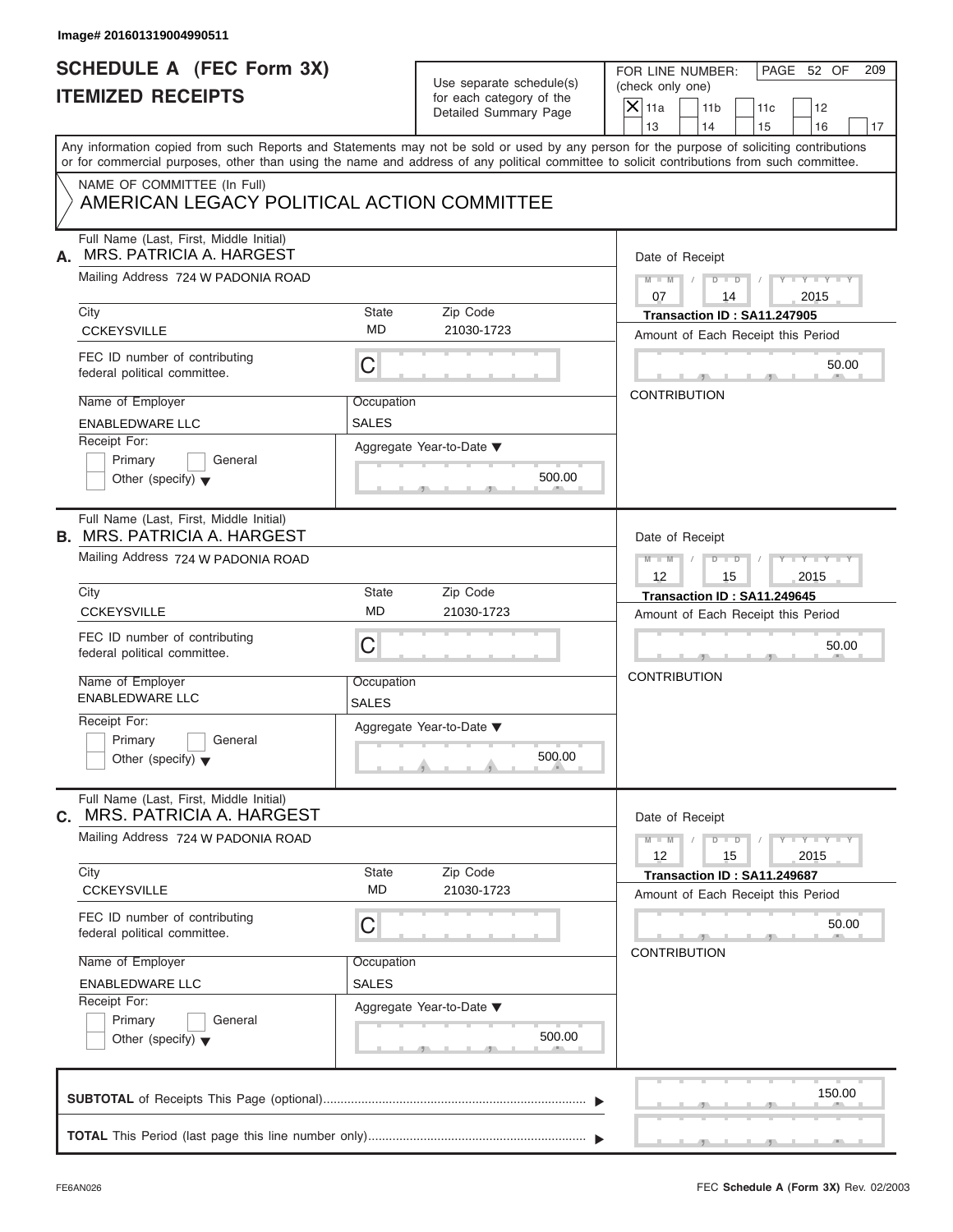| <b>SCHEDULE A (FEC Form 3X)</b>                                           |                | Use separate schedule(s) | PAGE 53 OF<br>FOR LINE NUMBER:<br>209                                                                                                           |  |  |
|---------------------------------------------------------------------------|----------------|--------------------------|-------------------------------------------------------------------------------------------------------------------------------------------------|--|--|
| <b>ITEMIZED RECEIPTS</b>                                                  |                | for each category of the | (check only one)                                                                                                                                |  |  |
|                                                                           |                | Detailed Summary Page    | $X$ 11a<br>11 <sub>b</sub><br>11c<br>12<br>13<br>14<br>15<br>16                                                                                 |  |  |
|                                                                           |                |                          | 17<br>Any information copied from such Reports and Statements may not be sold or used by any person for the purpose of soliciting contributions |  |  |
|                                                                           |                |                          | or for commercial purposes, other than using the name and address of any political committee to solicit contributions from such committee.      |  |  |
| NAME OF COMMITTEE (In Full)<br>AMERICAN LEGACY POLITICAL ACTION COMMITTEE |                |                          |                                                                                                                                                 |  |  |
|                                                                           |                |                          |                                                                                                                                                 |  |  |
| Full Name (Last, First, Middle Initial)<br>MRS. PATRICIA A. HARGEST<br>А. |                |                          | Date of Receipt                                                                                                                                 |  |  |
| Mailing Address 724 W PADONIA ROAD                                        |                |                          | $D$ $D$<br>$Y - Y - Y - Y - Y$<br>$M - M$ /<br>$\sqrt{ }$<br>$12 \overline{ }$<br>2015<br>15                                                    |  |  |
| City                                                                      | State          | Zip Code                 | Transaction ID: SA11.249727                                                                                                                     |  |  |
| <b>CCKEYSVILLE</b>                                                        | <b>MD</b>      | 21030-1723               | Amount of Each Receipt this Period                                                                                                              |  |  |
| FEC ID number of contributing<br>federal political committee.             | С              |                          | 50.00                                                                                                                                           |  |  |
| Name of Employer                                                          | Occupation     |                          | <b>CONTRIBUTION</b>                                                                                                                             |  |  |
| <b>ENABLEDWARE LLC</b>                                                    | SALES          |                          |                                                                                                                                                 |  |  |
| Receipt For:                                                              |                | Aggregate Year-to-Date ▼ |                                                                                                                                                 |  |  |
| Primary<br>General                                                        |                |                          |                                                                                                                                                 |  |  |
| Other (specify) $\blacktriangledown$                                      |                | 500.00                   |                                                                                                                                                 |  |  |
| Full Name (Last, First, Middle Initial)<br><b>B. MS. NATALIA HARKAWAY</b> |                |                          | Date of Receipt                                                                                                                                 |  |  |
| Mailing Address 7819 SYCAMORE DR                                          |                |                          | $M - M$<br>$D - I - D$<br>$Y = Y = Y' - Y'$<br>$\sqrt{2}$                                                                                       |  |  |
|                                                                           |                |                          | 2015<br>08<br>28                                                                                                                                |  |  |
| City                                                                      | State          | Zip Code                 | Transaction ID: SA11.248235                                                                                                                     |  |  |
| <b>FALLS CHURCH</b>                                                       | VA             | 22042-3327               | Amount of Each Receipt this Period                                                                                                              |  |  |
| FEC ID number of contributing<br>federal political committee.             | C              |                          | 100.00                                                                                                                                          |  |  |
| Name of Employer                                                          | Occupation     |                          | <b>CONTRIBUTION</b>                                                                                                                             |  |  |
| <b>GOVERNMENT WORKER--RETIRED</b>                                         | <b>RETIRED</b> |                          |                                                                                                                                                 |  |  |
| Receipt For:                                                              |                | Aggregate Year-to-Date ▼ |                                                                                                                                                 |  |  |
| Primary<br>General<br>Other (specify) $\blacktriangledown$                |                | 1080.00                  |                                                                                                                                                 |  |  |
| Full Name (Last, First, Middle Initial)<br>C. MS. NATALIA HARKAWAY        |                |                          | Date of Receipt                                                                                                                                 |  |  |
| Mailing Address 7819 SYCAMORE DR                                          |                |                          | $Y - Y - Y - Y - Y$<br>$M - M$<br>$D - D$<br>24<br>09<br>2015                                                                                   |  |  |
| City                                                                      | State          | Zip Code                 | Transaction ID: SA11.248638                                                                                                                     |  |  |
| <b>FALLS CHURCH</b>                                                       | VA             | 22042-3327               | Amount of Each Receipt this Period                                                                                                              |  |  |
| FEC ID number of contributing<br>federal political committee.             | С              |                          | 100.00                                                                                                                                          |  |  |
| Name of Employer                                                          | Occupation     |                          | <b>CONTRIBUTION</b>                                                                                                                             |  |  |
| <b>GOVERNMENT WORKER--RETIRED</b>                                         | <b>RETIRED</b> |                          |                                                                                                                                                 |  |  |
|                                                                           |                | Aggregate Year-to-Date ▼ |                                                                                                                                                 |  |  |
| Receipt For:                                                              |                |                          |                                                                                                                                                 |  |  |
| Primary<br>General<br>Other (specify) $\blacktriangledown$                |                | 1080.00                  |                                                                                                                                                 |  |  |
|                                                                           |                |                          | 250.00                                                                                                                                          |  |  |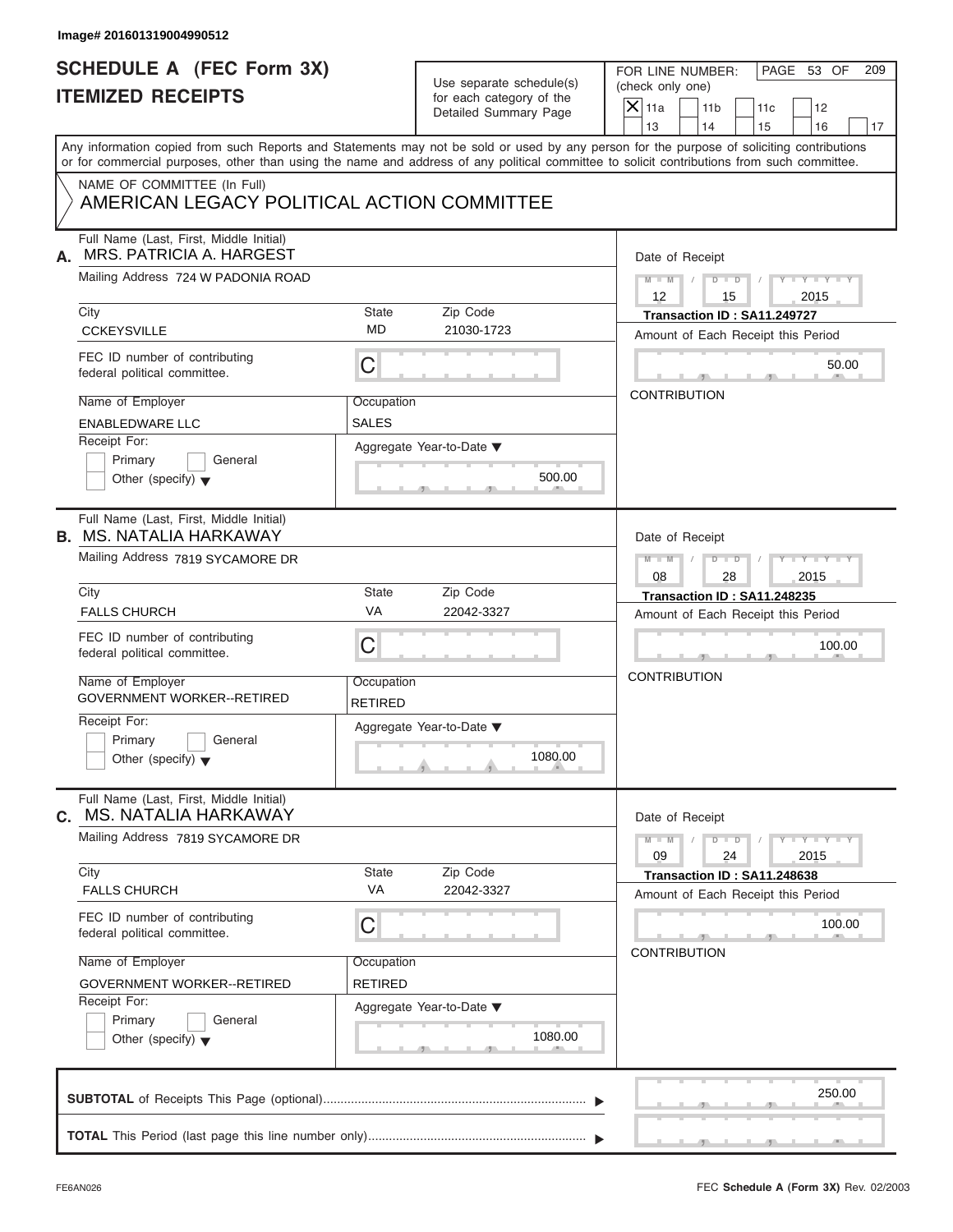| <b>SCHEDULE A (FEC Form 3X)</b><br><b>ITEMIZED RECEIPTS</b><br>Any information copied from such Reports and Statements may not be sold or used by any person for the purpose of soliciting contributions<br>or for commercial purposes, other than using the name and address of any political committee to solicit contributions from such committee.<br>NAME OF COMMITTEE (In Full)<br>AMERICAN LEGACY POLITICAL ACTION COMMITTEE<br>Full Name (Last, First, Middle Initial)<br><b>MS. NATALIA HARKAWAY</b><br>А.<br>Mailing Address 7819 SYCAMORE DR<br>City<br><b>FALLS CHURCH</b><br>FEC ID number of contributing | <b>State</b><br><b>VA</b><br>C | Use separate schedule(s)<br>for each category of the<br>Detailed Summary Page<br>Zip Code<br>22042-3327 | PAGE 54 OF<br>FOR LINE NUMBER:<br>209<br>(check only one)<br>$\overline{X} _{11a}$<br>11 <sub>b</sub><br>11c<br>12<br>14<br>13<br>15<br>16<br>Date of Receipt<br>$M = M$ / $D = D$ /<br>$Y - Y - Y - Y - Y$<br>12<br>2015<br>11<br>Transaction ID: SA11.249437<br>Amount of Each Receipt this Period |
|-------------------------------------------------------------------------------------------------------------------------------------------------------------------------------------------------------------------------------------------------------------------------------------------------------------------------------------------------------------------------------------------------------------------------------------------------------------------------------------------------------------------------------------------------------------------------------------------------------------------------|--------------------------------|---------------------------------------------------------------------------------------------------------|------------------------------------------------------------------------------------------------------------------------------------------------------------------------------------------------------------------------------------------------------------------------------------------------------|
|                                                                                                                                                                                                                                                                                                                                                                                                                                                                                                                                                                                                                         |                                |                                                                                                         |                                                                                                                                                                                                                                                                                                      |
|                                                                                                                                                                                                                                                                                                                                                                                                                                                                                                                                                                                                                         |                                |                                                                                                         |                                                                                                                                                                                                                                                                                                      |
|                                                                                                                                                                                                                                                                                                                                                                                                                                                                                                                                                                                                                         |                                |                                                                                                         |                                                                                                                                                                                                                                                                                                      |
|                                                                                                                                                                                                                                                                                                                                                                                                                                                                                                                                                                                                                         |                                |                                                                                                         |                                                                                                                                                                                                                                                                                                      |
|                                                                                                                                                                                                                                                                                                                                                                                                                                                                                                                                                                                                                         |                                |                                                                                                         |                                                                                                                                                                                                                                                                                                      |
|                                                                                                                                                                                                                                                                                                                                                                                                                                                                                                                                                                                                                         |                                |                                                                                                         |                                                                                                                                                                                                                                                                                                      |
|                                                                                                                                                                                                                                                                                                                                                                                                                                                                                                                                                                                                                         |                                |                                                                                                         |                                                                                                                                                                                                                                                                                                      |
|                                                                                                                                                                                                                                                                                                                                                                                                                                                                                                                                                                                                                         |                                |                                                                                                         |                                                                                                                                                                                                                                                                                                      |
|                                                                                                                                                                                                                                                                                                                                                                                                                                                                                                                                                                                                                         |                                |                                                                                                         |                                                                                                                                                                                                                                                                                                      |
|                                                                                                                                                                                                                                                                                                                                                                                                                                                                                                                                                                                                                         |                                |                                                                                                         |                                                                                                                                                                                                                                                                                                      |
| federal political committee.                                                                                                                                                                                                                                                                                                                                                                                                                                                                                                                                                                                            |                                |                                                                                                         | 300.00                                                                                                                                                                                                                                                                                               |
| Name of Employer                                                                                                                                                                                                                                                                                                                                                                                                                                                                                                                                                                                                        | Occupation                     |                                                                                                         | <b>CONTRIBUTION</b>                                                                                                                                                                                                                                                                                  |
| <b>GOVERNMENT WORKER--RETIRED</b>                                                                                                                                                                                                                                                                                                                                                                                                                                                                                                                                                                                       | <b>RETIRED</b>                 |                                                                                                         |                                                                                                                                                                                                                                                                                                      |
| Receipt For:<br>Primary<br>General<br>Other (specify) $\blacktriangledown$                                                                                                                                                                                                                                                                                                                                                                                                                                                                                                                                              | Aggregate Year-to-Date ▼       | 1080.00                                                                                                 |                                                                                                                                                                                                                                                                                                      |
| Full Name (Last, First, Middle Initial)<br><b>B.</b> MR. BILLY J. HELTON USAF (RET.                                                                                                                                                                                                                                                                                                                                                                                                                                                                                                                                     |                                |                                                                                                         | Date of Receipt                                                                                                                                                                                                                                                                                      |
| Mailing Address 3 RIDGEWELL RD                                                                                                                                                                                                                                                                                                                                                                                                                                                                                                                                                                                          |                                |                                                                                                         | $Y = Y = Y - Y$<br>$M$ $M$ $/$<br>10<br>02<br>2015                                                                                                                                                                                                                                                   |
| City                                                                                                                                                                                                                                                                                                                                                                                                                                                                                                                                                                                                                    | <b>State</b>                   | Zip Code                                                                                                | Transaction ID: SA11.248818                                                                                                                                                                                                                                                                          |
| SHERWOOD                                                                                                                                                                                                                                                                                                                                                                                                                                                                                                                                                                                                                | <b>AR</b>                      | 72120-3109                                                                                              | Amount of Each Receipt this Period                                                                                                                                                                                                                                                                   |
| FEC ID number of contributing<br>federal political committee.                                                                                                                                                                                                                                                                                                                                                                                                                                                                                                                                                           | C                              |                                                                                                         | 50.00                                                                                                                                                                                                                                                                                                |
| Name of Employer<br><b>RETIRED</b>                                                                                                                                                                                                                                                                                                                                                                                                                                                                                                                                                                                      | Occupation<br><b>RETIRED</b>   |                                                                                                         | <b>CONTRIBUTION</b>                                                                                                                                                                                                                                                                                  |
| Receipt For:                                                                                                                                                                                                                                                                                                                                                                                                                                                                                                                                                                                                            | Aggregate Year-to-Date ▼       |                                                                                                         |                                                                                                                                                                                                                                                                                                      |
| Primary<br>General<br>Other (specify) $\blacktriangledown$                                                                                                                                                                                                                                                                                                                                                                                                                                                                                                                                                              |                                | 220.00                                                                                                  |                                                                                                                                                                                                                                                                                                      |
| Full Name (Last, First, Middle Initial)<br>MR. BILLY J. HELTON USAF (RET.<br>С.                                                                                                                                                                                                                                                                                                                                                                                                                                                                                                                                         |                                |                                                                                                         | Date of Receipt                                                                                                                                                                                                                                                                                      |
| Mailing Address 3 RIDGEWELL RD                                                                                                                                                                                                                                                                                                                                                                                                                                                                                                                                                                                          |                                |                                                                                                         | $M - M$<br>$Y - Y - Y - Y - Y$<br>$D$ $D$<br>10<br>16<br>2015                                                                                                                                                                                                                                        |
| City<br><b>SHERWOOD</b>                                                                                                                                                                                                                                                                                                                                                                                                                                                                                                                                                                                                 | State<br><b>AR</b>             | Zip Code<br>72120-3109                                                                                  | Transaction ID: SA11.248983                                                                                                                                                                                                                                                                          |
|                                                                                                                                                                                                                                                                                                                                                                                                                                                                                                                                                                                                                         |                                |                                                                                                         | Amount of Each Receipt this Period                                                                                                                                                                                                                                                                   |
| FEC ID number of contributing<br>federal political committee.                                                                                                                                                                                                                                                                                                                                                                                                                                                                                                                                                           | С                              |                                                                                                         | 50.00<br><b>CONTRIBUTION</b>                                                                                                                                                                                                                                                                         |
| Name of Employer                                                                                                                                                                                                                                                                                                                                                                                                                                                                                                                                                                                                        | Occupation                     |                                                                                                         |                                                                                                                                                                                                                                                                                                      |
| <b>RETIRED</b>                                                                                                                                                                                                                                                                                                                                                                                                                                                                                                                                                                                                          | RETIRED                        |                                                                                                         |                                                                                                                                                                                                                                                                                                      |
| Receipt For:<br>Primary<br>General<br>Other (specify) $\blacktriangledown$                                                                                                                                                                                                                                                                                                                                                                                                                                                                                                                                              | Aggregate Year-to-Date ▼       | 220.00                                                                                                  |                                                                                                                                                                                                                                                                                                      |
|                                                                                                                                                                                                                                                                                                                                                                                                                                                                                                                                                                                                                         |                                |                                                                                                         | 400.00                                                                                                                                                                                                                                                                                               |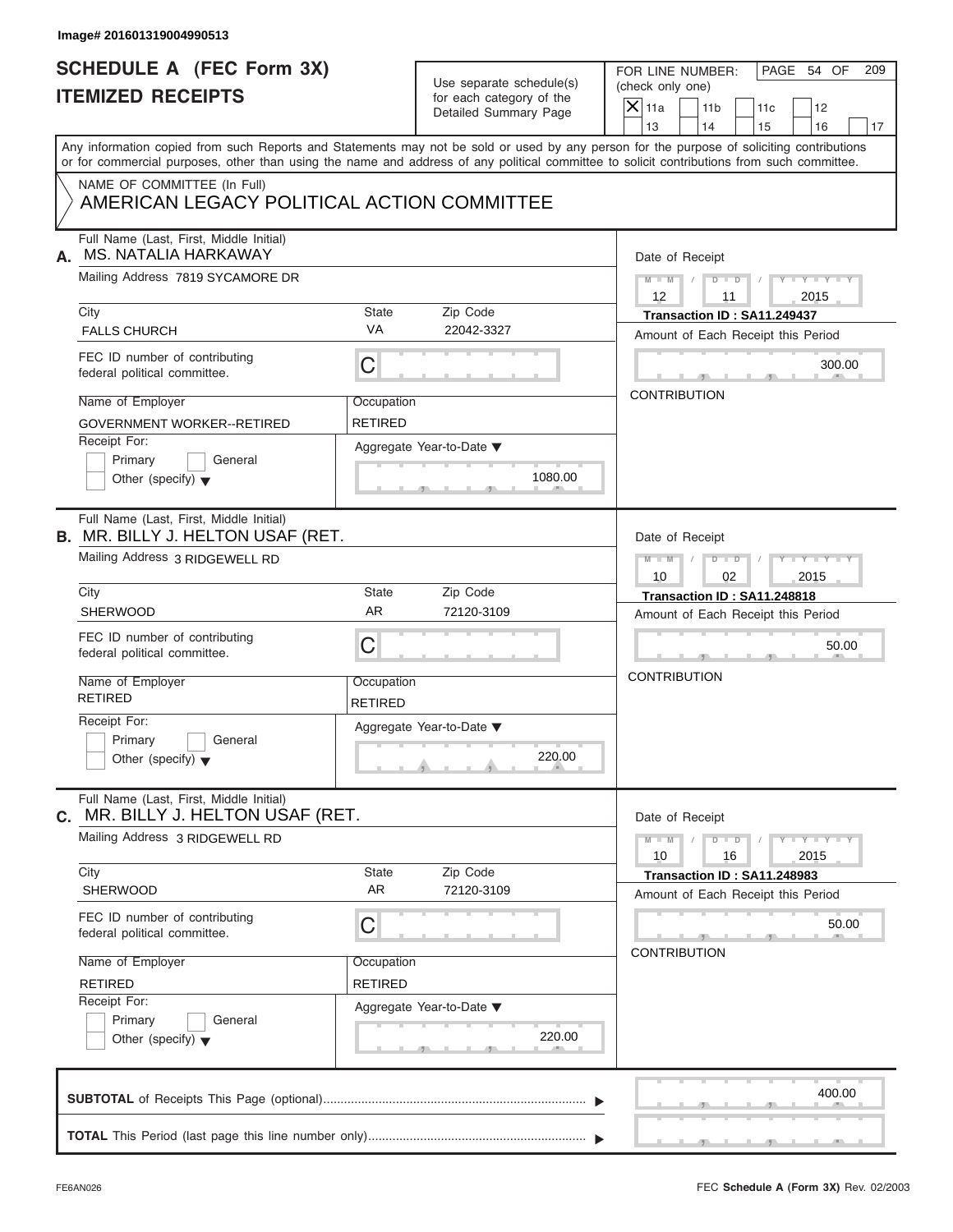| <b>SCHEDULE A (FEC Form 3X)</b><br>Use separate schedule(s)<br><b>ITEMIZED RECEIPTS</b><br>for each category of the<br>Detailed Summary Page<br>NAME OF COMMITTEE (In Full)<br>AMERICAN LEGACY POLITICAL ACTION COMMITTEE<br>Full Name (Last, First, Middle Initial)<br>MR. BILLY J. HELTON USAF (RET.<br>Mailing Address 3 RIDGEWELL RD<br>City<br>State<br>Zip Code<br>AR.<br><b>SHERWOOD</b><br>72120-3109<br>FEC ID number of contributing<br>$\mathsf C$<br>federal political committee.<br>Name of Employer<br>Occupation<br><b>RETIRED</b><br><b>RETIRED</b><br>Receipt For:<br>Aggregate Year-to-Date ▼<br>Primary<br>General<br>Other (specify) $\blacktriangledown$ | PAGE 55 OF<br>FOR LINE NUMBER:<br>209<br>(check only one)<br>$\overline{X}$ 11a<br>11 <sub>b</sub><br>11c<br>12<br>13<br>14<br>15<br>16<br>17<br>Date of Receipt<br>$M = M \qquad / \qquad D = D \qquad /$<br>$Y - Y - Y - Y - Y$<br>12<br>14<br>2015<br>Transaction ID: SA11.249471<br>Amount of Each Receipt this Period<br>50.00<br><b>CONTRIBUTION</b><br>220.00 |
|-------------------------------------------------------------------------------------------------------------------------------------------------------------------------------------------------------------------------------------------------------------------------------------------------------------------------------------------------------------------------------------------------------------------------------------------------------------------------------------------------------------------------------------------------------------------------------------------------------------------------------------------------------------------------------|----------------------------------------------------------------------------------------------------------------------------------------------------------------------------------------------------------------------------------------------------------------------------------------------------------------------------------------------------------------------|
| Any information copied from such Reports and Statements may not be sold or used by any person for the purpose of soliciting contributions<br>or for commercial purposes, other than using the name and address of any political committee to solicit contributions from such committee.<br>А.                                                                                                                                                                                                                                                                                                                                                                                 |                                                                                                                                                                                                                                                                                                                                                                      |
|                                                                                                                                                                                                                                                                                                                                                                                                                                                                                                                                                                                                                                                                               |                                                                                                                                                                                                                                                                                                                                                                      |
|                                                                                                                                                                                                                                                                                                                                                                                                                                                                                                                                                                                                                                                                               |                                                                                                                                                                                                                                                                                                                                                                      |
|                                                                                                                                                                                                                                                                                                                                                                                                                                                                                                                                                                                                                                                                               |                                                                                                                                                                                                                                                                                                                                                                      |
|                                                                                                                                                                                                                                                                                                                                                                                                                                                                                                                                                                                                                                                                               |                                                                                                                                                                                                                                                                                                                                                                      |
|                                                                                                                                                                                                                                                                                                                                                                                                                                                                                                                                                                                                                                                                               |                                                                                                                                                                                                                                                                                                                                                                      |
|                                                                                                                                                                                                                                                                                                                                                                                                                                                                                                                                                                                                                                                                               |                                                                                                                                                                                                                                                                                                                                                                      |
|                                                                                                                                                                                                                                                                                                                                                                                                                                                                                                                                                                                                                                                                               |                                                                                                                                                                                                                                                                                                                                                                      |
|                                                                                                                                                                                                                                                                                                                                                                                                                                                                                                                                                                                                                                                                               |                                                                                                                                                                                                                                                                                                                                                                      |
|                                                                                                                                                                                                                                                                                                                                                                                                                                                                                                                                                                                                                                                                               |                                                                                                                                                                                                                                                                                                                                                                      |
| Full Name (Last, First, Middle Initial)<br><b>B. MS. MARILYN HENEBRY</b>                                                                                                                                                                                                                                                                                                                                                                                                                                                                                                                                                                                                      | Date of Receipt                                                                                                                                                                                                                                                                                                                                                      |
| Mailing Address 720 IMPERIAL DR                                                                                                                                                                                                                                                                                                                                                                                                                                                                                                                                                                                                                                               | $D - D$<br>$Y = Y = Y' + Y' + Y$<br>$M$ $M$ $I$<br>$\sqrt{ }$<br>2015<br>10<br>14                                                                                                                                                                                                                                                                                    |
| City<br>State<br>Zip Code                                                                                                                                                                                                                                                                                                                                                                                                                                                                                                                                                                                                                                                     | Transaction ID: SA11.248953                                                                                                                                                                                                                                                                                                                                          |
| IN<br><b>EVANSVILLE</b><br>47711-1084                                                                                                                                                                                                                                                                                                                                                                                                                                                                                                                                                                                                                                         | Amount of Each Receipt this Period                                                                                                                                                                                                                                                                                                                                   |
| FEC ID number of contributing<br>C<br>federal political committee.                                                                                                                                                                                                                                                                                                                                                                                                                                                                                                                                                                                                            | 150.00                                                                                                                                                                                                                                                                                                                                                               |
| Name of Employer<br>Occupation<br><b>RETIRED</b><br><b>RETIRED</b>                                                                                                                                                                                                                                                                                                                                                                                                                                                                                                                                                                                                            | <b>CONTRIBUTION</b>                                                                                                                                                                                                                                                                                                                                                  |
| Receipt For:<br>Aggregate Year-to-Date ▼<br>Primary<br>General<br>Other (specify) $\blacktriangledown$                                                                                                                                                                                                                                                                                                                                                                                                                                                                                                                                                                        | 300.00                                                                                                                                                                                                                                                                                                                                                               |
| Full Name (Last, First, Middle Initial)<br>MR. PAUL N. HERR<br>С.                                                                                                                                                                                                                                                                                                                                                                                                                                                                                                                                                                                                             | Date of Receipt                                                                                                                                                                                                                                                                                                                                                      |
| Mailing Address 48 ROBIN ROAD                                                                                                                                                                                                                                                                                                                                                                                                                                                                                                                                                                                                                                                 | $Y - Y - Y - Y - Y$<br>$M - M$<br>$D$ $\Box$ $D$<br>07<br>24<br>2015                                                                                                                                                                                                                                                                                                 |
| City<br>Zip Code<br>State<br>PA<br><b>HERSHEY</b><br>17033-1849                                                                                                                                                                                                                                                                                                                                                                                                                                                                                                                                                                                                               | Transaction ID: SA11.247960<br>Amount of Each Receipt this Period                                                                                                                                                                                                                                                                                                    |
| FEC ID number of contributing<br>C<br>federal political committee.                                                                                                                                                                                                                                                                                                                                                                                                                                                                                                                                                                                                            | 75.00<br><b>CONTRIBUTION</b>                                                                                                                                                                                                                                                                                                                                         |
| Name of Employer<br>Occupation<br><b>RETIRED</b><br><b>RETIRED</b>                                                                                                                                                                                                                                                                                                                                                                                                                                                                                                                                                                                                            |                                                                                                                                                                                                                                                                                                                                                                      |
| Receipt For:<br>Aggregate Year-to-Date ▼<br>Primary<br>General<br>Other (specify) $\blacktriangledown$                                                                                                                                                                                                                                                                                                                                                                                                                                                                                                                                                                        | 225.00                                                                                                                                                                                                                                                                                                                                                               |
|                                                                                                                                                                                                                                                                                                                                                                                                                                                                                                                                                                                                                                                                               | 275.00                                                                                                                                                                                                                                                                                                                                                               |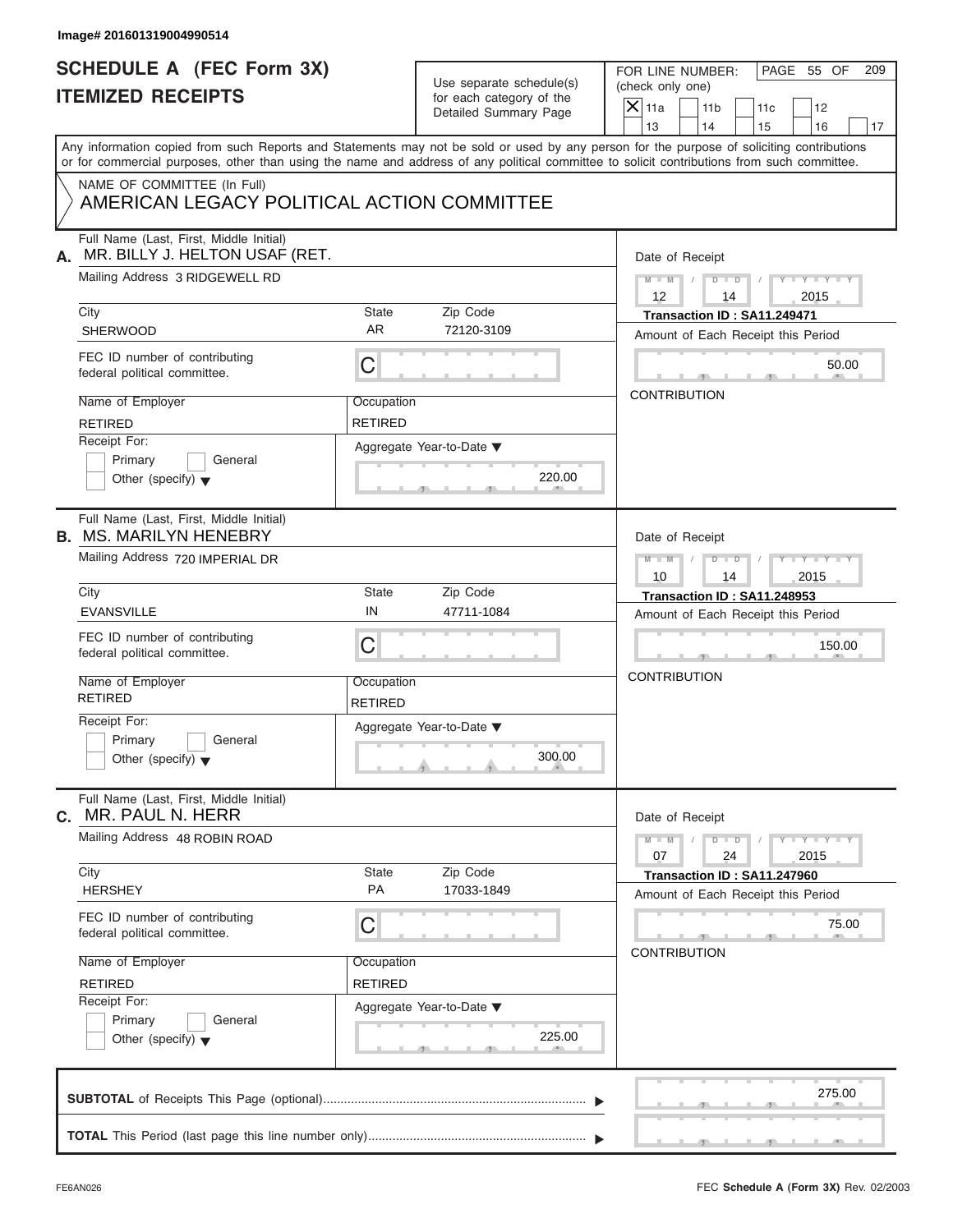| Image# 201601319004990515                                                  |                              |                                                                               |                                                                                                                                                                                                                                                                                         |
|----------------------------------------------------------------------------|------------------------------|-------------------------------------------------------------------------------|-----------------------------------------------------------------------------------------------------------------------------------------------------------------------------------------------------------------------------------------------------------------------------------------|
| <b>SCHEDULE A (FEC Form 3X)</b><br><b>ITEMIZED RECEIPTS</b>                |                              | Use separate schedule(s)<br>for each category of the<br>Detailed Summary Page | PAGE 56 OF<br>FOR LINE NUMBER:<br>209<br>(check only one)<br>$\mathsf{X}$ 11a<br>11 <sub>b</sub><br>11c<br>12<br>13<br>14<br>15<br>16<br>17                                                                                                                                             |
|                                                                            |                              |                                                                               | Any information copied from such Reports and Statements may not be sold or used by any person for the purpose of soliciting contributions<br>or for commercial purposes, other than using the name and address of any political committee to solicit contributions from such committee. |
| NAME OF COMMITTEE (In Full)<br>AMERICAN LEGACY POLITICAL ACTION COMMITTEE  |                              |                                                                               |                                                                                                                                                                                                                                                                                         |
| Full Name (Last, First, Middle Initial)<br>MR. PAUL N. HERR<br>А.          |                              |                                                                               | Date of Receipt                                                                                                                                                                                                                                                                         |
| Mailing Address 48 ROBIN ROAD                                              |                              |                                                                               | $D - D$<br>$Y = Y = Y - Y$<br>$M - M$<br>09<br>02<br>2015                                                                                                                                                                                                                               |
| City                                                                       | State                        | Zip Code                                                                      | Transaction ID: SA11.248258                                                                                                                                                                                                                                                             |
| <b>HERSHEY</b>                                                             | <b>PA</b>                    | 17033-1849                                                                    | Amount of Each Receipt this Period                                                                                                                                                                                                                                                      |
| FEC ID number of contributing<br>federal political committee.              | C                            |                                                                               | 50.00                                                                                                                                                                                                                                                                                   |
| Name of Employer                                                           | Occupation                   |                                                                               | <b>CONTRIBUTION</b>                                                                                                                                                                                                                                                                     |
| <b>RETIRED</b>                                                             | <b>RETIRED</b>               |                                                                               |                                                                                                                                                                                                                                                                                         |
| Receipt For:<br>Primary<br>General<br>Other (specify) $\blacktriangledown$ |                              | Aggregate Year-to-Date ▼<br>225.00                                            |                                                                                                                                                                                                                                                                                         |
| Full Name (Last, First, Middle Initial)<br><b>B.</b> MR. PAUL N. HERR      |                              |                                                                               | Date of Receipt                                                                                                                                                                                                                                                                         |
| Mailing Address 48 ROBIN ROAD                                              |                              |                                                                               | $D - I - D$<br>Y T Y T Y T<br>$M - M$<br>2015<br>11<br>04                                                                                                                                                                                                                               |
| City                                                                       | State                        | Zip Code                                                                      | Transaction ID: SA11.249146                                                                                                                                                                                                                                                             |
| <b>HERSHEY</b>                                                             | PA                           | 17033-1849                                                                    | Amount of Each Receipt this Period                                                                                                                                                                                                                                                      |
| FEC ID number of contributing<br>federal political committee.              | C                            |                                                                               | 50.00                                                                                                                                                                                                                                                                                   |
| Name of Employer<br><b>RETIRED</b>                                         | Occupation<br><b>RETIRED</b> |                                                                               | <b>CONTRIBUTION</b>                                                                                                                                                                                                                                                                     |
| Receipt For:<br>Primary<br>General<br>Other (specify) $\blacktriangledown$ |                              | Aggregate Year-to-Date ▼<br>225.00                                            |                                                                                                                                                                                                                                                                                         |
| Full Name (Last, First, Middle Initial)<br>MRS. MARY R. HEYDUCK<br>С.      |                              |                                                                               | Date of Receipt                                                                                                                                                                                                                                                                         |
| Mailing Address 2810 OAK VALLEY DR                                         |                              |                                                                               | $M - M$<br>$\mathbf{I} = \mathbf{Y} + \mathbf{I} - \mathbf{Y}$<br>$D$ $D$<br>10<br>07<br>2015                                                                                                                                                                                           |
| City<br><b>ARLINGTON</b>                                                   | State<br><b>TX</b>           | Zip Code<br>76016-1734                                                        | Transaction ID: SA11.248874<br>Amount of Each Receipt this Period                                                                                                                                                                                                                       |
| FEC ID number of contributing<br>federal political committee.              | С                            |                                                                               | 25.00                                                                                                                                                                                                                                                                                   |
| Name of Employer                                                           | Occupation                   |                                                                               | <b>CONTRIBUTION</b>                                                                                                                                                                                                                                                                     |
| N/A                                                                        | <b>RETIRED</b>               |                                                                               |                                                                                                                                                                                                                                                                                         |
| Receipt For:<br>Primary<br>General<br>Other (specify) $\blacktriangledown$ |                              | Aggregate Year-to-Date ▼<br>370.00                                            |                                                                                                                                                                                                                                                                                         |
|                                                                            |                              |                                                                               | 125.00                                                                                                                                                                                                                                                                                  |
|                                                                            |                              |                                                                               |                                                                                                                                                                                                                                                                                         |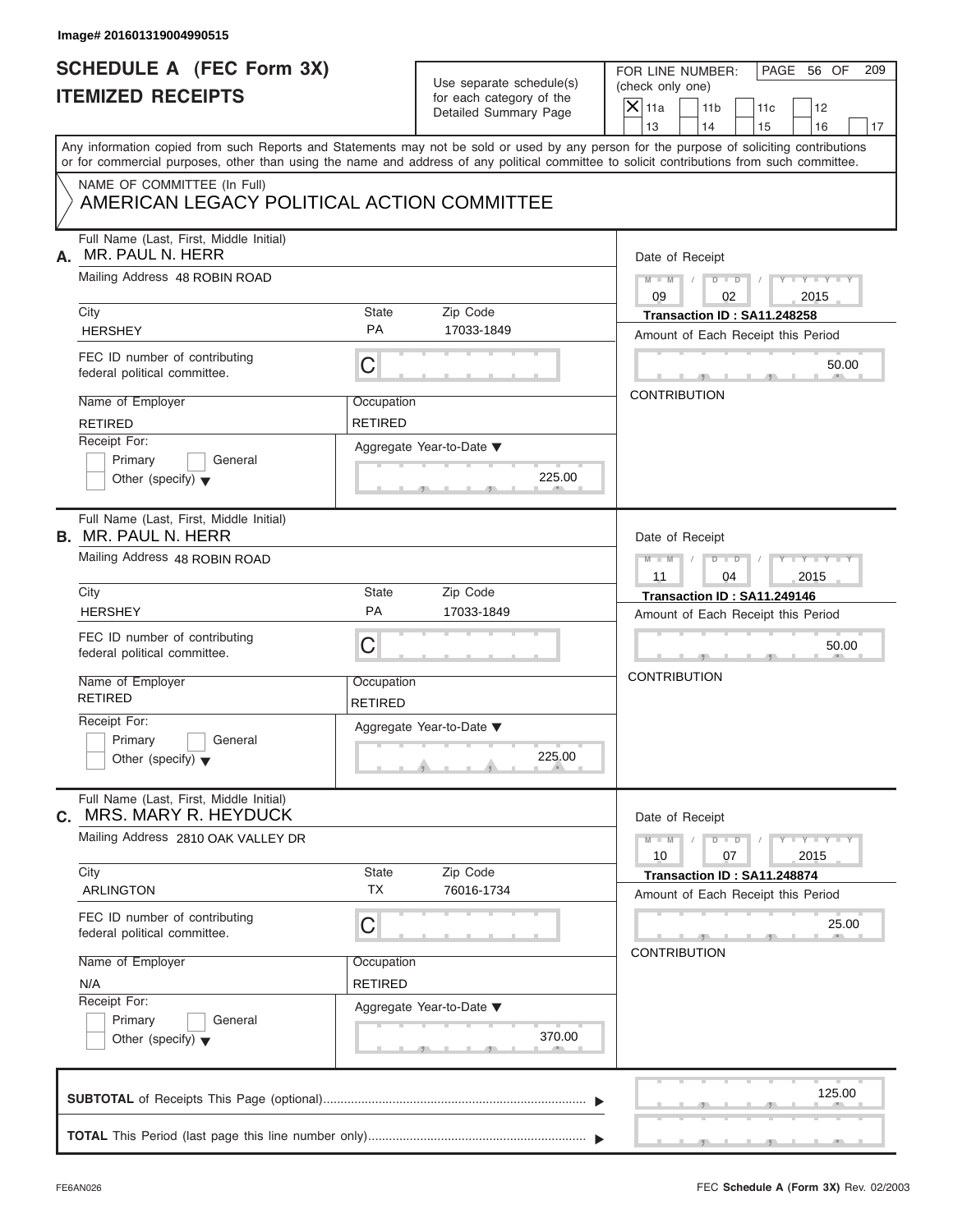| Use separate schedule(s) |
|--------------------------|
| for each category of the |
| Detailed Summary Page    |

| Image# 201601319004990516                                                  |                              |                                                                               |                                                                                                                                                                                                                                                                                                                 |
|----------------------------------------------------------------------------|------------------------------|-------------------------------------------------------------------------------|-----------------------------------------------------------------------------------------------------------------------------------------------------------------------------------------------------------------------------------------------------------------------------------------------------------------|
| <b>SCHEDULE A (FEC Form 3X)</b><br><b>ITEMIZED RECEIPTS</b>                |                              | Use separate schedule(s)<br>for each category of the<br>Detailed Summary Page | PAGE 57 OF<br>FOR LINE NUMBER:<br>209<br>(check only one)<br>$\overline{X}$ 11a<br>11 <sub>b</sub><br>11c<br>12<br>14                                                                                                                                                                                           |
|                                                                            |                              |                                                                               | 13<br>15<br>16<br>17<br>Any information copied from such Reports and Statements may not be sold or used by any person for the purpose of soliciting contributions<br>or for commercial purposes, other than using the name and address of any political committee to solicit contributions from such committee. |
| NAME OF COMMITTEE (In Full)<br>AMERICAN LEGACY POLITICAL ACTION COMMITTEE  |                              |                                                                               |                                                                                                                                                                                                                                                                                                                 |
| Full Name (Last, First, Middle Initial)<br>MS. DOROTHY N. HILL<br>А.       |                              |                                                                               | Date of Receipt                                                                                                                                                                                                                                                                                                 |
| Mailing Address 4909 LACLEDE AVE APT 2401                                  |                              |                                                                               | $M-M$ / $D$ $I$<br>$Y - Y - Y - Y - Y$<br>09<br>24<br>2015                                                                                                                                                                                                                                                      |
| City<br><b>SAINT LOUIS</b>                                                 | State<br>МO                  | Zip Code<br>63108-1443                                                        | Transaction ID: SA11.248675<br>Amount of Each Receipt this Period                                                                                                                                                                                                                                               |
| FEC ID number of contributing<br>federal political committee.              | С                            |                                                                               | 130.00                                                                                                                                                                                                                                                                                                          |
| Name of Employer<br><b>RETIRED</b>                                         | Occupation<br><b>RETIRED</b> |                                                                               | <b>CONTRIBUTION</b>                                                                                                                                                                                                                                                                                             |
| Receipt For:<br>Primary<br>General<br>Other (specify) $\blacktriangledown$ |                              | Aggregate Year-to-Date ▼<br>280.00                                            |                                                                                                                                                                                                                                                                                                                 |
| Full Name (Last, First, Middle Initial)<br><b>B.</b> MS. YVONNE M. HILTON  |                              |                                                                               | Date of Receipt                                                                                                                                                                                                                                                                                                 |
| Mailing Address 1083 E 390 N                                               |                              |                                                                               | $\begin{array}{c c c c c c} \hline \multicolumn{3}{ c }{\textbf{D} \quad \textbf{D} \quad \textbf{D} \quad \textbf{I} \quad \textbf{A}} \end{array}$<br>$Y = Y = Y' + Y' + Y$<br>$M$ $M$ $/$<br>07<br>16<br>2015                                                                                                |
| City                                                                       | State                        | Zip Code                                                                      | Transaction ID: SA11.247645                                                                                                                                                                                                                                                                                     |
| <b>AMERICAN FORK</b>                                                       | UT                           | 84003-3025                                                                    | Amount of Each Receipt this Period                                                                                                                                                                                                                                                                              |
| FEC ID number of contributing<br>federal political committee.              | С                            |                                                                               | 50.00                                                                                                                                                                                                                                                                                                           |
| Name of Employer<br><b>RETIRED</b>                                         | Occupation<br><b>RETIRED</b> |                                                                               | <b>CONTRIBUTION</b>                                                                                                                                                                                                                                                                                             |
| Receipt For:<br>Primary<br>General<br>Other (specify) $\blacktriangledown$ |                              | Aggregate Year-to-Date ▼<br>355.00                                            |                                                                                                                                                                                                                                                                                                                 |
| Full Name (Last, First, Middle Initial)<br>MS. LAUREL L. HIPPENSTEEL<br>C. |                              |                                                                               | Date of Receipt                                                                                                                                                                                                                                                                                                 |
| Mailing Address 222 MARKET ST                                              |                              |                                                                               | $Y - Y - Y - Y - Y$<br>$M - M$<br>$D$ $\Box$ $D$<br>09<br>24<br>2015                                                                                                                                                                                                                                            |
| City<br><b>NEW CUMBERLAND</b>                                              | State<br>PA                  | Zip Code<br>17070-2148                                                        | Transaction ID: SA11.248625<br>Amount of Each Receipt this Period                                                                                                                                                                                                                                               |
| FEC ID number of contributing<br>federal political committee.              | С                            |                                                                               | 40.00<br><b>CONTRIBUTION</b>                                                                                                                                                                                                                                                                                    |
| Name of Employer<br>RET.                                                   | Occupation<br><b>RETIRED</b> |                                                                               |                                                                                                                                                                                                                                                                                                                 |
| Receipt For:<br>Primary<br>General<br>Other (specify) $\blacktriangledown$ |                              | Aggregate Year-to-Date ▼<br>265.00                                            |                                                                                                                                                                                                                                                                                                                 |
|                                                                            |                              |                                                                               | 220.00                                                                                                                                                                                                                                                                                                          |
|                                                                            |                              |                                                                               |                                                                                                                                                                                                                                                                                                                 |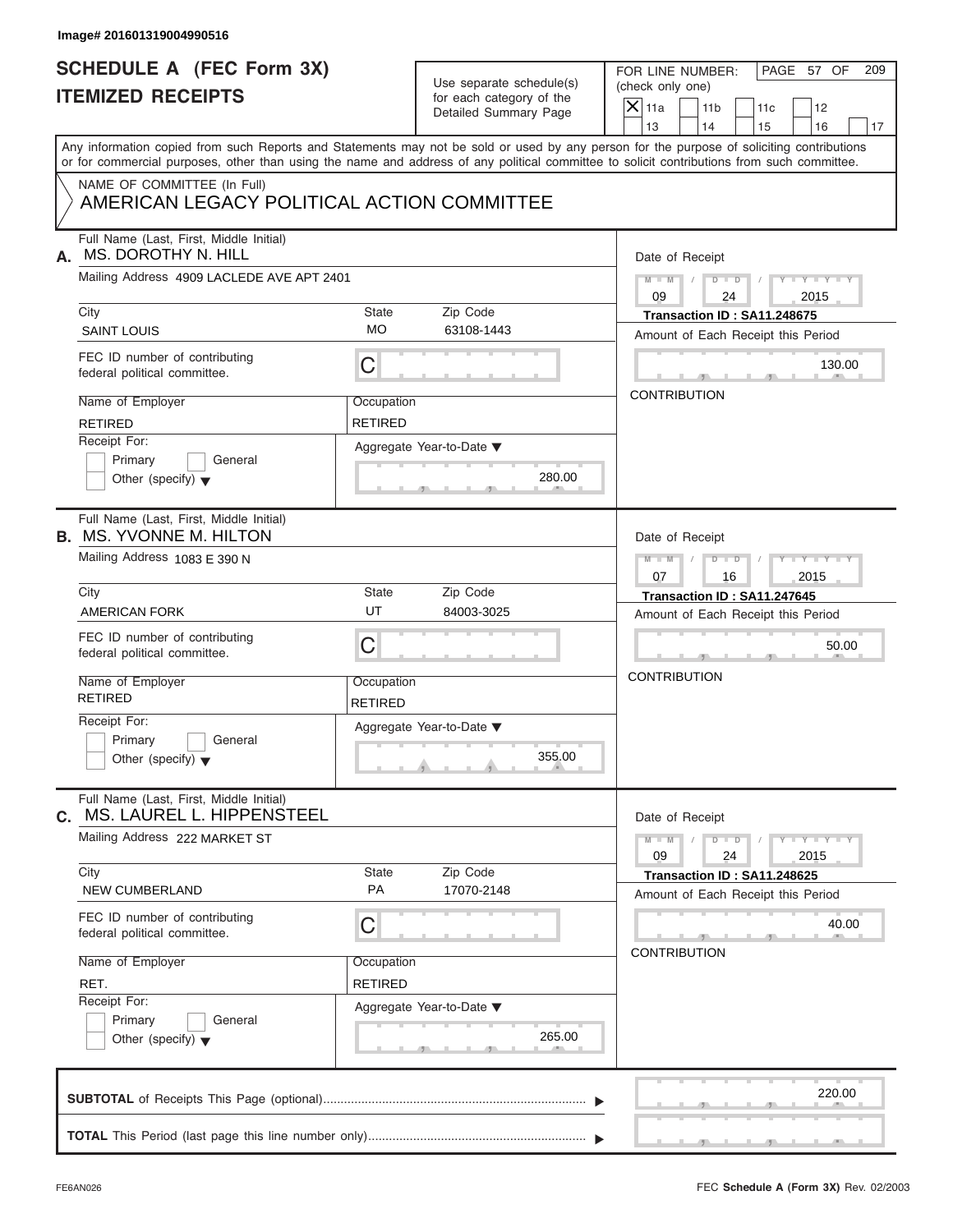| Image# 201601319004990517                                                                                                                                                 |                              |                                                                               |                                                                                                                                           |
|---------------------------------------------------------------------------------------------------------------------------------------------------------------------------|------------------------------|-------------------------------------------------------------------------------|-------------------------------------------------------------------------------------------------------------------------------------------|
| <b>SCHEDULE A (FEC Form 3X)</b><br><b>ITEMIZED RECEIPTS</b>                                                                                                               |                              | Use separate schedule(s)<br>for each category of the<br>Detailed Summary Page | PAGE 58 OF<br>FOR LINE NUMBER:<br>209<br>(check only one)<br>$X$ 11a<br>11 <sub>b</sub><br>11c<br>12<br>13<br>14<br>15<br>16<br>17        |
| or for commercial purposes, other than using the name and address of any political committee to solicit contributions from such committee.<br>NAME OF COMMITTEE (In Full) |                              |                                                                               | Any information copied from such Reports and Statements may not be sold or used by any person for the purpose of soliciting contributions |
| AMERICAN LEGACY POLITICAL ACTION COMMITTEE                                                                                                                                |                              |                                                                               |                                                                                                                                           |
| Full Name (Last, First, Middle Initial)<br>MR. CHARLES HOLMBERG<br>А.                                                                                                     |                              |                                                                               | Date of Receipt                                                                                                                           |
| Mailing Address 17833 E 1250 RD                                                                                                                                           |                              |                                                                               | $M - M$ / $D - D$<br>$Y - Y - Y - Y - Y$<br>$\sqrt{ }$<br>09<br>24<br>2015                                                                |
| City<br><b>ERICK</b>                                                                                                                                                      | State<br>OK                  | Zip Code<br>73645-4530                                                        | Transaction ID: SA11.248605<br>Amount of Each Receipt this Period                                                                         |
| FEC ID number of contributing<br>federal political committee.                                                                                                             | С                            |                                                                               | 100.00                                                                                                                                    |
| Name of Employer<br><b>SELF</b><br><b>EMPL</b>                                                                                                                            | Occupation<br><b>FARMER</b>  |                                                                               | <b>CONTRIBUTION</b>                                                                                                                       |
| Receipt For:<br>Primary<br>General<br>Other (specify) $\blacktriangledown$                                                                                                |                              | Aggregate Year-to-Date ▼<br>300.00                                            |                                                                                                                                           |
| Full Name (Last, First, Middle Initial)<br><b>B. MR. DAVID L. HOWELL</b>                                                                                                  |                              |                                                                               | Date of Receipt                                                                                                                           |
| Mailing Address 175 STECKER MILL RD                                                                                                                                       |                              |                                                                               | $M - M$<br>$D - I - D$<br>$Y = Y = Y' - Y'$<br>$\sqrt{2}$<br>2015<br>09<br>24                                                             |
| City<br><b>DANVILLE</b>                                                                                                                                                   | State<br>PA                  | Zip Code<br>17821-6803                                                        | Transaction ID: SA11.248622<br>Amount of Each Receipt this Period                                                                         |
| FEC ID number of contributing<br>federal political committee.                                                                                                             | С                            |                                                                               | 75.00                                                                                                                                     |
| Name of Employer<br><b>RETIRED</b>                                                                                                                                        | Occupation<br><b>RETIRED</b> |                                                                               | <b>CONTRIBUTION</b>                                                                                                                       |
| Receipt For:<br>Primary<br>General<br>Other (specify) $\blacktriangledown$                                                                                                |                              | Aggregate Year-to-Date ▼<br>265.00                                            |                                                                                                                                           |
| Full Name (Last, First, Middle Initial)<br><b>C.</b> MR. DAVID L. HOWELL                                                                                                  |                              |                                                                               | Date of Receipt                                                                                                                           |
| Mailing Address 175 STECKER MILL RD                                                                                                                                       |                              |                                                                               | $Y - Y - Y - Y - Y$<br>$M - M$<br>$D - D$<br>03<br>12<br>2015                                                                             |
| City<br><b>DANVILLE</b>                                                                                                                                                   | State<br>PA                  | Zip Code<br>17821-6803                                                        | Transaction ID: SA11.249347<br>Amount of Each Receipt this Period                                                                         |
| FEC ID number of contributing<br>federal political committee.                                                                                                             | С                            |                                                                               | 75.00<br><b>CONTRIBUTION</b>                                                                                                              |
| Name of Employer<br><b>RETIRED</b>                                                                                                                                        | Occupation<br><b>RETIRED</b> |                                                                               |                                                                                                                                           |
| Receipt For:<br>Primary<br>General<br>Other (specify) $\blacktriangledown$                                                                                                |                              | Aggregate Year-to-Date ▼<br>265.00                                            |                                                                                                                                           |
|                                                                                                                                                                           |                              |                                                                               | 250.00                                                                                                                                    |
|                                                                                                                                                                           |                              |                                                                               |                                                                                                                                           |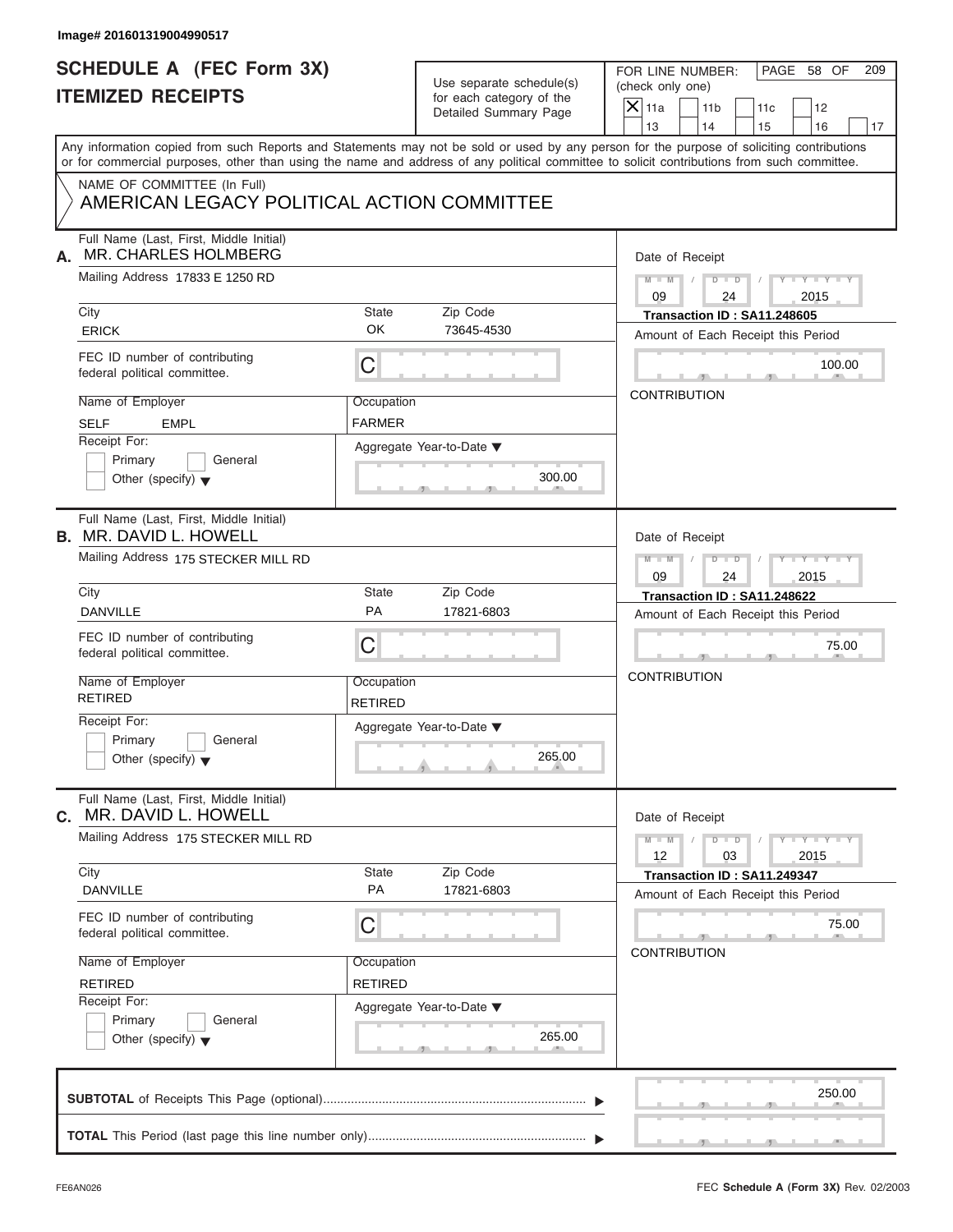| Image# 201601319004990518                                                  |                              |                                                      |                                                                                                                                                                                                                                                                                         |
|----------------------------------------------------------------------------|------------------------------|------------------------------------------------------|-----------------------------------------------------------------------------------------------------------------------------------------------------------------------------------------------------------------------------------------------------------------------------------------|
| <b>SCHEDULE A (FEC Form 3X)</b><br><b>ITEMIZED RECEIPTS</b>                |                              | Use separate schedule(s)<br>for each category of the | PAGE 59 OF<br>FOR LINE NUMBER:<br>209<br>(check only one)<br>$X$ 11a                                                                                                                                                                                                                    |
|                                                                            |                              | Detailed Summary Page                                | 11 <sub>b</sub><br>11c<br>12<br>13<br>14<br>15<br>16<br>17                                                                                                                                                                                                                              |
|                                                                            |                              |                                                      | Any information copied from such Reports and Statements may not be sold or used by any person for the purpose of soliciting contributions<br>or for commercial purposes, other than using the name and address of any political committee to solicit contributions from such committee. |
| NAME OF COMMITTEE (In Full)<br>AMERICAN LEGACY POLITICAL ACTION COMMITTEE  |                              |                                                      |                                                                                                                                                                                                                                                                                         |
| Full Name (Last, First, Middle Initial)<br><b>MR. MICHAEL HSU</b><br>А.    |                              |                                                      | Date of Receipt                                                                                                                                                                                                                                                                         |
| Mailing Address 1046 BRAMBLEWOOD LN                                        |                              |                                                      | $M - M$ / $D - D$ /<br>$Y - Y - Y - Y - Y$<br>09<br>24<br>2015                                                                                                                                                                                                                          |
| City                                                                       | State                        | Zip Code                                             | Transaction ID: SA11.248596                                                                                                                                                                                                                                                             |
| <b>SAN JOSE</b>                                                            | CA                           | 95131-3431                                           | Amount of Each Receipt this Period                                                                                                                                                                                                                                                      |
| FEC ID number of contributing<br>federal political committee.              | С                            |                                                      | 375.00                                                                                                                                                                                                                                                                                  |
| Name of Employer                                                           | Occupation                   |                                                      | <b>CONTRIBUTION</b>                                                                                                                                                                                                                                                                     |
| <b>NDVIA</b>                                                               | <b>ENGINEER</b>              |                                                      |                                                                                                                                                                                                                                                                                         |
| Receipt For:                                                               |                              | Aggregate Year-to-Date ▼                             |                                                                                                                                                                                                                                                                                         |
| Primary<br>General                                                         |                              |                                                      |                                                                                                                                                                                                                                                                                         |
| Other (specify) $\blacktriangledown$                                       |                              | 375.00                                               |                                                                                                                                                                                                                                                                                         |
| Full Name (Last, First, Middle Initial)<br><b>B. MRS. MARY P. HUMMELER</b> |                              |                                                      | Date of Receipt                                                                                                                                                                                                                                                                         |
| Mailing Address 1745 MONTGOMERY AVE                                        |                              |                                                      | $D - D$<br>$Y = Y = Y' - Y'$<br>$M - M$<br>$\Box$                                                                                                                                                                                                                                       |
|                                                                            |                              |                                                      | 09<br>24<br>2015                                                                                                                                                                                                                                                                        |
| City                                                                       | State                        | Zip Code                                             | Transaction ID: SA11.248517                                                                                                                                                                                                                                                             |
| VILLANOVA                                                                  | PA                           | 19085-1930                                           | Amount of Each Receipt this Period                                                                                                                                                                                                                                                      |
| FEC ID number of contributing<br>federal political committee.              | С                            |                                                      | 150.00                                                                                                                                                                                                                                                                                  |
| Name of Employer<br><b>RETIRED</b>                                         | Occupation<br><b>RETIRED</b> |                                                      | <b>CONTRIBUTION</b>                                                                                                                                                                                                                                                                     |
| Receipt For:                                                               |                              | Aggregate Year-to-Date ▼                             |                                                                                                                                                                                                                                                                                         |
| Primary<br>General<br>Other (specify) $\blacktriangledown$                 |                              | 240.00                                               |                                                                                                                                                                                                                                                                                         |
| Full Name (Last, First, Middle Initial)<br>C. MS. NANCY JACKSON            |                              |                                                      | Date of Receipt                                                                                                                                                                                                                                                                         |
| Mailing Address 11151 SE HOLGATE BLVD                                      |                              |                                                      | $Y - Y - Y - Y - Y$<br>$M - M$<br>$D$ $D$<br>22<br>10<br>2015                                                                                                                                                                                                                           |
| City                                                                       | <b>State</b>                 | Zip Code                                             | Transaction ID: SA11.249052                                                                                                                                                                                                                                                             |
| <b>PORTLAND</b>                                                            | <b>OR</b>                    | 97266-3301                                           | Amount of Each Receipt this Period                                                                                                                                                                                                                                                      |
| FEC ID number of contributing<br>federal political committee.              | С                            |                                                      | 230.00                                                                                                                                                                                                                                                                                  |
| Name of Employer                                                           | Occupation                   |                                                      | <b>CONTRIBUTION</b>                                                                                                                                                                                                                                                                     |
| <b>RETIRED</b>                                                             | <b>RETIRED</b>               |                                                      |                                                                                                                                                                                                                                                                                         |
| Receipt For:                                                               |                              | Aggregate Year-to-Date ▼                             |                                                                                                                                                                                                                                                                                         |
| Primary<br>General<br>Other (specify) $\blacktriangledown$                 |                              | 230.00                                               |                                                                                                                                                                                                                                                                                         |
|                                                                            |                              |                                                      | 755.00                                                                                                                                                                                                                                                                                  |
|                                                                            |                              |                                                      |                                                                                                                                                                                                                                                                                         |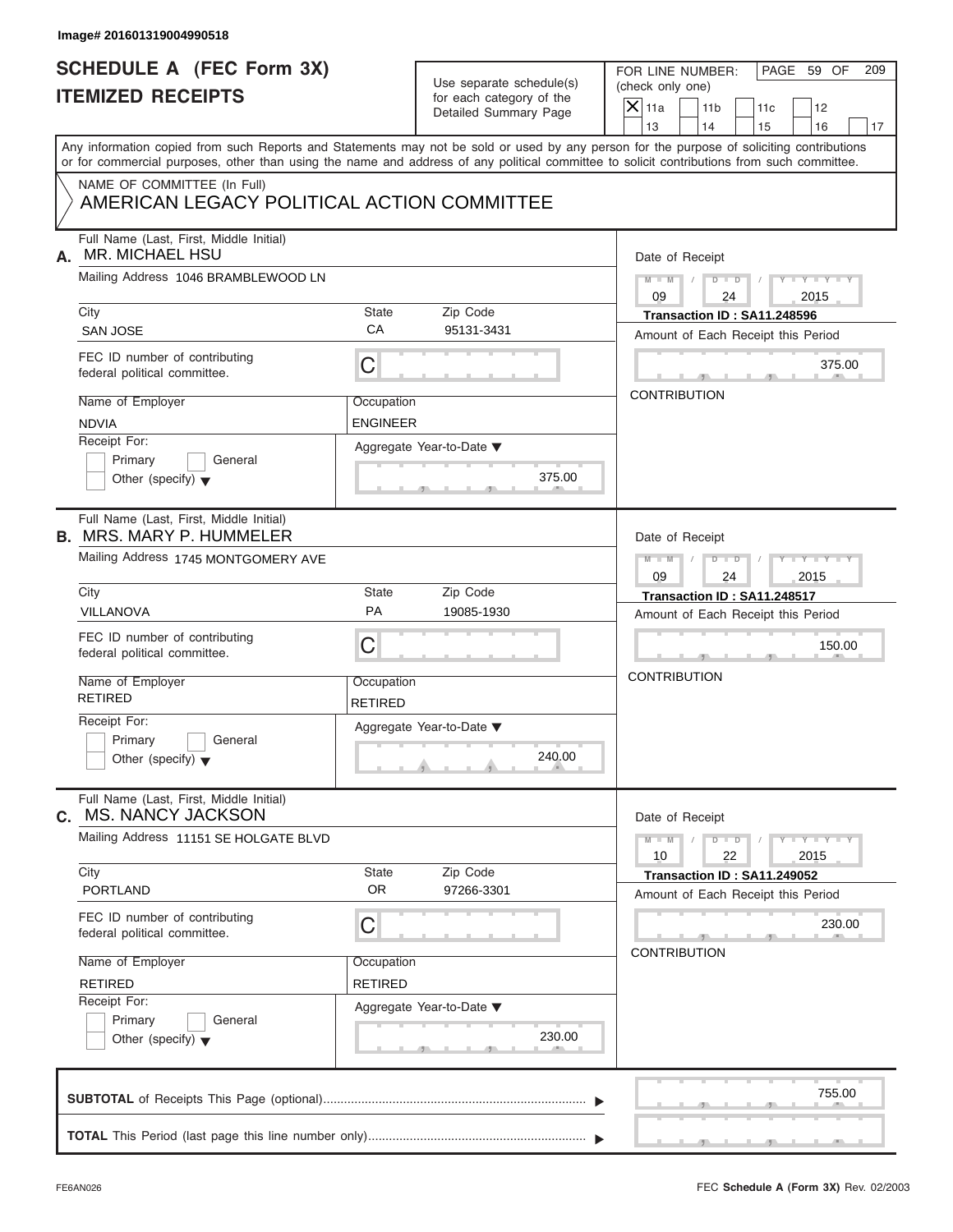| <b>SCHEDULE A (FEC Form 3X)</b><br>Use separate schedule(s)<br><b>ITEMIZED RECEIPTS</b><br>for each category of the<br>Detailed Summary Page<br>NAME OF COMMITTEE (In Full)<br>AMERICAN LEGACY POLITICAL ACTION COMMITTEE<br>Full Name (Last, First, Middle Initial)<br>MR. DONALD M. JACOBSON M.D.<br>Mailing Address 3727 CANADA GOOSE XING<br>City<br>State<br>Zip Code<br>WI<br><b>RACINE</b><br>53403-4506<br>FEC ID number of contributing<br>С<br>federal political committee.<br>Name of Employer<br>Occupation<br><b>SELF</b><br><b>PHYSICIAN</b><br>Receipt For:<br>Aggregate Year-to-Date ▼<br>Primary<br>General<br>Other (specify) $\blacktriangledown$<br>Full Name (Last, First, Middle Initial)<br>Mailing Address 34367 E 698 TER<br>City<br>State<br>Zip Code<br>OK<br><b>WAGONER</b><br>74467-8393<br>FEC ID number of contributing<br>С<br>federal political committee. | PAGE 60 OF<br>FOR LINE NUMBER:<br>209<br>(check only one)<br>$X$ 11a<br>11 <sub>b</sub><br>11c<br>12<br>13<br>14<br>15<br>16<br>17<br>Date of Receipt |
|---------------------------------------------------------------------------------------------------------------------------------------------------------------------------------------------------------------------------------------------------------------------------------------------------------------------------------------------------------------------------------------------------------------------------------------------------------------------------------------------------------------------------------------------------------------------------------------------------------------------------------------------------------------------------------------------------------------------------------------------------------------------------------------------------------------------------------------------------------------------------------------------|-------------------------------------------------------------------------------------------------------------------------------------------------------|
| Any information copied from such Reports and Statements may not be sold or used by any person for the purpose of soliciting contributions<br>or for commercial purposes, other than using the name and address of any political committee to solicit contributions from such committee.<br>А.<br><b>B. MS. MAXINE JERNIGAN</b>                                                                                                                                                                                                                                                                                                                                                                                                                                                                                                                                                              |                                                                                                                                                       |
|                                                                                                                                                                                                                                                                                                                                                                                                                                                                                                                                                                                                                                                                                                                                                                                                                                                                                             |                                                                                                                                                       |
|                                                                                                                                                                                                                                                                                                                                                                                                                                                                                                                                                                                                                                                                                                                                                                                                                                                                                             |                                                                                                                                                       |
|                                                                                                                                                                                                                                                                                                                                                                                                                                                                                                                                                                                                                                                                                                                                                                                                                                                                                             |                                                                                                                                                       |
|                                                                                                                                                                                                                                                                                                                                                                                                                                                                                                                                                                                                                                                                                                                                                                                                                                                                                             | $M - M$ / $D - D$ /<br>$Y - Y - Y - Y - Y$<br>11<br>2015<br>24                                                                                        |
|                                                                                                                                                                                                                                                                                                                                                                                                                                                                                                                                                                                                                                                                                                                                                                                                                                                                                             | Transaction ID: SA11.249257<br>Amount of Each Receipt this Period                                                                                     |
|                                                                                                                                                                                                                                                                                                                                                                                                                                                                                                                                                                                                                                                                                                                                                                                                                                                                                             | 40.00                                                                                                                                                 |
|                                                                                                                                                                                                                                                                                                                                                                                                                                                                                                                                                                                                                                                                                                                                                                                                                                                                                             | <b>CONTRIBUTION</b>                                                                                                                                   |
|                                                                                                                                                                                                                                                                                                                                                                                                                                                                                                                                                                                                                                                                                                                                                                                                                                                                                             | 215.00                                                                                                                                                |
|                                                                                                                                                                                                                                                                                                                                                                                                                                                                                                                                                                                                                                                                                                                                                                                                                                                                                             | Date of Receipt                                                                                                                                       |
|                                                                                                                                                                                                                                                                                                                                                                                                                                                                                                                                                                                                                                                                                                                                                                                                                                                                                             | Y TY TY TY<br>$M - M$<br>$D - D$<br>$\sqrt{2}$<br>07<br>07<br>2015                                                                                    |
|                                                                                                                                                                                                                                                                                                                                                                                                                                                                                                                                                                                                                                                                                                                                                                                                                                                                                             | Transaction ID: SA11.247233<br>Amount of Each Receipt this Period                                                                                     |
|                                                                                                                                                                                                                                                                                                                                                                                                                                                                                                                                                                                                                                                                                                                                                                                                                                                                                             | 50.00                                                                                                                                                 |
| Name of Employer<br>Occupation<br><b>RETIRED</b><br><b>RETIRED</b>                                                                                                                                                                                                                                                                                                                                                                                                                                                                                                                                                                                                                                                                                                                                                                                                                          | <b>CONTRIBUTION</b>                                                                                                                                   |
| Receipt For:<br>Aggregate Year-to-Date ▼<br>Primary<br>General<br>Other (specify) $\blacktriangledown$                                                                                                                                                                                                                                                                                                                                                                                                                                                                                                                                                                                                                                                                                                                                                                                      | 250.00                                                                                                                                                |
| Full Name (Last, First, Middle Initial)<br>C. ALLEN JOHNSON                                                                                                                                                                                                                                                                                                                                                                                                                                                                                                                                                                                                                                                                                                                                                                                                                                 | Date of Receipt                                                                                                                                       |
| Mailing Address 715 BROOKSIDE LN                                                                                                                                                                                                                                                                                                                                                                                                                                                                                                                                                                                                                                                                                                                                                                                                                                                            | $Y - Y - Y - Y - Y$<br>$M - M$<br>$D$ $\Box$ $D$<br>07<br>14<br>2015                                                                                  |
| Zip Code<br>City<br>State<br>CA<br>91024-1425<br>SIERRA MADRE                                                                                                                                                                                                                                                                                                                                                                                                                                                                                                                                                                                                                                                                                                                                                                                                                               | Transaction ID: SA11.247870<br>Amount of Each Receipt this Period                                                                                     |
| FEC ID number of contributing<br>С<br>federal political committee.                                                                                                                                                                                                                                                                                                                                                                                                                                                                                                                                                                                                                                                                                                                                                                                                                          | 250.00<br><b>CONTRIBUTION</b>                                                                                                                         |
| Name of Employer<br>Occupation<br><b>RETIRED</b><br><b>RETIRED</b>                                                                                                                                                                                                                                                                                                                                                                                                                                                                                                                                                                                                                                                                                                                                                                                                                          |                                                                                                                                                       |
| Receipt For:<br>Aggregate Year-to-Date ▼<br>Primary<br>General<br>Other (specify) $\blacktriangledown$                                                                                                                                                                                                                                                                                                                                                                                                                                                                                                                                                                                                                                                                                                                                                                                      | 500.00                                                                                                                                                |
|                                                                                                                                                                                                                                                                                                                                                                                                                                                                                                                                                                                                                                                                                                                                                                                                                                                                                             | 340.00                                                                                                                                                |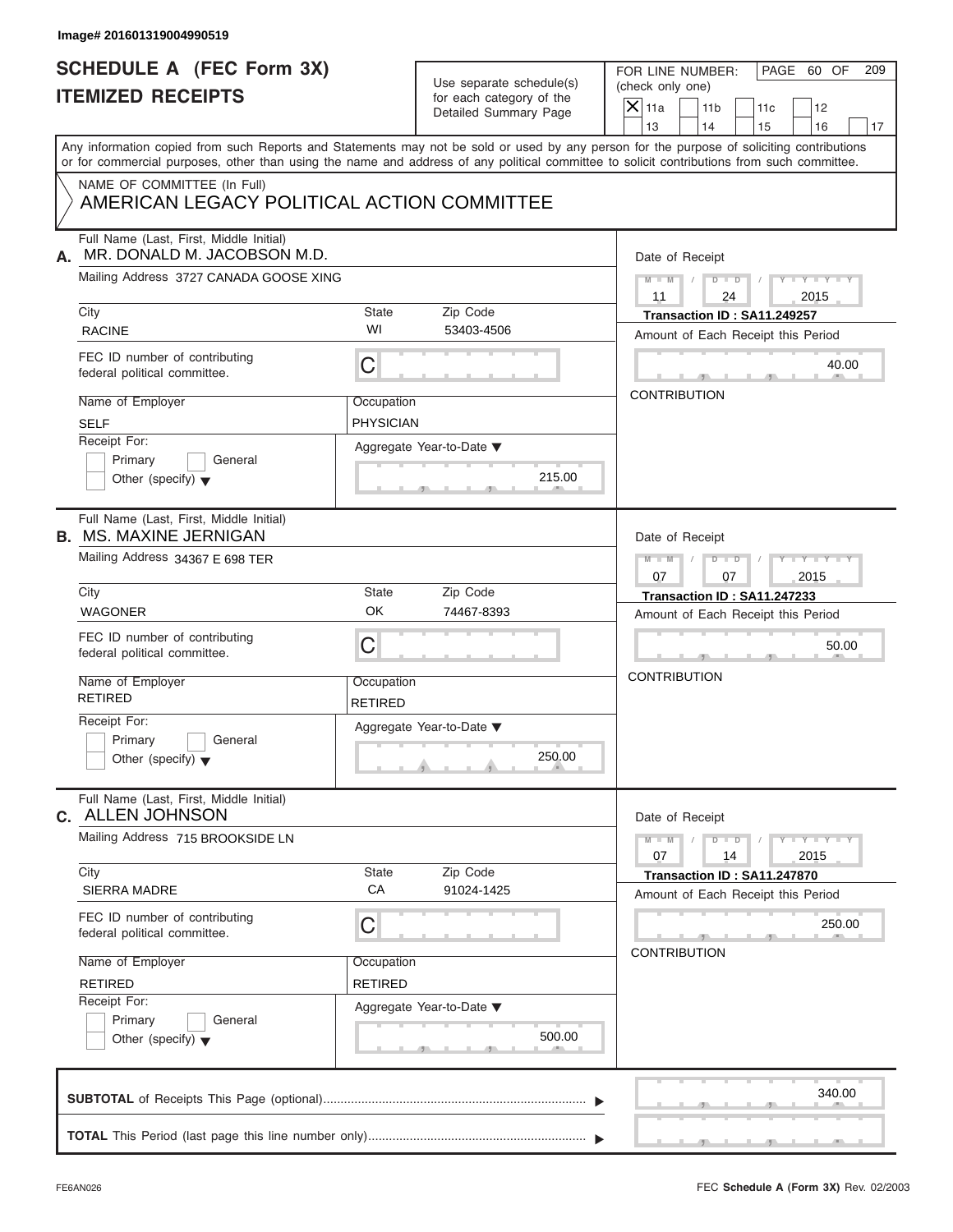| Use separate schedule(s) |
|--------------------------|
| for each category of the |
| Detailed Summary Page    |

| <b>SCHEDULE A (FEC Form 3X)</b><br><b>ITEMIZED RECEIPTS</b><br>or for commercial purposes, other than using the name and address of any political committee to solicit contributions from such committee.<br>NAME OF COMMITTEE (In Full)<br>AMERICAN LEGACY POLITICAL ACTION COMMITTEE<br>Full Name (Last, First, Middle Initial) |                              | Use separate schedule(s)<br>for each category of the<br>Detailed Summary Page | PAGE 61 OF<br>FOR LINE NUMBER:<br>209<br>(check only one)<br>$X$ 11a<br>11 <sub>b</sub><br>11c<br>12<br>13<br>14<br>15<br>16<br>Any information copied from such Reports and Statements may not be sold or used by any person for the purpose of soliciting contributions |
|-----------------------------------------------------------------------------------------------------------------------------------------------------------------------------------------------------------------------------------------------------------------------------------------------------------------------------------|------------------------------|-------------------------------------------------------------------------------|---------------------------------------------------------------------------------------------------------------------------------------------------------------------------------------------------------------------------------------------------------------------------|
|                                                                                                                                                                                                                                                                                                                                   |                              |                                                                               |                                                                                                                                                                                                                                                                           |
|                                                                                                                                                                                                                                                                                                                                   |                              |                                                                               |                                                                                                                                                                                                                                                                           |
|                                                                                                                                                                                                                                                                                                                                   |                              |                                                                               |                                                                                                                                                                                                                                                                           |
|                                                                                                                                                                                                                                                                                                                                   |                              |                                                                               |                                                                                                                                                                                                                                                                           |
| MS. LOUISE W. JOHNSON<br>А.                                                                                                                                                                                                                                                                                                       |                              |                                                                               | Date of Receipt                                                                                                                                                                                                                                                           |
| Mailing Address 615 ANTONIO ST                                                                                                                                                                                                                                                                                                    |                              |                                                                               | $M = M \qquad / \qquad D = D \qquad /$<br>$Y - Y - Y - Y - Y$<br>07<br>2015<br>14                                                                                                                                                                                         |
| City<br><b>CLOVERDALE</b>                                                                                                                                                                                                                                                                                                         | State<br>CA                  | Zip Code<br>95425-3112                                                        | Transaction ID: SA11.247590                                                                                                                                                                                                                                               |
| FEC ID number of contributing<br>federal political committee.                                                                                                                                                                                                                                                                     | С                            |                                                                               | Amount of Each Receipt this Period<br>20.00                                                                                                                                                                                                                               |
| Name of Employer<br><b>RETIRED</b>                                                                                                                                                                                                                                                                                                | Occupation<br><b>RETIRED</b> |                                                                               | <b>CONTRIBUTION</b>                                                                                                                                                                                                                                                       |
| Receipt For:<br>Primary<br>General<br>Other (specify) $\blacktriangledown$                                                                                                                                                                                                                                                        |                              | Aggregate Year-to-Date ▼<br>210.00                                            |                                                                                                                                                                                                                                                                           |
| Full Name (Last, First, Middle Initial)<br><b>B. MR. ROGER JOHNSON</b>                                                                                                                                                                                                                                                            |                              |                                                                               | Date of Receipt                                                                                                                                                                                                                                                           |
| Mailing Address 1502 E INDIAN WELLS DR                                                                                                                                                                                                                                                                                            |                              |                                                                               | $\begin{array}{c c c c c c} \hline \multicolumn{3}{ c }{\textbf{D} \quad \textbf{I} \quad \textbf{D} \quad \textbf{I} \quad \textbf{I}} \end{array}$<br>$Y = Y = Y - Y$<br>$M$ $M$ $/$<br>07<br>13<br>2015                                                                |
| City<br><b>COLLIERVILLE</b>                                                                                                                                                                                                                                                                                                       | State<br><b>TN</b>           | Zip Code<br>38017-3474                                                        | Transaction ID: SA11.247521                                                                                                                                                                                                                                               |
|                                                                                                                                                                                                                                                                                                                                   |                              |                                                                               | Amount of Each Receipt this Period                                                                                                                                                                                                                                        |
| FEC ID number of contributing<br>federal political committee.                                                                                                                                                                                                                                                                     | C                            |                                                                               | 130.00<br><b>CONTRIBUTION</b>                                                                                                                                                                                                                                             |
| Name of Employer<br><b>PILOT</b>                                                                                                                                                                                                                                                                                                  | Occupation<br><b>SALES</b>   |                                                                               |                                                                                                                                                                                                                                                                           |
| Receipt For:<br>Primary<br>General<br>Other (specify) $\blacktriangledown$                                                                                                                                                                                                                                                        |                              | Aggregate Year-to-Date ▼<br>460.00                                            |                                                                                                                                                                                                                                                                           |
| Full Name (Last, First, Middle Initial)<br>MR. ROGER JOHNSON<br>C.                                                                                                                                                                                                                                                                |                              |                                                                               | Date of Receipt                                                                                                                                                                                                                                                           |
| Mailing Address 1502 E INDIAN WELLS DR                                                                                                                                                                                                                                                                                            |                              |                                                                               | $Y - Y - Y - Y - Y$<br>$M - M$<br>$D$ $D$<br>09<br>24<br>2015                                                                                                                                                                                                             |
| City<br><b>COLLIERVILLE</b>                                                                                                                                                                                                                                                                                                       | State<br><b>TN</b>           | Zip Code<br>38017-3474                                                        | Transaction ID: SA11.248663<br>Amount of Each Receipt this Period                                                                                                                                                                                                         |
| FEC ID number of contributing<br>federal political committee.                                                                                                                                                                                                                                                                     | С                            |                                                                               | 130.00<br><b>CONTRIBUTION</b>                                                                                                                                                                                                                                             |
| Name of Employer<br>PILOT                                                                                                                                                                                                                                                                                                         | Occupation<br><b>SALES</b>   |                                                                               |                                                                                                                                                                                                                                                                           |
| Receipt For:<br>Primary<br>General<br>Other (specify) $\blacktriangledown$                                                                                                                                                                                                                                                        |                              | Aggregate Year-to-Date ▼<br>460.00                                            |                                                                                                                                                                                                                                                                           |
|                                                                                                                                                                                                                                                                                                                                   |                              |                                                                               | 280.00                                                                                                                                                                                                                                                                    |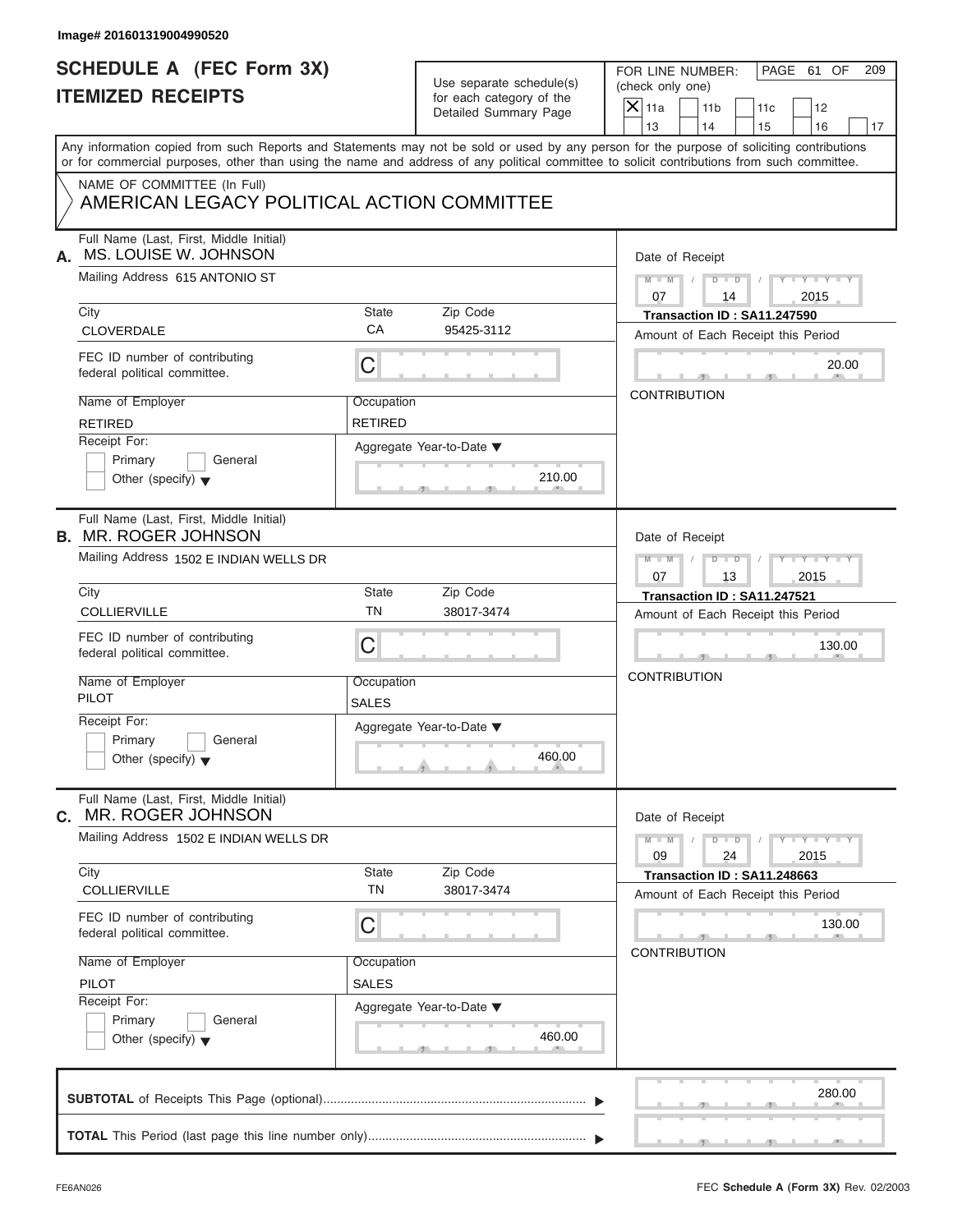| <b>SCHEDULE A (FEC Form 3X)</b>                                           |                              |                                                   | PAGE 62 OF<br>FOR LINE NUMBER:<br>209                                                                                                                                                                                                                                                   |  |  |  |  |  |
|---------------------------------------------------------------------------|------------------------------|---------------------------------------------------|-----------------------------------------------------------------------------------------------------------------------------------------------------------------------------------------------------------------------------------------------------------------------------------------|--|--|--|--|--|
| <b>ITEMIZED RECEIPTS</b>                                                  |                              | Use separate schedule(s)                          | (check only one)                                                                                                                                                                                                                                                                        |  |  |  |  |  |
|                                                                           |                              | for each category of the<br>Detailed Summary Page | $\mathsf{X}$ 11a<br>11 <sub>b</sub><br>11c<br>12                                                                                                                                                                                                                                        |  |  |  |  |  |
|                                                                           |                              |                                                   | 13<br>14<br>15<br>16<br>17                                                                                                                                                                                                                                                              |  |  |  |  |  |
|                                                                           |                              |                                                   | Any information copied from such Reports and Statements may not be sold or used by any person for the purpose of soliciting contributions<br>or for commercial purposes, other than using the name and address of any political committee to solicit contributions from such committee. |  |  |  |  |  |
| NAME OF COMMITTEE (In Full)<br>AMERICAN LEGACY POLITICAL ACTION COMMITTEE |                              |                                                   |                                                                                                                                                                                                                                                                                         |  |  |  |  |  |
| Full Name (Last, First, Middle Initial)<br><b>KENNETH L. JONES</b><br>А.  |                              |                                                   | Date of Receipt                                                                                                                                                                                                                                                                         |  |  |  |  |  |
| Mailing Address 21 MCWHORTER CIR                                          |                              |                                                   | $D$ $\Box$ $D$<br>$Y - Y - Y - Y - Y$<br>$M - M$ /<br>$\sqrt{ }$<br>09<br>24<br>2015                                                                                                                                                                                                    |  |  |  |  |  |
| City                                                                      | State                        | Zip Code                                          | Transaction ID: SA11.248552                                                                                                                                                                                                                                                             |  |  |  |  |  |
| <b>BREMEN</b>                                                             | GA                           | 30110-3045                                        | Amount of Each Receipt this Period                                                                                                                                                                                                                                                      |  |  |  |  |  |
| FEC ID number of contributing<br>federal political committee.             | С                            |                                                   | 150.00                                                                                                                                                                                                                                                                                  |  |  |  |  |  |
| Name of Employer                                                          | Occupation                   |                                                   | <b>CONTRIBUTION</b>                                                                                                                                                                                                                                                                     |  |  |  |  |  |
| <b>RETIRED</b>                                                            | <b>RETIRED</b>               |                                                   |                                                                                                                                                                                                                                                                                         |  |  |  |  |  |
| Receipt For:                                                              |                              | Aggregate Year-to-Date ▼                          |                                                                                                                                                                                                                                                                                         |  |  |  |  |  |
| Primary<br>General                                                        |                              |                                                   |                                                                                                                                                                                                                                                                                         |  |  |  |  |  |
| Other (specify) $\blacktriangledown$                                      |                              | 610.00                                            |                                                                                                                                                                                                                                                                                         |  |  |  |  |  |
| Full Name (Last, First, Middle Initial)<br><b>B.</b> MR. SID JONES        |                              |                                                   | Date of Receipt                                                                                                                                                                                                                                                                         |  |  |  |  |  |
| Mailing Address 2208 WOODED ACRES DR                                      |                              |                                                   | $M$ $M$<br>$D - I - D$<br>Y T Y T Y T                                                                                                                                                                                                                                                   |  |  |  |  |  |
|                                                                           |                              |                                                   | 07<br>08<br>2015                                                                                                                                                                                                                                                                        |  |  |  |  |  |
| City                                                                      | State                        | Zip Code                                          | Transaction ID: SA11.247358                                                                                                                                                                                                                                                             |  |  |  |  |  |
| <b>WACO</b>                                                               | <b>TX</b>                    | 76710-1556                                        | Amount of Each Receipt this Period                                                                                                                                                                                                                                                      |  |  |  |  |  |
| FEC ID number of contributing<br>federal political committee.             | C                            |                                                   | 150.00                                                                                                                                                                                                                                                                                  |  |  |  |  |  |
| Name of Employer<br><b>RETIRED</b>                                        | Occupation<br><b>RETIRED</b> |                                                   | <b>CONTRIBUTION</b>                                                                                                                                                                                                                                                                     |  |  |  |  |  |
| Receipt For:                                                              |                              | Aggregate Year-to-Date ▼                          |                                                                                                                                                                                                                                                                                         |  |  |  |  |  |
| Primary<br>General<br>Other (specify) $\blacktriangledown$                |                              | 300.00                                            |                                                                                                                                                                                                                                                                                         |  |  |  |  |  |
| Full Name (Last, First, Middle Initial)<br>MR. DAVID A. KAHL<br>С.        |                              |                                                   | Date of Receipt                                                                                                                                                                                                                                                                         |  |  |  |  |  |
| Mailing Address 1240 NEWBURY DR                                           |                              |                                                   | $Y - Y - Y - Y - Y$<br>$M - M$<br>$D - D$<br>07<br>07<br>2015                                                                                                                                                                                                                           |  |  |  |  |  |
| City<br><b>COLUMBUS</b>                                                   | <b>State</b><br>OH           | Zip Code<br>43229-1943                            | Transaction ID: SA11.247240                                                                                                                                                                                                                                                             |  |  |  |  |  |
|                                                                           |                              |                                                   | Amount of Each Receipt this Period                                                                                                                                                                                                                                                      |  |  |  |  |  |
| FEC ID number of contributing<br>federal political committee.             | С                            |                                                   | 75.00                                                                                                                                                                                                                                                                                   |  |  |  |  |  |
| Name of Employer                                                          | Occupation                   |                                                   | <b>CONTRIBUTION</b>                                                                                                                                                                                                                                                                     |  |  |  |  |  |
| <b>RETIRED</b>                                                            | RETIRED                      |                                                   |                                                                                                                                                                                                                                                                                         |  |  |  |  |  |
|                                                                           |                              | Aggregate Year-to-Date ▼                          |                                                                                                                                                                                                                                                                                         |  |  |  |  |  |
| Receipt For:                                                              |                              |                                                   |                                                                                                                                                                                                                                                                                         |  |  |  |  |  |
| Primary<br>General<br>Other (specify) $\blacktriangledown$                |                              | 610.00                                            |                                                                                                                                                                                                                                                                                         |  |  |  |  |  |
|                                                                           |                              |                                                   | 375.00                                                                                                                                                                                                                                                                                  |  |  |  |  |  |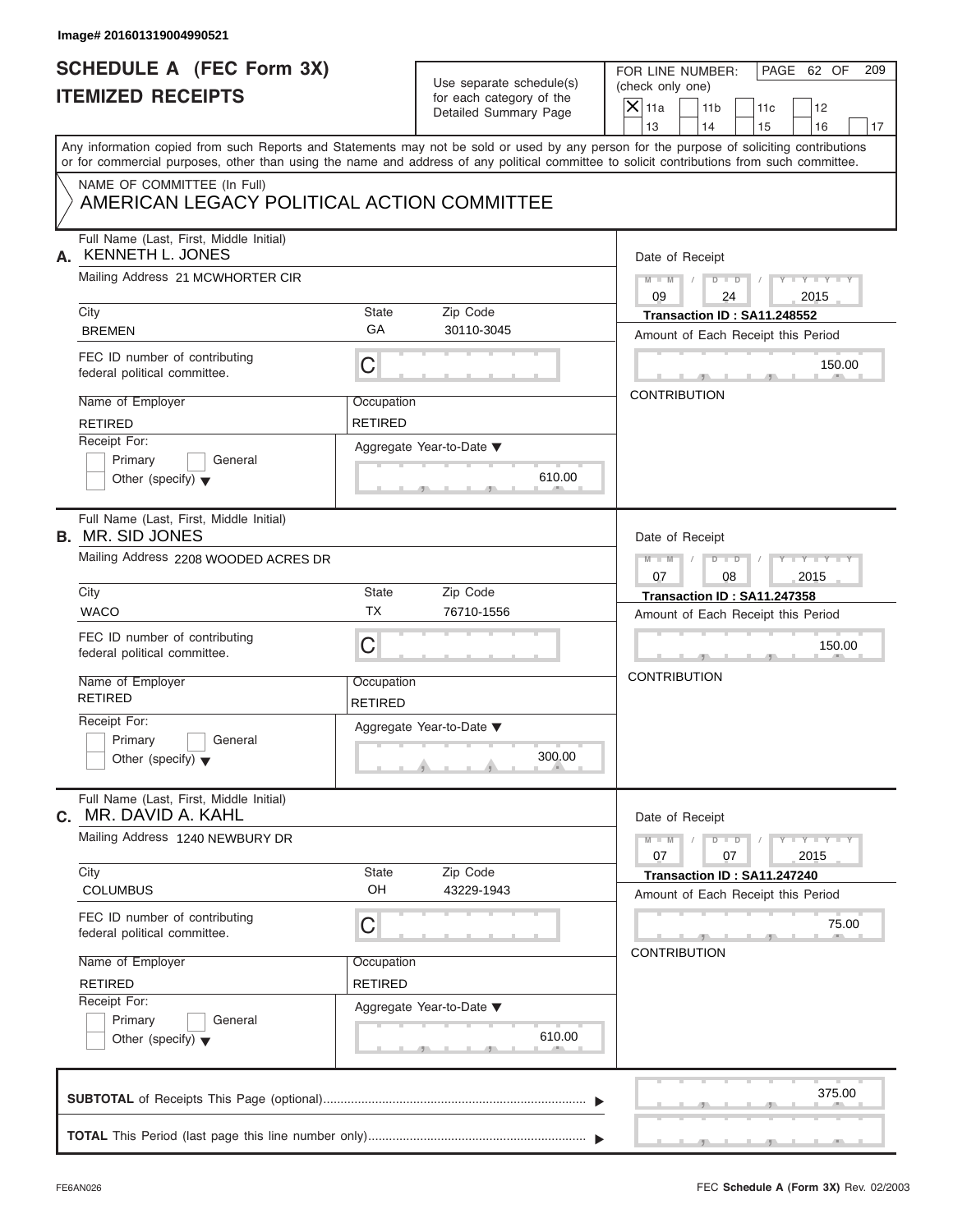| Use separate schedule(s)<br><b>ITEMIZED RECEIPTS</b><br>for each category of the<br>$X$ 11a<br>Detailed Summary Page<br>13<br>Any information copied from such Reports and Statements may not be sold or used by any person for the purpose of soliciting contributions<br>or for commercial purposes, other than using the name and address of any political committee to solicit contributions from such committee.<br>NAME OF COMMITTEE (In Full)<br>AMERICAN LEGACY POLITICAL ACTION COMMITTEE<br>Full Name (Last, First, Middle Initial)<br>MR. DAVID A. KAHL<br>А.<br>Mailing Address 1240 NEWBURY DR<br>08<br><b>State</b><br>Zip Code<br>City<br>OH<br><b>COLUMBUS</b><br>43229-1943<br>FEC ID number of contributing<br>C<br>federal political committee.<br>Name of Employer<br>Occupation<br><b>RETIRED</b><br><b>RETIRED</b><br>Receipt For:<br>Aggregate Year-to-Date ▼<br>Primary<br>General<br>610.00<br>Other (specify) $\blacktriangledown$<br>Full Name (Last, First, Middle Initial)<br><b>B.</b> MR. DAVID A. KAHL<br>Mailing Address 1240 NEWBURY DR<br>10<br>City<br><b>State</b><br>Zip Code<br>OH<br><b>COLUMBUS</b><br>43229-1943<br>FEC ID number of contributing<br>C<br>federal political committee.<br>Name of Employer<br>Occupation<br><b>RETIRED</b><br><b>RETIRED</b><br>Receipt For:<br>Aggregate Year-to-Date ▼<br>Primary<br>General<br>610.00<br>Other (specify) $\blacktriangledown$<br>Full Name (Last, First, Middle Initial)<br>MR. DAVID A. KAHL<br>С.<br>Mailing Address 1240 NEWBURY DR<br>12<br>Zip Code<br>City<br><b>State</b><br>OH<br>43229-1943<br><b>COLUMBUS</b><br>FEC ID number of contributing<br>С<br>federal political committee.<br>Name of Employer<br>Occupation<br><b>RETIRED</b><br><b>RETIRED</b><br>Receipt For:<br>Aggregate Year-to-Date ▼<br>Primary<br>General<br>610.00<br>Other (specify) $\blacktriangledown$ | PAGE 63 OF<br>FOR LINE NUMBER:<br>209                                                                                                                      |                                                                   |                             |  |  |  |
|--------------------------------------------------------------------------------------------------------------------------------------------------------------------------------------------------------------------------------------------------------------------------------------------------------------------------------------------------------------------------------------------------------------------------------------------------------------------------------------------------------------------------------------------------------------------------------------------------------------------------------------------------------------------------------------------------------------------------------------------------------------------------------------------------------------------------------------------------------------------------------------------------------------------------------------------------------------------------------------------------------------------------------------------------------------------------------------------------------------------------------------------------------------------------------------------------------------------------------------------------------------------------------------------------------------------------------------------------------------------------------------------------------------------------------------------------------------------------------------------------------------------------------------------------------------------------------------------------------------------------------------------------------------------------------------------------------------------------------------------------------------------------------------------------------------------------------------------------------------------------------------|------------------------------------------------------------------------------------------------------------------------------------------------------------|-------------------------------------------------------------------|-----------------------------|--|--|--|
|                                                                                                                                                                                                                                                                                                                                                                                                                                                                                                                                                                                                                                                                                                                                                                                                                                                                                                                                                                                                                                                                                                                                                                                                                                                                                                                                                                                                                                                                                                                                                                                                                                                                                                                                                                                                                                                                                      | (check only one)<br>11 <sub>b</sub><br>11c<br>12                                                                                                           |                                                                   |                             |  |  |  |
|                                                                                                                                                                                                                                                                                                                                                                                                                                                                                                                                                                                                                                                                                                                                                                                                                                                                                                                                                                                                                                                                                                                                                                                                                                                                                                                                                                                                                                                                                                                                                                                                                                                                                                                                                                                                                                                                                      | 14                                                                                                                                                         |                                                                   | 16<br>17                    |  |  |  |
|                                                                                                                                                                                                                                                                                                                                                                                                                                                                                                                                                                                                                                                                                                                                                                                                                                                                                                                                                                                                                                                                                                                                                                                                                                                                                                                                                                                                                                                                                                                                                                                                                                                                                                                                                                                                                                                                                      |                                                                                                                                                            |                                                                   |                             |  |  |  |
|                                                                                                                                                                                                                                                                                                                                                                                                                                                                                                                                                                                                                                                                                                                                                                                                                                                                                                                                                                                                                                                                                                                                                                                                                                                                                                                                                                                                                                                                                                                                                                                                                                                                                                                                                                                                                                                                                      |                                                                                                                                                            |                                                                   |                             |  |  |  |
|                                                                                                                                                                                                                                                                                                                                                                                                                                                                                                                                                                                                                                                                                                                                                                                                                                                                                                                                                                                                                                                                                                                                                                                                                                                                                                                                                                                                                                                                                                                                                                                                                                                                                                                                                                                                                                                                                      |                                                                                                                                                            | Date of Receipt                                                   |                             |  |  |  |
|                                                                                                                                                                                                                                                                                                                                                                                                                                                                                                                                                                                                                                                                                                                                                                                                                                                                                                                                                                                                                                                                                                                                                                                                                                                                                                                                                                                                                                                                                                                                                                                                                                                                                                                                                                                                                                                                                      | 25                                                                                                                                                         | $M - M$ /                                                         | $Y - Y - Y - Y - Y$<br>2015 |  |  |  |
|                                                                                                                                                                                                                                                                                                                                                                                                                                                                                                                                                                                                                                                                                                                                                                                                                                                                                                                                                                                                                                                                                                                                                                                                                                                                                                                                                                                                                                                                                                                                                                                                                                                                                                                                                                                                                                                                                      |                                                                                                                                                            | Transaction ID: SA11.248189<br>Amount of Each Receipt this Period |                             |  |  |  |
|                                                                                                                                                                                                                                                                                                                                                                                                                                                                                                                                                                                                                                                                                                                                                                                                                                                                                                                                                                                                                                                                                                                                                                                                                                                                                                                                                                                                                                                                                                                                                                                                                                                                                                                                                                                                                                                                                      |                                                                                                                                                            |                                                                   | 75.00                       |  |  |  |
|                                                                                                                                                                                                                                                                                                                                                                                                                                                                                                                                                                                                                                                                                                                                                                                                                                                                                                                                                                                                                                                                                                                                                                                                                                                                                                                                                                                                                                                                                                                                                                                                                                                                                                                                                                                                                                                                                      |                                                                                                                                                            | <b>CONTRIBUTION</b>                                               |                             |  |  |  |
|                                                                                                                                                                                                                                                                                                                                                                                                                                                                                                                                                                                                                                                                                                                                                                                                                                                                                                                                                                                                                                                                                                                                                                                                                                                                                                                                                                                                                                                                                                                                                                                                                                                                                                                                                                                                                                                                                      |                                                                                                                                                            |                                                                   |                             |  |  |  |
|                                                                                                                                                                                                                                                                                                                                                                                                                                                                                                                                                                                                                                                                                                                                                                                                                                                                                                                                                                                                                                                                                                                                                                                                                                                                                                                                                                                                                                                                                                                                                                                                                                                                                                                                                                                                                                                                                      |                                                                                                                                                            | Date of Receipt                                                   |                             |  |  |  |
|                                                                                                                                                                                                                                                                                                                                                                                                                                                                                                                                                                                                                                                                                                                                                                                                                                                                                                                                                                                                                                                                                                                                                                                                                                                                                                                                                                                                                                                                                                                                                                                                                                                                                                                                                                                                                                                                                      | $\begin{array}{c c c c c c} \hline \multicolumn{3}{ c }{\textbf{D} \quad \textbf{I} \quad \textbf{D} \quad \textbf{I} \quad \textbf{I}} \end{array}$<br>20 | $M = M - 1$                                                       | $Y = Y = Y' = Y'$<br>2015   |  |  |  |
|                                                                                                                                                                                                                                                                                                                                                                                                                                                                                                                                                                                                                                                                                                                                                                                                                                                                                                                                                                                                                                                                                                                                                                                                                                                                                                                                                                                                                                                                                                                                                                                                                                                                                                                                                                                                                                                                                      |                                                                                                                                                            | Transaction ID: SA11.249021                                       |                             |  |  |  |
|                                                                                                                                                                                                                                                                                                                                                                                                                                                                                                                                                                                                                                                                                                                                                                                                                                                                                                                                                                                                                                                                                                                                                                                                                                                                                                                                                                                                                                                                                                                                                                                                                                                                                                                                                                                                                                                                                      |                                                                                                                                                            | Amount of Each Receipt this Period                                |                             |  |  |  |
|                                                                                                                                                                                                                                                                                                                                                                                                                                                                                                                                                                                                                                                                                                                                                                                                                                                                                                                                                                                                                                                                                                                                                                                                                                                                                                                                                                                                                                                                                                                                                                                                                                                                                                                                                                                                                                                                                      |                                                                                                                                                            |                                                                   | 75.00                       |  |  |  |
|                                                                                                                                                                                                                                                                                                                                                                                                                                                                                                                                                                                                                                                                                                                                                                                                                                                                                                                                                                                                                                                                                                                                                                                                                                                                                                                                                                                                                                                                                                                                                                                                                                                                                                                                                                                                                                                                                      |                                                                                                                                                            | <b>CONTRIBUTION</b>                                               |                             |  |  |  |
|                                                                                                                                                                                                                                                                                                                                                                                                                                                                                                                                                                                                                                                                                                                                                                                                                                                                                                                                                                                                                                                                                                                                                                                                                                                                                                                                                                                                                                                                                                                                                                                                                                                                                                                                                                                                                                                                                      |                                                                                                                                                            |                                                                   |                             |  |  |  |
|                                                                                                                                                                                                                                                                                                                                                                                                                                                                                                                                                                                                                                                                                                                                                                                                                                                                                                                                                                                                                                                                                                                                                                                                                                                                                                                                                                                                                                                                                                                                                                                                                                                                                                                                                                                                                                                                                      |                                                                                                                                                            | Date of Receipt                                                   |                             |  |  |  |
|                                                                                                                                                                                                                                                                                                                                                                                                                                                                                                                                                                                                                                                                                                                                                                                                                                                                                                                                                                                                                                                                                                                                                                                                                                                                                                                                                                                                                                                                                                                                                                                                                                                                                                                                                                                                                                                                                      | $D$ $\Box$ $D$<br>04                                                                                                                                       | $M - M$                                                           | $Y - Y - Y - Y - Y$<br>2015 |  |  |  |
|                                                                                                                                                                                                                                                                                                                                                                                                                                                                                                                                                                                                                                                                                                                                                                                                                                                                                                                                                                                                                                                                                                                                                                                                                                                                                                                                                                                                                                                                                                                                                                                                                                                                                                                                                                                                                                                                                      |                                                                                                                                                            | Transaction ID: SA11.249354<br>Amount of Each Receipt this Period |                             |  |  |  |
|                                                                                                                                                                                                                                                                                                                                                                                                                                                                                                                                                                                                                                                                                                                                                                                                                                                                                                                                                                                                                                                                                                                                                                                                                                                                                                                                                                                                                                                                                                                                                                                                                                                                                                                                                                                                                                                                                      |                                                                                                                                                            | <b>CONTRIBUTION</b>                                               | 160.00                      |  |  |  |
|                                                                                                                                                                                                                                                                                                                                                                                                                                                                                                                                                                                                                                                                                                                                                                                                                                                                                                                                                                                                                                                                                                                                                                                                                                                                                                                                                                                                                                                                                                                                                                                                                                                                                                                                                                                                                                                                                      |                                                                                                                                                            |                                                                   |                             |  |  |  |
|                                                                                                                                                                                                                                                                                                                                                                                                                                                                                                                                                                                                                                                                                                                                                                                                                                                                                                                                                                                                                                                                                                                                                                                                                                                                                                                                                                                                                                                                                                                                                                                                                                                                                                                                                                                                                                                                                      |                                                                                                                                                            |                                                                   |                             |  |  |  |
|                                                                                                                                                                                                                                                                                                                                                                                                                                                                                                                                                                                                                                                                                                                                                                                                                                                                                                                                                                                                                                                                                                                                                                                                                                                                                                                                                                                                                                                                                                                                                                                                                                                                                                                                                                                                                                                                                      |                                                                                                                                                            |                                                                   | 310.00                      |  |  |  |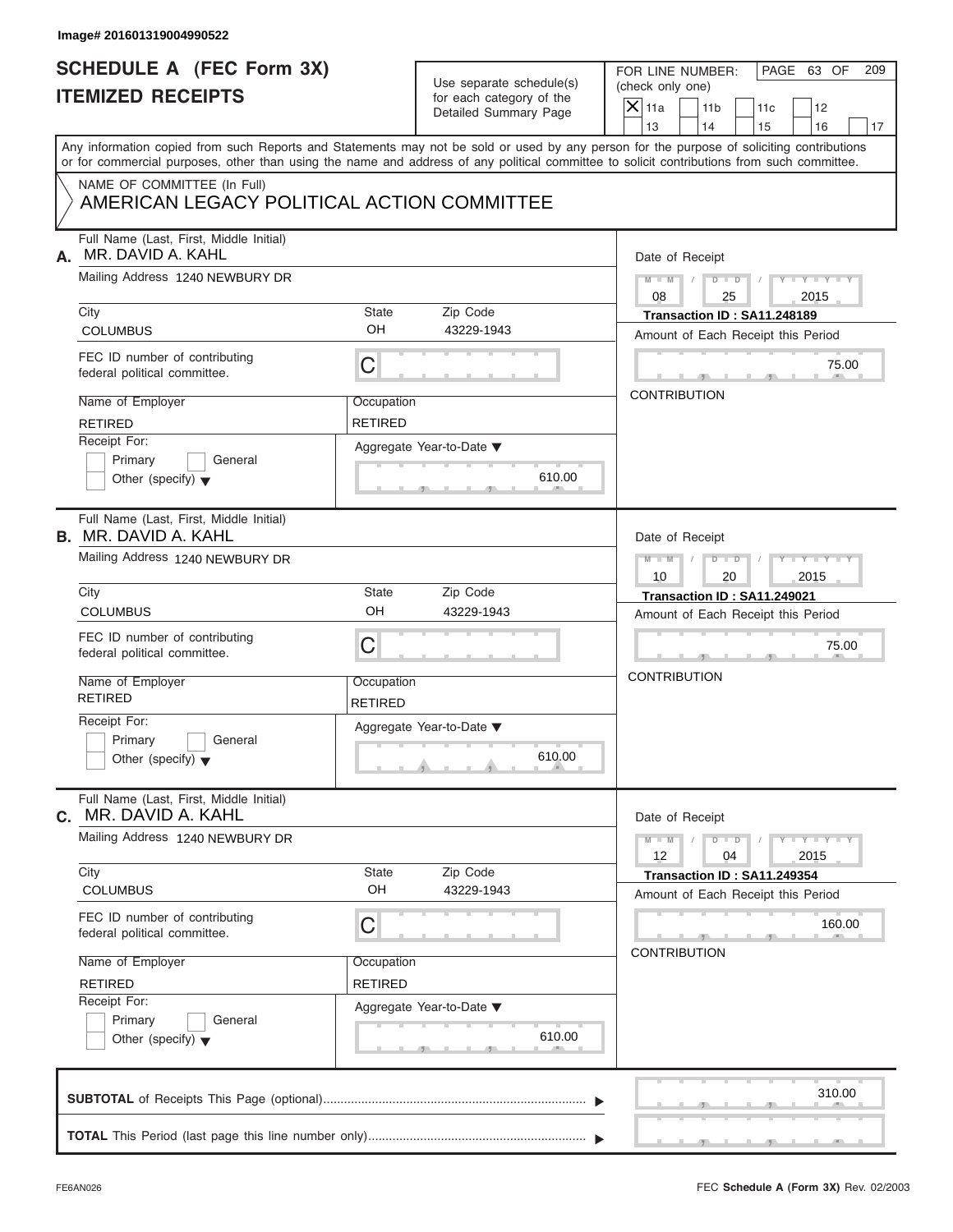| Image# 201601319004990523                                                                                                                  |                              |                                                                               |                                                                                                                                           |
|--------------------------------------------------------------------------------------------------------------------------------------------|------------------------------|-------------------------------------------------------------------------------|-------------------------------------------------------------------------------------------------------------------------------------------|
| <b>SCHEDULE A (FEC Form 3X)</b><br><b>ITEMIZED RECEIPTS</b>                                                                                |                              | Use separate schedule(s)<br>for each category of the<br>Detailed Summary Page | PAGE 64 OF<br>FOR LINE NUMBER:<br>209<br>(check only one)<br>$\overline{X}$ 11a<br>11 <sub>b</sub><br>11c<br>12                           |
|                                                                                                                                            |                              |                                                                               | 13<br>14<br>15<br>16<br>17                                                                                                                |
| or for commercial purposes, other than using the name and address of any political committee to solicit contributions from such committee. |                              |                                                                               | Any information copied from such Reports and Statements may not be sold or used by any person for the purpose of soliciting contributions |
| NAME OF COMMITTEE (In Full)<br>AMERICAN LEGACY POLITICAL ACTION COMMITTEE                                                                  |                              |                                                                               |                                                                                                                                           |
| Full Name (Last, First, Middle Initial)<br>MR. EUGENE KELTON<br>А.                                                                         |                              |                                                                               | Date of Receipt                                                                                                                           |
| Mailing Address 2312 AMHERST ST                                                                                                            |                              |                                                                               | $M = M \qquad / \qquad D = D \qquad /$<br>$Y - Y - Y - Y - Y$<br>07<br>13<br>2015                                                         |
| City<br><b>FORT COLLINS</b>                                                                                                                | State<br>CO                  | Zip Code<br>80525-1826                                                        | Transaction ID: SA11.247543<br>Amount of Each Receipt this Period                                                                         |
| FEC ID number of contributing<br>federal political committee.                                                                              | $\mathsf C$                  |                                                                               | 100.00                                                                                                                                    |
| Name of Employer<br>N/A                                                                                                                    | Occupation<br><b>RETIRED</b> |                                                                               | <b>CONTRIBUTION</b>                                                                                                                       |
| Receipt For:<br>Primary<br>General<br>Other (specify) $\blacktriangledown$                                                                 |                              | Aggregate Year-to-Date ▼<br>300.00                                            |                                                                                                                                           |
| Full Name (Last, First, Middle Initial)<br><b>B. DR. JAMES S. KETCHUM M.D.</b>                                                             |                              |                                                                               | Date of Receipt                                                                                                                           |
| Mailing Address 2304 FAIRBANKS DRIVE                                                                                                       |                              |                                                                               | $D - I - D$<br>$Y = Y = Y' + Y' + Y$<br>$M - M$<br>$\Box$<br>07<br>2015<br>14                                                             |
| City<br><b>SANTA ROSA</b>                                                                                                                  | State<br>CA                  | Zip Code<br>95403-2315                                                        | Transaction ID: SA11.247819<br>Amount of Each Receipt this Period                                                                         |
| FEC ID number of contributing<br>federal political committee.                                                                              | C                            |                                                                               | 500.00                                                                                                                                    |
| Name of Employer<br>N/A                                                                                                                    | Occupation<br><b>RETIRED</b> |                                                                               | <b>CONTRIBUTION</b>                                                                                                                       |
| Receipt For:<br>Primary<br>General<br>Other (specify) $\blacktriangledown$                                                                 |                              | Aggregate Year-to-Date ▼<br>2000.00                                           |                                                                                                                                           |
| Full Name (Last, First, Middle Initial)<br>MRS. MARGARET H. KEYS<br>C.                                                                     |                              |                                                                               | Date of Receipt                                                                                                                           |
| Mailing Address 3150 CINDY CIR<br>City                                                                                                     |                              | Zip Code                                                                      | $Y = Y = Y$<br>$M - M$<br>$D$ $\Box$ $D$<br>12<br>29<br>2015                                                                              |
| <b>ANDERSON</b>                                                                                                                            | State<br>CA                  | 96007-3932                                                                    | Transaction ID: SA11.249797<br>Amount of Each Receipt this Period                                                                         |
| FEC ID number of contributing<br>federal political committee.                                                                              | C                            |                                                                               | 100.00<br><b>CONTRIBUTION</b>                                                                                                             |
| Name of Employer<br>INFORMATION REQUESTED PER BEST EFFO                                                                                    | Occupation                   | <b>INFORMATION REQUESTED PER BEST EFF</b>                                     |                                                                                                                                           |
| Receipt For:<br>Primary<br>General<br>Other (specify) $\blacktriangledown$                                                                 |                              | Aggregate Year-to-Date ▼<br>730.00                                            |                                                                                                                                           |
|                                                                                                                                            |                              |                                                                               | 700.00                                                                                                                                    |
|                                                                                                                                            |                              |                                                                               |                                                                                                                                           |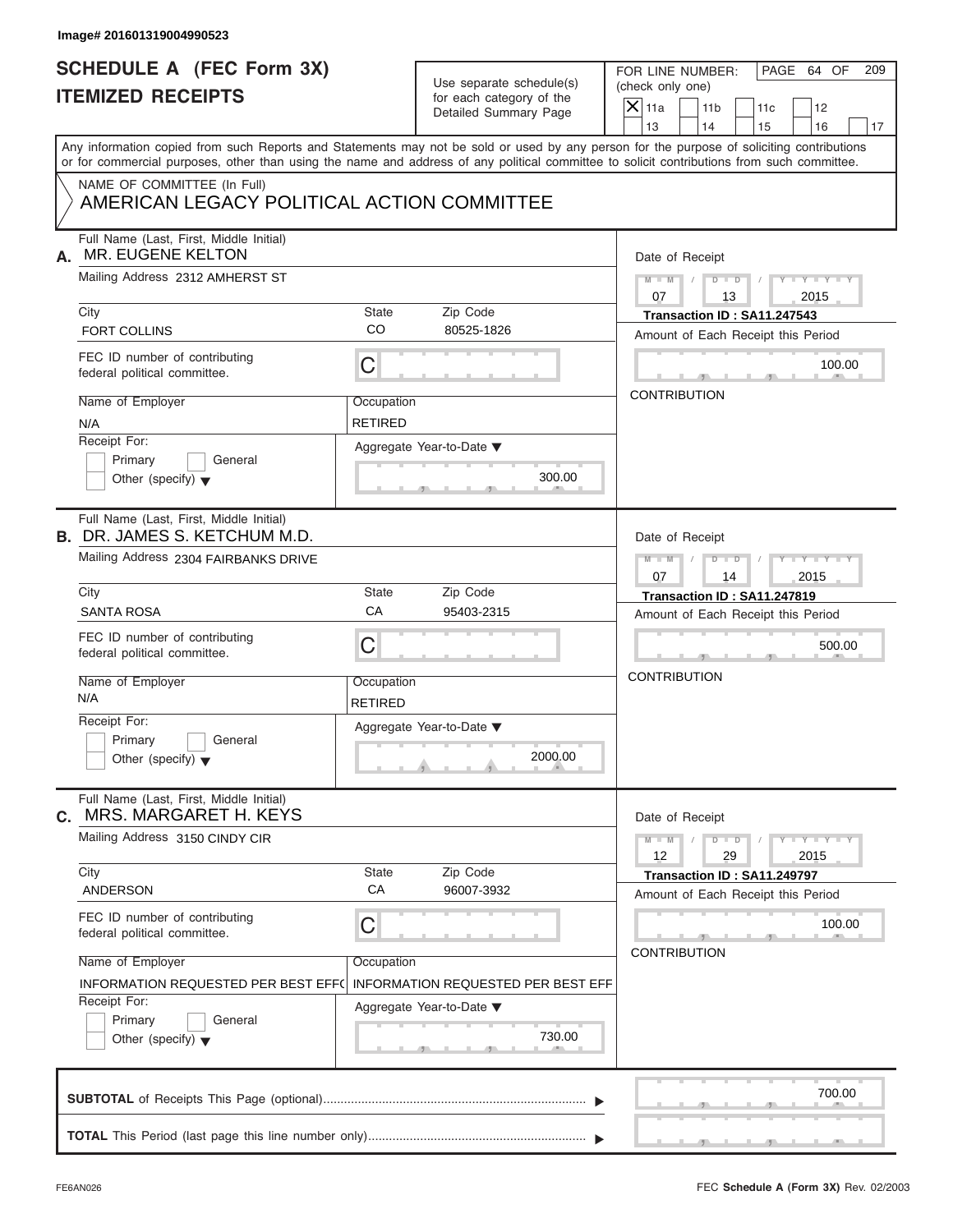| <b>SCHEDULE A (FEC Form 3X)</b>                                                                                                                                                                                                                                                         |                              | Use separate schedule(s)                  | FOR LINE NUMBER:                     |                      |                                    | PAGE 65 OF                  | 209 |
|-----------------------------------------------------------------------------------------------------------------------------------------------------------------------------------------------------------------------------------------------------------------------------------------|------------------------------|-------------------------------------------|--------------------------------------|----------------------|------------------------------------|-----------------------------|-----|
| <b>ITEMIZED RECEIPTS</b>                                                                                                                                                                                                                                                                | for each category of the     |                                           | (check only one)<br>$\mathsf{X}$ 11a |                      |                                    |                             |     |
|                                                                                                                                                                                                                                                                                         |                              | Detailed Summary Page                     |                                      | 11 <sub>b</sub>      | 11c                                | 12                          |     |
|                                                                                                                                                                                                                                                                                         |                              |                                           | 13                                   | 14                   | 15                                 | 16                          | 17  |
| Any information copied from such Reports and Statements may not be sold or used by any person for the purpose of soliciting contributions<br>or for commercial purposes, other than using the name and address of any political committee to solicit contributions from such committee. |                              |                                           |                                      |                      |                                    |                             |     |
| NAME OF COMMITTEE (In Full)<br>AMERICAN LEGACY POLITICAL ACTION COMMITTEE                                                                                                                                                                                                               |                              |                                           |                                      |                      |                                    |                             |     |
| Full Name (Last, First, Middle Initial)<br>J PETER KIILUNEN<br>А.                                                                                                                                                                                                                       |                              |                                           |                                      | Date of Receipt      |                                    |                             |     |
| Mailing Address 12500 GRAND RIVER RD                                                                                                                                                                                                                                                    |                              |                                           | $M - M$ /<br>07                      | $D$ $\Box$ $D$<br>10 |                                    | $Y - Y - Y - Y - Y$<br>2015 |     |
| City                                                                                                                                                                                                                                                                                    | State                        | Zip Code                                  |                                      |                      | Transaction ID: SA11.247451        |                             |     |
| <b>BRIGHTON</b>                                                                                                                                                                                                                                                                         | MI                           | 48116-8326                                |                                      |                      | Amount of Each Receipt this Period |                             |     |
| FEC ID number of contributing<br>federal political committee.                                                                                                                                                                                                                           | C                            |                                           |                                      |                      |                                    | 180.00                      |     |
| Name of Employer                                                                                                                                                                                                                                                                        | Occupation                   |                                           | <b>CONTRIBUTION</b>                  |                      |                                    |                             |     |
| INFORMATION REQUESTED PER BEST EFF(                                                                                                                                                                                                                                                     |                              | <b>INFORMATION REQUESTED PER BEST EFF</b> |                                      |                      |                                    |                             |     |
| Receipt For:                                                                                                                                                                                                                                                                            |                              |                                           |                                      |                      |                                    |                             |     |
| Primary<br>General                                                                                                                                                                                                                                                                      |                              | Aggregate Year-to-Date ▼                  |                                      |                      |                                    |                             |     |
| Other (specify) $\blacktriangledown$                                                                                                                                                                                                                                                    |                              | 650.00                                    |                                      |                      |                                    |                             |     |
| Full Name (Last, First, Middle Initial)<br><b>B.</b> MR. GARY C. KING                                                                                                                                                                                                                   |                              |                                           |                                      | Date of Receipt      |                                    |                             |     |
|                                                                                                                                                                                                                                                                                         |                              |                                           |                                      |                      |                                    |                             |     |
| Mailing Address 455 PRESS RD                                                                                                                                                                                                                                                            |                              |                                           | $M$ $M$<br>12                        | $D - I - D$<br>09    |                                    | Y TYTTYTTY<br>2015          |     |
| City                                                                                                                                                                                                                                                                                    | State                        | Zip Code                                  |                                      |                      | Transaction ID: SA11.249404        |                             |     |
| <b>CHURCH HILL</b>                                                                                                                                                                                                                                                                      | <b>TN</b>                    | 37642-4616                                |                                      |                      | Amount of Each Receipt this Period |                             |     |
| FEC ID number of contributing<br>federal political committee.                                                                                                                                                                                                                           | C                            |                                           |                                      |                      |                                    | 130.00                      |     |
| Name of Employer<br><b>RETIRED</b>                                                                                                                                                                                                                                                      | Occupation<br><b>RETIRED</b> |                                           | <b>CONTRIBUTION</b>                  |                      |                                    |                             |     |
| Receipt For:                                                                                                                                                                                                                                                                            |                              | Aggregate Year-to-Date ▼                  |                                      |                      |                                    |                             |     |
| Primary<br>General<br>Other (specify) $\blacktriangledown$                                                                                                                                                                                                                              |                              | 230.00                                    |                                      |                      |                                    |                             |     |
| Full Name (Last, First, Middle Initial)<br>MS. JEAN O. KLIPPERT<br>С.                                                                                                                                                                                                                   |                              |                                           |                                      | Date of Receipt      |                                    |                             |     |
| Mailing Address 9785 COUNTRY SCENE LN                                                                                                                                                                                                                                                   |                              |                                           | $M - M$<br>07                        | $D - D$<br>09        |                                    | $Y - Y - Y - Y - I$<br>2015 |     |
| City                                                                                                                                                                                                                                                                                    | <b>State</b>                 | Zip Code                                  |                                      |                      | Transaction ID: SA11.247421        |                             |     |
| <b>MENTOR</b>                                                                                                                                                                                                                                                                           | OH                           | 44060-6605                                |                                      |                      | Amount of Each Receipt this Period |                             |     |
| FEC ID number of contributing<br>federal political committee.                                                                                                                                                                                                                           | С                            |                                           |                                      |                      |                                    | 50.00                       |     |
| Name of Employer                                                                                                                                                                                                                                                                        | Occupation                   |                                           | <b>CONTRIBUTION</b>                  |                      |                                    |                             |     |
| <b>RETIRED</b>                                                                                                                                                                                                                                                                          | RETIRED                      |                                           |                                      |                      |                                    |                             |     |
| Receipt For:                                                                                                                                                                                                                                                                            |                              |                                           |                                      |                      |                                    |                             |     |
| Primary<br>General<br>Other (specify) $\blacktriangledown$                                                                                                                                                                                                                              |                              | Aggregate Year-to-Date ▼<br>250.00        |                                      |                      |                                    |                             |     |
|                                                                                                                                                                                                                                                                                         |                              |                                           |                                      |                      |                                    | 360.00                      |     |
|                                                                                                                                                                                                                                                                                         |                              |                                           |                                      |                      |                                    |                             |     |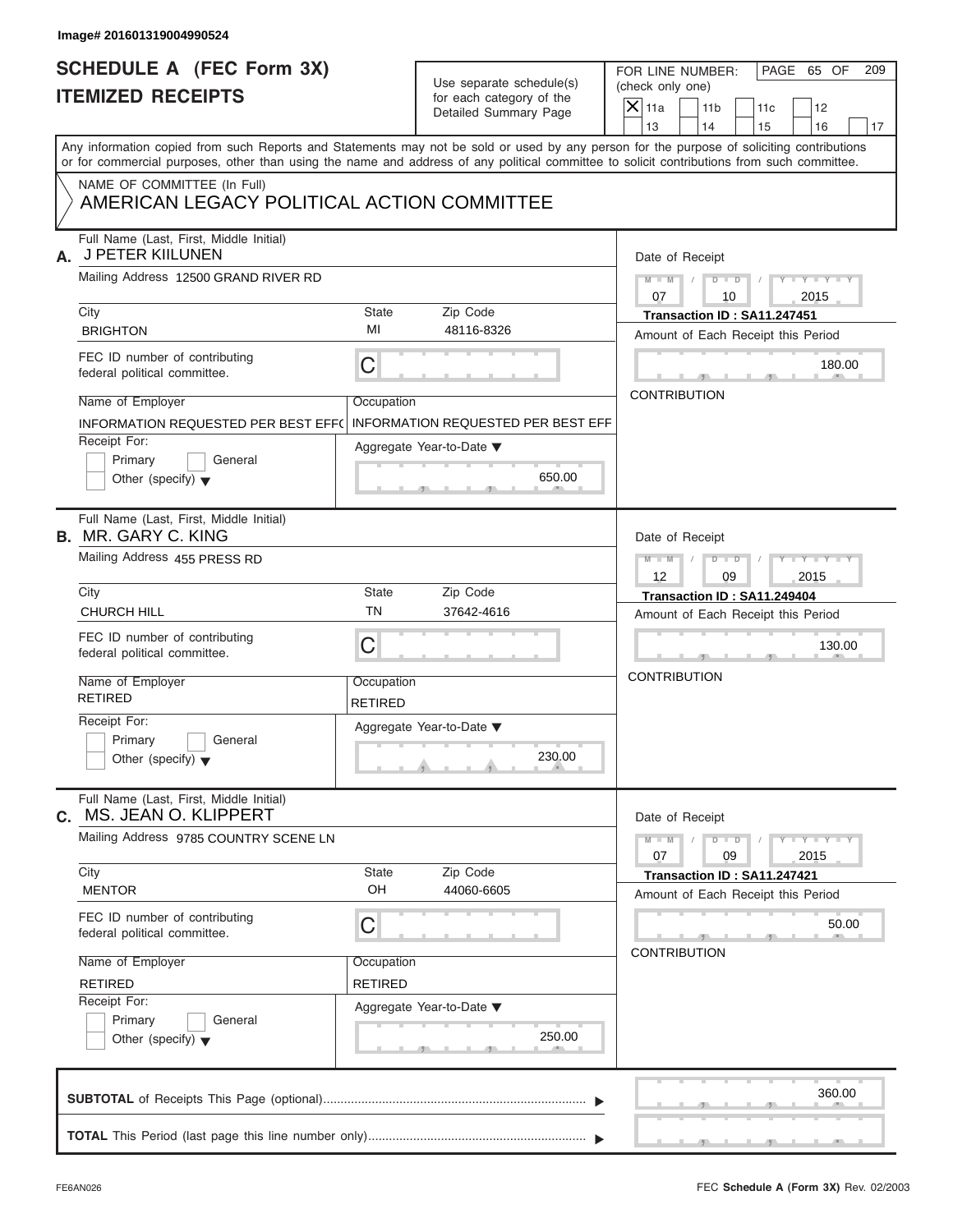| Image# 201601319004990525                                                                                                                                                                                                                                                               |                              |                                                      |                     |                       |                                                                   |                             |     |
|-----------------------------------------------------------------------------------------------------------------------------------------------------------------------------------------------------------------------------------------------------------------------------------------|------------------------------|------------------------------------------------------|---------------------|-----------------------|-------------------------------------------------------------------|-----------------------------|-----|
| <b>SCHEDULE A (FEC Form 3X)</b><br><b>ITEMIZED RECEIPTS</b>                                                                                                                                                                                                                             |                              | Use separate schedule(s)<br>for each category of the |                     |                       | FOR LINE NUMBER:                                                  | PAGE 66 OF                  | 209 |
|                                                                                                                                                                                                                                                                                         |                              | Detailed Summary Page                                | $X$ 11a<br>13       | 11 <sub>b</sub><br>14 | 11c<br>15                                                         | 12<br>16                    | 17  |
| Any information copied from such Reports and Statements may not be sold or used by any person for the purpose of soliciting contributions<br>or for commercial purposes, other than using the name and address of any political committee to solicit contributions from such committee. |                              |                                                      |                     |                       |                                                                   |                             |     |
| NAME OF COMMITTEE (In Full)<br>AMERICAN LEGACY POLITICAL ACTION COMMITTEE                                                                                                                                                                                                               |                              |                                                      |                     |                       |                                                                   |                             |     |
| Full Name (Last, First, Middle Initial)<br>MS. JEAN O. KLIPPERT<br>А.                                                                                                                                                                                                                   |                              |                                                      |                     | Date of Receipt       |                                                                   |                             |     |
| Mailing Address 9785 COUNTRY SCENE LN                                                                                                                                                                                                                                                   |                              |                                                      | $M - M$ /<br>11     | 30                    | $D$ $D$ $I$                                                       | $Y - Y - Y - Y - Y$<br>2015 |     |
| City<br><b>MENTOR</b>                                                                                                                                                                                                                                                                   | <b>State</b><br>OH           | Zip Code<br>44060-6605                               |                     |                       | Transaction ID: SA11.249304<br>Amount of Each Receipt this Period |                             |     |
| FEC ID number of contributing<br>federal political committee.                                                                                                                                                                                                                           | С                            |                                                      |                     |                       |                                                                   | 50.00                       |     |
| Name of Employer<br><b>RETIRED</b>                                                                                                                                                                                                                                                      | Occupation<br><b>RETIRED</b> |                                                      | <b>CONTRIBUTION</b> |                       |                                                                   |                             |     |
| Receipt For:<br>Primary<br>General<br>Other (specify) $\blacktriangledown$                                                                                                                                                                                                              |                              | Aggregate Year-to-Date ▼<br>250.00                   |                     |                       |                                                                   |                             |     |
| Full Name (Last, First, Middle Initial)<br><b>B. MR. BRUCE R. KNAUB</b>                                                                                                                                                                                                                 |                              |                                                      |                     | Date of Receipt       |                                                                   |                             |     |
| Mailing Address W2173 IRVING PARK RD                                                                                                                                                                                                                                                    |                              |                                                      | $M - M$<br>09       | $D$ $D$<br>14         | $\sqrt{2}$                                                        | $Y = Y = Y' - Y'$<br>2015   |     |
| City<br><b>GREEN LAKE</b>                                                                                                                                                                                                                                                               | <b>State</b><br>WI           | Zip Code<br>54941-9543                               |                     |                       | Transaction ID: SA11.248365                                       |                             |     |
|                                                                                                                                                                                                                                                                                         |                              |                                                      |                     |                       | Amount of Each Receipt this Period                                |                             |     |
| FEC ID number of contributing<br>federal political committee.                                                                                                                                                                                                                           | C                            |                                                      | <b>CONTRIBUTION</b> |                       |                                                                   | 100.00                      |     |
| Name of Employer<br>INFORMATION REQUESTED PER BEST                                                                                                                                                                                                                                      | Occupation                   | INFORMATION REQUESTED PER BEST EFF                   |                     |                       |                                                                   |                             |     |
| EFFORTS<br>Receipt For:                                                                                                                                                                                                                                                                 |                              | Aggregate Year-to-Date ▼                             |                     |                       |                                                                   |                             |     |
| Primary<br>General<br>Other (specify) $\blacktriangledown$                                                                                                                                                                                                                              |                              | 300.00                                               |                     |                       |                                                                   |                             |     |
| Full Name (Last, First, Middle Initial)<br>MS. ALZADA KNICKERBOCKER<br>С.                                                                                                                                                                                                               |                              |                                                      |                     | Date of Receipt       |                                                                   |                             |     |
| Mailing Address 3103 WOODS CIR                                                                                                                                                                                                                                                          |                              |                                                      | $M - M$<br>10       | $D$ $\Box$ $D$<br>28  |                                                                   | $Y - Y - Y - Y - I$<br>2015 |     |
| City<br><b>DAVIS</b>                                                                                                                                                                                                                                                                    | State<br>CA                  | Zip Code<br>95616-2685                               |                     |                       | Transaction ID: SA11.249110<br>Amount of Each Receipt this Period |                             |     |
| FEC ID number of contributing<br>federal political committee.                                                                                                                                                                                                                           | С                            |                                                      |                     | <b>CONTRIBUTION</b>   |                                                                   | 100.00                      |     |
| Name of Employer                                                                                                                                                                                                                                                                        | Occupation                   |                                                      |                     |                       |                                                                   |                             |     |
| <b>SELF EMPLOYED</b>                                                                                                                                                                                                                                                                    | <b>SELF EMPLOYED</b>         |                                                      |                     |                       |                                                                   |                             |     |
| Receipt For:<br>Primary<br>General<br>Other (specify) $\blacktriangledown$                                                                                                                                                                                                              |                              | Aggregate Year-to-Date ▼<br>210.00                   |                     |                       |                                                                   |                             |     |
|                                                                                                                                                                                                                                                                                         |                              |                                                      |                     |                       |                                                                   | 250.00                      |     |
|                                                                                                                                                                                                                                                                                         |                              |                                                      |                     |                       |                                                                   |                             |     |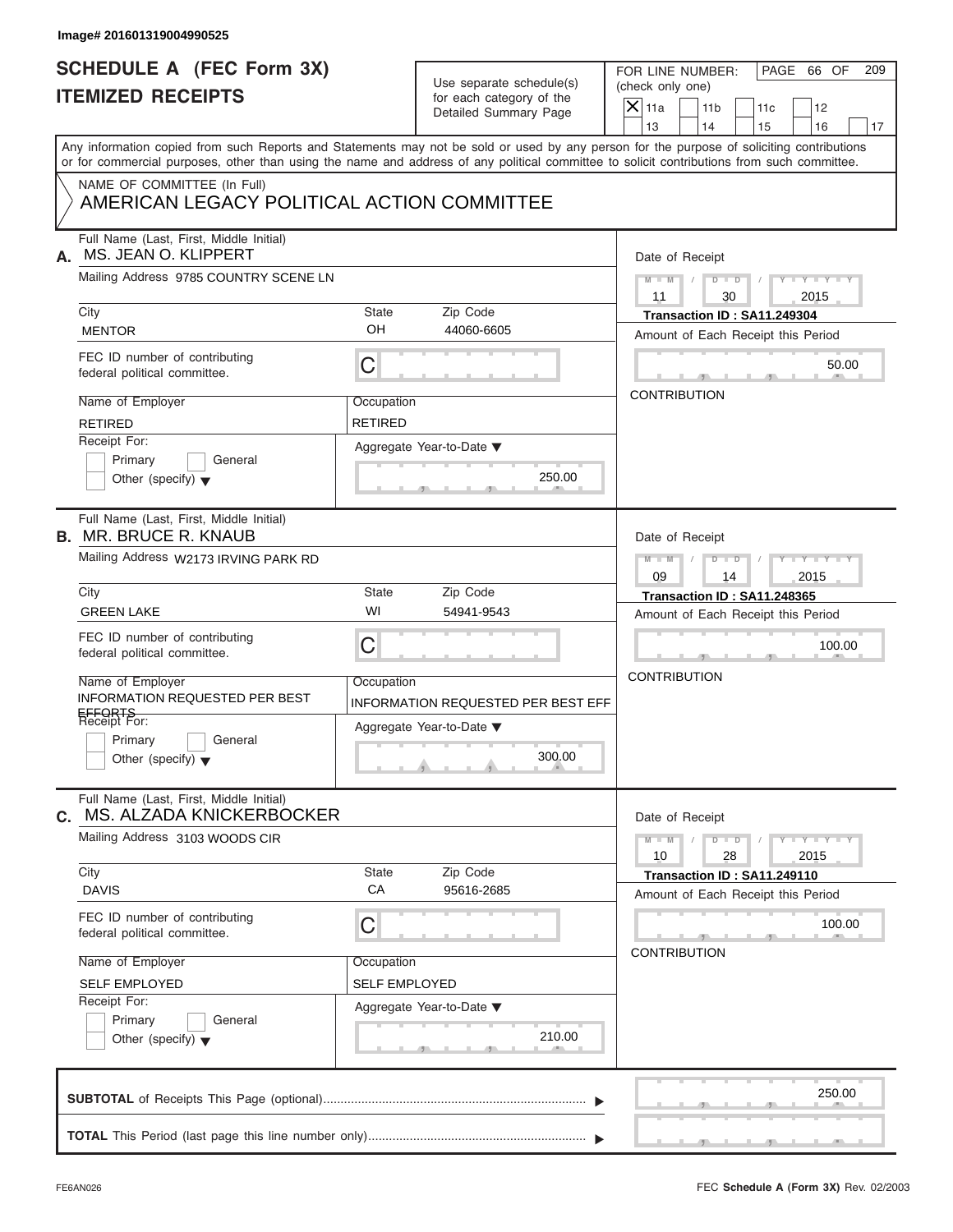| <b>SCHEDULE A (FEC Form 3X)</b>                                           |                              | Use separate schedule(s) | PAGE 67 OF<br>FOR LINE NUMBER:<br>209<br>(check only one)                                                                                  |  |  |  |  |  |
|---------------------------------------------------------------------------|------------------------------|--------------------------|--------------------------------------------------------------------------------------------------------------------------------------------|--|--|--|--|--|
| <b>ITEMIZED RECEIPTS</b>                                                  |                              | for each category of the | $\overline{X} _{11a}$                                                                                                                      |  |  |  |  |  |
|                                                                           |                              | Detailed Summary Page    | 11 <sub>b</sub><br>11c<br>12<br>13<br>14<br>15<br>16<br>17                                                                                 |  |  |  |  |  |
|                                                                           |                              |                          | Any information copied from such Reports and Statements may not be sold or used by any person for the purpose of soliciting contributions  |  |  |  |  |  |
|                                                                           |                              |                          | or for commercial purposes, other than using the name and address of any political committee to solicit contributions from such committee. |  |  |  |  |  |
| NAME OF COMMITTEE (In Full)<br>AMERICAN LEGACY POLITICAL ACTION COMMITTEE |                              |                          |                                                                                                                                            |  |  |  |  |  |
| Full Name (Last, First, Middle Initial)<br>MR. DAVID H. KNOLL<br>А.       |                              |                          | Date of Receipt                                                                                                                            |  |  |  |  |  |
| Mailing Address 3651 TRASKWOOD CIR                                        |                              |                          | $M = M \qquad / \qquad D = D \qquad /$<br>$Y - Y - Y - Y - Y$<br>07<br>07<br>2015                                                          |  |  |  |  |  |
| City                                                                      | <b>State</b>                 | Zip Code                 | Transaction ID: SA11.247256                                                                                                                |  |  |  |  |  |
| <b>CINCINNATI</b>                                                         | OH                           | 45208-1811               | Amount of Each Receipt this Period                                                                                                         |  |  |  |  |  |
| FEC ID number of contributing<br>federal political committee.             | C                            |                          | 230.00                                                                                                                                     |  |  |  |  |  |
| Name of Employer                                                          | Occupation                   |                          | <b>CONTRIBUTION</b>                                                                                                                        |  |  |  |  |  |
| <b>RETIRED</b>                                                            | <b>RETIRED</b>               |                          |                                                                                                                                            |  |  |  |  |  |
| Receipt For:                                                              |                              | Aggregate Year-to-Date ▼ |                                                                                                                                            |  |  |  |  |  |
| Primary<br>General                                                        |                              |                          |                                                                                                                                            |  |  |  |  |  |
| Other (specify) $\blacktriangledown$                                      |                              | 230.00                   |                                                                                                                                            |  |  |  |  |  |
| Full Name (Last, First, Middle Initial)                                   |                              |                          |                                                                                                                                            |  |  |  |  |  |
| <b>B. MR. GEORGE R. LANDSVERK</b>                                         |                              |                          | Date of Receipt                                                                                                                            |  |  |  |  |  |
| Mailing Address 2055 ADRIEL DRIVE                                         |                              |                          | $D$ $D$<br>$Y = Y = Y' + Y' + Y$<br>$M$ $M$ $/$<br>$\Box$                                                                                  |  |  |  |  |  |
|                                                                           |                              |                          | 07<br>2015<br>14                                                                                                                           |  |  |  |  |  |
| City                                                                      | <b>State</b>                 | Zip Code                 | Transaction ID: SA11.247829                                                                                                                |  |  |  |  |  |
| <b>FORT COLLINS</b>                                                       | CO                           | 80524-5004               | Amount of Each Receipt this Period                                                                                                         |  |  |  |  |  |
| FEC ID number of contributing<br>federal political committee.             | C                            |                          | 50.00                                                                                                                                      |  |  |  |  |  |
| Name of Employer<br><b>RETIRED</b>                                        | Occupation<br><b>RETIRED</b> |                          | <b>CONTRIBUTION</b>                                                                                                                        |  |  |  |  |  |
| Receipt For:                                                              |                              | Aggregate Year-to-Date ▼ |                                                                                                                                            |  |  |  |  |  |
| Primary<br>General                                                        |                              |                          |                                                                                                                                            |  |  |  |  |  |
| Other (specify) $\blacktriangledown$                                      |                              | 550.00                   |                                                                                                                                            |  |  |  |  |  |
| Full Name (Last, First, Middle Initial)<br>MR. GEORGE R. LANDSVERK<br>С.  |                              |                          | Date of Receipt                                                                                                                            |  |  |  |  |  |
| Mailing Address 2055 ADRIEL DRIVE                                         |                              |                          | $Y - Y - Y - Y - Y$<br>$M - M$<br>$D$ $\Box$ $D$<br>07<br>2015<br>14                                                                       |  |  |  |  |  |
| City                                                                      | State                        | Zip Code                 | Transaction ID: SA11.247884                                                                                                                |  |  |  |  |  |
| FORT COLLINS                                                              | CO                           | 80524-5004               | Amount of Each Receipt this Period                                                                                                         |  |  |  |  |  |
| FEC ID number of contributing<br>federal political committee.             | С                            |                          | 50.00                                                                                                                                      |  |  |  |  |  |
| Name of Employer                                                          | Occupation                   |                          | <b>CONTRIBUTION</b>                                                                                                                        |  |  |  |  |  |
| <b>RETIRED</b>                                                            | <b>RETIRED</b>               |                          |                                                                                                                                            |  |  |  |  |  |
| Receipt For:                                                              |                              | Aggregate Year-to-Date ▼ |                                                                                                                                            |  |  |  |  |  |
| Primary<br>General                                                        |                              |                          |                                                                                                                                            |  |  |  |  |  |
| Other (specify) $\blacktriangledown$                                      |                              | 550.00                   |                                                                                                                                            |  |  |  |  |  |
|                                                                           |                              |                          |                                                                                                                                            |  |  |  |  |  |
|                                                                           |                              |                          |                                                                                                                                            |  |  |  |  |  |
|                                                                           |                              |                          | 330.00                                                                                                                                     |  |  |  |  |  |
|                                                                           |                              |                          |                                                                                                                                            |  |  |  |  |  |
|                                                                           |                              |                          |                                                                                                                                            |  |  |  |  |  |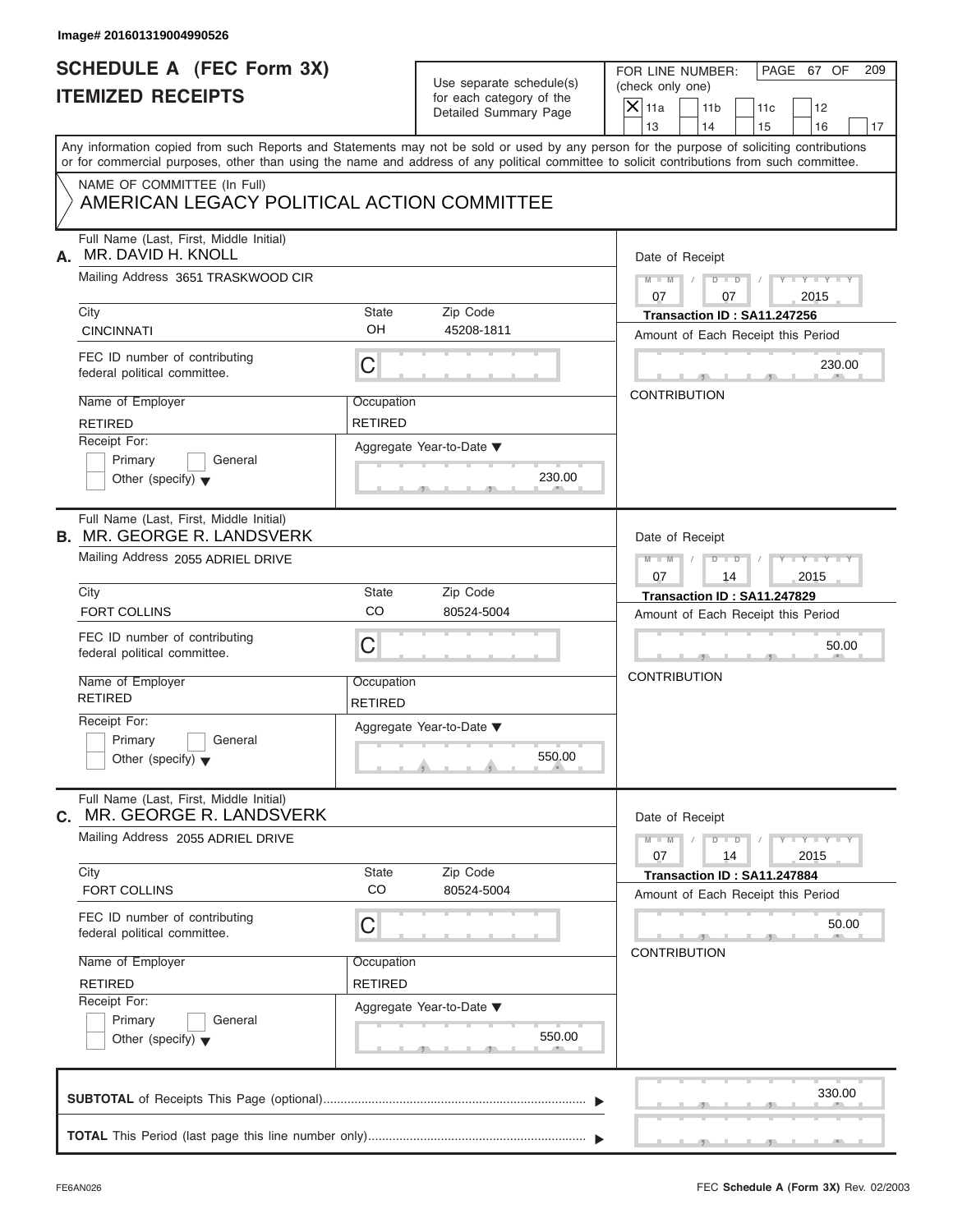| <b>SCHEDULE A (FEC Form 3X)</b><br><b>ITEMIZED RECEIPTS</b>                  |                              | Use separate schedule(s)<br>for each category of the<br>Detailed Summary Page | PAGE 68 OF<br>FOR LINE NUMBER:<br>209<br>(check only one)<br>$X$ 11a<br>11 <sub>b</sub><br>11c<br>12<br>13<br>14<br>15<br>16<br>17                                                                                                                                                      |
|------------------------------------------------------------------------------|------------------------------|-------------------------------------------------------------------------------|-----------------------------------------------------------------------------------------------------------------------------------------------------------------------------------------------------------------------------------------------------------------------------------------|
|                                                                              |                              |                                                                               | Any information copied from such Reports and Statements may not be sold or used by any person for the purpose of soliciting contributions<br>or for commercial purposes, other than using the name and address of any political committee to solicit contributions from such committee. |
| NAME OF COMMITTEE (In Full)<br>AMERICAN LEGACY POLITICAL ACTION COMMITTEE    |                              |                                                                               |                                                                                                                                                                                                                                                                                         |
| Full Name (Last, First, Middle Initial)<br>MR. GEORGE R. LANDSVERK<br>А.     |                              |                                                                               | Date of Receipt                                                                                                                                                                                                                                                                         |
| Mailing Address 2055 ADRIEL DRIVE                                            |                              |                                                                               | $D$ $D$ $I$<br>$Y - Y - Y - Y - Y$<br>$M - M$ /<br>07<br>2015<br>14                                                                                                                                                                                                                     |
| City<br><b>FORT COLLINS</b>                                                  | State<br><b>CO</b>           | Zip Code<br>80524-5004                                                        | Transaction ID: SA11.247927<br>Amount of Each Receipt this Period                                                                                                                                                                                                                       |
| FEC ID number of contributing<br>federal political committee.                | С                            |                                                                               | 50.00                                                                                                                                                                                                                                                                                   |
| Name of Employer<br><b>RETIRED</b>                                           | Occupation<br><b>RETIRED</b> |                                                                               | <b>CONTRIBUTION</b>                                                                                                                                                                                                                                                                     |
| Receipt For:<br>Primary<br>General<br>Other (specify) $\blacktriangledown$   |                              | Aggregate Year-to-Date ▼<br>550.00                                            |                                                                                                                                                                                                                                                                                         |
| Full Name (Last, First, Middle Initial)<br><b>B. MR. GEORGE R. LANDSVERK</b> |                              |                                                                               | Date of Receipt                                                                                                                                                                                                                                                                         |
| Mailing Address 2055 ADRIEL DRIVE                                            |                              |                                                                               | Y TY TY TY<br>$M \perp M \parallel / \parallel D \perp D \parallel /$<br>12<br>15<br>2015                                                                                                                                                                                               |
| City<br><b>FORT COLLINS</b>                                                  | State<br>CO                  | Zip Code<br>80524-5004                                                        | Transaction ID: SA11.249665<br>Amount of Each Receipt this Period                                                                                                                                                                                                                       |
| FEC ID number of contributing<br>federal political committee.                | С                            |                                                                               | 50.00                                                                                                                                                                                                                                                                                   |
| Name of Employer<br><b>RETIRED</b>                                           | Occupation<br>RETIRED        |                                                                               | <b>CONTRIBUTION</b>                                                                                                                                                                                                                                                                     |
| Receipt For:<br>Primary<br>General<br>Other (specify) $\blacktriangledown$   |                              | Aggregate Year-to-Date ▼<br>550.00                                            |                                                                                                                                                                                                                                                                                         |
| Full Name (Last, First, Middle Initial)<br>MR. GEORGE R. LANDSVERK<br>С.     |                              |                                                                               | Date of Receipt                                                                                                                                                                                                                                                                         |
| Mailing Address 2055 ADRIEL DRIVE                                            |                              |                                                                               | $Y - Y - Y - Y - Y$<br>$M - M$<br>$D$ $\Box$ $D$<br>12<br>15<br>2015                                                                                                                                                                                                                    |
| City<br>FORT COLLINS                                                         | State<br>CO                  | Zip Code<br>80524-5004                                                        | Transaction ID: SA11.249706<br>Amount of Each Receipt this Period                                                                                                                                                                                                                       |
| FEC ID number of contributing<br>federal political committee.                | С                            |                                                                               | 50.00<br><b>CONTRIBUTION</b>                                                                                                                                                                                                                                                            |
| Name of Employer<br><b>RETIRED</b>                                           | Occupation<br><b>RETIRED</b> |                                                                               |                                                                                                                                                                                                                                                                                         |
| Receipt For:<br>Primary<br>General<br>Other (specify) $\blacktriangledown$   |                              | Aggregate Year-to-Date ▼<br>550.00                                            |                                                                                                                                                                                                                                                                                         |
|                                                                              |                              |                                                                               | 150.00                                                                                                                                                                                                                                                                                  |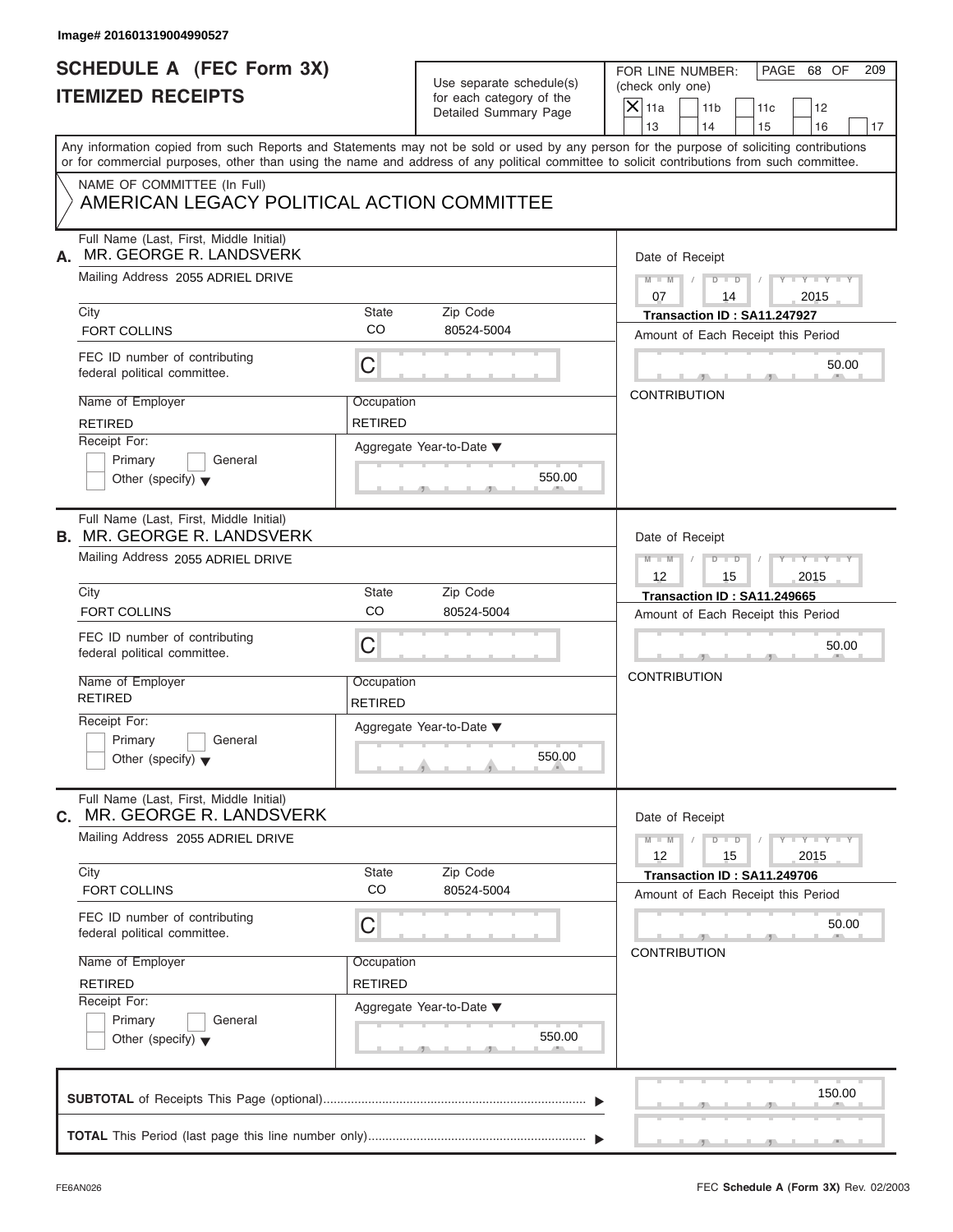| <b>SCHEDULE A (FEC Form 3X)</b><br><b>ITEMIZED RECEIPTS</b>                                                                                                                                                                                                                             |                              | Use separate schedule(s)<br>for each category of the |                          | FOR LINE NUMBER:<br>(check only one) |                                    | PAGE 69 OF                  | 209 |
|-----------------------------------------------------------------------------------------------------------------------------------------------------------------------------------------------------------------------------------------------------------------------------------------|------------------------------|------------------------------------------------------|--------------------------|--------------------------------------|------------------------------------|-----------------------------|-----|
|                                                                                                                                                                                                                                                                                         |                              | Detailed Summary Page                                | $\overline{X}$ 11a<br>13 | 11 <sub>b</sub><br>14                | 11c<br>15                          | 12<br>16                    | 17  |
| Any information copied from such Reports and Statements may not be sold or used by any person for the purpose of soliciting contributions<br>or for commercial purposes, other than using the name and address of any political committee to solicit contributions from such committee. |                              |                                                      |                          |                                      |                                    |                             |     |
| NAME OF COMMITTEE (In Full)<br>AMERICAN LEGACY POLITICAL ACTION COMMITTEE                                                                                                                                                                                                               |                              |                                                      |                          |                                      |                                    |                             |     |
| Full Name (Last, First, Middle Initial)<br>MS. BETTE J. LAUGHRUN<br>А.                                                                                                                                                                                                                  |                              |                                                      |                          | Date of Receipt                      |                                    |                             |     |
| Mailing Address 2554 I RD                                                                                                                                                                                                                                                               |                              |                                                      | $M - M$                  | $D$ $D$                              |                                    | $Y - Y - Y - Y - Y$         |     |
| City                                                                                                                                                                                                                                                                                    | State                        | Zip Code                                             | 07                       | 10                                   | Transaction ID: SA11.247448        | 2015                        |     |
| <b>GRAND JUNCTION</b>                                                                                                                                                                                                                                                                   | CO                           | 81505-9531                                           |                          |                                      | Amount of Each Receipt this Period |                             |     |
| FEC ID number of contributing<br>federal political committee.                                                                                                                                                                                                                           | C                            |                                                      |                          |                                      |                                    | 25.00                       |     |
| Name of Employer                                                                                                                                                                                                                                                                        | Occupation                   |                                                      |                          | <b>CONTRIBUTION</b>                  |                                    |                             |     |
| <b>SELF</b>                                                                                                                                                                                                                                                                             | <b>SELF EMPLOYED</b>         |                                                      |                          |                                      |                                    |                             |     |
| Receipt For:                                                                                                                                                                                                                                                                            |                              | Aggregate Year-to-Date ▼                             |                          |                                      |                                    |                             |     |
| Primary<br>General<br>Other (specify) $\blacktriangledown$                                                                                                                                                                                                                              |                              | 280.00                                               |                          |                                      |                                    |                             |     |
| Full Name (Last, First, Middle Initial)<br><b>B. MS. ALICE O. LEBEWOHL</b>                                                                                                                                                                                                              |                              |                                                      |                          | Date of Receipt                      |                                    |                             |     |
| Mailing Address 5500 CALLE REAL<br>APT 129                                                                                                                                                                                                                                              |                              |                                                      | $M$ $M$<br>09            | $D - I$<br>24                        |                                    | Y TYTTYTTY<br>2015          |     |
| City                                                                                                                                                                                                                                                                                    | State                        | Zip Code                                             |                          |                                      | Transaction ID: SA11.248534        |                             |     |
| SANTA BARBARA                                                                                                                                                                                                                                                                           | CA                           | 93111-1692                                           |                          |                                      | Amount of Each Receipt this Period |                             |     |
| FEC ID number of contributing<br>federal political committee.                                                                                                                                                                                                                           | C                            |                                                      |                          |                                      |                                    | 200.00                      |     |
| Name of Employer<br><b>RETIRED</b>                                                                                                                                                                                                                                                      | Occupation<br><b>RETIRED</b> |                                                      | <b>CONTRIBUTION</b>      |                                      |                                    |                             |     |
| Receipt For:<br>Primary<br>General<br>Other (specify) $\blacktriangledown$                                                                                                                                                                                                              |                              | Aggregate Year-to-Date ▼<br>2930.00                  |                          |                                      |                                    |                             |     |
| Full Name (Last, First, Middle Initial)<br>MS. JOYE LEHMAN<br>С.                                                                                                                                                                                                                        |                              |                                                      |                          | Date of Receipt                      |                                    |                             |     |
| Mailing Address 663 LEHMAN ST                                                                                                                                                                                                                                                           |                              |                                                      | $M - M$<br>12            | $D$ $\Box$ $D$<br>31                 |                                    | $Y - Y - Y - Y - Y$<br>2015 |     |
| City<br><b>BERNE</b>                                                                                                                                                                                                                                                                    | State<br>IN                  | Zip Code<br>46711-2334                               |                          |                                      | Transaction ID: SA11.249863        |                             |     |
|                                                                                                                                                                                                                                                                                         |                              |                                                      |                          |                                      | Amount of Each Receipt this Period |                             |     |
| FEC ID number of contributing<br>federal political committee.                                                                                                                                                                                                                           | С                            |                                                      |                          | <b>CONTRIBUTION</b>                  |                                    | 150.00                      |     |
| Name of Employer                                                                                                                                                                                                                                                                        | Occupation                   |                                                      |                          |                                      |                                    |                             |     |
| <b>DENTIST</b><br>Receipt For:                                                                                                                                                                                                                                                          | <b>SELF EMPLOYED</b>         |                                                      |                          |                                      |                                    |                             |     |
| Primary<br>General<br>Other (specify) $\blacktriangledown$                                                                                                                                                                                                                              |                              | Aggregate Year-to-Date ▼<br>330.00                   |                          |                                      |                                    |                             |     |
|                                                                                                                                                                                                                                                                                         |                              |                                                      |                          |                                      |                                    | 375.00                      |     |
|                                                                                                                                                                                                                                                                                         |                              |                                                      |                          |                                      |                                    |                             |     |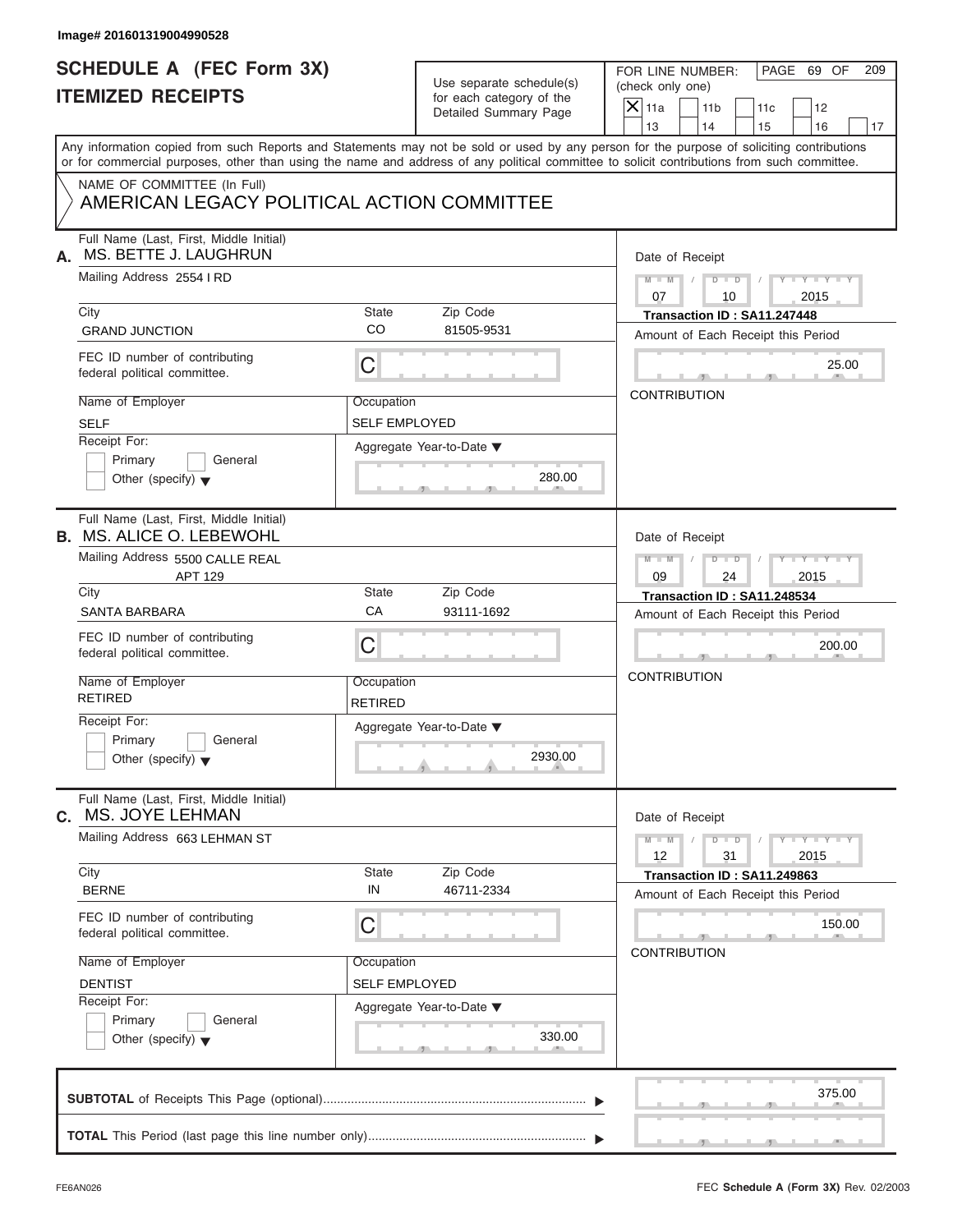| Image# 201601319004990529                                                                                                                                                                                                                                                               |                              |                                                      |                                                           |                       |                                                                   |                             |    |
|-----------------------------------------------------------------------------------------------------------------------------------------------------------------------------------------------------------------------------------------------------------------------------------------|------------------------------|------------------------------------------------------|-----------------------------------------------------------|-----------------------|-------------------------------------------------------------------|-----------------------------|----|
| <b>SCHEDULE A (FEC Form 3X)</b><br><b>ITEMIZED RECEIPTS</b>                                                                                                                                                                                                                             |                              | Use separate schedule(s)<br>for each category of the | PAGE 70 OF<br>FOR LINE NUMBER:<br>209<br>(check only one) |                       |                                                                   |                             |    |
|                                                                                                                                                                                                                                                                                         |                              | Detailed Summary Page                                | $X$ 11a<br>13                                             | 11 <sub>b</sub><br>14 | 11c<br>15                                                         | 12<br>16                    | 17 |
| Any information copied from such Reports and Statements may not be sold or used by any person for the purpose of soliciting contributions<br>or for commercial purposes, other than using the name and address of any political committee to solicit contributions from such committee. |                              |                                                      |                                                           |                       |                                                                   |                             |    |
| NAME OF COMMITTEE (In Full)<br>AMERICAN LEGACY POLITICAL ACTION COMMITTEE                                                                                                                                                                                                               |                              |                                                      |                                                           |                       |                                                                   |                             |    |
| Full Name (Last, First, Middle Initial)<br>MRS. LILYKATE W. LIGHT<br>А.                                                                                                                                                                                                                 |                              |                                                      |                                                           | Date of Receipt       |                                                                   |                             |    |
| Mailing Address 513 W. WALNUT ST                                                                                                                                                                                                                                                        |                              |                                                      | $M - M$<br>10                                             | $D$ $\Box$ $D$<br>22  | $\sqrt{2}$                                                        | $Y - Y - Y - Y - Y$<br>2015 |    |
| City<br><b>LANCASTER</b>                                                                                                                                                                                                                                                                | <b>State</b><br><b>PA</b>    | Zip Code<br>17603-3305                               |                                                           |                       | Transaction ID: SA11.249064                                       |                             |    |
| FEC ID number of contributing<br>federal political committee.                                                                                                                                                                                                                           | С                            |                                                      |                                                           |                       | Amount of Each Receipt this Period                                | 150.00                      |    |
| Name of Employer<br><b>RETIRED</b>                                                                                                                                                                                                                                                      | Occupation<br><b>RETIRED</b> |                                                      |                                                           | <b>CONTRIBUTION</b>   |                                                                   |                             |    |
| Receipt For:<br>Primary<br>General<br>Other (specify) $\blacktriangledown$                                                                                                                                                                                                              | Aggregate Year-to-Date ▼     | 350.00                                               |                                                           |                       |                                                                   |                             |    |
| Full Name (Last, First, Middle Initial)<br><b>B. MRS. KAREN LINCOLN</b>                                                                                                                                                                                                                 |                              |                                                      |                                                           | Date of Receipt       |                                                                   |                             |    |
| Mailing Address 4335 W. HARRISON ROAD                                                                                                                                                                                                                                                   |                              |                                                      | $M - M$<br>08                                             | $D - I - D$<br>07     |                                                                   | $Y = Y = Y' - Y'$<br>2015   |    |
| City                                                                                                                                                                                                                                                                                    | <b>State</b>                 | Zip Code                                             |                                                           |                       | Transaction ID: SA11.248093                                       |                             |    |
| <b>ALMA</b>                                                                                                                                                                                                                                                                             | MI                           | 48801-9625                                           |                                                           |                       | Amount of Each Receipt this Period                                |                             |    |
| FEC ID number of contributing<br>federal political committee.                                                                                                                                                                                                                           | C                            |                                                      |                                                           |                       |                                                                   | 300.00                      |    |
| Name of Employer<br>INFORMATION REQUESTED PER BEST                                                                                                                                                                                                                                      | Occupation                   | INFORMATION REQUESTED PER BEST EFF                   | <b>CONTRIBUTION</b>                                       |                       |                                                                   |                             |    |
| EFFORTS<br>Receipt For:<br>Primary<br>General<br>Other (specify) $\blacktriangledown$                                                                                                                                                                                                   |                              | Aggregate Year-to-Date ▼<br>300.00                   |                                                           |                       |                                                                   |                             |    |
| Full Name (Last, First, Middle Initial)<br><b>C. ANN M. LIPPINCOTT</b>                                                                                                                                                                                                                  |                              |                                                      |                                                           | Date of Receipt       |                                                                   |                             |    |
| Mailing Address 322 CATALINA PLACE                                                                                                                                                                                                                                                      |                              |                                                      | $M - M$<br>07                                             | $D$ $\Box$ $D$<br>14  |                                                                   | $Y - Y - Y - Y - Y$<br>2015 |    |
| City<br><b>CORPUS CHRISTI</b>                                                                                                                                                                                                                                                           | State<br><b>TX</b>           | Zip Code<br>78411-                                   |                                                           |                       | Transaction ID: SA11.247836<br>Amount of Each Receipt this Period |                             |    |
| FEC ID number of contributing<br>federal political committee.                                                                                                                                                                                                                           | С                            |                                                      |                                                           |                       |                                                                   | 20.14                       |    |
| Name of Employer<br>INCARNATE WORD ACADEMY                                                                                                                                                                                                                                              | Occupation<br>CATECHIST      |                                                      |                                                           | <b>CONTRIBUTION</b>   |                                                                   |                             |    |
| Receipt For:<br>Primary<br>General<br>Other (specify) $\blacktriangledown$                                                                                                                                                                                                              | Aggregate Year-to-Date ▼     | 221.54                                               |                                                           |                       |                                                                   |                             |    |
|                                                                                                                                                                                                                                                                                         |                              |                                                      |                                                           |                       |                                                                   | 470.14                      |    |
|                                                                                                                                                                                                                                                                                         |                              |                                                      |                                                           |                       |                                                                   |                             |    |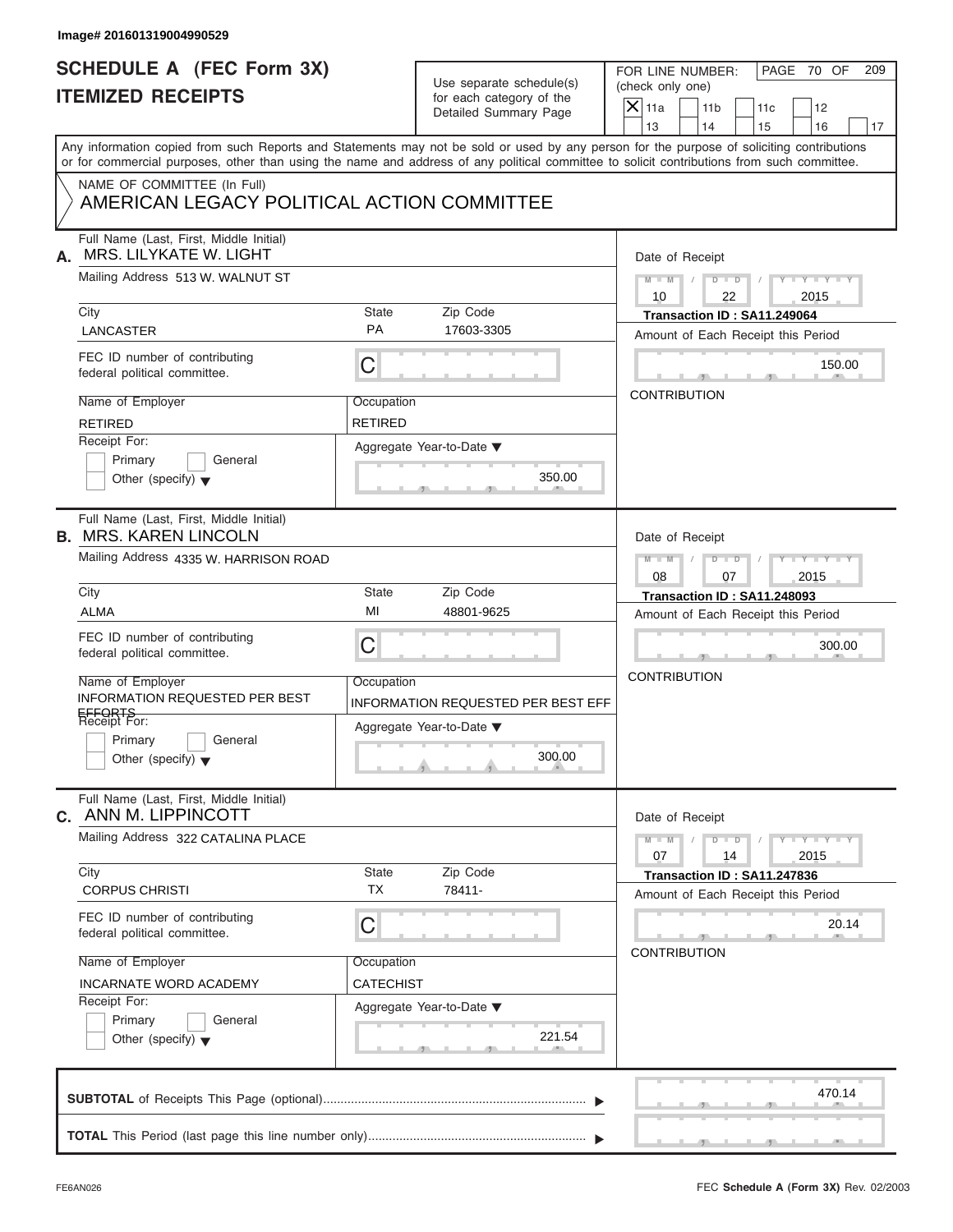| <b>SCHEDULE A (FEC Form 3X)</b>                                                                                                                                                                                                                                                         |                                |                                                                               | PAGE 71 OF<br>FOR LINE NUMBER:<br>209 |                             |                                                                   |                             |    |
|-----------------------------------------------------------------------------------------------------------------------------------------------------------------------------------------------------------------------------------------------------------------------------------------|--------------------------------|-------------------------------------------------------------------------------|---------------------------------------|-----------------------------|-------------------------------------------------------------------|-----------------------------|----|
| <b>ITEMIZED RECEIPTS</b>                                                                                                                                                                                                                                                                |                                | Use separate schedule(s)<br>for each category of the<br>Detailed Summary Page | (check only one)                      |                             |                                                                   |                             |    |
|                                                                                                                                                                                                                                                                                         |                                |                                                                               | $X$ 11a<br>13                         | 11 <sub>b</sub><br>14       | 11c<br>15                                                         | 12<br>16                    | 17 |
| Any information copied from such Reports and Statements may not be sold or used by any person for the purpose of soliciting contributions<br>or for commercial purposes, other than using the name and address of any political committee to solicit contributions from such committee. |                                |                                                                               |                                       |                             |                                                                   |                             |    |
| NAME OF COMMITTEE (In Full)<br>AMERICAN LEGACY POLITICAL ACTION COMMITTEE                                                                                                                                                                                                               |                                |                                                                               |                                       |                             |                                                                   |                             |    |
| Full Name (Last, First, Middle Initial)<br>ANN M. LIPPINCOTT<br>А.                                                                                                                                                                                                                      |                                |                                                                               | Date of Receipt                       |                             |                                                                   |                             |    |
| Mailing Address 322 CATALINA PLACE                                                                                                                                                                                                                                                      |                                |                                                                               | $M - M$<br>07                         | $D$ $D$ $I$<br>14           |                                                                   | $Y - Y - Y - Y - Y$<br>2015 |    |
| City<br><b>CORPUS CHRISTI</b>                                                                                                                                                                                                                                                           | <b>State</b><br><b>TX</b>      | Zip Code<br>78411-                                                            |                                       |                             | Transaction ID: SA11.247889<br>Amount of Each Receipt this Period |                             |    |
| FEC ID number of contributing<br>federal political committee.                                                                                                                                                                                                                           | $\mathsf C$                    |                                                                               |                                       |                             |                                                                   | 20.14                       |    |
| Name of Employer<br><b>INCARNATE WORD ACADEMY</b>                                                                                                                                                                                                                                       | Occupation<br><b>CATECHIST</b> |                                                                               | <b>CONTRIBUTION</b>                   |                             |                                                                   |                             |    |
| Receipt For:<br>Primary<br>General<br>Other (specify) $\blacktriangledown$                                                                                                                                                                                                              |                                | Aggregate Year-to-Date ▼<br>221.54                                            |                                       |                             |                                                                   |                             |    |
| Full Name (Last, First, Middle Initial)<br><b>B. ANN M. LIPPINCOTT</b>                                                                                                                                                                                                                  |                                |                                                                               | Date of Receipt                       |                             |                                                                   |                             |    |
| Mailing Address 322 CATALINA PLACE                                                                                                                                                                                                                                                      |                                |                                                                               | $M$ $M$<br>07                         | $D$ $\Box$ $D$ $\Box$<br>14 | $\sqrt{2}$                                                        | Y T Y T Y T<br>2015         |    |
| City                                                                                                                                                                                                                                                                                    | <b>State</b><br><b>TX</b>      | Zip Code                                                                      |                                       |                             | Transaction ID: SA11.247932                                       |                             |    |
| <b>CORPUS CHRISTI</b>                                                                                                                                                                                                                                                                   |                                | 78411-                                                                        |                                       |                             | Amount of Each Receipt this Period                                |                             |    |
| FEC ID number of contributing<br>federal political committee.                                                                                                                                                                                                                           | C                              |                                                                               |                                       |                             |                                                                   | 20.14                       |    |
| Name of Employer<br><b>INCARNATE WORD ACADEMY</b>                                                                                                                                                                                                                                       | Occupation<br>CATECHIST        |                                                                               | <b>CONTRIBUTION</b>                   |                             |                                                                   |                             |    |
| Receipt For:<br>Primary<br>General<br>Other (specify) $\blacktriangledown$                                                                                                                                                                                                              |                                | Aggregate Year-to-Date ▼<br>221.54                                            |                                       |                             |                                                                   |                             |    |
| Full Name (Last, First, Middle Initial)<br><b>C. ANN M. LIPPINCOTT</b>                                                                                                                                                                                                                  |                                |                                                                               | Date of Receipt                       |                             |                                                                   |                             |    |
| Mailing Address 322 CATALINA PLACE                                                                                                                                                                                                                                                      |                                |                                                                               | $M - M$<br>12                         | $D$ $\Box$ $D$<br>15        |                                                                   | $Y - Y - Y - Y - Y$<br>2015 |    |
| City<br><b>CORPUS CHRISTI</b>                                                                                                                                                                                                                                                           | State<br><b>TX</b>             | Zip Code<br>78411-                                                            |                                       |                             | Transaction ID: SA11.249595<br>Amount of Each Receipt this Period |                             |    |
| FEC ID number of contributing<br>federal political committee.                                                                                                                                                                                                                           | С                              |                                                                               | <b>CONTRIBUTION</b>                   |                             |                                                                   | 20.14                       |    |
| Name of Employer<br>INCARNATE WORD ACADEMY                                                                                                                                                                                                                                              | Occupation<br>CATECHIST        |                                                                               |                                       |                             |                                                                   |                             |    |
| Receipt For:<br>Primary<br>General<br>Other (specify) $\blacktriangledown$                                                                                                                                                                                                              |                                | Aggregate Year-to-Date ▼<br>221.54                                            |                                       |                             |                                                                   |                             |    |
|                                                                                                                                                                                                                                                                                         |                                |                                                                               |                                       |                             |                                                                   | 60.42                       |    |
|                                                                                                                                                                                                                                                                                         |                                |                                                                               |                                       |                             |                                                                   |                             |    |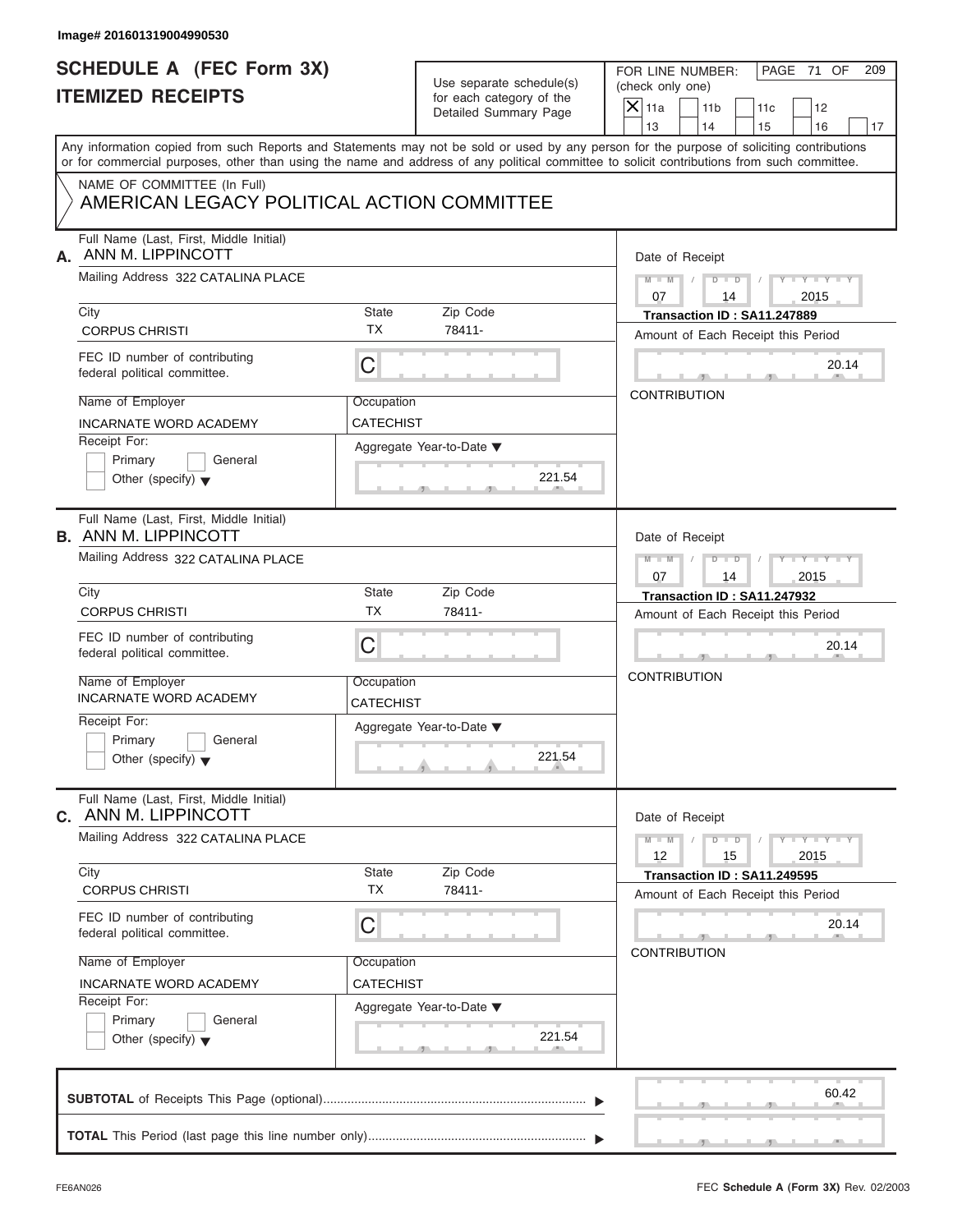| <b>SCHEDULE A (FEC Form 3X)</b><br><b>ITEMIZED RECEIPTS</b><br>NAME OF COMMITTEE (In Full)<br>AMERICAN LEGACY POLITICAL ACTION COMMITTEE |                                | Use separate schedule(s)<br>for each category of the<br>Detailed Summary Page | PAGE 72 OF<br>FOR LINE NUMBER:<br>209<br>(check only one)<br>$X$ 11a<br>11 <sub>b</sub><br>11c<br>12<br>13<br>14<br>15<br>16<br>17<br>Any information copied from such Reports and Statements may not be sold or used by any person for the purpose of soliciting contributions |  |  |  |  |
|------------------------------------------------------------------------------------------------------------------------------------------|--------------------------------|-------------------------------------------------------------------------------|---------------------------------------------------------------------------------------------------------------------------------------------------------------------------------------------------------------------------------------------------------------------------------|--|--|--|--|
|                                                                                                                                          |                                |                                                                               |                                                                                                                                                                                                                                                                                 |  |  |  |  |
|                                                                                                                                          |                                |                                                                               | or for commercial purposes, other than using the name and address of any political committee to solicit contributions from such committee.                                                                                                                                      |  |  |  |  |
|                                                                                                                                          |                                |                                                                               |                                                                                                                                                                                                                                                                                 |  |  |  |  |
| Full Name (Last, First, Middle Initial)<br>ANN M. LIPPINCOTT<br>А.                                                                       |                                |                                                                               | Date of Receipt                                                                                                                                                                                                                                                                 |  |  |  |  |
| Mailing Address 322 CATALINA PLACE                                                                                                       |                                |                                                                               | $M-M$ / $D$ $D$ /<br>$Y - Y - Y - Y - Y$<br>$12 \overline{ }$<br>2015<br>15                                                                                                                                                                                                     |  |  |  |  |
| City<br><b>CORPUS CHRISTI</b>                                                                                                            | State<br><b>TX</b>             | Zip Code<br>78411-                                                            | Transaction ID: SA11.249626<br>Amount of Each Receipt this Period                                                                                                                                                                                                               |  |  |  |  |
| FEC ID number of contributing<br>federal political committee.                                                                            | C                              |                                                                               | 20.14                                                                                                                                                                                                                                                                           |  |  |  |  |
| Name of Employer<br><b>INCARNATE WORD ACADEMY</b>                                                                                        | Occupation<br><b>CATECHIST</b> |                                                                               | <b>CONTRIBUTION</b>                                                                                                                                                                                                                                                             |  |  |  |  |
| Receipt For:<br>Primary<br>General<br>Other (specify) $\blacktriangledown$                                                               |                                | Aggregate Year-to-Date ▼<br>221.54                                            |                                                                                                                                                                                                                                                                                 |  |  |  |  |
| Full Name (Last, First, Middle Initial)<br><b>B. ANN M. LIPPINCOTT</b>                                                                   |                                |                                                                               | Date of Receipt                                                                                                                                                                                                                                                                 |  |  |  |  |
| Mailing Address 322 CATALINA PLACE                                                                                                       |                                |                                                                               | Y TY TY TY<br>$M \perp M \parallel / \parallel D \perp D \parallel /$<br>12<br>15<br>2015                                                                                                                                                                                       |  |  |  |  |
| City                                                                                                                                     | State                          | Zip Code                                                                      | Transaction ID: SA11.249660                                                                                                                                                                                                                                                     |  |  |  |  |
| <b>CORPUS CHRISTI</b>                                                                                                                    | <b>TX</b>                      | 78411-                                                                        | Amount of Each Receipt this Period                                                                                                                                                                                                                                              |  |  |  |  |
| FEC ID number of contributing<br>federal political committee.                                                                            | C                              |                                                                               | 20.14                                                                                                                                                                                                                                                                           |  |  |  |  |
| Name of Employer<br><b>INCARNATE WORD ACADEMY</b>                                                                                        | Occupation<br>CATECHIST        |                                                                               | <b>CONTRIBUTION</b>                                                                                                                                                                                                                                                             |  |  |  |  |
| Receipt For:<br>Primary<br>General<br>Other (specify) $\blacktriangledown$                                                               |                                | Aggregate Year-to-Date ▼<br>221.54                                            |                                                                                                                                                                                                                                                                                 |  |  |  |  |
| Full Name (Last, First, Middle Initial)<br><b>C. ANN M. LIPPINCOTT</b>                                                                   |                                |                                                                               | Date of Receipt                                                                                                                                                                                                                                                                 |  |  |  |  |
| Mailing Address 322 CATALINA PLACE                                                                                                       |                                |                                                                               | $Y - Y - Y - Y - Y$<br>$M - M$<br>$D$ $\Box$ $D$<br>12<br>15<br>2015                                                                                                                                                                                                            |  |  |  |  |
| City<br><b>CORPUS CHRISTI</b>                                                                                                            | State<br><b>TX</b>             | Zip Code<br>78411-                                                            | Transaction ID: SA11.249701<br>Amount of Each Receipt this Period                                                                                                                                                                                                               |  |  |  |  |
| FEC ID number of contributing<br>federal political committee.                                                                            | С                              |                                                                               | 20.14<br><b>CONTRIBUTION</b>                                                                                                                                                                                                                                                    |  |  |  |  |
| Name of Employer                                                                                                                         | Occupation                     |                                                                               |                                                                                                                                                                                                                                                                                 |  |  |  |  |
| <b>INCARNATE WORD ACADEMY</b>                                                                                                            | CATECHIST                      |                                                                               |                                                                                                                                                                                                                                                                                 |  |  |  |  |
| Receipt For:<br>Primary<br>General<br>Other (specify) $\blacktriangledown$                                                               |                                | Aggregate Year-to-Date ▼<br>221.54                                            |                                                                                                                                                                                                                                                                                 |  |  |  |  |
|                                                                                                                                          |                                |                                                                               | 60.42                                                                                                                                                                                                                                                                           |  |  |  |  |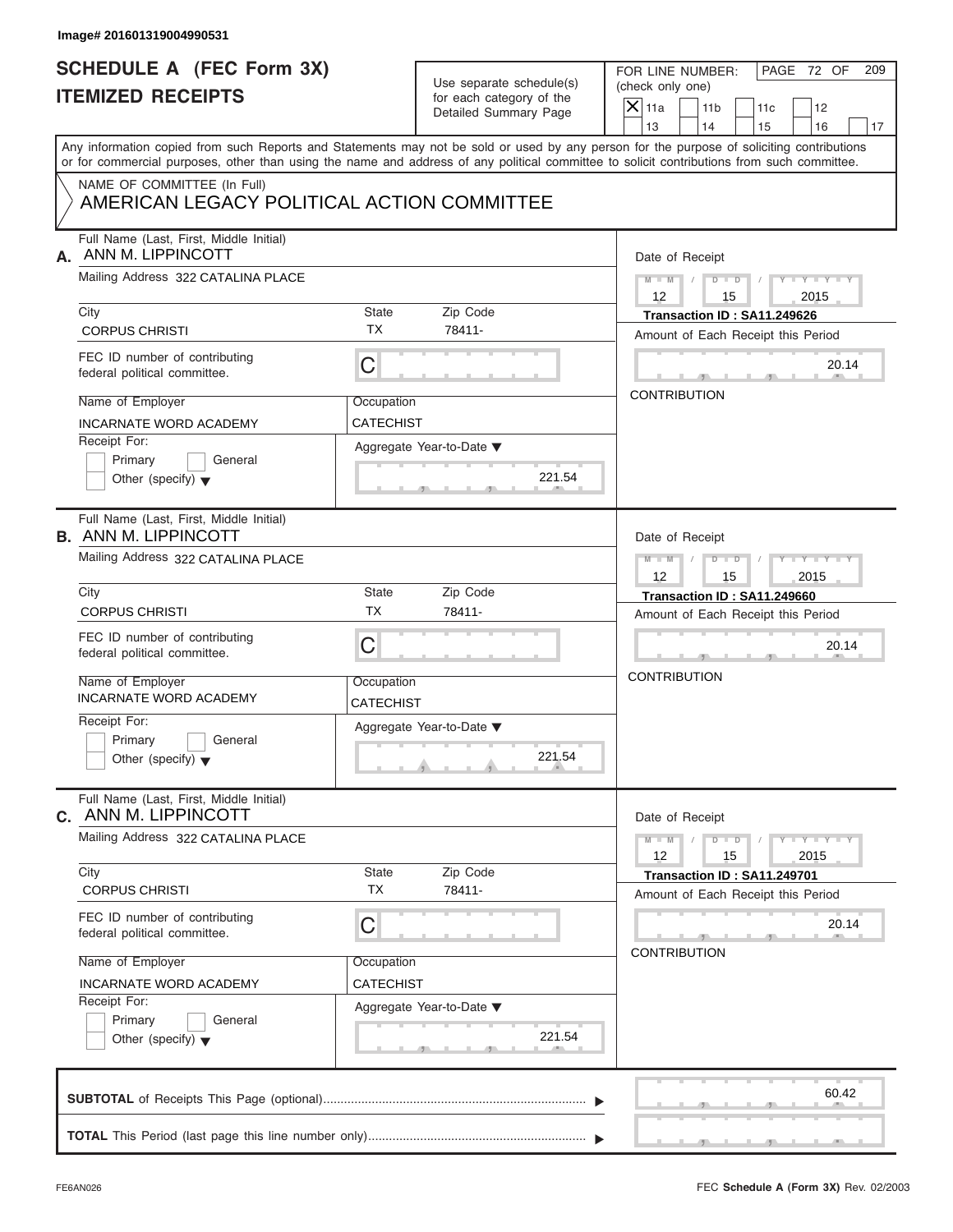| Image# 201601319004990532                                                        |             |                                                                               |                                                                                                                                                                                                                                                                                         |
|----------------------------------------------------------------------------------|-------------|-------------------------------------------------------------------------------|-----------------------------------------------------------------------------------------------------------------------------------------------------------------------------------------------------------------------------------------------------------------------------------------|
| <b>SCHEDULE A (FEC Form 3X)</b><br><b>ITEMIZED RECEIPTS</b>                      |             | Use separate schedule(s)<br>for each category of the<br>Detailed Summary Page | PAGE 73 OF<br>FOR LINE NUMBER:<br>209<br>(check only one)<br>$X$ 11a<br>11 <sub>b</sub><br>11c<br>12<br>13<br>14<br>15<br>16<br>17                                                                                                                                                      |
|                                                                                  |             |                                                                               | Any information copied from such Reports and Statements may not be sold or used by any person for the purpose of soliciting contributions<br>or for commercial purposes, other than using the name and address of any political committee to solicit contributions from such committee. |
| NAME OF COMMITTEE (In Full)<br>AMERICAN LEGACY POLITICAL ACTION COMMITTEE        |             |                                                                               |                                                                                                                                                                                                                                                                                         |
| Full Name (Last, First, Middle Initial)<br>DR. FREDERICK J. LLOYD M.D.<br>А.     |             |                                                                               | Date of Receipt                                                                                                                                                                                                                                                                         |
| Mailing Address 37245 VALGIO DR                                                  |             |                                                                               | $M - M$ / $D - D$ /<br>$Y - Y - Y - Y - Y$<br>10<br>22<br>2015                                                                                                                                                                                                                          |
| City<br><b>CALIMESA</b>                                                          | State<br>CA | Zip Code<br>92320-1481                                                        | Transaction ID: SA11.249051<br>Amount of Each Receipt this Period                                                                                                                                                                                                                       |
| FEC ID number of contributing<br>federal political committee.                    | C           |                                                                               | 150.00                                                                                                                                                                                                                                                                                  |
| Name of Employer<br><b>SELF</b>                                                  | Occupation  | <b>EMERGENCY MEDICINE</b>                                                     | <b>CONTRIBUTION</b>                                                                                                                                                                                                                                                                     |
| Receipt For:<br>Primary<br>General<br>Other (specify) $\blacktriangledown$       |             | Aggregate Year-to-Date ▼<br>1370.00                                           |                                                                                                                                                                                                                                                                                         |
| Full Name (Last, First, Middle Initial)<br><b>B. DR. FREDERICK J. LLOYD M.D.</b> |             |                                                                               | Date of Receipt                                                                                                                                                                                                                                                                         |
| Mailing Address 37245 VALGIO DR                                                  |             |                                                                               | Y TY TY TY<br>$M \perp M \parallel / \parallel D \perp D \parallel /$<br>2015<br>11<br>30                                                                                                                                                                                               |
| City                                                                             | State<br>CA | Zip Code                                                                      | Transaction ID: SA11.249294                                                                                                                                                                                                                                                             |
| <b>CALIMESA</b><br>FEC ID number of contributing<br>federal political committee. | C           | 92320-1481                                                                    | Amount of Each Receipt this Period<br>300.00                                                                                                                                                                                                                                            |
| Name of Employer<br><b>SELF</b>                                                  | Occupation  | <b>EMERGENCY MEDICINE</b>                                                     | <b>CONTRIBUTION</b>                                                                                                                                                                                                                                                                     |
| Receipt For:<br>Primary<br>General<br>Other (specify) $\blacktriangledown$       |             | Aggregate Year-to-Date ▼<br>1370.00                                           |                                                                                                                                                                                                                                                                                         |
| Full Name (Last, First, Middle Initial)<br>MR. JAMES P. LORENCE<br>C.            |             |                                                                               | Date of Receipt                                                                                                                                                                                                                                                                         |
| Mailing Address 6424 HIDDEN HOLW<br>City                                         |             |                                                                               | $Y - Y - Y - Y - Y$<br>$M - M$<br>$D$ $\Box$ $D$<br>07<br>07<br>2015                                                                                                                                                                                                                    |
| <b>HOLLAND</b>                                                                   | State<br>MI | Zip Code<br>49423-7901                                                        | Transaction ID: SA11.247235<br>Amount of Each Receipt this Period                                                                                                                                                                                                                       |
| FEC ID number of contributing<br>federal political committee.                    | С           |                                                                               | 130.00<br><b>CONTRIBUTION</b>                                                                                                                                                                                                                                                           |
| Name of Employer<br>J. LORENCE & ASSOC                                           | Occupation  | INVESTMENT ADVISOR                                                            |                                                                                                                                                                                                                                                                                         |
| Receipt For:<br>Primary<br>General<br>Other (specify) $\blacktriangledown$       |             | Aggregate Year-to-Date ▼<br>490.00                                            |                                                                                                                                                                                                                                                                                         |
|                                                                                  |             |                                                                               |                                                                                                                                                                                                                                                                                         |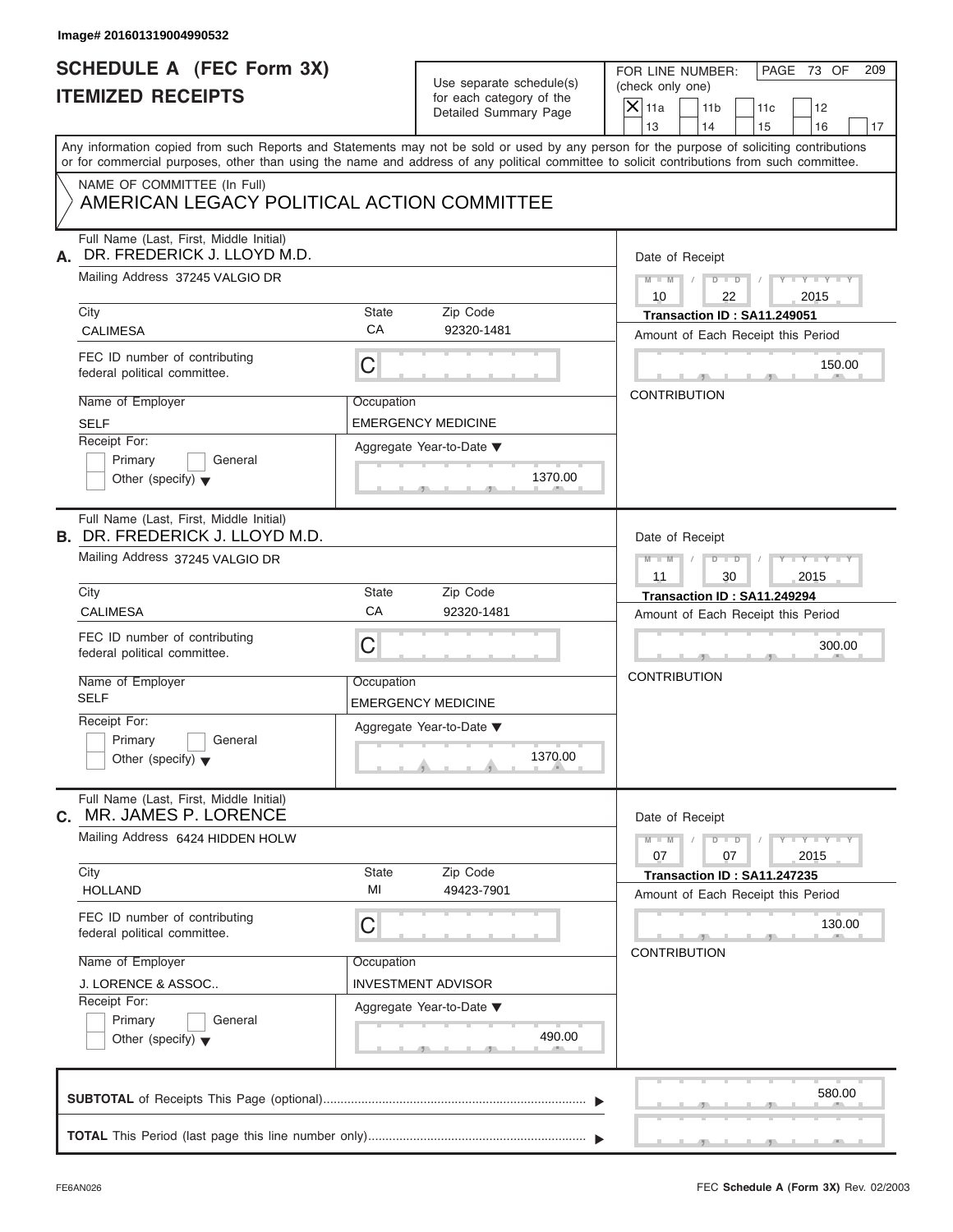| <b>SCHEDULE A (FEC Form 3X)</b><br><b>ITEMIZED RECEIPTS</b>                                                                                                                                                                                                                             |                              | Use separate schedule(s)<br>for each category of the | PAGE 74 OF<br>FOR LINE NUMBER:<br>(check only one) |                       |                                                                   | 209                         |    |
|-----------------------------------------------------------------------------------------------------------------------------------------------------------------------------------------------------------------------------------------------------------------------------------------|------------------------------|------------------------------------------------------|----------------------------------------------------|-----------------------|-------------------------------------------------------------------|-----------------------------|----|
|                                                                                                                                                                                                                                                                                         |                              | Detailed Summary Page                                | $\mathsf{X}$ 11a<br>13                             | 11 <sub>b</sub><br>14 | 11c<br>15                                                         | 12<br>16                    | 17 |
| Any information copied from such Reports and Statements may not be sold or used by any person for the purpose of soliciting contributions<br>or for commercial purposes, other than using the name and address of any political committee to solicit contributions from such committee. |                              |                                                      |                                                    |                       |                                                                   |                             |    |
| NAME OF COMMITTEE (In Full)<br>AMERICAN LEGACY POLITICAL ACTION COMMITTEE                                                                                                                                                                                                               |                              |                                                      |                                                    |                       |                                                                   |                             |    |
| Full Name (Last, First, Middle Initial)<br>MR. JAMES P. LORENCE<br>А.                                                                                                                                                                                                                   |                              |                                                      |                                                    | Date of Receipt       |                                                                   |                             |    |
| Mailing Address 6424 HIDDEN HOLW                                                                                                                                                                                                                                                        |                              |                                                      | $M$ $M$ $/$<br>08                                  |                       | $D$ $D$<br>$\sqrt{ }$<br>24                                       | $Y - Y - Y - Y - Y$<br>2015 |    |
| City<br><b>HOLLAND</b>                                                                                                                                                                                                                                                                  | State<br>MI                  | Zip Code<br>49423-7901                               |                                                    |                       | Transaction ID: SA11.248163<br>Amount of Each Receipt this Period |                             |    |
| FEC ID number of contributing<br>federal political committee.                                                                                                                                                                                                                           | C                            |                                                      |                                                    |                       |                                                                   | 360.00                      |    |
| Name of Employer<br><b>J. LORENCE &amp; ASSOC</b>                                                                                                                                                                                                                                       | Occupation                   | <b>INVESTMENT ADVISOR</b>                            |                                                    | <b>CONTRIBUTION</b>   |                                                                   |                             |    |
| Receipt For:<br>Primary<br>General<br>Other (specify) $\blacktriangledown$                                                                                                                                                                                                              |                              | Aggregate Year-to-Date ▼<br>490.00                   |                                                    |                       |                                                                   |                             |    |
| Full Name (Last, First, Middle Initial)<br><b>B. CHEONG LUM</b>                                                                                                                                                                                                                         |                              |                                                      |                                                    | Date of Receipt       |                                                                   |                             |    |
| Mailing Address 5617 HALEPA PL                                                                                                                                                                                                                                                          |                              |                                                      | $M - M$<br>12                                      | $D - I - D$           | 01                                                                | $Y - Y - Y - Y - Y$<br>2015 |    |
| City<br><b>HONOLULU</b>                                                                                                                                                                                                                                                                 | State<br>HI                  | Zip Code<br>96821-2117                               |                                                    |                       | Transaction ID: SA11.249324<br>Amount of Each Receipt this Period |                             |    |
| FEC ID number of contributing<br>federal political committee.                                                                                                                                                                                                                           | C                            |                                                      |                                                    |                       |                                                                   | 90.00                       |    |
| Name of Employer<br><b>RETIRED</b>                                                                                                                                                                                                                                                      | Occupation<br><b>RETIRED</b> |                                                      | <b>CONTRIBUTION</b>                                |                       |                                                                   |                             |    |
| Receipt For:<br>Primary<br>General<br>Other (specify) $\blacktriangledown$                                                                                                                                                                                                              |                              | Aggregate Year-to-Date ▼<br>415.00                   |                                                    |                       |                                                                   |                             |    |
| Full Name (Last, First, Middle Initial)<br>MS. SYLVIA J. MANSON<br>С.                                                                                                                                                                                                                   |                              |                                                      |                                                    | Date of Receipt       |                                                                   |                             |    |
| Mailing Address 113 OCEAN VIEW AVE<br>City                                                                                                                                                                                                                                              | State                        | Zip Code                                             | $M - M$<br>07                                      | $D - D$               | 06                                                                | $Y - Y - Y - Y - I$<br>2015 |    |
| <b>SANTA CRUZ</b>                                                                                                                                                                                                                                                                       | CA                           | 95062-3331                                           |                                                    |                       | Transaction ID: SA11.247298<br>Amount of Each Receipt this Period |                             |    |
| FEC ID number of contributing<br>federal political committee.                                                                                                                                                                                                                           | С                            |                                                      |                                                    | <b>CONTRIBUTION</b>   |                                                                   | 50.00                       |    |
| Name of Employer<br><b>SYLVIA MANSON</b>                                                                                                                                                                                                                                                | Occupation<br><b>OWNER</b>   |                                                      |                                                    |                       |                                                                   |                             |    |
| Receipt For:<br>Primary<br>General<br>Other (specify) $\blacktriangledown$                                                                                                                                                                                                              |                              | Aggregate Year-to-Date ▼<br>300.00                   |                                                    |                       |                                                                   |                             |    |
|                                                                                                                                                                                                                                                                                         |                              |                                                      |                                                    |                       |                                                                   | 500.00                      |    |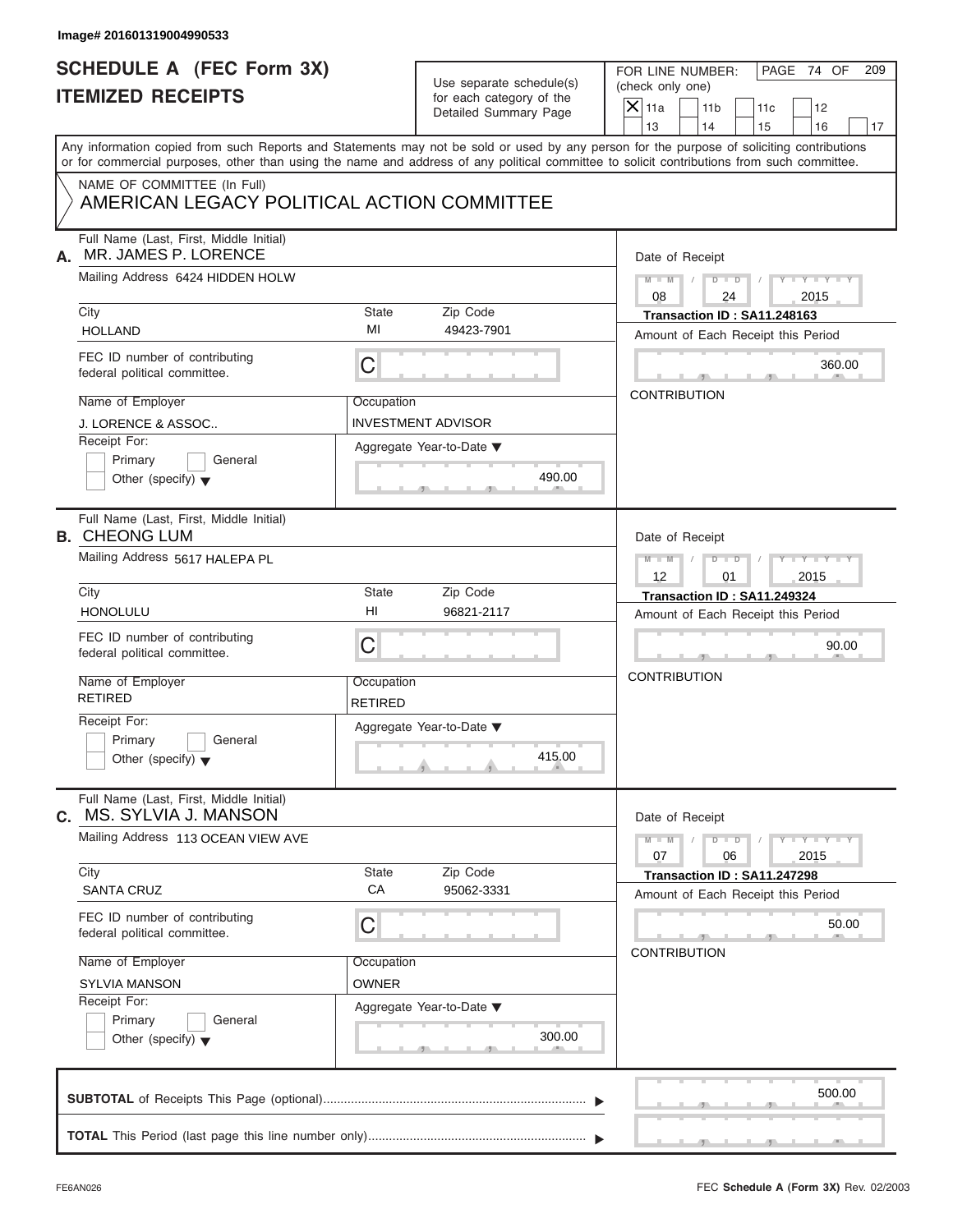| Image# 201601319004990534                                                                                                             |                              |                                                                                                    |                                                                                                                                                                                                                                                                                         |
|---------------------------------------------------------------------------------------------------------------------------------------|------------------------------|----------------------------------------------------------------------------------------------------|-----------------------------------------------------------------------------------------------------------------------------------------------------------------------------------------------------------------------------------------------------------------------------------------|
| <b>SCHEDULE A (FEC Form 3X)</b><br><b>ITEMIZED RECEIPTS</b>                                                                           |                              | Use separate schedule(s)<br>for each category of the<br>Detailed Summary Page                      | PAGE 75 OF<br>FOR LINE NUMBER:<br>209<br>(check only one)<br>$X$ 11a<br>11 <sub>b</sub><br>11c<br>12<br>13<br>14<br>15<br>16<br>17                                                                                                                                                      |
| NAME OF COMMITTEE (In Full)<br>AMERICAN LEGACY POLITICAL ACTION COMMITTEE                                                             |                              |                                                                                                    | Any information copied from such Reports and Statements may not be sold or used by any person for the purpose of soliciting contributions<br>or for commercial purposes, other than using the name and address of any political committee to solicit contributions from such committee. |
| Full Name (Last, First, Middle Initial)<br><b>MR. KEVIN MARSHALL</b><br>А.<br>Mailing Address 835 CENTRE ST                           |                              |                                                                                                    | Date of Receipt<br>$D$ $D$<br>$Y - Y - Y - Y - Y$<br>$M = M$ /<br>$\sqrt{ }$<br>09<br>24<br>2015                                                                                                                                                                                        |
| City                                                                                                                                  | State                        | Zip Code                                                                                           | Transaction ID: SA11.248680                                                                                                                                                                                                                                                             |
| <b>BROCKTON</b><br>FEC ID number of contributing<br>federal political committee.                                                      | MA<br>С                      | 02302-3428                                                                                         | Amount of Each Receipt this Period<br>250.00<br><b>CONTRIBUTION</b>                                                                                                                                                                                                                     |
| Name of Employer<br>INFORMATION REQUESTED PER BEST EFF(<br>Receipt For:<br>Primary<br>General<br>Other (specify) $\blacktriangledown$ | Occupation                   | <b>INFORMATION REQUESTED PER BEST EFF</b><br>Aggregate Year-to-Date $\blacktriangledown$<br>250.00 |                                                                                                                                                                                                                                                                                         |
| Full Name (Last, First, Middle Initial)<br><b>B.</b> MR. JOHN J. MARTIN<br>Mailing Address 1451 E JENSEN ST                           |                              |                                                                                                    | Date of Receipt<br>$M$ $M$<br>$D - D$<br>$Y = Y = Y' - Y'$<br>$\sqrt{2}$<br>2015<br>09<br>24                                                                                                                                                                                            |
| City                                                                                                                                  | State                        | Zip Code                                                                                           | Transaction ID: SA11.248644                                                                                                                                                                                                                                                             |
| <b>MESA</b><br>FEC ID number of contributing<br>federal political committee.                                                          | AZ<br>С                      | 85203-3354                                                                                         | Amount of Each Receipt this Period<br>130.00                                                                                                                                                                                                                                            |
| Name of Employer<br><b>RETIRED</b><br>Receipt For:<br>Primary<br>General<br>Other (specify) $\blacktriangledown$                      | Occupation<br><b>RETIRED</b> | Aggregate Year-to-Date ▼<br>260.00                                                                 | <b>CONTRIBUTION</b>                                                                                                                                                                                                                                                                     |
| Full Name (Last, First, Middle Initial)<br><b>MS. MARIE MASTERS</b><br>C.                                                             |                              |                                                                                                    | Date of Receipt                                                                                                                                                                                                                                                                         |
| Mailing Address P.O. BOX 302<br>City                                                                                                  | State                        | Zip Code                                                                                           | $Y - Y - Y - Y - Y$<br>$M - M$<br>$D - D$<br>07<br>09<br>2015<br>Transaction ID: SA11.247446                                                                                                                                                                                            |
| <b>WEBSTER</b><br>FEC ID number of contributing<br>federal political committee.                                                       | WI<br>С                      | 54893-0302                                                                                         | Amount of Each Receipt this Period<br>65.00                                                                                                                                                                                                                                             |
| Name of Employer<br><b>RETIRED</b><br>Receipt For:<br>Primary<br>General                                                              | Occupation<br><b>RETIRED</b> | Aggregate Year-to-Date ▼                                                                           | <b>CONTRIBUTION</b>                                                                                                                                                                                                                                                                     |
| Other (specify) $\blacktriangledown$                                                                                                  |                              | 530.00                                                                                             | 445.00                                                                                                                                                                                                                                                                                  |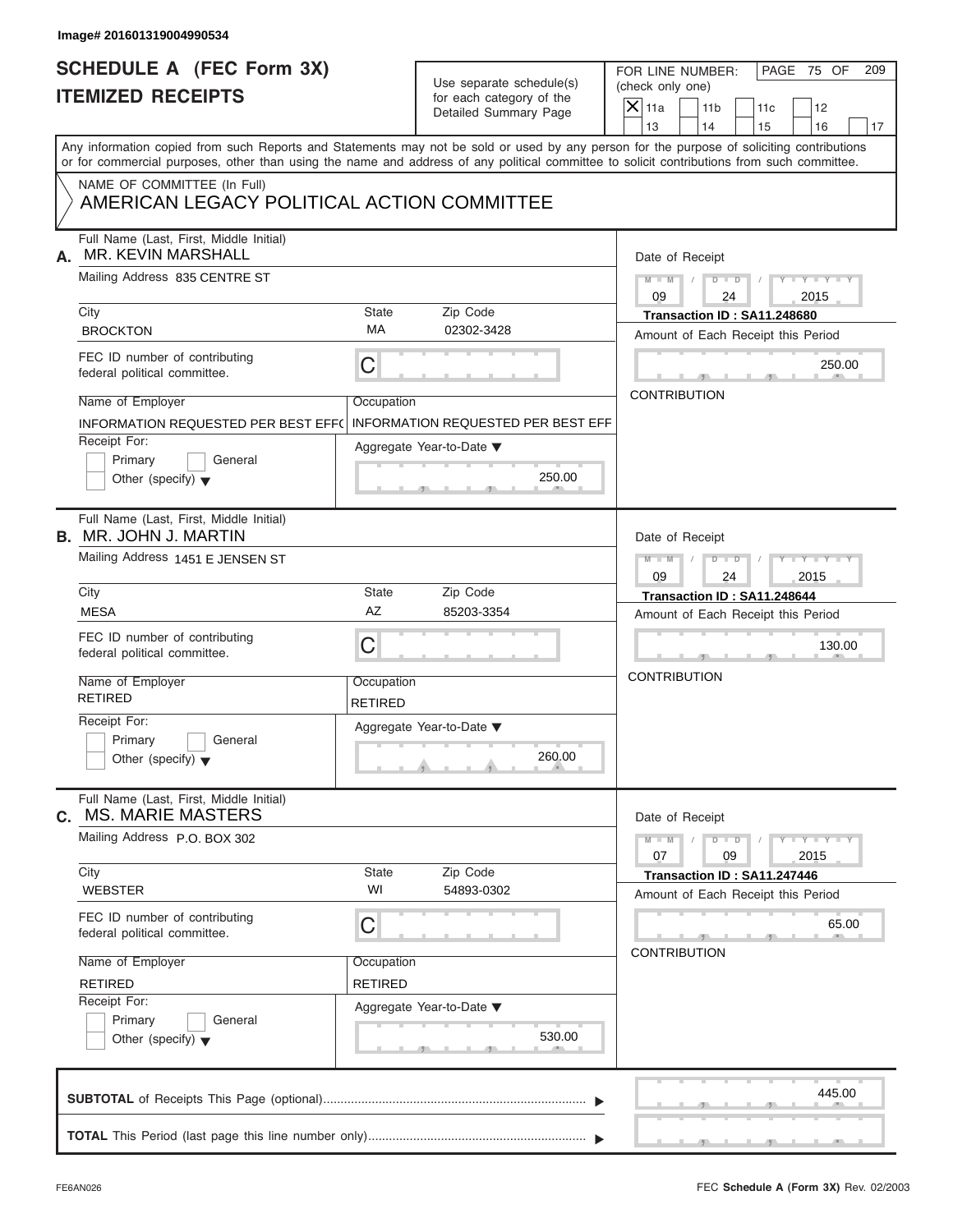|    | Image# 201601319004990535                                                                                                                  |                              |                                                      |                                                                                                                                           |
|----|--------------------------------------------------------------------------------------------------------------------------------------------|------------------------------|------------------------------------------------------|-------------------------------------------------------------------------------------------------------------------------------------------|
|    | <b>SCHEDULE A (FEC Form 3X)</b><br><b>ITEMIZED RECEIPTS</b>                                                                                |                              | Use separate schedule(s)<br>for each category of the | FOR LINE NUMBER:<br>PAGE 76 OF<br>209<br>(check only one)<br>$\mathsf{X}$ 11a                                                             |
|    |                                                                                                                                            |                              | Detailed Summary Page                                | 11 <sub>b</sub><br>11c<br>12<br>13<br>14<br>15<br>16<br>17                                                                                |
|    | or for commercial purposes, other than using the name and address of any political committee to solicit contributions from such committee. |                              |                                                      | Any information copied from such Reports and Statements may not be sold or used by any person for the purpose of soliciting contributions |
|    | NAME OF COMMITTEE (In Full)<br>AMERICAN LEGACY POLITICAL ACTION COMMITTEE                                                                  |                              |                                                      |                                                                                                                                           |
| А. | Full Name (Last, First, Middle Initial)<br><b>MS. MARIE MASTERS</b>                                                                        |                              |                                                      | Date of Receipt                                                                                                                           |
|    | Mailing Address P.O. BOX 302                                                                                                               |                              |                                                      | $D - D$<br>$M - M$<br>$Y - Y - Y - Y - Y$<br>08<br>25<br>2015                                                                             |
|    | City                                                                                                                                       | State                        | Zip Code                                             | Transaction ID: SA11.248192                                                                                                               |
|    | <b>WEBSTER</b>                                                                                                                             | WI                           | 54893-0302                                           | Amount of Each Receipt this Period                                                                                                        |
|    | FEC ID number of contributing<br>federal political committee.                                                                              | C                            |                                                      | 65.00                                                                                                                                     |
|    | Name of Employer                                                                                                                           | Occupation                   |                                                      | <b>CONTRIBUTION</b>                                                                                                                       |
|    | <b>RETIRED</b>                                                                                                                             | <b>RETIRED</b>               |                                                      |                                                                                                                                           |
|    | Receipt For:                                                                                                                               |                              | Aggregate Year-to-Date ▼                             |                                                                                                                                           |
|    | Primary<br>General                                                                                                                         |                              |                                                      |                                                                                                                                           |
|    | Other (specify) $\blacktriangledown$                                                                                                       |                              | 530.00                                               |                                                                                                                                           |
|    | Full Name (Last, First, Middle Initial)<br><b>B. MS. MARIE MASTERS</b>                                                                     |                              |                                                      |                                                                                                                                           |
|    | Mailing Address P.O. BOX 302                                                                                                               |                              |                                                      | Date of Receipt                                                                                                                           |
|    |                                                                                                                                            |                              |                                                      | $D - I - D$<br>Y TYTTYTTY<br>$M - M$<br>2015<br>10<br>22                                                                                  |
|    | City                                                                                                                                       | State                        | Zip Code                                             | Transaction ID: SA11.249066                                                                                                               |
|    | <b>WEBSTER</b>                                                                                                                             | WI                           | 54893-0302                                           | Amount of Each Receipt this Period                                                                                                        |
|    | FEC ID number of contributing<br>federal political committee.                                                                              | C                            |                                                      | 65.00                                                                                                                                     |
|    | Name of Employer<br><b>RETIRED</b>                                                                                                         | Occupation<br><b>RETIRED</b> |                                                      | <b>CONTRIBUTION</b>                                                                                                                       |
|    | Receipt For:                                                                                                                               |                              | Aggregate Year-to-Date ▼                             |                                                                                                                                           |
|    | Primary<br>General<br>Other (specify) $\blacktriangledown$                                                                                 |                              | 530.00                                               |                                                                                                                                           |
| C. | Full Name (Last, First, Middle Initial)<br><b>MS. MARIE MASTERS</b>                                                                        |                              |                                                      | Date of Receipt                                                                                                                           |
|    | Mailing Address P.O. BOX 302                                                                                                               |                              |                                                      | $Y = Y$<br>$M - M$<br>$D - D$<br>11<br>30<br>2015                                                                                         |
|    | City<br><b>WEBSTER</b>                                                                                                                     | State<br>WI                  | Zip Code<br>54893-0302                               | Transaction ID: SA11.249295                                                                                                               |
|    |                                                                                                                                            |                              |                                                      | Amount of Each Receipt this Period                                                                                                        |
|    | FEC ID number of contributing<br>federal political committee.                                                                              | C                            |                                                      | 65.00                                                                                                                                     |
|    | Name of Employer                                                                                                                           | Occupation                   |                                                      | <b>CONTRIBUTION</b>                                                                                                                       |
|    | <b>RETIRED</b>                                                                                                                             | <b>RETIRED</b>               |                                                      |                                                                                                                                           |
|    | Receipt For:                                                                                                                               |                              | Aggregate Year-to-Date ▼                             |                                                                                                                                           |
|    | Primary<br>General<br>Other (specify) $\blacktriangledown$                                                                                 |                              | 530.00                                               |                                                                                                                                           |
|    |                                                                                                                                            |                              |                                                      | 195.00                                                                                                                                    |
|    |                                                                                                                                            |                              |                                                      |                                                                                                                                           |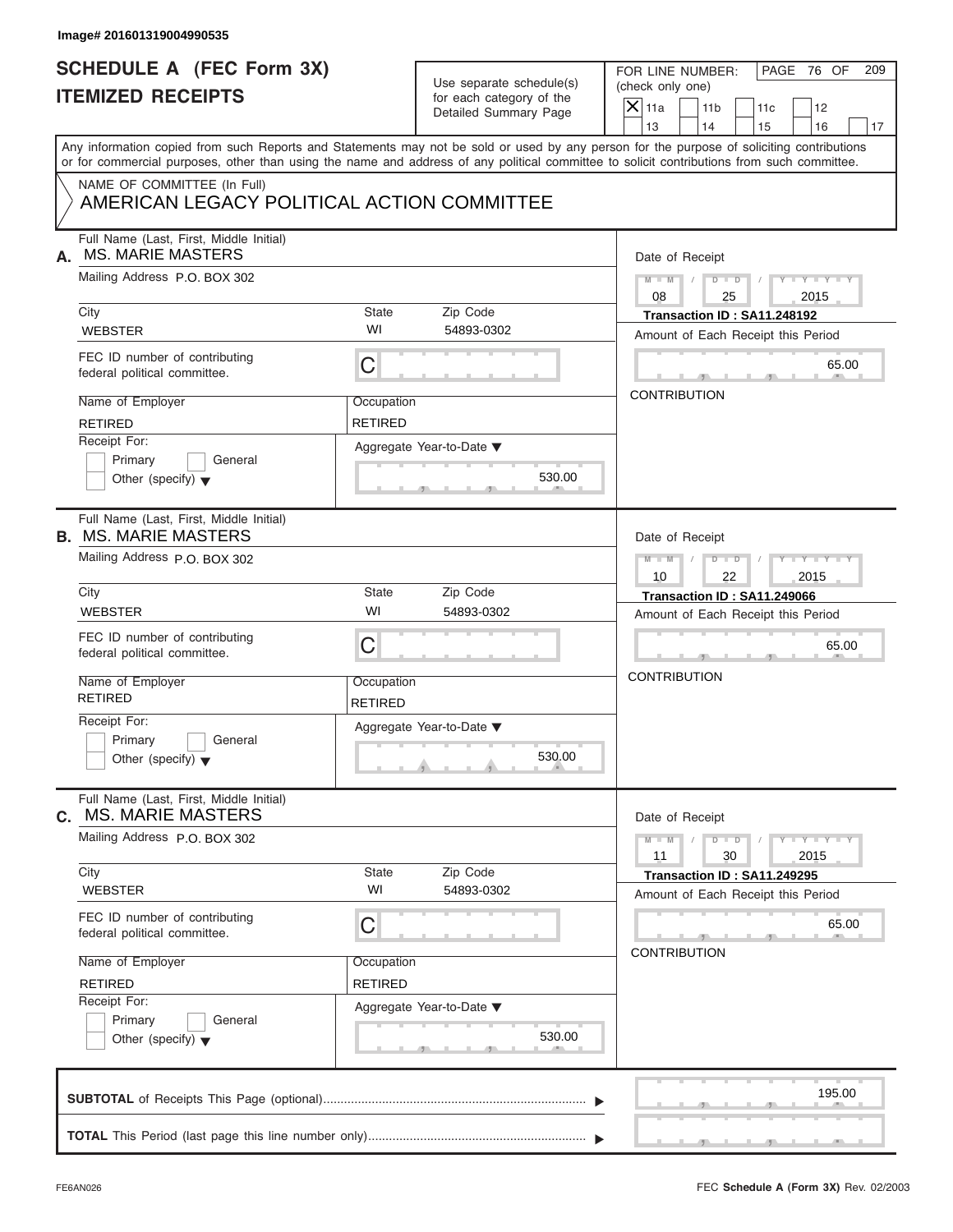| Image# 201601319004990536                                                  |                              |                                                      |                                                                                                                                                                                                                                                                                         |
|----------------------------------------------------------------------------|------------------------------|------------------------------------------------------|-----------------------------------------------------------------------------------------------------------------------------------------------------------------------------------------------------------------------------------------------------------------------------------------|
| <b>SCHEDULE A (FEC Form 3X)</b><br><b>ITEMIZED RECEIPTS</b>                |                              | Use separate schedule(s)<br>for each category of the | PAGE 77 OF<br>FOR LINE NUMBER:<br>209<br>(check only one)                                                                                                                                                                                                                               |
|                                                                            |                              | Detailed Summary Page                                | $X$ 11a<br>11 <sub>b</sub><br>11c<br>12<br>13<br>14<br>15<br>16                                                                                                                                                                                                                         |
|                                                                            |                              |                                                      | Any information copied from such Reports and Statements may not be sold or used by any person for the purpose of soliciting contributions<br>or for commercial purposes, other than using the name and address of any political committee to solicit contributions from such committee. |
| NAME OF COMMITTEE (In Full)<br>AMERICAN LEGACY POLITICAL ACTION COMMITTEE  |                              |                                                      |                                                                                                                                                                                                                                                                                         |
| Full Name (Last, First, Middle Initial)<br><b>MS. MARIE MASTERS</b><br>А.  |                              |                                                      | Date of Receipt                                                                                                                                                                                                                                                                         |
| Mailing Address P.O. BOX 302                                               |                              |                                                      | $D$ $D$<br>$Y - Y - Y - Y - Y$<br>$M - M$<br>$\sqrt{ }$<br>12<br>24<br>2015                                                                                                                                                                                                             |
| City                                                                       | State                        | Zip Code                                             | Transaction ID: SA11.249776                                                                                                                                                                                                                                                             |
| <b>WEBSTER</b>                                                             | WI                           | 54893-0302                                           | Amount of Each Receipt this Period                                                                                                                                                                                                                                                      |
| FEC ID number of contributing<br>federal political committee.              | C                            |                                                      | 65.00                                                                                                                                                                                                                                                                                   |
| Name of Employer                                                           | Occupation                   |                                                      | <b>CONTRIBUTION</b>                                                                                                                                                                                                                                                                     |
| <b>RETIRED</b>                                                             | <b>RETIRED</b>               |                                                      |                                                                                                                                                                                                                                                                                         |
| Receipt For:<br>Primary<br>General                                         |                              | Aggregate Year-to-Date ▼                             |                                                                                                                                                                                                                                                                                         |
| Other (specify) $\blacktriangledown$                                       |                              | 530.00                                               |                                                                                                                                                                                                                                                                                         |
| Full Name (Last, First, Middle Initial)<br><b>B. MS. MARIE MASTERS</b>     |                              |                                                      | Date of Receipt                                                                                                                                                                                                                                                                         |
| Mailing Address P.O. BOX 302                                               |                              |                                                      | $M - M$<br>$D - D$<br>$Y - Y - Y - Y - Y$<br>2015<br>12<br>30                                                                                                                                                                                                                           |
| City                                                                       | State                        | Zip Code                                             | Transaction ID: SA11.249849                                                                                                                                                                                                                                                             |
| <b>WEBSTER</b>                                                             | WI                           | 54893-0302                                           | Amount of Each Receipt this Period                                                                                                                                                                                                                                                      |
| FEC ID number of contributing<br>federal political committee.              | C                            |                                                      | 65.00                                                                                                                                                                                                                                                                                   |
| Name of Employer<br><b>RETIRED</b>                                         | Occupation<br><b>RETIRED</b> |                                                      | <b>CONTRIBUTION</b>                                                                                                                                                                                                                                                                     |
| Receipt For:<br>Primary<br>General<br>Other (specify) $\blacktriangledown$ |                              | Aggregate Year-to-Date ▼<br>530.00                   |                                                                                                                                                                                                                                                                                         |
| Full Name (Last, First, Middle Initial)<br>MR. THOMAS C. MATHES<br>C.      |                              |                                                      | Date of Receipt                                                                                                                                                                                                                                                                         |
| Mailing Address 1315 WARREN AVE                                            |                              |                                                      | $Y = Y = Y - Y$<br>$M - M$<br>$D$ $\Box$ $D$<br>12<br>2015<br>03                                                                                                                                                                                                                        |
| City                                                                       | State                        | Zip Code                                             | Transaction ID: SA11.249346                                                                                                                                                                                                                                                             |
| <b>JACKSON</b>                                                             | MI                           | 49203-3731                                           | Amount of Each Receipt this Period                                                                                                                                                                                                                                                      |
| FEC ID number of contributing<br>federal political committee.              | C                            |                                                      | 35.00                                                                                                                                                                                                                                                                                   |
| Name of Employer                                                           | Occupation                   |                                                      | <b>CONTRIBUTION</b>                                                                                                                                                                                                                                                                     |
| N/A                                                                        | <b>RETIRED</b>               |                                                      |                                                                                                                                                                                                                                                                                         |
| Receipt For:                                                               |                              | Aggregate Year-to-Date ▼                             |                                                                                                                                                                                                                                                                                         |
| Primary<br>General<br>Other (specify) $\blacktriangledown$                 |                              | 330.00                                               |                                                                                                                                                                                                                                                                                         |
|                                                                            |                              |                                                      | 165.00                                                                                                                                                                                                                                                                                  |
|                                                                            |                              |                                                      |                                                                                                                                                                                                                                                                                         |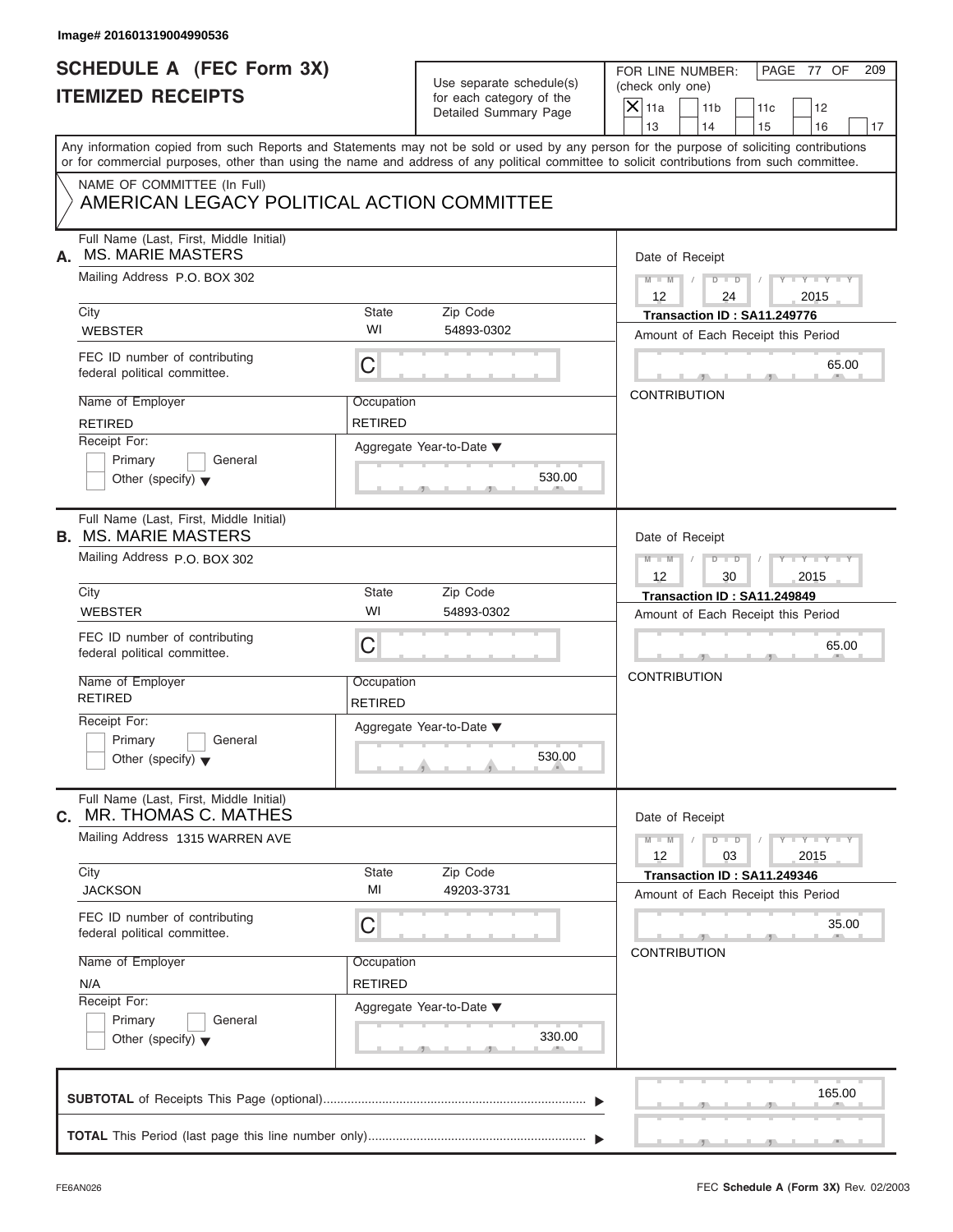| Detailed Summary Page<br>Any information copied from such Reports and Statements may not be sold or used by any person for the purpose of soliciting contributions<br>or for commercial purposes, other than using the name and address of any political committee to solicit contributions from such committee.<br>NAME OF COMMITTEE (In Full)<br>AMERICAN LEGACY POLITICAL ACTION COMMITTEE<br>Full Name (Last, First, Middle Initial)<br>MR. DAVID W. MAURITZEN<br>А.<br>Mailing Address 4918 TIMBERLAND DR<br><b>State</b><br>Zip Code<br>City<br>IN<br><b>FORT WAYNE</b><br>46835-3940<br>FEC ID number of contributing<br>$\mathsf C$<br>federal political committee.<br>Name of Employer<br>Occupation<br><b>RETIRED</b><br><b>RETIRED</b><br>Receipt For:<br>Aggregate Year-to-Date ▼<br>Primary<br>General<br>280.00<br>Other (specify) $\blacktriangledown$<br>Full Name (Last, First, Middle Initial)<br><b>B. MS. JEANNE R. MAZAT</b><br>Mailing Address 1510 JILL JENEE LN<br>City<br><b>State</b><br>Zip Code<br><b>FL</b><br><b>LONGWOOD</b><br>32779-4710<br>FEC ID number of contributing<br>C<br>federal political committee.<br>Name of Employer<br>Occupation<br><b>RETIRED</b><br>RETIRED<br>Receipt For:<br>Aggregate Year-to-Date ▼<br>Primary<br>General<br>230.00<br>Other (specify) $\blacktriangledown$<br>Full Name (Last, First, Middle Initial)<br>MS. JEANNE R. MAZAT<br>С.<br>Mailing Address 1510 JILL JENEE LN | $\overline{X} _{11a}$<br>11 <sub>b</sub><br>11c<br>12<br>13<br>14<br>15<br>16<br>17<br>Date of Receipt<br>$D$ $\Box$ $D$<br>$Y - Y - Y - Y - Y$<br>$M - M$ /<br>$\sqrt{ }$<br>09<br>29<br>2015<br>Transaction ID: SA11.248760<br>Amount of Each Receipt this Period<br>230.00<br><b>CONTRIBUTION</b><br>Date of Receipt<br>$D$ $\Box$ $D$ $\Box$ $\Box$<br>$Y = Y = Y' - Y'$<br>$M - M$<br>10<br>26<br>2015<br>Transaction ID: SA11.249078<br>Amount of Each Receipt this Period<br>30.00<br><b>CONTRIBUTION</b> |
|--------------------------------------------------------------------------------------------------------------------------------------------------------------------------------------------------------------------------------------------------------------------------------------------------------------------------------------------------------------------------------------------------------------------------------------------------------------------------------------------------------------------------------------------------------------------------------------------------------------------------------------------------------------------------------------------------------------------------------------------------------------------------------------------------------------------------------------------------------------------------------------------------------------------------------------------------------------------------------------------------------------------------------------------------------------------------------------------------------------------------------------------------------------------------------------------------------------------------------------------------------------------------------------------------------------------------------------------------------------------------------------------------------------------------------------------------|------------------------------------------------------------------------------------------------------------------------------------------------------------------------------------------------------------------------------------------------------------------------------------------------------------------------------------------------------------------------------------------------------------------------------------------------------------------------------------------------------------------|
|                                                                                                                                                                                                                                                                                                                                                                                                                                                                                                                                                                                                                                                                                                                                                                                                                                                                                                                                                                                                                                                                                                                                                                                                                                                                                                                                                                                                                                                  |                                                                                                                                                                                                                                                                                                                                                                                                                                                                                                                  |
|                                                                                                                                                                                                                                                                                                                                                                                                                                                                                                                                                                                                                                                                                                                                                                                                                                                                                                                                                                                                                                                                                                                                                                                                                                                                                                                                                                                                                                                  |                                                                                                                                                                                                                                                                                                                                                                                                                                                                                                                  |
|                                                                                                                                                                                                                                                                                                                                                                                                                                                                                                                                                                                                                                                                                                                                                                                                                                                                                                                                                                                                                                                                                                                                                                                                                                                                                                                                                                                                                                                  |                                                                                                                                                                                                                                                                                                                                                                                                                                                                                                                  |
|                                                                                                                                                                                                                                                                                                                                                                                                                                                                                                                                                                                                                                                                                                                                                                                                                                                                                                                                                                                                                                                                                                                                                                                                                                                                                                                                                                                                                                                  |                                                                                                                                                                                                                                                                                                                                                                                                                                                                                                                  |
|                                                                                                                                                                                                                                                                                                                                                                                                                                                                                                                                                                                                                                                                                                                                                                                                                                                                                                                                                                                                                                                                                                                                                                                                                                                                                                                                                                                                                                                  |                                                                                                                                                                                                                                                                                                                                                                                                                                                                                                                  |
|                                                                                                                                                                                                                                                                                                                                                                                                                                                                                                                                                                                                                                                                                                                                                                                                                                                                                                                                                                                                                                                                                                                                                                                                                                                                                                                                                                                                                                                  |                                                                                                                                                                                                                                                                                                                                                                                                                                                                                                                  |
|                                                                                                                                                                                                                                                                                                                                                                                                                                                                                                                                                                                                                                                                                                                                                                                                                                                                                                                                                                                                                                                                                                                                                                                                                                                                                                                                                                                                                                                  |                                                                                                                                                                                                                                                                                                                                                                                                                                                                                                                  |
|                                                                                                                                                                                                                                                                                                                                                                                                                                                                                                                                                                                                                                                                                                                                                                                                                                                                                                                                                                                                                                                                                                                                                                                                                                                                                                                                                                                                                                                  |                                                                                                                                                                                                                                                                                                                                                                                                                                                                                                                  |
|                                                                                                                                                                                                                                                                                                                                                                                                                                                                                                                                                                                                                                                                                                                                                                                                                                                                                                                                                                                                                                                                                                                                                                                                                                                                                                                                                                                                                                                  |                                                                                                                                                                                                                                                                                                                                                                                                                                                                                                                  |
|                                                                                                                                                                                                                                                                                                                                                                                                                                                                                                                                                                                                                                                                                                                                                                                                                                                                                                                                                                                                                                                                                                                                                                                                                                                                                                                                                                                                                                                  |                                                                                                                                                                                                                                                                                                                                                                                                                                                                                                                  |
|                                                                                                                                                                                                                                                                                                                                                                                                                                                                                                                                                                                                                                                                                                                                                                                                                                                                                                                                                                                                                                                                                                                                                                                                                                                                                                                                                                                                                                                  |                                                                                                                                                                                                                                                                                                                                                                                                                                                                                                                  |
|                                                                                                                                                                                                                                                                                                                                                                                                                                                                                                                                                                                                                                                                                                                                                                                                                                                                                                                                                                                                                                                                                                                                                                                                                                                                                                                                                                                                                                                  |                                                                                                                                                                                                                                                                                                                                                                                                                                                                                                                  |
|                                                                                                                                                                                                                                                                                                                                                                                                                                                                                                                                                                                                                                                                                                                                                                                                                                                                                                                                                                                                                                                                                                                                                                                                                                                                                                                                                                                                                                                  |                                                                                                                                                                                                                                                                                                                                                                                                                                                                                                                  |
|                                                                                                                                                                                                                                                                                                                                                                                                                                                                                                                                                                                                                                                                                                                                                                                                                                                                                                                                                                                                                                                                                                                                                                                                                                                                                                                                                                                                                                                  |                                                                                                                                                                                                                                                                                                                                                                                                                                                                                                                  |
|                                                                                                                                                                                                                                                                                                                                                                                                                                                                                                                                                                                                                                                                                                                                                                                                                                                                                                                                                                                                                                                                                                                                                                                                                                                                                                                                                                                                                                                  |                                                                                                                                                                                                                                                                                                                                                                                                                                                                                                                  |
|                                                                                                                                                                                                                                                                                                                                                                                                                                                                                                                                                                                                                                                                                                                                                                                                                                                                                                                                                                                                                                                                                                                                                                                                                                                                                                                                                                                                                                                  |                                                                                                                                                                                                                                                                                                                                                                                                                                                                                                                  |
|                                                                                                                                                                                                                                                                                                                                                                                                                                                                                                                                                                                                                                                                                                                                                                                                                                                                                                                                                                                                                                                                                                                                                                                                                                                                                                                                                                                                                                                  |                                                                                                                                                                                                                                                                                                                                                                                                                                                                                                                  |
|                                                                                                                                                                                                                                                                                                                                                                                                                                                                                                                                                                                                                                                                                                                                                                                                                                                                                                                                                                                                                                                                                                                                                                                                                                                                                                                                                                                                                                                  |                                                                                                                                                                                                                                                                                                                                                                                                                                                                                                                  |
|                                                                                                                                                                                                                                                                                                                                                                                                                                                                                                                                                                                                                                                                                                                                                                                                                                                                                                                                                                                                                                                                                                                                                                                                                                                                                                                                                                                                                                                  |                                                                                                                                                                                                                                                                                                                                                                                                                                                                                                                  |
|                                                                                                                                                                                                                                                                                                                                                                                                                                                                                                                                                                                                                                                                                                                                                                                                                                                                                                                                                                                                                                                                                                                                                                                                                                                                                                                                                                                                                                                  |                                                                                                                                                                                                                                                                                                                                                                                                                                                                                                                  |
|                                                                                                                                                                                                                                                                                                                                                                                                                                                                                                                                                                                                                                                                                                                                                                                                                                                                                                                                                                                                                                                                                                                                                                                                                                                                                                                                                                                                                                                  |                                                                                                                                                                                                                                                                                                                                                                                                                                                                                                                  |
|                                                                                                                                                                                                                                                                                                                                                                                                                                                                                                                                                                                                                                                                                                                                                                                                                                                                                                                                                                                                                                                                                                                                                                                                                                                                                                                                                                                                                                                  |                                                                                                                                                                                                                                                                                                                                                                                                                                                                                                                  |
|                                                                                                                                                                                                                                                                                                                                                                                                                                                                                                                                                                                                                                                                                                                                                                                                                                                                                                                                                                                                                                                                                                                                                                                                                                                                                                                                                                                                                                                  | Date of Receipt                                                                                                                                                                                                                                                                                                                                                                                                                                                                                                  |
|                                                                                                                                                                                                                                                                                                                                                                                                                                                                                                                                                                                                                                                                                                                                                                                                                                                                                                                                                                                                                                                                                                                                                                                                                                                                                                                                                                                                                                                  | $M - M$<br>$Y - Y - Y - Y - Y$<br>$D$ $\Box$ $D$<br>12<br>31<br>2015                                                                                                                                                                                                                                                                                                                                                                                                                                             |
| City<br><b>State</b><br>Zip Code                                                                                                                                                                                                                                                                                                                                                                                                                                                                                                                                                                                                                                                                                                                                                                                                                                                                                                                                                                                                                                                                                                                                                                                                                                                                                                                                                                                                                 | Transaction ID: SA11.249864                                                                                                                                                                                                                                                                                                                                                                                                                                                                                      |
| <b>FL</b><br><b>LONGWOOD</b><br>32779-4710                                                                                                                                                                                                                                                                                                                                                                                                                                                                                                                                                                                                                                                                                                                                                                                                                                                                                                                                                                                                                                                                                                                                                                                                                                                                                                                                                                                                       | Amount of Each Receipt this Period                                                                                                                                                                                                                                                                                                                                                                                                                                                                               |
| FEC ID number of contributing<br>C<br>federal political committee.                                                                                                                                                                                                                                                                                                                                                                                                                                                                                                                                                                                                                                                                                                                                                                                                                                                                                                                                                                                                                                                                                                                                                                                                                                                                                                                                                                               | 150.00                                                                                                                                                                                                                                                                                                                                                                                                                                                                                                           |
| Name of Employer<br>Occupation                                                                                                                                                                                                                                                                                                                                                                                                                                                                                                                                                                                                                                                                                                                                                                                                                                                                                                                                                                                                                                                                                                                                                                                                                                                                                                                                                                                                                   | <b>CONTRIBUTION</b>                                                                                                                                                                                                                                                                                                                                                                                                                                                                                              |
| <b>RETIRED</b><br><b>RETIRED</b>                                                                                                                                                                                                                                                                                                                                                                                                                                                                                                                                                                                                                                                                                                                                                                                                                                                                                                                                                                                                                                                                                                                                                                                                                                                                                                                                                                                                                 |                                                                                                                                                                                                                                                                                                                                                                                                                                                                                                                  |
| Receipt For:<br>Aggregate Year-to-Date ▼                                                                                                                                                                                                                                                                                                                                                                                                                                                                                                                                                                                                                                                                                                                                                                                                                                                                                                                                                                                                                                                                                                                                                                                                                                                                                                                                                                                                         |                                                                                                                                                                                                                                                                                                                                                                                                                                                                                                                  |
| Primary<br>General<br>230.00<br>Other (specify) $\blacktriangledown$                                                                                                                                                                                                                                                                                                                                                                                                                                                                                                                                                                                                                                                                                                                                                                                                                                                                                                                                                                                                                                                                                                                                                                                                                                                                                                                                                                             |                                                                                                                                                                                                                                                                                                                                                                                                                                                                                                                  |
|                                                                                                                                                                                                                                                                                                                                                                                                                                                                                                                                                                                                                                                                                                                                                                                                                                                                                                                                                                                                                                                                                                                                                                                                                                                                                                                                                                                                                                                  | 410.00                                                                                                                                                                                                                                                                                                                                                                                                                                                                                                           |
|                                                                                                                                                                                                                                                                                                                                                                                                                                                                                                                                                                                                                                                                                                                                                                                                                                                                                                                                                                                                                                                                                                                                                                                                                                                                                                                                                                                                                                                  |                                                                                                                                                                                                                                                                                                                                                                                                                                                                                                                  |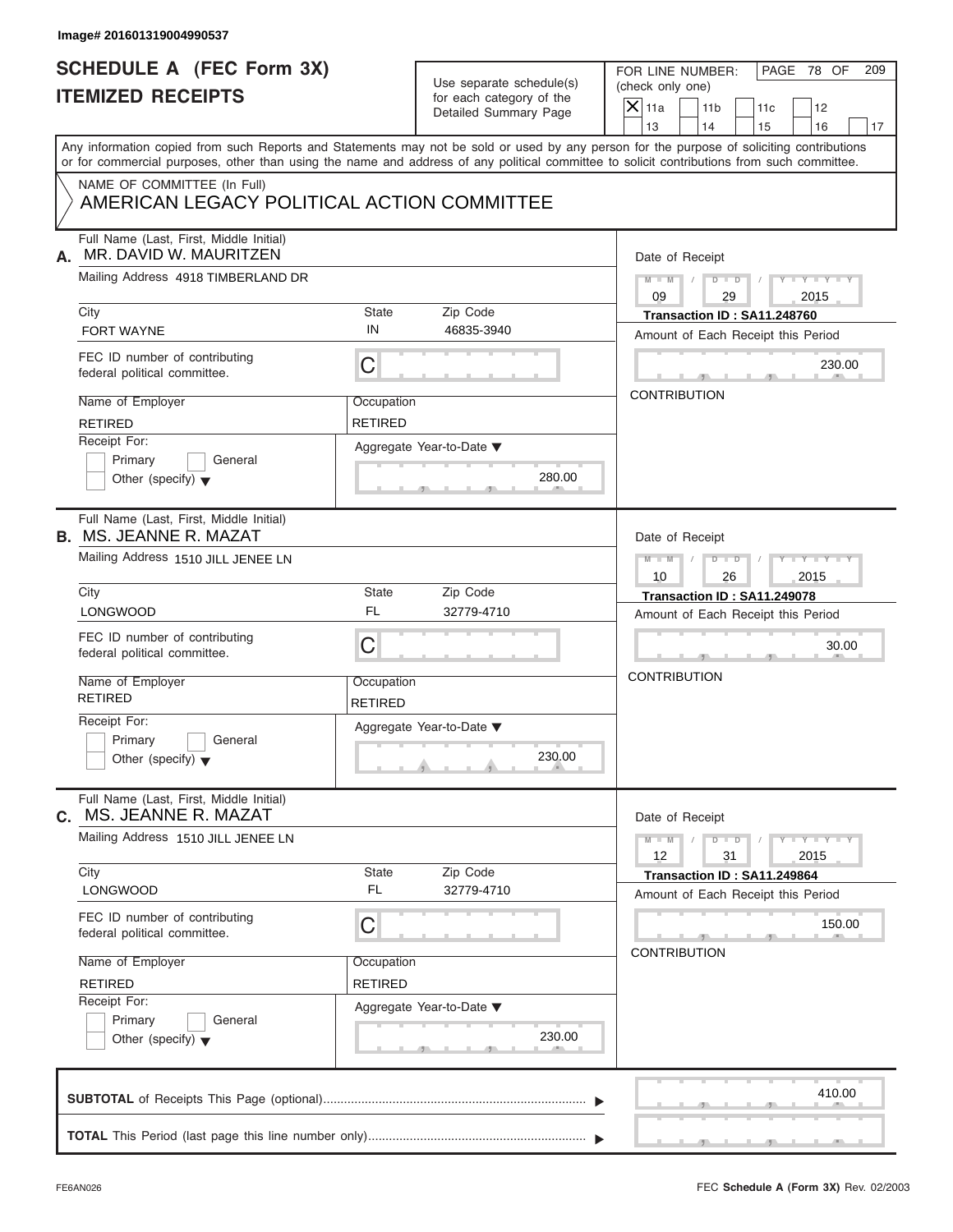| Image# 201601319004990538                                                  |                                    |                                                                               |                                                                                                                                                                                                                                                                                         |
|----------------------------------------------------------------------------|------------------------------------|-------------------------------------------------------------------------------|-----------------------------------------------------------------------------------------------------------------------------------------------------------------------------------------------------------------------------------------------------------------------------------------|
| <b>SCHEDULE A (FEC Form 3X)</b><br><b>ITEMIZED RECEIPTS</b>                |                                    | Use separate schedule(s)<br>for each category of the<br>Detailed Summary Page | PAGE 79 OF<br>FOR LINE NUMBER:<br>209<br>(check only one)<br>$\overline{X}$ 11a<br>11 <sub>b</sub><br>11c<br>12<br>13<br>14<br>15<br>16<br>17                                                                                                                                           |
|                                                                            |                                    |                                                                               | Any information copied from such Reports and Statements may not be sold or used by any person for the purpose of soliciting contributions<br>or for commercial purposes, other than using the name and address of any political committee to solicit contributions from such committee. |
| NAME OF COMMITTEE (In Full)<br>AMERICAN LEGACY POLITICAL ACTION COMMITTEE  |                                    |                                                                               |                                                                                                                                                                                                                                                                                         |
| Full Name (Last, First, Middle Initial)<br>MS. BARBARA J. MC DONALD<br>А.  |                                    |                                                                               | Date of Receipt                                                                                                                                                                                                                                                                         |
| Mailing Address 106 ALLENDALE ST                                           |                                    |                                                                               | $M = M \qquad / \qquad D = D \qquad /$<br>$Y - Y - Y - Y - Y$<br>09<br>24<br>2015                                                                                                                                                                                                       |
| City<br><b>BELLAIRE</b>                                                    | <b>State</b><br><b>TX</b>          | Zip Code<br>77401-5302                                                        | Transaction ID: SA11.248586<br>Amount of Each Receipt this Period                                                                                                                                                                                                                       |
| FEC ID number of contributing<br>federal political committee.              | $\mathsf C$                        |                                                                               | 100.00                                                                                                                                                                                                                                                                                  |
| Name of Employer<br><b>NONE</b>                                            | Occupation<br><b>RETIRED</b>       |                                                                               | <b>CONTRIBUTION</b>                                                                                                                                                                                                                                                                     |
| Receipt For:<br>Primary<br>General<br>Other (specify) $\blacktriangledown$ |                                    | Aggregate Year-to-Date ▼<br>350.00                                            |                                                                                                                                                                                                                                                                                         |
| Full Name (Last, First, Middle Initial)<br><b>B. MR. FRANK MCCRORY</b>     |                                    |                                                                               | Date of Receipt                                                                                                                                                                                                                                                                         |
| Mailing Address 426 PARKWOOD DR                                            |                                    |                                                                               | $D$ $D$ $/$<br>$Y = Y = Y' + Y' + Y$<br>$M$ $M$ $/$<br>2015<br>11<br>24                                                                                                                                                                                                                 |
| City<br><b>PRATTVILLE</b>                                                  | <b>State</b><br>AL                 | Zip Code<br>36067-4025                                                        | Transaction ID: SA11.249255<br>Amount of Each Receipt this Period                                                                                                                                                                                                                       |
| FEC ID number of contributing<br>federal political committee.              | C                                  |                                                                               | 120.00                                                                                                                                                                                                                                                                                  |
| Name of Employer<br><b>RETIRED</b>                                         | Occupation<br><b>RETIRED</b>       |                                                                               | <b>CONTRIBUTION</b>                                                                                                                                                                                                                                                                     |
| Receipt For:<br>Primary<br>General<br>Other (specify) $\blacktriangledown$ |                                    | Aggregate Year-to-Date ▼<br>500.00                                            |                                                                                                                                                                                                                                                                                         |
| Full Name (Last, First, Middle Initial)<br>C. MS. GAIL MCMULLEN            |                                    |                                                                               | Date of Receipt                                                                                                                                                                                                                                                                         |
| Mailing Address 10748 IRISH GLEN TRL                                       |                                    |                                                                               | $Y - Y - Y - Y - Y$<br>$M - M$<br>$D$ $\Box$ $D$<br>09<br>25<br>2015                                                                                                                                                                                                                    |
| City<br><b>HASLET</b>                                                      | State<br><b>TX</b>                 | Zip Code<br>76052-5152                                                        | Transaction ID: SA11.248737<br>Amount of Each Receipt this Period                                                                                                                                                                                                                       |
| FEC ID number of contributing<br>federal political committee.              | C                                  |                                                                               | 50.00                                                                                                                                                                                                                                                                                   |
| Name of Employer<br><b>WELLS FARGO</b>                                     | Occupation<br><b>SELF EMPLOYED</b> |                                                                               | <b>CONTRIBUTION</b>                                                                                                                                                                                                                                                                     |
| Receipt For:<br>Primary<br>General<br>Other (specify) $\blacktriangledown$ |                                    | Aggregate Year-to-Date ▼<br>230.00                                            |                                                                                                                                                                                                                                                                                         |
|                                                                            |                                    |                                                                               |                                                                                                                                                                                                                                                                                         |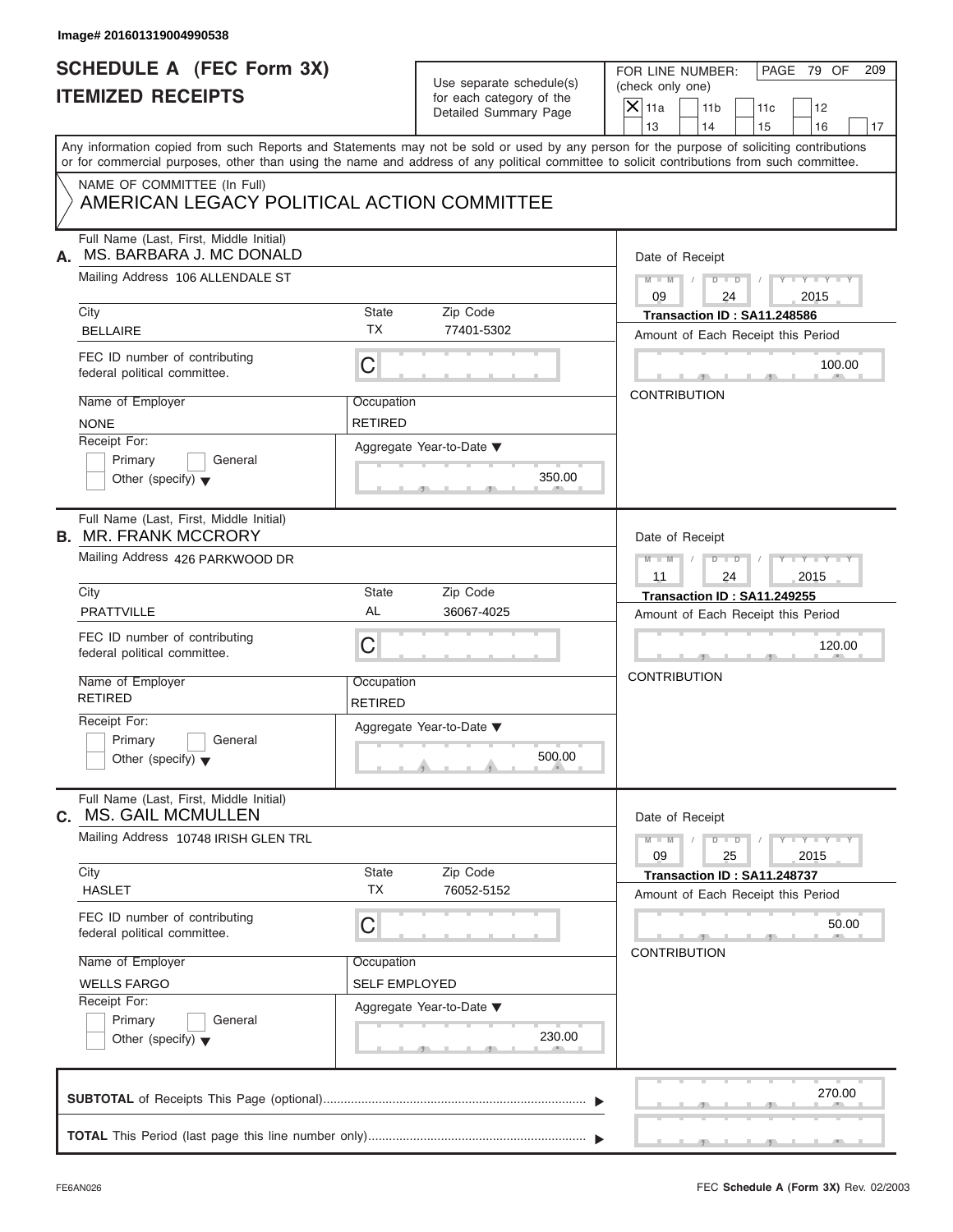| Image# 201601319004990539                                                    |                              |                                                      |                                                                                                                                                                                                                                                                                         |  |
|------------------------------------------------------------------------------|------------------------------|------------------------------------------------------|-----------------------------------------------------------------------------------------------------------------------------------------------------------------------------------------------------------------------------------------------------------------------------------------|--|
| <b>SCHEDULE A (FEC Form 3X)</b><br><b>ITEMIZED RECEIPTS</b>                  |                              | Use separate schedule(s)<br>for each category of the | PAGE 80 OF<br>FOR LINE NUMBER:<br>209<br>(check only one)<br>$\overline{X}$ 11a<br>11 <sub>b</sub><br>11c<br>12                                                                                                                                                                         |  |
|                                                                              |                              | Detailed Summary Page                                | 13<br>14<br>15<br>16<br>17                                                                                                                                                                                                                                                              |  |
|                                                                              |                              |                                                      | Any information copied from such Reports and Statements may not be sold or used by any person for the purpose of soliciting contributions<br>or for commercial purposes, other than using the name and address of any political committee to solicit contributions from such committee. |  |
| NAME OF COMMITTEE (In Full)<br>AMERICAN LEGACY POLITICAL ACTION COMMITTEE    |                              |                                                      |                                                                                                                                                                                                                                                                                         |  |
| Full Name (Last, First, Middle Initial)<br><b>MS. GAIL MCMULLEN</b><br>А.    |                              |                                                      | Date of Receipt                                                                                                                                                                                                                                                                         |  |
| Mailing Address 10748 IRISH GLEN TRL                                         |                              |                                                      | $M = M \qquad / \qquad D = D \qquad /$<br>$Y - Y - Y - Y - Y$<br>10<br>26<br>2015                                                                                                                                                                                                       |  |
| City<br><b>HASLET</b>                                                        | <b>State</b><br><b>TX</b>    | Zip Code<br>76052-5152                               | Transaction ID: SA11.249083<br>Amount of Each Receipt this Period                                                                                                                                                                                                                       |  |
| FEC ID number of contributing<br>federal political committee.                | $\mathsf C$                  |                                                      | 50.00                                                                                                                                                                                                                                                                                   |  |
| Name of Employer<br><b>WELLS FARGO</b>                                       | Occupation<br>SELF EMPLOYED  |                                                      | <b>CONTRIBUTION</b>                                                                                                                                                                                                                                                                     |  |
| Receipt For:<br>Primary<br>General<br>Other (specify) $\blacktriangledown$   |                              | Aggregate Year-to-Date ▼<br>230.00                   |                                                                                                                                                                                                                                                                                         |  |
| Full Name (Last, First, Middle Initial)<br><b>B. MRS. GLADYS M. MITCHELL</b> |                              |                                                      | Date of Receipt                                                                                                                                                                                                                                                                         |  |
| Mailing Address 814 S. KINNEY AVE                                            |                              |                                                      | $D$ $D$ $/$<br>$Y = Y = Y' + Y' + Y$<br>$M$ $M$ $/$<br>2015<br>10<br>16                                                                                                                                                                                                                 |  |
| City                                                                         | <b>State</b>                 | Zip Code                                             | Transaction ID: SA11.248966                                                                                                                                                                                                                                                             |  |
| MOUNT PLEASANT                                                               | MI                           | 48858-3533                                           | Amount of Each Receipt this Period                                                                                                                                                                                                                                                      |  |
| FEC ID number of contributing<br>federal political committee.                | C                            |                                                      | 50.00                                                                                                                                                                                                                                                                                   |  |
| Name of Employer<br><b>RETIRED</b>                                           | Occupation<br><b>RETIRED</b> |                                                      | <b>CONTRIBUTION</b>                                                                                                                                                                                                                                                                     |  |
| Receipt For:<br>Primary<br>General<br>Other (specify) $\blacktriangledown$   |                              | Aggregate Year-to-Date ▼<br>350.00                   |                                                                                                                                                                                                                                                                                         |  |
| Full Name (Last, First, Middle Initial)<br>MR. DON O. MOORE<br>С.            |                              |                                                      | Date of Receipt                                                                                                                                                                                                                                                                         |  |
| Mailing Address 405 S.E. AVENUE S.                                           |                              |                                                      | $Y - Y - Y - Y - Y$<br>$M - M$<br>$D$ $\Box$ $D$<br>09<br>08<br>2015                                                                                                                                                                                                                    |  |
| City<br><b>IDABEL</b>                                                        | State<br>OK                  | Zip Code<br>74745-6206                               | Transaction ID: SA11.248295<br>Amount of Each Receipt this Period                                                                                                                                                                                                                       |  |
| FEC ID number of contributing<br>federal political committee.                | C                            |                                                      | 50.00<br><b>CONTRIBUTION</b>                                                                                                                                                                                                                                                            |  |
| Name of Employer<br><b>RETIRED</b>                                           | Occupation<br><b>RETIRED</b> |                                                      |                                                                                                                                                                                                                                                                                         |  |
| Receipt For:<br>Primary<br>General<br>Other (specify) $\blacktriangledown$   |                              | Aggregate Year-to-Date ▼<br>225.00                   |                                                                                                                                                                                                                                                                                         |  |
|                                                                              |                              |                                                      | 150.00                                                                                                                                                                                                                                                                                  |  |
|                                                                              |                              |                                                      |                                                                                                                                                                                                                                                                                         |  |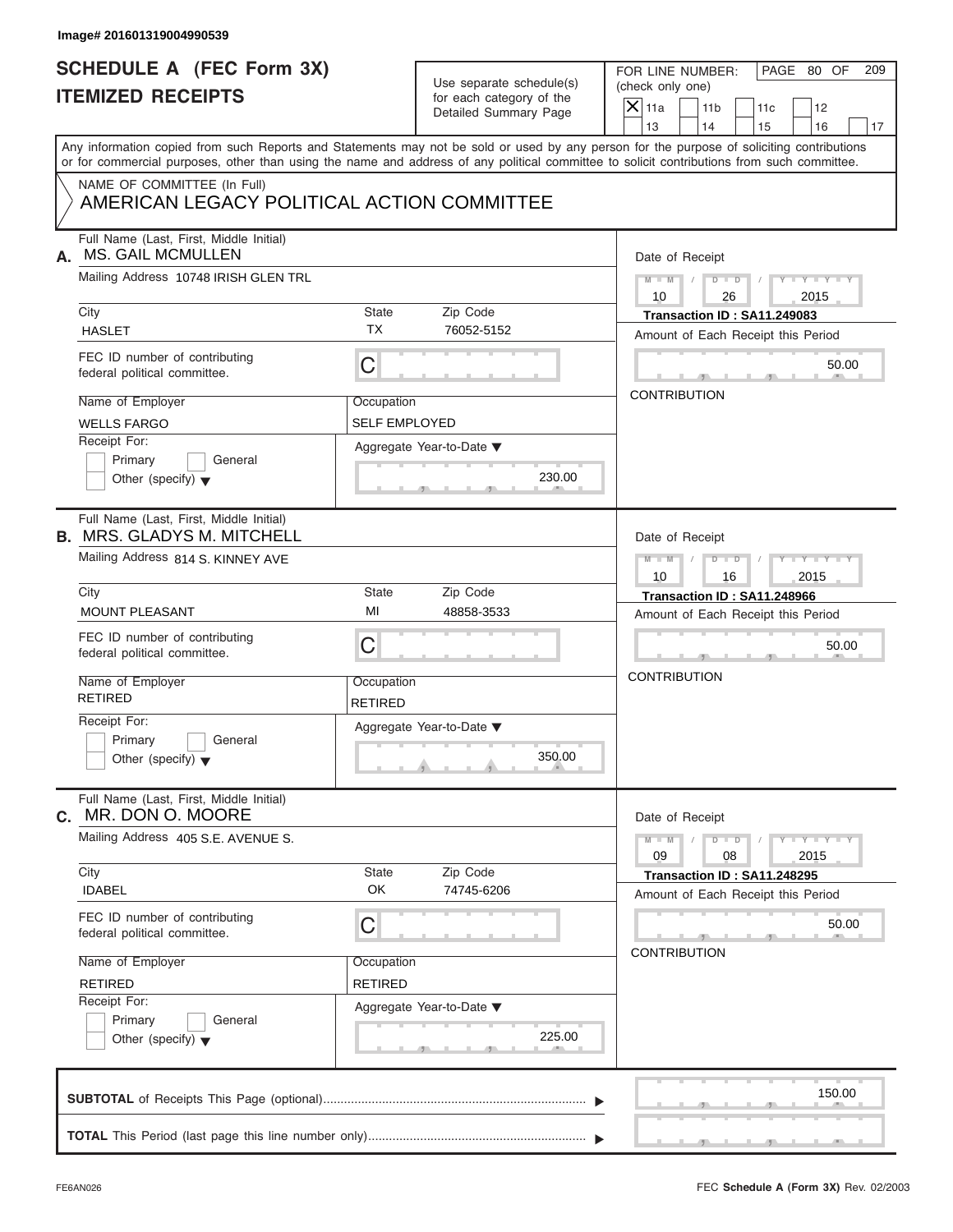| Use separate schedule(s) |
|--------------------------|
| for each category of the |
| Detailed Summary Page    |

| Image# 201601319004990540                                                   |                                |                                                      |                                                                                                                                                                                                                                                                                         |  |
|-----------------------------------------------------------------------------|--------------------------------|------------------------------------------------------|-----------------------------------------------------------------------------------------------------------------------------------------------------------------------------------------------------------------------------------------------------------------------------------------|--|
| <b>SCHEDULE A (FEC Form 3X)</b><br><b>ITEMIZED RECEIPTS</b>                 |                                | Use separate schedule(s)<br>for each category of the | PAGE 81 OF<br>FOR LINE NUMBER:<br>209<br>(check only one)                                                                                                                                                                                                                               |  |
|                                                                             |                                | Detailed Summary Page                                | $X$ 11a<br>11 <sub>b</sub><br>11c<br>12<br>13<br>14<br>15<br>16<br>17                                                                                                                                                                                                                   |  |
|                                                                             |                                |                                                      | Any information copied from such Reports and Statements may not be sold or used by any person for the purpose of soliciting contributions<br>or for commercial purposes, other than using the name and address of any political committee to solicit contributions from such committee. |  |
| NAME OF COMMITTEE (In Full)<br>AMERICAN LEGACY POLITICAL ACTION COMMITTEE   |                                |                                                      |                                                                                                                                                                                                                                                                                         |  |
| Full Name (Last, First, Middle Initial)<br><b>MS. BELINDA MOREL</b><br>А.   |                                |                                                      | Date of Receipt                                                                                                                                                                                                                                                                         |  |
| Mailing Address 43441 HIGHWAY 621                                           |                                |                                                      | $M = M$ / $D = D$ /<br>$Y - Y - Y - Y - Y$<br>$12 \overline{ }$<br>30<br>2015                                                                                                                                                                                                           |  |
| City<br><b>GONZALES</b>                                                     | State<br>LA                    | Zip Code<br>70737-7445                               | Transaction ID: SA11.249832<br>Amount of Each Receipt this Period                                                                                                                                                                                                                       |  |
| FEC ID number of contributing<br>federal political committee.               | $\mathsf C$                    |                                                      | 75.00<br>$\sqrt{m}$                                                                                                                                                                                                                                                                     |  |
| Name of Employer<br><b>NURSE</b>                                            | Occupation<br><b>NURSE</b>     |                                                      | <b>CONTRIBUTION</b>                                                                                                                                                                                                                                                                     |  |
| Receipt For:<br>Primary<br>General<br>Other (specify) $\blacktriangledown$  |                                | Aggregate Year-to-Date ▼<br>275.00                   |                                                                                                                                                                                                                                                                                         |  |
| Full Name (Last, First, Middle Initial)<br><b>B. MRS. DARLENE A. MORROW</b> | Date of Receipt                |                                                      |                                                                                                                                                                                                                                                                                         |  |
| Mailing Address P.O. BOX 784                                                |                                |                                                      | Y TY TY TY<br>$M - M$ / $D - D$ /<br>10<br>13<br>2015                                                                                                                                                                                                                                   |  |
| City                                                                        | State<br><b>WA</b>             | Zip Code                                             | Transaction ID: SA11.248941                                                                                                                                                                                                                                                             |  |
| GOLDENDALE                                                                  |                                | 98620-0784                                           | Amount of Each Receipt this Period                                                                                                                                                                                                                                                      |  |
| FEC ID number of contributing<br>federal political committee.               | C                              |                                                      | 130.00                                                                                                                                                                                                                                                                                  |  |
| Name of Employer<br><b>HOMEMAKER</b>                                        | Occupation<br><b>HOMEMAKER</b> |                                                      | <b>CONTRIBUTION</b>                                                                                                                                                                                                                                                                     |  |
| Receipt For:<br>Primary<br>General<br>Other (specify) $\blacktriangledown$  |                                | Aggregate Year-to-Date ▼<br>205.00                   |                                                                                                                                                                                                                                                                                         |  |
| Full Name (Last, First, Middle Initial)<br>MS. KATHLEEN NEUMANN<br>C.       |                                |                                                      | Date of Receipt                                                                                                                                                                                                                                                                         |  |
| Mailing Address 110 ORCHARD ST                                              |                                |                                                      | $Y - Y - Y - Y - Y$<br>$M - M$<br>$D$ $\Box$ $D$<br>07<br>20<br>2015                                                                                                                                                                                                                    |  |
| City<br><b>MOUNT VERNON</b>                                                 | State<br><b>NY</b>             | Zip Code<br>10552-1918                               | Transaction ID: SA11.247732<br>Amount of Each Receipt this Period                                                                                                                                                                                                                       |  |
| FEC ID number of contributing<br>federal political committee.               | C                              |                                                      | 50.00<br><b>CONTRIBUTION</b>                                                                                                                                                                                                                                                            |  |
| Name of Employer<br>N/A                                                     | Occupation<br><b>RETIRED</b>   |                                                      |                                                                                                                                                                                                                                                                                         |  |
| Receipt For:<br>Primary<br>General<br>Other (specify) $\blacktriangledown$  |                                | Aggregate Year-to-Date ▼<br>330.00                   |                                                                                                                                                                                                                                                                                         |  |
|                                                                             |                                |                                                      | 255.00                                                                                                                                                                                                                                                                                  |  |
|                                                                             |                                |                                                      |                                                                                                                                                                                                                                                                                         |  |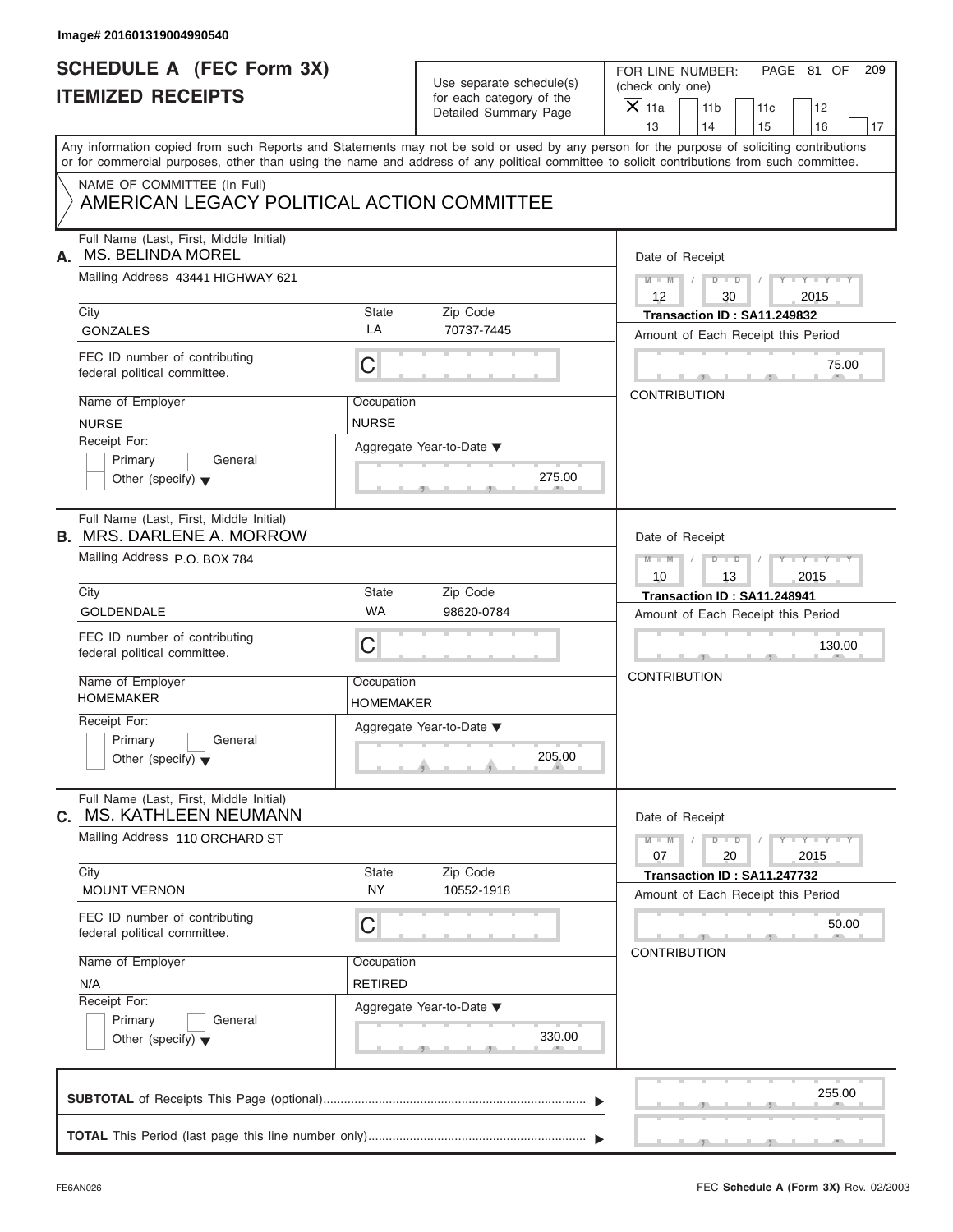| Image# 201601319004990541                                                  |                                    |                                                                               |                                                                                                                                                                                                                                                                                         |
|----------------------------------------------------------------------------|------------------------------------|-------------------------------------------------------------------------------|-----------------------------------------------------------------------------------------------------------------------------------------------------------------------------------------------------------------------------------------------------------------------------------------|
| <b>SCHEDULE A (FEC Form 3X)</b><br><b>ITEMIZED RECEIPTS</b>                |                                    | Use separate schedule(s)<br>for each category of the<br>Detailed Summary Page | PAGE 82 OF<br>FOR LINE NUMBER:<br>209<br>(check only one)<br>$X$ 11a<br>11 <sub>b</sub><br>11c<br>12                                                                                                                                                                                    |
|                                                                            |                                    |                                                                               | 13<br>14<br>15<br>16<br>17                                                                                                                                                                                                                                                              |
|                                                                            |                                    |                                                                               | Any information copied from such Reports and Statements may not be sold or used by any person for the purpose of soliciting contributions<br>or for commercial purposes, other than using the name and address of any political committee to solicit contributions from such committee. |
| NAME OF COMMITTEE (In Full)<br>AMERICAN LEGACY POLITICAL ACTION COMMITTEE  |                                    |                                                                               |                                                                                                                                                                                                                                                                                         |
| Full Name (Last, First, Middle Initial)<br>MS. KATHLEEN NEUMANN<br>А.      |                                    |                                                                               | Date of Receipt                                                                                                                                                                                                                                                                         |
| Mailing Address 110 ORCHARD ST                                             |                                    |                                                                               | $M - M$ / $D - D$ /<br>$Y - Y - Y - Y - Y$<br>08<br>2015<br>25                                                                                                                                                                                                                          |
| City<br><b>MOUNT VERNON</b>                                                | <b>State</b><br><b>NY</b>          | Zip Code<br>10552-1918                                                        | Transaction ID: SA11.248186<br>Amount of Each Receipt this Period                                                                                                                                                                                                                       |
| FEC ID number of contributing<br>federal political committee.              | С                                  |                                                                               | 130.00                                                                                                                                                                                                                                                                                  |
| Name of Employer<br>N/A                                                    | Occupation<br><b>RETIRED</b>       |                                                                               | <b>CONTRIBUTION</b>                                                                                                                                                                                                                                                                     |
| Receipt For:<br>Primary<br>General<br>Other (specify) $\blacktriangledown$ |                                    | Aggregate Year-to-Date ▼<br>330.00                                            |                                                                                                                                                                                                                                                                                         |
| Full Name (Last, First, Middle Initial)<br><b>B. JOHN/LOIS NIXON</b>       |                                    |                                                                               | Date of Receipt                                                                                                                                                                                                                                                                         |
| Mailing Address P.O. BOX 118                                               |                                    |                                                                               | $M - M$<br>$D - I$<br>$Y = Y = Y' - Y'$<br>$\sqrt{2}$<br>09<br>24<br>2015                                                                                                                                                                                                               |
| City                                                                       | <b>State</b>                       | Zip Code                                                                      | Transaction ID: SA11.248547                                                                                                                                                                                                                                                             |
| <b>GUSTAVUS</b>                                                            | AK                                 | 99826-0118                                                                    | Amount of Each Receipt this Period                                                                                                                                                                                                                                                      |
| FEC ID number of contributing<br>federal political committee.              | С                                  |                                                                               | 100.00                                                                                                                                                                                                                                                                                  |
| Name of Employer<br><b>SALMON RIVER POTTERY</b>                            | Occupation<br><b>SELF EMPLOYED</b> |                                                                               | <b>CONTRIBUTION</b>                                                                                                                                                                                                                                                                     |
| Receipt For:<br>Primary<br>General<br>Other (specify) $\blacktriangledown$ |                                    | Aggregate Year-to-Date ▼<br>250.00                                            |                                                                                                                                                                                                                                                                                         |
| Full Name (Last, First, Middle Initial)<br><b>JOHN/LOIS NIXON</b><br>C.    |                                    |                                                                               | Date of Receipt                                                                                                                                                                                                                                                                         |
| Mailing Address P.O. BOX 118                                               |                                    |                                                                               | $Y - Y - Y - Y - I$<br>$M - M$<br>$D$ $\Box$ $D$<br>12<br>30<br>2015                                                                                                                                                                                                                    |
| City<br><b>GUSTAVUS</b>                                                    | State<br>AΚ                        | Zip Code<br>99826-0118                                                        | Transaction ID: SA11.249824<br>Amount of Each Receipt this Period                                                                                                                                                                                                                       |
| FEC ID number of contributing<br>federal political committee.              | С                                  |                                                                               | 100.00                                                                                                                                                                                                                                                                                  |
| Name of Employer                                                           | Occupation                         |                                                                               | <b>CONTRIBUTION</b>                                                                                                                                                                                                                                                                     |
| SALMON RIVER POTTERY                                                       | <b>SELF EMPLOYED</b>               |                                                                               |                                                                                                                                                                                                                                                                                         |
| Receipt For:<br>Primary<br>General<br>Other (specify) $\blacktriangledown$ |                                    | Aggregate Year-to-Date ▼<br>250.00                                            |                                                                                                                                                                                                                                                                                         |
|                                                                            |                                    |                                                                               | 330.00                                                                                                                                                                                                                                                                                  |
|                                                                            |                                    |                                                                               |                                                                                                                                                                                                                                                                                         |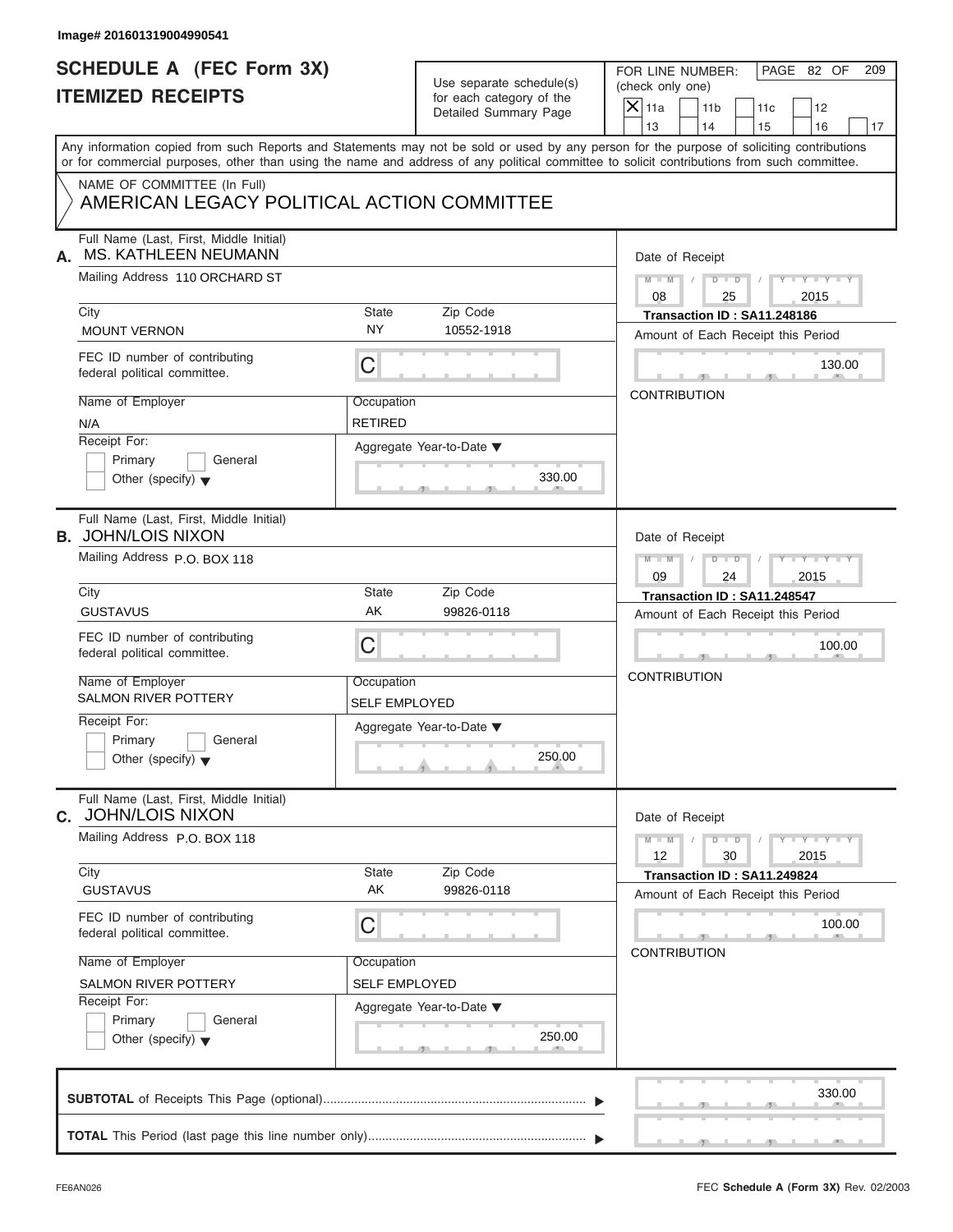| Image# 201601319004990542                                                 |                      |                                                      |                                                                                                                                                                                                                                                                                         |  |  |
|---------------------------------------------------------------------------|----------------------|------------------------------------------------------|-----------------------------------------------------------------------------------------------------------------------------------------------------------------------------------------------------------------------------------------------------------------------------------------|--|--|
| <b>SCHEDULE A (FEC Form 3X)</b><br><b>ITEMIZED RECEIPTS</b>               |                      | Use separate schedule(s)<br>for each category of the | PAGE 83 OF<br>FOR LINE NUMBER:<br>209<br>(check only one)                                                                                                                                                                                                                               |  |  |
|                                                                           |                      | Detailed Summary Page                                | $X$ 11a<br>11 <sub>b</sub><br>11c<br>12<br>13<br>14<br>15<br>16                                                                                                                                                                                                                         |  |  |
|                                                                           |                      |                                                      | Any information copied from such Reports and Statements may not be sold or used by any person for the purpose of soliciting contributions<br>or for commercial purposes, other than using the name and address of any political committee to solicit contributions from such committee. |  |  |
| NAME OF COMMITTEE (In Full)<br>AMERICAN LEGACY POLITICAL ACTION COMMITTEE |                      |                                                      |                                                                                                                                                                                                                                                                                         |  |  |
| Full Name (Last, First, Middle Initial)<br>MS. SARAH A. NOZNISKY<br>А.    |                      |                                                      | Date of Receipt                                                                                                                                                                                                                                                                         |  |  |
| Mailing Address 54 HARDING AVE                                            |                      |                                                      | $M = M$ /<br>$D$ $D$ $/$<br>$Y - Y - Y - Y - Y$<br>07<br>06<br>2015                                                                                                                                                                                                                     |  |  |
| City                                                                      | State                | Zip Code                                             | Transaction ID: SA11.247164                                                                                                                                                                                                                                                             |  |  |
| <b>BUFFALO</b>                                                            | <b>NY</b>            | 14217-1408                                           | Amount of Each Receipt this Period                                                                                                                                                                                                                                                      |  |  |
| FEC ID number of contributing<br>federal political committee.             | C                    |                                                      | 100.00                                                                                                                                                                                                                                                                                  |  |  |
| Name of Employer                                                          | Occupation           |                                                      | <b>CONTRIBUTION</b>                                                                                                                                                                                                                                                                     |  |  |
| <b>RETIRED</b>                                                            | <b>RETIRED</b>       |                                                      |                                                                                                                                                                                                                                                                                         |  |  |
| Receipt For:                                                              |                      | Aggregate Year-to-Date ▼                             |                                                                                                                                                                                                                                                                                         |  |  |
| Primary<br>General                                                        |                      |                                                      |                                                                                                                                                                                                                                                                                         |  |  |
| Other (specify) $\blacktriangledown$                                      |                      | 465.00                                               |                                                                                                                                                                                                                                                                                         |  |  |
| Full Name (Last, First, Middle Initial)<br><b>B. MS. MARY OAKES</b>       | Date of Receipt      |                                                      |                                                                                                                                                                                                                                                                                         |  |  |
| Mailing Address 400 SAINT ANDREWS PL NE                                   |                      |                                                      | Y T Y T Y T<br>$M$ $M$ $/$<br>$D - D$                                                                                                                                                                                                                                                   |  |  |
|                                                                           |                      |                                                      | 10<br>21<br>2015                                                                                                                                                                                                                                                                        |  |  |
| City                                                                      | State                | Zip Code                                             | Transaction ID: SA11.249029                                                                                                                                                                                                                                                             |  |  |
| <b>WARREN</b>                                                             | OH                   | 44484-6733                                           | Amount of Each Receipt this Period                                                                                                                                                                                                                                                      |  |  |
| FEC ID number of contributing<br>federal political committee.             | C                    |                                                      | 100.00                                                                                                                                                                                                                                                                                  |  |  |
| Name of Employer                                                          | Occupation           |                                                      | <b>CONTRIBUTION</b>                                                                                                                                                                                                                                                                     |  |  |
| <b>BOOK KEEPING</b>                                                       | <b>SELF EMPLOYED</b> |                                                      |                                                                                                                                                                                                                                                                                         |  |  |
| Receipt For:                                                              |                      | Aggregate Year-to-Date ▼                             |                                                                                                                                                                                                                                                                                         |  |  |
| Primary<br>General<br>Other (specify) $\blacktriangledown$                |                      | 250.00                                               |                                                                                                                                                                                                                                                                                         |  |  |
| Full Name (Last, First, Middle Initial)<br><b>MS. MARY OAKES</b><br>C.    |                      |                                                      | Date of Receipt                                                                                                                                                                                                                                                                         |  |  |
| Mailing Address 400 SAINT ANDREWS PL NE                                   |                      |                                                      | $Y - Y - Y - Y - Y$<br>$M - M$<br>$D$ $\Box$ $D$<br>11<br>24<br>2015                                                                                                                                                                                                                    |  |  |
| City                                                                      | State                | Zip Code                                             | Transaction ID: SA11.249254                                                                                                                                                                                                                                                             |  |  |
| <b>WARREN</b>                                                             | OH                   | 44484-6733                                           | Amount of Each Receipt this Period                                                                                                                                                                                                                                                      |  |  |
| FEC ID number of contributing<br>federal political committee.             | С                    |                                                      | 50.00                                                                                                                                                                                                                                                                                   |  |  |
| Name of Employer                                                          | Occupation           |                                                      | <b>CONTRIBUTION</b>                                                                                                                                                                                                                                                                     |  |  |
| <b>BOOK KEEPING</b>                                                       | <b>SELF EMPLOYED</b> |                                                      |                                                                                                                                                                                                                                                                                         |  |  |
| Receipt For:                                                              |                      | Aggregate Year-to-Date ▼                             |                                                                                                                                                                                                                                                                                         |  |  |
| Primary<br>General                                                        |                      |                                                      |                                                                                                                                                                                                                                                                                         |  |  |
| Other (specify) $\blacktriangledown$                                      |                      | 250.00                                               |                                                                                                                                                                                                                                                                                         |  |  |
|                                                                           |                      |                                                      | 250.00                                                                                                                                                                                                                                                                                  |  |  |
|                                                                           |                      |                                                      |                                                                                                                                                                                                                                                                                         |  |  |
|                                                                           |                      |                                                      |                                                                                                                                                                                                                                                                                         |  |  |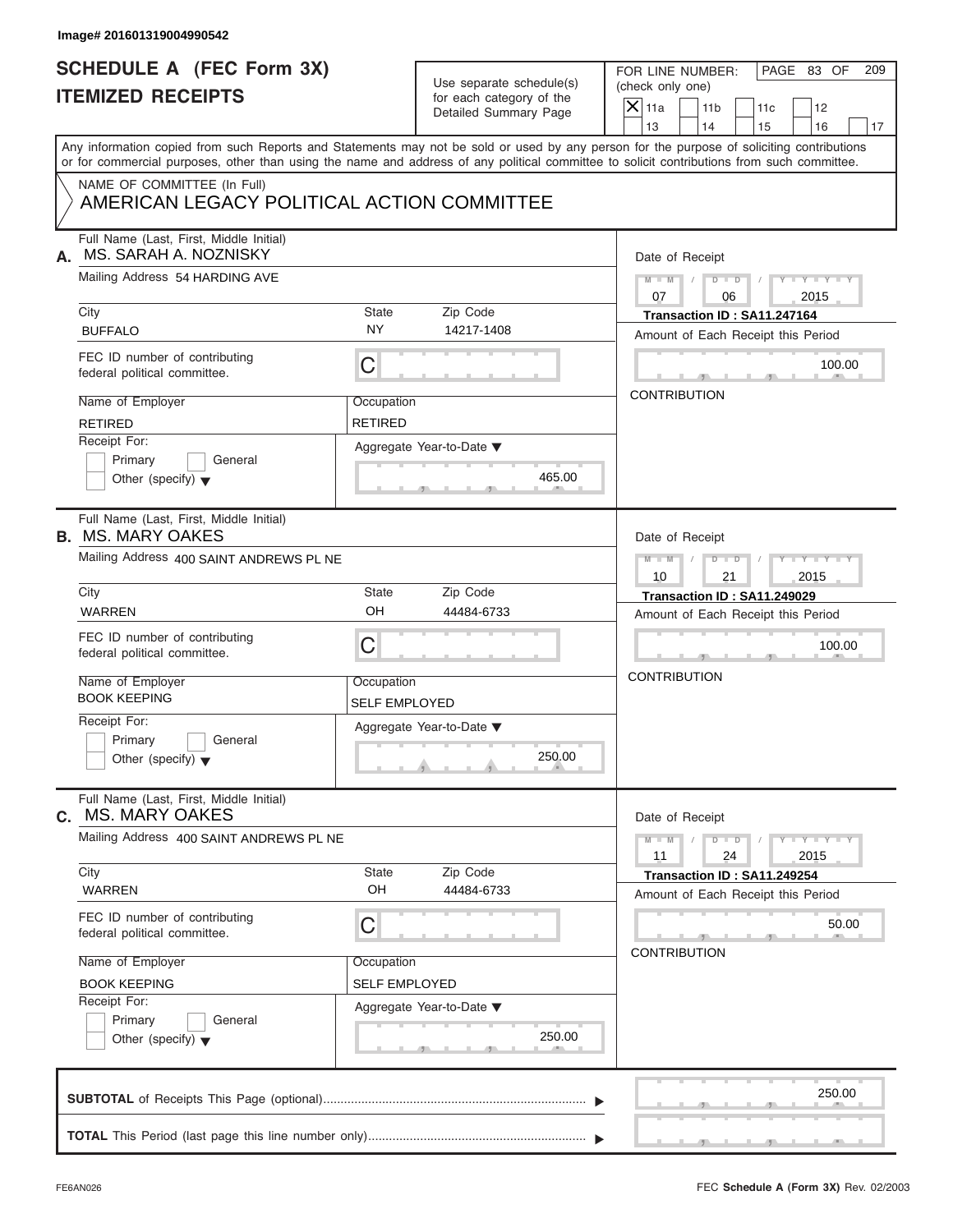| Image# 201601319004990543                                                     |                              |                                                      |                                                                                                                                                                                                                                                                                         |
|-------------------------------------------------------------------------------|------------------------------|------------------------------------------------------|-----------------------------------------------------------------------------------------------------------------------------------------------------------------------------------------------------------------------------------------------------------------------------------------|
| <b>SCHEDULE A (FEC Form 3X)</b><br><b>ITEMIZED RECEIPTS</b>                   |                              | Use separate schedule(s)<br>for each category of the | PAGE 84 OF<br>FOR LINE NUMBER:<br>209<br>(check only one)<br>$X$ 11a                                                                                                                                                                                                                    |
|                                                                               |                              | Detailed Summary Page                                | 11 <sub>b</sub><br>11c<br>12<br>13<br>14<br>15<br>16<br>17                                                                                                                                                                                                                              |
|                                                                               |                              |                                                      | Any information copied from such Reports and Statements may not be sold or used by any person for the purpose of soliciting contributions<br>or for commercial purposes, other than using the name and address of any political committee to solicit contributions from such committee. |
| NAME OF COMMITTEE (In Full)<br>AMERICAN LEGACY POLITICAL ACTION COMMITTEE     |                              |                                                      |                                                                                                                                                                                                                                                                                         |
| Full Name (Last, First, Middle Initial)<br>MS. MARGUERITE C. OLEYAR<br>А.     |                              |                                                      | Date of Receipt                                                                                                                                                                                                                                                                         |
| Mailing Address 41780 BUTTERFIELD STAGE RD                                    |                              |                                                      | $D$ $D$ $/$<br>$Y - Y - Y - Y - Y$<br>$M$ $M$ $I$<br>09<br>2015<br>24                                                                                                                                                                                                                   |
| City<br><b>TEMECULA</b>                                                       | State<br>CA                  | Zip Code<br>92592-9206                               | Transaction ID: SA11.248617<br>Amount of Each Receipt this Period                                                                                                                                                                                                                       |
| FEC ID number of contributing<br>federal political committee.                 | С                            |                                                      | 130.00                                                                                                                                                                                                                                                                                  |
| Name of Employer<br><b>RETIRED</b>                                            | Occupation<br><b>RETIRED</b> |                                                      | <b>CONTRIBUTION</b>                                                                                                                                                                                                                                                                     |
| Receipt For:<br>Primary<br>General<br>Other (specify) $\blacktriangledown$    |                              | Aggregate Year-to-Date ▼<br>840.00                   |                                                                                                                                                                                                                                                                                         |
| Full Name (Last, First, Middle Initial)<br><b>B. MS. MARGUERITE C. OLEYAR</b> |                              |                                                      | Date of Receipt                                                                                                                                                                                                                                                                         |
| Mailing Address 41780 BUTTERFIELD STAGE RD                                    |                              |                                                      | $M = M - 1$<br>$D - D$<br>$Y = Y = Y' - Y'$<br>$\sqrt{2}$<br>10<br>21<br>2015                                                                                                                                                                                                           |
| City                                                                          | <b>State</b>                 | Zip Code                                             | Transaction ID: SA11.249037                                                                                                                                                                                                                                                             |
| <b>TEMECULA</b>                                                               | CA                           | 92592-9206                                           | Amount of Each Receipt this Period                                                                                                                                                                                                                                                      |
| FEC ID number of contributing<br>federal political committee.                 | С                            |                                                      | 130.00                                                                                                                                                                                                                                                                                  |
| Name of Employer<br><b>RETIRED</b>                                            | Occupation<br><b>RETIRED</b> |                                                      | <b>CONTRIBUTION</b>                                                                                                                                                                                                                                                                     |
| Receipt For:<br>Primary<br>General<br>Other (specify) $\blacktriangledown$    |                              | Aggregate Year-to-Date ▼<br>840.00                   |                                                                                                                                                                                                                                                                                         |
| Full Name (Last, First, Middle Initial)<br>MR. ROGER E. OLSON<br>C.           |                              |                                                      | Date of Receipt                                                                                                                                                                                                                                                                         |
| Mailing Address P.O. BOX 7                                                    |                              |                                                      | $M - M$<br>$D$ $\Box$ $D$<br>$Y - Y - Y - Y - I$<br>10<br>06<br>2015                                                                                                                                                                                                                    |
| City<br><b>GLENVILLE</b>                                                      | State<br>MN                  | Zip Code<br>56036-0007                               | Transaction ID: SA11.248872<br>Amount of Each Receipt this Period                                                                                                                                                                                                                       |
| FEC ID number of contributing<br>federal political committee.                 | С                            |                                                      | 100.00                                                                                                                                                                                                                                                                                  |
| Name of Employer<br><b>INFORMATION REQUESTED PER BEST EFF(</b>                | Occupation                   | <b>INFORMATION REQUESTED PER BEST EFF</b>            | <b>CONTRIBUTION</b>                                                                                                                                                                                                                                                                     |
| Receipt For:<br>Primary<br>General<br>Other (specify) $\blacktriangledown$    |                              | Aggregate Year-to-Date ▼<br>600.00                   |                                                                                                                                                                                                                                                                                         |
|                                                                               |                              |                                                      | 360.00                                                                                                                                                                                                                                                                                  |
|                                                                               |                              |                                                      |                                                                                                                                                                                                                                                                                         |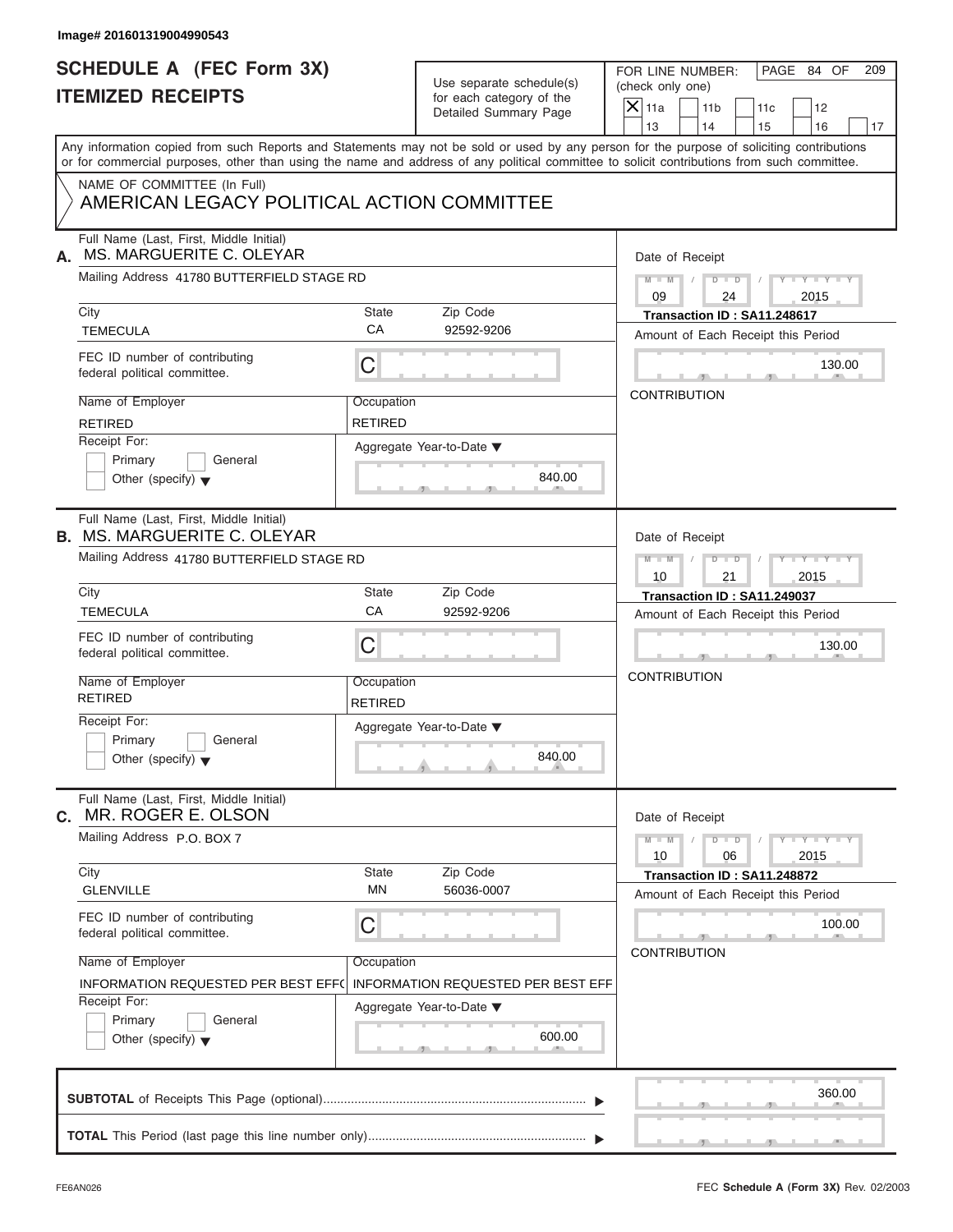| Image# 201601319004990544                                                  |                              |                                                                               |                                                                                                                                                                                                                                                                                         |
|----------------------------------------------------------------------------|------------------------------|-------------------------------------------------------------------------------|-----------------------------------------------------------------------------------------------------------------------------------------------------------------------------------------------------------------------------------------------------------------------------------------|
| <b>SCHEDULE A (FEC Form 3X)</b><br><b>ITEMIZED RECEIPTS</b>                |                              | Use separate schedule(s)<br>for each category of the<br>Detailed Summary Page | PAGE 85 OF<br>FOR LINE NUMBER:<br>209<br>(check only one)<br>$X$ 11a<br>11 <sub>b</sub><br>11c<br>12<br>13<br>14<br>15<br>16<br>17                                                                                                                                                      |
|                                                                            |                              |                                                                               | Any information copied from such Reports and Statements may not be sold or used by any person for the purpose of soliciting contributions<br>or for commercial purposes, other than using the name and address of any political committee to solicit contributions from such committee. |
| NAME OF COMMITTEE (In Full)<br>AMERICAN LEGACY POLITICAL ACTION COMMITTEE  |                              |                                                                               |                                                                                                                                                                                                                                                                                         |
| Full Name (Last, First, Middle Initial)<br>MS. MARY K. PARRISH<br>А.       |                              |                                                                               | Date of Receipt                                                                                                                                                                                                                                                                         |
| Mailing Address 4 SUGAR CREEK CT                                           |                              |                                                                               | $D$ $D$ $I$<br>$Y - Y - Y - Y - Y$<br>$M - M$ /<br>09<br>30<br>2015                                                                                                                                                                                                                     |
| City<br>NORTH LITTLE ROCK                                                  | State<br>AR.                 | Zip Code<br>72116-6351                                                        | Transaction ID: SA11.248772<br>Amount of Each Receipt this Period                                                                                                                                                                                                                       |
| FEC ID number of contributing<br>federal political committee.              | C                            |                                                                               | 100.00                                                                                                                                                                                                                                                                                  |
| Name of Employer<br><b>RETIRED</b>                                         | Occupation<br><b>RETIRED</b> |                                                                               | <b>CONTRIBUTION</b>                                                                                                                                                                                                                                                                     |
| Receipt For:<br>Primary<br>General<br>Other (specify) $\blacktriangledown$ |                              | Aggregate Year-to-Date ▼<br>230.00                                            |                                                                                                                                                                                                                                                                                         |
| Full Name (Last, First, Middle Initial)<br><b>B. DAVID PATTERSON</b>       |                              |                                                                               | Date of Receipt                                                                                                                                                                                                                                                                         |
| Mailing Address 11586 S. KIRKWOOD RD.                                      |                              |                                                                               | $M - M$<br>$\begin{array}{c c c c c c} \hline \multicolumn{3}{ c }{\textbf{D} \quad \textbf{I} \quad \textbf{D} \quad \textbf{I} \quad \textbf{I}} \end{array}$<br>$Y = Y = Y' = Y'$<br>07<br>14<br>2015                                                                                |
| City<br><b>STAFFORD</b>                                                    | State<br><b>TX</b>           | Zip Code<br>77477-                                                            | Transaction ID: SA11.247834<br>Amount of Each Receipt this Period                                                                                                                                                                                                                       |
| FEC ID number of contributing<br>federal political committee.              | C                            |                                                                               | 20.14                                                                                                                                                                                                                                                                                   |
| Name of Employer<br><b>FLOORING BY PATTERSON</b>                           | Occupation<br>MANAGER        |                                                                               | <b>CONTRIBUTION</b>                                                                                                                                                                                                                                                                     |
| Receipt For:<br>Primary<br>General<br>Other (specify) $\blacktriangledown$ |                              | Aggregate Year-to-Date ▼<br>221.54                                            |                                                                                                                                                                                                                                                                                         |
| Full Name (Last, First, Middle Initial)<br><b>C.</b> DAVID PATTERSON       |                              |                                                                               | Date of Receipt                                                                                                                                                                                                                                                                         |
| Mailing Address 11586 S. KIRKWOOD RD.<br>City                              | State                        | Zip Code                                                                      | $Y - Y - Y - Y - Y$<br>$M - M$<br>$D$ $\Box$ $D$<br>07<br>2015<br>14                                                                                                                                                                                                                    |
| <b>STAFFORD</b>                                                            | <b>TX</b>                    | 77477-                                                                        | Transaction ID: SA11.247888<br>Amount of Each Receipt this Period                                                                                                                                                                                                                       |
| FEC ID number of contributing<br>federal political committee.              | С                            |                                                                               | 20.14                                                                                                                                                                                                                                                                                   |
| Name of Employer<br><b>FLOORING BY PATTERSON</b>                           | Occupation<br><b>MANAGER</b> |                                                                               | <b>CONTRIBUTION</b>                                                                                                                                                                                                                                                                     |
| Receipt For:<br>Primary<br>General<br>Other (specify) $\blacktriangledown$ |                              | Aggregate Year-to-Date ▼<br>221.54                                            |                                                                                                                                                                                                                                                                                         |
|                                                                            |                              |                                                                               | 140.28                                                                                                                                                                                                                                                                                  |
|                                                                            |                              |                                                                               |                                                                                                                                                                                                                                                                                         |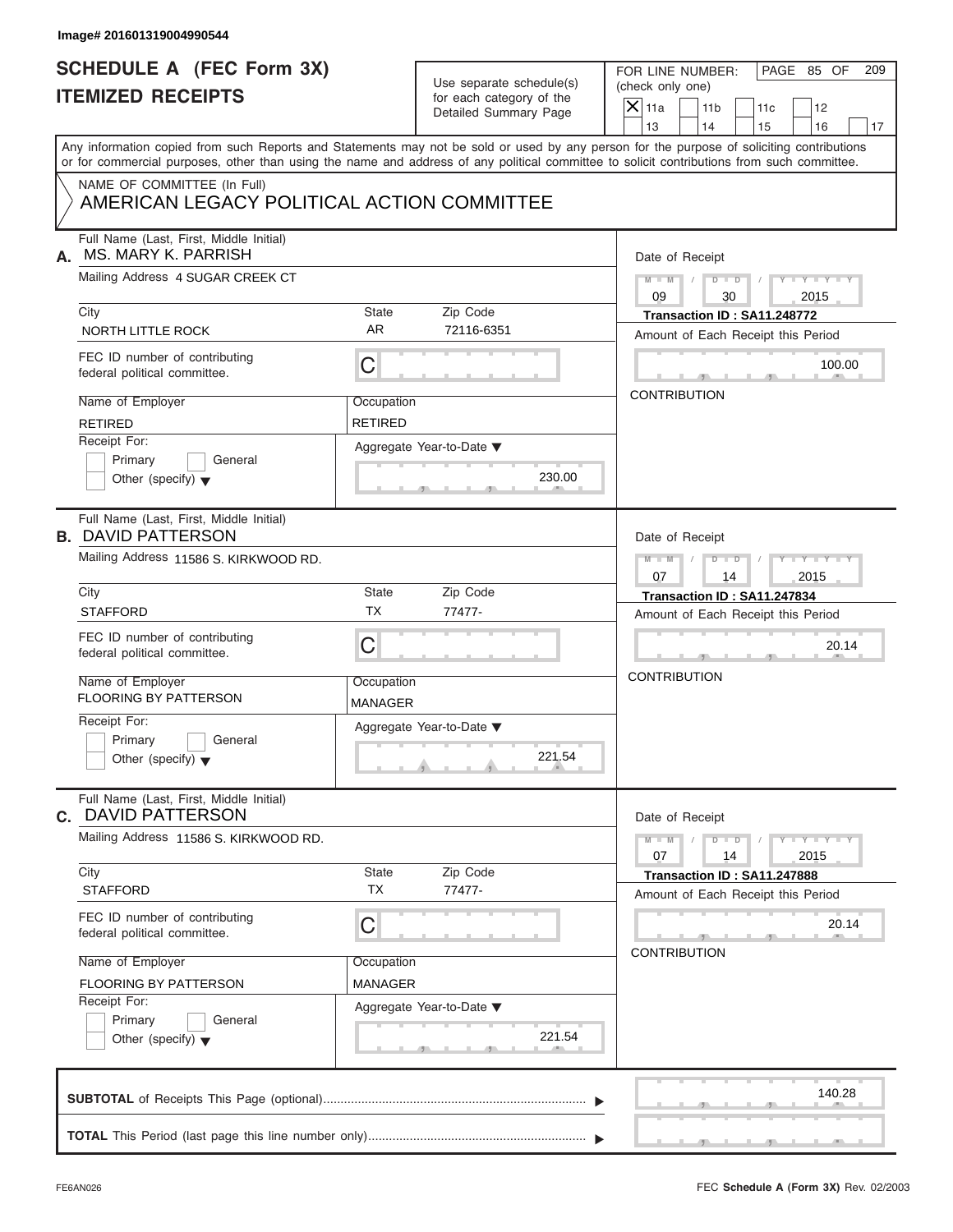| <b>SCHEDULE A (FEC Form 3X)</b><br><b>ITEMIZED RECEIPTS</b>                |                       | Use separate schedule(s)<br>for each category of the<br>Detailed Summary Page | PAGE 86 OF<br>FOR LINE NUMBER:<br>(check only one)                                                                                                                                                                                                                                      |
|----------------------------------------------------------------------------|-----------------------|-------------------------------------------------------------------------------|-----------------------------------------------------------------------------------------------------------------------------------------------------------------------------------------------------------------------------------------------------------------------------------------|
|                                                                            |                       |                                                                               | $\mathsf{X}$ 11a<br>11 <sub>b</sub><br>11c<br>12<br>13<br>14<br>15<br>16                                                                                                                                                                                                                |
|                                                                            |                       |                                                                               | Any information copied from such Reports and Statements may not be sold or used by any person for the purpose of soliciting contributions<br>or for commercial purposes, other than using the name and address of any political committee to solicit contributions from such committee. |
| NAME OF COMMITTEE (In Full)<br>AMERICAN LEGACY POLITICAL ACTION COMMITTEE  |                       |                                                                               |                                                                                                                                                                                                                                                                                         |
| Full Name (Last, First, Middle Initial)<br>DAVID PATTERSON<br>А.           |                       |                                                                               | Date of Receipt                                                                                                                                                                                                                                                                         |
| Mailing Address 11586 S. KIRKWOOD RD.                                      |                       |                                                                               | $D$ $D$<br>$Y - Y - Y - Y - Y$<br>$M - M$ /<br>$\sqrt{ }$<br>07<br>2015<br>14                                                                                                                                                                                                           |
| City                                                                       | <b>State</b>          | Zip Code                                                                      | Transaction ID: SA11.247931                                                                                                                                                                                                                                                             |
| <b>STAFFORD</b>                                                            | <b>TX</b>             | 77477-                                                                        | Amount of Each Receipt this Period                                                                                                                                                                                                                                                      |
| FEC ID number of contributing<br>federal political committee.              | C                     |                                                                               | 20.14                                                                                                                                                                                                                                                                                   |
| Name of Employer                                                           | Occupation            |                                                                               | <b>CONTRIBUTION</b>                                                                                                                                                                                                                                                                     |
| <b>FLOORING BY PATTERSON</b>                                               | <b>MANAGER</b>        |                                                                               |                                                                                                                                                                                                                                                                                         |
| Receipt For:<br>Primary<br>General<br>Other (specify) $\blacktriangledown$ |                       | Aggregate Year-to-Date ▼<br>221.54                                            |                                                                                                                                                                                                                                                                                         |
| Full Name (Last, First, Middle Initial)<br><b>B. DAVID PATTERSON</b>       |                       |                                                                               | Date of Receipt                                                                                                                                                                                                                                                                         |
| Mailing Address 11586 S. KIRKWOOD RD.                                      |                       |                                                                               | $M - M$<br>$D - D$<br>Y T Y T Y T<br>12<br>15<br>2015                                                                                                                                                                                                                                   |
| City                                                                       | <b>State</b>          | Zip Code                                                                      | Transaction ID: SA11.249596                                                                                                                                                                                                                                                             |
| <b>STAFFORD</b>                                                            | <b>TX</b>             | 77477-                                                                        | Amount of Each Receipt this Period                                                                                                                                                                                                                                                      |
| FEC ID number of contributing<br>federal political committee.              | C                     |                                                                               | 20.14                                                                                                                                                                                                                                                                                   |
| Name of Employer<br><b>FLOORING BY PATTERSON</b>                           | Occupation<br>MANAGER |                                                                               | <b>CONTRIBUTION</b>                                                                                                                                                                                                                                                                     |
| Receipt For:<br>Primary<br>General<br>Other (specify) $\blacktriangledown$ |                       | Aggregate Year-to-Date ▼<br>221.54                                            |                                                                                                                                                                                                                                                                                         |
| Full Name (Last, First, Middle Initial)<br><b>C.</b> DAVID PATTERSON       |                       |                                                                               | Date of Receipt                                                                                                                                                                                                                                                                         |
| Mailing Address 11586 S. KIRKWOOD RD.                                      |                       |                                                                               | $M - M$<br>$Y - Y - Y - Y - Y$<br>$D$ $\Box$ $D$<br>12<br>15<br>2015                                                                                                                                                                                                                    |
| City<br><b>STAFFORD</b>                                                    | State<br><b>TX</b>    | Zip Code<br>77477-                                                            | Transaction ID: SA11.249627<br>Amount of Each Receipt this Period                                                                                                                                                                                                                       |
| FEC ID number of contributing<br>federal political committee.              | С                     |                                                                               | 20.14                                                                                                                                                                                                                                                                                   |
| Name of Employer                                                           | Occupation            |                                                                               | <b>CONTRIBUTION</b>                                                                                                                                                                                                                                                                     |
| <b>FLOORING BY PATTERSON</b>                                               | MANAGER               |                                                                               |                                                                                                                                                                                                                                                                                         |
| Receipt For:<br>Primary<br>General<br>Other (specify) $\blacktriangledown$ |                       | Aggregate Year-to-Date ▼<br>221.54                                            |                                                                                                                                                                                                                                                                                         |
|                                                                            |                       |                                                                               | 60.42                                                                                                                                                                                                                                                                                   |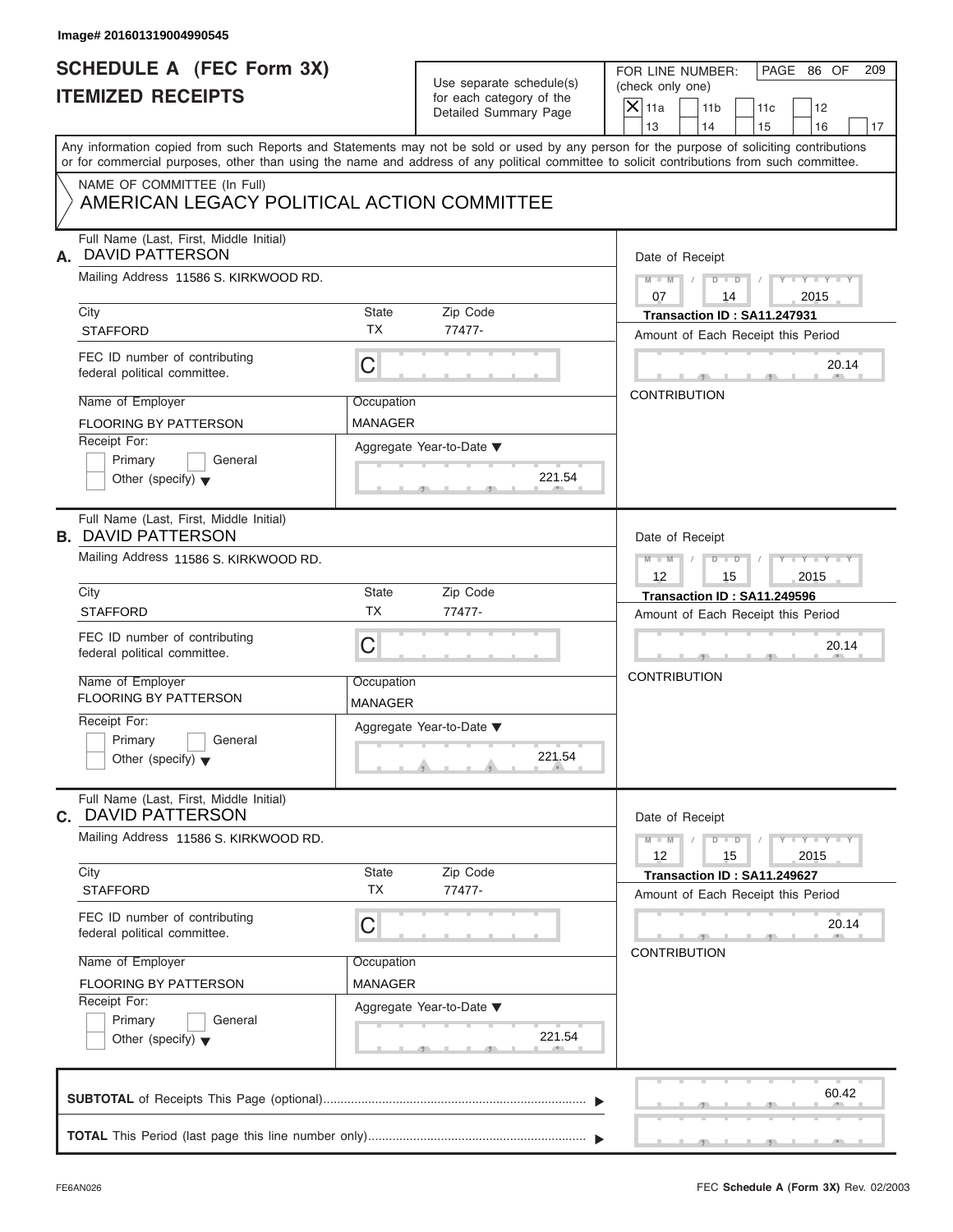| <b>SCHEDULE A (FEC Form 3X)</b><br><b>ITEMIZED RECEIPTS</b>                |                              | Use separate schedule(s)<br>for each category of the<br>Detailed Summary Page | PAGE 87 OF<br>FOR LINE NUMBER:<br>209<br>(check only one)<br>$\mathsf{X} _{\mathsf{11a}}$<br>11 <sub>b</sub><br>11c<br>12<br>13<br>14<br>15<br>16<br>17                                                                                                                                 |
|----------------------------------------------------------------------------|------------------------------|-------------------------------------------------------------------------------|-----------------------------------------------------------------------------------------------------------------------------------------------------------------------------------------------------------------------------------------------------------------------------------------|
|                                                                            |                              |                                                                               | Any information copied from such Reports and Statements may not be sold or used by any person for the purpose of soliciting contributions<br>or for commercial purposes, other than using the name and address of any political committee to solicit contributions from such committee. |
| NAME OF COMMITTEE (In Full)<br>AMERICAN LEGACY POLITICAL ACTION COMMITTEE  |                              |                                                                               |                                                                                                                                                                                                                                                                                         |
| Full Name (Last, First, Middle Initial)<br><b>DAVID PATTERSON</b><br>А.    |                              |                                                                               | Date of Receipt                                                                                                                                                                                                                                                                         |
| Mailing Address 11586 S. KIRKWOOD RD.                                      |                              |                                                                               | $M = M - 1$<br>$D$ $D$ $I$<br>$Y - Y - Y - Y - Y$<br>12<br>2015<br>15                                                                                                                                                                                                                   |
| City                                                                       | State                        | Zip Code                                                                      | Transaction ID: SA11.249661                                                                                                                                                                                                                                                             |
| <b>STAFFORD</b>                                                            | <b>TX</b>                    | 77477-                                                                        | Amount of Each Receipt this Period                                                                                                                                                                                                                                                      |
| FEC ID number of contributing<br>federal political committee.              | $\mathsf C$                  |                                                                               | 20.14                                                                                                                                                                                                                                                                                   |
| Name of Employer                                                           | Occupation                   |                                                                               | <b>CONTRIBUTION</b>                                                                                                                                                                                                                                                                     |
| <b>FLOORING BY PATTERSON</b>                                               | <b>MANAGER</b>               |                                                                               |                                                                                                                                                                                                                                                                                         |
| Receipt For:<br>Primary<br>General<br>Other (specify) $\blacktriangledown$ |                              | Aggregate Year-to-Date ▼<br>221.54                                            |                                                                                                                                                                                                                                                                                         |
| Full Name (Last, First, Middle Initial)<br><b>B. DAVID PATTERSON</b>       |                              |                                                                               | Date of Receipt                                                                                                                                                                                                                                                                         |
| Mailing Address 11586 S. KIRKWOOD RD.                                      |                              |                                                                               | $M \perp M \parallel / \parallel D \perp D \parallel /$<br>$Y = Y = Y' - Y'$<br>12<br>15<br>2015                                                                                                                                                                                        |
| City                                                                       | State<br><b>TX</b>           | Zip Code                                                                      | Transaction ID: SA11.249702                                                                                                                                                                                                                                                             |
| <b>STAFFORD</b>                                                            |                              | 77477-                                                                        | Amount of Each Receipt this Period                                                                                                                                                                                                                                                      |
| FEC ID number of contributing<br>federal political committee.              | C                            |                                                                               | 20.14                                                                                                                                                                                                                                                                                   |
| Name of Employer<br><b>FLOORING BY PATTERSON</b>                           | Occupation<br><b>MANAGER</b> |                                                                               | <b>CONTRIBUTION</b>                                                                                                                                                                                                                                                                     |
| Receipt For:<br>Primary<br>General<br>Other (specify) $\blacktriangledown$ |                              | Aggregate Year-to-Date ▼<br>221.54                                            |                                                                                                                                                                                                                                                                                         |
| Full Name (Last, First, Middle Initial)<br><b>MR. DAVID PAULING</b><br>С.  |                              |                                                                               | Date of Receipt                                                                                                                                                                                                                                                                         |
| Mailing Address 4252 RIGEL AVE                                             |                              |                                                                               | $M - M$<br>$Y - Y - Y - Y - Y$<br>$D$ $\Box$ $D$<br>12<br>14<br>2015                                                                                                                                                                                                                    |
| City<br><b>LOMPOC</b>                                                      | <b>State</b><br>CA           | Zip Code<br>93436-1223                                                        | Transaction ID: SA11.249477                                                                                                                                                                                                                                                             |
| FEC ID number of contributing<br>federal political committee.              | C                            |                                                                               | Amount of Each Receipt this Period<br>75.00                                                                                                                                                                                                                                             |
| Name of Employer                                                           | Occupation                   |                                                                               | <b>CONTRIBUTION</b>                                                                                                                                                                                                                                                                     |
| <b>RETIRED</b>                                                             | <b>RETIRED</b>               |                                                                               |                                                                                                                                                                                                                                                                                         |
| Receipt For:<br>Primary<br>General<br>Other (specify) $\blacktriangledown$ |                              | Aggregate Year-to-Date ▼<br>225.00                                            |                                                                                                                                                                                                                                                                                         |
|                                                                            |                              |                                                                               | 115.28                                                                                                                                                                                                                                                                                  |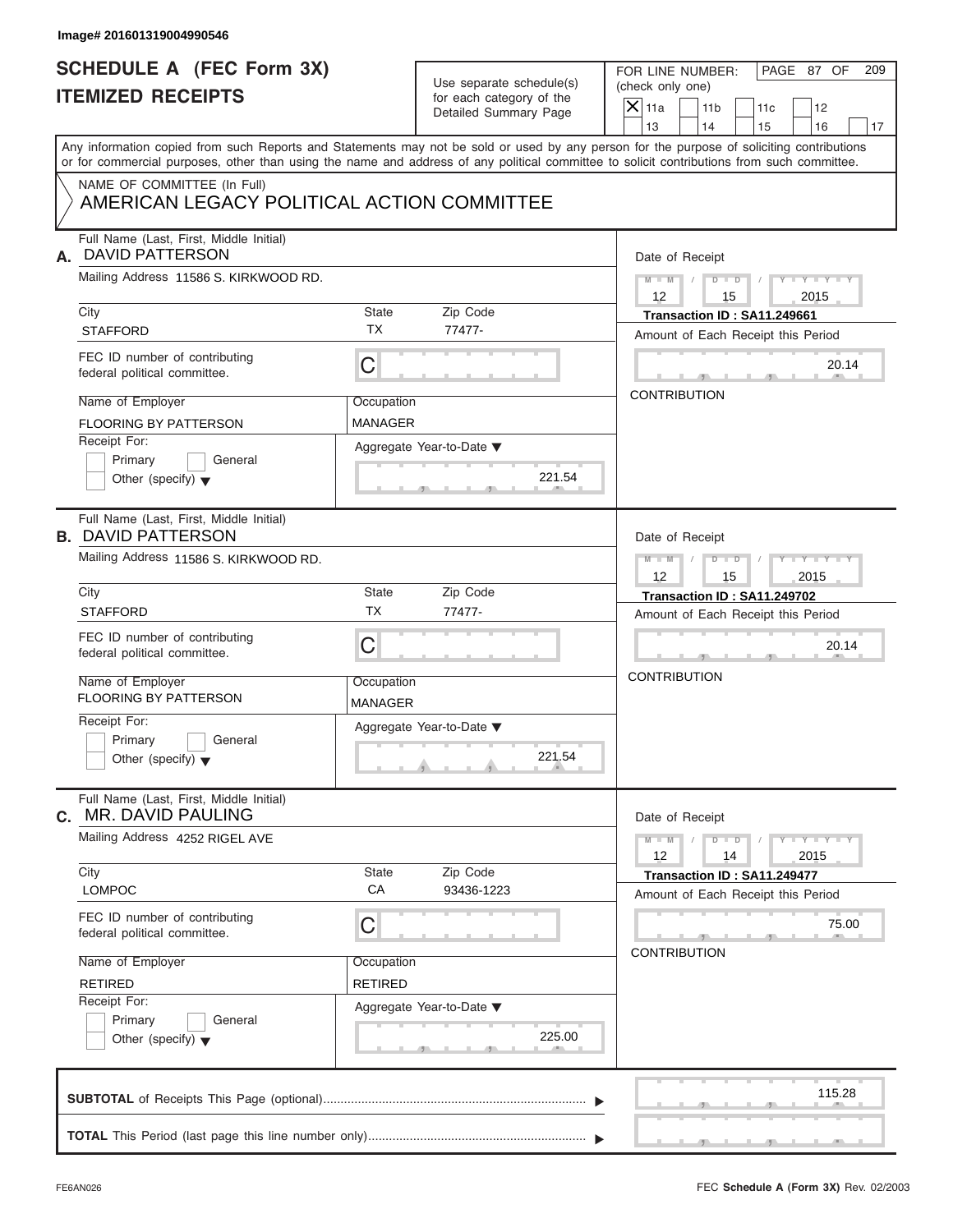| Image# 201601319004990547                                                                                                                  |                                       |                                                                               |                                                                                                                                           |
|--------------------------------------------------------------------------------------------------------------------------------------------|---------------------------------------|-------------------------------------------------------------------------------|-------------------------------------------------------------------------------------------------------------------------------------------|
| <b>SCHEDULE A (FEC Form 3X)</b><br><b>ITEMIZED RECEIPTS</b>                                                                                |                                       | Use separate schedule(s)<br>for each category of the<br>Detailed Summary Page | PAGE 88 OF<br>FOR LINE NUMBER:<br>209<br>(check only one)<br>$X$ 11a<br>11 <sub>b</sub><br>11c<br>12<br>13<br>14<br>15<br>16<br>17        |
| or for commercial purposes, other than using the name and address of any political committee to solicit contributions from such committee. |                                       |                                                                               | Any information copied from such Reports and Statements may not be sold or used by any person for the purpose of soliciting contributions |
| NAME OF COMMITTEE (In Full)<br>AMERICAN LEGACY POLITICAL ACTION COMMITTEE                                                                  |                                       |                                                                               |                                                                                                                                           |
| Full Name (Last, First, Middle Initial)<br>MS. ANGELA J. PECHERO<br>А.                                                                     |                                       |                                                                               | Date of Receipt                                                                                                                           |
| Mailing Address 2312 LA CONDESA                                                                                                            |                                       |                                                                               | $D$ $\Box$ $D$<br>$Y - Y - Y - Y - Y$<br>$M - M$ /<br>$\sqrt{ }$<br>07<br>02<br>2015                                                      |
| City<br><b>EDINBURG</b>                                                                                                                    | State<br><b>TX</b>                    | Zip Code<br>78539-6557                                                        | Transaction ID: SA11.247088<br>Amount of Each Receipt this Period                                                                         |
| FEC ID number of contributing<br>federal political committee.                                                                              | С                                     |                                                                               | 75.00                                                                                                                                     |
| Name of Employer                                                                                                                           | Occupation                            |                                                                               | <b>CONTRIBUTION</b>                                                                                                                       |
| RGVO-REJUVENATE<br>Receipt For:<br>Primary<br>General<br>Other (specify) $\blacktriangledown$                                              | <b>REGISTERED NURSE</b>               | Aggregate Year-to-Date ▼<br>935.00                                            |                                                                                                                                           |
| Full Name (Last, First, Middle Initial)<br><b>B.</b> MS. ANGELA J. PECHERO                                                                 |                                       |                                                                               | Date of Receipt                                                                                                                           |
| Mailing Address 2312 LA CONDESA                                                                                                            |                                       |                                                                               | $M - M$<br>$D - I - D$<br>$Y = Y = Y' - Y'$<br>$\sqrt{2}$<br>09<br>2015<br>24                                                             |
| City<br><b>EDINBURG</b>                                                                                                                    | State<br><b>TX</b>                    | Zip Code<br>78539-6557                                                        | Transaction ID: SA11.248683<br>Amount of Each Receipt this Period                                                                         |
| FEC ID number of contributing<br>federal political committee.                                                                              | C                                     |                                                                               | 75.00                                                                                                                                     |
| Name of Employer<br>RGVO-REJUVENATE                                                                                                        | Occupation<br><b>REGISTERED NURSE</b> |                                                                               | <b>CONTRIBUTION</b>                                                                                                                       |
| Receipt For:<br>Primary<br>General<br>Other (specify) $\blacktriangledown$                                                                 |                                       | Aggregate Year-to-Date ▼<br>935.00                                            |                                                                                                                                           |
| Full Name (Last, First, Middle Initial)<br>C. MS. ANGELA J. PECHERO                                                                        |                                       |                                                                               | Date of Receipt                                                                                                                           |
| Mailing Address 2312 LA CONDESA                                                                                                            |                                       |                                                                               | $Y - Y - Y - Y - Y$<br>$M - M$<br>$D - D$<br>27<br>10<br>2015                                                                             |
| City<br><b>EDINBURG</b>                                                                                                                    | State<br><b>TX</b>                    | Zip Code<br>78539-6557                                                        | Transaction ID: SA11.249104<br>Amount of Each Receipt this Period                                                                         |
| FEC ID number of contributing<br>federal political committee.                                                                              | С                                     |                                                                               | 75.00                                                                                                                                     |
| Name of Employer                                                                                                                           | Occupation                            |                                                                               | <b>CONTRIBUTION</b>                                                                                                                       |
| RGVO-REJUVENATE<br>Receipt For:                                                                                                            | REGISTERED NURSE                      |                                                                               |                                                                                                                                           |
| Primary<br>General<br>Other (specify) $\blacktriangledown$                                                                                 |                                       | Aggregate Year-to-Date ▼<br>935.00                                            |                                                                                                                                           |
|                                                                                                                                            |                                       |                                                                               | 225.00                                                                                                                                    |
|                                                                                                                                            |                                       |                                                                               |                                                                                                                                           |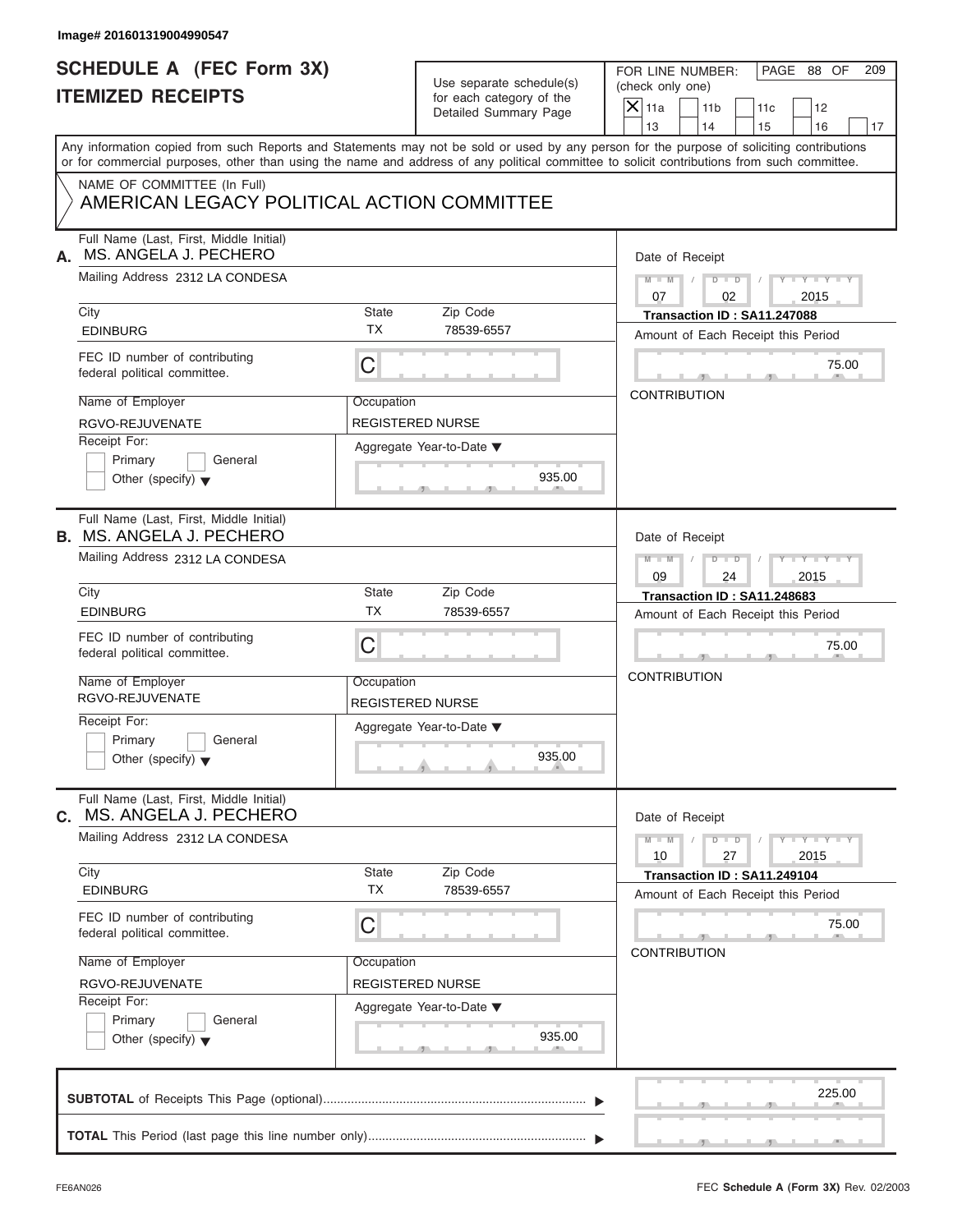| Image# 201601319004990548                                                                                                                  |                            |                                                                               |                                                                                                                                               |
|--------------------------------------------------------------------------------------------------------------------------------------------|----------------------------|-------------------------------------------------------------------------------|-----------------------------------------------------------------------------------------------------------------------------------------------|
| <b>SCHEDULE A (FEC Form 3X)</b><br><b>ITEMIZED RECEIPTS</b>                                                                                |                            | Use separate schedule(s)<br>for each category of the<br>Detailed Summary Page | PAGE 89 OF<br>FOR LINE NUMBER:<br>209<br>(check only one)<br>$\overline{X}$ 11a<br>11 <sub>b</sub><br>11c<br>12<br>13<br>14<br>15<br>16<br>17 |
| or for commercial purposes, other than using the name and address of any political committee to solicit contributions from such committee. |                            |                                                                               | Any information copied from such Reports and Statements may not be sold or used by any person for the purpose of soliciting contributions     |
| NAME OF COMMITTEE (In Full)<br>AMERICAN LEGACY POLITICAL ACTION COMMITTEE                                                                  |                            |                                                                               |                                                                                                                                               |
| Full Name (Last, First, Middle Initial)<br>MS. ANGELA J. PECHERO<br>А.                                                                     |                            |                                                                               | Date of Receipt                                                                                                                               |
| Mailing Address 2312 LA CONDESA                                                                                                            |                            |                                                                               | $M = M \qquad / \qquad D = D \qquad /$<br>$Y - Y - Y - Y - Y$<br>12<br>10<br>2015                                                             |
| City<br><b>EDINBURG</b>                                                                                                                    | State<br><b>TX</b>         | Zip Code<br>78539-6557                                                        | Transaction ID: SA11.249417<br>Amount of Each Receipt this Period                                                                             |
| FEC ID number of contributing<br>federal political committee.                                                                              | $\mathsf C$                |                                                                               | 230.00                                                                                                                                        |
| Name of Employer<br>RGVO-REJUVENATE                                                                                                        | Occupation                 | <b>REGISTERED NURSE</b>                                                       | <b>CONTRIBUTION</b>                                                                                                                           |
| Receipt For:<br>Primary<br>General<br>Other (specify) $\blacktriangledown$                                                                 |                            | Aggregate Year-to-Date ▼<br>935.00                                            |                                                                                                                                               |
| Full Name (Last, First, Middle Initial)<br><b>B. LEWIS PEMBERTON</b>                                                                       |                            |                                                                               | Date of Receipt                                                                                                                               |
| Mailing Address 9820 STONEBRIDGE DR.                                                                                                       |                            |                                                                               | $D - D$<br>$Y = Y = Y' + Y' + Y$<br>$M - M$<br>$\Box$<br>07<br>2015<br>14                                                                     |
| City<br><b>YUKON</b>                                                                                                                       | State<br>OK                | Zip Code<br>73099-3247                                                        | Transaction ID: SA11.247862<br>Amount of Each Receipt this Period                                                                             |
| FEC ID number of contributing<br>federal political committee.                                                                              | C                          |                                                                               | 50.00                                                                                                                                         |
| Name of Employer<br>MIKE JORDAN CO.                                                                                                        | Occupation<br><b>SALES</b> |                                                                               | <b>CONTRIBUTION</b>                                                                                                                           |
| Receipt For:<br>Primary<br>General<br>Other (specify) $\blacktriangledown$                                                                 |                            | Aggregate Year-to-Date ▼<br>600.00                                            |                                                                                                                                               |
| Full Name (Last, First, Middle Initial)<br><b>C. LEWIS PEMBERTON</b>                                                                       |                            |                                                                               | Date of Receipt                                                                                                                               |
| Mailing Address 9820 STONEBRIDGE DR.                                                                                                       |                            |                                                                               | $Y - Y - Y - Y - Y$<br>$M - M$<br>$D$ $\Box$ $D$<br>07<br>2015<br>14                                                                          |
| City<br><b>YUKON</b>                                                                                                                       | State<br>OK                | Zip Code<br>73099-3247                                                        | Transaction ID: SA11.247911<br>Amount of Each Receipt this Period                                                                             |
| FEC ID number of contributing<br>federal political committee.                                                                              | C                          |                                                                               | 50.00                                                                                                                                         |
| Name of Employer<br>MIKE JORDAN CO.                                                                                                        | Occupation<br><b>SALES</b> |                                                                               | <b>CONTRIBUTION</b>                                                                                                                           |
| Receipt For:<br>Primary<br>General<br>Other (specify) $\blacktriangledown$                                                                 |                            | Aggregate Year-to-Date ▼<br>600.00                                            |                                                                                                                                               |
|                                                                                                                                            |                            |                                                                               | 330.00                                                                                                                                        |
|                                                                                                                                            |                            |                                                                               |                                                                                                                                               |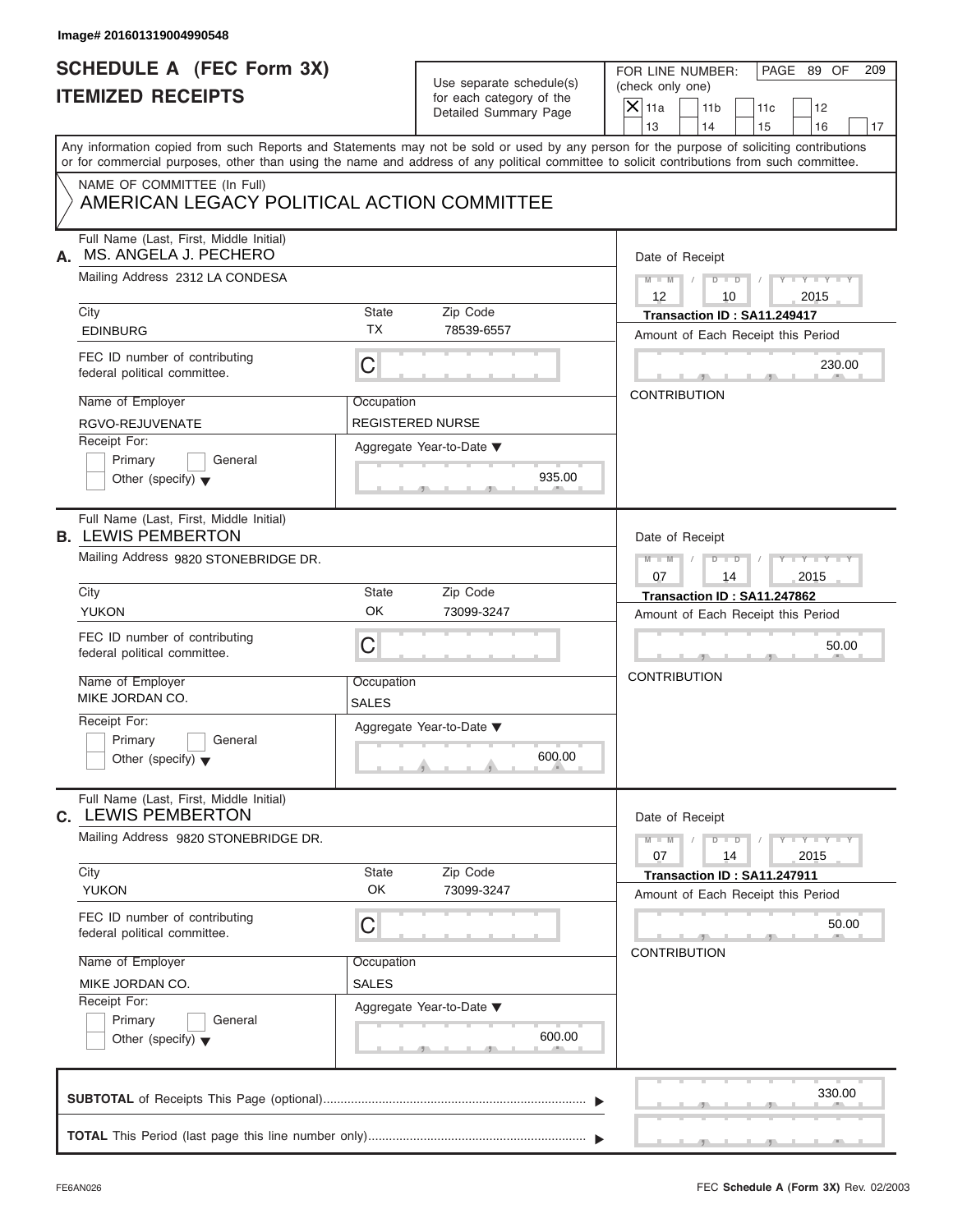| <b>SCHEDULE A (FEC Form 3X)</b>                                           |              |                          | PAGE 90 OF                                                                                                                                 |  |  |
|---------------------------------------------------------------------------|--------------|--------------------------|--------------------------------------------------------------------------------------------------------------------------------------------|--|--|
|                                                                           |              | Use separate schedule(s) | FOR LINE NUMBER:<br>209<br>(check only one)                                                                                                |  |  |
| <b>ITEMIZED RECEIPTS</b>                                                  |              | for each category of the | $X$ 11a<br>11 <sub>b</sub><br>11c<br>12                                                                                                    |  |  |
|                                                                           |              | Detailed Summary Page    | 13<br>14<br>15<br>16<br>17                                                                                                                 |  |  |
|                                                                           |              |                          | Any information copied from such Reports and Statements may not be sold or used by any person for the purpose of soliciting contributions  |  |  |
|                                                                           |              |                          | or for commercial purposes, other than using the name and address of any political committee to solicit contributions from such committee. |  |  |
| NAME OF COMMITTEE (In Full)<br>AMERICAN LEGACY POLITICAL ACTION COMMITTEE |              |                          |                                                                                                                                            |  |  |
| Full Name (Last, First, Middle Initial)<br><b>LEWIS PEMBERTON</b><br>А.   |              |                          | Date of Receipt                                                                                                                            |  |  |
| Mailing Address 9820 STONEBRIDGE DR.                                      |              |                          | $D$ $D$ $I$<br>$Y - Y - Y - Y - Y$<br>$M - M$ /                                                                                            |  |  |
| City                                                                      | <b>State</b> | Zip Code                 | $12 \overline{ }$<br>2015<br>15<br>Transaction ID: SA11.249578                                                                             |  |  |
| <b>YUKON</b>                                                              | <b>OK</b>    | 73099-3247               | Amount of Each Receipt this Period                                                                                                         |  |  |
| FEC ID number of contributing<br>federal political committee.             | C            |                          | 50.00                                                                                                                                      |  |  |
| Name of Employer                                                          | Occupation   |                          | <b>CONTRIBUTION</b>                                                                                                                        |  |  |
| MIKE JORDAN CO.                                                           | <b>SALES</b> |                          |                                                                                                                                            |  |  |
| Receipt For:                                                              |              | Aggregate Year-to-Date ▼ |                                                                                                                                            |  |  |
| Primary<br>General                                                        |              |                          |                                                                                                                                            |  |  |
| Other (specify) $\blacktriangledown$                                      |              | 600.00                   |                                                                                                                                            |  |  |
| Full Name (Last, First, Middle Initial)<br><b>B. LEWIS PEMBERTON</b>      |              |                          | Date of Receipt                                                                                                                            |  |  |
| Mailing Address 9820 STONEBRIDGE DR.                                      |              |                          |                                                                                                                                            |  |  |
|                                                                           |              |                          | $D$ $\Box$ $D$ $\Box$<br>$Y = Y = Y' - Y'$<br>$M$ $M$<br>$\sqrt{ }$<br>12<br>15<br>2015                                                    |  |  |
| City                                                                      | <b>State</b> | Zip Code                 | Transaction ID: SA11.249610                                                                                                                |  |  |
| <b>YUKON</b>                                                              | OK           | 73099-3247               | Amount of Each Receipt this Period                                                                                                         |  |  |
| FEC ID number of contributing<br>federal political committee.             | C            |                          | 50.00                                                                                                                                      |  |  |
| Name of Employer<br>MIKE JORDAN CO.                                       | Occupation   |                          | <b>CONTRIBUTION</b>                                                                                                                        |  |  |
| Receipt For:                                                              | <b>SALES</b> |                          |                                                                                                                                            |  |  |
| Primary<br>General                                                        |              | Aggregate Year-to-Date ▼ |                                                                                                                                            |  |  |
| Other (specify) $\blacktriangledown$                                      |              | 600.00                   |                                                                                                                                            |  |  |
| Full Name (Last, First, Middle Initial)<br><b>C. LEWIS PEMBERTON</b>      |              |                          | Date of Receipt                                                                                                                            |  |  |
| Mailing Address 9820 STONEBRIDGE DR.                                      |              |                          | $Y - Y - Y - Y - Y$<br>$M - M$<br>$D$ $\Box$ $D$<br>12<br>15<br>2015                                                                       |  |  |
| City                                                                      | State<br>OK  | Zip Code                 | Transaction ID: SA11.249641                                                                                                                |  |  |
| <b>YUKON</b>                                                              |              | 73099-3247               | Amount of Each Receipt this Period                                                                                                         |  |  |
| FEC ID number of contributing<br>federal political committee.             | С            |                          | 50.00                                                                                                                                      |  |  |
| Name of Employer                                                          | Occupation   |                          | <b>CONTRIBUTION</b>                                                                                                                        |  |  |
| MIKE JORDAN CO.                                                           | <b>SALES</b> |                          |                                                                                                                                            |  |  |
| Receipt For:                                                              |              | Aggregate Year-to-Date ▼ |                                                                                                                                            |  |  |
| Primary<br>General<br>Other (specify) $\blacktriangledown$                |              | 600.00                   |                                                                                                                                            |  |  |
|                                                                           |              |                          | 150.00                                                                                                                                     |  |  |
|                                                                           |              |                          |                                                                                                                                            |  |  |
|                                                                           |              |                          |                                                                                                                                            |  |  |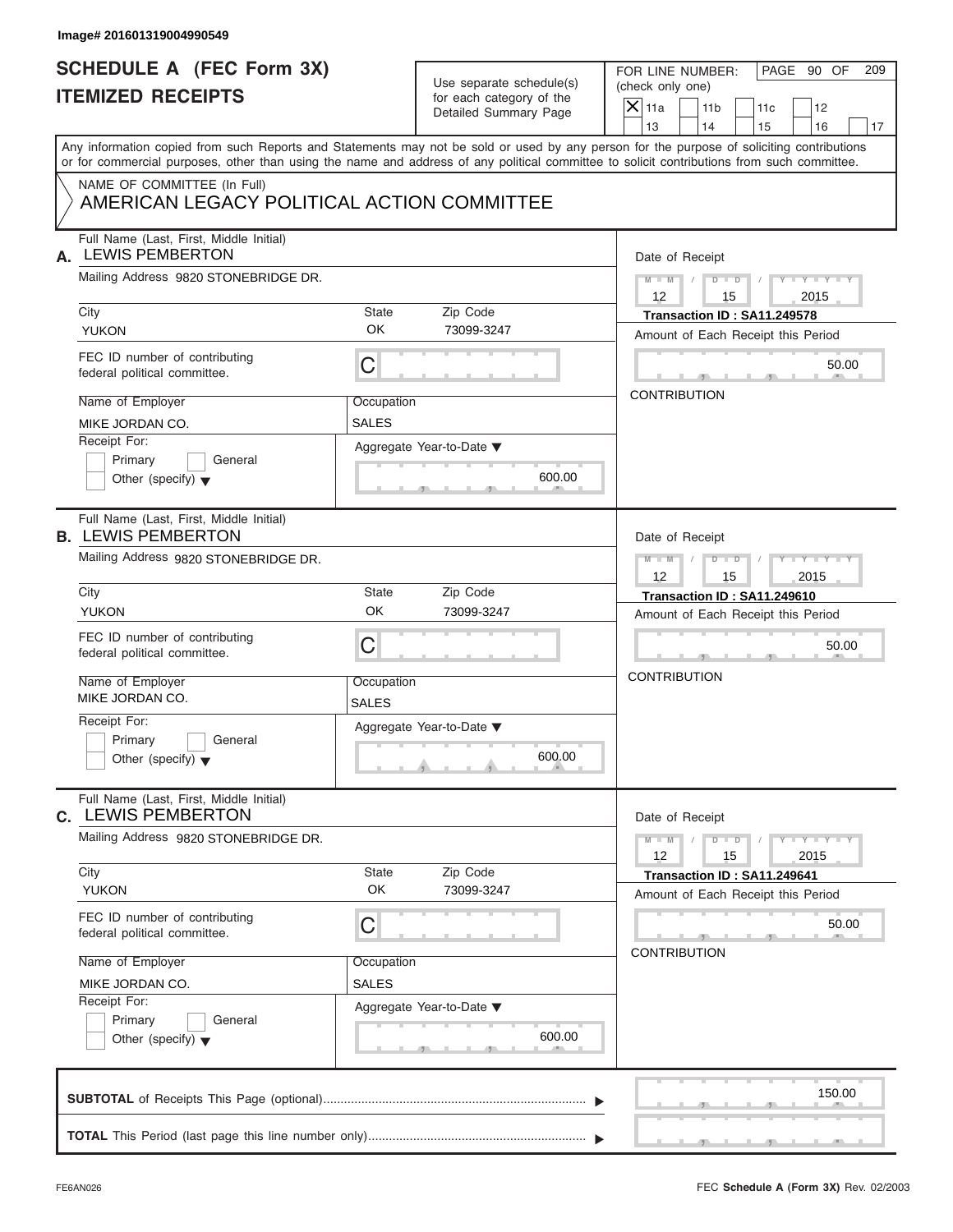| <b>SCHEDULE A (FEC Form 3X)</b><br><b>ITEMIZED RECEIPTS</b>                |                            | Use separate schedule(s)<br>for each category of the | PAGE 91 OF<br>FOR LINE NUMBER:<br>(check only one)                                                                                                                                                                                                                                      |
|----------------------------------------------------------------------------|----------------------------|------------------------------------------------------|-----------------------------------------------------------------------------------------------------------------------------------------------------------------------------------------------------------------------------------------------------------------------------------------|
|                                                                            |                            | Detailed Summary Page                                | $\overline{X}$ 11a<br>11 <sub>b</sub><br>11c<br>12<br>13<br>14<br>15<br>16                                                                                                                                                                                                              |
|                                                                            |                            |                                                      | Any information copied from such Reports and Statements may not be sold or used by any person for the purpose of soliciting contributions<br>or for commercial purposes, other than using the name and address of any political committee to solicit contributions from such committee. |
| NAME OF COMMITTEE (In Full)<br>AMERICAN LEGACY POLITICAL ACTION COMMITTEE  |                            |                                                      |                                                                                                                                                                                                                                                                                         |
| Full Name (Last, First, Middle Initial)<br><b>LEWIS PEMBERTON</b><br>А.    |                            |                                                      | Date of Receipt                                                                                                                                                                                                                                                                         |
| Mailing Address 9820 STONEBRIDGE DR.                                       |                            |                                                      | $D$ $D$<br>$Y - Y - Y - Y - Y$<br>$M - M$ /<br>$12 \overline{ }$<br>2015<br>15                                                                                                                                                                                                          |
| City                                                                       | State                      | Zip Code                                             | Transaction ID: SA11.249680                                                                                                                                                                                                                                                             |
| <b>YUKON</b>                                                               | <b>OK</b>                  | 73099-3247                                           | Amount of Each Receipt this Period                                                                                                                                                                                                                                                      |
| FEC ID number of contributing<br>federal political committee.              | C                          |                                                      | 50.00                                                                                                                                                                                                                                                                                   |
| Name of Employer                                                           | Occupation                 |                                                      | <b>CONTRIBUTION</b>                                                                                                                                                                                                                                                                     |
| MIKE JORDAN CO.                                                            | SALES                      |                                                      |                                                                                                                                                                                                                                                                                         |
| Receipt For:<br>Primary<br>General<br>Other (specify) $\blacktriangledown$ |                            | Aggregate Year-to-Date ▼<br>600.00                   |                                                                                                                                                                                                                                                                                         |
| Full Name (Last, First, Middle Initial)<br><b>B. LEWIS PEMBERTON</b>       |                            |                                                      | Date of Receipt                                                                                                                                                                                                                                                                         |
| Mailing Address 9820 STONEBRIDGE DR.                                       |                            |                                                      | $M - M$<br>$D - I - D$<br>Y T Y T Y T                                                                                                                                                                                                                                                   |
|                                                                            |                            |                                                      | 12<br>15<br>2015                                                                                                                                                                                                                                                                        |
| City<br><b>YUKON</b>                                                       | State<br>OK                | Zip Code                                             | Transaction ID: SA11.249723                                                                                                                                                                                                                                                             |
|                                                                            |                            | 73099-3247                                           | Amount of Each Receipt this Period                                                                                                                                                                                                                                                      |
| FEC ID number of contributing<br>federal political committee.              | C                          |                                                      | 50.00                                                                                                                                                                                                                                                                                   |
| Name of Employer<br>MIKE JORDAN CO.                                        | Occupation<br><b>SALES</b> |                                                      | <b>CONTRIBUTION</b>                                                                                                                                                                                                                                                                     |
| Receipt For:<br>Primary<br>General<br>Other (specify) $\blacktriangledown$ |                            | Aggregate Year-to-Date ▼<br>600.00                   |                                                                                                                                                                                                                                                                                         |
| Full Name (Last, First, Middle Initial)<br>MS. PATRICIA PERKOWSKI<br>С.    |                            |                                                      | Date of Receipt                                                                                                                                                                                                                                                                         |
| Mailing Address 6 CANTILENA                                                |                            |                                                      | $M - M$<br>$Y = Y = Y + Y$<br>$D$ $\Box$ $D$<br>07<br>16<br>2015                                                                                                                                                                                                                        |
| City                                                                       | <b>State</b>               | Zip Code                                             | Transaction ID: SA11.247653                                                                                                                                                                                                                                                             |
| <b>SAN CLEMENTE</b>                                                        | CA                         | 92673-2738                                           | Amount of Each Receipt this Period                                                                                                                                                                                                                                                      |
| FEC ID number of contributing<br>federal political committee.              | С                          |                                                      | 150.00                                                                                                                                                                                                                                                                                  |
| Name of Employer                                                           | Occupation                 |                                                      | <b>CONTRIBUTION</b>                                                                                                                                                                                                                                                                     |
| SELF-EMPLOYED AS WELL                                                      | <b>NURSE</b>               |                                                      |                                                                                                                                                                                                                                                                                         |
| Receipt For:<br>Primary<br>General<br>Other (specify) $\blacktriangledown$ |                            | Aggregate Year-to-Date ▼<br>450.00                   |                                                                                                                                                                                                                                                                                         |
|                                                                            |                            |                                                      | 250.00                                                                                                                                                                                                                                                                                  |
|                                                                            |                            |                                                      |                                                                                                                                                                                                                                                                                         |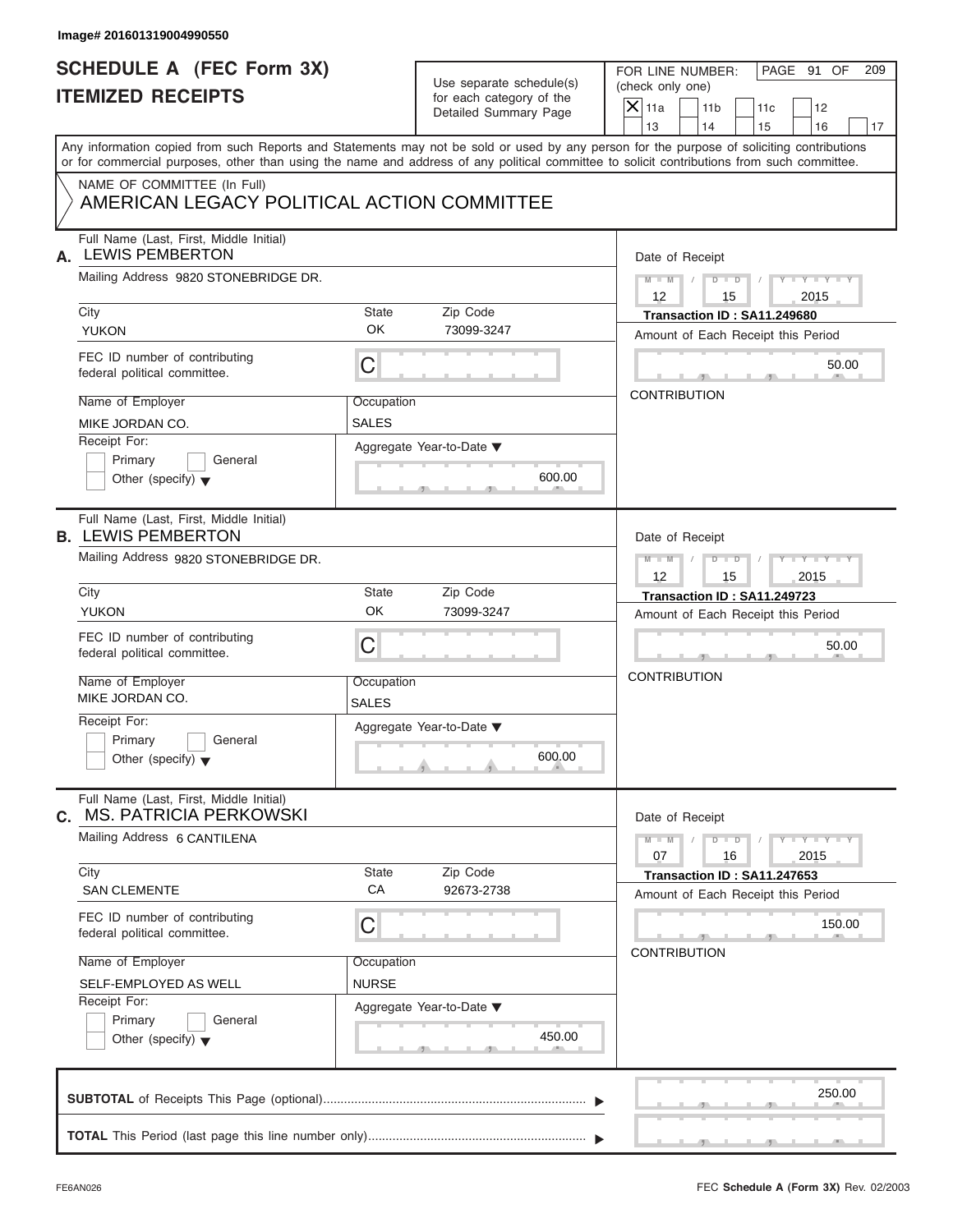| <b>SCHEDULE A (FEC Form 3X)</b><br><b>ITEMIZED RECEIPTS</b>                |                              | Use separate schedule(s)<br>for each category of the<br>Detailed Summary Page | PAGE 92 OF<br>FOR LINE NUMBER:<br>209<br>(check only one)                                                                                                                                                                                                                               |
|----------------------------------------------------------------------------|------------------------------|-------------------------------------------------------------------------------|-----------------------------------------------------------------------------------------------------------------------------------------------------------------------------------------------------------------------------------------------------------------------------------------|
|                                                                            |                              |                                                                               | $X$ 11a<br>11 <sub>b</sub><br>11c<br>12<br>13<br>14<br>15<br>16                                                                                                                                                                                                                         |
|                                                                            |                              |                                                                               | Any information copied from such Reports and Statements may not be sold or used by any person for the purpose of soliciting contributions<br>or for commercial purposes, other than using the name and address of any political committee to solicit contributions from such committee. |
| NAME OF COMMITTEE (In Full)<br>AMERICAN LEGACY POLITICAL ACTION COMMITTEE  |                              |                                                                               |                                                                                                                                                                                                                                                                                         |
| Full Name (Last, First, Middle Initial)<br>MS. PATRICIA PERKOWSKI<br>А.    |                              |                                                                               | Date of Receipt                                                                                                                                                                                                                                                                         |
| Mailing Address 6 CANTILENA                                                |                              |                                                                               | $M - M$ / $D - D$ /<br>$Y - Y - Y - Y - Y$<br>$12 \overline{ }$<br>2015<br>15                                                                                                                                                                                                           |
| City<br><b>SAN CLEMENTE</b>                                                | State<br>CA                  | Zip Code<br>92673-2738                                                        | Transaction ID: SA11.249506<br>Amount of Each Receipt this Period                                                                                                                                                                                                                       |
| FEC ID number of contributing<br>federal political committee.              | C                            |                                                                               | 150.00                                                                                                                                                                                                                                                                                  |
| Name of Employer<br>SELF-EMPLOYED AS WELL                                  | Occupation<br><b>NURSE</b>   |                                                                               | <b>CONTRIBUTION</b>                                                                                                                                                                                                                                                                     |
| Receipt For:<br>Primary<br>General<br>Other (specify) $\blacktriangledown$ |                              | Aggregate Year-to-Date ▼<br>450.00                                            |                                                                                                                                                                                                                                                                                         |
| Full Name (Last, First, Middle Initial)<br><b>B. MS. NETTIE J. PERRY</b>   |                              |                                                                               | Date of Receipt                                                                                                                                                                                                                                                                         |
| Mailing Address P.O. BOX 196                                               |                              |                                                                               | Y TY TY TY<br>$M = M - 1$<br>$D - D$<br>$\Box$<br>07<br>09<br>2015                                                                                                                                                                                                                      |
| City                                                                       | State<br>GA                  | Zip Code                                                                      | Transaction ID: SA11.247401                                                                                                                                                                                                                                                             |
| <b>ILA</b>                                                                 |                              | 30647-0196                                                                    | Amount of Each Receipt this Period                                                                                                                                                                                                                                                      |
| FEC ID number of contributing<br>federal political committee.              | С                            |                                                                               | 130.00                                                                                                                                                                                                                                                                                  |
| Name of Employer<br><b>RETIRED</b>                                         | Occupation<br><b>RETIRED</b> |                                                                               | <b>CONTRIBUTION</b>                                                                                                                                                                                                                                                                     |
| Receipt For:<br>Primary<br>General<br>Other (specify) $\blacktriangledown$ |                              | Aggregate Year-to-Date ▼<br>760.00                                            |                                                                                                                                                                                                                                                                                         |
| Full Name (Last, First, Middle Initial)<br>MS. DIANE K. PULITO<br>C.       |                              |                                                                               | Date of Receipt                                                                                                                                                                                                                                                                         |
| Mailing Address 15295 CORSINI LN                                           |                              |                                                                               | $Y - Y - Y - Y - Y$<br>$M - M$<br>$D$ $\Box$ $D$<br>24<br>09<br>2015                                                                                                                                                                                                                    |
| City<br><b>NAPLES</b>                                                      | <b>State</b><br>FL           | Zip Code<br>34110-2707                                                        | Transaction ID: SA11.248553<br>Amount of Each Receipt this Period                                                                                                                                                                                                                       |
| FEC ID number of contributing<br>federal political committee.              | С                            |                                                                               | 100.00<br><b>CONTRIBUTION</b>                                                                                                                                                                                                                                                           |
| Name of Employer                                                           | Occupation                   |                                                                               |                                                                                                                                                                                                                                                                                         |
| <b>VOLUNTEER</b><br>Receipt For:                                           | <b>SELF EMPLOYED</b>         |                                                                               |                                                                                                                                                                                                                                                                                         |
| Primary<br>General<br>Other (specify) $\blacktriangledown$                 |                              | Aggregate Year-to-Date ▼<br>335.00                                            |                                                                                                                                                                                                                                                                                         |
|                                                                            |                              |                                                                               |                                                                                                                                                                                                                                                                                         |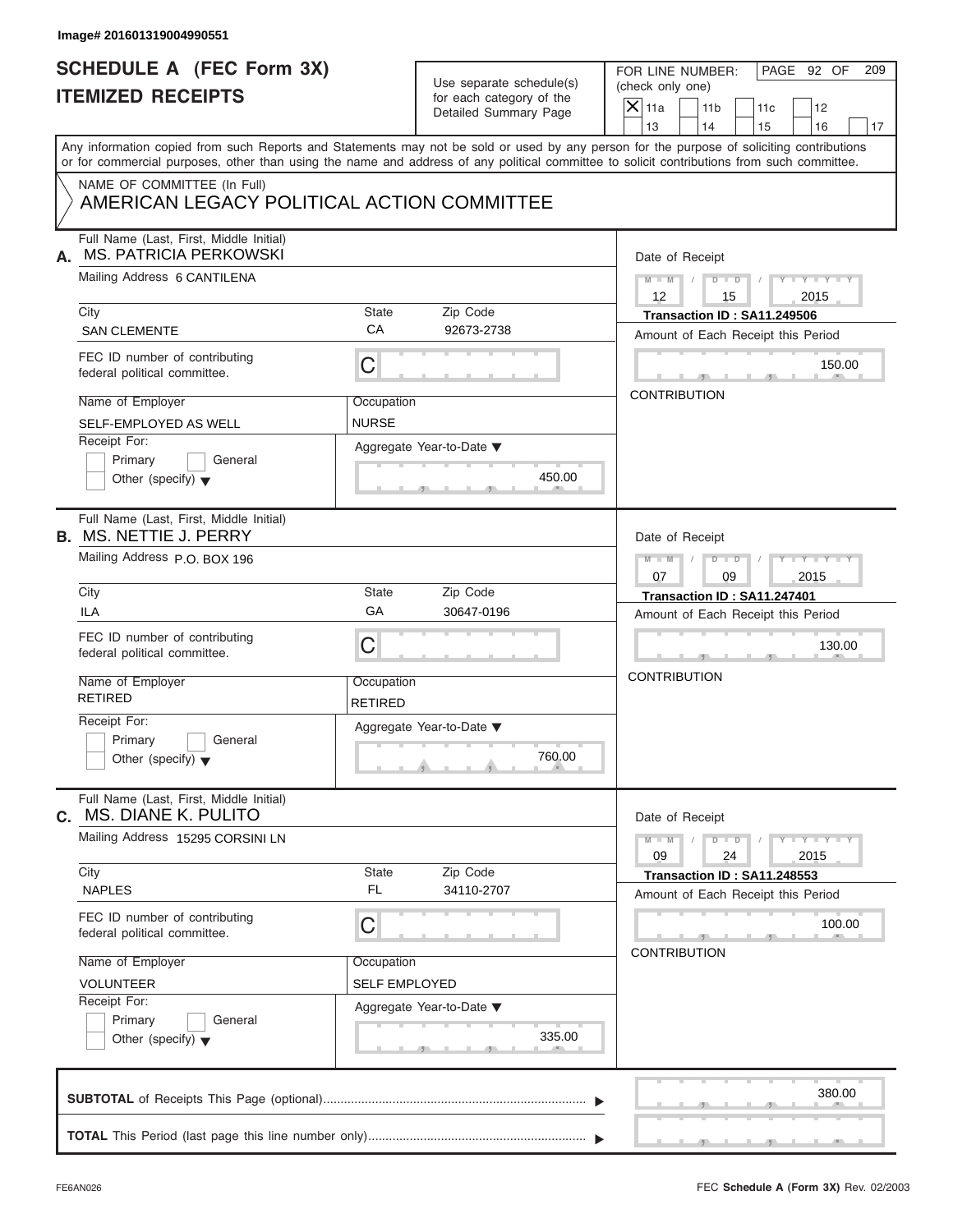| Image# 201601319004990552                                                  |                              |                                                      |                                                                                                                                                                                                                                                                                         |
|----------------------------------------------------------------------------|------------------------------|------------------------------------------------------|-----------------------------------------------------------------------------------------------------------------------------------------------------------------------------------------------------------------------------------------------------------------------------------------|
| <b>SCHEDULE A (FEC Form 3X)</b><br><b>ITEMIZED RECEIPTS</b>                |                              | Use separate schedule(s)<br>for each category of the | PAGE 93 OF<br>FOR LINE NUMBER:<br>209<br>(check only one)                                                                                                                                                                                                                               |
|                                                                            |                              | Detailed Summary Page                                | $X$ 11a<br>11 <sub>b</sub><br>11c<br>12<br>13<br>14<br>15<br>16<br>17                                                                                                                                                                                                                   |
|                                                                            |                              |                                                      | Any information copied from such Reports and Statements may not be sold or used by any person for the purpose of soliciting contributions<br>or for commercial purposes, other than using the name and address of any political committee to solicit contributions from such committee. |
| NAME OF COMMITTEE (In Full)<br>AMERICAN LEGACY POLITICAL ACTION COMMITTEE  |                              |                                                      |                                                                                                                                                                                                                                                                                         |
| Full Name (Last, First, Middle Initial)<br><b>DEBORAH QUALLS</b><br>А.     |                              |                                                      | Date of Receipt                                                                                                                                                                                                                                                                         |
| Mailing Address 3230 COOL BRANCH ROAD                                      |                              |                                                      | $D$ $\Box$ $D$ $/$<br>$Y - Y - Y - Y - Y$<br>$M - M$ /<br>07<br>2015<br>14                                                                                                                                                                                                              |
| City<br>CHURCHVILLE                                                        | State<br><b>MD</b>           | Zip Code<br>21028-1110                               | Transaction ID: SA11.247837<br>Amount of Each Receipt this Period                                                                                                                                                                                                                       |
| FEC ID number of contributing<br>federal political committee.              | C                            |                                                      | 50.00                                                                                                                                                                                                                                                                                   |
| Name of Employer<br><b>RETIRED</b>                                         | Occupation<br><b>RETIRED</b> |                                                      | <b>CONTRIBUTION</b>                                                                                                                                                                                                                                                                     |
| Receipt For:<br>Primary<br>General<br>Other (specify) $\blacktriangledown$ |                              | Aggregate Year-to-Date ▼<br>550.00                   |                                                                                                                                                                                                                                                                                         |
| Full Name (Last, First, Middle Initial)<br><b>B. DEBORAH QUALLS</b>        |                              |                                                      | Date of Receipt                                                                                                                                                                                                                                                                         |
| Mailing Address 3230 COOL BRANCH ROAD                                      |                              |                                                      | $D - I - D$<br>$Y = Y = Y' - Y'$<br>$M - M$<br>$\sqrt{ }$<br>07<br>14<br>2015                                                                                                                                                                                                           |
| City<br>CHURCHVILLE                                                        | State<br><b>MD</b>           | Zip Code<br>21028-1110                               | Transaction ID: SA11.247891<br>Amount of Each Receipt this Period                                                                                                                                                                                                                       |
| FEC ID number of contributing<br>federal political committee.              | C                            |                                                      | 50.00                                                                                                                                                                                                                                                                                   |
| Name of Employer<br><b>RETIRED</b>                                         | Occupation<br><b>RETIRED</b> |                                                      | <b>CONTRIBUTION</b>                                                                                                                                                                                                                                                                     |
| Receipt For:<br>Primary<br>General<br>Other (specify) $\blacktriangledown$ |                              | Aggregate Year-to-Date ▼<br>550.00                   |                                                                                                                                                                                                                                                                                         |
| Full Name (Last, First, Middle Initial)<br>C. DEBORAH QUALLS               |                              |                                                      | Date of Receipt                                                                                                                                                                                                                                                                         |
| Mailing Address 3230 COOL BRANCH ROAD                                      |                              |                                                      | $Y - Y - Y - Y - Y$<br>$M - M$<br>$D$ $\Box$ $D$<br>07<br>14<br>2015                                                                                                                                                                                                                    |
| City<br><b>CHURCHVILLE</b>                                                 | State<br><b>MD</b>           | Zip Code<br>21028-1110                               | Transaction ID: SA11.247933<br>Amount of Each Receipt this Period                                                                                                                                                                                                                       |
| FEC ID number of contributing<br>federal political committee.              | С                            |                                                      | 50.00<br><b>CONTRIBUTION</b>                                                                                                                                                                                                                                                            |
| Name of Employer<br><b>RETIRED</b>                                         | Occupation<br><b>RETIRED</b> |                                                      |                                                                                                                                                                                                                                                                                         |
| Receipt For:<br>Primary<br>General<br>Other (specify) $\blacktriangledown$ |                              | Aggregate Year-to-Date ▼<br>550.00                   |                                                                                                                                                                                                                                                                                         |
|                                                                            |                              |                                                      | 150.00                                                                                                                                                                                                                                                                                  |
|                                                                            |                              |                                                      |                                                                                                                                                                                                                                                                                         |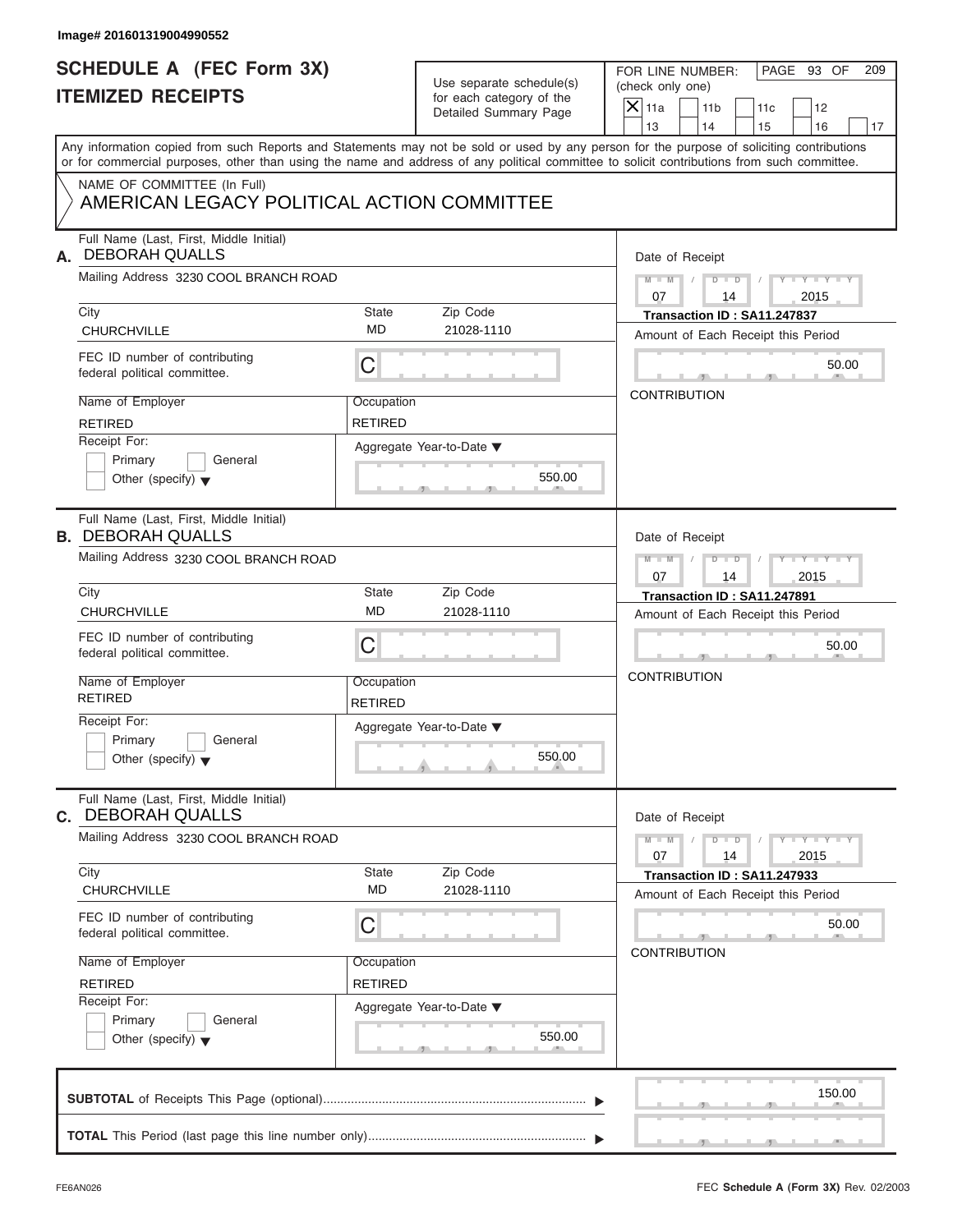| Image# 201601319004990553                                                  |                              |                                                      |                                                                                                                                                                                                                                                                                         |
|----------------------------------------------------------------------------|------------------------------|------------------------------------------------------|-----------------------------------------------------------------------------------------------------------------------------------------------------------------------------------------------------------------------------------------------------------------------------------------|
| <b>SCHEDULE A (FEC Form 3X)</b><br><b>ITEMIZED RECEIPTS</b>                |                              | Use separate schedule(s)<br>for each category of the | PAGE 94 OF<br>FOR LINE NUMBER:<br>209<br>(check only one)                                                                                                                                                                                                                               |
|                                                                            |                              | Detailed Summary Page                                | $X$ 11a<br>11 <sub>b</sub><br>11c<br>12<br>13<br>14<br>15<br>16<br>17                                                                                                                                                                                                                   |
|                                                                            |                              |                                                      | Any information copied from such Reports and Statements may not be sold or used by any person for the purpose of soliciting contributions<br>or for commercial purposes, other than using the name and address of any political committee to solicit contributions from such committee. |
| NAME OF COMMITTEE (In Full)<br>AMERICAN LEGACY POLITICAL ACTION COMMITTEE  |                              |                                                      |                                                                                                                                                                                                                                                                                         |
| Full Name (Last, First, Middle Initial)<br><b>DEBORAH QUALLS</b><br>А.     |                              |                                                      | Date of Receipt                                                                                                                                                                                                                                                                         |
| Mailing Address 3230 COOL BRANCH ROAD                                      |                              |                                                      | $D$ $D$ $I$<br>$Y - Y - Y - Y - Y$<br>$M - M$ /<br>$12 \overline{ }$<br>2015<br>15                                                                                                                                                                                                      |
| City<br>CHURCHVILLE                                                        | State<br><b>MD</b>           | Zip Code<br>21028-1110                               | Transaction ID: SA11.249594<br>Amount of Each Receipt this Period                                                                                                                                                                                                                       |
| FEC ID number of contributing<br>federal political committee.              | C                            |                                                      | 50.00                                                                                                                                                                                                                                                                                   |
| Name of Employer<br><b>RETIRED</b>                                         | Occupation<br><b>RETIRED</b> |                                                      | <b>CONTRIBUTION</b>                                                                                                                                                                                                                                                                     |
| Receipt For:<br>Primary<br>General<br>Other (specify) $\blacktriangledown$ |                              | Aggregate Year-to-Date ▼<br>550.00                   |                                                                                                                                                                                                                                                                                         |
| Full Name (Last, First, Middle Initial)<br><b>B. DEBORAH QUALLS</b>        |                              |                                                      | Date of Receipt                                                                                                                                                                                                                                                                         |
| Mailing Address 3230 COOL BRANCH ROAD                                      |                              |                                                      | $D$ $D$ $/$<br>$Y = Y = Y' - Y'$<br>$M$ $M$ $/$<br>12<br>15<br>2015                                                                                                                                                                                                                     |
| City<br>CHURCHVILLE                                                        | State<br><b>MD</b>           | Zip Code<br>21028-1110                               | Transaction ID: SA11.249625<br>Amount of Each Receipt this Period                                                                                                                                                                                                                       |
| FEC ID number of contributing<br>federal political committee.              | C                            |                                                      | 50.00                                                                                                                                                                                                                                                                                   |
| Name of Employer<br><b>RETIRED</b>                                         | Occupation<br><b>RETIRED</b> |                                                      | <b>CONTRIBUTION</b>                                                                                                                                                                                                                                                                     |
| Receipt For:<br>Primary<br>General<br>Other (specify) $\blacktriangledown$ |                              | Aggregate Year-to-Date ▼<br>550.00                   |                                                                                                                                                                                                                                                                                         |
| Full Name (Last, First, Middle Initial)<br>C. DEBORAH QUALLS               |                              |                                                      | Date of Receipt                                                                                                                                                                                                                                                                         |
| Mailing Address 3230 COOL BRANCH ROAD                                      |                              |                                                      | $Y - Y - Y - Y - Y$<br>$M - M$<br>$D$ $\Box$ $D$<br>12<br>15<br>2015                                                                                                                                                                                                                    |
| City<br><b>CHURCHVILLE</b>                                                 | State<br><b>MD</b>           | Zip Code<br>21028-1110                               | Transaction ID: SA11.249658<br>Amount of Each Receipt this Period                                                                                                                                                                                                                       |
| FEC ID number of contributing<br>federal political committee.              | С                            |                                                      | 50.00<br><b>CONTRIBUTION</b>                                                                                                                                                                                                                                                            |
| Name of Employer<br><b>RETIRED</b><br>Receipt For:                         | Occupation<br><b>RETIRED</b> |                                                      |                                                                                                                                                                                                                                                                                         |
| Primary<br>General<br>Other (specify) $\blacktriangledown$                 |                              | Aggregate Year-to-Date ▼<br>550.00                   |                                                                                                                                                                                                                                                                                         |
|                                                                            |                              |                                                      | 150.00                                                                                                                                                                                                                                                                                  |
|                                                                            |                              |                                                      |                                                                                                                                                                                                                                                                                         |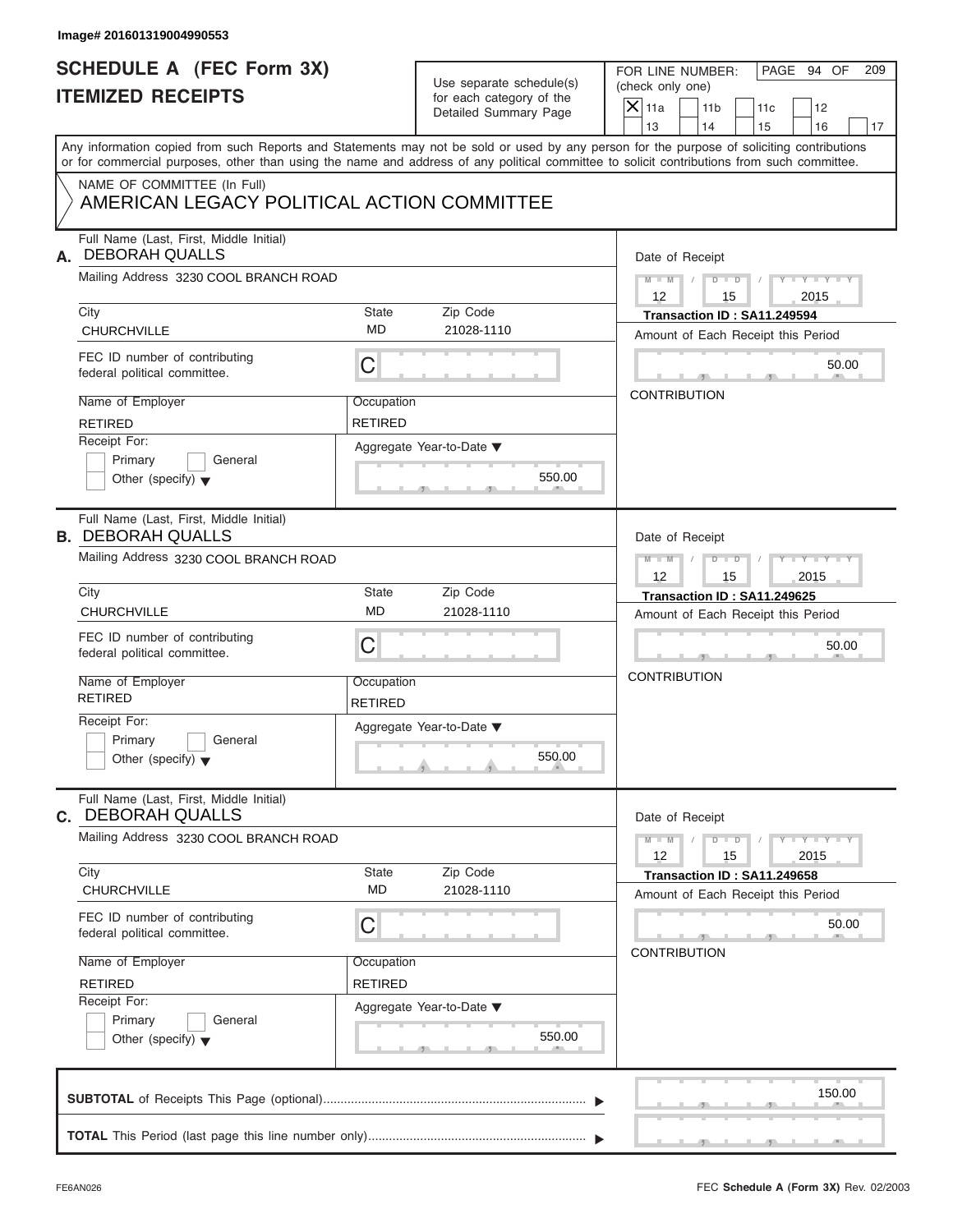| Use separate schedule(s) |
|--------------------------|
| for each category of the |
| Detailed Summary Page    |

| <b>SCHEDULE A (FEC Form 3X)</b><br><b>ITEMIZED RECEIPTS</b>                  |                              | Use separate schedule(s)<br>for each category of the | PAGE 95 OF<br>FOR LINE NUMBER:<br>209<br>(check only one)                                                                                                                                                                                                                               |
|------------------------------------------------------------------------------|------------------------------|------------------------------------------------------|-----------------------------------------------------------------------------------------------------------------------------------------------------------------------------------------------------------------------------------------------------------------------------------------|
|                                                                              |                              | Detailed Summary Page                                | $X$ 11a<br>11 <sub>b</sub><br>11c<br>12<br>13<br>14<br>15<br>16<br>17                                                                                                                                                                                                                   |
|                                                                              |                              |                                                      | Any information copied from such Reports and Statements may not be sold or used by any person for the purpose of soliciting contributions<br>or for commercial purposes, other than using the name and address of any political committee to solicit contributions from such committee. |
| NAME OF COMMITTEE (In Full)<br>AMERICAN LEGACY POLITICAL ACTION COMMITTEE    |                              |                                                      |                                                                                                                                                                                                                                                                                         |
| Full Name (Last, First, Middle Initial)<br><b>DEBORAH QUALLS</b><br>А.       |                              |                                                      | Date of Receipt                                                                                                                                                                                                                                                                         |
| Mailing Address 3230 COOL BRANCH ROAD                                        |                              |                                                      | $M - M$ / $D - D$ /<br>$Y - Y - Y - Y - Y$<br>$12 \overline{ }$<br>2015<br>15                                                                                                                                                                                                           |
| City<br>CHURCHVILLE                                                          | State<br>MD                  | Zip Code<br>21028-1110                               | Transaction ID: SA11.249700<br>Amount of Each Receipt this Period                                                                                                                                                                                                                       |
| FEC ID number of contributing<br>federal political committee.                | С                            |                                                      | 50.00                                                                                                                                                                                                                                                                                   |
| Name of Employer<br><b>RETIRED</b>                                           | Occupation<br><b>RETIRED</b> |                                                      | <b>CONTRIBUTION</b>                                                                                                                                                                                                                                                                     |
| Receipt For:<br>Primary<br>General<br>Other (specify) $\blacktriangledown$   |                              | Aggregate Year-to-Date ▼<br>550.00                   |                                                                                                                                                                                                                                                                                         |
| Full Name (Last, First, Middle Initial)<br><b>B. MS. MARJORIE B. RADFORD</b> |                              |                                                      | Date of Receipt                                                                                                                                                                                                                                                                         |
| Mailing Address 5118 6TH ST N                                                |                              |                                                      | Y TY TY TY<br>$M - M$<br>$D - D$<br>$\Box$<br>07<br>07<br>2015                                                                                                                                                                                                                          |
| City                                                                         | State                        | Zip Code                                             | Transaction ID: SA11.247220                                                                                                                                                                                                                                                             |
| <b>ARLINGTON</b>                                                             | VA                           | 22203-1401                                           | Amount of Each Receipt this Period                                                                                                                                                                                                                                                      |
| FEC ID number of contributing<br>federal political committee.                | C                            |                                                      | 25.00                                                                                                                                                                                                                                                                                   |
| Name of Employer<br>N/A                                                      | Occupation<br><b>RETIRED</b> |                                                      | <b>CONTRIBUTION</b>                                                                                                                                                                                                                                                                     |
| Receipt For:<br>Primary<br>General<br>Other (specify) $\blacktriangledown$   |                              | Aggregate Year-to-Date ▼<br>255.00                   |                                                                                                                                                                                                                                                                                         |
| Full Name (Last, First, Middle Initial)<br>MS. MARJORIE B. RADFORD<br>С.     |                              |                                                      | Date of Receipt                                                                                                                                                                                                                                                                         |
| Mailing Address 5118 6TH ST N<br>City                                        | <b>State</b>                 | Zip Code                                             | $M - M$<br>$D$ $\Box$ $D$<br>$Y - Y - Y - Y - I$<br>24<br>09<br>2015                                                                                                                                                                                                                    |
| <b>ARLINGTON</b>                                                             | VA                           | 22203-1401                                           | Transaction ID: SA11.248452<br>Amount of Each Receipt this Period                                                                                                                                                                                                                       |
| FEC ID number of contributing<br>federal political committee.                | С                            |                                                      | 25.00                                                                                                                                                                                                                                                                                   |
| Name of Employer<br>N/A                                                      | Occupation<br><b>RETIRED</b> |                                                      | <b>CONTRIBUTION</b>                                                                                                                                                                                                                                                                     |
| Receipt For:<br>Primary<br>General<br>Other (specify) $\blacktriangledown$   |                              | Aggregate Year-to-Date ▼<br>255.00                   |                                                                                                                                                                                                                                                                                         |
|                                                                              |                              |                                                      | 100.00                                                                                                                                                                                                                                                                                  |
|                                                                              |                              |                                                      |                                                                                                                                                                                                                                                                                         |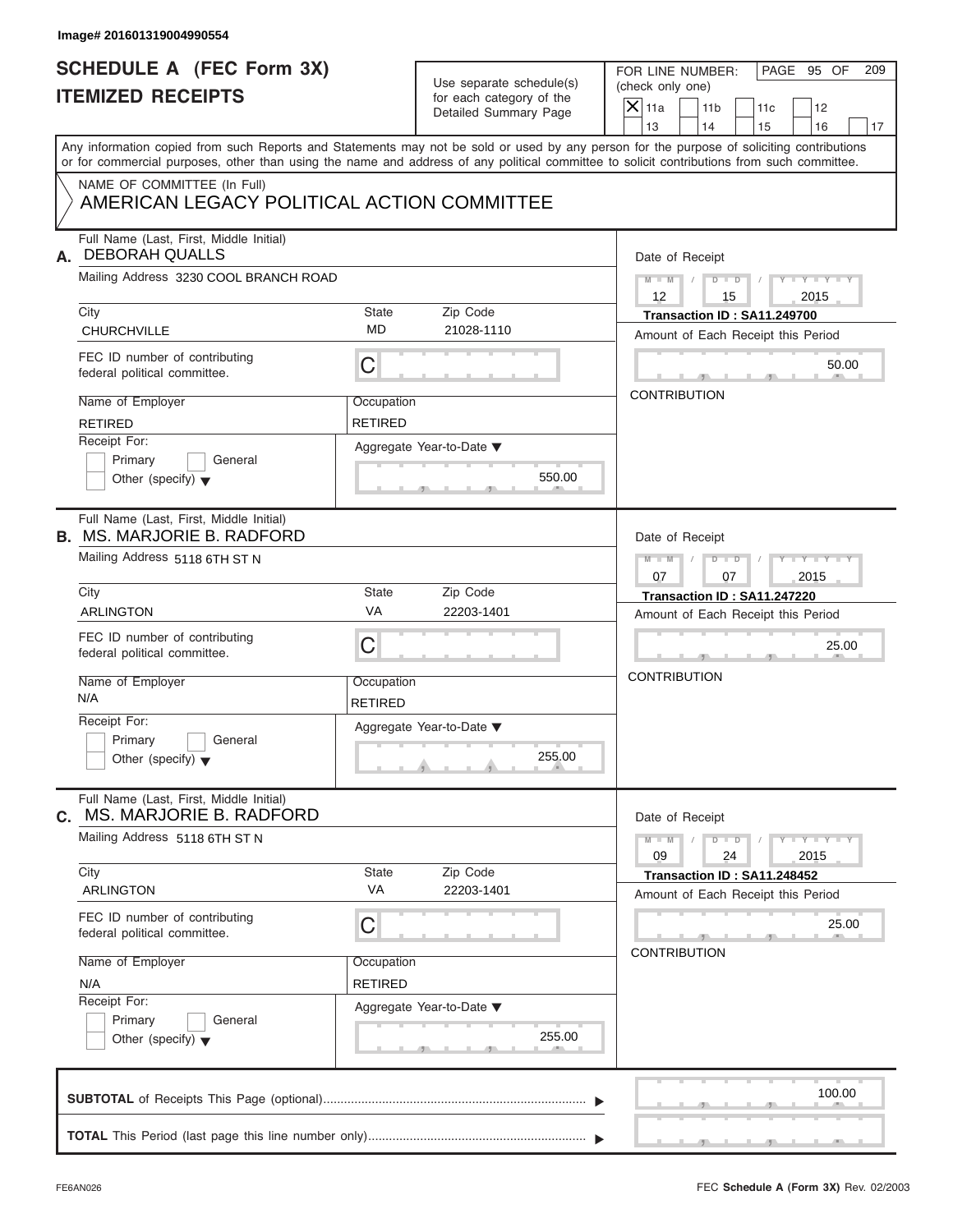| PAGE 96 OF<br>FOR LINE NUMBER:<br>209<br>(check only one)<br>11 <sub>b</sub><br>11c<br>12<br>14<br>15<br>16<br>17                                                                                                                                                                       |
|-----------------------------------------------------------------------------------------------------------------------------------------------------------------------------------------------------------------------------------------------------------------------------------------|
| Any information copied from such Reports and Statements may not be sold or used by any person for the purpose of soliciting contributions<br>or for commercial purposes, other than using the name and address of any political committee to solicit contributions from such committee. |
|                                                                                                                                                                                                                                                                                         |
| Date of Receipt                                                                                                                                                                                                                                                                         |
| $D$ $\Box$ $D$<br>$Y - Y - Y - Y - Y$<br>$M - M$ /<br>$\sqrt{ }$<br>31<br>2015                                                                                                                                                                                                          |
| Transaction ID: SA11.249858<br>Amount of Each Receipt this Period                                                                                                                                                                                                                       |
| 25.00                                                                                                                                                                                                                                                                                   |
| <b>CONTRIBUTION</b>                                                                                                                                                                                                                                                                     |
|                                                                                                                                                                                                                                                                                         |
| Date of Receipt                                                                                                                                                                                                                                                                         |
| $D - I - D$<br>$Y = Y = Y' - Y'$<br>$\sqrt{2}$<br>2015<br>01                                                                                                                                                                                                                            |
| Transaction ID: SA11.248796                                                                                                                                                                                                                                                             |
| Amount of Each Receipt this Period<br>85.00                                                                                                                                                                                                                                             |
| <b>CONTRIBUTION</b>                                                                                                                                                                                                                                                                     |
|                                                                                                                                                                                                                                                                                         |
| Date of Receipt                                                                                                                                                                                                                                                                         |
| $Y - Y - Y - Y - Y$<br>$D - D$<br>28<br>2015                                                                                                                                                                                                                                            |
| Transaction ID: SA11.248223<br>Amount of Each Receipt this Period                                                                                                                                                                                                                       |
| 50.00<br><b>CONTRIBUTION</b>                                                                                                                                                                                                                                                            |
|                                                                                                                                                                                                                                                                                         |
|                                                                                                                                                                                                                                                                                         |
|                                                                                                                                                                                                                                                                                         |
|                                                                                                                                                                                                                                                                                         |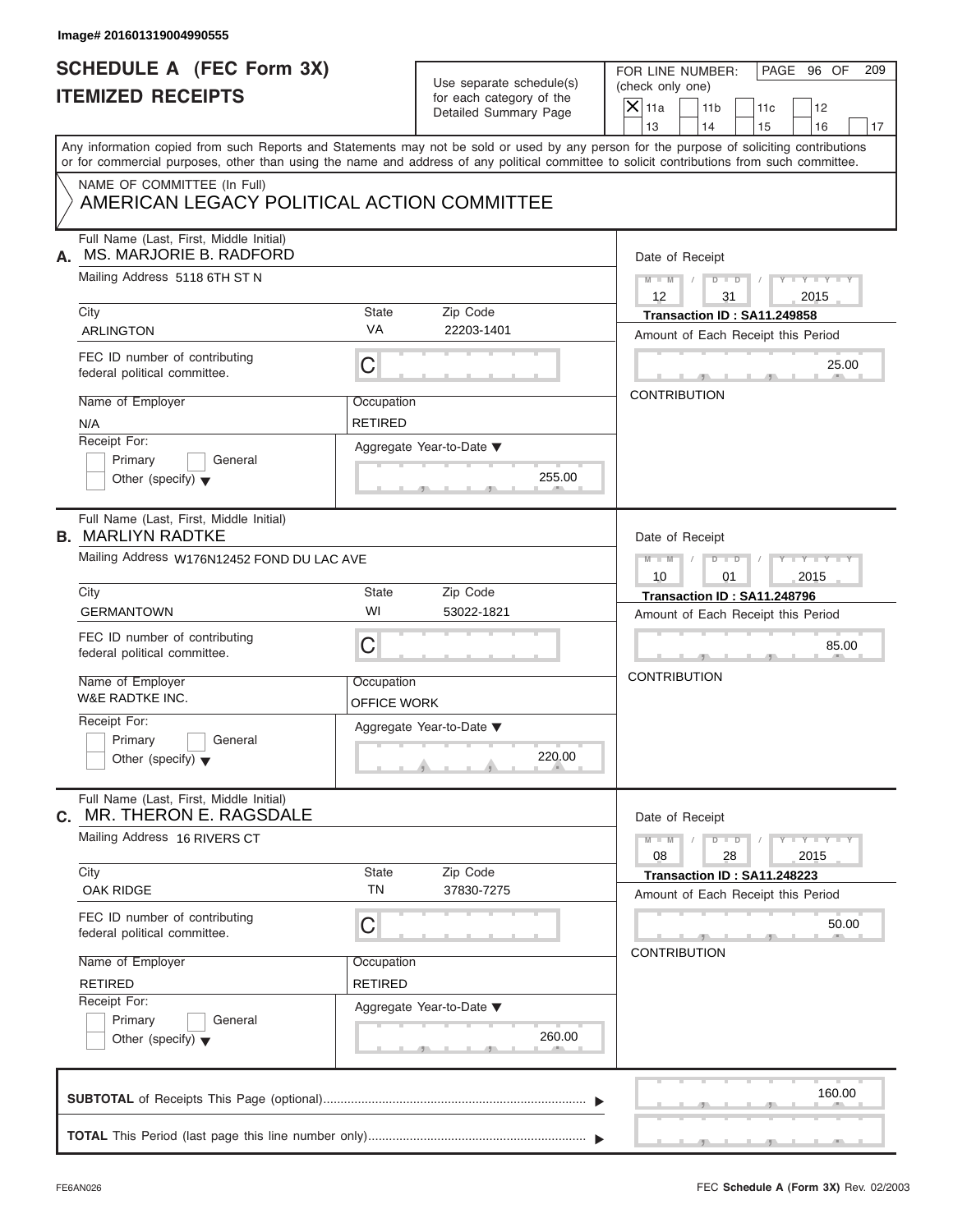| Image# 201601319004990556                                                                                                                                                                                                                                                                                                                                            |                              |                                                                               |                                                                                                                                    |
|----------------------------------------------------------------------------------------------------------------------------------------------------------------------------------------------------------------------------------------------------------------------------------------------------------------------------------------------------------------------|------------------------------|-------------------------------------------------------------------------------|------------------------------------------------------------------------------------------------------------------------------------|
| <b>SCHEDULE A (FEC Form 3X)</b><br><b>ITEMIZED RECEIPTS</b>                                                                                                                                                                                                                                                                                                          |                              | Use separate schedule(s)<br>for each category of the<br>Detailed Summary Page | PAGE 97 OF<br>FOR LINE NUMBER:<br>209<br>(check only one)<br>$X$ 11a<br>11 <sub>b</sub><br>11c<br>12<br>13<br>14<br>15<br>16<br>17 |
| Any information copied from such Reports and Statements may not be sold or used by any person for the purpose of soliciting contributions<br>or for commercial purposes, other than using the name and address of any political committee to solicit contributions from such committee.<br>NAME OF COMMITTEE (In Full)<br>AMERICAN LEGACY POLITICAL ACTION COMMITTEE |                              |                                                                               |                                                                                                                                    |
| Full Name (Last, First, Middle Initial)<br>MR. THERON E. RAGSDALE<br>А.<br>Mailing Address 16 RIVERS CT                                                                                                                                                                                                                                                              |                              |                                                                               | Date of Receipt<br>$D$ $D$<br>$Y - Y - Y - Y - Y$<br>$M - M$ /<br>$\sqrt{ }$                                                       |
| City<br><b>OAK RIDGE</b>                                                                                                                                                                                                                                                                                                                                             | State<br><b>TN</b>           | Zip Code<br>37830-7275                                                        | 09<br>24<br>2015<br>Transaction ID: SA11.248604<br>Amount of Each Receipt this Period                                              |
| FEC ID number of contributing<br>federal political committee.                                                                                                                                                                                                                                                                                                        | С                            |                                                                               | 50.00                                                                                                                              |
| Name of Employer<br><b>RETIRED</b><br>Receipt For:<br>Primary<br>General<br>Other (specify) $\blacktriangledown$                                                                                                                                                                                                                                                     | Occupation<br><b>RETIRED</b> | Aggregate Year-to-Date ▼<br>260.00                                            | <b>CONTRIBUTION</b>                                                                                                                |
| Full Name (Last, First, Middle Initial)<br><b>B. MR. THERON E. RAGSDALE</b><br>Mailing Address 16 RIVERS CT                                                                                                                                                                                                                                                          |                              |                                                                               | Date of Receipt<br>$M = M - 1$<br>$D - D$<br>$Y = Y = Y' - Y'$<br>$\sqrt{ }$<br>2015<br>10<br>30                                   |
| City<br><b>OAK RIDGE</b><br>FEC ID number of contributing<br>federal political committee.                                                                                                                                                                                                                                                                            | State<br><b>TN</b><br>С      | Zip Code<br>37830-7275                                                        | Transaction ID: SA11.249124<br>Amount of Each Receipt this Period<br>30.00                                                         |
| Name of Employer<br><b>RETIRED</b><br>Receipt For:<br>Primary<br>General<br>Other (specify) $\blacktriangledown$                                                                                                                                                                                                                                                     | Occupation<br><b>RETIRED</b> | Aggregate Year-to-Date ▼<br>260.00                                            | <b>CONTRIBUTION</b>                                                                                                                |
| Full Name (Last, First, Middle Initial)<br>MR. THERON E. RAGSDALE<br>C.<br>Mailing Address 16 RIVERS CT                                                                                                                                                                                                                                                              |                              |                                                                               | Date of Receipt<br>$Y - Y - Y - Y - Y$<br>$M - M$<br>$D - D$                                                                       |
| City<br>OAK RIDGE                                                                                                                                                                                                                                                                                                                                                    | State<br><b>TN</b>           | Zip Code<br>37830-7275                                                        | 11<br>30<br>2015<br>Transaction ID: SA11.249288<br>Amount of Each Receipt this Period                                              |
| FEC ID number of contributing<br>federal political committee.                                                                                                                                                                                                                                                                                                        | С                            |                                                                               | 40.00<br><b>CONTRIBUTION</b>                                                                                                       |
| Name of Employer<br><b>RETIRED</b><br>Receipt For:<br>Primary<br>General<br>Other (specify) $\blacktriangledown$                                                                                                                                                                                                                                                     | Occupation<br><b>RETIRED</b> | Aggregate Year-to-Date ▼<br>260.00                                            |                                                                                                                                    |
|                                                                                                                                                                                                                                                                                                                                                                      |                              |                                                                               | 120.00                                                                                                                             |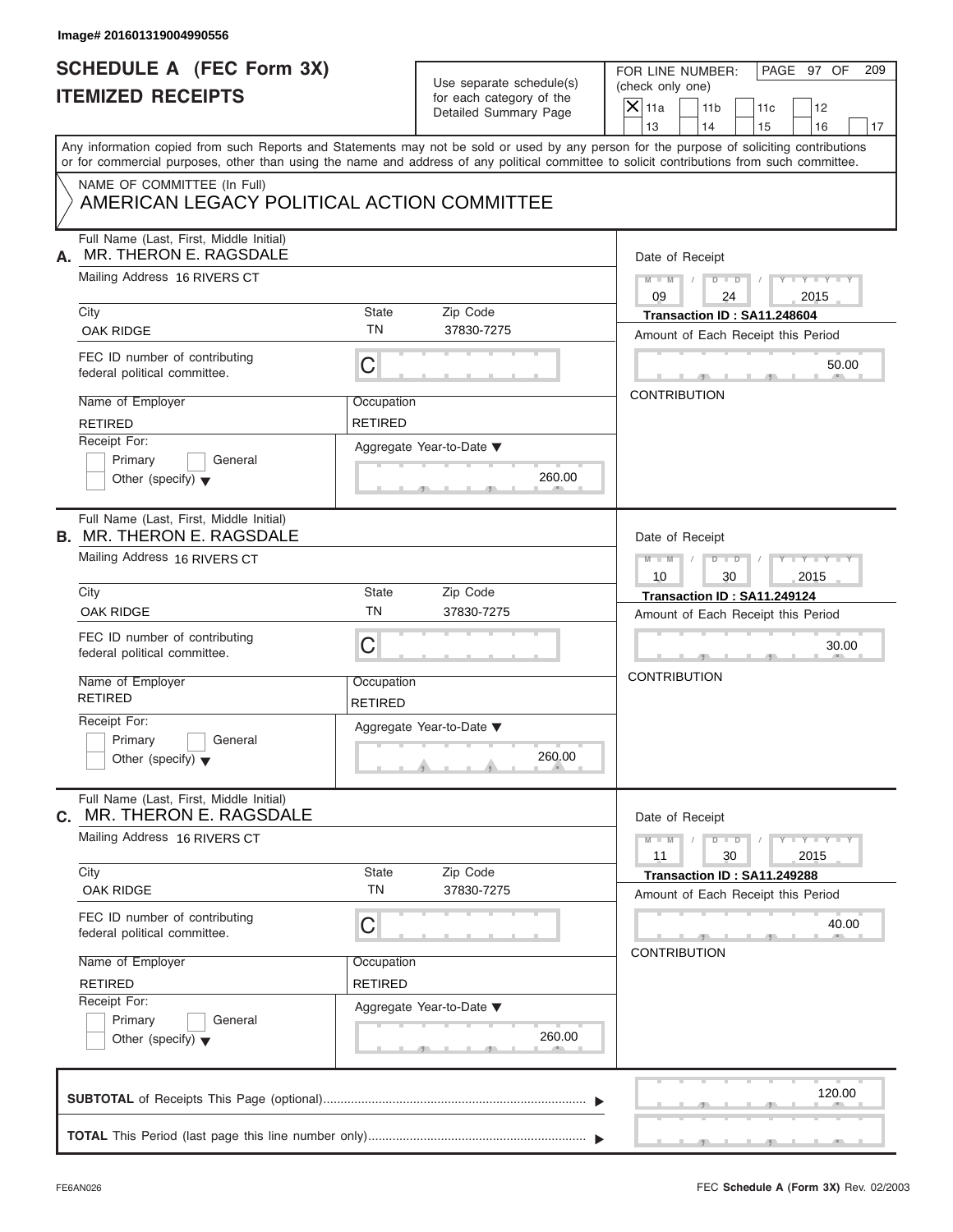| Image# 201601319004990557                                                                                                                                                                                                                                                               |                              |                                                                               |                                                                                                                                    |
|-----------------------------------------------------------------------------------------------------------------------------------------------------------------------------------------------------------------------------------------------------------------------------------------|------------------------------|-------------------------------------------------------------------------------|------------------------------------------------------------------------------------------------------------------------------------|
| <b>SCHEDULE A (FEC Form 3X)</b><br><b>ITEMIZED RECEIPTS</b>                                                                                                                                                                                                                             |                              | Use separate schedule(s)<br>for each category of the<br>Detailed Summary Page | PAGE 98 OF<br>FOR LINE NUMBER:<br>209<br>(check only one)<br>$X$ 11a<br>11 <sub>b</sub><br>11c<br>12<br>13<br>14<br>15<br>16<br>17 |
| Any information copied from such Reports and Statements may not be sold or used by any person for the purpose of soliciting contributions<br>or for commercial purposes, other than using the name and address of any political committee to solicit contributions from such committee. |                              |                                                                               |                                                                                                                                    |
| NAME OF COMMITTEE (In Full)<br>AMERICAN LEGACY POLITICAL ACTION COMMITTEE                                                                                                                                                                                                               |                              |                                                                               |                                                                                                                                    |
| Full Name (Last, First, Middle Initial)<br>MR. THERON E. RAGSDALE<br>А.                                                                                                                                                                                                                 |                              |                                                                               | Date of Receipt                                                                                                                    |
| Mailing Address 16 RIVERS CT                                                                                                                                                                                                                                                            |                              |                                                                               | $M - M$ / $D - D$ /<br>$Y - Y - Y - Y - Y$<br>$12 \overline{ }$<br>02<br>2015                                                      |
| City<br><b>OAK RIDGE</b>                                                                                                                                                                                                                                                                | State<br><b>TN</b>           | Zip Code<br>37830-7275                                                        | Transaction ID: SA11.249343<br>Amount of Each Receipt this Period                                                                  |
| FEC ID number of contributing<br>federal political committee.                                                                                                                                                                                                                           | С                            |                                                                               | 30.00                                                                                                                              |
| Name of Employer<br><b>RETIRED</b>                                                                                                                                                                                                                                                      | Occupation<br><b>RETIRED</b> |                                                                               | <b>CONTRIBUTION</b>                                                                                                                |
| Receipt For:<br>Primary<br>General<br>Other (specify) $\blacktriangledown$                                                                                                                                                                                                              |                              | Aggregate Year-to-Date ▼<br>260.00                                            |                                                                                                                                    |
| Full Name (Last, First, Middle Initial)<br><b>B. MRS. MARGARET RANDERSON</b>                                                                                                                                                                                                            |                              |                                                                               | Date of Receipt                                                                                                                    |
| Mailing Address 11212 WESTPARK DR APT 1114                                                                                                                                                                                                                                              |                              |                                                                               | $D - D$<br>$Y = Y = Y' - Y'$<br>$M - M$<br>$\Box$<br>08<br>26<br>2015                                                              |
| City<br><b>HOUSTON</b>                                                                                                                                                                                                                                                                  | State<br><b>TX</b>           | Zip Code<br>77042-5077                                                        | Transaction ID: SA11.248200                                                                                                        |
| FEC ID number of contributing<br>federal political committee.                                                                                                                                                                                                                           | C                            |                                                                               | Amount of Each Receipt this Period<br>100.00                                                                                       |
| Name of Employer<br><b>RETIRED</b>                                                                                                                                                                                                                                                      | Occupation<br><b>RETIRED</b> |                                                                               | <b>CONTRIBUTION</b>                                                                                                                |
| Receipt For:<br>Primary<br>General<br>Other (specify) $\blacktriangledown$                                                                                                                                                                                                              |                              | Aggregate Year-to-Date ▼<br>325.00                                            |                                                                                                                                    |
| Full Name (Last, First, Middle Initial)<br>C. MRS. MARGARET RANDERSON                                                                                                                                                                                                                   |                              |                                                                               | Date of Receipt                                                                                                                    |
| Mailing Address 11212 WESTPARK DR APT 1114                                                                                                                                                                                                                                              |                              |                                                                               | $Y - Y - Y - Y - Y$<br>$M - M$<br>$D$ $D$<br>10<br>22<br>2015                                                                      |
| City<br><b>HOUSTON</b>                                                                                                                                                                                                                                                                  | State<br><b>TX</b>           | Zip Code<br>77042-5077                                                        | Transaction ID: SA11.249046<br>Amount of Each Receipt this Period                                                                  |
| FEC ID number of contributing<br>federal political committee.                                                                                                                                                                                                                           | С                            |                                                                               | 100.00<br><b>CONTRIBUTION</b>                                                                                                      |
| Name of Employer                                                                                                                                                                                                                                                                        | Occupation                   |                                                                               |                                                                                                                                    |
| <b>RETIRED</b><br>Receipt For:                                                                                                                                                                                                                                                          | <b>RETIRED</b>               |                                                                               |                                                                                                                                    |
| Primary<br>General<br>Other (specify) $\blacktriangledown$                                                                                                                                                                                                                              |                              | Aggregate Year-to-Date ▼<br>325.00                                            |                                                                                                                                    |
|                                                                                                                                                                                                                                                                                         |                              |                                                                               | 230.00                                                                                                                             |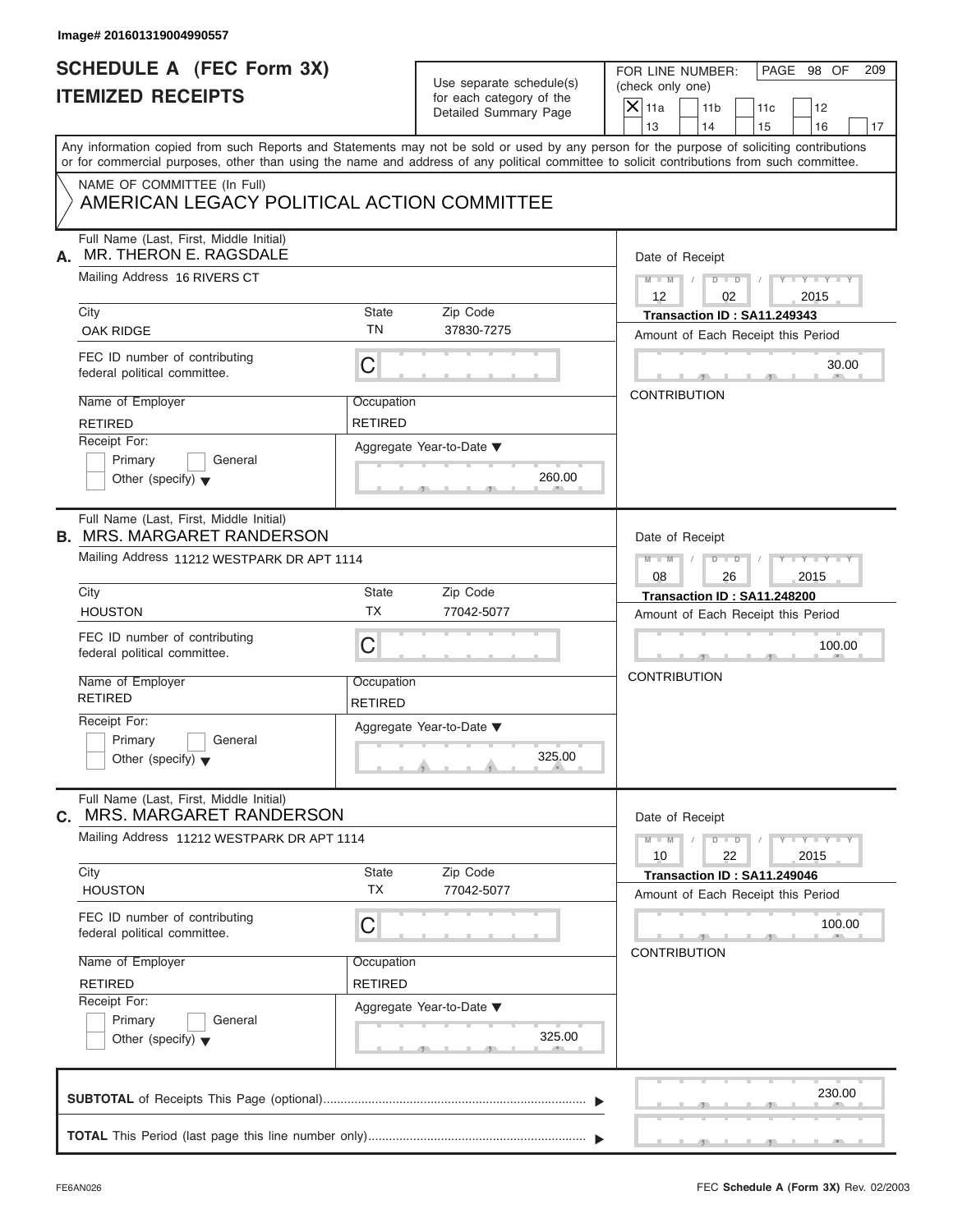| Image# 201601319004990558                                                                                                                                                                                                                                                               |                                    |                                                                               |                                                                                                                                    |
|-----------------------------------------------------------------------------------------------------------------------------------------------------------------------------------------------------------------------------------------------------------------------------------------|------------------------------------|-------------------------------------------------------------------------------|------------------------------------------------------------------------------------------------------------------------------------|
| <b>SCHEDULE A (FEC Form 3X)</b><br><b>ITEMIZED RECEIPTS</b>                                                                                                                                                                                                                             |                                    | Use separate schedule(s)<br>for each category of the<br>Detailed Summary Page | PAGE 99 OF<br>FOR LINE NUMBER:<br>209<br>(check only one)<br>$X$ 11a<br>11 <sub>b</sub><br>11c<br>12<br>13<br>14<br>15<br>16<br>17 |
| Any information copied from such Reports and Statements may not be sold or used by any person for the purpose of soliciting contributions<br>or for commercial purposes, other than using the name and address of any political committee to solicit contributions from such committee. |                                    |                                                                               |                                                                                                                                    |
| NAME OF COMMITTEE (In Full)<br>AMERICAN LEGACY POLITICAL ACTION COMMITTEE                                                                                                                                                                                                               |                                    |                                                                               |                                                                                                                                    |
| Full Name (Last, First, Middle Initial)<br>MRS. MARGARET RANDERSON<br>А.                                                                                                                                                                                                                |                                    |                                                                               | Date of Receipt                                                                                                                    |
| Mailing Address 11212 WESTPARK DR APT 1114                                                                                                                                                                                                                                              |                                    |                                                                               | $D$ $D$ $I$<br>$Y - Y - Y - Y - Y$<br>$M - M$<br>12<br>10<br>2015                                                                  |
| City<br><b>HOUSTON</b>                                                                                                                                                                                                                                                                  | State<br><b>TX</b>                 | Zip Code<br>77042-5077                                                        | Transaction ID: SA11.249416<br>Amount of Each Receipt this Period                                                                  |
| FEC ID number of contributing<br>federal political committee.                                                                                                                                                                                                                           | С                                  |                                                                               | 50.00                                                                                                                              |
| Name of Employer<br><b>RETIRED</b>                                                                                                                                                                                                                                                      | Occupation<br>RETIRED              |                                                                               | <b>CONTRIBUTION</b>                                                                                                                |
| Receipt For:<br>Primary<br>General<br>Other (specify) $\blacktriangledown$                                                                                                                                                                                                              |                                    | Aggregate Year-to-Date ▼<br>325.00                                            |                                                                                                                                    |
| Full Name (Last, First, Middle Initial)<br><b>B.</b> MR. DONALD E. REEG                                                                                                                                                                                                                 |                                    |                                                                               | Date of Receipt                                                                                                                    |
| Mailing Address 2350 N POWERS BLVD                                                                                                                                                                                                                                                      |                                    |                                                                               | Y T Y T Y T<br>$M = M - 1$<br>$D$ $\Box$ $D$ $\Box$<br>$\sqrt{ }$<br>10<br>06<br>2015                                              |
| City<br><b>COLORADO SPRINGS</b>                                                                                                                                                                                                                                                         | State<br>CO                        | Zip Code<br>80915-1505                                                        | Transaction ID: SA11.248867<br>Amount of Each Receipt this Period                                                                  |
| FEC ID number of contributing<br>federal political committee.                                                                                                                                                                                                                           | С                                  |                                                                               | 130.00                                                                                                                             |
| Name of Employer<br><b>TRISTAR MASONRY</b>                                                                                                                                                                                                                                              | Occupation                         | <b>CONTRACT SPECIALIST</b>                                                    | <b>CONTRIBUTION</b>                                                                                                                |
| Receipt For:<br>Primary<br>General<br>Other (specify) $\blacktriangledown$                                                                                                                                                                                                              |                                    | Aggregate Year-to-Date ▼<br>260.00                                            |                                                                                                                                    |
| Full Name (Last, First, Middle Initial)<br><b>C. MR. GLENN RICHEY</b>                                                                                                                                                                                                                   |                                    |                                                                               | Date of Receipt                                                                                                                    |
| Mailing Address P.O. BOX 1009                                                                                                                                                                                                                                                           |                                    |                                                                               | $Y - Y - Y - Y - Y$<br>$M - M$<br>$D$ $\Box$ $D$<br>09<br>2015<br>24                                                               |
| City<br><b>OROFINO</b>                                                                                                                                                                                                                                                                  | State<br>ID                        | Zip Code<br>83544-1009                                                        | Transaction ID: SA11.248678<br>Amount of Each Receipt this Period                                                                  |
| FEC ID number of contributing<br>federal political committee.                                                                                                                                                                                                                           | С                                  |                                                                               | 75.00                                                                                                                              |
| Name of Employer<br><b>DENTIST</b>                                                                                                                                                                                                                                                      | Occupation<br><b>SELF EMPLOYED</b> |                                                                               | <b>CONTRIBUTION</b>                                                                                                                |
| Receipt For:<br>Primary<br>General<br>Other (specify) $\blacktriangledown$                                                                                                                                                                                                              |                                    | Aggregate Year-to-Date ▼<br>240.00                                            |                                                                                                                                    |
|                                                                                                                                                                                                                                                                                         |                                    |                                                                               | 255.00                                                                                                                             |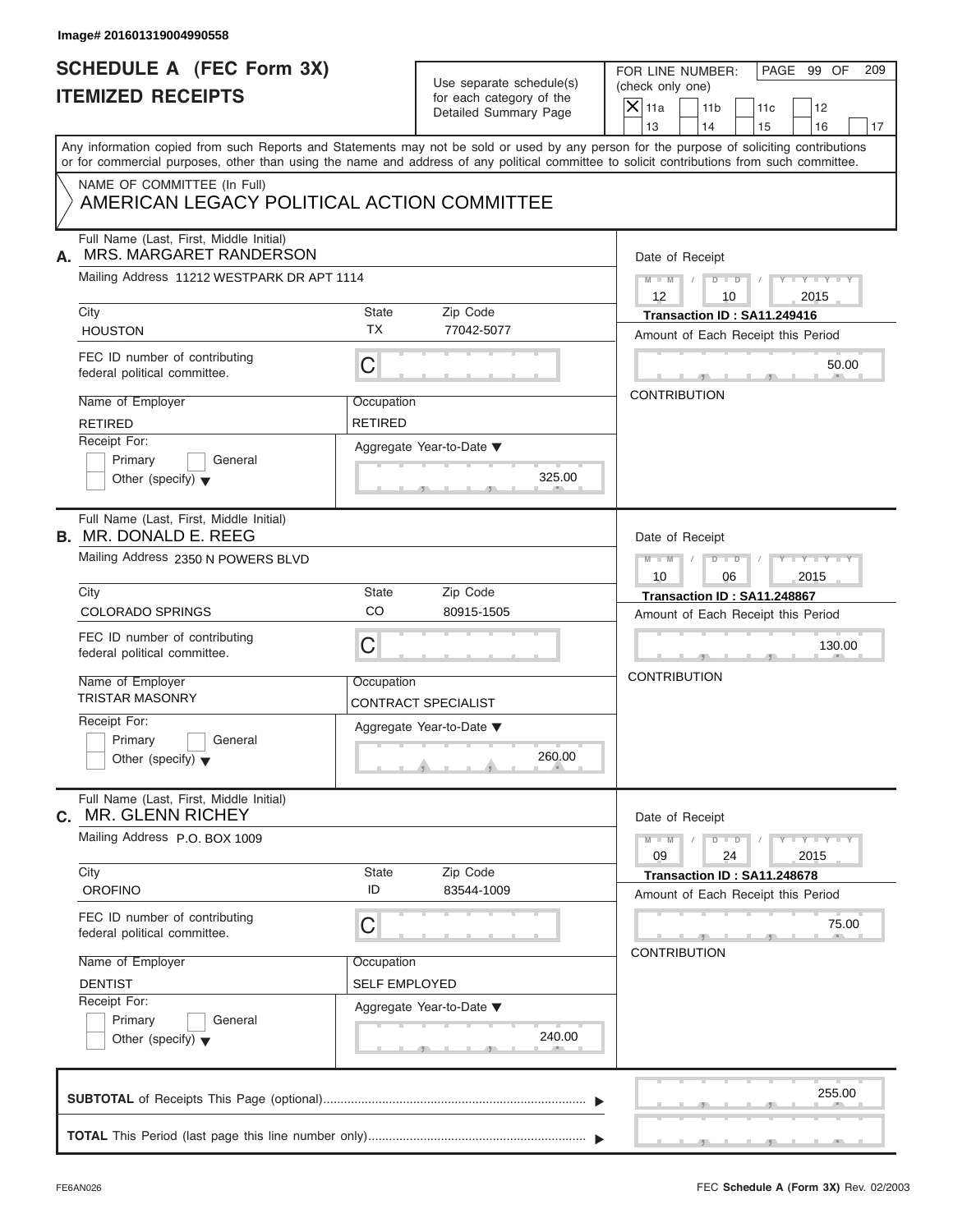| <b>SCHEDULE A (FEC Form 3X)</b><br><b>ITEMIZED RECEIPTS</b>                |                              |                                                                               |                                                                                                                                                                                                                                                                                         |
|----------------------------------------------------------------------------|------------------------------|-------------------------------------------------------------------------------|-----------------------------------------------------------------------------------------------------------------------------------------------------------------------------------------------------------------------------------------------------------------------------------------|
|                                                                            |                              | Use separate schedule(s)<br>for each category of the<br>Detailed Summary Page | PAGE 100 OF<br>FOR LINE NUMBER:<br>209<br>(check only one)<br>$X$ 11a<br>11 <sub>b</sub><br>11c<br>12<br>13<br>14<br>15<br>16<br>17                                                                                                                                                     |
|                                                                            |                              |                                                                               | Any information copied from such Reports and Statements may not be sold or used by any person for the purpose of soliciting contributions<br>or for commercial purposes, other than using the name and address of any political committee to solicit contributions from such committee. |
| NAME OF COMMITTEE (In Full)<br>AMERICAN LEGACY POLITICAL ACTION COMMITTEE  |                              |                                                                               |                                                                                                                                                                                                                                                                                         |
| Full Name (Last, First, Middle Initial)<br>MR. DAVID A. ROBERTS<br>А.      |                              |                                                                               | Date of Receipt                                                                                                                                                                                                                                                                         |
| Mailing Address 4653 PINEHURST CIR                                         |                              |                                                                               | $M = M$ / $D = D$ /<br>$Y - Y - Y - Y - Y$<br>10<br>21<br>2015                                                                                                                                                                                                                          |
| City<br><b>CENTER VALLEY</b>                                               | <b>State</b><br><b>PA</b>    | Zip Code<br>18034-8430                                                        | Transaction ID: SA11.249036<br>Amount of Each Receipt this Period                                                                                                                                                                                                                       |
| FEC ID number of contributing<br>federal political committee.              | $\mathsf C$                  |                                                                               | 75.00                                                                                                                                                                                                                                                                                   |
| Name of Employer<br>RET.                                                   | Occupation<br><b>RETIRED</b> |                                                                               | <b>CONTRIBUTION</b>                                                                                                                                                                                                                                                                     |
| Receipt For:<br>Primary<br>General<br>Other (specify) $\blacktriangledown$ |                              | Aggregate Year-to-Date ▼<br>225.00                                            |                                                                                                                                                                                                                                                                                         |
| Full Name (Last, First, Middle Initial)<br><b>B. MR. DAVID A. ROBERTS</b>  |                              |                                                                               | Date of Receipt                                                                                                                                                                                                                                                                         |
| Mailing Address 4653 PINEHURST CIR                                         |                              |                                                                               | $M = M - 1$<br>$\begin{array}{c c c c c c} \hline \multicolumn{3}{ c }{\textbf{D} \quad \textbf{I} \quad \textbf{D} \quad \textbf{I} \quad \textbf{I}} \end{array}$<br>$Y = Y = Y' = Y'$<br>$12 \overline{ }$<br>29<br>2015                                                             |
| City<br><b>CENTER VALLEY</b>                                               | <b>State</b><br>PA           | Zip Code<br>18034-8430                                                        | Transaction ID: SA11.249799<br>Amount of Each Receipt this Period                                                                                                                                                                                                                       |
| FEC ID number of contributing<br>federal political committee.              | C                            |                                                                               | 50.00                                                                                                                                                                                                                                                                                   |
| Name of Employer<br>RET.                                                   | Occupation<br><b>RETIRED</b> |                                                                               | <b>CONTRIBUTION</b>                                                                                                                                                                                                                                                                     |
| Receipt For:<br>Primary<br>General<br>Other (specify) $\blacktriangledown$ |                              | Aggregate Year-to-Date ▼<br>225.00                                            |                                                                                                                                                                                                                                                                                         |
| Full Name (Last, First, Middle Initial)<br>MS. NANETTE RODGERS<br>С.       |                              |                                                                               | Date of Receipt                                                                                                                                                                                                                                                                         |
| Mailing Address 1325 N LAKE ELBERT DR NE                                   |                              |                                                                               | $Y - Y - Y - Y - Y$<br>$M - M$<br>$D$ $\Box$ $D$<br>12<br>30<br>2015                                                                                                                                                                                                                    |
| City<br><b>WINTER HAVEN</b>                                                | State<br><b>FL</b>           | Zip Code<br>33881-4386                                                        | Transaction ID: SA11.249821<br>Amount of Each Receipt this Period                                                                                                                                                                                                                       |
| FEC ID number of contributing<br>federal political committee.              | С                            |                                                                               | 100.00                                                                                                                                                                                                                                                                                  |
| Name of Employer<br>RET.                                                   | Occupation<br><b>RETIRED</b> |                                                                               | <b>CONTRIBUTION</b>                                                                                                                                                                                                                                                                     |
| Receipt For:<br>Primary<br>General<br>Other (specify) $\blacktriangledown$ |                              | Aggregate Year-to-Date ▼<br>250.00                                            |                                                                                                                                                                                                                                                                                         |
|                                                                            |                              |                                                                               | 225.00                                                                                                                                                                                                                                                                                  |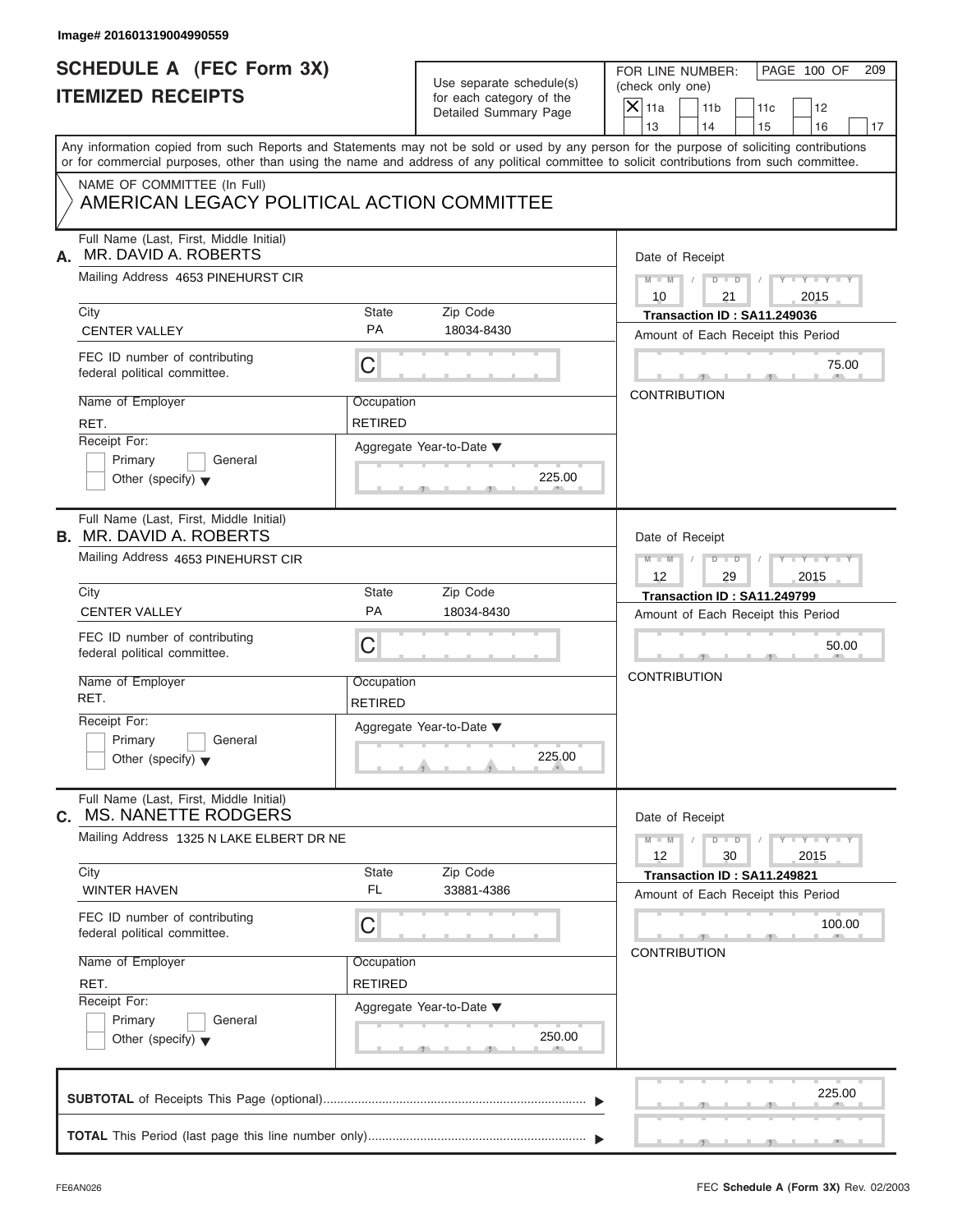| Image# 201601319004990560                                                  |                              |                                                                               |                                                                                                                                                                                                                                                                                         |
|----------------------------------------------------------------------------|------------------------------|-------------------------------------------------------------------------------|-----------------------------------------------------------------------------------------------------------------------------------------------------------------------------------------------------------------------------------------------------------------------------------------|
| <b>SCHEDULE A (FEC Form 3X)</b><br><b>ITEMIZED RECEIPTS</b>                |                              | Use separate schedule(s)<br>for each category of the<br>Detailed Summary Page | PAGE 101 OF<br>FOR LINE NUMBER:<br>209<br>(check only one)<br>$\overline{X}$ 11a<br>11 <sub>b</sub><br>11c<br>12<br>13<br>14<br>15<br>16<br>17                                                                                                                                          |
|                                                                            |                              |                                                                               | Any information copied from such Reports and Statements may not be sold or used by any person for the purpose of soliciting contributions<br>or for commercial purposes, other than using the name and address of any political committee to solicit contributions from such committee. |
| NAME OF COMMITTEE (In Full)<br>AMERICAN LEGACY POLITICAL ACTION COMMITTEE  |                              |                                                                               |                                                                                                                                                                                                                                                                                         |
| Full Name (Last, First, Middle Initial)<br>MR. ARNOLD ROLFSRUD<br>А.       |                              |                                                                               | Date of Receipt                                                                                                                                                                                                                                                                         |
| Mailing Address 17934 W SKYLINE DR                                         |                              |                                                                               | $M = M \qquad / \qquad D = D \qquad /$<br>$Y - Y - Y - Y - Y$<br>09<br>24<br>2015                                                                                                                                                                                                       |
| City<br><b>SURPRISE</b>                                                    | State<br>AZ                  | Zip Code<br>85374-1915                                                        | Transaction ID: SA11.248629<br>Amount of Each Receipt this Period                                                                                                                                                                                                                       |
| FEC ID number of contributing<br>federal political committee.              | $\mathsf C$                  |                                                                               | 235.00                                                                                                                                                                                                                                                                                  |
| Name of Employer<br>N/A                                                    | Occupation<br><b>RETIRED</b> |                                                                               | <b>CONTRIBUTION</b>                                                                                                                                                                                                                                                                     |
| Receipt For:<br>Primary<br>General<br>Other (specify) $\blacktriangledown$ |                              | Aggregate Year-to-Date ▼<br>435.00                                            |                                                                                                                                                                                                                                                                                         |
| Full Name (Last, First, Middle Initial)<br><b>B. MS. MARY P. RUPPERT</b>   |                              |                                                                               | Date of Receipt                                                                                                                                                                                                                                                                         |
| Mailing Address 717 MANATAWNA AVE                                          |                              |                                                                               | $D$ $D$ $/$<br>$Y = Y = Y' + Y' + Y$<br>$M$ $M$ $/$<br>07<br>2015<br>06                                                                                                                                                                                                                 |
| City<br><b>PHILADELPHIA</b>                                                | State<br>PA                  | Zip Code<br>19128-1020                                                        | Transaction ID: SA11.247154<br>Amount of Each Receipt this Period                                                                                                                                                                                                                       |
| FEC ID number of contributing<br>federal political committee.              | C                            |                                                                               | 35.00                                                                                                                                                                                                                                                                                   |
| Name of Employer<br><b>RETIRED</b>                                         | Occupation<br><b>RETIRED</b> |                                                                               | <b>CONTRIBUTION</b>                                                                                                                                                                                                                                                                     |
| Receipt For:<br>Primary<br>General<br>Other (specify) $\blacktriangledown$ |                              | Aggregate Year-to-Date ▼<br>260.00                                            |                                                                                                                                                                                                                                                                                         |
| Full Name (Last, First, Middle Initial)<br>MS. MARY P. RUPPERT<br>С.       |                              |                                                                               | Date of Receipt                                                                                                                                                                                                                                                                         |
| Mailing Address 717 MANATAWNA AVE                                          |                              |                                                                               | $Y - Y - Y - Y - Y$<br>$M - M$<br>$D$ $\Box$ $D$<br>21<br>10<br>2015                                                                                                                                                                                                                    |
| City<br>PHILADELPHIA                                                       | State<br>PA                  | Zip Code<br>19128-1020                                                        | Transaction ID: SA11.249033<br>Amount of Each Receipt this Period                                                                                                                                                                                                                       |
| FEC ID number of contributing<br>federal political committee.              | C                            |                                                                               | 50.00                                                                                                                                                                                                                                                                                   |
| Name of Employer<br><b>RETIRED</b>                                         | Occupation<br><b>RETIRED</b> |                                                                               | <b>CONTRIBUTION</b>                                                                                                                                                                                                                                                                     |
| Receipt For:<br>Primary<br>General<br>Other (specify) $\blacktriangledown$ |                              | Aggregate Year-to-Date ▼<br>260.00                                            |                                                                                                                                                                                                                                                                                         |
|                                                                            |                              |                                                                               | 320.00                                                                                                                                                                                                                                                                                  |
|                                                                            |                              |                                                                               |                                                                                                                                                                                                                                                                                         |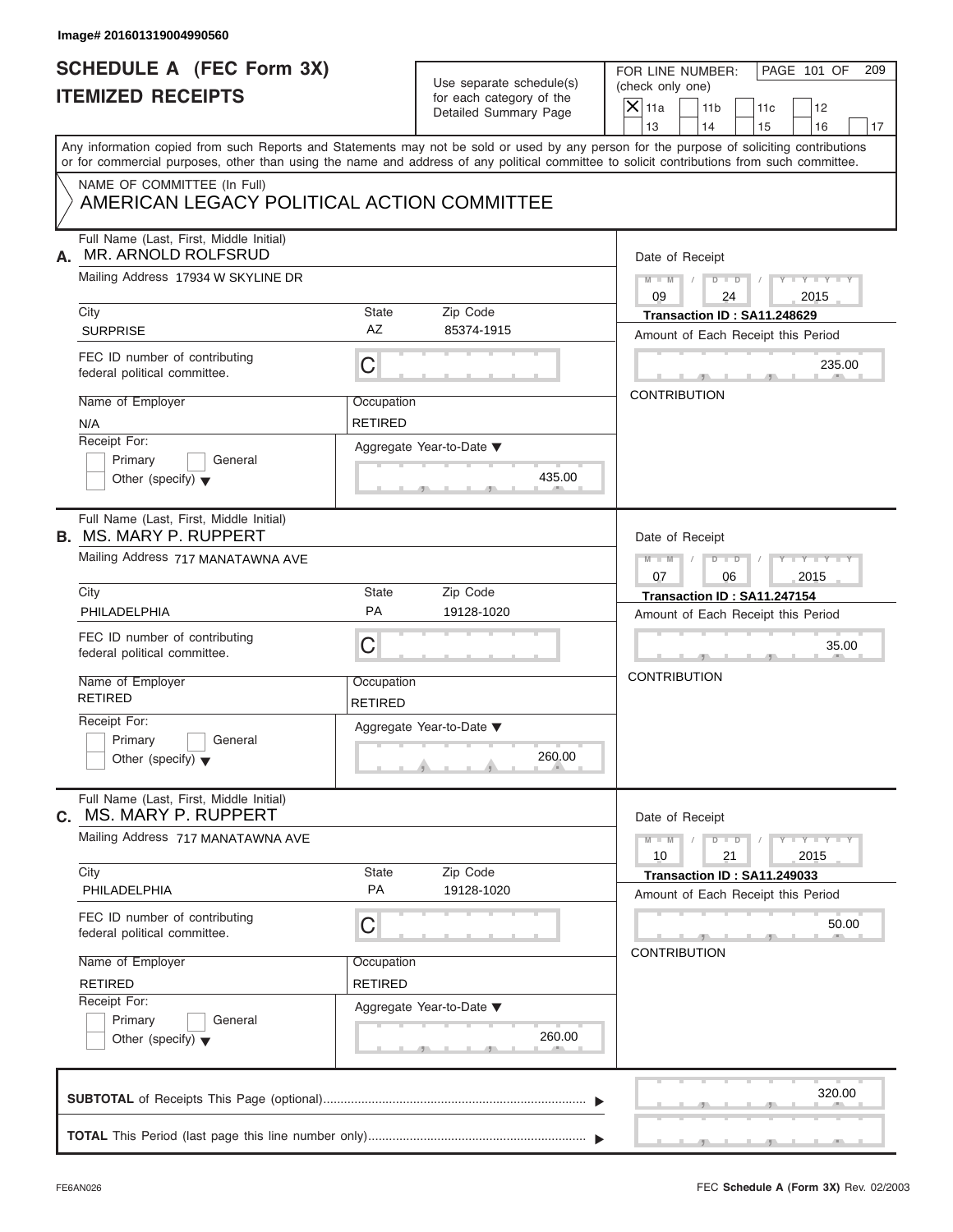| <b>SCHEDULE A (FEC Form 3X)</b>                                           |                              | Use separate schedule(s) | PAGE 102 OF<br>FOR LINE NUMBER:<br>209                                                                                                                                                                                                                                                  |  |  |
|---------------------------------------------------------------------------|------------------------------|--------------------------|-----------------------------------------------------------------------------------------------------------------------------------------------------------------------------------------------------------------------------------------------------------------------------------------|--|--|
| <b>ITEMIZED RECEIPTS</b>                                                  |                              | for each category of the | (check only one)                                                                                                                                                                                                                                                                        |  |  |
|                                                                           |                              | Detailed Summary Page    | $X$ 11a<br>11 <sub>b</sub><br>11c<br>12                                                                                                                                                                                                                                                 |  |  |
|                                                                           |                              |                          | 13<br>14<br>15<br>16<br>17                                                                                                                                                                                                                                                              |  |  |
|                                                                           |                              |                          | Any information copied from such Reports and Statements may not be sold or used by any person for the purpose of soliciting contributions<br>or for commercial purposes, other than using the name and address of any political committee to solicit contributions from such committee. |  |  |
| NAME OF COMMITTEE (In Full)<br>AMERICAN LEGACY POLITICAL ACTION COMMITTEE |                              |                          |                                                                                                                                                                                                                                                                                         |  |  |
| Full Name (Last, First, Middle Initial)<br>MS. MARY P. RUPPERT<br>А.      |                              |                          | Date of Receipt                                                                                                                                                                                                                                                                         |  |  |
| Mailing Address 717 MANATAWNA AVE                                         |                              |                          | $D$ $\Box$ $D$ $/$<br>$Y - Y - Y - Y - Y$<br>$M - M$ /<br>$12 \overline{ }$<br>2015<br>10                                                                                                                                                                                               |  |  |
| City                                                                      | <b>State</b>                 | Zip Code                 | Transaction ID: SA11.249419                                                                                                                                                                                                                                                             |  |  |
| PHILADELPHIA                                                              | <b>PA</b>                    | 19128-1020               | Amount of Each Receipt this Period                                                                                                                                                                                                                                                      |  |  |
| FEC ID number of contributing<br>federal political committee.             | C                            |                          | 25.00                                                                                                                                                                                                                                                                                   |  |  |
| Name of Employer                                                          | Occupation                   |                          | <b>CONTRIBUTION</b>                                                                                                                                                                                                                                                                     |  |  |
| <b>RETIRED</b>                                                            | <b>RETIRED</b>               |                          |                                                                                                                                                                                                                                                                                         |  |  |
| Receipt For:                                                              |                              | Aggregate Year-to-Date ▼ |                                                                                                                                                                                                                                                                                         |  |  |
| Primary<br>General                                                        |                              |                          |                                                                                                                                                                                                                                                                                         |  |  |
| Other (specify) $\blacktriangledown$                                      |                              | 260.00                   |                                                                                                                                                                                                                                                                                         |  |  |
| Full Name (Last, First, Middle Initial)<br><b>B.</b> MS. ELISE G. RYAN    |                              |                          | Date of Receipt                                                                                                                                                                                                                                                                         |  |  |
| Mailing Address 31 WILLIAM ST                                             |                              |                          | $D - I - D$<br>$Y = Y = Y' - Y'$<br>$M$ $M$<br>$\sqrt{ }$                                                                                                                                                                                                                               |  |  |
|                                                                           |                              |                          | 10<br>05<br>2015                                                                                                                                                                                                                                                                        |  |  |
| City                                                                      | <b>State</b>                 | Zip Code                 | Transaction ID: SA11.248832                                                                                                                                                                                                                                                             |  |  |
| <b>ROCKAWAY</b>                                                           | <b>NJ</b>                    | 07866-1925               | Amount of Each Receipt this Period                                                                                                                                                                                                                                                      |  |  |
| FEC ID number of contributing<br>federal political committee.             | C                            |                          | 125.00                                                                                                                                                                                                                                                                                  |  |  |
| Name of Employer<br><b>TEXT BOOK DESIGNER</b>                             | Occupation<br><b>RETIRED</b> |                          | <b>CONTRIBUTION</b>                                                                                                                                                                                                                                                                     |  |  |
| Receipt For:                                                              |                              | Aggregate Year-to-Date ▼ |                                                                                                                                                                                                                                                                                         |  |  |
| Primary<br>General<br>Other (specify) $\blacktriangledown$                |                              | 455.00                   |                                                                                                                                                                                                                                                                                         |  |  |
| Full Name (Last, First, Middle Initial)<br><b>MS. SANDRA RYAN</b><br>С.   |                              |                          | Date of Receipt                                                                                                                                                                                                                                                                         |  |  |
| Mailing Address 5005 E CRESCENT DR                                        |                              |                          | $Y - Y - Y - Y - Y$<br>$M - M$<br>$D$ $\Box$ $D$<br>09<br>24<br>2015                                                                                                                                                                                                                    |  |  |
| City                                                                      | State                        | Zip Code                 | Transaction ID: SA11.248529                                                                                                                                                                                                                                                             |  |  |
| ANAHEIM                                                                   | CA                           | 92807-3631               | Amount of Each Receipt this Period                                                                                                                                                                                                                                                      |  |  |
| FEC ID number of contributing<br>federal political committee.             | С                            |                          | 300.00                                                                                                                                                                                                                                                                                  |  |  |
| Name of Employer                                                          | Occupation                   |                          | <b>CONTRIBUTION</b>                                                                                                                                                                                                                                                                     |  |  |
| N/A                                                                       | <b>RETIRED</b>               |                          |                                                                                                                                                                                                                                                                                         |  |  |
| Receipt For:                                                              |                              | Aggregate Year-to-Date ▼ |                                                                                                                                                                                                                                                                                         |  |  |
| Primary<br>General<br>Other (specify) $\blacktriangledown$                |                              | 860.00                   |                                                                                                                                                                                                                                                                                         |  |  |
|                                                                           |                              |                          | 450.00                                                                                                                                                                                                                                                                                  |  |  |
|                                                                           |                              |                          |                                                                                                                                                                                                                                                                                         |  |  |
|                                                                           |                              |                          |                                                                                                                                                                                                                                                                                         |  |  |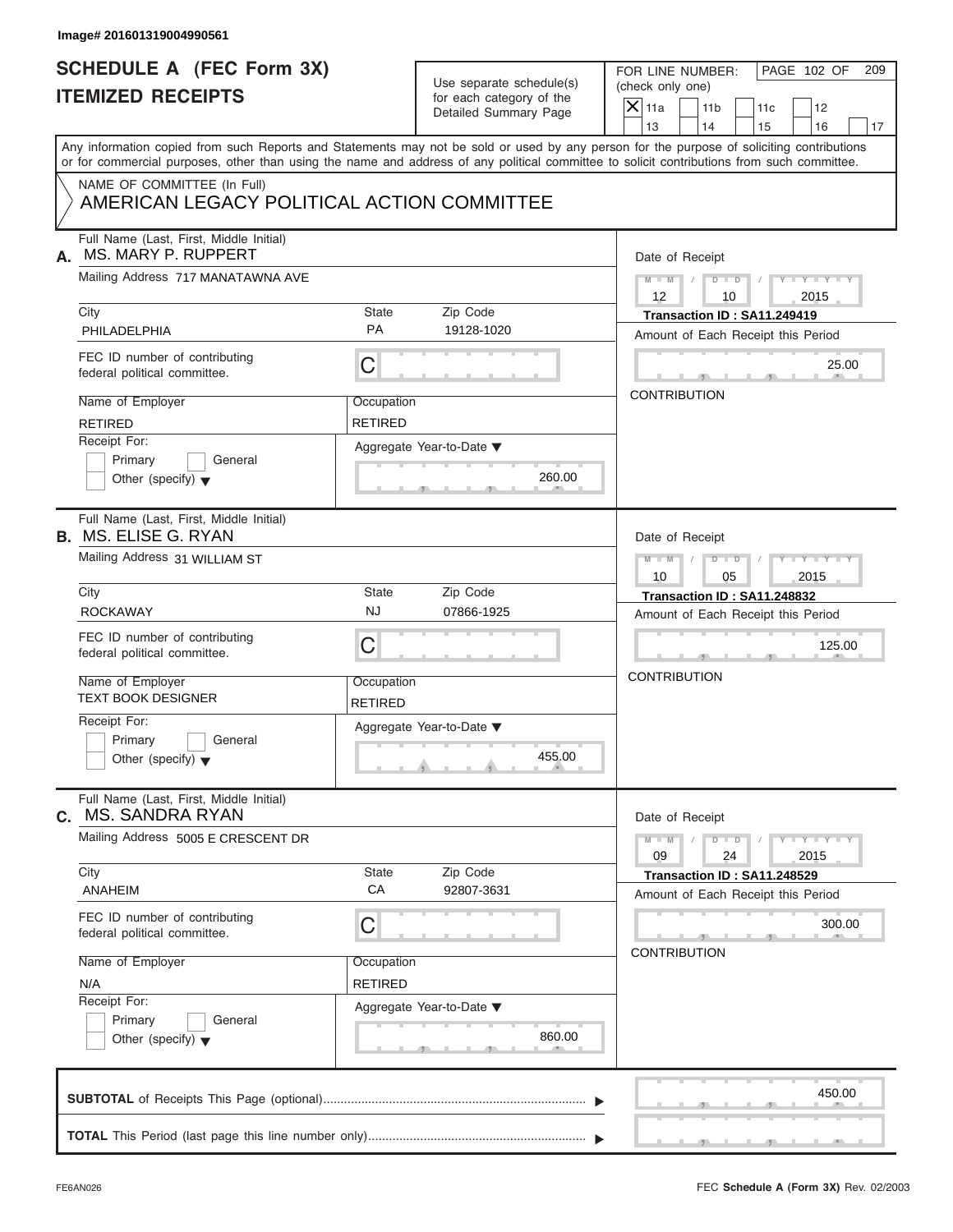| Image# 201601319004990562                                                    |                              |                                                      |                                                                                                                                                                                                                                                                                         |
|------------------------------------------------------------------------------|------------------------------|------------------------------------------------------|-----------------------------------------------------------------------------------------------------------------------------------------------------------------------------------------------------------------------------------------------------------------------------------------|
| <b>SCHEDULE A (FEC Form 3X)</b><br><b>ITEMIZED RECEIPTS</b>                  |                              | Use separate schedule(s)<br>for each category of the | PAGE 103 OF<br>FOR LINE NUMBER:<br>209<br>(check only one)                                                                                                                                                                                                                              |
|                                                                              |                              | Detailed Summary Page                                | $X$ 11a<br>11 <sub>b</sub><br>11c<br>12<br>13<br>14<br>15<br>16<br>17                                                                                                                                                                                                                   |
|                                                                              |                              |                                                      | Any information copied from such Reports and Statements may not be sold or used by any person for the purpose of soliciting contributions<br>or for commercial purposes, other than using the name and address of any political committee to solicit contributions from such committee. |
| NAME OF COMMITTEE (In Full)<br>AMERICAN LEGACY POLITICAL ACTION COMMITTEE    |                              |                                                      |                                                                                                                                                                                                                                                                                         |
| Full Name (Last, First, Middle Initial)<br>DR. DOMINICK SAMPOGNA<br>А.       |                              |                                                      | Date of Receipt                                                                                                                                                                                                                                                                         |
| Mailing Address 251 GREAT RIVER RD                                           |                              |                                                      | $D$ $D$ $I$<br>$Y - Y - Y - Y - Y$<br>$M - M$ /<br>10<br>2015<br>19                                                                                                                                                                                                                     |
| City<br><b>GREAT RIVER</b>                                                   | State<br><b>NY</b>           | Zip Code<br>11739-3011                               | Transaction ID: SA11.249001<br>Amount of Each Receipt this Period                                                                                                                                                                                                                       |
| FEC ID number of contributing<br>federal political committee.                | С                            |                                                      | 100.00                                                                                                                                                                                                                                                                                  |
| Name of Employer<br>DR. DOMINICK SAMPOGNA - SELF - EMPLOY                    | Occupation<br><b>DOCTOR</b>  |                                                      | <b>CONTRIBUTION</b>                                                                                                                                                                                                                                                                     |
| Receipt For:<br>Primary<br>General<br>Other (specify) $\bullet$              |                              | Aggregate Year-to-Date ▼<br>280.00                   |                                                                                                                                                                                                                                                                                         |
| Full Name (Last, First, Middle Initial)<br><b>B. MRS. PATSY R. SANDERSON</b> |                              |                                                      | Date of Receipt                                                                                                                                                                                                                                                                         |
| Mailing Address 3291 FLORINDA ST.                                            |                              |                                                      | $M - M$<br>$D - I - D$<br>$Y = Y = Y' - Y'$<br>$\sqrt{2}$<br>09<br>14<br>2015                                                                                                                                                                                                           |
| City                                                                         | State                        | Zip Code                                             | Transaction ID: SA11.248338                                                                                                                                                                                                                                                             |
| <b>POMONA</b>                                                                | CA                           | 91767-1015                                           | Amount of Each Receipt this Period                                                                                                                                                                                                                                                      |
| FEC ID number of contributing<br>federal political committee.                | С                            |                                                      | 25.00                                                                                                                                                                                                                                                                                   |
| Name of Employer<br><b>RETIRED</b>                                           | Occupation<br>RETIRED        |                                                      | <b>CONTRIBUTION</b>                                                                                                                                                                                                                                                                     |
| Receipt For:<br>Primary<br>General<br>Other (specify) $\blacktriangledown$   |                              | Aggregate Year-to-Date ▼<br>225.00                   |                                                                                                                                                                                                                                                                                         |
| Full Name (Last, First, Middle Initial)<br>MRS. PATSY R. SANDERSON<br>C.     |                              |                                                      | Date of Receipt                                                                                                                                                                                                                                                                         |
| Mailing Address 3291 FLORINDA ST.                                            |                              |                                                      | $Y - Y - Y - Y - I$<br>$M - M$<br>$D$ $\Box$ $D$<br>10<br>13<br>2015                                                                                                                                                                                                                    |
| City<br><b>POMONA</b>                                                        | <b>State</b><br>CA           | Zip Code<br>91767-1015                               | Transaction ID: SA11.248933<br>Amount of Each Receipt this Period                                                                                                                                                                                                                       |
| FEC ID number of contributing<br>federal political committee.                | С                            |                                                      | 60.00<br><b>CONTRIBUTION</b>                                                                                                                                                                                                                                                            |
| Name of Employer<br><b>RETIRED</b>                                           | Occupation<br><b>RETIRED</b> |                                                      |                                                                                                                                                                                                                                                                                         |
| Receipt For:<br>Primary<br>General<br>Other (specify) $\blacktriangledown$   |                              | Aggregate Year-to-Date ▼<br>225.00                   |                                                                                                                                                                                                                                                                                         |
|                                                                              |                              |                                                      | 185.00                                                                                                                                                                                                                                                                                  |
|                                                                              |                              |                                                      |                                                                                                                                                                                                                                                                                         |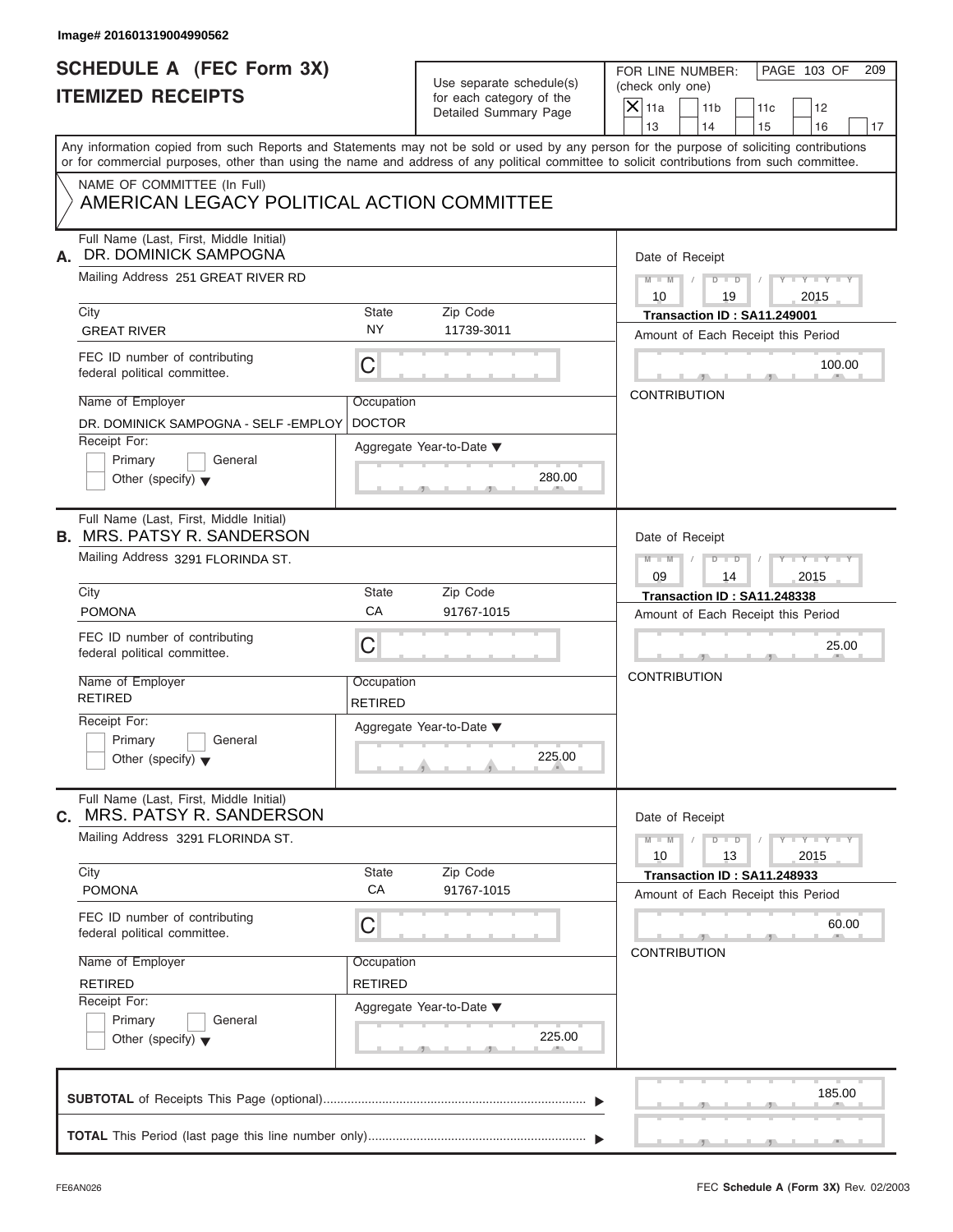| Use separate schedule(s) |
|--------------------------|
| for each category of the |
| Detailed Summary Page    |

| <b>SCHEDULE A (FEC Form 3X)</b>                                      |              |                                                      | PAGE 104 OF<br>FOR LINE NUMBER:<br>209                                                                                                                                                                                                                                                  |  |  |
|----------------------------------------------------------------------|--------------|------------------------------------------------------|-----------------------------------------------------------------------------------------------------------------------------------------------------------------------------------------------------------------------------------------------------------------------------------------|--|--|
| <b>ITEMIZED RECEIPTS</b>                                             |              | Use separate schedule(s)<br>for each category of the | (check only one)                                                                                                                                                                                                                                                                        |  |  |
|                                                                      |              | Detailed Summary Page                                | $X$ 11a<br>11 <sub>b</sub><br>11c<br>12                                                                                                                                                                                                                                                 |  |  |
|                                                                      |              |                                                      | 13<br>14<br>15<br>16                                                                                                                                                                                                                                                                    |  |  |
|                                                                      |              |                                                      | Any information copied from such Reports and Statements may not be sold or used by any person for the purpose of soliciting contributions<br>or for commercial purposes, other than using the name and address of any political committee to solicit contributions from such committee. |  |  |
| NAME OF COMMITTEE (In Full)                                          |              |                                                      |                                                                                                                                                                                                                                                                                         |  |  |
| AMERICAN LEGACY POLITICAL ACTION COMMITTEE                           |              |                                                      |                                                                                                                                                                                                                                                                                         |  |  |
| Full Name (Last, First, Middle Initial)<br><b>ROSE SANDERS</b><br>А. |              |                                                      | Date of Receipt                                                                                                                                                                                                                                                                         |  |  |
| Mailing Address 1317 GENEVA AVE                                      |              |                                                      | $M = M - 1$<br>$D$ $D$ $1$<br>$Y - Y - Y - Y - Y$<br>07<br>14<br>2015                                                                                                                                                                                                                   |  |  |
| City                                                                 | State        | Zip Code                                             | Transaction ID: SA11.247850                                                                                                                                                                                                                                                             |  |  |
| <b>YUBA CITY</b>                                                     | CA           | 95991-                                               | Amount of Each Receipt this Period                                                                                                                                                                                                                                                      |  |  |
| FEC ID number of contributing<br>federal political committee.        | $\mathsf C$  |                                                      | 20.14                                                                                                                                                                                                                                                                                   |  |  |
| Name of Employer                                                     | Occupation   |                                                      | <b>CONTRIBUTION</b>                                                                                                                                                                                                                                                                     |  |  |
| SUTTER MEMORIAL HOSPITAL                                             | <b>NURSE</b> |                                                      |                                                                                                                                                                                                                                                                                         |  |  |
| Receipt For:                                                         |              | Aggregate Year-to-Date ▼                             |                                                                                                                                                                                                                                                                                         |  |  |
| Primary<br>General                                                   |              |                                                      |                                                                                                                                                                                                                                                                                         |  |  |
| Other (specify) $\blacktriangledown$                                 |              | 201.40                                               |                                                                                                                                                                                                                                                                                         |  |  |
| Full Name (Last, First, Middle Initial)<br><b>B. ROSE SANDERS</b>    |              |                                                      | Date of Receipt                                                                                                                                                                                                                                                                         |  |  |
| Mailing Address 1317 GENEVA AVE                                      |              |                                                      | Y TY TY TY<br>$M - M$<br>$1 / 1$ $D - 1$ $D - 1$                                                                                                                                                                                                                                        |  |  |
|                                                                      |              |                                                      | 07<br>14<br>2015                                                                                                                                                                                                                                                                        |  |  |
| City                                                                 | State        | Zip Code                                             | Transaction ID: SA11.247907                                                                                                                                                                                                                                                             |  |  |
| <b>YUBA CITY</b>                                                     | CA           | 95991-                                               | Amount of Each Receipt this Period                                                                                                                                                                                                                                                      |  |  |
| FEC ID number of contributing<br>federal political committee.        | $\mathsf C$  |                                                      | 20.14                                                                                                                                                                                                                                                                                   |  |  |
| Name of Employer<br>SUTTER MEMORIAL HOSPITAL                         | Occupation   |                                                      | <b>CONTRIBUTION</b>                                                                                                                                                                                                                                                                     |  |  |
| Receipt For:                                                         | <b>NURSE</b> |                                                      |                                                                                                                                                                                                                                                                                         |  |  |
| Primary<br>General                                                   |              | Aggregate Year-to-Date ▼                             |                                                                                                                                                                                                                                                                                         |  |  |
| Other (specify) $\blacktriangledown$                                 |              | 201.40                                               |                                                                                                                                                                                                                                                                                         |  |  |
| Full Name (Last, First, Middle Initial)<br><b>C. ROSE SANDERS</b>    |              |                                                      | Date of Receipt                                                                                                                                                                                                                                                                         |  |  |
| Mailing Address 1317 GENEVA AVE                                      |              |                                                      | $M - M$<br>$Y - Y - Y - Y - Y$<br>$D$ $\Box$ $D$<br>12<br>15<br>2015                                                                                                                                                                                                                    |  |  |
| City                                                                 | State        | Zip Code                                             | Transaction ID: SA11.249646                                                                                                                                                                                                                                                             |  |  |
| <b>YUBA CITY</b>                                                     | CA           | 95991-                                               | Amount of Each Receipt this Period                                                                                                                                                                                                                                                      |  |  |
| FEC ID number of contributing<br>federal political committee.        | C            |                                                      | 20.14                                                                                                                                                                                                                                                                                   |  |  |
| Name of Employer                                                     | Occupation   |                                                      | <b>CONTRIBUTION</b>                                                                                                                                                                                                                                                                     |  |  |
| SUTTER MEMORIAL HOSPITAL                                             | <b>NURSE</b> |                                                      |                                                                                                                                                                                                                                                                                         |  |  |
| Receipt For:                                                         |              | Aggregate Year-to-Date ▼                             |                                                                                                                                                                                                                                                                                         |  |  |
| Primary<br>General<br>Other (specify) $\blacktriangledown$           |              | 201.40                                               |                                                                                                                                                                                                                                                                                         |  |  |
|                                                                      |              |                                                      | 60.42                                                                                                                                                                                                                                                                                   |  |  |
|                                                                      |              |                                                      |                                                                                                                                                                                                                                                                                         |  |  |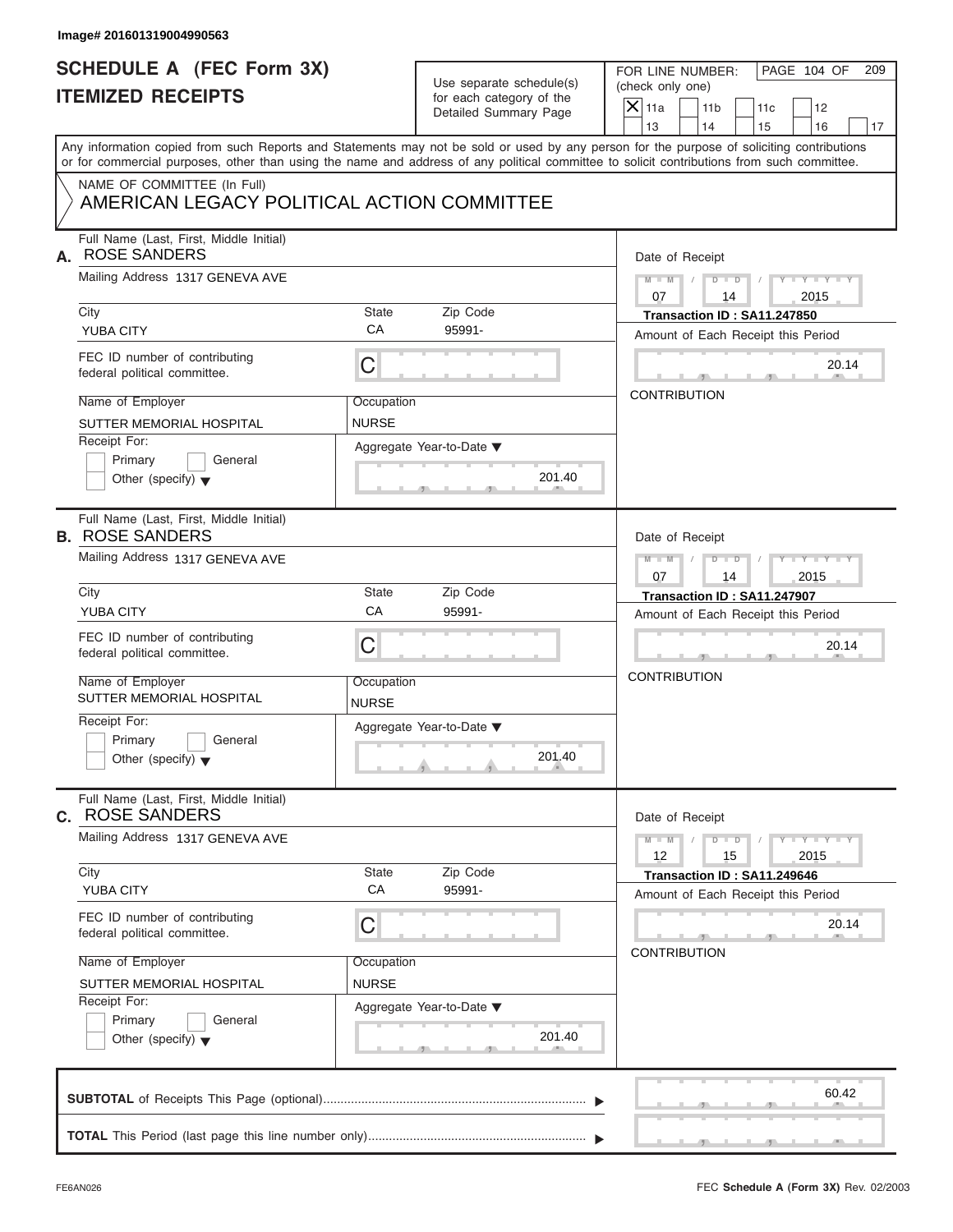| <b>SCHEDULE A (FEC Form 3X)</b><br><b>ITEMIZED RECEIPTS</b>                |                              | Use separate schedule(s)                          | PAGE 105 OF<br>FOR LINE NUMBER:<br>209<br>(check only one)                                                                                                                                                                                                                              |  |  |
|----------------------------------------------------------------------------|------------------------------|---------------------------------------------------|-----------------------------------------------------------------------------------------------------------------------------------------------------------------------------------------------------------------------------------------------------------------------------------------|--|--|
|                                                                            |                              | for each category of the<br>Detailed Summary Page | $\overline{X}$ 11a<br>11 <sub>b</sub><br>11c<br>12                                                                                                                                                                                                                                      |  |  |
|                                                                            |                              |                                                   | 13<br>14<br>15<br>16<br>17                                                                                                                                                                                                                                                              |  |  |
|                                                                            |                              |                                                   | Any information copied from such Reports and Statements may not be sold or used by any person for the purpose of soliciting contributions<br>or for commercial purposes, other than using the name and address of any political committee to solicit contributions from such committee. |  |  |
| NAME OF COMMITTEE (In Full)<br>AMERICAN LEGACY POLITICAL ACTION COMMITTEE  |                              |                                                   |                                                                                                                                                                                                                                                                                         |  |  |
| Full Name (Last, First, Middle Initial)<br><b>ROSE SANDERS</b><br>А.       |                              |                                                   | Date of Receipt                                                                                                                                                                                                                                                                         |  |  |
| Mailing Address 1317 GENEVA AVE                                            |                              |                                                   | $M = M \qquad / \qquad D = D \qquad /$<br>$Y - Y - Y - Y - Y$<br>12<br>15<br>2015                                                                                                                                                                                                       |  |  |
| City<br><b>YUBA CITY</b>                                                   | <b>State</b><br>CA           | Zip Code<br>95991-                                | Transaction ID: SA11.249688<br>Amount of Each Receipt this Period                                                                                                                                                                                                                       |  |  |
| FEC ID number of contributing<br>federal political committee.              | $\mathsf C$                  |                                                   | 20.14                                                                                                                                                                                                                                                                                   |  |  |
| Name of Employer<br>SUTTER MEMORIAL HOSPITAL                               | Occupation<br><b>NURSE</b>   |                                                   | <b>CONTRIBUTION</b>                                                                                                                                                                                                                                                                     |  |  |
| Receipt For:<br>Primary<br>General<br>Other (specify) $\blacktriangledown$ |                              | Aggregate Year-to-Date ▼<br>201.40                |                                                                                                                                                                                                                                                                                         |  |  |
| Full Name (Last, First, Middle Initial)<br><b>B. ROSE SANDERS</b>          |                              |                                                   | Date of Receipt                                                                                                                                                                                                                                                                         |  |  |
| Mailing Address 1317 GENEVA AVE                                            |                              |                                                   | $M = M - 1$<br>$\begin{array}{c c c c c c} \hline \multicolumn{3}{ c }{\textbf{D} \textbf{I} \textbf{I}} & \multicolumn{3}{ c }{\textbf{D} \textbf{I}} & \multicolumn{3}{ c }{\textbf{J}} \end{array}$<br>$Y = Y = Y' + Y' + Y$<br>$12 \overline{ }$<br>2015<br>15                      |  |  |
| City                                                                       | <b>State</b>                 | Zip Code                                          | Transaction ID: SA11.249728                                                                                                                                                                                                                                                             |  |  |
| <b>YUBA CITY</b>                                                           | CA                           | 95991-                                            | Amount of Each Receipt this Period                                                                                                                                                                                                                                                      |  |  |
| FEC ID number of contributing<br>federal political committee.              | C                            |                                                   | 20.14                                                                                                                                                                                                                                                                                   |  |  |
| Name of Employer<br>SUTTER MEMORIAL HOSPITAL                               | Occupation<br><b>NURSE</b>   |                                                   | <b>CONTRIBUTION</b>                                                                                                                                                                                                                                                                     |  |  |
| Receipt For:<br>Primary<br>General<br>Other (specify) $\blacktriangledown$ |                              | Aggregate Year-to-Date ▼<br>201.40                |                                                                                                                                                                                                                                                                                         |  |  |
| Full Name (Last, First, Middle Initial)<br>MS. JUDY SCARBROUGH<br>C.       |                              |                                                   | Date of Receipt                                                                                                                                                                                                                                                                         |  |  |
| Mailing Address 306 SW 12TH ST                                             |                              |                                                   | $Y - Y - Y - Y - Y$<br>$M - M$<br>$D$ $\Box$ $D$<br>09<br>24<br>2015                                                                                                                                                                                                                    |  |  |
| City<br><b>ANDREWS</b>                                                     | State<br><b>TX</b>           | Zip Code<br>79714-6705                            | Transaction ID: SA11.248492<br>Amount of Each Receipt this Period                                                                                                                                                                                                                       |  |  |
| FEC ID number of contributing<br>federal political committee.              | C                            |                                                   | 25.00<br><b>CONTRIBUTION</b>                                                                                                                                                                                                                                                            |  |  |
| Name of Employer<br><b>RETIRED</b>                                         | Occupation<br><b>RETIRED</b> |                                                   |                                                                                                                                                                                                                                                                                         |  |  |
| Receipt For:<br>Primary<br>General<br>Other (specify) $\blacktriangledown$ |                              | Aggregate Year-to-Date ▼<br>400.00                |                                                                                                                                                                                                                                                                                         |  |  |
|                                                                            |                              |                                                   |                                                                                                                                                                                                                                                                                         |  |  |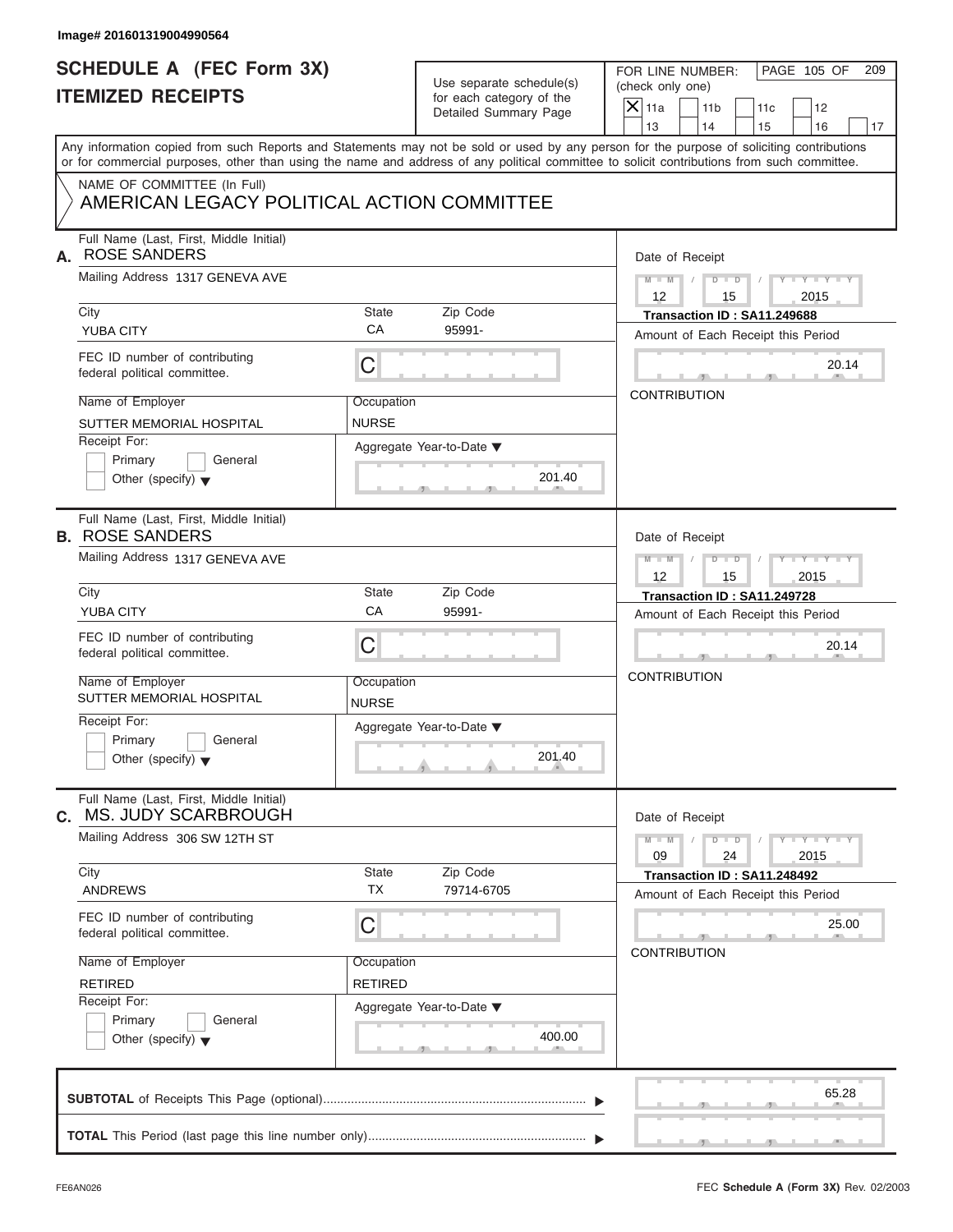| Image# 201601319004990565                                                                                                                                                                                                                                                               |                              |                                                      |                   |                                                                   |                      |           |                             |    |
|-----------------------------------------------------------------------------------------------------------------------------------------------------------------------------------------------------------------------------------------------------------------------------------------|------------------------------|------------------------------------------------------|-------------------|-------------------------------------------------------------------|----------------------|-----------|-----------------------------|----|
| <b>SCHEDULE A (FEC Form 3X)</b><br><b>ITEMIZED RECEIPTS</b>                                                                                                                                                                                                                             |                              | Use separate schedule(s)<br>for each category of the |                   | PAGE 106 OF<br>FOR LINE NUMBER:<br>209<br>(check only one)        |                      |           |                             |    |
|                                                                                                                                                                                                                                                                                         |                              | Detailed Summary Page                                | $X$ 11a<br>13     | 11 <sub>b</sub><br>14                                             |                      | 11c<br>15 | 12<br>16                    |    |
| Any information copied from such Reports and Statements may not be sold or used by any person for the purpose of soliciting contributions<br>or for commercial purposes, other than using the name and address of any political committee to solicit contributions from such committee. |                              |                                                      |                   |                                                                   |                      |           |                             | 17 |
| NAME OF COMMITTEE (In Full)<br>AMERICAN LEGACY POLITICAL ACTION COMMITTEE                                                                                                                                                                                                               |                              |                                                      |                   |                                                                   |                      |           |                             |    |
| Full Name (Last, First, Middle Initial)<br>MS. JUDY SCARBROUGH<br>А.                                                                                                                                                                                                                    |                              |                                                      |                   | Date of Receipt                                                   |                      |           |                             |    |
| Mailing Address 306 SW 12TH ST                                                                                                                                                                                                                                                          |                              |                                                      | $12 \overline{ }$ | $M - M$ /                                                         | $D$ $D$ $/$<br>18    |           | $Y - Y - Y - Y - Y$<br>2015 |    |
| City<br><b>ANDREWS</b>                                                                                                                                                                                                                                                                  | State<br><b>TX</b>           | Zip Code<br>79714-6705                               |                   | Transaction ID: SA11.249543<br>Amount of Each Receipt this Period |                      |           |                             |    |
| FEC ID number of contributing<br>federal political committee.                                                                                                                                                                                                                           | C                            |                                                      |                   |                                                                   |                      |           | 75.00                       |    |
| Name of Employer<br><b>RETIRED</b>                                                                                                                                                                                                                                                      | Occupation<br><b>RETIRED</b> |                                                      |                   | <b>CONTRIBUTION</b>                                               |                      |           |                             |    |
| Receipt For:<br>Primary<br>General<br>Other (specify) $\blacktriangledown$                                                                                                                                                                                                              |                              | Aggregate Year-to-Date ▼<br>400.00                   |                   |                                                                   |                      |           |                             |    |
| Full Name (Last, First, Middle Initial)<br><b>B. MS. JAYNE W. SCARDELLO</b>                                                                                                                                                                                                             |                              |                                                      |                   | Date of Receipt                                                   |                      |           |                             |    |
| Mailing Address 20864 OLD TOWN RD                                                                                                                                                                                                                                                       |                              |                                                      | $M$ $M$<br>09     |                                                                   | $D - D$<br>24        |           | $Y - Y - Y - Y - Y$<br>2015 |    |
| City                                                                                                                                                                                                                                                                                    | State                        | Zip Code                                             |                   | Transaction ID: SA11.248641                                       |                      |           |                             |    |
| <b>TEHACHAPI</b>                                                                                                                                                                                                                                                                        | CA                           | 93561-8833                                           |                   | Amount of Each Receipt this Period                                |                      |           |                             |    |
| FEC ID number of contributing<br>federal political committee.                                                                                                                                                                                                                           | C                            |                                                      |                   |                                                                   |                      |           | 75.00                       |    |
| Name of Employer<br><b>HOME</b>                                                                                                                                                                                                                                                         | Occupation                   | INFORMATION REQUESTED PER BEST EFF                   |                   | <b>CONTRIBUTION</b>                                               |                      |           |                             |    |
| Receipt For:<br>Primary<br>General<br>Other (specify) $\blacktriangledown$                                                                                                                                                                                                              |                              | Aggregate Year-to-Date ▼<br>205.00                   |                   |                                                                   |                      |           |                             |    |
| Full Name (Last, First, Middle Initial)<br>MS. JAYNE W. SCARDELLO<br>C.                                                                                                                                                                                                                 |                              |                                                      |                   | Date of Receipt                                                   |                      |           |                             |    |
| Mailing Address 20864 OLD TOWN RD                                                                                                                                                                                                                                                       |                              |                                                      | $M - M$<br>12     |                                                                   | $D$ $\Box$ $D$<br>11 |           | $Y - Y - Y - Y - Y$<br>2015 |    |
| City<br><b>TEHACHAPI</b>                                                                                                                                                                                                                                                                | State<br>CA                  | Zip Code<br>93561-8833                               |                   | Transaction ID: SA11.249442<br>Amount of Each Receipt this Period |                      |           |                             |    |
| FEC ID number of contributing<br>federal political committee.                                                                                                                                                                                                                           | С                            |                                                      |                   | <b>CONTRIBUTION</b>                                               |                      |           | 130.00                      |    |
| Name of Employer<br><b>HOME</b>                                                                                                                                                                                                                                                         | Occupation                   | <b>INFORMATION REQUESTED PER BEST EFF</b>            |                   |                                                                   |                      |           |                             |    |
| Receipt For:<br>Primary<br>General<br>Other (specify) $\blacktriangledown$                                                                                                                                                                                                              |                              | Aggregate Year-to-Date ▼<br>205.00                   |                   |                                                                   |                      |           |                             |    |
|                                                                                                                                                                                                                                                                                         |                              |                                                      |                   |                                                                   |                      |           | 280.00                      |    |
|                                                                                                                                                                                                                                                                                         |                              |                                                      |                   |                                                                   |                      |           |                             |    |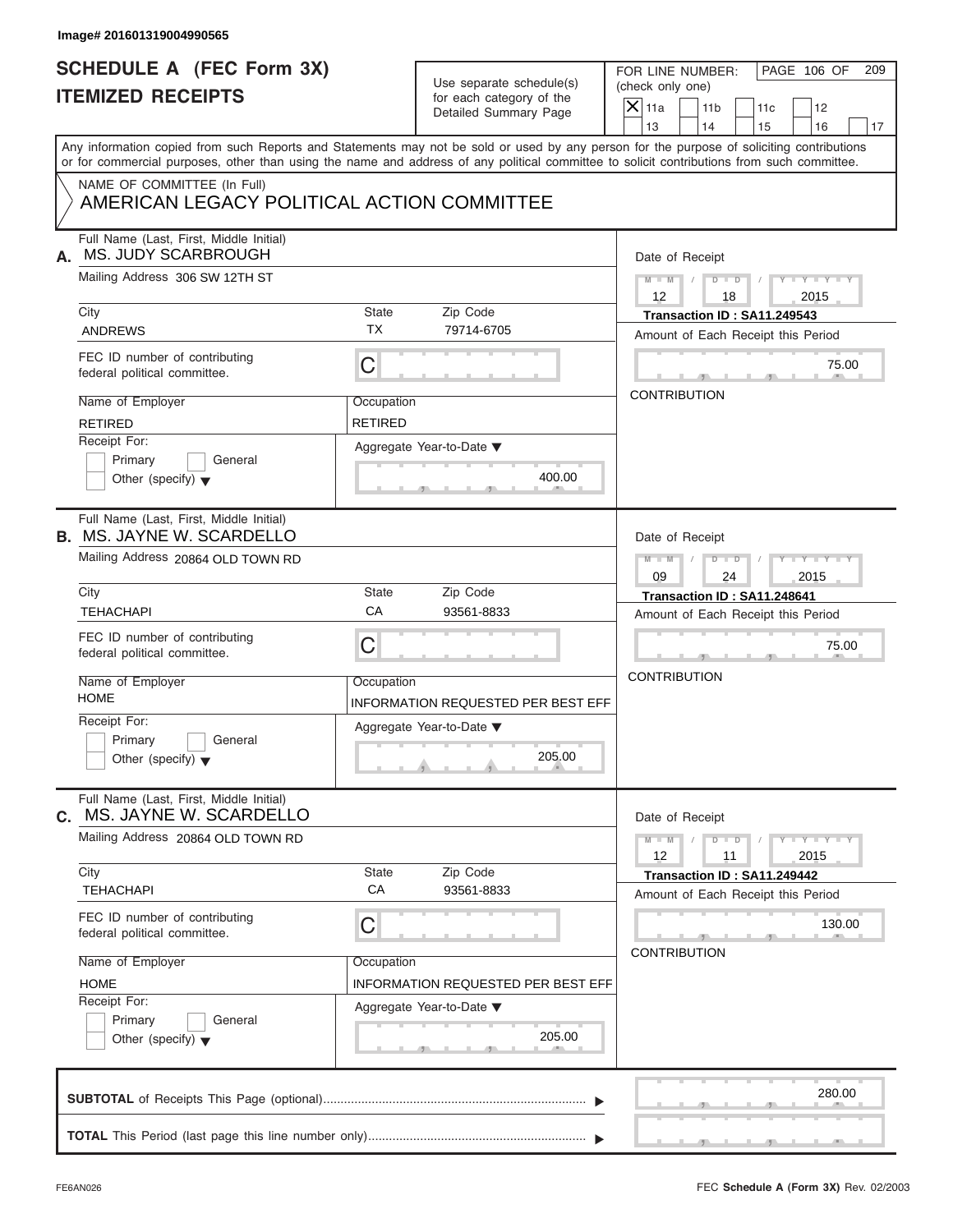| <b>SCHEDULE A (FEC Form 3X)</b>                                                                                                            |                          | Use separate schedule(s) | PAGE 107 OF<br>FOR LINE NUMBER:<br>209<br>(check only one)            |  |  |  |  |  |
|--------------------------------------------------------------------------------------------------------------------------------------------|--------------------------|--------------------------|-----------------------------------------------------------------------|--|--|--|--|--|
| <b>ITEMIZED RECEIPTS</b>                                                                                                                   |                          | for each category of the | $X$ 11a<br>11 <sub>b</sub><br>11c<br>12                               |  |  |  |  |  |
|                                                                                                                                            |                          | Detailed Summary Page    | 13<br>14<br>15<br>16                                                  |  |  |  |  |  |
| Any information copied from such Reports and Statements may not be sold or used by any person for the purpose of soliciting contributions  |                          |                          |                                                                       |  |  |  |  |  |
| or for commercial purposes, other than using the name and address of any political committee to solicit contributions from such committee. |                          |                          |                                                                       |  |  |  |  |  |
| NAME OF COMMITTEE (In Full)                                                                                                                |                          |                          |                                                                       |  |  |  |  |  |
| AMERICAN LEGACY POLITICAL ACTION COMMITTEE                                                                                                 |                          |                          |                                                                       |  |  |  |  |  |
| Full Name (Last, First, Middle Initial)<br>MR. LEE SCHMUCKER<br>А.                                                                         |                          |                          | Date of Receipt                                                       |  |  |  |  |  |
| Mailing Address 707 W 26TH ST                                                                                                              |                          |                          | $D$ $D$ $I$<br>$Y - Y - Y - Y - Y$<br>$M$ $M$ $I$<br>09<br>24<br>2015 |  |  |  |  |  |
| City                                                                                                                                       | State                    | Zip Code                 | Transaction ID: SA11.248653                                           |  |  |  |  |  |
| <b>LA JUNTA</b>                                                                                                                            | <b>CO</b>                | 81050-3802               | Amount of Each Receipt this Period                                    |  |  |  |  |  |
| FEC ID number of contributing<br>federal political committee.                                                                              | C                        |                          | 360.00                                                                |  |  |  |  |  |
| Name of Employer                                                                                                                           | Occupation               |                          | <b>CONTRIBUTION</b>                                                   |  |  |  |  |  |
| SELF GENERAL AND FAMILY PRACTICE                                                                                                           | <b>DOCTOR</b>            |                          |                                                                       |  |  |  |  |  |
| Receipt For:                                                                                                                               |                          | Aggregate Year-to-Date ▼ |                                                                       |  |  |  |  |  |
| Primary<br>General                                                                                                                         |                          |                          |                                                                       |  |  |  |  |  |
| Other (specify) $\blacktriangledown$                                                                                                       |                          | 1280.00                  |                                                                       |  |  |  |  |  |
| Full Name (Last, First, Middle Initial)<br><b>B. MR. LEE SCHMUCKER</b>                                                                     | Date of Receipt          |                          |                                                                       |  |  |  |  |  |
| Mailing Address 707 W 26TH ST                                                                                                              |                          |                          | $M = M - 1$<br>$D - D$<br>$Y = Y = Y' - Y'$<br>$\sqrt{2}$             |  |  |  |  |  |
|                                                                                                                                            |                          |                          | 2015<br>10<br>21                                                      |  |  |  |  |  |
| City                                                                                                                                       | State                    | Zip Code                 | Transaction ID: SA11.249028                                           |  |  |  |  |  |
| <b>LA JUNTA</b>                                                                                                                            | CO                       | 81050-3802               | Amount of Each Receipt this Period                                    |  |  |  |  |  |
| FEC ID number of contributing<br>federal political committee.                                                                              | C                        |                          | 360.00                                                                |  |  |  |  |  |
| Name of Employer<br>SELF GENERAL AND FAMILY PRACTICE                                                                                       | Occupation               |                          | <b>CONTRIBUTION</b>                                                   |  |  |  |  |  |
| Receipt For:                                                                                                                               | <b>DOCTOR</b>            |                          |                                                                       |  |  |  |  |  |
| Primary<br>General                                                                                                                         |                          | Aggregate Year-to-Date ▼ |                                                                       |  |  |  |  |  |
| Other (specify) $\blacktriangledown$                                                                                                       |                          | 1280.00                  |                                                                       |  |  |  |  |  |
| Full Name (Last, First, Middle Initial)<br><b>MS. CAROL SCHULTZ</b><br>C.                                                                  |                          |                          | Date of Receipt                                                       |  |  |  |  |  |
| Mailing Address 2806 ARBOR DR APT 1                                                                                                        |                          |                          | $Y - Y - Y - Y - Y$<br>$M - M$<br>$D$ $\Box$ $D$<br>28<br>09<br>2015  |  |  |  |  |  |
| City                                                                                                                                       | <b>State</b>             | Zip Code                 | Transaction ID: SA11.248746                                           |  |  |  |  |  |
| <b>MADISON</b>                                                                                                                             | WI                       | 53711-1890               | Amount of Each Receipt this Period                                    |  |  |  |  |  |
| FEC ID number of contributing<br>federal political committee.                                                                              | С                        |                          | 150.00                                                                |  |  |  |  |  |
| Name of Employer                                                                                                                           | Occupation               |                          | <b>CONTRIBUTION</b>                                                   |  |  |  |  |  |
| <b>RETIRED</b>                                                                                                                             | <b>RETIRED</b>           |                          |                                                                       |  |  |  |  |  |
| Receipt For:                                                                                                                               | Aggregate Year-to-Date ▼ |                          |                                                                       |  |  |  |  |  |
| Primary<br>General                                                                                                                         |                          |                          |                                                                       |  |  |  |  |  |
| Other (specify) $\blacktriangledown$                                                                                                       |                          | 250.00                   |                                                                       |  |  |  |  |  |
|                                                                                                                                            |                          |                          | 870.00                                                                |  |  |  |  |  |
|                                                                                                                                            |                          |                          |                                                                       |  |  |  |  |  |
|                                                                                                                                            |                          |                          |                                                                       |  |  |  |  |  |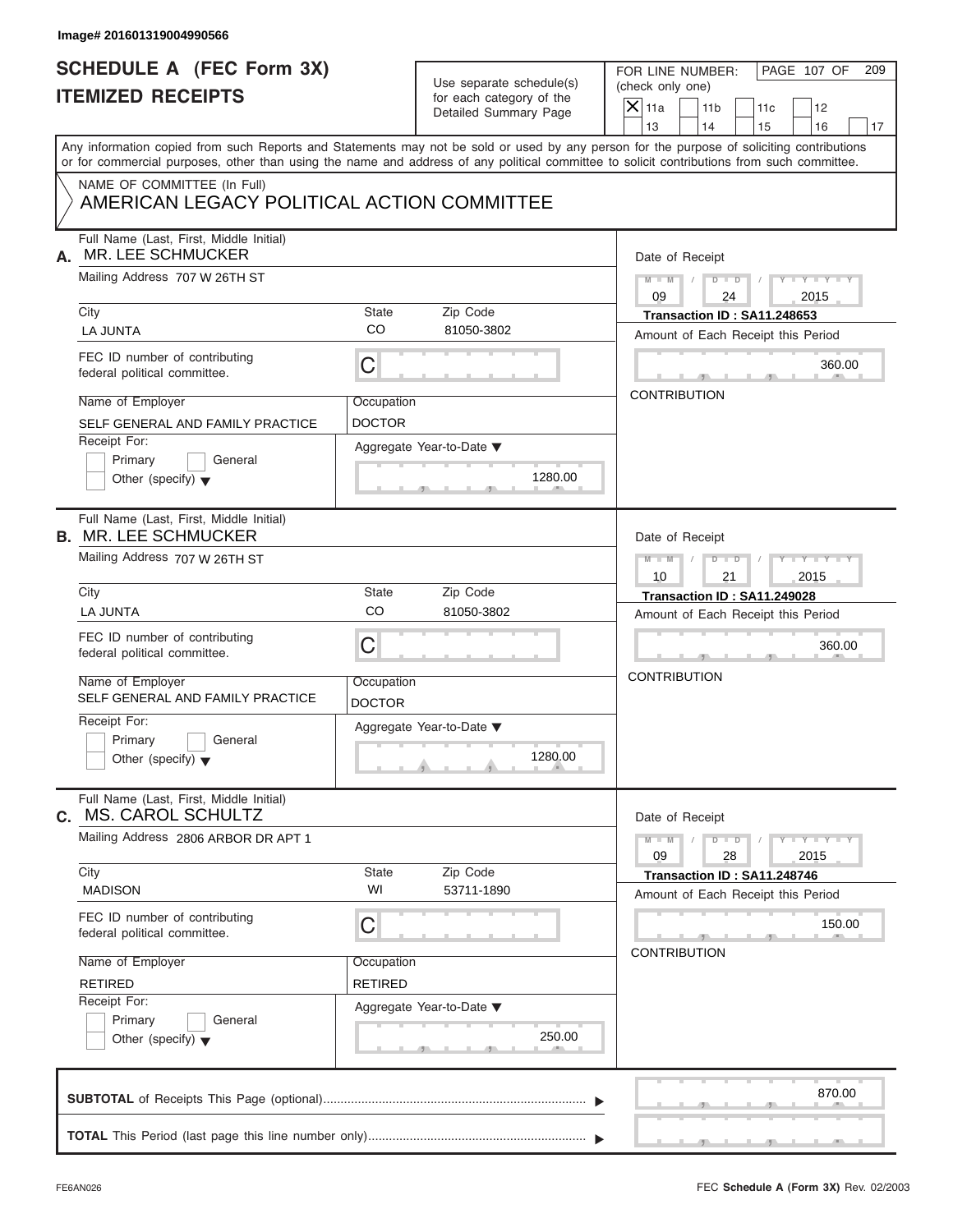| Image# 201601319004990567                                                 |                              |                                                      |                                                                                                                                                                                                                                                                                         |  |  |  |
|---------------------------------------------------------------------------|------------------------------|------------------------------------------------------|-----------------------------------------------------------------------------------------------------------------------------------------------------------------------------------------------------------------------------------------------------------------------------------------|--|--|--|
| <b>SCHEDULE A (FEC Form 3X)</b><br><b>ITEMIZED RECEIPTS</b>               |                              | Use separate schedule(s)<br>for each category of the | PAGE 108 OF<br>FOR LINE NUMBER:<br>209<br>(check only one)<br>$X$ 11a<br>11 <sub>b</sub><br>12<br>11c                                                                                                                                                                                   |  |  |  |
|                                                                           |                              | Detailed Summary Page                                | 13<br>14<br>15<br>16                                                                                                                                                                                                                                                                    |  |  |  |
|                                                                           |                              |                                                      | Any information copied from such Reports and Statements may not be sold or used by any person for the purpose of soliciting contributions<br>or for commercial purposes, other than using the name and address of any political committee to solicit contributions from such committee. |  |  |  |
| NAME OF COMMITTEE (In Full)<br>AMERICAN LEGACY POLITICAL ACTION COMMITTEE |                              |                                                      |                                                                                                                                                                                                                                                                                         |  |  |  |
| Full Name (Last, First, Middle Initial)<br>MR. ROBERT SHAW<br>А.          |                              |                                                      | Date of Receipt                                                                                                                                                                                                                                                                         |  |  |  |
| Mailing Address 126 LANGDON ST                                            |                              |                                                      | $D$ $D$ $I$<br>$Y - Y - Y - Y - Y$<br>$M - M$<br>07<br>06<br>2015                                                                                                                                                                                                                       |  |  |  |
| City                                                                      | State                        | Zip Code                                             | Transaction ID: SA11.247162                                                                                                                                                                                                                                                             |  |  |  |
| <b>NEWTON</b>                                                             | MA                           | 02458-1983                                           | Amount of Each Receipt this Period                                                                                                                                                                                                                                                      |  |  |  |
| FEC ID number of contributing<br>federal political committee.             | С                            |                                                      | 75.00                                                                                                                                                                                                                                                                                   |  |  |  |
| Name of Employer                                                          | Occupation                   |                                                      | <b>CONTRIBUTION</b>                                                                                                                                                                                                                                                                     |  |  |  |
| <b>RETIRED</b>                                                            | RETIRED                      |                                                      |                                                                                                                                                                                                                                                                                         |  |  |  |
| Receipt For:                                                              |                              | Aggregate Year-to-Date ▼                             |                                                                                                                                                                                                                                                                                         |  |  |  |
| Primary<br>General                                                        |                              |                                                      |                                                                                                                                                                                                                                                                                         |  |  |  |
| Other (specify) $\blacktriangledown$                                      |                              | 615.00                                               |                                                                                                                                                                                                                                                                                         |  |  |  |
| Full Name (Last, First, Middle Initial)<br><b>B. MR. ROBERT SHAW</b>      | Date of Receipt              |                                                      |                                                                                                                                                                                                                                                                                         |  |  |  |
| Mailing Address 126 LANGDON ST                                            |                              |                                                      | Y T Y T Y T<br>$M$ $M$ $/$<br>$D - D$<br>$\sqrt{ }$                                                                                                                                                                                                                                     |  |  |  |
|                                                                           |                              |                                                      | 08<br>26<br>2015                                                                                                                                                                                                                                                                        |  |  |  |
| City                                                                      | State                        | Zip Code                                             | Transaction ID: SA11.248198                                                                                                                                                                                                                                                             |  |  |  |
| <b>NEWTON</b>                                                             | MA                           | 02458-1983                                           | Amount of Each Receipt this Period                                                                                                                                                                                                                                                      |  |  |  |
| FEC ID number of contributing<br>federal political committee.             | С                            |                                                      | 150.00                                                                                                                                                                                                                                                                                  |  |  |  |
| Name of Employer<br><b>RETIRED</b>                                        | Occupation<br><b>RETIRED</b> |                                                      | <b>CONTRIBUTION</b>                                                                                                                                                                                                                                                                     |  |  |  |
| Receipt For:                                                              |                              | Aggregate Year-to-Date ▼                             |                                                                                                                                                                                                                                                                                         |  |  |  |
| Primary<br>General<br>Other (specify) $\blacktriangledown$                |                              | 615.00                                               |                                                                                                                                                                                                                                                                                         |  |  |  |
| Full Name (Last, First, Middle Initial)<br><b>MR. ROBERT SHAW</b><br>C.   |                              |                                                      | Date of Receipt                                                                                                                                                                                                                                                                         |  |  |  |
| Mailing Address 126 LANGDON ST                                            |                              |                                                      | $Y - Y - Y - Y - Y$<br>$M - M$<br>$D$ $\Box$ $D$<br>27<br>2015<br>10                                                                                                                                                                                                                    |  |  |  |
| City                                                                      | State                        | Zip Code                                             | Transaction ID: SA11.249105                                                                                                                                                                                                                                                             |  |  |  |
| <b>NEWTON</b>                                                             | МA                           | 02458-1983                                           | Amount of Each Receipt this Period                                                                                                                                                                                                                                                      |  |  |  |
| FEC ID number of contributing<br>federal political committee.             | С                            |                                                      | 60.00                                                                                                                                                                                                                                                                                   |  |  |  |
| Name of Employer                                                          | Occupation                   |                                                      | <b>CONTRIBUTION</b>                                                                                                                                                                                                                                                                     |  |  |  |
| <b>RETIRED</b>                                                            | <b>RETIRED</b>               |                                                      |                                                                                                                                                                                                                                                                                         |  |  |  |
| Receipt For:                                                              |                              | Aggregate Year-to-Date ▼                             |                                                                                                                                                                                                                                                                                         |  |  |  |
| Primary<br>General<br>Other (specify) $\blacktriangledown$                |                              | 615.00                                               |                                                                                                                                                                                                                                                                                         |  |  |  |
|                                                                           |                              |                                                      | 285.00                                                                                                                                                                                                                                                                                  |  |  |  |
|                                                                           |                              |                                                      |                                                                                                                                                                                                                                                                                         |  |  |  |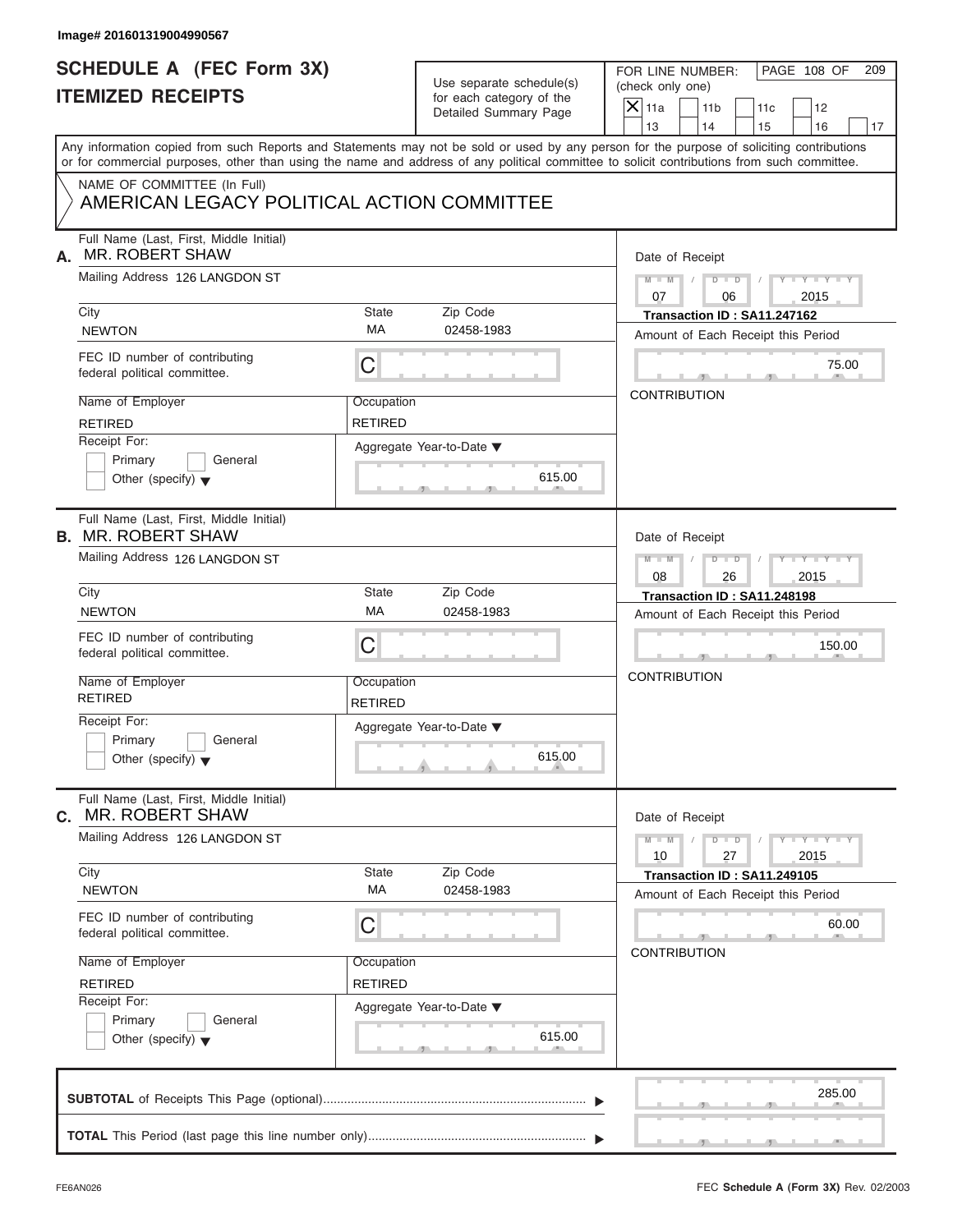| Image# 201601319004990568                                                                                                                  |                              |                                                                               |                                                                                                                                           |
|--------------------------------------------------------------------------------------------------------------------------------------------|------------------------------|-------------------------------------------------------------------------------|-------------------------------------------------------------------------------------------------------------------------------------------|
| <b>SCHEDULE A (FEC Form 3X)</b><br><b>ITEMIZED RECEIPTS</b>                                                                                |                              | Use separate schedule(s)<br>for each category of the<br>Detailed Summary Page | PAGE 109 OF<br>FOR LINE NUMBER:<br>209<br>(check only one)<br>$X$ 11a<br>11 <sub>b</sub><br>11c<br>12<br>13<br>14<br>15<br>16<br>17       |
| or for commercial purposes, other than using the name and address of any political committee to solicit contributions from such committee. |                              |                                                                               | Any information copied from such Reports and Statements may not be sold or used by any person for the purpose of soliciting contributions |
| NAME OF COMMITTEE (In Full)<br>AMERICAN LEGACY POLITICAL ACTION COMMITTEE                                                                  |                              |                                                                               |                                                                                                                                           |
| Full Name (Last, First, Middle Initial)<br><b>MR. ROBERT SHAW</b><br>А.                                                                    |                              |                                                                               | Date of Receipt                                                                                                                           |
| Mailing Address 126 LANGDON ST                                                                                                             |                              |                                                                               | $D$ $\Box$ $D$<br>$Y - Y - Y - Y - Y$<br>$M - M$ /<br>$\sqrt{ }$<br>$12 \overline{ }$<br>2015<br>14                                       |
| City<br><b>NEWTON</b>                                                                                                                      | State<br>MA                  | Zip Code<br>02458-1983                                                        | Transaction ID: SA11.249468<br>Amount of Each Receipt this Period                                                                         |
| FEC ID number of contributing<br>federal political committee.                                                                              | С                            |                                                                               | 50.00                                                                                                                                     |
| Name of Employer<br><b>RETIRED</b>                                                                                                         | Occupation<br><b>RETIRED</b> |                                                                               | <b>CONTRIBUTION</b>                                                                                                                       |
| Receipt For:<br>Primary<br>General<br>Other (specify) $\blacktriangledown$                                                                 |                              | Aggregate Year-to-Date ▼<br>615.00                                            |                                                                                                                                           |
| Full Name (Last, First, Middle Initial)<br><b>B. MR. WILLIAM J. SHEEHAN</b>                                                                |                              |                                                                               | Date of Receipt                                                                                                                           |
| Mailing Address 18 BREWSTER ROAD                                                                                                           |                              |                                                                               | Y TY TY TY<br>$M \perp M \parallel / \parallel D \perp D \parallel /$<br>2015<br>11<br>25                                                 |
| City<br><b>WELLESLEY HILLS</b>                                                                                                             | State<br>MA                  | Zip Code<br>02481-5302                                                        | Transaction ID: SA11.249259<br>Amount of Each Receipt this Period                                                                         |
| FEC ID number of contributing<br>federal political committee.                                                                              | С                            |                                                                               | 100.00                                                                                                                                    |
| Name of Employer<br>SELF-EMPLOYED                                                                                                          | Occupation<br>SALES          |                                                                               | <b>CONTRIBUTION</b>                                                                                                                       |
| Receipt For:<br>Primary<br>General<br>Other (specify) $\blacktriangledown$                                                                 |                              | Aggregate Year-to-Date ▼<br>275.00                                            |                                                                                                                                           |
| Full Name (Last, First, Middle Initial)<br>MR. WILLIAM J. SHEEHAN<br>C.                                                                    |                              |                                                                               | Date of Receipt                                                                                                                           |
| Mailing Address 18 BREWSTER ROAD                                                                                                           |                              |                                                                               | $Y - Y - Y - Y - Y$<br>$M - M$<br>$D$ $\Box$ $D$<br>30<br>12<br>2015                                                                      |
| City<br><b>WELLESLEY HILLS</b>                                                                                                             | State<br>МA                  | Zip Code<br>02481-5302                                                        | Transaction ID: SA11.249830<br>Amount of Each Receipt this Period                                                                         |
| FEC ID number of contributing<br>federal political committee.                                                                              | С                            |                                                                               | 75.00                                                                                                                                     |
| Name of Employer<br>SELF-EMPLOYED                                                                                                          | Occupation<br><b>SALES</b>   |                                                                               | <b>CONTRIBUTION</b>                                                                                                                       |
| Receipt For:<br>Primary<br>General<br>Other (specify) $\blacktriangledown$                                                                 |                              | Aggregate Year-to-Date ▼<br>275.00                                            |                                                                                                                                           |
|                                                                                                                                            |                              |                                                                               | 225.00                                                                                                                                    |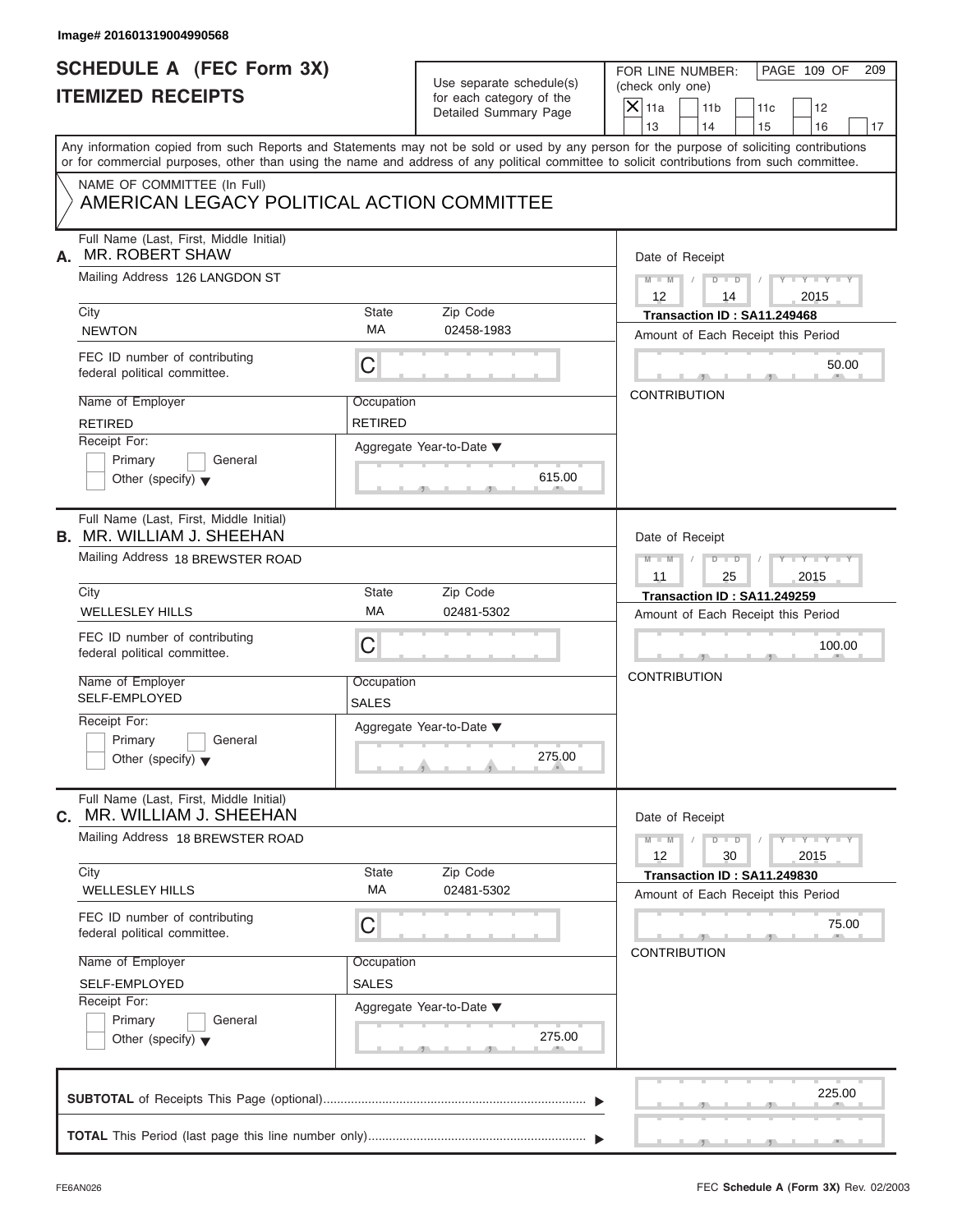| <b>SCHEDULE A (FEC Form 3X)</b>                                                                                                            |                                                                                               |                                                                                                                                           |
|--------------------------------------------------------------------------------------------------------------------------------------------|-----------------------------------------------------------------------------------------------|-------------------------------------------------------------------------------------------------------------------------------------------|
| <b>ITEMIZED RECEIPTS</b>                                                                                                                   | Use separate schedule(s)<br>for each category of the<br>Detailed Summary Page                 | PAGE 110 OF<br>FOR LINE NUMBER:<br>209<br>(check only one)<br>$X$ 11a<br>11 <sub>b</sub><br>11c<br>12<br>13<br>14<br>15<br>16<br>17       |
| or for commercial purposes, other than using the name and address of any political committee to solicit contributions from such committee. |                                                                                               | Any information copied from such Reports and Statements may not be sold or used by any person for the purpose of soliciting contributions |
| NAME OF COMMITTEE (In Full)<br>AMERICAN LEGACY POLITICAL ACTION COMMITTEE                                                                  |                                                                                               |                                                                                                                                           |
| Full Name (Last, First, Middle Initial)<br><b>MR. THOMAS SHUMAKER</b><br>А.                                                                |                                                                                               | Date of Receipt                                                                                                                           |
| Mailing Address 1539 N CROWDER RD                                                                                                          |                                                                                               | $D$ $D$ $I$<br>$Y - Y - Y - Y - Y$<br>$M - M$<br>$\sqrt{2}$<br>08<br>25<br>2015                                                           |
| City<br><b>COVINGTON</b>                                                                                                                   | State<br>Zip Code<br>IN<br>47932-8150                                                         | Transaction ID: SA11.248185<br>Amount of Each Receipt this Period                                                                         |
| FEC ID number of contributing<br>federal political committee.                                                                              | C                                                                                             | 75.00                                                                                                                                     |
| Name of Employer<br><b>SELF</b><br>Receipt For:<br>Primary<br>General<br>Other (specify) $\blacktriangledown$                              | Occupation<br><b>INFORMATION REQUESTED PER BEST EFF</b><br>Aggregate Year-to-Date ▼<br>250.00 | <b>CONTRIBUTION</b>                                                                                                                       |
| Full Name (Last, First, Middle Initial)<br><b>B. MR. THOMAS SHUMAKER</b><br>Mailing Address 1539 N CROWDER RD                              |                                                                                               | Date of Receipt<br>$D$ $D$<br>$Y = Y = Y' - Y'$<br>$M - M$<br>$\Box$                                                                      |
| City<br><b>COVINGTON</b>                                                                                                                   | State<br>Zip Code<br>IN<br>47932-8150                                                         | $12 \overline{ }$<br>22<br>2015<br>Transaction ID: SA11.249757<br>Amount of Each Receipt this Period                                      |
| FEC ID number of contributing<br>federal political committee.                                                                              | C                                                                                             | 75.00                                                                                                                                     |
| Name of Employer<br><b>SELF</b>                                                                                                            | Occupation<br>INFORMATION REQUESTED PER BEST EFF                                              | <b>CONTRIBUTION</b>                                                                                                                       |
| Receipt For:<br>Primary<br>General<br>Other (specify) $\blacktriangledown$                                                                 | Aggregate Year-to-Date ▼<br>250.00                                                            |                                                                                                                                           |
| Full Name (Last, First, Middle Initial)<br>C. MS. ARLENE F. SMITH                                                                          |                                                                                               | Date of Receipt                                                                                                                           |
| Mailing Address 2400 WOODVIEW DR                                                                                                           |                                                                                               | $Y - Y - Y - Y - Y$<br>$M - M$<br>$D$ $D$<br>07<br>13<br>2015                                                                             |
| City<br>LANSING                                                                                                                            | <b>State</b><br>Zip Code<br>MI<br>48911-1787                                                  | Transaction ID: SA11.247522<br>Amount of Each Receipt this Period                                                                         |
| FEC ID number of contributing<br>federal political committee.                                                                              | С                                                                                             | 75.00<br><b>CONTRIBUTION</b>                                                                                                              |
| Name of Employer<br><b>RETIRED</b>                                                                                                         | Occupation<br><b>RETIRED</b>                                                                  |                                                                                                                                           |
| Receipt For:                                                                                                                               | Aggregate Year-to-Date ▼                                                                      |                                                                                                                                           |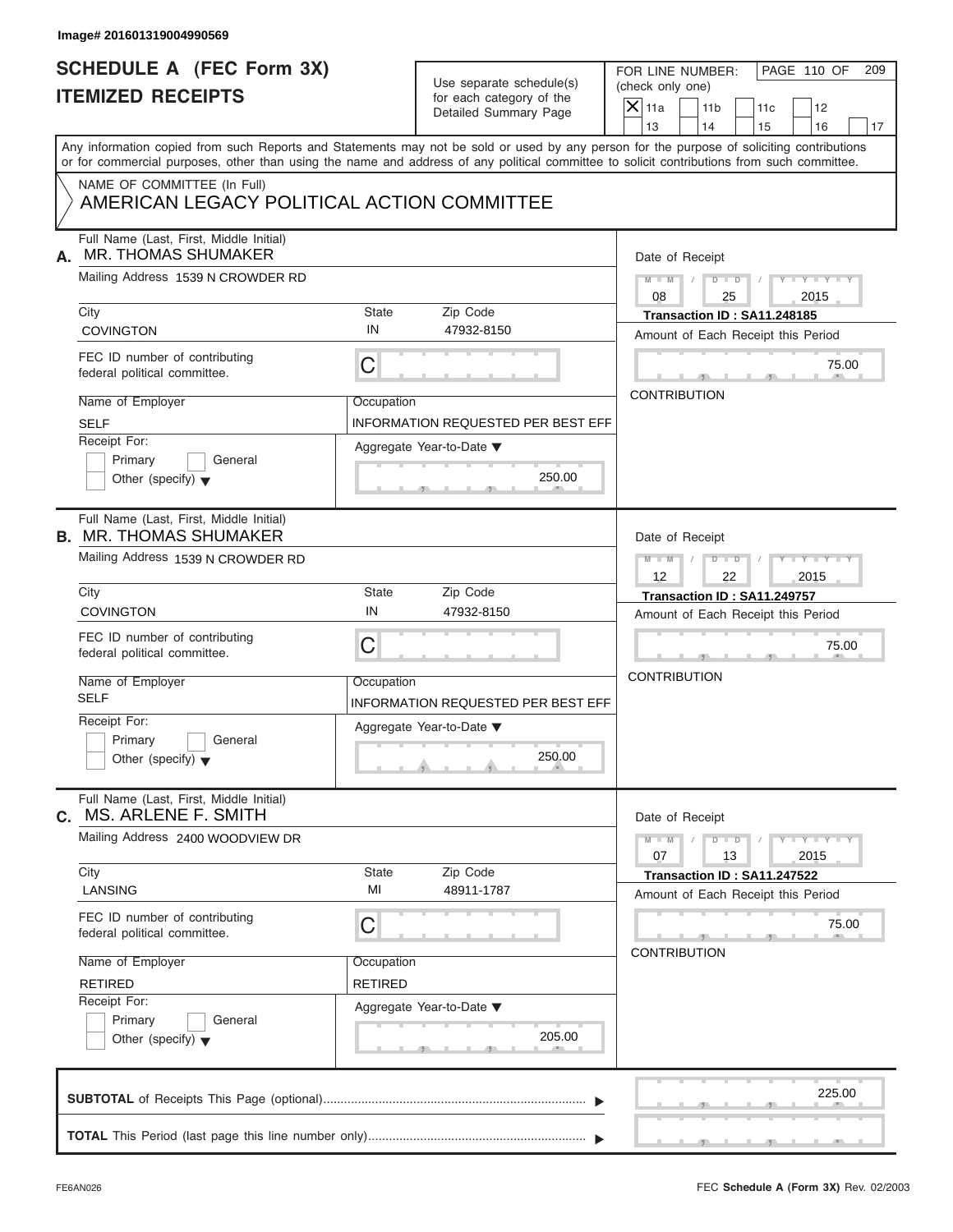| Image# 201601319004990570                                                     |                    |                                                                               |                                                                                                                                                                                                                                                                                                                       |
|-------------------------------------------------------------------------------|--------------------|-------------------------------------------------------------------------------|-----------------------------------------------------------------------------------------------------------------------------------------------------------------------------------------------------------------------------------------------------------------------------------------------------------------------|
| <b>SCHEDULE A (FEC Form 3X)</b><br><b>ITEMIZED RECEIPTS</b>                   |                    | Use separate schedule(s)<br>for each category of the<br>Detailed Summary Page | PAGE 111 OF<br>FOR LINE NUMBER:<br>209<br>(check only one)<br>$\mathsf{X}$ 11a<br>11 <sub>b</sub><br>11c<br>12                                                                                                                                                                                                        |
|                                                                               |                    |                                                                               | 13<br>14<br>15<br>16<br>17<br>Any information copied from such Reports and Statements may not be sold or used by any person for the purpose of soliciting contributions<br>or for commercial purposes, other than using the name and address of any political committee to solicit contributions from such committee. |
| NAME OF COMMITTEE (In Full)<br>AMERICAN LEGACY POLITICAL ACTION COMMITTEE     |                    |                                                                               |                                                                                                                                                                                                                                                                                                                       |
| Full Name (Last, First, Middle Initial)<br><b>MS. ARLENE F. SMITH</b><br>А.   |                    |                                                                               | Date of Receipt                                                                                                                                                                                                                                                                                                       |
| Mailing Address 2400 WOODVIEW DR                                              |                    |                                                                               | $D - D$<br>$Y = Y = Y - Y$<br>$M - M$<br>09<br>29<br>2015                                                                                                                                                                                                                                                             |
| City                                                                          | State<br>MI        | Zip Code<br>48911-1787                                                        | Transaction ID: SA11.248763                                                                                                                                                                                                                                                                                           |
| LANSING                                                                       |                    |                                                                               | Amount of Each Receipt this Period                                                                                                                                                                                                                                                                                    |
| FEC ID number of contributing<br>federal political committee.                 | C                  |                                                                               | 130.00                                                                                                                                                                                                                                                                                                                |
| Name of Employer                                                              | Occupation         |                                                                               | <b>CONTRIBUTION</b>                                                                                                                                                                                                                                                                                                   |
| <b>RETIRED</b>                                                                | <b>RETIRED</b>     |                                                                               |                                                                                                                                                                                                                                                                                                                       |
| Receipt For:                                                                  |                    | Aggregate Year-to-Date ▼                                                      |                                                                                                                                                                                                                                                                                                                       |
| Primary<br>General<br>Other (specify) $\blacktriangledown$                    |                    | 205.00                                                                        |                                                                                                                                                                                                                                                                                                                       |
| Full Name (Last, First, Middle Initial)<br><b>B.</b> MR. KENNETH M. SMITH SR. |                    |                                                                               | Date of Receipt                                                                                                                                                                                                                                                                                                       |
| Mailing Address 1103 W COURT ST                                               |                    |                                                                               | $D - I - D$<br>Y T Y T Y T<br>$M - M$<br>2015<br>10<br>22                                                                                                                                                                                                                                                             |
| City                                                                          | State              | Zip Code                                                                      | Transaction ID: SA11.249059                                                                                                                                                                                                                                                                                           |
| <b>WINNFIELD</b>                                                              | LA                 | 71483-2680                                                                    | Amount of Each Receipt this Period                                                                                                                                                                                                                                                                                    |
| FEC ID number of contributing<br>federal political committee.                 | C                  |                                                                               | 230.00                                                                                                                                                                                                                                                                                                                |
| Name of Employer<br>N/A                                                       | Occupation<br>N/A  |                                                                               | <b>CONTRIBUTION</b>                                                                                                                                                                                                                                                                                                   |
| Receipt For:<br>Primary<br>General<br>Other (specify) $\blacktriangledown$    |                    | Aggregate Year-to-Date ▼<br>330.00                                            |                                                                                                                                                                                                                                                                                                                       |
| Full Name (Last, First, Middle Initial)<br>MS. MARTHA L. SMITH<br>С.          |                    |                                                                               | Date of Receipt                                                                                                                                                                                                                                                                                                       |
| Mailing Address 109 BELLE LN                                                  |                    |                                                                               | $M - M$<br>$D$ $\Box$ $D$<br>$-1 - Y - 1 - Y - 1$<br>08<br>28<br>2015                                                                                                                                                                                                                                                 |
| City                                                                          | State<br><b>TX</b> | Zip Code                                                                      | Transaction ID: SA11.248221                                                                                                                                                                                                                                                                                           |
| PORT LAVACA                                                                   |                    | 77979-2000                                                                    | Amount of Each Receipt this Period                                                                                                                                                                                                                                                                                    |
| FEC ID number of contributing<br>federal political committee.                 | С                  |                                                                               | 300.00                                                                                                                                                                                                                                                                                                                |
| Name of Employer                                                              | Occupation         |                                                                               | <b>CONTRIBUTION</b>                                                                                                                                                                                                                                                                                                   |
| <b>RETIRED</b>                                                                | HOMEMAKER          |                                                                               |                                                                                                                                                                                                                                                                                                                       |
| Receipt For:                                                                  |                    | Aggregate Year-to-Date ▼                                                      |                                                                                                                                                                                                                                                                                                                       |
| Primary<br>General<br>Other (specify) $\blacktriangledown$                    |                    | 600.00                                                                        |                                                                                                                                                                                                                                                                                                                       |
|                                                                               |                    |                                                                               | 660.00                                                                                                                                                                                                                                                                                                                |
|                                                                               |                    |                                                                               |                                                                                                                                                                                                                                                                                                                       |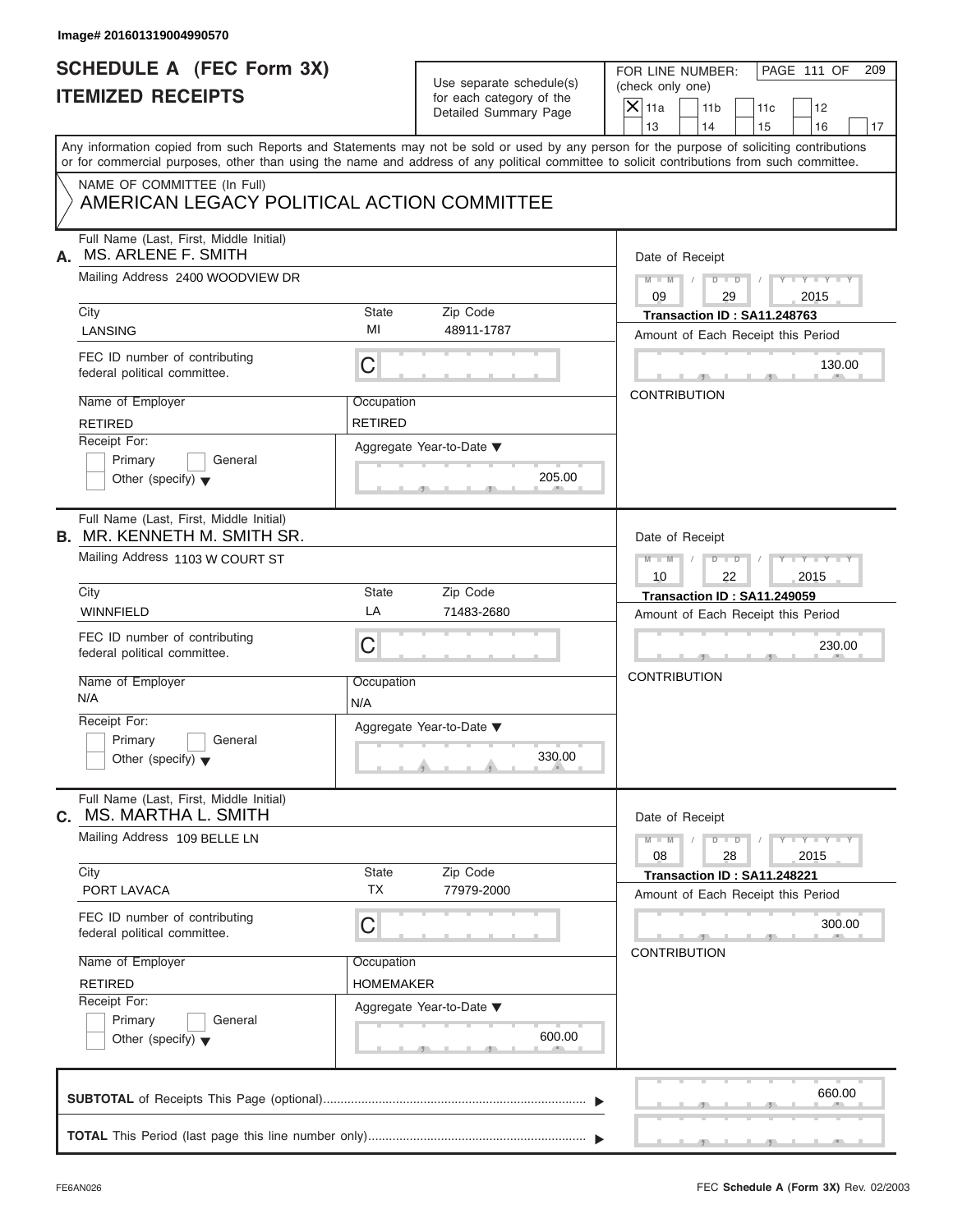| Image# 201601319004990571                                                                                                                                                                                                                                                               |                              |                                                      |                                                                   |                       |            |                             |     |
|-----------------------------------------------------------------------------------------------------------------------------------------------------------------------------------------------------------------------------------------------------------------------------------------|------------------------------|------------------------------------------------------|-------------------------------------------------------------------|-----------------------|------------|-----------------------------|-----|
| <b>SCHEDULE A (FEC Form 3X)</b><br><b>ITEMIZED RECEIPTS</b>                                                                                                                                                                                                                             |                              | Use separate schedule(s)<br>for each category of the | FOR LINE NUMBER:<br>(check only one)<br>$X$ 11a                   | 11 <sub>b</sub>       | 11c        | PAGE 112 OF<br>12           | 209 |
|                                                                                                                                                                                                                                                                                         |                              | Detailed Summary Page                                | 13                                                                | 14                    | 15         | 16                          | 17  |
| Any information copied from such Reports and Statements may not be sold or used by any person for the purpose of soliciting contributions<br>or for commercial purposes, other than using the name and address of any political committee to solicit contributions from such committee. |                              |                                                      |                                                                   |                       |            |                             |     |
| NAME OF COMMITTEE (In Full)<br>AMERICAN LEGACY POLITICAL ACTION COMMITTEE                                                                                                                                                                                                               |                              |                                                      |                                                                   |                       |            |                             |     |
| Full Name (Last, First, Middle Initial)<br>MS. MARTHA L. SMITH<br>А.                                                                                                                                                                                                                    |                              |                                                      | Date of Receipt                                                   |                       |            |                             |     |
| Mailing Address 109 BELLE LN                                                                                                                                                                                                                                                            |                              |                                                      | $M - M$<br>09                                                     | $D$ $\Box$ $D$<br>24  | $\sqrt{ }$ | $Y - Y - Y - Y - Y$<br>2015 |     |
| City                                                                                                                                                                                                                                                                                    | State                        | Zip Code                                             | Transaction ID: SA11.248532                                       |                       |            |                             |     |
| PORT LAVACA                                                                                                                                                                                                                                                                             | <b>TX</b>                    | 77979-2000                                           | Amount of Each Receipt this Period                                |                       |            |                             |     |
| FEC ID number of contributing<br>federal political committee.                                                                                                                                                                                                                           | С                            |                                                      |                                                                   |                       |            | 300.00                      |     |
| Name of Employer                                                                                                                                                                                                                                                                        | Occupation                   |                                                      | <b>CONTRIBUTION</b>                                               |                       |            |                             |     |
| <b>RETIRED</b>                                                                                                                                                                                                                                                                          | HOMEMAKER                    |                                                      |                                                                   |                       |            |                             |     |
| Receipt For:<br>Primary<br>General                                                                                                                                                                                                                                                      | Aggregate Year-to-Date ▼     | 600.00                                               |                                                                   |                       |            |                             |     |
| Other (specify) $\blacktriangledown$                                                                                                                                                                                                                                                    |                              |                                                      |                                                                   |                       |            |                             |     |
| Full Name (Last, First, Middle Initial)<br><b>B. MR. WILLIAM M. STAIB</b>                                                                                                                                                                                                               |                              |                                                      | Date of Receipt                                                   |                       |            |                             |     |
| Mailing Address 4544 POST OAK PLACE DR                                                                                                                                                                                                                                                  |                              |                                                      | $M = M - 1$                                                       | $D$ $\Box$ $D$ $\Box$ | $\sqrt{ }$ | Y T Y T Y T                 |     |
| SIUTE 180<br>City                                                                                                                                                                                                                                                                       | State                        | Zip Code                                             | 10                                                                | 09                    |            | 2015                        |     |
| <b>HOUSTON</b>                                                                                                                                                                                                                                                                          | <b>TX</b>                    | 77027-3161                                           | Transaction ID: SA11.248902<br>Amount of Each Receipt this Period |                       |            |                             |     |
| FEC ID number of contributing<br>federal political committee.                                                                                                                                                                                                                           | С                            |                                                      |                                                                   |                       |            | 360.00                      |     |
| Name of Employer<br><b>REFUSED</b>                                                                                                                                                                                                                                                      | Occupation<br><b>RETIRED</b> |                                                      | <b>CONTRIBUTION</b>                                               |                       |            |                             |     |
| Receipt For:<br>Primary<br>General<br>Other (specify) $\blacktriangledown$                                                                                                                                                                                                              |                              | Aggregate Year-to-Date ▼<br>360.00                   |                                                                   |                       |            |                             |     |
| Full Name (Last, First, Middle Initial)<br>MR. ROGER L. STINE<br>C.                                                                                                                                                                                                                     |                              |                                                      | Date of Receipt                                                   |                       |            |                             |     |
| Mailing Address 5154 ROBIN RD                                                                                                                                                                                                                                                           |                              |                                                      | $M - M$<br>07                                                     | $D$ $\Box$ $D$<br>06  |            | $Y - Y - Y - Y - Y$<br>2015 |     |
| City                                                                                                                                                                                                                                                                                    | State<br>PA                  | Zip Code                                             | Transaction ID: SA11.247165                                       |                       |            |                             |     |
| <b>DOVER</b>                                                                                                                                                                                                                                                                            |                              | 17315-3948                                           | Amount of Each Receipt this Period                                |                       |            |                             |     |
| FEC ID number of contributing<br>federal political committee.                                                                                                                                                                                                                           | С                            |                                                      | <b>CONTRIBUTION</b>                                               |                       |            | 150.00                      |     |
| Name of Employer                                                                                                                                                                                                                                                                        | Occupation                   |                                                      |                                                                   |                       |            |                             |     |
| <b>CONTRUCTION</b>                                                                                                                                                                                                                                                                      | SELF EMPLOYED                |                                                      |                                                                   |                       |            |                             |     |
| Receipt For:<br>Primary<br>General<br>Other (specify) $\blacktriangledown$                                                                                                                                                                                                              | Aggregate Year-to-Date ▼     | 320.00                                               |                                                                   |                       |            |                             |     |
|                                                                                                                                                                                                                                                                                         |                              |                                                      |                                                                   |                       |            | 810.00                      |     |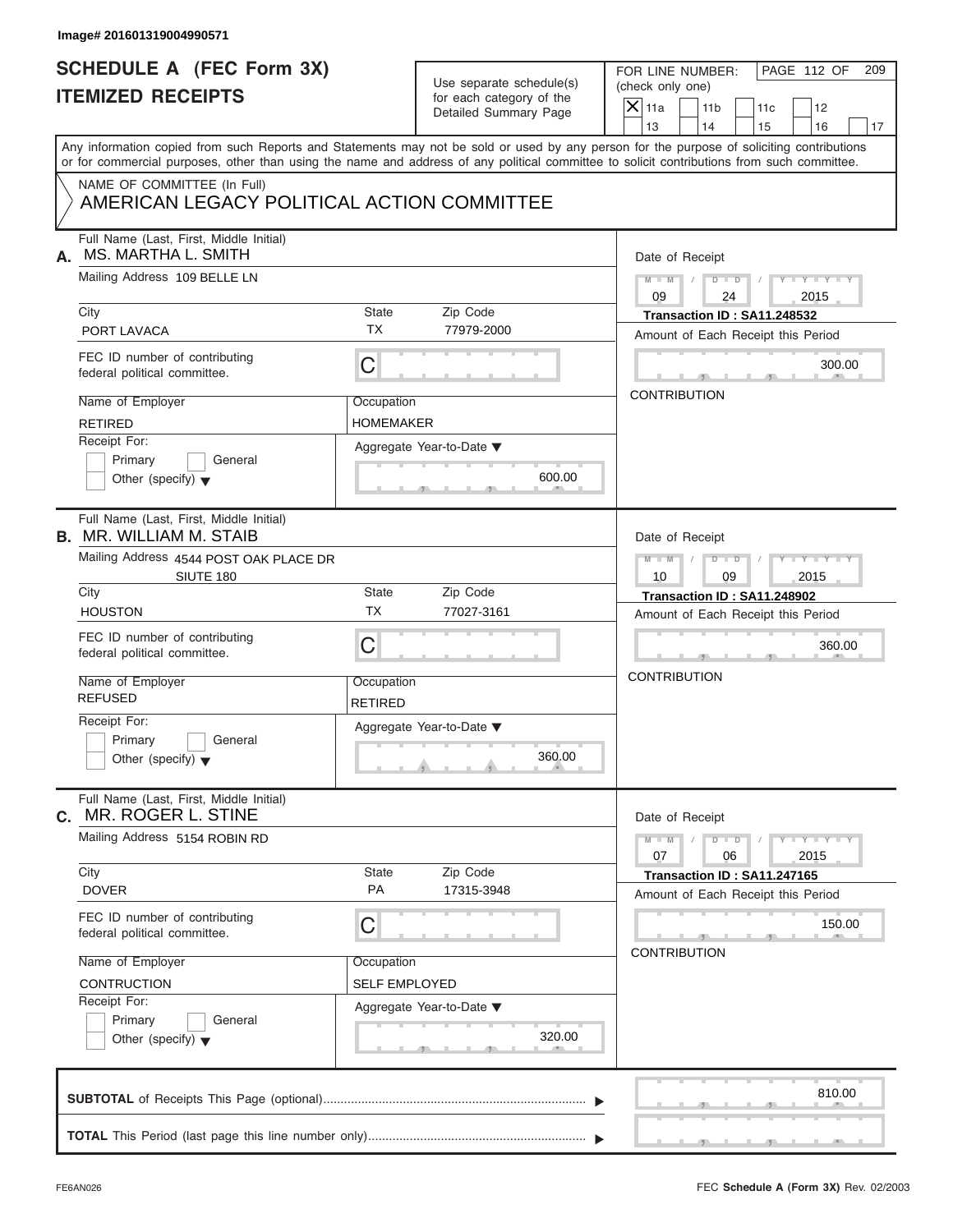| Image# 201601319004990572                                                                                                                  |                             |                                                      |                                                                                                                                           |
|--------------------------------------------------------------------------------------------------------------------------------------------|-----------------------------|------------------------------------------------------|-------------------------------------------------------------------------------------------------------------------------------------------|
| <b>SCHEDULE A (FEC Form 3X)</b><br><b>ITEMIZED RECEIPTS</b>                                                                                |                             | Use separate schedule(s)<br>for each category of the | PAGE 113 OF<br>FOR LINE NUMBER:<br>209<br>(check only one)<br>$X$ 11a                                                                     |
|                                                                                                                                            |                             | Detailed Summary Page                                | 11 <sub>b</sub><br>11c<br>12<br>13<br>14<br>15<br>16<br>17                                                                                |
| or for commercial purposes, other than using the name and address of any political committee to solicit contributions from such committee. |                             |                                                      | Any information copied from such Reports and Statements may not be sold or used by any person for the purpose of soliciting contributions |
| NAME OF COMMITTEE (In Full)<br>AMERICAN LEGACY POLITICAL ACTION COMMITTEE                                                                  |                             |                                                      |                                                                                                                                           |
| Full Name (Last, First, Middle Initial)<br>MR. HOWELL E. STONE<br>А.                                                                       |                             |                                                      | Date of Receipt                                                                                                                           |
| Mailing Address 4102 RANCHO VISTA DR                                                                                                       |                             |                                                      | $D$ $\Box$ $D$<br>$M$ $M$ $I$<br>Y F Y F Y F Y<br>$\sqrt{ }$<br>08<br>2015<br>28                                                          |
| City<br><b>PASADENA</b>                                                                                                                    | State<br><b>TX</b>          | Zip Code<br>77504-2331                               | Transaction ID: SA11.248237<br>Amount of Each Receipt this Period                                                                         |
| FEC ID number of contributing<br>federal political committee.                                                                              | С                           |                                                      | 90.00                                                                                                                                     |
| Name of Employer<br>INFORMATION REQUESTED PER BEST EFF(                                                                                    | Occupation                  | <b>INFORMATION REQUESTED PER BEST EFF</b>            | <b>CONTRIBUTION</b>                                                                                                                       |
| Receipt For:<br>Primary<br>General<br>Other (specify) $\bullet$                                                                            |                             | Aggregate Year-to-Date ▼<br>360.00                   |                                                                                                                                           |
| Full Name (Last, First, Middle Initial)<br><b>B. MR. HOWELL E. STONE</b>                                                                   |                             |                                                      | Date of Receipt                                                                                                                           |
| Mailing Address 4102 RANCHO VISTA DR                                                                                                       |                             |                                                      | $M - M$<br>$D - I - D$<br>$Y = Y = Y' - Y'$<br>$\sqrt{ }$<br>09<br>24<br>2015                                                             |
| City                                                                                                                                       | State                       | Zip Code                                             | Transaction ID: SA11.248659                                                                                                               |
| <b>PASADENA</b>                                                                                                                            | <b>TX</b>                   | 77504-2331                                           | Amount of Each Receipt this Period                                                                                                        |
| FEC ID number of contributing<br>federal political committee.                                                                              | C                           |                                                      | 90.00                                                                                                                                     |
| Name of Employer<br>INFORMATION REQUESTED PER BEST<br>EFFORTS<br>Receipt For:                                                              | Occupation                  | <b>INFORMATION REQUESTED PER BEST EFF</b>            | <b>CONTRIBUTION</b>                                                                                                                       |
| Primary<br>General<br>Other (specify) $\blacktriangledown$                                                                                 |                             | Aggregate Year-to-Date ▼<br>360.00                   |                                                                                                                                           |
| Full Name (Last, First, Middle Initial)<br>MR. JAMES W. STRICKLAND<br>C.                                                                   |                             |                                                      | Date of Receipt                                                                                                                           |
| Mailing Address 4621 SUMMERSONG RD                                                                                                         |                             |                                                      | $M - M$<br>$D$ $\Box$ $D$<br>$Y - Y - Y - Y - Y$<br>08<br>25<br>2015                                                                      |
| City<br>ZIONSVILLE                                                                                                                         | State<br>IN                 | Zip Code<br>46077-8004                               | Transaction ID: SA11.248182<br>Amount of Each Receipt this Period                                                                         |
| FEC ID number of contributing<br>federal political committee.                                                                              | С                           |                                                      | 75.00<br><b>CONTRIBUTION</b>                                                                                                              |
| Name of Employer<br><b>ST FRANCIS HOSPITAL</b>                                                                                             | Occupation<br><b>DOCTOR</b> |                                                      |                                                                                                                                           |
| Receipt For:<br>Primary<br>General<br>Other (specify) $\blacktriangledown$                                                                 |                             | Aggregate Year-to-Date ▼<br>375.00                   |                                                                                                                                           |
|                                                                                                                                            |                             |                                                      | 255.00                                                                                                                                    |
|                                                                                                                                            |                             |                                                      |                                                                                                                                           |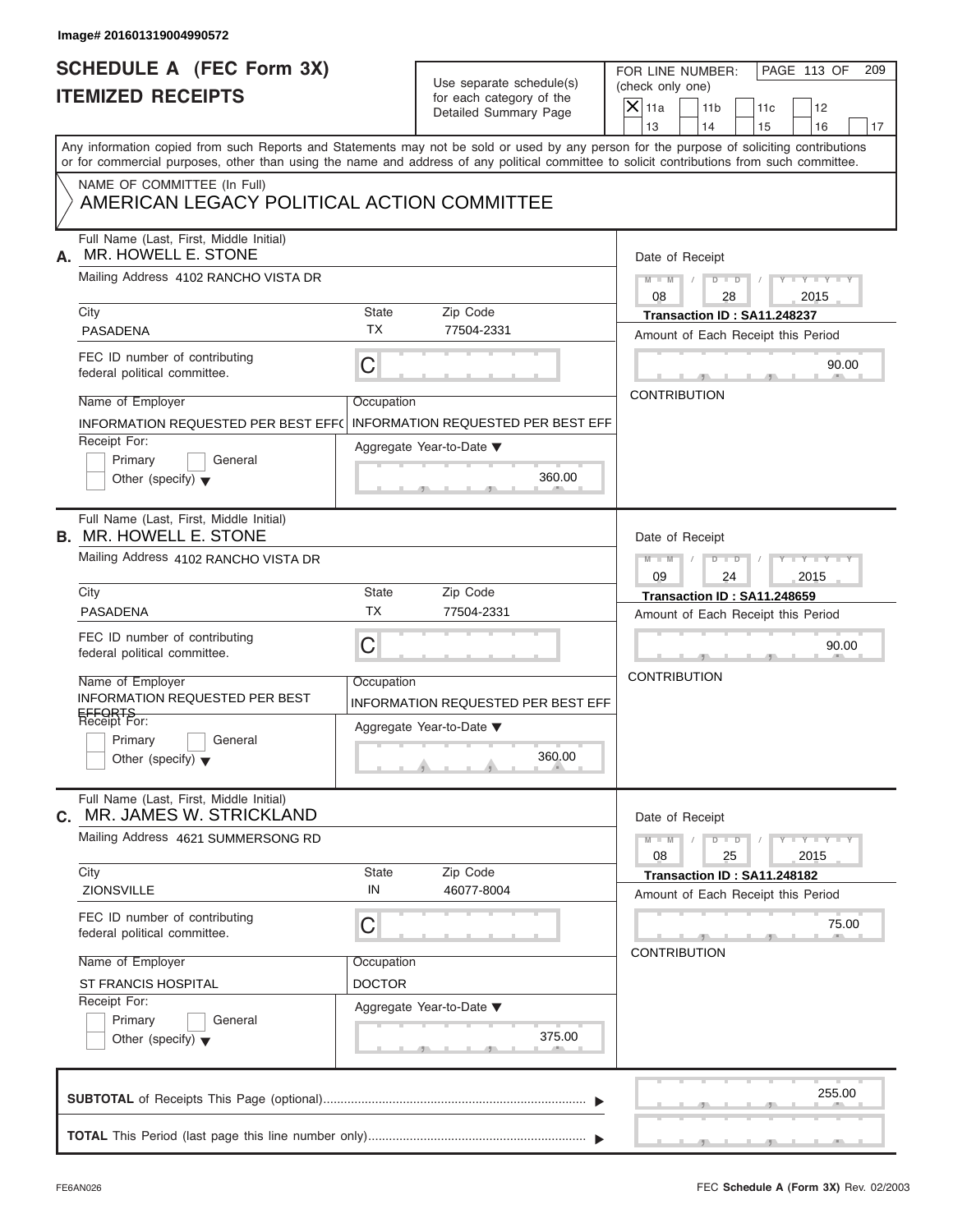| Image# 201601319004990573                                                   |                              |                                                      |                                                                                                                                                                                                                                                                                         |
|-----------------------------------------------------------------------------|------------------------------|------------------------------------------------------|-----------------------------------------------------------------------------------------------------------------------------------------------------------------------------------------------------------------------------------------------------------------------------------------|
| <b>SCHEDULE A (FEC Form 3X)</b><br><b>ITEMIZED RECEIPTS</b>                 |                              | Use separate schedule(s)<br>for each category of the | PAGE 114 OF<br>FOR LINE NUMBER:<br>209<br>(check only one)                                                                                                                                                                                                                              |
|                                                                             |                              | Detailed Summary Page                                | $X$ 11a<br>11 <sub>b</sub><br>11c<br>12<br>13<br>14<br>15<br>16<br>17                                                                                                                                                                                                                   |
|                                                                             |                              |                                                      | Any information copied from such Reports and Statements may not be sold or used by any person for the purpose of soliciting contributions<br>or for commercial purposes, other than using the name and address of any political committee to solicit contributions from such committee. |
| NAME OF COMMITTEE (In Full)<br>AMERICAN LEGACY POLITICAL ACTION COMMITTEE   |                              |                                                      |                                                                                                                                                                                                                                                                                         |
| Full Name (Last, First, Middle Initial)<br>MR. JAMES W. STRICKLAND<br>А.    |                              |                                                      | Date of Receipt                                                                                                                                                                                                                                                                         |
| Mailing Address 4621 SUMMERSONG RD                                          |                              |                                                      | $D$ $D$ $I$<br>$Y - Y - Y - Y - Y$<br>$M - M$ /<br>11<br>30<br>2015                                                                                                                                                                                                                     |
| City<br><b>ZIONSVILLE</b>                                                   | State<br>IN                  | Zip Code<br>46077-8004                               | Transaction ID: SA11.249290<br>Amount of Each Receipt this Period                                                                                                                                                                                                                       |
| FEC ID number of contributing<br>federal political committee.               | C                            |                                                      | 100.00                                                                                                                                                                                                                                                                                  |
| Name of Employer<br><b>ST FRANCIS HOSPITAL</b>                              | Occupation<br><b>DOCTOR</b>  |                                                      | <b>CONTRIBUTION</b>                                                                                                                                                                                                                                                                     |
| Receipt For:<br>Primary<br>General<br>Other (specify) $\blacktriangledown$  |                              | Aggregate Year-to-Date ▼<br>375.00                   |                                                                                                                                                                                                                                                                                         |
| Full Name (Last, First, Middle Initial)<br><b>B. MS. JUDY G. STRICKLAND</b> |                              |                                                      | Date of Receipt                                                                                                                                                                                                                                                                         |
| Mailing Address 3110 CAMELLIA ROSE DR UNIT 211                              |                              |                                                      | $M = M - 1$<br>$D - D$<br>$Y = Y = Y' - Y'$<br>$\Box$<br>07<br>06<br>2015                                                                                                                                                                                                               |
| City                                                                        | State                        | Zip Code                                             | Transaction ID: SA11.247308                                                                                                                                                                                                                                                             |
| <b>FORT WORTH</b>                                                           | <b>TX</b>                    | 76116-0941                                           | Amount of Each Receipt this Period                                                                                                                                                                                                                                                      |
| FEC ID number of contributing<br>federal political committee.               | C                            |                                                      | 100.00                                                                                                                                                                                                                                                                                  |
| Name of Employer<br>R                                                       | Occupation<br>RETIRED        |                                                      | <b>CONTRIBUTION</b>                                                                                                                                                                                                                                                                     |
| Receipt For:<br>Primary<br>General<br>Other (specify) $\blacktriangledown$  |                              | Aggregate Year-to-Date ▼<br>600.00                   |                                                                                                                                                                                                                                                                                         |
| Full Name (Last, First, Middle Initial)<br>MR. GERALD R. SWANSON<br>С.      |                              |                                                      | Date of Receipt                                                                                                                                                                                                                                                                         |
| Mailing Address P.O. BOX 369                                                |                              |                                                      | $Y - Y - Y - Y - I$<br>$M - M$<br>$D$ $\Box$ $D$<br>10<br>01<br>2015                                                                                                                                                                                                                    |
| City<br><b>MEDINA</b>                                                       | State<br><b>WA</b>           | Zip Code<br>98039-0369                               | Transaction ID: SA11.248797<br>Amount of Each Receipt this Period                                                                                                                                                                                                                       |
| FEC ID number of contributing<br>federal political committee.               | С                            |                                                      | 360.00                                                                                                                                                                                                                                                                                  |
| Name of Employer<br><b>RETIRED</b>                                          | Occupation<br><b>RETIRED</b> |                                                      | <b>CONTRIBUTION</b>                                                                                                                                                                                                                                                                     |
| Receipt For:<br>Primary<br>General<br>Other (specify) $\blacktriangledown$  |                              | Aggregate Year-to-Date ▼<br>560.00                   |                                                                                                                                                                                                                                                                                         |
|                                                                             |                              |                                                      | 560.00                                                                                                                                                                                                                                                                                  |
|                                                                             |                              |                                                      |                                                                                                                                                                                                                                                                                         |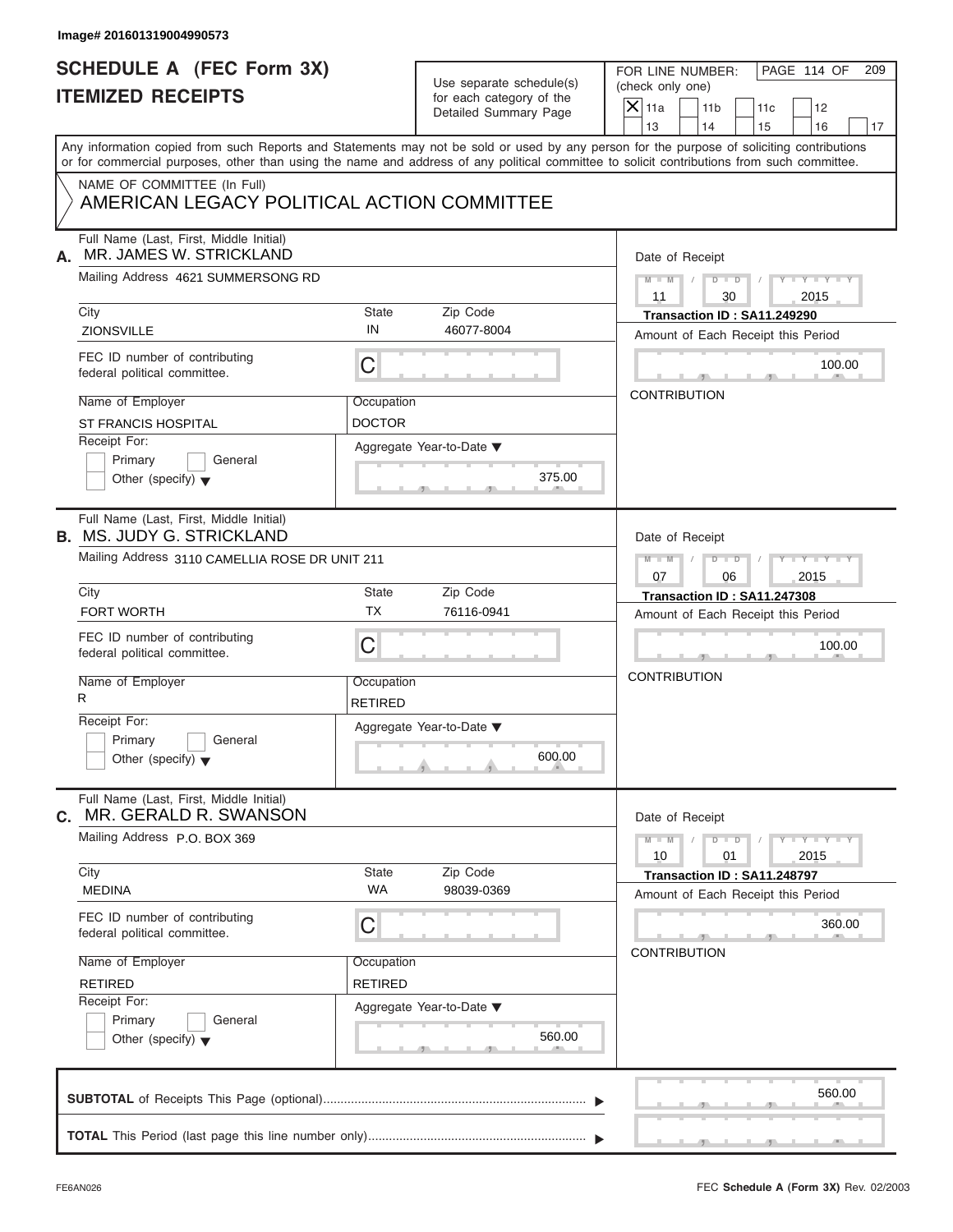| Image# 201601319004990574                                                                                                                        |                                                         |                                                                               |                                                                                                                                                                                                                                                                                         |
|--------------------------------------------------------------------------------------------------------------------------------------------------|---------------------------------------------------------|-------------------------------------------------------------------------------|-----------------------------------------------------------------------------------------------------------------------------------------------------------------------------------------------------------------------------------------------------------------------------------------|
| <b>SCHEDULE A (FEC Form 3X)</b><br><b>ITEMIZED RECEIPTS</b>                                                                                      |                                                         | Use separate schedule(s)<br>for each category of the<br>Detailed Summary Page | PAGE 115 OF<br>FOR LINE NUMBER:<br>209<br>(check only one)<br>$X$ 11a<br>11 <sub>b</sub><br>11c<br>12<br>13<br>14<br>15<br>16<br>17                                                                                                                                                     |
| NAME OF COMMITTEE (In Full)<br>AMERICAN LEGACY POLITICAL ACTION COMMITTEE                                                                        |                                                         |                                                                               | Any information copied from such Reports and Statements may not be sold or used by any person for the purpose of soliciting contributions<br>or for commercial purposes, other than using the name and address of any political committee to solicit contributions from such committee. |
| Full Name (Last, First, Middle Initial)<br>MR. JOAQUIN C. TARANCO<br>А.<br>Mailing Address 7201 SW 5TH ST<br>City                                | State                                                   | Zip Code                                                                      | Date of Receipt<br>$D$ $\Box$ $D$<br>$Y - Y - Y - Y - Y$<br>$M - M$<br>09<br>24<br>2015<br>Transaction ID: SA11.248635                                                                                                                                                                  |
| <b>PLANTATION</b><br>FEC ID number of contributing<br>federal political committee.<br>Name of Employer                                           | FL<br>$\mathsf C$<br>Occupation                         | 33317-3812                                                                    | Amount of Each Receipt this Period<br>130.00<br><b>CONTRIBUTION</b>                                                                                                                                                                                                                     |
| <b>RETIRED</b><br>Receipt For:<br>Primary<br>General<br>Other (specify) $\blacktriangledown$                                                     | <b>RETIRED</b>                                          | Aggregate Year-to-Date ▼<br>335.00                                            |                                                                                                                                                                                                                                                                                         |
| Full Name (Last, First, Middle Initial)<br><b>B. MR. JOAQUIN C. TARANCO</b><br>Mailing Address 7201 SW 5TH ST                                    |                                                         |                                                                               | Date of Receipt<br>$M - M$<br>$D - D$<br>Y T Y T Y T<br>12<br>30<br>2015                                                                                                                                                                                                                |
| City<br><b>PLANTATION</b><br>FEC ID number of contributing<br>federal political committee.<br>Name of Employer<br><b>RETIRED</b><br>Receipt For: | State<br><b>FL</b><br>C<br>Occupation<br><b>RETIRED</b> | Zip Code<br>33317-3812                                                        | Transaction ID: SA11.249850<br>Amount of Each Receipt this Period<br>130.00<br><b>CONTRIBUTION</b>                                                                                                                                                                                      |
| Primary<br>General<br>Other (specify) $\blacktriangledown$<br>Full Name (Last, First, Middle Initial)<br>MR. GE TAYLOR<br>C.                     |                                                         | Aggregate Year-to-Date ▼<br>335.00                                            | Date of Receipt                                                                                                                                                                                                                                                                         |
| Mailing Address 2314 LIVE OAK ST<br>City<br><b>SAN ANGELO</b>                                                                                    | State<br><b>TX</b>                                      | Zip Code<br>76901-4229                                                        | $Y - Y - Y - Y - Y$<br>$M - M$<br>$D$ $\Box$ $D$<br>09<br>25<br>2015<br>Transaction ID: SA11.248735<br>Amount of Each Receipt this Period                                                                                                                                               |
| FEC ID number of contributing<br>federal political committee.<br>Name of Employer<br><b>RETIRED</b><br>Receipt For:                              | C<br>Occupation<br><b>RETIRED</b>                       |                                                                               | 50.00<br><b>CONTRIBUTION</b>                                                                                                                                                                                                                                                            |
| Primary<br>General<br>Other (specify) $\blacktriangledown$                                                                                       |                                                         | Aggregate Year-to-Date ▼<br>240.00                                            |                                                                                                                                                                                                                                                                                         |
|                                                                                                                                                  |                                                         |                                                                               | 310.00                                                                                                                                                                                                                                                                                  |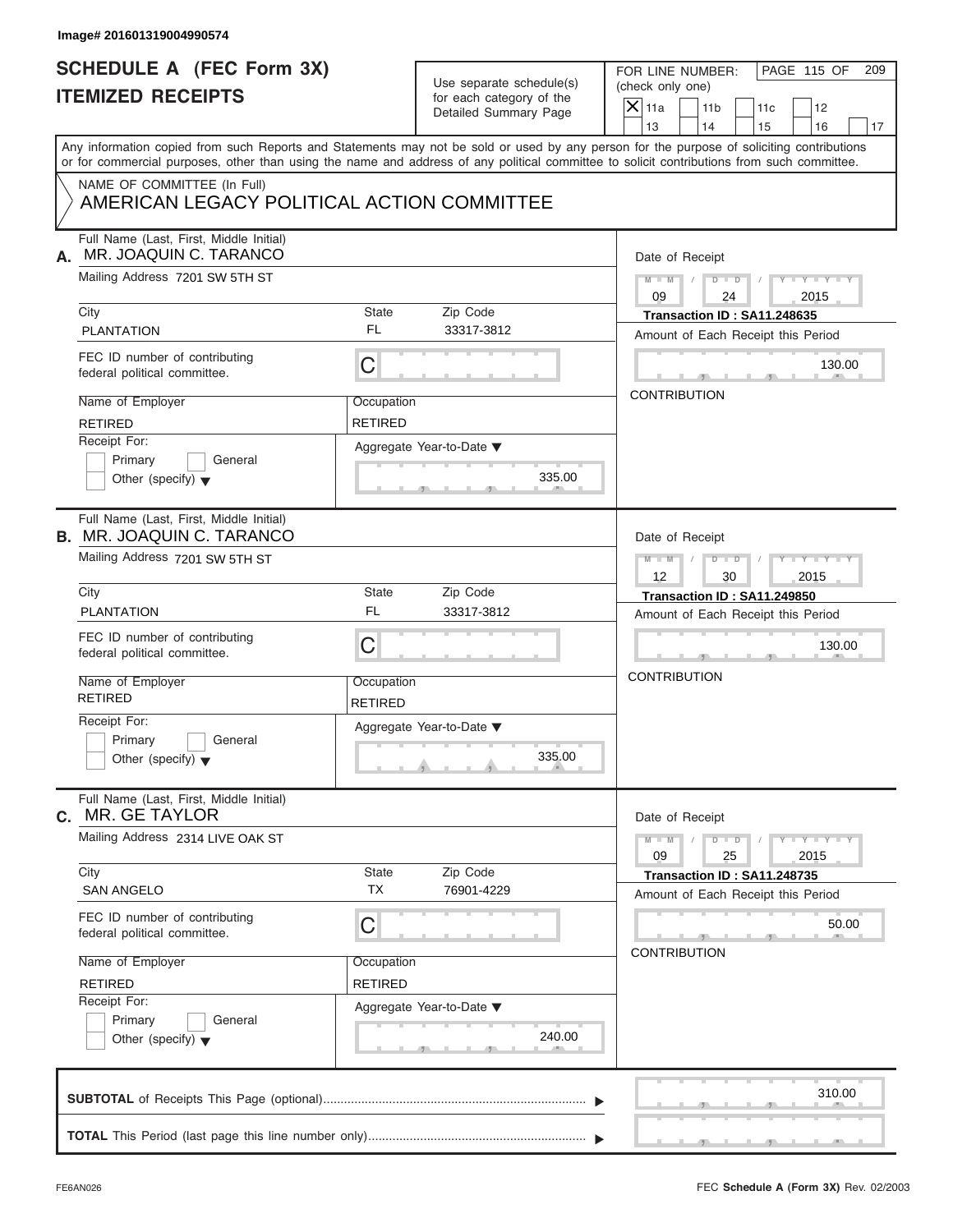| Image# 201601319004990575                                                                                                                                                 |                       |                                                      |                                                         |                                |
|---------------------------------------------------------------------------------------------------------------------------------------------------------------------------|-----------------------|------------------------------------------------------|---------------------------------------------------------|--------------------------------|
| <b>SCHEDULE A (FEC Form 3X)</b><br><b>ITEMIZED RECEIPTS</b>                                                                                                               |                       | Use separate schedule(s)<br>for each category of the | FOR LINE NUMBER:<br>(check only one)                    | PAGE 116 OF<br>209             |
|                                                                                                                                                                           |                       | Detailed Summary Page                                | $\mathsf{X}$ 11a<br>11 <sub>b</sub><br>11c<br>13<br>14  | 12                             |
| Any information copied from such Reports and Statements may not be sold or used by any person for the purpose of soliciting contributions                                 |                       |                                                      | 15                                                      | 16<br>17                       |
| or for commercial purposes, other than using the name and address of any political committee to solicit contributions from such committee.<br>NAME OF COMMITTEE (In Full) |                       |                                                      |                                                         |                                |
| AMERICAN LEGACY POLITICAL ACTION COMMITTEE                                                                                                                                |                       |                                                      |                                                         |                                |
| Full Name (Last, First, Middle Initial)<br>MR. GE TAYLOR<br>А.                                                                                                            |                       |                                                      | Date of Receipt                                         |                                |
| Mailing Address 2314 LIVE OAK ST                                                                                                                                          |                       |                                                      | $M = M - 1$<br>$D$ $\Box$ $D$<br>$\sqrt{ }$<br>24<br>11 | $Y - Y - Y - Y - Y$<br>2015    |
| City                                                                                                                                                                      | State                 | Zip Code                                             | Transaction ID: SA11.249251                             |                                |
| <b>SAN ANGELO</b>                                                                                                                                                         | <b>TX</b>             | 76901-4229                                           | Amount of Each Receipt this Period                      |                                |
| FEC ID number of contributing<br>federal political committee.                                                                                                             | $\mathsf C$           |                                                      |                                                         | 50.00                          |
| Name of Employer                                                                                                                                                          | Occupation            |                                                      | <b>CONTRIBUTION</b>                                     |                                |
| <b>RETIRED</b>                                                                                                                                                            | <b>RETIRED</b>        |                                                      |                                                         |                                |
| Receipt For:                                                                                                                                                              |                       | Aggregate Year-to-Date ▼                             |                                                         |                                |
| Primary<br>General                                                                                                                                                        |                       |                                                      |                                                         |                                |
| Other (specify) $\blacktriangledown$                                                                                                                                      |                       | 240.00                                               |                                                         |                                |
| Full Name (Last, First, Middle Initial)<br><b>B. MS. JACQUELINE R. TAYLOR</b>                                                                                             |                       |                                                      | Date of Receipt                                         |                                |
| Mailing Address 2365 PEACHWOOD CIR NE                                                                                                                                     |                       |                                                      | $M$ $-M$<br>$D - D$                                     | Y T Y T Y T                    |
|                                                                                                                                                                           |                       |                                                      | 10<br>21                                                | 2015                           |
| City                                                                                                                                                                      | <b>State</b>          | Zip Code                                             | Transaction ID: SA11.249030                             |                                |
| <b>ATLANTA</b>                                                                                                                                                            | GA                    | 30345-1801                                           | Amount of Each Receipt this Period                      |                                |
| FEC ID number of contributing<br>federal political committee.                                                                                                             | C                     |                                                      |                                                         | 150.00                         |
| Name of Employer<br><b>RETIRED</b>                                                                                                                                        | Occupation<br>RETIRED |                                                      | <b>CONTRIBUTION</b>                                     |                                |
| Receipt For:                                                                                                                                                              |                       | Aggregate Year-to-Date ▼                             |                                                         |                                |
| Primary<br>General<br>Other (specify) $\blacktriangledown$                                                                                                                |                       | 330.00                                               |                                                         |                                |
| Full Name (Last, First, Middle Initial)<br>MRS. LUCY R. THOMPSON<br>С.                                                                                                    |                       |                                                      | Date of Receipt                                         |                                |
| Mailing Address 7 GLENEAGLES                                                                                                                                              |                       |                                                      | $M - M$<br>$D$ $\Box$ $D$<br>07<br>01                   | $-1 - Y$ $-1 - Y$ $-1$<br>2015 |
| City                                                                                                                                                                      | State                 | Zip Code                                             | Transaction ID: SA11.247124                             |                                |
| <b>SHOAL CREEK</b>                                                                                                                                                        | AL                    | 35242-5913                                           | Amount of Each Receipt this Period                      |                                |
| FEC ID number of contributing<br>federal political committee.                                                                                                             | С                     |                                                      |                                                         | 200.00                         |
| Name of Employer                                                                                                                                                          | Occupation            |                                                      | <b>CONTRIBUTION</b>                                     |                                |
| <b>HOMEMAKER</b>                                                                                                                                                          | HOMEMAKER             |                                                      |                                                         |                                |
| Receipt For:                                                                                                                                                              |                       | Aggregate Year-to-Date ▼                             |                                                         |                                |
| Primary<br>General<br>Other (specify) $\blacktriangledown$                                                                                                                |                       | 300.00                                               |                                                         |                                |
|                                                                                                                                                                           |                       |                                                      |                                                         | 400.00                         |
|                                                                                                                                                                           |                       |                                                      |                                                         |                                |
|                                                                                                                                                                           |                       |                                                      |                                                         |                                |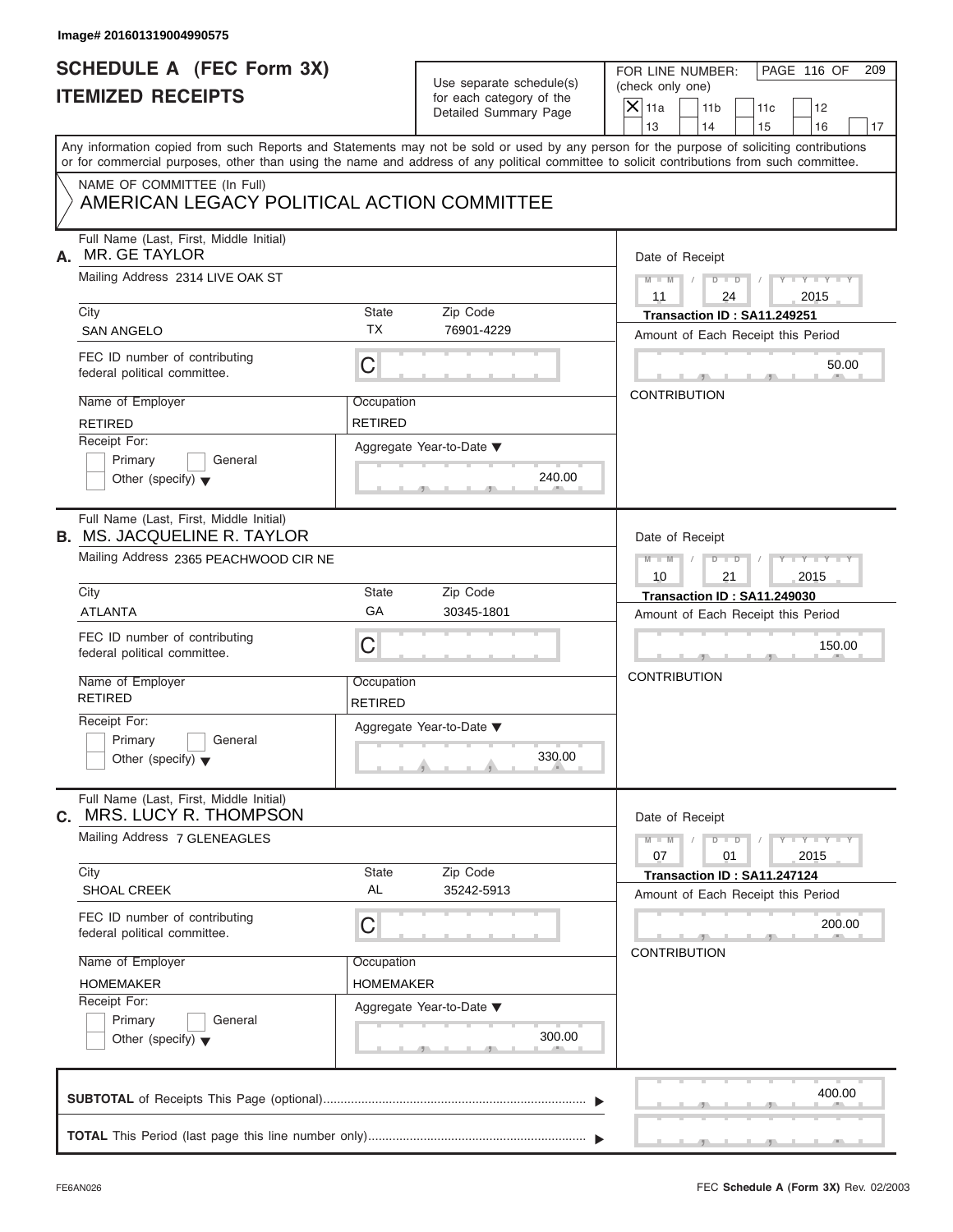| Image# 201601319004990576                                                  |                                    |                                                      |                                                                                                                                                                                                                                                                                         |
|----------------------------------------------------------------------------|------------------------------------|------------------------------------------------------|-----------------------------------------------------------------------------------------------------------------------------------------------------------------------------------------------------------------------------------------------------------------------------------------|
| <b>SCHEDULE A (FEC Form 3X)</b><br><b>ITEMIZED RECEIPTS</b>                |                                    | Use separate schedule(s)<br>for each category of the | PAGE 117 OF<br>FOR LINE NUMBER:<br>209<br>(check only one)                                                                                                                                                                                                                              |
|                                                                            |                                    | Detailed Summary Page                                | $\mathsf{X}$ 11a<br>11 <sub>b</sub><br>12<br>11c<br>13<br>14<br>15<br>16<br>17                                                                                                                                                                                                          |
|                                                                            |                                    |                                                      | Any information copied from such Reports and Statements may not be sold or used by any person for the purpose of soliciting contributions<br>or for commercial purposes, other than using the name and address of any political committee to solicit contributions from such committee. |
| NAME OF COMMITTEE (In Full)<br>AMERICAN LEGACY POLITICAL ACTION COMMITTEE  |                                    |                                                      |                                                                                                                                                                                                                                                                                         |
| Full Name (Last, First, Middle Initial)<br>MS. ANNE M. THORREZ<br>А.       |                                    |                                                      | Date of Receipt                                                                                                                                                                                                                                                                         |
| Mailing Address P.O. BOX 307                                               |                                    |                                                      | $M - M$<br>$D$ $D$<br>$Y - Y - Y - Y$<br>10<br>13<br>2015                                                                                                                                                                                                                               |
| City<br>CONCORD                                                            | State<br>MI                        | Zip Code<br>49237-0307                               | Transaction ID: SA11.248929<br>Amount of Each Receipt this Period                                                                                                                                                                                                                       |
| FEC ID number of contributing<br>federal political committee.              | $\mathsf C$                        |                                                      | 130.00                                                                                                                                                                                                                                                                                  |
| Name of Employer<br><b>HOMEMAKER</b>                                       | Occupation<br><b>HOMEMAKER</b>     |                                                      | <b>CONTRIBUTION</b>                                                                                                                                                                                                                                                                     |
| Receipt For:<br>Primary<br>General<br>Other (specify) $\blacktriangledown$ |                                    | Aggregate Year-to-Date ▼<br>620.00                   |                                                                                                                                                                                                                                                                                         |
| Full Name (Last, First, Middle Initial)<br><b>B. MR. ENOCH THORSGARD</b>   |                                    |                                                      | Date of Receipt                                                                                                                                                                                                                                                                         |
| Mailing Address 325 39TH ST NE                                             |                                    |                                                      | $Y - Y - Y - Y$<br>$M - M$<br>$D$ $D$<br>2015<br>07<br>09                                                                                                                                                                                                                               |
| City<br><b>NORTHWOOD</b>                                                   | State<br><b>ND</b>                 | Zip Code<br>58267-9563                               | Transaction ID: SA11.247398                                                                                                                                                                                                                                                             |
| FEC ID number of contributing<br>federal political committee.              | C                                  |                                                      | Amount of Each Receipt this Period<br>50.00                                                                                                                                                                                                                                             |
| Name of Employer<br><b>SELF</b>                                            | Occupation<br>SELF EMPLOYED        |                                                      | <b>CONTRIBUTION</b>                                                                                                                                                                                                                                                                     |
| Receipt For:<br>Primary<br>General<br>Other (specify) $\blacktriangledown$ |                                    | Aggregate Year-to-Date ▼<br>320.00                   |                                                                                                                                                                                                                                                                                         |
| Full Name (Last, First, Middle Initial)<br>MR. ENOCH THORSGARD<br>C.       |                                    |                                                      | Date of Receipt                                                                                                                                                                                                                                                                         |
| Mailing Address 325 39TH ST NE                                             |                                    |                                                      | $M - M$<br>$D - D$<br>$Y + Y + Y + Y$<br>09<br>24<br>2015                                                                                                                                                                                                                               |
| City<br><b>NORTHWOOD</b>                                                   | State<br><b>ND</b>                 | Zip Code<br>58267-9563                               | Transaction ID: SA11.248657<br>Amount of Each Receipt this Period                                                                                                                                                                                                                       |
| FEC ID number of contributing<br>federal political committee.              | С                                  |                                                      | 75.00                                                                                                                                                                                                                                                                                   |
| Name of Employer<br><b>SELF</b>                                            | Occupation<br><b>SELF EMPLOYED</b> |                                                      | <b>CONTRIBUTION</b>                                                                                                                                                                                                                                                                     |
| Receipt For:<br>Primary<br>General<br>Other (specify) $\blacktriangledown$ |                                    | Aggregate Year-to-Date ▼<br>320.00                   |                                                                                                                                                                                                                                                                                         |
|                                                                            |                                    |                                                      | 255.00                                                                                                                                                                                                                                                                                  |
|                                                                            |                                    |                                                      |                                                                                                                                                                                                                                                                                         |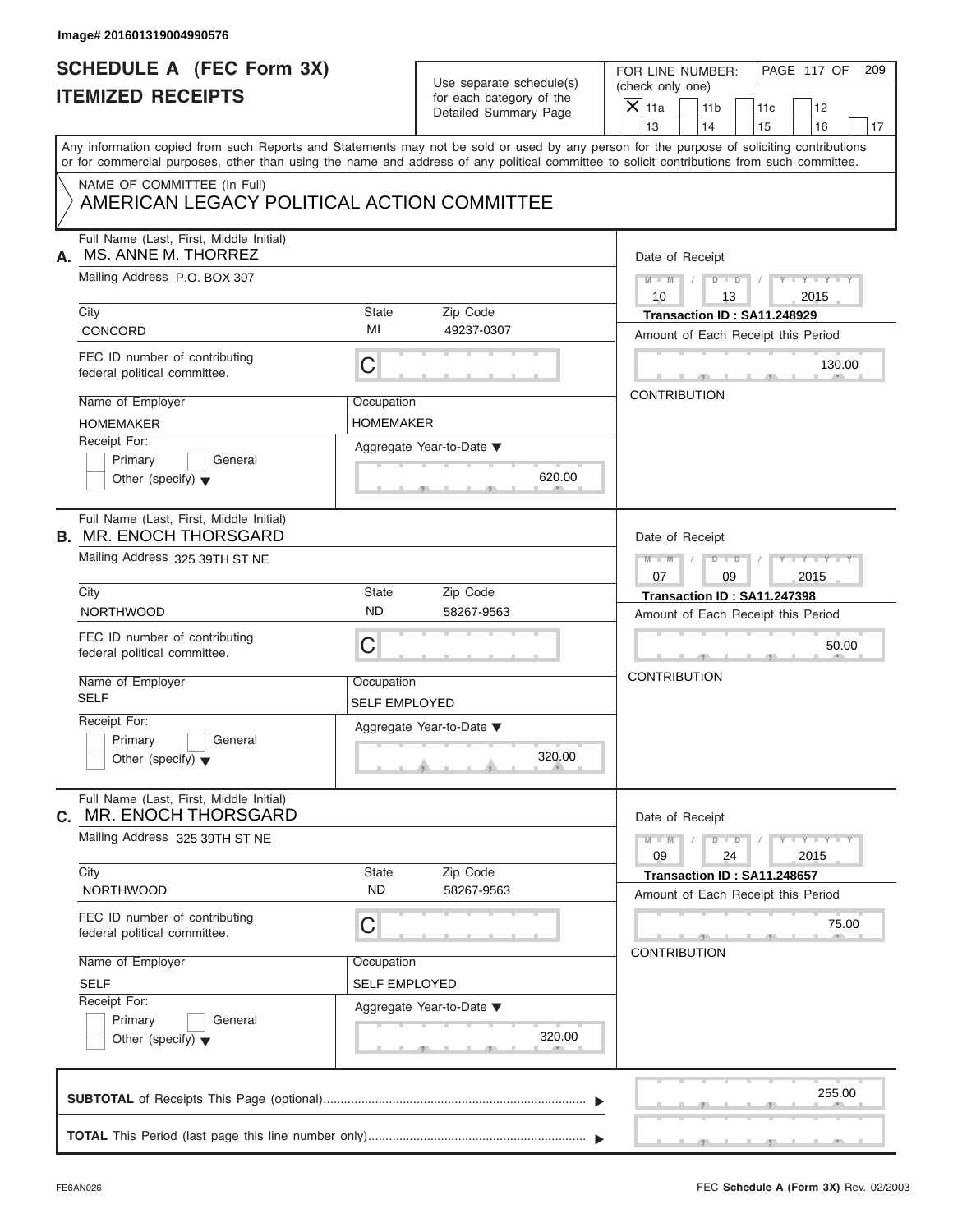| Image# 201601319004990577                                                                                                                                                                                                                                                               |                                    |                                                                               |                                                                                                                                              |
|-----------------------------------------------------------------------------------------------------------------------------------------------------------------------------------------------------------------------------------------------------------------------------------------|------------------------------------|-------------------------------------------------------------------------------|----------------------------------------------------------------------------------------------------------------------------------------------|
| <b>SCHEDULE A (FEC Form 3X)</b><br><b>ITEMIZED RECEIPTS</b>                                                                                                                                                                                                                             |                                    | Use separate schedule(s)<br>for each category of the<br>Detailed Summary Page | PAGE 118 OF<br>FOR LINE NUMBER:<br>209<br>(check only one)<br>$\mathsf{X}$ 11a<br>11 <sub>b</sub><br>12<br>11c<br>13<br>14<br>15<br>16<br>17 |
| Any information copied from such Reports and Statements may not be sold or used by any person for the purpose of soliciting contributions<br>or for commercial purposes, other than using the name and address of any political committee to solicit contributions from such committee. |                                    |                                                                               |                                                                                                                                              |
| NAME OF COMMITTEE (In Full)<br>AMERICAN LEGACY POLITICAL ACTION COMMITTEE                                                                                                                                                                                                               |                                    |                                                                               |                                                                                                                                              |
| Full Name (Last, First, Middle Initial)<br>MR. ENOCH THORSGARD<br>А.                                                                                                                                                                                                                    |                                    |                                                                               | Date of Receipt                                                                                                                              |
| Mailing Address 325 39TH ST NE                                                                                                                                                                                                                                                          |                                    |                                                                               | $D$ $D$<br>$M - M$<br>$Y - Y - Y - Y - Y$<br>11<br>25<br>2015                                                                                |
| City                                                                                                                                                                                                                                                                                    | State                              | Zip Code                                                                      | Transaction ID: SA11.249261                                                                                                                  |
| <b>NORTHWOOD</b>                                                                                                                                                                                                                                                                        | <b>ND</b>                          | 58267-9563                                                                    | Amount of Each Receipt this Period                                                                                                           |
| FEC ID number of contributing<br>federal political committee.                                                                                                                                                                                                                           | С                                  |                                                                               | 35.00                                                                                                                                        |
| Name of Employer<br><b>SELF</b>                                                                                                                                                                                                                                                         | Occupation<br><b>SELF EMPLOYED</b> |                                                                               | <b>CONTRIBUTION</b>                                                                                                                          |
| Receipt For:                                                                                                                                                                                                                                                                            |                                    |                                                                               |                                                                                                                                              |
| Primary<br>General<br>Other (specify) $\blacktriangledown$                                                                                                                                                                                                                              |                                    | Aggregate Year-to-Date ▼<br>320.00                                            |                                                                                                                                              |
| Full Name (Last, First, Middle Initial)<br><b>B. MS. KETURAH A. THUNDER-HAAB</b>                                                                                                                                                                                                        |                                    |                                                                               | Date of Receipt                                                                                                                              |
| Mailing Address 436 PINE BRAE ST                                                                                                                                                                                                                                                        |                                    |                                                                               | $D - D$<br>Y T Y T Y T<br>$M - M$<br>09<br>14<br>2015                                                                                        |
| City                                                                                                                                                                                                                                                                                    | State                              | Zip Code                                                                      | Transaction ID: SA11.248364                                                                                                                  |
| <b>ANN ARBOR</b>                                                                                                                                                                                                                                                                        | MI                                 | 48105-2723                                                                    | Amount of Each Receipt this Period                                                                                                           |
| FEC ID number of contributing<br>federal political committee.                                                                                                                                                                                                                           | С                                  |                                                                               | 100.00                                                                                                                                       |
| Name of Employer<br><b>INFORMATION REQUESTED PER BEST</b>                                                                                                                                                                                                                               | Occupation                         | INFORMATION REQUESTED PER BEST EFF                                            | <b>CONTRIBUTION</b>                                                                                                                          |
| EFFORTS<br>Receipt For:<br>Primary<br>General<br>Other (specify) $\blacktriangledown$                                                                                                                                                                                                   |                                    | Aggregate Year-to-Date ▼<br>205.00                                            |                                                                                                                                              |
| Full Name (Last, First, Middle Initial)<br><b>MS. VIRGINIA M. TIPTON</b><br>C.                                                                                                                                                                                                          |                                    |                                                                               | Date of Receipt                                                                                                                              |
| Mailing Address 1715 GREEN MEADOW DR.                                                                                                                                                                                                                                                   |                                    |                                                                               | $M - M$<br>$D$ $\Box$ $D$<br>$Y = Y + Y + Y$<br>08<br>27<br>2015                                                                             |
| City                                                                                                                                                                                                                                                                                    | State                              | Zip Code                                                                      | Transaction ID: SA11.248206                                                                                                                  |
| JEFFERSON CITY                                                                                                                                                                                                                                                                          | <b>MO</b>                          | 65101-2311                                                                    | Amount of Each Receipt this Period                                                                                                           |
| FEC ID number of contributing<br>federal political committee.                                                                                                                                                                                                                           | С                                  |                                                                               | 100.00<br><b>CONTRIBUTION</b>                                                                                                                |
| Name of Employer                                                                                                                                                                                                                                                                        | Occupation                         |                                                                               |                                                                                                                                              |
| <b>RETIRED</b>                                                                                                                                                                                                                                                                          | <b>RETIRED</b>                     |                                                                               |                                                                                                                                              |
| Receipt For:<br>Primary<br>General<br>Other (specify) $\blacktriangledown$                                                                                                                                                                                                              |                                    | Aggregate Year-to-Date ▼<br>395.00                                            |                                                                                                                                              |
|                                                                                                                                                                                                                                                                                         |                                    |                                                                               | 235.00                                                                                                                                       |
|                                                                                                                                                                                                                                                                                         |                                    |                                                                               |                                                                                                                                              |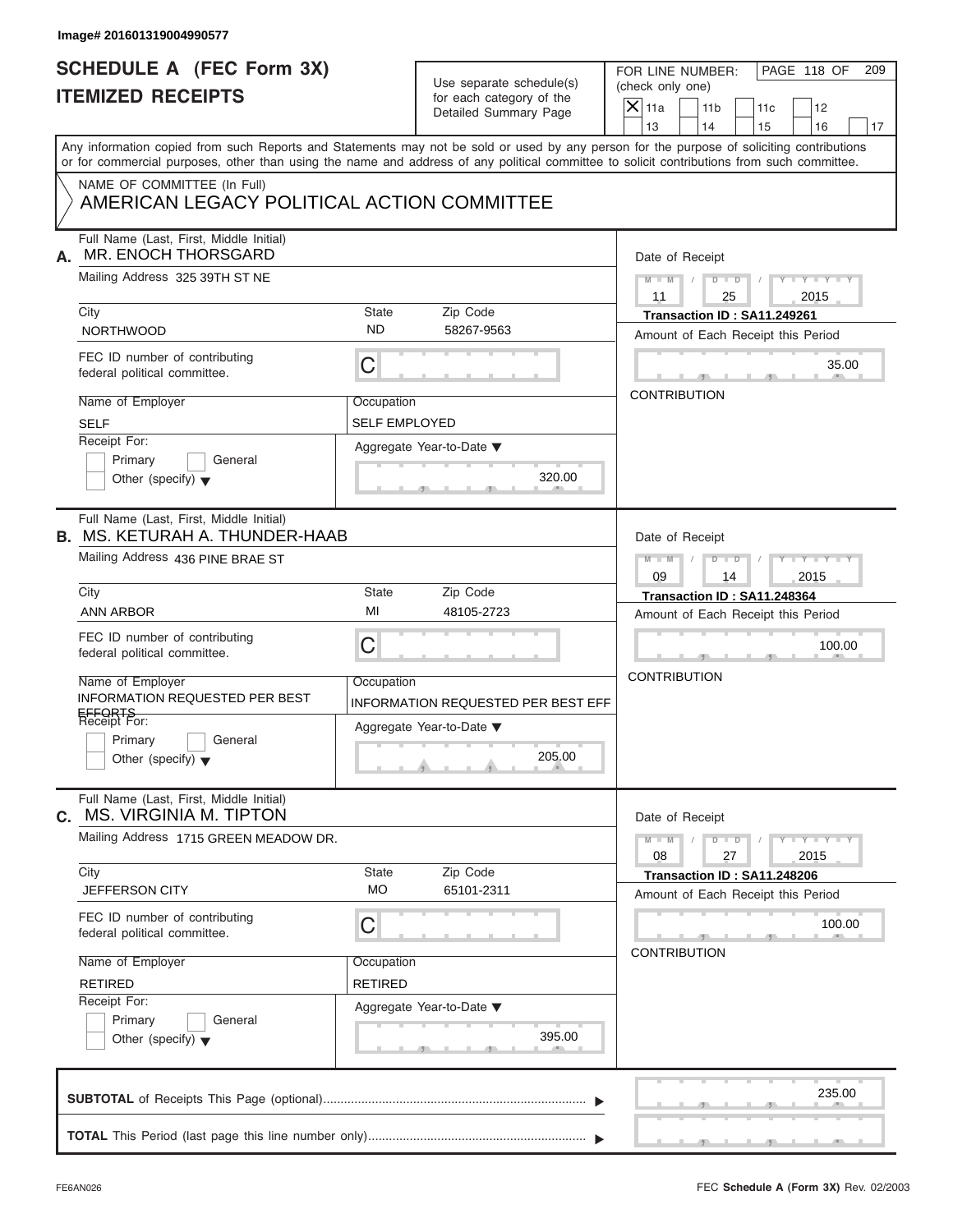| Use separate schedule(s) |
|--------------------------|
| for each category of the |
| Detailed Summary Page    |

| <b>SCHEDULE A (FEC Form 3X)</b>                                            |                |                                                      | PAGE 119 OF<br>FOR LINE NUMBER:<br>209                                                                                                                                                                                                                                                  |  |  |  |
|----------------------------------------------------------------------------|----------------|------------------------------------------------------|-----------------------------------------------------------------------------------------------------------------------------------------------------------------------------------------------------------------------------------------------------------------------------------------|--|--|--|
| <b>ITEMIZED RECEIPTS</b>                                                   |                | Use separate schedule(s)<br>for each category of the | (check only one)                                                                                                                                                                                                                                                                        |  |  |  |
|                                                                            |                | Detailed Summary Page                                | $X$ 11a<br>11 <sub>b</sub><br>11c<br>12                                                                                                                                                                                                                                                 |  |  |  |
|                                                                            |                |                                                      | 13<br>14<br>15<br>16<br>17                                                                                                                                                                                                                                                              |  |  |  |
|                                                                            |                |                                                      | Any information copied from such Reports and Statements may not be sold or used by any person for the purpose of soliciting contributions<br>or for commercial purposes, other than using the name and address of any political committee to solicit contributions from such committee. |  |  |  |
| NAME OF COMMITTEE (In Full)                                                |                |                                                      |                                                                                                                                                                                                                                                                                         |  |  |  |
| AMERICAN LEGACY POLITICAL ACTION COMMITTEE                                 |                |                                                      |                                                                                                                                                                                                                                                                                         |  |  |  |
| Full Name (Last, First, Middle Initial)<br>MR. JOHN S. TOWNSEND<br>А.      |                |                                                      | Date of Receipt                                                                                                                                                                                                                                                                         |  |  |  |
| Mailing Address 8306 ROAD 3.2 NE                                           |                |                                                      | $M - M$ /<br>$D$ $D$ $I$<br>$Y - Y - Y - Y - Y$<br>$12 \overline{ }$<br>2015<br>14                                                                                                                                                                                                      |  |  |  |
| City                                                                       | State          | Zip Code                                             | Transaction ID: SA11.249473                                                                                                                                                                                                                                                             |  |  |  |
| <b>MOSES LAKE</b>                                                          | <b>WA</b>      | 98837-7801                                           | Amount of Each Receipt this Period                                                                                                                                                                                                                                                      |  |  |  |
| FEC ID number of contributing<br>federal political committee.              | С              |                                                      | 200.00                                                                                                                                                                                                                                                                                  |  |  |  |
| Name of Employer                                                           | Occupation     |                                                      | <b>CONTRIBUTION</b>                                                                                                                                                                                                                                                                     |  |  |  |
| <b>RETIRED</b>                                                             | <b>RETIRED</b> |                                                      |                                                                                                                                                                                                                                                                                         |  |  |  |
| Receipt For:                                                               |                | Aggregate Year-to-Date ▼                             |                                                                                                                                                                                                                                                                                         |  |  |  |
| Primary<br>General                                                         |                |                                                      |                                                                                                                                                                                                                                                                                         |  |  |  |
| Other (specify) $\blacktriangledown$                                       |                | 430.00                                               |                                                                                                                                                                                                                                                                                         |  |  |  |
| Full Name (Last, First, Middle Initial)<br><b>B. MS. JUNE R. TRAVAILLE</b> |                |                                                      | Date of Receipt                                                                                                                                                                                                                                                                         |  |  |  |
| Mailing Address 18888 N RIPON RD                                           |                |                                                      | $D$ $D$ $/$<br>$Y = Y = Y - Y$<br>$M - M$                                                                                                                                                                                                                                               |  |  |  |
| City                                                                       | State          | Zip Code                                             | 07<br>07<br>2015                                                                                                                                                                                                                                                                        |  |  |  |
| <b>RIPON</b>                                                               | CA             | 95366-9745                                           | Transaction ID: SA11.247243                                                                                                                                                                                                                                                             |  |  |  |
|                                                                            |                |                                                      | Amount of Each Receipt this Period                                                                                                                                                                                                                                                      |  |  |  |
| FEC ID number of contributing<br>federal political committee.              | С              |                                                      | 45.00                                                                                                                                                                                                                                                                                   |  |  |  |
| Name of Employer                                                           | Occupation     |                                                      | <b>CONTRIBUTION</b>                                                                                                                                                                                                                                                                     |  |  |  |
| RET.                                                                       | <b>RETIRED</b> |                                                      |                                                                                                                                                                                                                                                                                         |  |  |  |
| Receipt For:                                                               |                | Aggregate Year-to-Date ▼                             |                                                                                                                                                                                                                                                                                         |  |  |  |
| Primary<br>General<br>Other (specify) $\blacktriangledown$                 |                | 295.00                                               |                                                                                                                                                                                                                                                                                         |  |  |  |
| Full Name (Last, First, Middle Initial)<br>MS. JUNE R. TRAVAILLE<br>C.     |                |                                                      | Date of Receipt                                                                                                                                                                                                                                                                         |  |  |  |
| Mailing Address 18888 N RIPON RD                                           |                |                                                      | $Y - Y - Y - Y - Y$<br>$M - M$<br>$D$ $\Box$ $D$<br>20<br>10<br>2015                                                                                                                                                                                                                    |  |  |  |
| City                                                                       | State          | Zip Code                                             | Transaction ID: SA11.249020                                                                                                                                                                                                                                                             |  |  |  |
| <b>RIPON</b>                                                               | CA             | 95366-9745                                           | Amount of Each Receipt this Period                                                                                                                                                                                                                                                      |  |  |  |
| FEC ID number of contributing<br>federal political committee.              | С              |                                                      | 50.00                                                                                                                                                                                                                                                                                   |  |  |  |
| Name of Employer                                                           | Occupation     |                                                      | <b>CONTRIBUTION</b>                                                                                                                                                                                                                                                                     |  |  |  |
| RET.                                                                       | <b>RETIRED</b> |                                                      |                                                                                                                                                                                                                                                                                         |  |  |  |
| Receipt For:                                                               |                |                                                      |                                                                                                                                                                                                                                                                                         |  |  |  |
| Primary<br>General                                                         |                | Aggregate Year-to-Date ▼                             |                                                                                                                                                                                                                                                                                         |  |  |  |
| Other (specify) $\blacktriangledown$                                       |                | 295.00                                               |                                                                                                                                                                                                                                                                                         |  |  |  |
|                                                                            |                |                                                      |                                                                                                                                                                                                                                                                                         |  |  |  |
|                                                                            |                |                                                      | 295.00                                                                                                                                                                                                                                                                                  |  |  |  |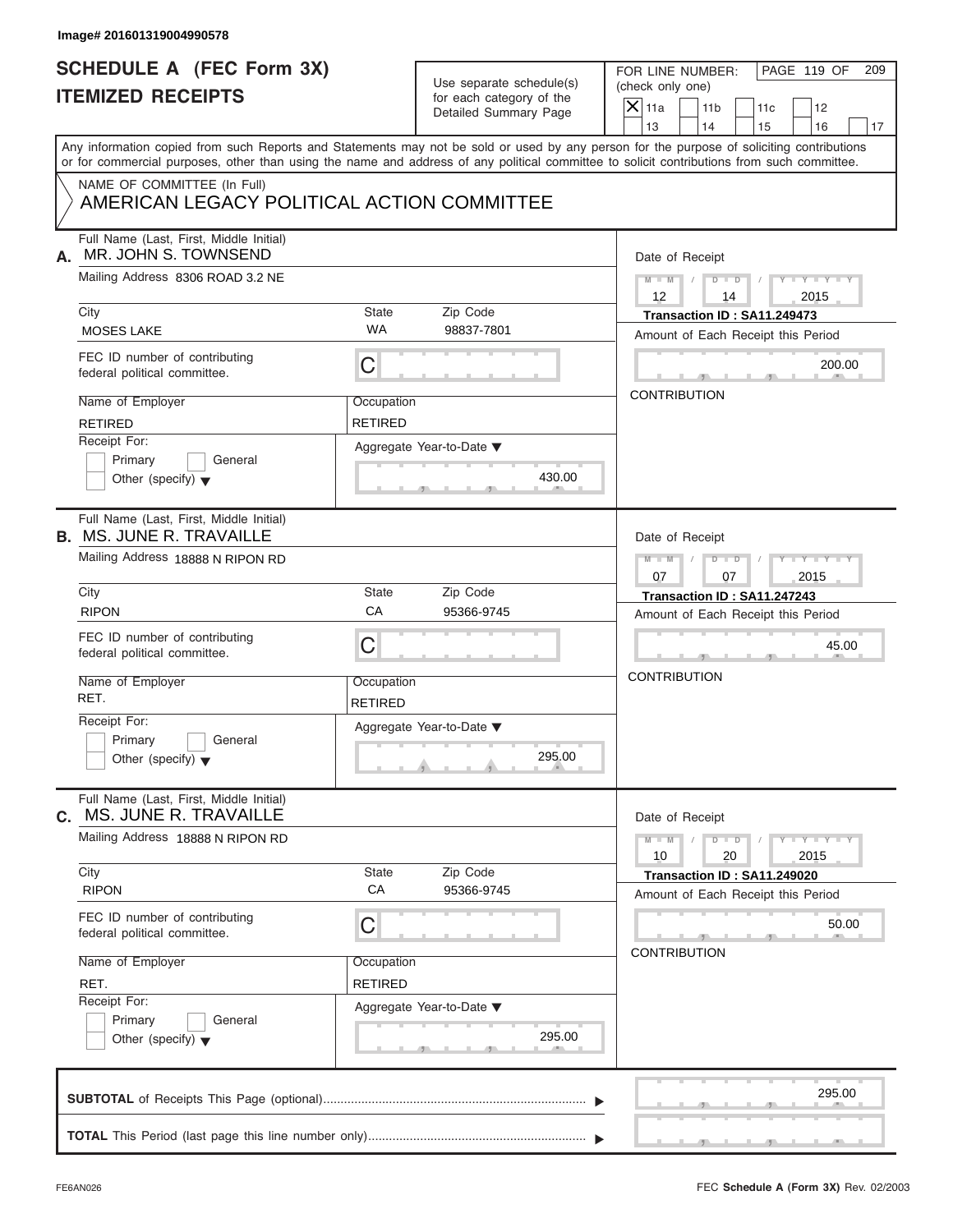| <b>SCHEDULE A (FEC Form 3X)</b><br><b>ITEMIZED RECEIPTS</b>                | Use separate schedule(s)<br>for each category of the | PAGE 120 OF<br>FOR LINE NUMBER:<br>209<br>(check only one)                                                                                                                                                                                                                              |
|----------------------------------------------------------------------------|------------------------------------------------------|-----------------------------------------------------------------------------------------------------------------------------------------------------------------------------------------------------------------------------------------------------------------------------------------|
|                                                                            | Detailed Summary Page                                | $\mathsf{X} _{\mathsf{11a}}$<br>11 <sub>b</sub><br>11c<br>12<br>13<br>14<br>15<br>16<br>17                                                                                                                                                                                              |
|                                                                            |                                                      | Any information copied from such Reports and Statements may not be sold or used by any person for the purpose of soliciting contributions<br>or for commercial purposes, other than using the name and address of any political committee to solicit contributions from such committee. |
| NAME OF COMMITTEE (In Full)<br>AMERICAN LEGACY POLITICAL ACTION COMMITTEE  |                                                      |                                                                                                                                                                                                                                                                                         |
| Full Name (Last, First, Middle Initial)<br>MS. JUNE R. TRAVAILLE<br>А.     |                                                      | Date of Receipt                                                                                                                                                                                                                                                                         |
| Mailing Address 18888 N RIPON RD                                           |                                                      | $D$ $\Box$ $D$<br>$Y - Y - Y - Y - Y$<br>$M - M$<br>$12 \overline{ }$<br>2015<br>14                                                                                                                                                                                                     |
| City                                                                       | <b>State</b><br>Zip Code<br>CA                       | Transaction ID: SA11.249470                                                                                                                                                                                                                                                             |
| <b>RIPON</b>                                                               | 95366-9745                                           | Amount of Each Receipt this Period                                                                                                                                                                                                                                                      |
| FEC ID number of contributing<br>federal political committee.              | С                                                    | 100.00                                                                                                                                                                                                                                                                                  |
| Name of Employer                                                           | Occupation                                           | <b>CONTRIBUTION</b>                                                                                                                                                                                                                                                                     |
| RET.                                                                       | <b>RETIRED</b>                                       |                                                                                                                                                                                                                                                                                         |
| Receipt For:                                                               | Aggregate Year-to-Date ▼                             |                                                                                                                                                                                                                                                                                         |
| Primary<br>General<br>Other (specify) $\blacktriangledown$                 | 295.00                                               |                                                                                                                                                                                                                                                                                         |
| Full Name (Last, First, Middle Initial)<br><b>B. MR. RICHARD W. TREU</b>   |                                                      | Date of Receipt                                                                                                                                                                                                                                                                         |
| Mailing Address 2626 GRANDVIEW PL                                          |                                                      | $M - M$<br>$D - I - D$<br>$Y - Y - Y - Y - Y$                                                                                                                                                                                                                                           |
|                                                                            |                                                      | 09<br>14<br>2015                                                                                                                                                                                                                                                                        |
| City                                                                       | <b>State</b><br>Zip Code                             | Transaction ID: SA11.248350                                                                                                                                                                                                                                                             |
| <b>ENDICOTT</b>                                                            | <b>NY</b><br>13760-7026                              | Amount of Each Receipt this Period                                                                                                                                                                                                                                                      |
| FEC ID number of contributing<br>federal political committee.              | C                                                    | 100.00                                                                                                                                                                                                                                                                                  |
| Name of Employer                                                           | Occupation                                           | <b>CONTRIBUTION</b>                                                                                                                                                                                                                                                                     |
| INFORMATION REQUESTED PER BEST                                             | INFORMATION REQUESTED PER BEST EFF                   |                                                                                                                                                                                                                                                                                         |
| EFFORTS<br>Receipt For:                                                    | Aggregate Year-to-Date ▼                             |                                                                                                                                                                                                                                                                                         |
| Primary<br>General<br>Other (specify) $\blacktriangledown$                 | 250.00                                               |                                                                                                                                                                                                                                                                                         |
| Full Name (Last, First, Middle Initial)<br>MR. RICHARD W. TREU<br>С.       |                                                      | Date of Receipt                                                                                                                                                                                                                                                                         |
| Mailing Address 2626 GRANDVIEW PL                                          |                                                      | $Y - Y - Y - Y - I$<br>$M - M$<br>$D - D$<br>11<br>02<br>2015                                                                                                                                                                                                                           |
| City                                                                       | State<br>Zip Code<br><b>NY</b>                       | Transaction ID: SA11.249131                                                                                                                                                                                                                                                             |
| <b>ENDICOTT</b>                                                            | 13760-7026                                           | Amount of Each Receipt this Period                                                                                                                                                                                                                                                      |
| FEC ID number of contributing<br>federal political committee.              | С                                                    | 50.00                                                                                                                                                                                                                                                                                   |
| Name of Employer                                                           | Occupation                                           | <b>CONTRIBUTION</b>                                                                                                                                                                                                                                                                     |
| INFORMATION REQUESTED PER BEST EFF(                                        | <b>INFORMATION REQUESTED PER BEST EFF</b>            |                                                                                                                                                                                                                                                                                         |
| Receipt For:<br>Primary<br>General<br>Other (specify) $\blacktriangledown$ | Aggregate Year-to-Date ▼<br>250.00                   |                                                                                                                                                                                                                                                                                         |
|                                                                            |                                                      | 250.00                                                                                                                                                                                                                                                                                  |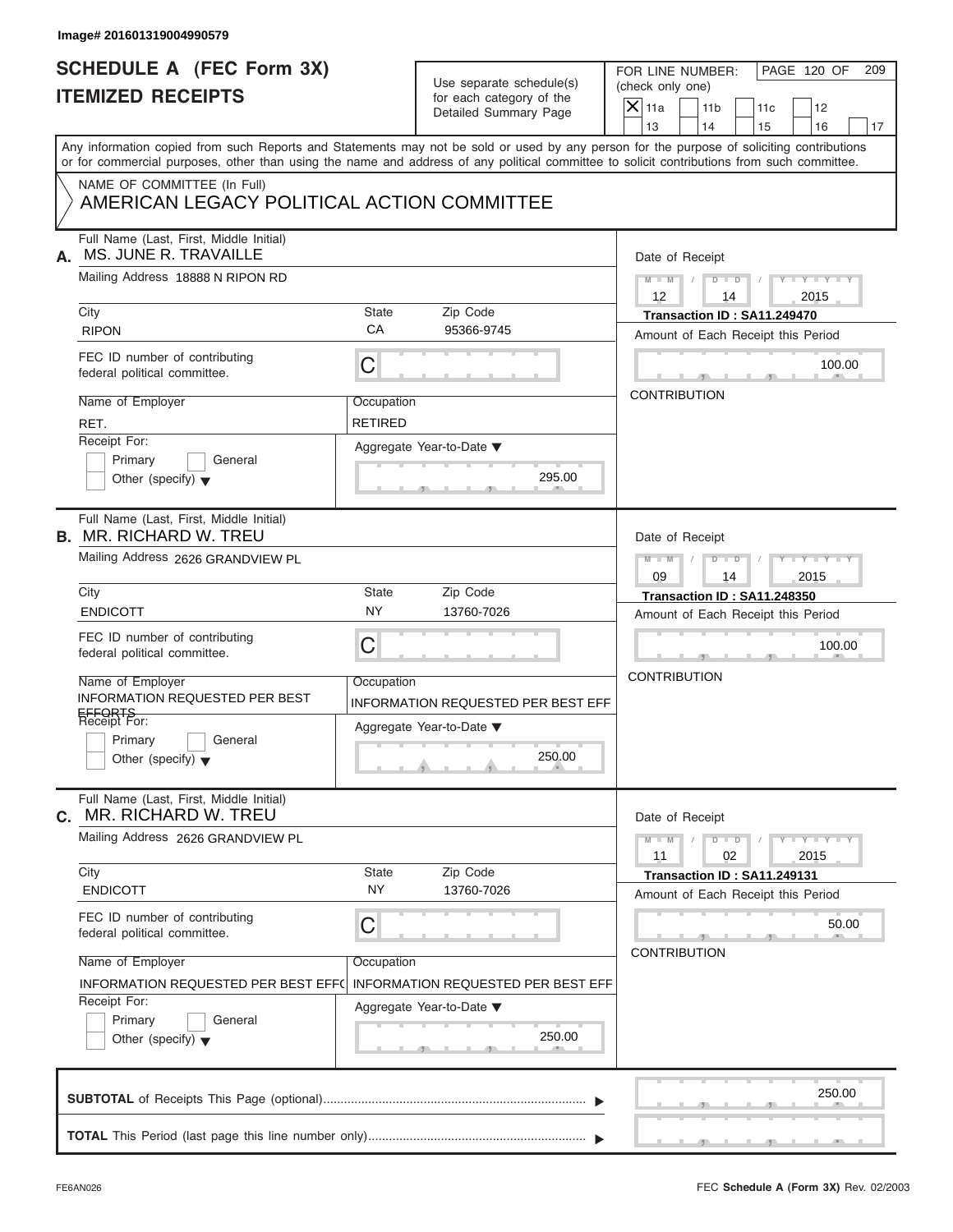| Image# 201601319004990580                                                                                                                  |                                                                               |                                                                               |                                                                                                                                                               |
|--------------------------------------------------------------------------------------------------------------------------------------------|-------------------------------------------------------------------------------|-------------------------------------------------------------------------------|---------------------------------------------------------------------------------------------------------------------------------------------------------------|
| <b>SCHEDULE A (FEC Form 3X)</b><br><b>ITEMIZED RECEIPTS</b>                                                                                |                                                                               | Use separate schedule(s)<br>for each category of the<br>Detailed Summary Page | PAGE 121 OF<br>FOR LINE NUMBER:<br>209<br>(check only one)<br>$\overline{X} _{11a}$<br>11 <sub>b</sub><br>11 <sub>c</sub><br>12<br>13<br>14<br>15<br>16<br>17 |
| or for commercial purposes, other than using the name and address of any political committee to solicit contributions from such committee. |                                                                               |                                                                               | Any information copied from such Reports and Statements may not be sold or used by any person for the purpose of soliciting contributions                     |
| NAME OF COMMITTEE (In Full)<br>AMERICAN LEGACY POLITICAL ACTION COMMITTEE                                                                  |                                                                               |                                                                               |                                                                                                                                                               |
| Full Name (Last, First, Middle Initial)<br>MS. MARGARET H. TRUESDALE<br>А.                                                                 |                                                                               |                                                                               | Date of Receipt                                                                                                                                               |
| Mailing Address 2951 CAMINO DE LAS PIEDRAS                                                                                                 |                                                                               |                                                                               | $Y - Y - Y - Y - Y$<br>$M = M \qquad / \qquad D = D \qquad /$<br>07<br>01<br>2015                                                                             |
| City                                                                                                                                       | State                                                                         | Zip Code                                                                      | Transaction ID: SA11.248840A                                                                                                                                  |
| <b>EL CAJON</b>                                                                                                                            | CA                                                                            | 92019-2853                                                                    | Amount of Each Receipt this Period                                                                                                                            |
| FEC ID number of contributing<br>federal political committee.                                                                              | C                                                                             |                                                                               | 375.00                                                                                                                                                        |
| Name of Employer                                                                                                                           | Occupation                                                                    |                                                                               | <b>CONTRIBUTION</b>                                                                                                                                           |
| <b>RETIRED</b>                                                                                                                             | <b>RETIRED</b>                                                                |                                                                               |                                                                                                                                                               |
| Receipt For:<br>Primary<br>General<br>Other (specify) $\blacktriangledown$                                                                 |                                                                               | Aggregate Year-to-Date $\blacktriangledown$<br>0.00                           | CHARGED BACK \$375.00 ON 09/28/2015                                                                                                                           |
| Full Name (Last, First, Middle Initial)<br><b>B. MS. MARGARET H. TRUESDALE</b>                                                             |                                                                               |                                                                               | Date of Receipt                                                                                                                                               |
| Mailing Address 2951 CAMINO DE LAS PIEDRAS                                                                                                 | $D$ $D$<br>$Y = Y = Y' + Y' + Y$<br>$M$ $M$ $I$<br>$\Box$<br>09<br>28<br>2015 |                                                                               |                                                                                                                                                               |
| City                                                                                                                                       | <b>State</b>                                                                  | Zip Code                                                                      | Transaction ID: SA11.248840B                                                                                                                                  |
| <b>EL CAJON</b>                                                                                                                            | CA                                                                            | 92019-2853                                                                    | Amount of Each Receipt this Period                                                                                                                            |
| FEC ID number of contributing<br>federal political committee.                                                                              | C                                                                             |                                                                               | $-375.00$                                                                                                                                                     |
| Name of Employer<br><b>RETIRED</b>                                                                                                         | Occupation<br><b>RETIRED</b>                                                  |                                                                               | <b>CONTRIBUTION</b>                                                                                                                                           |
| Receipt For:<br>Primary<br>General<br>Other (specify) $\blacktriangledown$                                                                 |                                                                               | Aggregate Year-to-Date ▼<br>0.00                                              | <b>CHARGED BACK</b>                                                                                                                                           |
| Full Name (Last, First, Middle Initial)<br>C. MS. SANDRA E. TYGERHOOBLER                                                                   |                                                                               |                                                                               | Date of Receipt                                                                                                                                               |
| Mailing Address 35 CHAMBERS AVE                                                                                                            |                                                                               |                                                                               | $Y - Y - Y - Y - Y$<br>$M - M$<br>$D$ $\Box$ $D$<br>08<br>28<br>2015                                                                                          |
| City                                                                                                                                       | State                                                                         | Zip Code                                                                      | Transaction ID: SA11.248236                                                                                                                                   |
| <b>GREENVILLE</b>                                                                                                                          | PA                                                                            | 16125-1863                                                                    | Amount of Each Receipt this Period                                                                                                                            |
| FEC ID number of contributing<br>federal political committee.                                                                              | С                                                                             |                                                                               | 60.00                                                                                                                                                         |
| Name of Employer                                                                                                                           | Occupation                                                                    |                                                                               | <b>CONTRIBUTION</b>                                                                                                                                           |
| RET.                                                                                                                                       | <b>RETIRED</b>                                                                |                                                                               |                                                                                                                                                               |
| Receipt For:                                                                                                                               |                                                                               | Aggregate Year-to-Date ▼                                                      |                                                                                                                                                               |
| Primary<br>General<br>Other (specify) $\blacktriangledown$                                                                                 |                                                                               | 235.00                                                                        |                                                                                                                                                               |
|                                                                                                                                            |                                                                               |                                                                               | 60.00                                                                                                                                                         |
|                                                                                                                                            |                                                                               |                                                                               |                                                                                                                                                               |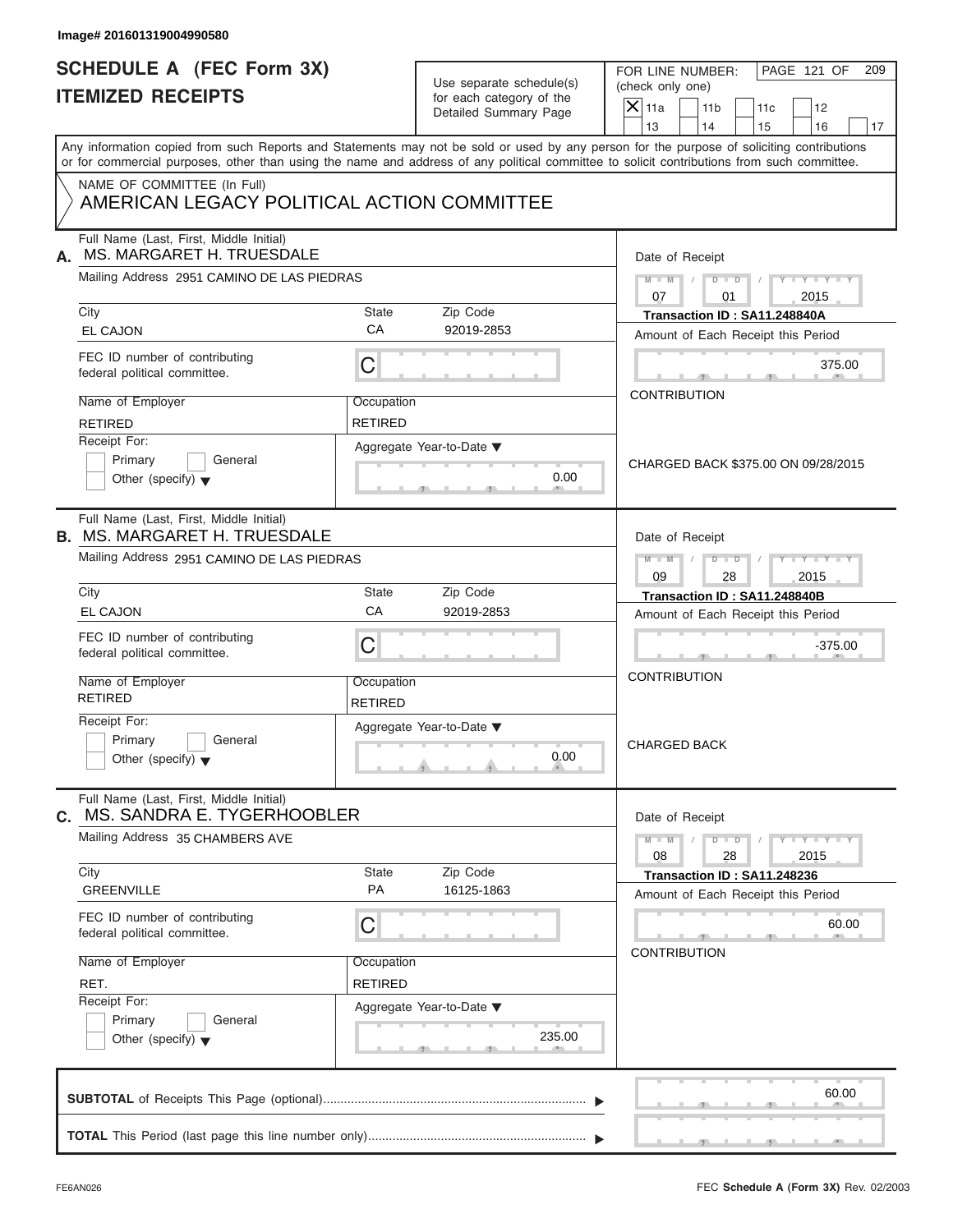| Image# 201601319004990581                                                   |                              |                                                                               |                                                                                                                                                                                                                                                                                         |
|-----------------------------------------------------------------------------|------------------------------|-------------------------------------------------------------------------------|-----------------------------------------------------------------------------------------------------------------------------------------------------------------------------------------------------------------------------------------------------------------------------------------|
| <b>SCHEDULE A (FEC Form 3X)</b><br><b>ITEMIZED RECEIPTS</b>                 |                              | Use separate schedule(s)<br>for each category of the<br>Detailed Summary Page | PAGE 122 OF<br>FOR LINE NUMBER:<br>209<br>(check only one)<br>$X$ 11a<br>11 <sub>b</sub><br>11c<br>12<br>13<br>14<br>15<br>16<br>17                                                                                                                                                     |
|                                                                             |                              |                                                                               | Any information copied from such Reports and Statements may not be sold or used by any person for the purpose of soliciting contributions<br>or for commercial purposes, other than using the name and address of any political committee to solicit contributions from such committee. |
| NAME OF COMMITTEE (In Full)<br>AMERICAN LEGACY POLITICAL ACTION COMMITTEE   |                              |                                                                               |                                                                                                                                                                                                                                                                                         |
| Full Name (Last, First, Middle Initial)<br>MS. SANDRA E. TYGERHOOBLER<br>А. | Date of Receipt              |                                                                               |                                                                                                                                                                                                                                                                                         |
| Mailing Address 35 CHAMBERS AVE                                             |                              |                                                                               | $M - M$ / $D - D$ /<br>$Y - Y - Y - Y - Y$<br>09<br>24<br>2015                                                                                                                                                                                                                          |
| City<br><b>GREENVILLE</b>                                                   | State<br><b>PA</b>           | Zip Code<br>16125-1863                                                        | Transaction ID: SA11.248655<br>Amount of Each Receipt this Period                                                                                                                                                                                                                       |
| FEC ID number of contributing<br>federal political committee.               | С                            |                                                                               | 60.00                                                                                                                                                                                                                                                                                   |
| Name of Employer<br>RET.                                                    | Occupation<br><b>RETIRED</b> |                                                                               | <b>CONTRIBUTION</b>                                                                                                                                                                                                                                                                     |
| Receipt For:<br>Primary<br>General<br>Other (specify) $\blacktriangledown$  |                              | Aggregate Year-to-Date ▼<br>235.00                                            |                                                                                                                                                                                                                                                                                         |
| Full Name (Last, First, Middle Initial)<br><b>B. MS. DORIS E. VAN DYKE</b>  |                              |                                                                               | Date of Receipt                                                                                                                                                                                                                                                                         |
| Mailing Address 1400 108TH AVE NE                                           |                              |                                                                               | Y TY TY TY<br>$M \perp M \parallel / \parallel D \perp D \parallel /$<br>12<br>07<br>2015                                                                                                                                                                                               |
| City<br><b>BELLEVUE</b>                                                     | State<br><b>WA</b>           | Zip Code<br>98004-3618                                                        | Transaction ID: SA11.249378                                                                                                                                                                                                                                                             |
| FEC ID number of contributing<br>federal political committee.               | С                            |                                                                               | Amount of Each Receipt this Period<br>250.00                                                                                                                                                                                                                                            |
| Name of Employer<br><b>RETIRED</b>                                          | Occupation<br>RETIRED        |                                                                               | <b>CONTRIBUTION</b>                                                                                                                                                                                                                                                                     |
| Receipt For:<br>Primary<br>General<br>Other (specify) $\blacktriangledown$  |                              | Aggregate Year-to-Date ▼<br>530.00                                            |                                                                                                                                                                                                                                                                                         |
| Full Name (Last, First, Middle Initial)<br>MRS. CHRISTINE A. VIGIL<br>C.    |                              |                                                                               | Date of Receipt                                                                                                                                                                                                                                                                         |
| Mailing Address 1452 S ELLSWORTH RD # 2963                                  |                              |                                                                               | $Y - Y - Y - Y - Y$<br>$M - M$<br>$D$ $\Box$ $D$<br>10<br>05<br>2015                                                                                                                                                                                                                    |
| City<br><b>MESA</b>                                                         | <b>State</b><br>AZ           | Zip Code<br>85209-3700                                                        | Transaction ID: SA11.248833<br>Amount of Each Receipt this Period                                                                                                                                                                                                                       |
| FEC ID number of contributing<br>federal political committee.               | С                            |                                                                               | 180.00                                                                                                                                                                                                                                                                                  |
| Name of Employer<br>N/A                                                     | Occupation<br><b>RETIRED</b> |                                                                               | <b>CONTRIBUTION</b>                                                                                                                                                                                                                                                                     |
| Receipt For:<br>Primary<br>General<br>Other (specify) $\blacktriangledown$  |                              | Aggregate Year-to-Date ▼<br>360.00                                            |                                                                                                                                                                                                                                                                                         |
|                                                                             |                              |                                                                               | 490.00                                                                                                                                                                                                                                                                                  |
|                                                                             |                              |                                                                               |                                                                                                                                                                                                                                                                                         |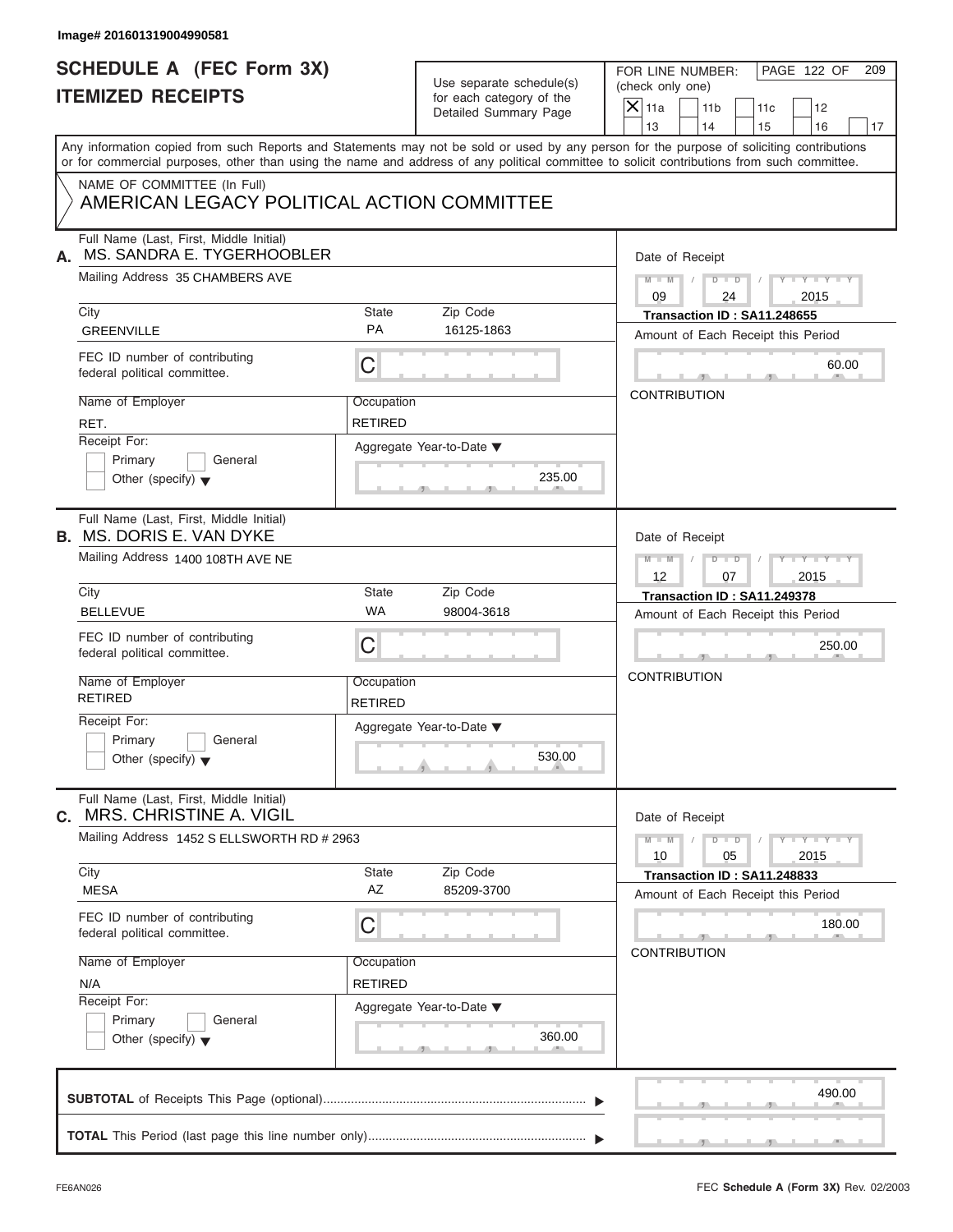| Image# 201601319004990582                                                                                                                                                                                                                                                               |                                                  |                                                                               |                                                                                                                                                |
|-----------------------------------------------------------------------------------------------------------------------------------------------------------------------------------------------------------------------------------------------------------------------------------------|--------------------------------------------------|-------------------------------------------------------------------------------|------------------------------------------------------------------------------------------------------------------------------------------------|
| <b>SCHEDULE A (FEC Form 3X)</b><br><b>ITEMIZED RECEIPTS</b>                                                                                                                                                                                                                             |                                                  | Use separate schedule(s)<br>for each category of the<br>Detailed Summary Page | PAGE 123 OF<br>FOR LINE NUMBER:<br>209<br>(check only one)<br>$\overline{X}$ 11a<br>11 <sub>b</sub><br>11c<br>12<br>13<br>14<br>15<br>16<br>17 |
| Any information copied from such Reports and Statements may not be sold or used by any person for the purpose of soliciting contributions<br>or for commercial purposes, other than using the name and address of any political committee to solicit contributions from such committee. |                                                  |                                                                               |                                                                                                                                                |
| NAME OF COMMITTEE (In Full)<br>AMERICAN LEGACY POLITICAL ACTION COMMITTEE                                                                                                                                                                                                               |                                                  |                                                                               |                                                                                                                                                |
| Full Name (Last, First, Middle Initial)<br><b>MRS. LOIS WALRATH</b><br>А.                                                                                                                                                                                                               |                                                  |                                                                               | Date of Receipt                                                                                                                                |
| Mailing Address 400 LAMB AVE., APT. 124                                                                                                                                                                                                                                                 |                                                  |                                                                               | $D$ $\Box$ $D$ $/$<br>$Y - Y - Y - Y - Y$<br>$M - M$<br>07<br>09<br>2015                                                                       |
| City<br><b>CANASTOTA</b>                                                                                                                                                                                                                                                                | State<br>Zip Code<br><b>NY</b><br>13032-1054     |                                                                               | Transaction ID: SA11.247442<br>Amount of Each Receipt this Period                                                                              |
| FEC ID number of contributing<br>federal political committee.                                                                                                                                                                                                                           | $\mathsf C$                                      |                                                                               | 360.00                                                                                                                                         |
| Name of Employer<br><b>RETIRED</b>                                                                                                                                                                                                                                                      | Occupation<br><b>RETIRED</b>                     |                                                                               | <b>CONTRIBUTION</b>                                                                                                                            |
| Receipt For:<br>Primary<br>General<br>Other (specify) $\blacktriangledown$                                                                                                                                                                                                              | Aggregate Year-to-Date ▼                         | 720.00                                                                        |                                                                                                                                                |
| Full Name (Last, First, Middle Initial)<br><b>B.</b> MR. RICHARD A. WALZ                                                                                                                                                                                                                |                                                  |                                                                               | Date of Receipt                                                                                                                                |
| Mailing Address W4898 N KINNEY COULEE RD                                                                                                                                                                                                                                                |                                                  |                                                                               | $D - D$<br>$Y = Y = Y' + Y' + Y$<br>$M$ $M$<br>$\Box$<br>09<br>2015<br>24                                                                      |
| City<br><b>ONALASKA</b>                                                                                                                                                                                                                                                                 | <b>State</b><br>Zip Code<br>WI<br>54650-8613     |                                                                               | Transaction ID: SA11.248538<br>Amount of Each Receipt this Period                                                                              |
| FEC ID number of contributing<br>federal political committee.                                                                                                                                                                                                                           | C                                                |                                                                               | 500.00                                                                                                                                         |
| Name of Employer<br><b>SELF EMPLOYED</b>                                                                                                                                                                                                                                                | Occupation<br>INFORMATION REQUESTED PER BEST EFF |                                                                               | <b>CONTRIBUTION</b>                                                                                                                            |
| Receipt For:<br>Primary<br>General<br>Other (specify) $\blacktriangledown$                                                                                                                                                                                                              | Aggregate Year-to-Date ▼                         | 500.00                                                                        |                                                                                                                                                |
| Full Name (Last, First, Middle Initial)<br><b>MS. LINDA WATKINS</b><br>C.                                                                                                                                                                                                               |                                                  |                                                                               | Date of Receipt                                                                                                                                |
| Mailing Address 934 POP NOAH RD                                                                                                                                                                                                                                                         |                                                  |                                                                               | $Y - Y - Y - Y - Y$<br>$M - M$<br>$D$ $\Box$ $D$<br>08<br>28<br>2015                                                                           |
| City<br><b>COLLINSVILLE</b>                                                                                                                                                                                                                                                             | State<br>Zip Code<br><b>TX</b><br>76233-3328     |                                                                               | Transaction ID: SA11.248227<br>Amount of Each Receipt this Period                                                                              |
| FEC ID number of contributing<br>federal political committee.                                                                                                                                                                                                                           | C                                                |                                                                               | 100.00                                                                                                                                         |
| Name of Employer<br><b>SELF</b>                                                                                                                                                                                                                                                         | Occupation<br><b>SELF EMPLOYED</b>               |                                                                               | <b>CONTRIBUTION</b>                                                                                                                            |
| Receipt For:<br>Primary<br>General<br>Other (specify) $\blacktriangledown$                                                                                                                                                                                                              | Aggregate Year-to-Date ▼                         | 250.00                                                                        |                                                                                                                                                |
|                                                                                                                                                                                                                                                                                         |                                                  |                                                                               | 960.00                                                                                                                                         |
|                                                                                                                                                                                                                                                                                         |                                                  |                                                                               |                                                                                                                                                |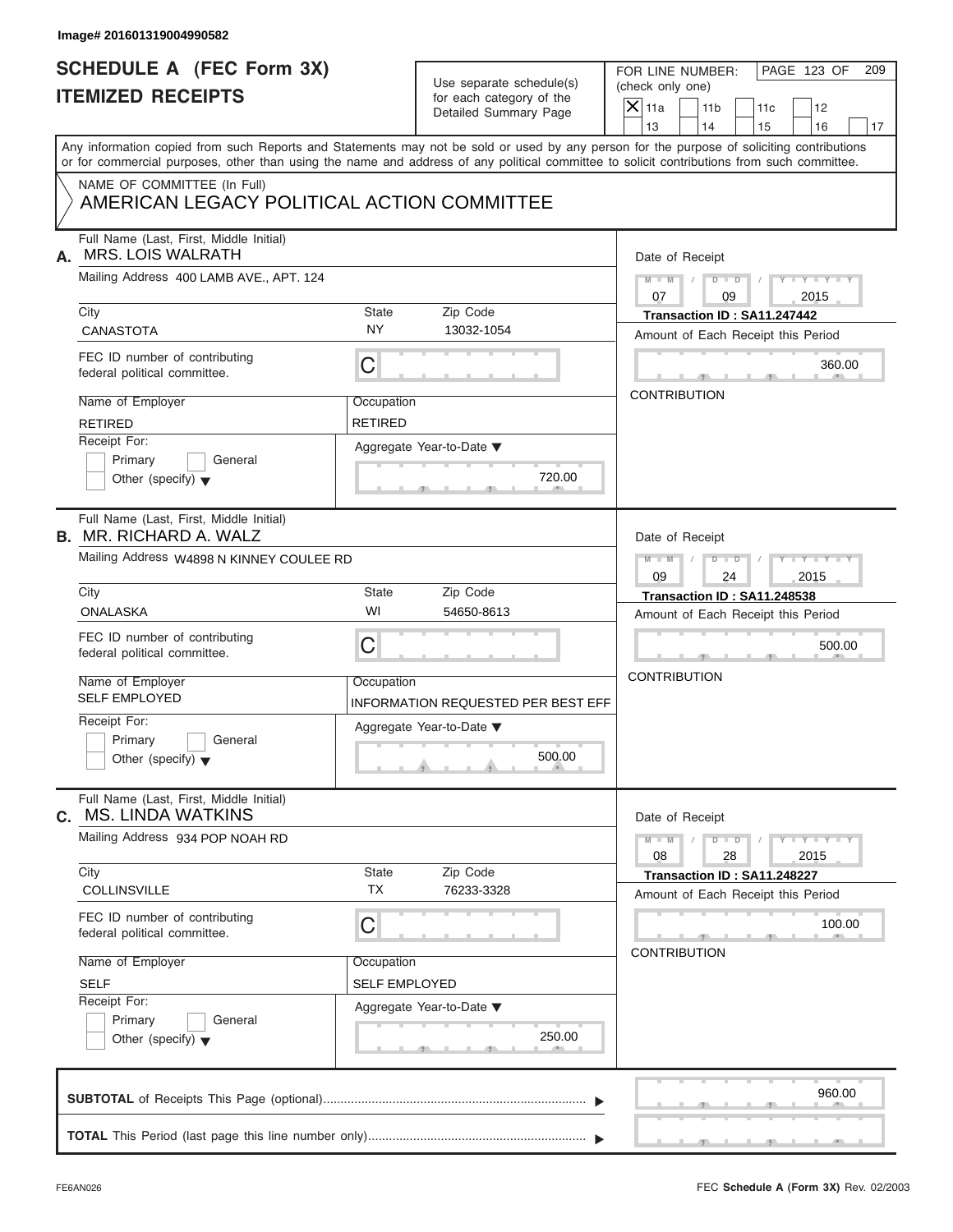|                                                                           |                      |                                                   | PAGE 124 OF<br>FOR LINE NUMBER:<br>209                                                                                                                                                                                                                                                  |  |  |  |
|---------------------------------------------------------------------------|----------------------|---------------------------------------------------|-----------------------------------------------------------------------------------------------------------------------------------------------------------------------------------------------------------------------------------------------------------------------------------------|--|--|--|
| <b>SCHEDULE A (FEC Form 3X)</b><br><b>ITEMIZED RECEIPTS</b>               |                      | Use separate schedule(s)                          | (check only one)                                                                                                                                                                                                                                                                        |  |  |  |
|                                                                           |                      | for each category of the<br>Detailed Summary Page | $\mathsf{X}$ 11a<br>11 <sub>b</sub><br>11c<br>12                                                                                                                                                                                                                                        |  |  |  |
|                                                                           |                      |                                                   | 13<br>14<br>15<br>16<br>17                                                                                                                                                                                                                                                              |  |  |  |
|                                                                           |                      |                                                   | Any information copied from such Reports and Statements may not be sold or used by any person for the purpose of soliciting contributions<br>or for commercial purposes, other than using the name and address of any political committee to solicit contributions from such committee. |  |  |  |
| NAME OF COMMITTEE (In Full)<br>AMERICAN LEGACY POLITICAL ACTION COMMITTEE |                      |                                                   |                                                                                                                                                                                                                                                                                         |  |  |  |
| Full Name (Last, First, Middle Initial)<br><b>MS. LINDA WATKINS</b><br>А. |                      |                                                   | Date of Receipt                                                                                                                                                                                                                                                                         |  |  |  |
| Mailing Address 934 POP NOAH RD                                           |                      |                                                   | $D$ $\Box$ $D$<br>$Y - Y - Y - Y - Y$<br>$M - M$ /<br>$\sqrt{ }$<br>09<br>24<br>2015                                                                                                                                                                                                    |  |  |  |
| City                                                                      | State                | Zip Code                                          | Transaction ID: SA11.248554                                                                                                                                                                                                                                                             |  |  |  |
| <b>COLLINSVILLE</b>                                                       | <b>TX</b>            | 76233-3328                                        | Amount of Each Receipt this Period                                                                                                                                                                                                                                                      |  |  |  |
| FEC ID number of contributing<br>federal political committee.             | C                    |                                                   | 100.00                                                                                                                                                                                                                                                                                  |  |  |  |
| Name of Employer                                                          | Occupation           |                                                   | <b>CONTRIBUTION</b>                                                                                                                                                                                                                                                                     |  |  |  |
| <b>SELF</b>                                                               | <b>SELF EMPLOYED</b> |                                                   |                                                                                                                                                                                                                                                                                         |  |  |  |
| Receipt For:                                                              |                      | Aggregate Year-to-Date ▼                          |                                                                                                                                                                                                                                                                                         |  |  |  |
| Primary<br>General                                                        |                      |                                                   |                                                                                                                                                                                                                                                                                         |  |  |  |
| Other (specify) $\blacktriangledown$                                      |                      | 250.00                                            |                                                                                                                                                                                                                                                                                         |  |  |  |
| Full Name (Last, First, Middle Initial)<br><b>B. MR. JOHN WAVELL</b>      |                      |                                                   | Date of Receipt                                                                                                                                                                                                                                                                         |  |  |  |
| Mailing Address P.O. BOX 727                                              |                      |                                                   |                                                                                                                                                                                                                                                                                         |  |  |  |
|                                                                           |                      |                                                   | $M - M$<br>$D - I - D$<br>Y T Y T Y T<br>09<br>24<br>2015                                                                                                                                                                                                                               |  |  |  |
| City                                                                      | State                | Zip Code                                          | Transaction ID: SA11.248571                                                                                                                                                                                                                                                             |  |  |  |
| <b>LOS ALAMITOS</b>                                                       | CA                   | 90720-0727                                        | Amount of Each Receipt this Period                                                                                                                                                                                                                                                      |  |  |  |
| FEC ID number of contributing<br>federal political committee.             | C                    |                                                   | 200.00                                                                                                                                                                                                                                                                                  |  |  |  |
| Name of Employer                                                          | Occupation           |                                                   | <b>CONTRIBUTION</b>                                                                                                                                                                                                                                                                     |  |  |  |
| WAVELL-HUBER                                                              | <b>BUSINESSMAN</b>   |                                                   |                                                                                                                                                                                                                                                                                         |  |  |  |
| Receipt For:                                                              |                      | Aggregate Year-to-Date ▼                          |                                                                                                                                                                                                                                                                                         |  |  |  |
| Primary<br>General<br>Other (specify) $\blacktriangledown$                |                      | 400.00                                            |                                                                                                                                                                                                                                                                                         |  |  |  |
|                                                                           |                      |                                                   | Date of Receipt                                                                                                                                                                                                                                                                         |  |  |  |
| Full Name (Last, First, Middle Initial)<br>MR. JOHN WAVELL                |                      |                                                   |                                                                                                                                                                                                                                                                                         |  |  |  |
| Mailing Address P.O. BOX 727                                              |                      |                                                   | $Y - Y - Y - Y - I$<br>$M - M$<br>$D - D$<br>10<br>26<br>2015                                                                                                                                                                                                                           |  |  |  |
| City                                                                      | State                | Zip Code                                          | Transaction ID: SA11.249089                                                                                                                                                                                                                                                             |  |  |  |
| <b>LOS ALAMITOS</b>                                                       | CA                   | 90720-0727                                        | Amount of Each Receipt this Period                                                                                                                                                                                                                                                      |  |  |  |
| FEC ID number of contributing<br>federal political committee.             | С                    |                                                   | 200.00                                                                                                                                                                                                                                                                                  |  |  |  |
| Name of Employer                                                          | Occupation           |                                                   | <b>CONTRIBUTION</b>                                                                                                                                                                                                                                                                     |  |  |  |
| WAVELL-HUBER                                                              | <b>BUSINESSMAN</b>   |                                                   |                                                                                                                                                                                                                                                                                         |  |  |  |
| С.<br>Receipt For:                                                        |                      | Aggregate Year-to-Date ▼                          |                                                                                                                                                                                                                                                                                         |  |  |  |
| Primary<br>General<br>Other (specify) $\blacktriangledown$                |                      | 400.00                                            |                                                                                                                                                                                                                                                                                         |  |  |  |
|                                                                           |                      |                                                   | 500.00                                                                                                                                                                                                                                                                                  |  |  |  |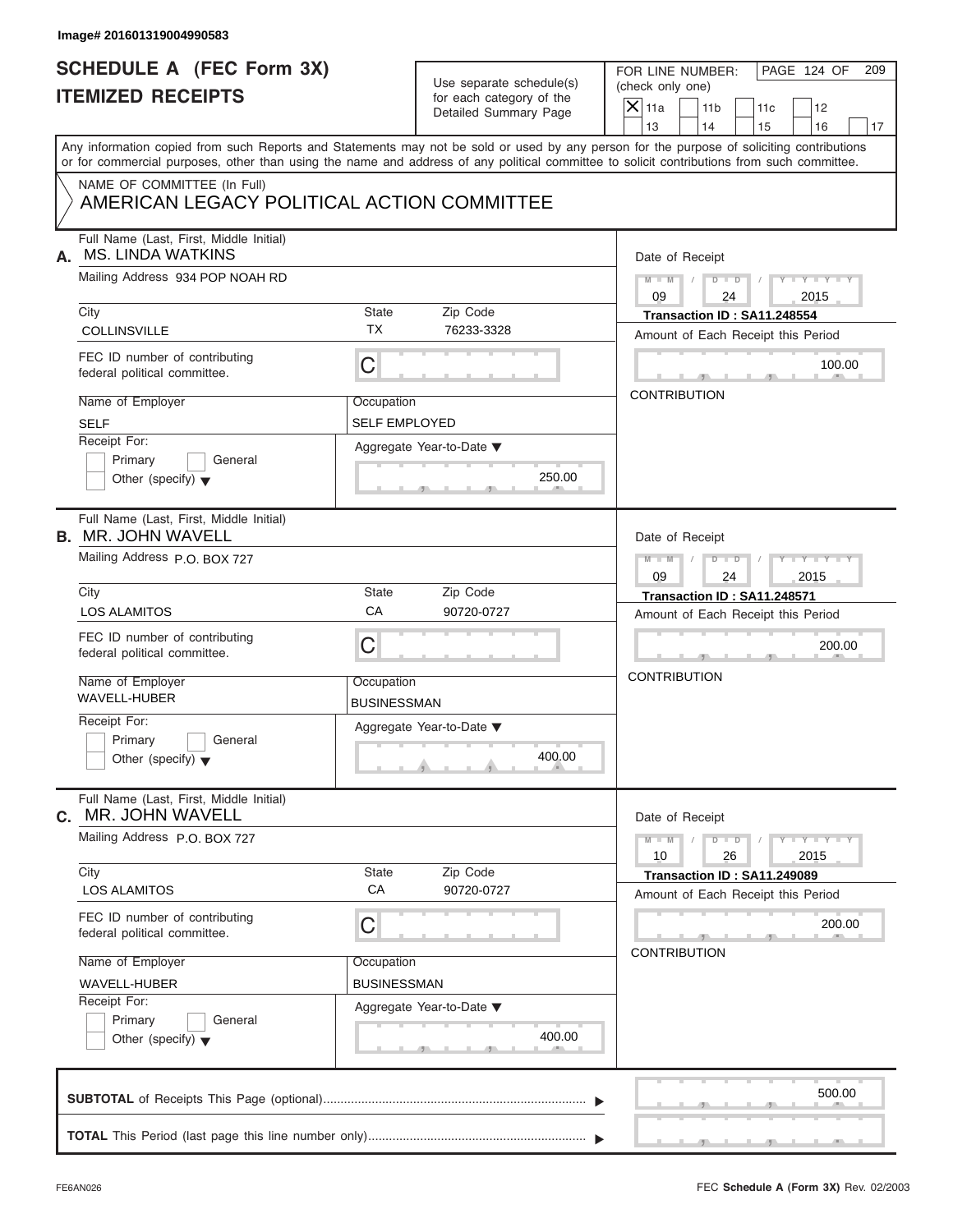| Image# 201601319004990584                                                        |                              |                                                      |                                                                                                                                                                                                                                                                                         |
|----------------------------------------------------------------------------------|------------------------------|------------------------------------------------------|-----------------------------------------------------------------------------------------------------------------------------------------------------------------------------------------------------------------------------------------------------------------------------------------|
| <b>SCHEDULE A (FEC Form 3X)</b><br><b>ITEMIZED RECEIPTS</b>                      |                              | Use separate schedule(s)<br>for each category of the | PAGE 125 OF<br>FOR LINE NUMBER:<br>209<br>(check only one)                                                                                                                                                                                                                              |
|                                                                                  |                              | Detailed Summary Page                                | $X$ 11a<br>11 <sub>b</sub><br>11c<br>12<br>13<br>14<br>15<br>16<br>17                                                                                                                                                                                                                   |
|                                                                                  |                              |                                                      | Any information copied from such Reports and Statements may not be sold or used by any person for the purpose of soliciting contributions<br>or for commercial purposes, other than using the name and address of any political committee to solicit contributions from such committee. |
| NAME OF COMMITTEE (In Full)<br>AMERICAN LEGACY POLITICAL ACTION COMMITTEE        |                              |                                                      |                                                                                                                                                                                                                                                                                         |
| Full Name (Last, First, Middle Initial)<br>MR. CHARLES J. WEIR<br>А.             |                              |                                                      | Date of Receipt                                                                                                                                                                                                                                                                         |
| Mailing Address 19355 CYPRESS RIDGE TER UNIT 806                                 |                              |                                                      | $D$ $D$ $1$<br>$Y - Y - Y - Y - Y$<br>$M - M$ /<br>08<br>2015<br>25                                                                                                                                                                                                                     |
| City<br><b>LEESBURG</b>                                                          | State<br><b>VA</b>           | Zip Code<br>20176-6916                               | Transaction ID: SA11.248177<br>Amount of Each Receipt this Period                                                                                                                                                                                                                       |
| FEC ID number of contributing<br>federal political committee.                    | C                            |                                                      | 60.00                                                                                                                                                                                                                                                                                   |
| Name of Employer<br><b>RETIRED</b>                                               | Occupation<br><b>RETIRED</b> |                                                      | <b>CONTRIBUTION</b>                                                                                                                                                                                                                                                                     |
| Receipt For:<br>Primary<br>General<br>Other (specify) $\blacktriangledown$       | Aggregate Year-to-Date ▼     | 440.00                                               |                                                                                                                                                                                                                                                                                         |
| Full Name (Last, First, Middle Initial)<br><b>B. MR. CHARLES J. WEIR</b>         |                              |                                                      | Date of Receipt                                                                                                                                                                                                                                                                         |
| Mailing Address 19355 CYPRESS RIDGE TER UNIT 806                                 |                              |                                                      | $D - D$<br>$Y = Y = Y' - Y'$<br>$M$ $M$ $/$<br>$\Box$<br>10<br>26<br>2015                                                                                                                                                                                                               |
| City                                                                             | State<br>VA                  | Zip Code                                             | Transaction ID: SA11.249085                                                                                                                                                                                                                                                             |
| <b>LEESBURG</b><br>FEC ID number of contributing<br>federal political committee. | C                            | 20176-6916                                           | Amount of Each Receipt this Period<br>50.00                                                                                                                                                                                                                                             |
| Name of Employer<br><b>RETIRED</b>                                               | Occupation<br>RETIRED        |                                                      | <b>CONTRIBUTION</b>                                                                                                                                                                                                                                                                     |
| Receipt For:<br>Primary<br>General<br>Other (specify) $\blacktriangledown$       |                              | Aggregate Year-to-Date ▼<br>440.00                   |                                                                                                                                                                                                                                                                                         |
| Full Name (Last, First, Middle Initial)<br>MS. JOAN WHITE<br>С.                  |                              |                                                      | Date of Receipt                                                                                                                                                                                                                                                                         |
| Mailing Address 1517 SPINNAKER LN                                                |                              |                                                      | $Y - Y - Y - Y - Y$<br>$M - M$<br>$D$ $\Box$ $D$<br>09<br>24<br>2015                                                                                                                                                                                                                    |
| City<br><b>HALF MOON BAY</b>                                                     | State<br>CA                  | Zip Code<br>94019-1556                               | Transaction ID: SA11.248651<br>Amount of Each Receipt this Period                                                                                                                                                                                                                       |
| FEC ID number of contributing<br>federal political committee.                    | С                            |                                                      | 230.00<br><b>CONTRIBUTION</b>                                                                                                                                                                                                                                                           |
| Name of Employer<br><b>TEACHER</b>                                               | Occupation<br><b>TEACHER</b> |                                                      |                                                                                                                                                                                                                                                                                         |
| Receipt For:<br>Primary<br>General<br>Other (specify) $\blacktriangledown$       | Aggregate Year-to-Date ▼     | 360.00                                               |                                                                                                                                                                                                                                                                                         |
|                                                                                  |                              |                                                      | 340.00                                                                                                                                                                                                                                                                                  |
|                                                                                  |                              |                                                      |                                                                                                                                                                                                                                                                                         |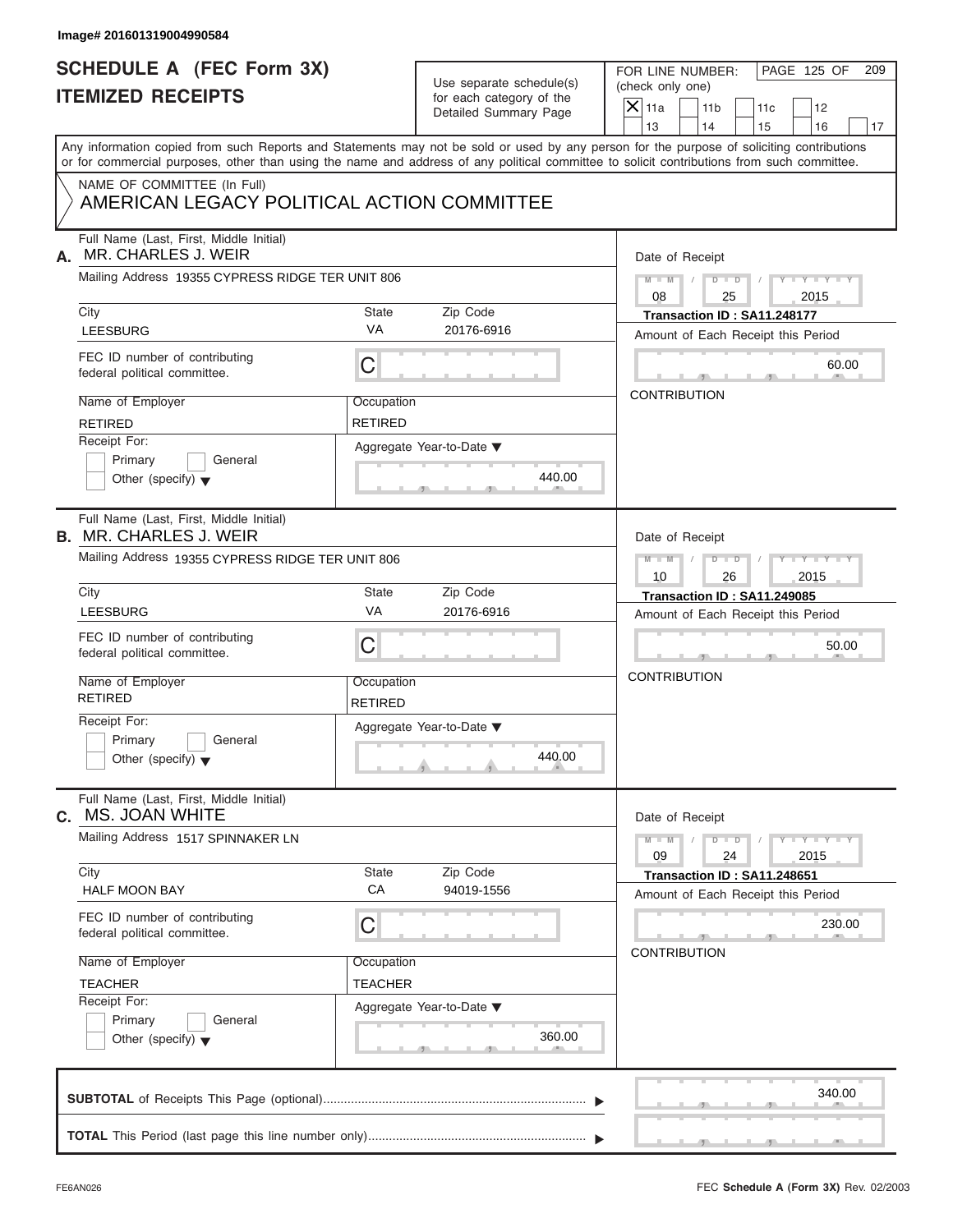| Image# 201601319004990585                                                                                                                  |                              |                                                                               |                                                                                                                                           |
|--------------------------------------------------------------------------------------------------------------------------------------------|------------------------------|-------------------------------------------------------------------------------|-------------------------------------------------------------------------------------------------------------------------------------------|
| <b>SCHEDULE A (FEC Form 3X)</b><br><b>ITEMIZED RECEIPTS</b>                                                                                |                              | Use separate schedule(s)<br>for each category of the<br>Detailed Summary Page | PAGE 126 OF<br>FOR LINE NUMBER:<br>209<br>(check only one)<br>$X$ 11a<br>11 <sub>b</sub><br>11c<br>12<br>13<br>14<br>15<br>16<br>17       |
| or for commercial purposes, other than using the name and address of any political committee to solicit contributions from such committee. |                              |                                                                               | Any information copied from such Reports and Statements may not be sold or used by any person for the purpose of soliciting contributions |
| NAME OF COMMITTEE (In Full)<br>AMERICAN LEGACY POLITICAL ACTION COMMITTEE                                                                  |                              |                                                                               |                                                                                                                                           |
| Full Name (Last, First, Middle Initial)<br>MS. HAZEL K. WHITMAN<br>А.                                                                      |                              |                                                                               | Date of Receipt                                                                                                                           |
| Mailing Address 41329 LAGOON CT                                                                                                            |                              |                                                                               | $M - M$ / $D - D$ /<br>$Y - Y - Y - Y - Y$<br>07<br>20<br>2015                                                                            |
| City<br>NORTHVILLE                                                                                                                         | State<br>MI                  | Zip Code<br>48167-1923                                                        | Transaction ID: SA11.247728<br>Amount of Each Receipt this Period                                                                         |
| FEC ID number of contributing<br>federal political committee.                                                                              | C                            |                                                                               | 25.00                                                                                                                                     |
| Name of Employer<br><b>RETIRED</b>                                                                                                         | Occupation<br><b>RETIRED</b> |                                                                               | <b>CONTRIBUTION</b>                                                                                                                       |
| Receipt For:<br>Primary<br>General<br>Other (specify) $\blacktriangledown$                                                                 |                              | Aggregate Year-to-Date ▼<br>235.00                                            |                                                                                                                                           |
| Full Name (Last, First, Middle Initial)<br><b>B. MS. HAZEL K. WHITMAN</b>                                                                  |                              |                                                                               | Date of Receipt                                                                                                                           |
| Mailing Address 41329 LAGOON CT                                                                                                            |                              |                                                                               | Y TY TY TY<br>$M - M$<br>$D - I - D$<br>$\sqrt{2}$<br>09<br>24<br>2015                                                                    |
| City                                                                                                                                       | State                        | Zip Code                                                                      | Transaction ID: SA11.248626                                                                                                               |
| <b>NORTHVILLE</b>                                                                                                                          | MI                           | 48167-1923                                                                    | Amount of Each Receipt this Period                                                                                                        |
| FEC ID number of contributing<br>federal political committee.                                                                              | C                            |                                                                               | 25.00                                                                                                                                     |
| Name of Employer<br><b>RETIRED</b>                                                                                                         | Occupation<br><b>RETIRED</b> |                                                                               | <b>CONTRIBUTION</b>                                                                                                                       |
| Receipt For:<br>Primary<br>General<br>Other (specify) $\blacktriangledown$                                                                 |                              | Aggregate Year-to-Date ▼<br>235.00                                            |                                                                                                                                           |
| Full Name (Last, First, Middle Initial)<br>MS. HAZEL K. WHITMAN<br>C.                                                                      |                              |                                                                               | Date of Receipt                                                                                                                           |
| Mailing Address 41329 LAGOON CT                                                                                                            |                              |                                                                               | $Y - Y - Y - Y - Y$<br>$M - M$<br>$D$ $\Box$ $D$<br>22<br>10<br>2015                                                                      |
| City<br>NORTHVILLE                                                                                                                         | State<br>MI                  | Zip Code<br>48167-1923                                                        | Transaction ID: SA11.249039<br>Amount of Each Receipt this Period                                                                         |
| FEC ID number of contributing<br>federal political committee.                                                                              | С                            |                                                                               | 10.00<br><b>CONTRIBUTION</b>                                                                                                              |
| Name of Employer<br><b>RETIRED</b>                                                                                                         | Occupation<br><b>RETIRED</b> |                                                                               |                                                                                                                                           |
| Receipt For:<br>Primary<br>General<br>Other (specify) $\blacktriangledown$                                                                 |                              | Aggregate Year-to-Date ▼<br>235.00                                            |                                                                                                                                           |
|                                                                                                                                            |                              |                                                                               | 60.00                                                                                                                                     |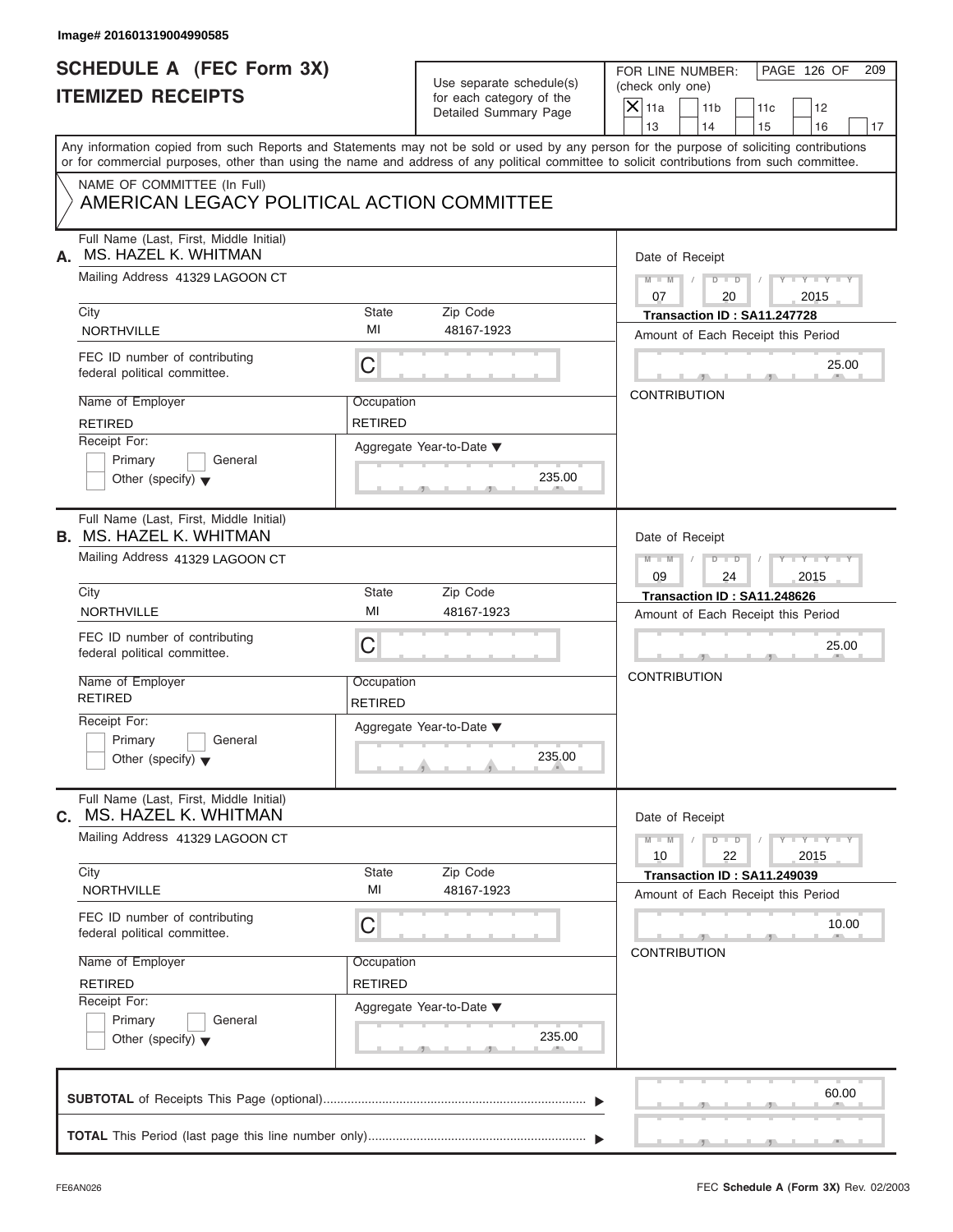| Image# 201601319004990586                                                  |                                                      |                                                                                                                                                                                                                                                                                         |
|----------------------------------------------------------------------------|------------------------------------------------------|-----------------------------------------------------------------------------------------------------------------------------------------------------------------------------------------------------------------------------------------------------------------------------------------|
| <b>SCHEDULE A (FEC Form 3X)</b><br><b>ITEMIZED RECEIPTS</b>                | Use separate schedule(s)<br>for each category of the | PAGE 127 OF<br>FOR LINE NUMBER:<br>209<br>(check only one)<br>$X$ 11a<br>11 <sub>b</sub><br>11c<br>12                                                                                                                                                                                   |
|                                                                            | Detailed Summary Page                                | 13<br>14<br>15<br>16<br>17                                                                                                                                                                                                                                                              |
|                                                                            |                                                      | Any information copied from such Reports and Statements may not be sold or used by any person for the purpose of soliciting contributions<br>or for commercial purposes, other than using the name and address of any political committee to solicit contributions from such committee. |
| NAME OF COMMITTEE (In Full)<br>AMERICAN LEGACY POLITICAL ACTION COMMITTEE  |                                                      |                                                                                                                                                                                                                                                                                         |
| Full Name (Last, First, Middle Initial)<br>MS. HAZEL K. WHITMAN<br>А.      |                                                      | Date of Receipt                                                                                                                                                                                                                                                                         |
| Mailing Address 41329 LAGOON CT                                            |                                                      | $M - M$ / $D - D$<br>$Y - Y - Y - Y - Y$<br>$\sqrt{ }$<br>$12 \overline{ }$<br>2015<br>14                                                                                                                                                                                               |
| City                                                                       | State<br>Zip Code                                    | Transaction ID: SA11.249482                                                                                                                                                                                                                                                             |
| <b>NORTHVILLE</b>                                                          | MI<br>48167-1923                                     | Amount of Each Receipt this Period                                                                                                                                                                                                                                                      |
| FEC ID number of contributing<br>federal political committee.              | С                                                    | 50.00                                                                                                                                                                                                                                                                                   |
| Name of Employer                                                           | Occupation                                           | <b>CONTRIBUTION</b>                                                                                                                                                                                                                                                                     |
| <b>RETIRED</b>                                                             | <b>RETIRED</b>                                       |                                                                                                                                                                                                                                                                                         |
| Receipt For:                                                               | Aggregate Year-to-Date ▼                             |                                                                                                                                                                                                                                                                                         |
| Primary<br>General<br>Other (specify) $\blacktriangledown$                 | 235.00                                               |                                                                                                                                                                                                                                                                                         |
| Full Name (Last, First, Middle Initial)                                    |                                                      |                                                                                                                                                                                                                                                                                         |
| <b>B.</b> MS. VICKI WILKINSON                                              | Date of Receipt                                      |                                                                                                                                                                                                                                                                                         |
| Mailing Address P.O. BOX 2728                                              |                                                      | $M = M - 1$<br>$D - D$<br>$Y = Y = Y' - Y'$<br>$\sqrt{2}$<br>2015<br>10<br>26                                                                                                                                                                                                           |
| City                                                                       | State<br>Zip Code                                    | Transaction ID: SA11.249090                                                                                                                                                                                                                                                             |
| <b>CHINO VALLEY</b>                                                        | AZ<br>86323-2701                                     | Amount of Each Receipt this Period                                                                                                                                                                                                                                                      |
| FEC ID number of contributing<br>federal political committee.              | C                                                    | 75.00                                                                                                                                                                                                                                                                                   |
| Name of Employer                                                           | Occupation                                           | <b>CONTRIBUTION</b>                                                                                                                                                                                                                                                                     |
| <b>SELF</b>                                                                | <b>SELF EMPLOYED</b>                                 |                                                                                                                                                                                                                                                                                         |
| Receipt For:                                                               |                                                      |                                                                                                                                                                                                                                                                                         |
| Primary<br>General<br>Other (specify) $\blacktriangledown$                 | Aggregate Year-to-Date ▼<br>275.00                   |                                                                                                                                                                                                                                                                                         |
| Full Name (Last, First, Middle Initial)<br>C. MRS. CARRIE E. WILSON        |                                                      | Date of Receipt                                                                                                                                                                                                                                                                         |
| Mailing Address P.O. BOX 76280                                             |                                                      | $Y - Y - Y - Y - Y$<br>$M - M$<br>$D - D$<br>07<br>17<br>2015                                                                                                                                                                                                                           |
| City                                                                       | Zip Code<br>State                                    | Transaction ID: SA11.247719                                                                                                                                                                                                                                                             |
| <b>NEWPORT</b>                                                             | KY<br>41076-0280                                     | Amount of Each Receipt this Period                                                                                                                                                                                                                                                      |
| FEC ID number of contributing<br>federal political committee.              | С                                                    | 100.00                                                                                                                                                                                                                                                                                  |
| Name of Employer                                                           | Occupation                                           | <b>CONTRIBUTION</b>                                                                                                                                                                                                                                                                     |
| INFORMATION REQUESTED PER BEST EFF(                                        | <b>INFORMATION REQUESTED PER BEST EFF</b>            |                                                                                                                                                                                                                                                                                         |
| Receipt For:<br>Primary<br>General<br>Other (specify) $\blacktriangledown$ | Aggregate Year-to-Date ▼<br>2100.00                  |                                                                                                                                                                                                                                                                                         |
|                                                                            |                                                      | 225.00                                                                                                                                                                                                                                                                                  |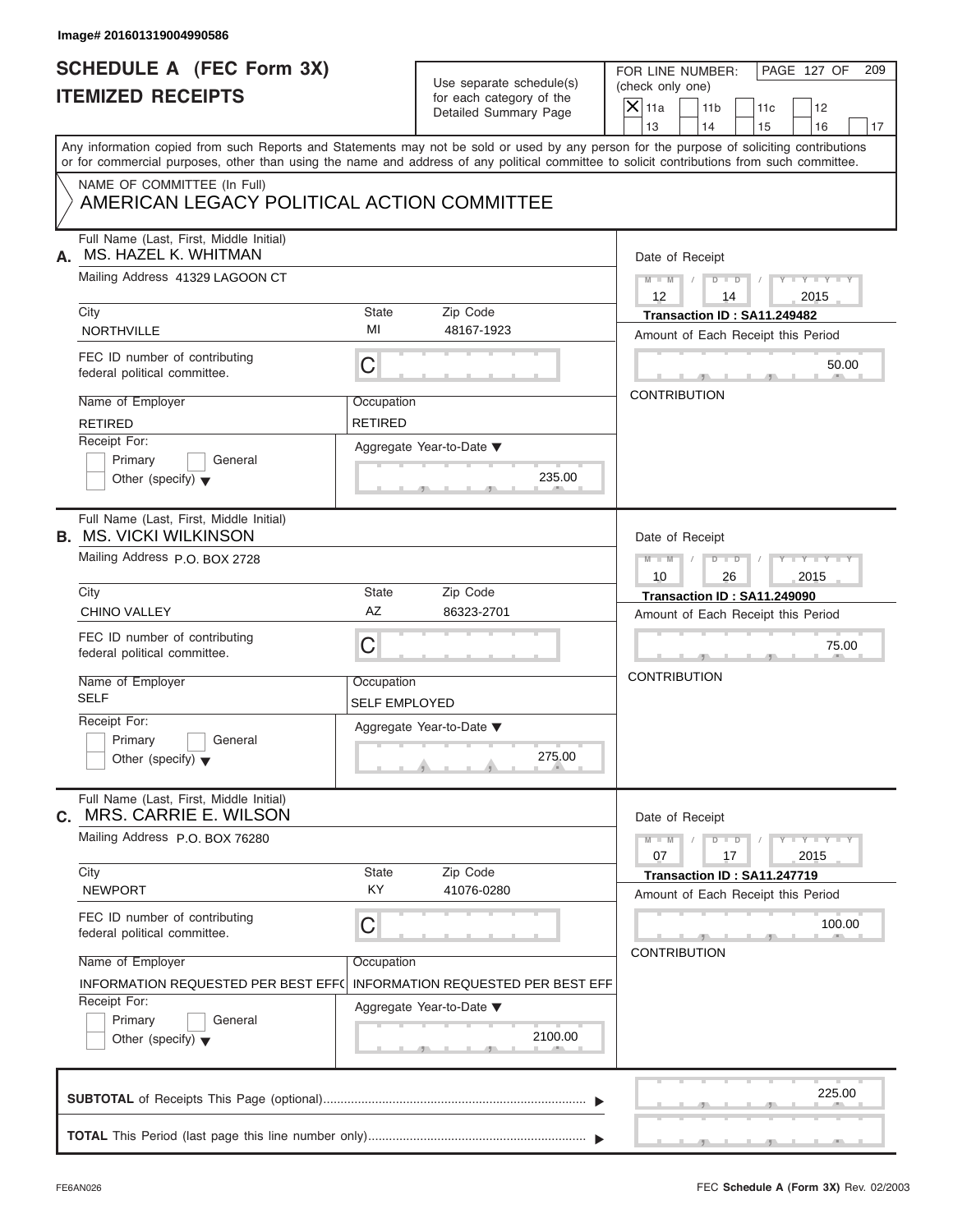| Image# 201601319004990587                                                                                                                                                                                                                                                               |                    |                                                        |                                      |                       |                                                                   |                             |     |
|-----------------------------------------------------------------------------------------------------------------------------------------------------------------------------------------------------------------------------------------------------------------------------------------|--------------------|--------------------------------------------------------|--------------------------------------|-----------------------|-------------------------------------------------------------------|-----------------------------|-----|
| <b>SCHEDULE A (FEC Form 3X)</b><br><b>ITEMIZED RECEIPTS</b>                                                                                                                                                                                                                             |                    | Use separate schedule(s)<br>for each category of the   | FOR LINE NUMBER:<br>(check only one) |                       |                                                                   | PAGE 128 OF                 | 209 |
|                                                                                                                                                                                                                                                                                         |                    | Detailed Summary Page                                  | $X$ 11a                              | 11 <sub>b</sub><br>14 | 11c                                                               | 12                          |     |
| Any information copied from such Reports and Statements may not be sold or used by any person for the purpose of soliciting contributions<br>or for commercial purposes, other than using the name and address of any political committee to solicit contributions from such committee. |                    |                                                        | 13                                   |                       | 15                                                                | 16                          | 17  |
| NAME OF COMMITTEE (In Full)<br>AMERICAN LEGACY POLITICAL ACTION COMMITTEE                                                                                                                                                                                                               |                    |                                                        |                                      |                       |                                                                   |                             |     |
| Full Name (Last, First, Middle Initial)<br>MRS. CARRIE E. WILSON<br>А.                                                                                                                                                                                                                  |                    |                                                        |                                      | Date of Receipt       |                                                                   |                             |     |
| Mailing Address P.O. BOX 76280                                                                                                                                                                                                                                                          |                    |                                                        | $M - M$<br>08                        |                       | $D$ $\Box$ $D$<br>14                                              | $Y - Y - Y - Y - Y$<br>2015 |     |
| City<br><b>NEWPORT</b>                                                                                                                                                                                                                                                                  | State<br><b>KY</b> | Zip Code<br>41076-0280                                 |                                      |                       | Transaction ID: SA11.248116<br>Amount of Each Receipt this Period |                             |     |
| FEC ID number of contributing<br>federal political committee.                                                                                                                                                                                                                           | C                  |                                                        |                                      |                       |                                                                   | 2000.00                     |     |
| Name of Employer<br>INFORMATION REQUESTED PER BEST EFF(                                                                                                                                                                                                                                 | Occupation         | <b>INFORMATION REQUESTED PER BEST EFF</b>              |                                      | <b>CONTRIBUTION</b>   |                                                                   |                             |     |
| Receipt For:<br>Primary<br>General<br>Other (specify) $\bullet$                                                                                                                                                                                                                         |                    | Aggregate Year-to-Date $\blacktriangledown$<br>2100.00 |                                      |                       |                                                                   |                             |     |
| Full Name (Last, First, Middle Initial)<br><b>B.</b> MS. PHYLLIS G. WILSON                                                                                                                                                                                                              |                    |                                                        |                                      | Date of Receipt       |                                                                   |                             |     |
| Mailing Address 1175 ASHEFORD GREEN AVE NW                                                                                                                                                                                                                                              |                    |                                                        | $M - M$<br>09                        | $D - I - D$           | 24                                                                | $Y - Y - Y - Y - Y$<br>2015 |     |
| City                                                                                                                                                                                                                                                                                    | State              | Zip Code                                               |                                      |                       | Transaction ID: SA11.248643                                       |                             |     |
| <b>CONCORD</b>                                                                                                                                                                                                                                                                          | <b>NC</b>          | 28027-8189                                             |                                      |                       | Amount of Each Receipt this Period                                |                             |     |
| FEC ID number of contributing<br>federal political committee.                                                                                                                                                                                                                           | C                  |                                                        |                                      |                       |                                                                   | 235.00                      |     |
| Name of Employer<br><b>AUTOMATION AMISTRAVIE IN CORPRATED</b>                                                                                                                                                                                                                           | Occupation         | INFORMATION REQUESTED PER BEST EFF                     |                                      | <b>CONTRIBUTION</b>   |                                                                   |                             |     |
| Receipt For:<br>Primary<br>General<br>Other (specify) $\blacktriangledown$                                                                                                                                                                                                              |                    | Aggregate Year-to-Date ▼<br>235.00                     |                                      |                       |                                                                   |                             |     |
| Full Name (Last, First, Middle Initial)<br>MS. BARBARA J. WINTERLAND<br>С.                                                                                                                                                                                                              |                    |                                                        |                                      | Date of Receipt       |                                                                   |                             |     |
| Mailing Address P.O. BOX 212                                                                                                                                                                                                                                                            |                    |                                                        | $M - M$<br>10                        | $D$ $\Box$ $D$        | 22                                                                | $Y - Y - Y - Y - Y$<br>2015 |     |
| City<br><b>FAIRBURY</b>                                                                                                                                                                                                                                                                 | State<br>IL        | Zip Code<br>61739-0212                                 |                                      |                       | Transaction ID: SA11.249047<br>Amount of Each Receipt this Period |                             |     |
| FEC ID number of contributing<br>federal political committee.                                                                                                                                                                                                                           | С                  |                                                        |                                      | <b>CONTRIBUTION</b>   |                                                                   | 300.00                      |     |
| Name of Employer                                                                                                                                                                                                                                                                        | Occupation         |                                                        |                                      |                       |                                                                   |                             |     |
| <b>RETIRED</b>                                                                                                                                                                                                                                                                          | RETIRED            |                                                        |                                      |                       |                                                                   |                             |     |
| Receipt For:<br>Primary<br>General<br>Other (specify) $\blacktriangledown$                                                                                                                                                                                                              |                    | Aggregate Year-to-Date ▼<br>960.00                     |                                      |                       |                                                                   |                             |     |
|                                                                                                                                                                                                                                                                                         |                    |                                                        |                                      |                       |                                                                   | 2535.00                     |     |
|                                                                                                                                                                                                                                                                                         |                    |                                                        |                                      |                       |                                                                   |                             |     |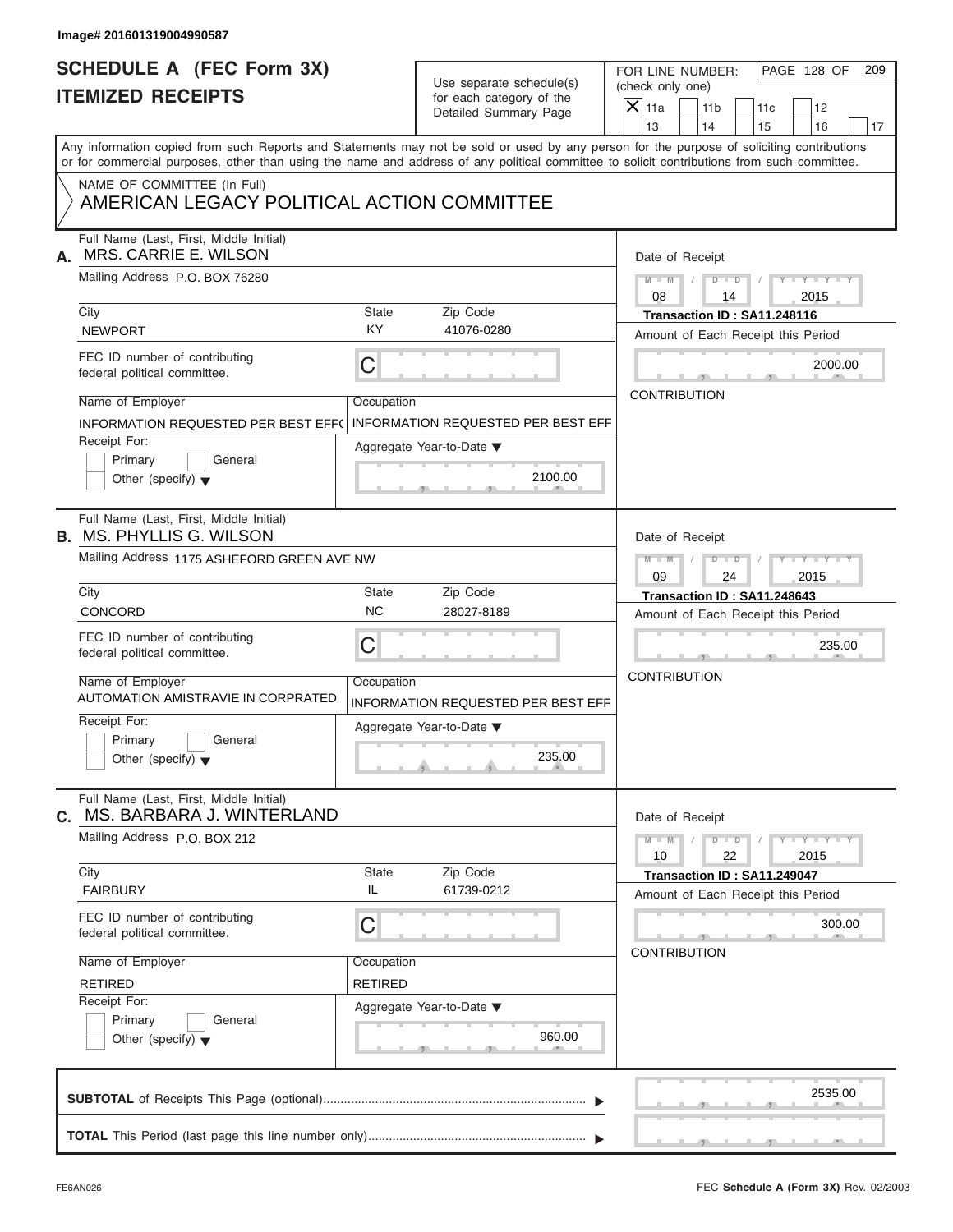| FOR LINE NUMBER:<br>(check only one)<br>11 <sub>b</sub><br>11c                                                                                                                                                                                                                          | PAGE 129 OF<br>209<br>12      |
|-----------------------------------------------------------------------------------------------------------------------------------------------------------------------------------------------------------------------------------------------------------------------------------------|-------------------------------|
| 14<br>15                                                                                                                                                                                                                                                                                | 16<br>17                      |
| Any information copied from such Reports and Statements may not be sold or used by any person for the purpose of soliciting contributions<br>or for commercial purposes, other than using the name and address of any political committee to solicit contributions from such committee. |                               |
|                                                                                                                                                                                                                                                                                         |                               |
| Date of Receipt                                                                                                                                                                                                                                                                         |                               |
| $M = M \qquad / \qquad D = D \qquad /$<br>06                                                                                                                                                                                                                                            | $Y - Y - Y - Y - Y$<br>2015   |
| Transaction ID: SA11.247330<br>Amount of Each Receipt this Period                                                                                                                                                                                                                       |                               |
|                                                                                                                                                                                                                                                                                         | 100.00                        |
| <b>CONTRIBUTION</b>                                                                                                                                                                                                                                                                     |                               |
|                                                                                                                                                                                                                                                                                         |                               |
| Date of Receipt                                                                                                                                                                                                                                                                         |                               |
| $D$ $D$ $/$<br>$M$ $M$ $/$<br>26                                                                                                                                                                                                                                                        | $Y = Y = Y' + Y' + Y$<br>2015 |
| Transaction ID: SA11.249097                                                                                                                                                                                                                                                             |                               |
| Amount of Each Receipt this Period                                                                                                                                                                                                                                                      |                               |
|                                                                                                                                                                                                                                                                                         | 100.00                        |
| <b>CONTRIBUTION</b>                                                                                                                                                                                                                                                                     |                               |
|                                                                                                                                                                                                                                                                                         |                               |
| Date of Receipt                                                                                                                                                                                                                                                                         |                               |
| $M - M$<br>$D$ $\Box$ $D$<br>24                                                                                                                                                                                                                                                         | $Y - Y - Y - Y - Y$<br>2015   |
| Transaction ID: SA11.248618<br>Amount of Each Receipt this Period                                                                                                                                                                                                                       |                               |
| <b>CONTRIBUTION</b>                                                                                                                                                                                                                                                                     | 75.00                         |
|                                                                                                                                                                                                                                                                                         |                               |
|                                                                                                                                                                                                                                                                                         |                               |
|                                                                                                                                                                                                                                                                                         | 275.00                        |
|                                                                                                                                                                                                                                                                                         |                               |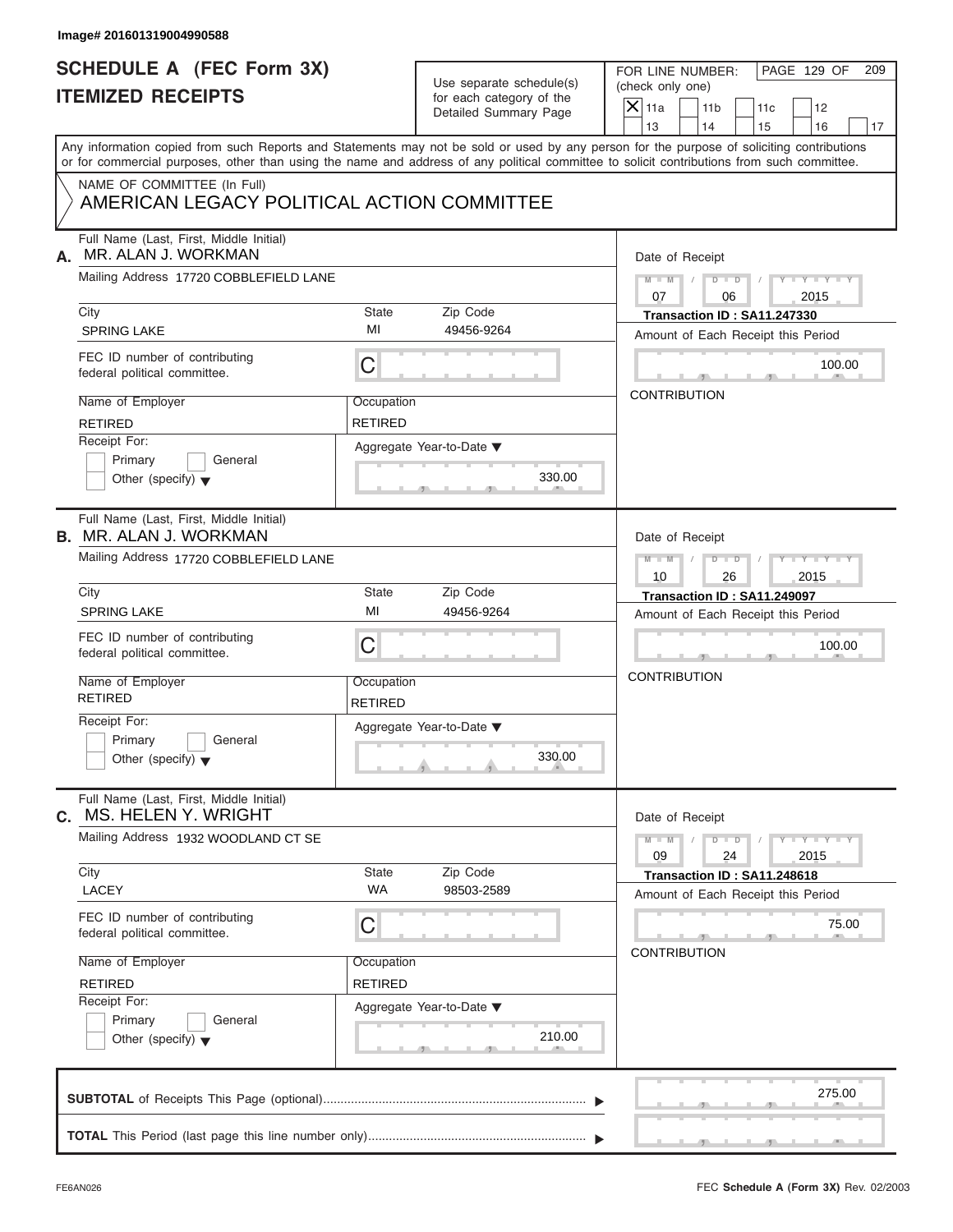| <b>SCHEDULE A (FEC Form 3X)</b>                                              |                                                              |                                             | PAGE 130 OF<br>FOR LINE NUMBER:<br>209                                                                                                                                                                                                                                                  |  |  |  |
|------------------------------------------------------------------------------|--------------------------------------------------------------|---------------------------------------------|-----------------------------------------------------------------------------------------------------------------------------------------------------------------------------------------------------------------------------------------------------------------------------------------|--|--|--|
|                                                                              | Use separate schedule(s)                                     |                                             | (check only one)                                                                                                                                                                                                                                                                        |  |  |  |
| <b>ITEMIZED RECEIPTS</b>                                                     | for each category of the                                     |                                             | $X$ 11a<br>11 <sub>b</sub><br>11c<br>12                                                                                                                                                                                                                                                 |  |  |  |
|                                                                              |                                                              | Detailed Summary Page                       | 13<br>14<br>15<br>16                                                                                                                                                                                                                                                                    |  |  |  |
|                                                                              |                                                              |                                             | Any information copied from such Reports and Statements may not be sold or used by any person for the purpose of soliciting contributions<br>or for commercial purposes, other than using the name and address of any political committee to solicit contributions from such committee. |  |  |  |
|                                                                              |                                                              |                                             |                                                                                                                                                                                                                                                                                         |  |  |  |
| NAME OF COMMITTEE (In Full)<br>AMERICAN LEGACY POLITICAL ACTION COMMITTEE    |                                                              |                                             |                                                                                                                                                                                                                                                                                         |  |  |  |
| Full Name (Last, First, Middle Initial)<br>MS. HELEN Y. WRIGHT<br>А.         |                                                              |                                             | Date of Receipt                                                                                                                                                                                                                                                                         |  |  |  |
| Mailing Address 1932 WOODLAND CT SE                                          |                                                              |                                             | $M = M$ / $D = D$ /<br>$Y - Y - Y - Y - Y$<br>$12 \overline{ }$<br>21<br>2015                                                                                                                                                                                                           |  |  |  |
| City                                                                         | State                                                        | Zip Code                                    | Transaction ID: SA11.249557                                                                                                                                                                                                                                                             |  |  |  |
| <b>LACEY</b>                                                                 | <b>WA</b>                                                    | 98503-2589                                  | Amount of Each Receipt this Period                                                                                                                                                                                                                                                      |  |  |  |
| FEC ID number of contributing<br>federal political committee.                | С                                                            |                                             | 25.00                                                                                                                                                                                                                                                                                   |  |  |  |
| Name of Employer                                                             | Occupation                                                   |                                             | <b>CONTRIBUTION</b>                                                                                                                                                                                                                                                                     |  |  |  |
| <b>RETIRED</b>                                                               | <b>RETIRED</b>                                               |                                             |                                                                                                                                                                                                                                                                                         |  |  |  |
| Receipt For:                                                                 |                                                              | Aggregate Year-to-Date $\blacktriangledown$ |                                                                                                                                                                                                                                                                                         |  |  |  |
| Primary<br>General                                                           |                                                              |                                             |                                                                                                                                                                                                                                                                                         |  |  |  |
| Other (specify) $\blacktriangledown$                                         |                                                              | 210.00                                      |                                                                                                                                                                                                                                                                                         |  |  |  |
| Full Name (Last, First, Middle Initial)<br><b>B. MS. ALICE M. YOUNGBLOOD</b> |                                                              |                                             | Date of Receipt                                                                                                                                                                                                                                                                         |  |  |  |
| Mailing Address 2016 MAIN ST APT 2606                                        | $D$ $\Box$ $D$ $\Box$ $\Box$<br>$Y = Y = Y' = Y'$<br>$M - M$ |                                             |                                                                                                                                                                                                                                                                                         |  |  |  |
|                                                                              |                                                              |                                             | 2015<br>10<br>21                                                                                                                                                                                                                                                                        |  |  |  |
| City                                                                         | State                                                        | Zip Code                                    | Transaction ID: SA11.249032                                                                                                                                                                                                                                                             |  |  |  |
| <b>HOUSTON</b>                                                               | <b>TX</b>                                                    | 77002-8948                                  | Amount of Each Receipt this Period                                                                                                                                                                                                                                                      |  |  |  |
| FEC ID number of contributing<br>federal political committee.                | С                                                            |                                             | 75.00                                                                                                                                                                                                                                                                                   |  |  |  |
| Name of Employer<br><b>RETIRED</b>                                           | Occupation<br><b>RETIRED</b>                                 |                                             | <b>CONTRIBUTION</b>                                                                                                                                                                                                                                                                     |  |  |  |
| Receipt For:                                                                 |                                                              |                                             |                                                                                                                                                                                                                                                                                         |  |  |  |
| Primary<br>General                                                           |                                                              | Aggregate Year-to-Date ▼                    |                                                                                                                                                                                                                                                                                         |  |  |  |
| Other (specify) $\blacktriangledown$                                         |                                                              | 275.00                                      |                                                                                                                                                                                                                                                                                         |  |  |  |
| Full Name (Last, First, Middle Initial)<br>C. MS. ALICE M. YOUNGBLOOD        |                                                              |                                             | Date of Receipt                                                                                                                                                                                                                                                                         |  |  |  |
| Mailing Address 2016 MAIN ST APT 2606                                        |                                                              |                                             | $Y - Y - Y - Y - Y$<br>$M - M$<br>$D$ $\Box$ $D$<br>25<br>2015<br>11                                                                                                                                                                                                                    |  |  |  |
| City                                                                         | State                                                        | Zip Code                                    | Transaction ID: SA11.249264                                                                                                                                                                                                                                                             |  |  |  |
| <b>HOUSTON</b>                                                               | <b>TX</b>                                                    | 77002-8948                                  | Amount of Each Receipt this Period                                                                                                                                                                                                                                                      |  |  |  |
| FEC ID number of contributing<br>federal political committee.                | С                                                            |                                             | 200.00                                                                                                                                                                                                                                                                                  |  |  |  |
| Name of Employer                                                             | Occupation                                                   |                                             | <b>CONTRIBUTION</b>                                                                                                                                                                                                                                                                     |  |  |  |
| <b>RETIRED</b>                                                               | <b>RETIRED</b>                                               |                                             |                                                                                                                                                                                                                                                                                         |  |  |  |
| Receipt For:                                                                 |                                                              | Aggregate Year-to-Date ▼                    |                                                                                                                                                                                                                                                                                         |  |  |  |
| Primary<br>General<br>Other (specify) $\blacktriangledown$                   |                                                              | 275.00                                      |                                                                                                                                                                                                                                                                                         |  |  |  |
|                                                                              |                                                              |                                             | 300.00                                                                                                                                                                                                                                                                                  |  |  |  |
|                                                                              |                                                              |                                             |                                                                                                                                                                                                                                                                                         |  |  |  |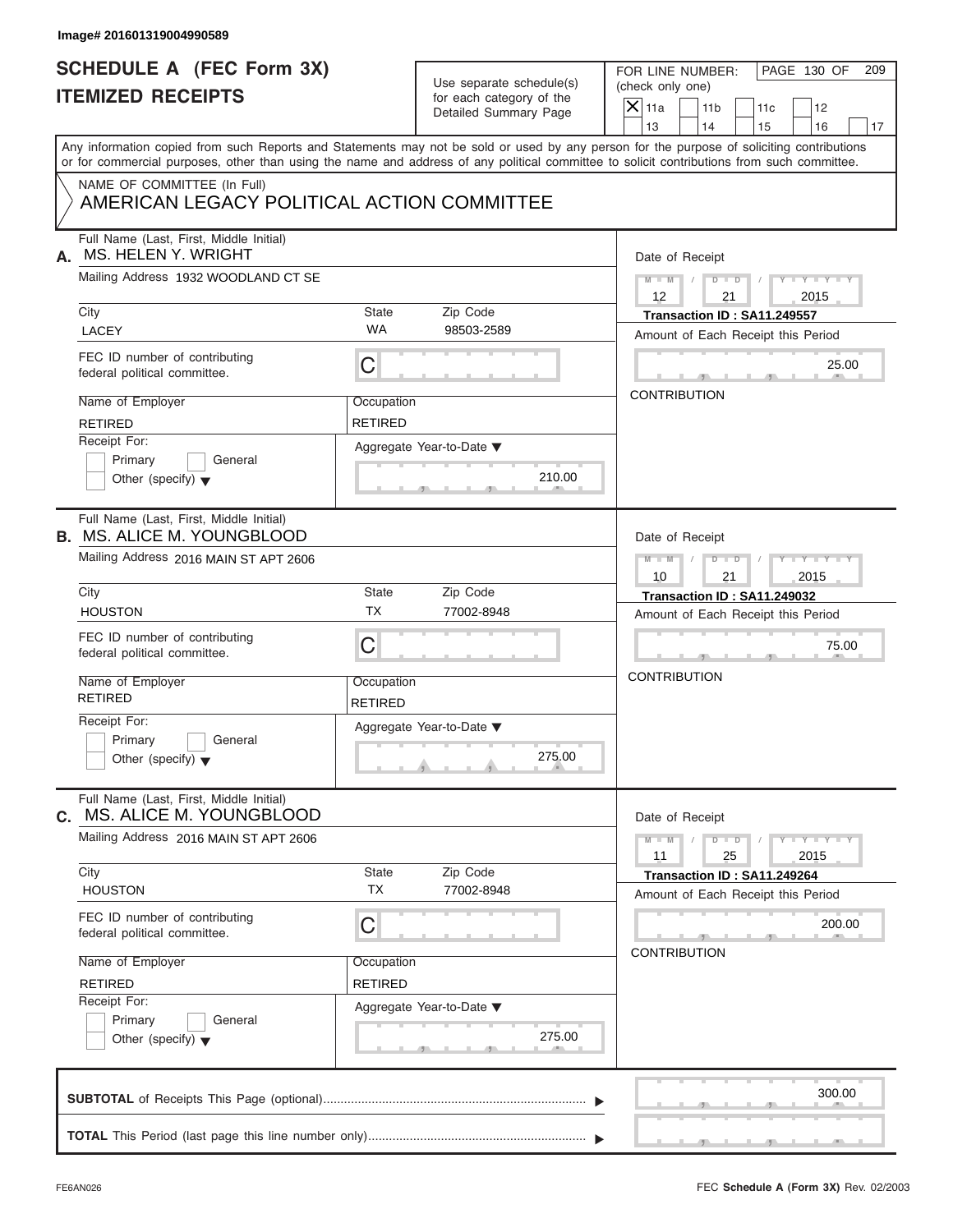| <b>SCHEDULE A (FEC Form 3X)</b><br><b>ITEMIZED RECEIPTS</b>                | Use separate schedule(s)<br>for each category of the | PAGE 131 OF<br>FOR LINE NUMBER:<br>209<br>(check only one)                                                                                                                                                                                                                              |
|----------------------------------------------------------------------------|------------------------------------------------------|-----------------------------------------------------------------------------------------------------------------------------------------------------------------------------------------------------------------------------------------------------------------------------------------|
|                                                                            |                                                      |                                                                                                                                                                                                                                                                                         |
|                                                                            | Detailed Summary Page                                | $X$ 11a<br>11 <sub>b</sub><br>11c<br>12<br>13<br>14<br>15<br>16<br>17                                                                                                                                                                                                                   |
|                                                                            |                                                      | Any information copied from such Reports and Statements may not be sold or used by any person for the purpose of soliciting contributions<br>or for commercial purposes, other than using the name and address of any political committee to solicit contributions from such committee. |
| NAME OF COMMITTEE (In Full)<br>AMERICAN LEGACY POLITICAL ACTION COMMITTEE  |                                                      |                                                                                                                                                                                                                                                                                         |
| Full Name (Last, First, Middle Initial)<br><b>ROBIN YOUNG</b><br>А.        | Date of Receipt                                      |                                                                                                                                                                                                                                                                                         |
| Mailing Address 2312 MARTHA DR.                                            |                                                      | $M - M$ /<br>$D$ $D$ $/$<br>$Y - Y - Y - Y - Y$<br>07<br>2015<br>14                                                                                                                                                                                                                     |
| City<br><b>CONWAY</b>                                                      | State<br>Zip Code<br>AR.<br>72032-8500               | Transaction ID: SA11.247821<br>Amount of Each Receipt this Period                                                                                                                                                                                                                       |
| FEC ID number of contributing<br>federal political committee.              | С                                                    | 100.00                                                                                                                                                                                                                                                                                  |
| Name of Employer<br><b>NONE</b>                                            | Occupation<br><b>HOUSEWIFE</b>                       | <b>CONTRIBUTION</b>                                                                                                                                                                                                                                                                     |
| Receipt For:<br>Primary<br>General<br>Other (specify) $\blacktriangledown$ | Aggregate Year-to-Date ▼<br>800.00                   |                                                                                                                                                                                                                                                                                         |
| Full Name (Last, First, Middle Initial)<br><b>B. ROBIN YOUNG</b>           | Date of Receipt                                      |                                                                                                                                                                                                                                                                                         |
| Mailing Address 2312 MARTHA DR.                                            |                                                      | Y TY TY TY<br>$M - M$<br>$D - D$<br>$\sqrt{2}$<br>07<br>14<br>2015                                                                                                                                                                                                                      |
| City                                                                       | State<br>Zip Code                                    | Transaction ID: SA11.247880                                                                                                                                                                                                                                                             |
| <b>CONWAY</b>                                                              | <b>AR</b><br>72032-8500                              | Amount of Each Receipt this Period                                                                                                                                                                                                                                                      |
| FEC ID number of contributing<br>federal political committee.              | С                                                    | 100.00                                                                                                                                                                                                                                                                                  |
| Name of Employer<br><b>NONE</b>                                            | Occupation<br><b>HOUSEWIFE</b>                       | <b>CONTRIBUTION</b>                                                                                                                                                                                                                                                                     |
| Receipt For:<br>Primary<br>General<br>Other (specify) $\blacktriangledown$ | Aggregate Year-to-Date ▼<br>800.00                   |                                                                                                                                                                                                                                                                                         |
| Full Name (Last, First, Middle Initial)<br><b>c.</b> ROBIN YOUNG           |                                                      | Date of Receipt                                                                                                                                                                                                                                                                         |
| Mailing Address 2312 MARTHA DR.                                            |                                                      | $Y - Y - Y - Y - Y$<br>$M - M$<br>$D$ $\Box$ $D$<br>07<br>14<br>2015                                                                                                                                                                                                                    |
| City<br><b>CONWAY</b>                                                      | Zip Code<br><b>State</b><br>AR<br>72032-8500         | Transaction ID: SA11.247921<br>Amount of Each Receipt this Period                                                                                                                                                                                                                       |
| FEC ID number of contributing<br>federal political committee.              | С                                                    | 100.00<br><b>CONTRIBUTION</b>                                                                                                                                                                                                                                                           |
| Name of Employer<br><b>NONE</b>                                            | Occupation<br>HOUSEWIFE                              |                                                                                                                                                                                                                                                                                         |
| Receipt For:<br>Primary<br>General<br>Other (specify) $\blacktriangledown$ | Aggregate Year-to-Date ▼<br>800.00                   |                                                                                                                                                                                                                                                                                         |
|                                                                            |                                                      | 300.00                                                                                                                                                                                                                                                                                  |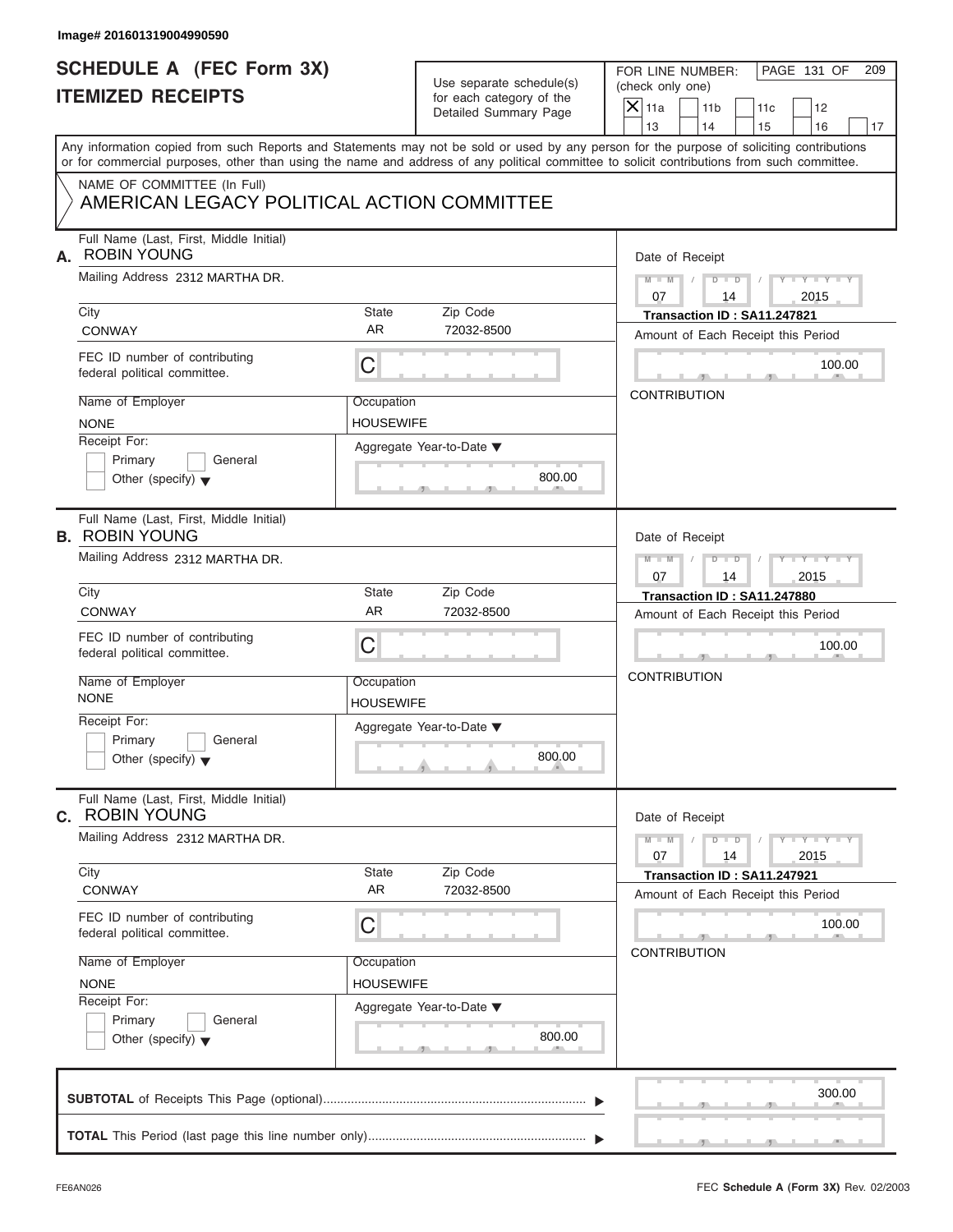| Image# 201601319004990591                                                  |                                |                                                                               |                                                                                                                                                                                                                                                                                                                       |
|----------------------------------------------------------------------------|--------------------------------|-------------------------------------------------------------------------------|-----------------------------------------------------------------------------------------------------------------------------------------------------------------------------------------------------------------------------------------------------------------------------------------------------------------------|
| <b>SCHEDULE A (FEC Form 3X)</b><br><b>ITEMIZED RECEIPTS</b>                |                                | Use separate schedule(s)<br>for each category of the<br>Detailed Summary Page | PAGE 132 OF<br>FOR LINE NUMBER:<br>209<br>(check only one)<br>$\mathsf{X}$ 11a<br>11 <sub>b</sub><br>11c<br>12                                                                                                                                                                                                        |
|                                                                            |                                |                                                                               | 13<br>14<br>16<br>15<br>17<br>Any information copied from such Reports and Statements may not be sold or used by any person for the purpose of soliciting contributions<br>or for commercial purposes, other than using the name and address of any political committee to solicit contributions from such committee. |
| NAME OF COMMITTEE (In Full)<br>AMERICAN LEGACY POLITICAL ACTION COMMITTEE  |                                |                                                                               |                                                                                                                                                                                                                                                                                                                       |
| Full Name (Last, First, Middle Initial)<br>A. ROBIN YOUNG                  |                                |                                                                               | Date of Receipt                                                                                                                                                                                                                                                                                                       |
| Mailing Address 2312 MARTHA DR.                                            |                                |                                                                               | $Y = Y = Y + Y$<br>$M = M$ / $D = D$ /<br>12<br>15<br>2015                                                                                                                                                                                                                                                            |
| City<br><b>CONWAY</b>                                                      | State<br>AR                    | Zip Code<br>72032-8500                                                        | Transaction ID: SA11.249711<br>Amount of Each Receipt this Period                                                                                                                                                                                                                                                     |
| FEC ID number of contributing<br>federal political committee.              | С                              |                                                                               | 100.00<br>$1 - 100$<br>$-1$                                                                                                                                                                                                                                                                                           |
| Name of Employer<br><b>NONE</b>                                            | Occupation<br><b>HOUSEWIFE</b> |                                                                               | <b>CONTRIBUTION</b>                                                                                                                                                                                                                                                                                                   |
| Receipt For:<br>Primary<br>General<br>Other (specify) $\blacktriangledown$ |                                | Aggregate Year-to-Date ▼<br>800.00                                            |                                                                                                                                                                                                                                                                                                                       |
| Full Name (Last, First, Middle Initial)<br>В.                              |                                |                                                                               | Date of Receipt                                                                                                                                                                                                                                                                                                       |
| <b>Mailing Address</b>                                                     |                                |                                                                               | Y TY TY TY<br>$M - M$<br>$D$ $D$                                                                                                                                                                                                                                                                                      |
| City                                                                       | State                          | Zip Code                                                                      | Amount of Each Receipt this Period                                                                                                                                                                                                                                                                                    |
| FEC ID number of contributing<br>federal political committee.              | C                              |                                                                               | $-$ (H)<br>______                                                                                                                                                                                                                                                                                                     |
| Name of Employer                                                           | Occupation                     |                                                                               |                                                                                                                                                                                                                                                                                                                       |
| Receipt For:<br>Primary<br>General<br>Other (specify) $\blacktriangledown$ |                                | Aggregate Year-to-Date ▼                                                      |                                                                                                                                                                                                                                                                                                                       |
| Full Name (Last, First, Middle Initial)<br>C.                              |                                |                                                                               | Date of Receipt                                                                                                                                                                                                                                                                                                       |
| <b>Mailing Address</b>                                                     |                                |                                                                               | $M - M$<br>$D$ $\Box$ $D$<br>$Y = Y = Y' + Y$                                                                                                                                                                                                                                                                         |
| City                                                                       | State                          | Zip Code                                                                      | Amount of Each Receipt this Period                                                                                                                                                                                                                                                                                    |
| FEC ID number of contributing<br>federal political committee.              | С                              |                                                                               |                                                                                                                                                                                                                                                                                                                       |
| Name of Employer                                                           | Occupation                     |                                                                               |                                                                                                                                                                                                                                                                                                                       |
| Receipt For:<br>Primary<br>General<br>Other (specify) $\blacktriangledown$ |                                | Aggregate Year-to-Date ▼                                                      |                                                                                                                                                                                                                                                                                                                       |
|                                                                            |                                |                                                                               | 100.00                                                                                                                                                                                                                                                                                                                |
|                                                                            |                                |                                                                               | 41107.66                                                                                                                                                                                                                                                                                                              |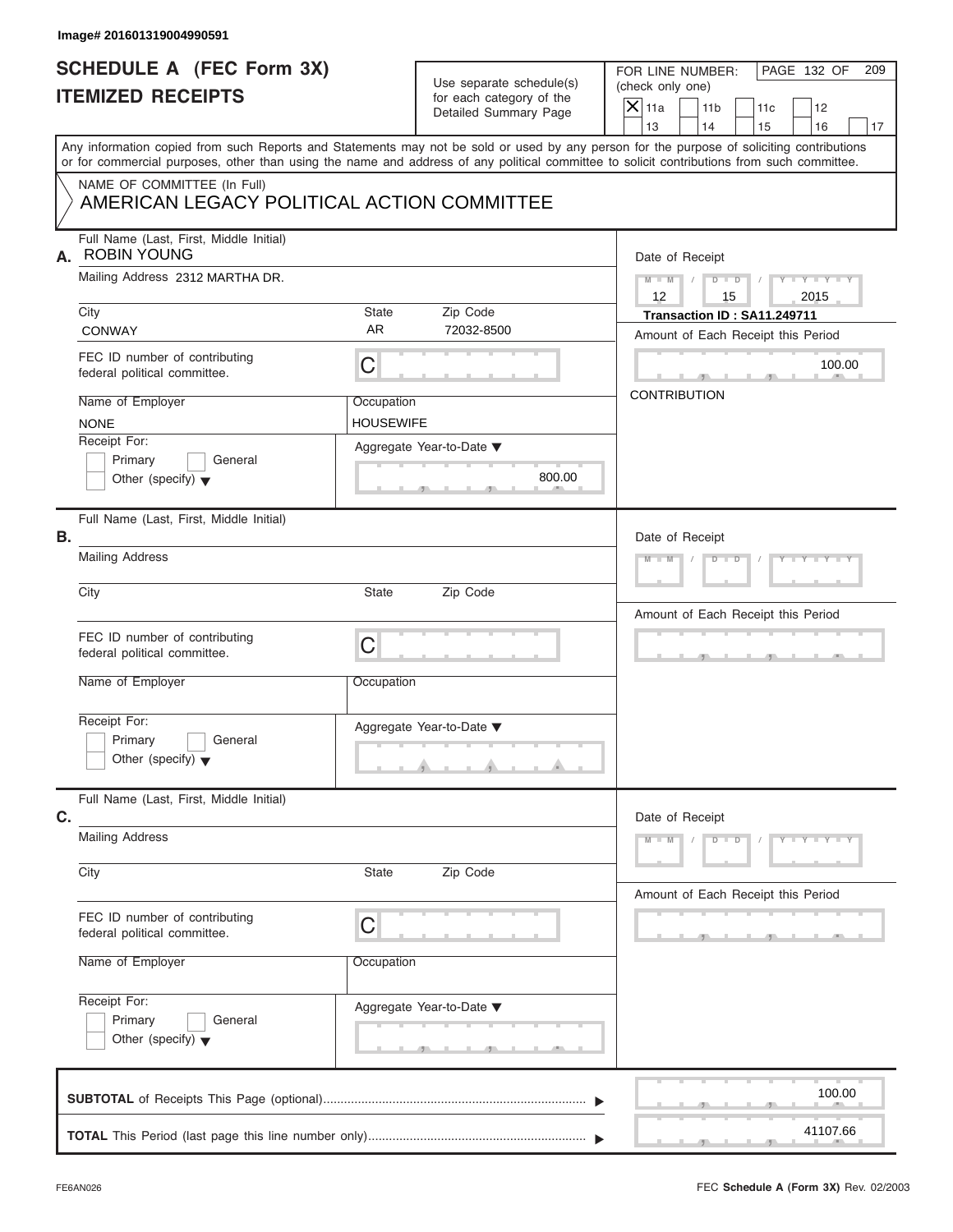| Any information copied from such Reports and Statements may not be sold or used by any person for the purpose of soliciting contributions<br>or for commercial purposes, other than using the name and address of any political committee to solicit contributions from such committee.<br>NAME OF COMMITTEE (In Full)<br>AMERICAN LEGACY POLITICAL ACTION COMMITTEE<br>Full Name (Last, First, Middle Initial)<br><b>TMA DIRECT</b><br>А.<br>Mailing Address 2000 EDMUND HALLEY DRIVE<br><b>SUITE #250</b><br>City<br>State<br><b>VA</b><br><b>RESTON</b><br>FEC ID number of contributing<br>$\mathsf C$<br>federal political committee.<br>Name of Employer<br>Occupation<br>Receipt For:<br>Aggregate Year-to-Date ▼<br>Primary<br>General<br>Other (specify) $\blacktriangledown$<br>Full Name (Last, First, Middle Initial)<br><b>B. TMA DIRECT</b><br>Mailing Address 2000 EDMUND HALLEY DRIVE<br><b>SUITE #250</b><br>City<br>State<br>VA<br><b>RESTON</b><br>FEC ID number of contributing<br>C<br>federal political committee.<br>Name of Employer<br>Occupation |                   |                                                                         |
|----------------------------------------------------------------------------------------------------------------------------------------------------------------------------------------------------------------------------------------------------------------------------------------------------------------------------------------------------------------------------------------------------------------------------------------------------------------------------------------------------------------------------------------------------------------------------------------------------------------------------------------------------------------------------------------------------------------------------------------------------------------------------------------------------------------------------------------------------------------------------------------------------------------------------------------------------------------------------------------------------------------------------------------------------------------------------|-------------------|-------------------------------------------------------------------------|
|                                                                                                                                                                                                                                                                                                                                                                                                                                                                                                                                                                                                                                                                                                                                                                                                                                                                                                                                                                                                                                                                            |                   |                                                                         |
|                                                                                                                                                                                                                                                                                                                                                                                                                                                                                                                                                                                                                                                                                                                                                                                                                                                                                                                                                                                                                                                                            |                   |                                                                         |
|                                                                                                                                                                                                                                                                                                                                                                                                                                                                                                                                                                                                                                                                                                                                                                                                                                                                                                                                                                                                                                                                            |                   | Date of Receipt                                                         |
|                                                                                                                                                                                                                                                                                                                                                                                                                                                                                                                                                                                                                                                                                                                                                                                                                                                                                                                                                                                                                                                                            |                   | $D$ $D$ $I$<br>$Y - Y - Y - Y - Y$<br>$M - M$ /                         |
|                                                                                                                                                                                                                                                                                                                                                                                                                                                                                                                                                                                                                                                                                                                                                                                                                                                                                                                                                                                                                                                                            | Zip Code          | 07<br>02<br>2015<br><b>Transaction ID: SA17.001</b>                     |
|                                                                                                                                                                                                                                                                                                                                                                                                                                                                                                                                                                                                                                                                                                                                                                                                                                                                                                                                                                                                                                                                            | 20191             | Amount of Each Receipt this Period                                      |
|                                                                                                                                                                                                                                                                                                                                                                                                                                                                                                                                                                                                                                                                                                                                                                                                                                                                                                                                                                                                                                                                            |                   | 1690.00                                                                 |
|                                                                                                                                                                                                                                                                                                                                                                                                                                                                                                                                                                                                                                                                                                                                                                                                                                                                                                                                                                                                                                                                            |                   | LIST RENTAL INCOME                                                      |
|                                                                                                                                                                                                                                                                                                                                                                                                                                                                                                                                                                                                                                                                                                                                                                                                                                                                                                                                                                                                                                                                            | 4125.84           |                                                                         |
|                                                                                                                                                                                                                                                                                                                                                                                                                                                                                                                                                                                                                                                                                                                                                                                                                                                                                                                                                                                                                                                                            |                   | Date of Receipt                                                         |
|                                                                                                                                                                                                                                                                                                                                                                                                                                                                                                                                                                                                                                                                                                                                                                                                                                                                                                                                                                                                                                                                            |                   | $D - I - D$<br>$Y = Y = Y - Y$<br>$M - M$<br>$\Box$<br>09<br>04<br>2015 |
|                                                                                                                                                                                                                                                                                                                                                                                                                                                                                                                                                                                                                                                                                                                                                                                                                                                                                                                                                                                                                                                                            | Zip Code          | Transaction ID: SA17.001_B                                              |
|                                                                                                                                                                                                                                                                                                                                                                                                                                                                                                                                                                                                                                                                                                                                                                                                                                                                                                                                                                                                                                                                            | 20191             | Amount of Each Receipt this Period                                      |
|                                                                                                                                                                                                                                                                                                                                                                                                                                                                                                                                                                                                                                                                                                                                                                                                                                                                                                                                                                                                                                                                            |                   | 265.00<br>$\mathcal{L} = \mathcal{L}$                                   |
|                                                                                                                                                                                                                                                                                                                                                                                                                                                                                                                                                                                                                                                                                                                                                                                                                                                                                                                                                                                                                                                                            |                   | <b>LIST RENTAL INCOME</b>                                               |
| Receipt For:<br>Aggregate Year-to-Date ▼<br>Primary<br>General<br>Other (specify) $\blacktriangledown$                                                                                                                                                                                                                                                                                                                                                                                                                                                                                                                                                                                                                                                                                                                                                                                                                                                                                                                                                                     | 4125.84           |                                                                         |
| Full Name (Last, First, Middle Initial)<br>C. TMA DIRECT                                                                                                                                                                                                                                                                                                                                                                                                                                                                                                                                                                                                                                                                                                                                                                                                                                                                                                                                                                                                                   |                   | Date of Receipt                                                         |
| Mailing Address 2000 EDMUND HALLEY DRIVE<br><b>SUITE #250</b>                                                                                                                                                                                                                                                                                                                                                                                                                                                                                                                                                                                                                                                                                                                                                                                                                                                                                                                                                                                                              |                   | $Y - Y - Y - Y - Y$<br>$M - M$<br>$D$ $\Box$ $D$<br>2015<br>08<br>05    |
| City<br><b>State</b><br>VA<br><b>RESTON</b>                                                                                                                                                                                                                                                                                                                                                                                                                                                                                                                                                                                                                                                                                                                                                                                                                                                                                                                                                                                                                                | Zip Code<br>20191 | <b>Transaction ID: SA17.002</b>                                         |
| FEC ID number of contributing<br>C<br>federal political committee.                                                                                                                                                                                                                                                                                                                                                                                                                                                                                                                                                                                                                                                                                                                                                                                                                                                                                                                                                                                                         |                   | Amount of Each Receipt this Period<br>750.00                            |
| Name of Employer<br>Occupation                                                                                                                                                                                                                                                                                                                                                                                                                                                                                                                                                                                                                                                                                                                                                                                                                                                                                                                                                                                                                                             |                   | LIST RENTAL INCOME                                                      |
| Receipt For:<br>Aggregate Year-to-Date ▼<br>Primary<br>General<br>Other (specify) $\blacktriangledown$                                                                                                                                                                                                                                                                                                                                                                                                                                                                                                                                                                                                                                                                                                                                                                                                                                                                                                                                                                     | 4125.84           |                                                                         |
|                                                                                                                                                                                                                                                                                                                                                                                                                                                                                                                                                                                                                                                                                                                                                                                                                                                                                                                                                                                                                                                                            |                   | 2705.00                                                                 |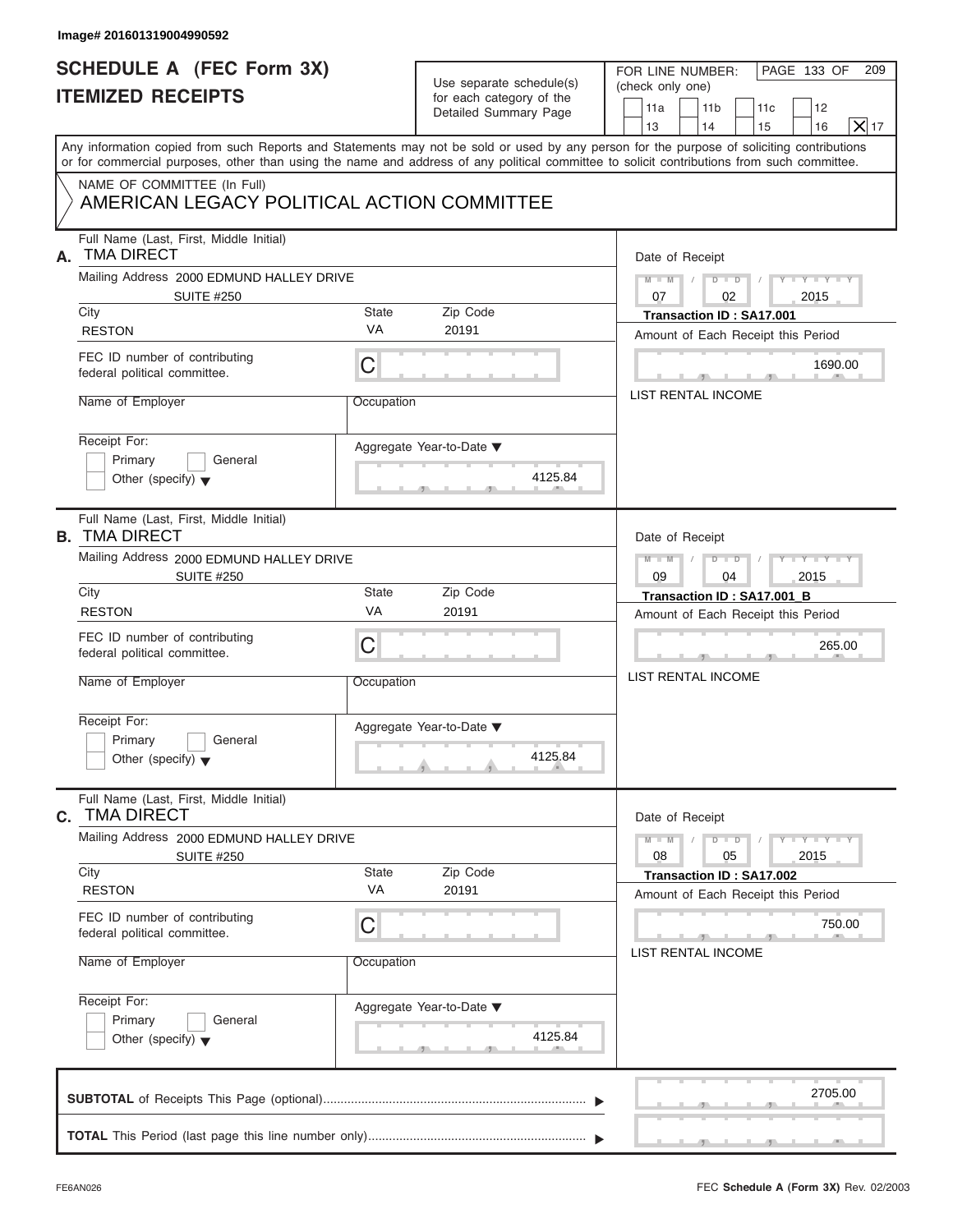| Image# 201601319004990593                                                  |                          |                                                                               |                                                                                                                                                                                                                                                                                         |
|----------------------------------------------------------------------------|--------------------------|-------------------------------------------------------------------------------|-----------------------------------------------------------------------------------------------------------------------------------------------------------------------------------------------------------------------------------------------------------------------------------------|
| <b>SCHEDULE A (FEC Form 3X)</b><br><b>ITEMIZED RECEIPTS</b>                |                          | Use separate schedule(s)<br>for each category of the<br>Detailed Summary Page | PAGE 134 OF<br>FOR LINE NUMBER:<br>209<br>(check only one)<br>11a<br>11 <sub>b</sub><br>11c<br>12<br>X 17<br>13<br>14<br>16<br>15                                                                                                                                                       |
|                                                                            |                          |                                                                               | Any information copied from such Reports and Statements may not be sold or used by any person for the purpose of soliciting contributions<br>or for commercial purposes, other than using the name and address of any political committee to solicit contributions from such committee. |
| NAME OF COMMITTEE (In Full)<br>AMERICAN LEGACY POLITICAL ACTION COMMITTEE  |                          |                                                                               |                                                                                                                                                                                                                                                                                         |
| Full Name (Last, First, Middle Initial)<br><b>TMA DIRECT</b><br>А.         |                          |                                                                               | Date of Receipt                                                                                                                                                                                                                                                                         |
| Mailing Address 2000 EDMUND HALLEY DRIVE                                   |                          |                                                                               | $M = M - 1$<br>$D$ $D$ $/$<br>$Y - Y - Y - Y - Y$                                                                                                                                                                                                                                       |
| <b>SUITE #250</b><br>City                                                  | State                    | Zip Code                                                                      | 11<br>06<br>2015<br>Transaction ID: SA17.003                                                                                                                                                                                                                                            |
| <b>RESTON</b>                                                              | <b>VA</b>                | 20191                                                                         | Amount of Each Receipt this Period                                                                                                                                                                                                                                                      |
| FEC ID number of contributing<br>federal political committee.              | С                        |                                                                               | 320.00                                                                                                                                                                                                                                                                                  |
| Name of Employer                                                           | Occupation               |                                                                               | <b>LIST RENTAL INCOME</b>                                                                                                                                                                                                                                                               |
| Receipt For:<br>Primary<br>General<br>Other (specify) $\blacktriangledown$ | Aggregate Year-to-Date ▼ | 4125.84                                                                       |                                                                                                                                                                                                                                                                                         |
| Full Name (Last, First, Middle Initial)<br><b>B. TMA DIRECT</b>            |                          |                                                                               | Date of Receipt                                                                                                                                                                                                                                                                         |
| Mailing Address 2000 EDMUND HALLEY DRIVE<br><b>SUITE #250</b>              |                          |                                                                               | Y T Y T Y T<br>$M - M$<br>$D - D$<br>$\sqrt{2}$<br>$\sqrt{2}$<br>$12 \overline{ }$<br>2015<br>04                                                                                                                                                                                        |
| City                                                                       | State                    | Zip Code                                                                      | Transaction ID: SA17.004                                                                                                                                                                                                                                                                |
| <b>RESTON</b>                                                              | VA                       | 20191                                                                         | Amount of Each Receipt this Period                                                                                                                                                                                                                                                      |
| FEC ID number of contributing<br>federal political committee.              | С                        |                                                                               | 750.84<br>$\mathbf{1}$                                                                                                                                                                                                                                                                  |
| Name of Employer                                                           | Occupation               |                                                                               | <b>LIST RENTAL INCOME</b>                                                                                                                                                                                                                                                               |
| Receipt For:<br>Primary<br>General<br>Other (specify) $\blacktriangledown$ | Aggregate Year-to-Date ▼ | 4125.84                                                                       |                                                                                                                                                                                                                                                                                         |
| Full Name (Last, First, Middle Initial)<br>C.                              |                          |                                                                               | Date of Receipt                                                                                                                                                                                                                                                                         |
| <b>Mailing Address</b>                                                     |                          |                                                                               | $M - M$<br>$D$ $\Box$ $D$<br>$Y - Y - Y - Y - Y$                                                                                                                                                                                                                                        |
| City                                                                       | State                    | Zip Code                                                                      | Amount of Each Receipt this Period                                                                                                                                                                                                                                                      |
| FEC ID number of contributing<br>federal political committee.              | С                        |                                                                               |                                                                                                                                                                                                                                                                                         |
| Name of Employer                                                           | Occupation               |                                                                               |                                                                                                                                                                                                                                                                                         |
| Receipt For:<br>Primary<br>General<br>Other (specify) $\blacktriangledown$ | Aggregate Year-to-Date ▼ |                                                                               |                                                                                                                                                                                                                                                                                         |
|                                                                            |                          |                                                                               | 1070.84                                                                                                                                                                                                                                                                                 |
|                                                                            |                          |                                                                               | 3775.84                                                                                                                                                                                                                                                                                 |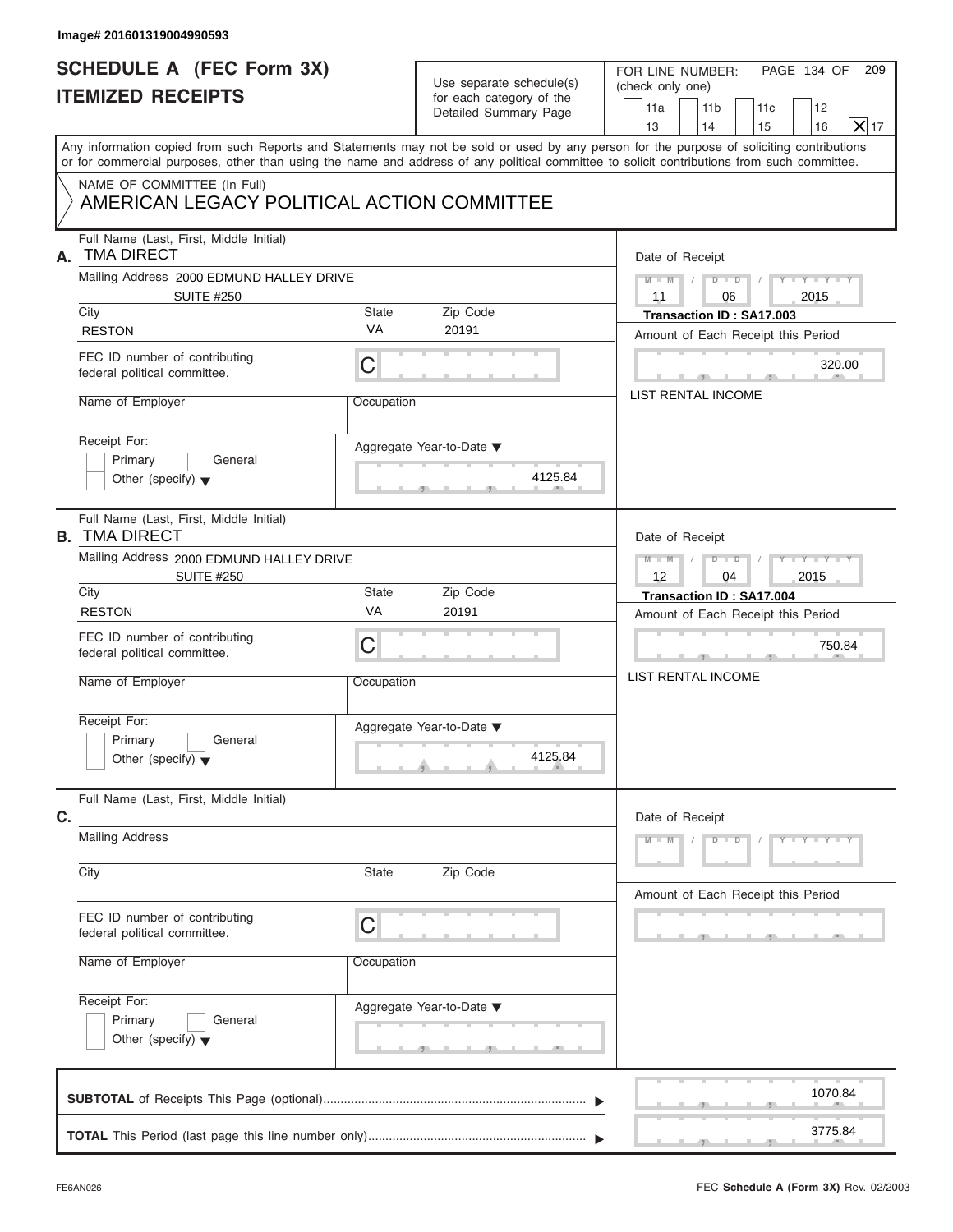| Image# 201601319004990594                                                                                                                                                                                                                                                               |                                                                               |                                                                  |                                                                                                                     |
|-----------------------------------------------------------------------------------------------------------------------------------------------------------------------------------------------------------------------------------------------------------------------------------------|-------------------------------------------------------------------------------|------------------------------------------------------------------|---------------------------------------------------------------------------------------------------------------------|
| <b>SCHEDULE B</b> (FEC Form 3X)<br><b>ITEMIZED DISBURSEMENTS</b>                                                                                                                                                                                                                        | Use separate schedule(s)<br>for each category of the<br>Detailed Summary Page | FOR LINE NUMBER:<br>(check only one)<br>$\overline{X}$ 21b<br>27 | PAGE 135 OF 209<br>22<br>23<br>24<br>25<br>26<br>28a<br>28 <sub>b</sub><br>29<br>30 <sub>b</sub><br>28 <sub>c</sub> |
| Any information copied from such Reports and Statements may not be sold or used by any person for the purpose of soliciting contributions<br>or for commercial purposes, other than using the name and address of any political committee to solicit contributions from such committee. |                                                                               |                                                                  |                                                                                                                     |
| NAME OF COMMITTEE (In Full)<br>AMERICAN LEGACY POLITICAL ACTION COMMITTEE                                                                                                                                                                                                               |                                                                               |                                                                  |                                                                                                                     |
| Full Name (Last, First, Middle Initial)<br>A. COREY MCCRAY                                                                                                                                                                                                                              |                                                                               |                                                                  | Date of Disbursement                                                                                                |
| Mailing Address 2000 EDMUND HALLEY DRIVE<br><b>SUITE #250</b>                                                                                                                                                                                                                           |                                                                               |                                                                  | $T - Y = T - Y = T - Y$<br>$D$ $D$<br>$M - M$<br>28<br>2015<br>07                                                   |
| City<br><b>RESTON</b>                                                                                                                                                                                                                                                                   | <b>State</b><br>Zip Code<br><b>VA</b><br>20191                                |                                                                  | Transaction ID: SB21B.032                                                                                           |
| Purpose of Disbursement<br><b>PAYROLL</b>                                                                                                                                                                                                                                               |                                                                               |                                                                  | Amount of Each Disbursement this Period                                                                             |
| Candidate Name                                                                                                                                                                                                                                                                          |                                                                               | Category/<br><b>Type</b>                                         | 2482.45                                                                                                             |
| Office Sought:<br>Disbursement For:<br>House<br>Senate<br>President                                                                                                                                                                                                                     | Primary<br>General<br>Other (specify) $\blacktriangledown$                    |                                                                  |                                                                                                                     |
| State:<br>District:<br>Full Name (Last, First, Middle Initial)<br><b>B. COREY MCCRAY</b>                                                                                                                                                                                                |                                                                               |                                                                  | Date of Disbursement<br><b>LEYTEY LEY</b><br>$M - M$<br>$D$ $D$                                                     |
| Mailing Address 2000 EDMUND HALLEY DRIVE<br><b>SUITE #250</b>                                                                                                                                                                                                                           |                                                                               |                                                                  | 2015<br>08<br>27                                                                                                    |
| City<br><b>RESTON</b>                                                                                                                                                                                                                                                                   | Zip Code<br><b>State</b><br>VA<br>20191                                       |                                                                  | Transaction ID: SB21B.063                                                                                           |
| Purpose of Disbursement<br><b>PAYROLL</b><br>Candidate Name                                                                                                                                                                                                                             |                                                                               | Category/<br><b>Type</b>                                         | Amount of Each Disbursement this Period<br>2482.46<br>__                                                            |
| Office Sought:<br>House<br>Disbursement For:<br>Senate<br>President<br>State:<br>District:                                                                                                                                                                                              | Primary<br>General<br>Other (specify) $\blacktriangledown$                    |                                                                  |                                                                                                                     |
| Full Name (Last, First, Middle Initial)<br>C. COREY MCCRAY                                                                                                                                                                                                                              |                                                                               |                                                                  | Date of Disbursement<br>$T - Y$ $T - Y$<br>$M - M$<br>$\overline{\mathsf{D}}$<br>$\Box$                             |
| Mailing Address 2000 EDMUND HALLEY DRIVE<br><b>SUITE #250</b>                                                                                                                                                                                                                           |                                                                               |                                                                  | 2015<br>09<br>29                                                                                                    |
| City<br><b>RESTON</b>                                                                                                                                                                                                                                                                   | Zip Code<br>State<br>VA<br>20191                                              |                                                                  | Transaction ID: SB21B.096                                                                                           |
| Purpose of Disbursement<br><b>PAYROLL</b><br>Candidate Name                                                                                                                                                                                                                             |                                                                               |                                                                  | Amount of Each Disbursement this Period                                                                             |
|                                                                                                                                                                                                                                                                                         |                                                                               | Category/<br>Type                                                | 2482.44                                                                                                             |
| Office Sought:<br>Disbursement For:<br>House<br>Senate<br>President<br>State:<br>District:                                                                                                                                                                                              | Primary<br>General<br>Other (specify) $\blacktriangledown$                    |                                                                  |                                                                                                                     |
|                                                                                                                                                                                                                                                                                         |                                                                               |                                                                  | 7447.35                                                                                                             |
|                                                                                                                                                                                                                                                                                         |                                                                               |                                                                  |                                                                                                                     |

I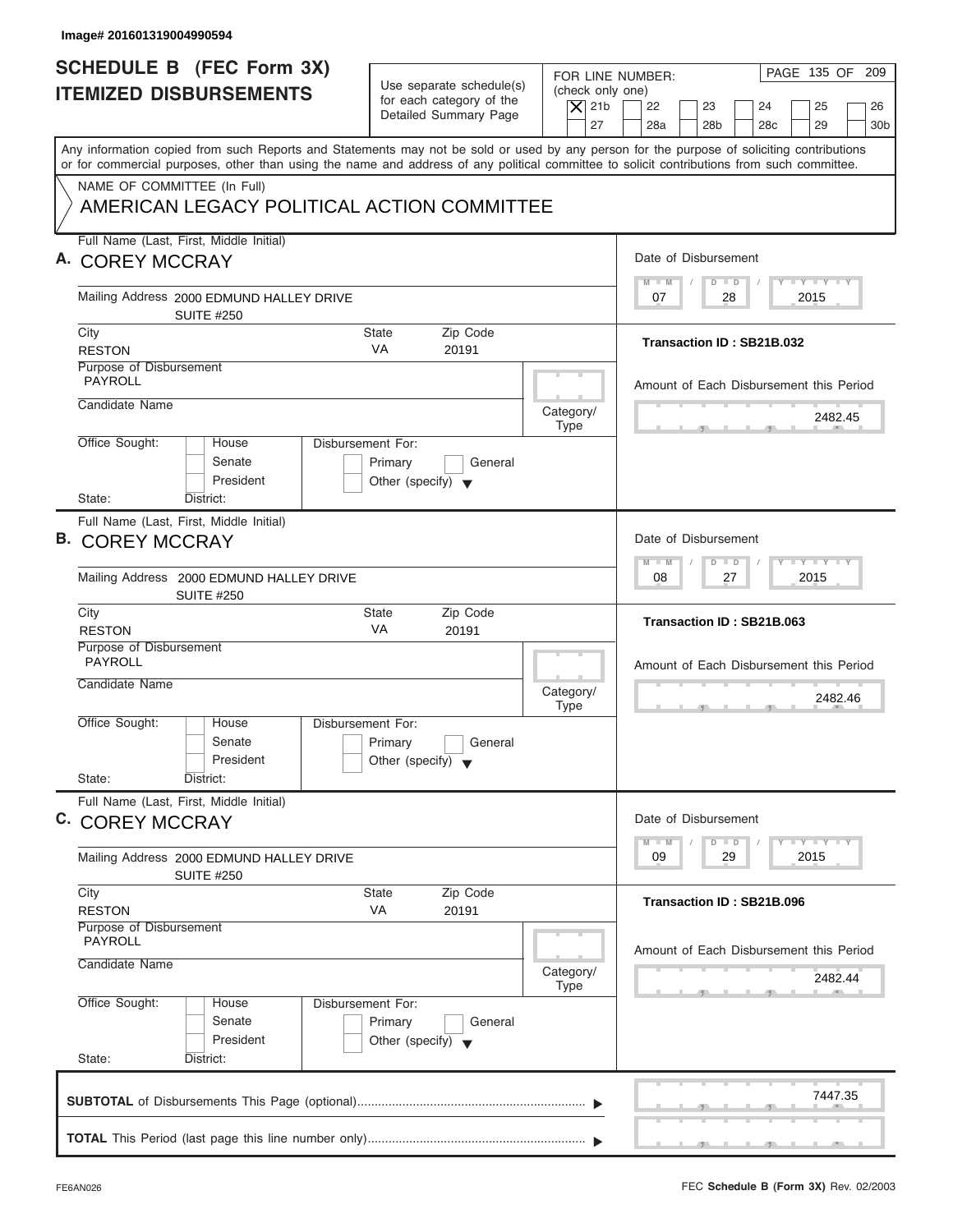| Image# 201601319004990595                                                                                                                                                                                                                                                               |                                                                               |                                                                                                                                                                                         |
|-----------------------------------------------------------------------------------------------------------------------------------------------------------------------------------------------------------------------------------------------------------------------------------------|-------------------------------------------------------------------------------|-----------------------------------------------------------------------------------------------------------------------------------------------------------------------------------------|
| <b>SCHEDULE B</b> (FEC Form 3X)<br><b>ITEMIZED DISBURSEMENTS</b>                                                                                                                                                                                                                        | Use separate schedule(s)<br>for each category of the<br>Detailed Summary Page | PAGE 136 OF 209<br>FOR LINE NUMBER:<br>(check only one)<br>$\overline{X}$ 21b<br>22<br>23<br>24<br>25<br>26<br>27<br>28a<br>28 <sub>b</sub><br>29<br>30 <sub>b</sub><br>28 <sub>c</sub> |
| Any information copied from such Reports and Statements may not be sold or used by any person for the purpose of soliciting contributions<br>or for commercial purposes, other than using the name and address of any political committee to solicit contributions from such committee. |                                                                               |                                                                                                                                                                                         |
| NAME OF COMMITTEE (In Full)<br>AMERICAN LEGACY POLITICAL ACTION COMMITTEE                                                                                                                                                                                                               |                                                                               |                                                                                                                                                                                         |
| Full Name (Last, First, Middle Initial)<br>A. COREY MCCRAY                                                                                                                                                                                                                              |                                                                               | Date of Disbursement                                                                                                                                                                    |
| Mailing Address 2000 EDMUND HALLEY DRIVE<br><b>SUITE #250</b>                                                                                                                                                                                                                           |                                                                               | $T - Y = T - Y = T - Y$<br>$M - M$<br>$D$ $D$<br>29<br>2015<br>10                                                                                                                       |
| City<br><b>RESTON</b>                                                                                                                                                                                                                                                                   | <b>State</b><br>Zip Code<br><b>VA</b><br>20191                                | Transaction ID: SB21B.131                                                                                                                                                               |
| Purpose of Disbursement<br><b>PAYROLL</b>                                                                                                                                                                                                                                               |                                                                               | Amount of Each Disbursement this Period                                                                                                                                                 |
| Candidate Name                                                                                                                                                                                                                                                                          | Category/<br><b>Type</b>                                                      | 2496.56                                                                                                                                                                                 |
| Office Sought:<br>Disbursement For:<br>House<br>Senate<br>President                                                                                                                                                                                                                     | Primary<br>General<br>Other (specify) $\blacktriangledown$                    |                                                                                                                                                                                         |
| State:<br>District:<br>Full Name (Last, First, Middle Initial)<br><b>B. COREY MCCRAY</b>                                                                                                                                                                                                |                                                                               | Date of Disbursement<br><b>LEYTEY LEY</b><br>$M - M$<br>$D$ $D$                                                                                                                         |
| Mailing Address 2000 EDMUND HALLEY DRIVE<br><b>SUITE #250</b>                                                                                                                                                                                                                           |                                                                               | 2015<br>11<br>27                                                                                                                                                                        |
| City<br><b>RESTON</b>                                                                                                                                                                                                                                                                   | Zip Code<br><b>State</b><br>VA<br>20191                                       | Transaction ID: SB21B.160                                                                                                                                                               |
| Purpose of Disbursement<br><b>PAYROLL</b><br>Candidate Name                                                                                                                                                                                                                             | Category/<br><b>Type</b>                                                      | Amount of Each Disbursement this Period<br>2482.45<br>__                                                                                                                                |
| Office Sought:<br>House<br>Disbursement For:<br>Senate<br>President<br>State:<br>District:                                                                                                                                                                                              | Primary<br>General<br>Other (specify) $\blacktriangledown$                    |                                                                                                                                                                                         |
| Full Name (Last, First, Middle Initial)<br>C. COREY MCCRAY                                                                                                                                                                                                                              |                                                                               | Date of Disbursement<br>$T - Y$ $T - Y$<br>$M - M$<br>$\overline{D}$<br>$\Box$                                                                                                          |
| Mailing Address 2000 EDMUND HALLEY DRIVE<br><b>SUITE #250</b>                                                                                                                                                                                                                           |                                                                               | 2015<br>12<br>31                                                                                                                                                                        |
| City<br><b>RESTON</b>                                                                                                                                                                                                                                                                   | Zip Code<br>State<br>VA<br>20191                                              | Transaction ID: SB21B.193                                                                                                                                                               |
| Purpose of Disbursement<br><b>PAYROLL</b><br>Candidate Name                                                                                                                                                                                                                             |                                                                               | Amount of Each Disbursement this Period                                                                                                                                                 |
|                                                                                                                                                                                                                                                                                         | Category/<br>Type                                                             | 2482.44                                                                                                                                                                                 |
| Office Sought:<br>Disbursement For:<br>House<br>Senate<br>President<br>State:<br>District:                                                                                                                                                                                              | Primary<br>General<br>Other (specify) $\blacktriangledown$                    |                                                                                                                                                                                         |
|                                                                                                                                                                                                                                                                                         |                                                                               | 7461.45                                                                                                                                                                                 |
|                                                                                                                                                                                                                                                                                         |                                                                               |                                                                                                                                                                                         |

ı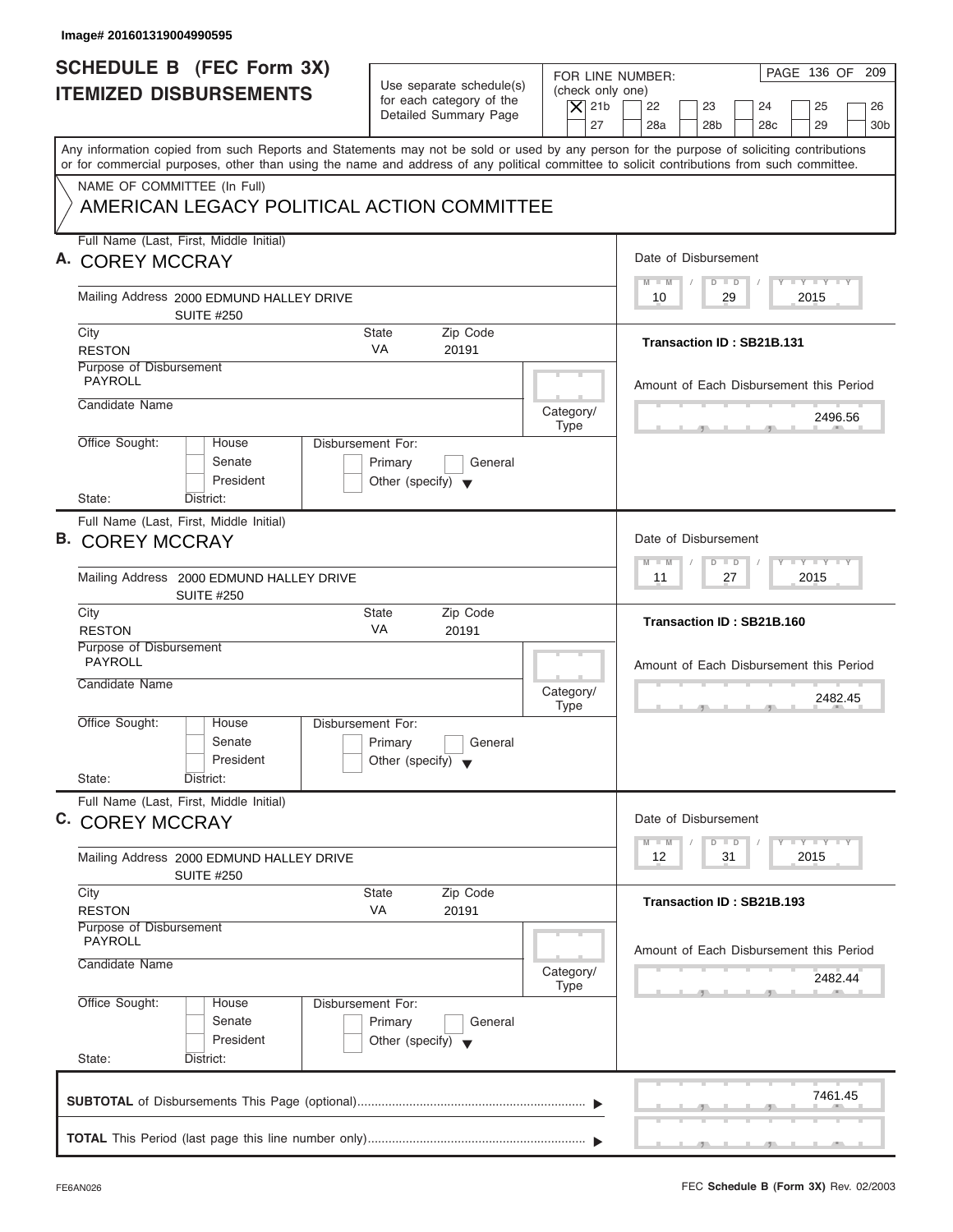| Image# 201601319004990596                                                                                                                                                                                                                                                               |                                                                                 |                                                                  |                                                                                                                     |
|-----------------------------------------------------------------------------------------------------------------------------------------------------------------------------------------------------------------------------------------------------------------------------------------|---------------------------------------------------------------------------------|------------------------------------------------------------------|---------------------------------------------------------------------------------------------------------------------|
| <b>SCHEDULE B</b> (FEC Form 3X)<br><b>ITEMIZED DISBURSEMENTS</b>                                                                                                                                                                                                                        | Use separate schedule(s)<br>for each category of the<br>Detailed Summary Page   | FOR LINE NUMBER:<br>(check only one)<br>$\overline{X}$ 21b<br>27 | PAGE 137 OF 209<br>22<br>23<br>24<br>25<br>26<br>28a<br>28 <sub>b</sub><br>29<br>30 <sub>b</sub><br>28 <sub>c</sub> |
| Any information copied from such Reports and Statements may not be sold or used by any person for the purpose of soliciting contributions<br>or for commercial purposes, other than using the name and address of any political committee to solicit contributions from such committee. |                                                                                 |                                                                  |                                                                                                                     |
| NAME OF COMMITTEE (In Full)<br>AMERICAN LEGACY POLITICAL ACTION COMMITTEE                                                                                                                                                                                                               |                                                                                 |                                                                  |                                                                                                                     |
| Full Name (Last, First, Middle Initial)<br>A. ADAM WALDECK                                                                                                                                                                                                                              |                                                                                 |                                                                  | Date of Disbursement                                                                                                |
| Mailing Address 2000 EDMUND HALLEY DRIVE<br><b>SUITE #250</b>                                                                                                                                                                                                                           |                                                                                 |                                                                  | $T - Y = T - Y = T - Y$<br>$D$ $D$<br>$M - M$<br>28<br>2015<br>07                                                   |
| City<br><b>RESTON</b>                                                                                                                                                                                                                                                                   | <b>State</b><br>Zip Code<br><b>VA</b><br>20191                                  |                                                                  | Transaction ID: SB21B.031                                                                                           |
| Purpose of Disbursement<br><b>PAYROLL</b>                                                                                                                                                                                                                                               |                                                                                 |                                                                  | Amount of Each Disbursement this Period                                                                             |
| Candidate Name                                                                                                                                                                                                                                                                          |                                                                                 | Category/<br><b>Type</b>                                         | 6595.15                                                                                                             |
| Office Sought:<br>House<br>Senate<br>President<br>State:<br>District:                                                                                                                                                                                                                   | Disbursement For:<br>Primary<br>General<br>Other (specify) $\blacktriangledown$ |                                                                  |                                                                                                                     |
| Full Name (Last, First, Middle Initial)<br><b>B. ADAM WALDECK</b>                                                                                                                                                                                                                       |                                                                                 |                                                                  | Date of Disbursement<br><b>LEYTEY LEY</b><br>$M - M$<br>$D$ $D$                                                     |
| Mailing Address 2000 EDMUND HALLEY DRIVE<br><b>SUITE #250</b>                                                                                                                                                                                                                           |                                                                                 |                                                                  | 2015<br>08<br>27                                                                                                    |
| City<br><b>RESTON</b>                                                                                                                                                                                                                                                                   | Zip Code<br><b>State</b><br>VA<br>20191                                         |                                                                  | Transaction ID: SB21B.062                                                                                           |
| Purpose of Disbursement<br><b>PAYROLL</b><br>Candidate Name                                                                                                                                                                                                                             |                                                                                 | Category/<br><b>Type</b>                                         | Amount of Each Disbursement this Period<br>6595.15<br>__                                                            |
| Office Sought:<br>House<br>Senate<br>President<br>State:<br>District:                                                                                                                                                                                                                   | Disbursement For:<br>Primary<br>General<br>Other (specify) $\blacktriangledown$ |                                                                  |                                                                                                                     |
| Full Name (Last, First, Middle Initial)<br>C. ADAM WALDECK                                                                                                                                                                                                                              |                                                                                 |                                                                  | Date of Disbursement<br>$T - Y$ $T - Y$<br>$M - M$<br>$\overline{\mathsf{D}}$<br>$\Box$                             |
| Mailing Address 2000 EDMUND HALLEY DRIVE<br><b>SUITE #250</b>                                                                                                                                                                                                                           |                                                                                 |                                                                  | 2015<br>09<br>29                                                                                                    |
| City<br><b>RESTON</b>                                                                                                                                                                                                                                                                   | Zip Code<br><b>State</b><br>VA<br>20191                                         |                                                                  | Transaction ID: SB21B.095                                                                                           |
| Purpose of Disbursement<br><b>PAYROLL</b>                                                                                                                                                                                                                                               |                                                                                 |                                                                  | Amount of Each Disbursement this Period                                                                             |
| Candidate Name                                                                                                                                                                                                                                                                          |                                                                                 | Category/<br>Type                                                | 6595.14                                                                                                             |
| Office Sought:<br>House<br>Senate<br>President<br>State:<br>District:                                                                                                                                                                                                                   | Disbursement For:<br>Primary<br>General<br>Other (specify) $\blacktriangledown$ |                                                                  |                                                                                                                     |
|                                                                                                                                                                                                                                                                                         |                                                                                 |                                                                  | 19785.44                                                                                                            |
|                                                                                                                                                                                                                                                                                         |                                                                                 |                                                                  |                                                                                                                     |

I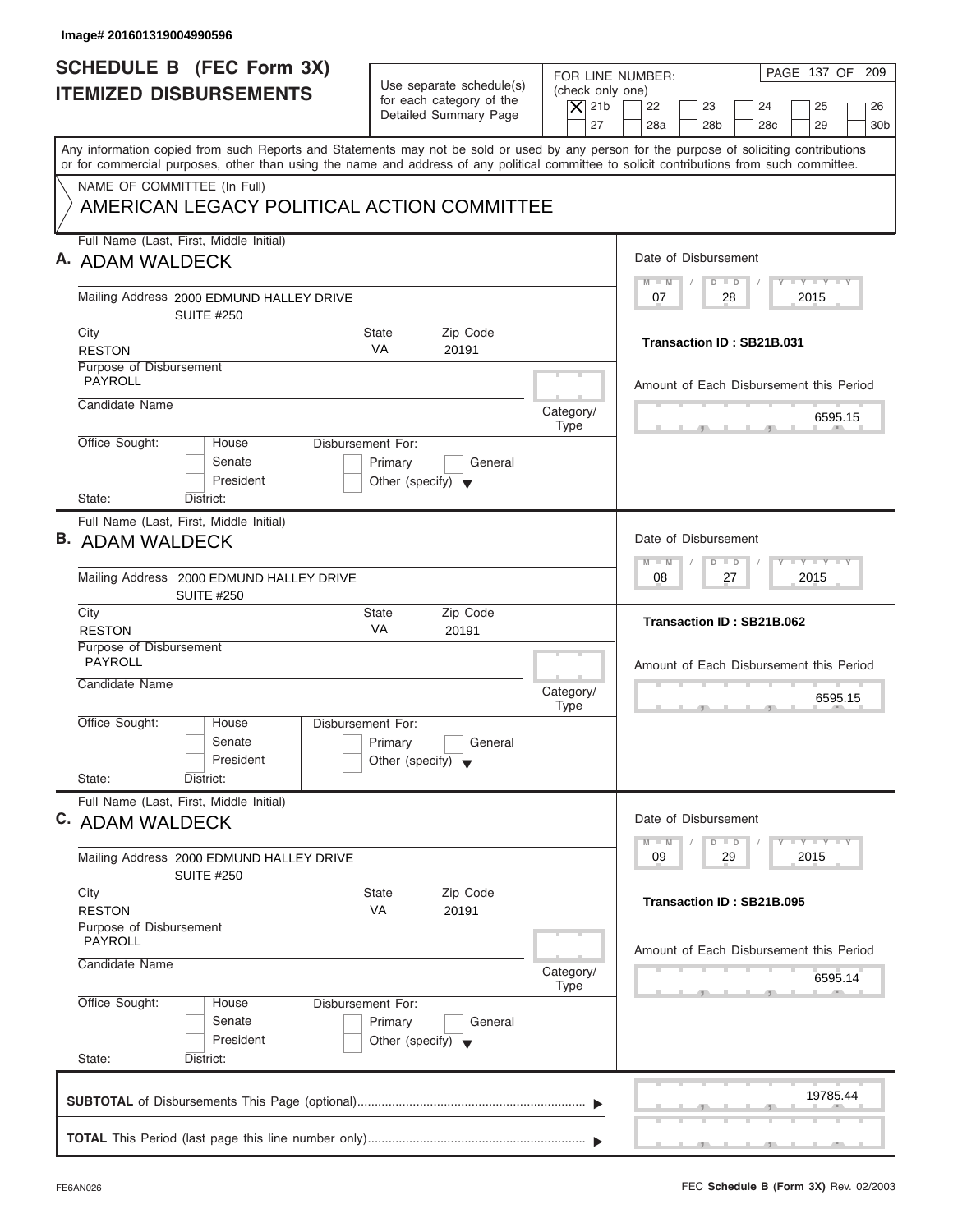| Image# 201601319004990597                                                                                                                                                                                                                                                               |                                                                                 |                                                                  |                                                                                                                     |
|-----------------------------------------------------------------------------------------------------------------------------------------------------------------------------------------------------------------------------------------------------------------------------------------|---------------------------------------------------------------------------------|------------------------------------------------------------------|---------------------------------------------------------------------------------------------------------------------|
| <b>SCHEDULE B</b> (FEC Form 3X)<br><b>ITEMIZED DISBURSEMENTS</b>                                                                                                                                                                                                                        | Use separate schedule(s)<br>for each category of the<br>Detailed Summary Page   | FOR LINE NUMBER:<br>(check only one)<br>$\overline{X}$ 21b<br>27 | PAGE 138 OF 209<br>22<br>23<br>24<br>25<br>26<br>28a<br>28 <sub>b</sub><br>29<br>30 <sub>b</sub><br>28 <sub>c</sub> |
| Any information copied from such Reports and Statements may not be sold or used by any person for the purpose of soliciting contributions<br>or for commercial purposes, other than using the name and address of any political committee to solicit contributions from such committee. |                                                                                 |                                                                  |                                                                                                                     |
| NAME OF COMMITTEE (In Full)<br>AMERICAN LEGACY POLITICAL ACTION COMMITTEE                                                                                                                                                                                                               |                                                                                 |                                                                  |                                                                                                                     |
| Full Name (Last, First, Middle Initial)<br>A. ADAM WALDECK                                                                                                                                                                                                                              |                                                                                 |                                                                  | Date of Disbursement                                                                                                |
| Mailing Address 2000 EDMUND HALLEY DRIVE<br><b>SUITE #250</b>                                                                                                                                                                                                                           |                                                                                 |                                                                  | $T - Y = T - Y = T - Y$<br>$M - M$<br>$D$ $D$<br>29<br>2015<br>10                                                   |
| City<br><b>RESTON</b>                                                                                                                                                                                                                                                                   | <b>State</b><br>Zip Code<br><b>VA</b><br>20191                                  |                                                                  | Transaction ID: SB21B.130                                                                                           |
| Purpose of Disbursement<br><b>PAYROLL</b>                                                                                                                                                                                                                                               |                                                                                 |                                                                  | Amount of Each Disbursement this Period                                                                             |
| Candidate Name                                                                                                                                                                                                                                                                          |                                                                                 | Category/<br><b>Type</b>                                         | 6606.48                                                                                                             |
| Office Sought:<br>Disbursement For:<br>House<br>Senate<br>President<br>State:<br>District:                                                                                                                                                                                              | Primary<br>General<br>Other (specify) $\blacktriangledown$                      |                                                                  |                                                                                                                     |
| Full Name (Last, First, Middle Initial)<br><b>B. ADAM WALDECK</b>                                                                                                                                                                                                                       |                                                                                 |                                                                  | Date of Disbursement                                                                                                |
| Mailing Address 2000 EDMUND HALLEY DRIVE<br><b>SUITE #250</b>                                                                                                                                                                                                                           |                                                                                 |                                                                  | <b>LEYTEY LEY</b><br>$M - M$<br>$D$ $D$<br>2015<br>11<br>27                                                         |
| City<br><b>RESTON</b>                                                                                                                                                                                                                                                                   | Zip Code<br><b>State</b><br>VA<br>20191                                         |                                                                  | Transaction ID: SB21B.159                                                                                           |
| Purpose of Disbursement<br><b>PAYROLL</b><br>Candidate Name                                                                                                                                                                                                                             |                                                                                 | Category/<br><b>Type</b>                                         | Amount of Each Disbursement this Period<br>6595.14<br>__                                                            |
| Office Sought:<br>House<br>Senate<br>President<br>State:<br>District:                                                                                                                                                                                                                   | Disbursement For:<br>Primary<br>General<br>Other (specify) $\blacktriangledown$ |                                                                  |                                                                                                                     |
| Full Name (Last, First, Middle Initial)<br>C. ADAM WALDECK                                                                                                                                                                                                                              |                                                                                 |                                                                  | Date of Disbursement<br>$T - Y$ $T - Y$<br>$M - M$<br>$\overline{D}$<br>$\Box$                                      |
| Mailing Address 2000 EDMUND HALLEY DRIVE<br><b>SUITE #250</b>                                                                                                                                                                                                                           |                                                                                 |                                                                  | 2015<br>12<br>31                                                                                                    |
| City<br><b>RESTON</b>                                                                                                                                                                                                                                                                   | Zip Code<br><b>State</b><br>VA<br>20191                                         |                                                                  | Transaction ID: SB21B.192                                                                                           |
| Purpose of Disbursement<br><b>PAYROLL</b>                                                                                                                                                                                                                                               |                                                                                 |                                                                  | Amount of Each Disbursement this Period                                                                             |
| Candidate Name                                                                                                                                                                                                                                                                          |                                                                                 | Category/<br>Type                                                | 6595.15                                                                                                             |
| Office Sought:<br>Disbursement For:<br>House<br>Senate<br>President<br>State:<br>District:                                                                                                                                                                                              | Primary<br>General<br>Other (specify) $\blacktriangledown$                      |                                                                  |                                                                                                                     |
|                                                                                                                                                                                                                                                                                         |                                                                                 |                                                                  | 19796.77                                                                                                            |
|                                                                                                                                                                                                                                                                                         |                                                                                 |                                                                  |                                                                                                                     |

J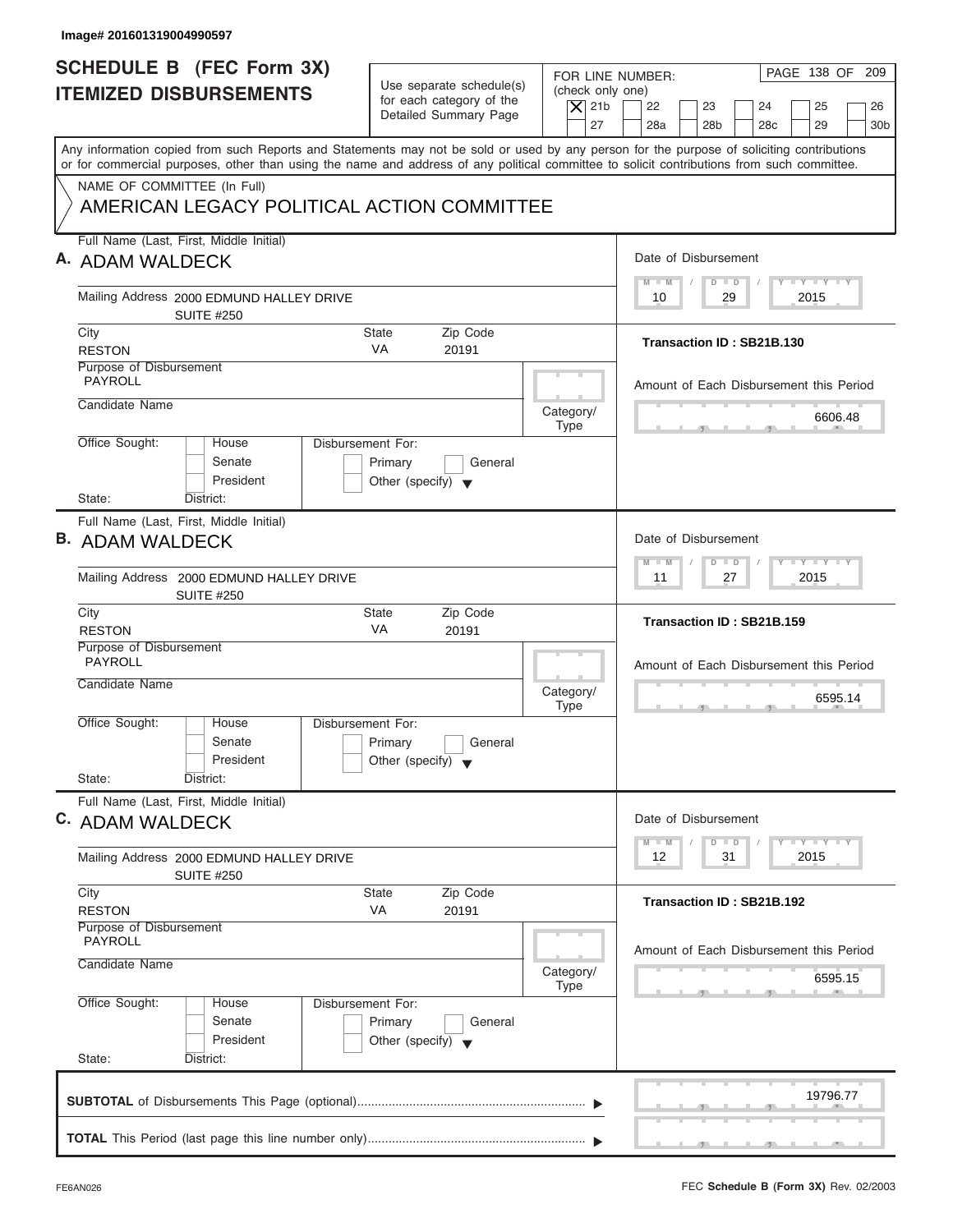| Image# 201601319004990598                                                                                                                                                                                                                                                                                                                                            |                                                                                                                               |                                                                                                                                         |
|----------------------------------------------------------------------------------------------------------------------------------------------------------------------------------------------------------------------------------------------------------------------------------------------------------------------------------------------------------------------|-------------------------------------------------------------------------------------------------------------------------------|-----------------------------------------------------------------------------------------------------------------------------------------|
| <b>SCHEDULE B</b> (FEC Form 3X)<br><b>ITEMIZED DISBURSEMENTS</b>                                                                                                                                                                                                                                                                                                     | Use separate schedule(s)<br>(check only one)<br>for each category of the<br>$\overline{X}$ 21b<br>Detailed Summary Page<br>27 | PAGE 139 OF 209<br>FOR LINE NUMBER:<br>22<br>23<br>24<br>25<br>26<br>28a<br>28 <sub>b</sub><br>29<br>28 <sub>c</sub><br>30 <sub>b</sub> |
| Any information copied from such Reports and Statements may not be sold or used by any person for the purpose of soliciting contributions<br>or for commercial purposes, other than using the name and address of any political committee to solicit contributions from such committee.<br>NAME OF COMMITTEE (In Full)<br>AMERICAN LEGACY POLITICAL ACTION COMMITTEE |                                                                                                                               |                                                                                                                                         |
| Full Name (Last, First, Middle Initial)<br>A. ADP, INC.                                                                                                                                                                                                                                                                                                              |                                                                                                                               | Date of Disbursement                                                                                                                    |
| Mailing Address ONE ADP DRIVE MS-100                                                                                                                                                                                                                                                                                                                                 |                                                                                                                               | $T - Y = T - Y = T - Y$<br>$D$ $D$<br>$M - M$<br>10<br>2015<br>07                                                                       |
| City<br><b>AUGUSTA</b>                                                                                                                                                                                                                                                                                                                                               | State<br>Zip Code<br>GA<br>30909                                                                                              | Transaction ID: SB21B.014                                                                                                               |
| Purpose of Disbursement<br>PAYROLL FEES<br>Candidate Name                                                                                                                                                                                                                                                                                                            |                                                                                                                               | Amount of Each Disbursement this Period                                                                                                 |
| Office Sought:<br>House                                                                                                                                                                                                                                                                                                                                              | Category/<br><b>Type</b><br>Disbursement For:                                                                                 | 72.11                                                                                                                                   |
| Senate<br>President<br>State:<br>District:                                                                                                                                                                                                                                                                                                                           | Primary<br>General<br>Other (specify) $\blacktriangledown$                                                                    |                                                                                                                                         |
| Full Name (Last, First, Middle Initial)<br>B. ADP, INC.                                                                                                                                                                                                                                                                                                              |                                                                                                                               | Date of Disbursement                                                                                                                    |
| Mailing Address ONE ADP DRIVE MS-100                                                                                                                                                                                                                                                                                                                                 |                                                                                                                               | <b>LEYTEY LEY</b><br>$M - M$<br>$D$ $D$<br>2015<br>07<br>28                                                                             |
| City<br><b>AUGUSTA</b>                                                                                                                                                                                                                                                                                                                                               | Zip Code<br><b>State</b><br>GA<br>30909                                                                                       | Transaction ID: SB21B.033                                                                                                               |
| Purpose of Disbursement<br><b>PAYROLL TAXES</b><br>Candidate Name                                                                                                                                                                                                                                                                                                    | Category/<br><b>Type</b>                                                                                                      | Amount of Each Disbursement this Period<br>4882.12<br>- 51                                                                              |
| Office Sought:<br>House<br>Senate<br>President                                                                                                                                                                                                                                                                                                                       | Disbursement For:<br>Primary<br>General<br>Other (specify) $\blacktriangledown$                                               |                                                                                                                                         |
| State:<br>District:<br>Full Name (Last, First, Middle Initial)<br>C. ADP, INC.                                                                                                                                                                                                                                                                                       |                                                                                                                               | Date of Disbursement                                                                                                                    |
| Mailing Address ONE ADP DRIVE MS-100                                                                                                                                                                                                                                                                                                                                 |                                                                                                                               | $T - Y$ $T - Y$ $T - Y$<br>$M - M$<br>$\overline{D}$<br>$\Box$<br>2015<br>08<br>07                                                      |
| City<br><b>AUGUSTA</b><br>Purpose of Disbursement                                                                                                                                                                                                                                                                                                                    | Zip Code<br>State<br>GA<br>30909                                                                                              | Transaction ID: SB21B.052                                                                                                               |
| PAYROLL FEES<br>Candidate Name                                                                                                                                                                                                                                                                                                                                       | Category/<br>Type                                                                                                             | Amount of Each Disbursement this Period<br>72.11                                                                                        |
| Office Sought:<br>House<br>Senate<br>President<br>State:<br>District:                                                                                                                                                                                                                                                                                                | Disbursement For:<br>Primary<br>General<br>Other (specify) $\blacktriangledown$                                               |                                                                                                                                         |
|                                                                                                                                                                                                                                                                                                                                                                      |                                                                                                                               | 5026.34                                                                                                                                 |
|                                                                                                                                                                                                                                                                                                                                                                      |                                                                                                                               |                                                                                                                                         |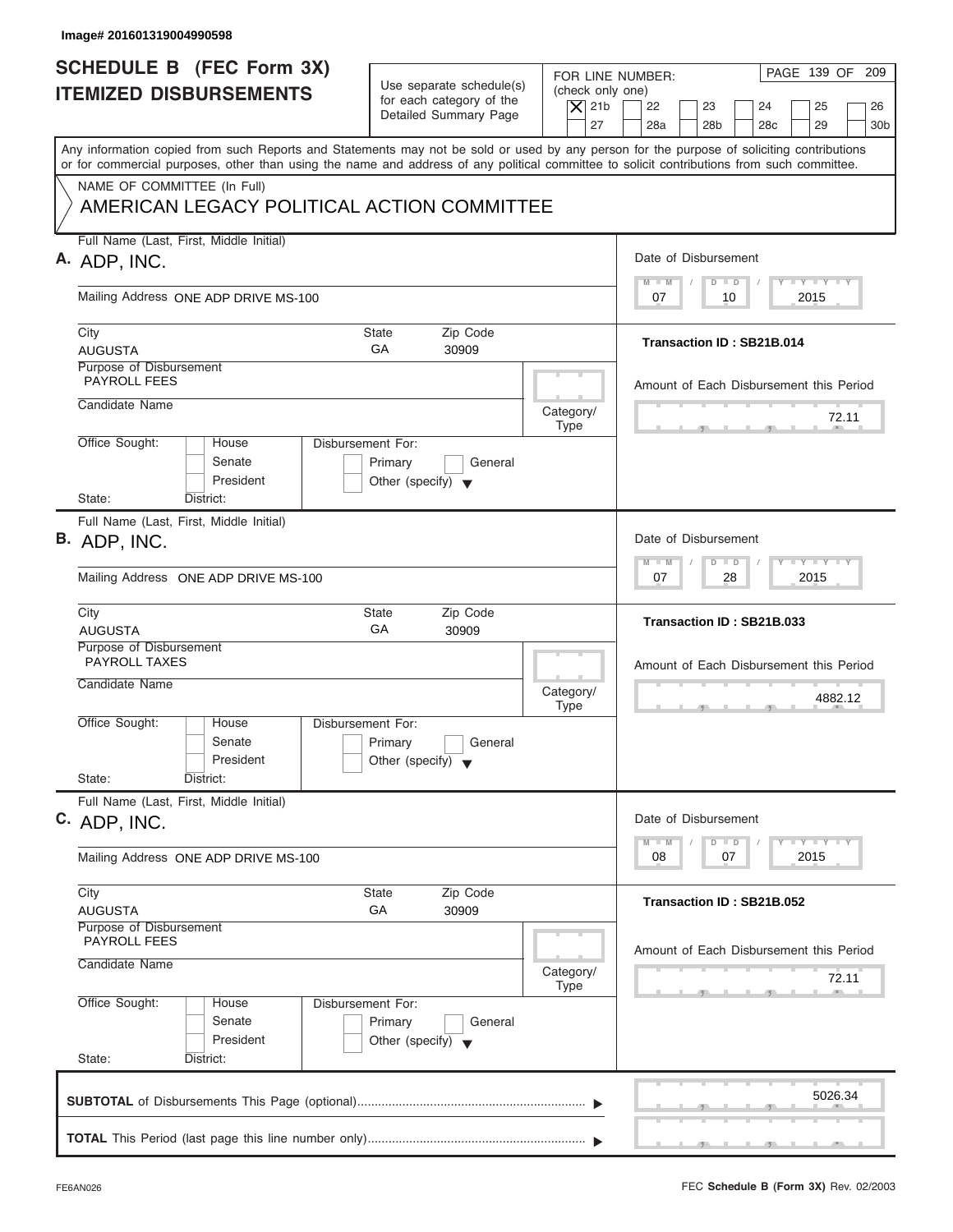| Image# 201601319004990599                                                                                                                                                                                                                                                               |                                                                                 |                                              |                                                                                                                                                                                                                                         |
|-----------------------------------------------------------------------------------------------------------------------------------------------------------------------------------------------------------------------------------------------------------------------------------------|---------------------------------------------------------------------------------|----------------------------------------------|-----------------------------------------------------------------------------------------------------------------------------------------------------------------------------------------------------------------------------------------|
| <b>SCHEDULE B</b> (FEC Form 3X)<br><b>ITEMIZED DISBURSEMENTS</b>                                                                                                                                                                                                                        | Use separate schedule(s)<br>for each category of the<br>Detailed Summary Page   | (check only one)<br>$\overline{X}$ 21b<br>27 | PAGE 140 OF 209<br>FOR LINE NUMBER:<br>22<br>23<br>24<br>25<br>26<br>28a<br>28 <sub>b</sub><br>29<br>28 <sub>c</sub><br>30 <sub>b</sub>                                                                                                 |
| Any information copied from such Reports and Statements may not be sold or used by any person for the purpose of soliciting contributions<br>or for commercial purposes, other than using the name and address of any political committee to solicit contributions from such committee. |                                                                                 |                                              |                                                                                                                                                                                                                                         |
| NAME OF COMMITTEE (In Full)<br>AMERICAN LEGACY POLITICAL ACTION COMMITTEE                                                                                                                                                                                                               |                                                                                 |                                              |                                                                                                                                                                                                                                         |
| Full Name (Last, First, Middle Initial)<br>A. ADP, INC.                                                                                                                                                                                                                                 |                                                                                 |                                              | Date of Disbursement                                                                                                                                                                                                                    |
| Mailing Address ONE ADP DRIVE MS-100                                                                                                                                                                                                                                                    |                                                                                 |                                              | $T - Y = T - Y = T - Y$<br>$M - M$<br>$D$ $D$<br>2015<br>08<br>27                                                                                                                                                                       |
| City<br><b>AUGUSTA</b>                                                                                                                                                                                                                                                                  | State<br>Zip Code<br>GA<br>30909                                                |                                              | Transaction ID: SB21B.064                                                                                                                                                                                                               |
| Purpose of Disbursement<br><b>PAYROLL TAXES</b>                                                                                                                                                                                                                                         |                                                                                 |                                              | Amount of Each Disbursement this Period                                                                                                                                                                                                 |
| Candidate Name                                                                                                                                                                                                                                                                          |                                                                                 | Category/<br><b>Type</b>                     | 4882.11                                                                                                                                                                                                                                 |
| Office Sought:<br>House<br>Senate<br>President                                                                                                                                                                                                                                          | Disbursement For:<br>Primary<br>General<br>Other (specify) $\blacktriangledown$ |                                              |                                                                                                                                                                                                                                         |
| State:<br>District:<br>Full Name (Last, First, Middle Initial)<br>B. ADP, INC.                                                                                                                                                                                                          |                                                                                 |                                              | Date of Disbursement<br><b>LEYTEY LEY</b><br>$M - M$<br>$D$ $D$                                                                                                                                                                         |
| Mailing Address ONE ADP DRIVE MS-100<br>City                                                                                                                                                                                                                                            | Zip Code<br><b>State</b>                                                        |                                              | 2015<br>09<br>04                                                                                                                                                                                                                        |
| <b>AUGUSTA</b><br>Purpose of Disbursement                                                                                                                                                                                                                                               | GA<br>30909                                                                     |                                              | Transaction ID: SB21B.076                                                                                                                                                                                                               |
| <b>PAYROLL FEES</b><br>Candidate Name                                                                                                                                                                                                                                                   |                                                                                 | Category/<br><b>Type</b>                     | Amount of Each Disbursement this Period<br>72.11                                                                                                                                                                                        |
| Office Sought:<br>House<br>Senate<br>President<br>State:<br>District:                                                                                                                                                                                                                   | Disbursement For:<br>Primary<br>General<br>Other (specify) $\blacktriangledown$ |                                              |                                                                                                                                                                                                                                         |
| Full Name (Last, First, Middle Initial)<br>C. ADP, INC.                                                                                                                                                                                                                                 |                                                                                 |                                              | Date of Disbursement<br>$\frac{1}{2}$ $\frac{1}{2}$ $\frac{1}{2}$ $\frac{1}{2}$ $\frac{1}{2}$ $\frac{1}{2}$ $\frac{1}{2}$ $\frac{1}{2}$ $\frac{1}{2}$ $\frac{1}{2}$ $\frac{1}{2}$ $\frac{1}{2}$ $\frac{1}{2}$<br>$M - M$<br>D<br>$\Box$ |
| Mailing Address ONE ADP DRIVE MS-100                                                                                                                                                                                                                                                    |                                                                                 |                                              | 2015<br>09<br>29                                                                                                                                                                                                                        |
| City<br><b>AUGUSTA</b>                                                                                                                                                                                                                                                                  | Zip Code<br>State<br>GA<br>30909                                                |                                              | Transaction ID: SB21B.097                                                                                                                                                                                                               |
| Purpose of Disbursement<br><b>PAYROLL TAXES</b><br>Candidate Name                                                                                                                                                                                                                       |                                                                                 | Category/                                    | Amount of Each Disbursement this Period                                                                                                                                                                                                 |
| Office Sought:<br>House                                                                                                                                                                                                                                                                 | Disbursement For:                                                               | Type                                         | 4882.14                                                                                                                                                                                                                                 |
| Senate<br>President<br>State:<br>District:                                                                                                                                                                                                                                              | Primary<br>General<br>Other (specify) $\blacktriangledown$                      |                                              |                                                                                                                                                                                                                                         |
|                                                                                                                                                                                                                                                                                         |                                                                                 |                                              | 9836.36                                                                                                                                                                                                                                 |
|                                                                                                                                                                                                                                                                                         |                                                                                 |                                              |                                                                                                                                                                                                                                         |

ı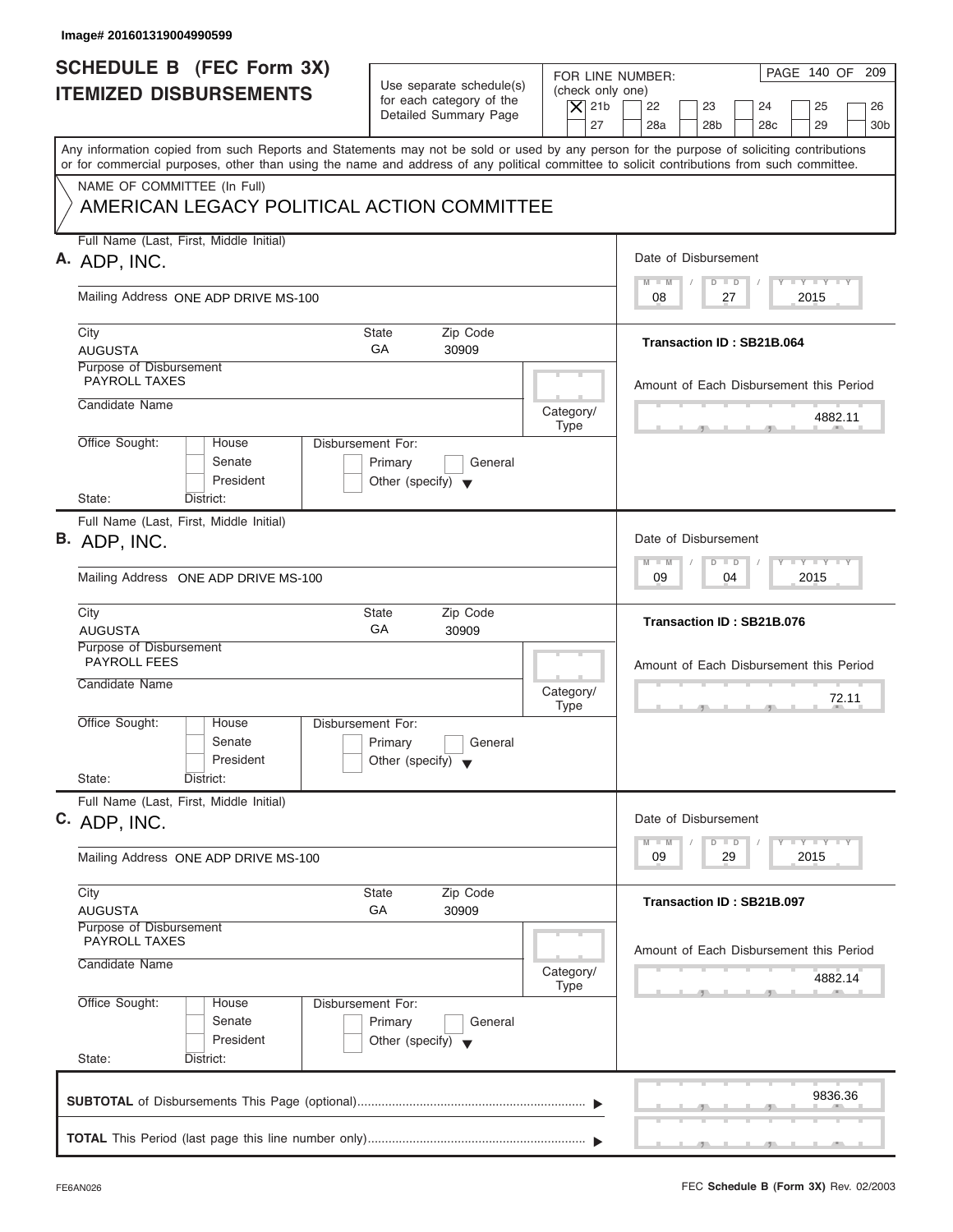| Image# 201601319004990600                                                                                                                                                                                                                                                                                                                                            |                                                                                                                               |                                                                                                                                         |
|----------------------------------------------------------------------------------------------------------------------------------------------------------------------------------------------------------------------------------------------------------------------------------------------------------------------------------------------------------------------|-------------------------------------------------------------------------------------------------------------------------------|-----------------------------------------------------------------------------------------------------------------------------------------|
| <b>SCHEDULE B</b> (FEC Form 3X)<br><b>ITEMIZED DISBURSEMENTS</b>                                                                                                                                                                                                                                                                                                     | Use separate schedule(s)<br>(check only one)<br>for each category of the<br>$\overline{X}$ 21b<br>Detailed Summary Page<br>27 | PAGE 141 OF 209<br>FOR LINE NUMBER:<br>22<br>23<br>24<br>25<br>26<br>28a<br>28 <sub>b</sub><br>29<br>28 <sub>c</sub><br>30 <sub>b</sub> |
| Any information copied from such Reports and Statements may not be sold or used by any person for the purpose of soliciting contributions<br>or for commercial purposes, other than using the name and address of any political committee to solicit contributions from such committee.<br>NAME OF COMMITTEE (In Full)<br>AMERICAN LEGACY POLITICAL ACTION COMMITTEE |                                                                                                                               |                                                                                                                                         |
| Full Name (Last, First, Middle Initial)                                                                                                                                                                                                                                                                                                                              |                                                                                                                               |                                                                                                                                         |
| A. ADP, INC.                                                                                                                                                                                                                                                                                                                                                         |                                                                                                                               | Date of Disbursement<br>$T - Y = T - Y = T - Y$<br>$D$ $D$<br>$M - M$                                                                   |
| Mailing Address ONE ADP DRIVE MS-100                                                                                                                                                                                                                                                                                                                                 |                                                                                                                               | 09<br>2015<br>10                                                                                                                        |
| City<br><b>AUGUSTA</b>                                                                                                                                                                                                                                                                                                                                               | State<br>Zip Code<br>GA<br>30909                                                                                              | Transaction ID: SB21B.117                                                                                                               |
| Purpose of Disbursement<br>PAYROLL FEES                                                                                                                                                                                                                                                                                                                              |                                                                                                                               | Amount of Each Disbursement this Period                                                                                                 |
| Candidate Name                                                                                                                                                                                                                                                                                                                                                       | Category/<br><b>Type</b>                                                                                                      | 72.11                                                                                                                                   |
| Office Sought:<br>House<br>Senate<br>President<br>State:<br>District:                                                                                                                                                                                                                                                                                                | Disbursement For:<br>Primary<br>General<br>Other (specify) $\blacktriangledown$                                               |                                                                                                                                         |
| Full Name (Last, First, Middle Initial)<br>B. ADP, INC.                                                                                                                                                                                                                                                                                                              |                                                                                                                               | Date of Disbursement<br><b>LEYTEY LEY</b><br>$M - M$<br>$D$ $D$<br>29<br>2015<br>10                                                     |
| Mailing Address ONE ADP DRIVE MS-100<br>City                                                                                                                                                                                                                                                                                                                         | Zip Code<br><b>State</b>                                                                                                      |                                                                                                                                         |
| <b>AUGUSTA</b><br>Purpose of Disbursement                                                                                                                                                                                                                                                                                                                            | GA<br>30909                                                                                                                   | Transaction ID: SB21B.132                                                                                                               |
| <b>PAYROLL TAXES</b><br>Candidate Name                                                                                                                                                                                                                                                                                                                               | Category/<br><b>Type</b>                                                                                                      | Amount of Each Disbursement this Period<br>4898.66<br>$-5$                                                                              |
| Office Sought:<br>House<br>Senate<br>President<br>State:<br>District:                                                                                                                                                                                                                                                                                                | Disbursement For:<br>Primary<br>General<br>Other (specify) $\blacktriangledown$                                               |                                                                                                                                         |
| Full Name (Last, First, Middle Initial)<br>C. ADP, INC.                                                                                                                                                                                                                                                                                                              |                                                                                                                               | Date of Disbursement<br>$\Box$                                                                                                          |
| Mailing Address ONE ADP DRIVE MS-100                                                                                                                                                                                                                                                                                                                                 |                                                                                                                               | $T - Y$ $T - Y$ $T - Y$<br>$M - M$<br>$\overline{D}$<br>2015<br>11<br>06                                                                |
| City<br><b>AUGUSTA</b><br>Purpose of Disbursement                                                                                                                                                                                                                                                                                                                    | Zip Code<br>State<br>GA<br>30909                                                                                              | Transaction ID: SB21B.146                                                                                                               |
| PAYROLL FEES<br>Candidate Name                                                                                                                                                                                                                                                                                                                                       | Category/<br>Type                                                                                                             | Amount of Each Disbursement this Period<br>72.11                                                                                        |
| Office Sought:<br>House<br>Senate<br>President<br>State:<br>District:                                                                                                                                                                                                                                                                                                | Disbursement For:<br>Primary<br>General<br>Other (specify) $\blacktriangledown$                                               |                                                                                                                                         |
|                                                                                                                                                                                                                                                                                                                                                                      |                                                                                                                               | 5042.88                                                                                                                                 |
|                                                                                                                                                                                                                                                                                                                                                                      |                                                                                                                               |                                                                                                                                         |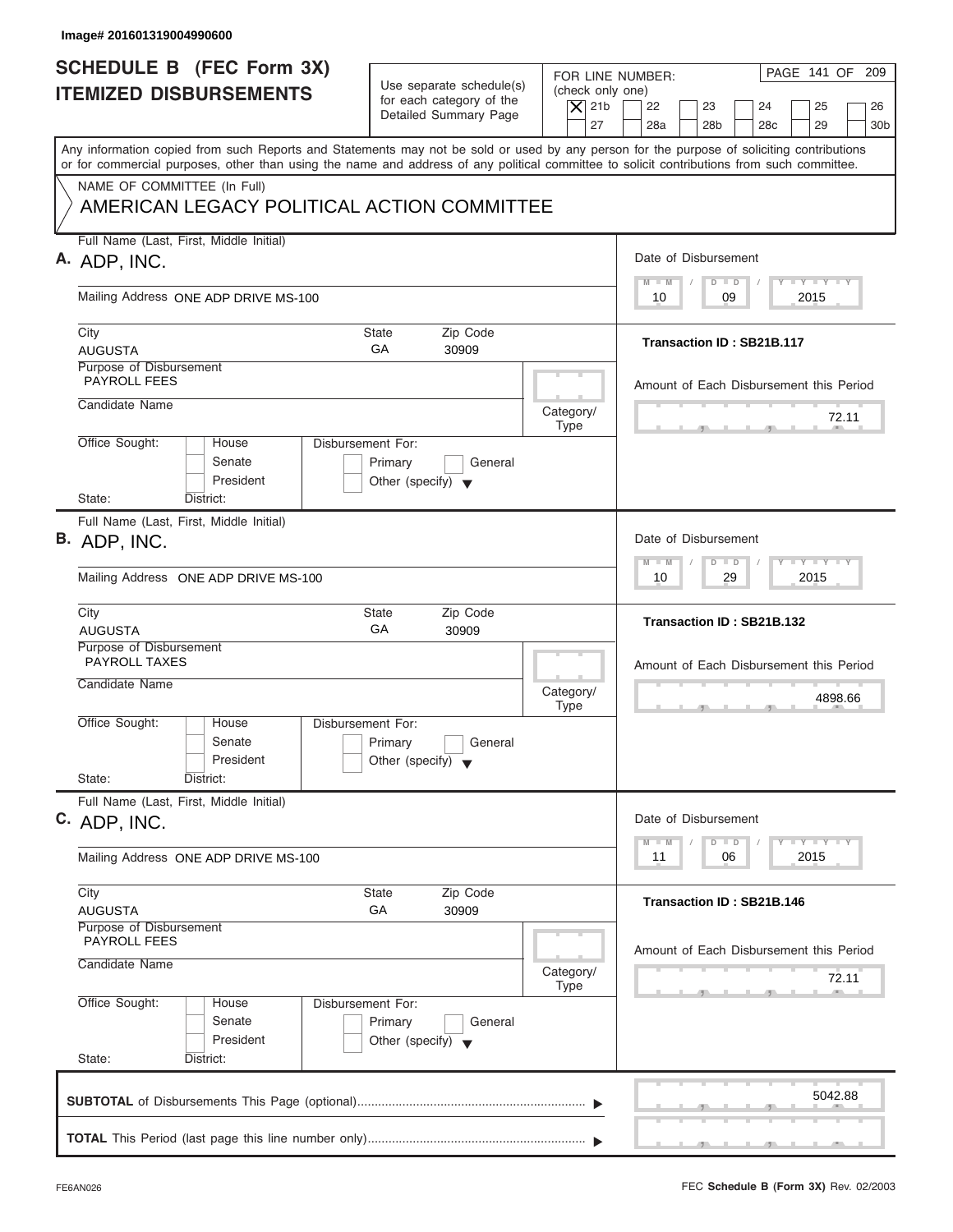| SCHEDULE B (FEC Form 3X)<br>FOR LINE NUMBER:<br>Use separate schedule(s)<br>(check only one)<br><b>ITEMIZED DISBURSEMENTS</b><br>for each category of the<br>$\overline{X}$ 21b<br>22<br>23<br>24<br>25<br>Detailed Summary Page<br>27<br>28a<br>28 <sub>b</sub><br>28 <sub>c</sub><br>29<br>Any information copied from such Reports and Statements may not be sold or used by any person for the purpose of soliciting contributions<br>or for commercial purposes, other than using the name and address of any political committee to solicit contributions from such committee.<br>NAME OF COMMITTEE (In Full)<br>AMERICAN LEGACY POLITICAL ACTION COMMITTEE<br>Full Name (Last, First, Middle Initial)<br>Date of Disbursement<br>A. ADP, INC.<br>$T - Y = T - Y = T - Y$<br>$M - M$<br>$D$ $D$<br>Mailing Address ONE ADP DRIVE MS-100<br>2015<br>11<br>27<br>City<br>Zip Code<br>State<br>Transaction ID: SB21B.161<br>GA<br><b>AUGUSTA</b><br>30909<br>Purpose of Disbursement<br><b>PAYROLL TAXES</b><br>Candidate Name<br>Category/<br>4882.13<br><b>Type</b><br>Office Sought:<br><b>Disbursement For:</b><br>House<br>Senate<br>Primary<br>General<br>President<br>Other (specify) $\blacktriangledown$<br>State:<br>District:<br>Full Name (Last, First, Middle Initial)<br>Date of Disbursement<br>B. ADP, INC.<br>$-1 - Y - 1 - Y - 1 - Y$<br>$M - M$<br>$\Box$<br>$\Box$<br>12<br>2015<br>Mailing Address ONE ADP DRIVE MS-100<br>04<br>Zip Code<br>City<br>State<br>Transaction ID: SB21B.175<br>GA<br><b>AUGUSTA</b><br>30909<br>Purpose of Disbursement<br><b>PAYROLL FEES</b><br>Candidate Name<br>Category/<br>72.11<br><b>Type</b><br>$-5$<br>Office Sought:<br>House<br>Disbursement For:<br>Senate<br>Primary<br>General<br>President<br>Other (specify) $\blacktriangledown$<br>State:<br>District:<br>Full Name (Last, First, Middle Initial)<br>Date of Disbursement<br>C. ADP, INC.<br>$\Box$ $\Upsilon$ $\Box$ $\Upsilon$ $\Box$ $\Upsilon$<br>$M - M$<br>$\Box$<br>D<br>2015<br>12<br>31<br>Mailing Address ONE ADP DRIVE MS-100<br>Zip Code<br>City<br>State<br>Transaction ID: SB21B.194<br>GA<br>30909<br><b>AUGUSTA</b><br>Purpose of Disbursement<br><b>PAYROLL TAXES</b><br>Candidate Name<br>Category/<br>4882.13<br><b>Type</b><br>Office Sought:<br>Disbursement For:<br>House<br>Senate<br>Primary<br>General<br>President<br>Other (specify) $\blacktriangledown$<br>State:<br>District:<br>9836.37 |  |                                          |
|-----------------------------------------------------------------------------------------------------------------------------------------------------------------------------------------------------------------------------------------------------------------------------------------------------------------------------------------------------------------------------------------------------------------------------------------------------------------------------------------------------------------------------------------------------------------------------------------------------------------------------------------------------------------------------------------------------------------------------------------------------------------------------------------------------------------------------------------------------------------------------------------------------------------------------------------------------------------------------------------------------------------------------------------------------------------------------------------------------------------------------------------------------------------------------------------------------------------------------------------------------------------------------------------------------------------------------------------------------------------------------------------------------------------------------------------------------------------------------------------------------------------------------------------------------------------------------------------------------------------------------------------------------------------------------------------------------------------------------------------------------------------------------------------------------------------------------------------------------------------------------------------------------------------------------------------------------------------------------------------------------------------------------------------------------------------------------------------------------------------------------------------------------------------------------------------------------------------------------------------------------------------------------------------------------------------------------------------------------------------------------------------------------------------------------------------------|--|------------------------------------------|
|                                                                                                                                                                                                                                                                                                                                                                                                                                                                                                                                                                                                                                                                                                                                                                                                                                                                                                                                                                                                                                                                                                                                                                                                                                                                                                                                                                                                                                                                                                                                                                                                                                                                                                                                                                                                                                                                                                                                                                                                                                                                                                                                                                                                                                                                                                                                                                                                                                               |  | PAGE 142 OF 209<br>26<br>30 <sub>b</sub> |
|                                                                                                                                                                                                                                                                                                                                                                                                                                                                                                                                                                                                                                                                                                                                                                                                                                                                                                                                                                                                                                                                                                                                                                                                                                                                                                                                                                                                                                                                                                                                                                                                                                                                                                                                                                                                                                                                                                                                                                                                                                                                                                                                                                                                                                                                                                                                                                                                                                               |  |                                          |
|                                                                                                                                                                                                                                                                                                                                                                                                                                                                                                                                                                                                                                                                                                                                                                                                                                                                                                                                                                                                                                                                                                                                                                                                                                                                                                                                                                                                                                                                                                                                                                                                                                                                                                                                                                                                                                                                                                                                                                                                                                                                                                                                                                                                                                                                                                                                                                                                                                               |  |                                          |
|                                                                                                                                                                                                                                                                                                                                                                                                                                                                                                                                                                                                                                                                                                                                                                                                                                                                                                                                                                                                                                                                                                                                                                                                                                                                                                                                                                                                                                                                                                                                                                                                                                                                                                                                                                                                                                                                                                                                                                                                                                                                                                                                                                                                                                                                                                                                                                                                                                               |  |                                          |
|                                                                                                                                                                                                                                                                                                                                                                                                                                                                                                                                                                                                                                                                                                                                                                                                                                                                                                                                                                                                                                                                                                                                                                                                                                                                                                                                                                                                                                                                                                                                                                                                                                                                                                                                                                                                                                                                                                                                                                                                                                                                                                                                                                                                                                                                                                                                                                                                                                               |  |                                          |
|                                                                                                                                                                                                                                                                                                                                                                                                                                                                                                                                                                                                                                                                                                                                                                                                                                                                                                                                                                                                                                                                                                                                                                                                                                                                                                                                                                                                                                                                                                                                                                                                                                                                                                                                                                                                                                                                                                                                                                                                                                                                                                                                                                                                                                                                                                                                                                                                                                               |  |                                          |
|                                                                                                                                                                                                                                                                                                                                                                                                                                                                                                                                                                                                                                                                                                                                                                                                                                                                                                                                                                                                                                                                                                                                                                                                                                                                                                                                                                                                                                                                                                                                                                                                                                                                                                                                                                                                                                                                                                                                                                                                                                                                                                                                                                                                                                                                                                                                                                                                                                               |  | Amount of Each Disbursement this Period  |
|                                                                                                                                                                                                                                                                                                                                                                                                                                                                                                                                                                                                                                                                                                                                                                                                                                                                                                                                                                                                                                                                                                                                                                                                                                                                                                                                                                                                                                                                                                                                                                                                                                                                                                                                                                                                                                                                                                                                                                                                                                                                                                                                                                                                                                                                                                                                                                                                                                               |  |                                          |
|                                                                                                                                                                                                                                                                                                                                                                                                                                                                                                                                                                                                                                                                                                                                                                                                                                                                                                                                                                                                                                                                                                                                                                                                                                                                                                                                                                                                                                                                                                                                                                                                                                                                                                                                                                                                                                                                                                                                                                                                                                                                                                                                                                                                                                                                                                                                                                                                                                               |  |                                          |
|                                                                                                                                                                                                                                                                                                                                                                                                                                                                                                                                                                                                                                                                                                                                                                                                                                                                                                                                                                                                                                                                                                                                                                                                                                                                                                                                                                                                                                                                                                                                                                                                                                                                                                                                                                                                                                                                                                                                                                                                                                                                                                                                                                                                                                                                                                                                                                                                                                               |  |                                          |
|                                                                                                                                                                                                                                                                                                                                                                                                                                                                                                                                                                                                                                                                                                                                                                                                                                                                                                                                                                                                                                                                                                                                                                                                                                                                                                                                                                                                                                                                                                                                                                                                                                                                                                                                                                                                                                                                                                                                                                                                                                                                                                                                                                                                                                                                                                                                                                                                                                               |  |                                          |
|                                                                                                                                                                                                                                                                                                                                                                                                                                                                                                                                                                                                                                                                                                                                                                                                                                                                                                                                                                                                                                                                                                                                                                                                                                                                                                                                                                                                                                                                                                                                                                                                                                                                                                                                                                                                                                                                                                                                                                                                                                                                                                                                                                                                                                                                                                                                                                                                                                               |  |                                          |
|                                                                                                                                                                                                                                                                                                                                                                                                                                                                                                                                                                                                                                                                                                                                                                                                                                                                                                                                                                                                                                                                                                                                                                                                                                                                                                                                                                                                                                                                                                                                                                                                                                                                                                                                                                                                                                                                                                                                                                                                                                                                                                                                                                                                                                                                                                                                                                                                                                               |  | Amount of Each Disbursement this Period  |
|                                                                                                                                                                                                                                                                                                                                                                                                                                                                                                                                                                                                                                                                                                                                                                                                                                                                                                                                                                                                                                                                                                                                                                                                                                                                                                                                                                                                                                                                                                                                                                                                                                                                                                                                                                                                                                                                                                                                                                                                                                                                                                                                                                                                                                                                                                                                                                                                                                               |  |                                          |
|                                                                                                                                                                                                                                                                                                                                                                                                                                                                                                                                                                                                                                                                                                                                                                                                                                                                                                                                                                                                                                                                                                                                                                                                                                                                                                                                                                                                                                                                                                                                                                                                                                                                                                                                                                                                                                                                                                                                                                                                                                                                                                                                                                                                                                                                                                                                                                                                                                               |  |                                          |
|                                                                                                                                                                                                                                                                                                                                                                                                                                                                                                                                                                                                                                                                                                                                                                                                                                                                                                                                                                                                                                                                                                                                                                                                                                                                                                                                                                                                                                                                                                                                                                                                                                                                                                                                                                                                                                                                                                                                                                                                                                                                                                                                                                                                                                                                                                                                                                                                                                               |  |                                          |
|                                                                                                                                                                                                                                                                                                                                                                                                                                                                                                                                                                                                                                                                                                                                                                                                                                                                                                                                                                                                                                                                                                                                                                                                                                                                                                                                                                                                                                                                                                                                                                                                                                                                                                                                                                                                                                                                                                                                                                                                                                                                                                                                                                                                                                                                                                                                                                                                                                               |  |                                          |
|                                                                                                                                                                                                                                                                                                                                                                                                                                                                                                                                                                                                                                                                                                                                                                                                                                                                                                                                                                                                                                                                                                                                                                                                                                                                                                                                                                                                                                                                                                                                                                                                                                                                                                                                                                                                                                                                                                                                                                                                                                                                                                                                                                                                                                                                                                                                                                                                                                               |  |                                          |
|                                                                                                                                                                                                                                                                                                                                                                                                                                                                                                                                                                                                                                                                                                                                                                                                                                                                                                                                                                                                                                                                                                                                                                                                                                                                                                                                                                                                                                                                                                                                                                                                                                                                                                                                                                                                                                                                                                                                                                                                                                                                                                                                                                                                                                                                                                                                                                                                                                               |  |                                          |
|                                                                                                                                                                                                                                                                                                                                                                                                                                                                                                                                                                                                                                                                                                                                                                                                                                                                                                                                                                                                                                                                                                                                                                                                                                                                                                                                                                                                                                                                                                                                                                                                                                                                                                                                                                                                                                                                                                                                                                                                                                                                                                                                                                                                                                                                                                                                                                                                                                               |  | Amount of Each Disbursement this Period  |
|                                                                                                                                                                                                                                                                                                                                                                                                                                                                                                                                                                                                                                                                                                                                                                                                                                                                                                                                                                                                                                                                                                                                                                                                                                                                                                                                                                                                                                                                                                                                                                                                                                                                                                                                                                                                                                                                                                                                                                                                                                                                                                                                                                                                                                                                                                                                                                                                                                               |  |                                          |
|                                                                                                                                                                                                                                                                                                                                                                                                                                                                                                                                                                                                                                                                                                                                                                                                                                                                                                                                                                                                                                                                                                                                                                                                                                                                                                                                                                                                                                                                                                                                                                                                                                                                                                                                                                                                                                                                                                                                                                                                                                                                                                                                                                                                                                                                                                                                                                                                                                               |  |                                          |

I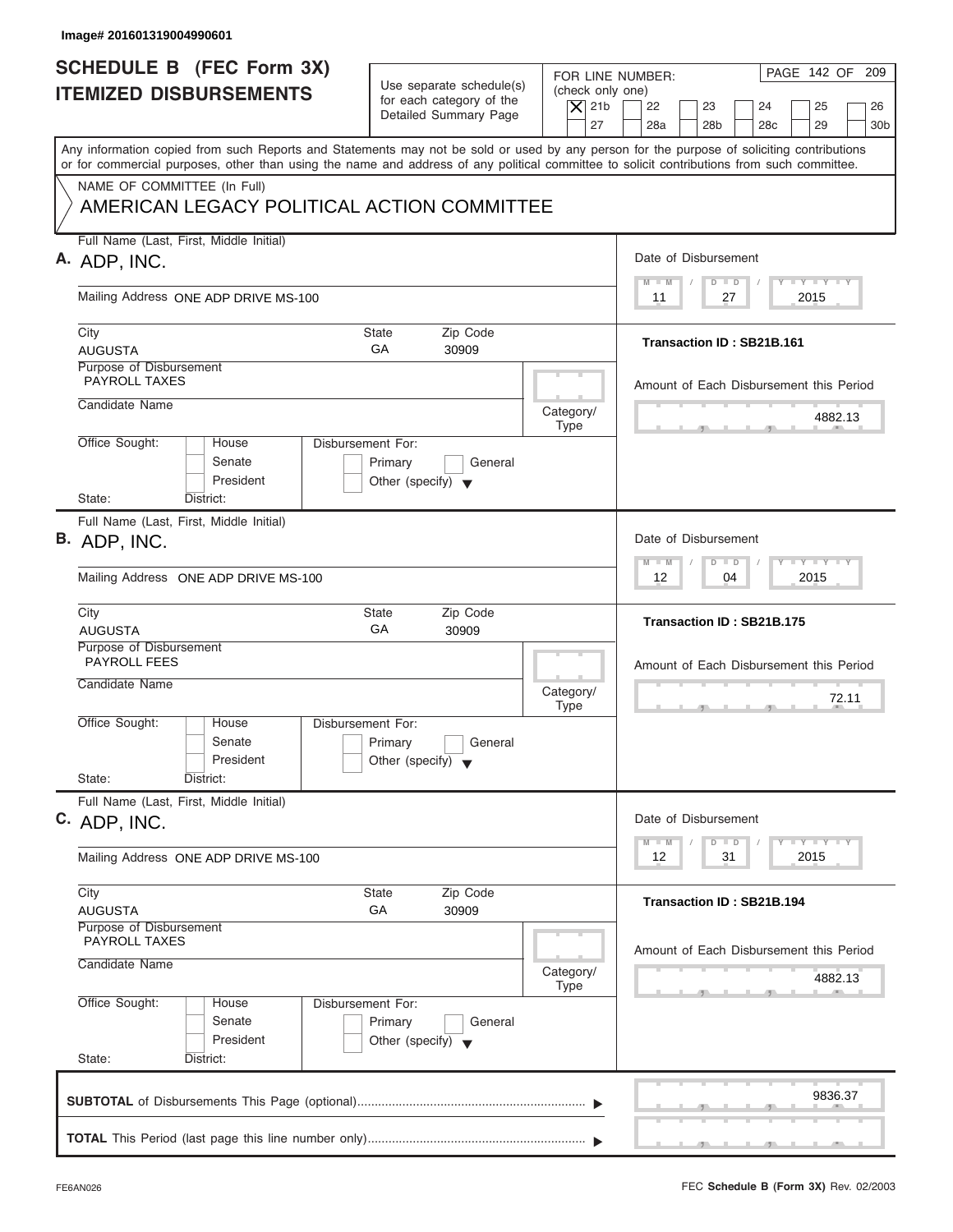| Image# 201601319004990602                                                                                                                                                                                                                                                               |                                                                                 |                                              |                                                                                                                                                                                                                                                      |
|-----------------------------------------------------------------------------------------------------------------------------------------------------------------------------------------------------------------------------------------------------------------------------------------|---------------------------------------------------------------------------------|----------------------------------------------|------------------------------------------------------------------------------------------------------------------------------------------------------------------------------------------------------------------------------------------------------|
| <b>SCHEDULE B</b> (FEC Form 3X)<br><b>ITEMIZED DISBURSEMENTS</b>                                                                                                                                                                                                                        | Use separate schedule(s)<br>for each category of the<br>Detailed Summary Page   | (check only one)<br>$\overline{X}$ 21b<br>27 | PAGE 143 OF 209<br>FOR LINE NUMBER:<br>22<br>23<br>24<br>25<br>26<br>28a<br>28 <sub>b</sub><br>29<br>30 <sub>b</sub><br>28 <sub>c</sub>                                                                                                              |
| Any information copied from such Reports and Statements may not be sold or used by any person for the purpose of soliciting contributions<br>or for commercial purposes, other than using the name and address of any political committee to solicit contributions from such committee. |                                                                                 |                                              |                                                                                                                                                                                                                                                      |
| NAME OF COMMITTEE (In Full)<br>AMERICAN LEGACY POLITICAL ACTION COMMITTEE                                                                                                                                                                                                               |                                                                                 |                                              |                                                                                                                                                                                                                                                      |
| Full Name (Last, First, Middle Initial)<br>A. AMERICAN EXPRESS                                                                                                                                                                                                                          |                                                                                 |                                              | Date of Disbursement                                                                                                                                                                                                                                 |
| Mailing Address P.O. BOX 53852                                                                                                                                                                                                                                                          |                                                                                 |                                              | $T - Y = T - Y = T - Y$<br>$D$ $D$<br>$M - M$<br>01<br>2015<br>07                                                                                                                                                                                    |
| City<br><b>PHOENIX</b>                                                                                                                                                                                                                                                                  | Zip Code<br>State<br>AZ<br>85072                                                |                                              | Transaction ID: SB21B.001                                                                                                                                                                                                                            |
| Purpose of Disbursement<br><b>MERCHANT FEES</b>                                                                                                                                                                                                                                         |                                                                                 |                                              | Amount of Each Disbursement this Period                                                                                                                                                                                                              |
| Candidate Name                                                                                                                                                                                                                                                                          |                                                                                 | Category/<br><b>Type</b>                     | 7.95                                                                                                                                                                                                                                                 |
| Office Sought:<br>House<br>Senate<br>President<br>State:<br>District:                                                                                                                                                                                                                   | Disbursement For:<br>Primary<br>General<br>Other (specify) $\blacktriangledown$ |                                              |                                                                                                                                                                                                                                                      |
| Full Name (Last, First, Middle Initial)<br><b>B. AMERICAN EXPRESS</b>                                                                                                                                                                                                                   |                                                                                 |                                              | Date of Disbursement<br><b>LEYTEY LEY</b><br>$M - M$<br>$D$ $D$                                                                                                                                                                                      |
| Mailing Address P.O. BOX 53852                                                                                                                                                                                                                                                          |                                                                                 |                                              | 2015<br>07<br>06                                                                                                                                                                                                                                     |
| City<br><b>PHOENIX</b>                                                                                                                                                                                                                                                                  | Zip Code<br><b>State</b><br>AZ<br>85072                                         |                                              | Transaction ID: SB21B.009                                                                                                                                                                                                                            |
| Purpose of Disbursement<br><b>MERCHANT FEES</b><br>Candidate Name                                                                                                                                                                                                                       |                                                                                 | Category/<br><b>Type</b>                     | Amount of Each Disbursement this Period<br>0.73<br>$-7$                                                                                                                                                                                              |
| Office Sought:<br>House<br>Senate<br>President<br>State:<br>District:                                                                                                                                                                                                                   | Disbursement For:<br>Primary<br>General<br>Other (specify) $\blacktriangledown$ |                                              |                                                                                                                                                                                                                                                      |
| Full Name (Last, First, Middle Initial)<br>C. AMERICAN EXPRESS                                                                                                                                                                                                                          |                                                                                 |                                              | Date of Disbursement<br>$\frac{1}{2}$ $\frac{1}{2}$ $\frac{1}{2}$ $\frac{1}{2}$ $\frac{1}{2}$ $\frac{1}{2}$ $\frac{1}{2}$ $\frac{1}{2}$ $\frac{1}{2}$ $\frac{1}{2}$ $\frac{1}{2}$ $\frac{1}{2}$ $\frac{1}{2}$<br>$M - M$<br>$\overline{D}$<br>$\Box$ |
| Mailing Address P.O. BOX 53852                                                                                                                                                                                                                                                          |                                                                                 |                                              | 2015<br>07<br>22                                                                                                                                                                                                                                     |
| City<br><b>PHOENIX</b>                                                                                                                                                                                                                                                                  | Zip Code<br>State<br>AZ<br>85072                                                |                                              | Transaction ID: SB21B.023                                                                                                                                                                                                                            |
| Purpose of Disbursement<br><b>MERCHANT FEES</b><br>Candidate Name                                                                                                                                                                                                                       |                                                                                 | Category/                                    | Amount of Each Disbursement this Period                                                                                                                                                                                                              |
| Office Sought:<br>House<br>Senate                                                                                                                                                                                                                                                       | Disbursement For:<br>Primary<br>General<br>Other (specify) $\blacktriangledown$ | Type                                         | 37.54                                                                                                                                                                                                                                                |

I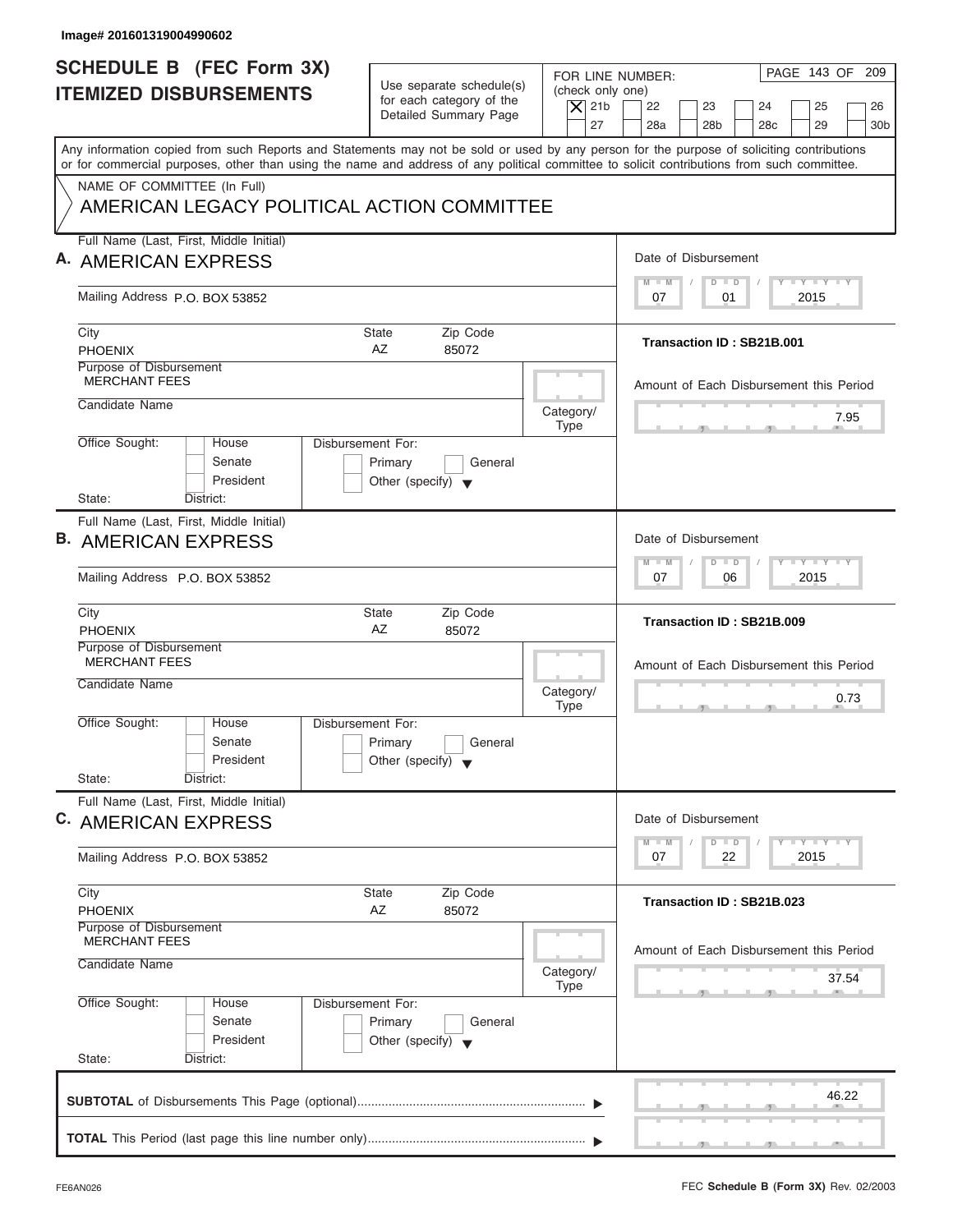| Image# 201601319004990603                                                                                                                                                                                                                                                               |                                                                                        |                                                                  |                                                                                                                     |
|-----------------------------------------------------------------------------------------------------------------------------------------------------------------------------------------------------------------------------------------------------------------------------------------|----------------------------------------------------------------------------------------|------------------------------------------------------------------|---------------------------------------------------------------------------------------------------------------------|
| <b>SCHEDULE B</b> (FEC Form 3X)<br><b>ITEMIZED DISBURSEMENTS</b>                                                                                                                                                                                                                        | Use separate schedule(s)<br>for each category of the<br>Detailed Summary Page          | FOR LINE NUMBER:<br>(check only one)<br>$\overline{X}$ 21b<br>27 | PAGE 144 OF 209<br>22<br>23<br>24<br>25<br>26<br>28a<br>28 <sub>b</sub><br>29<br>30 <sub>b</sub><br>28 <sub>c</sub> |
| Any information copied from such Reports and Statements may not be sold or used by any person for the purpose of soliciting contributions<br>or for commercial purposes, other than using the name and address of any political committee to solicit contributions from such committee. |                                                                                        |                                                                  |                                                                                                                     |
| NAME OF COMMITTEE (In Full)<br>AMERICAN LEGACY POLITICAL ACTION COMMITTEE                                                                                                                                                                                                               |                                                                                        |                                                                  |                                                                                                                     |
| Full Name (Last, First, Middle Initial)<br>A. AMERICAN EXPRESS                                                                                                                                                                                                                          |                                                                                        |                                                                  | Date of Disbursement                                                                                                |
| Mailing Address P.O. BOX 53852                                                                                                                                                                                                                                                          |                                                                                        |                                                                  | $T - Y = T - Y = T - Y$<br>$D$ $D$<br>$M - M$<br>31<br>2015<br>07                                                   |
| City<br><b>PHOENIX</b>                                                                                                                                                                                                                                                                  | Zip Code<br>State<br>AZ<br>85072                                                       |                                                                  | Transaction ID: SB21B.037                                                                                           |
| Purpose of Disbursement<br><b>MERCHANT FEES</b>                                                                                                                                                                                                                                         |                                                                                        |                                                                  | Amount of Each Disbursement this Period                                                                             |
| Candidate Name                                                                                                                                                                                                                                                                          |                                                                                        | Category/<br><b>Type</b>                                         | 155.61                                                                                                              |
| Office Sought:<br>House<br>Senate<br>President<br>State:<br>District:                                                                                                                                                                                                                   | <b>Disbursement For:</b><br>Primary<br>General<br>Other (specify) $\blacktriangledown$ |                                                                  |                                                                                                                     |
| Full Name (Last, First, Middle Initial)<br><b>B. AMERICAN EXPRESS</b>                                                                                                                                                                                                                   |                                                                                        |                                                                  | Date of Disbursement<br><b>LEYTEY LEY</b><br>$M - M$                                                                |
| Mailing Address P.O. BOX 53852                                                                                                                                                                                                                                                          |                                                                                        |                                                                  | $D$ $D$<br>2015<br>08<br>03                                                                                         |
| City<br><b>PHOENIX</b>                                                                                                                                                                                                                                                                  | Zip Code<br><b>State</b><br>AZ<br>85072                                                |                                                                  | Transaction ID: SB21B.038                                                                                           |
| Purpose of Disbursement<br><b>MERCHANT FEES</b><br>Candidate Name                                                                                                                                                                                                                       |                                                                                        | Category/<br><b>Type</b>                                         | Amount of Each Disbursement this Period<br>7.95<br>$\overline{2}$                                                   |
| Office Sought:<br>House<br>Senate<br>President<br>State:<br>District:                                                                                                                                                                                                                   | Disbursement For:<br>Primary<br>General<br>Other (specify) $\blacktriangledown$        |                                                                  |                                                                                                                     |
| Full Name (Last, First, Middle Initial)<br>C. AMERICAN EXPRESS                                                                                                                                                                                                                          |                                                                                        |                                                                  | Date of Disbursement<br>$T - Y$ $T - Y$<br>$M - M$<br>$\overline{D}$<br>$\Box$                                      |
| Mailing Address P.O. BOX 53852                                                                                                                                                                                                                                                          |                                                                                        |                                                                  | 2015<br>08<br>03                                                                                                    |
| City<br><b>PHOENIX</b>                                                                                                                                                                                                                                                                  | Zip Code<br>State<br>AZ<br>85072                                                       |                                                                  | Transaction ID: SB21B.039                                                                                           |
| Purpose of Disbursement<br><b>MERCHANT FEES</b><br>Candidate Name<br>Category/                                                                                                                                                                                                          |                                                                                        |                                                                  | Amount of Each Disbursement this Period                                                                             |
| Office Sought:<br>House                                                                                                                                                                                                                                                                 | Disbursement For:                                                                      | Type                                                             | 7.95                                                                                                                |
| Senate<br>President<br>State:<br>District:                                                                                                                                                                                                                                              | Primary<br>General<br>Other (specify) $\blacktriangledown$                             |                                                                  |                                                                                                                     |
|                                                                                                                                                                                                                                                                                         |                                                                                        |                                                                  | 171.51                                                                                                              |

J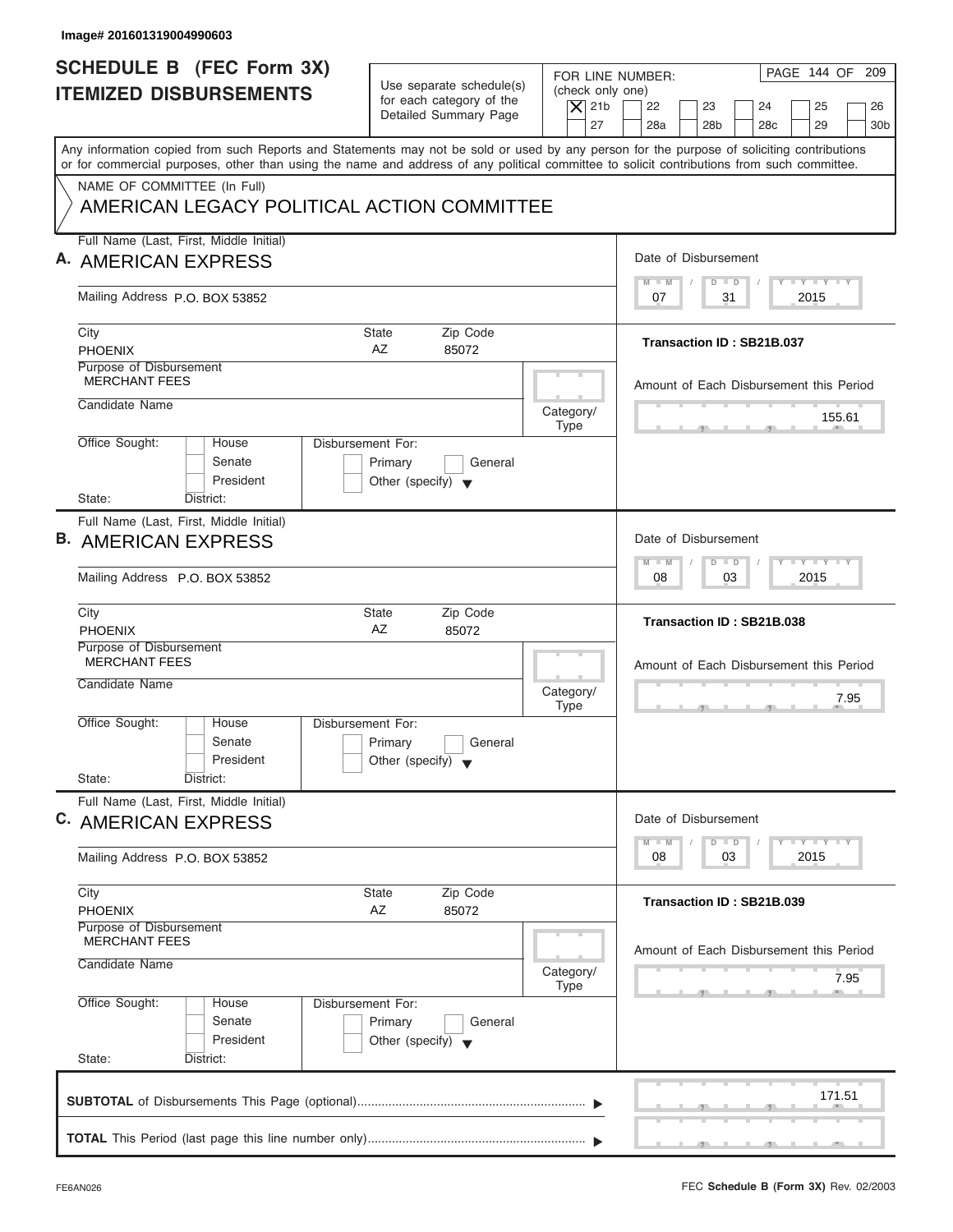| Image# 201601319004990604                                                                                                                                                                                                                                                               |                                                                                 |                                                                  |                                                                                                                                                                                                                                                               |
|-----------------------------------------------------------------------------------------------------------------------------------------------------------------------------------------------------------------------------------------------------------------------------------------|---------------------------------------------------------------------------------|------------------------------------------------------------------|---------------------------------------------------------------------------------------------------------------------------------------------------------------------------------------------------------------------------------------------------------------|
| <b>SCHEDULE B (FEC Form 3X)</b><br><b>ITEMIZED DISBURSEMENTS</b>                                                                                                                                                                                                                        | Use separate schedule(s)<br>for each category of the<br>Detailed Summary Page   | FOR LINE NUMBER:<br>(check only one)<br>$\overline{X}$ 21b<br>27 | PAGE 145 OF 209<br>22<br>23<br>24<br>25<br>26<br>28a<br>28 <sub>b</sub><br>29<br>30 <sub>b</sub><br>28 <sub>c</sub>                                                                                                                                           |
| Any information copied from such Reports and Statements may not be sold or used by any person for the purpose of soliciting contributions<br>or for commercial purposes, other than using the name and address of any political committee to solicit contributions from such committee. |                                                                                 |                                                                  |                                                                                                                                                                                                                                                               |
| NAME OF COMMITTEE (In Full)<br>AMERICAN LEGACY POLITICAL ACTION COMMITTEE                                                                                                                                                                                                               |                                                                                 |                                                                  |                                                                                                                                                                                                                                                               |
| Full Name (Last, First, Middle Initial)<br>A. AMERICAN EXPRESS                                                                                                                                                                                                                          |                                                                                 |                                                                  | Date of Disbursement                                                                                                                                                                                                                                          |
| Mailing Address P.O. BOX 53852                                                                                                                                                                                                                                                          |                                                                                 |                                                                  | $T - Y = T - Y = T - Y$<br>$M - M$<br>$D$ $D$<br>2015<br>08<br>05                                                                                                                                                                                             |
| City<br><b>PHOENIX</b>                                                                                                                                                                                                                                                                  | Zip Code<br>State<br>AZ<br>85072                                                |                                                                  | Transaction ID: SB21B.047                                                                                                                                                                                                                                     |
| Purpose of Disbursement<br><b>MERCHANT FEES</b>                                                                                                                                                                                                                                         |                                                                                 |                                                                  | Amount of Each Disbursement this Period                                                                                                                                                                                                                       |
| Candidate Name                                                                                                                                                                                                                                                                          |                                                                                 | Category/<br><b>Type</b>                                         | 17.42                                                                                                                                                                                                                                                         |
| Office Sought:<br>House<br>Senate<br>President<br>State:<br>District:                                                                                                                                                                                                                   | Disbursement For:<br>Primary<br>General<br>Other (specify) $\blacktriangledown$ |                                                                  |                                                                                                                                                                                                                                                               |
| Full Name (Last, First, Middle Initial)<br><b>B. AMERICAN EXPRESS</b>                                                                                                                                                                                                                   |                                                                                 |                                                                  | Date of Disbursement<br><b>LEYTEY LEY</b><br>$M - M$<br>$D$ $D$                                                                                                                                                                                               |
| Mailing Address P.O. BOX 53852                                                                                                                                                                                                                                                          |                                                                                 |                                                                  | 05<br>2015<br>08                                                                                                                                                                                                                                              |
| City<br><b>PHOENIX</b>                                                                                                                                                                                                                                                                  | Zip Code<br><b>State</b><br>AZ<br>85072                                         |                                                                  | Transaction ID: SB21B.048                                                                                                                                                                                                                                     |
| Purpose of Disbursement<br><b>MERCHANT FEES</b><br>Candidate Name                                                                                                                                                                                                                       |                                                                                 | Category/<br><b>Type</b>                                         | Amount of Each Disbursement this Period<br>0.73<br>$-7$                                                                                                                                                                                                       |
| Office Sought:<br>House<br>Senate<br>President<br>State:<br>District:                                                                                                                                                                                                                   | Disbursement For:<br>Primary<br>General<br>Other (specify) $\blacktriangledown$ |                                                                  |                                                                                                                                                                                                                                                               |
| Full Name (Last, First, Middle Initial)<br>C. AMERICAN EXPRESS                                                                                                                                                                                                                          |                                                                                 |                                                                  | Date of Disbursement<br>$\frac{1}{2}$ $\frac{1}{2}$ $\frac{1}{2}$ $\frac{1}{2}$ $\frac{1}{2}$ $\frac{1}{2}$ $\frac{1}{2}$ $\frac{1}{2}$ $\frac{1}{2}$ $\frac{1}{2}$ $\frac{1}{2}$ $\frac{1}{2}$ $\frac{1}{2}$<br>$M - M$<br>$\overline{\mathsf{D}}$<br>$\Box$ |
| Mailing Address P.O. BOX 53852                                                                                                                                                                                                                                                          |                                                                                 |                                                                  | 2015<br>09<br>01                                                                                                                                                                                                                                              |
| City<br><b>PHOENIX</b>                                                                                                                                                                                                                                                                  | Zip Code<br>State<br>AZ<br>85072                                                |                                                                  | Transaction ID: SB21B.068                                                                                                                                                                                                                                     |
| Purpose of Disbursement<br><b>MERCHANT FEES</b><br>Candidate Name                                                                                                                                                                                                                       |                                                                                 | Category/                                                        | Amount of Each Disbursement this Period                                                                                                                                                                                                                       |
| Office Sought:<br>House<br>Senate<br>President<br>State:<br>District:                                                                                                                                                                                                                   | Disbursement For:<br>Primary<br>General<br>Other (specify) $\blacktriangledown$ | Type                                                             | 7.95                                                                                                                                                                                                                                                          |
|                                                                                                                                                                                                                                                                                         |                                                                                 |                                                                  | 26.10                                                                                                                                                                                                                                                         |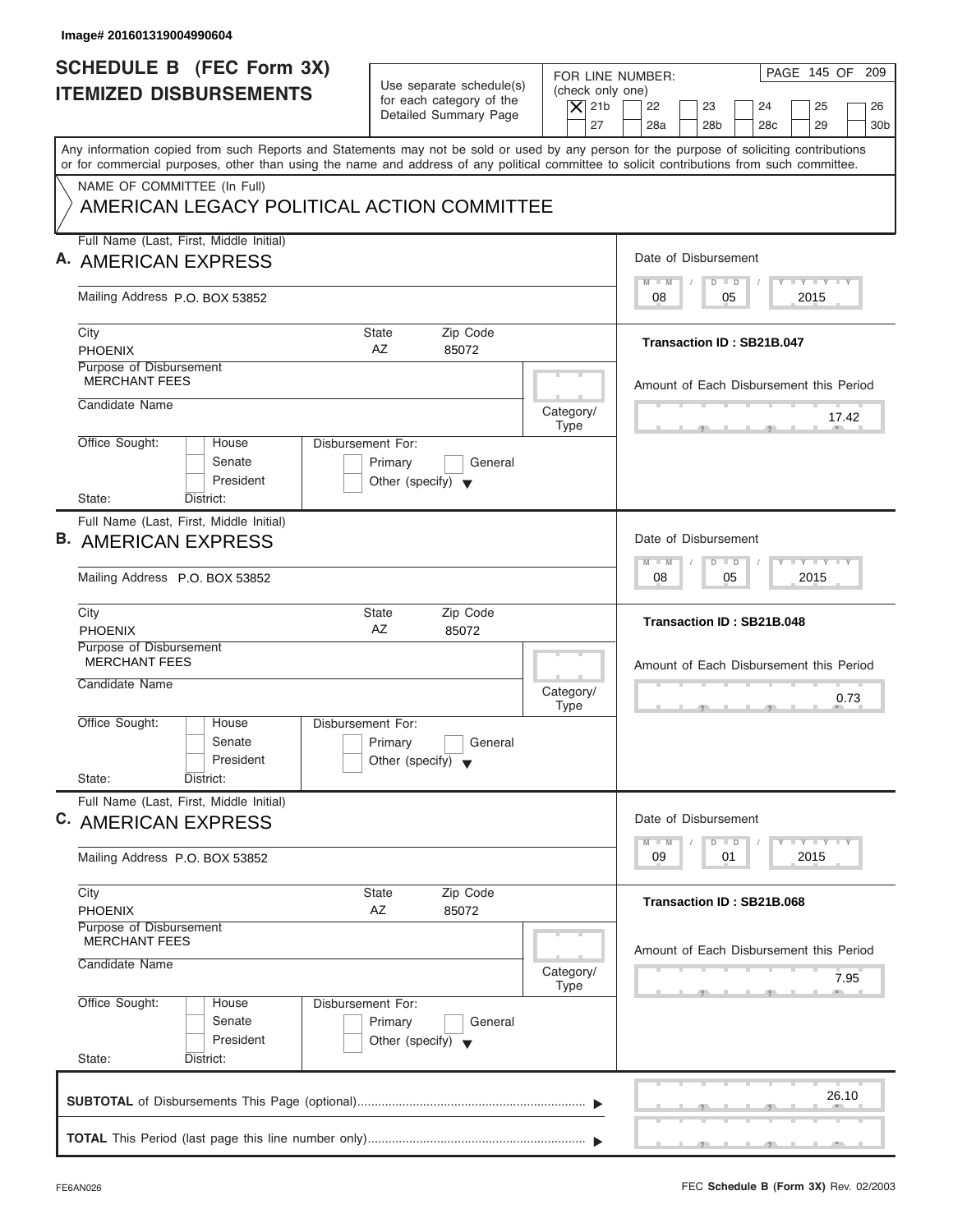| Image# 201601319004990605                                                                                                                                                                                                                                                               |                                                                                 |                                                                  |                                                                                                                                                                                                                                                      |
|-----------------------------------------------------------------------------------------------------------------------------------------------------------------------------------------------------------------------------------------------------------------------------------------|---------------------------------------------------------------------------------|------------------------------------------------------------------|------------------------------------------------------------------------------------------------------------------------------------------------------------------------------------------------------------------------------------------------------|
| <b>SCHEDULE B (FEC Form 3X)</b><br><b>ITEMIZED DISBURSEMENTS</b>                                                                                                                                                                                                                        | Use separate schedule(s)<br>for each category of the<br>Detailed Summary Page   | FOR LINE NUMBER:<br>(check only one)<br>$\overline{X}$ 21b<br>27 | PAGE 146 OF 209<br>22<br>23<br>24<br>25<br>26<br>28a<br>28 <sub>b</sub><br>29<br>30 <sub>b</sub><br>28 <sub>c</sub>                                                                                                                                  |
| Any information copied from such Reports and Statements may not be sold or used by any person for the purpose of soliciting contributions<br>or for commercial purposes, other than using the name and address of any political committee to solicit contributions from such committee. |                                                                                 |                                                                  |                                                                                                                                                                                                                                                      |
| NAME OF COMMITTEE (In Full)<br>AMERICAN LEGACY POLITICAL ACTION COMMITTEE                                                                                                                                                                                                               |                                                                                 |                                                                  |                                                                                                                                                                                                                                                      |
| Full Name (Last, First, Middle Initial)<br>A. AMERICAN EXPRESS                                                                                                                                                                                                                          |                                                                                 |                                                                  | Date of Disbursement                                                                                                                                                                                                                                 |
| Mailing Address P.O. BOX 53852                                                                                                                                                                                                                                                          |                                                                                 |                                                                  | $T - Y = T - Y = T - Y$<br>$M - M$<br>$D$ $D$<br>01<br>2015<br>09                                                                                                                                                                                    |
| City<br><b>PHOENIX</b>                                                                                                                                                                                                                                                                  | Zip Code<br>State<br>AZ<br>85072                                                |                                                                  | Transaction ID: SB21B.069                                                                                                                                                                                                                            |
| Purpose of Disbursement<br><b>MERCHANT FEES</b>                                                                                                                                                                                                                                         |                                                                                 |                                                                  | Amount of Each Disbursement this Period                                                                                                                                                                                                              |
| Candidate Name                                                                                                                                                                                                                                                                          |                                                                                 | Category/<br><b>Type</b>                                         | 7.95                                                                                                                                                                                                                                                 |
| Office Sought:<br>House<br>Senate<br>President<br>State:<br>District:                                                                                                                                                                                                                   | Disbursement For:<br>Primary<br>General<br>Other (specify) $\blacktriangledown$ |                                                                  |                                                                                                                                                                                                                                                      |
| Full Name (Last, First, Middle Initial)<br><b>B. AMERICAN EXPRESS</b>                                                                                                                                                                                                                   |                                                                                 |                                                                  | Date of Disbursement<br><b>LEYTEY LEY</b><br>$M - M$                                                                                                                                                                                                 |
| Mailing Address P.O. BOX 53852                                                                                                                                                                                                                                                          |                                                                                 |                                                                  | $D$ $D$<br>08<br>2015<br>09                                                                                                                                                                                                                          |
| City<br><b>PHOENIX</b>                                                                                                                                                                                                                                                                  | Zip Code<br><b>State</b><br>AZ<br>85072                                         |                                                                  | Transaction ID: SB21B.078                                                                                                                                                                                                                            |
| Purpose of Disbursement<br><b>MERCHANT FEES</b><br>Candidate Name                                                                                                                                                                                                                       |                                                                                 | Category/<br><b>Type</b>                                         | Amount of Each Disbursement this Period<br>0.73<br>$-7$                                                                                                                                                                                              |
| Office Sought:<br>House<br>Senate<br>President<br>State:<br>District:                                                                                                                                                                                                                   | Disbursement For:<br>Primary<br>General<br>Other (specify) $\blacktriangledown$ |                                                                  |                                                                                                                                                                                                                                                      |
| Full Name (Last, First, Middle Initial)<br>C. AMERICAN EXPRESS                                                                                                                                                                                                                          |                                                                                 |                                                                  | Date of Disbursement<br>$\frac{1}{2}$ $\frac{1}{2}$ $\frac{1}{2}$ $\frac{1}{2}$ $\frac{1}{2}$ $\frac{1}{2}$ $\frac{1}{2}$ $\frac{1}{2}$ $\frac{1}{2}$ $\frac{1}{2}$ $\frac{1}{2}$ $\frac{1}{2}$ $\frac{1}{2}$<br>$M - M$<br>$\overline{D}$<br>$\Box$ |
| Mailing Address P.O. BOX 53852                                                                                                                                                                                                                                                          |                                                                                 |                                                                  | 2015<br>09<br>08                                                                                                                                                                                                                                     |
| City<br><b>PHOENIX</b>                                                                                                                                                                                                                                                                  | Zip Code<br>State<br>AZ<br>85072                                                |                                                                  | Transaction ID: SB21B.082                                                                                                                                                                                                                            |
| Purpose of Disbursement<br><b>MERCHANT FEES</b><br>Candidate Name                                                                                                                                                                                                                       |                                                                                 |                                                                  | Amount of Each Disbursement this Period                                                                                                                                                                                                              |
|                                                                                                                                                                                                                                                                                         |                                                                                 | Category/<br>Type                                                | 14.65                                                                                                                                                                                                                                                |
| Office Sought:<br>House<br>Senate<br>President<br>State:<br>District:                                                                                                                                                                                                                   | Disbursement For:<br>Primary<br>General<br>Other (specify) $\blacktriangledown$ |                                                                  |                                                                                                                                                                                                                                                      |
|                                                                                                                                                                                                                                                                                         |                                                                                 |                                                                  | 23.33                                                                                                                                                                                                                                                |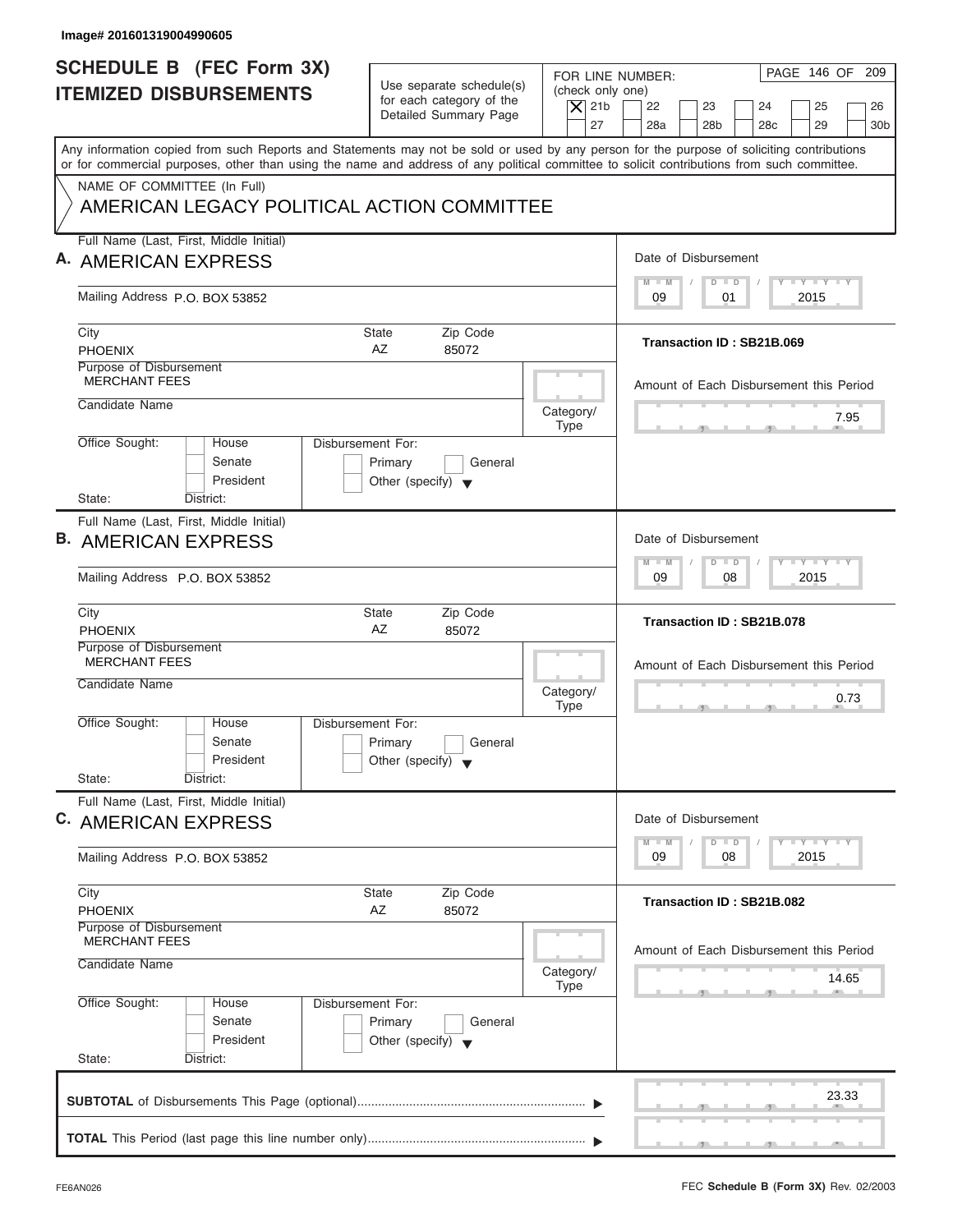| Image# 201601319004990606                                                                                                                                                                                                                                                               |                                                                                 |                                                                  |                                                                                                                                                                                                                                                               |
|-----------------------------------------------------------------------------------------------------------------------------------------------------------------------------------------------------------------------------------------------------------------------------------------|---------------------------------------------------------------------------------|------------------------------------------------------------------|---------------------------------------------------------------------------------------------------------------------------------------------------------------------------------------------------------------------------------------------------------------|
| <b>SCHEDULE B (FEC Form 3X)</b><br><b>ITEMIZED DISBURSEMENTS</b>                                                                                                                                                                                                                        | Use separate schedule(s)<br>for each category of the<br>Detailed Summary Page   | FOR LINE NUMBER:<br>(check only one)<br>$\overline{X}$ 21b<br>27 | PAGE 147 OF 209<br>22<br>23<br>24<br>25<br>26<br>28a<br>28 <sub>b</sub><br>29<br>30 <sub>b</sub><br>28 <sub>c</sub>                                                                                                                                           |
| Any information copied from such Reports and Statements may not be sold or used by any person for the purpose of soliciting contributions<br>or for commercial purposes, other than using the name and address of any political committee to solicit contributions from such committee. |                                                                                 |                                                                  |                                                                                                                                                                                                                                                               |
| NAME OF COMMITTEE (In Full)<br>AMERICAN LEGACY POLITICAL ACTION COMMITTEE                                                                                                                                                                                                               |                                                                                 |                                                                  |                                                                                                                                                                                                                                                               |
| Full Name (Last, First, Middle Initial)<br>A. AMERICAN EXPRESS                                                                                                                                                                                                                          |                                                                                 |                                                                  | Date of Disbursement                                                                                                                                                                                                                                          |
| Mailing Address P.O. BOX 53852                                                                                                                                                                                                                                                          |                                                                                 |                                                                  | $T - Y = T - Y = T - Y$<br>$M - M$<br>$D$ $D$<br>01<br>2015<br>10                                                                                                                                                                                             |
| City<br><b>PHOENIX</b>                                                                                                                                                                                                                                                                  | Zip Code<br>State<br>AZ<br>85072                                                |                                                                  | Transaction ID: SB21B.101                                                                                                                                                                                                                                     |
| Purpose of Disbursement<br><b>MERCHANT FEES</b>                                                                                                                                                                                                                                         |                                                                                 |                                                                  | Amount of Each Disbursement this Period                                                                                                                                                                                                                       |
| Candidate Name                                                                                                                                                                                                                                                                          |                                                                                 | Category/<br><b>Type</b>                                         | 7.95                                                                                                                                                                                                                                                          |
| Office Sought:<br>House<br>Senate<br>President<br>State:<br>District:                                                                                                                                                                                                                   | Disbursement For:<br>Primary<br>General<br>Other (specify) $\blacktriangledown$ |                                                                  |                                                                                                                                                                                                                                                               |
| Full Name (Last, First, Middle Initial)<br><b>B. AMERICAN EXPRESS</b>                                                                                                                                                                                                                   |                                                                                 |                                                                  | Date of Disbursement<br><b>LEYTEY LEY</b><br>$M - M$<br>$D$ $D$                                                                                                                                                                                               |
| Mailing Address P.O. BOX 53852                                                                                                                                                                                                                                                          |                                                                                 |                                                                  | 2015<br>10<br>01                                                                                                                                                                                                                                              |
| City<br><b>PHOENIX</b>                                                                                                                                                                                                                                                                  | Zip Code<br><b>State</b><br>AZ<br>85072                                         |                                                                  | Transaction ID: SB21B.102                                                                                                                                                                                                                                     |
| Purpose of Disbursement<br><b>MERCHANT FEES</b><br>Candidate Name                                                                                                                                                                                                                       |                                                                                 | Category/<br><b>Type</b>                                         | Amount of Each Disbursement this Period<br>7.95<br>$\overline{2}$                                                                                                                                                                                             |
| Office Sought:<br>House<br>Senate<br>President<br>State:<br>District:                                                                                                                                                                                                                   | Disbursement For:<br>Primary<br>General<br>Other (specify) $\blacktriangledown$ |                                                                  |                                                                                                                                                                                                                                                               |
| Full Name (Last, First, Middle Initial)<br>C. AMERICAN EXPRESS                                                                                                                                                                                                                          |                                                                                 |                                                                  | Date of Disbursement<br>$\frac{1}{2}$ $\frac{1}{2}$ $\frac{1}{2}$ $\frac{1}{2}$ $\frac{1}{2}$ $\frac{1}{2}$ $\frac{1}{2}$ $\frac{1}{2}$ $\frac{1}{2}$ $\frac{1}{2}$ $\frac{1}{2}$ $\frac{1}{2}$ $\frac{1}{2}$<br>$M - M$<br>$\overline{\mathsf{D}}$<br>$\Box$ |
| Mailing Address P.O. BOX 53852                                                                                                                                                                                                                                                          |                                                                                 |                                                                  | 2015<br>10<br>01                                                                                                                                                                                                                                              |
| City<br><b>PHOENIX</b>                                                                                                                                                                                                                                                                  | Zip Code<br>State<br>AZ<br>85072                                                |                                                                  | Transaction ID: SB21B.103                                                                                                                                                                                                                                     |
| Purpose of Disbursement<br><b>MERCHANT FEES</b><br>Candidate Name                                                                                                                                                                                                                       |                                                                                 | Category/                                                        | Amount of Each Disbursement this Period                                                                                                                                                                                                                       |
| Office Sought:<br>House<br>Senate                                                                                                                                                                                                                                                       | Disbursement For:<br>Primary<br>General                                         | Type                                                             | 7.95                                                                                                                                                                                                                                                          |
| President<br>State:<br>District:                                                                                                                                                                                                                                                        | Other (specify) $\blacktriangledown$                                            |                                                                  |                                                                                                                                                                                                                                                               |
|                                                                                                                                                                                                                                                                                         |                                                                                 |                                                                  | 23.85                                                                                                                                                                                                                                                         |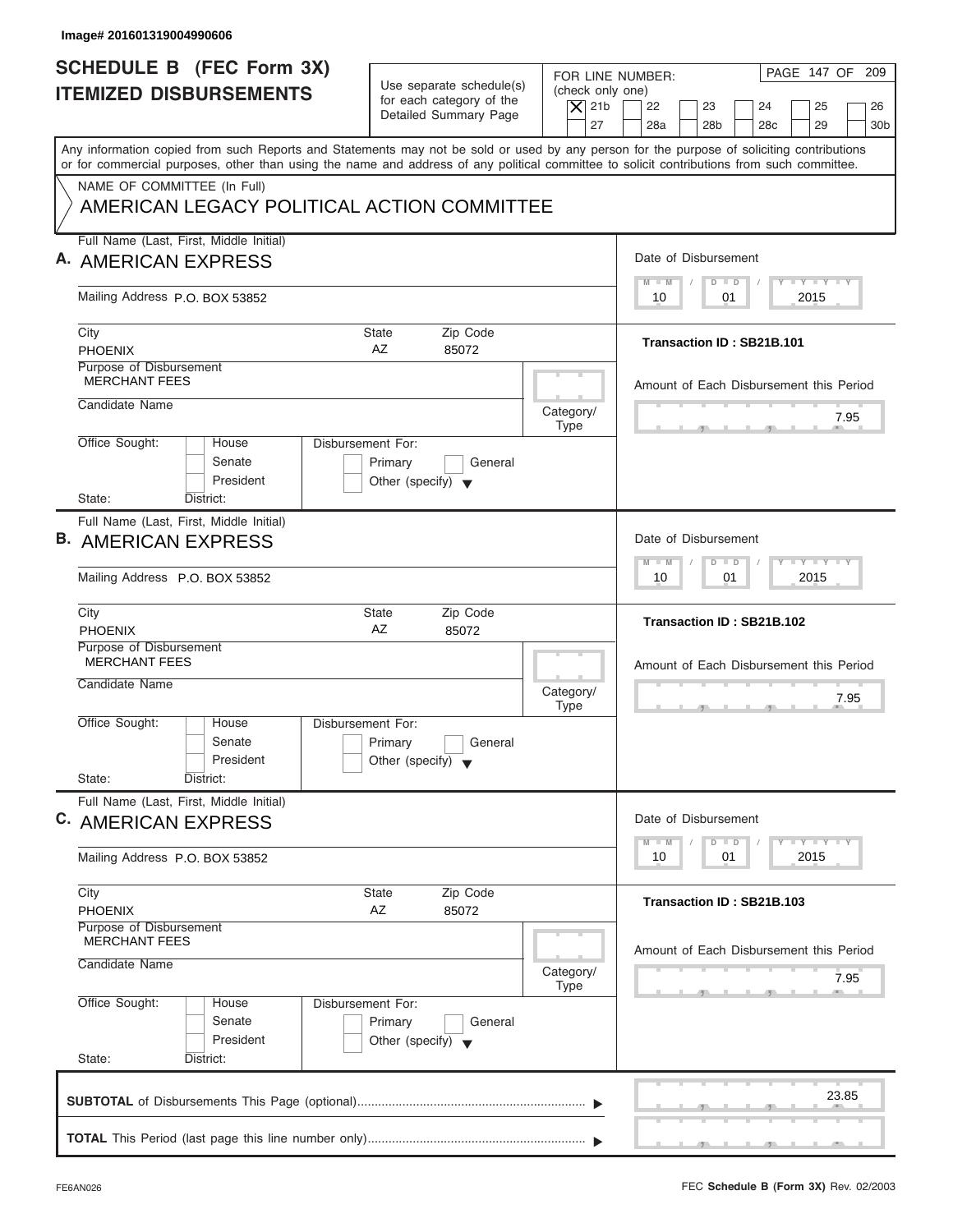| Image# 201601319004990607                                                                                                                                                                                                                                                               |                                                                                 |                                                                  |                                                                                                                                                                                                                                                      |
|-----------------------------------------------------------------------------------------------------------------------------------------------------------------------------------------------------------------------------------------------------------------------------------------|---------------------------------------------------------------------------------|------------------------------------------------------------------|------------------------------------------------------------------------------------------------------------------------------------------------------------------------------------------------------------------------------------------------------|
| <b>SCHEDULE B (FEC Form 3X)</b><br><b>ITEMIZED DISBURSEMENTS</b>                                                                                                                                                                                                                        | Use separate schedule(s)<br>for each category of the<br>Detailed Summary Page   | FOR LINE NUMBER:<br>(check only one)<br>$\overline{X}$ 21b<br>27 | PAGE 148 OF 209<br>22<br>23<br>24<br>25<br>26<br>28a<br>28 <sub>b</sub><br>29<br>30 <sub>b</sub><br>28 <sub>c</sub>                                                                                                                                  |
| Any information copied from such Reports and Statements may not be sold or used by any person for the purpose of soliciting contributions<br>or for commercial purposes, other than using the name and address of any political committee to solicit contributions from such committee. |                                                                                 |                                                                  |                                                                                                                                                                                                                                                      |
| NAME OF COMMITTEE (In Full)<br>AMERICAN LEGACY POLITICAL ACTION COMMITTEE                                                                                                                                                                                                               |                                                                                 |                                                                  |                                                                                                                                                                                                                                                      |
| Full Name (Last, First, Middle Initial)<br>A. AMERICAN EXPRESS                                                                                                                                                                                                                          |                                                                                 |                                                                  | Date of Disbursement                                                                                                                                                                                                                                 |
| Mailing Address P.O. BOX 53852                                                                                                                                                                                                                                                          |                                                                                 |                                                                  | $T - Y = T - Y = T - Y$<br>$M - M$<br>$D$ $D$<br>2015<br>10<br>05                                                                                                                                                                                    |
| City<br><b>PHOENIX</b>                                                                                                                                                                                                                                                                  | Zip Code<br>State<br>AZ<br>85072                                                |                                                                  | Transaction ID: SB21B.109                                                                                                                                                                                                                            |
| Purpose of Disbursement<br><b>MERCHANT FEES</b>                                                                                                                                                                                                                                         |                                                                                 |                                                                  | Amount of Each Disbursement this Period                                                                                                                                                                                                              |
| Candidate Name                                                                                                                                                                                                                                                                          |                                                                                 | Category/<br><b>Type</b>                                         | 0.73                                                                                                                                                                                                                                                 |
| Office Sought:<br>House<br>Senate<br>President<br>State:<br>District:                                                                                                                                                                                                                   | Disbursement For:<br>Primary<br>General<br>Other (specify) $\blacktriangledown$ |                                                                  |                                                                                                                                                                                                                                                      |
| Full Name (Last, First, Middle Initial)<br><b>B. AMERICAN EXPRESS</b>                                                                                                                                                                                                                   |                                                                                 |                                                                  | Date of Disbursement<br><b>LEYTEY LEY</b><br>$M - M$<br>$D$ $D$                                                                                                                                                                                      |
| Mailing Address P.O. BOX 53852                                                                                                                                                                                                                                                          |                                                                                 |                                                                  | 05<br>2015<br>10                                                                                                                                                                                                                                     |
| City<br><b>PHOENIX</b>                                                                                                                                                                                                                                                                  | Zip Code<br><b>State</b><br>AZ<br>85072                                         |                                                                  | Transaction ID: SB21B.110                                                                                                                                                                                                                            |
| Purpose of Disbursement<br><b>MERCHANT FEES</b><br>Candidate Name                                                                                                                                                                                                                       |                                                                                 | Category/<br><b>Type</b>                                         | Amount of Each Disbursement this Period<br>0.44<br>$-7$                                                                                                                                                                                              |
| Office Sought:<br>House<br>Senate<br>President<br>State:<br>District:                                                                                                                                                                                                                   | Disbursement For:<br>Primary<br>General<br>Other (specify) $\blacktriangledown$ |                                                                  |                                                                                                                                                                                                                                                      |
| Full Name (Last, First, Middle Initial)<br>C. AMERICAN EXPRESS                                                                                                                                                                                                                          |                                                                                 |                                                                  | Date of Disbursement<br>$\frac{1}{2}$ $\frac{1}{2}$ $\frac{1}{2}$ $\frac{1}{2}$ $\frac{1}{2}$ $\frac{1}{2}$ $\frac{1}{2}$ $\frac{1}{2}$ $\frac{1}{2}$ $\frac{1}{2}$ $\frac{1}{2}$ $\frac{1}{2}$ $\frac{1}{2}$<br>$M - M$<br>$\overline{D}$<br>$\Box$ |
| Mailing Address P.O. BOX 53852                                                                                                                                                                                                                                                          |                                                                                 |                                                                  | 2015<br>10<br>05                                                                                                                                                                                                                                     |
| City<br><b>PHOENIX</b>                                                                                                                                                                                                                                                                  | Zip Code<br>State<br>AZ<br>85072                                                |                                                                  | Transaction ID: SB21B.111                                                                                                                                                                                                                            |
| Purpose of Disbursement<br><b>MERCHANT FEES</b><br>Candidate Name                                                                                                                                                                                                                       |                                                                                 | Category/                                                        | Amount of Each Disbursement this Period                                                                                                                                                                                                              |
| Office Sought:<br>House<br>Senate<br>President<br>State:<br>District:                                                                                                                                                                                                                   | Disbursement For:<br>Primary<br>General<br>Other (specify) $\blacktriangledown$ | Type                                                             | 66.64                                                                                                                                                                                                                                                |
|                                                                                                                                                                                                                                                                                         |                                                                                 |                                                                  | 67.81                                                                                                                                                                                                                                                |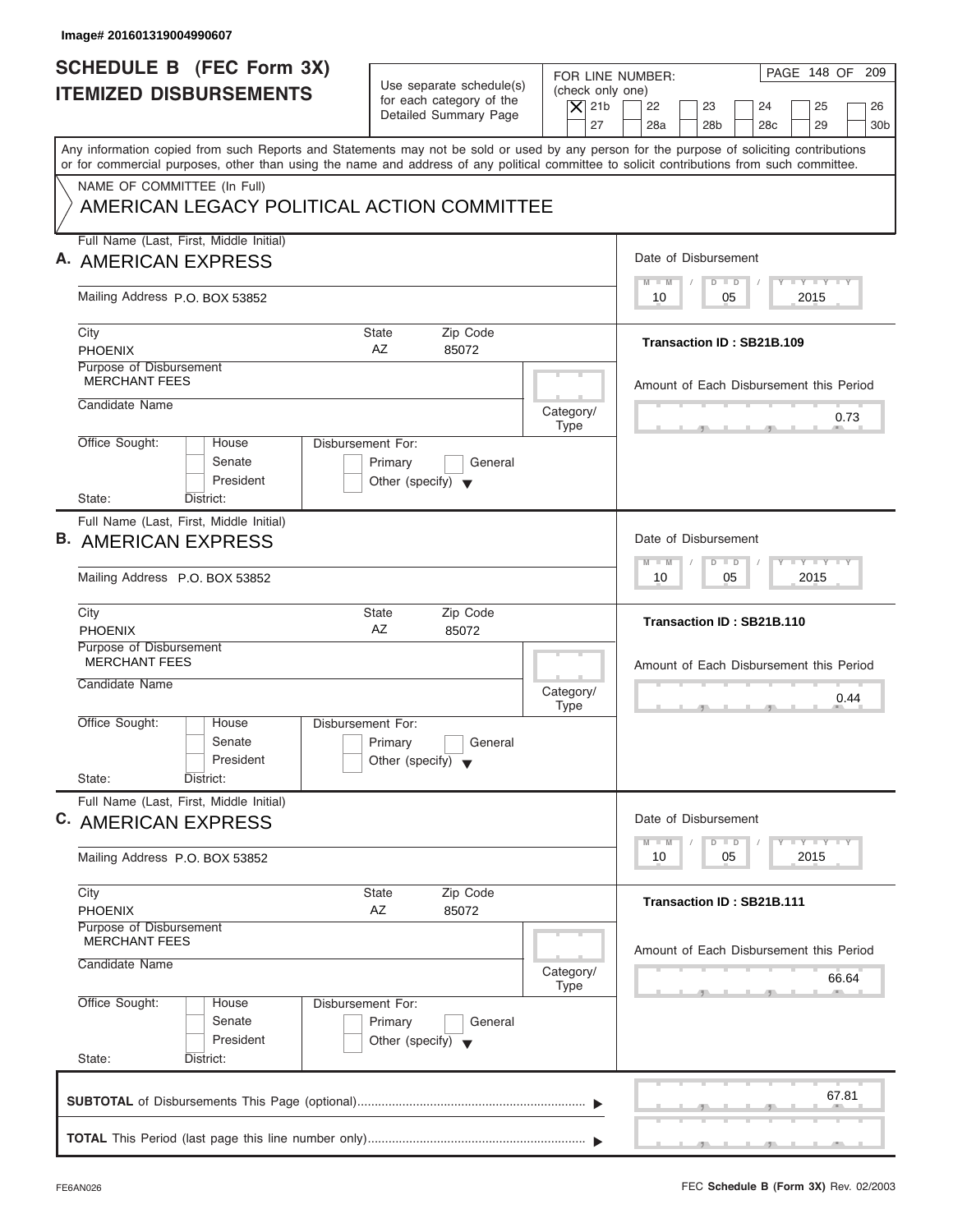| Image# 201601319004990608                                                                                                                                                                                                                                                               |                                                                                 |                                              |                                                                                                                                                                                                                                                      |
|-----------------------------------------------------------------------------------------------------------------------------------------------------------------------------------------------------------------------------------------------------------------------------------------|---------------------------------------------------------------------------------|----------------------------------------------|------------------------------------------------------------------------------------------------------------------------------------------------------------------------------------------------------------------------------------------------------|
| <b>SCHEDULE B (FEC Form 3X)</b><br><b>ITEMIZED DISBURSEMENTS</b>                                                                                                                                                                                                                        | Use separate schedule(s)<br>for each category of the<br>Detailed Summary Page   | (check only one)<br>$\overline{X}$ 21b<br>27 | PAGE 149 OF 209<br>FOR LINE NUMBER:<br>22<br>23<br>24<br>25<br>26<br>28a<br>28 <sub>b</sub><br>29<br>30 <sub>b</sub><br>28 <sub>c</sub>                                                                                                              |
| Any information copied from such Reports and Statements may not be sold or used by any person for the purpose of soliciting contributions<br>or for commercial purposes, other than using the name and address of any political committee to solicit contributions from such committee. |                                                                                 |                                              |                                                                                                                                                                                                                                                      |
| NAME OF COMMITTEE (In Full)<br>AMERICAN LEGACY POLITICAL ACTION COMMITTEE                                                                                                                                                                                                               |                                                                                 |                                              |                                                                                                                                                                                                                                                      |
| Full Name (Last, First, Middle Initial)<br>A. AMERICAN EXPRESS                                                                                                                                                                                                                          |                                                                                 |                                              | Date of Disbursement                                                                                                                                                                                                                                 |
| Mailing Address P.O. BOX 53852                                                                                                                                                                                                                                                          |                                                                                 |                                              | $T - Y = T - Y = T - Y$<br>$D$ $D$<br>$M - M$<br>02<br>2015<br>11                                                                                                                                                                                    |
| City<br><b>PHOENIX</b>                                                                                                                                                                                                                                                                  | Zip Code<br>State<br>AZ<br>85072                                                |                                              | Transaction ID: SB21B.135                                                                                                                                                                                                                            |
| Purpose of Disbursement<br><b>MERCHANT FEES</b>                                                                                                                                                                                                                                         |                                                                                 |                                              | Amount of Each Disbursement this Period                                                                                                                                                                                                              |
| Candidate Name                                                                                                                                                                                                                                                                          |                                                                                 | Category/<br><b>Type</b>                     | 7.95                                                                                                                                                                                                                                                 |
| Office Sought:<br>House<br>Senate<br>President<br>State:<br>District:                                                                                                                                                                                                                   | Disbursement For:<br>Primary<br>General<br>Other (specify) $\blacktriangledown$ |                                              |                                                                                                                                                                                                                                                      |
| Full Name (Last, First, Middle Initial)<br><b>B. AMERICAN EXPRESS</b>                                                                                                                                                                                                                   |                                                                                 |                                              | Date of Disbursement<br><b>LEYTEY LEY</b><br>$M - M$<br>$D$ $D$                                                                                                                                                                                      |
| Mailing Address P.O. BOX 53852                                                                                                                                                                                                                                                          |                                                                                 |                                              | 02<br>2015<br>11                                                                                                                                                                                                                                     |
| City<br><b>PHOENIX</b>                                                                                                                                                                                                                                                                  | Zip Code<br><b>State</b><br>AZ<br>85072                                         |                                              | Transaction ID: SB21B.136                                                                                                                                                                                                                            |
| Purpose of Disbursement<br><b>MERCHANT FEES</b><br>Candidate Name                                                                                                                                                                                                                       |                                                                                 | Category/<br><b>Type</b>                     | Amount of Each Disbursement this Period<br>7.95<br>$\overline{2}$                                                                                                                                                                                    |
| Office Sought:<br>House<br>Senate<br>President<br>State:<br>District:                                                                                                                                                                                                                   | Disbursement For:<br>Primary<br>General<br>Other (specify) $\blacktriangledown$ |                                              |                                                                                                                                                                                                                                                      |
| Full Name (Last, First, Middle Initial)<br>C. AMERICAN EXPRESS                                                                                                                                                                                                                          |                                                                                 |                                              | Date of Disbursement<br>$\frac{1}{2}$ $\frac{1}{2}$ $\frac{1}{2}$ $\frac{1}{2}$ $\frac{1}{2}$ $\frac{1}{2}$ $\frac{1}{2}$ $\frac{1}{2}$ $\frac{1}{2}$ $\frac{1}{2}$ $\frac{1}{2}$ $\frac{1}{2}$ $\frac{1}{2}$<br>$M - M$<br>$\overline{D}$<br>$\Box$ |
| Mailing Address P.O. BOX 53852                                                                                                                                                                                                                                                          |                                                                                 |                                              | 2015<br>11<br>05                                                                                                                                                                                                                                     |
| City<br><b>PHOENIX</b>                                                                                                                                                                                                                                                                  | Zip Code<br>State<br>AZ<br>85072                                                |                                              | Transaction ID: SB21B.144                                                                                                                                                                                                                            |
| Purpose of Disbursement<br><b>MERCHANT FEES</b><br>Candidate Name                                                                                                                                                                                                                       |                                                                                 |                                              | Amount of Each Disbursement this Period                                                                                                                                                                                                              |
|                                                                                                                                                                                                                                                                                         |                                                                                 | Category/<br>Type                            | 0.73                                                                                                                                                                                                                                                 |
| Office Sought:<br>House<br>Senate<br>President<br>State:<br>District:                                                                                                                                                                                                                   | Disbursement For:<br>Primary<br>General<br>Other (specify) $\blacktriangledown$ |                                              |                                                                                                                                                                                                                                                      |
|                                                                                                                                                                                                                                                                                         |                                                                                 |                                              | 16.63                                                                                                                                                                                                                                                |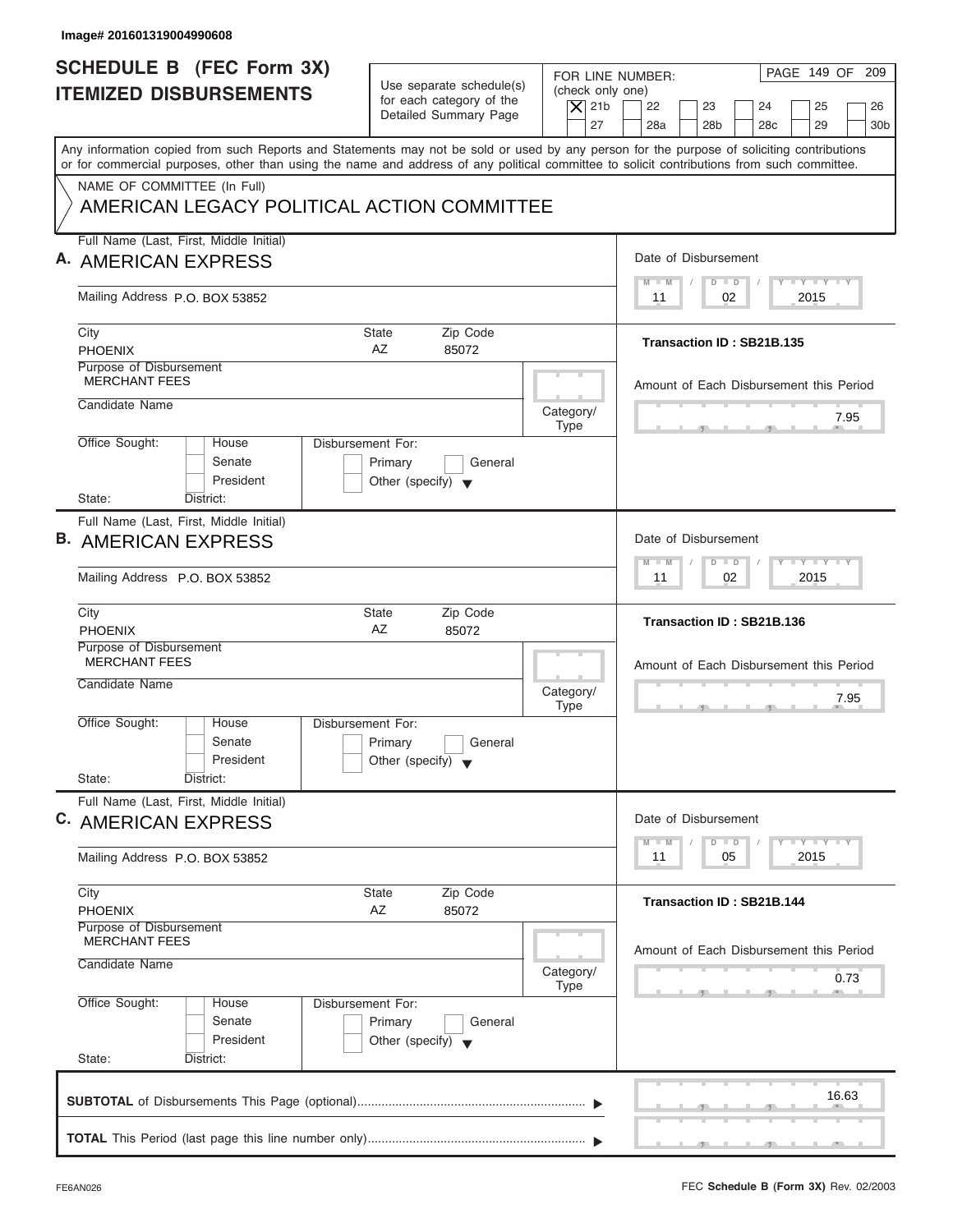| Image# 201601319004990609                                                                                                                                                                                                                                                               |                                                                                 |                                                                  |                                                                                                                     |
|-----------------------------------------------------------------------------------------------------------------------------------------------------------------------------------------------------------------------------------------------------------------------------------------|---------------------------------------------------------------------------------|------------------------------------------------------------------|---------------------------------------------------------------------------------------------------------------------|
| <b>SCHEDULE B (FEC Form 3X)</b><br><b>ITEMIZED DISBURSEMENTS</b>                                                                                                                                                                                                                        | Use separate schedule(s)<br>for each category of the<br>Detailed Summary Page   | FOR LINE NUMBER:<br>(check only one)<br>$\overline{X}$ 21b<br>27 | PAGE 150 OF 209<br>22<br>23<br>24<br>25<br>26<br>28a<br>28 <sub>b</sub><br>29<br>30 <sub>b</sub><br>28 <sub>c</sub> |
| Any information copied from such Reports and Statements may not be sold or used by any person for the purpose of soliciting contributions<br>or for commercial purposes, other than using the name and address of any political committee to solicit contributions from such committee. |                                                                                 |                                                                  |                                                                                                                     |
| NAME OF COMMITTEE (In Full)<br>AMERICAN LEGACY POLITICAL ACTION COMMITTEE                                                                                                                                                                                                               |                                                                                 |                                                                  |                                                                                                                     |
| Full Name (Last, First, Middle Initial)<br>A. AMERICAN EXPRESS                                                                                                                                                                                                                          |                                                                                 |                                                                  | Date of Disbursement                                                                                                |
| Mailing Address P.O. BOX 53852                                                                                                                                                                                                                                                          |                                                                                 |                                                                  | $T - Y = T - Y = T - Y$<br>$D$ $D$<br>$M - M$<br>2015<br>11<br>05                                                   |
| City<br><b>PHOENIX</b>                                                                                                                                                                                                                                                                  | Zip Code<br>State<br>AZ<br>85072                                                |                                                                  | Transaction ID: SB21B.145                                                                                           |
| Purpose of Disbursement<br><b>MERCHANT FEES</b>                                                                                                                                                                                                                                         |                                                                                 |                                                                  | Amount of Each Disbursement this Period                                                                             |
| Candidate Name                                                                                                                                                                                                                                                                          |                                                                                 | Category/<br><b>Type</b>                                         | 86.58                                                                                                               |
| Office Sought:<br>House<br>Senate<br>President<br>State:<br>District:                                                                                                                                                                                                                   | Disbursement For:<br>Primary<br>General<br>Other (specify) $\blacktriangledown$ |                                                                  |                                                                                                                     |
| Full Name (Last, First, Middle Initial)<br><b>B. AMERICAN EXPRESS</b>                                                                                                                                                                                                                   |                                                                                 |                                                                  | Date of Disbursement<br><b>LEYTEY LEY</b><br>$M - M$<br>$D$ $D$                                                     |
| Mailing Address P.O. BOX 53852                                                                                                                                                                                                                                                          |                                                                                 |                                                                  | 2015<br>12<br>01                                                                                                    |
| City<br><b>PHOENIX</b>                                                                                                                                                                                                                                                                  | Zip Code<br><b>State</b><br>AZ<br>85072                                         |                                                                  | Transaction ID: SB21B.165                                                                                           |
| Purpose of Disbursement<br><b>MERCHANT FEES</b><br>Candidate Name                                                                                                                                                                                                                       |                                                                                 | Category/<br><b>Type</b>                                         | Amount of Each Disbursement this Period<br>7.95<br>$\overline{2}$                                                   |
| Office Sought:<br>House<br>Senate<br>President<br>State:<br>District:                                                                                                                                                                                                                   | Disbursement For:<br>Primary<br>General<br>Other (specify) $\blacktriangledown$ |                                                                  |                                                                                                                     |
| Full Name (Last, First, Middle Initial)<br>C. AMERICAN EXPRESS                                                                                                                                                                                                                          |                                                                                 |                                                                  | Date of Disbursement<br>$T - Y$ $T - Y$<br>$M - M$<br>$\overline{D}$<br>$\Box$                                      |
| Mailing Address P.O. BOX 53852                                                                                                                                                                                                                                                          |                                                                                 |                                                                  | 2015<br>12<br>01                                                                                                    |
| City<br><b>PHOENIX</b>                                                                                                                                                                                                                                                                  | Zip Code<br>State<br>AZ<br>85072                                                |                                                                  | Transaction ID: SB21B.166                                                                                           |
| Purpose of Disbursement<br><b>MERCHANT FEES</b><br>Candidate Name                                                                                                                                                                                                                       |                                                                                 | Category/                                                        | Amount of Each Disbursement this Period                                                                             |
| Office Sought:<br>House<br>Senate<br>President<br>State:<br>District:                                                                                                                                                                                                                   | Disbursement For:<br>Primary<br>General<br>Other (specify) $\blacktriangledown$ | Type                                                             | 7.95                                                                                                                |
|                                                                                                                                                                                                                                                                                         |                                                                                 |                                                                  | 102.48                                                                                                              |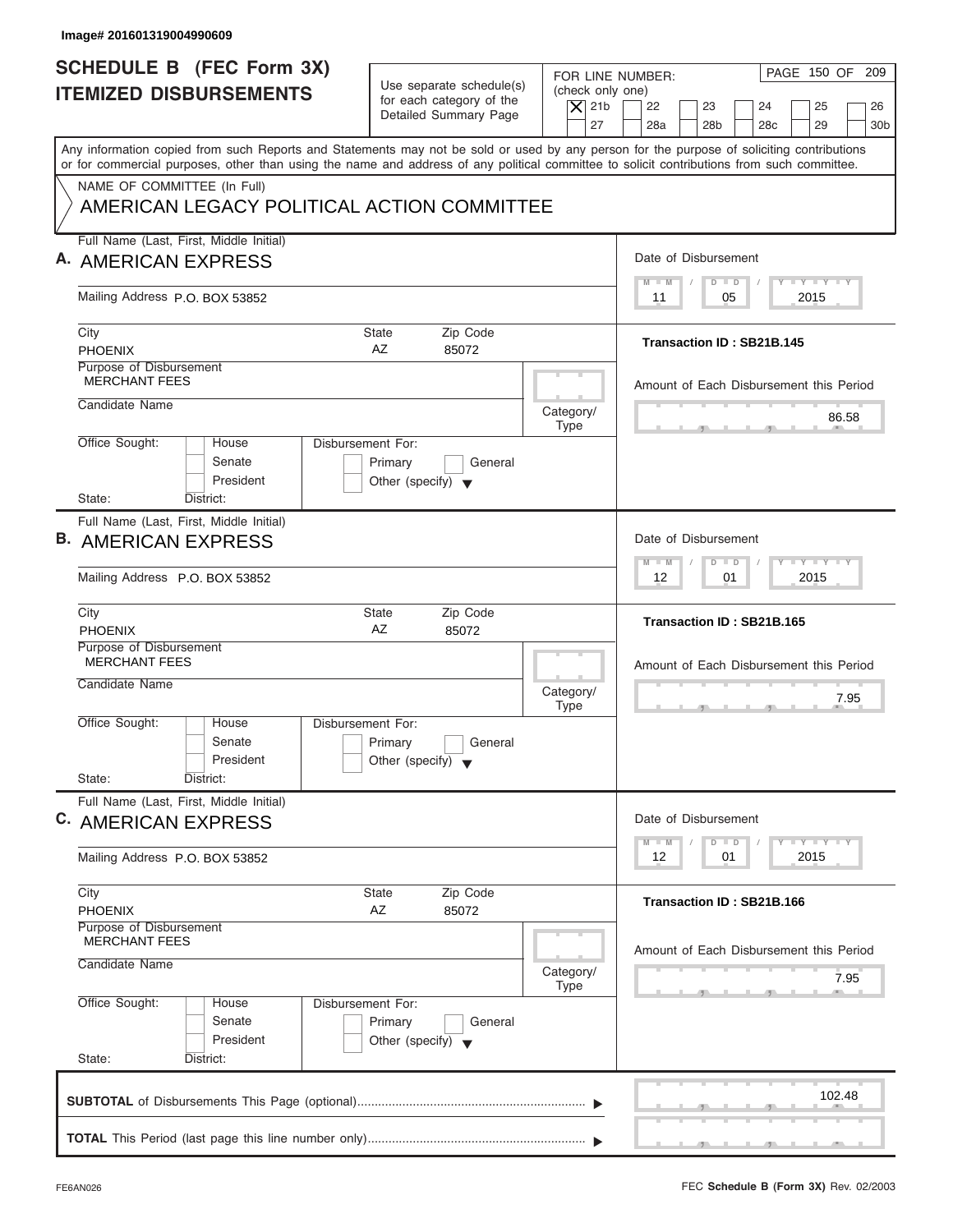| Image# 201601319004990610                                                                                                                                                                                                                                                               |                                                                                 |                                                                  |                                                                                                                                                                                                                                         |
|-----------------------------------------------------------------------------------------------------------------------------------------------------------------------------------------------------------------------------------------------------------------------------------------|---------------------------------------------------------------------------------|------------------------------------------------------------------|-----------------------------------------------------------------------------------------------------------------------------------------------------------------------------------------------------------------------------------------|
| <b>SCHEDULE B (FEC Form 3X)</b><br><b>ITEMIZED DISBURSEMENTS</b>                                                                                                                                                                                                                        | Use separate schedule(s)<br>for each category of the<br>Detailed Summary Page   | FOR LINE NUMBER:<br>(check only one)<br>$\overline{X}$ 21b<br>27 | PAGE 151 OF 209<br>22<br>23<br>24<br>25<br>26<br>28a<br>28 <sub>b</sub><br>29<br>30 <sub>b</sub><br>28 <sub>c</sub>                                                                                                                     |
| Any information copied from such Reports and Statements may not be sold or used by any person for the purpose of soliciting contributions<br>or for commercial purposes, other than using the name and address of any political committee to solicit contributions from such committee. |                                                                                 |                                                                  |                                                                                                                                                                                                                                         |
| NAME OF COMMITTEE (In Full)<br>AMERICAN LEGACY POLITICAL ACTION COMMITTEE                                                                                                                                                                                                               |                                                                                 |                                                                  |                                                                                                                                                                                                                                         |
| Full Name (Last, First, Middle Initial)<br>A. AMERICAN EXPRESS                                                                                                                                                                                                                          |                                                                                 |                                                                  | Date of Disbursement                                                                                                                                                                                                                    |
| Mailing Address P.O. BOX 53852                                                                                                                                                                                                                                                          |                                                                                 |                                                                  | $T - Y = T - Y = T - Y$<br>$D$ $D$<br>$M - M$<br>07<br>2015<br>12                                                                                                                                                                       |
| City<br><b>PHOENIX</b>                                                                                                                                                                                                                                                                  | Zip Code<br>State<br>AZ<br>85072                                                |                                                                  | Transaction ID: SB21B.179                                                                                                                                                                                                               |
| Purpose of Disbursement<br><b>MERCHANT FEES</b>                                                                                                                                                                                                                                         |                                                                                 |                                                                  | Amount of Each Disbursement this Period                                                                                                                                                                                                 |
| Candidate Name                                                                                                                                                                                                                                                                          |                                                                                 | Category/<br><b>Type</b>                                         | 9.29                                                                                                                                                                                                                                    |
| Office Sought:<br>House<br>Senate<br>President<br>State:<br>District:                                                                                                                                                                                                                   | Disbursement For:<br>Primary<br>General<br>Other (specify) $\blacktriangledown$ |                                                                  |                                                                                                                                                                                                                                         |
| Full Name (Last, First, Middle Initial)<br><b>B. AMERICAN EXPRESS</b>                                                                                                                                                                                                                   |                                                                                 |                                                                  | Date of Disbursement<br><b>LEYTEY LEY</b><br>$M - M$<br>$D$ $D$                                                                                                                                                                         |
| Mailing Address P.O. BOX 53852                                                                                                                                                                                                                                                          |                                                                                 |                                                                  | 2015<br>12<br>07                                                                                                                                                                                                                        |
| City<br><b>PHOENIX</b>                                                                                                                                                                                                                                                                  | Zip Code<br><b>State</b><br>AZ<br>85072                                         |                                                                  | Transaction ID: SB21B.180                                                                                                                                                                                                               |
| Purpose of Disbursement<br><b>MERCHANT FEES</b><br>Candidate Name                                                                                                                                                                                                                       |                                                                                 | Category/<br><b>Type</b>                                         | Amount of Each Disbursement this Period<br>10.00<br>$-5$                                                                                                                                                                                |
| Office Sought:<br>House<br>Senate<br>President<br>State:<br>District:                                                                                                                                                                                                                   | Disbursement For:<br>Primary<br>General<br>Other (specify) $\blacktriangledown$ |                                                                  |                                                                                                                                                                                                                                         |
| Full Name (Last, First, Middle Initial)<br>C. ANEDOT                                                                                                                                                                                                                                    |                                                                                 |                                                                  | Date of Disbursement<br>$\frac{1}{2}$ $\frac{1}{2}$ $\frac{1}{2}$ $\frac{1}{2}$ $\frac{1}{2}$ $\frac{1}{2}$ $\frac{1}{2}$ $\frac{1}{2}$ $\frac{1}{2}$ $\frac{1}{2}$ $\frac{1}{2}$ $\frac{1}{2}$ $\frac{1}{2}$<br>$M - M$<br>D<br>$\Box$ |
| Mailing Address 3RD STREET                                                                                                                                                                                                                                                              |                                                                                 |                                                                  | 2015<br>07<br>14                                                                                                                                                                                                                        |
| City<br><b>BATON ROUGE</b>                                                                                                                                                                                                                                                              | Zip Code<br>State<br>LA<br>70801                                                |                                                                  | Transaction ID: SB21B.015                                                                                                                                                                                                               |
| Purpose of Disbursement<br><b>ONLINE PROCESSING</b><br>Candidate Name                                                                                                                                                                                                                   |                                                                                 | Category/                                                        | Amount of Each Disbursement this Period<br>193.32                                                                                                                                                                                       |
| Office Sought:<br>House<br>Senate<br>President<br>State:<br>District:                                                                                                                                                                                                                   | Disbursement For:<br>Primary<br>General<br>Other (specify) $\blacktriangledown$ | Type                                                             |                                                                                                                                                                                                                                         |
|                                                                                                                                                                                                                                                                                         |                                                                                 |                                                                  | 212.61                                                                                                                                                                                                                                  |

ı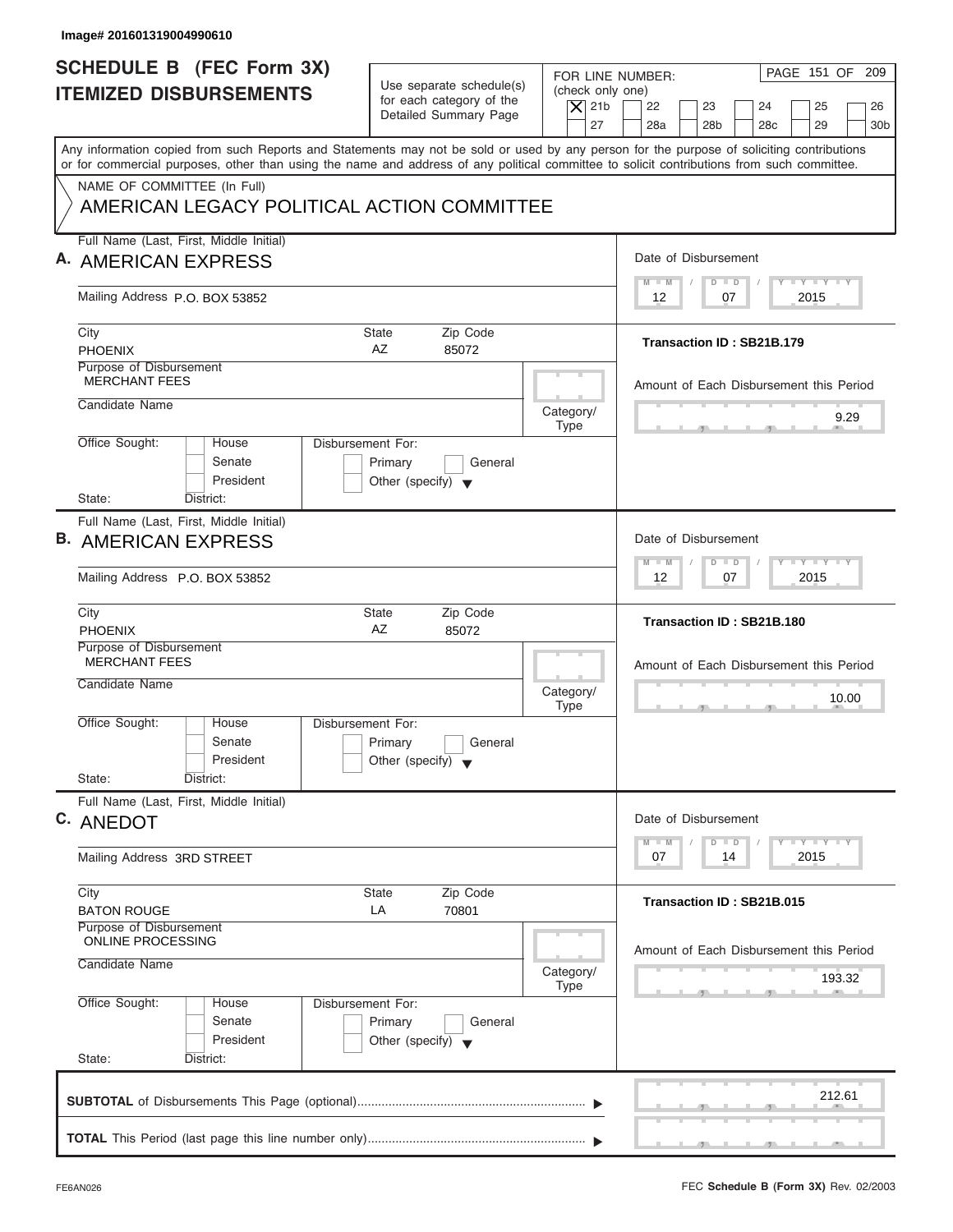| Image# 201601319004990611                                                                                                                                                                                                                                                               |                                                                               |                                                                  |                                                                                                                        |
|-----------------------------------------------------------------------------------------------------------------------------------------------------------------------------------------------------------------------------------------------------------------------------------------|-------------------------------------------------------------------------------|------------------------------------------------------------------|------------------------------------------------------------------------------------------------------------------------|
| <b>SCHEDULE B (FEC Form 3X)</b><br><b>ITEMIZED DISBURSEMENTS</b>                                                                                                                                                                                                                        | Use separate schedule(s)<br>for each category of the<br>Detailed Summary Page | FOR LINE NUMBER:<br>(check only one)<br>$\overline{X}$ 21b<br>27 | PAGE 152 OF<br>209<br>22<br>23<br>25<br>24<br>26<br>29<br>28a<br>28 <sub>b</sub><br>28 <sub>c</sub><br>30 <sub>b</sub> |
| Any information copied from such Reports and Statements may not be sold or used by any person for the purpose of soliciting contributions<br>or for commercial purposes, other than using the name and address of any political committee to solicit contributions from such committee. |                                                                               |                                                                  |                                                                                                                        |
| NAME OF COMMITTEE (In Full)<br>AMERICAN LEGACY POLITICAL ACTION COMMITTEE                                                                                                                                                                                                               |                                                                               |                                                                  |                                                                                                                        |
| Full Name (Last, First, Middle Initial)<br>A. ANEDOT                                                                                                                                                                                                                                    |                                                                               |                                                                  | Date of Disbursement                                                                                                   |
| Mailing Address 3RD STREET                                                                                                                                                                                                                                                              |                                                                               |                                                                  | $T - Y = T - Y = T - Y$<br>$M - M$<br>$D$ $D$<br>$12 \overline{ }$<br>15<br>2015                                       |
| City<br><b>BATON ROUGE</b>                                                                                                                                                                                                                                                              | Zip Code<br>State<br>LA<br>70801                                              |                                                                  | Transaction ID: SB21B.183                                                                                              |
| Purpose of Disbursement<br><b>ONLINE PROCESSING</b>                                                                                                                                                                                                                                     |                                                                               |                                                                  | Amount of Each Disbursement this Period                                                                                |
| Candidate Name                                                                                                                                                                                                                                                                          |                                                                               | Category/<br><b>Type</b>                                         | 218.44                                                                                                                 |
| Office Sought:<br>Disbursement For:<br>House<br>Senate<br>President                                                                                                                                                                                                                     | Primary<br>General<br>Other (specify) $\blacktriangledown$                    |                                                                  |                                                                                                                        |
| State:<br>District:<br>Full Name (Last, First, Middle Initial)                                                                                                                                                                                                                          |                                                                               |                                                                  |                                                                                                                        |
| B. ARMSTRONG WILLIAMS PRODUCTIONS, LLC                                                                                                                                                                                                                                                  |                                                                               |                                                                  | Date of Disbursement                                                                                                   |
| Mailing Address 201 MASSACHUSETTS AVE., NE<br>SUITE C-1                                                                                                                                                                                                                                 |                                                                               |                                                                  | $-Y - Y - Y - Y$<br>$M - M$<br>$\Box$<br>$\overline{D}$<br>07<br>02<br>2015                                            |
| City<br><b>WASHINGTON</b>                                                                                                                                                                                                                                                               | Zip Code<br>State<br>DC<br>20002                                              |                                                                  | Transaction ID: SB21B.002                                                                                              |
| Purpose of Disbursement<br><b>STRATEGIC CONSULTING</b><br>Candidate Name                                                                                                                                                                                                                |                                                                               | Category/                                                        | Amount of Each Disbursement this Period                                                                                |
| Office Sought:<br>House<br>Disbursement For:<br>Senate<br>President<br>State:<br>District:                                                                                                                                                                                              | Primary<br>General<br>Other (specify) $\blacktriangledown$                    | <b>Type</b>                                                      | 5000.00<br>$-5$                                                                                                        |
| Full Name (Last, First, Middle Initial)<br>C. ARMSTRONG WILLIAMS PRODUCTIONS, LLC                                                                                                                                                                                                       |                                                                               |                                                                  | Date of Disbursement<br>$T - Y$ $T - Y$<br>$M - M$<br>$\Box$<br>D                                                      |
| Mailing Address 201 MASSACHUSETTS AVE., NE<br>SUITE C-1                                                                                                                                                                                                                                 |                                                                               |                                                                  | 2015<br>07<br>02                                                                                                       |
| City<br><b>WASHINGTON</b>                                                                                                                                                                                                                                                               | Zip Code<br>State<br>DC<br>20002                                              |                                                                  | Transaction ID: SB21B.002 B                                                                                            |
| Purpose of Disbursement<br><b>MEDIA PRODUCTION SERVICES</b>                                                                                                                                                                                                                             |                                                                               |                                                                  | Amount of Each Disbursement this Period                                                                                |
| Candidate Name                                                                                                                                                                                                                                                                          |                                                                               | Category/<br><b>Type</b>                                         | 5500.00                                                                                                                |
| Office Sought:<br>Disbursement For:<br>House<br>Senate<br>President<br>State:<br>District:                                                                                                                                                                                              | Primary<br>General<br>Other (specify) $\blacktriangledown$                    |                                                                  |                                                                                                                        |
|                                                                                                                                                                                                                                                                                         |                                                                               |                                                                  | 10718.44                                                                                                               |
|                                                                                                                                                                                                                                                                                         |                                                                               |                                                                  |                                                                                                                        |

ı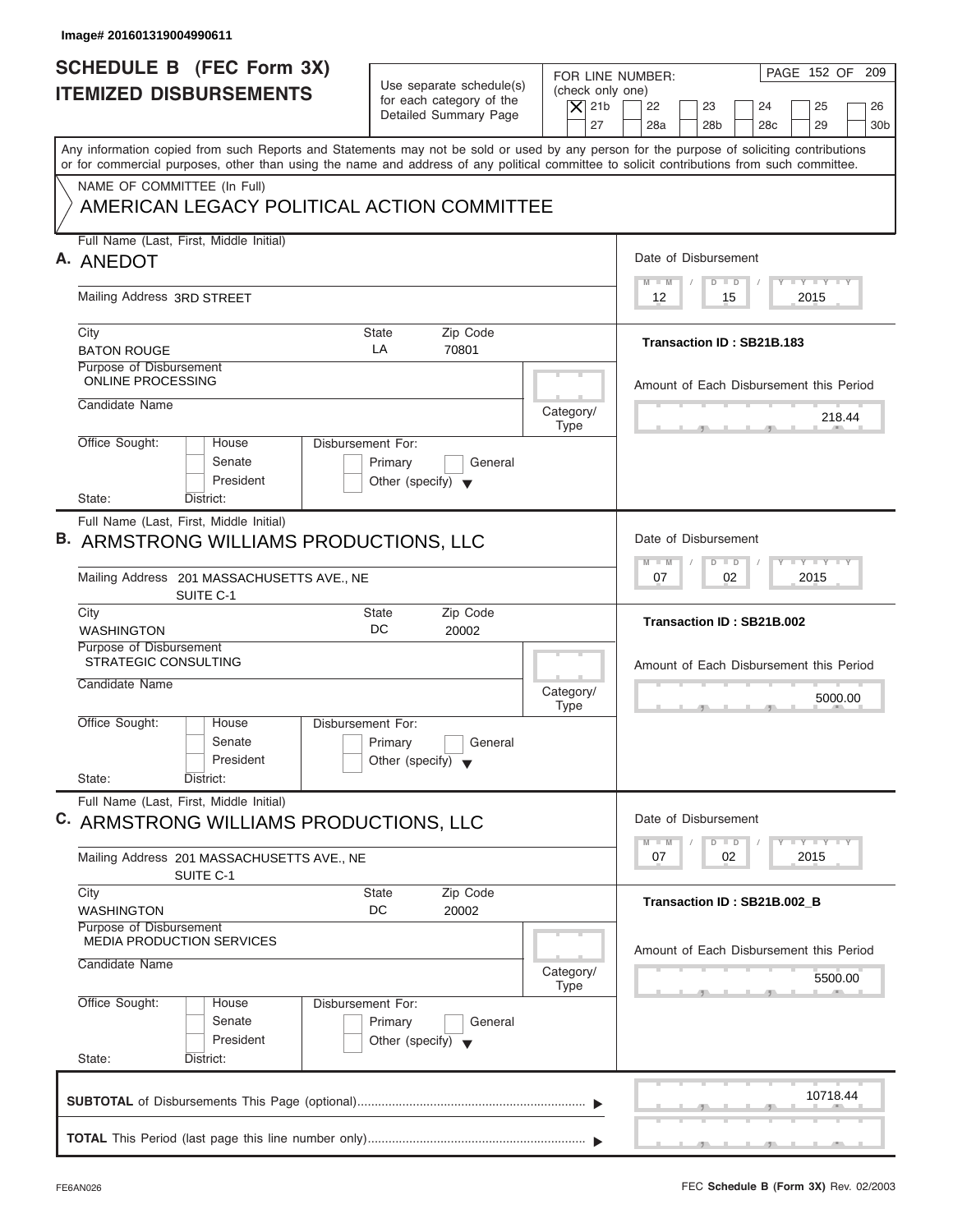| PAGE 153 OF<br>FOR LINE NUMBER:<br>Use separate schedule(s)<br>(check only one)<br>for each category of the<br>$\overline{X}$ 21b<br>22<br>23<br>24<br>25<br>Detailed Summary Page<br>27<br>28a<br>28 <sub>b</sub><br>28c<br>29<br>Any information copied from such Reports and Statements may not be sold or used by any person for the purpose of soliciting contributions<br>or for commercial purposes, other than using the name and address of any political committee to solicit contributions from such committee.<br>NAME OF COMMITTEE (In Full)<br>AMERICAN LEGACY POLITICAL ACTION COMMITTEE<br>Full Name (Last, First, Middle Initial)<br>Date of Disbursement<br>A. ARMSTRONG WILLIAMS PRODUCTIONS, LLC<br>$\mathbf{I} \mathbf{Y} \mathbf{I} \mathbf{Y} \mathbf{I} \mathbf{Y}$<br>$M - M$<br>$D$ $D$<br>Mailing Address 201 MASSACHUSETTS AVE., NE<br>08<br>03<br>2015<br>SUITE C-1<br>Zip Code<br>City<br>State<br>Transaction ID: SB21B.040<br>DC<br><b>WASHINGTON</b><br>20002<br>Purpose of Disbursement<br><b>STRATEGIC CONSULTING</b><br>Amount of Each Disbursement this Period<br>Candidate Name<br>Category/<br>5000.00<br><b>Type</b><br>Office Sought:<br>Disbursement For:<br>House<br>Senate<br>Primary<br>General<br>President<br>Other (specify) $\blacktriangledown$<br>State:<br>District:<br>Full Name (Last, First, Middle Initial)<br>Date of Disbursement<br>B. ARMSTRONG WILLIAMS PRODUCTIONS, LLC<br>$-1$ $-1$ $-1$ $-1$ $-1$<br>$M - M$<br>$D$ $D$<br>03<br>2015<br>Mailing Address 201 MASSACHUSETTS AVE., NE<br>08<br>SUITE C-1<br>Zip Code<br>City<br>State<br>Transaction ID: SB21B.040_B<br>DC<br><b>WASHINGTON</b><br>20002<br>Purpose of Disbursement<br><b>MEDIA PRODUCTION SERVICES</b><br>Amount of Each Disbursement this Period<br>Candidate Name<br>Category/<br>6000.00<br><b>Type</b><br>$-7$<br>Office Sought:<br>House<br>Disbursement For:<br>Senate<br>Primary<br>General<br>President<br>Other (specify) $\blacktriangledown$<br>State:<br>District:<br>Full Name (Last, First, Middle Initial)<br>Date of Disbursement<br>C. ARMSTRONG WILLIAMS PRODUCTIONS, LLC<br>$\mathbf{I}$ $\mathbf{Y}$ $\mathbf{I}$ $\mathbf{Y}$ $\mathbf{I}$ $\mathbf{Y}$<br>$M - M$<br>$\Box$<br>D<br>09<br>01<br>2015<br>Mailing Address 201 MASSACHUSETTS AVE., NE<br>SUITE C-1<br>Zip Code<br>City<br>State<br>Transaction ID: SB21B.066<br>DC<br>20002<br><b>WASHINGTON</b><br><b>Purpose of Disbursement</b><br>STRATEGIC CONSULTING<br>Amount of Each Disbursement this Period<br>Candidate Name<br>Category/<br>5000.00<br><b>Type</b><br>Office Sought:<br>Disbursement For:<br>House<br>Senate<br>Primary<br>General<br>President<br>Other (specify) $\blacktriangledown$<br>State:<br>District:<br>16000.00 | Image# 201601319004990612                                        |  |                              |
|----------------------------------------------------------------------------------------------------------------------------------------------------------------------------------------------------------------------------------------------------------------------------------------------------------------------------------------------------------------------------------------------------------------------------------------------------------------------------------------------------------------------------------------------------------------------------------------------------------------------------------------------------------------------------------------------------------------------------------------------------------------------------------------------------------------------------------------------------------------------------------------------------------------------------------------------------------------------------------------------------------------------------------------------------------------------------------------------------------------------------------------------------------------------------------------------------------------------------------------------------------------------------------------------------------------------------------------------------------------------------------------------------------------------------------------------------------------------------------------------------------------------------------------------------------------------------------------------------------------------------------------------------------------------------------------------------------------------------------------------------------------------------------------------------------------------------------------------------------------------------------------------------------------------------------------------------------------------------------------------------------------------------------------------------------------------------------------------------------------------------------------------------------------------------------------------------------------------------------------------------------------------------------------------------------------------------------------------------------------------------------------------------------------------------------------------------------------------------------------------------------------------------------------------------------------------------------------------------------------------------------------------------------------------------------------------------------------------------------------------------------|------------------------------------------------------------------|--|------------------------------|
|                                                                                                                                                                                                                                                                                                                                                                                                                                                                                                                                                                                                                                                                                                                                                                                                                                                                                                                                                                                                                                                                                                                                                                                                                                                                                                                                                                                                                                                                                                                                                                                                                                                                                                                                                                                                                                                                                                                                                                                                                                                                                                                                                                                                                                                                                                                                                                                                                                                                                                                                                                                                                                                                                                                                                          | <b>SCHEDULE B (FEC Form 3X)</b><br><b>ITEMIZED DISBURSEMENTS</b> |  | 209<br>26<br>30 <sub>b</sub> |
|                                                                                                                                                                                                                                                                                                                                                                                                                                                                                                                                                                                                                                                                                                                                                                                                                                                                                                                                                                                                                                                                                                                                                                                                                                                                                                                                                                                                                                                                                                                                                                                                                                                                                                                                                                                                                                                                                                                                                                                                                                                                                                                                                                                                                                                                                                                                                                                                                                                                                                                                                                                                                                                                                                                                                          |                                                                  |  |                              |
|                                                                                                                                                                                                                                                                                                                                                                                                                                                                                                                                                                                                                                                                                                                                                                                                                                                                                                                                                                                                                                                                                                                                                                                                                                                                                                                                                                                                                                                                                                                                                                                                                                                                                                                                                                                                                                                                                                                                                                                                                                                                                                                                                                                                                                                                                                                                                                                                                                                                                                                                                                                                                                                                                                                                                          |                                                                  |  |                              |
|                                                                                                                                                                                                                                                                                                                                                                                                                                                                                                                                                                                                                                                                                                                                                                                                                                                                                                                                                                                                                                                                                                                                                                                                                                                                                                                                                                                                                                                                                                                                                                                                                                                                                                                                                                                                                                                                                                                                                                                                                                                                                                                                                                                                                                                                                                                                                                                                                                                                                                                                                                                                                                                                                                                                                          |                                                                  |  |                              |
|                                                                                                                                                                                                                                                                                                                                                                                                                                                                                                                                                                                                                                                                                                                                                                                                                                                                                                                                                                                                                                                                                                                                                                                                                                                                                                                                                                                                                                                                                                                                                                                                                                                                                                                                                                                                                                                                                                                                                                                                                                                                                                                                                                                                                                                                                                                                                                                                                                                                                                                                                                                                                                                                                                                                                          |                                                                  |  |                              |
|                                                                                                                                                                                                                                                                                                                                                                                                                                                                                                                                                                                                                                                                                                                                                                                                                                                                                                                                                                                                                                                                                                                                                                                                                                                                                                                                                                                                                                                                                                                                                                                                                                                                                                                                                                                                                                                                                                                                                                                                                                                                                                                                                                                                                                                                                                                                                                                                                                                                                                                                                                                                                                                                                                                                                          |                                                                  |  |                              |
|                                                                                                                                                                                                                                                                                                                                                                                                                                                                                                                                                                                                                                                                                                                                                                                                                                                                                                                                                                                                                                                                                                                                                                                                                                                                                                                                                                                                                                                                                                                                                                                                                                                                                                                                                                                                                                                                                                                                                                                                                                                                                                                                                                                                                                                                                                                                                                                                                                                                                                                                                                                                                                                                                                                                                          |                                                                  |  |                              |
|                                                                                                                                                                                                                                                                                                                                                                                                                                                                                                                                                                                                                                                                                                                                                                                                                                                                                                                                                                                                                                                                                                                                                                                                                                                                                                                                                                                                                                                                                                                                                                                                                                                                                                                                                                                                                                                                                                                                                                                                                                                                                                                                                                                                                                                                                                                                                                                                                                                                                                                                                                                                                                                                                                                                                          |                                                                  |  |                              |
|                                                                                                                                                                                                                                                                                                                                                                                                                                                                                                                                                                                                                                                                                                                                                                                                                                                                                                                                                                                                                                                                                                                                                                                                                                                                                                                                                                                                                                                                                                                                                                                                                                                                                                                                                                                                                                                                                                                                                                                                                                                                                                                                                                                                                                                                                                                                                                                                                                                                                                                                                                                                                                                                                                                                                          |                                                                  |  |                              |
|                                                                                                                                                                                                                                                                                                                                                                                                                                                                                                                                                                                                                                                                                                                                                                                                                                                                                                                                                                                                                                                                                                                                                                                                                                                                                                                                                                                                                                                                                                                                                                                                                                                                                                                                                                                                                                                                                                                                                                                                                                                                                                                                                                                                                                                                                                                                                                                                                                                                                                                                                                                                                                                                                                                                                          |                                                                  |  |                              |
|                                                                                                                                                                                                                                                                                                                                                                                                                                                                                                                                                                                                                                                                                                                                                                                                                                                                                                                                                                                                                                                                                                                                                                                                                                                                                                                                                                                                                                                                                                                                                                                                                                                                                                                                                                                                                                                                                                                                                                                                                                                                                                                                                                                                                                                                                                                                                                                                                                                                                                                                                                                                                                                                                                                                                          |                                                                  |  |                              |
|                                                                                                                                                                                                                                                                                                                                                                                                                                                                                                                                                                                                                                                                                                                                                                                                                                                                                                                                                                                                                                                                                                                                                                                                                                                                                                                                                                                                                                                                                                                                                                                                                                                                                                                                                                                                                                                                                                                                                                                                                                                                                                                                                                                                                                                                                                                                                                                                                                                                                                                                                                                                                                                                                                                                                          |                                                                  |  |                              |
|                                                                                                                                                                                                                                                                                                                                                                                                                                                                                                                                                                                                                                                                                                                                                                                                                                                                                                                                                                                                                                                                                                                                                                                                                                                                                                                                                                                                                                                                                                                                                                                                                                                                                                                                                                                                                                                                                                                                                                                                                                                                                                                                                                                                                                                                                                                                                                                                                                                                                                                                                                                                                                                                                                                                                          |                                                                  |  |                              |
|                                                                                                                                                                                                                                                                                                                                                                                                                                                                                                                                                                                                                                                                                                                                                                                                                                                                                                                                                                                                                                                                                                                                                                                                                                                                                                                                                                                                                                                                                                                                                                                                                                                                                                                                                                                                                                                                                                                                                                                                                                                                                                                                                                                                                                                                                                                                                                                                                                                                                                                                                                                                                                                                                                                                                          |                                                                  |  |                              |
|                                                                                                                                                                                                                                                                                                                                                                                                                                                                                                                                                                                                                                                                                                                                                                                                                                                                                                                                                                                                                                                                                                                                                                                                                                                                                                                                                                                                                                                                                                                                                                                                                                                                                                                                                                                                                                                                                                                                                                                                                                                                                                                                                                                                                                                                                                                                                                                                                                                                                                                                                                                                                                                                                                                                                          |                                                                  |  |                              |
|                                                                                                                                                                                                                                                                                                                                                                                                                                                                                                                                                                                                                                                                                                                                                                                                                                                                                                                                                                                                                                                                                                                                                                                                                                                                                                                                                                                                                                                                                                                                                                                                                                                                                                                                                                                                                                                                                                                                                                                                                                                                                                                                                                                                                                                                                                                                                                                                                                                                                                                                                                                                                                                                                                                                                          |                                                                  |  |                              |
|                                                                                                                                                                                                                                                                                                                                                                                                                                                                                                                                                                                                                                                                                                                                                                                                                                                                                                                                                                                                                                                                                                                                                                                                                                                                                                                                                                                                                                                                                                                                                                                                                                                                                                                                                                                                                                                                                                                                                                                                                                                                                                                                                                                                                                                                                                                                                                                                                                                                                                                                                                                                                                                                                                                                                          |                                                                  |  |                              |
|                                                                                                                                                                                                                                                                                                                                                                                                                                                                                                                                                                                                                                                                                                                                                                                                                                                                                                                                                                                                                                                                                                                                                                                                                                                                                                                                                                                                                                                                                                                                                                                                                                                                                                                                                                                                                                                                                                                                                                                                                                                                                                                                                                                                                                                                                                                                                                                                                                                                                                                                                                                                                                                                                                                                                          |                                                                  |  |                              |
|                                                                                                                                                                                                                                                                                                                                                                                                                                                                                                                                                                                                                                                                                                                                                                                                                                                                                                                                                                                                                                                                                                                                                                                                                                                                                                                                                                                                                                                                                                                                                                                                                                                                                                                                                                                                                                                                                                                                                                                                                                                                                                                                                                                                                                                                                                                                                                                                                                                                                                                                                                                                                                                                                                                                                          |                                                                  |  |                              |
|                                                                                                                                                                                                                                                                                                                                                                                                                                                                                                                                                                                                                                                                                                                                                                                                                                                                                                                                                                                                                                                                                                                                                                                                                                                                                                                                                                                                                                                                                                                                                                                                                                                                                                                                                                                                                                                                                                                                                                                                                                                                                                                                                                                                                                                                                                                                                                                                                                                                                                                                                                                                                                                                                                                                                          |                                                                  |  |                              |
|                                                                                                                                                                                                                                                                                                                                                                                                                                                                                                                                                                                                                                                                                                                                                                                                                                                                                                                                                                                                                                                                                                                                                                                                                                                                                                                                                                                                                                                                                                                                                                                                                                                                                                                                                                                                                                                                                                                                                                                                                                                                                                                                                                                                                                                                                                                                                                                                                                                                                                                                                                                                                                                                                                                                                          |                                                                  |  |                              |
|                                                                                                                                                                                                                                                                                                                                                                                                                                                                                                                                                                                                                                                                                                                                                                                                                                                                                                                                                                                                                                                                                                                                                                                                                                                                                                                                                                                                                                                                                                                                                                                                                                                                                                                                                                                                                                                                                                                                                                                                                                                                                                                                                                                                                                                                                                                                                                                                                                                                                                                                                                                                                                                                                                                                                          |                                                                  |  |                              |
|                                                                                                                                                                                                                                                                                                                                                                                                                                                                                                                                                                                                                                                                                                                                                                                                                                                                                                                                                                                                                                                                                                                                                                                                                                                                                                                                                                                                                                                                                                                                                                                                                                                                                                                                                                                                                                                                                                                                                                                                                                                                                                                                                                                                                                                                                                                                                                                                                                                                                                                                                                                                                                                                                                                                                          |                                                                  |  |                              |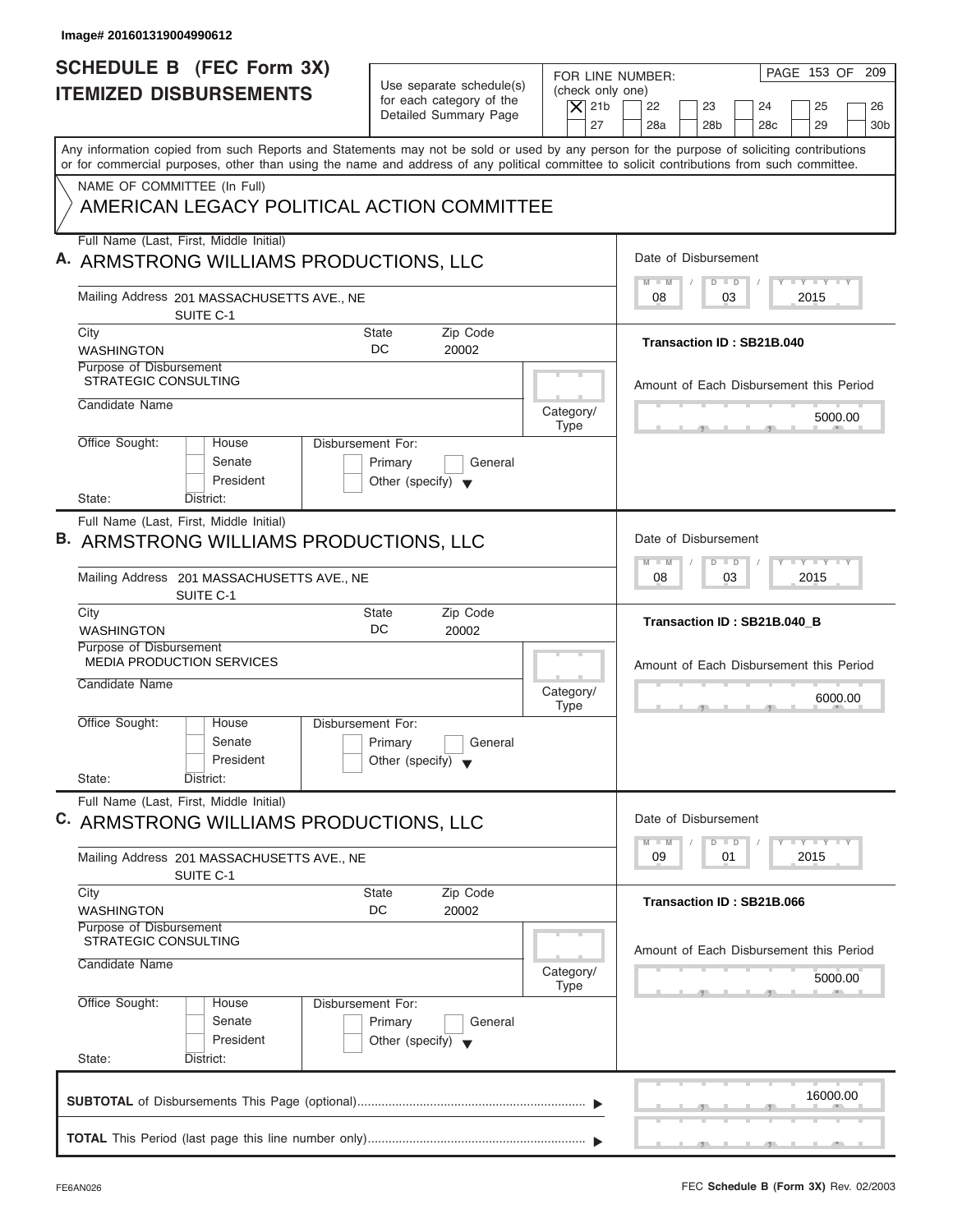| Image# 201601319004990613                                                                                                                                                                                                                                                               |                                                                               |                                                                  |                                                                                                            |
|-----------------------------------------------------------------------------------------------------------------------------------------------------------------------------------------------------------------------------------------------------------------------------------------|-------------------------------------------------------------------------------|------------------------------------------------------------------|------------------------------------------------------------------------------------------------------------|
| <b>SCHEDULE B (FEC Form 3X)</b><br><b>ITEMIZED DISBURSEMENTS</b>                                                                                                                                                                                                                        | Use separate schedule(s)<br>for each category of the<br>Detailed Summary Page | FOR LINE NUMBER:<br>(check only one)<br>$\overline{X}$ 21b<br>27 | PAGE 154 OF<br>209<br>22<br>23<br>24<br>25<br>26<br>28a<br>28 <sub>b</sub><br>28c<br>29<br>30 <sub>b</sub> |
| Any information copied from such Reports and Statements may not be sold or used by any person for the purpose of soliciting contributions<br>or for commercial purposes, other than using the name and address of any political committee to solicit contributions from such committee. |                                                                               |                                                                  |                                                                                                            |
| NAME OF COMMITTEE (In Full)<br>AMERICAN LEGACY POLITICAL ACTION COMMITTEE                                                                                                                                                                                                               |                                                                               |                                                                  |                                                                                                            |
| Full Name (Last, First, Middle Initial)<br>A. ARMSTRONG WILLIAMS PRODUCTIONS, LLC                                                                                                                                                                                                       |                                                                               |                                                                  | Date of Disbursement                                                                                       |
| Mailing Address 201 MASSACHUSETTS AVE., NE<br>SUITE C-1                                                                                                                                                                                                                                 |                                                                               |                                                                  | $I - Y - I - Y - I - Y$<br>$M - M$<br>$D$ $D$<br>09<br>2015<br>01                                          |
| City<br><b>WASHINGTON</b>                                                                                                                                                                                                                                                               | Zip Code<br>State<br>DC<br>20002                                              |                                                                  | Transaction ID: SB21B.066_B                                                                                |
| Purpose of Disbursement<br><b>MEDIA PRODUCTION SERVICES</b>                                                                                                                                                                                                                             |                                                                               |                                                                  | Amount of Each Disbursement this Period                                                                    |
| Candidate Name                                                                                                                                                                                                                                                                          |                                                                               | Category/<br><b>Type</b>                                         | 5000.00                                                                                                    |
| Office Sought:<br>Disbursement For:<br>House<br>Senate<br>President<br>State:<br>District:                                                                                                                                                                                              | Primary<br>General<br>Other (specify) $\blacktriangledown$                    |                                                                  |                                                                                                            |
| Full Name (Last, First, Middle Initial)<br>B. ARMSTRONG WILLIAMS PRODUCTIONS, LLC                                                                                                                                                                                                       |                                                                               |                                                                  | Date of Disbursement                                                                                       |
| Mailing Address 201 MASSACHUSETTS AVE., NE<br>SUITE C-1                                                                                                                                                                                                                                 |                                                                               |                                                                  | $-$ Y $-$ Y $-$ Y<br>$M - M$<br>$D$ $D$<br>2015<br>10<br>01                                                |
| City<br><b>WASHINGTON</b>                                                                                                                                                                                                                                                               | State<br>Zip Code<br>DC<br>20002                                              |                                                                  | Transaction ID: SB21B.099                                                                                  |
| Purpose of Disbursement<br><b>STRATEGIC CONSULTING</b><br>Candidate Name                                                                                                                                                                                                                |                                                                               | Category/                                                        | Amount of Each Disbursement this Period                                                                    |
| Office Sought:<br>House<br>Disbursement For:<br>Senate<br>President<br>State:<br>District:                                                                                                                                                                                              | Primary<br>General<br>Other (specify) $\blacktriangledown$                    | <b>Type</b>                                                      | 5000.00<br>$-7$                                                                                            |
| Full Name (Last, First, Middle Initial)<br>C. ARMSTRONG WILLIAMS PRODUCTIONS, LLC                                                                                                                                                                                                       |                                                                               |                                                                  | Date of Disbursement                                                                                       |
| Mailing Address 201 MASSACHUSETTS AVE., NE<br>SUITE C-1                                                                                                                                                                                                                                 |                                                                               |                                                                  | $T - Y$ $T - Y$<br>$M - M$<br>$\Box$<br>D<br>10<br>01<br>2015                                              |
| City<br><b>WASHINGTON</b>                                                                                                                                                                                                                                                               | Zip Code<br>State<br>DC<br>20002                                              |                                                                  | Transaction ID: SB21B.099_B                                                                                |
| Purpose of Disbursement<br><b>MEDIA PRODUCTION SERVICES</b><br>Candidate Name                                                                                                                                                                                                           |                                                                               | Category/                                                        | Amount of Each Disbursement this Period<br>9500.00                                                         |
| Office Sought:<br>Disbursement For:<br>House<br>Senate<br>President<br>State:<br>District:                                                                                                                                                                                              | Primary<br>General<br>Other (specify) $\blacktriangledown$                    | <b>Type</b>                                                      |                                                                                                            |
|                                                                                                                                                                                                                                                                                         |                                                                               |                                                                  | 19500.00                                                                                                   |
|                                                                                                                                                                                                                                                                                         |                                                                               |                                                                  |                                                                                                            |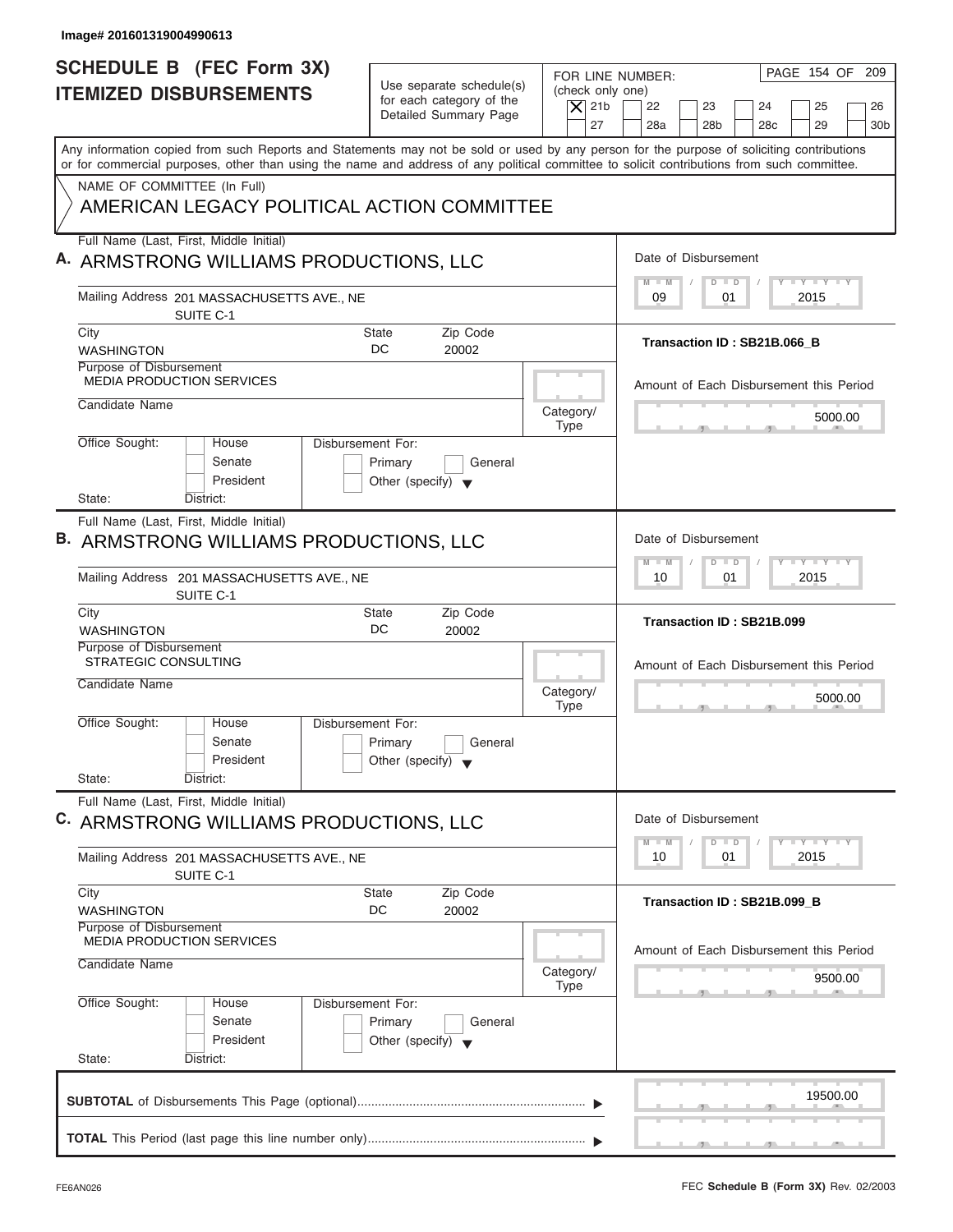| Image# 201601319004990614                                                                                                                                                                                                                                                               |                                                                               |                                                                  |                                                                                                                                 |
|-----------------------------------------------------------------------------------------------------------------------------------------------------------------------------------------------------------------------------------------------------------------------------------------|-------------------------------------------------------------------------------|------------------------------------------------------------------|---------------------------------------------------------------------------------------------------------------------------------|
| <b>SCHEDULE B (FEC Form 3X)</b><br><b>ITEMIZED DISBURSEMENTS</b>                                                                                                                                                                                                                        | Use separate schedule(s)<br>for each category of the<br>Detailed Summary Page | FOR LINE NUMBER:<br>(check only one)<br>$\overline{X}$ 21b<br>27 | PAGE 155 OF<br>209<br>22<br>23<br>24<br>25<br>26<br>28a<br>28 <sub>b</sub><br>28c<br>29<br>30 <sub>b</sub>                      |
| Any information copied from such Reports and Statements may not be sold or used by any person for the purpose of soliciting contributions<br>or for commercial purposes, other than using the name and address of any political committee to solicit contributions from such committee. |                                                                               |                                                                  |                                                                                                                                 |
| NAME OF COMMITTEE (In Full)<br>AMERICAN LEGACY POLITICAL ACTION COMMITTEE                                                                                                                                                                                                               |                                                                               |                                                                  |                                                                                                                                 |
| Full Name (Last, First, Middle Initial)<br>A. ARMSTRONG WILLIAMS PRODUCTIONS, LLC                                                                                                                                                                                                       |                                                                               |                                                                  | Date of Disbursement                                                                                                            |
| Mailing Address 201 MASSACHUSETTS AVE., NE<br>SUITE C-1                                                                                                                                                                                                                                 |                                                                               |                                                                  | $\mathbf{I} \mathbf{Y} \mathbf{I} \mathbf{Y} \mathbf{I} \mathbf{Y}$<br>$D$ $D$<br>$M - M$<br>2015<br>11<br>01                   |
| City<br><b>WASHINGTON</b>                                                                                                                                                                                                                                                               | Zip Code<br>State<br>DC<br>20002                                              |                                                                  | Transaction ID: SB21B.134                                                                                                       |
| Purpose of Disbursement<br><b>MEDIA PRODUCTION SERVICES</b>                                                                                                                                                                                                                             |                                                                               |                                                                  | Amount of Each Disbursement this Period                                                                                         |
| Candidate Name                                                                                                                                                                                                                                                                          |                                                                               | Category/<br><b>Type</b>                                         | 8000.00                                                                                                                         |
| Office Sought:<br>Disbursement For:<br>House<br>Senate<br>President<br>State:<br>District:                                                                                                                                                                                              | Primary<br>General<br>Other (specify) $\blacktriangledown$                    |                                                                  |                                                                                                                                 |
| Full Name (Last, First, Middle Initial)                                                                                                                                                                                                                                                 |                                                                               |                                                                  |                                                                                                                                 |
| B. ARMSTRONG WILLIAMS PRODUCTIONS, LLC                                                                                                                                                                                                                                                  |                                                                               |                                                                  | Date of Disbursement<br>$-1$ $-1$ $-1$ $-1$ $-1$<br>$M - M$<br>$D$ $D$                                                          |
| Mailing Address 201 MASSACHUSETTS AVE., NE<br>SUITE C-1                                                                                                                                                                                                                                 |                                                                               |                                                                  | 2015<br>11<br>01                                                                                                                |
| City<br><b>WASHINGTON</b>                                                                                                                                                                                                                                                               | Zip Code<br>State<br>DC<br>20002                                              |                                                                  | Transaction ID: SB21B.134_B                                                                                                     |
| Purpose of Disbursement<br><b>STRATEGIC CONSULTING</b>                                                                                                                                                                                                                                  |                                                                               |                                                                  | Amount of Each Disbursement this Period                                                                                         |
| Candidate Name                                                                                                                                                                                                                                                                          |                                                                               | Category/<br><b>Type</b>                                         | 5000.00<br>$-5$                                                                                                                 |
| Office Sought:<br>House<br>Disbursement For:<br>Senate<br>President<br>State:<br>District:                                                                                                                                                                                              | Primary<br>General<br>Other (specify) $\blacktriangledown$                    |                                                                  |                                                                                                                                 |
| Full Name (Last, First, Middle Initial)                                                                                                                                                                                                                                                 |                                                                               |                                                                  |                                                                                                                                 |
| C. ARMSTRONG WILLIAMS PRODUCTIONS, LLC                                                                                                                                                                                                                                                  |                                                                               |                                                                  | Date of Disbursement<br>$\mathbf{I}$ $\mathbf{Y}$ $\mathbf{I}$ $\mathbf{Y}$ $\mathbf{I}$ $\mathbf{Y}$<br>$M - M$<br>$\Box$<br>D |
| Mailing Address 201 MASSACHUSETTS AVE., NE<br>SUITE C-1                                                                                                                                                                                                                                 |                                                                               |                                                                  | 12<br>01<br>2015                                                                                                                |
| City<br><b>WASHINGTON</b>                                                                                                                                                                                                                                                               | Zip Code<br>State<br>DC<br>20002                                              |                                                                  | Transaction ID: SB21B.164                                                                                                       |
| Purpose of Disbursement<br><b>MEDIA PRODUCTION SERVICES</b>                                                                                                                                                                                                                             |                                                                               |                                                                  | Amount of Each Disbursement this Period                                                                                         |
| Candidate Name                                                                                                                                                                                                                                                                          |                                                                               | Category/<br><b>Type</b>                                         | 10000.00                                                                                                                        |
| Office Sought:<br>Disbursement For:<br>House<br>Senate<br>President                                                                                                                                                                                                                     | Primary<br>General<br>Other (specify) $\blacktriangledown$                    |                                                                  |                                                                                                                                 |
| State:<br>District:                                                                                                                                                                                                                                                                     |                                                                               |                                                                  |                                                                                                                                 |
|                                                                                                                                                                                                                                                                                         |                                                                               |                                                                  | 23000.00                                                                                                                        |
|                                                                                                                                                                                                                                                                                         |                                                                               |                                                                  |                                                                                                                                 |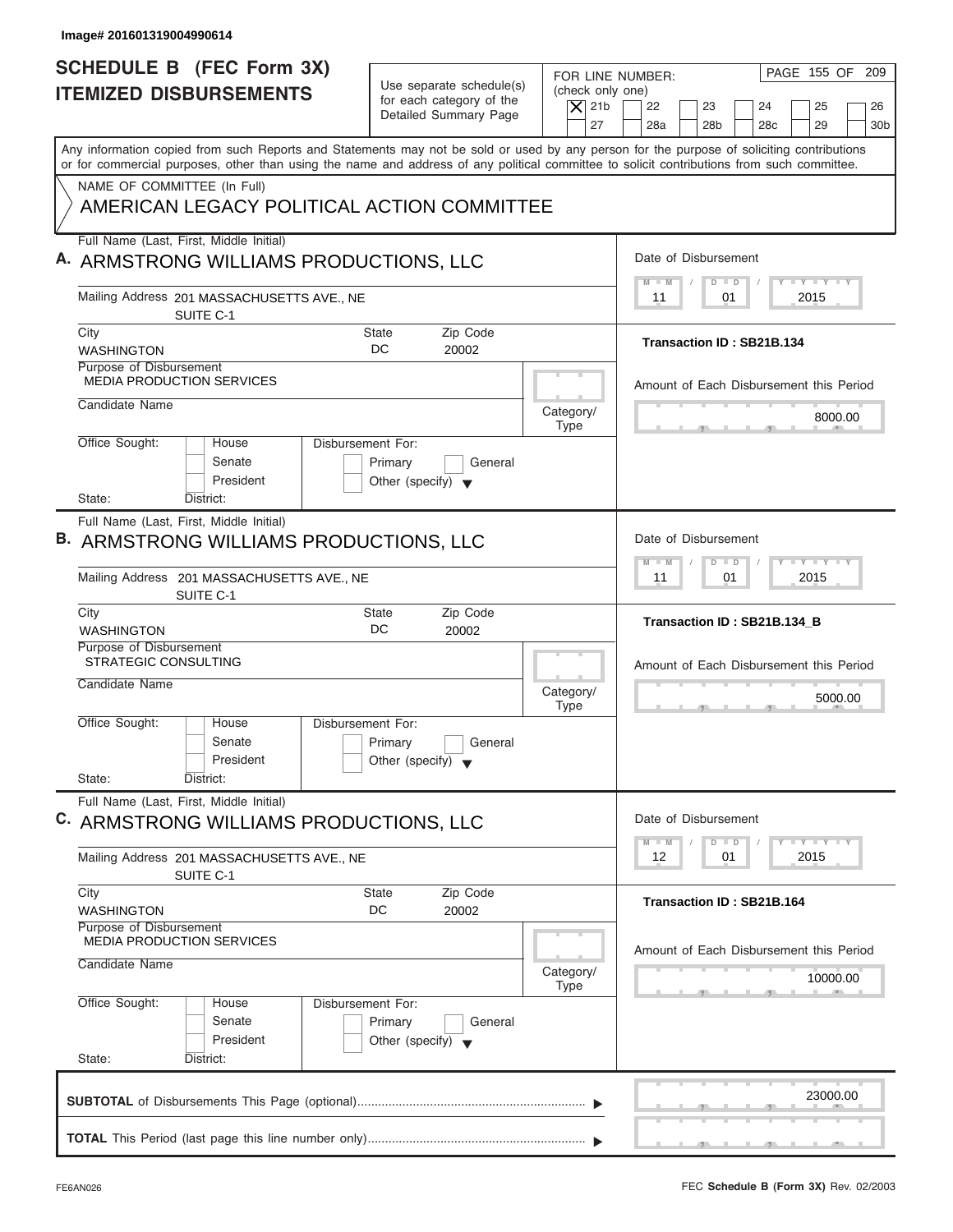| Image# 201601319004990615                                                                                                                                                                                                                                                               |                                                                               |                                                                  |                                                                                                                     |
|-----------------------------------------------------------------------------------------------------------------------------------------------------------------------------------------------------------------------------------------------------------------------------------------|-------------------------------------------------------------------------------|------------------------------------------------------------------|---------------------------------------------------------------------------------------------------------------------|
| <b>SCHEDULE B (FEC Form 3X)</b><br><b>ITEMIZED DISBURSEMENTS</b>                                                                                                                                                                                                                        | Use separate schedule(s)<br>for each category of the<br>Detailed Summary Page | FOR LINE NUMBER:<br>(check only one)<br>$\overline{X}$ 21b<br>27 | PAGE 156 OF 209<br>22<br>23<br>24<br>25<br>26<br>28a<br>28 <sub>b</sub><br>29<br>28 <sub>c</sub><br>30 <sub>b</sub> |
| Any information copied from such Reports and Statements may not be sold or used by any person for the purpose of soliciting contributions<br>or for commercial purposes, other than using the name and address of any political committee to solicit contributions from such committee. |                                                                               |                                                                  |                                                                                                                     |
| NAME OF COMMITTEE (In Full)<br>AMERICAN LEGACY POLITICAL ACTION COMMITTEE                                                                                                                                                                                                               |                                                                               |                                                                  |                                                                                                                     |
| Full Name (Last, First, Middle Initial)<br>A. ARMSTRONG WILLIAMS PRODUCTIONS, LLC                                                                                                                                                                                                       |                                                                               |                                                                  | Date of Disbursement                                                                                                |
| Mailing Address 201 MASSACHUSETTS AVE., NE<br>SUITE C-1                                                                                                                                                                                                                                 |                                                                               |                                                                  | $T - Y = T - Y = T - Y$<br>$D$ $D$<br>$M - M$<br>2015<br>12<br>01                                                   |
| City<br><b>WASHINGTON</b>                                                                                                                                                                                                                                                               | Zip Code<br>State<br>DC<br>20002                                              |                                                                  | Transaction ID: SB21B.164_B                                                                                         |
| Purpose of Disbursement<br>STRATEGIC CONSULTING                                                                                                                                                                                                                                         |                                                                               |                                                                  | Amount of Each Disbursement this Period                                                                             |
| Candidate Name                                                                                                                                                                                                                                                                          |                                                                               | Category/<br><b>Type</b>                                         | 5000.00                                                                                                             |
| Office Sought:<br>Disbursement For:<br>House<br>Senate<br>President<br>State:<br>District:                                                                                                                                                                                              | Primary<br>General<br>Other (specify) $\blacktriangledown$                    |                                                                  |                                                                                                                     |
| Full Name (Last, First, Middle Initial)<br><b>B. BASECAMP</b>                                                                                                                                                                                                                           |                                                                               |                                                                  | Date of Disbursement<br><b>LEYTEY LEY</b><br>$M - M$<br>$D$ $D$                                                     |
| Mailing Address 30 NORTH RACINE AVE #200<br>City                                                                                                                                                                                                                                        | Zip Code<br>State                                                             |                                                                  | 2015<br>12<br>15                                                                                                    |
| <b>CHICAGO</b><br>Purpose of Disbursement                                                                                                                                                                                                                                               | IL<br>60607                                                                   |                                                                  | Transaction ID: SB21B.181A                                                                                          |
| <b>DUES &amp; SUBSCRIPTIONS</b><br>Candidate Name                                                                                                                                                                                                                                       |                                                                               | Category/<br><b>Type</b>                                         | Amount of Each Disbursement this Period<br>20.00                                                                    |
| Office Sought:<br>House<br>Disbursement For:<br>Senate<br>President<br>State:<br>District:                                                                                                                                                                                              | Primary<br>General<br>Other (specify) $\blacktriangledown$                    |                                                                  | [MEMO ITEM]                                                                                                         |
| Full Name (Last, First, Middle Initial)<br>C. CARD SERVICE CENTER                                                                                                                                                                                                                       |                                                                               |                                                                  | Date of Disbursement                                                                                                |
| Mailing Address P.O. BOX 105025                                                                                                                                                                                                                                                         |                                                                               |                                                                  | $T - Y$ $T - Y$<br>$M - M$<br>D<br>$\Box$<br>2015<br>07<br>14                                                       |
| City<br><b>ATLANTA</b>                                                                                                                                                                                                                                                                  | Zip Code<br>State<br>GA<br>30348                                              |                                                                  | Transaction ID: SB21B.016                                                                                           |
| Purpose of Disbursement<br><b>CREDIT CARD PAYMENT</b><br>Candidate Name                                                                                                                                                                                                                 |                                                                               | Category/<br>Type                                                | Amount of Each Disbursement this Period<br>20.00                                                                    |
| Office Sought:<br>Disbursement For:<br>House<br>Senate<br>President<br>State:<br>District:                                                                                                                                                                                              | Primary<br>General<br>Other (specify) $\blacktriangledown$                    |                                                                  |                                                                                                                     |
|                                                                                                                                                                                                                                                                                         |                                                                               |                                                                  | 5020.00<br>$\mathbf{y}$ and $\mathbf{y}$ and $\mathbf{y}$                                                           |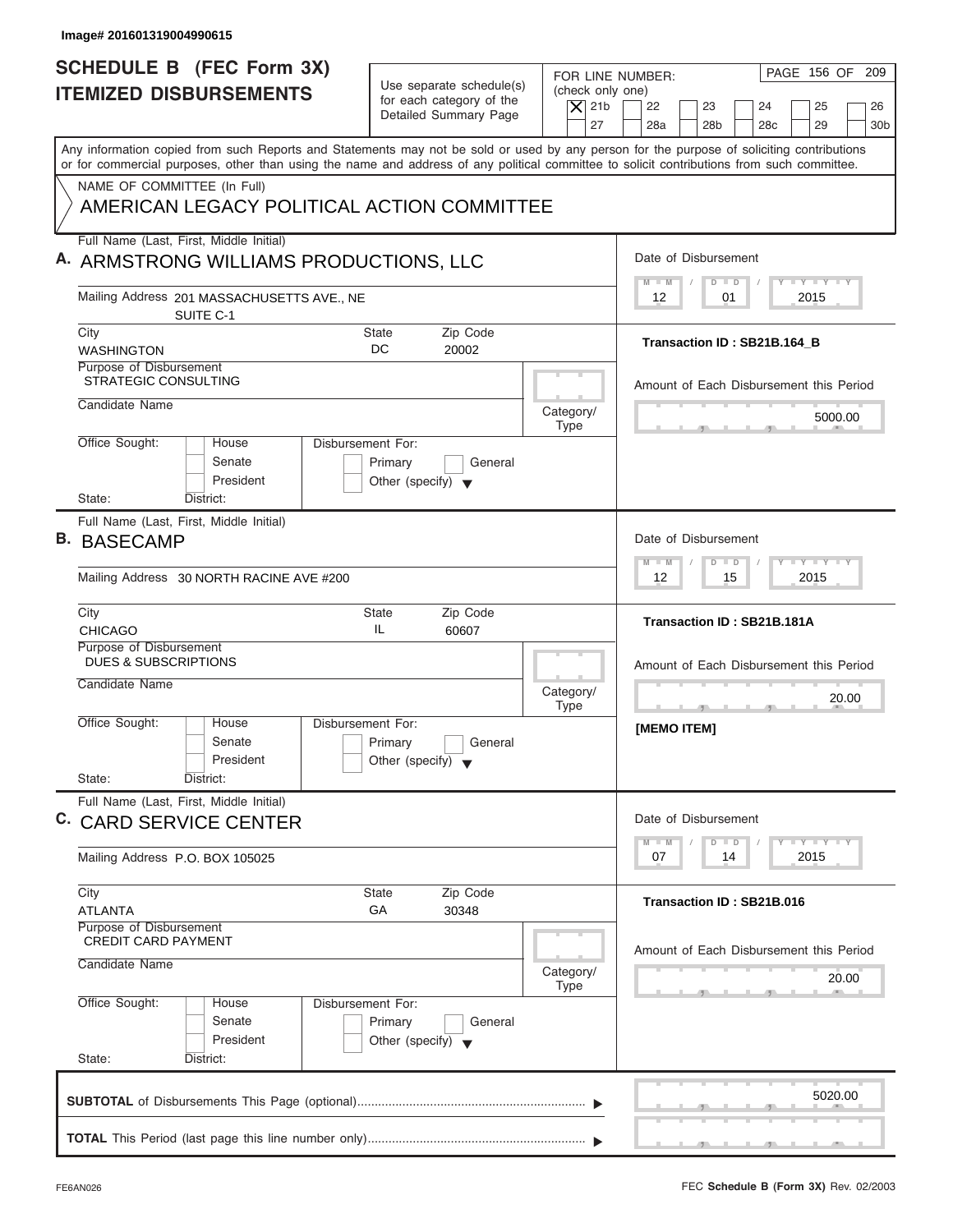| PAGE 157 OF 209<br>FOR LINE NUMBER:<br>(check only one)<br>22<br>23<br>24<br>25<br>26<br>28a<br>28 <sub>b</sub><br>29<br>30 <sub>b</sub><br>28 <sub>c</sub><br>Any information copied from such Reports and Statements may not be sold or used by any person for the purpose of soliciting contributions<br>or for commercial purposes, other than using the name and address of any political committee to solicit contributions from such committee.<br>Date of Disbursement<br>$T - Y = T - Y = T - Y$<br>$M - M$<br>$D$ $D$ |
|---------------------------------------------------------------------------------------------------------------------------------------------------------------------------------------------------------------------------------------------------------------------------------------------------------------------------------------------------------------------------------------------------------------------------------------------------------------------------------------------------------------------------------|
|                                                                                                                                                                                                                                                                                                                                                                                                                                                                                                                                 |
|                                                                                                                                                                                                                                                                                                                                                                                                                                                                                                                                 |
|                                                                                                                                                                                                                                                                                                                                                                                                                                                                                                                                 |
|                                                                                                                                                                                                                                                                                                                                                                                                                                                                                                                                 |
| 2015<br>07<br>14                                                                                                                                                                                                                                                                                                                                                                                                                                                                                                                |
| Transaction ID: SB21B.016A                                                                                                                                                                                                                                                                                                                                                                                                                                                                                                      |
| Amount of Each Disbursement this Period                                                                                                                                                                                                                                                                                                                                                                                                                                                                                         |
| 20.00<br><b>The State of Contract Contract</b>                                                                                                                                                                                                                                                                                                                                                                                                                                                                                  |
| [MEMO ITEM]                                                                                                                                                                                                                                                                                                                                                                                                                                                                                                                     |
| Date of Disbursement                                                                                                                                                                                                                                                                                                                                                                                                                                                                                                            |
| <b>LEYTEY LEY</b><br>$M - M$<br>$D$ $D$<br>12 <sup>2</sup><br>2015<br>08                                                                                                                                                                                                                                                                                                                                                                                                                                                        |
| Transaction ID: SB21B.053                                                                                                                                                                                                                                                                                                                                                                                                                                                                                                       |
| Amount of Each Disbursement this Period                                                                                                                                                                                                                                                                                                                                                                                                                                                                                         |
| 20.00                                                                                                                                                                                                                                                                                                                                                                                                                                                                                                                           |
|                                                                                                                                                                                                                                                                                                                                                                                                                                                                                                                                 |
| Date of Disbursement                                                                                                                                                                                                                                                                                                                                                                                                                                                                                                            |
| $-1 - Y - 1 - Y - 1 - Y$<br>$M - M$<br>$\overline{D}$<br>$\Box$<br>2015<br>08<br>12                                                                                                                                                                                                                                                                                                                                                                                                                                             |
| Transaction ID: SB21B.053A                                                                                                                                                                                                                                                                                                                                                                                                                                                                                                      |
| Amount of Each Disbursement this Period<br>20.00                                                                                                                                                                                                                                                                                                                                                                                                                                                                                |
| $-7$<br>[MEMO ITEM]                                                                                                                                                                                                                                                                                                                                                                                                                                                                                                             |
|                                                                                                                                                                                                                                                                                                                                                                                                                                                                                                                                 |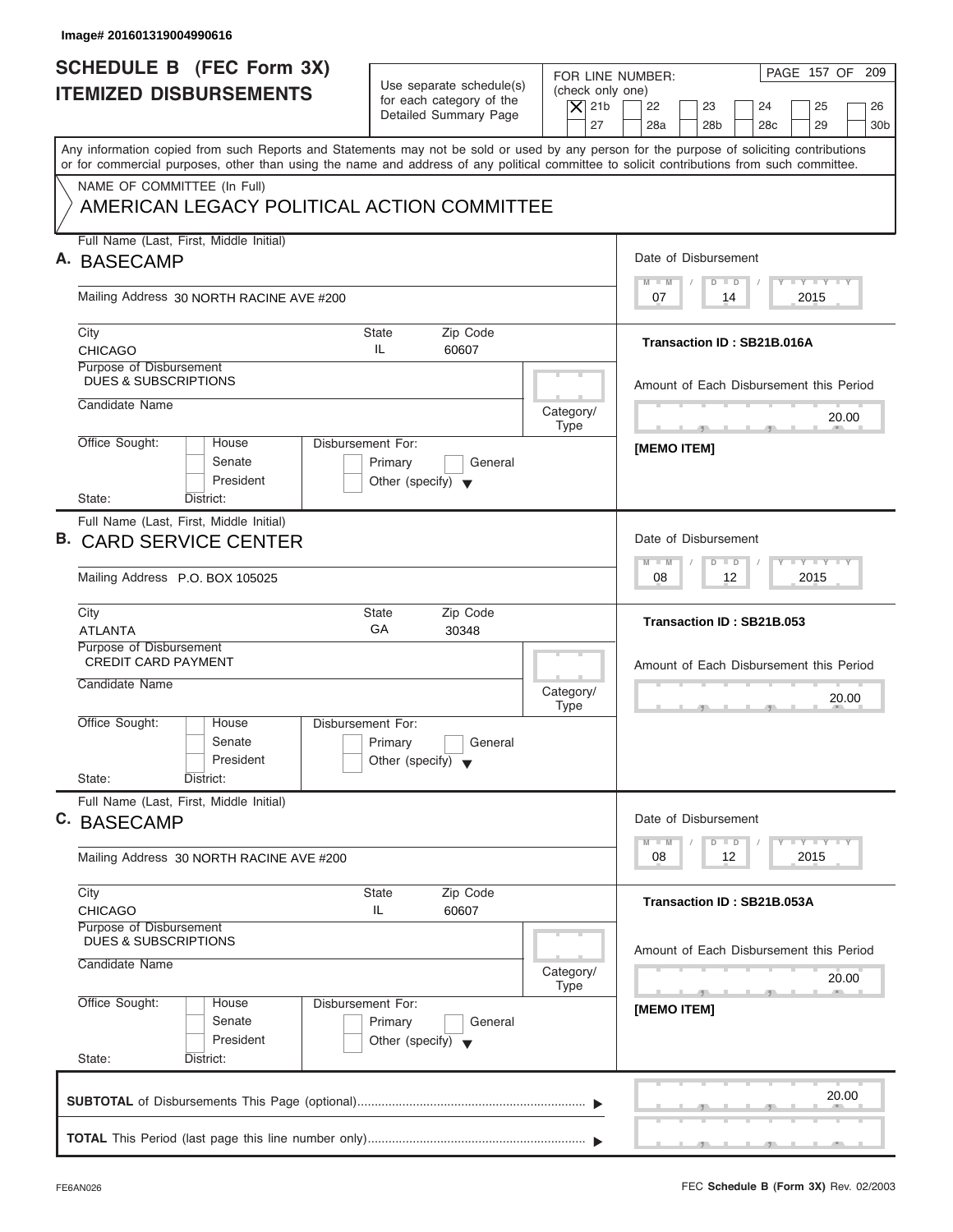| Image# 201601319004990617                                                                                                                                                                                                                                                               |                                                                                                |                                                                                                                                                                                            |
|-----------------------------------------------------------------------------------------------------------------------------------------------------------------------------------------------------------------------------------------------------------------------------------------|------------------------------------------------------------------------------------------------|--------------------------------------------------------------------------------------------------------------------------------------------------------------------------------------------|
| <b>SCHEDULE B</b> (FEC Form 3X)<br><b>ITEMIZED DISBURSEMENTS</b>                                                                                                                                                                                                                        | Use separate schedule(s)<br>for each category of the<br>Detailed Summary Page                  | PAGE 158 OF<br>209<br>FOR LINE NUMBER:<br>(check only one)<br>$\overline{X}$ 21b<br>22<br>23<br>24<br>25<br>26<br>27<br>28a<br>28 <sub>b</sub><br>28 <sub>c</sub><br>29<br>30 <sub>b</sub> |
| Any information copied from such Reports and Statements may not be sold or used by any person for the purpose of soliciting contributions<br>or for commercial purposes, other than using the name and address of any political committee to solicit contributions from such committee. |                                                                                                |                                                                                                                                                                                            |
| NAME OF COMMITTEE (In Full)<br>AMERICAN LEGACY POLITICAL ACTION COMMITTEE                                                                                                                                                                                                               |                                                                                                |                                                                                                                                                                                            |
| Full Name (Last, First, Middle Initial)                                                                                                                                                                                                                                                 |                                                                                                |                                                                                                                                                                                            |
| A. CARD SERVICE CENTER                                                                                                                                                                                                                                                                  |                                                                                                | Date of Disbursement<br>$\mathbf{I} = \mathbf{Y} - \mathbf{I} - \mathbf{Y} - \mathbf{I} - \mathbf{Y}$<br>$M - M$<br>$D$ $D$                                                                |
| Mailing Address P.O. BOX 105025                                                                                                                                                                                                                                                         |                                                                                                | 08<br>12<br>2015                                                                                                                                                                           |
| City<br><b>ATLANTA</b>                                                                                                                                                                                                                                                                  | Zip Code<br>State<br>GA<br>30348                                                               | Transaction ID: SB21B.054                                                                                                                                                                  |
| Purpose of Disbursement<br><b>CREDIT CARD PAYMENT</b>                                                                                                                                                                                                                                   |                                                                                                | Amount of Each Disbursement this Period                                                                                                                                                    |
| Candidate Name                                                                                                                                                                                                                                                                          | Category/<br><b>Type</b>                                                                       | 74.52                                                                                                                                                                                      |
| Office Sought:<br>House<br>Senate<br>President                                                                                                                                                                                                                                          | Disbursement For:<br>Primary<br>General<br>Other (specify) $\blacktriangledown$                |                                                                                                                                                                                            |
| State:<br>District:                                                                                                                                                                                                                                                                     |                                                                                                |                                                                                                                                                                                            |
| Full Name (Last, First, Middle Initial)<br>B. FEDEX                                                                                                                                                                                                                                     |                                                                                                | Date of Disbursement                                                                                                                                                                       |
| Mailing Address 312 20TH STREET NORTH                                                                                                                                                                                                                                                   |                                                                                                | $-1 - Y - 1 - Y - 1 - Y$<br>$M - M$<br>$D$ $D$<br>12<br>2015<br>08                                                                                                                         |
| City<br><b>BIRMINGHAM</b>                                                                                                                                                                                                                                                               | State<br>Zip Code<br>AL<br>35203                                                               | Transaction ID: SB21B.054A                                                                                                                                                                 |
| Purpose of Disbursement<br>POSTAGE/SHIPPING<br>Candidate Name                                                                                                                                                                                                                           | Category/<br><b>Type</b>                                                                       | Amount of Each Disbursement this Period<br>51.12<br>$-7$                                                                                                                                   |
| Office Sought:<br>House<br>Senate<br>President                                                                                                                                                                                                                                          | Disbursement For:<br>Primary<br>General<br>Other (specify) $\blacktriangledown$                | [MEMO ITEM]                                                                                                                                                                                |
| State:<br>District:<br>Full Name (Last, First, Middle Initial)                                                                                                                                                                                                                          |                                                                                                |                                                                                                                                                                                            |
| <sup>C.</sup> THE UPS STORE                                                                                                                                                                                                                                                             |                                                                                                | Date of Disbursement                                                                                                                                                                       |
| Mailing Address 1220 L STREET NW<br>SUITE 100                                                                                                                                                                                                                                           |                                                                                                | $T - Y$ $T - Y$<br>$M - M$<br>$\overline{D}$<br>$\Box$<br>2015<br>08<br>12                                                                                                                 |
| City<br><b>WASHINGTON</b>                                                                                                                                                                                                                                                               | Zip Code<br>State<br>DC<br>20005                                                               | Transaction ID: SB21B.054B                                                                                                                                                                 |
| Purpose of Disbursement<br>POSTAGE/SHIPPING                                                                                                                                                                                                                                             |                                                                                                |                                                                                                                                                                                            |
| Candidate Name                                                                                                                                                                                                                                                                          | Category/                                                                                      | Amount of Each Disbursement this Period<br>23.40                                                                                                                                           |
| Office Sought:<br>House<br>Senate<br>President<br>State:<br>District:                                                                                                                                                                                                                   | <b>Type</b><br>Disbursement For:<br>Primary<br>General<br>Other (specify) $\blacktriangledown$ | $\sim$<br>[MEMO ITEM]                                                                                                                                                                      |
|                                                                                                                                                                                                                                                                                         |                                                                                                | 74.52                                                                                                                                                                                      |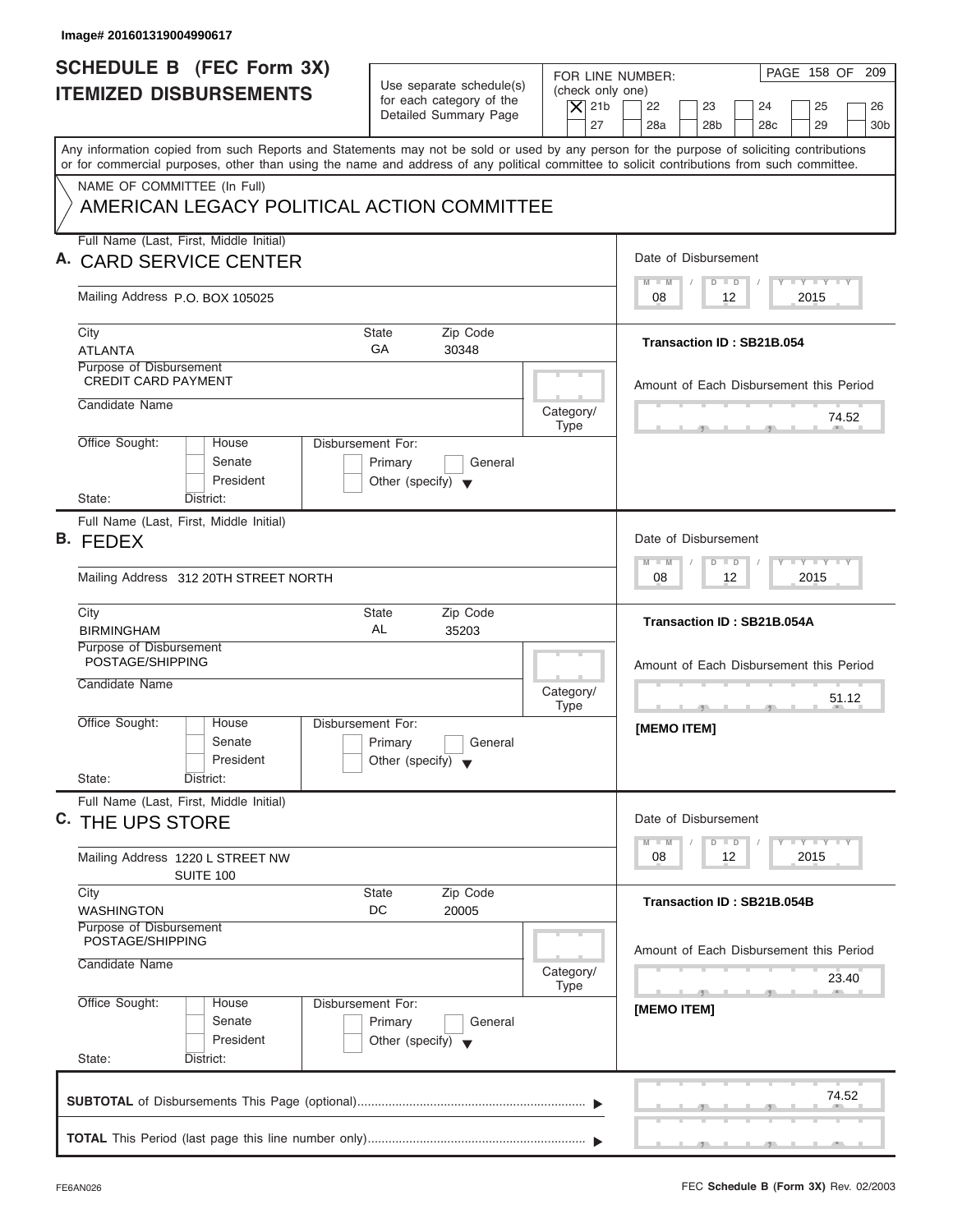| Image# 201601319004990618                                                                                                                                                                                                                                                               |                                                                               |                                                                  |                                                                                                                     |
|-----------------------------------------------------------------------------------------------------------------------------------------------------------------------------------------------------------------------------------------------------------------------------------------|-------------------------------------------------------------------------------|------------------------------------------------------------------|---------------------------------------------------------------------------------------------------------------------|
| <b>SCHEDULE B (FEC Form 3X)</b><br><b>ITEMIZED DISBURSEMENTS</b>                                                                                                                                                                                                                        | Use separate schedule(s)<br>for each category of the<br>Detailed Summary Page | FOR LINE NUMBER:<br>(check only one)<br>$\overline{X}$ 21b<br>27 | PAGE 159 OF 209<br>22<br>23<br>24<br>25<br>26<br>28a<br>28 <sub>b</sub><br>29<br>28 <sub>c</sub><br>30 <sub>b</sub> |
| Any information copied from such Reports and Statements may not be sold or used by any person for the purpose of soliciting contributions<br>or for commercial purposes, other than using the name and address of any political committee to solicit contributions from such committee. |                                                                               |                                                                  |                                                                                                                     |
| NAME OF COMMITTEE (In Full)<br>AMERICAN LEGACY POLITICAL ACTION COMMITTEE                                                                                                                                                                                                               |                                                                               |                                                                  |                                                                                                                     |
| Full Name (Last, First, Middle Initial)<br><b>CARD SERVICE CENTER</b>                                                                                                                                                                                                                   |                                                                               |                                                                  | Date of Disbursement                                                                                                |
| Mailing Address P.O. BOX 105025                                                                                                                                                                                                                                                         |                                                                               |                                                                  | $T - Y = T - Y = T - Y$<br>$M - M$<br>$D$ $D$<br>2015<br>09<br>14                                                   |
| City<br><b>ATLANTA</b>                                                                                                                                                                                                                                                                  | State<br>Zip Code<br>GA<br>30348                                              |                                                                  | Transaction ID: SB21B.084                                                                                           |
| Purpose of Disbursement<br><b>CREDIT CARD PAYMENT</b>                                                                                                                                                                                                                                   |                                                                               |                                                                  | Amount of Each Disbursement this Period                                                                             |
| Candidate Name                                                                                                                                                                                                                                                                          |                                                                               | Category/<br><b>Type</b>                                         | 40.45                                                                                                               |
| Office Sought:<br><b>Disbursement For:</b><br>House<br>Senate<br>President                                                                                                                                                                                                              | Primary<br>General<br>Other (specify) $\blacktriangledown$                    |                                                                  |                                                                                                                     |
| State:<br>District:<br>Full Name (Last, First, Middle Initial)<br><b>B. BASECAMP</b><br>Mailing Address 30 NORTH RACINE AVE #200                                                                                                                                                        |                                                                               |                                                                  | Date of Disbursement<br><b>LEYTEY LEY</b><br>$M - M$<br>$\Box$<br>$\overline{D}$<br>2015<br>09<br>14                |
| City<br><b>CHICAGO</b>                                                                                                                                                                                                                                                                  | Zip Code<br><b>State</b><br>IL<br>60607                                       |                                                                  | Transaction ID: SB21B.084A                                                                                          |
| Purpose of Disbursement<br><b>DUES &amp; SUBSCRIPTIONS</b><br>Candidate Name                                                                                                                                                                                                            |                                                                               | Category/<br><b>Type</b>                                         | Amount of Each Disbursement this Period<br>20.00                                                                    |
| Office Sought:<br>House<br>Disbursement For:<br>Senate<br>President<br>State:<br>District:                                                                                                                                                                                              | Primary<br>General<br>Other (specify) $\blacktriangledown$                    |                                                                  | [MEMO ITEM]                                                                                                         |
| Full Name (Last, First, Middle Initial)<br><sup>C.</sup> THE UPS STORE                                                                                                                                                                                                                  |                                                                               |                                                                  | Date of Disbursement<br>$Y - Y - Y$<br>$M - M$<br>$\overline{\mathsf{D}}$<br>$\Box$                                 |
| Mailing Address 1220 L STREET NW<br>SUITE 100                                                                                                                                                                                                                                           |                                                                               |                                                                  | 2015<br>09<br>14                                                                                                    |
| City<br><b>WASHINGTON</b>                                                                                                                                                                                                                                                               | Zip Code<br>State<br>DC<br>20005                                              |                                                                  | Transaction ID: SB21B.084B                                                                                          |
| Purpose of Disbursement<br>POSTAGE/SHIPPING<br>Candidate Name                                                                                                                                                                                                                           |                                                                               | Category/<br>Type                                                | Amount of Each Disbursement this Period<br>20.45                                                                    |
| Office Sought:<br>Disbursement For:<br>House<br>Senate<br>President<br>State:<br>District:                                                                                                                                                                                              | Primary<br>General<br>Other (specify) $\blacktriangledown$                    |                                                                  | $-7$<br>[MEMO ITEM]                                                                                                 |
|                                                                                                                                                                                                                                                                                         |                                                                               |                                                                  | 40.45                                                                                                               |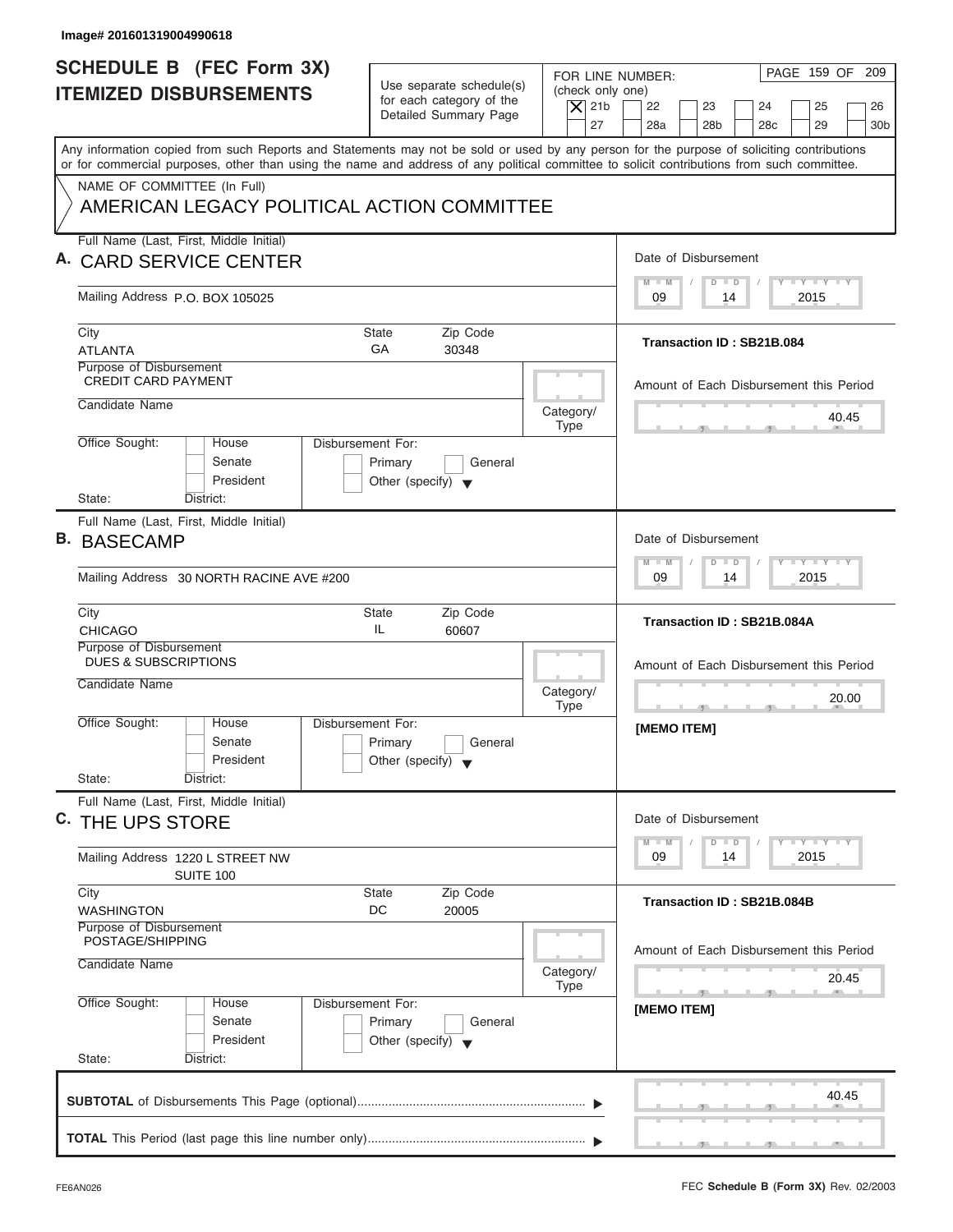| Image# 201601319004990619                                                                                                                                                                                                                                                               |                                                                               |                                                                                                                                                                                         |
|-----------------------------------------------------------------------------------------------------------------------------------------------------------------------------------------------------------------------------------------------------------------------------------------|-------------------------------------------------------------------------------|-----------------------------------------------------------------------------------------------------------------------------------------------------------------------------------------|
| <b>SCHEDULE B (FEC Form 3X)</b><br><b>ITEMIZED DISBURSEMENTS</b>                                                                                                                                                                                                                        | Use separate schedule(s)<br>for each category of the<br>Detailed Summary Page | PAGE 160 OF 209<br>FOR LINE NUMBER:<br>(check only one)<br>$ \mathsf{X} $ 21b<br>22<br>23<br>24<br>25<br>26<br>27<br>28a<br>28 <sub>b</sub><br>29<br>28 <sub>c</sub><br>30 <sub>b</sub> |
| Any information copied from such Reports and Statements may not be sold or used by any person for the purpose of soliciting contributions<br>or for commercial purposes, other than using the name and address of any political committee to solicit contributions from such committee. |                                                                               |                                                                                                                                                                                         |
| NAME OF COMMITTEE (In Full)<br>AMERICAN LEGACY POLITICAL ACTION COMMITTEE                                                                                                                                                                                                               |                                                                               |                                                                                                                                                                                         |
| Full Name (Last, First, Middle Initial)<br>A. CARD SERVICE CENTER                                                                                                                                                                                                                       |                                                                               | Date of Disbursement                                                                                                                                                                    |
| Mailing Address P.O. BOX 105025                                                                                                                                                                                                                                                         |                                                                               | $T - Y = T - Y = T - Y$<br>$M - M$<br>$D$ $D$<br>2015<br>10<br>14                                                                                                                       |
| City<br><b>ATLANTA</b>                                                                                                                                                                                                                                                                  | Zip Code<br>State<br>GA<br>30348                                              | Transaction ID: SB21B.119                                                                                                                                                               |
| Purpose of Disbursement<br><b>CREDIT CARD PAYMENT</b>                                                                                                                                                                                                                                   |                                                                               | Amount of Each Disbursement this Period                                                                                                                                                 |
| Candidate Name                                                                                                                                                                                                                                                                          | Category/<br><b>Type</b>                                                      | 39.47                                                                                                                                                                                   |
| Office Sought:<br><b>Disbursement For:</b><br>House<br>Senate<br>President<br>State:<br>District:                                                                                                                                                                                       | Primary<br>General<br>Other (specify) $\blacktriangledown$                    |                                                                                                                                                                                         |
| Full Name (Last, First, Middle Initial)<br>B. THE UPS STORE                                                                                                                                                                                                                             |                                                                               | Date of Disbursement                                                                                                                                                                    |
| Mailing Address 1220 L STREET NW<br><b>SUITE 100</b>                                                                                                                                                                                                                                    |                                                                               | <b>LY LY LY</b><br>$M - M$<br>$\Box$<br>$\overline{D}$<br>2015<br>10<br>14                                                                                                              |
| City<br><b>WASHINGTON</b>                                                                                                                                                                                                                                                               | Zip Code<br><b>State</b><br>DC<br>20005                                       | Transaction ID: SB21B.119A                                                                                                                                                              |
| Purpose of Disbursement<br>POSTAGE/SHIPPING<br>Candidate Name                                                                                                                                                                                                                           | Category/<br><b>Type</b>                                                      | Amount of Each Disbursement this Period<br>18.68                                                                                                                                        |
| Office Sought:<br>House<br>Disbursement For:<br>Senate<br>President<br>State:<br>District:                                                                                                                                                                                              | Primary<br>General<br>Other (specify) $\blacktriangledown$                    | [MEMO ITEM]                                                                                                                                                                             |
| Full Name (Last, First, Middle Initial)<br><sup>C.</sup> THE UPS STORE                                                                                                                                                                                                                  |                                                                               | Date of Disbursement                                                                                                                                                                    |
| Mailing Address 1220 L STREET NW<br>SUITE 100                                                                                                                                                                                                                                           |                                                                               | $Y - Y - Y$<br>$M - M$<br>$\overline{\mathsf{D}}$<br>$\Box$<br>2015<br>10<br>14                                                                                                         |
| City<br><b>WASHINGTON</b>                                                                                                                                                                                                                                                               | Zip Code<br>State<br>DC<br>20005                                              | Transaction ID: SB21B.119B                                                                                                                                                              |
| Purpose of Disbursement<br>POSTAGE/SHIPPING<br>Candidate Name                                                                                                                                                                                                                           | Category/<br><b>Type</b>                                                      | Amount of Each Disbursement this Period<br>20.79                                                                                                                                        |
| Office Sought:<br>Disbursement For:<br>House<br>Senate<br>President<br>State:<br>District:                                                                                                                                                                                              | Primary<br>General<br>Other (specify) $\blacktriangledown$                    | $-7$<br>[MEMO ITEM]                                                                                                                                                                     |
|                                                                                                                                                                                                                                                                                         |                                                                               | 39.47                                                                                                                                                                                   |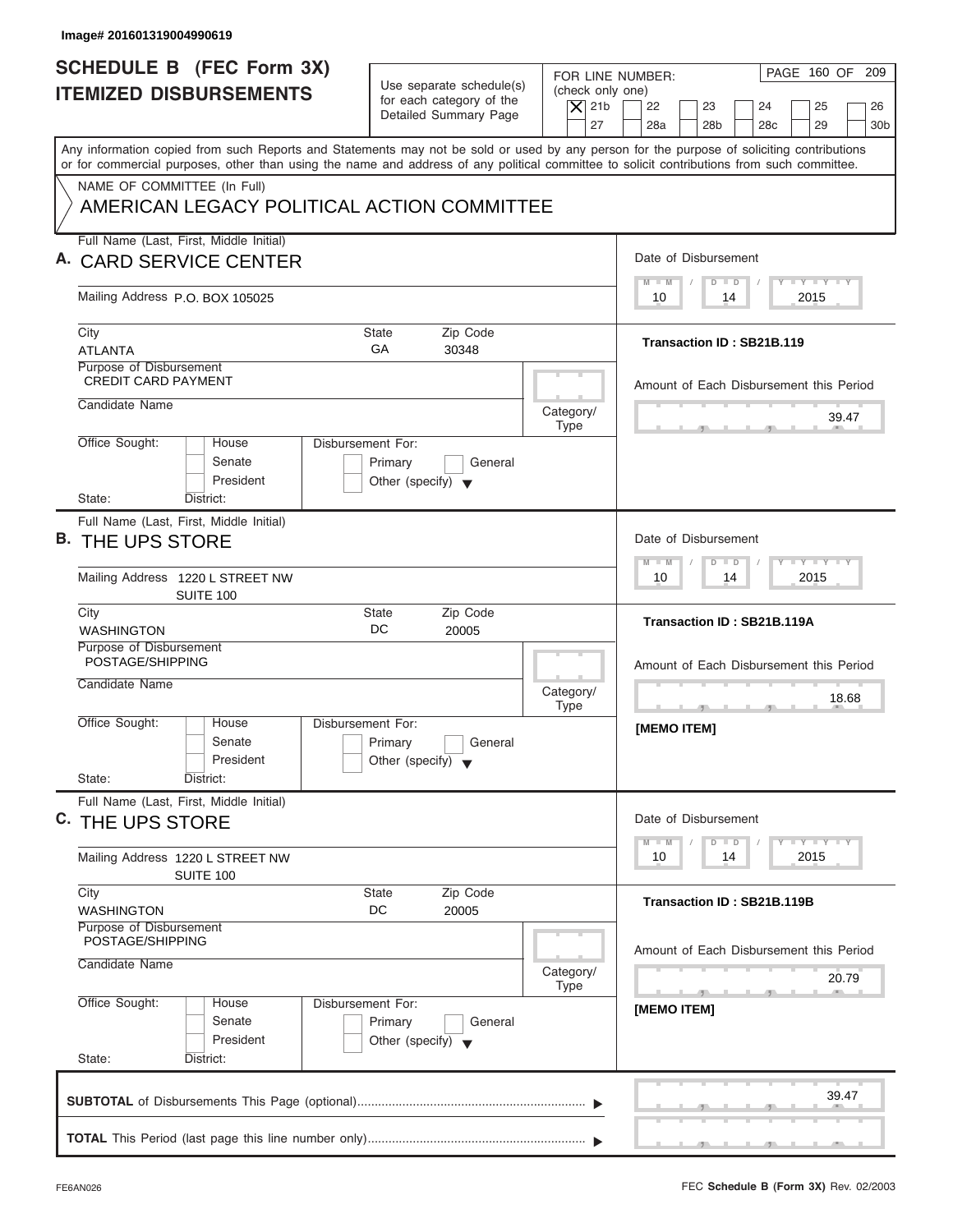| PAGE 161 OF 209<br>FOR LINE NUMBER:<br>23<br>24<br>25<br>26<br>28a<br>28 <sub>b</sub><br>29<br>28 <sub>c</sub><br>30 <sub>b</sub>                                                                                                                                                       |
|-----------------------------------------------------------------------------------------------------------------------------------------------------------------------------------------------------------------------------------------------------------------------------------------|
| Any information copied from such Reports and Statements may not be sold or used by any person for the purpose of soliciting contributions<br>or for commercial purposes, other than using the name and address of any political committee to solicit contributions from such committee. |
|                                                                                                                                                                                                                                                                                         |
| Date of Disbursement                                                                                                                                                                                                                                                                    |
| $T - Y = T - Y = T - Y$<br>$D$ $D$<br>$M - M$<br>2015<br>10<br>26                                                                                                                                                                                                                       |
| Transaction ID: SB21B.128                                                                                                                                                                                                                                                               |
| Amount of Each Disbursement this Period                                                                                                                                                                                                                                                 |
| 1093.74                                                                                                                                                                                                                                                                                 |
|                                                                                                                                                                                                                                                                                         |
| Date of Disbursement                                                                                                                                                                                                                                                                    |
| <b>LEYTEY LEY</b><br>$M - M$<br>$D$ $D$<br>2015<br>10<br>26                                                                                                                                                                                                                             |
| Transaction ID: SB21B.128A                                                                                                                                                                                                                                                              |
| Amount of Each Disbursement this Period<br>20.00                                                                                                                                                                                                                                        |
| [MEMO ITEM]                                                                                                                                                                                                                                                                             |
| Date of Disbursement                                                                                                                                                                                                                                                                    |
| $\frac{1}{2}$ $\frac{1}{2}$ $\frac{1}{2}$ $\frac{1}{2}$ $\frac{1}{2}$ $\frac{1}{2}$ $\frac{1}{2}$ $\frac{1}{2}$ $\frac{1}{2}$ $\frac{1}{2}$ $\frac{1}{2}$ $\frac{1}{2}$ $\frac{1}{2}$<br>$M - M$<br>$\overline{D}$<br>$\Box$<br>2015<br>10<br>26                                        |
| Transaction ID: SB21B.128C                                                                                                                                                                                                                                                              |
| Amount of Each Disbursement this Period<br>$-0.45$                                                                                                                                                                                                                                      |
| $-7$<br>[MEMO ITEM]                                                                                                                                                                                                                                                                     |
|                                                                                                                                                                                                                                                                                         |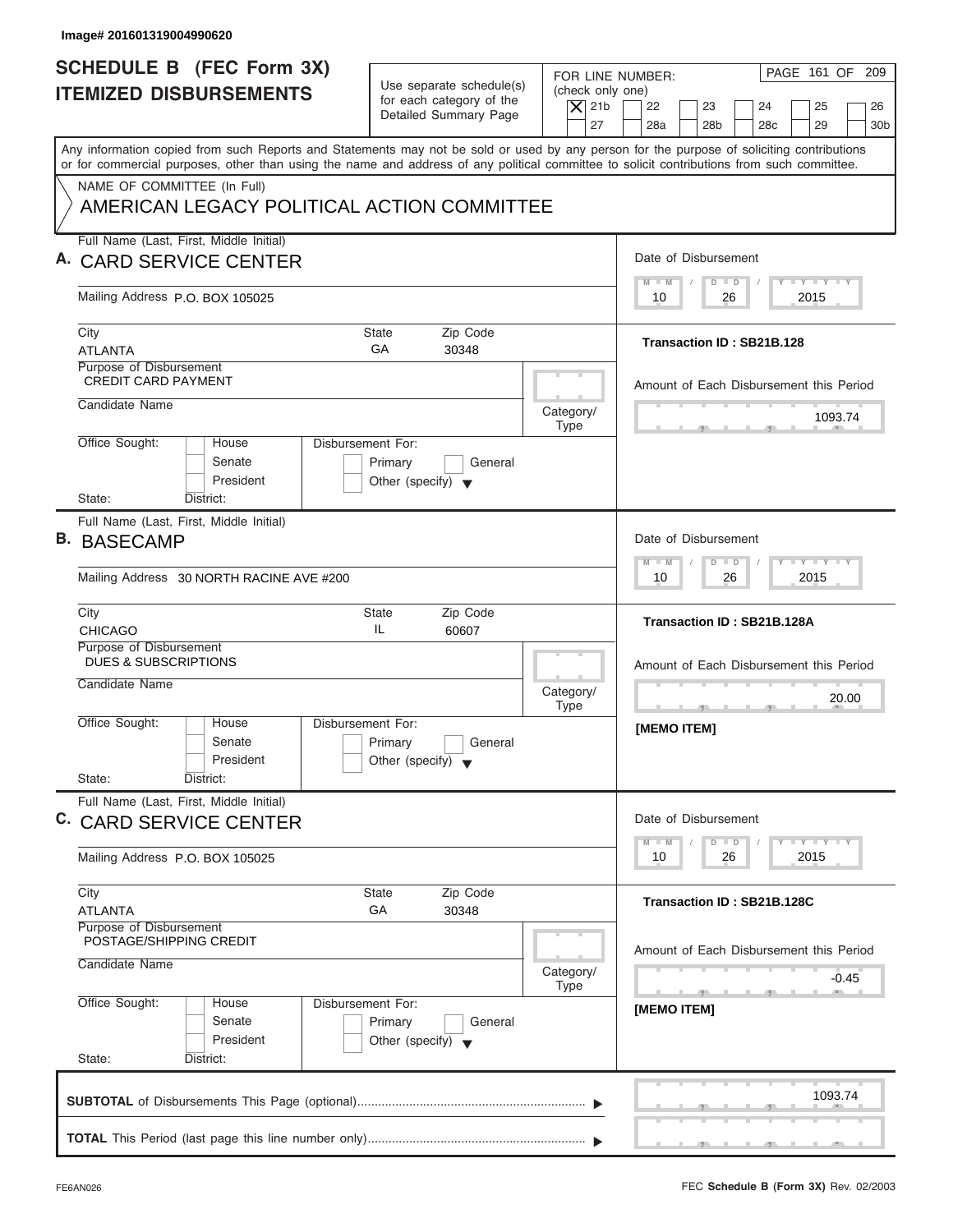| Image# 201601319004990621                                                                                                                  |                                                      |                          |                                                                                                                      |
|--------------------------------------------------------------------------------------------------------------------------------------------|------------------------------------------------------|--------------------------|----------------------------------------------------------------------------------------------------------------------|
| <b>SCHEDULE B (FEC Form 3X)</b>                                                                                                            |                                                      |                          | PAGE 162 OF 209<br>FOR LINE NUMBER:                                                                                  |
| <b>ITEMIZED DISBURSEMENTS</b>                                                                                                              | Use separate schedule(s)<br>for each category of the | (check only one)         |                                                                                                                      |
|                                                                                                                                            | Detailed Summary Page                                | $\vert$ $\chi$ 21b<br>27 | 22<br>23<br>24<br>25<br>26<br>28a<br>28 <sub>b</sub><br>28c<br>29<br>30 <sub>b</sub>                                 |
| Any information copied from such Reports and Statements may not be sold or used by any person for the purpose of soliciting contributions  |                                                      |                          |                                                                                                                      |
| or for commercial purposes, other than using the name and address of any political committee to solicit contributions from such committee. |                                                      |                          |                                                                                                                      |
| NAME OF COMMITTEE (In Full)                                                                                                                |                                                      |                          |                                                                                                                      |
| AMERICAN LEGACY POLITICAL ACTION COMMITTEE                                                                                                 |                                                      |                          |                                                                                                                      |
| Full Name (Last, First, Middle Initial)                                                                                                    |                                                      |                          |                                                                                                                      |
| A. RUTH'S CHRIS STEAK HOUSE                                                                                                                |                                                      |                          | Date of Disbursement                                                                                                 |
| Mailing Address 724 9th SREET NW                                                                                                           |                                                      |                          | $T - Y = T - Y = T - Y$<br>$D$ $D$<br>$M - M$<br>2015<br>10<br>26                                                    |
|                                                                                                                                            |                                                      |                          |                                                                                                                      |
| City                                                                                                                                       | Zip Code<br><b>State</b><br>DC                       |                          | Transaction ID: SB21B.128B                                                                                           |
| <b>WASHINGTON</b><br>Purpose of Disbursement                                                                                               | 20001                                                |                          |                                                                                                                      |
| <b>MEETING EXPENSES</b>                                                                                                                    |                                                      |                          | Amount of Each Disbursement this Period                                                                              |
| Candidate Name                                                                                                                             |                                                      | Category/                |                                                                                                                      |
|                                                                                                                                            |                                                      | <b>Type</b>              | 1074.19<br>the control of the control of the                                                                         |
| Office Sought:<br>House<br>Senate                                                                                                          | Disbursement For:<br>Primary<br>General              |                          | <b>IMEMO ITEMI</b>                                                                                                   |
| President                                                                                                                                  | Other (specify) $\blacktriangledown$                 |                          |                                                                                                                      |
| State:<br>District:                                                                                                                        |                                                      |                          |                                                                                                                      |
| Full Name (Last, First, Middle Initial)                                                                                                    |                                                      |                          |                                                                                                                      |
| в.<br><b>CARD SERVICE CENTER</b>                                                                                                           |                                                      |                          | Date of Disbursement                                                                                                 |
|                                                                                                                                            |                                                      |                          | $-1 - Y - 1 - Y - 1 - Y$<br>$D$ $D$<br>$M - M$                                                                       |
| Mailing Address P.O. BOX 105025                                                                                                            |                                                      |                          | 2015<br>11<br>12                                                                                                     |
| City                                                                                                                                       | Zip Code<br><b>State</b>                             |                          | Transaction ID: SB21B.151                                                                                            |
| <b>ATLANTA</b><br>Purpose of Disbursement                                                                                                  | GA<br>30348                                          |                          |                                                                                                                      |
| <b>CREDIT CARD PAYMENT</b>                                                                                                                 |                                                      |                          | Amount of Each Disbursement this Period                                                                              |
| Candidate Name                                                                                                                             |                                                      | Category/                |                                                                                                                      |
|                                                                                                                                            |                                                      | <b>Type</b>              | 35.00                                                                                                                |
| Office Sought:<br>House                                                                                                                    | Disbursement For:                                    |                          |                                                                                                                      |
| Senate                                                                                                                                     | Primary<br>General                                   |                          |                                                                                                                      |
| President<br>State:<br>District:                                                                                                           | Other (specify) $\blacktriangledown$                 |                          |                                                                                                                      |
| Full Name (Last, First, Middle Initial)                                                                                                    |                                                      |                          |                                                                                                                      |
| C. BASECAMP                                                                                                                                |                                                      |                          | Date of Disbursement                                                                                                 |
|                                                                                                                                            |                                                      |                          | $\mathbf{I}$ $\mathbf{Y}$ $\mathbf{I}$ $\mathbf{Y}$ $\mathbf{I}$ $\mathbf{Y}$<br>$M - M$<br>$\overline{D}$<br>$\Box$ |
| Mailing Address 30 NORTH RACINE AVE #200                                                                                                   |                                                      |                          | 2015<br>11<br>12                                                                                                     |
| City                                                                                                                                       | Zip Code<br><b>State</b>                             |                          |                                                                                                                      |
| <b>CHICAGO</b>                                                                                                                             | IL.<br>60607                                         |                          | Transaction ID: SB21B.151A                                                                                           |
| Purpose of Disbursement<br>DUES & SUBSCRIPTIONS                                                                                            |                                                      |                          |                                                                                                                      |
| Candidate Name                                                                                                                             |                                                      |                          | Amount of Each Disbursement this Period                                                                              |
|                                                                                                                                            |                                                      | Category/<br><b>Type</b> | 20.00                                                                                                                |
| Office Sought:<br>House                                                                                                                    | Disbursement For:                                    |                          | - 51<br>[MEMO ITEM]                                                                                                  |
| Senate                                                                                                                                     | Primary<br>General                                   |                          |                                                                                                                      |
| President                                                                                                                                  | Other (specify) $\blacktriangledown$                 |                          |                                                                                                                      |
| State:<br>District:                                                                                                                        |                                                      |                          |                                                                                                                      |
|                                                                                                                                            |                                                      |                          | 35.00                                                                                                                |
|                                                                                                                                            |                                                      |                          |                                                                                                                      |
|                                                                                                                                            |                                                      |                          |                                                                                                                      |
|                                                                                                                                            |                                                      |                          |                                                                                                                      |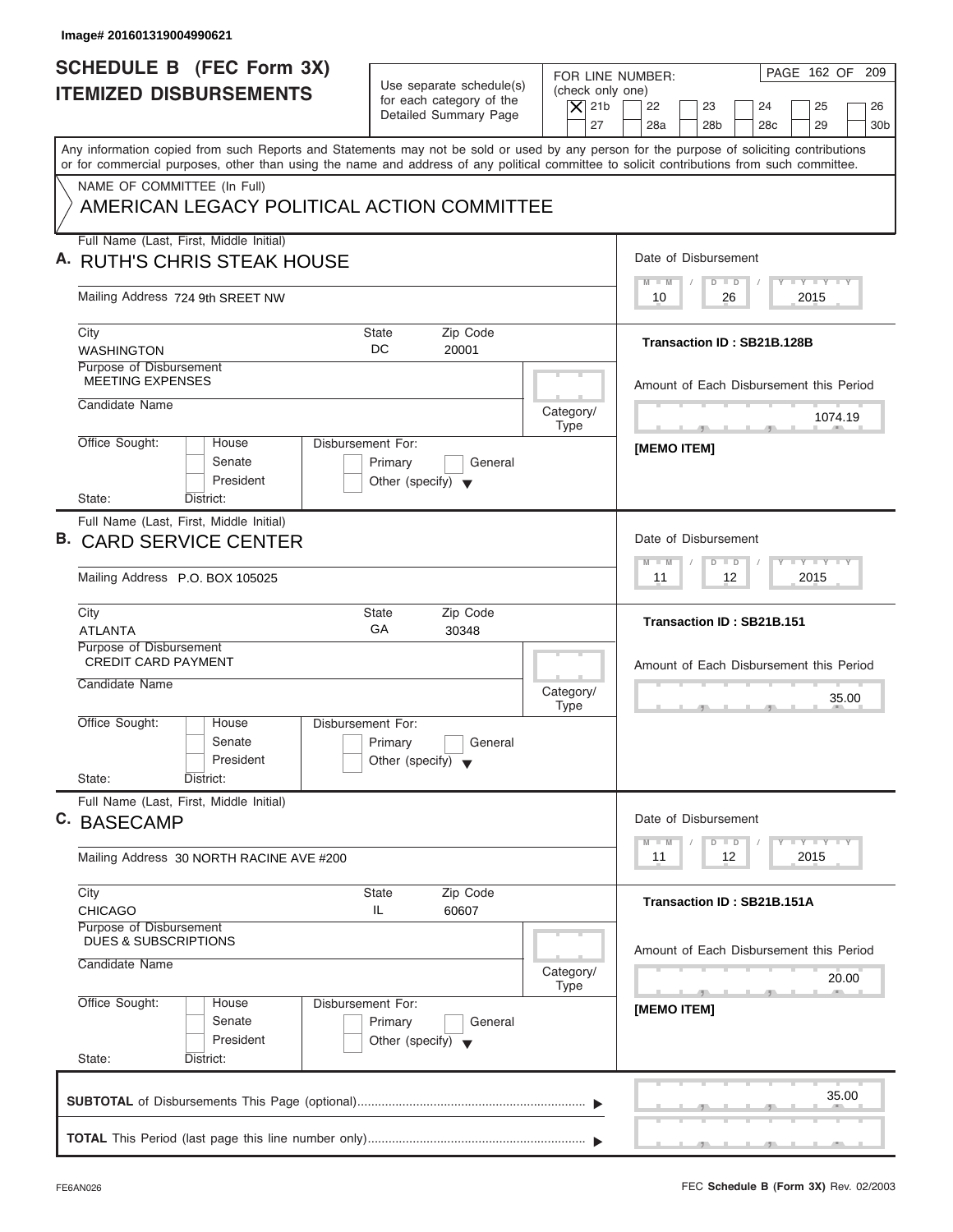| Image# 201601319004990622                                                                                                                                                                                                                                                               |                                                                                 |                                                                                                                                                                                |
|-----------------------------------------------------------------------------------------------------------------------------------------------------------------------------------------------------------------------------------------------------------------------------------------|---------------------------------------------------------------------------------|--------------------------------------------------------------------------------------------------------------------------------------------------------------------------------|
| <b>SCHEDULE B</b> (FEC Form 3X)<br><b>ITEMIZED DISBURSEMENTS</b>                                                                                                                                                                                                                        | Use separate schedule(s)<br>for each category of the<br>Detailed Summary Page   | PAGE 163 OF<br>209<br>FOR LINE NUMBER:<br>(check only one)<br>$\overline{X}$ 21b<br>22<br>23<br>24<br>25<br>26<br>27<br>28a<br>28 <sub>b</sub><br>28c<br>29<br>30 <sub>b</sub> |
| Any information copied from such Reports and Statements may not be sold or used by any person for the purpose of soliciting contributions<br>or for commercial purposes, other than using the name and address of any political committee to solicit contributions from such committee. |                                                                                 |                                                                                                                                                                                |
| NAME OF COMMITTEE (In Full)<br>AMERICAN LEGACY POLITICAL ACTION COMMITTEE                                                                                                                                                                                                               |                                                                                 |                                                                                                                                                                                |
| Full Name (Last, First, Middle Initial)                                                                                                                                                                                                                                                 |                                                                                 | Date of Disbursement                                                                                                                                                           |
| A. CARD SERVICE CENTER                                                                                                                                                                                                                                                                  |                                                                                 | $\mathbf{I} = \mathbf{Y} - \mathbf{I} - \mathbf{Y} - \mathbf{I} - \mathbf{Y}$<br>$M - M$<br>$D$ $D$                                                                            |
| Mailing Address P.O. BOX 105025                                                                                                                                                                                                                                                         |                                                                                 | 12<br>2015<br>11                                                                                                                                                               |
| City<br><b>ATLANTA</b>                                                                                                                                                                                                                                                                  | Zip Code<br>State<br>GA<br>30348                                                | Transaction ID: SB21B.151B                                                                                                                                                     |
| Purpose of Disbursement<br><b>DUES &amp; SUBSCRIPTIONS</b>                                                                                                                                                                                                                              |                                                                                 | Amount of Each Disbursement this Period                                                                                                                                        |
| Candidate Name                                                                                                                                                                                                                                                                          | Category/<br><b>Type</b>                                                        | 15.00<br><b>Contract Contract Contract</b>                                                                                                                                     |
| Office Sought:<br>House<br>Senate<br>President                                                                                                                                                                                                                                          | Disbursement For:<br>Primary<br>General<br>Other (specify) $\blacktriangledown$ | <b>IMEMO ITEMI</b>                                                                                                                                                             |
| State:<br>District:<br>Full Name (Last, First, Middle Initial)                                                                                                                                                                                                                          |                                                                                 |                                                                                                                                                                                |
| <b>B. CARD SERVICE CENTER</b>                                                                                                                                                                                                                                                           |                                                                                 | Date of Disbursement<br>$-Y$ $+Y$ $-+Y$                                                                                                                                        |
| Mailing Address P.O. BOX 105025                                                                                                                                                                                                                                                         |                                                                                 | $M - M$<br>$D$ $D$<br>15<br>2015<br>12                                                                                                                                         |
| City<br><b>ATLANTA</b>                                                                                                                                                                                                                                                                  | State<br>Zip Code<br>GA<br>30348                                                | Transaction ID: SB21B.181                                                                                                                                                      |
| Purpose of Disbursement<br><b>CREDIT CARD PAYMENT</b>                                                                                                                                                                                                                                   |                                                                                 | Amount of Each Disbursement this Period                                                                                                                                        |
| Candidate Name                                                                                                                                                                                                                                                                          | Category/<br><b>Type</b>                                                        | 20.00<br>__                                                                                                                                                                    |
| Office Sought:<br>House<br>Senate<br>President                                                                                                                                                                                                                                          | Disbursement For:<br>Primary<br>General<br>Other (specify) $\blacktriangledown$ |                                                                                                                                                                                |
| State:<br>District:<br>Full Name (Last, First, Middle Initial)                                                                                                                                                                                                                          |                                                                                 |                                                                                                                                                                                |
| C. CARD SERVICE CENTER                                                                                                                                                                                                                                                                  |                                                                                 | Date of Disbursement<br>$T - Y$ $T - Y$<br>$M - M$<br>$\overline{D}$<br>$\Box$                                                                                                 |
| Mailing Address P.O. BOX 105025                                                                                                                                                                                                                                                         |                                                                                 | 12<br>15<br>2015                                                                                                                                                               |
| City<br><b>ATLANTA</b>                                                                                                                                                                                                                                                                  | State<br>Zip Code<br>GA<br>30348                                                | Transaction ID: SB21B.182                                                                                                                                                      |
| <b>Purpose of Disbursement</b><br><b>CREDIT CARD PAYMENT</b>                                                                                                                                                                                                                            |                                                                                 |                                                                                                                                                                                |
| Candidate Name                                                                                                                                                                                                                                                                          | Category/<br><b>Type</b>                                                        | Amount of Each Disbursement this Period<br>63.28                                                                                                                               |
| Office Sought:<br>House<br>Senate<br>President<br>State:<br>District:                                                                                                                                                                                                                   | Disbursement For:<br>Primary<br>General<br>Other (specify) $\blacktriangledown$ |                                                                                                                                                                                |
|                                                                                                                                                                                                                                                                                         |                                                                                 | 83.28                                                                                                                                                                          |
|                                                                                                                                                                                                                                                                                         |                                                                                 |                                                                                                                                                                                |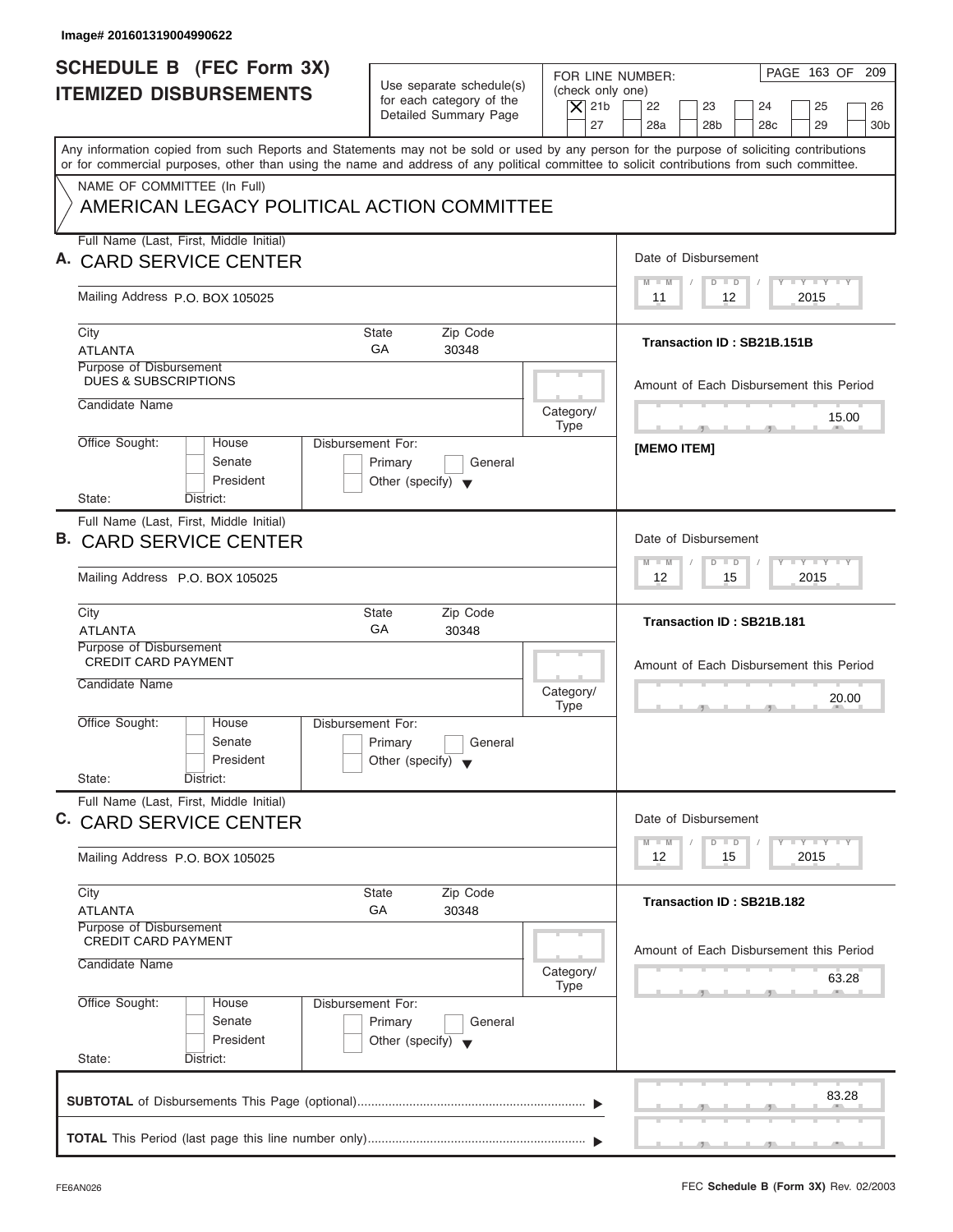| Image# 201601319004990623                                                                                                                                                                                                                                                               |                                                                                                     |                                                                                                                                                                   |
|-----------------------------------------------------------------------------------------------------------------------------------------------------------------------------------------------------------------------------------------------------------------------------------------|-----------------------------------------------------------------------------------------------------|-------------------------------------------------------------------------------------------------------------------------------------------------------------------|
| <b>SCHEDULE B (FEC Form 3X)</b><br><b>ITEMIZED DISBURSEMENTS</b>                                                                                                                                                                                                                        | Use separate schedule(s)<br>for each category of the<br>$ \mathsf{X} $ 21b<br>Detailed Summary Page | PAGE 164 OF 209<br>FOR LINE NUMBER:<br>(check only one)<br>22<br>23<br>24<br>25<br>26<br>27<br>28a<br>28 <sub>b</sub><br>29<br>28 <sub>c</sub><br>30 <sub>b</sub> |
| Any information copied from such Reports and Statements may not be sold or used by any person for the purpose of soliciting contributions<br>or for commercial purposes, other than using the name and address of any political committee to solicit contributions from such committee. |                                                                                                     |                                                                                                                                                                   |
| NAME OF COMMITTEE (In Full)<br>AMERICAN LEGACY POLITICAL ACTION COMMITTEE                                                                                                                                                                                                               |                                                                                                     |                                                                                                                                                                   |
| Full Name (Last, First, Middle Initial)<br>A. THE UPS STORE                                                                                                                                                                                                                             |                                                                                                     | Date of Disbursement                                                                                                                                              |
| Mailing Address 1220 L STREET NW<br>SUITE 100                                                                                                                                                                                                                                           |                                                                                                     | $T - Y = T - Y = T - Y$<br>$M - M$<br>$D$ $D$<br>2015<br>12<br>15                                                                                                 |
| City<br><b>WASHINGTON</b>                                                                                                                                                                                                                                                               | Zip Code<br>State<br>DC<br>20005                                                                    | Transaction ID: SB21B.182A                                                                                                                                        |
| Purpose of Disbursement<br>POSTAGE/SHIPPING                                                                                                                                                                                                                                             |                                                                                                     | Amount of Each Disbursement this Period                                                                                                                           |
| Candidate Name                                                                                                                                                                                                                                                                          | Category/<br><b>Type</b>                                                                            | 21.70                                                                                                                                                             |
| Office Sought:<br>House<br>Senate<br>President<br>State:<br>District:                                                                                                                                                                                                                   | Disbursement For:<br>Primary<br>General<br>Other (specify) $\blacktriangledown$                     | <b>IMEMO ITEMI</b>                                                                                                                                                |
| Full Name (Last, First, Middle Initial)<br>B. THE UPS STORE                                                                                                                                                                                                                             |                                                                                                     | Date of Disbursement                                                                                                                                              |
| Mailing Address 1220 L STREET NW<br><b>SUITE 100</b>                                                                                                                                                                                                                                    |                                                                                                     | $-1 - Y - 1 - Y - 1 - Y$<br>$M - M$<br>$D$ $D$<br>2015<br>12<br>15                                                                                                |
| City<br><b>WASHINGTON</b>                                                                                                                                                                                                                                                               | Zip Code<br><b>State</b><br>DC<br>20005                                                             | Transaction ID: SB21B.182B                                                                                                                                        |
| Purpose of Disbursement<br>POSTAGE/SHIPPING<br>Candidate Name                                                                                                                                                                                                                           | Category/<br><b>Type</b>                                                                            | Amount of Each Disbursement this Period<br>20.79<br><u>.</u><br>$-7$                                                                                              |
| Office Sought:<br>House<br>Senate<br>President<br>State:<br>District:                                                                                                                                                                                                                   | Disbursement For:<br>Primary<br>General<br>Other (specify) $\blacktriangledown$                     | [MEMO ITEM]                                                                                                                                                       |
| Full Name (Last, First, Middle Initial)<br><sup>C.</sup> THE UPS STORE                                                                                                                                                                                                                  |                                                                                                     | Date of Disbursement                                                                                                                                              |
| Mailing Address 1220 L STREET NW<br>SUITE 100                                                                                                                                                                                                                                           |                                                                                                     | $Y - Y - Y$<br>$M - M$<br>$\overline{D}$<br>$\Box$<br>2015<br>12<br>15                                                                                            |
| City<br><b>WASHINGTON</b>                                                                                                                                                                                                                                                               | Zip Code<br>State<br>DC<br>20005                                                                    | Transaction ID: SB21B.182C                                                                                                                                        |
| Purpose of Disbursement<br>POSTAGE/SHIPPING<br>Candidate Name                                                                                                                                                                                                                           | Category/<br><b>Type</b>                                                                            | Amount of Each Disbursement this Period<br>20.79                                                                                                                  |
| Office Sought:<br>House<br>Senate<br>President                                                                                                                                                                                                                                          | Disbursement For:<br>Primary<br>General<br>Other (specify) $\blacktriangledown$                     | $-7$<br>[MEMO ITEM]                                                                                                                                               |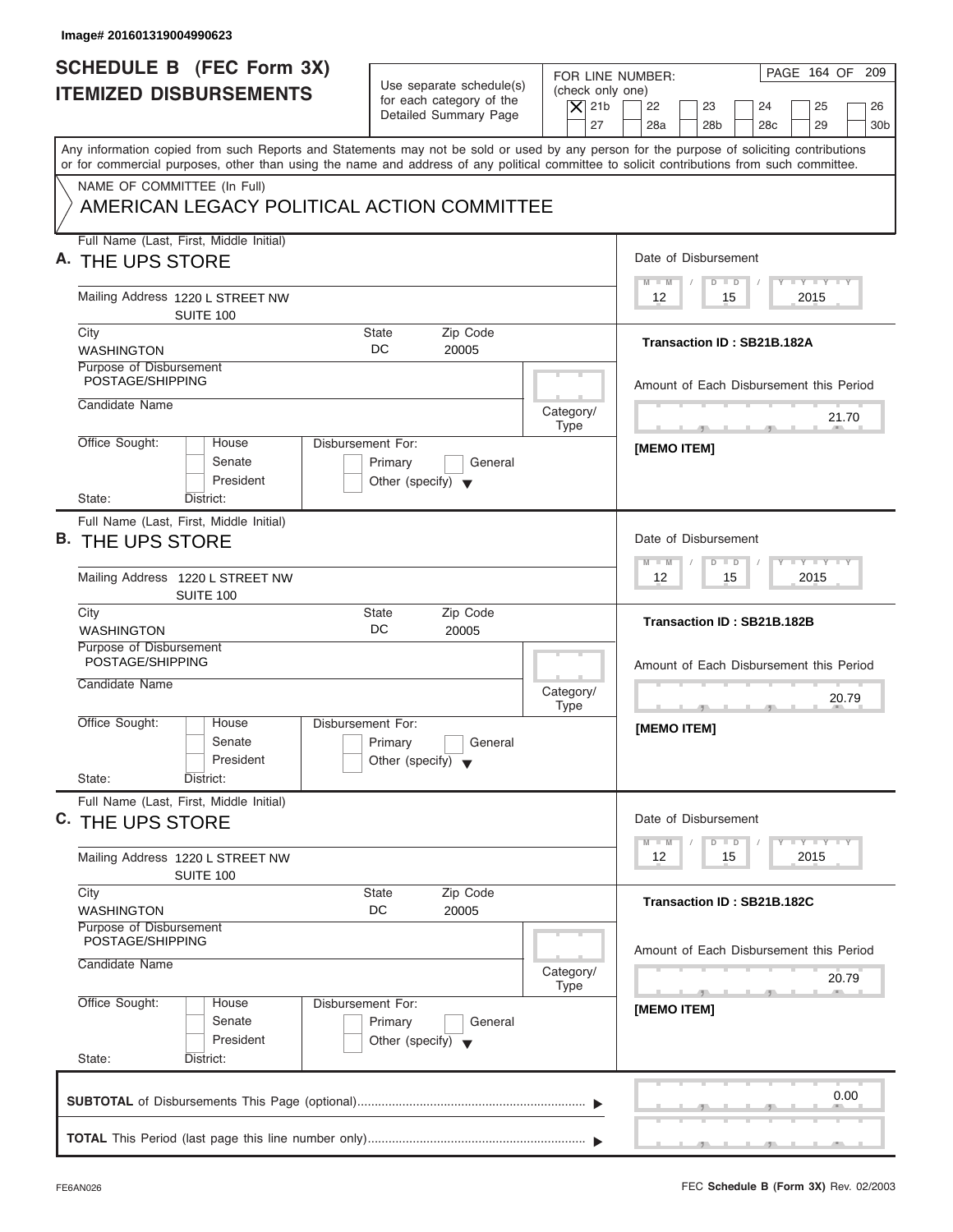| Image# 201601319004990624                                                                                                                                                                                                                                                               |                                                                                 |                                                                  |                                                                                                                                          |
|-----------------------------------------------------------------------------------------------------------------------------------------------------------------------------------------------------------------------------------------------------------------------------------------|---------------------------------------------------------------------------------|------------------------------------------------------------------|------------------------------------------------------------------------------------------------------------------------------------------|
| <b>SCHEDULE B (FEC Form 3X)</b><br><b>ITEMIZED DISBURSEMENTS</b>                                                                                                                                                                                                                        | Use separate schedule(s)<br>for each category of the<br>Detailed Summary Page   | FOR LINE NUMBER:<br>(check only one)<br>$\overline{X}$ 21b<br>27 | PAGE 165 OF 209<br>22<br>23<br>24<br>25<br>26<br>28a<br>28 <sub>b</sub><br>29<br>30 <sub>b</sub><br>28c                                  |
| Any information copied from such Reports and Statements may not be sold or used by any person for the purpose of soliciting contributions<br>or for commercial purposes, other than using the name and address of any political committee to solicit contributions from such committee. |                                                                                 |                                                                  |                                                                                                                                          |
| NAME OF COMMITTEE (In Full)<br>AMERICAN LEGACY POLITICAL ACTION COMMITTEE                                                                                                                                                                                                               |                                                                                 |                                                                  |                                                                                                                                          |
| Full Name (Last, First, Middle Initial)<br><b>CHAIN BRIDGE BANK</b>                                                                                                                                                                                                                     |                                                                                 |                                                                  | Date of Disbursement                                                                                                                     |
| Mailing Address 1445-A LAUGHLIN AVENUE                                                                                                                                                                                                                                                  |                                                                                 |                                                                  | $T - Y = T - Y = T - Y$<br>$D$ $D$<br>$M - M$<br>03<br>2015<br>07                                                                        |
| City<br><b>MCLEAN</b>                                                                                                                                                                                                                                                                   | Zip Code<br>State<br><b>VA</b><br>22101                                         |                                                                  | Transaction ID: SB21B.008                                                                                                                |
| Purpose of Disbursement<br><b>BANK FEE</b><br>Candidate Name                                                                                                                                                                                                                            |                                                                                 |                                                                  | Amount of Each Disbursement this Period                                                                                                  |
| Office Sought:<br>House                                                                                                                                                                                                                                                                 | Disbursement For:                                                               | Category/<br>Type                                                | 10.00                                                                                                                                    |
| Senate<br>President<br>State:<br>District:                                                                                                                                                                                                                                              | Primary<br>General<br>Other (specify) $\blacktriangledown$                      |                                                                  |                                                                                                                                          |
| Full Name (Last, First, Middle Initial)<br>В.<br><b>CHAIN BRIDGE BANK</b>                                                                                                                                                                                                               |                                                                                 |                                                                  | Date of Disbursement<br><b>LEYTEY LEY</b><br>$M - M$<br>$D$ $D$                                                                          |
| Mailing Address 1445-A LAUGHLIN AVENUE                                                                                                                                                                                                                                                  |                                                                                 |                                                                  | 2015<br>07<br>07                                                                                                                         |
| City<br><b>MCLEAN</b>                                                                                                                                                                                                                                                                   | <b>State</b><br>Zip Code<br>VA<br>22101                                         |                                                                  | Transaction ID: SB21B.011                                                                                                                |
| Purpose of Disbursement<br><b>BANK FEE</b><br>Candidate Name                                                                                                                                                                                                                            |                                                                                 | Category/<br><b>Type</b>                                         | Amount of Each Disbursement this Period<br>10.00                                                                                         |
| Office Sought:<br>House<br>Senate<br>President<br>State:<br>District:                                                                                                                                                                                                                   | Disbursement For:<br>Primary<br>General<br>Other (specify) $\blacktriangledown$ |                                                                  | $-5$                                                                                                                                     |
| Full Name (Last, First, Middle Initial)<br>C. CHAIN BRIDGE BANK                                                                                                                                                                                                                         |                                                                                 |                                                                  | Date of Disbursement                                                                                                                     |
| Mailing Address 1445-A LAUGHLIN AVENUE                                                                                                                                                                                                                                                  |                                                                                 |                                                                  | $\mathbf{I}$ $\mathbf{Y}$ $\mathbf{I}$ $\mathbf{Y}$ $\mathbf{I}$ $\mathbf{Y}$<br>$M - M$<br>$\overline{D}$<br>$\Box$<br>2015<br>07<br>14 |
| City<br><b>MCLEAN</b>                                                                                                                                                                                                                                                                   | Zip Code<br>State<br>VA<br>22101                                                |                                                                  | Transaction ID: SB21B.017                                                                                                                |
| Purpose of Disbursement<br><b>BANK FEE</b><br>Candidate Name                                                                                                                                                                                                                            |                                                                                 | Category/<br>Type                                                | Amount of Each Disbursement this Period<br>10.00                                                                                         |
| Office Sought:<br>House<br>Senate<br>President<br>State:<br>District:                                                                                                                                                                                                                   | Disbursement For:<br>Primary<br>General<br>Other (specify) $\blacktriangledown$ |                                                                  |                                                                                                                                          |
|                                                                                                                                                                                                                                                                                         |                                                                                 |                                                                  | 30.00                                                                                                                                    |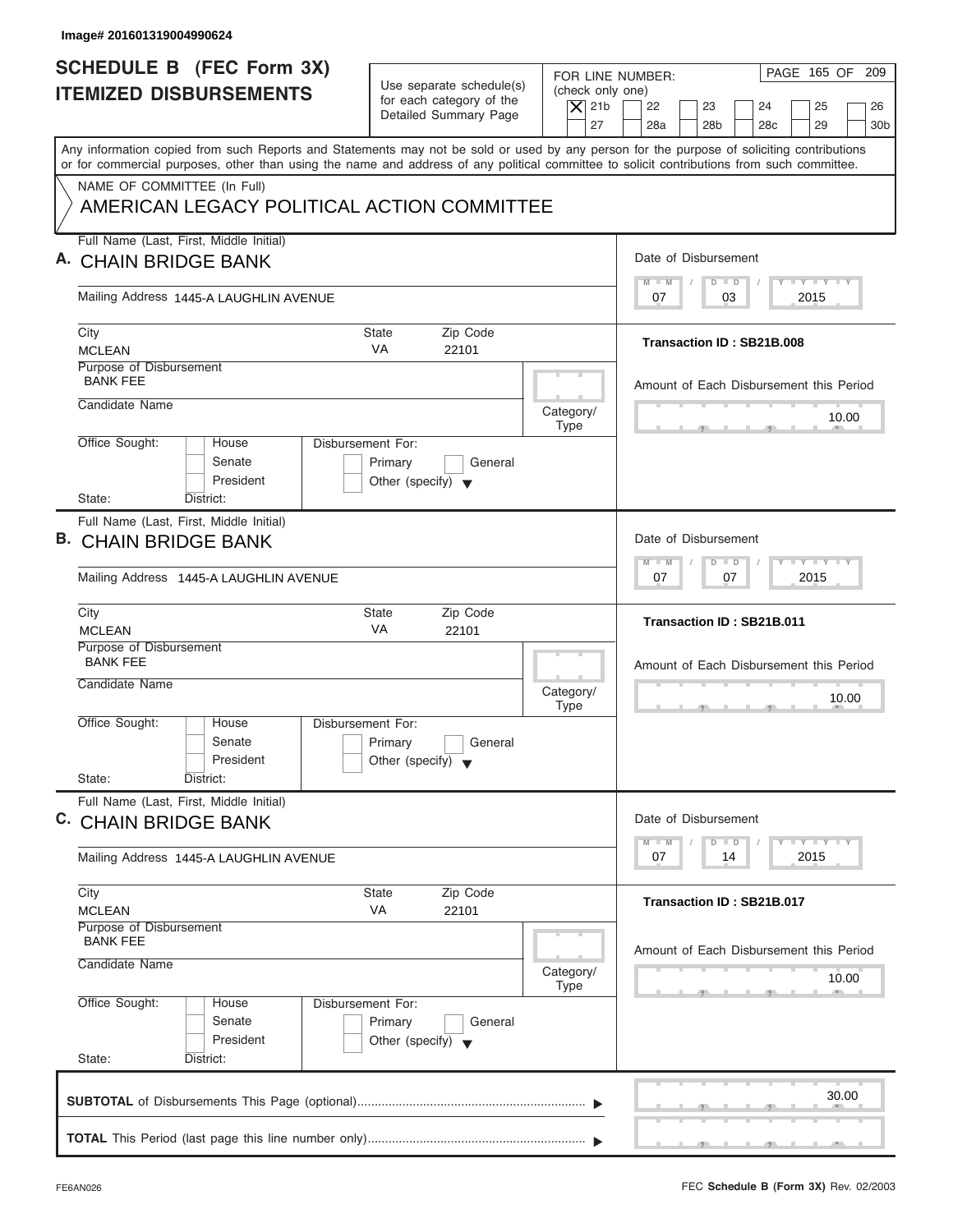| Image# 201601319004990625                                                                                                                                                                                                                                                               |                                                                                 |                                                                  |                                                                                                                     |
|-----------------------------------------------------------------------------------------------------------------------------------------------------------------------------------------------------------------------------------------------------------------------------------------|---------------------------------------------------------------------------------|------------------------------------------------------------------|---------------------------------------------------------------------------------------------------------------------|
| <b>SCHEDULE B (FEC Form 3X)</b><br><b>ITEMIZED DISBURSEMENTS</b>                                                                                                                                                                                                                        | Use separate schedule(s)<br>for each category of the<br>Detailed Summary Page   | FOR LINE NUMBER:<br>(check only one)<br>$\overline{X}$ 21b<br>27 | PAGE 166 OF 209<br>22<br>23<br>24<br>25<br>26<br>28a<br>28 <sub>b</sub><br>29<br>30 <sub>b</sub><br>28 <sub>c</sub> |
| Any information copied from such Reports and Statements may not be sold or used by any person for the purpose of soliciting contributions<br>or for commercial purposes, other than using the name and address of any political committee to solicit contributions from such committee. |                                                                                 |                                                                  |                                                                                                                     |
| NAME OF COMMITTEE (In Full)<br>AMERICAN LEGACY POLITICAL ACTION COMMITTEE                                                                                                                                                                                                               |                                                                                 |                                                                  |                                                                                                                     |
| Full Name (Last, First, Middle Initial)<br><b>CHAIN BRIDGE BANK</b>                                                                                                                                                                                                                     |                                                                                 |                                                                  | Date of Disbursement                                                                                                |
| Mailing Address 1445-A LAUGHLIN AVENUE                                                                                                                                                                                                                                                  |                                                                                 |                                                                  | $T - Y = T - Y = T - Y$<br>$M - M$<br>$D$ $D$<br>2015<br>07<br>16                                                   |
| City<br><b>MCLEAN</b>                                                                                                                                                                                                                                                                   | Zip Code<br>State<br><b>VA</b><br>22101                                         |                                                                  | Transaction ID: SB21B.020                                                                                           |
| Purpose of Disbursement<br><b>BANK FEE</b><br>Candidate Name                                                                                                                                                                                                                            |                                                                                 |                                                                  | Amount of Each Disbursement this Period                                                                             |
|                                                                                                                                                                                                                                                                                         | Disbursement For:                                                               | Category/<br>Type                                                | 10.00                                                                                                               |
| Office Sought:<br>House<br>Senate<br>President<br>State:<br>District:                                                                                                                                                                                                                   | Primary<br>General<br>Other (specify) $\blacktriangledown$                      |                                                                  |                                                                                                                     |
| Full Name (Last, First, Middle Initial)<br>В.<br><b>CHAIN BRIDGE BANK</b>                                                                                                                                                                                                               |                                                                                 |                                                                  | Date of Disbursement<br><b>LEYTEY LEY</b>                                                                           |
| Mailing Address 1445-A LAUGHLIN AVENUE                                                                                                                                                                                                                                                  |                                                                                 |                                                                  | $M - M$<br>$D$ $D$<br>2015<br>07<br>21                                                                              |
| City<br><b>MCLEAN</b>                                                                                                                                                                                                                                                                   | <b>State</b><br>Zip Code<br>VA<br>22101                                         |                                                                  | Transaction ID: SB21B.022                                                                                           |
| Purpose of Disbursement<br><b>BANK FEE</b><br>Candidate Name                                                                                                                                                                                                                            |                                                                                 | Category/<br><b>Type</b>                                         | Amount of Each Disbursement this Period<br>10.00<br>$-5$                                                            |
| Office Sought:<br>House<br>Senate<br>President<br>State:<br>District:                                                                                                                                                                                                                   | Disbursement For:<br>Primary<br>General<br>Other (specify) $\blacktriangledown$ |                                                                  |                                                                                                                     |
| Full Name (Last, First, Middle Initial)<br>C. CHAIN BRIDGE BANK                                                                                                                                                                                                                         |                                                                                 |                                                                  | Date of Disbursement<br>$T - Y$ $T - Y$<br>$M - M$<br>$\overline{D}$<br>$\Box$                                      |
| Mailing Address 1445-A LAUGHLIN AVENUE                                                                                                                                                                                                                                                  |                                                                                 |                                                                  | 2015<br>07<br>23                                                                                                    |
| City<br><b>MCLEAN</b>                                                                                                                                                                                                                                                                   | Zip Code<br>State<br>VA<br>22101                                                |                                                                  | Transaction ID: SB21B.025                                                                                           |
| Purpose of Disbursement<br><b>BANK FEE</b><br>Candidate Name                                                                                                                                                                                                                            |                                                                                 | Category/                                                        | Amount of Each Disbursement this Period<br>10.00                                                                    |
| Office Sought:<br>House<br>Senate<br>President<br>State:<br>District:                                                                                                                                                                                                                   | Disbursement For:<br>Primary<br>General<br>Other (specify) $\blacktriangledown$ | Type                                                             |                                                                                                                     |
|                                                                                                                                                                                                                                                                                         |                                                                                 |                                                                  | 30.00                                                                                                               |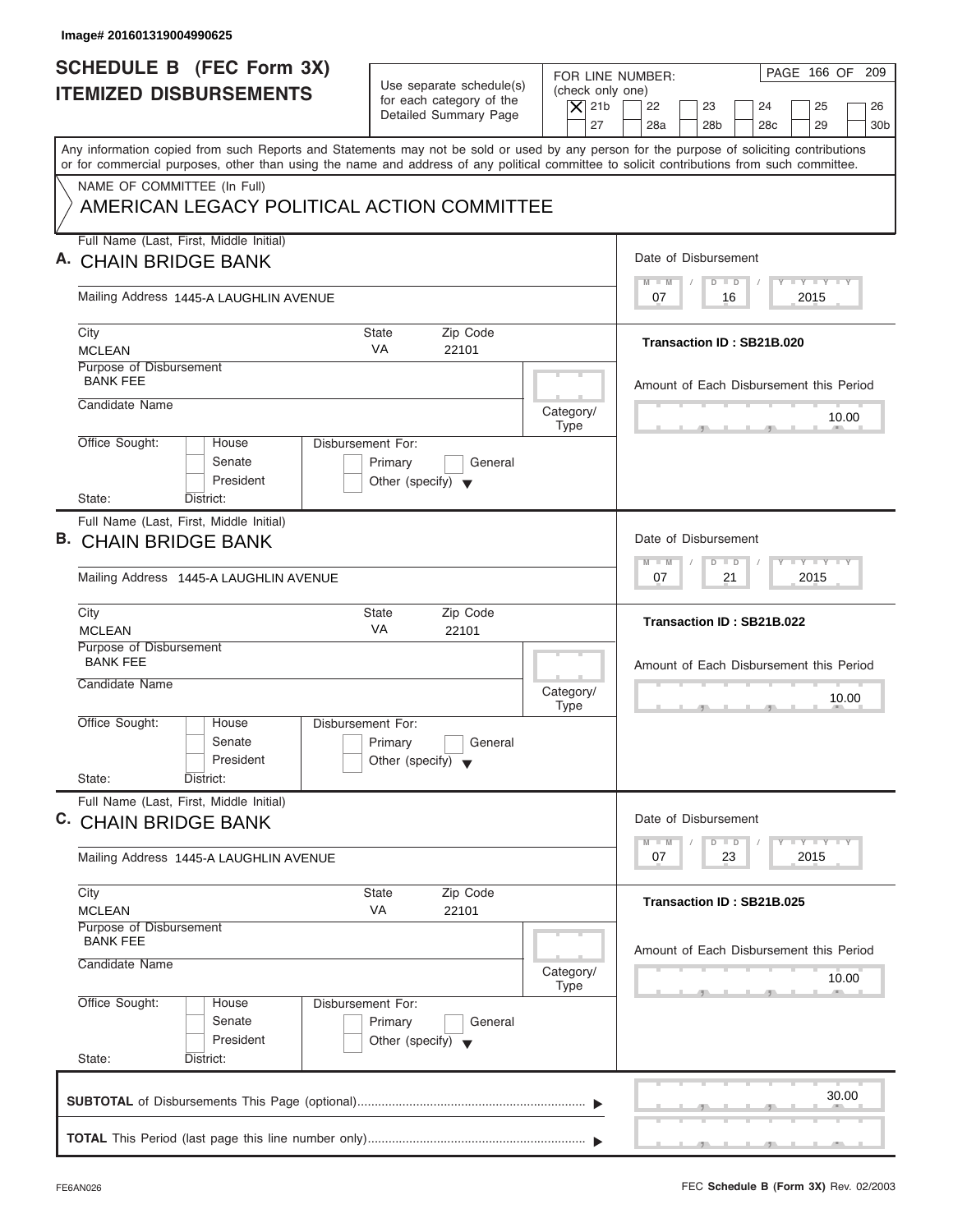| Image# 201601319004990626                                                                                                                                                                                                                                                               |                                                                                 |                                                                  |                                                                                                                                                   |
|-----------------------------------------------------------------------------------------------------------------------------------------------------------------------------------------------------------------------------------------------------------------------------------------|---------------------------------------------------------------------------------|------------------------------------------------------------------|---------------------------------------------------------------------------------------------------------------------------------------------------|
| <b>SCHEDULE B (FEC Form 3X)</b><br><b>ITEMIZED DISBURSEMENTS</b>                                                                                                                                                                                                                        | Use separate schedule(s)<br>for each category of the<br>Detailed Summary Page   | FOR LINE NUMBER:<br>(check only one)<br>$\overline{X}$ 21b<br>27 | PAGE 167 OF 209<br>22<br>23<br>24<br>25<br>26<br>28a<br>28 <sub>b</sub><br>29<br>30 <sub>b</sub><br>28 <sub>c</sub>                               |
| Any information copied from such Reports and Statements may not be sold or used by any person for the purpose of soliciting contributions<br>or for commercial purposes, other than using the name and address of any political committee to solicit contributions from such committee. |                                                                                 |                                                                  |                                                                                                                                                   |
| NAME OF COMMITTEE (In Full)<br>AMERICAN LEGACY POLITICAL ACTION COMMITTEE                                                                                                                                                                                                               |                                                                                 |                                                                  |                                                                                                                                                   |
| Full Name (Last, First, Middle Initial)<br><b>CHAIN BRIDGE BANK</b>                                                                                                                                                                                                                     |                                                                                 |                                                                  | Date of Disbursement                                                                                                                              |
| Mailing Address 1445-A LAUGHLIN AVENUE                                                                                                                                                                                                                                                  |                                                                                 |                                                                  | $T - Y = T - Y = T - Y$<br>$M - M$<br>$D$ $D$<br>02<br>2015<br>09                                                                                 |
| City<br><b>MCLEAN</b>                                                                                                                                                                                                                                                                   | Zip Code<br>State<br><b>VA</b><br>22101                                         |                                                                  | Transaction ID: SB21B.075                                                                                                                         |
| Purpose of Disbursement<br><b>BANK FEE</b><br>Candidate Name                                                                                                                                                                                                                            |                                                                                 |                                                                  | Amount of Each Disbursement this Period                                                                                                           |
| Office Sought:<br>House                                                                                                                                                                                                                                                                 | Disbursement For:                                                               | Category/<br>Type                                                | 10.00                                                                                                                                             |
| Senate<br>President<br>State:<br>District:                                                                                                                                                                                                                                              | Primary<br>General<br>Other (specify) $\blacktriangledown$                      |                                                                  |                                                                                                                                                   |
| Full Name (Last, First, Middle Initial)<br>В.<br><b>CHAIN BRIDGE BANK</b>                                                                                                                                                                                                               |                                                                                 |                                                                  | Date of Disbursement<br><b>LEYTEY LEY</b><br>$M - M$<br>$D$ $D$                                                                                   |
| Mailing Address 1445-A LAUGHLIN AVENUE                                                                                                                                                                                                                                                  |                                                                                 |                                                                  | 09<br>2015<br>09                                                                                                                                  |
| City<br><b>MCLEAN</b>                                                                                                                                                                                                                                                                   | <b>State</b><br>Zip Code<br>VA<br>22101                                         |                                                                  | Transaction ID: SB21B.083                                                                                                                         |
| Purpose of Disbursement<br><b>BANK FEE</b><br>Candidate Name                                                                                                                                                                                                                            |                                                                                 | Category/<br><b>Type</b>                                         | Amount of Each Disbursement this Period<br>10.00<br>$-7$                                                                                          |
| Office Sought:<br>House<br>Senate<br>President<br>State:<br>District:                                                                                                                                                                                                                   | Disbursement For:<br>Primary<br>General<br>Other (specify) $\blacktriangledown$ |                                                                  |                                                                                                                                                   |
| Full Name (Last, First, Middle Initial)<br>C. CHAIN BRIDGE BANK                                                                                                                                                                                                                         |                                                                                 |                                                                  | Date of Disbursement                                                                                                                              |
| Mailing Address 1445-A LAUGHLIN AVENUE                                                                                                                                                                                                                                                  |                                                                                 |                                                                  | $\mathbf{I}$ $\mathbf{Y}$ $\mathbf{I}$ $\mathbf{Y}$ $\mathbf{I}$ $\mathbf{Y}$<br>$M - M$<br>$\overline{\mathsf{D}}$<br>$\Box$<br>2015<br>09<br>14 |
| City<br><b>MCLEAN</b>                                                                                                                                                                                                                                                                   | Zip Code<br>State<br>VA<br>22101                                                |                                                                  | Transaction ID: SB21B.085                                                                                                                         |
| Purpose of Disbursement<br><b>BANK FEE</b><br>Candidate Name                                                                                                                                                                                                                            |                                                                                 | Category/<br>Type                                                | Amount of Each Disbursement this Period<br>10.00                                                                                                  |
| Office Sought:<br>House<br>Senate<br>President<br>State:<br>District:                                                                                                                                                                                                                   | Disbursement For:<br>Primary<br>General<br>Other (specify) $\blacktriangledown$ |                                                                  |                                                                                                                                                   |
|                                                                                                                                                                                                                                                                                         |                                                                                 |                                                                  | 30.00                                                                                                                                             |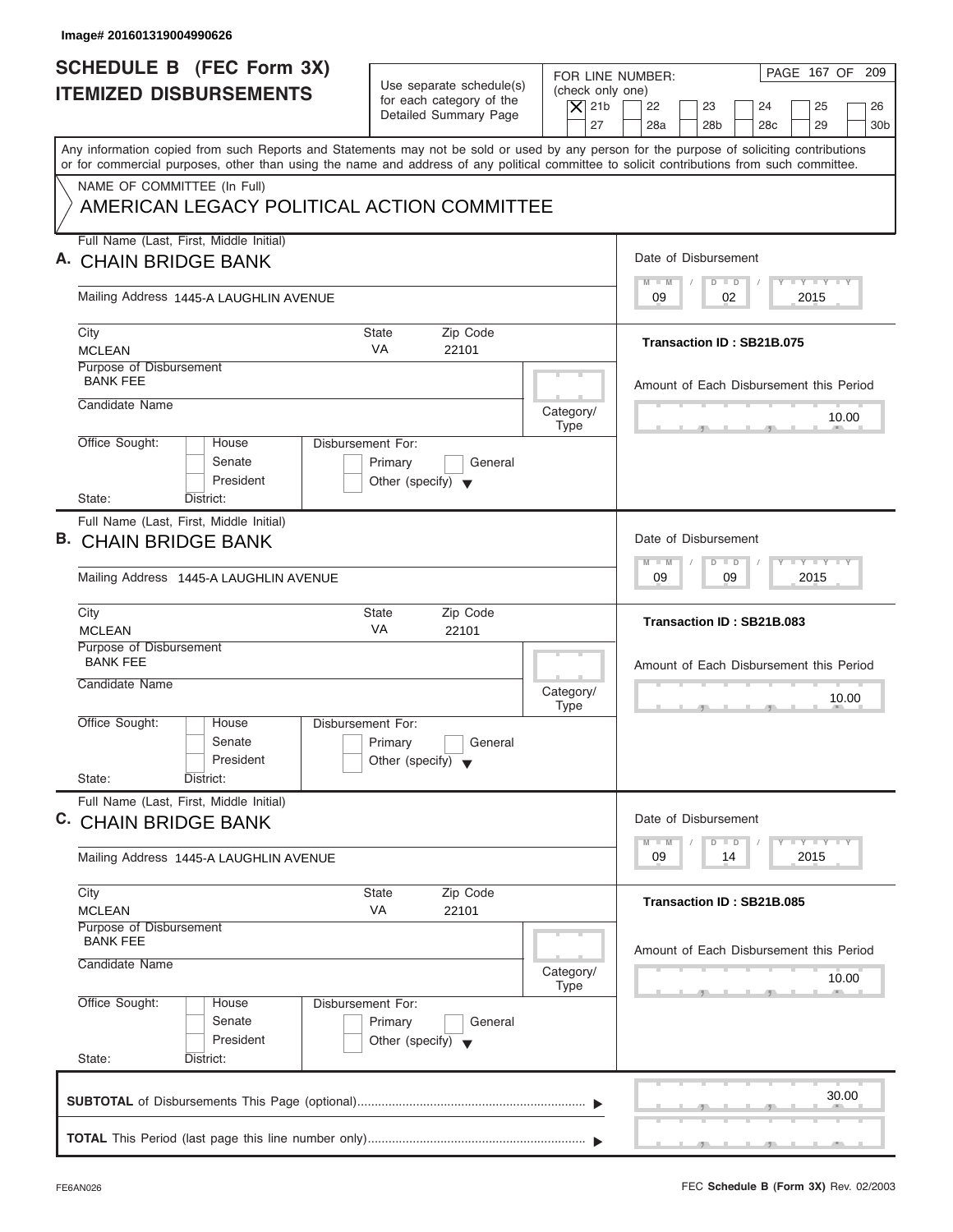| Image# 201601319004990627                                                                                                                                                                                                                                                               |                                                                                                |                                                                                                                                                                                            |
|-----------------------------------------------------------------------------------------------------------------------------------------------------------------------------------------------------------------------------------------------------------------------------------------|------------------------------------------------------------------------------------------------|--------------------------------------------------------------------------------------------------------------------------------------------------------------------------------------------|
| <b>SCHEDULE B (FEC Form 3X)</b><br><b>ITEMIZED DISBURSEMENTS</b>                                                                                                                                                                                                                        | Use separate schedule(s)<br>for each category of the<br>Detailed Summary Page                  | PAGE 168 OF<br>209<br>FOR LINE NUMBER:<br>(check only one)<br>$ \mathsf{X} $ 21b<br>22<br>23<br>24<br>25<br>26<br>29<br>27<br>28a<br>28 <sub>b</sub><br>28 <sub>c</sub><br>30 <sub>b</sub> |
| Any information copied from such Reports and Statements may not be sold or used by any person for the purpose of soliciting contributions<br>or for commercial purposes, other than using the name and address of any political committee to solicit contributions from such committee. |                                                                                                |                                                                                                                                                                                            |
| NAME OF COMMITTEE (In Full)<br>AMERICAN LEGACY POLITICAL ACTION COMMITTEE                                                                                                                                                                                                               |                                                                                                |                                                                                                                                                                                            |
| Full Name (Last, First, Middle Initial)<br>A. CHAIN BRIDGE BANK                                                                                                                                                                                                                         |                                                                                                | Date of Disbursement                                                                                                                                                                       |
| Mailing Address 1445-A LAUGHLIN AVENUE                                                                                                                                                                                                                                                  |                                                                                                | Y LY LY LY<br>$M - M$<br>$D$ $D$<br>09<br>2015<br>17                                                                                                                                       |
| City<br><b>MCLEAN</b>                                                                                                                                                                                                                                                                   | Zip Code<br>State<br><b>VA</b><br>22101                                                        | Transaction ID: SB21B.089                                                                                                                                                                  |
| Purpose of Disbursement<br><b>BANK FEE</b><br>Candidate Name                                                                                                                                                                                                                            |                                                                                                | Amount of Each Disbursement this Period                                                                                                                                                    |
|                                                                                                                                                                                                                                                                                         | Category/<br><b>Type</b><br>Disbursement For:                                                  | 10.00                                                                                                                                                                                      |
| Office Sought:<br>House<br>Senate<br>President<br>State:<br>District:                                                                                                                                                                                                                   | Primary<br>General<br>Other (specify) $\blacktriangledown$                                     |                                                                                                                                                                                            |
| Full Name (Last, First, Middle Initial)<br>В.<br><b>CHAIN BRIDGE BANK</b>                                                                                                                                                                                                               |                                                                                                | Date of Disbursement                                                                                                                                                                       |
| Mailing Address 1445-A LAUGHLIN AVENUE                                                                                                                                                                                                                                                  |                                                                                                | $-1 - Y - 1 - Y - 1 - Y$<br>$M - M$<br>$\Box$<br>$\overline{D}$<br>09<br>2015<br>17                                                                                                        |
| City<br><b>MCLEAN</b>                                                                                                                                                                                                                                                                   | Zip Code<br><b>State</b><br>VA<br>22101                                                        | Transaction ID: SB21B.090                                                                                                                                                                  |
| Purpose of Disbursement<br><b>BANK FEE</b><br>Candidate Name                                                                                                                                                                                                                            | Category/                                                                                      | Amount of Each Disbursement this Period<br>10.00                                                                                                                                           |
| Office Sought:<br>House<br>Senate<br>President<br>State:<br>District:                                                                                                                                                                                                                   | <b>Type</b><br>Disbursement For:<br>Primary<br>General<br>Other (specify) $\blacktriangledown$ | $\rightarrow$                                                                                                                                                                              |
| Full Name (Last, First, Middle Initial)<br>C. CHAIN BRIDGE BANK                                                                                                                                                                                                                         |                                                                                                | Date of Disbursement                                                                                                                                                                       |
| Mailing Address 1445-A LAUGHLIN AVENUE                                                                                                                                                                                                                                                  |                                                                                                | $T - Y$ $T - Y$<br>$M - M$<br>$\Box$<br>D<br>2015<br>09<br>24                                                                                                                              |
| City<br><b>MCLEAN</b>                                                                                                                                                                                                                                                                   | Zip Code<br>State<br>VA<br>22101                                                               | Transaction ID: SB21B.094                                                                                                                                                                  |
| Purpose of Disbursement<br><b>BANK FEE</b><br>Candidate Name                                                                                                                                                                                                                            | Category/<br><b>Type</b>                                                                       | Amount of Each Disbursement this Period<br>12.00                                                                                                                                           |
| Office Sought:<br>House<br>Senate<br>President<br>State:<br>District:                                                                                                                                                                                                                   | Disbursement For:<br>Primary<br>General<br>Other (specify) $\blacktriangledown$                |                                                                                                                                                                                            |
|                                                                                                                                                                                                                                                                                         |                                                                                                | 32.00                                                                                                                                                                                      |
|                                                                                                                                                                                                                                                                                         |                                                                                                |                                                                                                                                                                                            |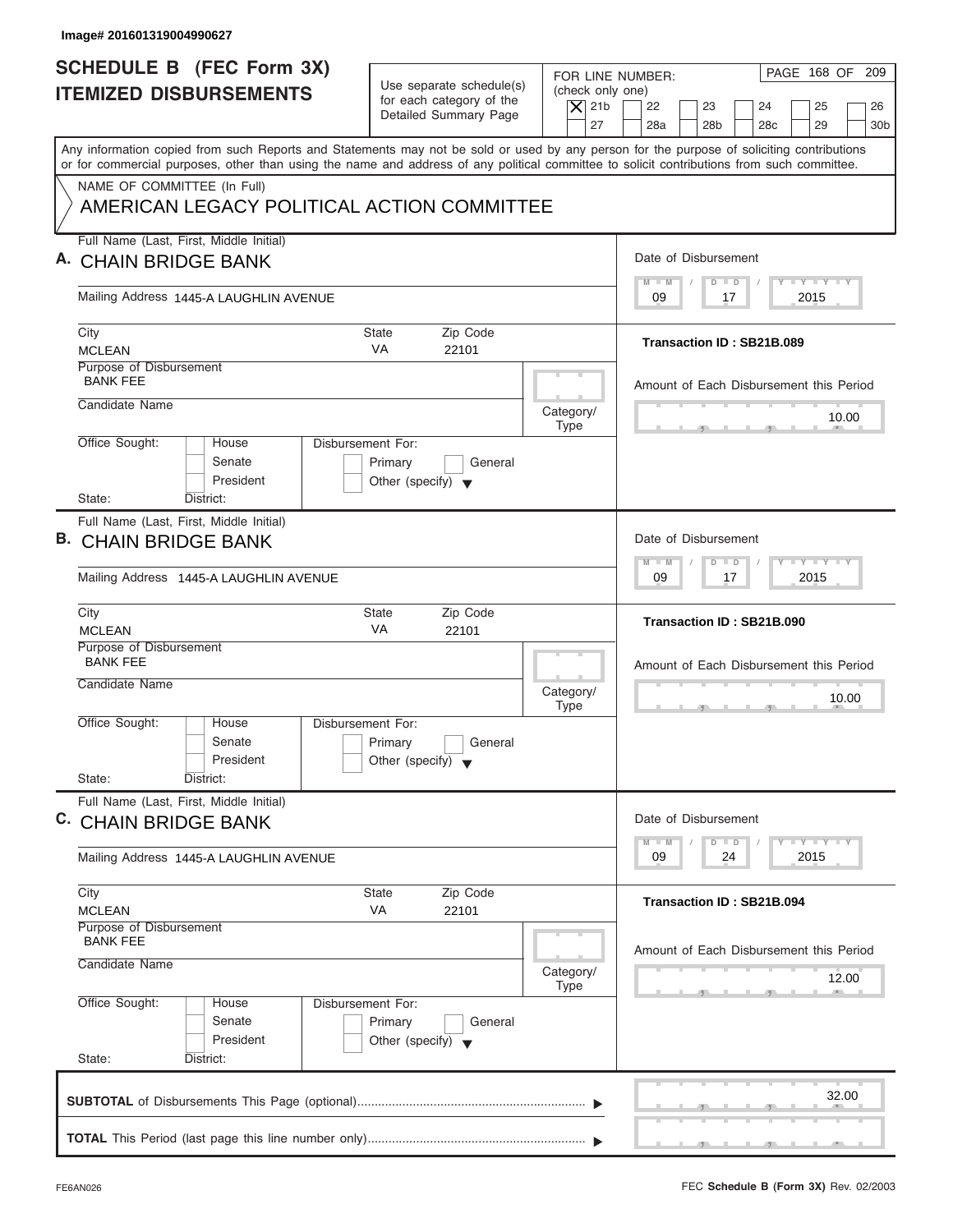| Image# 201601319004990628                                                                                                                                                                                                                                                               |                                                                                 |                                                                  |                                                                                                         |
|-----------------------------------------------------------------------------------------------------------------------------------------------------------------------------------------------------------------------------------------------------------------------------------------|---------------------------------------------------------------------------------|------------------------------------------------------------------|---------------------------------------------------------------------------------------------------------|
| <b>SCHEDULE B (FEC Form 3X)</b><br><b>ITEMIZED DISBURSEMENTS</b>                                                                                                                                                                                                                        | Use separate schedule(s)<br>for each category of the<br>Detailed Summary Page   | FOR LINE NUMBER:<br>(check only one)<br>$\overline{X}$ 21b<br>27 | PAGE 169 OF 209<br>22<br>23<br>24<br>25<br>26<br>28a<br>28 <sub>b</sub><br>29<br>30 <sub>b</sub><br>28c |
| Any information copied from such Reports and Statements may not be sold or used by any person for the purpose of soliciting contributions<br>or for commercial purposes, other than using the name and address of any political committee to solicit contributions from such committee. |                                                                                 |                                                                  |                                                                                                         |
| NAME OF COMMITTEE (In Full)<br>AMERICAN LEGACY POLITICAL ACTION COMMITTEE                                                                                                                                                                                                               |                                                                                 |                                                                  |                                                                                                         |
| Full Name (Last, First, Middle Initial)<br><b>CHAIN BRIDGE BANK</b>                                                                                                                                                                                                                     |                                                                                 |                                                                  | Date of Disbursement                                                                                    |
| Mailing Address 1445-A LAUGHLIN AVENUE                                                                                                                                                                                                                                                  |                                                                                 |                                                                  | $T - Y = T - Y = T - Y$<br>$M - M$<br>$D$ $D$<br>01<br>2015<br>10                                       |
| City<br><b>MCLEAN</b>                                                                                                                                                                                                                                                                   | Zip Code<br>State<br><b>VA</b><br>22101                                         |                                                                  | Transaction ID: SB21B.100                                                                               |
| Purpose of Disbursement<br><b>BANK FEE</b><br>Candidate Name                                                                                                                                                                                                                            |                                                                                 |                                                                  | Amount of Each Disbursement this Period                                                                 |
| Office Sought:<br>House                                                                                                                                                                                                                                                                 | Disbursement For:                                                               | Category/<br>Type                                                | 10.00                                                                                                   |
| Senate<br>President<br>State:<br>District:                                                                                                                                                                                                                                              | Primary<br>General<br>Other (specify) $\blacktriangledown$                      |                                                                  |                                                                                                         |
| Full Name (Last, First, Middle Initial)<br>В.<br><b>CHAIN BRIDGE BANK</b>                                                                                                                                                                                                               |                                                                                 |                                                                  | Date of Disbursement<br><b>LEYTEY LEY</b>                                                               |
| Mailing Address 1445-A LAUGHLIN AVENUE                                                                                                                                                                                                                                                  |                                                                                 |                                                                  | $M - M$<br>$D$ $D$<br>2015<br>10<br>06                                                                  |
| City<br><b>MCLEAN</b>                                                                                                                                                                                                                                                                   | <b>State</b><br>Zip Code<br>VA<br>22101                                         |                                                                  | Transaction ID: SB21B.116                                                                               |
| Purpose of Disbursement<br><b>BANK FEE</b><br>Candidate Name                                                                                                                                                                                                                            |                                                                                 | Category/<br><b>Type</b>                                         | Amount of Each Disbursement this Period<br>10.00                                                        |
| Office Sought:<br>House<br>Senate<br>President<br>State:<br>District:                                                                                                                                                                                                                   | Disbursement For:<br>Primary<br>General<br>Other (specify) $\blacktriangledown$ |                                                                  | $-5$                                                                                                    |
| Full Name (Last, First, Middle Initial)<br>C. CHAIN BRIDGE BANK                                                                                                                                                                                                                         |                                                                                 |                                                                  | Date of Disbursement                                                                                    |
| Mailing Address 1445-A LAUGHLIN AVENUE                                                                                                                                                                                                                                                  |                                                                                 |                                                                  | $T - Y$ $T - Y$<br>$M - M$<br>$\overline{D}$<br>$\Box$<br>2015<br>10<br>21                              |
| City<br><b>MCLEAN</b>                                                                                                                                                                                                                                                                   | Zip Code<br>State<br>VA<br>22101                                                |                                                                  | Transaction ID: SB21B.123                                                                               |
| Purpose of Disbursement<br><b>BANK FEE</b><br>Candidate Name                                                                                                                                                                                                                            |                                                                                 | Category/<br>Type                                                | Amount of Each Disbursement this Period<br>10.00                                                        |
| Office Sought:<br>House<br>Senate<br>President<br>State:<br>District:                                                                                                                                                                                                                   | Disbursement For:<br>Primary<br>General<br>Other (specify) $\blacktriangledown$ |                                                                  |                                                                                                         |
|                                                                                                                                                                                                                                                                                         |                                                                                 |                                                                  | 30.00                                                                                                   |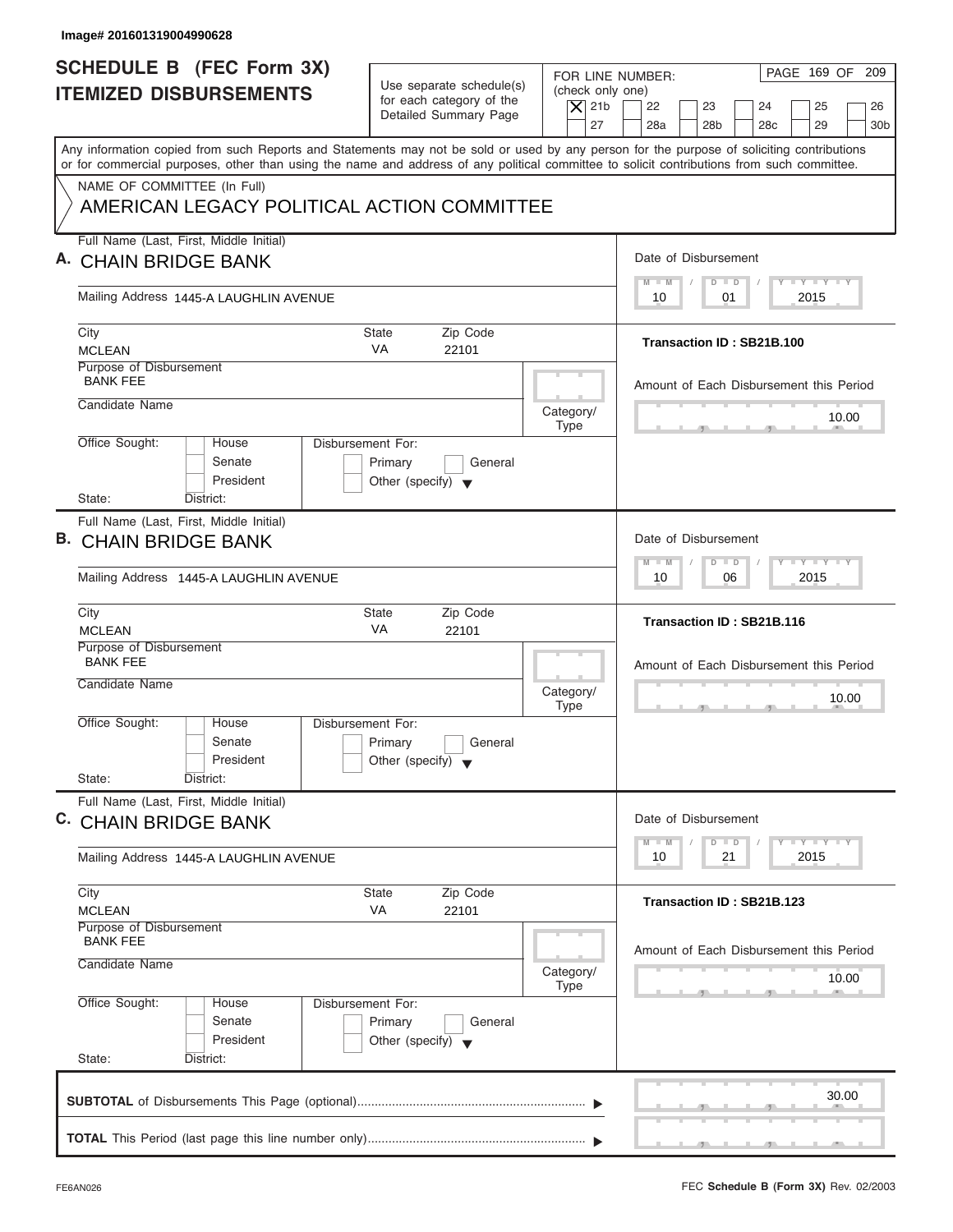| Image# 201601319004990629                                                                                                                                                                                                                                                               |                                                                                 |                                                                                                                                                                                                               |                       |
|-----------------------------------------------------------------------------------------------------------------------------------------------------------------------------------------------------------------------------------------------------------------------------------------|---------------------------------------------------------------------------------|---------------------------------------------------------------------------------------------------------------------------------------------------------------------------------------------------------------|-----------------------|
| <b>SCHEDULE B (FEC Form 3X)</b><br><b>ITEMIZED DISBURSEMENTS</b>                                                                                                                                                                                                                        | Use separate schedule(s)<br>for each category of the<br>Detailed Summary Page   | PAGE 170 OF 209<br>FOR LINE NUMBER:<br>(check only one)<br>$\overline{X}$ 21b<br>22<br>23<br>24<br>25<br>27<br>28a<br>28 <sub>b</sub><br>29<br>28 <sub>c</sub>                                                | 26<br>30 <sub>b</sub> |
| Any information copied from such Reports and Statements may not be sold or used by any person for the purpose of soliciting contributions<br>or for commercial purposes, other than using the name and address of any political committee to solicit contributions from such committee. |                                                                                 |                                                                                                                                                                                                               |                       |
| NAME OF COMMITTEE (In Full)<br>AMERICAN LEGACY POLITICAL ACTION COMMITTEE                                                                                                                                                                                                               |                                                                                 |                                                                                                                                                                                                               |                       |
| Full Name (Last, First, Middle Initial)<br><b>CHAIN BRIDGE BANK</b>                                                                                                                                                                                                                     |                                                                                 | Date of Disbursement                                                                                                                                                                                          |                       |
| Mailing Address 1445-A LAUGHLIN AVENUE                                                                                                                                                                                                                                                  |                                                                                 | $T - Y = T - Y = T - Y$<br>$M - M$<br>$D$ $D$<br>22<br>2015<br>10                                                                                                                                             |                       |
| City<br><b>MCLEAN</b>                                                                                                                                                                                                                                                                   | Zip Code<br>State<br><b>VA</b><br>22101                                         | Transaction ID: SB21B.125                                                                                                                                                                                     |                       |
| Purpose of Disbursement<br><b>BANK FEE</b><br>Candidate Name                                                                                                                                                                                                                            |                                                                                 | Amount of Each Disbursement this Period                                                                                                                                                                       |                       |
|                                                                                                                                                                                                                                                                                         | Disbursement For:                                                               | Category/<br>Type                                                                                                                                                                                             | 10.00                 |
| Office Sought:<br>House<br>Senate<br>President<br>State:<br>District:                                                                                                                                                                                                                   | Primary<br>General<br>Other (specify) $\blacktriangledown$                      |                                                                                                                                                                                                               |                       |
| Full Name (Last, First, Middle Initial)<br>В.<br><b>CHAIN BRIDGE BANK</b>                                                                                                                                                                                                               |                                                                                 | Date of Disbursement<br><b>LEYTEY LEY</b>                                                                                                                                                                     |                       |
| Mailing Address 1445-A LAUGHLIN AVENUE                                                                                                                                                                                                                                                  |                                                                                 | $M - M$<br>$D$ $D$<br>2015<br>12<br>04                                                                                                                                                                        |                       |
| City<br><b>MCLEAN</b>                                                                                                                                                                                                                                                                   | <b>State</b><br>Zip Code<br>VA<br>22101                                         | Transaction ID: SB21B.174                                                                                                                                                                                     |                       |
| Purpose of Disbursement<br><b>BANK FEE</b><br>Candidate Name                                                                                                                                                                                                                            |                                                                                 | Amount of Each Disbursement this Period<br>Category/<br><b>Type</b><br>$-5$                                                                                                                                   | 10.00                 |
| Office Sought:<br>House<br>Senate<br>President<br>State:<br>District:                                                                                                                                                                                                                   | Disbursement For:<br>Primary<br>General<br>Other (specify) $\blacktriangledown$ |                                                                                                                                                                                                               |                       |
| Full Name (Last, First, Middle Initial)<br>C. CMDI                                                                                                                                                                                                                                      |                                                                                 | Date of Disbursement<br>$\frac{1}{2}$ $\frac{1}{2}$ $\frac{1}{2}$ $\frac{1}{2}$ $\frac{1}{2}$ $\frac{1}{2}$ $\frac{1}{2}$ $\frac{1}{2}$ $\frac{1}{2}$ $\frac{1}{2}$ $\frac{1}{2}$ $\frac{1}{2}$ $\frac{1}{2}$ |                       |
| Mailing Address 1593 SPRING HILL ROAD<br>SUITE 400                                                                                                                                                                                                                                      |                                                                                 | $M - M$<br>$\overline{D}$<br>$\Box$<br>2015<br>07<br>07                                                                                                                                                       |                       |
| City<br><b>TYSONS CORNER</b>                                                                                                                                                                                                                                                            | Zip Code<br>State<br>VA<br>22182                                                | Transaction ID: SB21B.010                                                                                                                                                                                     |                       |
| Purpose of Disbursement<br><b>MERCHANT FEES</b><br>Candidate Name                                                                                                                                                                                                                       |                                                                                 | Amount of Each Disbursement this Period<br>Category/                                                                                                                                                          |                       |
| Office Sought:<br>House<br>Senate<br>President<br>State:<br>District:                                                                                                                                                                                                                   | Disbursement For:<br>Primary<br>General<br>Other (specify) $\blacktriangledown$ | Type                                                                                                                                                                                                          | 1030.26               |
|                                                                                                                                                                                                                                                                                         |                                                                                 |                                                                                                                                                                                                               | 1050.26               |
|                                                                                                                                                                                                                                                                                         |                                                                                 |                                                                                                                                                                                                               |                       |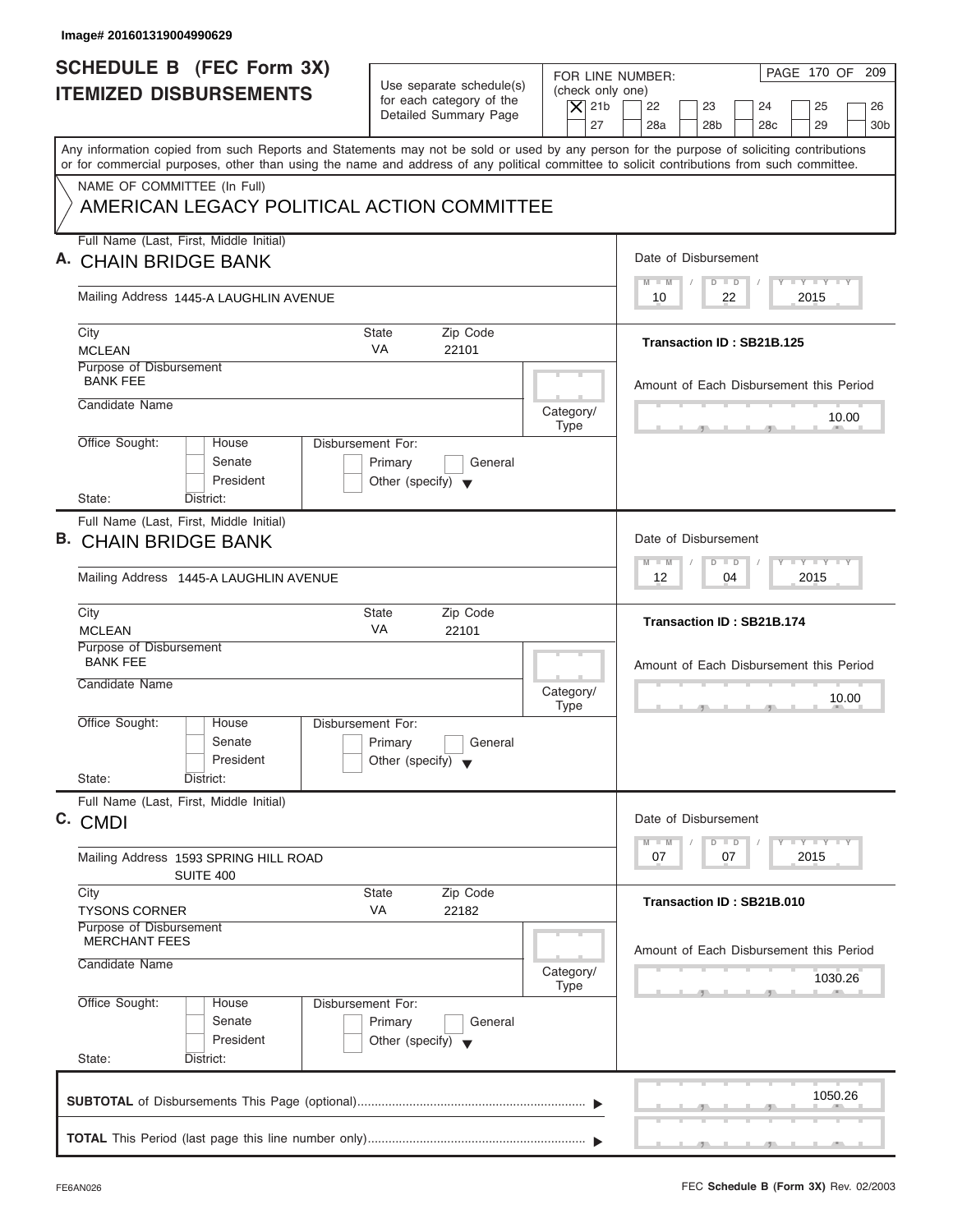| <b>SCHEDULE B (FEC Form 3X)</b>                                                                                                                                           | Use separate schedule(s)                                                        | FOR LINE NUMBER:<br>(check only one) | PAGE 171 OF 209                                                                      |
|---------------------------------------------------------------------------------------------------------------------------------------------------------------------------|---------------------------------------------------------------------------------|--------------------------------------|--------------------------------------------------------------------------------------|
| <b>ITEMIZED DISBURSEMENTS</b>                                                                                                                                             | for each category of the<br>Detailed Summary Page                               | $\vert$ $\chi$ 21b<br>27             | 22<br>23<br>24<br>25<br>26<br>28a<br>28 <sub>b</sub><br>28c<br>29<br>30 <sub>b</sub> |
| Any information copied from such Reports and Statements may not be sold or used by any person for the purpose of soliciting contributions                                 |                                                                                 |                                      |                                                                                      |
| or for commercial purposes, other than using the name and address of any political committee to solicit contributions from such committee.<br>NAME OF COMMITTEE (In Full) |                                                                                 |                                      |                                                                                      |
| AMERICAN LEGACY POLITICAL ACTION COMMITTEE                                                                                                                                |                                                                                 |                                      |                                                                                      |
| Full Name (Last, First, Middle Initial)<br>A. CMDI                                                                                                                        |                                                                                 |                                      | Date of Disbursement                                                                 |
| Mailing Address 1593 SPRING HILL ROAD                                                                                                                                     |                                                                                 |                                      | $T - Y = T - Y = T - Y$<br>$M - M$<br>$D$ $D$<br>07<br>2015<br>07                    |
| SUITE 400                                                                                                                                                                 |                                                                                 |                                      |                                                                                      |
| City<br><b>TYSONS CORNER</b>                                                                                                                                              | Zip Code<br><b>State</b><br><b>VA</b><br>22182                                  |                                      | Transaction ID: SB21B.012                                                            |
| Purpose of Disbursement<br><b>DATA MANAGEMENT</b>                                                                                                                         |                                                                                 |                                      | Amount of Each Disbursement this Period                                              |
| Candidate Name                                                                                                                                                            |                                                                                 | Category/<br><b>Type</b>             | 3392.13                                                                              |
| Office Sought:<br>House<br>Senate<br>President                                                                                                                            | Disbursement For:<br>Primary<br>General<br>Other (specify) $\blacktriangledown$ |                                      |                                                                                      |
| State:<br>District:                                                                                                                                                       |                                                                                 |                                      |                                                                                      |
| Full Name (Last, First, Middle Initial)<br><b>B.</b> CMDI                                                                                                                 |                                                                                 |                                      | Date of Disbursement                                                                 |
| Mailing Address 1593 SPRING HILL ROAD<br>SUITE 400                                                                                                                        |                                                                                 |                                      | $-1 - Y - 1 - Y - 1 - Y$<br>$M - M$<br>$\Box$<br>$\overline{D}$<br>07<br>07<br>2015  |
| City<br><b>TYSONS CORNER</b>                                                                                                                                              | Zip Code<br><b>State</b><br>VA<br>22182                                         |                                      | Transaction ID: SB21B.013                                                            |
| Purpose of Disbursement<br><b>DATA MANAGEMENT</b>                                                                                                                         |                                                                                 |                                      | Amount of Each Disbursement this Period                                              |
| Candidate Name                                                                                                                                                            |                                                                                 | Category/<br><b>Type</b>             | 2862.50                                                                              |
| Office Sought:<br>House<br>Senate<br>President                                                                                                                            | Disbursement For:<br>Primary<br>General<br>Other (specify) $\blacktriangledown$ |                                      | $\sim$                                                                               |
| State:<br>District:                                                                                                                                                       |                                                                                 |                                      |                                                                                      |
| Full Name (Last, First, Middle Initial)<br>C. CMDI                                                                                                                        |                                                                                 |                                      | Date of Disbursement                                                                 |
| Mailing Address 1593 SPRING HILL ROAD<br>SUITE 400                                                                                                                        |                                                                                 |                                      | $T - Y$ $T - Y$<br>$M - M$<br>$\overline{D}$<br>$\Box$<br>2015<br>07<br>15           |
| City<br><b>TYSONS CORNER</b>                                                                                                                                              | Zip Code<br><b>State</b><br>VA<br>22182                                         |                                      | Transaction ID: SB21B.019                                                            |
| Purpose of Disbursement<br><b>DATA MANAGEMENT</b>                                                                                                                         |                                                                                 |                                      | Amount of Each Disbursement this Period                                              |
| Candidate Name                                                                                                                                                            |                                                                                 | Category/<br><b>Type</b>             | 25.00                                                                                |
| Office Sought:<br>House<br>Senate<br>President<br>State:<br>District:                                                                                                     | Disbursement For:<br>Primary<br>General<br>Other (specify) $\blacktriangledown$ |                                      |                                                                                      |
|                                                                                                                                                                           |                                                                                 |                                      |                                                                                      |
|                                                                                                                                                                           |                                                                                 |                                      |                                                                                      |
|                                                                                                                                                                           |                                                                                 |                                      | 6279.63                                                                              |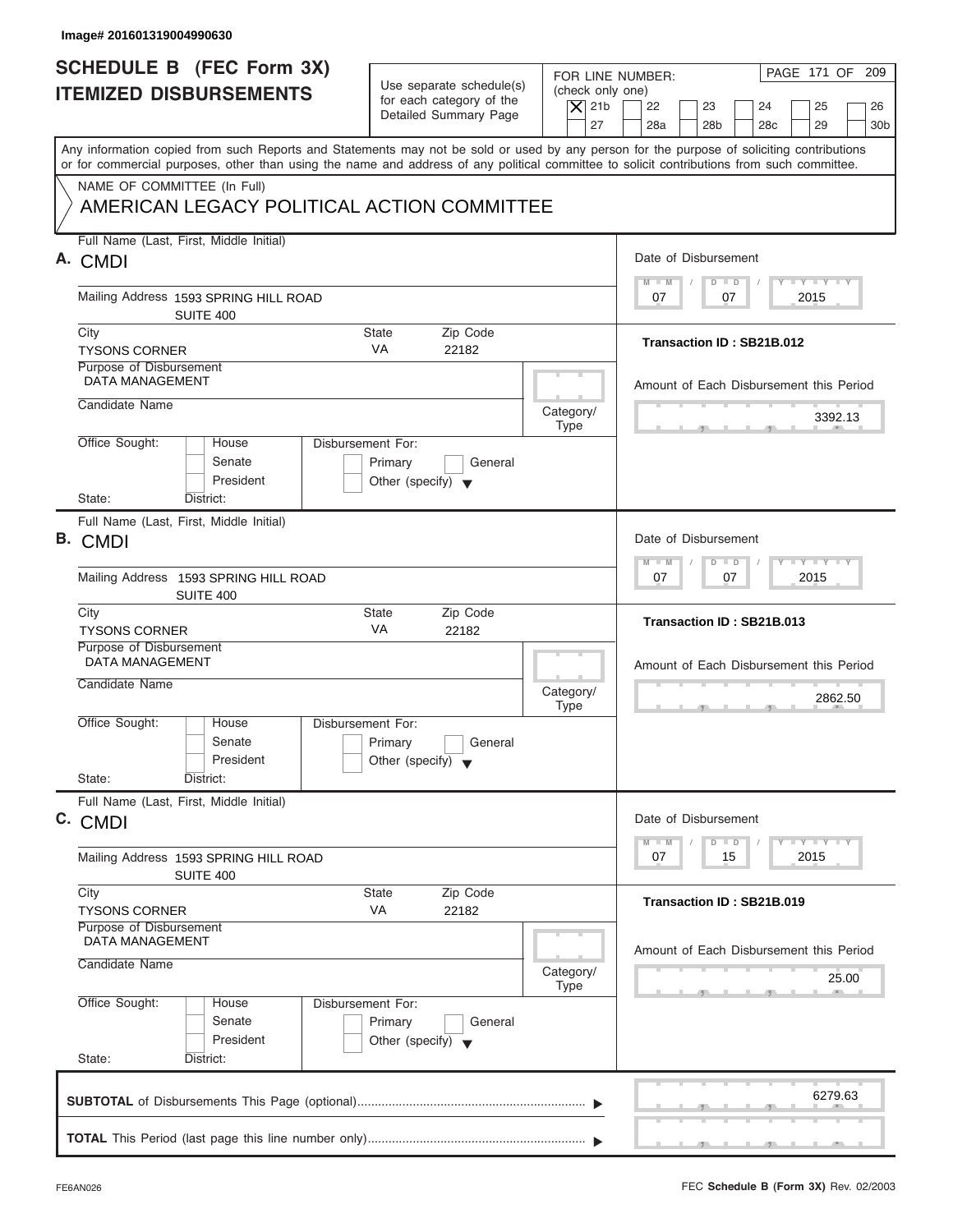| Image# 201601319004990631                                                                                                                                                                                                                                                               |                                                                               |                                                                  |                                                                                                            |
|-----------------------------------------------------------------------------------------------------------------------------------------------------------------------------------------------------------------------------------------------------------------------------------------|-------------------------------------------------------------------------------|------------------------------------------------------------------|------------------------------------------------------------------------------------------------------------|
| <b>SCHEDULE B</b> (FEC Form 3X)<br><b>ITEMIZED DISBURSEMENTS</b>                                                                                                                                                                                                                        | Use separate schedule(s)<br>for each category of the<br>Detailed Summary Page | FOR LINE NUMBER:<br>(check only one)<br>$\overline{X}$ 21b<br>27 | PAGE 172 OF<br>209<br>22<br>23<br>24<br>25<br>26<br>28a<br>28 <sub>b</sub><br>28c<br>29<br>30 <sub>b</sub> |
| Any information copied from such Reports and Statements may not be sold or used by any person for the purpose of soliciting contributions<br>or for commercial purposes, other than using the name and address of any political committee to solicit contributions from such committee. |                                                                               |                                                                  |                                                                                                            |
| NAME OF COMMITTEE (In Full)<br>AMERICAN LEGACY POLITICAL ACTION COMMITTEE                                                                                                                                                                                                               |                                                                               |                                                                  |                                                                                                            |
| Full Name (Last, First, Middle Initial)<br>A. CMDI                                                                                                                                                                                                                                      |                                                                               |                                                                  | Date of Disbursement                                                                                       |
| Mailing Address 1593 SPRING HILL ROAD<br>SUITE 400                                                                                                                                                                                                                                      |                                                                               |                                                                  | $\mathbf{I} \mathbf{Y} \mathbf{I} \mathbf{Y}$<br>$M - M$<br>$D$ $D$<br>07<br>22<br>2015                    |
| City<br><b>TYSONS CORNER</b>                                                                                                                                                                                                                                                            | <b>State</b><br>Zip Code<br><b>VA</b><br>22182                                |                                                                  | Transaction ID: SB21B.024                                                                                  |
| Purpose of Disbursement<br><b>DATA MANAGEMENT</b>                                                                                                                                                                                                                                       |                                                                               |                                                                  | Amount of Each Disbursement this Period                                                                    |
| Candidate Name                                                                                                                                                                                                                                                                          |                                                                               | Category/<br><b>Type</b>                                         | 500.00                                                                                                     |
| Office Sought:<br>Disbursement For:<br>House<br>Senate<br>President<br>State:<br>District:                                                                                                                                                                                              | Primary<br>General<br>Other (specify) $\blacktriangledown$                    |                                                                  |                                                                                                            |
| Full Name (Last, First, Middle Initial)<br><b>B.</b> CMDI                                                                                                                                                                                                                               |                                                                               |                                                                  | Date of Disbursement                                                                                       |
| Mailing Address 1593 SPRING HILL ROAD<br>SUITE 400                                                                                                                                                                                                                                      |                                                                               |                                                                  | $T - Y = T - Y = T - Y$<br>$M - M$<br>$D$ $D$<br>23<br>2015<br>07                                          |
| City<br><b>TYSONS CORNER</b>                                                                                                                                                                                                                                                            | State<br>Zip Code<br>VA<br>22182                                              |                                                                  | Transaction ID: SB21B.026                                                                                  |
| Purpose of Disbursement<br><b>DATA MANAGEMENT</b>                                                                                                                                                                                                                                       |                                                                               |                                                                  | Amount of Each Disbursement this Period                                                                    |
| Candidate Name                                                                                                                                                                                                                                                                          |                                                                               | Category/<br><b>Type</b>                                         | 2.87<br>$-5$                                                                                               |
| Office Sought:<br>House<br>Disbursement For:<br>Senate<br>President                                                                                                                                                                                                                     | Primary<br>General<br>Other (specify) $\blacktriangledown$                    |                                                                  |                                                                                                            |
| State:<br>District:<br>Full Name (Last, First, Middle Initial)                                                                                                                                                                                                                          |                                                                               |                                                                  |                                                                                                            |
| C. CMDI                                                                                                                                                                                                                                                                                 |                                                                               |                                                                  | Date of Disbursement                                                                                       |
| Mailing Address 1593 SPRING HILL ROAD<br>SUITE 400                                                                                                                                                                                                                                      |                                                                               |                                                                  | $T - Y$ $T - Y$<br>$M - M$<br>$\overline{D}$<br>$\Box$<br>2015<br>07<br>28                                 |
| City<br><b>TYSONS CORNER</b>                                                                                                                                                                                                                                                            | Zip Code<br>State<br>VA<br>22182                                              |                                                                  | Transaction ID: SB21B.030                                                                                  |
| Purpose of Disbursement<br><b>DATA MANAGEMENT</b><br>Candidate Name                                                                                                                                                                                                                     |                                                                               | Category/                                                        | Amount of Each Disbursement this Period                                                                    |
| Office Sought:<br>Disbursement For:<br>House<br>Senate<br>President<br>State:<br>District:                                                                                                                                                                                              | Primary<br>General<br>Other (specify) $\blacktriangledown$                    | <b>Type</b>                                                      | 150.00                                                                                                     |
|                                                                                                                                                                                                                                                                                         |                                                                               |                                                                  | 652.87                                                                                                     |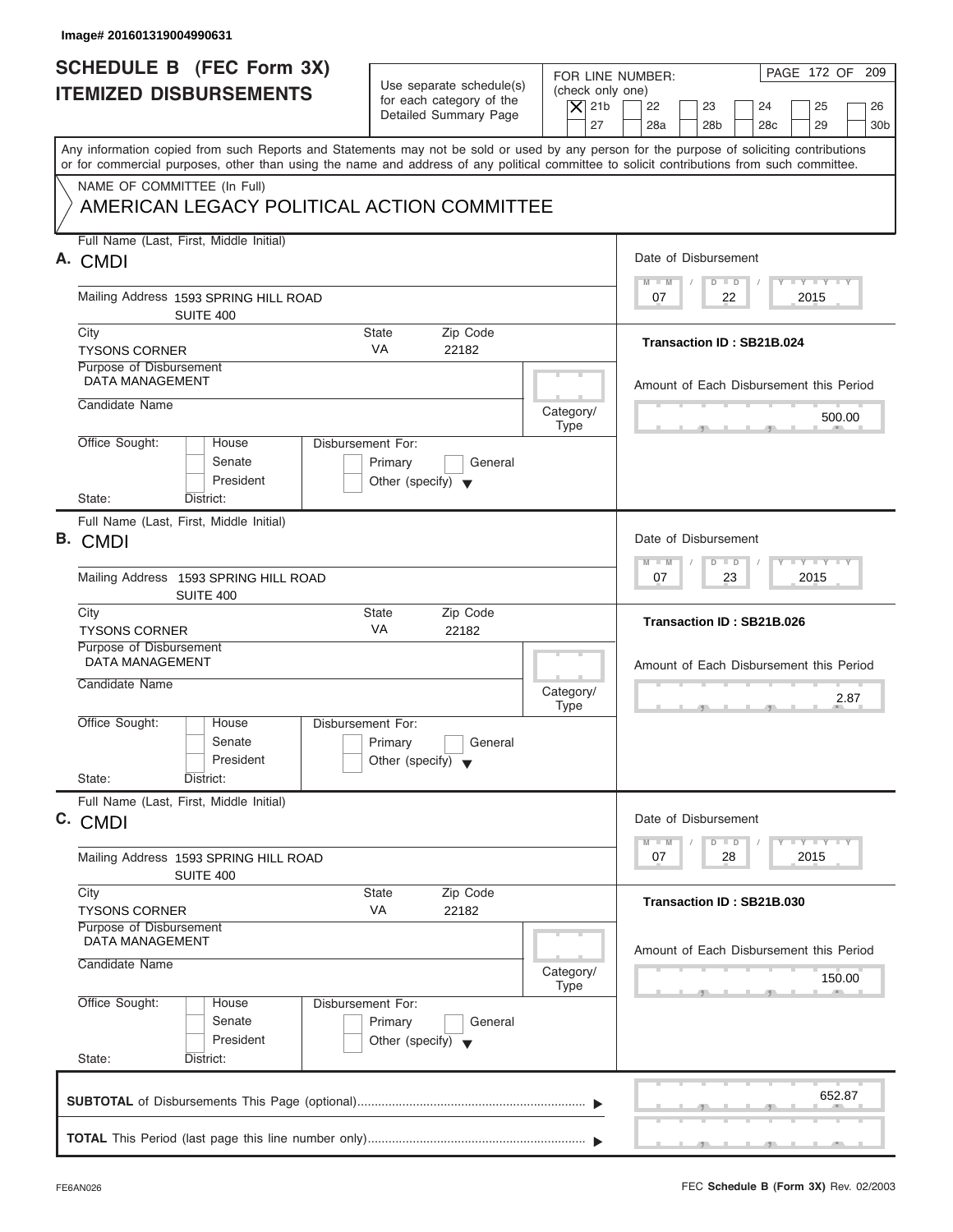| Image# 201601319004990632                                                                                                                                                                                                                                                               |                                                                                 |                                                                  |                                                                                                                                                                                                                                                      |
|-----------------------------------------------------------------------------------------------------------------------------------------------------------------------------------------------------------------------------------------------------------------------------------------|---------------------------------------------------------------------------------|------------------------------------------------------------------|------------------------------------------------------------------------------------------------------------------------------------------------------------------------------------------------------------------------------------------------------|
| <b>SCHEDULE B (FEC Form 3X)</b><br><b>ITEMIZED DISBURSEMENTS</b>                                                                                                                                                                                                                        | Use separate schedule(s)<br>for each category of the<br>Detailed Summary Page   | FOR LINE NUMBER:<br>(check only one)<br>$\overline{X}$ 21b<br>27 | PAGE 173 OF 209<br>22<br>23<br>24<br>25<br>26<br>28a<br>28 <sub>b</sub><br>29<br>30 <sub>b</sub><br>28 <sub>c</sub>                                                                                                                                  |
| Any information copied from such Reports and Statements may not be sold or used by any person for the purpose of soliciting contributions<br>or for commercial purposes, other than using the name and address of any political committee to solicit contributions from such committee. |                                                                                 |                                                                  |                                                                                                                                                                                                                                                      |
| NAME OF COMMITTEE (In Full)<br>AMERICAN LEGACY POLITICAL ACTION COMMITTEE                                                                                                                                                                                                               |                                                                                 |                                                                  |                                                                                                                                                                                                                                                      |
| Full Name (Last, First, Middle Initial)<br>А.<br><b>CMDI</b>                                                                                                                                                                                                                            |                                                                                 |                                                                  | Date of Disbursement                                                                                                                                                                                                                                 |
| Mailing Address 1593 SPRING HILL ROAD<br>SUITE 400                                                                                                                                                                                                                                      |                                                                                 |                                                                  | $T - Y = T - Y = T - Y$<br>$M - M$<br>$D$ $D$<br>31<br>2015<br>07                                                                                                                                                                                    |
| City<br><b>TYSONS CORNER</b>                                                                                                                                                                                                                                                            | <b>State</b><br>Zip Code<br><b>VA</b><br>22182                                  |                                                                  | Transaction ID: SB21B.036                                                                                                                                                                                                                            |
| Purpose of Disbursement<br><b>DATA MANAGEMENT</b><br>Candidate Name                                                                                                                                                                                                                     |                                                                                 |                                                                  | Amount of Each Disbursement this Period                                                                                                                                                                                                              |
|                                                                                                                                                                                                                                                                                         |                                                                                 | Category/<br><b>Type</b>                                         | 1.48                                                                                                                                                                                                                                                 |
| Office Sought:<br>House<br>Senate<br>President<br>State:<br>District:                                                                                                                                                                                                                   | Disbursement For:<br>Primary<br>General<br>Other (specify) $\blacktriangledown$ |                                                                  |                                                                                                                                                                                                                                                      |
| Full Name (Last, First, Middle Initial)<br>B. CMDI                                                                                                                                                                                                                                      |                                                                                 |                                                                  | Date of Disbursement                                                                                                                                                                                                                                 |
| Mailing Address 1593 SPRING HILL ROAD<br>SUITE 400                                                                                                                                                                                                                                      |                                                                                 |                                                                  | <b>LEYTEY LEY</b><br>$M - M$<br>$D$ $D$<br>2015<br>08<br>06                                                                                                                                                                                          |
| City<br><b>TYSONS CORNER</b>                                                                                                                                                                                                                                                            | <b>State</b><br>Zip Code<br>VA<br>22182                                         |                                                                  | Transaction ID: SB21B.049                                                                                                                                                                                                                            |
| Purpose of Disbursement<br><b>MERCHANT FEES</b><br>Candidate Name                                                                                                                                                                                                                       |                                                                                 | Category/<br><b>Type</b>                                         | Amount of Each Disbursement this Period<br>620.39                                                                                                                                                                                                    |
| Office Sought:<br>House<br>Senate<br>President<br>State:<br>District:                                                                                                                                                                                                                   | Disbursement For:<br>Primary<br>General<br>Other (specify) $\blacktriangledown$ |                                                                  |                                                                                                                                                                                                                                                      |
| Full Name (Last, First, Middle Initial)<br>C. CMDI                                                                                                                                                                                                                                      |                                                                                 |                                                                  | Date of Disbursement<br>$\frac{1}{2}$ $\frac{1}{2}$ $\frac{1}{2}$ $\frac{1}{2}$ $\frac{1}{2}$ $\frac{1}{2}$ $\frac{1}{2}$ $\frac{1}{2}$ $\frac{1}{2}$ $\frac{1}{2}$ $\frac{1}{2}$ $\frac{1}{2}$ $\frac{1}{2}$<br>$M - M$<br>$\overline{D}$<br>$\Box$ |
| Mailing Address 1593 SPRING HILL ROAD<br>SUITE 400                                                                                                                                                                                                                                      |                                                                                 |                                                                  | 2015<br>08<br>06                                                                                                                                                                                                                                     |
| City<br><b>TYSONS CORNER</b>                                                                                                                                                                                                                                                            | Zip Code<br>State<br>VA<br>22182                                                |                                                                  | Transaction ID: SB21B.050                                                                                                                                                                                                                            |
| Purpose of Disbursement<br>DATA MANAGEMENT<br>Candidate Name                                                                                                                                                                                                                            |                                                                                 | Category/                                                        | Amount of Each Disbursement this Period<br>3058.40                                                                                                                                                                                                   |
| Office Sought:<br>House<br>Senate<br>President<br>State:<br>District:                                                                                                                                                                                                                   | Disbursement For:<br>Primary<br>General<br>Other (specify) $\blacktriangledown$ | Type                                                             |                                                                                                                                                                                                                                                      |
|                                                                                                                                                                                                                                                                                         |                                                                                 |                                                                  | 3680.27                                                                                                                                                                                                                                              |
|                                                                                                                                                                                                                                                                                         |                                                                                 |                                                                  |                                                                                                                                                                                                                                                      |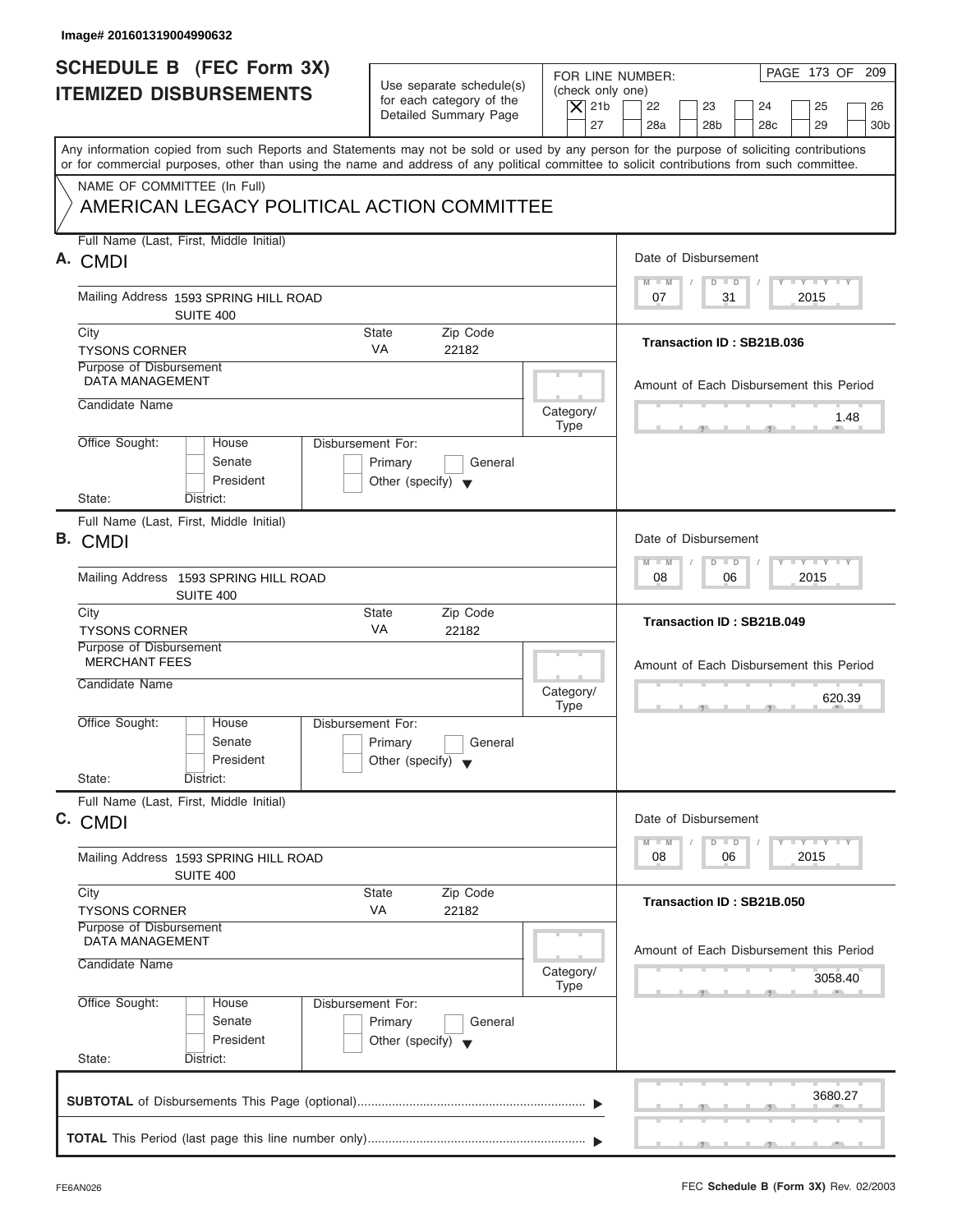| Image# 201601319004990633                                                                                                                                                                                                                                                               |                                                                           |                                                                                                                  |
|-----------------------------------------------------------------------------------------------------------------------------------------------------------------------------------------------------------------------------------------------------------------------------------------|---------------------------------------------------------------------------|------------------------------------------------------------------------------------------------------------------|
| <b>SCHEDULE B (FEC Form 3X)</b><br><b>ITEMIZED DISBURSEMENTS</b>                                                                                                                                                                                                                        | Use separate schedule(s)                                                  | PAGE 174 OF 209<br>FOR LINE NUMBER:<br>(check only one)                                                          |
|                                                                                                                                                                                                                                                                                         | for each category of the<br>Detailed Summary Page                         | $\vert$ $\chi$ 21b<br>22<br>23<br>24<br>25<br>26<br>27<br>28a<br>28 <sub>b</sub><br>28c<br>29<br>30 <sub>b</sub> |
| Any information copied from such Reports and Statements may not be sold or used by any person for the purpose of soliciting contributions<br>or for commercial purposes, other than using the name and address of any political committee to solicit contributions from such committee. |                                                                           |                                                                                                                  |
| NAME OF COMMITTEE (In Full)<br>AMERICAN LEGACY POLITICAL ACTION COMMITTEE                                                                                                                                                                                                               |                                                                           |                                                                                                                  |
| Full Name (Last, First, Middle Initial)<br>A. CMDI                                                                                                                                                                                                                                      |                                                                           | Date of Disbursement                                                                                             |
| Mailing Address 1593 SPRING HILL ROAD<br>SUITE 400                                                                                                                                                                                                                                      |                                                                           | $T - Y = T - Y = T - Y$<br>$M - M$<br>$D$ $D$<br>2015<br>08<br>06                                                |
| City<br><b>TYSONS CORNER</b><br>Purpose of Disbursement                                                                                                                                                                                                                                 | Zip Code<br><b>State</b><br><b>VA</b><br>22182                            | Transaction ID: SB21B.051                                                                                        |
| <b>DATA MANAGEMENT</b><br>Candidate Name                                                                                                                                                                                                                                                |                                                                           | Amount of Each Disbursement this Period                                                                          |
| Office Sought:<br>Disbursement For:<br>House                                                                                                                                                                                                                                            | Category/<br><b>Type</b>                                                  | 2892.69                                                                                                          |
| Senate<br>President<br>State:<br>District:                                                                                                                                                                                                                                              | Primary<br>General<br>Other (specify) $\blacktriangledown$                |                                                                                                                  |
| Full Name (Last, First, Middle Initial)<br><b>B.</b> CMDI                                                                                                                                                                                                                               |                                                                           | Date of Disbursement                                                                                             |
| Mailing Address 1593 SPRING HILL ROAD<br>SUITE 400                                                                                                                                                                                                                                      |                                                                           | $-1 - Y - 1 - Y - 1 - Y$<br>$M - M$<br>$\Box$<br>$\overline{D}$<br>2015<br>08<br>18                              |
| City<br><b>TYSONS CORNER</b><br>Purpose of Disbursement                                                                                                                                                                                                                                 | Zip Code<br><b>State</b><br>VA<br>22182                                   | Transaction ID: SB21B.055                                                                                        |
| <b>DATA MANAGEMENT</b><br>Candidate Name                                                                                                                                                                                                                                                | Category/                                                                 | Amount of Each Disbursement this Period<br>100.00                                                                |
| Office Sought:<br>House<br>Disbursement For:<br>Senate<br>President                                                                                                                                                                                                                     | <b>Type</b><br>Primary<br>General<br>Other (specify) $\blacktriangledown$ | $-7$                                                                                                             |
| State:<br>District:<br>Full Name (Last, First, Middle Initial)                                                                                                                                                                                                                          |                                                                           |                                                                                                                  |
| C. CMDI<br>Mailing Address 1593 SPRING HILL ROAD                                                                                                                                                                                                                                        |                                                                           | Date of Disbursement<br>$T - Y$ $T - Y$<br>$M - M$<br>$\overline{D}$<br>$\Box$<br>2015<br>08<br>20               |
| SUITE 400<br>City<br><b>TYSONS CORNER</b><br>Purpose of Disbursement                                                                                                                                                                                                                    | Zip Code<br><b>State</b><br>VA<br>22182                                   | Transaction ID: SB21B.058                                                                                        |
| <b>MERCHANT FEES</b><br>Candidate Name                                                                                                                                                                                                                                                  | Category/<br><b>Type</b>                                                  | Amount of Each Disbursement this Period<br>2.13                                                                  |
| Office Sought:<br>Disbursement For:<br>House<br>Senate<br>President<br>State:<br>District:                                                                                                                                                                                              | Primary<br>General<br>Other (specify) $\blacktriangledown$                |                                                                                                                  |
|                                                                                                                                                                                                                                                                                         |                                                                           | 2994.82                                                                                                          |
|                                                                                                                                                                                                                                                                                         |                                                                           |                                                                                                                  |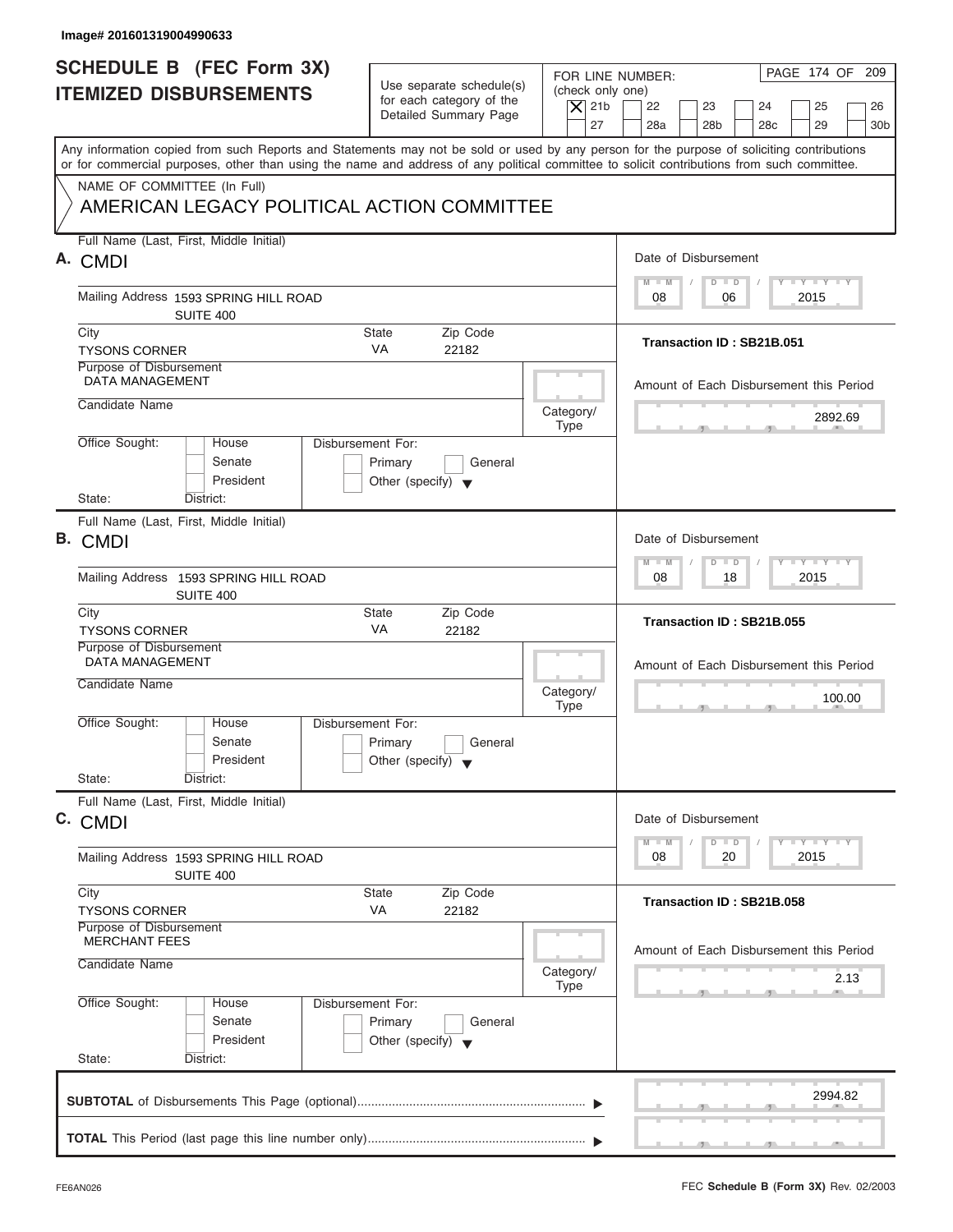| Image# 201601319004990634                                                                                                                                                 |                                                                               |                                                            |                                                                                     |
|---------------------------------------------------------------------------------------------------------------------------------------------------------------------------|-------------------------------------------------------------------------------|------------------------------------------------------------|-------------------------------------------------------------------------------------|
| <b>SCHEDULE B (FEC Form 3X)</b><br><b>ITEMIZED DISBURSEMENTS</b>                                                                                                          | Use separate schedule(s)<br>for each category of the<br>Detailed Summary Page | FOR LINE NUMBER:<br>(check only one)<br>$\vert$ $\chi$ 21b | PAGE 175 OF 209<br>22<br>23<br>24<br>25<br>26                                       |
| Any information copied from such Reports and Statements may not be sold or used by any person for the purpose of soliciting contributions                                 |                                                                               | 27                                                         | 28a<br>28 <sub>b</sub><br>28c<br>29<br>30 <sub>b</sub>                              |
| or for commercial purposes, other than using the name and address of any political committee to solicit contributions from such committee.<br>NAME OF COMMITTEE (In Full) |                                                                               |                                                            |                                                                                     |
| AMERICAN LEGACY POLITICAL ACTION COMMITTEE                                                                                                                                |                                                                               |                                                            |                                                                                     |
| Full Name (Last, First, Middle Initial)<br>A. CMDI                                                                                                                        |                                                                               |                                                            | Date of Disbursement                                                                |
| Mailing Address 1593 SPRING HILL ROAD<br>SUITE 400                                                                                                                        |                                                                               |                                                            | $T - Y = T - Y = T - Y$<br>$M - M$<br>$D$ $D$<br>2015<br>08<br>28                   |
| City<br><b>TYSONS CORNER</b>                                                                                                                                              | Zip Code<br><b>State</b><br><b>VA</b><br>22182                                |                                                            | Transaction ID: SB21B.065                                                           |
| Purpose of Disbursement<br><b>DATA MANAGEMENT</b>                                                                                                                         |                                                                               |                                                            | Amount of Each Disbursement this Period                                             |
| Candidate Name                                                                                                                                                            |                                                                               | Category/<br><b>Type</b>                                   | 150.00                                                                              |
| Office Sought:<br>Disbursement For:<br>House<br>Senate<br>President                                                                                                       | Primary<br>General<br>Other (specify) $\blacktriangledown$                    |                                                            |                                                                                     |
| State:<br>District:<br>Full Name (Last, First, Middle Initial)<br><b>B.</b> CMDI                                                                                          |                                                                               |                                                            | Date of Disbursement                                                                |
| Mailing Address 1593 SPRING HILL ROAD<br>SUITE 400                                                                                                                        |                                                                               |                                                            | $-1 - Y - 1 - Y - 1 - Y$<br>$M - M$<br>$\Box$<br>$\overline{D}$<br>08<br>2015<br>09 |
| City<br><b>TYSONS CORNER</b>                                                                                                                                              | Zip Code<br><b>State</b><br>VA<br>22182                                       |                                                            | Transaction ID: SB21B.079                                                           |
| Purpose of Disbursement<br><b>DATA MANAGEMENT</b><br>Candidate Name                                                                                                       |                                                                               | Category/                                                  | Amount of Each Disbursement this Period<br>2922.50                                  |
| Office Sought:<br>House<br>Disbursement For:<br>Senate<br>President<br>State:<br>District:                                                                                | Primary<br>General<br>Other (specify) $\blacktriangledown$                    | <b>Type</b>                                                | $-7$                                                                                |
| Full Name (Last, First, Middle Initial)<br>C. CMDI                                                                                                                        |                                                                               |                                                            | Date of Disbursement<br>$T - Y$ $T - Y$<br>$M - M$<br>$\overline{D}$<br>$\Box$      |
| Mailing Address 1593 SPRING HILL ROAD<br>SUITE 400                                                                                                                        |                                                                               |                                                            | 09<br>2015<br>08                                                                    |
| City<br><b>TYSONS CORNER</b>                                                                                                                                              | Zip Code<br><b>State</b><br>VA<br>22182                                       |                                                            | Transaction ID: SB21B.080                                                           |
| Purpose of Disbursement<br><b>MERCHANT FEES</b>                                                                                                                           |                                                                               |                                                            | Amount of Each Disbursement this Period                                             |
| Candidate Name                                                                                                                                                            |                                                                               | Category/<br><b>Type</b>                                   | 116.53                                                                              |
| Office Sought:<br>Disbursement For:<br>House<br>Senate<br>President<br>State:<br>District:                                                                                | Primary<br>General<br>Other (specify) $\blacktriangledown$                    |                                                            |                                                                                     |
|                                                                                                                                                                           |                                                                               |                                                            | 3189.03                                                                             |
|                                                                                                                                                                           |                                                                               |                                                            |                                                                                     |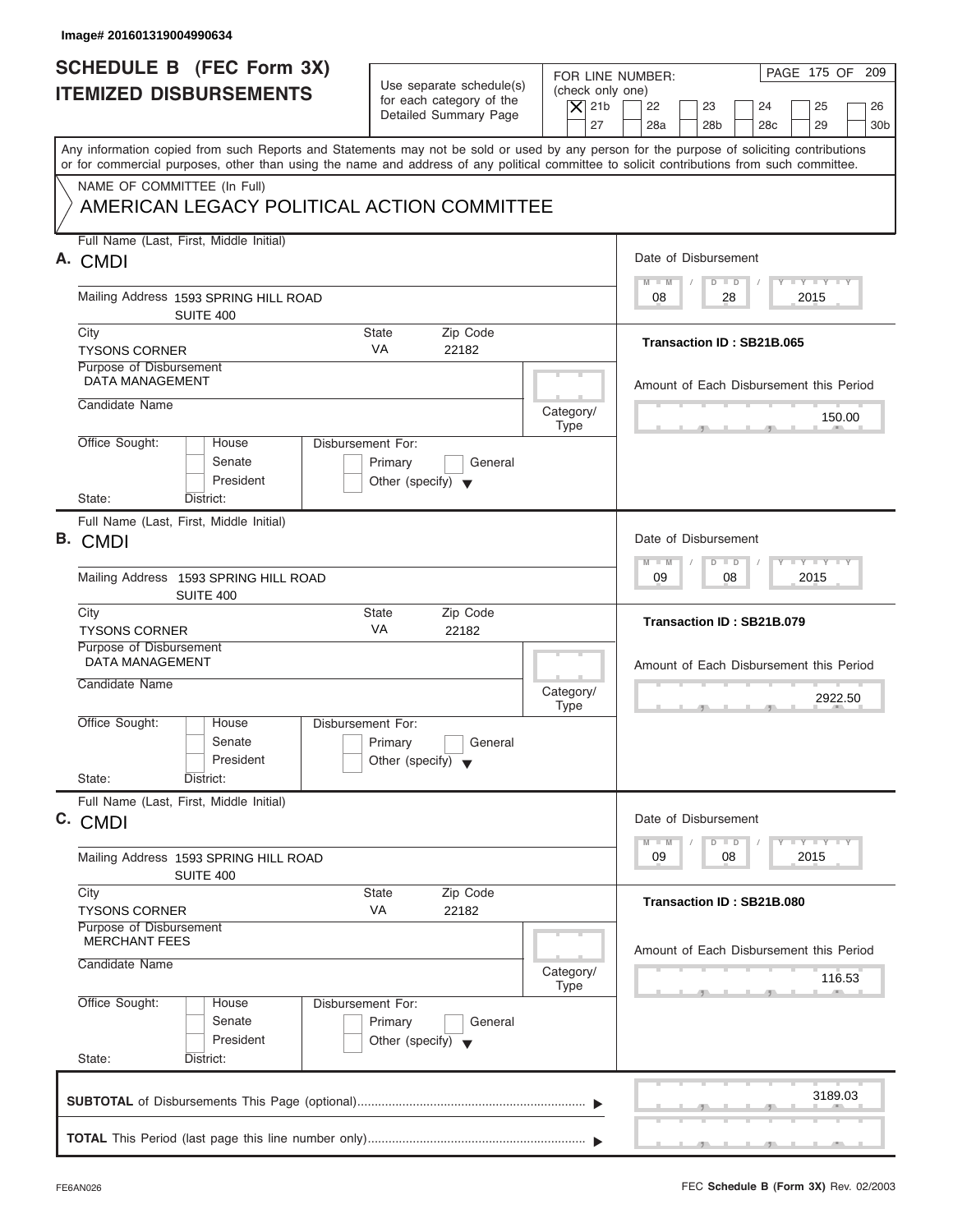| Image# 201601319004990635                                                                                                                                                                                                                                                               |                                                                                 |                                       |                                                                              |
|-----------------------------------------------------------------------------------------------------------------------------------------------------------------------------------------------------------------------------------------------------------------------------------------|---------------------------------------------------------------------------------|---------------------------------------|------------------------------------------------------------------------------|
| <b>SCHEDULE B (FEC Form 3X)</b><br><b>ITEMIZED DISBURSEMENTS</b>                                                                                                                                                                                                                        | Use separate schedule(s)<br>for each category of the                            | FOR LINE NUMBER:<br>(check only one)  | PAGE 176 OF 209                                                              |
|                                                                                                                                                                                                                                                                                         | Detailed Summary Page                                                           | $\vert$ $\chi$ 21b<br>22<br>27<br>28a | 23<br>24<br>25<br>26<br>28 <sub>b</sub><br>28c<br>29<br>30 <sub>b</sub>      |
| Any information copied from such Reports and Statements may not be sold or used by any person for the purpose of soliciting contributions<br>or for commercial purposes, other than using the name and address of any political committee to solicit contributions from such committee. |                                                                                 |                                       |                                                                              |
| NAME OF COMMITTEE (In Full)<br>AMERICAN LEGACY POLITICAL ACTION COMMITTEE                                                                                                                                                                                                               |                                                                                 |                                       |                                                                              |
| Full Name (Last, First, Middle Initial)<br>A. CMDI                                                                                                                                                                                                                                      |                                                                                 |                                       | Date of Disbursement                                                         |
| Mailing Address 1593 SPRING HILL ROAD<br>SUITE 400                                                                                                                                                                                                                                      |                                                                                 | $M - M$<br>09                         | $T - Y = T - Y = T - Y$<br>$D$ $D$<br>08<br>2015                             |
| City<br><b>TYSONS CORNER</b><br>Purpose of Disbursement                                                                                                                                                                                                                                 | Zip Code<br><b>State</b><br><b>VA</b><br>22182                                  |                                       | Transaction ID: SB21B.081                                                    |
| <b>DATA MANAGEMENT</b>                                                                                                                                                                                                                                                                  |                                                                                 |                                       | Amount of Each Disbursement this Period                                      |
| Candidate Name                                                                                                                                                                                                                                                                          |                                                                                 | Category/<br><b>Type</b>              | 3059.28                                                                      |
| Office Sought:<br>House<br>Senate<br>President                                                                                                                                                                                                                                          | Disbursement For:<br>Primary<br>General<br>Other (specify) $\blacktriangledown$ |                                       |                                                                              |
| State:<br>District:<br>Full Name (Last, First, Middle Initial)                                                                                                                                                                                                                          |                                                                                 |                                       |                                                                              |
| <b>B.</b> CMDI                                                                                                                                                                                                                                                                          |                                                                                 | $M - M$                               | Date of Disbursement<br>$-1 - Y - 1 - Y - 1 - Y$<br>$\Box$<br>$\overline{D}$ |
| Mailing Address 1593 SPRING HILL ROAD<br>SUITE 400                                                                                                                                                                                                                                      |                                                                                 | 09                                    | 2015<br>24                                                                   |
| City<br><b>TYSONS CORNER</b>                                                                                                                                                                                                                                                            | Zip Code<br><b>State</b><br>VA<br>22182                                         |                                       | Transaction ID: SB21B.093                                                    |
| Purpose of Disbursement<br><b>MERCHANT FEES</b><br>Candidate Name                                                                                                                                                                                                                       |                                                                                 |                                       | Amount of Each Disbursement this Period                                      |
|                                                                                                                                                                                                                                                                                         |                                                                                 | Category/<br><b>Type</b>              | 2.13                                                                         |
| Office Sought:<br>House<br>Senate<br>President                                                                                                                                                                                                                                          | Disbursement For:<br>Primary<br>General<br>Other (specify) $\blacktriangledown$ |                                       |                                                                              |
| State:<br>District:                                                                                                                                                                                                                                                                     |                                                                                 |                                       |                                                                              |
| Full Name (Last, First, Middle Initial)<br>C. CMDI                                                                                                                                                                                                                                      |                                                                                 |                                       | Date of Disbursement                                                         |
| Mailing Address 1593 SPRING HILL ROAD<br>SUITE 400                                                                                                                                                                                                                                      |                                                                                 | $M - M$<br>10                         | $T - Y$ $T - Y$<br>$\overline{D}$<br>$\Box$<br>2015<br>06                    |
| City<br><b>TYSONS CORNER</b><br>Purpose of Disbursement                                                                                                                                                                                                                                 | Zip Code<br><b>State</b><br>VA<br>22182                                         |                                       | Transaction ID: SB21B.112                                                    |
| <b>DATA MANAGEMENT</b><br>Candidate Name                                                                                                                                                                                                                                                |                                                                                 | Category/<br><b>Type</b>              | Amount of Each Disbursement this Period<br>2862.50                           |
| Office Sought:<br>House<br>Senate<br>President                                                                                                                                                                                                                                          | Disbursement For:<br>Primary<br>General<br>Other (specify) $\blacktriangledown$ |                                       |                                                                              |
| State:<br>District:                                                                                                                                                                                                                                                                     |                                                                                 |                                       |                                                                              |
|                                                                                                                                                                                                                                                                                         |                                                                                 |                                       | 5923.91                                                                      |
|                                                                                                                                                                                                                                                                                         |                                                                                 |                                       |                                                                              |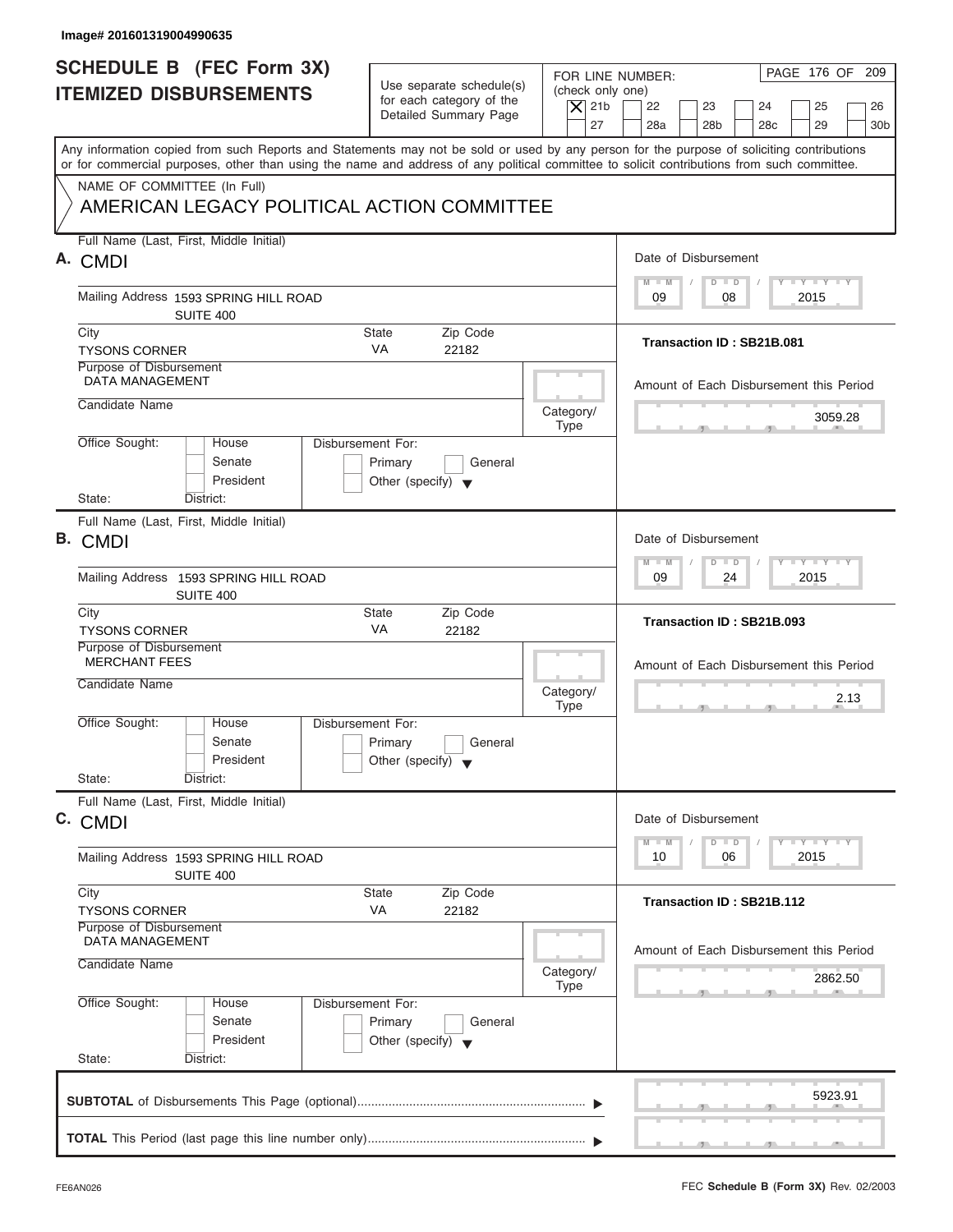| Image# 201601319004990636                                                                                                                                                                                                                                                               |                                                                                 |                                                                  |                                                                                                         |
|-----------------------------------------------------------------------------------------------------------------------------------------------------------------------------------------------------------------------------------------------------------------------------------------|---------------------------------------------------------------------------------|------------------------------------------------------------------|---------------------------------------------------------------------------------------------------------|
| <b>SCHEDULE B (FEC Form 3X)</b><br><b>ITEMIZED DISBURSEMENTS</b>                                                                                                                                                                                                                        | Use separate schedule(s)<br>for each category of the<br>Detailed Summary Page   | FOR LINE NUMBER:<br>(check only one)<br>$\vert$ $\chi$ 21b<br>27 | PAGE 177 OF 209<br>22<br>23<br>24<br>25<br>26<br>28a<br>28 <sub>b</sub><br>28c<br>29<br>30 <sub>b</sub> |
| Any information copied from such Reports and Statements may not be sold or used by any person for the purpose of soliciting contributions<br>or for commercial purposes, other than using the name and address of any political committee to solicit contributions from such committee. |                                                                                 |                                                                  |                                                                                                         |
| NAME OF COMMITTEE (In Full)<br>AMERICAN LEGACY POLITICAL ACTION COMMITTEE                                                                                                                                                                                                               |                                                                                 |                                                                  |                                                                                                         |
| Full Name (Last, First, Middle Initial)<br>A. CMDI                                                                                                                                                                                                                                      |                                                                                 |                                                                  | Date of Disbursement                                                                                    |
| Mailing Address 1593 SPRING HILL ROAD<br>SUITE 400                                                                                                                                                                                                                                      |                                                                                 |                                                                  | $T - Y = T - Y = T - Y$<br>$M - M$<br>$D$ $D$<br>2015<br>10<br>06                                       |
| City<br><b>TYSONS CORNER</b>                                                                                                                                                                                                                                                            | Zip Code<br><b>State</b><br><b>VA</b><br>22182                                  |                                                                  | Transaction ID: SB21B.113                                                                               |
| Purpose of Disbursement<br><b>DATA MANAGEMENT</b>                                                                                                                                                                                                                                       |                                                                                 |                                                                  | Amount of Each Disbursement this Period                                                                 |
| Candidate Name                                                                                                                                                                                                                                                                          |                                                                                 | Category/<br><b>Type</b>                                         | 150.00                                                                                                  |
| Office Sought:<br>House<br>Senate<br>President<br>State:<br>District:                                                                                                                                                                                                                   | Disbursement For:<br>Primary<br>General<br>Other (specify) $\blacktriangledown$ |                                                                  |                                                                                                         |
| Full Name (Last, First, Middle Initial)<br><b>B.</b> CMDI                                                                                                                                                                                                                               |                                                                                 |                                                                  | Date of Disbursement                                                                                    |
| Mailing Address 1593 SPRING HILL ROAD<br>SUITE 400                                                                                                                                                                                                                                      |                                                                                 |                                                                  | $-1 - Y - 1 - Y - 1 - Y$<br>$M - M$<br>$D$ $D$<br>2015<br>10<br>06                                      |
| City<br><b>TYSONS CORNER</b>                                                                                                                                                                                                                                                            | Zip Code<br><b>State</b><br>VA<br>22182                                         |                                                                  | Transaction ID: SB21B.114                                                                               |
| Purpose of Disbursement<br><b>MERCHANT FEES</b><br>Candidate Name                                                                                                                                                                                                                       |                                                                                 | Category/<br><b>Type</b>                                         | Amount of Each Disbursement this Period<br>760.56<br>$-7$                                               |
| Office Sought:<br>House<br>Senate<br>President<br>State:<br>District:                                                                                                                                                                                                                   | Disbursement For:<br>Primary<br>General<br>Other (specify) $\blacktriangledown$ |                                                                  |                                                                                                         |
| Full Name (Last, First, Middle Initial)<br>C. CMDI                                                                                                                                                                                                                                      |                                                                                 |                                                                  | Date of Disbursement<br>$T - Y$ $T - Y$<br>$M - M$<br>$\overline{D}$<br>$\Box$                          |
| Mailing Address 1593 SPRING HILL ROAD<br>SUITE 400                                                                                                                                                                                                                                      |                                                                                 |                                                                  | 2015<br>10<br>06                                                                                        |
| City<br><b>TYSONS CORNER</b>                                                                                                                                                                                                                                                            | Zip Code<br><b>State</b><br>VA<br>22182                                         |                                                                  | Transaction ID: SB21B.115                                                                               |
| Purpose of Disbursement<br><b>DATA MANAGEMENT</b><br>Candidate Name                                                                                                                                                                                                                     |                                                                                 | Category/                                                        | Amount of Each Disbursement this Period                                                                 |
| Office Sought:<br>House<br>Senate<br>President<br>State:<br>District:                                                                                                                                                                                                                   | Disbursement For:<br>Primary<br>General<br>Other (specify) $\blacktriangledown$ | <b>Type</b>                                                      | 3060.22                                                                                                 |
|                                                                                                                                                                                                                                                                                         |                                                                                 |                                                                  | 3970.78                                                                                                 |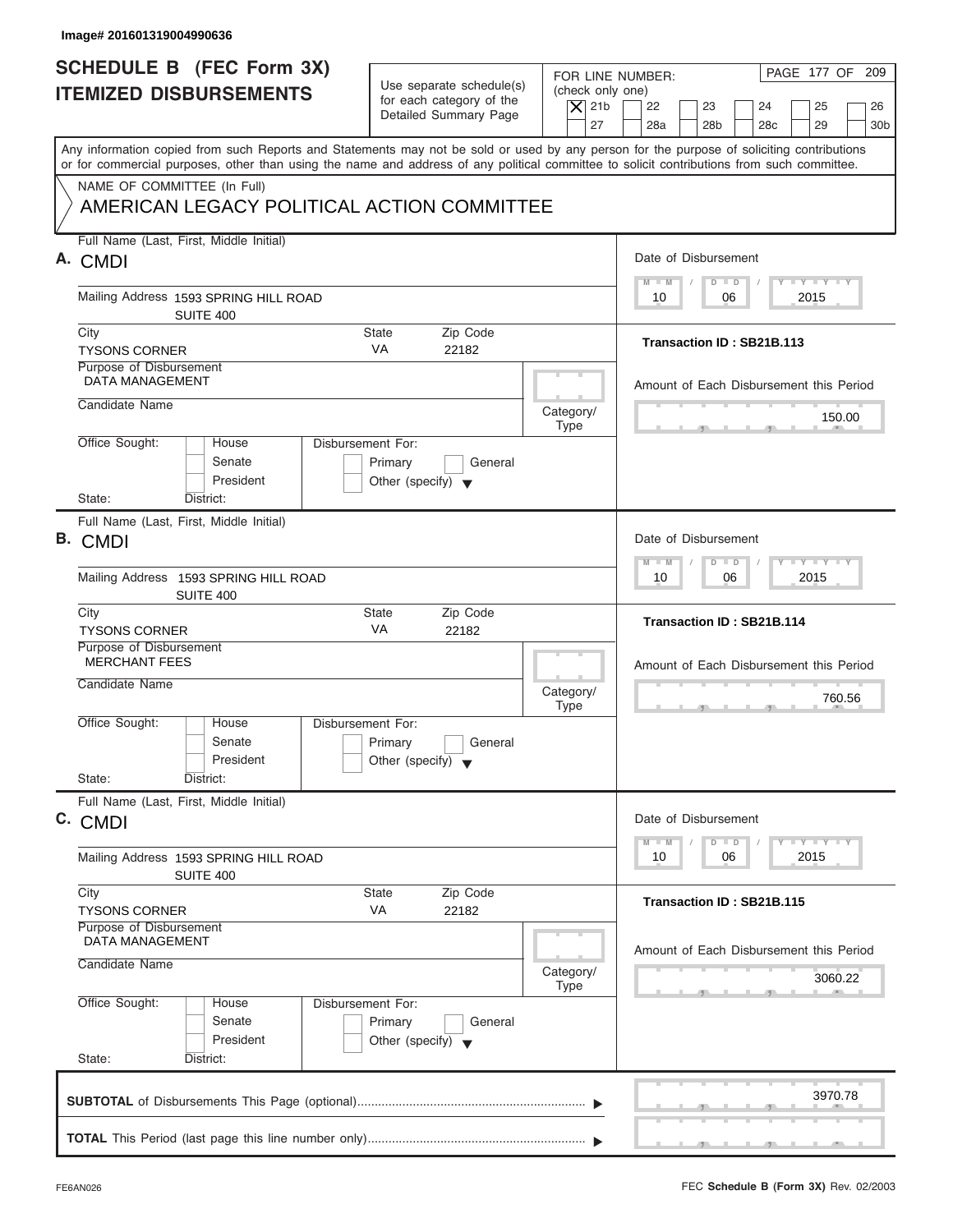| Image# 201601319004990637                                                                                                                                                                                                                                                               |                                                                                 |                                                                  |                                                                                                            |
|-----------------------------------------------------------------------------------------------------------------------------------------------------------------------------------------------------------------------------------------------------------------------------------------|---------------------------------------------------------------------------------|------------------------------------------------------------------|------------------------------------------------------------------------------------------------------------|
| <b>SCHEDULE B</b> (FEC Form 3X)<br><b>ITEMIZED DISBURSEMENTS</b>                                                                                                                                                                                                                        | Use separate schedule(s)<br>for each category of the<br>Detailed Summary Page   | FOR LINE NUMBER:<br>(check only one)<br>$\overline{X}$ 21b<br>27 | PAGE 178 OF<br>209<br>22<br>23<br>24<br>25<br>26<br>28a<br>28 <sub>b</sub><br>28c<br>29<br>30 <sub>b</sub> |
| Any information copied from such Reports and Statements may not be sold or used by any person for the purpose of soliciting contributions<br>or for commercial purposes, other than using the name and address of any political committee to solicit contributions from such committee. |                                                                                 |                                                                  |                                                                                                            |
| NAME OF COMMITTEE (In Full)<br>AMERICAN LEGACY POLITICAL ACTION COMMITTEE                                                                                                                                                                                                               |                                                                                 |                                                                  |                                                                                                            |
| Full Name (Last, First, Middle Initial)<br>A. CMDI                                                                                                                                                                                                                                      |                                                                                 |                                                                  | Date of Disbursement                                                                                       |
| Mailing Address 1593 SPRING HILL ROAD<br>SUITE 400                                                                                                                                                                                                                                      |                                                                                 |                                                                  | $\mathbf{I} \mathbf{Y} \mathbf{I} \mathbf{Y}$<br>$M - M$<br>$D$ $D$<br>2015<br>10<br>14                    |
| City<br><b>TYSONS CORNER</b>                                                                                                                                                                                                                                                            | <b>State</b><br>Zip Code<br><b>VA</b><br>22182                                  |                                                                  | Transaction ID: SB21B.120                                                                                  |
| Purpose of Disbursement<br><b>DATA MANAGEMENT</b>                                                                                                                                                                                                                                       |                                                                                 |                                                                  | Amount of Each Disbursement this Period                                                                    |
| Candidate Name                                                                                                                                                                                                                                                                          |                                                                                 | Category/<br><b>Type</b>                                         | 50.00                                                                                                      |
| Office Sought:<br>House<br>Senate<br>President<br>State:<br>District:                                                                                                                                                                                                                   | Disbursement For:<br>Primary<br>General<br>Other (specify) $\blacktriangledown$ |                                                                  |                                                                                                            |
| Full Name (Last, First, Middle Initial)<br><b>B.</b> CMDI                                                                                                                                                                                                                               |                                                                                 |                                                                  | Date of Disbursement                                                                                       |
| Mailing Address 1593 SPRING HILL ROAD<br>SUITE 400                                                                                                                                                                                                                                      |                                                                                 |                                                                  | $-1 - Y - 1 - Y - 1 - Y$<br>$M - M$<br>$D$ $D$<br>22<br>2015<br>10                                         |
| City<br><b>TYSONS CORNER</b>                                                                                                                                                                                                                                                            | State<br>Zip Code<br>VA<br>22182                                                |                                                                  | Transaction ID: SB21B.124                                                                                  |
| Purpose of Disbursement<br><b>MERCHANT FEES</b><br>Candidate Name                                                                                                                                                                                                                       |                                                                                 |                                                                  | Amount of Each Disbursement this Period                                                                    |
| Office Sought:<br>House                                                                                                                                                                                                                                                                 | Disbursement For:                                                               | Category/<br><b>Type</b>                                         | 2.13<br>$-7$                                                                                               |
| Senate<br>President                                                                                                                                                                                                                                                                     | Primary<br>General<br>Other (specify) $\blacktriangledown$                      |                                                                  |                                                                                                            |
| State:<br>District:<br>Full Name (Last, First, Middle Initial)                                                                                                                                                                                                                          |                                                                                 |                                                                  |                                                                                                            |
| C. CMDI                                                                                                                                                                                                                                                                                 |                                                                                 |                                                                  | Date of Disbursement                                                                                       |
| Mailing Address 1593 SPRING HILL ROAD<br>SUITE 400                                                                                                                                                                                                                                      |                                                                                 |                                                                  | $T - Y$ $T - Y$<br>$M - M$<br>$\overline{D}$<br>$\Box$<br>2015<br>11<br>06                                 |
| City<br><b>TYSONS CORNER</b>                                                                                                                                                                                                                                                            | Zip Code<br>State<br>VA<br>22182                                                |                                                                  | <b>Transaction ID: SB21B.147</b>                                                                           |
| Purpose of Disbursement<br><b>DATA MANAGEMENT</b><br>Candidate Name                                                                                                                                                                                                                     |                                                                                 |                                                                  | Amount of Each Disbursement this Period                                                                    |
|                                                                                                                                                                                                                                                                                         |                                                                                 | Category/<br><b>Type</b>                                         | 3061.35                                                                                                    |
| Office Sought:<br>House<br>Senate<br>President                                                                                                                                                                                                                                          | Disbursement For:<br>Primary<br>General<br>Other (specify) $\blacktriangledown$ |                                                                  |                                                                                                            |
| State:<br>District:                                                                                                                                                                                                                                                                     |                                                                                 |                                                                  |                                                                                                            |
|                                                                                                                                                                                                                                                                                         |                                                                                 |                                                                  | 3113.48                                                                                                    |
|                                                                                                                                                                                                                                                                                         |                                                                                 |                                                                  |                                                                                                            |

ı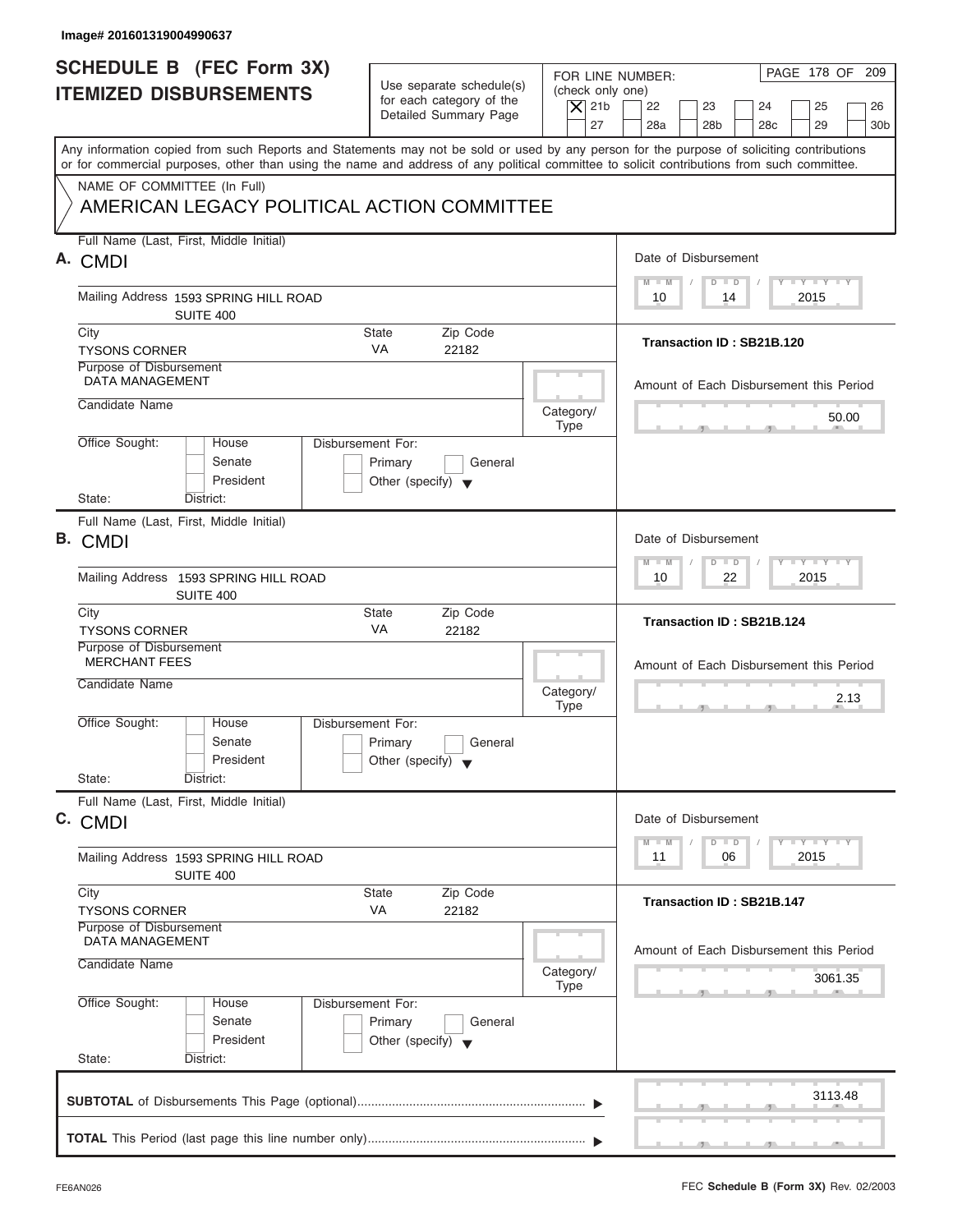| <b>SCHEDULE B (FEC Form 3X)</b><br><b>ITEMIZED DISBURSEMENTS</b>                                                                                                                                                                                                                        | Use separate schedule(s)<br>for each category of the                            | FOR LINE NUMBER:<br>(check only one) | PAGE 179 OF 209                                                                      |
|-----------------------------------------------------------------------------------------------------------------------------------------------------------------------------------------------------------------------------------------------------------------------------------------|---------------------------------------------------------------------------------|--------------------------------------|--------------------------------------------------------------------------------------|
|                                                                                                                                                                                                                                                                                         | Detailed Summary Page                                                           | $\vert$ $\chi$ 21b<br>27             | 22<br>23<br>24<br>25<br>26<br>28a<br>28 <sub>b</sub><br>28c<br>29<br>30 <sub>b</sub> |
| Any information copied from such Reports and Statements may not be sold or used by any person for the purpose of soliciting contributions<br>or for commercial purposes, other than using the name and address of any political committee to solicit contributions from such committee. |                                                                                 |                                      |                                                                                      |
| NAME OF COMMITTEE (In Full)<br>AMERICAN LEGACY POLITICAL ACTION COMMITTEE                                                                                                                                                                                                               |                                                                                 |                                      |                                                                                      |
| Full Name (Last, First, Middle Initial)                                                                                                                                                                                                                                                 |                                                                                 |                                      | Date of Disbursement                                                                 |
| A. CMDI                                                                                                                                                                                                                                                                                 |                                                                                 |                                      | $T - Y = T - Y = T - Y$<br>$D$ $D$<br>$M - M$                                        |
| Mailing Address 1593 SPRING HILL ROAD<br>SUITE 400                                                                                                                                                                                                                                      |                                                                                 |                                      | 2015<br>11<br>06                                                                     |
| City<br><b>TYSONS CORNER</b>                                                                                                                                                                                                                                                            | Zip Code<br><b>State</b><br><b>VA</b><br>22182                                  |                                      | Transaction ID: SB21B.148                                                            |
| Purpose of Disbursement<br><b>DATA MANAGEMENT</b>                                                                                                                                                                                                                                       |                                                                                 |                                      | Amount of Each Disbursement this Period                                              |
| Candidate Name                                                                                                                                                                                                                                                                          |                                                                                 | Category/<br><b>Type</b>             | 2880.78                                                                              |
| Office Sought:<br>House<br>Senate<br>President                                                                                                                                                                                                                                          | Disbursement For:<br>Primary<br>General<br>Other (specify) $\blacktriangledown$ |                                      |                                                                                      |
| State:<br>District:                                                                                                                                                                                                                                                                     |                                                                                 |                                      |                                                                                      |
| Full Name (Last, First, Middle Initial)<br><b>B.</b> CMDI                                                                                                                                                                                                                               |                                                                                 |                                      | Date of Disbursement                                                                 |
| Mailing Address 1593 SPRING HILL ROAD<br>SUITE 400                                                                                                                                                                                                                                      |                                                                                 |                                      | $-1 - Y - 1 - Y - 1 - Y$<br>$D$ $D$<br>$M - M$<br>2015<br>11<br>06                   |
| City<br><b>TYSONS CORNER</b>                                                                                                                                                                                                                                                            | Zip Code<br><b>State</b><br>VA<br>22182                                         |                                      | Transaction ID: SB21B.149                                                            |
| Purpose of Disbursement<br><b>DATA MANAGEMENT</b>                                                                                                                                                                                                                                       |                                                                                 |                                      | Amount of Each Disbursement this Period                                              |
| Candidate Name                                                                                                                                                                                                                                                                          |                                                                                 | Category/<br><b>Type</b>             | 150.00<br>$-7$                                                                       |
| Office Sought:<br>House<br>Senate<br>President                                                                                                                                                                                                                                          | Disbursement For:<br>Primary<br>General<br>Other (specify) $\blacktriangledown$ |                                      |                                                                                      |
| State:<br>District:                                                                                                                                                                                                                                                                     |                                                                                 |                                      |                                                                                      |
| Full Name (Last, First, Middle Initial)<br>C. CMDI                                                                                                                                                                                                                                      |                                                                                 |                                      | Date of Disbursement<br>$T - Y$ $T - Y$<br>$\Box$                                    |
| Mailing Address 1593 SPRING HILL ROAD<br>SUITE 400                                                                                                                                                                                                                                      |                                                                                 |                                      | $M - M$<br>$\overline{D}$<br>2015<br>11<br>06                                        |
| City<br><b>TYSONS CORNER</b>                                                                                                                                                                                                                                                            | Zip Code<br><b>State</b><br>VA<br>22182                                         |                                      | Transaction ID: SB21B.150                                                            |
| Purpose of Disbursement<br><b>MERCHANT FEES</b>                                                                                                                                                                                                                                         |                                                                                 |                                      | Amount of Each Disbursement this Period                                              |
|                                                                                                                                                                                                                                                                                         |                                                                                 | Category/                            | 405.32                                                                               |
| Candidate Name                                                                                                                                                                                                                                                                          |                                                                                 | <b>Type</b>                          |                                                                                      |
| Office Sought:<br>House<br>Senate<br>President                                                                                                                                                                                                                                          | Disbursement For:<br>Primary<br>General<br>Other (specify) $\blacktriangledown$ |                                      |                                                                                      |
| State:<br>District:                                                                                                                                                                                                                                                                     |                                                                                 |                                      | 3436.10                                                                              |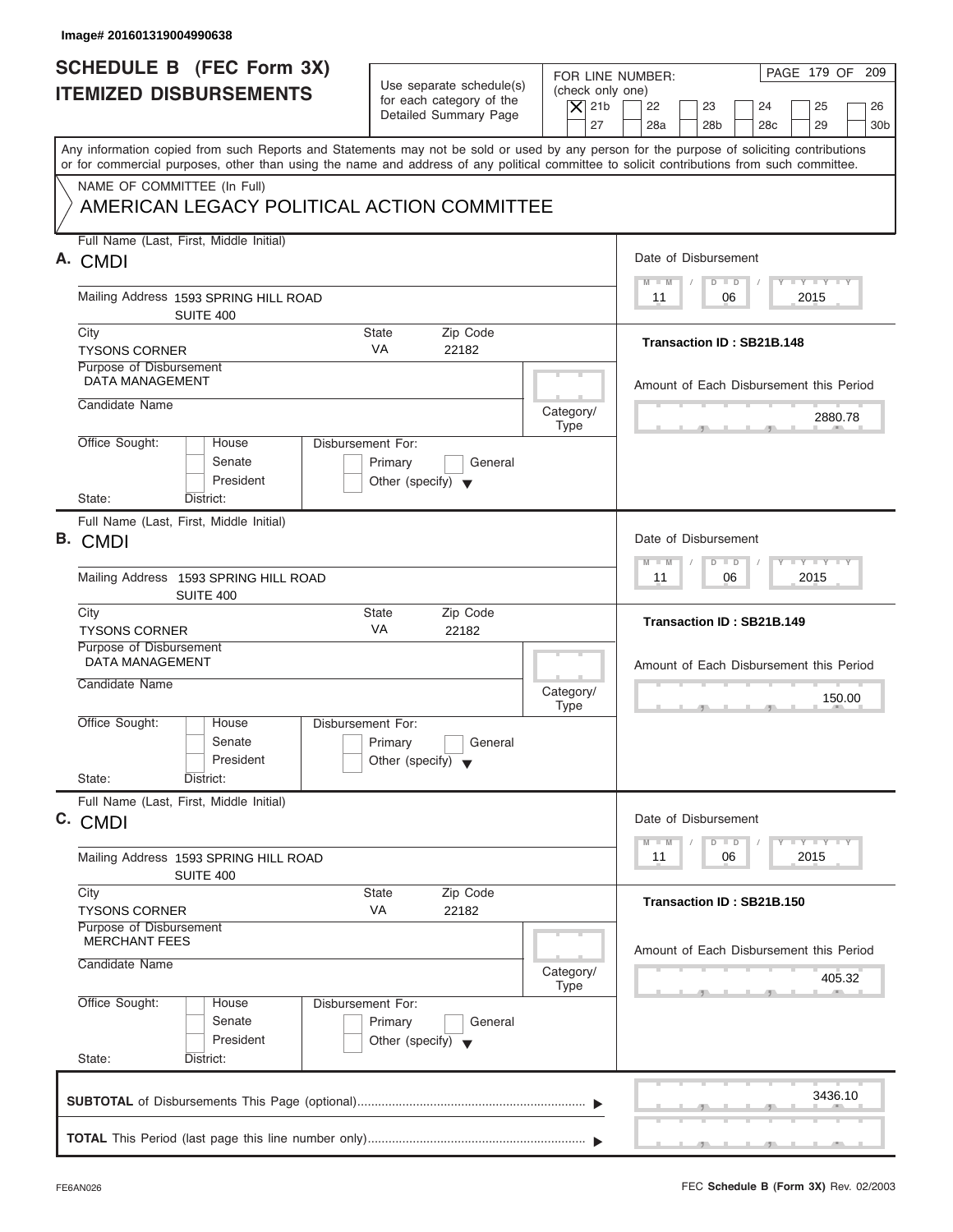| Image# 201601319004990639                                                                                                                                                                                                                                                               |                                                                                 |                                                                  |                                                                                                         |
|-----------------------------------------------------------------------------------------------------------------------------------------------------------------------------------------------------------------------------------------------------------------------------------------|---------------------------------------------------------------------------------|------------------------------------------------------------------|---------------------------------------------------------------------------------------------------------|
| <b>SCHEDULE B (FEC Form 3X)</b><br><b>ITEMIZED DISBURSEMENTS</b>                                                                                                                                                                                                                        | Use separate schedule(s)<br>for each category of the<br>Detailed Summary Page   | FOR LINE NUMBER:<br>(check only one)<br>$\vert$ $\chi$ 21b<br>27 | PAGE 180 OF 209<br>22<br>23<br>24<br>25<br>26<br>28a<br>28 <sub>b</sub><br>28c<br>29<br>30 <sub>b</sub> |
| Any information copied from such Reports and Statements may not be sold or used by any person for the purpose of soliciting contributions<br>or for commercial purposes, other than using the name and address of any political committee to solicit contributions from such committee. |                                                                                 |                                                                  |                                                                                                         |
| NAME OF COMMITTEE (In Full)<br>AMERICAN LEGACY POLITICAL ACTION COMMITTEE                                                                                                                                                                                                               |                                                                                 |                                                                  |                                                                                                         |
| Full Name (Last, First, Middle Initial)<br>A. CMDI                                                                                                                                                                                                                                      |                                                                                 |                                                                  | Date of Disbursement                                                                                    |
| Mailing Address 1593 SPRING HILL ROAD<br>SUITE 400                                                                                                                                                                                                                                      |                                                                                 |                                                                  | $T - Y = T - Y = T - Y$<br>$D$ $D$<br>$M - M$<br>2015<br>11<br>13                                       |
| City<br><b>TYSONS CORNER</b>                                                                                                                                                                                                                                                            | Zip Code<br><b>State</b><br><b>VA</b><br>22182                                  |                                                                  | Transaction ID: SB21B.152                                                                               |
| Purpose of Disbursement<br><b>MERCHANT FEES</b><br>Candidate Name                                                                                                                                                                                                                       |                                                                                 |                                                                  | Amount of Each Disbursement this Period                                                                 |
|                                                                                                                                                                                                                                                                                         |                                                                                 | Category/<br><b>Type</b>                                         | 14.27                                                                                                   |
| Office Sought:<br>Disbursement For:<br>House<br>Senate<br>President<br>State:<br>District:                                                                                                                                                                                              | Primary<br>General<br>Other (specify) $\blacktriangledown$                      |                                                                  |                                                                                                         |
| Full Name (Last, First, Middle Initial)<br>B. CMDI                                                                                                                                                                                                                                      |                                                                                 |                                                                  | Date of Disbursement                                                                                    |
| Mailing Address 1593 SPRING HILL ROAD<br>SUITE 400                                                                                                                                                                                                                                      |                                                                                 |                                                                  | $-1 - Y - 1 - Y - 1 - Y$<br>$M - M$<br>$D$ $D$<br>19<br>2015<br>11                                      |
| City<br><b>TYSONS CORNER</b>                                                                                                                                                                                                                                                            | Zip Code<br><b>State</b><br>VA<br>22182                                         |                                                                  | Transaction ID: SB21B.155                                                                               |
| Purpose of Disbursement<br><b>MERCHANT FEES</b><br>Candidate Name                                                                                                                                                                                                                       |                                                                                 | Category/<br><b>Type</b>                                         | Amount of Each Disbursement this Period<br>43.33<br>$-7$<br>$\sim$                                      |
| Office Sought:<br>House<br>Senate<br>President<br>State:<br>District:                                                                                                                                                                                                                   | Disbursement For:<br>Primary<br>General<br>Other (specify) $\blacktriangledown$ |                                                                  |                                                                                                         |
| Full Name (Last, First, Middle Initial)<br>C. CMDI                                                                                                                                                                                                                                      |                                                                                 |                                                                  | Date of Disbursement<br>$T - Y$ $T - Y$<br>$\overline{D}$<br>$\Box$                                     |
| Mailing Address 1593 SPRING HILL ROAD<br>SUITE 400                                                                                                                                                                                                                                      |                                                                                 |                                                                  | $M - M$<br>2015<br>11<br>27                                                                             |
| City<br><b>TYSONS CORNER</b>                                                                                                                                                                                                                                                            | Zip Code<br><b>State</b><br>VA<br>22182                                         |                                                                  | Transaction ID: SB21B.162                                                                               |
| Purpose of Disbursement<br><b>DATA MANAGEMENT</b><br>Candidate Name                                                                                                                                                                                                                     |                                                                                 | Category/                                                        | Amount of Each Disbursement this Period<br>200.00                                                       |
| Office Sought:<br>Disbursement For:<br>House<br>Senate<br>President<br>State:<br>District:                                                                                                                                                                                              | Primary<br>General<br>Other (specify) $\blacktriangledown$                      | <b>Type</b>                                                      |                                                                                                         |
|                                                                                                                                                                                                                                                                                         |                                                                                 |                                                                  | 257.60                                                                                                  |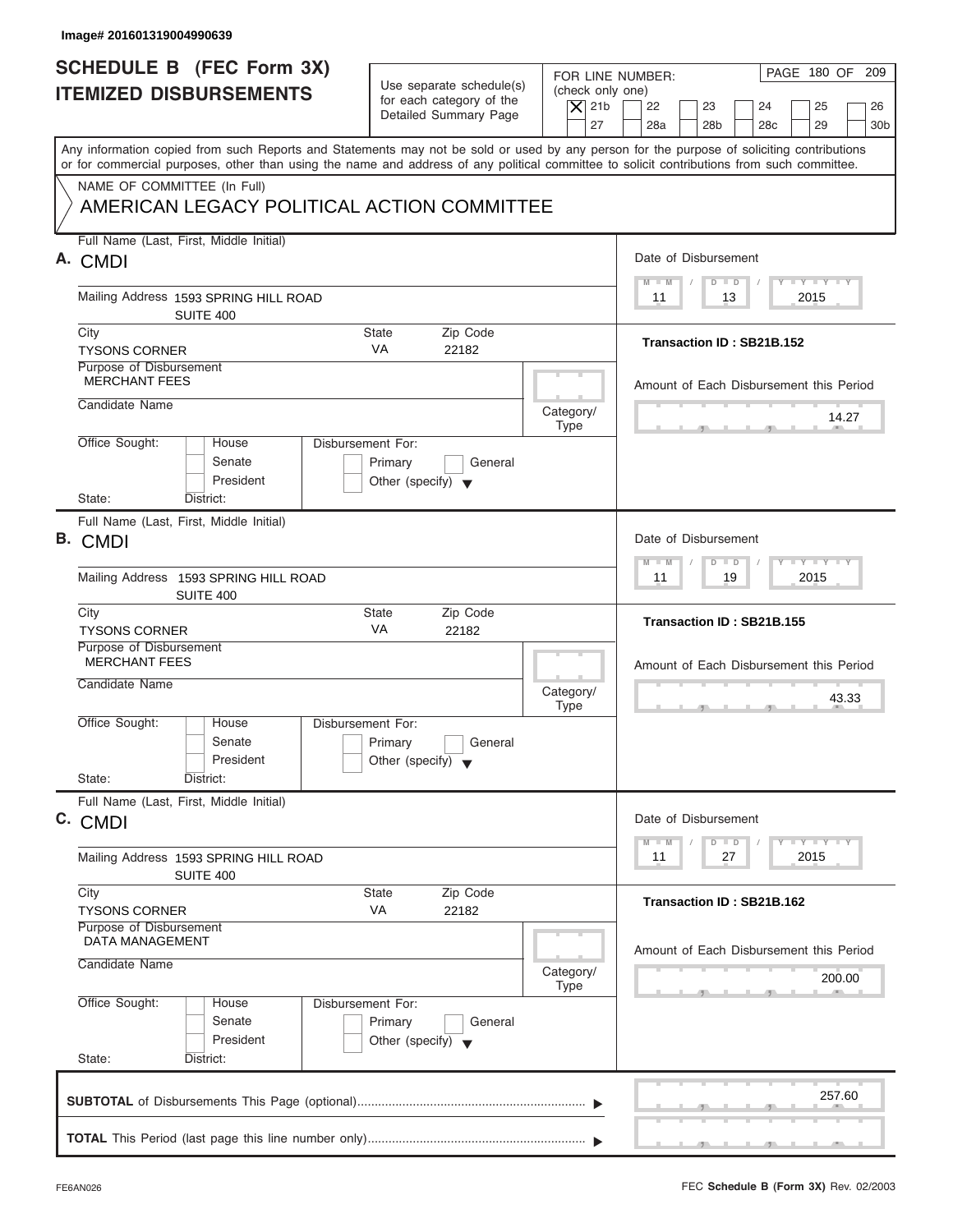| Image# 201601319004990640                                                                                                                                                                                                                                                               |                                                                                 |                                                                  |                                                                                                         |
|-----------------------------------------------------------------------------------------------------------------------------------------------------------------------------------------------------------------------------------------------------------------------------------------|---------------------------------------------------------------------------------|------------------------------------------------------------------|---------------------------------------------------------------------------------------------------------|
| <b>SCHEDULE B (FEC Form 3X)</b><br><b>ITEMIZED DISBURSEMENTS</b>                                                                                                                                                                                                                        | Use separate schedule(s)<br>for each category of the<br>Detailed Summary Page   | FOR LINE NUMBER:<br>(check only one)<br>$\vert$ $\chi$ 21b<br>27 | PAGE 181 OF 209<br>22<br>23<br>24<br>25<br>26<br>28a<br>28 <sub>b</sub><br>28c<br>29<br>30 <sub>b</sub> |
| Any information copied from such Reports and Statements may not be sold or used by any person for the purpose of soliciting contributions<br>or for commercial purposes, other than using the name and address of any political committee to solicit contributions from such committee. |                                                                                 |                                                                  |                                                                                                         |
| NAME OF COMMITTEE (In Full)<br>AMERICAN LEGACY POLITICAL ACTION COMMITTEE                                                                                                                                                                                                               |                                                                                 |                                                                  |                                                                                                         |
| Full Name (Last, First, Middle Initial)<br>A. CMDI                                                                                                                                                                                                                                      |                                                                                 |                                                                  | Date of Disbursement                                                                                    |
| Mailing Address 1593 SPRING HILL ROAD<br>SUITE 400                                                                                                                                                                                                                                      |                                                                                 |                                                                  | $T - Y = T - Y = T - Y$<br>$M - M$<br>$D$ $D$<br>2015<br>11<br>27                                       |
| City<br><b>TYSONS CORNER</b>                                                                                                                                                                                                                                                            | Zip Code<br><b>State</b><br><b>VA</b><br>22182                                  |                                                                  | Transaction ID: SB21B.163                                                                               |
| Purpose of Disbursement<br><b>MERCHANT FEES</b>                                                                                                                                                                                                                                         |                                                                                 |                                                                  | Amount of Each Disbursement this Period                                                                 |
| Candidate Name                                                                                                                                                                                                                                                                          |                                                                                 | Category/<br><b>Type</b>                                         | 2.13                                                                                                    |
| Office Sought:<br>House<br>Senate<br>President<br>State:<br>District:                                                                                                                                                                                                                   | Disbursement For:<br>Primary<br>General<br>Other (specify) $\blacktriangledown$ |                                                                  |                                                                                                         |
| Full Name (Last, First, Middle Initial)<br>B. CMDI                                                                                                                                                                                                                                      |                                                                                 |                                                                  | Date of Disbursement                                                                                    |
| Mailing Address 1593 SPRING HILL ROAD<br>SUITE 400                                                                                                                                                                                                                                      |                                                                                 |                                                                  | $-1 - Y - 1 - Y - 1 - Y$<br>$M - M$<br>$D$ $D$<br>12 <sup>°</sup><br>04<br>2015                         |
| City<br><b>TYSONS CORNER</b>                                                                                                                                                                                                                                                            | Zip Code<br><b>State</b><br>VA<br>22182                                         |                                                                  | Transaction ID: SB21B.176                                                                               |
| Purpose of Disbursement<br><b>MERCHANT FEES</b><br>Candidate Name                                                                                                                                                                                                                       |                                                                                 | Category/<br><b>Type</b>                                         | Amount of Each Disbursement this Period<br>38.97<br>$\mathcal{F}$<br>$-7$                               |
| Office Sought:<br>House<br>Senate<br>President<br>State:<br>District:                                                                                                                                                                                                                   | Disbursement For:<br>Primary<br>General<br>Other (specify) $\blacktriangledown$ |                                                                  |                                                                                                         |
| Full Name (Last, First, Middle Initial)<br>C. CMDI                                                                                                                                                                                                                                      |                                                                                 |                                                                  | Date of Disbursement<br>$T - Y$ $T - Y$<br>$M - M$<br>$\overline{D}$<br>$\Box$                          |
| Mailing Address 1593 SPRING HILL ROAD<br>SUITE 400                                                                                                                                                                                                                                      |                                                                                 |                                                                  | 2015<br>12<br>04                                                                                        |
| City<br><b>TYSONS CORNER</b>                                                                                                                                                                                                                                                            | Zip Code<br><b>State</b><br>VA<br>22182                                         |                                                                  | Transaction ID: SB21B.177                                                                               |
| Purpose of Disbursement<br><b>DATA MANAGEMENT</b><br>Candidate Name                                                                                                                                                                                                                     |                                                                                 |                                                                  | Amount of Each Disbursement this Period                                                                 |
| Office Sought:<br>House                                                                                                                                                                                                                                                                 | Disbursement For:                                                               | Category/<br><b>Type</b>                                         | 2840.39                                                                                                 |
| Senate<br>President<br>State:<br>District:                                                                                                                                                                                                                                              | Primary<br>General<br>Other (specify) $\blacktriangledown$                      |                                                                  |                                                                                                         |
|                                                                                                                                                                                                                                                                                         |                                                                                 |                                                                  | 2881.49                                                                                                 |
|                                                                                                                                                                                                                                                                                         |                                                                                 |                                                                  |                                                                                                         |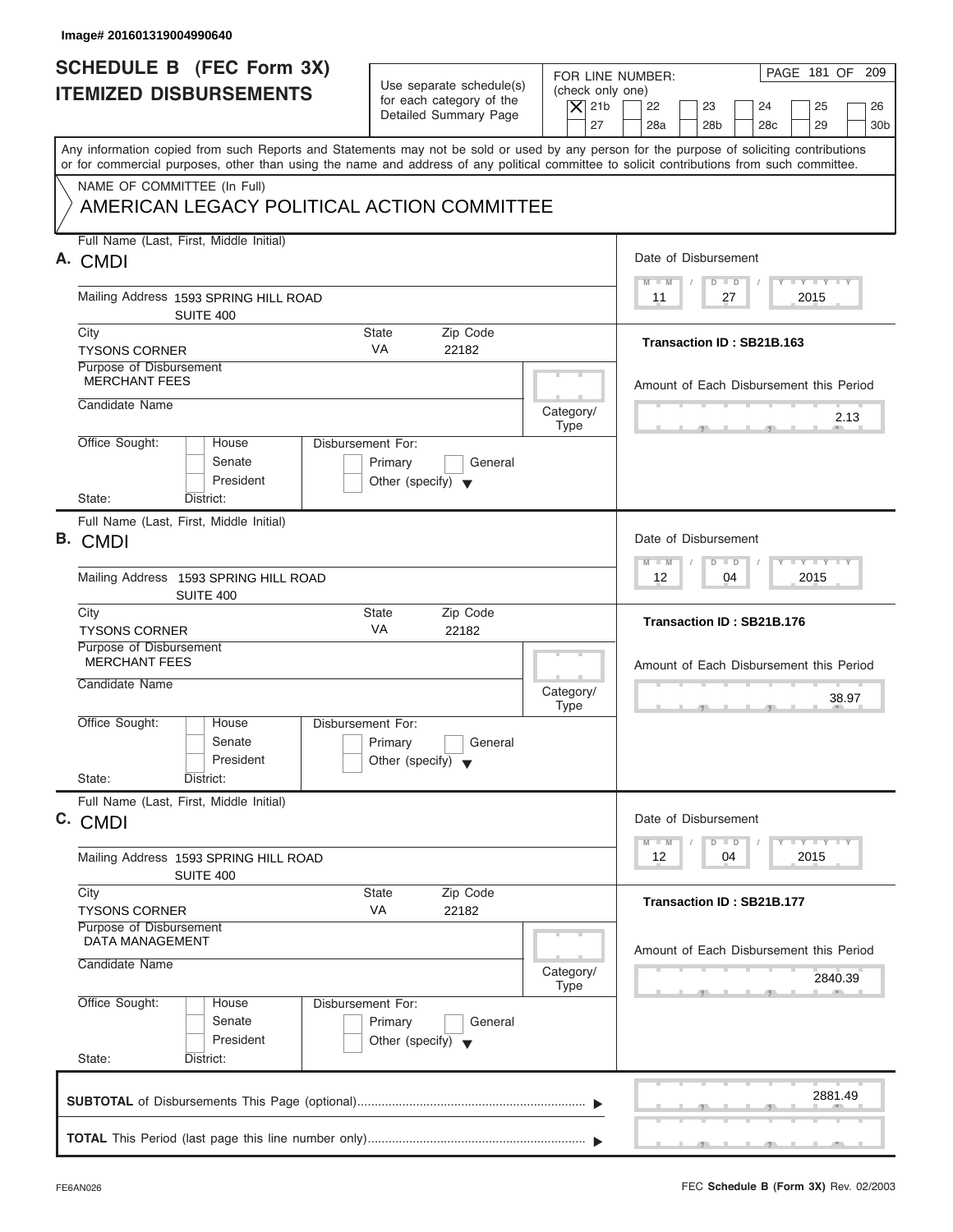| Image# 201601319004990641                                                                                                                                                                                                                                                               |                                                                               |                                                                  |                                                                                                            |
|-----------------------------------------------------------------------------------------------------------------------------------------------------------------------------------------------------------------------------------------------------------------------------------------|-------------------------------------------------------------------------------|------------------------------------------------------------------|------------------------------------------------------------------------------------------------------------|
| <b>SCHEDULE B</b> (FEC Form 3X)<br><b>ITEMIZED DISBURSEMENTS</b>                                                                                                                                                                                                                        | Use separate schedule(s)<br>for each category of the<br>Detailed Summary Page | FOR LINE NUMBER:<br>(check only one)<br>$\overline{X}$ 21b<br>27 | PAGE 182 OF<br>209<br>22<br>23<br>24<br>25<br>26<br>28a<br>28 <sub>b</sub><br>28c<br>29<br>30 <sub>b</sub> |
| Any information copied from such Reports and Statements may not be sold or used by any person for the purpose of soliciting contributions<br>or for commercial purposes, other than using the name and address of any political committee to solicit contributions from such committee. |                                                                               |                                                                  |                                                                                                            |
| NAME OF COMMITTEE (In Full)<br>AMERICAN LEGACY POLITICAL ACTION COMMITTEE                                                                                                                                                                                                               |                                                                               |                                                                  |                                                                                                            |
| Full Name (Last, First, Middle Initial)<br>A. CMDI                                                                                                                                                                                                                                      |                                                                               |                                                                  | Date of Disbursement                                                                                       |
| Mailing Address 1593 SPRING HILL ROAD<br>SUITE 400                                                                                                                                                                                                                                      |                                                                               |                                                                  | $L - Y = L - Y = L - Y$<br>$M - M$<br>$D$ $D$<br>$12 \overline{ }$<br>04<br>2015                           |
| City<br><b>TYSONS CORNER</b>                                                                                                                                                                                                                                                            | <b>State</b><br>Zip Code<br><b>VA</b><br>22182                                |                                                                  | Transaction ID: SB21B.178                                                                                  |
| Purpose of Disbursement<br><b>DATA MANAGEMENT</b>                                                                                                                                                                                                                                       |                                                                               |                                                                  | Amount of Each Disbursement this Period                                                                    |
| Candidate Name                                                                                                                                                                                                                                                                          |                                                                               | Category/<br><b>Type</b>                                         | 3062.41                                                                                                    |
| Office Sought:<br>Disbursement For:<br>House<br>Senate<br>President<br>State:<br>District:                                                                                                                                                                                              | Primary<br>General<br>Other (specify) $\blacktriangledown$                    |                                                                  |                                                                                                            |
| Full Name (Last, First, Middle Initial)<br><b>B.</b> CMDI                                                                                                                                                                                                                               |                                                                               |                                                                  | Date of Disbursement                                                                                       |
| Mailing Address 1593 SPRING HILL ROAD<br>SUITE 400                                                                                                                                                                                                                                      |                                                                               |                                                                  | $T - Y = T - Y = T - Y$<br>$M - M$<br>$D$ $D$<br>23<br>2015<br>12                                          |
| City<br><b>TYSONS CORNER</b>                                                                                                                                                                                                                                                            | <b>State</b><br>Zip Code<br>VA<br>22182                                       |                                                                  | Transaction ID: SB21B.187                                                                                  |
| Purpose of Disbursement<br><b>DATA MANAGEMENT</b><br>Candidate Name                                                                                                                                                                                                                     |                                                                               |                                                                  | Amount of Each Disbursement this Period                                                                    |
|                                                                                                                                                                                                                                                                                         |                                                                               | Category/<br><b>Type</b>                                         | 200.00<br>$\sim$                                                                                           |
| Office Sought:<br>House<br>Disbursement For:<br>Senate<br>President                                                                                                                                                                                                                     | Primary<br>General<br>Other (specify) $\blacktriangledown$                    |                                                                  |                                                                                                            |
| State:<br>District:<br>Full Name (Last, First, Middle Initial)                                                                                                                                                                                                                          |                                                                               |                                                                  |                                                                                                            |
| C. CMDI                                                                                                                                                                                                                                                                                 |                                                                               |                                                                  | Date of Disbursement                                                                                       |
| Mailing Address 1593 SPRING HILL ROAD<br>SUITE 400                                                                                                                                                                                                                                      |                                                                               |                                                                  | $T - Y$ $T - Y$<br>$M - M$<br>$\overline{D}$<br>$\Box$<br>2015<br>12<br>24                                 |
| City<br><b>TYSONS CORNER</b>                                                                                                                                                                                                                                                            | Zip Code<br><b>State</b><br>VA<br>22182                                       |                                                                  | Transaction ID: SB21B.188                                                                                  |
| Purpose of Disbursement<br><b>MERCHANT FEES</b><br>Candidate Name                                                                                                                                                                                                                       |                                                                               | Category/                                                        | Amount of Each Disbursement this Period                                                                    |
| Office Sought:<br>Disbursement For:<br>House<br>Senate<br>President<br>State:<br>District:                                                                                                                                                                                              | Primary<br>General<br>Other (specify) $\blacktriangledown$                    | <b>Type</b>                                                      | 2.87                                                                                                       |
|                                                                                                                                                                                                                                                                                         |                                                                               |                                                                  | 3265.28                                                                                                    |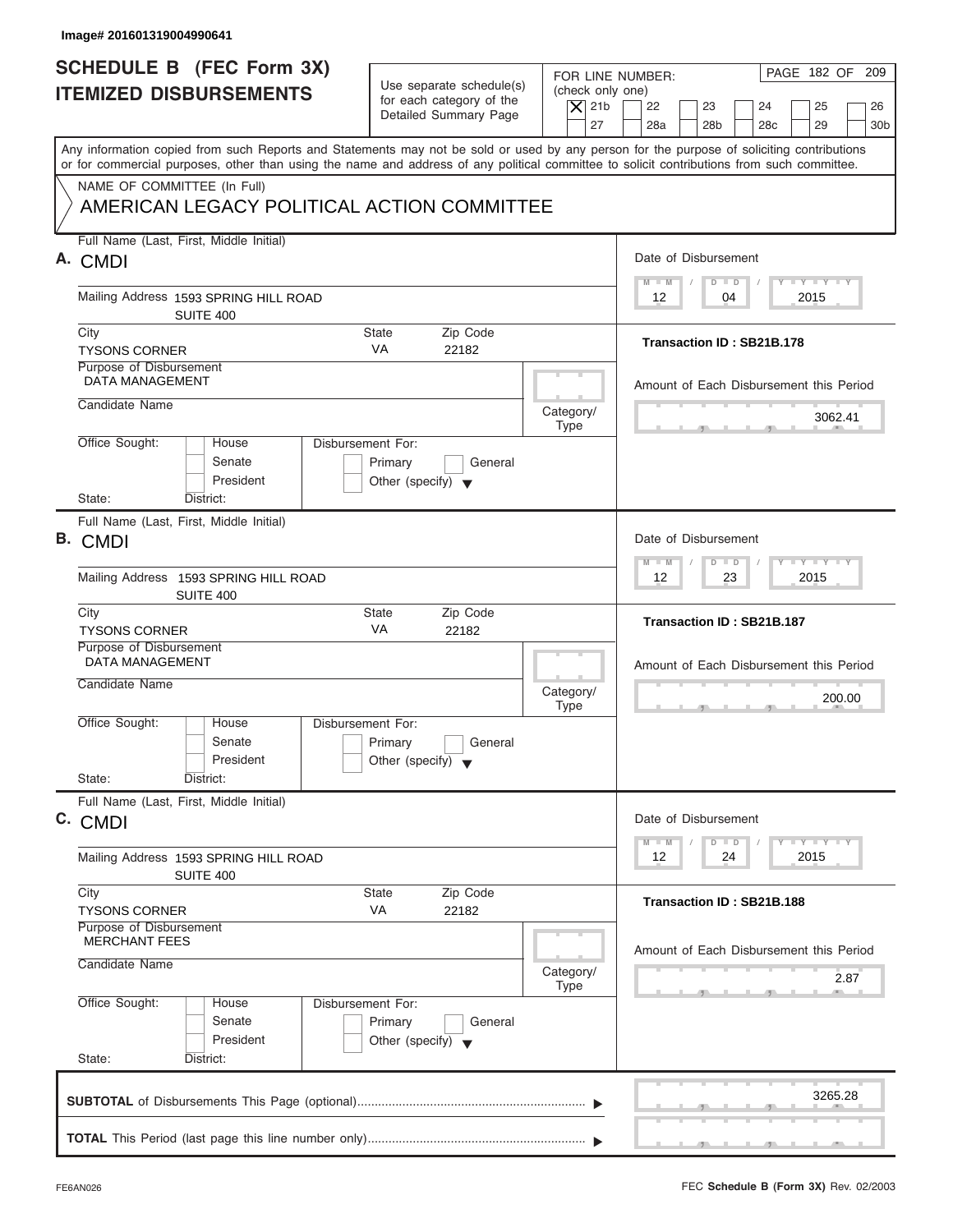| Image# 201601319004990642                                                                                                                                                                                                                                                               |                                                                                 |                                                                                                                                                                             |
|-----------------------------------------------------------------------------------------------------------------------------------------------------------------------------------------------------------------------------------------------------------------------------------------|---------------------------------------------------------------------------------|-----------------------------------------------------------------------------------------------------------------------------------------------------------------------------|
| <b>SCHEDULE B (FEC Form 3X)</b><br><b>ITEMIZED DISBURSEMENTS</b>                                                                                                                                                                                                                        | Use separate schedule(s)<br>for each category of the<br>Detailed Summary Page   | PAGE 183 OF 209<br>FOR LINE NUMBER:<br>(check only one)<br>$\vert$ $\chi$ 21b<br>22<br>23<br>24<br>25<br>26<br>27<br>28a<br>28 <sub>b</sub><br>28c<br>29<br>30 <sub>b</sub> |
| Any information copied from such Reports and Statements may not be sold or used by any person for the purpose of soliciting contributions<br>or for commercial purposes, other than using the name and address of any political committee to solicit contributions from such committee. |                                                                                 |                                                                                                                                                                             |
| NAME OF COMMITTEE (In Full)<br>AMERICAN LEGACY POLITICAL ACTION COMMITTEE                                                                                                                                                                                                               |                                                                                 |                                                                                                                                                                             |
| Full Name (Last, First, Middle Initial)<br>A. CMDI                                                                                                                                                                                                                                      |                                                                                 | Date of Disbursement                                                                                                                                                        |
| Mailing Address 1593 SPRING HILL ROAD<br>SUITE 400                                                                                                                                                                                                                                      |                                                                                 | $T - Y = T - Y = T - Y$<br>$M - M$<br>$D$ $D$<br>31<br>2015<br>12                                                                                                           |
| City<br><b>TYSONS CORNER</b>                                                                                                                                                                                                                                                            | Zip Code<br><b>State</b><br><b>VA</b><br>22182                                  | Transaction ID: SB21B.195                                                                                                                                                   |
| Purpose of Disbursement<br><b>MERCHANT FEES</b>                                                                                                                                                                                                                                         |                                                                                 | Amount of Each Disbursement this Period                                                                                                                                     |
| Candidate Name                                                                                                                                                                                                                                                                          |                                                                                 | Category/<br>2.70<br><b>Type</b>                                                                                                                                            |
| Office Sought:<br>House<br>Senate<br>President                                                                                                                                                                                                                                          | Disbursement For:<br>Primary<br>General<br>Other (specify) $\blacktriangledown$ |                                                                                                                                                                             |
| State:<br>District:<br>Full Name (Last, First, Middle Initial)                                                                                                                                                                                                                          |                                                                                 |                                                                                                                                                                             |
| <b>B. DELL BUSINESS CREDIT</b>                                                                                                                                                                                                                                                          |                                                                                 | Date of Disbursement<br>$-1 - Y - 1 - Y - 1 - Y$                                                                                                                            |
| Mailing Address P.O. BOX 5275                                                                                                                                                                                                                                                           |                                                                                 | $M - M$<br>$D$ $D$<br>12<br>2015<br>28                                                                                                                                      |
| City<br><b>CAROL STREAM</b>                                                                                                                                                                                                                                                             | Zip Code<br><b>State</b><br>IL<br>60197                                         | Transaction ID: SB21B.191                                                                                                                                                   |
| Purpose of Disbursement<br><b>OFFICE SUPPLIES</b><br>Candidate Name                                                                                                                                                                                                                     |                                                                                 | Amount of Each Disbursement this Period<br>Category/<br>244.20<br><b>Type</b>                                                                                               |
| Office Sought:<br>House<br>Senate<br>President<br>State:<br>District:                                                                                                                                                                                                                   | Disbursement For:<br>Primary<br>General<br>Other (specify) $\blacktriangledown$ |                                                                                                                                                                             |
| Full Name (Last, First, Middle Initial)<br>C. DENTONS US LLP                                                                                                                                                                                                                            |                                                                                 | Date of Disbursement                                                                                                                                                        |
| Mailing Address P.O. BOX 116573                                                                                                                                                                                                                                                         |                                                                                 | $T - Y$ $T - Y$<br>$M - M$<br>$\overline{D}$<br>$\Box$<br>2015<br>07<br>31                                                                                                  |
| City<br><b>ATLANTA</b>                                                                                                                                                                                                                                                                  | Zip Code<br><b>State</b><br>GA<br>30368                                         | Transaction ID: SB21B.035                                                                                                                                                   |
| Purpose of Disbursement<br><b>LEGAL FEES</b><br>Candidate Name                                                                                                                                                                                                                          |                                                                                 | Amount of Each Disbursement this Period<br>Category/<br>123.81                                                                                                              |
| Office Sought:<br>House<br>Senate<br>President<br>State:<br>District:                                                                                                                                                                                                                   | Disbursement For:<br>Primary<br>General<br>Other (specify) $\blacktriangledown$ | <b>Type</b>                                                                                                                                                                 |
|                                                                                                                                                                                                                                                                                         |                                                                                 | 370.71                                                                                                                                                                      |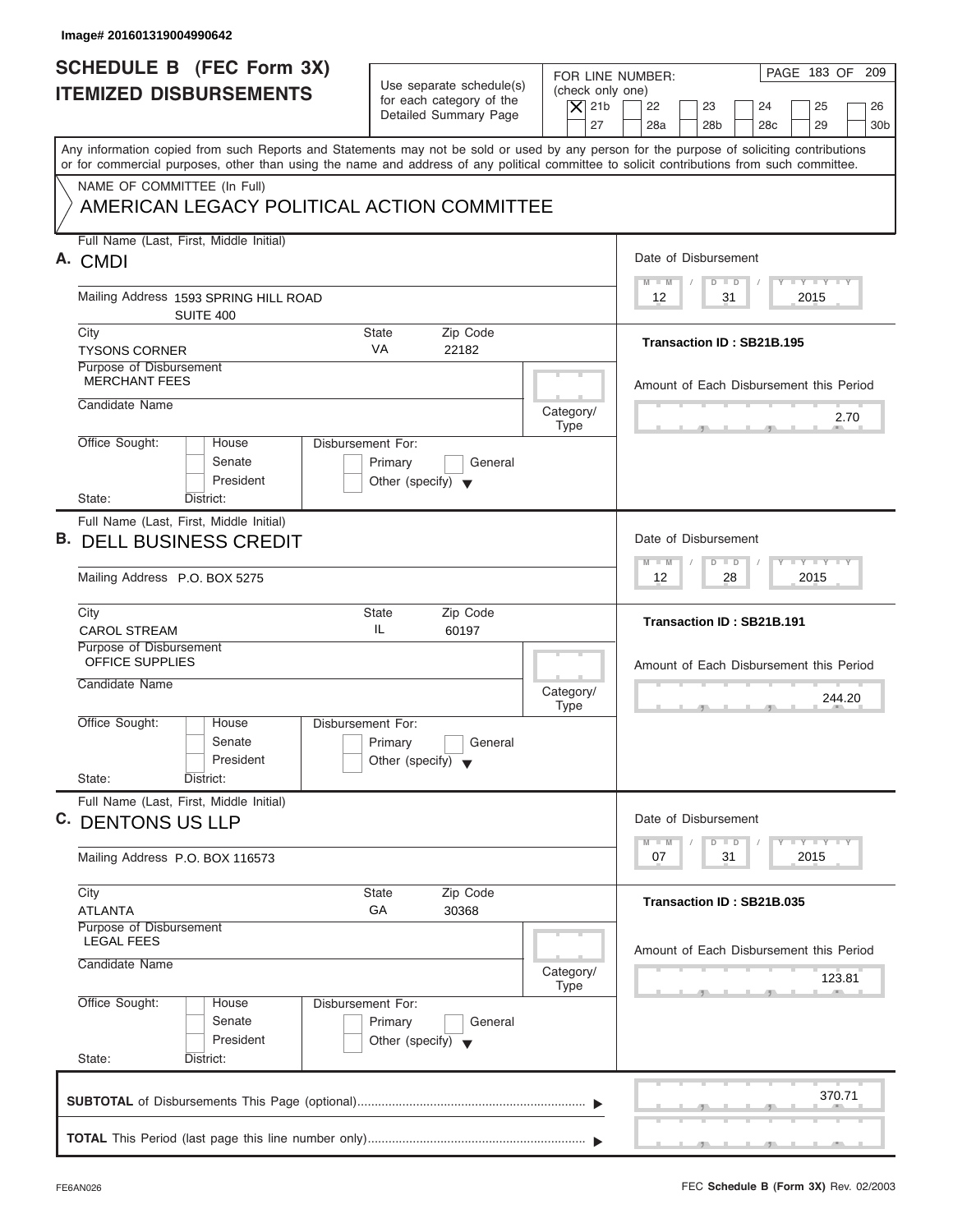| <b>SCHEDULE B (FEC Form 3X)</b><br><b>ITEMIZED DISBURSEMENTS</b><br>Any information copied from such Reports and Statements may not be sold or used by any person for the purpose of soliciting contributions<br>or for commercial purposes, other than using the name and address of any political committee to solicit contributions from such committee.<br>NAME OF COMMITTEE (In Full)<br>AMERICAN LEGACY POLITICAL ACTION COMMITTEE | Use separate schedule(s)<br>for each category of the<br>Detailed Summary Page   | FOR LINE NUMBER:<br>(check only one)<br>$\overline{X}$ 21b | PAGE 184 OF 209                                                                                  |
|------------------------------------------------------------------------------------------------------------------------------------------------------------------------------------------------------------------------------------------------------------------------------------------------------------------------------------------------------------------------------------------------------------------------------------------|---------------------------------------------------------------------------------|------------------------------------------------------------|--------------------------------------------------------------------------------------------------|
|                                                                                                                                                                                                                                                                                                                                                                                                                                          |                                                                                 | 27                                                         | 22<br>23<br>24<br>25<br>26<br>28a<br>28 <sub>b</sub><br>29<br>30 <sub>b</sub><br>28 <sub>c</sub> |
|                                                                                                                                                                                                                                                                                                                                                                                                                                          |                                                                                 |                                                            |                                                                                                  |
|                                                                                                                                                                                                                                                                                                                                                                                                                                          |                                                                                 |                                                            |                                                                                                  |
| Full Name (Last, First, Middle Initial)<br>A. ELEVENTY MARKETING GROUP                                                                                                                                                                                                                                                                                                                                                                   |                                                                                 |                                                            | Date of Disbursement                                                                             |
| Mailing Address 453 S. HIGH STREET                                                                                                                                                                                                                                                                                                                                                                                                       |                                                                                 |                                                            | $T - Y = T - Y = T - Y$<br>$M - M$<br>$D$ $D$<br>19<br>2015<br>08                                |
| City<br><b>AKRON</b>                                                                                                                                                                                                                                                                                                                                                                                                                     | State<br>Zip Code<br>OH<br>44311                                                |                                                            | Transaction ID: SB21B.057                                                                        |
| Purpose of Disbursement<br><b>IT CONSULTING</b>                                                                                                                                                                                                                                                                                                                                                                                          |                                                                                 |                                                            | Amount of Each Disbursement this Period                                                          |
| Candidate Name<br>Office Sought:<br>House                                                                                                                                                                                                                                                                                                                                                                                                | Disbursement For:                                                               | Category/<br><b>Type</b>                                   | 14.40                                                                                            |
| Senate<br>President<br>State:<br>District:                                                                                                                                                                                                                                                                                                                                                                                               | Primary<br>General<br>Other (specify) $\blacktriangledown$                      |                                                            |                                                                                                  |
| Full Name (Last, First, Middle Initial)<br>B. HUCKABY DAVIS LISKER, INC.                                                                                                                                                                                                                                                                                                                                                                 |                                                                                 |                                                            | Date of Disbursement<br><b>LEYTEY LEY</b><br>$M - M$<br>$D$ $D$                                  |
| Mailing Address 228 S. WASHINGTON STREET<br><b>SUITE 115</b>                                                                                                                                                                                                                                                                                                                                                                             |                                                                                 |                                                            | 2015<br>11<br>13                                                                                 |
| City<br><b>ALEXANDRIA</b>                                                                                                                                                                                                                                                                                                                                                                                                                | <b>State</b><br>Zip Code<br>VA<br>22314                                         |                                                            | Transaction ID: SB21B.153                                                                        |
| Purpose of Disbursement<br><b>COMPLIANCE CONSULTING</b><br>Candidate Name                                                                                                                                                                                                                                                                                                                                                                |                                                                                 | Category/<br><b>Type</b>                                   | Amount of Each Disbursement this Period<br>277.45                                                |
| Office Sought:<br>House<br>Senate<br>President<br>State:<br>District:                                                                                                                                                                                                                                                                                                                                                                    | Disbursement For:<br>Primary<br>General<br>Other (specify) $\blacktriangledown$ |                                                            | . .                                                                                              |
| Full Name (Last, First, Middle Initial)<br>C. INFOCISION                                                                                                                                                                                                                                                                                                                                                                                 |                                                                                 |                                                            | Date of Disbursement                                                                             |
| Mailing Address 325 SPRINGSIDE DRIVE                                                                                                                                                                                                                                                                                                                                                                                                     |                                                                                 |                                                            | $T - Y$ $T - Y$<br>$M - M$<br>$\overline{D}$<br>$\Box$<br>2015<br>07<br>27                       |
| City<br><b>AKRON</b>                                                                                                                                                                                                                                                                                                                                                                                                                     | Zip Code<br><b>State</b><br>OH<br>44333                                         |                                                            | Transaction ID: SB21B.029                                                                        |
| Purpose of Disbursement<br><b>TELEMARKETING</b><br>Candidate Name                                                                                                                                                                                                                                                                                                                                                                        |                                                                                 | Category/<br>Type                                          | Amount of Each Disbursement this Period<br>35585.68                                              |
| Office Sought:<br>House<br>Senate<br>President<br>State:<br>District:                                                                                                                                                                                                                                                                                                                                                                    | Disbursement For:<br>Primary<br>General<br>Other (specify) $\blacktriangledown$ |                                                            |                                                                                                  |
|                                                                                                                                                                                                                                                                                                                                                                                                                                          |                                                                                 |                                                            | 35877.53                                                                                         |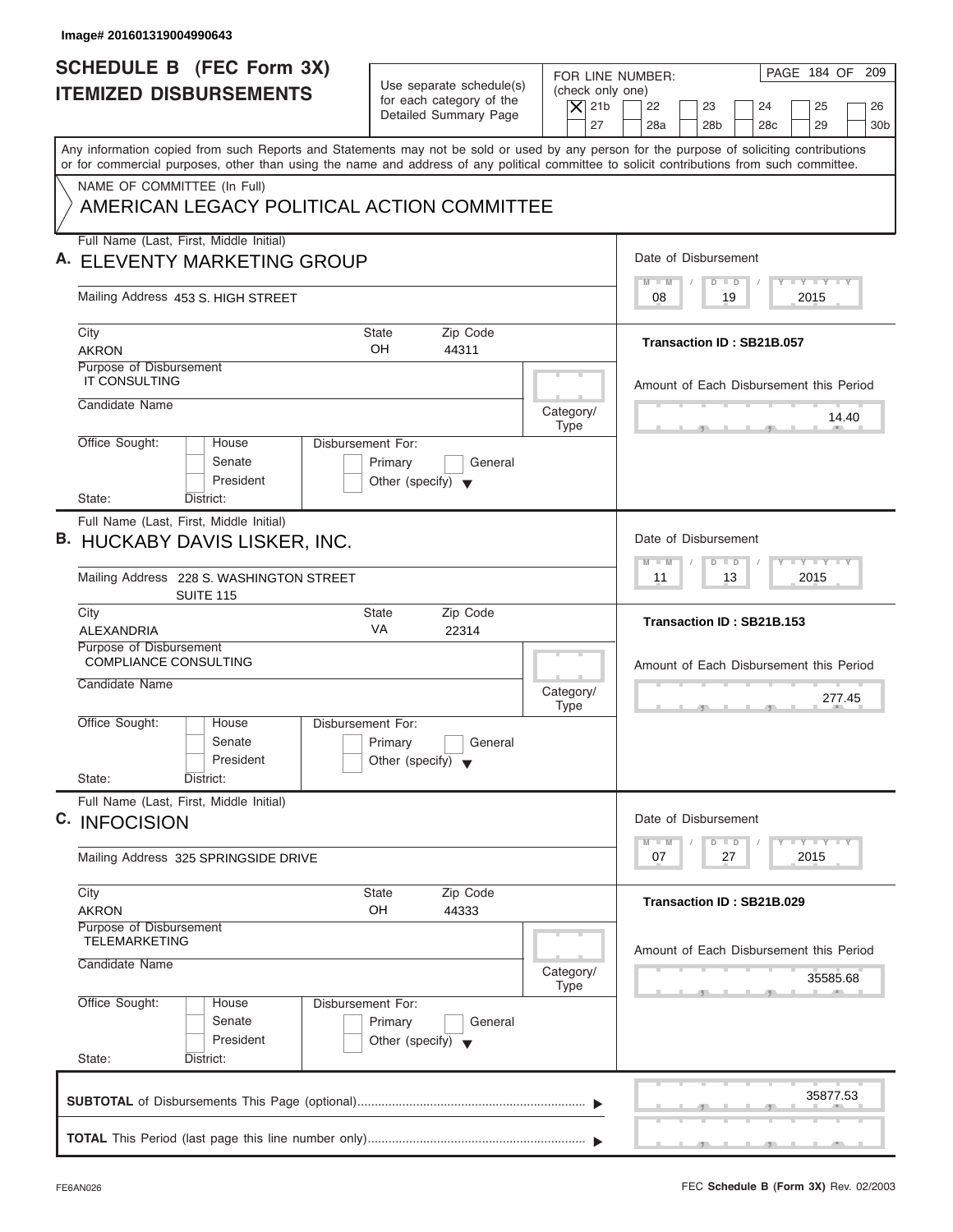| SCHEDULE B (FEC Form 3X)                                                                                                                                                                                                                                                                |                                                            |                                              |                                                                                      |
|-----------------------------------------------------------------------------------------------------------------------------------------------------------------------------------------------------------------------------------------------------------------------------------------|------------------------------------------------------------|----------------------------------------------|--------------------------------------------------------------------------------------|
|                                                                                                                                                                                                                                                                                         | Use separate schedule(s)                                   | FOR LINE NUMBER:                             | PAGE 185 OF 209                                                                      |
| <b>ITEMIZED DISBURSEMENTS</b>                                                                                                                                                                                                                                                           | for each category of the<br>Detailed Summary Page          | (check only one)<br>$\overline{X}$ 21b<br>27 | 22<br>23<br>24<br>25<br>26<br>28a<br>28 <sub>b</sub><br>28c<br>29<br>30 <sub>b</sub> |
| Any information copied from such Reports and Statements may not be sold or used by any person for the purpose of soliciting contributions<br>or for commercial purposes, other than using the name and address of any political committee to solicit contributions from such committee. |                                                            |                                              |                                                                                      |
| NAME OF COMMITTEE (In Full)                                                                                                                                                                                                                                                             |                                                            |                                              |                                                                                      |
| AMERICAN LEGACY POLITICAL ACTION COMMITTEE                                                                                                                                                                                                                                              |                                                            |                                              |                                                                                      |
| Full Name (Last, First, Middle Initial)<br>A. INFOCISION                                                                                                                                                                                                                                |                                                            |                                              | Date of Disbursement                                                                 |
| Mailing Address 325 SPRINGSIDE DRIVE                                                                                                                                                                                                                                                    |                                                            |                                              | $T - Y = T - Y = T - Y$<br>$M - M$<br>$D$ $D$<br>20<br>2015<br>10                    |
| City                                                                                                                                                                                                                                                                                    | <b>State</b><br>Zip Code                                   |                                              |                                                                                      |
| <b>AKRON</b>                                                                                                                                                                                                                                                                            | OH<br>44333                                                |                                              | Transaction ID: SB21B.122                                                            |
| Purpose of Disbursement<br><b>TELEMARKETING</b>                                                                                                                                                                                                                                         |                                                            |                                              | Amount of Each Disbursement this Period                                              |
| Candidate Name                                                                                                                                                                                                                                                                          |                                                            | Category/                                    | 32873.10                                                                             |
| Office Sought:<br>House                                                                                                                                                                                                                                                                 | Disbursement For:                                          | <b>Type</b>                                  |                                                                                      |
| Senate                                                                                                                                                                                                                                                                                  | Primary<br>General                                         |                                              |                                                                                      |
| President<br>State:<br>District:                                                                                                                                                                                                                                                        | Other (specify) $\blacktriangledown$                       |                                              |                                                                                      |
| Full Name (Last, First, Middle Initial)                                                                                                                                                                                                                                                 |                                                            |                                              |                                                                                      |
| <b>B. INFOCISION</b>                                                                                                                                                                                                                                                                    |                                                            |                                              | Date of Disbursement                                                                 |
|                                                                                                                                                                                                                                                                                         |                                                            |                                              | <b>LEYTEY LEY</b><br>$M - M$<br>$D$ $D$                                              |
| Mailing Address 325 SPRINGSIDE DRIVE                                                                                                                                                                                                                                                    |                                                            |                                              | 04<br>2015<br>11                                                                     |
| City<br><b>AKRON</b>                                                                                                                                                                                                                                                                    | Zip Code<br><b>State</b><br>OH<br>44333                    |                                              | Transaction ID: SB21B.143                                                            |
| Purpose of Disbursement<br><b>TELEMARKETING</b>                                                                                                                                                                                                                                         |                                                            |                                              | Amount of Each Disbursement this Period                                              |
| Candidate Name                                                                                                                                                                                                                                                                          |                                                            |                                              |                                                                                      |
|                                                                                                                                                                                                                                                                                         |                                                            | Category/<br><b>Type</b>                     | 10204.70<br>$-7$                                                                     |
| Office Sought:<br>House                                                                                                                                                                                                                                                                 | Disbursement For:                                          |                                              |                                                                                      |
| Senate<br>President                                                                                                                                                                                                                                                                     | Primary<br>General<br>Other (specify) $\blacktriangledown$ |                                              |                                                                                      |
| State:<br>District:                                                                                                                                                                                                                                                                     |                                                            |                                              |                                                                                      |
| Full Name (Last, First, Middle Initial)                                                                                                                                                                                                                                                 |                                                            |                                              |                                                                                      |
| C. INFOCISION                                                                                                                                                                                                                                                                           |                                                            |                                              | Date of Disbursement                                                                 |
| Mailing Address 325 SPRINGSIDE DRIVE                                                                                                                                                                                                                                                    |                                                            |                                              | $T - Y$ $T - Y$<br>$M - M$<br>$\overline{D}$<br>$\Box$<br>2015<br>12<br>03           |
| City                                                                                                                                                                                                                                                                                    | Zip Code<br><b>State</b>                                   |                                              | Transaction ID: SB21B.168                                                            |
| <b>AKRON</b><br>Purpose of Disbursement                                                                                                                                                                                                                                                 | OH<br>44333                                                |                                              |                                                                                      |
| <b>TELEMARKETING</b>                                                                                                                                                                                                                                                                    |                                                            |                                              | Amount of Each Disbursement this Period                                              |
| Candidate Name                                                                                                                                                                                                                                                                          |                                                            | Category/                                    | 5142.41                                                                              |
| Office Sought:                                                                                                                                                                                                                                                                          | Disbursement For:                                          | <b>Type</b>                                  |                                                                                      |
| House                                                                                                                                                                                                                                                                                   | Primary<br>General                                         |                                              |                                                                                      |
| Senate                                                                                                                                                                                                                                                                                  |                                                            |                                              |                                                                                      |
| President                                                                                                                                                                                                                                                                               | Other (specify) $\blacktriangledown$                       |                                              |                                                                                      |
| State:<br>District:                                                                                                                                                                                                                                                                     |                                                            |                                              |                                                                                      |
|                                                                                                                                                                                                                                                                                         |                                                            |                                              | 48220.21                                                                             |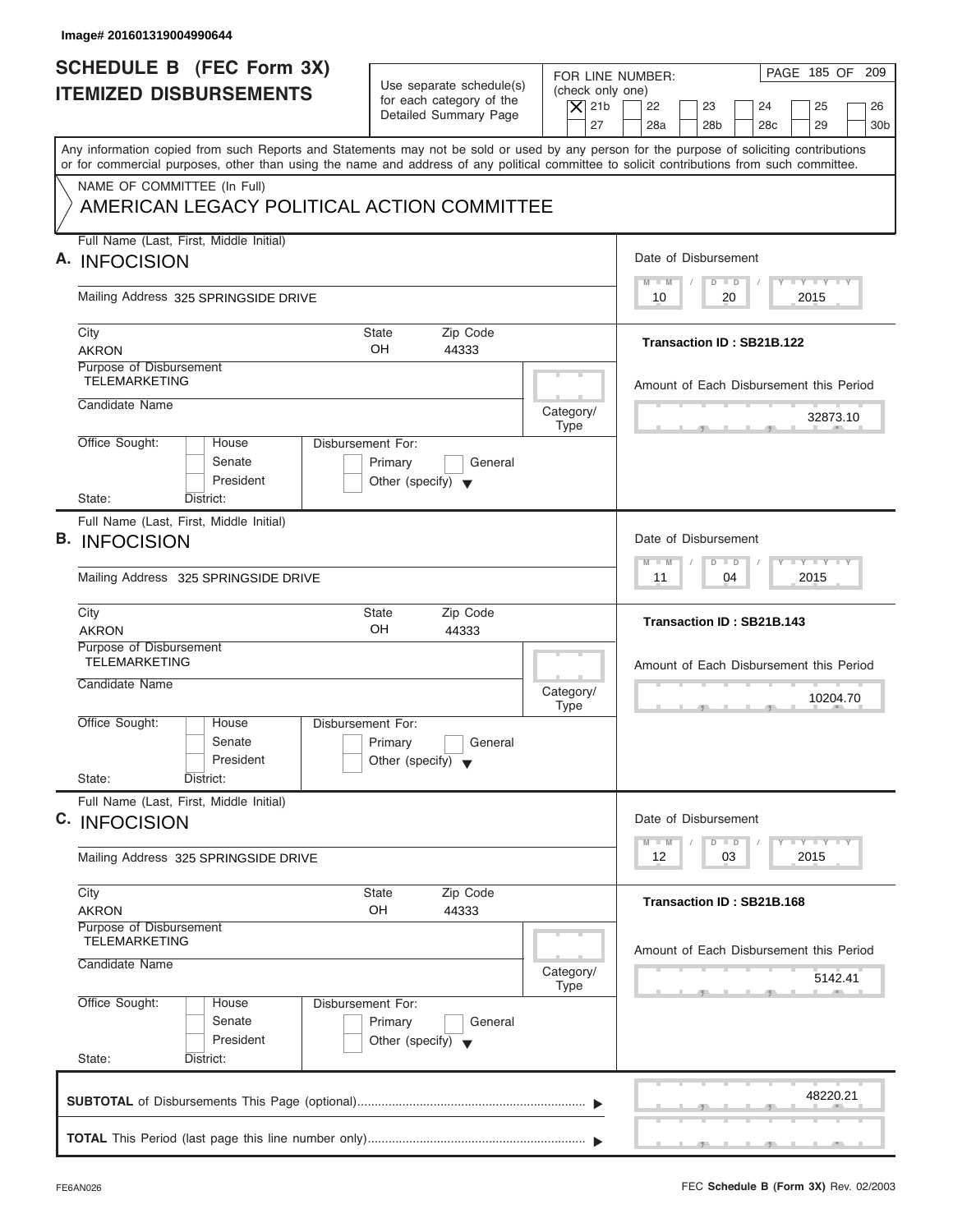| FOR LINE NUMBER:<br>Use separate schedule(s)<br>(check only one)<br>for each category of the<br>$\overline{X}$ 21b<br>22<br>23<br>24<br>25<br>Detailed Summary Page<br>27<br>28a<br>28 <sub>b</sub><br>29<br>28 <sub>c</sub><br>Any information copied from such Reports and Statements may not be sold or used by any person for the purpose of soliciting contributions<br>or for commercial purposes, other than using the name and address of any political committee to solicit contributions from such committee.<br>NAME OF COMMITTEE (In Full)<br>AMERICAN LEGACY POLITICAL ACTION COMMITTEE<br>Full Name (Last, First, Middle Initial)<br>Date of Disbursement<br>A. ITSEC365<br>$T - Y = T - Y = T - Y$<br>$M - M$<br>$D$ $D$<br>Mailing Address 4709 MONTEGA DRIVE<br>2015<br>07<br>14<br>City<br><b>State</b><br>Zip Code<br>Transaction ID: SB21B.018<br><b>VA</b><br><b>WOODBRIDGE</b><br>22192<br>Purpose of Disbursement<br><b>IT CONSULTING</b><br>Candidate Name<br>Category/<br>235.44<br><b>Type</b><br>Office Sought:<br>Disbursement For:<br>House<br>Senate<br>Primary<br>General<br>President<br>Other (specify) $\blacktriangledown$<br>State:<br>District:<br>Full Name (Last, First, Middle Initial)<br><b>B. ITSEC365</b><br>Date of Disbursement<br><b>LEYTEY LEY</b><br>$M - M$<br>$D$ $D$<br>29<br>2015<br>Mailing Address 4709 MONTEGA DRIVE<br>07<br>City<br><b>State</b><br>Zip Code<br>Transaction ID: SB21B.034<br>VA<br><b>WOODBRIDGE</b><br>22192<br>Purpose of Disbursement<br><b>IT CONSULTING</b><br>Amount of Each Disbursement this Period<br>Candidate Name<br>Category/<br>252.44<br><b>Type</b><br>. .<br>Office Sought:<br>House<br>Disbursement For:<br>Senate<br>Primary<br>General<br>President<br>Other (specify) $\blacktriangledown$<br>State:<br>District:<br>Full Name (Last, First, Middle Initial)<br>Date of Disbursement<br>C. ITSEC365<br>$\frac{1}{2}$ $\frac{1}{2}$ $\frac{1}{2}$ $\frac{1}{2}$ $\frac{1}{2}$ $\frac{1}{2}$ $\frac{1}{2}$ $\frac{1}{2}$ $\frac{1}{2}$ $\frac{1}{2}$ $\frac{1}{2}$ $\frac{1}{2}$ $\frac{1}{2}$<br>$M - M$<br>$\overline{D}$<br>$\Box$<br>2015<br>08<br>19<br>Mailing Address 4709 MONTEGA DRIVE<br>Zip Code<br>City<br>State<br>Transaction ID: SB21B.056<br>VA<br>22192<br><b>WOODBRIDGE</b><br>Purpose of Disbursement<br>IT CONSULTING<br>Candidate Name<br>Category/<br>230.31<br>Type<br>Office Sought:<br>Disbursement For:<br>House<br>Senate<br>Primary<br>General<br>President<br>Other (specify) $\blacktriangledown$<br>State:<br>District:<br>718.19 | Image# 201601319004990645                                        |  |                                          |
|---------------------------------------------------------------------------------------------------------------------------------------------------------------------------------------------------------------------------------------------------------------------------------------------------------------------------------------------------------------------------------------------------------------------------------------------------------------------------------------------------------------------------------------------------------------------------------------------------------------------------------------------------------------------------------------------------------------------------------------------------------------------------------------------------------------------------------------------------------------------------------------------------------------------------------------------------------------------------------------------------------------------------------------------------------------------------------------------------------------------------------------------------------------------------------------------------------------------------------------------------------------------------------------------------------------------------------------------------------------------------------------------------------------------------------------------------------------------------------------------------------------------------------------------------------------------------------------------------------------------------------------------------------------------------------------------------------------------------------------------------------------------------------------------------------------------------------------------------------------------------------------------------------------------------------------------------------------------------------------------------------------------------------------------------------------------------------------------------------------------------------------------------------------------------------------------------------------------------------------------------------------------------------------------------------------------------------------------------------------------------------------------------------------------------------------------------------------------------------------------------------------------------------------------------------------|------------------------------------------------------------------|--|------------------------------------------|
|                                                                                                                                                                                                                                                                                                                                                                                                                                                                                                                                                                                                                                                                                                                                                                                                                                                                                                                                                                                                                                                                                                                                                                                                                                                                                                                                                                                                                                                                                                                                                                                                                                                                                                                                                                                                                                                                                                                                                                                                                                                                                                                                                                                                                                                                                                                                                                                                                                                                                                                                                               | <b>SCHEDULE B (FEC Form 3X)</b><br><b>ITEMIZED DISBURSEMENTS</b> |  | PAGE 186 OF 209<br>26<br>30 <sub>b</sub> |
|                                                                                                                                                                                                                                                                                                                                                                                                                                                                                                                                                                                                                                                                                                                                                                                                                                                                                                                                                                                                                                                                                                                                                                                                                                                                                                                                                                                                                                                                                                                                                                                                                                                                                                                                                                                                                                                                                                                                                                                                                                                                                                                                                                                                                                                                                                                                                                                                                                                                                                                                                               |                                                                  |  |                                          |
|                                                                                                                                                                                                                                                                                                                                                                                                                                                                                                                                                                                                                                                                                                                                                                                                                                                                                                                                                                                                                                                                                                                                                                                                                                                                                                                                                                                                                                                                                                                                                                                                                                                                                                                                                                                                                                                                                                                                                                                                                                                                                                                                                                                                                                                                                                                                                                                                                                                                                                                                                               |                                                                  |  |                                          |
|                                                                                                                                                                                                                                                                                                                                                                                                                                                                                                                                                                                                                                                                                                                                                                                                                                                                                                                                                                                                                                                                                                                                                                                                                                                                                                                                                                                                                                                                                                                                                                                                                                                                                                                                                                                                                                                                                                                                                                                                                                                                                                                                                                                                                                                                                                                                                                                                                                                                                                                                                               |                                                                  |  |                                          |
|                                                                                                                                                                                                                                                                                                                                                                                                                                                                                                                                                                                                                                                                                                                                                                                                                                                                                                                                                                                                                                                                                                                                                                                                                                                                                                                                                                                                                                                                                                                                                                                                                                                                                                                                                                                                                                                                                                                                                                                                                                                                                                                                                                                                                                                                                                                                                                                                                                                                                                                                                               |                                                                  |  |                                          |
|                                                                                                                                                                                                                                                                                                                                                                                                                                                                                                                                                                                                                                                                                                                                                                                                                                                                                                                                                                                                                                                                                                                                                                                                                                                                                                                                                                                                                                                                                                                                                                                                                                                                                                                                                                                                                                                                                                                                                                                                                                                                                                                                                                                                                                                                                                                                                                                                                                                                                                                                                               |                                                                  |  |                                          |
|                                                                                                                                                                                                                                                                                                                                                                                                                                                                                                                                                                                                                                                                                                                                                                                                                                                                                                                                                                                                                                                                                                                                                                                                                                                                                                                                                                                                                                                                                                                                                                                                                                                                                                                                                                                                                                                                                                                                                                                                                                                                                                                                                                                                                                                                                                                                                                                                                                                                                                                                                               |                                                                  |  |                                          |
|                                                                                                                                                                                                                                                                                                                                                                                                                                                                                                                                                                                                                                                                                                                                                                                                                                                                                                                                                                                                                                                                                                                                                                                                                                                                                                                                                                                                                                                                                                                                                                                                                                                                                                                                                                                                                                                                                                                                                                                                                                                                                                                                                                                                                                                                                                                                                                                                                                                                                                                                                               |                                                                  |  | Amount of Each Disbursement this Period  |
|                                                                                                                                                                                                                                                                                                                                                                                                                                                                                                                                                                                                                                                                                                                                                                                                                                                                                                                                                                                                                                                                                                                                                                                                                                                                                                                                                                                                                                                                                                                                                                                                                                                                                                                                                                                                                                                                                                                                                                                                                                                                                                                                                                                                                                                                                                                                                                                                                                                                                                                                                               |                                                                  |  |                                          |
|                                                                                                                                                                                                                                                                                                                                                                                                                                                                                                                                                                                                                                                                                                                                                                                                                                                                                                                                                                                                                                                                                                                                                                                                                                                                                                                                                                                                                                                                                                                                                                                                                                                                                                                                                                                                                                                                                                                                                                                                                                                                                                                                                                                                                                                                                                                                                                                                                                                                                                                                                               |                                                                  |  |                                          |
|                                                                                                                                                                                                                                                                                                                                                                                                                                                                                                                                                                                                                                                                                                                                                                                                                                                                                                                                                                                                                                                                                                                                                                                                                                                                                                                                                                                                                                                                                                                                                                                                                                                                                                                                                                                                                                                                                                                                                                                                                                                                                                                                                                                                                                                                                                                                                                                                                                                                                                                                                               |                                                                  |  |                                          |
|                                                                                                                                                                                                                                                                                                                                                                                                                                                                                                                                                                                                                                                                                                                                                                                                                                                                                                                                                                                                                                                                                                                                                                                                                                                                                                                                                                                                                                                                                                                                                                                                                                                                                                                                                                                                                                                                                                                                                                                                                                                                                                                                                                                                                                                                                                                                                                                                                                                                                                                                                               |                                                                  |  |                                          |
|                                                                                                                                                                                                                                                                                                                                                                                                                                                                                                                                                                                                                                                                                                                                                                                                                                                                                                                                                                                                                                                                                                                                                                                                                                                                                                                                                                                                                                                                                                                                                                                                                                                                                                                                                                                                                                                                                                                                                                                                                                                                                                                                                                                                                                                                                                                                                                                                                                                                                                                                                               |                                                                  |  |                                          |
|                                                                                                                                                                                                                                                                                                                                                                                                                                                                                                                                                                                                                                                                                                                                                                                                                                                                                                                                                                                                                                                                                                                                                                                                                                                                                                                                                                                                                                                                                                                                                                                                                                                                                                                                                                                                                                                                                                                                                                                                                                                                                                                                                                                                                                                                                                                                                                                                                                                                                                                                                               |                                                                  |  |                                          |
|                                                                                                                                                                                                                                                                                                                                                                                                                                                                                                                                                                                                                                                                                                                                                                                                                                                                                                                                                                                                                                                                                                                                                                                                                                                                                                                                                                                                                                                                                                                                                                                                                                                                                                                                                                                                                                                                                                                                                                                                                                                                                                                                                                                                                                                                                                                                                                                                                                                                                                                                                               |                                                                  |  |                                          |
|                                                                                                                                                                                                                                                                                                                                                                                                                                                                                                                                                                                                                                                                                                                                                                                                                                                                                                                                                                                                                                                                                                                                                                                                                                                                                                                                                                                                                                                                                                                                                                                                                                                                                                                                                                                                                                                                                                                                                                                                                                                                                                                                                                                                                                                                                                                                                                                                                                                                                                                                                               |                                                                  |  |                                          |
|                                                                                                                                                                                                                                                                                                                                                                                                                                                                                                                                                                                                                                                                                                                                                                                                                                                                                                                                                                                                                                                                                                                                                                                                                                                                                                                                                                                                                                                                                                                                                                                                                                                                                                                                                                                                                                                                                                                                                                                                                                                                                                                                                                                                                                                                                                                                                                                                                                                                                                                                                               |                                                                  |  |                                          |
|                                                                                                                                                                                                                                                                                                                                                                                                                                                                                                                                                                                                                                                                                                                                                                                                                                                                                                                                                                                                                                                                                                                                                                                                                                                                                                                                                                                                                                                                                                                                                                                                                                                                                                                                                                                                                                                                                                                                                                                                                                                                                                                                                                                                                                                                                                                                                                                                                                                                                                                                                               |                                                                  |  |                                          |
|                                                                                                                                                                                                                                                                                                                                                                                                                                                                                                                                                                                                                                                                                                                                                                                                                                                                                                                                                                                                                                                                                                                                                                                                                                                                                                                                                                                                                                                                                                                                                                                                                                                                                                                                                                                                                                                                                                                                                                                                                                                                                                                                                                                                                                                                                                                                                                                                                                                                                                                                                               |                                                                  |  |                                          |
|                                                                                                                                                                                                                                                                                                                                                                                                                                                                                                                                                                                                                                                                                                                                                                                                                                                                                                                                                                                                                                                                                                                                                                                                                                                                                                                                                                                                                                                                                                                                                                                                                                                                                                                                                                                                                                                                                                                                                                                                                                                                                                                                                                                                                                                                                                                                                                                                                                                                                                                                                               |                                                                  |  |                                          |
|                                                                                                                                                                                                                                                                                                                                                                                                                                                                                                                                                                                                                                                                                                                                                                                                                                                                                                                                                                                                                                                                                                                                                                                                                                                                                                                                                                                                                                                                                                                                                                                                                                                                                                                                                                                                                                                                                                                                                                                                                                                                                                                                                                                                                                                                                                                                                                                                                                                                                                                                                               |                                                                  |  |                                          |
|                                                                                                                                                                                                                                                                                                                                                                                                                                                                                                                                                                                                                                                                                                                                                                                                                                                                                                                                                                                                                                                                                                                                                                                                                                                                                                                                                                                                                                                                                                                                                                                                                                                                                                                                                                                                                                                                                                                                                                                                                                                                                                                                                                                                                                                                                                                                                                                                                                                                                                                                                               |                                                                  |  | Amount of Each Disbursement this Period  |
|                                                                                                                                                                                                                                                                                                                                                                                                                                                                                                                                                                                                                                                                                                                                                                                                                                                                                                                                                                                                                                                                                                                                                                                                                                                                                                                                                                                                                                                                                                                                                                                                                                                                                                                                                                                                                                                                                                                                                                                                                                                                                                                                                                                                                                                                                                                                                                                                                                                                                                                                                               |                                                                  |  |                                          |
|                                                                                                                                                                                                                                                                                                                                                                                                                                                                                                                                                                                                                                                                                                                                                                                                                                                                                                                                                                                                                                                                                                                                                                                                                                                                                                                                                                                                                                                                                                                                                                                                                                                                                                                                                                                                                                                                                                                                                                                                                                                                                                                                                                                                                                                                                                                                                                                                                                                                                                                                                               |                                                                  |  |                                          |
|                                                                                                                                                                                                                                                                                                                                                                                                                                                                                                                                                                                                                                                                                                                                                                                                                                                                                                                                                                                                                                                                                                                                                                                                                                                                                                                                                                                                                                                                                                                                                                                                                                                                                                                                                                                                                                                                                                                                                                                                                                                                                                                                                                                                                                                                                                                                                                                                                                                                                                                                                               |                                                                  |  |                                          |
|                                                                                                                                                                                                                                                                                                                                                                                                                                                                                                                                                                                                                                                                                                                                                                                                                                                                                                                                                                                                                                                                                                                                                                                                                                                                                                                                                                                                                                                                                                                                                                                                                                                                                                                                                                                                                                                                                                                                                                                                                                                                                                                                                                                                                                                                                                                                                                                                                                                                                                                                                               |                                                                  |  |                                          |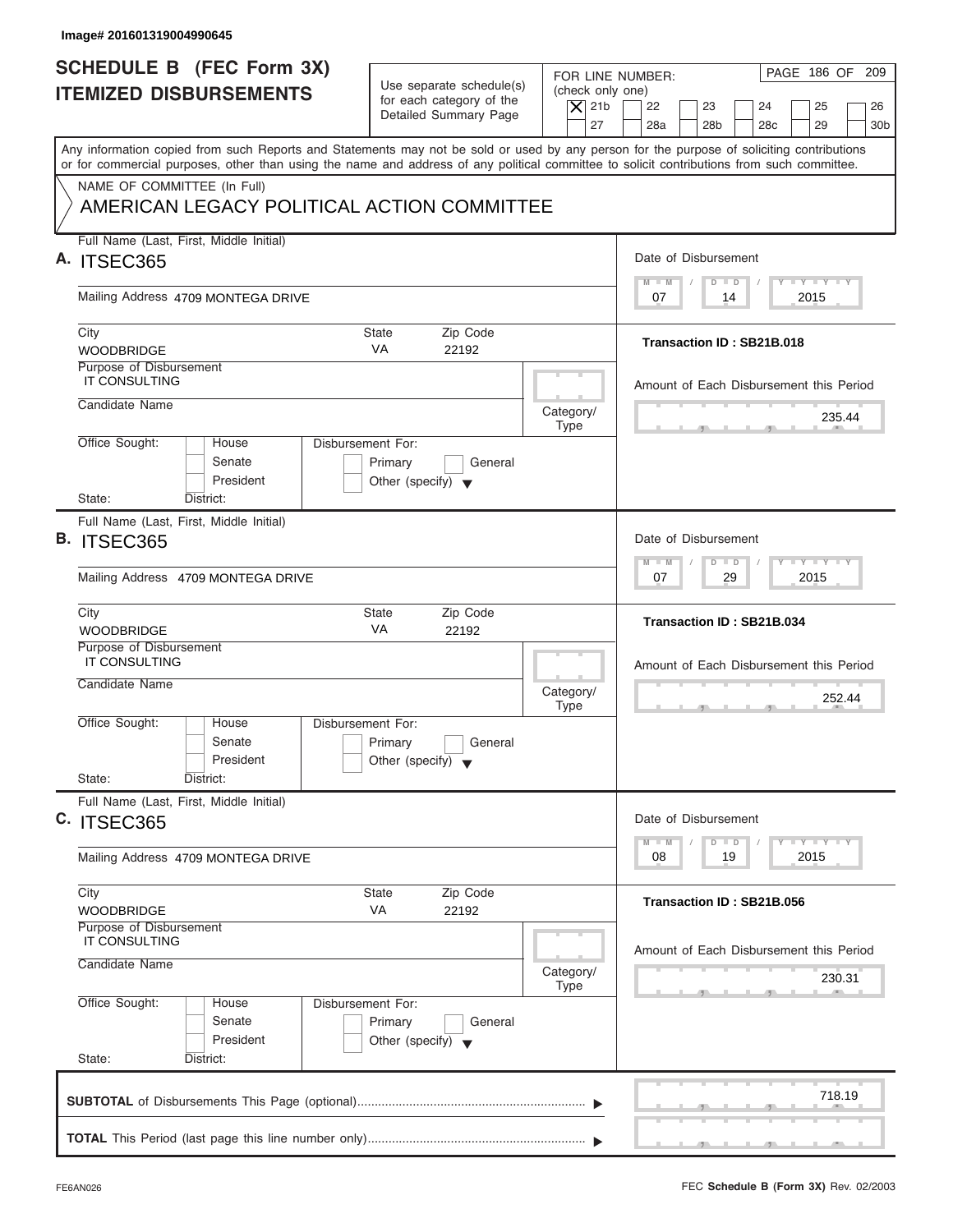| Image# 201601319004990646                                                                                                                                                                                                                                                               |                                                                                 |                                                                  |                                                                                                                                                                                                                                                      |
|-----------------------------------------------------------------------------------------------------------------------------------------------------------------------------------------------------------------------------------------------------------------------------------------|---------------------------------------------------------------------------------|------------------------------------------------------------------|------------------------------------------------------------------------------------------------------------------------------------------------------------------------------------------------------------------------------------------------------|
| <b>SCHEDULE B (FEC Form 3X)</b><br><b>ITEMIZED DISBURSEMENTS</b>                                                                                                                                                                                                                        | Use separate schedule(s)<br>for each category of the<br>Detailed Summary Page   | FOR LINE NUMBER:<br>(check only one)<br>$\overline{X}$ 21b<br>27 | PAGE 187 OF 209<br>22<br>23<br>24<br>25<br>26<br>28a<br>28 <sub>b</sub><br>29<br>30 <sub>b</sub><br>28 <sub>c</sub>                                                                                                                                  |
| Any information copied from such Reports and Statements may not be sold or used by any person for the purpose of soliciting contributions<br>or for commercial purposes, other than using the name and address of any political committee to solicit contributions from such committee. |                                                                                 |                                                                  |                                                                                                                                                                                                                                                      |
| NAME OF COMMITTEE (In Full)<br>AMERICAN LEGACY POLITICAL ACTION COMMITTEE                                                                                                                                                                                                               |                                                                                 |                                                                  |                                                                                                                                                                                                                                                      |
| Full Name (Last, First, Middle Initial)                                                                                                                                                                                                                                                 |                                                                                 |                                                                  | Date of Disbursement                                                                                                                                                                                                                                 |
| A. ITSEC365                                                                                                                                                                                                                                                                             |                                                                                 |                                                                  | $T - Y = T - Y = T - Y$<br>$M - M$<br>$D$ $D$                                                                                                                                                                                                        |
| Mailing Address 4709 MONTEGA DRIVE                                                                                                                                                                                                                                                      |                                                                                 |                                                                  | 01<br>2015<br>09                                                                                                                                                                                                                                     |
| City<br><b>WOODBRIDGE</b>                                                                                                                                                                                                                                                               | <b>State</b><br>Zip Code<br><b>VA</b><br>22192                                  |                                                                  | Transaction ID: SB21B.067                                                                                                                                                                                                                            |
| Purpose of Disbursement<br><b>IT CONSULTING</b>                                                                                                                                                                                                                                         |                                                                                 |                                                                  | Amount of Each Disbursement this Period                                                                                                                                                                                                              |
| Candidate Name                                                                                                                                                                                                                                                                          |                                                                                 | Category/<br><b>Type</b>                                         | 170.13                                                                                                                                                                                                                                               |
| Office Sought:<br>House<br>Senate<br>President                                                                                                                                                                                                                                          | Disbursement For:<br>Primary<br>General<br>Other (specify) $\blacktriangledown$ |                                                                  |                                                                                                                                                                                                                                                      |
| State:<br>District:<br>Full Name (Last, First, Middle Initial)                                                                                                                                                                                                                          |                                                                                 |                                                                  |                                                                                                                                                                                                                                                      |
| <b>B. ITSEC365</b>                                                                                                                                                                                                                                                                      |                                                                                 |                                                                  | Date of Disbursement                                                                                                                                                                                                                                 |
| Mailing Address 4709 MONTEGA DRIVE                                                                                                                                                                                                                                                      |                                                                                 |                                                                  | <b>LEYTEY LEY</b><br>$M - M$<br>$D$ $D$<br>2015<br>09<br>16                                                                                                                                                                                          |
| City<br><b>WOODBRIDGE</b>                                                                                                                                                                                                                                                               | <b>State</b><br>Zip Code<br>VA<br>22192                                         |                                                                  | Transaction ID: SB21B.087                                                                                                                                                                                                                            |
| Purpose of Disbursement<br><b>IT CONSULTING</b>                                                                                                                                                                                                                                         |                                                                                 |                                                                  | Amount of Each Disbursement this Period                                                                                                                                                                                                              |
| Candidate Name                                                                                                                                                                                                                                                                          |                                                                                 | Category/<br><b>Type</b>                                         | 271.56<br>. .                                                                                                                                                                                                                                        |
| Office Sought:<br>House<br>Senate<br>President                                                                                                                                                                                                                                          | Disbursement For:<br>Primary<br>General<br>Other (specify) $\blacktriangledown$ |                                                                  |                                                                                                                                                                                                                                                      |
| State:<br>District:<br>Full Name (Last, First, Middle Initial)                                                                                                                                                                                                                          |                                                                                 |                                                                  |                                                                                                                                                                                                                                                      |
| C. ITSEC365                                                                                                                                                                                                                                                                             |                                                                                 |                                                                  | Date of Disbursement<br>$\frac{1}{2}$ $\frac{1}{2}$ $\frac{1}{2}$ $\frac{1}{2}$ $\frac{1}{2}$ $\frac{1}{2}$ $\frac{1}{2}$ $\frac{1}{2}$ $\frac{1}{2}$ $\frac{1}{2}$ $\frac{1}{2}$ $\frac{1}{2}$ $\frac{1}{2}$<br>$M - M$<br>$\overline{D}$<br>$\Box$ |
| Mailing Address 4709 MONTEGA DRIVE                                                                                                                                                                                                                                                      |                                                                                 |                                                                  | 2015<br>09<br>30                                                                                                                                                                                                                                     |
| City<br><b>WOODBRIDGE</b>                                                                                                                                                                                                                                                               | Zip Code<br>State<br>VA<br>22192                                                |                                                                  | Transaction ID: SB21B.098                                                                                                                                                                                                                            |
| Purpose of Disbursement<br>IT CONSULTING                                                                                                                                                                                                                                                |                                                                                 |                                                                  | Amount of Each Disbursement this Period                                                                                                                                                                                                              |
| Candidate Name                                                                                                                                                                                                                                                                          |                                                                                 | Category/<br>Type                                                | 120.31                                                                                                                                                                                                                                               |
| Office Sought:<br>House<br>Senate<br>President<br>State:<br>District:                                                                                                                                                                                                                   | Disbursement For:<br>Primary<br>General<br>Other (specify) $\blacktriangledown$ |                                                                  |                                                                                                                                                                                                                                                      |
|                                                                                                                                                                                                                                                                                         |                                                                                 |                                                                  | 562.00                                                                                                                                                                                                                                               |
|                                                                                                                                                                                                                                                                                         |                                                                                 |                                                                  |                                                                                                                                                                                                                                                      |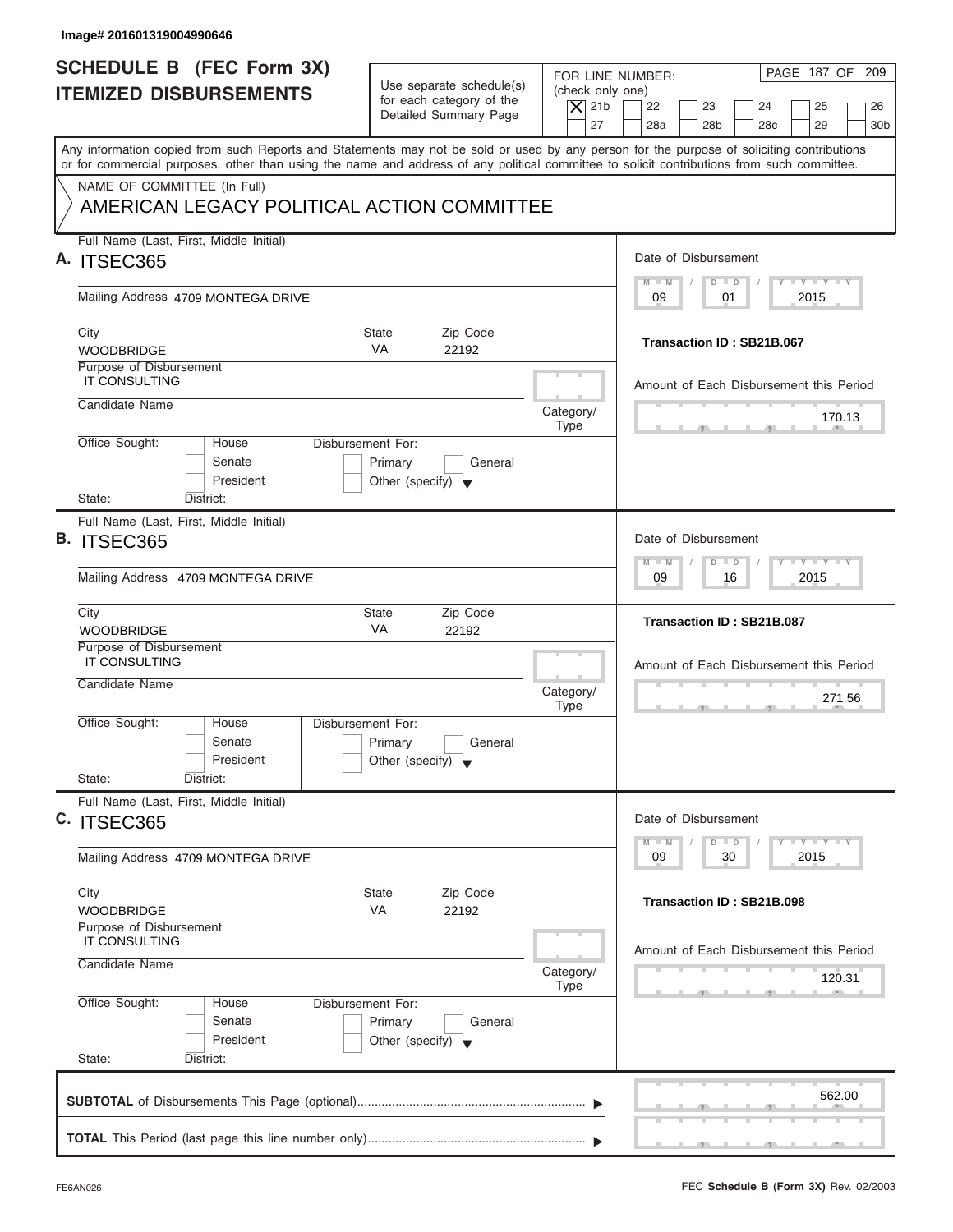| Image# 201601319004990647                                                                                                                                                                                                                                                               |                                                                                 |                                                                  |                                                                                                                        |
|-----------------------------------------------------------------------------------------------------------------------------------------------------------------------------------------------------------------------------------------------------------------------------------------|---------------------------------------------------------------------------------|------------------------------------------------------------------|------------------------------------------------------------------------------------------------------------------------|
| <b>SCHEDULE B</b> (FEC Form 3X)<br><b>ITEMIZED DISBURSEMENTS</b>                                                                                                                                                                                                                        | Use separate schedule(s)<br>for each category of the<br>Detailed Summary Page   | FOR LINE NUMBER:<br>(check only one)<br>$\overline{X}$ 21b<br>27 | PAGE 188 OF<br>209<br>22<br>23<br>24<br>25<br>26<br>28a<br>28 <sub>b</sub><br>28 <sub>c</sub><br>29<br>30 <sub>b</sub> |
| Any information copied from such Reports and Statements may not be sold or used by any person for the purpose of soliciting contributions<br>or for commercial purposes, other than using the name and address of any political committee to solicit contributions from such committee. |                                                                                 |                                                                  |                                                                                                                        |
| NAME OF COMMITTEE (In Full)<br>AMERICAN LEGACY POLITICAL ACTION COMMITTEE                                                                                                                                                                                                               |                                                                                 |                                                                  |                                                                                                                        |
| Full Name (Last, First, Middle Initial)<br>A. ITSEC365                                                                                                                                                                                                                                  |                                                                                 |                                                                  | Date of Disbursement                                                                                                   |
| Mailing Address 4709 MONTEGA DRIVE                                                                                                                                                                                                                                                      |                                                                                 |                                                                  | $\mathbf{I} \mathbf{Y} \mathbf{I} \mathbf{Y}$<br>$M - M$<br>$D$ $D$<br>2015<br>10<br>16                                |
| City                                                                                                                                                                                                                                                                                    | Zip Code<br>State                                                               |                                                                  | Transaction ID: SB21B.121                                                                                              |
| <b>WOODBRIDGE</b><br>Purpose of Disbursement<br><b>IT CONSULTING</b>                                                                                                                                                                                                                    | <b>VA</b><br>22192                                                              |                                                                  |                                                                                                                        |
| Candidate Name                                                                                                                                                                                                                                                                          |                                                                                 | Category/<br><b>Type</b>                                         | Amount of Each Disbursement this Period<br>232.50                                                                      |
| Office Sought:<br>House<br>Senate<br>President<br>State:                                                                                                                                                                                                                                | Disbursement For:<br>Primary<br>General<br>Other (specify) $\blacktriangledown$ |                                                                  |                                                                                                                        |
| District:<br>Full Name (Last, First, Middle Initial)<br><b>B. ITSEC365</b>                                                                                                                                                                                                              |                                                                                 |                                                                  | Date of Disbursement                                                                                                   |
| Mailing Address 4709 MONTEGA DRIVE                                                                                                                                                                                                                                                      |                                                                                 |                                                                  | $-1 - Y - 1 - Y - 1 - Y$<br>$M - M$<br>$D$ $D$<br>30<br>2015<br>10                                                     |
| City<br><b>WOODBRIDGE</b>                                                                                                                                                                                                                                                               | State<br>Zip Code<br>VA<br>22192                                                |                                                                  | Transaction ID: SB21B.133                                                                                              |
| Purpose of Disbursement<br><b>IT CONSULTING</b><br>Candidate Name                                                                                                                                                                                                                       |                                                                                 | Category/                                                        | Amount of Each Disbursement this Period                                                                                |
| Office Sought:<br>House<br>Senate<br>President<br>State:<br>District:                                                                                                                                                                                                                   | Disbursement For:<br>Primary<br>General<br>Other (specify) $\blacktriangledown$ | <b>Type</b>                                                      | 283.87<br>$-7$                                                                                                         |
| Full Name (Last, First, Middle Initial)<br>C. ITSEC365                                                                                                                                                                                                                                  |                                                                                 |                                                                  | Date of Disbursement                                                                                                   |
| Mailing Address 4709 MONTEGA DRIVE                                                                                                                                                                                                                                                      |                                                                                 |                                                                  | $T - Y$ $T - Y$<br>$M - M$<br>$\overline{D}$<br>$\Box$<br>2015<br>11<br>20                                             |
| City<br><b>WOODBRIDGE</b>                                                                                                                                                                                                                                                               | State<br>Zip Code<br>VA<br>22192                                                |                                                                  | Transaction ID: SB21B.157                                                                                              |
| Purpose of Disbursement<br><b>IT CONSULTING</b><br>Candidate Name                                                                                                                                                                                                                       |                                                                                 | Category/                                                        | Amount of Each Disbursement this Period<br>455.81                                                                      |
| Office Sought:<br>House<br>Senate<br>President<br>State:<br>District:                                                                                                                                                                                                                   | Disbursement For:<br>Primary<br>General<br>Other (specify) $\blacktriangledown$ | <b>Type</b>                                                      |                                                                                                                        |
|                                                                                                                                                                                                                                                                                         |                                                                                 |                                                                  | 972.18                                                                                                                 |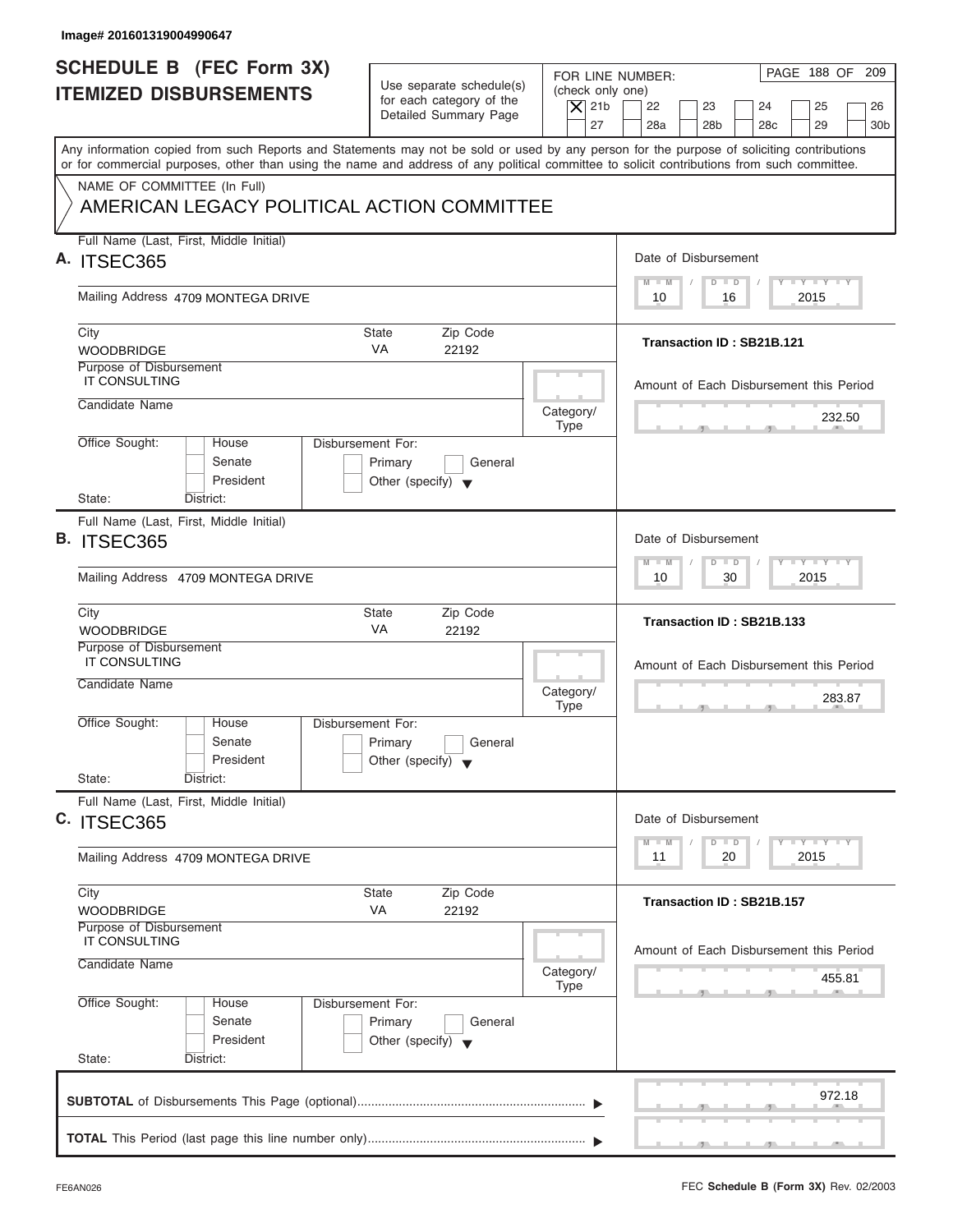| <b>SCHEDULE B (FEC Form 3X)</b><br>FOR LINE NUMBER:<br>Use separate schedule(s)<br>(check only one)<br><b>ITEMIZED DISBURSEMENTS</b><br>for each category of the<br>$\overline{X}$ 21b<br>22<br>23<br>Detailed Summary Page<br>27<br>28a<br>28 <sub>b</sub><br>Any information copied from such Reports and Statements may not be sold or used by any person for the purpose of soliciting contributions<br>or for commercial purposes, other than using the name and address of any political committee to solicit contributions from such committee.<br>NAME OF COMMITTEE (In Full)<br>AMERICAN LEGACY POLITICAL ACTION COMMITTEE<br>Full Name (Last, First, Middle Initial)<br>Date of Disbursement<br>$M - M$<br>$D$ $D$<br>Mailing Address 4709 MONTEGA DRIVE<br>21<br>12<br>City<br><b>State</b><br>Zip Code<br>Transaction ID: SB21B.184<br><b>VA</b><br><b>WOODBRIDGE</b><br>22192<br>Purpose of Disbursement<br><b>IT CONSULTING</b><br>Candidate Name<br>Category/<br><b>Type</b><br>Office Sought:<br>Disbursement For:<br>House<br>Senate<br>Primary<br>General<br>President<br>Other (specify) $\blacktriangledown$<br>State:<br>District:<br>Full Name (Last, First, Middle Initial)<br>Date of Disbursement<br>$M - M$<br>$D$ $D$<br>Mailing Address 4709 MONTEGA DRIVE<br>12<br>City<br><b>State</b><br>Zip Code<br>Transaction ID: SB21B.189<br>VA<br><b>WOODBRIDGE</b><br>22192<br>Purpose of Disbursement<br><b>IT CONSULTING</b><br>Candidate Name<br>Category/<br><b>Type</b><br>Office Sought:<br>House<br>Disbursement For:<br>Senate<br>Primary<br>General<br>President<br>Other (specify) $\blacktriangledown$<br>State:<br>District:<br>Full Name (Last, First, Middle Initial)<br>Date of Disbursement<br>$M - M$<br>$\overline{D}$<br>07<br>24<br>Mailing Address P.O. BOX 823805<br>Zip Code<br>City<br>State<br>Transaction ID: SB21B.028<br>PA<br>19182<br>PHILADELPHIA<br>Purpose of Disbursement<br><b>RENT</b><br>Candidate Name<br>Category/<br>Type<br>Office Sought:<br>Disbursement For:<br>House<br>Senate<br>Primary<br>General<br>President<br>Other (specify) $\blacktriangledown$ |                                                                                                                                                                                                         |
|------------------------------------------------------------------------------------------------------------------------------------------------------------------------------------------------------------------------------------------------------------------------------------------------------------------------------------------------------------------------------------------------------------------------------------------------------------------------------------------------------------------------------------------------------------------------------------------------------------------------------------------------------------------------------------------------------------------------------------------------------------------------------------------------------------------------------------------------------------------------------------------------------------------------------------------------------------------------------------------------------------------------------------------------------------------------------------------------------------------------------------------------------------------------------------------------------------------------------------------------------------------------------------------------------------------------------------------------------------------------------------------------------------------------------------------------------------------------------------------------------------------------------------------------------------------------------------------------------------------------------------------------------------------------------------------------------------------------------------------------------------------------------------------------------------------------------------------------------------------------------------------------------------------------------------------------------------------------------------------------------------------------------------------------------------------------------------------------------------------------------|---------------------------------------------------------------------------------------------------------------------------------------------------------------------------------------------------------|
| A. ITSEC365<br><b>B. ITSEC365</b><br>C. JBG/SUMMIT, LLC                                                                                                                                                                                                                                                                                                                                                                                                                                                                                                                                                                                                                                                                                                                                                                                                                                                                                                                                                                                                                                                                                                                                                                                                                                                                                                                                                                                                                                                                                                                                                                                                                                                                                                                                                                                                                                                                                                                                                                                                                                                                      | PAGE 189 OF 209<br>24<br>25<br>26<br>29<br>30 <sub>b</sub><br>28 <sub>c</sub>                                                                                                                           |
|                                                                                                                                                                                                                                                                                                                                                                                                                                                                                                                                                                                                                                                                                                                                                                                                                                                                                                                                                                                                                                                                                                                                                                                                                                                                                                                                                                                                                                                                                                                                                                                                                                                                                                                                                                                                                                                                                                                                                                                                                                                                                                                              |                                                                                                                                                                                                         |
|                                                                                                                                                                                                                                                                                                                                                                                                                                                                                                                                                                                                                                                                                                                                                                                                                                                                                                                                                                                                                                                                                                                                                                                                                                                                                                                                                                                                                                                                                                                                                                                                                                                                                                                                                                                                                                                                                                                                                                                                                                                                                                                              |                                                                                                                                                                                                         |
|                                                                                                                                                                                                                                                                                                                                                                                                                                                                                                                                                                                                                                                                                                                                                                                                                                                                                                                                                                                                                                                                                                                                                                                                                                                                                                                                                                                                                                                                                                                                                                                                                                                                                                                                                                                                                                                                                                                                                                                                                                                                                                                              |                                                                                                                                                                                                         |
|                                                                                                                                                                                                                                                                                                                                                                                                                                                                                                                                                                                                                                                                                                                                                                                                                                                                                                                                                                                                                                                                                                                                                                                                                                                                                                                                                                                                                                                                                                                                                                                                                                                                                                                                                                                                                                                                                                                                                                                                                                                                                                                              | $T - Y = T - Y = T - Y$<br>2015                                                                                                                                                                         |
|                                                                                                                                                                                                                                                                                                                                                                                                                                                                                                                                                                                                                                                                                                                                                                                                                                                                                                                                                                                                                                                                                                                                                                                                                                                                                                                                                                                                                                                                                                                                                                                                                                                                                                                                                                                                                                                                                                                                                                                                                                                                                                                              |                                                                                                                                                                                                         |
|                                                                                                                                                                                                                                                                                                                                                                                                                                                                                                                                                                                                                                                                                                                                                                                                                                                                                                                                                                                                                                                                                                                                                                                                                                                                                                                                                                                                                                                                                                                                                                                                                                                                                                                                                                                                                                                                                                                                                                                                                                                                                                                              | Amount of Each Disbursement this Period                                                                                                                                                                 |
|                                                                                                                                                                                                                                                                                                                                                                                                                                                                                                                                                                                                                                                                                                                                                                                                                                                                                                                                                                                                                                                                                                                                                                                                                                                                                                                                                                                                                                                                                                                                                                                                                                                                                                                                                                                                                                                                                                                                                                                                                                                                                                                              | 377.44                                                                                                                                                                                                  |
|                                                                                                                                                                                                                                                                                                                                                                                                                                                                                                                                                                                                                                                                                                                                                                                                                                                                                                                                                                                                                                                                                                                                                                                                                                                                                                                                                                                                                                                                                                                                                                                                                                                                                                                                                                                                                                                                                                                                                                                                                                                                                                                              |                                                                                                                                                                                                         |
|                                                                                                                                                                                                                                                                                                                                                                                                                                                                                                                                                                                                                                                                                                                                                                                                                                                                                                                                                                                                                                                                                                                                                                                                                                                                                                                                                                                                                                                                                                                                                                                                                                                                                                                                                                                                                                                                                                                                                                                                                                                                                                                              |                                                                                                                                                                                                         |
|                                                                                                                                                                                                                                                                                                                                                                                                                                                                                                                                                                                                                                                                                                                                                                                                                                                                                                                                                                                                                                                                                                                                                                                                                                                                                                                                                                                                                                                                                                                                                                                                                                                                                                                                                                                                                                                                                                                                                                                                                                                                                                                              | <b>LEYTEY LEY</b><br>28<br>2015                                                                                                                                                                         |
|                                                                                                                                                                                                                                                                                                                                                                                                                                                                                                                                                                                                                                                                                                                                                                                                                                                                                                                                                                                                                                                                                                                                                                                                                                                                                                                                                                                                                                                                                                                                                                                                                                                                                                                                                                                                                                                                                                                                                                                                                                                                                                                              |                                                                                                                                                                                                         |
|                                                                                                                                                                                                                                                                                                                                                                                                                                                                                                                                                                                                                                                                                                                                                                                                                                                                                                                                                                                                                                                                                                                                                                                                                                                                                                                                                                                                                                                                                                                                                                                                                                                                                                                                                                                                                                                                                                                                                                                                                                                                                                                              | Amount of Each Disbursement this Period<br>151.25                                                                                                                                                       |
|                                                                                                                                                                                                                                                                                                                                                                                                                                                                                                                                                                                                                                                                                                                                                                                                                                                                                                                                                                                                                                                                                                                                                                                                                                                                                                                                                                                                                                                                                                                                                                                                                                                                                                                                                                                                                                                                                                                                                                                                                                                                                                                              | $-7$                                                                                                                                                                                                    |
|                                                                                                                                                                                                                                                                                                                                                                                                                                                                                                                                                                                                                                                                                                                                                                                                                                                                                                                                                                                                                                                                                                                                                                                                                                                                                                                                                                                                                                                                                                                                                                                                                                                                                                                                                                                                                                                                                                                                                                                                                                                                                                                              |                                                                                                                                                                                                         |
|                                                                                                                                                                                                                                                                                                                                                                                                                                                                                                                                                                                                                                                                                                                                                                                                                                                                                                                                                                                                                                                                                                                                                                                                                                                                                                                                                                                                                                                                                                                                                                                                                                                                                                                                                                                                                                                                                                                                                                                                                                                                                                                              | $\frac{1}{2}$ $\frac{1}{2}$ $\frac{1}{2}$ $\frac{1}{2}$ $\frac{1}{2}$ $\frac{1}{2}$ $\frac{1}{2}$ $\frac{1}{2}$ $\frac{1}{2}$ $\frac{1}{2}$ $\frac{1}{2}$ $\frac{1}{2}$ $\frac{1}{2}$<br>$\Box$<br>2015 |
|                                                                                                                                                                                                                                                                                                                                                                                                                                                                                                                                                                                                                                                                                                                                                                                                                                                                                                                                                                                                                                                                                                                                                                                                                                                                                                                                                                                                                                                                                                                                                                                                                                                                                                                                                                                                                                                                                                                                                                                                                                                                                                                              |                                                                                                                                                                                                         |
|                                                                                                                                                                                                                                                                                                                                                                                                                                                                                                                                                                                                                                                                                                                                                                                                                                                                                                                                                                                                                                                                                                                                                                                                                                                                                                                                                                                                                                                                                                                                                                                                                                                                                                                                                                                                                                                                                                                                                                                                                                                                                                                              | Amount of Each Disbursement this Period<br>2404.55                                                                                                                                                      |
| State:<br>District:                                                                                                                                                                                                                                                                                                                                                                                                                                                                                                                                                                                                                                                                                                                                                                                                                                                                                                                                                                                                                                                                                                                                                                                                                                                                                                                                                                                                                                                                                                                                                                                                                                                                                                                                                                                                                                                                                                                                                                                                                                                                                                          |                                                                                                                                                                                                         |
|                                                                                                                                                                                                                                                                                                                                                                                                                                                                                                                                                                                                                                                                                                                                                                                                                                                                                                                                                                                                                                                                                                                                                                                                                                                                                                                                                                                                                                                                                                                                                                                                                                                                                                                                                                                                                                                                                                                                                                                                                                                                                                                              | 2933.24                                                                                                                                                                                                 |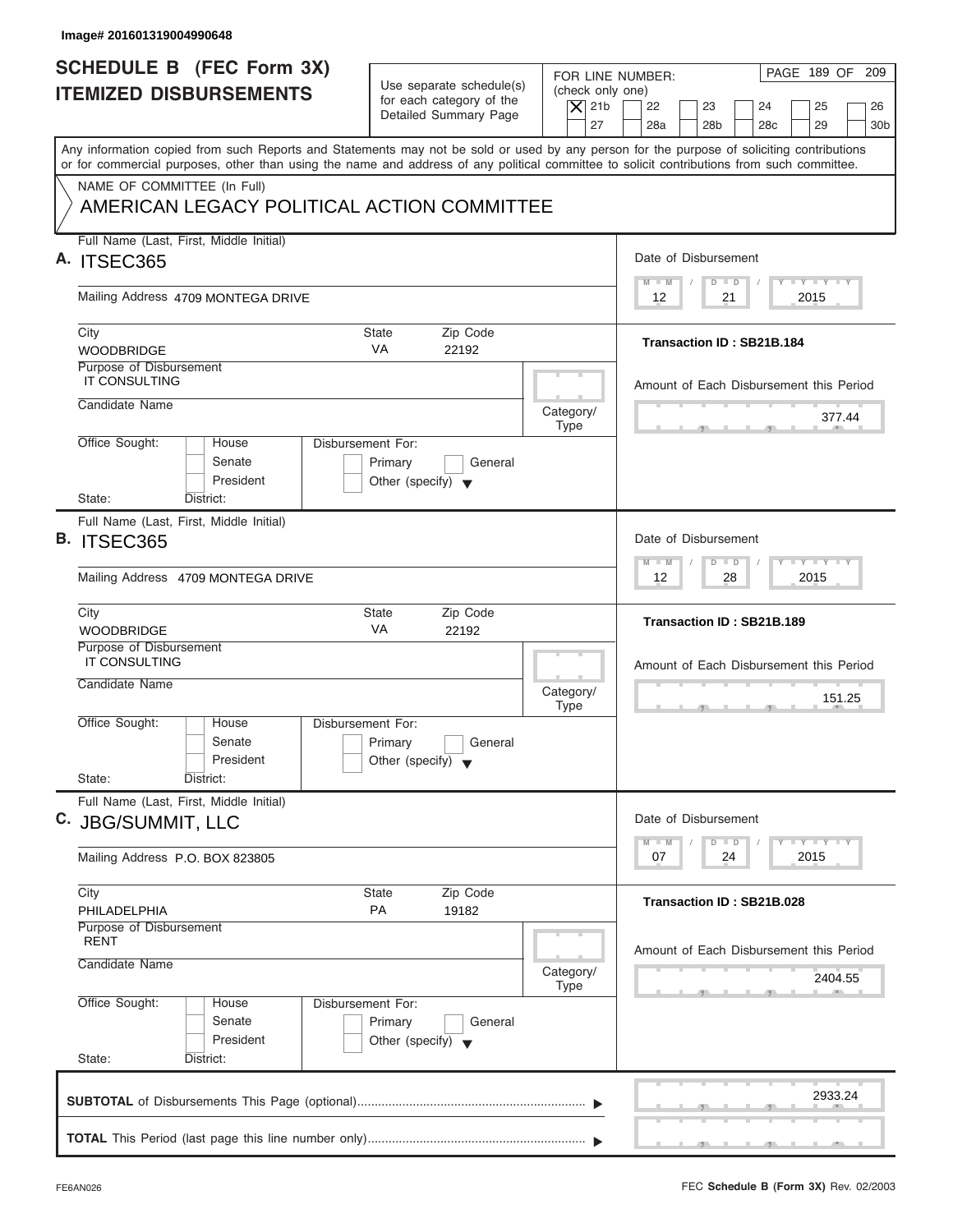| Image# 201601319004990649                                                                                                                  |                                                                                 |                                                                                                                                                                                                                                                      |
|--------------------------------------------------------------------------------------------------------------------------------------------|---------------------------------------------------------------------------------|------------------------------------------------------------------------------------------------------------------------------------------------------------------------------------------------------------------------------------------------------|
| <b>SCHEDULE B (FEC Form 3X)</b><br><b>ITEMIZED DISBURSEMENTS</b>                                                                           | Use separate schedule(s)<br>for each category of the<br>Detailed Summary Page   | PAGE 190 OF 209<br>FOR LINE NUMBER:<br>(check only one)<br>$\overline{X}$ 21b<br>22<br>23<br>24<br>25<br>26<br>27<br>28a<br>28 <sub>b</sub><br>29<br>30 <sub>b</sub><br>28 <sub>c</sub>                                                              |
| or for commercial purposes, other than using the name and address of any political committee to solicit contributions from such committee. |                                                                                 | Any information copied from such Reports and Statements may not be sold or used by any person for the purpose of soliciting contributions                                                                                                            |
| NAME OF COMMITTEE (In Full)<br>AMERICAN LEGACY POLITICAL ACTION COMMITTEE                                                                  |                                                                                 |                                                                                                                                                                                                                                                      |
| Full Name (Last, First, Middle Initial)<br>A. JBG/SUMMIT, LLC                                                                              |                                                                                 | Date of Disbursement                                                                                                                                                                                                                                 |
| Mailing Address P.O. BOX 823805                                                                                                            |                                                                                 | $T - Y = T - Y = T - Y$<br>$M - M$<br>$D$ $D$<br>2015<br>08<br>27                                                                                                                                                                                    |
| City<br>PHILADELPHIA                                                                                                                       | State<br>Zip Code<br><b>PA</b><br>19182                                         | Transaction ID: SB21B.060                                                                                                                                                                                                                            |
| Purpose of Disbursement<br><b>RENT</b>                                                                                                     |                                                                                 | Amount of Each Disbursement this Period                                                                                                                                                                                                              |
| Candidate Name                                                                                                                             |                                                                                 | Category/<br>2404.57<br><b>Type</b>                                                                                                                                                                                                                  |
| Office Sought:<br>House<br>Senate<br>President<br>State:<br>District:                                                                      | Disbursement For:<br>Primary<br>General<br>Other (specify) $\blacktriangledown$ |                                                                                                                                                                                                                                                      |
| Full Name (Last, First, Middle Initial)<br>B. JBG/SUMMIT, LLC                                                                              |                                                                                 | Date of Disbursement                                                                                                                                                                                                                                 |
| Mailing Address P.O. BOX 419191                                                                                                            |                                                                                 | <b>LEYTEY LEY</b><br>$M - M$<br>$D$ $D$<br>2015<br>09<br>24                                                                                                                                                                                          |
| City<br><b>BOSTON</b>                                                                                                                      | Zip Code<br><b>State</b><br>МA<br>19182                                         | Transaction ID: SB21B.092                                                                                                                                                                                                                            |
| Purpose of Disbursement<br><b>RENT</b><br>Candidate Name                                                                                   |                                                                                 | Amount of Each Disbursement this Period<br>Category/<br>2404.94<br><b>Type</b><br>__                                                                                                                                                                 |
| Office Sought:<br>House<br>Senate<br>President<br>State:<br>District:                                                                      | Disbursement For:<br>Primary<br>General<br>Other (specify) $\blacktriangledown$ |                                                                                                                                                                                                                                                      |
| Full Name (Last, First, Middle Initial)<br>C. JBG/SUMMIT, LLC                                                                              |                                                                                 | Date of Disbursement<br>$\frac{1}{2}$ $\frac{1}{2}$ $\frac{1}{2}$ $\frac{1}{2}$ $\frac{1}{2}$ $\frac{1}{2}$ $\frac{1}{2}$ $\frac{1}{2}$ $\frac{1}{2}$ $\frac{1}{2}$ $\frac{1}{2}$ $\frac{1}{2}$ $\frac{1}{2}$<br>$M - M$<br>$\overline{D}$<br>$\Box$ |
| Mailing Address P.O. BOX 419191                                                                                                            |                                                                                 | 2015<br>10<br>27                                                                                                                                                                                                                                     |
| City<br><b>BOSTON</b>                                                                                                                      | Zip Code<br>State<br>МA<br>19182                                                | Transaction ID: SB21B.129                                                                                                                                                                                                                            |
| Purpose of Disbursement<br><b>RENT</b><br>Candidate Name                                                                                   |                                                                                 | Amount of Each Disbursement this Period<br>Category/<br>2469.01<br>Type                                                                                                                                                                              |
| Office Sought:<br>House<br>Senate<br>President<br>State:<br>District:                                                                      | Disbursement For:<br>Primary<br>General<br>Other (specify) $\blacktriangledown$ |                                                                                                                                                                                                                                                      |
|                                                                                                                                            |                                                                                 | 7278.52                                                                                                                                                                                                                                              |
|                                                                                                                                            |                                                                                 |                                                                                                                                                                                                                                                      |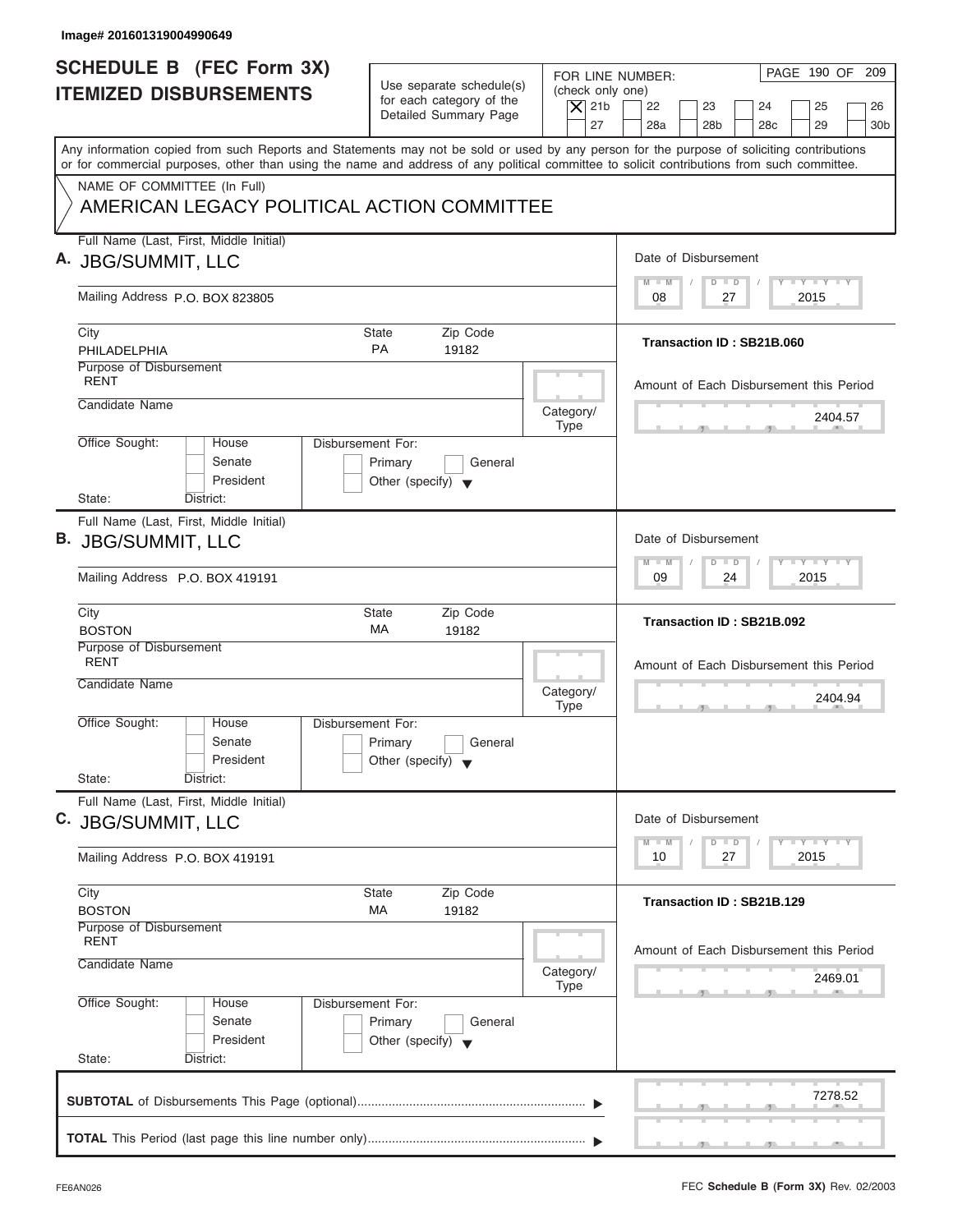| Image# 201601319004990650                                                                                                                                                                                                                                                               |                                                            |                                                                                                                                          |
|-----------------------------------------------------------------------------------------------------------------------------------------------------------------------------------------------------------------------------------------------------------------------------------------|------------------------------------------------------------|------------------------------------------------------------------------------------------------------------------------------------------|
| <b>SCHEDULE B (FEC Form 3X)</b><br><b>ITEMIZED DISBURSEMENTS</b>                                                                                                                                                                                                                        | Use separate schedule(s)<br>for each category of the       | PAGE 191 OF 209<br>FOR LINE NUMBER:<br>(check only one)                                                                                  |
|                                                                                                                                                                                                                                                                                         | Detailed Summary Page                                      | $\vert$ $\chi$ 21b<br>22<br>23<br>24<br>25<br>26<br>27<br>28a<br>28 <sub>b</sub><br>28c<br>29<br>30 <sub>b</sub>                         |
| Any information copied from such Reports and Statements may not be sold or used by any person for the purpose of soliciting contributions<br>or for commercial purposes, other than using the name and address of any political committee to solicit contributions from such committee. |                                                            |                                                                                                                                          |
| NAME OF COMMITTEE (In Full)<br>AMERICAN LEGACY POLITICAL ACTION COMMITTEE                                                                                                                                                                                                               |                                                            |                                                                                                                                          |
| Full Name (Last, First, Middle Initial)<br>A. JBG/SUMMIT, LLC                                                                                                                                                                                                                           |                                                            | Date of Disbursement                                                                                                                     |
| Mailing Address P.O. BOX 419191                                                                                                                                                                                                                                                         |                                                            | $T - Y = T - Y = T - Y$<br>$D$ $D$<br>$M - M$<br>2015<br>11<br>23                                                                        |
| City<br><b>BOSTON</b>                                                                                                                                                                                                                                                                   | Zip Code<br>State<br>MA<br>19182                           | Transaction ID: SB21B.158                                                                                                                |
| Purpose of Disbursement<br><b>RENT</b><br>Candidate Name                                                                                                                                                                                                                                |                                                            | Amount of Each Disbursement this Period                                                                                                  |
| Office Sought:<br><b>Disbursement For:</b><br>House                                                                                                                                                                                                                                     | Category/<br><b>Type</b>                                   | 2519.79                                                                                                                                  |
| Senate<br>President<br>State:<br>District:                                                                                                                                                                                                                                              | Primary<br>General<br>Other (specify) $\blacktriangledown$ |                                                                                                                                          |
| Full Name (Last, First, Middle Initial)<br>B. JBG/SUMMIT, LLC                                                                                                                                                                                                                           |                                                            | Date of Disbursement                                                                                                                     |
| Mailing Address P.O. BOX 419191                                                                                                                                                                                                                                                         |                                                            | $-1 - Y - 1 - Y - 1 - Y$<br>$D$ $D$<br>$M - M$<br>2015<br>12<br>28                                                                       |
| City<br><b>BOSTON</b>                                                                                                                                                                                                                                                                   | Zip Code<br><b>State</b><br>МA<br>19182                    | Transaction ID: SB21B.190                                                                                                                |
| Purpose of Disbursement<br><b>RENT</b><br>Candidate Name                                                                                                                                                                                                                                | Category/<br><b>Type</b>                                   | Amount of Each Disbursement this Period<br>2471.26<br>__                                                                                 |
| Office Sought:<br>House<br>Disbursement For:<br>Senate<br>President                                                                                                                                                                                                                     | Primary<br>General<br>Other (specify) $\blacktriangledown$ |                                                                                                                                          |
| State:<br>District:<br>Full Name (Last, First, Middle Initial)<br>C. PRECISION DATA MANAGEMENT, LLC                                                                                                                                                                                     |                                                            | Date of Disbursement                                                                                                                     |
| Mailing Address 2000 EDMUND HALLEY DRIVE<br><b>SUITE #250</b>                                                                                                                                                                                                                           |                                                            | $\mathbf{I}$ $\mathbf{Y}$ $\mathbf{I}$ $\mathbf{Y}$ $\mathbf{I}$ $\mathbf{Y}$<br>$M - M$<br>$\overline{D}$<br>$\Box$<br>2015<br>12<br>02 |
| City<br><b>RESTON</b><br>Purpose of Disbursement                                                                                                                                                                                                                                        | Zip Code<br><b>State</b><br>VA<br>20191                    | Transaction ID: SB21B.167                                                                                                                |
| DATA MANAGEMENT<br>Candidate Name                                                                                                                                                                                                                                                       | Category/<br><b>Type</b>                                   | Amount of Each Disbursement this Period<br>1090.23                                                                                       |
| Office Sought:<br>Disbursement For:<br>House<br>Senate<br>President                                                                                                                                                                                                                     | Primary<br>General<br>Other (specify) $\blacktriangledown$ |                                                                                                                                          |
| State:<br>District:                                                                                                                                                                                                                                                                     |                                                            | 6081.28                                                                                                                                  |
|                                                                                                                                                                                                                                                                                         |                                                            |                                                                                                                                          |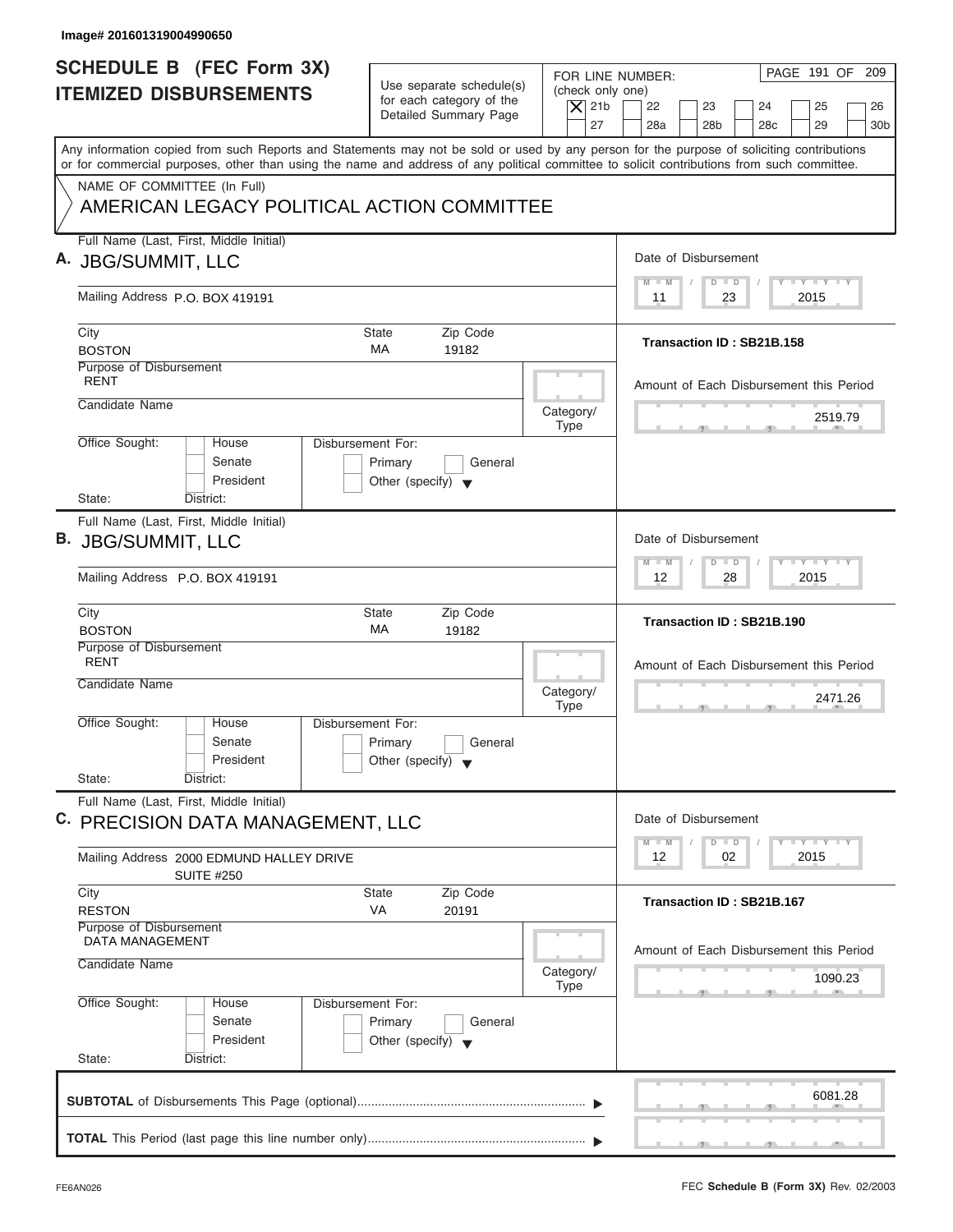| Image# 201601319004990651                                                      |                                                                                 |                                                                  |                                                                                                                                                                                                                                                                                         |
|--------------------------------------------------------------------------------|---------------------------------------------------------------------------------|------------------------------------------------------------------|-----------------------------------------------------------------------------------------------------------------------------------------------------------------------------------------------------------------------------------------------------------------------------------------|
| <b>SCHEDULE B (FEC Form 3X)</b><br><b>ITEMIZED DISBURSEMENTS</b>               | Use separate schedule(s)<br>for each category of the<br>Detailed Summary Page   | FOR LINE NUMBER:<br>(check only one)<br>$\overline{X}$ 21b<br>27 | PAGE 192 OF<br>209<br>22<br>23<br>24<br>25<br>26<br>28a<br>28 <sub>b</sub><br>28 <sub>c</sub><br>29<br>30 <sub>b</sub>                                                                                                                                                                  |
|                                                                                |                                                                                 |                                                                  | Any information copied from such Reports and Statements may not be sold or used by any person for the purpose of soliciting contributions<br>or for commercial purposes, other than using the name and address of any political committee to solicit contributions from such committee. |
| NAME OF COMMITTEE (In Full)                                                    | AMERICAN LEGACY POLITICAL ACTION COMMITTEE                                      |                                                                  |                                                                                                                                                                                                                                                                                         |
| Full Name (Last, First, Middle Initial)<br>A. THE CINCINNATI INSURANCE COMPANY |                                                                                 |                                                                  | Date of Disbursement                                                                                                                                                                                                                                                                    |
| Mailing Address P.O. BOX 145620                                                |                                                                                 |                                                                  | $\mathbf{I} \mathbf{Y} \mathbf{I} \mathbf{Y}$<br>$M - M$<br>$D$ $D$<br>09<br>2015<br>16                                                                                                                                                                                                 |
| City<br><b>CINCINNATI</b><br>Purpose of Disbursement                           | <b>State</b><br>Zip Code<br>OH<br>45250                                         |                                                                  | Transaction ID: SB21B.088                                                                                                                                                                                                                                                               |
| <b>INSURANCE</b><br>Candidate Name                                             |                                                                                 | Category/                                                        | Amount of Each Disbursement this Period<br>2051.00                                                                                                                                                                                                                                      |
| Office Sought:<br>House<br>Senate<br>President                                 | Disbursement For:<br>Primary<br>General<br>Other (specify) $\blacktriangledown$ | <b>Type</b>                                                      |                                                                                                                                                                                                                                                                                         |
| State:<br>District:<br>Full Name (Last, First, Middle Initial)                 |                                                                                 |                                                                  |                                                                                                                                                                                                                                                                                         |
| <b>B. TMA DIRECT</b>                                                           |                                                                                 |                                                                  | Date of Disbursement<br>$-Y$ $Y$ $Y$ $Y$<br>$M - M$<br>$D$ $D$                                                                                                                                                                                                                          |
| Mailing Address 2000 EDMUND HALLEY DRIVE<br><b>SUITE #250</b>                  |                                                                                 |                                                                  | 02<br>2015<br>07                                                                                                                                                                                                                                                                        |
| City<br><b>RESTON</b>                                                          | Zip Code<br><b>State</b><br>VA<br>20191                                         |                                                                  | Transaction ID: SB21B.003                                                                                                                                                                                                                                                               |
| Purpose of Disbursement<br>DUES AND SUBSCRIPTIONS<br>Candidate Name            |                                                                                 | Category/<br><b>Type</b>                                         | Amount of Each Disbursement this Period<br>110.15<br>$-7$                                                                                                                                                                                                                               |
| Office Sought:<br>House<br>Senate<br>President                                 | Disbursement For:<br>Primary<br>General<br>Other (specify) $\blacktriangledown$ |                                                                  |                                                                                                                                                                                                                                                                                         |
| State:<br>District:<br>Full Name (Last, First, Middle Initial)                 |                                                                                 |                                                                  |                                                                                                                                                                                                                                                                                         |
| C. TMA DIRECT                                                                  |                                                                                 |                                                                  | Date of Disbursement<br>$T - Y$ $T - Y$<br>$M - M$<br>$\overline{D}$<br>$\Box$                                                                                                                                                                                                          |
| Mailing Address 2000 EDMUND HALLEY DRIVE<br><b>SUITE #250</b>                  |                                                                                 |                                                                  | 2015<br>07<br>02                                                                                                                                                                                                                                                                        |
| City<br><b>RESTON</b>                                                          | Zip Code<br><b>State</b><br>VA<br>20191                                         |                                                                  | Transaction ID: SB21B.004                                                                                                                                                                                                                                                               |
| Purpose of Disbursement<br><b>MEETING EXPENSES</b><br>Candidate Name           |                                                                                 | Category/                                                        | Amount of Each Disbursement this Period                                                                                                                                                                                                                                                 |
|                                                                                | Disbursement For:                                                               | Type                                                             | 90.81                                                                                                                                                                                                                                                                                   |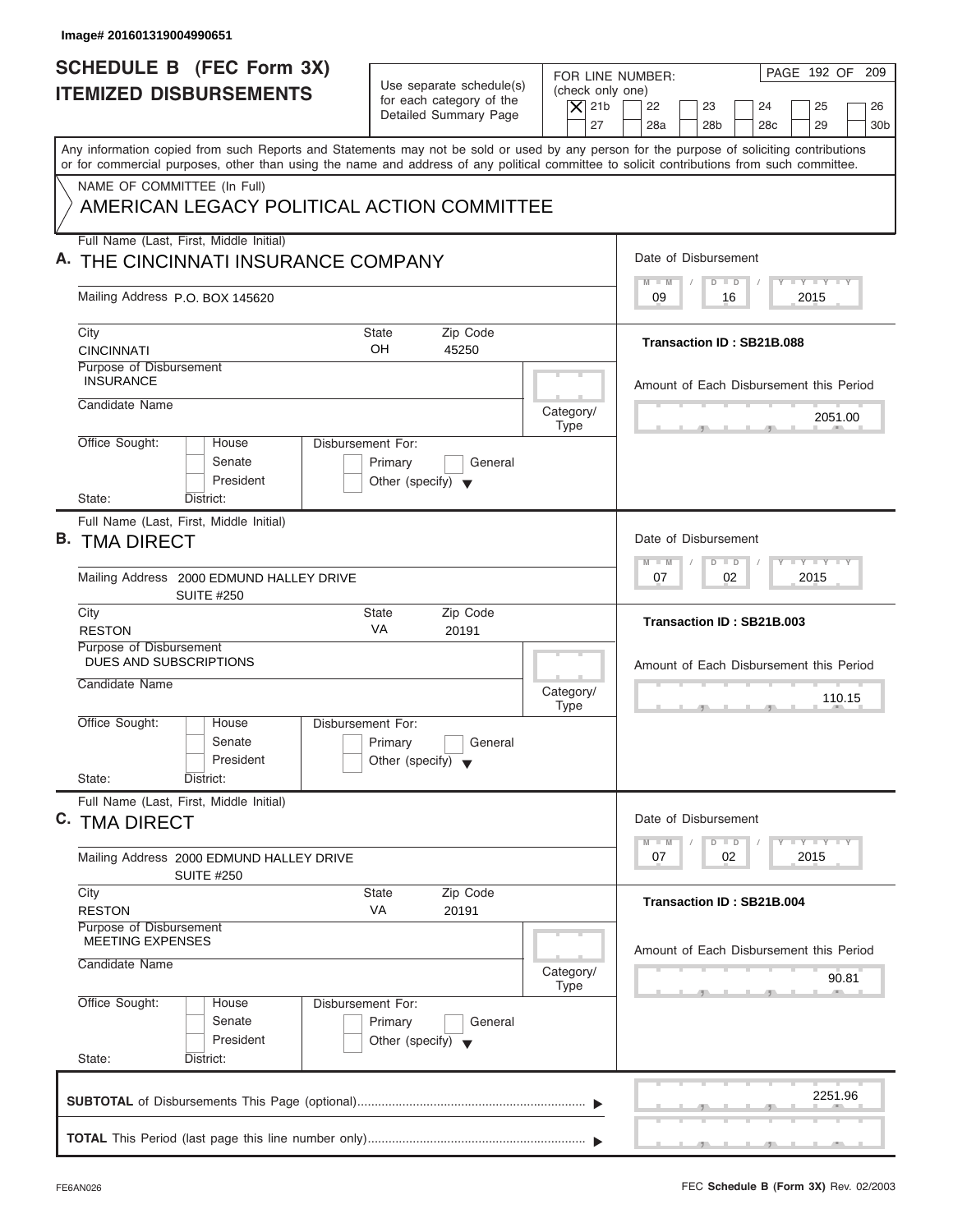| Image# 201601319004990652                                                                                                                                                                                                                                                               |                                                                                 |                                                                  |                                                                                                                     |
|-----------------------------------------------------------------------------------------------------------------------------------------------------------------------------------------------------------------------------------------------------------------------------------------|---------------------------------------------------------------------------------|------------------------------------------------------------------|---------------------------------------------------------------------------------------------------------------------|
| <b>SCHEDULE B (FEC Form 3X)</b><br><b>ITEMIZED DISBURSEMENTS</b>                                                                                                                                                                                                                        | Use separate schedule(s)<br>for each category of the<br>Detailed Summary Page   | FOR LINE NUMBER:<br>(check only one)<br>$\overline{X}$ 21b<br>27 | PAGE 193 OF 209<br>22<br>23<br>24<br>25<br>26<br>28a<br>28 <sub>b</sub><br>29<br>30 <sub>b</sub><br>28 <sub>c</sub> |
| Any information copied from such Reports and Statements may not be sold or used by any person for the purpose of soliciting contributions<br>or for commercial purposes, other than using the name and address of any political committee to solicit contributions from such committee. |                                                                                 |                                                                  |                                                                                                                     |
| NAME OF COMMITTEE (In Full)<br>AMERICAN LEGACY POLITICAL ACTION COMMITTEE                                                                                                                                                                                                               |                                                                                 |                                                                  |                                                                                                                     |
| Full Name (Last, First, Middle Initial)<br>A. TMA DIRECT                                                                                                                                                                                                                                |                                                                                 |                                                                  | Date of Disbursement                                                                                                |
| Mailing Address 2000 EDMUND HALLEY DRIVE<br><b>SUITE #250</b>                                                                                                                                                                                                                           |                                                                                 |                                                                  | $T - Y = T - Y = T - Y$<br>$D$ $D$<br>$M - M$<br>02<br>2015<br>07                                                   |
| City<br><b>RESTON</b>                                                                                                                                                                                                                                                                   | Zip Code<br>State<br><b>VA</b><br>20191                                         |                                                                  | Transaction ID: SB21B.005                                                                                           |
| Purpose of Disbursement<br><b>OFFICE SUPPLIES</b>                                                                                                                                                                                                                                       |                                                                                 |                                                                  | Amount of Each Disbursement this Period                                                                             |
| Candidate Name                                                                                                                                                                                                                                                                          |                                                                                 | Category/<br><b>Type</b>                                         | 215.39                                                                                                              |
| Office Sought:<br>House<br>Senate<br>President<br>State:<br>District:                                                                                                                                                                                                                   | Disbursement For:<br>Primary<br>General<br>Other (specify) $\blacktriangledown$ |                                                                  |                                                                                                                     |
| Full Name (Last, First, Middle Initial)<br><b>B. TMA DIRECT</b>                                                                                                                                                                                                                         |                                                                                 |                                                                  | Date of Disbursement                                                                                                |
| Mailing Address 2000 EDMUND HALLEY DRIVE<br><b>SUITE #250</b>                                                                                                                                                                                                                           |                                                                                 |                                                                  | <b>LEYTEY LEY</b><br>$M - M$<br>$D$ $D$<br>02<br>2015<br>07                                                         |
| City<br><b>RESTON</b>                                                                                                                                                                                                                                                                   | Zip Code<br><b>State</b><br>VA<br>20191                                         |                                                                  | Transaction ID: SB21B.006                                                                                           |
| Purpose of Disbursement<br>ADMINISTRATIVE SUPPORT<br>Candidate Name                                                                                                                                                                                                                     |                                                                                 | Category/<br><b>Type</b>                                         | Amount of Each Disbursement this Period<br>546.78<br>- 51                                                           |
| Office Sought:<br>House<br>Senate<br>President<br>State:<br>District:                                                                                                                                                                                                                   | Disbursement For:<br>Primary<br>General<br>Other (specify) $\blacktriangledown$ |                                                                  |                                                                                                                     |
| Full Name (Last, First, Middle Initial)<br>C. TMA DIRECT                                                                                                                                                                                                                                |                                                                                 |                                                                  | Date of Disbursement<br>$T - Y$ $T - Y$<br>$M - M$<br>$\overline{D}$<br>$\Box$                                      |
| Mailing Address 2000 EDMUND HALLEY DRIVE<br><b>SUITE #250</b>                                                                                                                                                                                                                           |                                                                                 |                                                                  | 2015<br>07<br>02                                                                                                    |
| City<br><b>RESTON</b>                                                                                                                                                                                                                                                                   | Zip Code<br>State<br>VA<br>20191                                                |                                                                  | Transaction ID: SB21B.007                                                                                           |
| Purpose of Disbursement<br><b>TELEPHONE</b><br>Candidate Name                                                                                                                                                                                                                           |                                                                                 | Category/                                                        | Amount of Each Disbursement this Period                                                                             |
| Office Sought:<br>House                                                                                                                                                                                                                                                                 | Disbursement For:                                                               | Type                                                             | 375.13                                                                                                              |
| Senate<br>President<br>State:<br>District:                                                                                                                                                                                                                                              | Primary<br>General<br>Other (specify) $\blacktriangledown$                      |                                                                  |                                                                                                                     |
|                                                                                                                                                                                                                                                                                         |                                                                                 |                                                                  | 1137.30                                                                                                             |
|                                                                                                                                                                                                                                                                                         |                                                                                 |                                                                  |                                                                                                                     |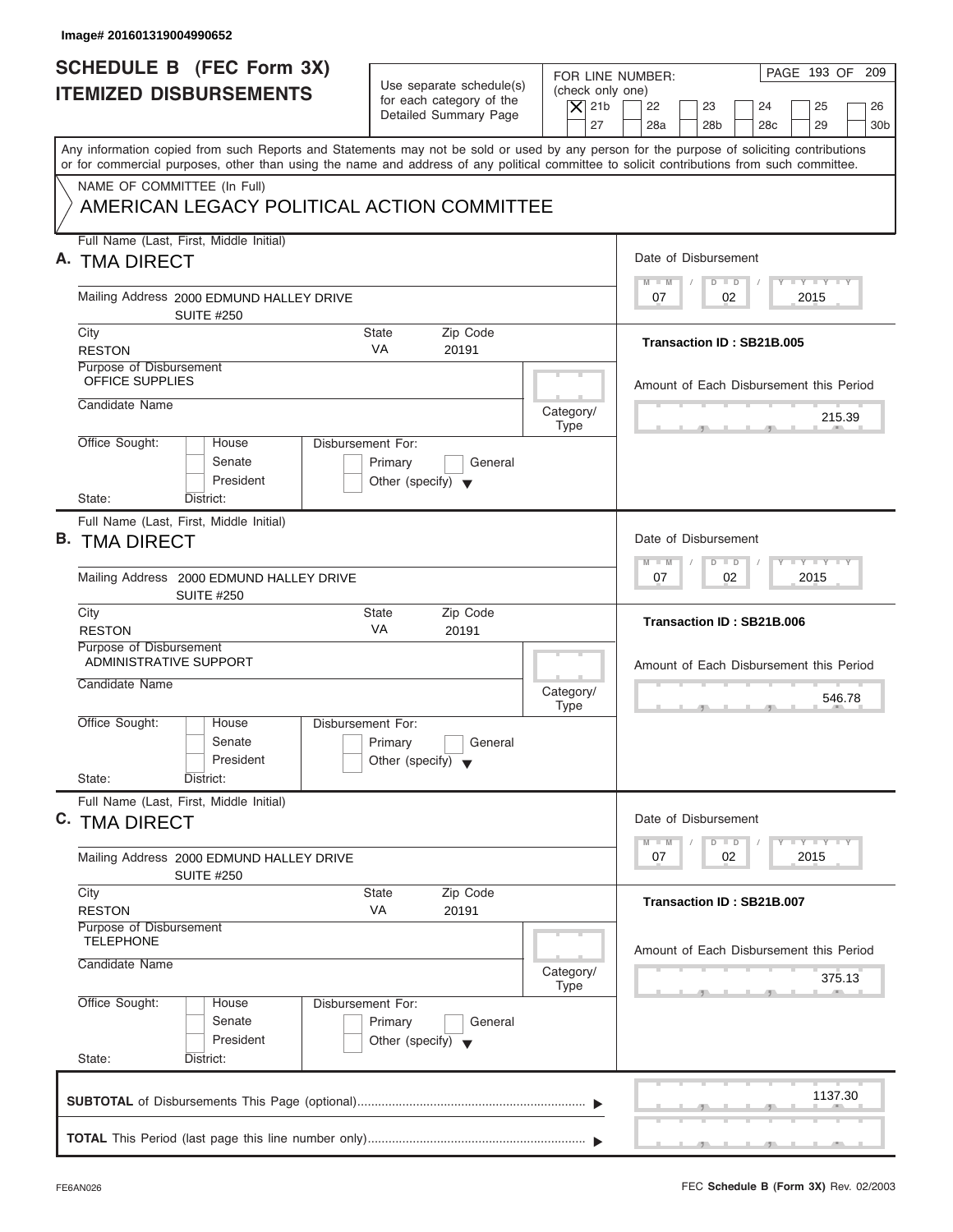| Image# 201601319004990653                                                                                                                                                                                                                                                               |                                                                               |                                                                  |                                                                                                            |
|-----------------------------------------------------------------------------------------------------------------------------------------------------------------------------------------------------------------------------------------------------------------------------------------|-------------------------------------------------------------------------------|------------------------------------------------------------------|------------------------------------------------------------------------------------------------------------|
| <b>SCHEDULE B</b> (FEC Form 3X)<br><b>ITEMIZED DISBURSEMENTS</b>                                                                                                                                                                                                                        | Use separate schedule(s)<br>for each category of the<br>Detailed Summary Page | FOR LINE NUMBER:<br>(check only one)<br>$\overline{X}$ 21b<br>27 | PAGE 194 OF<br>209<br>22<br>23<br>24<br>25<br>26<br>28a<br>28 <sub>b</sub><br>28c<br>29<br>30 <sub>b</sub> |
| Any information copied from such Reports and Statements may not be sold or used by any person for the purpose of soliciting contributions<br>or for commercial purposes, other than using the name and address of any political committee to solicit contributions from such committee. |                                                                               |                                                                  |                                                                                                            |
| NAME OF COMMITTEE (In Full)<br>AMERICAN LEGACY POLITICAL ACTION COMMITTEE                                                                                                                                                                                                               |                                                                               |                                                                  |                                                                                                            |
| Full Name (Last, First, Middle Initial)<br>A. TMA DIRECT                                                                                                                                                                                                                                |                                                                               |                                                                  | Date of Disbursement                                                                                       |
| Mailing Address 2000 EDMUND HALLEY DRIVE<br><b>SUITE #250</b>                                                                                                                                                                                                                           |                                                                               |                                                                  | $L - Y = L - Y = L - Y$<br>$M - M$<br>$D$ $D$<br>08<br>04<br>2015                                          |
| City<br><b>RESTON</b>                                                                                                                                                                                                                                                                   | Zip Code<br>State<br><b>VA</b><br>20191                                       |                                                                  | Transaction ID: SB21B.041                                                                                  |
| Purpose of Disbursement<br><b>MEETING EXPENSES</b>                                                                                                                                                                                                                                      |                                                                               |                                                                  | Amount of Each Disbursement this Period                                                                    |
| Candidate Name                                                                                                                                                                                                                                                                          |                                                                               | Category/<br><b>Type</b>                                         | 76.44                                                                                                      |
| Office Sought:<br>Disbursement For:<br>House<br>Senate<br>President<br>State:<br>District:                                                                                                                                                                                              | Primary<br>General<br>Other (specify) $\blacktriangledown$                    |                                                                  |                                                                                                            |
| Full Name (Last, First, Middle Initial)<br><b>B. TMA DIRECT</b>                                                                                                                                                                                                                         |                                                                               |                                                                  | Date of Disbursement                                                                                       |
| Mailing Address 2000 EDMUND HALLEY DRIVE<br><b>SUITE #250</b>                                                                                                                                                                                                                           |                                                                               |                                                                  | <b>LY LY LY</b><br>$M - M$<br>$D$ $D$<br>04<br>2015<br>08                                                  |
| City<br><b>RESTON</b>                                                                                                                                                                                                                                                                   | Zip Code<br>State<br>VA<br>20191                                              |                                                                  | Transaction ID: SB21B.042                                                                                  |
| Purpose of Disbursement<br>DUES AND SUBSCRIPTIONS<br>Candidate Name                                                                                                                                                                                                                     |                                                                               |                                                                  | Amount of Each Disbursement this Period                                                                    |
|                                                                                                                                                                                                                                                                                         |                                                                               | Category/<br><b>Type</b>                                         | 115.38<br>$-7$                                                                                             |
| Office Sought:<br>House<br>Disbursement For:<br>Senate<br>President                                                                                                                                                                                                                     | Primary<br>General<br>Other (specify) $\blacktriangledown$                    |                                                                  |                                                                                                            |
| State:<br>District:<br>Full Name (Last, First, Middle Initial)                                                                                                                                                                                                                          |                                                                               |                                                                  |                                                                                                            |
| C. TMA DIRECT                                                                                                                                                                                                                                                                           |                                                                               |                                                                  | Date of Disbursement<br>$T - Y$ $T - Y$<br>$M - M$<br>$\overline{D}$<br>$\Box$                             |
| Mailing Address 2000 EDMUND HALLEY DRIVE<br><b>SUITE #250</b>                                                                                                                                                                                                                           |                                                                               |                                                                  | 2015<br>08<br>04                                                                                           |
| City<br><b>RESTON</b>                                                                                                                                                                                                                                                                   | Zip Code<br>State<br>VA<br>20191                                              |                                                                  | Transaction ID: SB21B.043                                                                                  |
| Purpose of Disbursement<br><b>OFFICE SUPPLIES</b><br>Candidate Name                                                                                                                                                                                                                     |                                                                               |                                                                  | Amount of Each Disbursement this Period                                                                    |
|                                                                                                                                                                                                                                                                                         |                                                                               | Category/<br><b>Type</b>                                         | 457.25                                                                                                     |
| Office Sought:<br>Disbursement For:<br>House<br>Senate<br>President                                                                                                                                                                                                                     | Primary<br>General<br>Other (specify) $\blacktriangledown$                    |                                                                  |                                                                                                            |
| State:<br>District:                                                                                                                                                                                                                                                                     |                                                                               |                                                                  |                                                                                                            |
|                                                                                                                                                                                                                                                                                         |                                                                               |                                                                  | 649.07                                                                                                     |
|                                                                                                                                                                                                                                                                                         |                                                                               |                                                                  |                                                                                                            |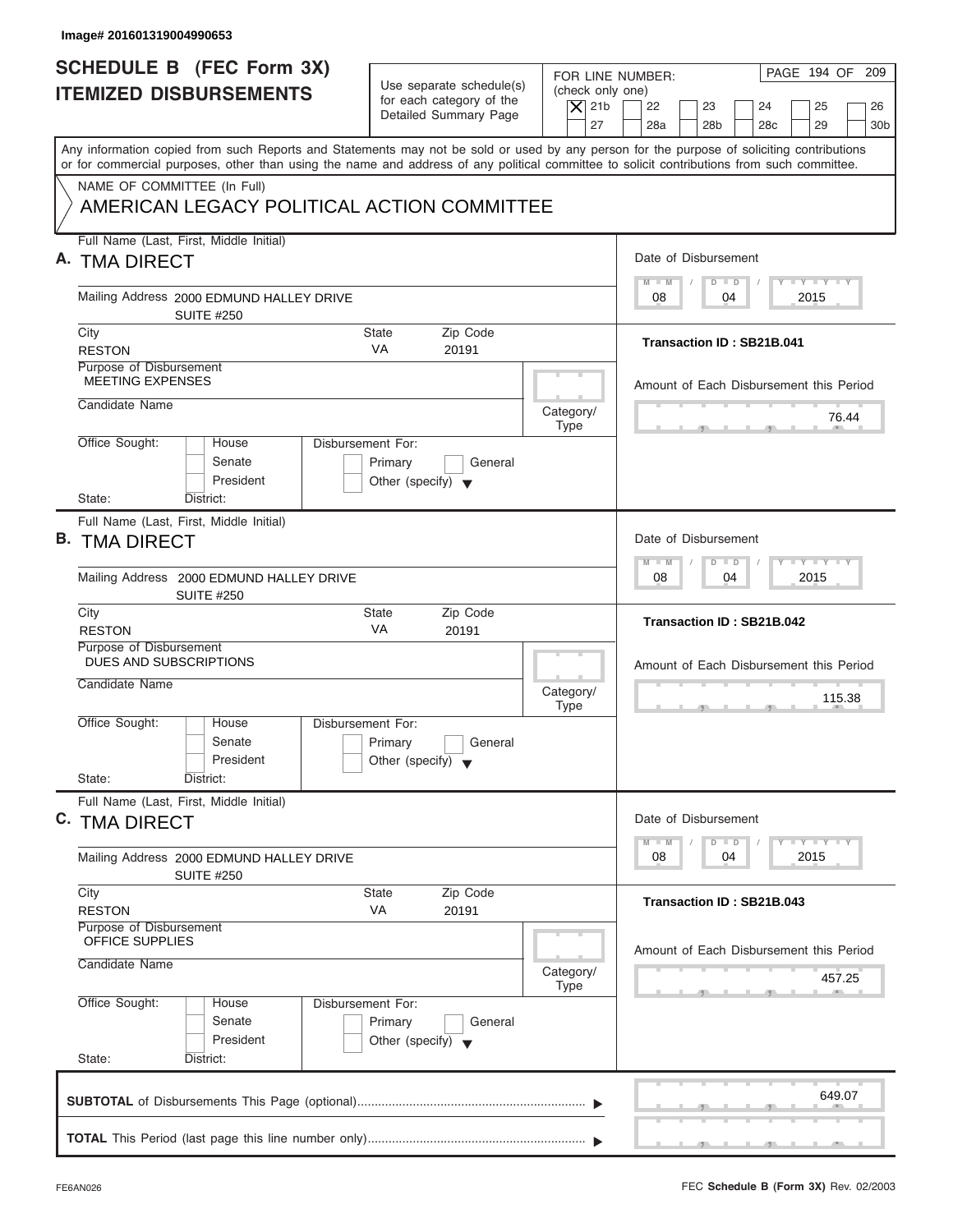| Image# 201601319004990654                                                                                                                                                                                                                                                               |                                                                               |                                                                  |                                                                                                         |
|-----------------------------------------------------------------------------------------------------------------------------------------------------------------------------------------------------------------------------------------------------------------------------------------|-------------------------------------------------------------------------------|------------------------------------------------------------------|---------------------------------------------------------------------------------------------------------|
| <b>SCHEDULE B (FEC Form 3X)</b><br><b>ITEMIZED DISBURSEMENTS</b>                                                                                                                                                                                                                        | Use separate schedule(s)<br>for each category of the<br>Detailed Summary Page | FOR LINE NUMBER:<br>(check only one)<br>$\vert$ $\chi$ 21b<br>27 | PAGE 195 OF 209<br>22<br>23<br>24<br>25<br>26<br>28a<br>28 <sub>b</sub><br>28c<br>29<br>30 <sub>b</sub> |
| Any information copied from such Reports and Statements may not be sold or used by any person for the purpose of soliciting contributions<br>or for commercial purposes, other than using the name and address of any political committee to solicit contributions from such committee. |                                                                               |                                                                  |                                                                                                         |
| NAME OF COMMITTEE (In Full)<br>AMERICAN LEGACY POLITICAL ACTION COMMITTEE                                                                                                                                                                                                               |                                                                               |                                                                  |                                                                                                         |
| Full Name (Last, First, Middle Initial)<br>A. TMA DIRECT                                                                                                                                                                                                                                |                                                                               |                                                                  | Date of Disbursement                                                                                    |
| Mailing Address 2000 EDMUND HALLEY DRIVE<br><b>SUITE #250</b>                                                                                                                                                                                                                           |                                                                               |                                                                  | $T - Y = T - Y = T - Y$<br>$D$ $D$<br>$M - M$<br>04<br>2015<br>08                                       |
| City<br><b>RESTON</b>                                                                                                                                                                                                                                                                   | Zip Code<br>State<br><b>VA</b><br>20191                                       |                                                                  | Transaction ID: SB21B.044                                                                               |
| Purpose of Disbursement<br><b>ADMINISTRATIVE SUPPORT</b>                                                                                                                                                                                                                                |                                                                               |                                                                  | Amount of Each Disbursement this Period                                                                 |
| Candidate Name                                                                                                                                                                                                                                                                          |                                                                               | Category/<br><b>Type</b>                                         | 547.80                                                                                                  |
| Office Sought:<br>Disbursement For:<br>House<br>Senate<br>President<br>State:<br>District:                                                                                                                                                                                              | Primary<br>General<br>Other (specify) $\blacktriangledown$                    |                                                                  |                                                                                                         |
| Full Name (Last, First, Middle Initial)<br><b>B. TMA DIRECT</b>                                                                                                                                                                                                                         |                                                                               |                                                                  | Date of Disbursement                                                                                    |
| Mailing Address 2000 EDMUND HALLEY DRIVE<br><b>SUITE #250</b>                                                                                                                                                                                                                           |                                                                               |                                                                  | $-1 - Y - 1 - Y - 1 - Y$<br>$M - M$<br>$D$ $D$<br>04<br>2015<br>08                                      |
| City<br><b>RESTON</b>                                                                                                                                                                                                                                                                   | Zip Code<br><b>State</b><br>VA<br>20191                                       |                                                                  | Transaction ID: SB21B.045                                                                               |
| Purpose of Disbursement<br><b>TELEPHONE</b><br>Candidate Name                                                                                                                                                                                                                           |                                                                               | Category/<br><b>Type</b>                                         | Amount of Each Disbursement this Period<br>375.12<br>. .                                                |
| Office Sought:<br>House<br>Disbursement For:<br>Senate<br>President<br>State:<br>District:                                                                                                                                                                                              | Primary<br>General<br>Other (specify) $\blacktriangledown$                    |                                                                  |                                                                                                         |
| Full Name (Last, First, Middle Initial)<br>C. TMA DIRECT                                                                                                                                                                                                                                |                                                                               |                                                                  | Date of Disbursement<br>$T - Y$ $T - Y$<br>$M - M$<br>$\overline{D}$<br>$\Box$                          |
| Mailing Address 2000 EDMUND HALLEY DRIVE<br><b>SUITE #250</b>                                                                                                                                                                                                                           |                                                                               |                                                                  | 2015<br>08<br>04                                                                                        |
| City<br><b>RESTON</b>                                                                                                                                                                                                                                                                   | Zip Code<br><b>State</b><br>VA<br>20191                                       |                                                                  | Transaction ID: SB21B.046                                                                               |
| Purpose of Disbursement<br><b>MAINTENANCE &amp; REPAIRS</b><br>Candidate Name                                                                                                                                                                                                           |                                                                               | Category/                                                        | Amount of Each Disbursement this Period<br>44.69                                                        |
| Office Sought:<br>Disbursement For:<br>House<br>Senate<br>President<br>State:<br>District:                                                                                                                                                                                              | Primary<br>General<br>Other (specify) $\blacktriangledown$                    | <b>Type</b>                                                      |                                                                                                         |
|                                                                                                                                                                                                                                                                                         |                                                                               |                                                                  | 967.61                                                                                                  |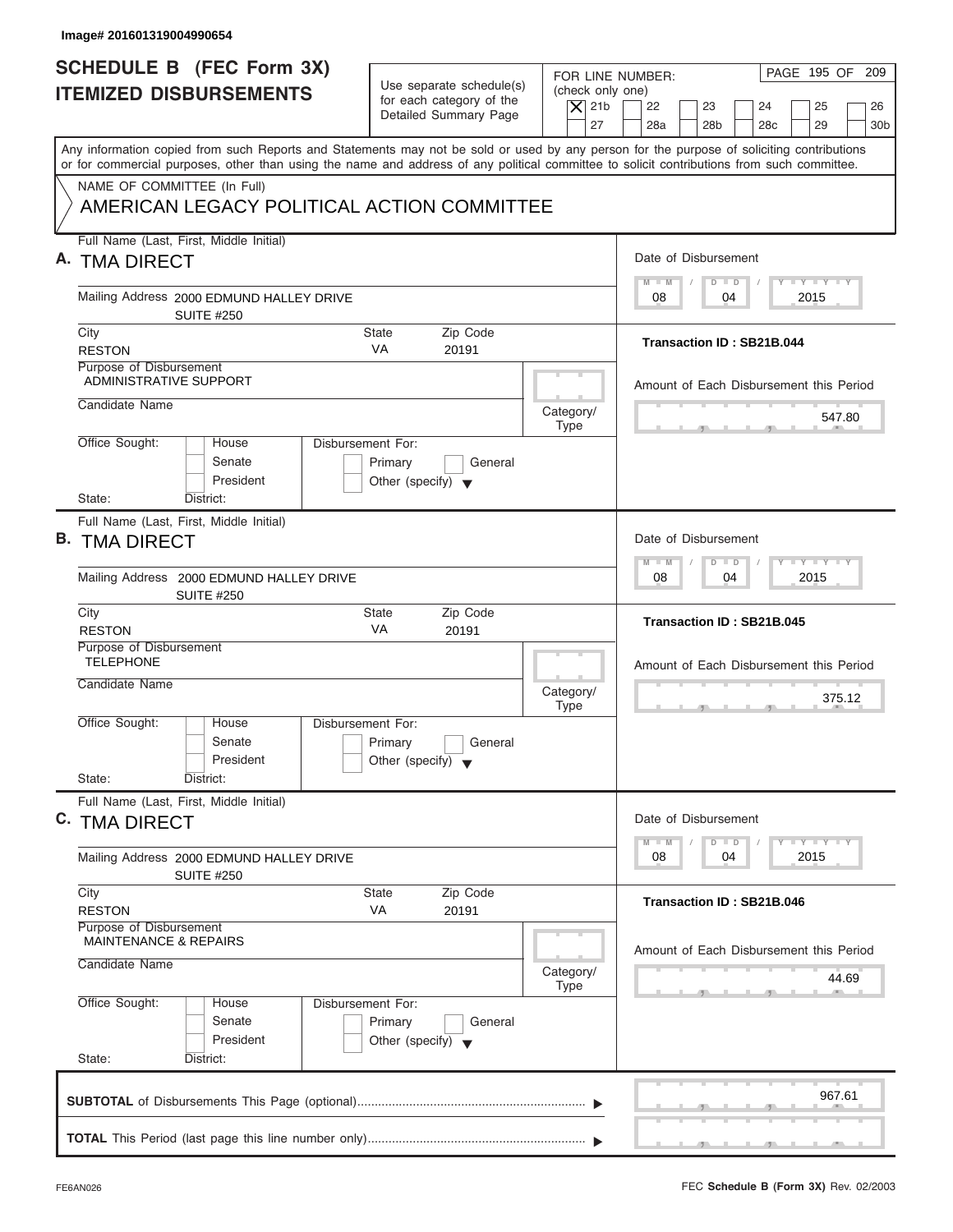| Image# 201601319004990655                                                                                                                                                                                                                                                               |                                                            |                                                                                                             |
|-----------------------------------------------------------------------------------------------------------------------------------------------------------------------------------------------------------------------------------------------------------------------------------------|------------------------------------------------------------|-------------------------------------------------------------------------------------------------------------|
| <b>SCHEDULE B (FEC Form 3X)</b><br><b>ITEMIZED DISBURSEMENTS</b>                                                                                                                                                                                                                        | Use separate schedule(s)<br>for each category of the       | PAGE 196 OF 209<br>FOR LINE NUMBER:<br>(check only one)<br>$\vert$ $\chi$ 21b<br>22<br>23<br>24<br>25<br>26 |
|                                                                                                                                                                                                                                                                                         | Detailed Summary Page                                      | 27<br>28a<br>28 <sub>b</sub><br>28c<br>29<br>30 <sub>b</sub>                                                |
| Any information copied from such Reports and Statements may not be sold or used by any person for the purpose of soliciting contributions<br>or for commercial purposes, other than using the name and address of any political committee to solicit contributions from such committee. |                                                            |                                                                                                             |
| NAME OF COMMITTEE (In Full)<br>AMERICAN LEGACY POLITICAL ACTION COMMITTEE                                                                                                                                                                                                               |                                                            |                                                                                                             |
|                                                                                                                                                                                                                                                                                         |                                                            |                                                                                                             |
| Full Name (Last, First, Middle Initial)<br>A. TMA DIRECT                                                                                                                                                                                                                                |                                                            | Date of Disbursement                                                                                        |
| Mailing Address 2000 EDMUND HALLEY DRIVE<br><b>SUITE #250</b>                                                                                                                                                                                                                           |                                                            | $T - Y = T - Y = T - Y$<br>$M - M$<br>$D$ $D$<br>09<br>01<br>2015                                           |
| City<br><b>RESTON</b>                                                                                                                                                                                                                                                                   | Zip Code<br>State<br><b>VA</b><br>20191                    | Transaction ID: SB21B.070                                                                                   |
| Purpose of Disbursement<br>DUES AND SUBSCRIPTIONS                                                                                                                                                                                                                                       |                                                            | Amount of Each Disbursement this Period                                                                     |
| Candidate Name                                                                                                                                                                                                                                                                          |                                                            | Category/<br>120.39<br><b>Type</b>                                                                          |
| Office Sought:<br>Disbursement For:<br>House<br>Senate<br>President                                                                                                                                                                                                                     | Primary<br>General<br>Other (specify) $\blacktriangledown$ |                                                                                                             |
| State:<br>District:                                                                                                                                                                                                                                                                     |                                                            |                                                                                                             |
| Full Name (Last, First, Middle Initial)<br><b>B. TMA DIRECT</b>                                                                                                                                                                                                                         |                                                            | Date of Disbursement                                                                                        |
| Mailing Address 2000 EDMUND HALLEY DRIVE<br><b>SUITE #250</b>                                                                                                                                                                                                                           |                                                            | $-1 - Y - 1 - Y - 1 - Y$<br>$M - M$<br>$\Box$<br>$\overline{D}$<br>2015<br>09<br>01                         |
| City<br><b>RESTON</b>                                                                                                                                                                                                                                                                   | Zip Code<br><b>State</b><br>VA<br>20191                    | Transaction ID: SB21B.071                                                                                   |
| Purpose of Disbursement<br>OFFICE SUPPLIES                                                                                                                                                                                                                                              |                                                            | Amount of Each Disbursement this Period                                                                     |
| Candidate Name                                                                                                                                                                                                                                                                          |                                                            | Category/<br>353.99<br><b>Type</b><br>__                                                                    |
| Office Sought:<br>House<br>Disbursement For:<br>Senate<br>President                                                                                                                                                                                                                     | Primary<br>General<br>Other (specify) $\blacktriangledown$ |                                                                                                             |
| State:<br>District:                                                                                                                                                                                                                                                                     |                                                            |                                                                                                             |
| Full Name (Last, First, Middle Initial)<br>C. TMA DIRECT                                                                                                                                                                                                                                |                                                            | Date of Disbursement                                                                                        |
| Mailing Address 2000 EDMUND HALLEY DRIVE<br><b>SUITE #250</b>                                                                                                                                                                                                                           |                                                            | $T - Y$ $T - Y$<br>$M - M$<br>$\overline{D}$<br>$\Box$<br>09<br>2015<br>01                                  |
| City<br><b>RESTON</b>                                                                                                                                                                                                                                                                   | Zip Code<br><b>State</b><br>VA<br>20191                    | Transaction ID: SB21B.072                                                                                   |
| Purpose of Disbursement<br>ADMINISTRATIVE SUPPORT                                                                                                                                                                                                                                       |                                                            | Amount of Each Disbursement this Period                                                                     |
| Candidate Name                                                                                                                                                                                                                                                                          |                                                            | Category/<br>557.57<br><b>Type</b>                                                                          |
| Office Sought:<br>Disbursement For:<br>House<br>Senate<br>President                                                                                                                                                                                                                     | Primary<br>General<br>Other (specify) $\blacktriangledown$ |                                                                                                             |
| State:<br>District:                                                                                                                                                                                                                                                                     |                                                            |                                                                                                             |
|                                                                                                                                                                                                                                                                                         |                                                            | 1031.95                                                                                                     |
|                                                                                                                                                                                                                                                                                         |                                                            |                                                                                                             |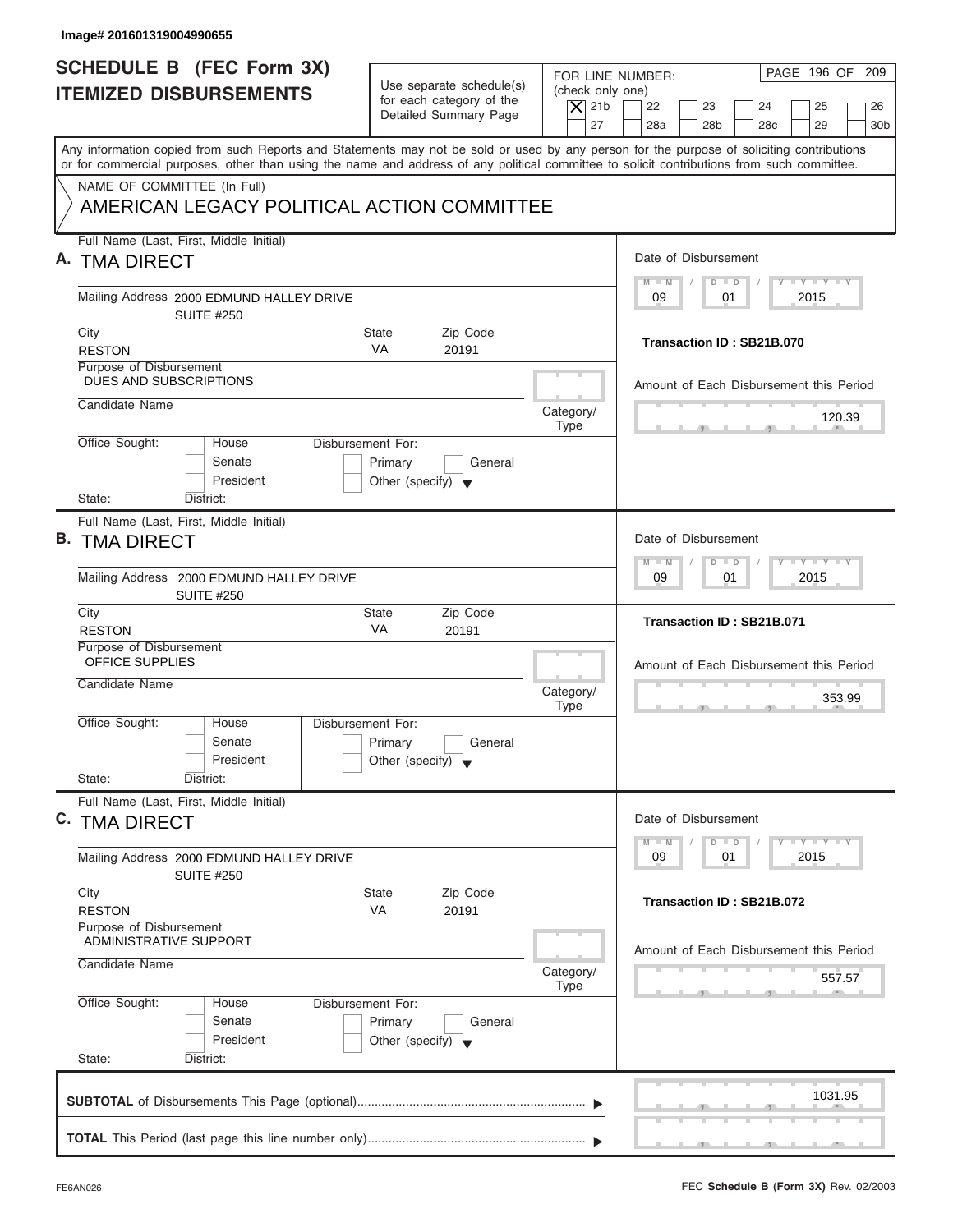| Image# 201601319004990656                                                                                                                                                                                                                                                               |                                                                               |                                                                  |                                                                                                         |
|-----------------------------------------------------------------------------------------------------------------------------------------------------------------------------------------------------------------------------------------------------------------------------------------|-------------------------------------------------------------------------------|------------------------------------------------------------------|---------------------------------------------------------------------------------------------------------|
| <b>SCHEDULE B (FEC Form 3X)</b><br><b>ITEMIZED DISBURSEMENTS</b>                                                                                                                                                                                                                        | Use separate schedule(s)<br>for each category of the<br>Detailed Summary Page | FOR LINE NUMBER:<br>(check only one)<br>$\vert$ $\chi$ 21b<br>27 | PAGE 197 OF 209<br>22<br>23<br>24<br>25<br>26<br>28a<br>28 <sub>b</sub><br>28c<br>29<br>30 <sub>b</sub> |
| Any information copied from such Reports and Statements may not be sold or used by any person for the purpose of soliciting contributions<br>or for commercial purposes, other than using the name and address of any political committee to solicit contributions from such committee. |                                                                               |                                                                  |                                                                                                         |
| NAME OF COMMITTEE (In Full)<br>AMERICAN LEGACY POLITICAL ACTION COMMITTEE                                                                                                                                                                                                               |                                                                               |                                                                  |                                                                                                         |
| Full Name (Last, First, Middle Initial)<br>A. TMA DIRECT                                                                                                                                                                                                                                |                                                                               |                                                                  | Date of Disbursement                                                                                    |
| Mailing Address 2000 EDMUND HALLEY DRIVE<br><b>SUITE #250</b>                                                                                                                                                                                                                           |                                                                               |                                                                  | $T - Y = T - Y = T - Y$<br>$M - M$<br>$D$ $D$<br>09<br>01<br>2015                                       |
| City<br><b>RESTON</b>                                                                                                                                                                                                                                                                   | Zip Code<br>State<br><b>VA</b><br>20191                                       |                                                                  | Transaction ID: SB21B.073                                                                               |
| Purpose of Disbursement<br><b>TELEPHONE</b>                                                                                                                                                                                                                                             |                                                                               |                                                                  | Amount of Each Disbursement this Period                                                                 |
| Candidate Name                                                                                                                                                                                                                                                                          |                                                                               | Category/<br><b>Type</b>                                         | 375.11                                                                                                  |
| Office Sought:<br><b>Disbursement For:</b><br>House<br>Senate<br>President<br>State:<br>District:                                                                                                                                                                                       | Primary<br>General<br>Other (specify) $\blacktriangledown$                    |                                                                  |                                                                                                         |
| Full Name (Last, First, Middle Initial)<br><b>B. TMA DIRECT</b>                                                                                                                                                                                                                         |                                                                               |                                                                  | Date of Disbursement                                                                                    |
| Mailing Address 2000 EDMUND HALLEY DRIVE<br><b>SUITE #250</b>                                                                                                                                                                                                                           |                                                                               |                                                                  | $-1 - Y - 1 - Y - 1 - Y$<br>$M - M$<br>$D$ $D$<br>2015<br>09<br>01                                      |
| City<br><b>RESTON</b>                                                                                                                                                                                                                                                                   | Zip Code<br><b>State</b><br>VA<br>20191                                       |                                                                  | Transaction ID: SB21B.074                                                                               |
| Purpose of Disbursement<br><b>MEETING EXPENSES</b><br>Candidate Name                                                                                                                                                                                                                    |                                                                               | Category/<br><b>Type</b>                                         | Amount of Each Disbursement this Period<br>71.77<br>$-7$                                                |
| Office Sought:<br>House<br>Disbursement For:<br>Senate<br>President<br>State:<br>District:                                                                                                                                                                                              | Primary<br>General<br>Other (specify) $\blacktriangledown$                    |                                                                  |                                                                                                         |
| Full Name (Last, First, Middle Initial)<br>C. TMA DIRECT                                                                                                                                                                                                                                |                                                                               |                                                                  | Date of Disbursement<br>$T - Y$ $T - Y$<br>$M - M$<br>$\overline{D}$<br>$\Box$                          |
| Mailing Address 2000 EDMUND HALLEY DRIVE<br><b>SUITE #250</b>                                                                                                                                                                                                                           |                                                                               |                                                                  | 2015<br>10<br>02                                                                                        |
| City<br><b>RESTON</b>                                                                                                                                                                                                                                                                   | Zip Code<br><b>State</b><br>VA<br>20191                                       |                                                                  | Transaction ID: SB21B.104                                                                               |
| Purpose of Disbursement<br>DUES AND SUBSCRIPTIONS<br>Candidate Name                                                                                                                                                                                                                     |                                                                               | Category/                                                        | Amount of Each Disbursement this Period<br>118.26                                                       |
| Office Sought:<br>Disbursement For:<br>House<br>Senate<br>President<br>State:<br>District:                                                                                                                                                                                              | Primary<br>General<br>Other (specify) $\blacktriangledown$                    | <b>Type</b>                                                      |                                                                                                         |
|                                                                                                                                                                                                                                                                                         |                                                                               |                                                                  | 565.14                                                                                                  |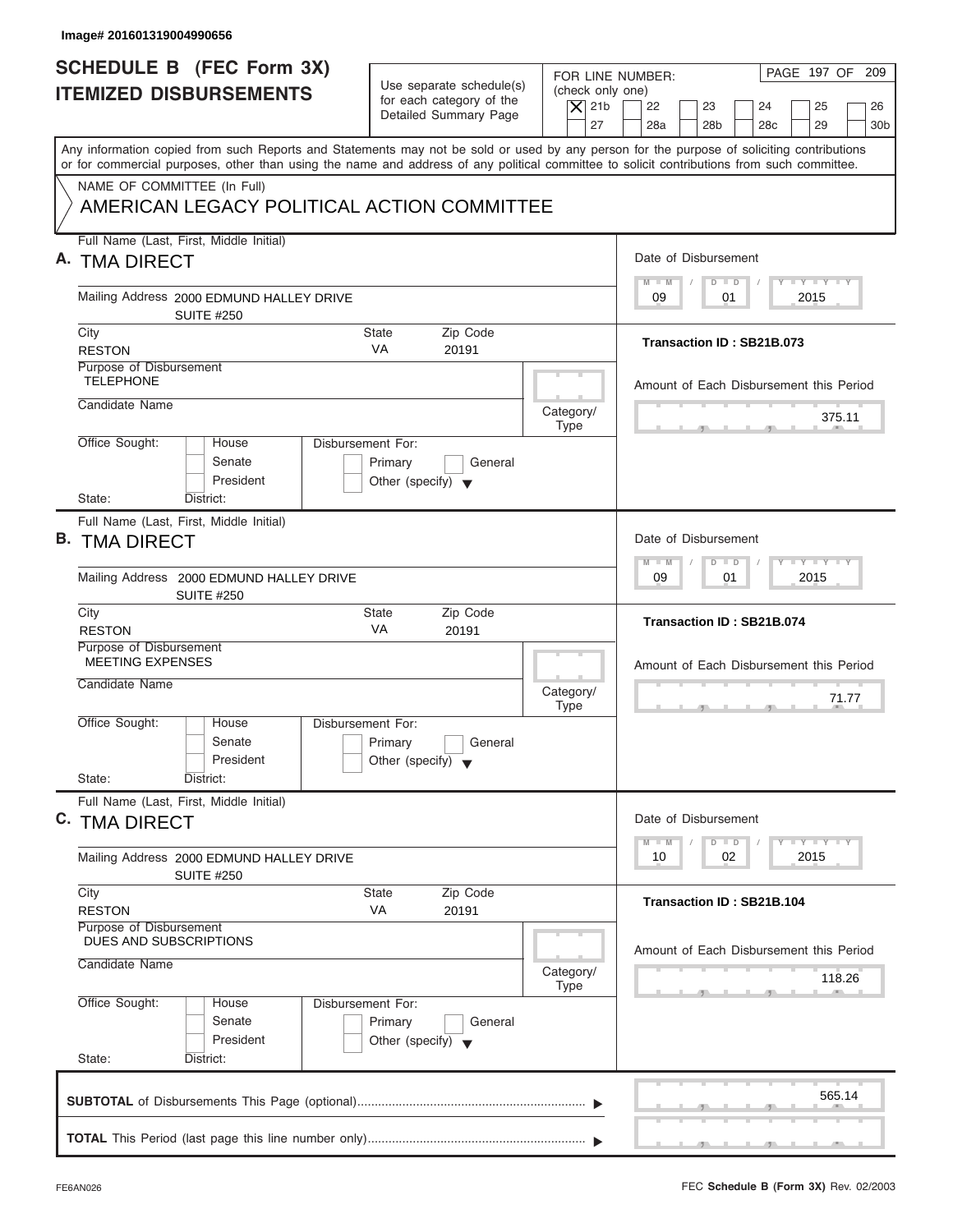| <b>SCHEDULE B</b> (FEC Form 3X)<br>FOR LINE NUMBER:<br>Use separate schedule(s)<br>(check only one)<br><b>ITEMIZED DISBURSEMENTS</b><br>for each category of the<br>$\overline{X}$ 21b<br>22<br>Detailed Summary Page<br>27<br>28a<br>Any information copied from such Reports and Statements may not be sold or used by any person for the purpose of soliciting contributions<br>or for commercial purposes, other than using the name and address of any political committee to solicit contributions from such committee.<br>NAME OF COMMITTEE (In Full)<br>AMERICAN LEGACY POLITICAL ACTION COMMITTEE<br>Full Name (Last, First, Middle Initial)<br>$M - M$<br>Mailing Address 2000 EDMUND HALLEY DRIVE<br>10<br><b>SUITE #250</b><br>City<br>Zip Code<br>State<br><b>VA</b><br><b>RESTON</b><br>20191<br>Purpose of Disbursement<br><b>OFFICE SUPPLIES</b><br>Candidate Name<br>Category/<br><b>Type</b><br>Office Sought:<br>Disbursement For:<br>House<br>Senate<br>Primary<br>General<br>President<br>Other (specify) $\blacktriangledown$<br>State:<br>District:<br>Full Name (Last, First, Middle Initial)<br>$M - M$<br>Mailing Address 2000 EDMUND HALLEY DRIVE<br>10<br><b>SUITE #250</b><br>Zip Code<br>City<br>State<br>VA<br><b>RESTON</b><br>20191<br>Purpose of Disbursement<br>ADMINISTRATIVE SUPPORT<br>Candidate Name<br>Category/<br><b>Type</b><br>Office Sought:<br>House<br>Disbursement For:<br>Senate<br>Primary<br>General<br>President<br>Other (specify) $\blacktriangledown$<br>State:<br>District:<br>Full Name (Last, First, Middle Initial)<br>$M - M$<br>10<br>Mailing Address 2000 EDMUND HALLEY DRIVE<br><b>SUITE #250</b><br>Zip Code<br>City<br>State<br><b>RESTON</b><br>VA<br>20191<br>Purpose of Disbursement<br><b>TELEPHONE</b><br>Candidate Name |                                                                                               |
|------------------------------------------------------------------------------------------------------------------------------------------------------------------------------------------------------------------------------------------------------------------------------------------------------------------------------------------------------------------------------------------------------------------------------------------------------------------------------------------------------------------------------------------------------------------------------------------------------------------------------------------------------------------------------------------------------------------------------------------------------------------------------------------------------------------------------------------------------------------------------------------------------------------------------------------------------------------------------------------------------------------------------------------------------------------------------------------------------------------------------------------------------------------------------------------------------------------------------------------------------------------------------------------------------------------------------------------------------------------------------------------------------------------------------------------------------------------------------------------------------------------------------------------------------------------------------------------------------------------------------------------------------------------------------------------------------------------------------------------------------------------------------------------------|-----------------------------------------------------------------------------------------------|
| A. TMA DIRECT<br><b>B. TMA DIRECT</b><br>C. TMA DIRECT                                                                                                                                                                                                                                                                                                                                                                                                                                                                                                                                                                                                                                                                                                                                                                                                                                                                                                                                                                                                                                                                                                                                                                                                                                                                                                                                                                                                                                                                                                                                                                                                                                                                                                                                         | PAGE 198 OF<br>209<br>23<br>24<br>25<br>26<br>28 <sub>b</sub><br>28c<br>29<br>30 <sub>b</sub> |
|                                                                                                                                                                                                                                                                                                                                                                                                                                                                                                                                                                                                                                                                                                                                                                                                                                                                                                                                                                                                                                                                                                                                                                                                                                                                                                                                                                                                                                                                                                                                                                                                                                                                                                                                                                                                |                                                                                               |
|                                                                                                                                                                                                                                                                                                                                                                                                                                                                                                                                                                                                                                                                                                                                                                                                                                                                                                                                                                                                                                                                                                                                                                                                                                                                                                                                                                                                                                                                                                                                                                                                                                                                                                                                                                                                |                                                                                               |
|                                                                                                                                                                                                                                                                                                                                                                                                                                                                                                                                                                                                                                                                                                                                                                                                                                                                                                                                                                                                                                                                                                                                                                                                                                                                                                                                                                                                                                                                                                                                                                                                                                                                                                                                                                                                | Date of Disbursement                                                                          |
|                                                                                                                                                                                                                                                                                                                                                                                                                                                                                                                                                                                                                                                                                                                                                                                                                                                                                                                                                                                                                                                                                                                                                                                                                                                                                                                                                                                                                                                                                                                                                                                                                                                                                                                                                                                                | $\mathbf{I} \mathbf{Y} \mathbf{I} \mathbf{Y}$<br>$D$ $D$<br>02<br>2015                        |
|                                                                                                                                                                                                                                                                                                                                                                                                                                                                                                                                                                                                                                                                                                                                                                                                                                                                                                                                                                                                                                                                                                                                                                                                                                                                                                                                                                                                                                                                                                                                                                                                                                                                                                                                                                                                | Transaction ID: SB21B.105                                                                     |
|                                                                                                                                                                                                                                                                                                                                                                                                                                                                                                                                                                                                                                                                                                                                                                                                                                                                                                                                                                                                                                                                                                                                                                                                                                                                                                                                                                                                                                                                                                                                                                                                                                                                                                                                                                                                | Amount of Each Disbursement this Period                                                       |
|                                                                                                                                                                                                                                                                                                                                                                                                                                                                                                                                                                                                                                                                                                                                                                                                                                                                                                                                                                                                                                                                                                                                                                                                                                                                                                                                                                                                                                                                                                                                                                                                                                                                                                                                                                                                | 291.40                                                                                        |
|                                                                                                                                                                                                                                                                                                                                                                                                                                                                                                                                                                                                                                                                                                                                                                                                                                                                                                                                                                                                                                                                                                                                                                                                                                                                                                                                                                                                                                                                                                                                                                                                                                                                                                                                                                                                |                                                                                               |
|                                                                                                                                                                                                                                                                                                                                                                                                                                                                                                                                                                                                                                                                                                                                                                                                                                                                                                                                                                                                                                                                                                                                                                                                                                                                                                                                                                                                                                                                                                                                                                                                                                                                                                                                                                                                | Date of Disbursement                                                                          |
|                                                                                                                                                                                                                                                                                                                                                                                                                                                                                                                                                                                                                                                                                                                                                                                                                                                                                                                                                                                                                                                                                                                                                                                                                                                                                                                                                                                                                                                                                                                                                                                                                                                                                                                                                                                                | <b>LY LY LY</b><br>$D$ $D$<br>02<br>2015                                                      |
|                                                                                                                                                                                                                                                                                                                                                                                                                                                                                                                                                                                                                                                                                                                                                                                                                                                                                                                                                                                                                                                                                                                                                                                                                                                                                                                                                                                                                                                                                                                                                                                                                                                                                                                                                                                                | Transaction ID: SB21B.106                                                                     |
|                                                                                                                                                                                                                                                                                                                                                                                                                                                                                                                                                                                                                                                                                                                                                                                                                                                                                                                                                                                                                                                                                                                                                                                                                                                                                                                                                                                                                                                                                                                                                                                                                                                                                                                                                                                                | Amount of Each Disbursement this Period                                                       |
|                                                                                                                                                                                                                                                                                                                                                                                                                                                                                                                                                                                                                                                                                                                                                                                                                                                                                                                                                                                                                                                                                                                                                                                                                                                                                                                                                                                                                                                                                                                                                                                                                                                                                                                                                                                                | 550.49<br>$\sim$                                                                              |
|                                                                                                                                                                                                                                                                                                                                                                                                                                                                                                                                                                                                                                                                                                                                                                                                                                                                                                                                                                                                                                                                                                                                                                                                                                                                                                                                                                                                                                                                                                                                                                                                                                                                                                                                                                                                | Date of Disbursement                                                                          |
|                                                                                                                                                                                                                                                                                                                                                                                                                                                                                                                                                                                                                                                                                                                                                                                                                                                                                                                                                                                                                                                                                                                                                                                                                                                                                                                                                                                                                                                                                                                                                                                                                                                                                                                                                                                                | $T - Y$ $T - Y$<br>$\overline{D}$<br>$\Box$<br>02<br>2015                                     |
|                                                                                                                                                                                                                                                                                                                                                                                                                                                                                                                                                                                                                                                                                                                                                                                                                                                                                                                                                                                                                                                                                                                                                                                                                                                                                                                                                                                                                                                                                                                                                                                                                                                                                                                                                                                                | Transaction ID: SB21B.107                                                                     |
| Category/                                                                                                                                                                                                                                                                                                                                                                                                                                                                                                                                                                                                                                                                                                                                                                                                                                                                                                                                                                                                                                                                                                                                                                                                                                                                                                                                                                                                                                                                                                                                                                                                                                                                                                                                                                                      | Amount of Each Disbursement this Period<br>375.17                                             |
| <b>Type</b><br>Office Sought:<br>Disbursement For:<br>House<br>Senate<br>Primary<br>General<br>President<br>Other (specify) $\blacktriangledown$<br>State:<br>District:                                                                                                                                                                                                                                                                                                                                                                                                                                                                                                                                                                                                                                                                                                                                                                                                                                                                                                                                                                                                                                                                                                                                                                                                                                                                                                                                                                                                                                                                                                                                                                                                                        |                                                                                               |
|                                                                                                                                                                                                                                                                                                                                                                                                                                                                                                                                                                                                                                                                                                                                                                                                                                                                                                                                                                                                                                                                                                                                                                                                                                                                                                                                                                                                                                                                                                                                                                                                                                                                                                                                                                                                | 1217.06                                                                                       |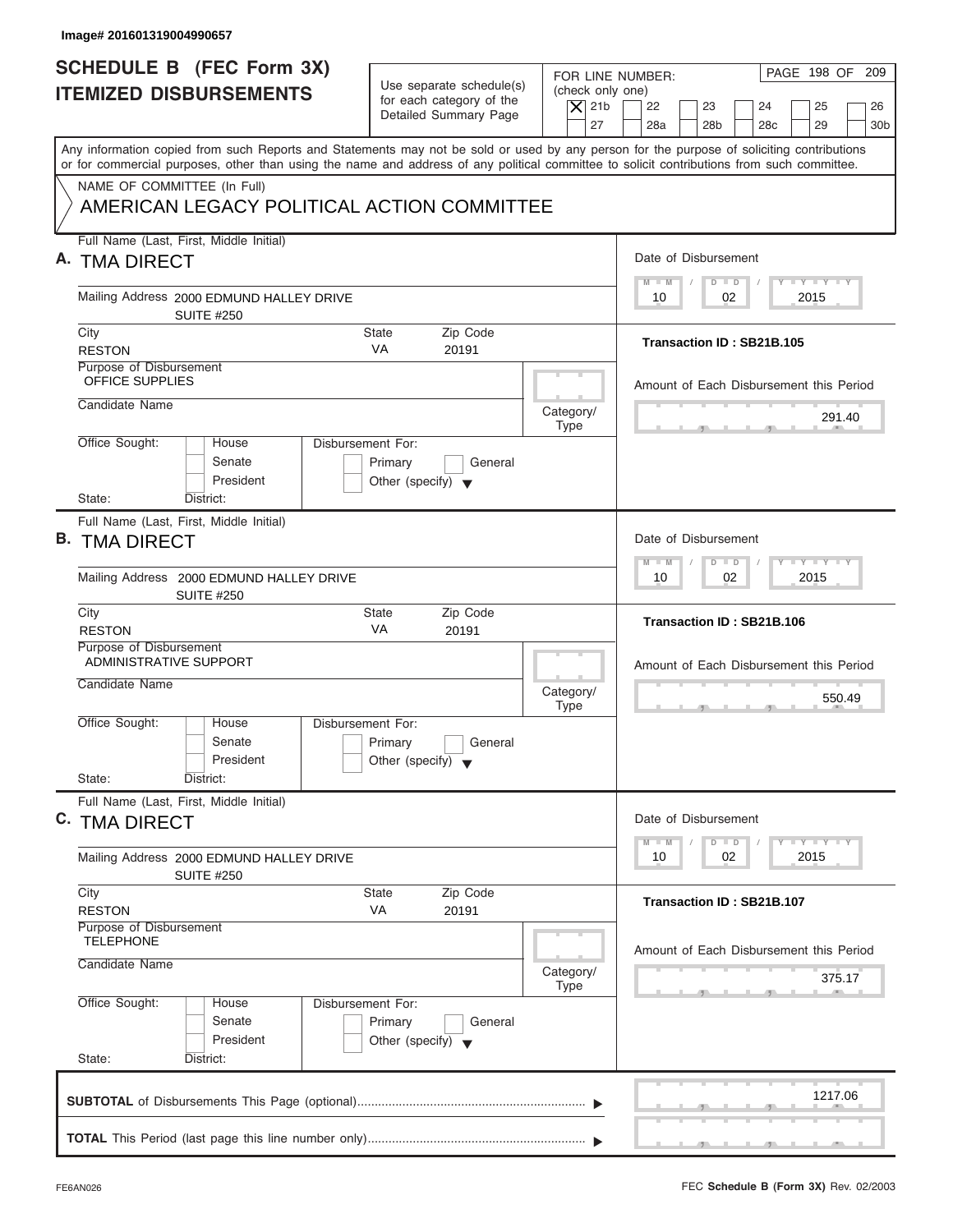| Image# 201601319004990658                                                                                                                                                                                                                                                               |                                                                                 |                                              |                                                                                                                                         |
|-----------------------------------------------------------------------------------------------------------------------------------------------------------------------------------------------------------------------------------------------------------------------------------------|---------------------------------------------------------------------------------|----------------------------------------------|-----------------------------------------------------------------------------------------------------------------------------------------|
| <b>SCHEDULE B</b> (FEC Form 3X)<br><b>ITEMIZED DISBURSEMENTS</b>                                                                                                                                                                                                                        | Use separate schedule(s)<br>for each category of the<br>Detailed Summary Page   | (check only one)<br>$\overline{X}$ 21b<br>27 | PAGE 199 OF 209<br>FOR LINE NUMBER:<br>22<br>23<br>24<br>25<br>26<br>28a<br>28 <sub>b</sub><br>29<br>30 <sub>b</sub><br>28 <sub>c</sub> |
| Any information copied from such Reports and Statements may not be sold or used by any person for the purpose of soliciting contributions<br>or for commercial purposes, other than using the name and address of any political committee to solicit contributions from such committee. |                                                                                 |                                              |                                                                                                                                         |
| NAME OF COMMITTEE (In Full)<br>AMERICAN LEGACY POLITICAL ACTION COMMITTEE                                                                                                                                                                                                               |                                                                                 |                                              |                                                                                                                                         |
| Full Name (Last, First, Middle Initial)<br>A. TMA DIRECT                                                                                                                                                                                                                                |                                                                                 |                                              | Date of Disbursement                                                                                                                    |
| Mailing Address 2000 EDMUND HALLEY DRIVE<br><b>SUITE #250</b>                                                                                                                                                                                                                           |                                                                                 |                                              | $T - Y = T - Y = T - Y$<br>$M - M$<br>$D$ $D$<br>02<br>2015<br>10                                                                       |
| City<br><b>RESTON</b>                                                                                                                                                                                                                                                                   | Zip Code<br>State<br><b>VA</b><br>20191                                         |                                              | Transaction ID: SB21B.108                                                                                                               |
| Purpose of Disbursement<br><b>MEETING EXPENSES</b>                                                                                                                                                                                                                                      |                                                                                 |                                              | Amount of Each Disbursement this Period                                                                                                 |
| Candidate Name                                                                                                                                                                                                                                                                          |                                                                                 | Category/<br><b>Type</b>                     | 86.66                                                                                                                                   |
| Office Sought:<br>House<br>Senate<br>President<br>State:<br>District:                                                                                                                                                                                                                   | Disbursement For:<br>Primary<br>General<br>Other (specify) $\blacktriangledown$ |                                              |                                                                                                                                         |
| Full Name (Last, First, Middle Initial)<br><b>B. TMA DIRECT</b>                                                                                                                                                                                                                         |                                                                                 |                                              | Date of Disbursement<br><b>LEYTEY LEY</b><br>$M - M$<br>$D$ $D$                                                                         |
| Mailing Address 2000 EDMUND HALLEY DRIVE<br><b>SUITE #250</b>                                                                                                                                                                                                                           |                                                                                 |                                              | 2015<br>11<br>04                                                                                                                        |
| City<br><b>RESTON</b>                                                                                                                                                                                                                                                                   | Zip Code<br><b>State</b><br>VA<br>20191                                         |                                              | Transaction ID: SB21B.137                                                                                                               |
| Purpose of Disbursement<br>DUES AND SUBSCRIPTIONS<br>Candidate Name                                                                                                                                                                                                                     |                                                                                 | Category/<br><b>Type</b>                     | Amount of Each Disbursement this Period<br>118.26<br>__                                                                                 |
| Office Sought:<br>House<br>Senate<br>President<br>State:<br>District:                                                                                                                                                                                                                   | Disbursement For:<br>Primary<br>General<br>Other (specify) $\blacktriangledown$ |                                              |                                                                                                                                         |
| Full Name (Last, First, Middle Initial)<br>C. TMA DIRECT                                                                                                                                                                                                                                |                                                                                 |                                              | Date of Disbursement<br>$T - Y$ $T - Y$<br>$M - M$<br>$\overline{D}$<br>$\Box$                                                          |
| Mailing Address 2000 EDMUND HALLEY DRIVE<br><b>SUITE #250</b>                                                                                                                                                                                                                           |                                                                                 |                                              | 2015<br>11<br>04                                                                                                                        |
| City<br><b>RESTON</b>                                                                                                                                                                                                                                                                   | Zip Code<br><b>State</b><br>VA<br>20191                                         |                                              | Transaction ID: SB21B.138                                                                                                               |
| Purpose of Disbursement<br>OFFICE SUPPLIES<br>Candidate Name                                                                                                                                                                                                                            |                                                                                 |                                              | Amount of Each Disbursement this Period                                                                                                 |
|                                                                                                                                                                                                                                                                                         |                                                                                 | Category/<br>Type                            | 179.85                                                                                                                                  |
| Office Sought:<br>House<br>Senate<br>President<br>State:<br>District:                                                                                                                                                                                                                   | Disbursement For:<br>Primary<br>General<br>Other (specify) $\blacktriangledown$ |                                              |                                                                                                                                         |
|                                                                                                                                                                                                                                                                                         |                                                                                 |                                              | 384.77                                                                                                                                  |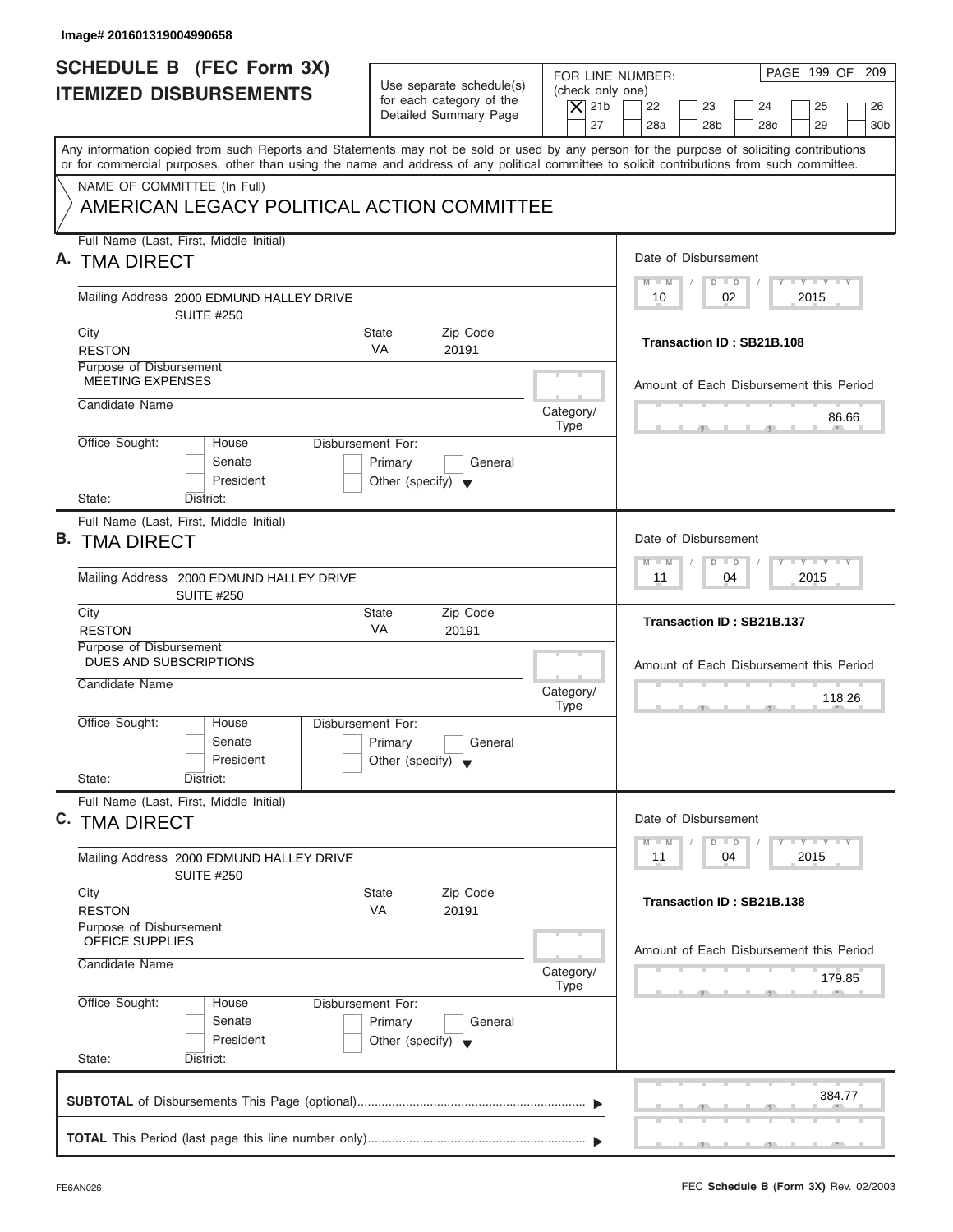| Image# 201601319004990659                                                                                                                                                                                                                                                               |                                                                               |                                                                  |                                                                                                         |
|-----------------------------------------------------------------------------------------------------------------------------------------------------------------------------------------------------------------------------------------------------------------------------------------|-------------------------------------------------------------------------------|------------------------------------------------------------------|---------------------------------------------------------------------------------------------------------|
| <b>SCHEDULE B (FEC Form 3X)</b><br><b>ITEMIZED DISBURSEMENTS</b>                                                                                                                                                                                                                        | Use separate schedule(s)<br>for each category of the<br>Detailed Summary Page | FOR LINE NUMBER:<br>(check only one)<br>$\vert$ $\chi$ 21b<br>27 | PAGE 200 OF 209<br>22<br>23<br>24<br>25<br>26<br>28a<br>28 <sub>b</sub><br>28c<br>29<br>30 <sub>b</sub> |
| Any information copied from such Reports and Statements may not be sold or used by any person for the purpose of soliciting contributions<br>or for commercial purposes, other than using the name and address of any political committee to solicit contributions from such committee. |                                                                               |                                                                  |                                                                                                         |
| NAME OF COMMITTEE (In Full)<br>AMERICAN LEGACY POLITICAL ACTION COMMITTEE                                                                                                                                                                                                               |                                                                               |                                                                  |                                                                                                         |
| Full Name (Last, First, Middle Initial)<br>A. TMA DIRECT                                                                                                                                                                                                                                |                                                                               |                                                                  | Date of Disbursement                                                                                    |
| Mailing Address 2000 EDMUND HALLEY DRIVE<br><b>SUITE #250</b>                                                                                                                                                                                                                           |                                                                               |                                                                  | $T - Y = T - Y = T - Y$<br>$D$ $D$<br>$M - M$<br>04<br>2015<br>11                                       |
| City<br><b>RESTON</b>                                                                                                                                                                                                                                                                   | Zip Code<br>State<br><b>VA</b><br>20191                                       |                                                                  | Transaction ID: SB21B.139                                                                               |
| Purpose of Disbursement<br><b>ADMINISTRATIVE SUPPORT</b>                                                                                                                                                                                                                                |                                                                               |                                                                  | Amount of Each Disbursement this Period                                                                 |
| Candidate Name                                                                                                                                                                                                                                                                          |                                                                               | Category/<br><b>Type</b>                                         | 559.75                                                                                                  |
| Office Sought:<br>Disbursement For:<br>House<br>Senate<br>President<br>State:<br>District:                                                                                                                                                                                              | Primary<br>General<br>Other (specify) $\blacktriangledown$                    |                                                                  |                                                                                                         |
| Full Name (Last, First, Middle Initial)<br><b>B. TMA DIRECT</b>                                                                                                                                                                                                                         |                                                                               |                                                                  | Date of Disbursement<br>$-1 - Y - 1 - Y - 1 - Y$                                                        |
| Mailing Address 2000 EDMUND HALLEY DRIVE<br><b>SUITE #250</b>                                                                                                                                                                                                                           |                                                                               |                                                                  | $D$ $D$<br>$M - M$<br>04<br>2015<br>11                                                                  |
| City<br><b>RESTON</b>                                                                                                                                                                                                                                                                   | Zip Code<br><b>State</b><br>VA<br>20191                                       |                                                                  | Transaction ID: SB21B.140                                                                               |
| Purpose of Disbursement<br><b>TELEPHONE</b><br>Candidate Name                                                                                                                                                                                                                           |                                                                               | Category/<br><b>Type</b>                                         | Amount of Each Disbursement this Period<br>375.21<br>. .                                                |
| Office Sought:<br>House<br>Disbursement For:<br>Senate<br>President<br>State:<br>District:                                                                                                                                                                                              | Primary<br>General<br>Other (specify) $\blacktriangledown$                    |                                                                  |                                                                                                         |
| Full Name (Last, First, Middle Initial)<br>C. TMA DIRECT                                                                                                                                                                                                                                |                                                                               |                                                                  | Date of Disbursement<br>$T - Y$ $T - Y$<br>$M - M$<br>$\overline{D}$<br>$\Box$                          |
| Mailing Address 2000 EDMUND HALLEY DRIVE<br><b>SUITE #250</b>                                                                                                                                                                                                                           |                                                                               |                                                                  | 2015<br>11<br>04                                                                                        |
| City<br><b>RESTON</b>                                                                                                                                                                                                                                                                   | Zip Code<br><b>State</b><br>VA<br>20191                                       |                                                                  | Transaction ID: SB21B.141                                                                               |
| Purpose of Disbursement<br><b>MAINTENANCE &amp; REPAIRS</b><br>Candidate Name                                                                                                                                                                                                           |                                                                               | Category/                                                        | Amount of Each Disbursement this Period<br>44.69                                                        |
| Office Sought:<br>Disbursement For:<br>House<br>Senate<br>President<br>State:<br>District:                                                                                                                                                                                              | Primary<br>General<br>Other (specify) $\blacktriangledown$                    | <b>Type</b>                                                      |                                                                                                         |
|                                                                                                                                                                                                                                                                                         |                                                                               |                                                                  | 979.65                                                                                                  |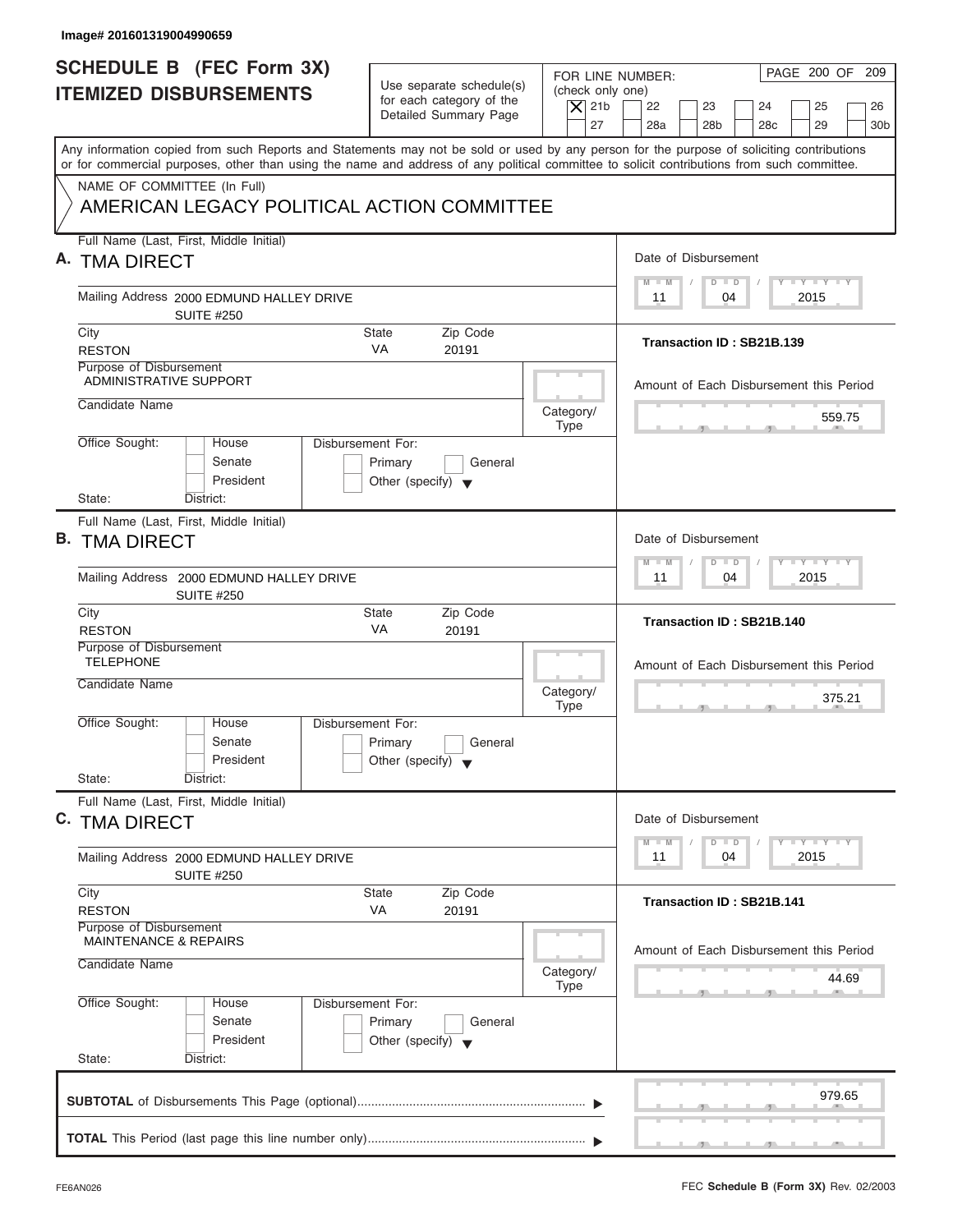| Image# 201601319004990660                                                                                                                                                                                                                                                               |                                                                               |                                                                  |                                                                                                                     |
|-----------------------------------------------------------------------------------------------------------------------------------------------------------------------------------------------------------------------------------------------------------------------------------------|-------------------------------------------------------------------------------|------------------------------------------------------------------|---------------------------------------------------------------------------------------------------------------------|
| <b>SCHEDULE B</b> (FEC Form 3X)<br><b>ITEMIZED DISBURSEMENTS</b>                                                                                                                                                                                                                        | Use separate schedule(s)<br>for each category of the<br>Detailed Summary Page | FOR LINE NUMBER:<br>(check only one)<br>$\overline{X}$ 21b<br>27 | PAGE 201 OF 209<br>22<br>23<br>24<br>25<br>26<br>28a<br>28 <sub>b</sub><br>29<br>30 <sub>b</sub><br>28 <sub>c</sub> |
| Any information copied from such Reports and Statements may not be sold or used by any person for the purpose of soliciting contributions<br>or for commercial purposes, other than using the name and address of any political committee to solicit contributions from such committee. |                                                                               |                                                                  |                                                                                                                     |
| NAME OF COMMITTEE (In Full)<br>AMERICAN LEGACY POLITICAL ACTION COMMITTEE                                                                                                                                                                                                               |                                                                               |                                                                  |                                                                                                                     |
| Full Name (Last, First, Middle Initial)<br>A. TMA DIRECT                                                                                                                                                                                                                                |                                                                               |                                                                  | Date of Disbursement                                                                                                |
| Mailing Address 2000 EDMUND HALLEY DRIVE<br><b>SUITE #250</b>                                                                                                                                                                                                                           |                                                                               |                                                                  | $T - Y = T - Y = T - Y$<br>$D$ $D$<br>$M - M$<br>04<br>2015<br>11                                                   |
| City<br><b>RESTON</b><br>Purpose of Disbursement                                                                                                                                                                                                                                        | Zip Code<br>State<br><b>VA</b><br>20191                                       |                                                                  | Transaction ID: SB21B.142                                                                                           |
| <b>MEETING EXPENSES</b><br>Candidate Name                                                                                                                                                                                                                                               |                                                                               | Category/                                                        | Amount of Each Disbursement this Period                                                                             |
| Office Sought:<br>Disbursement For:<br>House<br>Senate                                                                                                                                                                                                                                  | Primary<br>General                                                            | <b>Type</b>                                                      | 104.57                                                                                                              |
| President<br>State:<br>District:                                                                                                                                                                                                                                                        | Other (specify) $\blacktriangledown$                                          |                                                                  |                                                                                                                     |
| Full Name (Last, First, Middle Initial)<br><b>B. TMA DIRECT</b>                                                                                                                                                                                                                         |                                                                               |                                                                  | Date of Disbursement                                                                                                |
| Mailing Address 2000 EDMUND HALLEY DRIVE<br><b>SUITE #250</b>                                                                                                                                                                                                                           |                                                                               |                                                                  | <b>LEYTEY LEY</b><br>$M - M$<br>$D$ $D$<br>2015<br>12<br>03                                                         |
| City<br><b>RESTON</b>                                                                                                                                                                                                                                                                   | Zip Code<br><b>State</b><br>VA<br>20191                                       |                                                                  | Transaction ID: SB21B.169                                                                                           |
| Purpose of Disbursement<br>DUES AND SUBSCRIPTIONS<br>Candidate Name                                                                                                                                                                                                                     |                                                                               | Category/<br><b>Type</b>                                         | Amount of Each Disbursement this Period<br>143.85<br>. .                                                            |
| Office Sought:<br>House<br>Disbursement For:<br>Senate<br>President<br>State:<br>District:                                                                                                                                                                                              | Primary<br>General<br>Other (specify) $\blacktriangledown$                    |                                                                  |                                                                                                                     |
| Full Name (Last, First, Middle Initial)<br>C. TMA DIRECT                                                                                                                                                                                                                                |                                                                               |                                                                  | Date of Disbursement                                                                                                |
| Mailing Address 2000 EDMUND HALLEY DRIVE<br><b>SUITE #250</b>                                                                                                                                                                                                                           |                                                                               |                                                                  | $T - Y$ $T - Y$ $T - Y$<br>$M - M$<br>$\overline{D}$<br>$\Box$<br>2015<br>12<br>03                                  |
| City<br><b>RESTON</b><br>Purpose of Disbursement                                                                                                                                                                                                                                        | Zip Code<br><b>State</b><br>VA<br>20191                                       |                                                                  | Transaction ID: SB21B.170                                                                                           |
| OFFICE SUPPLIES<br>Candidate Name                                                                                                                                                                                                                                                       |                                                                               | Category/<br>Type                                                | Amount of Each Disbursement this Period<br>139.46                                                                   |
| Office Sought:<br>Disbursement For:<br>House<br>Senate<br>President                                                                                                                                                                                                                     | Primary<br>General<br>Other (specify) $\blacktriangledown$                    |                                                                  |                                                                                                                     |
| State:<br>District:                                                                                                                                                                                                                                                                     |                                                                               |                                                                  | 387.88                                                                                                              |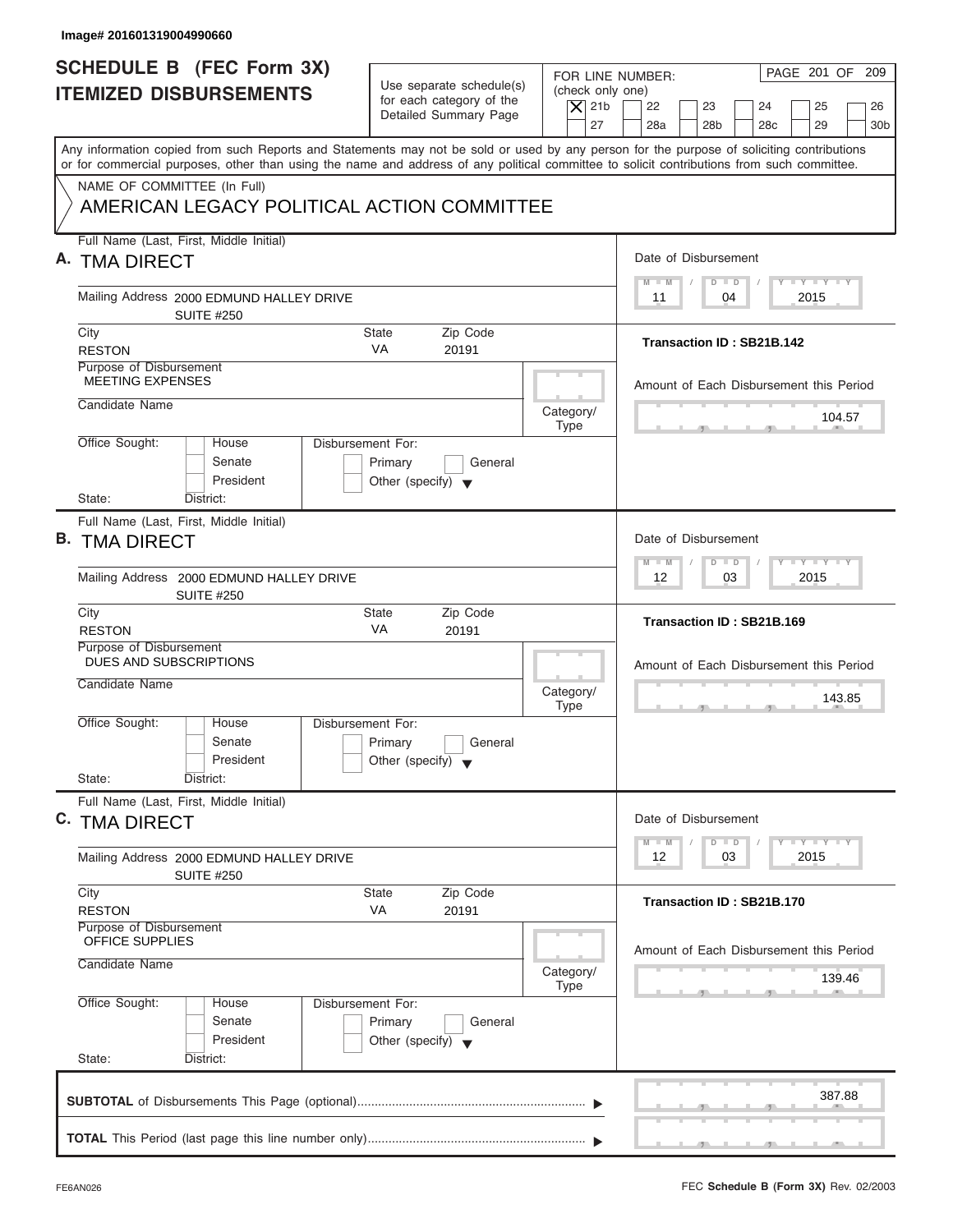| Image# 201601319004990661                                                                                                                                                                                                                                                               |                                                                               |                                                                                                                                                                                            |
|-----------------------------------------------------------------------------------------------------------------------------------------------------------------------------------------------------------------------------------------------------------------------------------------|-------------------------------------------------------------------------------|--------------------------------------------------------------------------------------------------------------------------------------------------------------------------------------------|
| <b>SCHEDULE B</b> (FEC Form 3X)<br><b>ITEMIZED DISBURSEMENTS</b>                                                                                                                                                                                                                        | Use separate schedule(s)<br>for each category of the<br>Detailed Summary Page | PAGE 202 OF<br>209<br>FOR LINE NUMBER:<br>(check only one)<br>$ \mathsf{X} $ 21b<br>22<br>23<br>24<br>25<br>26<br>29<br>27<br>28a<br>28 <sub>b</sub><br>28 <sub>c</sub><br>30 <sub>b</sub> |
| Any information copied from such Reports and Statements may not be sold or used by any person for the purpose of soliciting contributions<br>or for commercial purposes, other than using the name and address of any political committee to solicit contributions from such committee. |                                                                               |                                                                                                                                                                                            |
| NAME OF COMMITTEE (In Full)<br>AMERICAN LEGACY POLITICAL ACTION COMMITTEE                                                                                                                                                                                                               |                                                                               |                                                                                                                                                                                            |
| Full Name (Last, First, Middle Initial)<br>A. TMA DIRECT                                                                                                                                                                                                                                |                                                                               | Date of Disbursement                                                                                                                                                                       |
| Mailing Address 2000 EDMUND HALLEY DRIVE<br><b>SUITE #250</b>                                                                                                                                                                                                                           |                                                                               | $T - Y = T - Y = T - Y$<br>$M - M$<br>$D$ $D$<br>$12 \overline{ }$<br>03<br>2015                                                                                                           |
| City<br><b>RESTON</b>                                                                                                                                                                                                                                                                   | Zip Code<br>State<br><b>VA</b><br>20191                                       | Transaction ID: SB21B.171                                                                                                                                                                  |
| Purpose of Disbursement<br><b>ADMINISTRATIVE SUPPORT</b>                                                                                                                                                                                                                                |                                                                               | Amount of Each Disbursement this Period                                                                                                                                                    |
| Candidate Name                                                                                                                                                                                                                                                                          |                                                                               | Category/<br>553.25<br><b>Type</b>                                                                                                                                                         |
| Office Sought:<br>Disbursement For:<br>House<br>Senate<br>President<br>State:<br>District:                                                                                                                                                                                              | Primary<br>General<br>Other (specify) $\blacktriangledown$                    |                                                                                                                                                                                            |
| Full Name (Last, First, Middle Initial)<br><b>B. TMA DIRECT</b>                                                                                                                                                                                                                         |                                                                               | Date of Disbursement                                                                                                                                                                       |
| Mailing Address 2000 EDMUND HALLEY DRIVE<br><b>SUITE #250</b>                                                                                                                                                                                                                           |                                                                               | $\mathbf{I} = \mathbf{Y} - \mathbf{I} - \mathbf{Y} - \mathbf{I} - \mathbf{Y}$<br>$M - M$<br>$\Box$<br>$\overline{D}$<br>03<br>2015<br>12                                                   |
| City<br><b>RESTON</b>                                                                                                                                                                                                                                                                   | Zip Code<br><b>State</b><br>VA<br>20191                                       | Transaction ID: SB21B.172                                                                                                                                                                  |
| Purpose of Disbursement<br><b>TELEPHONE</b><br>Candidate Name                                                                                                                                                                                                                           |                                                                               | Amount of Each Disbursement this Period<br>Category/<br>295.27                                                                                                                             |
| Office Sought:<br>House<br>Disbursement For:<br>Senate<br>President<br>State:<br>District:                                                                                                                                                                                              | Primary<br>General<br>Other (specify) $\blacktriangledown$                    | <b>Type</b><br>$-7$                                                                                                                                                                        |
| Full Name (Last, First, Middle Initial)<br>C. TMA DIRECT                                                                                                                                                                                                                                |                                                                               | Date of Disbursement                                                                                                                                                                       |
| Mailing Address 2000 EDMUND HALLEY DRIVE<br><b>SUITE #250</b>                                                                                                                                                                                                                           |                                                                               | $T - Y$ $T - Y$<br>$M - M$<br>$\overline{D}$<br>$\Box$<br>2015<br>12<br>03                                                                                                                 |
| City<br><b>RESTON</b>                                                                                                                                                                                                                                                                   | Zip Code<br><b>State</b><br>VA<br>20191                                       | Transaction ID: SB21B.173                                                                                                                                                                  |
| Purpose of Disbursement<br><b>MEETING EXPENSES</b><br>Candidate Name                                                                                                                                                                                                                    |                                                                               | Amount of Each Disbursement this Period<br>Category/<br>98.48                                                                                                                              |
| Office Sought:<br>Disbursement For:<br>House<br>Senate<br>President<br>State:<br>District:                                                                                                                                                                                              | Primary<br>General<br>Other (specify) $\blacktriangledown$                    | <b>Type</b>                                                                                                                                                                                |
|                                                                                                                                                                                                                                                                                         |                                                                               | 947.00                                                                                                                                                                                     |
|                                                                                                                                                                                                                                                                                         |                                                                               |                                                                                                                                                                                            |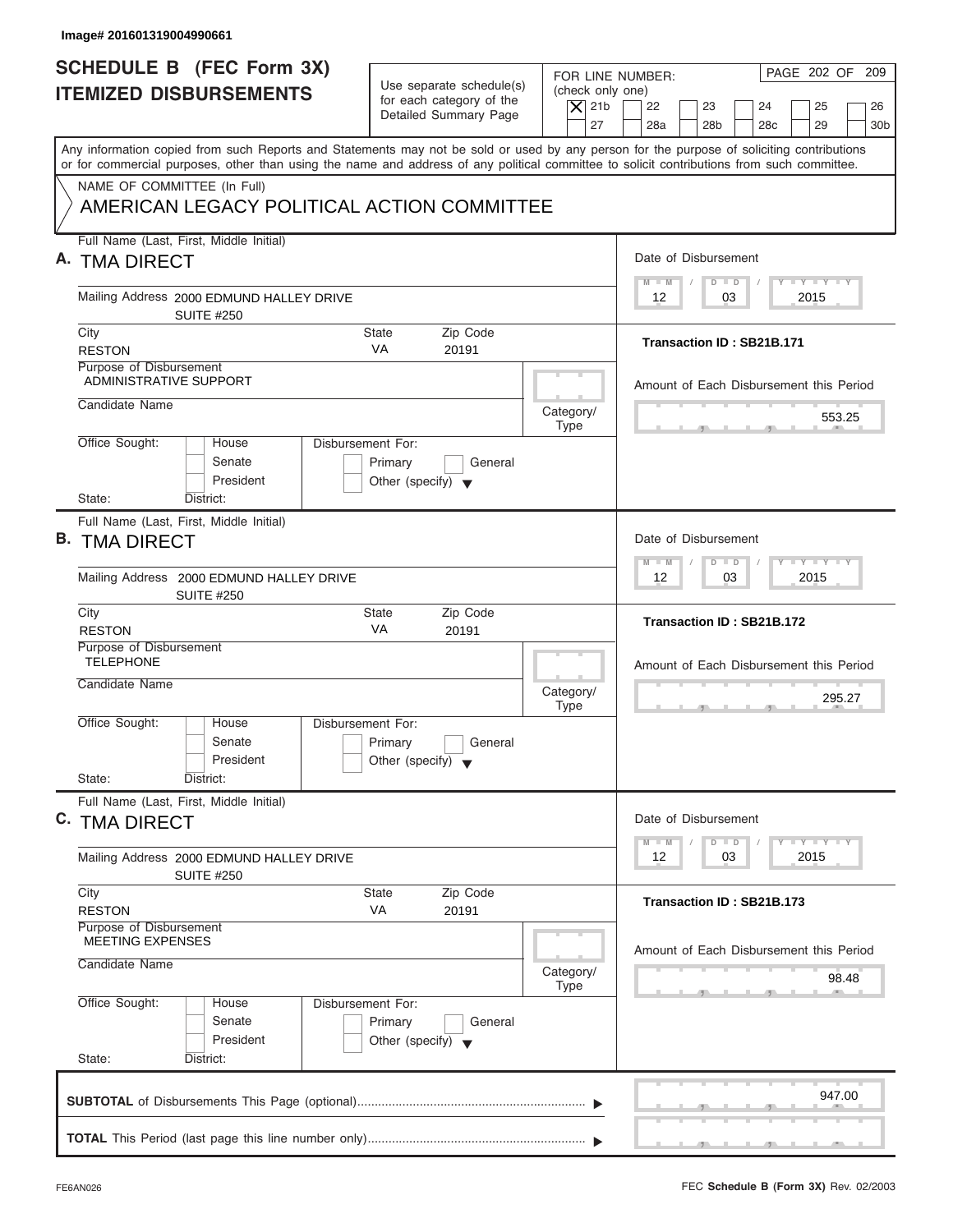| Image# 201601319004990662                                                                                                                                                                                                                                                               |                                                                               |                                                                                                                                                                                         |
|-----------------------------------------------------------------------------------------------------------------------------------------------------------------------------------------------------------------------------------------------------------------------------------------|-------------------------------------------------------------------------------|-----------------------------------------------------------------------------------------------------------------------------------------------------------------------------------------|
| <b>SCHEDULE B</b> (FEC Form 3X)<br><b>ITEMIZED DISBURSEMENTS</b>                                                                                                                                                                                                                        | Use separate schedule(s)<br>for each category of the<br>Detailed Summary Page | PAGE 203 OF 209<br>FOR LINE NUMBER:<br>(check only one)<br>$\overline{X}$ 21b<br>22<br>23<br>24<br>25<br>26<br>27<br>28a<br>28 <sub>b</sub><br>28 <sub>c</sub><br>29<br>30 <sub>b</sub> |
| Any information copied from such Reports and Statements may not be sold or used by any person for the purpose of soliciting contributions<br>or for commercial purposes, other than using the name and address of any political committee to solicit contributions from such committee. |                                                                               |                                                                                                                                                                                         |
| NAME OF COMMITTEE (In Full)<br>AMERICAN LEGACY POLITICAL ACTION COMMITTEE                                                                                                                                                                                                               |                                                                               |                                                                                                                                                                                         |
| Full Name (Last, First, Middle Initial)<br>A. UNITEDHEALTHCARE INSURANCE COMPANY                                                                                                                                                                                                        |                                                                               | Date of Disbursement                                                                                                                                                                    |
| Mailing Address DEPT. CH 10151                                                                                                                                                                                                                                                          |                                                                               | $T - Y = T - Y = T - Y$<br>$D$ $D$<br>$M - M$<br>07<br>2015<br>24                                                                                                                       |
| City<br><b>PALATINE</b>                                                                                                                                                                                                                                                                 | Zip Code<br><b>State</b><br>IL<br>60055                                       | Transaction ID: SB21B.027                                                                                                                                                               |
| Purpose of Disbursement<br><b>EMPLOYEE BENEFITS-INSURANCE</b>                                                                                                                                                                                                                           |                                                                               | Amount of Each Disbursement this Period                                                                                                                                                 |
| Candidate Name                                                                                                                                                                                                                                                                          | Category/<br><b>Type</b>                                                      | 897.98                                                                                                                                                                                  |
| Office Sought:<br>Disbursement For:<br>House<br>Senate<br>President<br>State:<br>District:                                                                                                                                                                                              | Primary<br>General<br>Other (specify) $\blacktriangledown$                    |                                                                                                                                                                                         |
| Full Name (Last, First, Middle Initial)<br><b>B. UNITEDHEALTHCARE INSURANCE COMPANY</b>                                                                                                                                                                                                 |                                                                               | Date of Disbursement                                                                                                                                                                    |
| Mailing Address DEPT. CH 10151                                                                                                                                                                                                                                                          |                                                                               | <b>LY LY LY</b><br>$M - M$<br>$\Box$<br>$\overline{D}$<br>2015<br>08<br>25                                                                                                              |
| City<br><b>PALATINE</b>                                                                                                                                                                                                                                                                 | Zip Code<br><b>State</b><br>IL<br>60055                                       | Transaction ID: SB21B.059                                                                                                                                                               |
| Purpose of Disbursement<br><b>EMPLOYEE BENEFITS-INSURANCE</b>                                                                                                                                                                                                                           |                                                                               | Amount of Each Disbursement this Period                                                                                                                                                 |
| Candidate Name                                                                                                                                                                                                                                                                          | Category/<br><b>Type</b>                                                      | 897.98                                                                                                                                                                                  |
| Office Sought:<br>House<br>Disbursement For:<br>Senate<br>President<br>State:<br>District:                                                                                                                                                                                              | Primary<br>General<br>Other (specify) $\blacktriangledown$                    |                                                                                                                                                                                         |
| Full Name (Last, First, Middle Initial)                                                                                                                                                                                                                                                 |                                                                               |                                                                                                                                                                                         |
| C. UNITEDHEALTHCARE INSURANCE COMPANY<br>Mailing Address DEPT. CH 10151                                                                                                                                                                                                                 |                                                                               | Date of Disbursement<br>$T - Y$ $T - Y$<br>$M - M$<br>$\Box$<br>D<br>09<br>2015<br>22                                                                                                   |
| City<br><b>PALATINE</b>                                                                                                                                                                                                                                                                 | Zip Code<br>State<br>60055<br>IL                                              | Transaction ID: SB21B.091                                                                                                                                                               |
| Purpose of Disbursement<br><b>EMPLOYEE BENEFITS-INSURANCE</b>                                                                                                                                                                                                                           |                                                                               | Amount of Each Disbursement this Period                                                                                                                                                 |
| Candidate Name                                                                                                                                                                                                                                                                          | Category/<br><b>Type</b>                                                      | 897.98                                                                                                                                                                                  |
| Office Sought:<br>Disbursement For:<br>House<br>Senate<br>President                                                                                                                                                                                                                     | Primary<br>General<br>Other (specify) $\blacktriangledown$                    |                                                                                                                                                                                         |
| State:<br>District:                                                                                                                                                                                                                                                                     |                                                                               |                                                                                                                                                                                         |
|                                                                                                                                                                                                                                                                                         |                                                                               | 2693.94                                                                                                                                                                                 |
|                                                                                                                                                                                                                                                                                         |                                                                               | $\mathcal{F}$ and $\mathcal{F}$ and $\mathcal{F}$ and $\mathcal{F}$                                                                                                                     |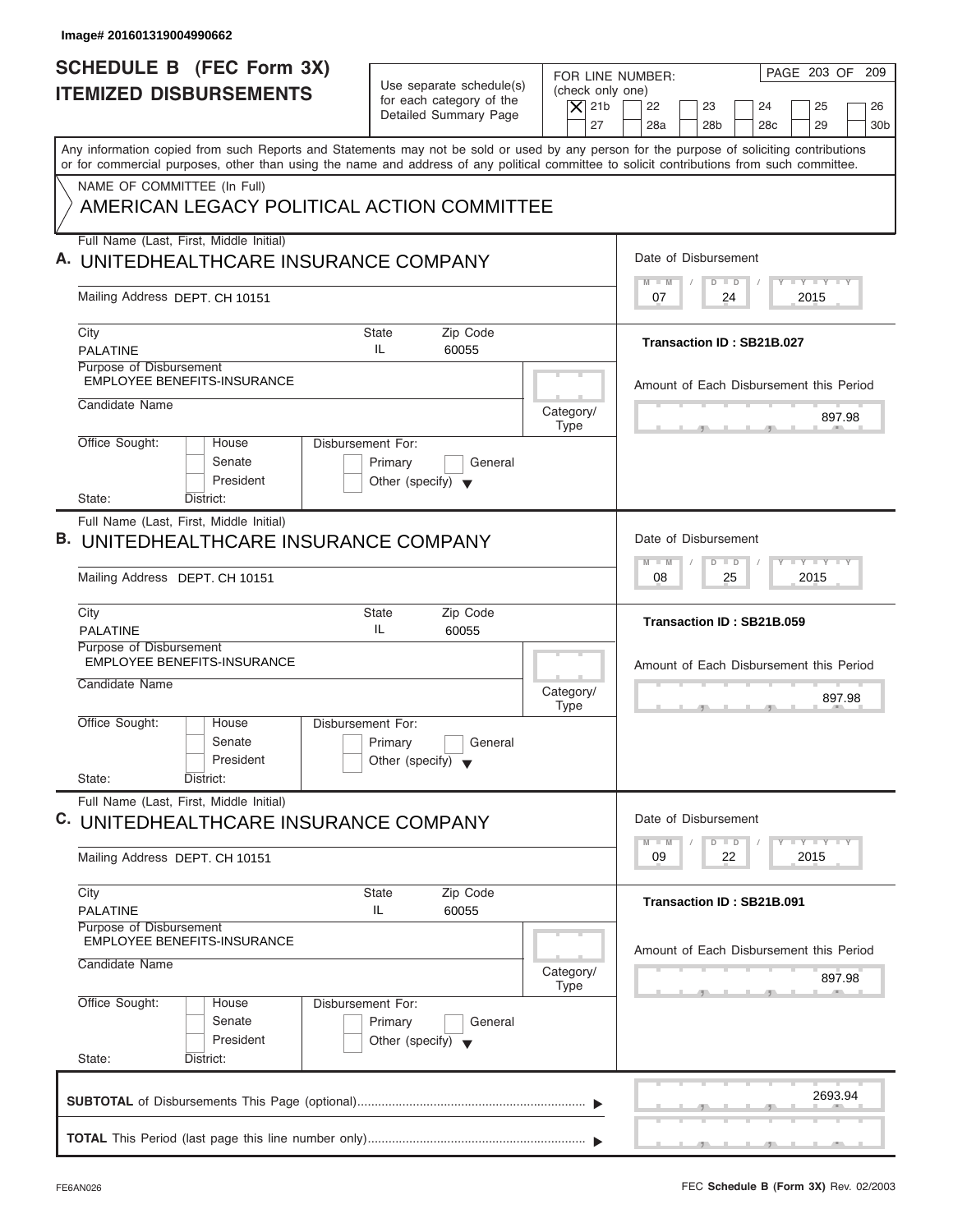| Image# 201601319004990663                                                                                                                                                                                                                                                               |                                                                                                |                                                                                                                                                                             |
|-----------------------------------------------------------------------------------------------------------------------------------------------------------------------------------------------------------------------------------------------------------------------------------------|------------------------------------------------------------------------------------------------|-----------------------------------------------------------------------------------------------------------------------------------------------------------------------------|
| <b>SCHEDULE B</b> (FEC Form 3X)<br><b>ITEMIZED DISBURSEMENTS</b>                                                                                                                                                                                                                        | Use separate schedule(s)<br>for each category of the<br>Detailed Summary Page                  | PAGE 204 OF 209<br>FOR LINE NUMBER:<br>(check only one)<br>$\overline{X}$ 21b<br>22<br>23<br>24<br>25<br>26<br>27<br>28a<br>28 <sub>b</sub><br>28c<br>29<br>30 <sub>b</sub> |
| Any information copied from such Reports and Statements may not be sold or used by any person for the purpose of soliciting contributions<br>or for commercial purposes, other than using the name and address of any political committee to solicit contributions from such committee. |                                                                                                |                                                                                                                                                                             |
| NAME OF COMMITTEE (In Full)<br>AMERICAN LEGACY POLITICAL ACTION COMMITTEE                                                                                                                                                                                                               |                                                                                                |                                                                                                                                                                             |
| Full Name (Last, First, Middle Initial)<br>A. UNITEDHEALTHCARE INSURANCE COMPANY                                                                                                                                                                                                        |                                                                                                | Date of Disbursement                                                                                                                                                        |
| Mailing Address P.O. BOX 30519                                                                                                                                                                                                                                                          |                                                                                                | $T - Y = T - Y = T - Y$<br>$D$ $D$<br>$M$ $M$<br>09<br>2015<br>10                                                                                                           |
| City<br><b>SALT LAKE CITY</b>                                                                                                                                                                                                                                                           | Zip Code<br>State<br>UT<br>84130                                                               | Transaction ID: SB21B.118                                                                                                                                                   |
| Purpose of Disbursement<br><b>EMPLOYEE BENEFITS-INSURANCE REFUND</b><br>Candidate Name                                                                                                                                                                                                  |                                                                                                | Amount of Each Disbursement this Period                                                                                                                                     |
|                                                                                                                                                                                                                                                                                         | Category/<br><b>Type</b><br>Disbursement For:                                                  | $-77.98$                                                                                                                                                                    |
| Office Sought:<br>House<br>Senate<br>President                                                                                                                                                                                                                                          | Primary<br>General<br>Other (specify) $\blacktriangledown$                                     |                                                                                                                                                                             |
| State:<br>District:<br>Full Name (Last, First, Middle Initial)                                                                                                                                                                                                                          |                                                                                                |                                                                                                                                                                             |
| <b>B. UNITEDHEALTHCARE INSURANCE COMPANY</b>                                                                                                                                                                                                                                            |                                                                                                | Date of Disbursement                                                                                                                                                        |
| Mailing Address DEPT. CH 10151                                                                                                                                                                                                                                                          |                                                                                                | <b>LY LY LY</b><br>$M - M$<br>$\Box$<br>$\overline{D}$<br>2015<br>10<br>23                                                                                                  |
| City<br><b>PALATINE</b>                                                                                                                                                                                                                                                                 | Zip Code<br><b>State</b><br>IL<br>60055                                                        | Transaction ID: SB21B.126                                                                                                                                                   |
| Purpose of Disbursement<br><b>EMPLOYEE BENEFITS-INSURANCE</b><br>Candidate Name                                                                                                                                                                                                         | Category/                                                                                      | Amount of Each Disbursement this Period                                                                                                                                     |
| Office Sought:<br>House<br>Senate<br>President<br>State:<br>District:                                                                                                                                                                                                                   | <b>Type</b><br>Disbursement For:<br>Primary<br>General<br>Other (specify) $\blacktriangledown$ | 897.98                                                                                                                                                                      |
| Full Name (Last, First, Middle Initial)<br>C. UNITEDHEALTHCARE INSURANCE COMPANY                                                                                                                                                                                                        |                                                                                                | Date of Disbursement                                                                                                                                                        |
| Mailing Address DEPT. CH 10151                                                                                                                                                                                                                                                          |                                                                                                | $\bot$ $\gamma$ $\bot$ $\gamma$ $\bot$ $\gamma$<br>$M - M$<br>$\Box$<br>D<br>2015<br>11<br>19                                                                               |
| City<br><b>PALATINE</b>                                                                                                                                                                                                                                                                 | Zip Code<br>State<br>60055<br>IL                                                               | Transaction ID: SB21B.156                                                                                                                                                   |
| Purpose of Disbursement<br><b>EMPLOYEE BENEFITS-INSURANCE</b><br>Candidate Name                                                                                                                                                                                                         | Category/                                                                                      | Amount of Each Disbursement this Period                                                                                                                                     |
| Office Sought:<br>House                                                                                                                                                                                                                                                                 | <b>Type</b><br>Disbursement For:                                                               | 897.98                                                                                                                                                                      |
| Senate<br>President                                                                                                                                                                                                                                                                     | Primary<br>General<br>Other (specify) $\blacktriangledown$                                     |                                                                                                                                                                             |
| State:<br>District:                                                                                                                                                                                                                                                                     |                                                                                                |                                                                                                                                                                             |
|                                                                                                                                                                                                                                                                                         |                                                                                                | 1717.98                                                                                                                                                                     |
|                                                                                                                                                                                                                                                                                         |                                                                                                |                                                                                                                                                                             |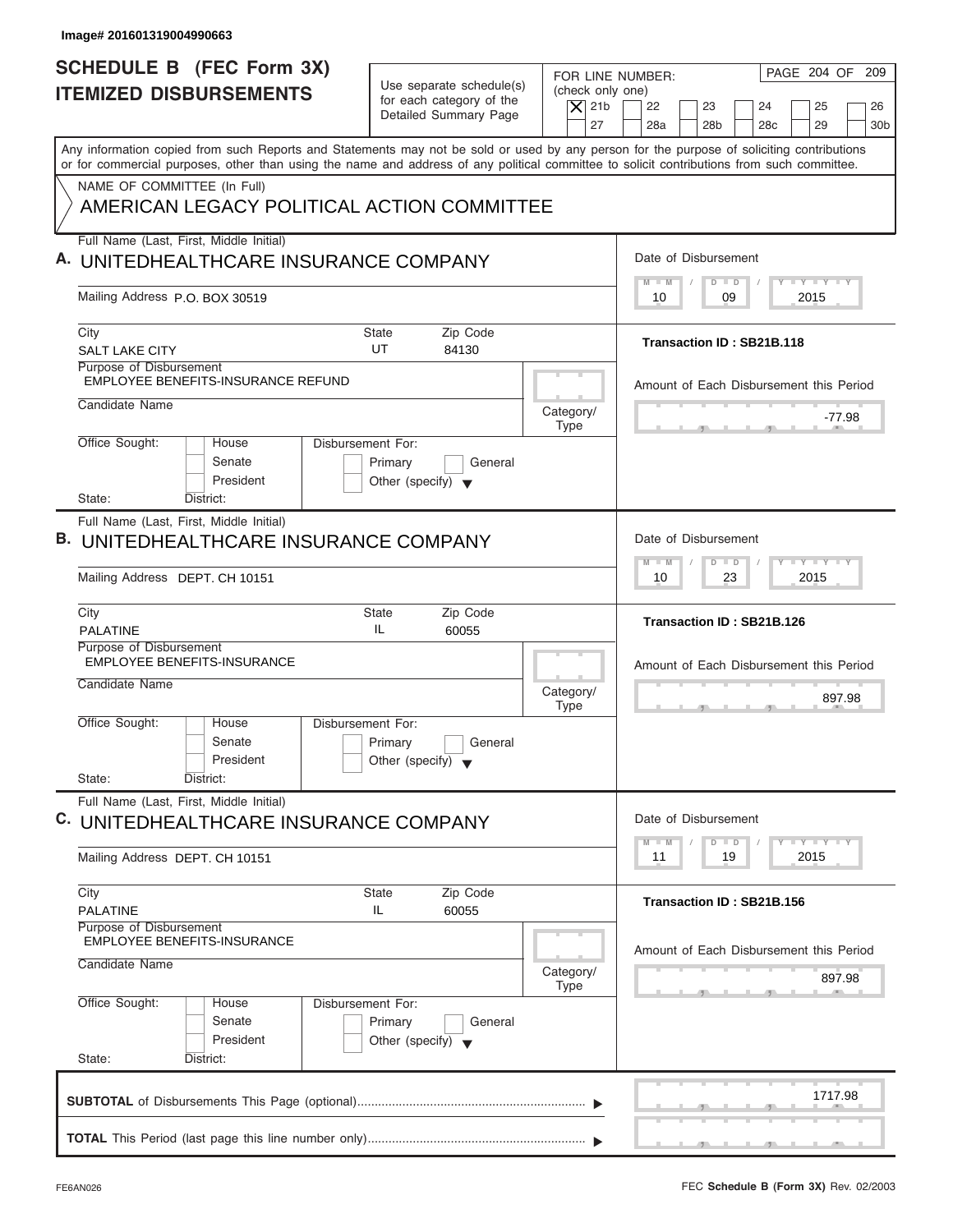| Image# 201601319004990664                                                                                                                                                                                                                                                               |                                                                                 |                                                                  |                                                                                                            |
|-----------------------------------------------------------------------------------------------------------------------------------------------------------------------------------------------------------------------------------------------------------------------------------------|---------------------------------------------------------------------------------|------------------------------------------------------------------|------------------------------------------------------------------------------------------------------------|
| <b>SCHEDULE B</b> (FEC Form 3X)<br><b>ITEMIZED DISBURSEMENTS</b>                                                                                                                                                                                                                        | Use separate schedule(s)<br>for each category of the<br>Detailed Summary Page   | FOR LINE NUMBER:<br>(check only one)<br>$\overline{X}$ 21b<br>27 | PAGE 205 OF<br>209<br>22<br>23<br>24<br>25<br>26<br>28a<br>28 <sub>b</sub><br>28c<br>29<br>30 <sub>b</sub> |
| Any information copied from such Reports and Statements may not be sold or used by any person for the purpose of soliciting contributions<br>or for commercial purposes, other than using the name and address of any political committee to solicit contributions from such committee. |                                                                                 |                                                                  |                                                                                                            |
| NAME OF COMMITTEE (In Full)<br>AMERICAN LEGACY POLITICAL ACTION COMMITTEE                                                                                                                                                                                                               |                                                                                 |                                                                  |                                                                                                            |
| Full Name (Last, First, Middle Initial)<br>A. UNITEDHEALTHCARE INSURANCE COMPANY                                                                                                                                                                                                        |                                                                                 |                                                                  | Date of Disbursement                                                                                       |
| Mailing Address DEPT. CH 10151                                                                                                                                                                                                                                                          |                                                                                 |                                                                  | $\mathbf{I} \mathbf{Y} \mathbf{I} \mathbf{Y}$<br>$M - M$<br>$D$ $D$<br>$12 \overline{ }$<br>2015<br>21     |
| City<br><b>PALATINE</b>                                                                                                                                                                                                                                                                 | Zip Code<br><b>State</b><br>IL<br>60055                                         |                                                                  | Transaction ID: SB21B.186                                                                                  |
| Purpose of Disbursement<br><b>EMPLOYEE BENEFITS-INSURANCE</b>                                                                                                                                                                                                                           |                                                                                 |                                                                  | Amount of Each Disbursement this Period                                                                    |
| Candidate Name                                                                                                                                                                                                                                                                          |                                                                                 | Category/<br><b>Type</b>                                         | 897.98                                                                                                     |
| Office Sought:<br>House<br>Senate<br>President<br>State:<br>District:                                                                                                                                                                                                                   | Disbursement For:<br>Primary<br>General<br>Other (specify) $\blacktriangledown$ |                                                                  |                                                                                                            |
| Full Name (Last, First, Middle Initial)                                                                                                                                                                                                                                                 |                                                                                 |                                                                  |                                                                                                            |
| <b>B. UNUM LIFE INSURANCE COMPANY OF AMERICA</b>                                                                                                                                                                                                                                        |                                                                                 |                                                                  | Date of Disbursement<br>$-$ Y $-$ Y $-$ Y<br>$M - M$<br>$\Box$<br>$\overline{D}$                           |
| Mailing Address P.O. BOX 406990                                                                                                                                                                                                                                                         |                                                                                 |                                                                  | 07<br>2015<br>17                                                                                           |
| City<br><b>ATLANTA</b>                                                                                                                                                                                                                                                                  | State<br>Zip Code<br>GA<br>30384                                                |                                                                  | Transaction ID: SB21B.021                                                                                  |
| Purpose of Disbursement<br><b>EMPLOYEE BENEFITS-INSURANCE</b>                                                                                                                                                                                                                           |                                                                                 |                                                                  | Amount of Each Disbursement this Period                                                                    |
| Candidate Name                                                                                                                                                                                                                                                                          |                                                                                 | Category/<br><b>Type</b>                                         | 105.63<br>- -                                                                                              |
| Office Sought:<br>House<br>Disbursement For:<br>Senate<br>President                                                                                                                                                                                                                     | Primary<br>General<br>Other (specify) $\blacktriangledown$                      |                                                                  |                                                                                                            |
| State:<br>District:<br>Full Name (Last, First, Middle Initial)                                                                                                                                                                                                                          |                                                                                 |                                                                  |                                                                                                            |
| C. UNUM LIFE INSURANCE COMPANY OF AMERICA                                                                                                                                                                                                                                               |                                                                                 |                                                                  | Date of Disbursement<br>$T - Y$ $T - Y$<br>$M - M$<br>$\Box$<br>D                                          |
| Mailing Address P.O. BOX 406990                                                                                                                                                                                                                                                         |                                                                                 |                                                                  | 08<br>27<br>2015                                                                                           |
| City<br><b>ATLANTA</b>                                                                                                                                                                                                                                                                  | State<br>Zip Code<br>GA<br>30384                                                |                                                                  | Transaction ID: SB21B.061                                                                                  |
| Purpose of Disbursement<br>EMPLOYEE BENEFITS-INSURANCE<br>Candidate Name                                                                                                                                                                                                                |                                                                                 |                                                                  | Amount of Each Disbursement this Period                                                                    |
|                                                                                                                                                                                                                                                                                         |                                                                                 | Category/<br><b>Type</b>                                         | 105.63                                                                                                     |
| Office Sought:<br>House<br>Senate<br>President                                                                                                                                                                                                                                          | Disbursement For:<br>Primary<br>General<br>Other (specify) $\blacktriangledown$ |                                                                  |                                                                                                            |
| State:<br>District:                                                                                                                                                                                                                                                                     |                                                                                 |                                                                  |                                                                                                            |
|                                                                                                                                                                                                                                                                                         |                                                                                 |                                                                  | 1109.24                                                                                                    |
|                                                                                                                                                                                                                                                                                         |                                                                                 |                                                                  |                                                                                                            |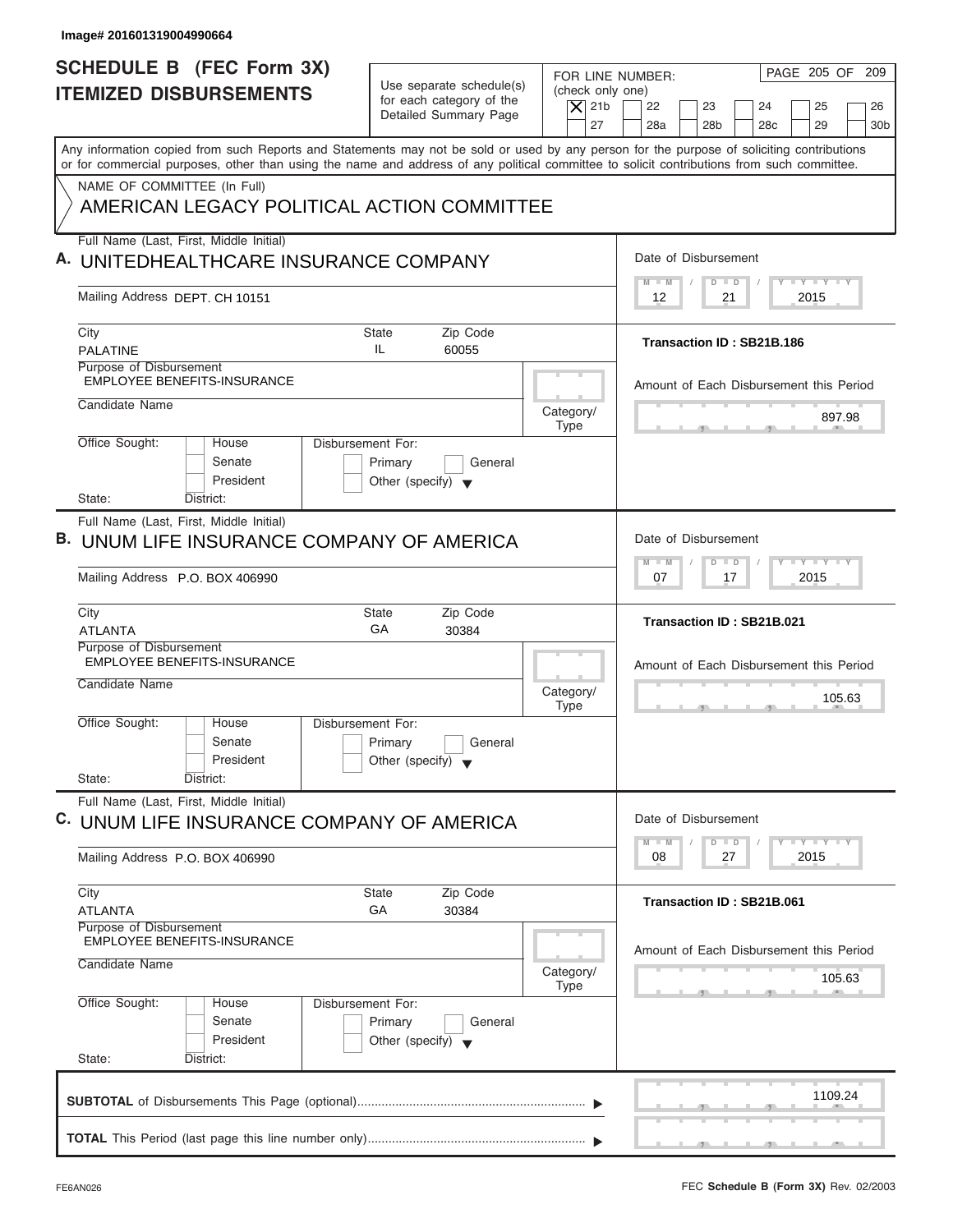| Image# 201601319004990665                                                                                                                                                                                                                                                               |                                                                               |                                                                  |                                                                                                            |
|-----------------------------------------------------------------------------------------------------------------------------------------------------------------------------------------------------------------------------------------------------------------------------------------|-------------------------------------------------------------------------------|------------------------------------------------------------------|------------------------------------------------------------------------------------------------------------|
| <b>SCHEDULE B (FEC Form 3X)</b><br><b>ITEMIZED DISBURSEMENTS</b>                                                                                                                                                                                                                        | Use separate schedule(s)<br>for each category of the<br>Detailed Summary Page | FOR LINE NUMBER:<br>(check only one)<br>$ \mathsf{X} $ 21b<br>27 | PAGE 206 OF<br>209<br>22<br>23<br>24<br>25<br>26<br>28a<br>28 <sub>b</sub><br>28c<br>29<br>30 <sub>b</sub> |
| Any information copied from such Reports and Statements may not be sold or used by any person for the purpose of soliciting contributions<br>or for commercial purposes, other than using the name and address of any political committee to solicit contributions from such committee. |                                                                               |                                                                  |                                                                                                            |
| NAME OF COMMITTEE (In Full)<br>AMERICAN LEGACY POLITICAL ACTION COMMITTEE                                                                                                                                                                                                               |                                                                               |                                                                  |                                                                                                            |
| Full Name (Last, First, Middle Initial)<br>A. UNUM LIFE INSURANCE COMPANY OF AMERICA                                                                                                                                                                                                    |                                                                               |                                                                  | Date of Disbursement                                                                                       |
| Mailing Address P.O. BOX 406990                                                                                                                                                                                                                                                         |                                                                               |                                                                  | $T - Y = T - Y = T - Y$<br>$D$ $D$<br>$M - M$<br>09<br>2015<br>16                                          |
| City<br><b>ATLANTA</b>                                                                                                                                                                                                                                                                  | Zip Code<br><b>State</b><br>GA<br>30384                                       |                                                                  | Transaction ID: SB21B.086                                                                                  |
| Purpose of Disbursement<br><b>EMPLOYEE BENEFITS-INSURANCE</b>                                                                                                                                                                                                                           |                                                                               |                                                                  | Amount of Each Disbursement this Period                                                                    |
| Candidate Name                                                                                                                                                                                                                                                                          |                                                                               | Category/<br><b>Type</b>                                         | 105.63                                                                                                     |
| Office Sought:<br>Disbursement For:<br>House<br>Senate<br>President<br>State:<br>District:                                                                                                                                                                                              | Primary<br>General<br>Other (specify) $\blacktriangledown$                    |                                                                  |                                                                                                            |
| Full Name (Last, First, Middle Initial)<br><b>B. UNUM LIFE INSURANCE COMPANY OF AMERICA</b>                                                                                                                                                                                             |                                                                               |                                                                  | Date of Disbursement                                                                                       |
| Mailing Address P.O. BOX 406990                                                                                                                                                                                                                                                         |                                                                               |                                                                  | $-1 - Y - 1 - Y - 1 - Y$<br>$D$ $D$<br>$M - M$<br>2015<br>10<br>26                                         |
| City<br><b>ATLANTA</b>                                                                                                                                                                                                                                                                  | Zip Code<br><b>State</b><br>GA<br>30384                                       |                                                                  | Transaction ID: SB21B.127                                                                                  |
| Purpose of Disbursement<br><b>EMPLOYEE BENEFITS-INSURANCE</b><br>Candidate Name                                                                                                                                                                                                         |                                                                               | Category/                                                        | Amount of Each Disbursement this Period                                                                    |
| Office Sought:<br>House<br>Disbursement For:<br>Senate<br>President<br>State:<br>District:                                                                                                                                                                                              | Primary<br>General<br>Other (specify)                                         | <b>Type</b>                                                      | 105.63                                                                                                     |
| Full Name (Last, First, Middle Initial)<br>C. UNUM LIFE INSURANCE COMPANY OF AMERICA                                                                                                                                                                                                    |                                                                               |                                                                  | Date of Disbursement                                                                                       |
| Mailing Address P.O. BOX 406990                                                                                                                                                                                                                                                         |                                                                               |                                                                  | <b>LY LY LY</b><br>$M - M$<br>$\overline{D}$<br>$\Box$<br>2015<br>11<br>17                                 |
| City<br><b>ATLANTA</b>                                                                                                                                                                                                                                                                  | Zip Code<br><b>State</b><br>GA<br>30384                                       |                                                                  | Transaction ID: SB21B.154                                                                                  |
| Purpose of Disbursement<br>EMPLOYEE BENEFITS-INSURANCE<br>Candidate Name                                                                                                                                                                                                                |                                                                               | Category/<br><b>Type</b>                                         | Amount of Each Disbursement this Period<br>105.63                                                          |
| Office Sought:<br>Disbursement For:<br>House<br>Senate<br>President<br>State:<br>District:                                                                                                                                                                                              | Primary<br>General<br>Other (specify) $\blacktriangledown$                    |                                                                  |                                                                                                            |
|                                                                                                                                                                                                                                                                                         |                                                                               |                                                                  | 316.89                                                                                                     |
|                                                                                                                                                                                                                                                                                         |                                                                               |                                                                  |                                                                                                            |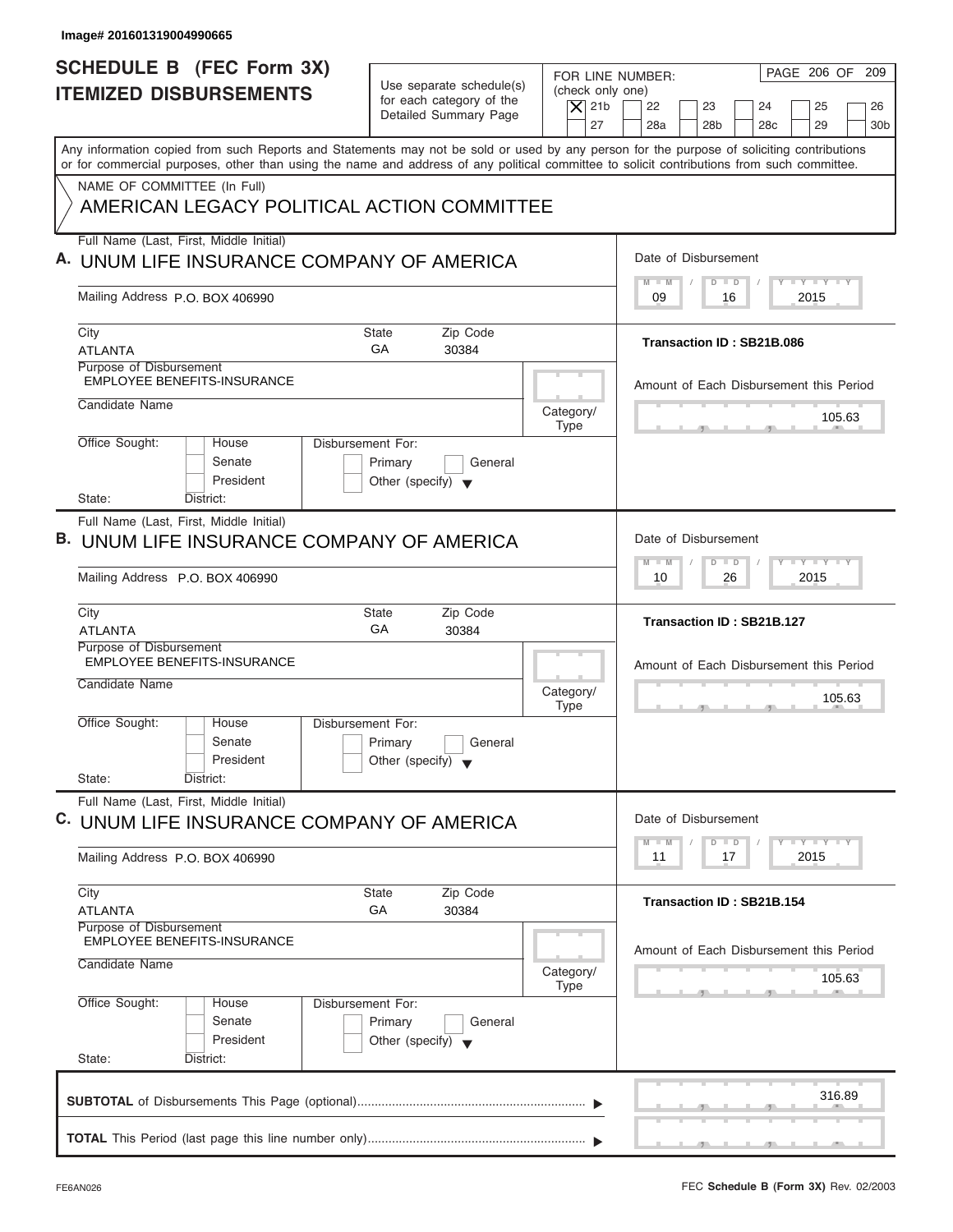| Image# 201601319004990666                                                                                                                                                                                                                                                               |                                                                                      |                                                            |                                                                               |                 |
|-----------------------------------------------------------------------------------------------------------------------------------------------------------------------------------------------------------------------------------------------------------------------------------------|--------------------------------------------------------------------------------------|------------------------------------------------------------|-------------------------------------------------------------------------------|-----------------|
| SCHEDULE B (FEC Form 3X)<br><b>ITEMIZED DISBURSEMENTS</b>                                                                                                                                                                                                                               | Use separate schedule(s)<br>for each category of the<br><b>Detailed Summary Page</b> | FOR LINE NUMBER:<br>(check only one)<br>$\vert$ $\chi$ 21b | PAGE 207 OF 209<br>22<br>23<br>24<br>25<br>28c                                | 26              |
| Any information copied from such Reports and Statements may not be sold or used by any person for the purpose of soliciting contributions<br>or for commercial purposes, other than using the name and address of any political committee to solicit contributions from such committee. |                                                                                      | 27                                                         | 28a<br>28 <sub>b</sub><br>29                                                  | 30 <sub>b</sub> |
| NAME OF COMMITTEE (In Full)<br>AMERICAN LEGACY POLITICAL ACTION COMMITTEE                                                                                                                                                                                                               |                                                                                      |                                                            |                                                                               |                 |
| Full Name (Last, First, Middle Initial)<br>A. UNUM LIFE INSURANCE COMPANY OF AMERICA                                                                                                                                                                                                    |                                                                                      |                                                            | Date of Disbursement                                                          |                 |
| Mailing Address P.O. BOX 406990                                                                                                                                                                                                                                                         |                                                                                      |                                                            | $T - Y = T - Y = T - Y$<br>$D$ $D$<br>$M - M$<br>2015<br>12<br>21             |                 |
| City<br><b>ATLANTA</b>                                                                                                                                                                                                                                                                  | Zip Code<br><b>State</b><br>GA<br>30384                                              |                                                            | Transaction ID: SB21B.185                                                     |                 |
| Purpose of Disbursement<br><b>EMPLOYEE BENEFITS-INSURANCE</b><br>Candidate Name                                                                                                                                                                                                         |                                                                                      |                                                            | Amount of Each Disbursement this Period                                       |                 |
| Office Sought:<br>Disbursement For:<br>House                                                                                                                                                                                                                                            |                                                                                      | Category/<br><b>Type</b>                                   | 105.63                                                                        |                 |
| Senate<br>President<br>State:<br>District:                                                                                                                                                                                                                                              | Primary<br>General<br>Other (specify) $\blacktriangledown$                           |                                                            |                                                                               |                 |
| Full Name (Last, First, Middle Initial)<br>В.                                                                                                                                                                                                                                           |                                                                                      |                                                            | Date of Disbursement                                                          |                 |
| <b>Mailing Address</b>                                                                                                                                                                                                                                                                  |                                                                                      |                                                            | $Y = Y = Y = Y = Y$<br>$D$ $D$<br>$M - M$                                     |                 |
| City                                                                                                                                                                                                                                                                                    | <b>State</b><br>Zip Code                                                             |                                                            |                                                                               |                 |
| Purpose of Disbursement<br>Candidate Name                                                                                                                                                                                                                                               |                                                                                      | Category/<br><b>Type</b>                                   | Amount of Each Disbursement this Period<br>$\sigma$ and $\sigma$ and $\sigma$ |                 |
| Office Sought:<br>House<br>Disbursement For:<br>Senate<br>President                                                                                                                                                                                                                     | Primary<br>General<br>Other (specify)                                                |                                                            |                                                                               |                 |
| State:<br>District:<br>Full Name (Last, First, Middle Initial)<br>C.                                                                                                                                                                                                                    |                                                                                      |                                                            | Date of Disbursement                                                          |                 |
| <b>Mailing Address</b>                                                                                                                                                                                                                                                                  |                                                                                      |                                                            | $D$ $D$<br>$Y = Y = Y = Y$<br>$M - M$                                         |                 |
| City                                                                                                                                                                                                                                                                                    | Zip Code<br><b>State</b>                                                             |                                                            |                                                                               |                 |
| Purpose of Disbursement<br>Candidate Name                                                                                                                                                                                                                                               |                                                                                      | Category/<br><b>Type</b>                                   | Amount of Each Disbursement this Period                                       |                 |
| Office Sought:<br>Disbursement For:<br>House<br>Senate<br>President<br>State:<br>District:                                                                                                                                                                                              | Primary<br>General<br>Other (specify) $\blacktriangledown$                           |                                                            |                                                                               |                 |
|                                                                                                                                                                                                                                                                                         |                                                                                      |                                                            | 105.63                                                                        |                 |
|                                                                                                                                                                                                                                                                                         |                                                                                      |                                                            | 320872.85                                                                     |                 |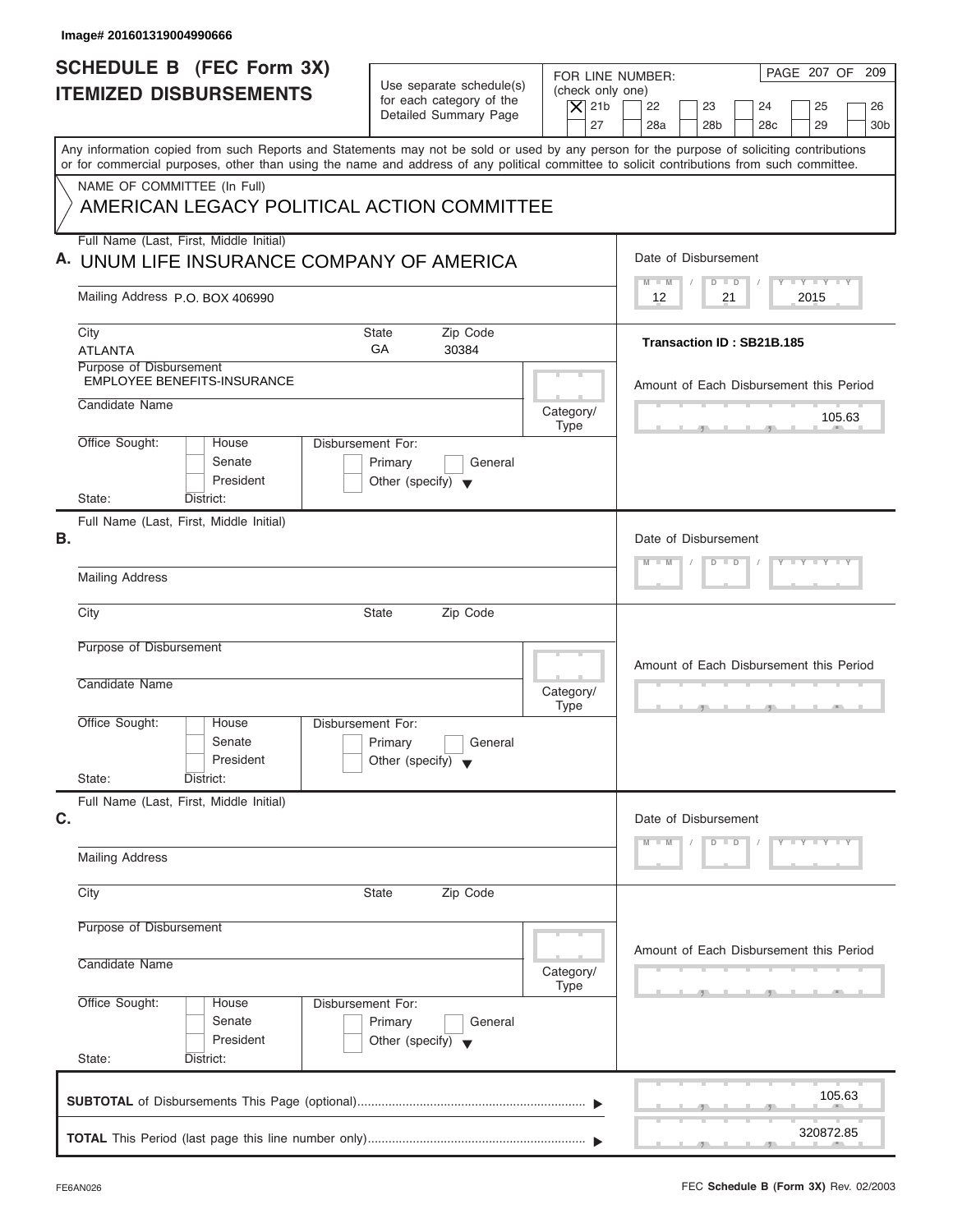| Image# 201601319004990667                                                                                                                                                                                                                                                               |                                                                                                                            |                                                                                                                                                                  |
|-----------------------------------------------------------------------------------------------------------------------------------------------------------------------------------------------------------------------------------------------------------------------------------------|----------------------------------------------------------------------------------------------------------------------------|------------------------------------------------------------------------------------------------------------------------------------------------------------------|
| <b>SCHEDULE B</b> (FEC Form 3X)<br><b>ITEMIZED DISBURSEMENTS</b>                                                                                                                                                                                                                        | Use separate schedule(s)<br>(check only one)<br>for each category of the<br>21 <sub>b</sub><br>Detailed Summary Page<br>27 | PAGE 208 OF 209<br>FOR LINE NUMBER:<br>22<br>23<br>$\boldsymbol{\times}$<br>24<br>25<br>26<br>28a<br>28 <sub>b</sub><br>29<br>30 <sub>b</sub><br>28 <sub>c</sub> |
| Any information copied from such Reports and Statements may not be sold or used by any person for the purpose of soliciting contributions<br>or for commercial purposes, other than using the name and address of any political committee to solicit contributions from such committee. |                                                                                                                            |                                                                                                                                                                  |
| NAME OF COMMITTEE (In Full)<br>AMERICAN LEGACY POLITICAL ACTION COMMITTEE                                                                                                                                                                                                               |                                                                                                                            |                                                                                                                                                                  |
| Full Name (Last, First, Middle Initial)<br>A. NOVA PAC                                                                                                                                                                                                                                  |                                                                                                                            | Date of Disbursement                                                                                                                                             |
| Mailing Address 1829 BAY STREET SE                                                                                                                                                                                                                                                      |                                                                                                                            | $T - Y = T - Y = T - Y$<br>$M - M$<br>$D$ $D$<br>21<br>2015<br>12                                                                                                |
| City<br><b>WASHINGTON</b>                                                                                                                                                                                                                                                               | Zip Code<br>State<br>DC<br>20003                                                                                           | Transaction ID: SB23.001                                                                                                                                         |
| Purpose of Disbursement<br><b>CONTRIBUTION TO PAC</b><br>Candidate Name                                                                                                                                                                                                                 |                                                                                                                            | Amount of Each Disbursement this Period                                                                                                                          |
| Office Sought:<br>House                                                                                                                                                                                                                                                                 | Category/<br><b>Type</b><br><b>Disbursement For:</b>                                                                       | 5000.00                                                                                                                                                          |
| Senate<br>President<br>State:<br>District:                                                                                                                                                                                                                                              | Primary<br>General<br>Other (specify) $\blacktriangledown$                                                                 |                                                                                                                                                                  |
| Full Name (Last, First, Middle Initial)<br><b>B. NRCC</b>                                                                                                                                                                                                                               |                                                                                                                            | Date of Disbursement                                                                                                                                             |
| Mailing Address 320 FIRST ST. SE                                                                                                                                                                                                                                                        |                                                                                                                            | <b>LEYTEY LEY</b><br>$M - M$<br>$D$ $D$<br>2015<br>12<br>22                                                                                                      |
| City<br><b>WASHINGTON</b>                                                                                                                                                                                                                                                               | Zip Code<br><b>State</b><br>DC<br>20003                                                                                    | Transaction ID: SB23.002                                                                                                                                         |
| Purpose of Disbursement<br><b>CONTRIBUTION TO COMMITTEE</b><br>Candidate Name                                                                                                                                                                                                           | Category/<br><b>Type</b>                                                                                                   | Amount of Each Disbursement this Period<br>12500.00<br>$-7$                                                                                                      |
| Office Sought:<br>House<br>Senate<br>President                                                                                                                                                                                                                                          | Disbursement For:<br>Primary<br>General<br>Other (specify) $\blacktriangledown$                                            |                                                                                                                                                                  |
| State:<br>District:<br>Full Name (Last, First, Middle Initial)                                                                                                                                                                                                                          |                                                                                                                            |                                                                                                                                                                  |
| C.<br><b>Mailing Address</b>                                                                                                                                                                                                                                                            |                                                                                                                            | Date of Disbursement<br>$D$ $D$<br>$Y - Y - Y - Y - Y$<br>$M - M$                                                                                                |
| City                                                                                                                                                                                                                                                                                    | Zip Code<br><b>State</b>                                                                                                   |                                                                                                                                                                  |
| Purpose of Disbursement                                                                                                                                                                                                                                                                 |                                                                                                                            |                                                                                                                                                                  |
| Candidate Name                                                                                                                                                                                                                                                                          | Category/<br>Type                                                                                                          | Amount of Each Disbursement this Period                                                                                                                          |
| Office Sought:<br>House<br>Senate<br>President<br>State:<br>District:                                                                                                                                                                                                                   | Disbursement For:<br>Primary<br>General<br>Other (specify) $\blacktriangledown$                                            |                                                                                                                                                                  |
|                                                                                                                                                                                                                                                                                         |                                                                                                                            | 17500.00                                                                                                                                                         |
|                                                                                                                                                                                                                                                                                         |                                                                                                                            | 17500.00                                                                                                                                                         |